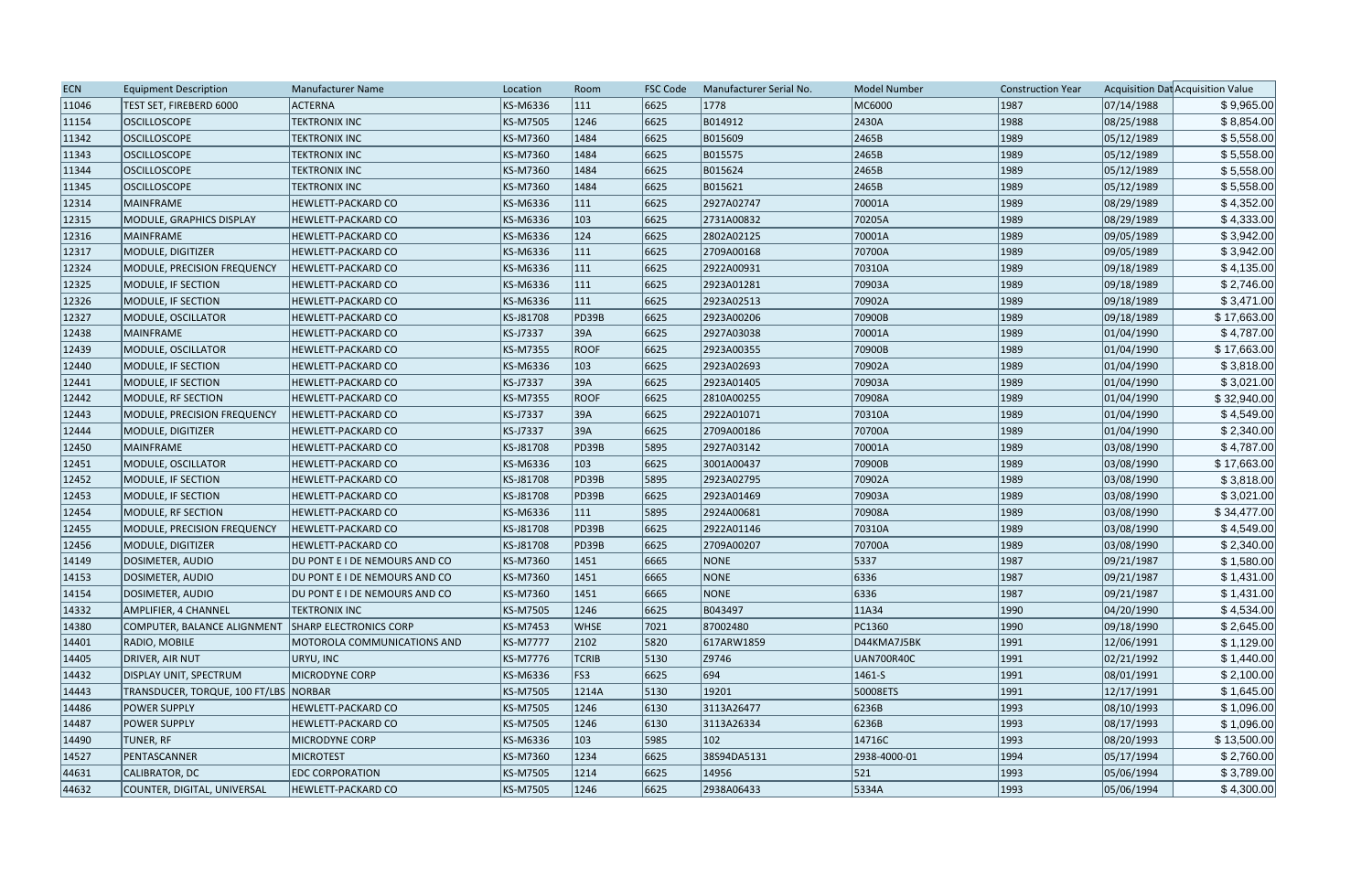| <b>ECN</b> | <b>Equipment Description</b>                                | Manufacturer Name               | Location        | Room         | <b>FSC Code</b> | Manufacturer Serial No. | <b>Model Number</b> | <b>Construction Year</b> |            | Acquisition Dat Acquisition Value |
|------------|-------------------------------------------------------------|---------------------------------|-----------------|--------------|-----------------|-------------------------|---------------------|--------------------------|------------|-----------------------------------|
| 44633      | MULTIMETER, DIGITAL                                         | HEWLETT-PACKARD CO              | KS-M7505        | 1214         | 6625            | 2823A06209              | 3458A               | 1993                     | 05/06/1994 | \$5,687.00                        |
| 44634      | <b>GENERATOR, FUNCTION</b>                                  | HEWLETT-PACKARD CO              | KS-M7505        | 1246         | 6625            | 2836A12751              | 3314A               | 1993                     | 05/06/1994 | \$4,802.00                        |
| 44866      | MONITOR, VIDEO, COLOR                                       | <b>IKEGAMI TSUSHINKI CO LTD</b> | KS-M6794        | 1029         | 5820            | Z1239                   | TM10-19RHC          | 1996                     | 01/27/1997 | \$2,728.00                        |
| 44869      | RECORDER, MONITOR, VIDEO                                    | <b>SONY CORP</b>                | KS-M7505        | 1003         | 5836            | 1031569                 | GV-S50              | 1996                     | 01/13/1997 | \$1,075.00                        |
| 44870      | OSCILLOSCOPE, HANDHELD                                      | <b>TEKTRONIX INC</b>            | KS-M7360        | 2377         | 6625            | B010592                 | <b>THS730A</b>      | 1996                     | 01/13/1997 | \$2,678.00                        |
| 44888      | <b>TRANSMITTER</b>                                          | MICROWAVE/SYSTEMS INC           | KS-M6794        | 1032         | 5820            | 9208009                 | <b>GB660TX</b>      | 1992                     | 09/10/1992 | \$24,000.00                       |
| 44889      | <b>RECEIVER</b>                                             | MICROWAVE/SYSTEMS INC           | KS-M6794        | 1032         | 5820            | 9208010                 | GB660RX             | 1992                     | 09/10/1992 | \$23,000.00                       |
| 44905      | CAMERA, DIGITAL                                             | <b>CASIO COMPUTER CO LTD</b>    | <b>KS-M7355</b> | 4255         | 6720            | 2006128B                | QV100B              | 1996                     | 11/20/1996 | \$630.00                          |
| 44908      | MONITOR, WAVEFORM, VECTOR                                   | <b>TEKTRONIX INC</b>            | KS-M6794        | 1029         | 6625            | B033789                 | 1750A               | 1996                     | 02/12/1997 | \$5,755.00                        |
| 44911      | MONITOR, WAVEFORM, HANDHELD TEKTRONIX INC                   |                                 | KS-M6794        | 1029         | 6625            | B023464                 | WFM90               | 1997                     | 02/21/1997 | \$2,063.00                        |
| 44912      | OSCILLOSCOPE, DIGITIZING, 4-CHAN   TEKTRONIX INC            |                                 | KS-M7355        | 4255         | 6625            | B040767                 | <b>TDS784A</b>      | 1997                     | 02/26/1997 | \$28,813.00                       |
| 44916      | MULTIMETER, LIGHTWAVE                                       | HEWLETT-PACKARD CO              | KS-M6794        | 1029         | 6625            | 2946-G-07253            | 8153A               | 1997                     | 03/03/1997 | \$11,386.00                       |
| 44918      | MULTIMETER, LIGHTWAVE                                       | <b>HEWLETT-PACKARD CO</b>       | KS-M7360        | 1411         | 6625            | 2946-G-07257            | 8153A               | 1997                     | 03/03/1997 | \$11,386.00                       |
| 45801      | <b>GENERATOR, SIGNAL</b>                                    | <b>TEKTRONIX INC</b>            | KS-M6794        | 1029         | 6625            | B023234                 | 1910                | 1992                     | 07/30/1996 | \$11,000.00                       |
| 45802      | ANALYZER, SPECTRUM                                          | HEWLETT-PACKARD CO              | KS-M6336        | 111          | 6625            | 3138A07780              | 856603              | 1992                     | 07/30/1996 | \$51,975.00                       |
| 45804      | <b>RECEIVER, BIT ERROR RATE</b>                             | <b>MICROWAVE LOGIC</b>          | KS-M6336        | 111          | 5820            | 9207018                 | GIGABEST660SPRX     | 1992                     | 07/30/1996 | \$2,995.00                        |
| 45805      | <b>GENERATOR, MICROWAVE LOGIC</b>                           | <b>MICROWAVE LOGIC</b>          | KS-M6336        | 111          | 6115            | 9207017                 | 1GIGABERT660SPTX    | 1992                     | 07/30/1996 | \$9,000.00                        |
| 46033      | <b>LOAD, DC ELECTRONIC</b>                                  | HEWLETT-PACKARD CO              | KS-M7505        | 1214         | 6130            | 3211A03261              | HP60504B            | 1997                     | 03/07/1997 | \$2,250.00                        |
| 46055      | GENERATOR/TRANSLATOR, TIMECOL DATUM INC                     |                                 | KS-M6794        | 1029         | 6645            | 1256                    | 9700AT              | 1997                     | 04/08/1997 | \$2,845.00                        |
| 46056      | GENERATOR/TRANSLATOR, TIMECOL DATUM INC                     |                                 | KS-M6794        | 1032         | 6645            | 1255                    | 9700AT              | 1997                     | 04/08/1997 | \$2,845.00                        |
| 46069      | METER, AIR VELOCITY                                         | TSI INC F-THERMO-SYSTEMS INC    | KS-M7360        | 1422         | 6660            | 97040226                | 8360                | 1997                     | 05/09/1997 | \$1,625.00                        |
| 46081      | CONVERTER, OPTICAL ELECTRICAL                               | <b>TEKTRONIX INC</b>            | KS-M6794        | 1029         | 6625            | B010934                 | P6703A              | 1997                     | 06/11/1997 | \$3,547.00                        |
| 46082      | CONVERTER, OPTICAL ELECTRICAL                               | <b>TEKTRONIX INC</b>            | KS-M6794        | 1029         | 6625            | B010933                 | P6703A              | 1997                     | 06/11/1997 | \$3,547.00                        |
| 46083      | CONVERTER, OPTICAL ELECTRICAL                               | <b>TEKTRONIX INC</b>            | KS-M6794        | 1029         | 6625            | B010927                 | P6703A              | 1997                     | 06/11/1997 | \$3,547.00                        |
| 46084      | CONVERTER, OPTICAL ELECTRICAL                               | <b>TEKTRONIX INC</b>            | KS-M6794        | 1029         | 6625            | B010928                 | P6703A              | 1997                     | 06/11/1997 | \$3,547.00                        |
| 46086      | <b>ATTENUATOR, OPTICAL</b>                                  | <b>TEKTRONIX INC</b>            | KS-M7505        | 1120         | 6625            | B010120                 | OA5032              | 1997                     | 06/17/1997 | \$6,850.00                        |
| 46087      | <b>ATTENUATOR, OPTICAL</b>                                  | <b>TEKTRONIX INC</b>            | KS-M7505        | 1120         | 6625            | B010119                 | OA5032              | 1997                     | 06/17/1997 | \$6,850.00                        |
| 46089      | <b>ATTENUATOR, OPTICAL</b>                                  | <b>TEKTRONIX INC</b>            | KS-M7505        | 1120         | 6625            | B010124                 | OA5032              | 1997                     | 06/26/1997 | \$6,850.00                        |
| 46091      | OSCILLOSCOPE, HANDHELD                                      | <b>TEKTRONIX INC</b>            | KS-M6794        | 1029         | 6625            | B010584                 | <b>THS730A</b>      | 1997                     | 06/27/1997 | \$2,750.00                        |
| 46101      | <b>TOOL, INSTALLATION, BAND</b>                             | <b>GLENAIR INC</b>              | KS-M7360        | 1227         | 5120            | 8476                    | 600-058             | 1997                     | 08/12/1997 | \$1,045.00                        |
| 46102      | <b>TOOL, INSTALLATION, BAND</b>                             | <b>GLENAIR INC</b>              | KS-M7360        | 1227         | 5120            | 8426                    | 600-058             | 1997                     | 08/12/1997 | \$1,045.00                        |
| 46103      | CALIBRATION KIT, TIE DEX                                    | <b>GLENAIR INC</b>              | KS-M7505        | 1214         | 6625            | 8076                    | A501                | 1997                     | 08/12/1997 | \$1,723.00                        |
| 46104      | TIMER/COUNTER, 120MHZ PROGRAI PHILIPS                       |                                 | KS-M7505        | 1246         | 6625            | SM-626-072              | PM-6666             | 1991                     | 09/22/1997 | \$2,328.00                        |
| 46106      | MULTIMETER                                                  | <b>FLUKE CORP</b>               | KS-M7505        | 1246         | 6625            | 6245016                 | 8840A               | 1991                     | 09/22/1997 | \$1,857.00                        |
| 46107      | MULTIMETER                                                  | <b>FLUKE CORP</b>               | KS-M7505        | 1246         | 6625            | 6245013                 | 8840A               | 1991                     | 09/22/1997 | \$1,857.00                        |
| 46109      | CONVERTER, OPTICAL ELECTRICAL                               | <b>TEKTRONIX INC</b>            | KS-M6794        | 1029         | 6625            | B010132                 | P6703A              | 1997                     | 08/27/1997 | \$2,550.00                        |
| 46112      | AMPLIFIER, CURRENT PROBE                                    | <b>TEKTRONIX INC</b>            | KS-M7360        | 1451         | 6625            | B028464                 | <b>AM503B</b>       | 1997                     | 08/27/1997 | \$1,895.00                        |
| 46116      | <b>GRINDER, 5 POSI-VAC</b>                                  | <b>COOPER TOOLS LTD</b>         | KS-M7776        | <b>TCRIB</b> | 5130            | 276345                  | 12L2750-01          | 1997                     | 10/21/1997 | \$1,054.00                        |
| 46148      | MONITOR, WAVEFORM, VECTOR                                   | <b>TEKTRONIX</b>                | KS-M6794        | 1029         | 6625            | B037119                 | 1750A               | 1997                     | 01/22/1998 | \$5,902.00                        |
| 46149      | <b>VIDEO MEASUREMENT SET</b>                                | <b>TEKTRONIX</b>                | KS-M6794        | 1029         | 6625            | B020135                 | VM700T              | 1997                     | 01/23/1998 | \$26,126.00                       |
| 46150      | AMPLIFIER, 8 CHANNEL ISOLATION   NATIONAL INSTRUMENT CO INC |                                 | KS-M7360        | 2223B        | 7025            | A77E81                  | SCXI1120D           | 1997                     | 02/23/1998 | \$1,395.00                        |
| 46151      | EHTERNET HUB GATEWAY, PAYLOAD GOODRICH B F CO AEROSPACE     |                                 | KS-M7360        | HIBAY        | 7025            | 304                     | AN60232-001-03      | 1997                     | 02/06/1998 | \$112,951.00                      |
| 46152      | <b>TUNER, RF</b>                                            | MICRODYNE CORP                  | KS-M6336        | 111          | 5985            | 152                     | 14716               | 1997                     | 01/21/1998 | \$9,095.00                        |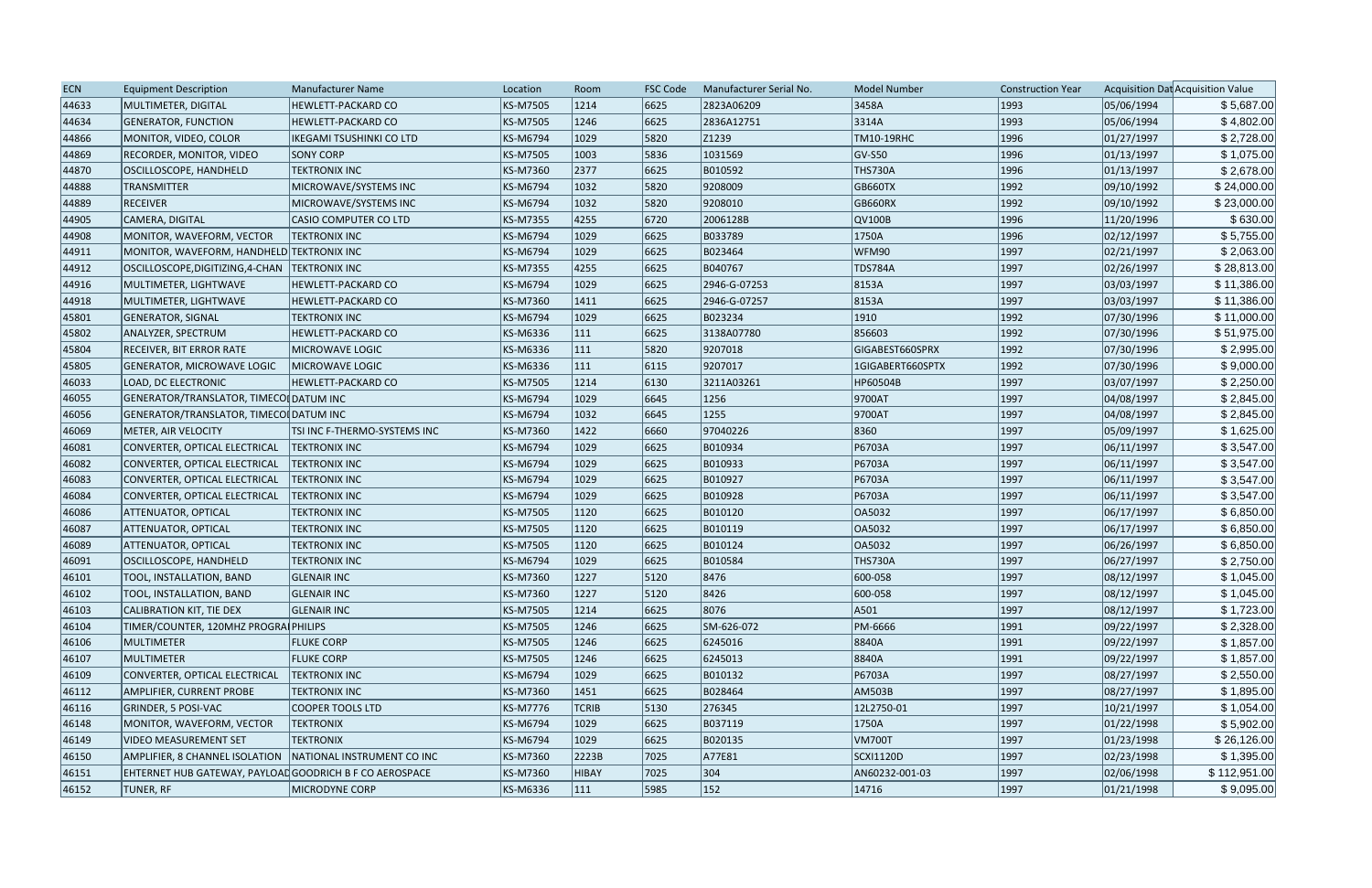| <b>ECN</b> | <b>Equipment Description</b>                                | <b>Manufacturer Name</b>            | Location        | Room          | <b>FSC Code</b> | Manufacturer Serial No. | <b>Model Number</b> | <b>Construction Year</b> |            | Acquisition Dat Acquisition Value |
|------------|-------------------------------------------------------------|-------------------------------------|-----------------|---------------|-----------------|-------------------------|---------------------|--------------------------|------------|-----------------------------------|
| 46153      | CPU, FLAT PANEL                                             | <b>XYCOM INC</b>                    | <b>KS-M7355</b> | 4255          | 7021            | 625834-1A8              | 9460                | 1997                     | 01/27/1998 | \$4,565.00                        |
| 46157      | OSCILLOSCOPE, HANDHELD                                      | <b>TEKTRONIX</b>                    | KS-M7360        | 1451          | 6625            | B021187                 | <b>THS730A</b>      | 1997                     | 01/28/1998 | \$2,945.00                        |
| 46158      | OSCILLOSCOPE, HANDHELD                                      | <b>TEKTRONIX</b>                    | KS-M7360        | 1451          | 6625            | B021184                 | THS730A             | 1997                     | 01/28/1998 | \$2,945.00                        |
| 46161      | ELEMENT ACCESS/TEST STAND                                   | <b>TELEDYNE BROWN ENGINEERING</b>   | KS-M7360        | HIBAY         | 1850            | $ 104\rangle$           | 220G06072-009       | 1997                     | 02/04/1998 | \$477,830.00                      |
| 46162      | PLATFORM LIFT, (ELEVATOR)                                   | HANDLING SPECIALTY INC              | KS-M7360        | HIBAY         | 1850            | 103                     | 220G07988-001       | 1997                     | 02/04/1998 | \$85,000.00                       |
| 46163      | <b>PROBE, DIFFERENTIAL</b>                                  | <b>HEWLETT PACKARD</b>              | KS-M6336        | $ 102\rangle$ | 6625            | US34512062              | 1141A               | 1997                     | 02/03/1998 | \$1,683.00                        |
| 46164      | <b>PROBE, DIFFERENTIAL</b>                                  | <b>HEWLETT PACKARD</b>              | KS-M6336        | $ 102\rangle$ | 6625            | US34512057              | 1141A               | 1997                     | 02/03/1998 | \$1,683.00                        |
| 46167      | MULTIPLEXER/AMPLIFIER, 32 CHAN NATIONAL INSTRUMENTS         |                                     | KS-M7360        | 1422          | 7025            | A8CDCC                  | SCXI1100            | 1997                     | 02/11/1998 | \$795.00                          |
| 46168      | MULTIPLEXER/AMPLIFIER, 32 CHAN NATIONAL INSTRUMENTS         |                                     | KS-M7360        | 2024          | 7025            | A7DF11                  | SCXI1100            | 1997                     | 02/11/1998 | \$795.00                          |
| 46169      | CONVERTER, DIGITAL TO ANALOG                                | NATIONAL INSTRUMENTS                | KS-M7360        | 2024          | 7025            | A8EF6C                  | SCXI1124            | 1997                     | 02/16/1998 | \$1,395.00                        |
| 46170      | CONVERTER, DIGITAL TO ANALOG                                | NATIONAL INSTRUMENTS                | KS-M7360        | 1422          | 7025            | A8EF74                  | SCXI1124            | 1997                     | 02/16/1998 | \$1,395.00                        |
| 46171      | AMPLIFIER, 8 CHANNEL ISOLATION   NATIONAL INSTRUMENT CO INC |                                     | KS-M7360        | 2024          | 7025            | A6E8C2                  | <b>SCXI1120D</b>    | 1997                     | 02/23/1998 | \$1,395.00                        |
| 46172      | AMPLIFIER, 32 CHANNEL MULTIPLX NATIONAL INSTRUMENT CO INC   |                                     | KS-M7360        | 2024          | 7025            | A7FDEB                  | SCXI1102C           | 1997                     | 02/23/1998 | \$1,295.00                        |
| 46175      | AMPLIFIER, 32 CHANNEL MULTIPLX   NATIONAL INSTRUMENT CO INC |                                     | KS-M7360        | 2024          | 7025            | A7FDE9                  | SCXI1102C           | 1997                     | 03/02/1998 | \$1,295.00                        |
| 46176      | METER, POWER, OPTICAL                                       | <b>TEKTRONIX</b>                    | KS-M7505        | 1220          | 6625            | B011788                 | <b>TFC200</b>       | 1997                     | 03/09/1998 | \$1,262.00                        |
| 46177      | MULTIMETER, LIGHTWAVE                                       | <b>HEWLETT PACKARD</b>              | KS-M6336        | 111           | 6625            | 2946G09175              | 8153A               | 1997                     | 03/18/1998 | \$3,002.00                        |
| 46178      | MODULE, SENSOR                                              | <b>HEWLETT PACKARD</b>              | KS-M6336        | 111           | 6625            | <b>NONE</b>             | 81531A              | 1997                     | 03/18/1998 | \$3,525.00                        |
| 46179      | MODULE, SOURCE, LED                                         | <b>HEWLETT PACKARD</b>              | KS-M6336        | 124           | 6625            | <b>NONE</b>             | 81542MM             | 1997                     | 03/18/1998 | \$5,070.00                        |
| 46195      | <b>TESTER, DATA BUS</b>                                     | NORTH HILLS ELECTRONICS INC         | KS-M7360        | 2223B         | 6625            | 0173                    | 1553                | 1998                     | 05/07/1998 | \$2,450.00                        |
| 46218      | ANALYZER, OXYGEN                                            | <b>SERVOMEX PLC</b>                 | KS-M7355        | HIBAY         | 6630            | 923                     | 1800                | 1998                     | 05/12/1998 | \$5,518.00                        |
| 46219      | ANALYZER, OXYGEN                                            | <b>SERVOMEX PLC</b>                 | KS-M7505        | 1006          | 6630            | 924                     | 1800                | 1998                     | 05/12/1998 | \$5,518.00                        |
| 46220      | MODULATION & CALIBRATION SELECTIONN F KENNEDY SPACE CENTER  |                                     | KS-M6336        | 111           | 5895            | 001                     | NONE                | 1986                     | 02/08/1989 | \$3,500.00                        |
| 46221      | <b>PANEL, RF PATCH</b>                                      | JOHN F KENNEDY SPACE CENTER         | KS-M6336        | 111           | 5820            | 004                     | NONE                | 1986                     | 02/08/1989 | \$10,000.00                       |
| 46222      | <b>PANEL, RF PATCH</b>                                      | JOHN F KENNEDY SPACE CENTER         | KS-M6336        | FCA5          | 5820            | 003                     | NONE                | 1986                     | 02/08/1989 | \$8,000.00                        |
| 46223      | <b>PANEL, RF PATCH</b>                                      | JOHN F KENNEDY SPACE CENTER         | KS-M6336        | $ 111\rangle$ | 5820            | 001                     | NONE                | 1986                     | 02/08/1989 | \$8,000.00                        |
| 46224      | AMPLIFIER, BEACON TRANSMITTER                               | JOHN F KENNEDY SPACE CENTER         | KS-M6336        | 111           | 6625            | 001                     | NONE                | 1986                     | 02/08/1989 | \$6,000.00                        |
| 46232      | <b>GENERATOR, SIGNAL</b>                                    | <b>TEKTRONIX</b>                    | KS-M7505        | 1220          | 6625            | B024003                 | 1910                | 1996                     | 04/30/1998 | \$8,575.00                        |
| 46234      | <b>OSCILLOSCOPE</b>                                         | <b>TEKTRONIX</b>                    | KS-M7505        | 1246          | 6625            | 500A1A5                 | 2445A               | 1990                     | 05/14/1998 | \$4,500.00                        |
| 46236      | <b>GENERATOR, TELEVISION SIGNAL</b>                         | <b>TEKTRONIX</b>                    | KS-M7505        | 1246          | 6625            | B010166                 | <b>TSG170A</b>      | 1990                     | 05/14/1998 | \$5,250.00                        |
| 46237      | <b>POWER SUPPLY</b>                                         | <b>LAMDA ELECTRONICS</b>            | KS-M7505        | 1246          | 6130            | 94T039562               | LMS7040             | 1990                     | 05/15/1998 | \$2,500.00                        |
| 46244      | <b>TESTER, FIBER OPTIC</b>                                  | MICROTEST INC                       | KS-M7360        | 1227          | 6625            | 55A98C00008             | 2955-4000-03        | 1998                     | 06/02/1998 | \$3,950.00                        |
| 46248      | VACUUM CONTROL SYSTEM                                       | MKS INSTRUMENTS INC                 | KS-M7360        | 2097          | 6685            | 229902                  | $ 146\rangle$       | 1998                     | 06/29/1998 | \$2,800.00                        |
| 46249      | <b>VACUUM CONTROL SYSTEM</b>                                | <b>MKS INSTRUMENTS INC</b>          | KS-M7355        | 2233          | 6685            | 229903                  | 146                 | 1998                     | 06/29/1998 | \$2,800.00                        |
| 46256      | <b>REFLECTOMETER, TIME DOMAIN</b>                           | <b>TEKTRONIX</b>                    | KS-M7505        | 1220          | 6645            | 8025761                 | 1503C               | 1998                     | 07/27/1998 | \$6,236.00                        |
| 46257      | <b>REFLECTOMETER, TIME DOMAIN</b>                           | <b>TEKTRONIX</b>                    | KS-M7505        | 1220          | 6645            | B025762                 | 1503C               | 1998                     | 07/27/1998 | \$6,236.00                        |
| 46281      | PURIFIED WATER ACCUMULATOR                                  | <b>SAMSON METAL AND MACHINE INC</b> | KS-M7362        | <b>BTLR</b>   | 4610            | NA                      | 82K06046            | 1999                     | 02/02/1999 | \$67,599.00                       |
| 46283      | CRIMPER, PICO                                               | PICO CRIMPING TOOLS CO              | KS-M7360        | 1451          | 3441            | 522                     | 500                 | 1999                     | 02/02/1999 | \$1,520.00                        |
| 46290      | CAMERA, DIGITAL                                             | <b>SONY CORP</b>                    | KS-M7355        | 4255          | 6720            | 183228                  | MVC-FD81            | 1999                     | 04/29/1999 | \$743.00                          |
| 46316      | <b>INDUSTRIAL SCOPEMETER</b>                                | <b>FLUKE CORP</b>                   | KS-M7360        | 2223          | 6625            | 944400123003            | $ 123\rangle$       | 1999                     | 12/20/1999 | \$1,035.00                        |
| 46320      | THERMOMETER, PORTABLE                                       | <b>HART SCIENTIFIC</b>              | KS-M7505        | 1214          | 6685            | A05056                  | 1522                | 2000                     | 05/31/2000 | \$1,295.00                        |
| 46321      | NANOVOLT/MICRO OHMMETER                                     | <b>HEWLETT PACKARD</b>              | KS-M6336        | 111           | 6625            | US36002200              | 34420A              | 2000                     | 06/02/2000 | \$3,032.00                        |
| 46322      | NANOVOLT/MICRO OHMMETER                                     | <b>HEWLETT PACKARD</b>              | KS-M6336        | 111           | 6625            | US36002214              | 34420A              | 2000                     | 06/02/2000 | \$3,032.00                        |
| 46332      | SWITCH, NETWORK                                             | 3 COM/US ROBOTICS                   | KS-M7360        | 2372          | 7025            | 2JEL009249              | 3500                | 1999                     | 03/22/1999 | \$21,444.00                       |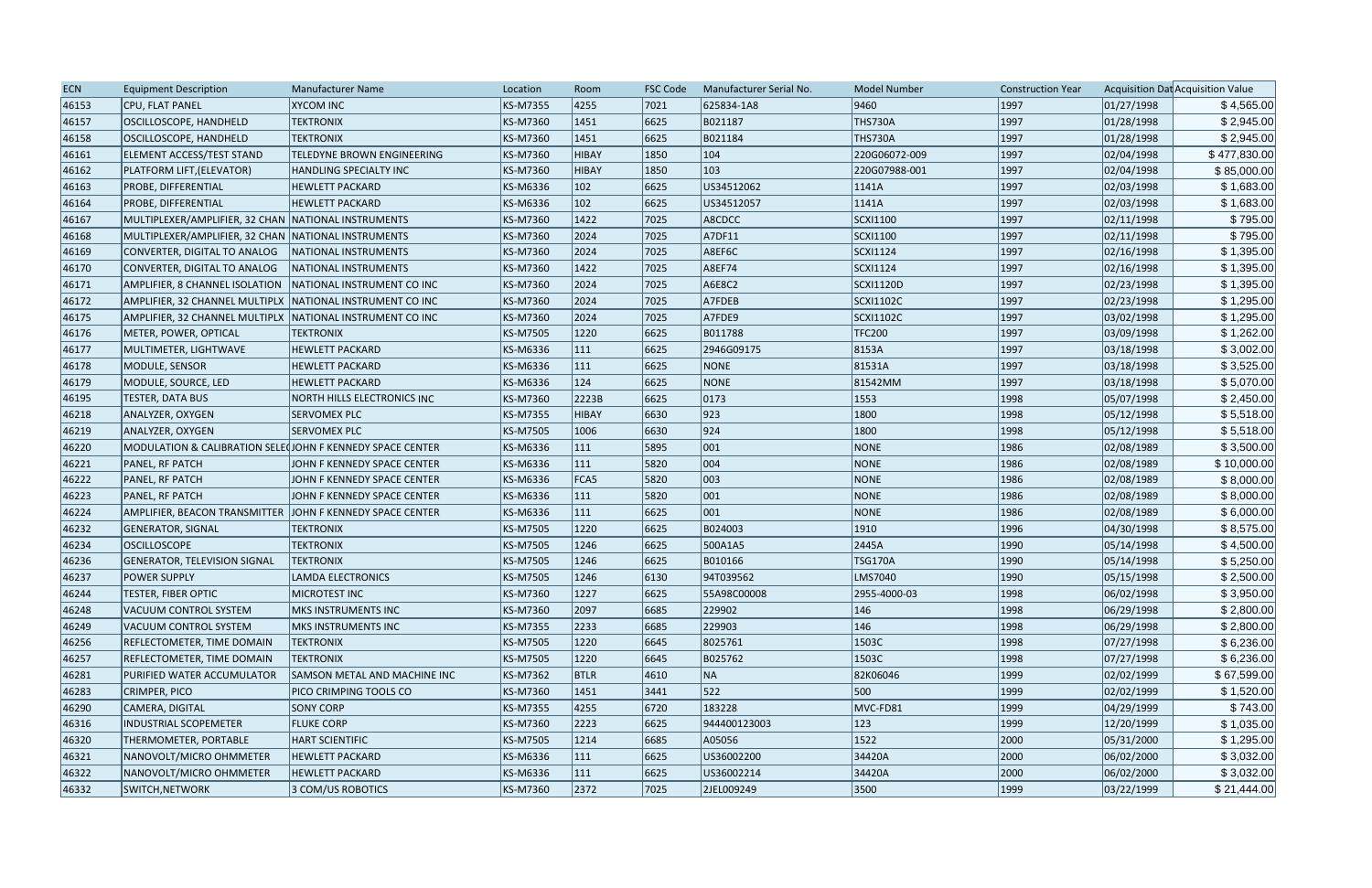| <b>ECN</b> | <b>Equipment Description</b>       | Manufacturer Name                     | Location        | Room          | <b>FSC Code</b> | Manufacturer Serial No. | <b>Model Number</b> | <b>Construction Year</b> |            | Acquisition Dat Acquisition Value |
|------------|------------------------------------|---------------------------------------|-----------------|---------------|-----------------|-------------------------|---------------------|--------------------------|------------|-----------------------------------|
| 46333      | SWITCH, NETWORK                    | 3 COM/US ROBOTICS                     | <b>KS-M7360</b> | 2377          | 7025            | 2JEL009215              | 3500                | 1999                     | 03/22/1999 | \$14,100.00                       |
| 46334      | <b>GUN, RIVET</b>                  | <b>WESCO AIRCRAFT DIV.</b>            | KS-M7360        | 1457          | 5130            | 3799                    | $ 245\rangle$       | 1999                     | 03/23/1999 | \$2,060.00                        |
| 46340      | SWITCH, ETHERNET                   | <b>CISCO SYSTEMS INC</b>              | <b>KS-M7360</b> | 2235          | 7025            | <b>FAA0306L0C3</b>      | 2900XL              | 1999                     | 03/09/1999 | \$1,800.00                        |
| 46342      | <b>ANTENNA</b>                     | <b>TECOM INDUSTRIES INC</b>           | KS-M6336        | $ 111\rangle$ | 5985            | 061                     | 201125              | 1999                     | 04/27/1999 | \$6,160.00                        |
| 46343      | <b>CAMERA DIGITAL</b>              | <b>SONY CORP</b>                      | <b>KS-M7360</b> | 2098          | 6720            | 115476                  | MVC-FD91            | 1999                     | 07/22/1999 | \$903.00                          |
| 46347      | CAMERA, DIGITAL                    | <b>SONY CORP</b>                      | <b>KS-M7360</b> | 1263          | 6720            | 115475                  | MVC-FD91            | 1999                     | 07/26/1999 | \$903.00                          |
| 46355      | CAMERA, DIGITAL                    | <b>OLYMPUS AMERICA INC</b>            | KS-M7360        | 1244          | 6720            | 1066303                 | CG2500L             | 2000                     | 03/29/2000 | \$1,499.00                        |
| 46356      | <b>FEU LHA</b>                     | EG & G RETICON DIV                    | <b>KS-M7505</b> | 1246          | 6625            | 002LFEU                 | 219010              | 2000                     | 05/23/2000 | \$24,044.00                       |
| 46357      | <b>GENERATOR, SIGNAL</b>           | <b>TEKTRONIX</b>                      | <b>KS-M6794</b> | 1029          | 6625            | B024172                 | 1910                | 1999                     | 08/27/1999 | \$10,436.00                       |
| 104601     | OHMMETER, MICRO                    | KEITHLEY INSTRUMENTS INC              | <b>KS-M7360</b> | 1484          | 6625            | 435522                  | 580                 | 1989                     | 04/14/1989 | \$1,678.00                        |
| 104602     | OHMMETER, MICRO                    | KEITHLEY INSTRUMENTS INC              | <b>KS-M7360</b> | 1484          | 6625            | 435523                  | 580                 | 1989                     | 04/14/1989 | \$1,678.00                        |
| 104661     | THERMAL GUN, INFRAFED              | WAHL INSTRUMENTS INC                  | <b>KS-M7360</b> | 1484          | 6640            | 3L-0145                 | DHS10X              | 1989                     | 04/21/1989 | \$999.00                          |
| 104694     | <b>OSCILLOSCOPE</b>                | HEWLETT-PACKARD CO                    | <b>KS-M7360</b> | 1484          | 6625            | 2913A06388              | 54501A              | 1989                     | 05/01/1989 | \$3,108.00                        |
| 104695     | <b>OSCILLOSCOPE</b>                | HEWLETT-PACKARD CO                    | <b>KS-M7360</b> | 1484          | 6625            | 2913A06341              | 54501A              | 1989                     | 05/01/1989 | \$3,108.00                        |
| 104696     | <b>OSCILLOSCOPE</b>                | <b>HEWLETT-PACKARD CO</b>             | <b>KS-M7360</b> | 1484          | 6625            | 2913A06339              | 54501A              | 1989                     | 05/01/1989 | \$3,108.00                        |
| 104697     | <b>OSCILLOSCOPE</b>                | <b>HEWLETT-PACKARD CO</b>             | <b>KS-M7360</b> | 1484          | 6625            | 2913A03677              | 54501A              | 1989                     | 05/01/1989 | \$3,108.00                        |
| 160751     | <b>RF PRESELECTOR</b>              | <b>HEWLETT-PACKARD CO</b>             | <b>KS-M6336</b> | $ 111\rangle$ | 5915            | 2648A00384              | 85685A              | 1986                     | 04/03/1987 | \$18,933.00                       |
| 160752     | <b>RF PRESELECTOR</b>              | <b>HEWLETT-PACKARD CO</b>             | KS-M6336        | $ 109\rangle$ | 5915            | 2645A00378              | 85685A              | 1986                     | 04/03/1987 | \$18,933.00                       |
| 161181     | DISK MEMORY UNIT                   | HEWLETT-PACKARD CO                    | <b>KS-M6336</b> | $ 111\rangle$ | 7025            | 2623A05082              | 9133L               | 1987                     | 06/15/1987 | \$2,982.00                        |
| 161222     | LATHE, 8 METALWORKING              | <b>MAIER AND CO</b>                   | KS-M6336        | 106           | 3416            | 8606019                 | 3326A11             | 1986                     | 03/25/1987 | \$1,956.00                        |
| 161695     | CALIBRATOR, FIELD REFRIGATING      | JOFRA INC                             | <b>KS-M7453</b> | <b>TCRIB</b>  | 6625            | 64106                   | D50RC               | 1986                     | 03/26/1987 | \$3,900.00                        |
| 162036     | COMPUTER, DIGITAL                  | <b>HEWLETT-PACKARD CO</b>             | KS-M6336        | $ 111\rangle$ | 7021            | 2630A04891              | 320                 | 1987                     | 05/19/1987 | \$11,993.00                       |
| 162346     | <b>DISK MEMORY UNIT</b>            | HEWLETT-PACKARD CO                    | KS-M6336        | 103           | 7025            | 2623A02588              | 9133L               | 1986                     | 09/26/1986 | \$2,982.00                        |
| 162450     | <b>DISK MEMORY UNIT</b>            | HEWLETT-PACKARD CO                    | <b>KS-M6336</b> | 103           | 7025            | 2623A05994              | 9133L               | 1987                     | 10/07/1987 | \$2,982.00                        |
| 162464     | <b>ATTENUATOR/SWITCH DRIVER</b>    | <b>HEWLETT-PACKARD CO</b>             | KS-M6336        | 103           | 5895            | 2508A05498              | 11713A              | 1987                     | 06/30/1987 | \$1,517.00                        |
| 162465     | <b>ATTENUATOR/SWITCH DRIVER</b>    | <b>HEWLETT-PACKARD CO</b>             | KS-M6336        | 103           | 5895            | 2508A05497              | 11713A              | 1987                     | 06/30/1987 | \$1,517.00                        |
| 162494     | <b>ANTENNA</b>                     | <b>TECOM INDUSTRIES INC</b>           | <b>KS-M6336</b> | $ 102\rangle$ | 5985            | 023                     | 201310              | 1987                     | 03/17/1988 | \$3,067.00                        |
| 162495     | ANTENNA, OMNIDIRECTIONAL           | <b>TECOM INDUSTRIES INC</b>           | KS-M6336        | 111           | 5985            | $ 174\rangle$           | 201093-3            | 1987                     | 06/16/1987 | \$4,100.00                        |
| 162824     | <b>IDISK MEMORY UNIT</b>           | <b>HEWLETT-PACKARD CO</b>             | KS-J81708       | 215FT         | 7025            | 2719A06309              | 7958A               | 1987                     | 07/29/1987 | \$5,917.00                        |
| 163422     | <b>IDISK MEMORY UNIT</b>           | <b>HEWLETT-PACKARD CO</b>             | KS-M6336        | 103           | 7025            | 2623A05953              | 9133L               | 1987                     | 08/28/1987 | \$2,982.00                        |
| 163447     | <b>RECEIVER, TELEVISION, COLOR</b> | <b>SONY CORP</b>                      | KS-M7360        | 2369          | 5820            | 5002242                 | <b>PVM8221</b>      | 1987                     | 09/01/1987 | \$628.00                          |
| 163864     | <b>POWER SUPPLY</b>                | <b>HEWLETT-PACKARD CO</b>             | KS-M6336        | $ 111\rangle$ | 6130            | 2717A01267              | 6624A               | 1987                     | 10/08/1987 | \$4,100.00                        |
| 164062     | <b>DISTRIBUTOR, 40 CONNECTOR</b>   | <b>GEORGE C MARSHALL SPACE FLIGHT</b> | <b>KS-M7360</b> | HIBAY         | 6625            | 057A                    | 40M04013-3          | 1977                     | 09/30/1987 | \$11,166.00                       |
| 164206     | <b>STAND</b>                       | KEUFFEL AND ESSER OF NEW JERSE        | <b>KS-M7360</b> | <b>IBAY</b>   | 6650            | <b>NONE</b>             | $ 71 - 5015 $       | 1987                     | 10/27/1987 | \$2,152.00                        |
| 164207     | <b>STAND</b>                       | <b>KEUFFEL AND ESSER OF NEW JERSE</b> | <b>KS-M6794</b> | <b>WHSE</b>   | 6650            | <b>NONE</b>             | 71-5015             | 1987                     | 10/27/1987 | \$2,152.00                        |
| 164620     | METER, NOISE FIGURE                | HEWLETT-PACKARD CO                    | KS-M6336        | 111           | 6625            | 2721A00566              | 8970B               | 1987                     | 03/17/1988 | \$9,985.00                        |
| 164621     | TEST SET, NOISE FIGURE             | <b>HEWLETT-PACKARD CO</b>             | KS-M6336        | $ 111\rangle$ | 6625            | 2716A00186              | 8971B               | 1987                     | 03/17/1988 | \$14,601.00                       |
| 164684     | <b>VACUUM CLEANER</b>              | <b>LAMINAIRE CORP</b>                 | <b>KS-M7360</b> | 1484          | 7910            | 1799259                 | GS81                | 1987                     | 08/10/1988 | \$1,028.00                        |
| 164762     | <b>POWER SUPPLY</b>                | <b>HEWLETT-PACKARD CO</b>             | KS-M6336        | $ 103\rangle$ | 6130            | 2744A01401              | 6624A               | 1987                     | 12/15/1987 | \$3,864.00                        |
| 165205     | <b>DISPLAY UNIT, MONOCHROME</b>    | WYSE TECHNOLOGY                       | <b>KS-M7360</b> | 2383          | 7025            | 0040004929              | <b>WY75</b>         | 1986                     | 08/25/1986 | \$561.00                          |
| 165511     | ANTENNA, OMNIDIRECTIONAL           | <b>TECOM INDUSTRIES INC</b>           | <b>KS-M7355</b> | <b>ROOF</b>   | 5985            | 175                     | 201093-3            | 1987                     | 01/06/1988 | \$4,100.00                        |
| 165515     | CHASIS, ELECTRICAL, ELECTRONIC     | <b>HEWLETT-PACKARD CO</b>             | KS-M6336        | 111           | 5999            | 2652A09271              | 98568A              | 1987                     | 01/06/1988 | \$1,794.00                        |
| 165547     | INDICATOR, ANALOG DISPLAY          | <b>HEWLETT-PACKARD CO</b>             | KS-M6336        | 111           | 6625            | 2744A12888              | 1340A               | 1987                     | 07/08/1988 | \$2,550.00                        |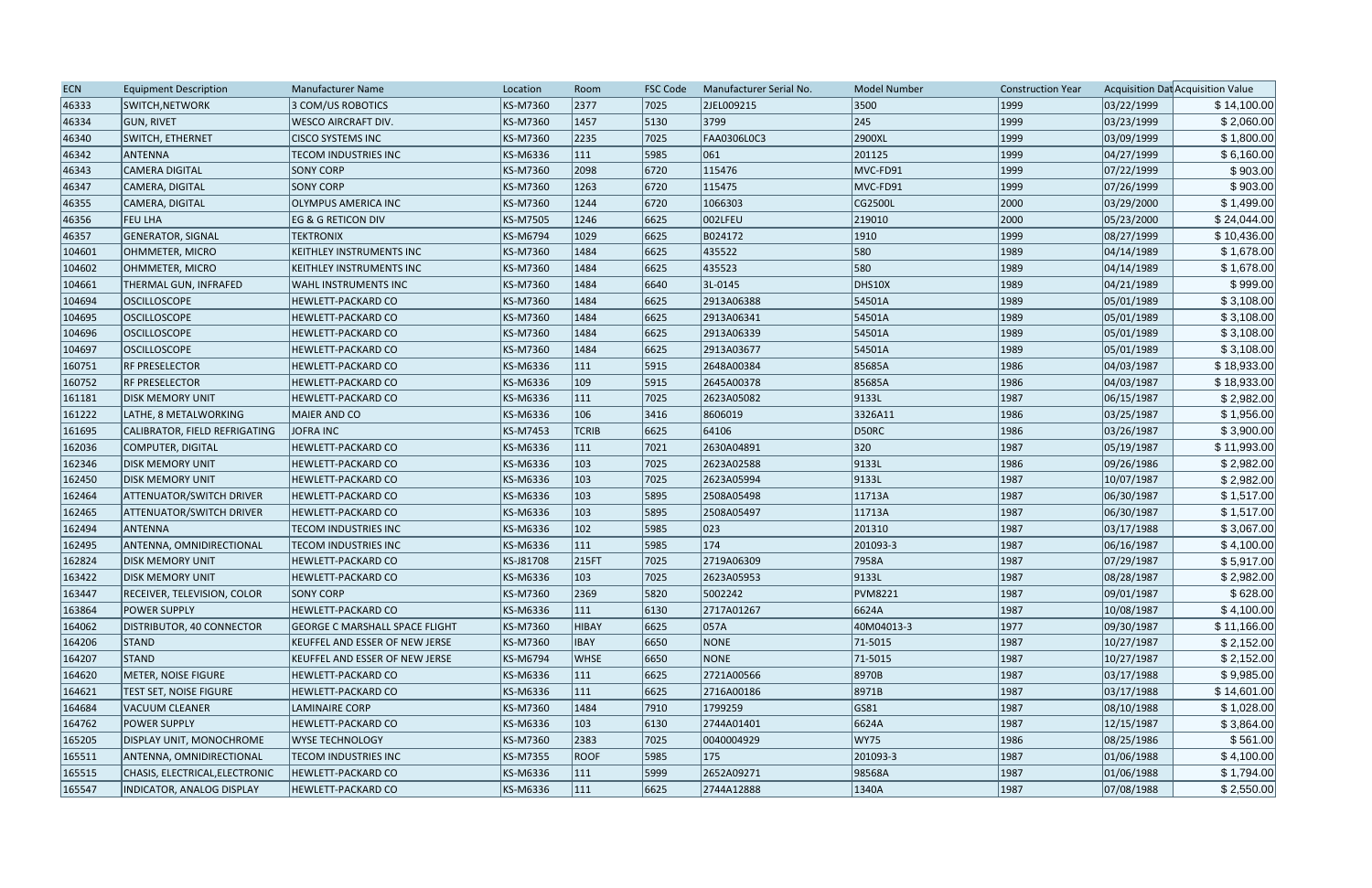| DS20F<br>166588<br><b>BUFFER, DUAL SPEED</b><br>PULLMAN/HOLT CP F-PULMAN VAC<br>KS-M7355<br>1246<br>7910<br>1986<br>01/20/1987<br>\$1,048.00<br>K11006<br>DS20F<br>1246<br>7910<br>1986<br>166589<br><b>BUFFER, DUAL SPEED</b><br>KS-M7355<br>K11005<br>01/20/1987<br>\$1,048.00<br>PULLMAN/HOLT CP F-PULMAN VAC<br>166592<br>KS-M6698<br>3445<br>32354<br> R1<br>1986<br>02/17/1987<br><b>STENCIL MACHINE 1</b><br>MARSH STENCIL MACHINE CO<br>$ 100\rangle$<br>$ 102\rangle$<br>3445<br>2013<br>1986<br>\$3,155.00<br>166593<br>KS-M6698<br> MSMC<br>02/17/1987<br><b>STENCIL MACHINE 2</b><br><b>MARSH STENCIL MACHINE CO</b><br>100<br>1986<br>166661<br>KS-M6698<br>3405<br>86L57053<br>28-654<br>04/08/1987<br>\$2,265.00<br>DELTA INT'L MACH'Y F-POWER<br>SAW, BAND<br>100<br>15-273<br>1986<br>\$1,412.00<br>166662<br>DRILL PRESS<br>KS-M6698<br>3443<br>630647B87<br>04/08/1987<br>DELTA INT'L MACH'Y F-POWER<br>166680<br>6625<br>1986<br>04/30/1987<br>\$3,550.00<br><b>RECORDER, STRIP CHART</b><br><b>GULTON INDUS F-TECHNI-RITE</b><br>KS-M6336<br>$ 111\rangle$<br>7172<br>ST200HPR<br>\$15,148.00<br>166741<br>3930<br>F714-52921<br>$FG-25$<br>1986<br>06/20/1987<br>FORKLIFT<br>MITSUBISHI ELECTRIC CORP<br><b>KS-M6798</b><br>YARD<br>S3A<br>1986<br>166756<br>2257<br>5564<br>07/08/1987<br>STITCHER, BOOK<br><b>INTERLAKE INC</b><br>KS-M7360<br>3610<br>\$5,248.00<br>7550A<br>1987<br>\$2,613.00<br>166798<br><b>PLOTTER, GRAPHICS</b><br>HEWLETT-PACKARD CO<br>KS-M6336<br> 111 <br>7025<br>2631A56134<br>08/05/1987<br>\$972.00<br> 111<br>08/24/1987<br>166833<br><b>DISK DRIVE</b><br>HEWLETT-PACKARD VIDEO PROD'S<br>KS-M6336<br>7025<br>2614A79419<br>9122D<br>1987<br>166834<br> 111<br>7025<br>9122D<br>1987<br>08/24/1987<br>\$972.00<br><b>DISK DRIVE</b><br>HEWLETT-PACKARD VIDEO PROD'S<br>KS-M6336<br>2614A79459<br>\$3,853.00<br>166835<br>KS-J7337<br>39A<br>7010<br>8722K36329<br>98580A<br>1987<br>06/25/1987<br><b>COMPUTER SYSTEM</b><br>HEWLETT-PACKARD VIDEO PROD'S<br>8722K36324<br>1987<br>08/25/1987<br>\$3,853.00<br>166836<br>KS-60530<br>7010<br>98580A<br><b>COMPUTER SYSTEM</b><br><b>HEWLETT-PACKARD VIDEO PROD'S</b><br>\$5,500.00<br><b>KS-M7776</b><br><b>TCRIB</b><br>5840<br>72351<br><b>CI226M</b><br>1987<br>09/01/1987<br>166853<br><b>ANALYZER, PARTICLE</b><br><b>CLIMET INSTRUMENTS CO</b><br>72352<br><b>CI226M</b><br>166855<br><b>KS-M7777</b><br>1230<br>1987<br>09/01/1987<br>\$5,500.00<br><b>ANALYZER, PARTICLE</b><br><b>CLIMET INSTRUMENTS CO</b><br>5840<br>J16<br>\$1,230.00<br>166874<br>KS-M7360<br>6650<br>B091615<br>1987<br>09/09/1987<br><b>PHOTOMETER, DIGITAL</b><br>TEKTRONIX INC<br>1451<br>1224<br>\$3,698.00<br><b>RIDGE INC</b><br>3433<br>1987<br>11/12/1987<br>166933<br>KS-M6798<br>YARD<br>102225<br><b>THREADING MACHINE</b><br>6625<br>77394<br>GC-9APTF<br>1987<br>11/12/1987<br>\$4,566.00<br>166974<br><b>CHROMOTOGRAPH</b><br>SHIMADZU SCIENCE INSTR'S<br>KS-M7505<br>1040<br>\$1,250.00<br>3445<br>20656<br>18A<br>1987<br>09/30/1987<br>166984<br><b>PUNCH MACHINE</b><br><b>ROTEX INC</b><br>KS-M7505<br>1260<br>1246<br>6623A<br>1987<br>\$3,405.00<br>167078<br>POWER SUPPLY, PROGRAMMABLE<br><b>HEWLETT-PACKARD CO</b><br>KS-M7505<br>6130<br>2640A-00286<br>12/28/1987<br>\$1,550.00<br>167303<br>$ 102\rangle$<br>5985<br>1074<br>6509<br>1987<br>ANTENNA, LOOP<br><b>ELECTRO MECH CO</b><br>KS-M6336<br>02/11/1988<br>6509<br>$ 102\rangle$<br>5985<br>1076<br>1987<br>167304<br>KS-M6336<br>02/11/1988<br>\$1,550.00<br>ANTENNA, LOOP<br>ELECTRO MECH CO<br>\$9,524.00<br><b>PKLOT</b><br>2330<br>1983<br>167875<br>SEMITRAILER<br>JOHN F KENNEDY SPACE CENTER<br><b>KS-M7776B</b><br>MA65129<br>75M13009004<br>06/07/1983<br>\$1,900.00<br>1984<br>172577<br>OHMMETER, MICRO<br>KS-M7453<br><b>WHSE</b><br>6625<br>10888<br>247000<br>01/12/1989<br>AVO BIDDLE INSTRUMENTS FMLY<br>1986<br>175123<br>COUNTER-TIMER, UNIVERSAL<br>KS-M7505<br>1246<br>6625<br>3965009<br>X83-8035<br>06/19/1989<br>\$1,558.00<br><b>FLUKE CORP</b><br>KS-M7776<br>6130<br>1985<br>02/05/1987<br>239281<br><b>POWER SUPPLY</b><br><b>TCRIB</b><br>2526A04210<br>6114A<br>\$1,510.00<br>HEWLETT-PACKARD CO MFG DIV<br>239320<br>1230<br>EGT32<br>1985<br>03/10/1987<br>\$61,255.00<br><b>ELECTRIC TUG</b><br><b>KS-M7777</b><br>6116<br>700161-001<br><b>STEWART AND STEVENSON SERVICES</b><br>1230<br>1985<br>\$2,977.00<br>239321<br><b>BATTERY CHARGER</b><br><b>KS-M7777</b><br>6130<br>HR-020475-1-1<br>ES3-64-680<br>03/10/1987<br>EXIDE CORP F-ESB INC<br>1985<br>239468<br>KS-M7776<br><b>TCRIB</b><br>6130<br>6114A<br>02/05/1987<br><b>POWER SUPPLY</b><br>HEWLETT-PACKARD CO MFG DIV<br>2526A04218<br>\$1,510.00<br>GRINDER<br>3911<br>J7<br>1985<br>\$1,364.00<br>239695<br>THEMAC INC<br>KS-M7505<br>1260<br>3415<br> 02/11/1987<br>167237<br>02/11/1987<br>\$1,895.00<br>240322<br>SCALE, ELEC. COUNT/WEIGHING<br>PENNSYLVANIA SCALE CO<br>KS-M7505<br>6670<br>5400<br>1985<br>1120<br>\$1,033.00<br>251373<br>GUN, RIVET<br><b>CHERRY/TEXTRON INC</b><br>KS-M7776<br><b>TCRIB</b><br>5130<br>$1-693$<br>G740A<br>1986<br>02/05/1987<br>1983<br>04/03/1987<br>251613<br><b>ANTENNA FEED</b><br><b>ANDREW CORP</b><br>KS-M6798<br><b>SHED</b><br>5985<br>TM0034/168<br>P4-122D0<br>\$1,150.00<br>P4-122DO<br>\$1,150.00<br>251614<br><b>ANTENNA FEED</b><br><b>ANDREW CORP</b><br>KS-M6798<br><b>SHED</b><br>5985<br>TM0036/169<br>1983<br>04/03/1987<br>\$1,650.00<br>251627<br><b>ANTENNA FEED</b><br><b>ANDREW CORP</b><br>KS-M6798<br><b>SHED</b><br>5985<br>P4-144D0<br>1983<br>04/03/1987<br>170<br>24263<br>251665<br>DRILL PRESS<br>DOALL CO<br>KS-M7505<br>1260<br>3443<br>5851<br>1985<br> 02/11/1987<br>\$1,121.00<br>21F03983/02299<br>\$1,490.00<br>251681<br><b>TEST SET, ELECTRONIC CIRCUIT</b><br>HUNTRON INSTRUMENTS INC<br>KS-M7505<br>1246<br>6625<br>HTR1005B15<br>1985<br>02/11/1987<br>\$734.00<br>7470A<br>03/25/1987<br>253154<br><b>PLOTTER, GRAPHICS</b><br><b>HEWLETT-PACKARD CO</b><br>KS-M6336<br>$ 111\rangle$<br>7025<br>2517A14547<br>1986<br>09<br>\$17,328.00<br>267602<br><b>FORKLIFT, ELECTRIC</b><br>KS-M71354<br>3930<br>CYB02-002541<br>CYB02L20E<br>1986<br>03/10/1987<br>NISSAN MOTOR CO LTD<br>267874<br><b>ANALYZER, PARTICLE</b><br><b>KS-M7777</b><br>$ 1230\rangle$<br>6635<br>$ C1-226 $<br>1986<br>02/11/1987<br>\$5,500.00<br><b>CLIMET INSTRUMENTS CO</b><br>61752<br>\$86,850.00<br>267927<br>AIR CONDITIONING UNIT, MOBILE<br>JOHN F KENNEDY SPACE CENTER<br>KS-M7360<br>1422<br>4120<br> 11235<br>S70-1270-01<br>1986<br>09/05/1986<br>\$1,300.00<br>268452<br><b>DISK MEMORY UNIT</b><br>HEWLETT-PACKARD CO<br>$ 103\rangle$<br> 7025<br>9153A<br>1986<br>11/04/1986<br>KS-M6336<br>2515A16109 | <b>ECN</b> | <b>Equipment Description</b> | <b>Manufacturer Name</b> | Location | Room | <b>FSC Code</b> | Manufacturer Serial No. | <b>Model Number</b> | <b>Construction Year</b> | Acquisition Dat Acquisition Value |
|--------------------------------------------------------------------------------------------------------------------------------------------------------------------------------------------------------------------------------------------------------------------------------------------------------------------------------------------------------------------------------------------------------------------------------------------------------------------------------------------------------------------------------------------------------------------------------------------------------------------------------------------------------------------------------------------------------------------------------------------------------------------------------------------------------------------------------------------------------------------------------------------------------------------------------------------------------------------------------------------------------------------------------------------------------------------------------------------------------------------------------------------------------------------------------------------------------------------------------------------------------------------------------------------------------------------------------------------------------------------------------------------------------------------------------------------------------------------------------------------------------------------------------------------------------------------------------------------------------------------------------------------------------------------------------------------------------------------------------------------------------------------------------------------------------------------------------------------------------------------------------------------------------------------------------------------------------------------------------------------------------------------------------------------------------------------------------------------------------------------------------------------------------------------------------------------------------------------------------------------------------------------------------------------------------------------------------------------------------------------------------------------------------------------------------------------------------------------------------------------------------------------------------------------------------------------------------------------------------------------------------------------------------------------------------------------------------------------------------------------------------------------------------------------------------------------------------------------------------------------------------------------------------------------------------------------------------------------------------------------------------------------------------------------------------------------------------------------------------------------------------------------------------------------------------------------------------------------------------------------------------------------------------------------------------------------------------------------------------------------------------------------------------------------------------------------------------------------------------------------------------------------------------------------------------------------------------------------------------------------------------------------------------------------------------------------------------------------------------------------------------------------------------------------------------------------------------------------------------------------------------------------------------------------------------------------------------------------------------------------------------------------------------------------------------------------------------------------------------------------------------------------------------------------------------------------------------------------------------------------------------------------------------------------------------------------------------------------------------------------------------------------------------------------------------------------------------------------------------------------------------------------------------------------------------------------------------------------------------------------------------------------------------------------------------------------------------------------------------------------------------------------------------------------------------------------------------------------------------------------------------------------------------------------------------------------------------------------------------------------------------------------------------------------------------------------------------------------------------------------------------------------------------------------------------------------------------------------------------------------------------------------------------------------------------------------------------------------------------------------------------------------------------------------------------------------------------------------------------------------------------------------------------------------------------------------------------------------------------------------------------------------------------------------------------------------------------------------------------------------------------------------------------------------------------------------------------------------------------------------------------------------------------------------------------------------------------------------------------------------------------------------------------------------------------------------------------------------------------------------------------------------------------------------------------------------------------------------------------------------------------------------------------------------------------------------------------------------------------------------------------------------------------------------------------------------------------------------------------------------------------------------------------------------------------------------------------------------------------------------------------------------------------------------------------------------------------------------------------------------------------------|------------|------------------------------|--------------------------|----------|------|-----------------|-------------------------|---------------------|--------------------------|-----------------------------------|
| \$1,112.00                                                                                                                                                                                                                                                                                                                                                                                                                                                                                                                                                                                                                                                                                                                                                                                                                                                                                                                                                                                                                                                                                                                                                                                                                                                                                                                                                                                                                                                                                                                                                                                                                                                                                                                                                                                                                                                                                                                                                                                                                                                                                                                                                                                                                                                                                                                                                                                                                                                                                                                                                                                                                                                                                                                                                                                                                                                                                                                                                                                                                                                                                                                                                                                                                                                                                                                                                                                                                                                                                                                                                                                                                                                                                                                                                                                                                                                                                                                                                                                                                                                                                                                                                                                                                                                                                                                                                                                                                                                                                                                                                                                                                                                                                                                                                                                                                                                                                                                                                                                                                                                                                                                                                                                                                                                                                                                                                                                                                                                                                                                                                                                                                                                                                                                                                                                                                                                                                                                                                                                                                                                                                                                                                                                                                                                                                                                                                                                                                                                                                                                                                                                                                                                                                                                                                   |            |                              |                          |          |      |                 |                         |                     |                          |                                   |
|                                                                                                                                                                                                                                                                                                                                                                                                                                                                                                                                                                                                                                                                                                                                                                                                                                                                                                                                                                                                                                                                                                                                                                                                                                                                                                                                                                                                                                                                                                                                                                                                                                                                                                                                                                                                                                                                                                                                                                                                                                                                                                                                                                                                                                                                                                                                                                                                                                                                                                                                                                                                                                                                                                                                                                                                                                                                                                                                                                                                                                                                                                                                                                                                                                                                                                                                                                                                                                                                                                                                                                                                                                                                                                                                                                                                                                                                                                                                                                                                                                                                                                                                                                                                                                                                                                                                                                                                                                                                                                                                                                                                                                                                                                                                                                                                                                                                                                                                                                                                                                                                                                                                                                                                                                                                                                                                                                                                                                                                                                                                                                                                                                                                                                                                                                                                                                                                                                                                                                                                                                                                                                                                                                                                                                                                                                                                                                                                                                                                                                                                                                                                                                                                                                                                                              |            |                              |                          |          |      |                 |                         |                     |                          |                                   |
|                                                                                                                                                                                                                                                                                                                                                                                                                                                                                                                                                                                                                                                                                                                                                                                                                                                                                                                                                                                                                                                                                                                                                                                                                                                                                                                                                                                                                                                                                                                                                                                                                                                                                                                                                                                                                                                                                                                                                                                                                                                                                                                                                                                                                                                                                                                                                                                                                                                                                                                                                                                                                                                                                                                                                                                                                                                                                                                                                                                                                                                                                                                                                                                                                                                                                                                                                                                                                                                                                                                                                                                                                                                                                                                                                                                                                                                                                                                                                                                                                                                                                                                                                                                                                                                                                                                                                                                                                                                                                                                                                                                                                                                                                                                                                                                                                                                                                                                                                                                                                                                                                                                                                                                                                                                                                                                                                                                                                                                                                                                                                                                                                                                                                                                                                                                                                                                                                                                                                                                                                                                                                                                                                                                                                                                                                                                                                                                                                                                                                                                                                                                                                                                                                                                                                              |            |                              |                          |          |      |                 |                         |                     |                          |                                   |
|                                                                                                                                                                                                                                                                                                                                                                                                                                                                                                                                                                                                                                                                                                                                                                                                                                                                                                                                                                                                                                                                                                                                                                                                                                                                                                                                                                                                                                                                                                                                                                                                                                                                                                                                                                                                                                                                                                                                                                                                                                                                                                                                                                                                                                                                                                                                                                                                                                                                                                                                                                                                                                                                                                                                                                                                                                                                                                                                                                                                                                                                                                                                                                                                                                                                                                                                                                                                                                                                                                                                                                                                                                                                                                                                                                                                                                                                                                                                                                                                                                                                                                                                                                                                                                                                                                                                                                                                                                                                                                                                                                                                                                                                                                                                                                                                                                                                                                                                                                                                                                                                                                                                                                                                                                                                                                                                                                                                                                                                                                                                                                                                                                                                                                                                                                                                                                                                                                                                                                                                                                                                                                                                                                                                                                                                                                                                                                                                                                                                                                                                                                                                                                                                                                                                                              |            |                              |                          |          |      |                 |                         |                     |                          |                                   |
|                                                                                                                                                                                                                                                                                                                                                                                                                                                                                                                                                                                                                                                                                                                                                                                                                                                                                                                                                                                                                                                                                                                                                                                                                                                                                                                                                                                                                                                                                                                                                                                                                                                                                                                                                                                                                                                                                                                                                                                                                                                                                                                                                                                                                                                                                                                                                                                                                                                                                                                                                                                                                                                                                                                                                                                                                                                                                                                                                                                                                                                                                                                                                                                                                                                                                                                                                                                                                                                                                                                                                                                                                                                                                                                                                                                                                                                                                                                                                                                                                                                                                                                                                                                                                                                                                                                                                                                                                                                                                                                                                                                                                                                                                                                                                                                                                                                                                                                                                                                                                                                                                                                                                                                                                                                                                                                                                                                                                                                                                                                                                                                                                                                                                                                                                                                                                                                                                                                                                                                                                                                                                                                                                                                                                                                                                                                                                                                                                                                                                                                                                                                                                                                                                                                                                              |            |                              |                          |          |      |                 |                         |                     |                          |                                   |
|                                                                                                                                                                                                                                                                                                                                                                                                                                                                                                                                                                                                                                                                                                                                                                                                                                                                                                                                                                                                                                                                                                                                                                                                                                                                                                                                                                                                                                                                                                                                                                                                                                                                                                                                                                                                                                                                                                                                                                                                                                                                                                                                                                                                                                                                                                                                                                                                                                                                                                                                                                                                                                                                                                                                                                                                                                                                                                                                                                                                                                                                                                                                                                                                                                                                                                                                                                                                                                                                                                                                                                                                                                                                                                                                                                                                                                                                                                                                                                                                                                                                                                                                                                                                                                                                                                                                                                                                                                                                                                                                                                                                                                                                                                                                                                                                                                                                                                                                                                                                                                                                                                                                                                                                                                                                                                                                                                                                                                                                                                                                                                                                                                                                                                                                                                                                                                                                                                                                                                                                                                                                                                                                                                                                                                                                                                                                                                                                                                                                                                                                                                                                                                                                                                                                                              |            |                              |                          |          |      |                 |                         |                     |                          |                                   |
|                                                                                                                                                                                                                                                                                                                                                                                                                                                                                                                                                                                                                                                                                                                                                                                                                                                                                                                                                                                                                                                                                                                                                                                                                                                                                                                                                                                                                                                                                                                                                                                                                                                                                                                                                                                                                                                                                                                                                                                                                                                                                                                                                                                                                                                                                                                                                                                                                                                                                                                                                                                                                                                                                                                                                                                                                                                                                                                                                                                                                                                                                                                                                                                                                                                                                                                                                                                                                                                                                                                                                                                                                                                                                                                                                                                                                                                                                                                                                                                                                                                                                                                                                                                                                                                                                                                                                                                                                                                                                                                                                                                                                                                                                                                                                                                                                                                                                                                                                                                                                                                                                                                                                                                                                                                                                                                                                                                                                                                                                                                                                                                                                                                                                                                                                                                                                                                                                                                                                                                                                                                                                                                                                                                                                                                                                                                                                                                                                                                                                                                                                                                                                                                                                                                                                              |            |                              |                          |          |      |                 |                         |                     |                          |                                   |
|                                                                                                                                                                                                                                                                                                                                                                                                                                                                                                                                                                                                                                                                                                                                                                                                                                                                                                                                                                                                                                                                                                                                                                                                                                                                                                                                                                                                                                                                                                                                                                                                                                                                                                                                                                                                                                                                                                                                                                                                                                                                                                                                                                                                                                                                                                                                                                                                                                                                                                                                                                                                                                                                                                                                                                                                                                                                                                                                                                                                                                                                                                                                                                                                                                                                                                                                                                                                                                                                                                                                                                                                                                                                                                                                                                                                                                                                                                                                                                                                                                                                                                                                                                                                                                                                                                                                                                                                                                                                                                                                                                                                                                                                                                                                                                                                                                                                                                                                                                                                                                                                                                                                                                                                                                                                                                                                                                                                                                                                                                                                                                                                                                                                                                                                                                                                                                                                                                                                                                                                                                                                                                                                                                                                                                                                                                                                                                                                                                                                                                                                                                                                                                                                                                                                                              |            |                              |                          |          |      |                 |                         |                     |                          |                                   |
|                                                                                                                                                                                                                                                                                                                                                                                                                                                                                                                                                                                                                                                                                                                                                                                                                                                                                                                                                                                                                                                                                                                                                                                                                                                                                                                                                                                                                                                                                                                                                                                                                                                                                                                                                                                                                                                                                                                                                                                                                                                                                                                                                                                                                                                                                                                                                                                                                                                                                                                                                                                                                                                                                                                                                                                                                                                                                                                                                                                                                                                                                                                                                                                                                                                                                                                                                                                                                                                                                                                                                                                                                                                                                                                                                                                                                                                                                                                                                                                                                                                                                                                                                                                                                                                                                                                                                                                                                                                                                                                                                                                                                                                                                                                                                                                                                                                                                                                                                                                                                                                                                                                                                                                                                                                                                                                                                                                                                                                                                                                                                                                                                                                                                                                                                                                                                                                                                                                                                                                                                                                                                                                                                                                                                                                                                                                                                                                                                                                                                                                                                                                                                                                                                                                                                              |            |                              |                          |          |      |                 |                         |                     |                          |                                   |
|                                                                                                                                                                                                                                                                                                                                                                                                                                                                                                                                                                                                                                                                                                                                                                                                                                                                                                                                                                                                                                                                                                                                                                                                                                                                                                                                                                                                                                                                                                                                                                                                                                                                                                                                                                                                                                                                                                                                                                                                                                                                                                                                                                                                                                                                                                                                                                                                                                                                                                                                                                                                                                                                                                                                                                                                                                                                                                                                                                                                                                                                                                                                                                                                                                                                                                                                                                                                                                                                                                                                                                                                                                                                                                                                                                                                                                                                                                                                                                                                                                                                                                                                                                                                                                                                                                                                                                                                                                                                                                                                                                                                                                                                                                                                                                                                                                                                                                                                                                                                                                                                                                                                                                                                                                                                                                                                                                                                                                                                                                                                                                                                                                                                                                                                                                                                                                                                                                                                                                                                                                                                                                                                                                                                                                                                                                                                                                                                                                                                                                                                                                                                                                                                                                                                                              |            |                              |                          |          |      |                 |                         |                     |                          |                                   |
|                                                                                                                                                                                                                                                                                                                                                                                                                                                                                                                                                                                                                                                                                                                                                                                                                                                                                                                                                                                                                                                                                                                                                                                                                                                                                                                                                                                                                                                                                                                                                                                                                                                                                                                                                                                                                                                                                                                                                                                                                                                                                                                                                                                                                                                                                                                                                                                                                                                                                                                                                                                                                                                                                                                                                                                                                                                                                                                                                                                                                                                                                                                                                                                                                                                                                                                                                                                                                                                                                                                                                                                                                                                                                                                                                                                                                                                                                                                                                                                                                                                                                                                                                                                                                                                                                                                                                                                                                                                                                                                                                                                                                                                                                                                                                                                                                                                                                                                                                                                                                                                                                                                                                                                                                                                                                                                                                                                                                                                                                                                                                                                                                                                                                                                                                                                                                                                                                                                                                                                                                                                                                                                                                                                                                                                                                                                                                                                                                                                                                                                                                                                                                                                                                                                                                              |            |                              |                          |          |      |                 |                         |                     |                          |                                   |
|                                                                                                                                                                                                                                                                                                                                                                                                                                                                                                                                                                                                                                                                                                                                                                                                                                                                                                                                                                                                                                                                                                                                                                                                                                                                                                                                                                                                                                                                                                                                                                                                                                                                                                                                                                                                                                                                                                                                                                                                                                                                                                                                                                                                                                                                                                                                                                                                                                                                                                                                                                                                                                                                                                                                                                                                                                                                                                                                                                                                                                                                                                                                                                                                                                                                                                                                                                                                                                                                                                                                                                                                                                                                                                                                                                                                                                                                                                                                                                                                                                                                                                                                                                                                                                                                                                                                                                                                                                                                                                                                                                                                                                                                                                                                                                                                                                                                                                                                                                                                                                                                                                                                                                                                                                                                                                                                                                                                                                                                                                                                                                                                                                                                                                                                                                                                                                                                                                                                                                                                                                                                                                                                                                                                                                                                                                                                                                                                                                                                                                                                                                                                                                                                                                                                                              |            |                              |                          |          |      |                 |                         |                     |                          |                                   |
|                                                                                                                                                                                                                                                                                                                                                                                                                                                                                                                                                                                                                                                                                                                                                                                                                                                                                                                                                                                                                                                                                                                                                                                                                                                                                                                                                                                                                                                                                                                                                                                                                                                                                                                                                                                                                                                                                                                                                                                                                                                                                                                                                                                                                                                                                                                                                                                                                                                                                                                                                                                                                                                                                                                                                                                                                                                                                                                                                                                                                                                                                                                                                                                                                                                                                                                                                                                                                                                                                                                                                                                                                                                                                                                                                                                                                                                                                                                                                                                                                                                                                                                                                                                                                                                                                                                                                                                                                                                                                                                                                                                                                                                                                                                                                                                                                                                                                                                                                                                                                                                                                                                                                                                                                                                                                                                                                                                                                                                                                                                                                                                                                                                                                                                                                                                                                                                                                                                                                                                                                                                                                                                                                                                                                                                                                                                                                                                                                                                                                                                                                                                                                                                                                                                                                              |            |                              |                          |          |      |                 |                         |                     |                          |                                   |
|                                                                                                                                                                                                                                                                                                                                                                                                                                                                                                                                                                                                                                                                                                                                                                                                                                                                                                                                                                                                                                                                                                                                                                                                                                                                                                                                                                                                                                                                                                                                                                                                                                                                                                                                                                                                                                                                                                                                                                                                                                                                                                                                                                                                                                                                                                                                                                                                                                                                                                                                                                                                                                                                                                                                                                                                                                                                                                                                                                                                                                                                                                                                                                                                                                                                                                                                                                                                                                                                                                                                                                                                                                                                                                                                                                                                                                                                                                                                                                                                                                                                                                                                                                                                                                                                                                                                                                                                                                                                                                                                                                                                                                                                                                                                                                                                                                                                                                                                                                                                                                                                                                                                                                                                                                                                                                                                                                                                                                                                                                                                                                                                                                                                                                                                                                                                                                                                                                                                                                                                                                                                                                                                                                                                                                                                                                                                                                                                                                                                                                                                                                                                                                                                                                                                                              |            |                              |                          |          |      |                 |                         |                     |                          |                                   |
|                                                                                                                                                                                                                                                                                                                                                                                                                                                                                                                                                                                                                                                                                                                                                                                                                                                                                                                                                                                                                                                                                                                                                                                                                                                                                                                                                                                                                                                                                                                                                                                                                                                                                                                                                                                                                                                                                                                                                                                                                                                                                                                                                                                                                                                                                                                                                                                                                                                                                                                                                                                                                                                                                                                                                                                                                                                                                                                                                                                                                                                                                                                                                                                                                                                                                                                                                                                                                                                                                                                                                                                                                                                                                                                                                                                                                                                                                                                                                                                                                                                                                                                                                                                                                                                                                                                                                                                                                                                                                                                                                                                                                                                                                                                                                                                                                                                                                                                                                                                                                                                                                                                                                                                                                                                                                                                                                                                                                                                                                                                                                                                                                                                                                                                                                                                                                                                                                                                                                                                                                                                                                                                                                                                                                                                                                                                                                                                                                                                                                                                                                                                                                                                                                                                                                              |            |                              |                          |          |      |                 |                         |                     |                          |                                   |
|                                                                                                                                                                                                                                                                                                                                                                                                                                                                                                                                                                                                                                                                                                                                                                                                                                                                                                                                                                                                                                                                                                                                                                                                                                                                                                                                                                                                                                                                                                                                                                                                                                                                                                                                                                                                                                                                                                                                                                                                                                                                                                                                                                                                                                                                                                                                                                                                                                                                                                                                                                                                                                                                                                                                                                                                                                                                                                                                                                                                                                                                                                                                                                                                                                                                                                                                                                                                                                                                                                                                                                                                                                                                                                                                                                                                                                                                                                                                                                                                                                                                                                                                                                                                                                                                                                                                                                                                                                                                                                                                                                                                                                                                                                                                                                                                                                                                                                                                                                                                                                                                                                                                                                                                                                                                                                                                                                                                                                                                                                                                                                                                                                                                                                                                                                                                                                                                                                                                                                                                                                                                                                                                                                                                                                                                                                                                                                                                                                                                                                                                                                                                                                                                                                                                                              |            |                              |                          |          |      |                 |                         |                     |                          |                                   |
|                                                                                                                                                                                                                                                                                                                                                                                                                                                                                                                                                                                                                                                                                                                                                                                                                                                                                                                                                                                                                                                                                                                                                                                                                                                                                                                                                                                                                                                                                                                                                                                                                                                                                                                                                                                                                                                                                                                                                                                                                                                                                                                                                                                                                                                                                                                                                                                                                                                                                                                                                                                                                                                                                                                                                                                                                                                                                                                                                                                                                                                                                                                                                                                                                                                                                                                                                                                                                                                                                                                                                                                                                                                                                                                                                                                                                                                                                                                                                                                                                                                                                                                                                                                                                                                                                                                                                                                                                                                                                                                                                                                                                                                                                                                                                                                                                                                                                                                                                                                                                                                                                                                                                                                                                                                                                                                                                                                                                                                                                                                                                                                                                                                                                                                                                                                                                                                                                                                                                                                                                                                                                                                                                                                                                                                                                                                                                                                                                                                                                                                                                                                                                                                                                                                                                              |            |                              |                          |          |      |                 |                         |                     |                          |                                   |
|                                                                                                                                                                                                                                                                                                                                                                                                                                                                                                                                                                                                                                                                                                                                                                                                                                                                                                                                                                                                                                                                                                                                                                                                                                                                                                                                                                                                                                                                                                                                                                                                                                                                                                                                                                                                                                                                                                                                                                                                                                                                                                                                                                                                                                                                                                                                                                                                                                                                                                                                                                                                                                                                                                                                                                                                                                                                                                                                                                                                                                                                                                                                                                                                                                                                                                                                                                                                                                                                                                                                                                                                                                                                                                                                                                                                                                                                                                                                                                                                                                                                                                                                                                                                                                                                                                                                                                                                                                                                                                                                                                                                                                                                                                                                                                                                                                                                                                                                                                                                                                                                                                                                                                                                                                                                                                                                                                                                                                                                                                                                                                                                                                                                                                                                                                                                                                                                                                                                                                                                                                                                                                                                                                                                                                                                                                                                                                                                                                                                                                                                                                                                                                                                                                                                                              |            |                              |                          |          |      |                 |                         |                     |                          |                                   |
|                                                                                                                                                                                                                                                                                                                                                                                                                                                                                                                                                                                                                                                                                                                                                                                                                                                                                                                                                                                                                                                                                                                                                                                                                                                                                                                                                                                                                                                                                                                                                                                                                                                                                                                                                                                                                                                                                                                                                                                                                                                                                                                                                                                                                                                                                                                                                                                                                                                                                                                                                                                                                                                                                                                                                                                                                                                                                                                                                                                                                                                                                                                                                                                                                                                                                                                                                                                                                                                                                                                                                                                                                                                                                                                                                                                                                                                                                                                                                                                                                                                                                                                                                                                                                                                                                                                                                                                                                                                                                                                                                                                                                                                                                                                                                                                                                                                                                                                                                                                                                                                                                                                                                                                                                                                                                                                                                                                                                                                                                                                                                                                                                                                                                                                                                                                                                                                                                                                                                                                                                                                                                                                                                                                                                                                                                                                                                                                                                                                                                                                                                                                                                                                                                                                                                              |            |                              |                          |          |      |                 |                         |                     |                          |                                   |
|                                                                                                                                                                                                                                                                                                                                                                                                                                                                                                                                                                                                                                                                                                                                                                                                                                                                                                                                                                                                                                                                                                                                                                                                                                                                                                                                                                                                                                                                                                                                                                                                                                                                                                                                                                                                                                                                                                                                                                                                                                                                                                                                                                                                                                                                                                                                                                                                                                                                                                                                                                                                                                                                                                                                                                                                                                                                                                                                                                                                                                                                                                                                                                                                                                                                                                                                                                                                                                                                                                                                                                                                                                                                                                                                                                                                                                                                                                                                                                                                                                                                                                                                                                                                                                                                                                                                                                                                                                                                                                                                                                                                                                                                                                                                                                                                                                                                                                                                                                                                                                                                                                                                                                                                                                                                                                                                                                                                                                                                                                                                                                                                                                                                                                                                                                                                                                                                                                                                                                                                                                                                                                                                                                                                                                                                                                                                                                                                                                                                                                                                                                                                                                                                                                                                                              |            |                              |                          |          |      |                 |                         |                     |                          |                                   |
|                                                                                                                                                                                                                                                                                                                                                                                                                                                                                                                                                                                                                                                                                                                                                                                                                                                                                                                                                                                                                                                                                                                                                                                                                                                                                                                                                                                                                                                                                                                                                                                                                                                                                                                                                                                                                                                                                                                                                                                                                                                                                                                                                                                                                                                                                                                                                                                                                                                                                                                                                                                                                                                                                                                                                                                                                                                                                                                                                                                                                                                                                                                                                                                                                                                                                                                                                                                                                                                                                                                                                                                                                                                                                                                                                                                                                                                                                                                                                                                                                                                                                                                                                                                                                                                                                                                                                                                                                                                                                                                                                                                                                                                                                                                                                                                                                                                                                                                                                                                                                                                                                                                                                                                                                                                                                                                                                                                                                                                                                                                                                                                                                                                                                                                                                                                                                                                                                                                                                                                                                                                                                                                                                                                                                                                                                                                                                                                                                                                                                                                                                                                                                                                                                                                                                              |            |                              |                          |          |      |                 |                         |                     |                          |                                   |
|                                                                                                                                                                                                                                                                                                                                                                                                                                                                                                                                                                                                                                                                                                                                                                                                                                                                                                                                                                                                                                                                                                                                                                                                                                                                                                                                                                                                                                                                                                                                                                                                                                                                                                                                                                                                                                                                                                                                                                                                                                                                                                                                                                                                                                                                                                                                                                                                                                                                                                                                                                                                                                                                                                                                                                                                                                                                                                                                                                                                                                                                                                                                                                                                                                                                                                                                                                                                                                                                                                                                                                                                                                                                                                                                                                                                                                                                                                                                                                                                                                                                                                                                                                                                                                                                                                                                                                                                                                                                                                                                                                                                                                                                                                                                                                                                                                                                                                                                                                                                                                                                                                                                                                                                                                                                                                                                                                                                                                                                                                                                                                                                                                                                                                                                                                                                                                                                                                                                                                                                                                                                                                                                                                                                                                                                                                                                                                                                                                                                                                                                                                                                                                                                                                                                                              |            |                              |                          |          |      |                 |                         |                     |                          |                                   |
|                                                                                                                                                                                                                                                                                                                                                                                                                                                                                                                                                                                                                                                                                                                                                                                                                                                                                                                                                                                                                                                                                                                                                                                                                                                                                                                                                                                                                                                                                                                                                                                                                                                                                                                                                                                                                                                                                                                                                                                                                                                                                                                                                                                                                                                                                                                                                                                                                                                                                                                                                                                                                                                                                                                                                                                                                                                                                                                                                                                                                                                                                                                                                                                                                                                                                                                                                                                                                                                                                                                                                                                                                                                                                                                                                                                                                                                                                                                                                                                                                                                                                                                                                                                                                                                                                                                                                                                                                                                                                                                                                                                                                                                                                                                                                                                                                                                                                                                                                                                                                                                                                                                                                                                                                                                                                                                                                                                                                                                                                                                                                                                                                                                                                                                                                                                                                                                                                                                                                                                                                                                                                                                                                                                                                                                                                                                                                                                                                                                                                                                                                                                                                                                                                                                                                              |            |                              |                          |          |      |                 |                         |                     |                          |                                   |
|                                                                                                                                                                                                                                                                                                                                                                                                                                                                                                                                                                                                                                                                                                                                                                                                                                                                                                                                                                                                                                                                                                                                                                                                                                                                                                                                                                                                                                                                                                                                                                                                                                                                                                                                                                                                                                                                                                                                                                                                                                                                                                                                                                                                                                                                                                                                                                                                                                                                                                                                                                                                                                                                                                                                                                                                                                                                                                                                                                                                                                                                                                                                                                                                                                                                                                                                                                                                                                                                                                                                                                                                                                                                                                                                                                                                                                                                                                                                                                                                                                                                                                                                                                                                                                                                                                                                                                                                                                                                                                                                                                                                                                                                                                                                                                                                                                                                                                                                                                                                                                                                                                                                                                                                                                                                                                                                                                                                                                                                                                                                                                                                                                                                                                                                                                                                                                                                                                                                                                                                                                                                                                                                                                                                                                                                                                                                                                                                                                                                                                                                                                                                                                                                                                                                                              |            |                              |                          |          |      |                 |                         |                     |                          |                                   |
|                                                                                                                                                                                                                                                                                                                                                                                                                                                                                                                                                                                                                                                                                                                                                                                                                                                                                                                                                                                                                                                                                                                                                                                                                                                                                                                                                                                                                                                                                                                                                                                                                                                                                                                                                                                                                                                                                                                                                                                                                                                                                                                                                                                                                                                                                                                                                                                                                                                                                                                                                                                                                                                                                                                                                                                                                                                                                                                                                                                                                                                                                                                                                                                                                                                                                                                                                                                                                                                                                                                                                                                                                                                                                                                                                                                                                                                                                                                                                                                                                                                                                                                                                                                                                                                                                                                                                                                                                                                                                                                                                                                                                                                                                                                                                                                                                                                                                                                                                                                                                                                                                                                                                                                                                                                                                                                                                                                                                                                                                                                                                                                                                                                                                                                                                                                                                                                                                                                                                                                                                                                                                                                                                                                                                                                                                                                                                                                                                                                                                                                                                                                                                                                                                                                                                              |            |                              |                          |          |      |                 |                         |                     |                          |                                   |
|                                                                                                                                                                                                                                                                                                                                                                                                                                                                                                                                                                                                                                                                                                                                                                                                                                                                                                                                                                                                                                                                                                                                                                                                                                                                                                                                                                                                                                                                                                                                                                                                                                                                                                                                                                                                                                                                                                                                                                                                                                                                                                                                                                                                                                                                                                                                                                                                                                                                                                                                                                                                                                                                                                                                                                                                                                                                                                                                                                                                                                                                                                                                                                                                                                                                                                                                                                                                                                                                                                                                                                                                                                                                                                                                                                                                                                                                                                                                                                                                                                                                                                                                                                                                                                                                                                                                                                                                                                                                                                                                                                                                                                                                                                                                                                                                                                                                                                                                                                                                                                                                                                                                                                                                                                                                                                                                                                                                                                                                                                                                                                                                                                                                                                                                                                                                                                                                                                                                                                                                                                                                                                                                                                                                                                                                                                                                                                                                                                                                                                                                                                                                                                                                                                                                                              |            |                              |                          |          |      |                 |                         |                     |                          |                                   |
|                                                                                                                                                                                                                                                                                                                                                                                                                                                                                                                                                                                                                                                                                                                                                                                                                                                                                                                                                                                                                                                                                                                                                                                                                                                                                                                                                                                                                                                                                                                                                                                                                                                                                                                                                                                                                                                                                                                                                                                                                                                                                                                                                                                                                                                                                                                                                                                                                                                                                                                                                                                                                                                                                                                                                                                                                                                                                                                                                                                                                                                                                                                                                                                                                                                                                                                                                                                                                                                                                                                                                                                                                                                                                                                                                                                                                                                                                                                                                                                                                                                                                                                                                                                                                                                                                                                                                                                                                                                                                                                                                                                                                                                                                                                                                                                                                                                                                                                                                                                                                                                                                                                                                                                                                                                                                                                                                                                                                                                                                                                                                                                                                                                                                                                                                                                                                                                                                                                                                                                                                                                                                                                                                                                                                                                                                                                                                                                                                                                                                                                                                                                                                                                                                                                                                              |            |                              |                          |          |      |                 |                         |                     |                          |                                   |
|                                                                                                                                                                                                                                                                                                                                                                                                                                                                                                                                                                                                                                                                                                                                                                                                                                                                                                                                                                                                                                                                                                                                                                                                                                                                                                                                                                                                                                                                                                                                                                                                                                                                                                                                                                                                                                                                                                                                                                                                                                                                                                                                                                                                                                                                                                                                                                                                                                                                                                                                                                                                                                                                                                                                                                                                                                                                                                                                                                                                                                                                                                                                                                                                                                                                                                                                                                                                                                                                                                                                                                                                                                                                                                                                                                                                                                                                                                                                                                                                                                                                                                                                                                                                                                                                                                                                                                                                                                                                                                                                                                                                                                                                                                                                                                                                                                                                                                                                                                                                                                                                                                                                                                                                                                                                                                                                                                                                                                                                                                                                                                                                                                                                                                                                                                                                                                                                                                                                                                                                                                                                                                                                                                                                                                                                                                                                                                                                                                                                                                                                                                                                                                                                                                                                                              |            |                              |                          |          |      |                 |                         |                     |                          |                                   |
|                                                                                                                                                                                                                                                                                                                                                                                                                                                                                                                                                                                                                                                                                                                                                                                                                                                                                                                                                                                                                                                                                                                                                                                                                                                                                                                                                                                                                                                                                                                                                                                                                                                                                                                                                                                                                                                                                                                                                                                                                                                                                                                                                                                                                                                                                                                                                                                                                                                                                                                                                                                                                                                                                                                                                                                                                                                                                                                                                                                                                                                                                                                                                                                                                                                                                                                                                                                                                                                                                                                                                                                                                                                                                                                                                                                                                                                                                                                                                                                                                                                                                                                                                                                                                                                                                                                                                                                                                                                                                                                                                                                                                                                                                                                                                                                                                                                                                                                                                                                                                                                                                                                                                                                                                                                                                                                                                                                                                                                                                                                                                                                                                                                                                                                                                                                                                                                                                                                                                                                                                                                                                                                                                                                                                                                                                                                                                                                                                                                                                                                                                                                                                                                                                                                                                              |            |                              |                          |          |      |                 |                         |                     |                          |                                   |
|                                                                                                                                                                                                                                                                                                                                                                                                                                                                                                                                                                                                                                                                                                                                                                                                                                                                                                                                                                                                                                                                                                                                                                                                                                                                                                                                                                                                                                                                                                                                                                                                                                                                                                                                                                                                                                                                                                                                                                                                                                                                                                                                                                                                                                                                                                                                                                                                                                                                                                                                                                                                                                                                                                                                                                                                                                                                                                                                                                                                                                                                                                                                                                                                                                                                                                                                                                                                                                                                                                                                                                                                                                                                                                                                                                                                                                                                                                                                                                                                                                                                                                                                                                                                                                                                                                                                                                                                                                                                                                                                                                                                                                                                                                                                                                                                                                                                                                                                                                                                                                                                                                                                                                                                                                                                                                                                                                                                                                                                                                                                                                                                                                                                                                                                                                                                                                                                                                                                                                                                                                                                                                                                                                                                                                                                                                                                                                                                                                                                                                                                                                                                                                                                                                                                                              |            |                              |                          |          |      |                 |                         |                     |                          |                                   |
|                                                                                                                                                                                                                                                                                                                                                                                                                                                                                                                                                                                                                                                                                                                                                                                                                                                                                                                                                                                                                                                                                                                                                                                                                                                                                                                                                                                                                                                                                                                                                                                                                                                                                                                                                                                                                                                                                                                                                                                                                                                                                                                                                                                                                                                                                                                                                                                                                                                                                                                                                                                                                                                                                                                                                                                                                                                                                                                                                                                                                                                                                                                                                                                                                                                                                                                                                                                                                                                                                                                                                                                                                                                                                                                                                                                                                                                                                                                                                                                                                                                                                                                                                                                                                                                                                                                                                                                                                                                                                                                                                                                                                                                                                                                                                                                                                                                                                                                                                                                                                                                                                                                                                                                                                                                                                                                                                                                                                                                                                                                                                                                                                                                                                                                                                                                                                                                                                                                                                                                                                                                                                                                                                                                                                                                                                                                                                                                                                                                                                                                                                                                                                                                                                                                                                              |            |                              |                          |          |      |                 |                         |                     |                          |                                   |
|                                                                                                                                                                                                                                                                                                                                                                                                                                                                                                                                                                                                                                                                                                                                                                                                                                                                                                                                                                                                                                                                                                                                                                                                                                                                                                                                                                                                                                                                                                                                                                                                                                                                                                                                                                                                                                                                                                                                                                                                                                                                                                                                                                                                                                                                                                                                                                                                                                                                                                                                                                                                                                                                                                                                                                                                                                                                                                                                                                                                                                                                                                                                                                                                                                                                                                                                                                                                                                                                                                                                                                                                                                                                                                                                                                                                                                                                                                                                                                                                                                                                                                                                                                                                                                                                                                                                                                                                                                                                                                                                                                                                                                                                                                                                                                                                                                                                                                                                                                                                                                                                                                                                                                                                                                                                                                                                                                                                                                                                                                                                                                                                                                                                                                                                                                                                                                                                                                                                                                                                                                                                                                                                                                                                                                                                                                                                                                                                                                                                                                                                                                                                                                                                                                                                                              |            |                              |                          |          |      |                 |                         |                     |                          |                                   |
|                                                                                                                                                                                                                                                                                                                                                                                                                                                                                                                                                                                                                                                                                                                                                                                                                                                                                                                                                                                                                                                                                                                                                                                                                                                                                                                                                                                                                                                                                                                                                                                                                                                                                                                                                                                                                                                                                                                                                                                                                                                                                                                                                                                                                                                                                                                                                                                                                                                                                                                                                                                                                                                                                                                                                                                                                                                                                                                                                                                                                                                                                                                                                                                                                                                                                                                                                                                                                                                                                                                                                                                                                                                                                                                                                                                                                                                                                                                                                                                                                                                                                                                                                                                                                                                                                                                                                                                                                                                                                                                                                                                                                                                                                                                                                                                                                                                                                                                                                                                                                                                                                                                                                                                                                                                                                                                                                                                                                                                                                                                                                                                                                                                                                                                                                                                                                                                                                                                                                                                                                                                                                                                                                                                                                                                                                                                                                                                                                                                                                                                                                                                                                                                                                                                                                              |            |                              |                          |          |      |                 |                         |                     |                          |                                   |
|                                                                                                                                                                                                                                                                                                                                                                                                                                                                                                                                                                                                                                                                                                                                                                                                                                                                                                                                                                                                                                                                                                                                                                                                                                                                                                                                                                                                                                                                                                                                                                                                                                                                                                                                                                                                                                                                                                                                                                                                                                                                                                                                                                                                                                                                                                                                                                                                                                                                                                                                                                                                                                                                                                                                                                                                                                                                                                                                                                                                                                                                                                                                                                                                                                                                                                                                                                                                                                                                                                                                                                                                                                                                                                                                                                                                                                                                                                                                                                                                                                                                                                                                                                                                                                                                                                                                                                                                                                                                                                                                                                                                                                                                                                                                                                                                                                                                                                                                                                                                                                                                                                                                                                                                                                                                                                                                                                                                                                                                                                                                                                                                                                                                                                                                                                                                                                                                                                                                                                                                                                                                                                                                                                                                                                                                                                                                                                                                                                                                                                                                                                                                                                                                                                                                                              |            |                              |                          |          |      |                 |                         |                     |                          |                                   |
|                                                                                                                                                                                                                                                                                                                                                                                                                                                                                                                                                                                                                                                                                                                                                                                                                                                                                                                                                                                                                                                                                                                                                                                                                                                                                                                                                                                                                                                                                                                                                                                                                                                                                                                                                                                                                                                                                                                                                                                                                                                                                                                                                                                                                                                                                                                                                                                                                                                                                                                                                                                                                                                                                                                                                                                                                                                                                                                                                                                                                                                                                                                                                                                                                                                                                                                                                                                                                                                                                                                                                                                                                                                                                                                                                                                                                                                                                                                                                                                                                                                                                                                                                                                                                                                                                                                                                                                                                                                                                                                                                                                                                                                                                                                                                                                                                                                                                                                                                                                                                                                                                                                                                                                                                                                                                                                                                                                                                                                                                                                                                                                                                                                                                                                                                                                                                                                                                                                                                                                                                                                                                                                                                                                                                                                                                                                                                                                                                                                                                                                                                                                                                                                                                                                                                              |            |                              |                          |          |      |                 |                         |                     |                          |                                   |
|                                                                                                                                                                                                                                                                                                                                                                                                                                                                                                                                                                                                                                                                                                                                                                                                                                                                                                                                                                                                                                                                                                                                                                                                                                                                                                                                                                                                                                                                                                                                                                                                                                                                                                                                                                                                                                                                                                                                                                                                                                                                                                                                                                                                                                                                                                                                                                                                                                                                                                                                                                                                                                                                                                                                                                                                                                                                                                                                                                                                                                                                                                                                                                                                                                                                                                                                                                                                                                                                                                                                                                                                                                                                                                                                                                                                                                                                                                                                                                                                                                                                                                                                                                                                                                                                                                                                                                                                                                                                                                                                                                                                                                                                                                                                                                                                                                                                                                                                                                                                                                                                                                                                                                                                                                                                                                                                                                                                                                                                                                                                                                                                                                                                                                                                                                                                                                                                                                                                                                                                                                                                                                                                                                                                                                                                                                                                                                                                                                                                                                                                                                                                                                                                                                                                                              |            |                              |                          |          |      |                 |                         |                     |                          |                                   |
|                                                                                                                                                                                                                                                                                                                                                                                                                                                                                                                                                                                                                                                                                                                                                                                                                                                                                                                                                                                                                                                                                                                                                                                                                                                                                                                                                                                                                                                                                                                                                                                                                                                                                                                                                                                                                                                                                                                                                                                                                                                                                                                                                                                                                                                                                                                                                                                                                                                                                                                                                                                                                                                                                                                                                                                                                                                                                                                                                                                                                                                                                                                                                                                                                                                                                                                                                                                                                                                                                                                                                                                                                                                                                                                                                                                                                                                                                                                                                                                                                                                                                                                                                                                                                                                                                                                                                                                                                                                                                                                                                                                                                                                                                                                                                                                                                                                                                                                                                                                                                                                                                                                                                                                                                                                                                                                                                                                                                                                                                                                                                                                                                                                                                                                                                                                                                                                                                                                                                                                                                                                                                                                                                                                                                                                                                                                                                                                                                                                                                                                                                                                                                                                                                                                                                              |            |                              |                          |          |      |                 |                         |                     |                          |                                   |
|                                                                                                                                                                                                                                                                                                                                                                                                                                                                                                                                                                                                                                                                                                                                                                                                                                                                                                                                                                                                                                                                                                                                                                                                                                                                                                                                                                                                                                                                                                                                                                                                                                                                                                                                                                                                                                                                                                                                                                                                                                                                                                                                                                                                                                                                                                                                                                                                                                                                                                                                                                                                                                                                                                                                                                                                                                                                                                                                                                                                                                                                                                                                                                                                                                                                                                                                                                                                                                                                                                                                                                                                                                                                                                                                                                                                                                                                                                                                                                                                                                                                                                                                                                                                                                                                                                                                                                                                                                                                                                                                                                                                                                                                                                                                                                                                                                                                                                                                                                                                                                                                                                                                                                                                                                                                                                                                                                                                                                                                                                                                                                                                                                                                                                                                                                                                                                                                                                                                                                                                                                                                                                                                                                                                                                                                                                                                                                                                                                                                                                                                                                                                                                                                                                                                                              |            |                              |                          |          |      |                 |                         |                     |                          |                                   |
|                                                                                                                                                                                                                                                                                                                                                                                                                                                                                                                                                                                                                                                                                                                                                                                                                                                                                                                                                                                                                                                                                                                                                                                                                                                                                                                                                                                                                                                                                                                                                                                                                                                                                                                                                                                                                                                                                                                                                                                                                                                                                                                                                                                                                                                                                                                                                                                                                                                                                                                                                                                                                                                                                                                                                                                                                                                                                                                                                                                                                                                                                                                                                                                                                                                                                                                                                                                                                                                                                                                                                                                                                                                                                                                                                                                                                                                                                                                                                                                                                                                                                                                                                                                                                                                                                                                                                                                                                                                                                                                                                                                                                                                                                                                                                                                                                                                                                                                                                                                                                                                                                                                                                                                                                                                                                                                                                                                                                                                                                                                                                                                                                                                                                                                                                                                                                                                                                                                                                                                                                                                                                                                                                                                                                                                                                                                                                                                                                                                                                                                                                                                                                                                                                                                                                              |            |                              |                          |          |      |                 |                         |                     |                          |                                   |
|                                                                                                                                                                                                                                                                                                                                                                                                                                                                                                                                                                                                                                                                                                                                                                                                                                                                                                                                                                                                                                                                                                                                                                                                                                                                                                                                                                                                                                                                                                                                                                                                                                                                                                                                                                                                                                                                                                                                                                                                                                                                                                                                                                                                                                                                                                                                                                                                                                                                                                                                                                                                                                                                                                                                                                                                                                                                                                                                                                                                                                                                                                                                                                                                                                                                                                                                                                                                                                                                                                                                                                                                                                                                                                                                                                                                                                                                                                                                                                                                                                                                                                                                                                                                                                                                                                                                                                                                                                                                                                                                                                                                                                                                                                                                                                                                                                                                                                                                                                                                                                                                                                                                                                                                                                                                                                                                                                                                                                                                                                                                                                                                                                                                                                                                                                                                                                                                                                                                                                                                                                                                                                                                                                                                                                                                                                                                                                                                                                                                                                                                                                                                                                                                                                                                                              |            |                              |                          |          |      |                 |                         |                     |                          |                                   |
|                                                                                                                                                                                                                                                                                                                                                                                                                                                                                                                                                                                                                                                                                                                                                                                                                                                                                                                                                                                                                                                                                                                                                                                                                                                                                                                                                                                                                                                                                                                                                                                                                                                                                                                                                                                                                                                                                                                                                                                                                                                                                                                                                                                                                                                                                                                                                                                                                                                                                                                                                                                                                                                                                                                                                                                                                                                                                                                                                                                                                                                                                                                                                                                                                                                                                                                                                                                                                                                                                                                                                                                                                                                                                                                                                                                                                                                                                                                                                                                                                                                                                                                                                                                                                                                                                                                                                                                                                                                                                                                                                                                                                                                                                                                                                                                                                                                                                                                                                                                                                                                                                                                                                                                                                                                                                                                                                                                                                                                                                                                                                                                                                                                                                                                                                                                                                                                                                                                                                                                                                                                                                                                                                                                                                                                                                                                                                                                                                                                                                                                                                                                                                                                                                                                                                              |            |                              |                          |          |      |                 |                         |                     |                          |                                   |
|                                                                                                                                                                                                                                                                                                                                                                                                                                                                                                                                                                                                                                                                                                                                                                                                                                                                                                                                                                                                                                                                                                                                                                                                                                                                                                                                                                                                                                                                                                                                                                                                                                                                                                                                                                                                                                                                                                                                                                                                                                                                                                                                                                                                                                                                                                                                                                                                                                                                                                                                                                                                                                                                                                                                                                                                                                                                                                                                                                                                                                                                                                                                                                                                                                                                                                                                                                                                                                                                                                                                                                                                                                                                                                                                                                                                                                                                                                                                                                                                                                                                                                                                                                                                                                                                                                                                                                                                                                                                                                                                                                                                                                                                                                                                                                                                                                                                                                                                                                                                                                                                                                                                                                                                                                                                                                                                                                                                                                                                                                                                                                                                                                                                                                                                                                                                                                                                                                                                                                                                                                                                                                                                                                                                                                                                                                                                                                                                                                                                                                                                                                                                                                                                                                                                                              |            |                              |                          |          |      |                 |                         |                     |                          |                                   |
|                                                                                                                                                                                                                                                                                                                                                                                                                                                                                                                                                                                                                                                                                                                                                                                                                                                                                                                                                                                                                                                                                                                                                                                                                                                                                                                                                                                                                                                                                                                                                                                                                                                                                                                                                                                                                                                                                                                                                                                                                                                                                                                                                                                                                                                                                                                                                                                                                                                                                                                                                                                                                                                                                                                                                                                                                                                                                                                                                                                                                                                                                                                                                                                                                                                                                                                                                                                                                                                                                                                                                                                                                                                                                                                                                                                                                                                                                                                                                                                                                                                                                                                                                                                                                                                                                                                                                                                                                                                                                                                                                                                                                                                                                                                                                                                                                                                                                                                                                                                                                                                                                                                                                                                                                                                                                                                                                                                                                                                                                                                                                                                                                                                                                                                                                                                                                                                                                                                                                                                                                                                                                                                                                                                                                                                                                                                                                                                                                                                                                                                                                                                                                                                                                                                                                              |            |                              |                          |          |      |                 |                         |                     |                          |                                   |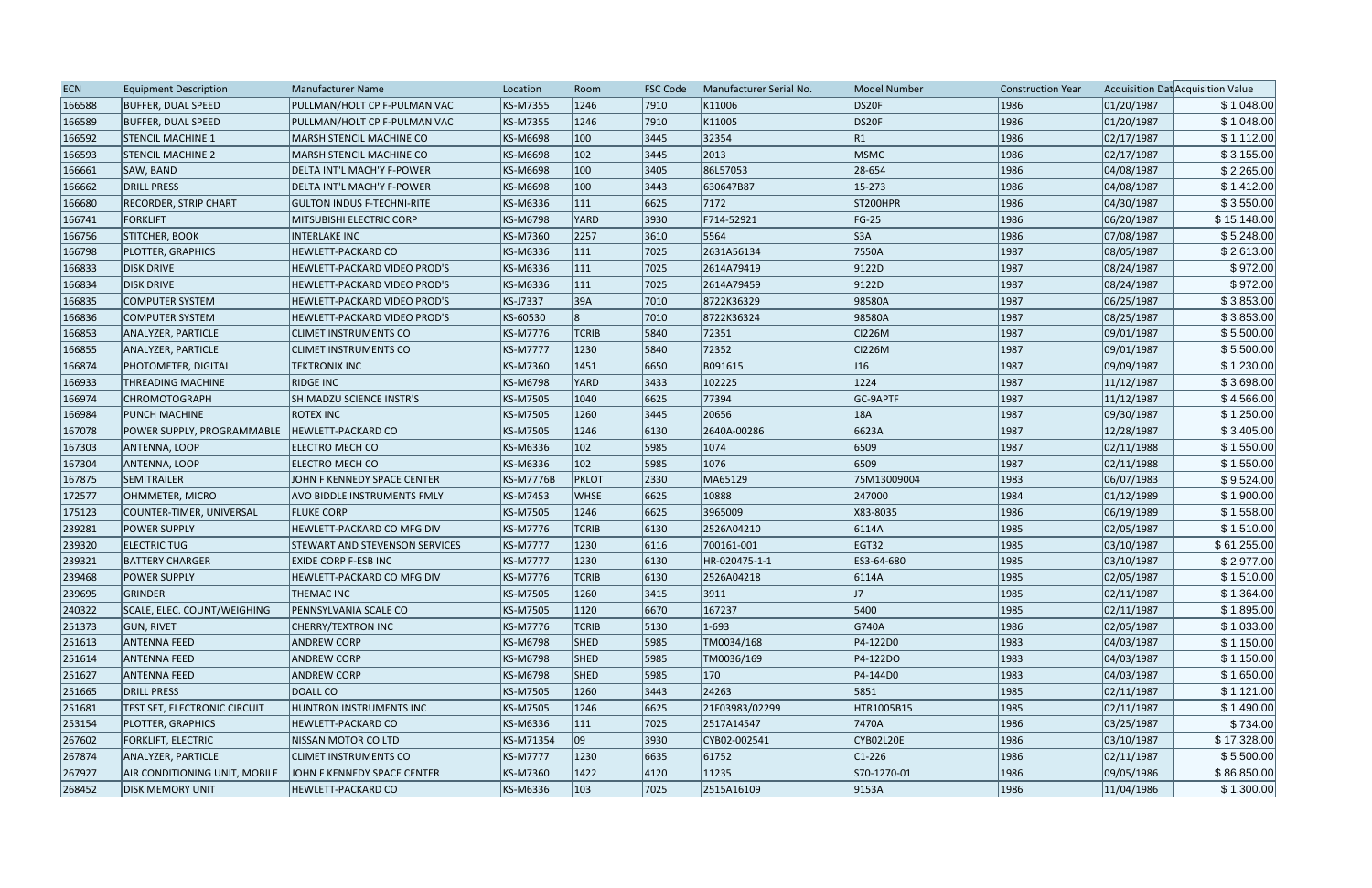| <b>ECN</b> | <b>Equipment Description</b>         | Manufacturer Name                     | Location        | Room          | <b>FSC Code</b> | Manufacturer Serial No. | <b>Model Number</b> | <b>Construction Year</b> |            | Acquisition Dat Acquisition Value |
|------------|--------------------------------------|---------------------------------------|-----------------|---------------|-----------------|-------------------------|---------------------|--------------------------|------------|-----------------------------------|
| 268609     | <b>PRESS, HYDRAULIC</b>              | NIAGARA MACHINE AND TOOL WORKS        | <b>KS-M7505</b> | 1260          | 3442            | 52512                   | HBM-100-8           | 1986                     | 02/11/1987 | \$35,483.00                       |
| 305663     | MONITOR, VIDEO, COLOR                | <b>SONY CORP</b>                      | <b>KS-M7360</b> | 2369          | 7010            | 5000525                 | <b>PVM8220</b>      | 1985                     | 01/15/1986 | \$500.00                          |
| 401988     | <b>COUNTER</b>                       | <b>HEWLETT-PACKARD CO</b>             | <b>KS-M6336</b> | 111           | 6625            | 2134A09746              | 5345A               | 1983                     | 04/03/1987 | \$7,400.00                        |
| 401989     | PLUG-IN UNIT                         | <b>HEWLETT-PACKARD CO</b>             | KS-M6336        | $ 111\rangle$ | 6625            | 2242A01213              | 5355A               | 1983                     | 04/03/1987 | \$5,738.00                        |
| 402005     | <b>SENSOR TEMP/RH</b>                | HYGROMETRIX, INC.                     | <b>KS-M7505</b> | 1006          | 6625            | 10361                   | 8503A11             | 1983                     | 02/11/1987 | \$1,200.00                        |
| 417024     | ANTENNA                              | <b>EMC TEST SYSTEMS LP</b>            | KS-M6336        | $ 102\rangle$ | 5985            | 2133                    | 3115                | 1983                     | 04/03/1987 | \$1,995.00                        |
| 417036     | WRENCH, IMPACT 3/4                   | CHICAGO PNEUMATIC TOOL CO             | KS-M7776        | <b>TCRIB</b>  | 5120            | 3292A001                | CP0611              | 1984                     | 02/11/1987 | \$1,880.00                        |
| 417037     | WRENCH, IMPACT 3/4                   | <b>CHICAGO PNEUMATIC TOOL CO</b>      | <b>KS-M7776</b> | <b>TCRIB</b>  | 5120            | 3292A008                | CP0611              | 1984                     | 02/11/1987 | \$1,880.00                        |
| 417293     | ANALYZER, SPECTRUM                   | HEWLETT-PACKARD CO                    | KS-M6336        | $ 102\rangle$ | 6625            | 2230A01696              | 8566A               | 1983                     | 03/25/1987 | \$78,242.00                       |
| 417294     | ANALYZER, SPECTRUM                   | <b>HEWLETT-PACKARD CO</b>             | KS-M6336        | $ 111\rangle$ | 6625            | 2108A00826              | 8566A               | 1983                     | 03/25/1987 | \$71,243.00                       |
| 426163     | <b>AMPLIFIER</b>                     | <b>AMPLIFIER RESEARCH</b>             | KS-M6336        | 111           | 6625            | 4528                    | 10W1000             | 1984                     | 04/03/1987 | \$6,300.00                        |
| 426164     | <b>AMPLIFIER</b>                     | HEWLETT-PACKARD CO                    | KS-M6336        | $ 111\rangle$ | 6625            | 2304A00131              | 11975A              | 1983                     | 04/03/1987 | \$3,895.00                        |
| 433973     | <b>MONITOR</b>                       | <b>SONY CORP</b>                      | KS-M6336        | FCA6          | 5820            | 503088                  | <b>PVM8200T</b>     | 1984                     | 04/03/1987 | \$628.00                          |
| 433974     | <b>MONITOR</b>                       | <b>SONY CORP</b>                      | <b>KS-M6336</b> | <b>EXCESS</b> | 5820            | 502943                  | <b>PVM8200T</b>     | 1984                     | 04/03/1987 | \$628.00                          |
| 433977     | <b>MONITOR</b>                       | <b>SONY CORP</b>                      | <b>KS-M6336</b> | $ 103\rangle$ | 5820            | 503073                  | <b>PVM8200T</b>     | 1984                     | 04/03/1987 | \$628.00                          |
| 433979     | <b>MONITOR</b>                       | <b>SONY CORP</b>                      | KS-M6336        | $ 103\rangle$ | 5820            | 502932                  | <b>PVM8200T</b>     | 1984                     | 04/03/1987 | \$628.00                          |
| 480293     | <b>POWER SUPPLY</b>                  | <b>HEWLETT-PACKARD CO</b>             | <b>KS-M7505</b> | 1220          | 6130            | 2412A-03740             | X83-8090            | 1984                     | 08/24/1989 | \$1,600.00                        |
| 481509     | <b>ENTR GAS DETCT UNTARS CLNT LP</b> | <b>ROCKWELL INT'L SPACE TRANSPOR-</b> | <b>KS-M7360</b> | 1421          | 6665            | 008                     | A70-0685-02         | 1985                     | 05/28/1985 | \$109,000.00                      |
| 489603     | STAIRWAY, MOBILE                     | JOHN F KENNEDY SPACE CENTER           | <b>KS-M6336</b> | <b>PKLOT</b>  | 4960            | A010                    | A77-1206-00         | 1984                     | 01/27/1992 | \$2,034.00                        |
| 489605     | STAND, ACCESS MOBILE                 | <b>GEORGE C MARSHALL SPACE FLIGHT</b> | <b>KS-M6336</b> | NOTFOUND      | 4960            | 005                     | A77-1203            | 1984                     | 01/27/1992 | \$3,384.00                        |
| 494713     | RACK, ESA                            | MARTIN MARIETTA AEROSPACE             | KS-MLP2         | 10A           | 7040            |                         | 78K00704-020        | 1984                     | 01/10/1984 | \$92,726.00                       |
| 496337     | RACK, ZERO                           | <b>MARTIN MARIETTA AEROSPACE</b>      | KS-MLP3         | 10A           | 7025            | 0000002                 | 78K00610-030        | 1984                     | 01/10/1984 | \$5,000.00                        |
| 496338     | <b>RACK, ZERO</b>                    | MARTIN MARIETTA AEROSPACE             | KS-MLP3         | 10A           | 7025            | 0000002                 | 78K00610-003        | 1984                     | 01/10/1984 | \$5,000.00                        |
| 496339     | RACK, ZERO                           | <b>MARTIN MARIETTA AEROSPACE</b>      | KS-MLP1         | 10A           | 7025            | 0000002                 | 78K00610-003        | 1984                     | 01/10/1984 | \$5,000.00                        |
| 496340     | RACK, ZERO                           | <b>MARTIN MARIETTA AEROSPACE</b>      | KS-MLP1         | 10A           | 7025            | 0000002                 | 78K00610-030        | 1984                     | 01/10/1984 | \$5,000.00                        |
| 574104     | <b>KIT CALIBRATION</b>               | BRITISH AEROSPACE DYNAMICS GP         | <b>KS-M7360</b> | 1457          | 6625            | <b>STV</b>              | 100F395             | 1984                     | 02/11/1987 | \$40,000.00                       |
| 574833     | <b>AMPLIFIER</b>                     | <b>NARDA MICROWAVE CORP</b>           | <b>KS-M6336</b> | $ 102\rangle$ | 6625            | 14976                   | N6233S211           | 1984                     | 04/03/1987 | \$1,215.00                        |
| 574877     | <b>AMPLIFIER</b>                     | <b>NARDA MICROWAVE CORP</b>           | KS-M6336        | 106           | 6625            | 14847                   | N6204S223           | 1984                     | 04/03/1987 | \$1,370.00                        |
| 608391     | SPIDER, STAGING                      | <b>SPIDER STAGING INC</b>             | <b>KS-M6798</b> | YARD          | 4940            | YH603003                | ST18                | 1983                     | 02/10/1983 | \$1,885.00                        |
| 614241     | <b>COMPRESSOR</b>                    | <b>COMPAIR KELLOGG</b>                | <b>KS-M7505</b> | YARD          | 4310            | 17HV440214              | 66                  | 1984                     | 05/30/1984 | \$5,305.00                        |
| 617716     | <b>GAGE BLOCK SET</b>                | STARRETT L S CO WEBBER GAGE DV        | <b>KS-M7505</b> | 1214          | 5210            | 5479.48                 | RC86MAA             | 1983                     | 02/04/1987 | \$3,447.00                        |
| 618056     | <b>GAGE BLOCK SET</b>                | STARRETT L S CO WEBBER GAGE DV        | <b>KS-M7505</b> | 1214          | 5210            | 4HE20                   | RC86MAA             | 1983                     | 02/05/1987 | \$2,677.00                        |
| 620028     | RADIO, MOBILE                        | MOTOROLA COMMUNICATIONS GROUP         | <b>KS-M7360</b> | <b>PKLOT</b>  | 5820            | 484PKL3156              | MBD43CUA7A00K       | 1985                     | 12/01/1988 | \$1,247.00                        |
| 634200     | <b>SEWING MACHINE</b>                | CHANDLER MACHINE SALES CO INC         | <b>KS-M7360</b> | 1490          | 3530            | 02018                   | 440R                | 1984                     | 02/11/1987 | \$5,499.00                        |
| 635413     | ANALYZER                             | <b>HEWLETT-PACKARD CO</b>             | KS-M6336        | $ 111\rangle$ | 6625            | 2421A03267              | 8901A               | 1984                     | 03/25/1987 | \$8,778.00                        |
| 641260     | <b>GENERATOR</b>                     | 3 M BUSINESS PRODUCTS SALES           | <b>KS-M7505</b> | 1247          | 6115            | 01840038                | D <sub>1000</sub>   | 1984                     | 02/11/1987 | \$4,100.00                        |
| 641264     | <b>GENERATOR, TRANSIENT</b>          | <b>SOLA ELECTRIC</b>                  | KS-M6336        | 111           | 6115            | NONE                    | 6254-55             | 1984                     | 04/03/1987 | \$1,240.00                        |
| 641265     | <b>ATTENUATOR/SWITCH DRIVER</b>      | <b>HEWLETT-PACKARD CO</b>             | KS-CX17         | $ 19\rangle$  | 6625            | 2421A03204              | 11713A              | 1984                     | 03/25/1987 | \$1,610.00                        |
| 641266     | <b>ATTENUATOR/SWITCH DRIVER</b>      | <b>HEWLETT-PACKARD CO</b>             | <b>KS-M6336</b> | $ 111\rangle$ | 6625            | 2421A03211              | 11713A              | 1984                     | 03/25/1987 | \$1,610.00                        |
| 641267     | <b>ATTENUATOR/SWITCH DRIVER</b>      | <b>HEWLETT-PACKARD CO</b>             | KS-60530        | 208           | 6625            | 2421A03209              | 11713A              | 1984                     | 03/25/1987 | \$1,610.00                        |
| 651836     | LOCKER, ACID                         | JOHN F KENNEDY SPACE CENTER           | <b>KS-M7776</b> | <b>PKLOT</b>  | 7125            | <b>NONE</b>             | 75M20005            | 1988                     | 08/03/1988 | \$12,000.00                       |
| 654894     | <b>COUNTER</b>                       | EIP MICROWAVE INC                     | KS-M6336        | 111           | 6625            | 00189                   | 548A                | 1981                     | 04/03/1987 | \$8,600.00                        |
| 654913     | <b>POWER SUPPLY</b>                  | <b>GENERAL DYNAMICS LAND SYSTEMS</b>  | KS-M6336        | 111           | 6130            | $ 10\rangle$            | CH50A               | 1977                     | 04/03/1987 | \$5,255.00                        |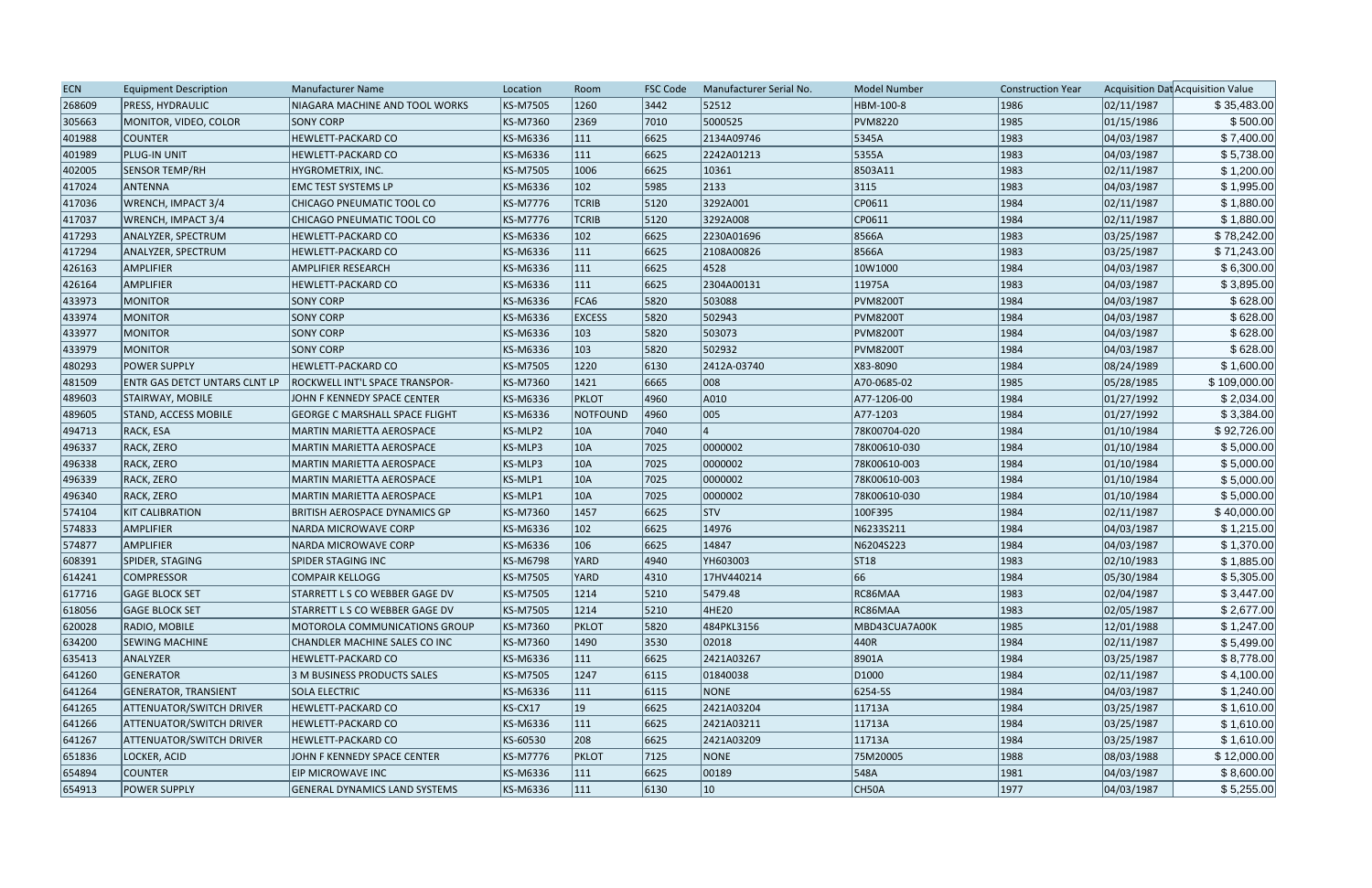| <b>ECN</b> | <b>Equipment Description</b>    | <b>Manufacturer Name</b>              | Location        | Room          | <b>FSC Code</b> | Manufacturer Serial No. | <b>Model Number</b> | <b>Construction Year</b> |            | Acquisition Dat Acquisition Value |
|------------|---------------------------------|---------------------------------------|-----------------|---------------|-----------------|-------------------------|---------------------|--------------------------|------------|-----------------------------------|
| 654933     | <b>MONITOR</b>                  | ELGAR CORP DBA SORENSEN DIV           | KS-M6336        | 111           | 5820            | 374                     | 6006                | 1977                     | 04/03/1987 | \$1,447.00                        |
| 654942     | <b>POWER SUPPLY</b>             | <b>ELGAR CORP DBA SORENSEN DIV</b>    | <b>KS-M6336</b> | 111           | 6130            | $ 115\rangle$           | 501                 | 1978                     | 04/03/1987 | \$1,470.00                        |
| 654944     | <b>BATTERY CHARGER</b>          | <b>MICRO INSTRUMENT CO</b>            | <b>KS-M6336</b> | <b>EXCESS</b> | 6130            | 1007                    | 5298                | 1980                     | 04/03/1987 | \$3,384.00                        |
| 654962     | <b>DETECTOR</b>                 | <b>HEWLETT-PACKARD CO</b>             | KS-M6336        | $ 111\rangle$ | 6625            | 480463                  | 4918A               | 1977                     | 04/03/1987 | \$1,010.00                        |
| 655023     | <b>TEST SET</b>                 | AVO BIDDLE INSTRUMENTS FMLY           | <b>KS-M6336</b> | 111           | 6625            | 1783608                 |                     | 1978                     | 04/03/1987 | \$1,605.00                        |
| 655075     | <b>GENERATOR</b>                | WHITE ELECTROMAGNETICS INC            | <b>KS-M6336</b> | $ 111\rangle$ | 6115            | $ 104\rangle$           | 754A                | 1977                     | 04/03/1987 | \$5,175.00                        |
| 655114     | <b>GENERATOR</b>                | MCDONNELL DOUGLAS ELECTRONICS         | <b>KS-M6336</b> | $ 111\rangle$ | 6115            |                         | 35G001              | 1977                     | 04/03/1987 | \$1,540.00                        |
| 655201     | <b>FIXTURE, STRONGBACK</b>      | JOHN F KENNEDY SPACE CENTER           | KS-M7360        | HIBAY         | 1850            |                         | H70-0802            | 1979                     | 02/05/1987 | \$213,000.00                      |
| 655202     | <b>STAND</b>                    | <b>KEUFFEL AND ESSER OF NEW JERSE</b> | <b>KS-M6794</b> | <b>WHSE</b>   | 6675            | K13047                  | 71-5025             | 1981                     | 02/05/1987 | \$1,448.00                        |
| 655204     | STAND                           | KEUFFEL AND ESSER OF NEW JERSE        | <b>KS-M7360</b> | <b>IBAY</b>   | 6675            | K13046                  | 71-5025             | 1981                     | 02/05/1987 | \$1,448.00                        |
| 655206     | STAND                           | KEUFFEL AND ESSER OF NEW JERSE        | <b>KS-M7360</b> | <b>IBAY</b>   | 6650            | K13263                  | 71-5015             | 1982                     | 02/05/1987 | \$1,312.00                        |
| 655207     | STAND                           | KEUFFEL AND ESSER OF NEW JERSE        | KS-M6794        | <b>WHSE</b>   | 6650            | K13266                  | 71-5015             | 1982                     | 02/05/1987 | \$1,312.00                        |
| 655208     | STAND                           | KEUFFEL AND ESSER OF NEW JERSE        | <b>KS-M7360</b> | <b>IBAY</b>   | 6650            | K13077                  | 71-5015             | 1982                     | 02/05/1987 | \$1,312.00                        |
| 655274     | PRINTER                         | <b>HEWLETT-PACKARD CO</b>             | <b>KS-M6336</b> | $ 111\rangle$ | 7025            | 1904A03516              | 5150A               | 1979                     | 03/25/1987 | \$1,344.00                        |
| 655297     | <b>RECEIVER, COMMAND</b>        | JOHN F KENNEDY SPACE CENTER           | <b>KS-M6336</b> | $ 102\rangle$ | 5820            |                         | M421610             | 1980                     | 03/25/1987 | \$7,420.00                        |
| 655321     | <b>ATTENUATOR/SWITCH DRIVER</b> | <b>HEWLETT-PACKARD CO</b>             | KS-CX17         | $ 19\rangle$  | 5895            | 1946A00749              | 11713A              | 1982                     | 04/03/1987 | \$1,282.00                        |
| 655322     | ATTENUATOR                      | <b>HEWLETT-PACKARD CO</b>             | <b>KS-M6336</b> | $ 102\rangle$ | 6625            | 1722A02072              | 8494A               | 1982                     | 04/03/1987 | \$1,275.00                        |
| 655336     | <b>REFLECTOR</b>                | <b>WATKINS-JOHNSON CO</b>             | KS-M6336        | $ 102\rangle$ | 5985            | 002                     | WJ8572-3            | 1977                     | 04/03/1987 | \$2,727.00                        |
| 655338     | AMPLIFIER                       | NARDA MICROWAVE CORP                  | <b>KS-M6336</b> | $ 109\rangle$ | 6625            | 14844                   | N6204S223           | 1982                     | 04/03/1987 | \$1,525.00                        |
| 655343     | <b>ANTENNA</b>                  | EM SYSTEMS INC OF TEXTRON             | KS-M6336        | $ 102\rangle$ | 5985            | 020                     | A3220B              | 1982                     | 04/03/1987 | \$4,500.00                        |
| 655344     | ANTENNA                         | <b>EM SYSTEMS INC OF TEXTRON</b>      | KS-M6336        | $ 102\rangle$ | 5985            | $ 019\rangle$           | A3220B              | 1982                     | 04/03/1987 | \$4,500.00                        |
| 655574     | REFLECTOMETER, TDR              | <b>TEKTRONIX INC</b>                  | <b>KS-M7505</b> | 1220          | 6625            | B113015                 | $ 1502\rangle$      | 1981                     | 02/11/1987 | \$5,676.00                        |
| 655580     | <b>POWER SUPPLY</b>             | <b>HEWLETT-PACKARD CO</b>             | <b>KS-M7505</b> | 1246          | 6130            | 1928A02080              | 6114A               | 1981                     | 02/11/1987 | \$1,025.00                        |
| 655649     | <b>POWER SUPPLY</b>             | HEWLETT-PACKARD CO                    | <b>KS-M7360</b> | 1451          | 6130            | NSN                     | 6114A               | 1980                     | 02/11/1987 | \$1,025.00                        |
| 655652     | <b>SUB SYSTEM</b>               | JOHN F KENNEDY SPACE CENTER           | <b>KS-M7777</b> | 1230          | 1850            | 001                     | A70-0892-001-0008   | 1982                     | 02/05/1987 | \$27,477.00                       |
| 655687     | CRIMPER, PICO                   | PICO CRIMPING TOOLS CO                | <b>KS-M7505</b> | 1220          | 3441            | 093                     | 500D                | 1980                     | 02/11/1987 | \$4,150.00                        |
| 656209     | <b>RECEIVER</b>                 | <b>SPERRY ELECTRONICS LTD</b>         | <b>KS-M6336</b> | FCA6          | 5820            | <b>NONE</b>             | 11A3                | 1978                     | 03/25/1987 | \$32,000.00                       |
| 656210     | CONTROL UNIT                    | SCIENTIFIC-ATLANTA INC                | KS-M6336        | FCA6          | 5820            | <b>NONE</b>             | 3021                | 1978                     | 03/25/1987 | \$1,200.00                        |
| 656211     | <b>POWER SUPPLY</b>             | <b>SPERRY ELECTRONICS LTD</b>         | <b>KS-M6336</b> | FCA6          | 6130            | NONE                    | 12A6                | 1978                     | 03/25/1987 | \$1,000.00                        |
| 656213     | <b>RECEIVER</b>                 | <b>SPERRY ELECTRONICS LTD</b>         | KS-M6336        | FCA6          | 5820            | <b>NONE</b>             | 11A4                | 1978                     | 03/25/1987 | \$22,000.00                       |
| 656220     | CONTROL UNIT                    | SCIENTIFIC-ATLANTA INC                | KS-M6336        | 111           | 5820            | NONE                    | 3021                | 1978                     | 03/25/1987 | \$1,200.00                        |
| 656221     | ANALYZER                        | <b>HEWLETT-PACKARD CO</b>             | KS-M6336        | $ 111\rangle$ | 6625            | 2012A00639              | 8901A               | 1980                     | 03/25/1987 | \$8,300.00                        |
| 656227     | ANTENNA                         | <b>TECOM INDUSTRIES INC</b>           | KS-M6336        | SHED3         | 5985            | 027                     | 804911-2            | 1982                     | 03/25/1987 | \$1,957.00                        |
| 656228     | <b>ANTENNA</b>                  | SCIENTIFIC-ATLANTA INC                | KS-M6336        | FCA5          | 5985            | 8                       | 3020J288            | 1978                     | 03/25/1987 | \$10,000.00                       |
| 656229     | <b>ANTENNA</b>                  | SCIENTIFIC-ATLANTA INC                | KS-M6336        | FCA5          | 5985            |                         | 3020J288            | 1982                     | 03/25/1987 | \$10,000.00                       |
| 656230     | <b>RECEIVER</b>                 | <b>SPERRY ELECTRONICS LTD</b>         | KS-M6336        | FCA5          | 5820            | <b>NONE</b>             | 11A3                | 1978                     | 03/25/1987 | \$32,000.00                       |
| 656231     | CONTROL UNIT                    | SCIENTIFIC-ATLANTA INC                | <b>KS-M6336</b> | FCA5          | 5820            | <b>NONE</b>             | 3021                | 1978                     | 03/25/1987 | \$1,200.00                        |
| 656232     | <b>POWER SUPPLY</b>             | <b>SPERRY ELECTRONICS LTD</b>         | KS-M6336        | FCA5          | 6130            | NONE                    | 12A6                | 1978                     | 03/25/1987 | \$1,000.00                        |
| 656235     | <b>TEST SET</b>                 | <b>SPERRY RAND CORP ELECTRIC</b>      | KS-M6336        | FCA5          | 5820            | <b>NONE</b>             | 11A2                | 1978                     | 03/25/1987 | \$10,000.00                       |
| 656244     | CONTROL UNIT                    | SCIENTIFIC-ATLANTA INC                | KS-M6336        | 111           | 5820            | NONE                    | 3021                | 1978                     | 03/25/1987 | \$1,200.00                        |
| 656245     | ANALYZER                        | <b>HEWLETT-PACKARD CO</b>             | KS-M6336        | $ 103\rangle$ | 6625            | 2229A02117              | 8901A               | 1982                     | 03/25/1987 | \$9,200.00                        |
| 656252     | <b>ANTENNA</b>                  | <b>SCIENTIFIC-ATLANTA INC</b>         | KS-M6336        | FCA5          | 5985            |                         | 3020J288            | 1978                     | 03/25/1987 | \$12,500.00                       |
| 657005     | STAND                           | JOHN F KENNEDY SPACE CENTER           | KS-M7360        | <b>IBAY</b>   | 6650            | 12626                   | 79K21274            | 1981                     | 02/06/1987 | \$2,410.00                        |
|            |                                 |                                       |                 |               |                 |                         |                     |                          |            |                                   |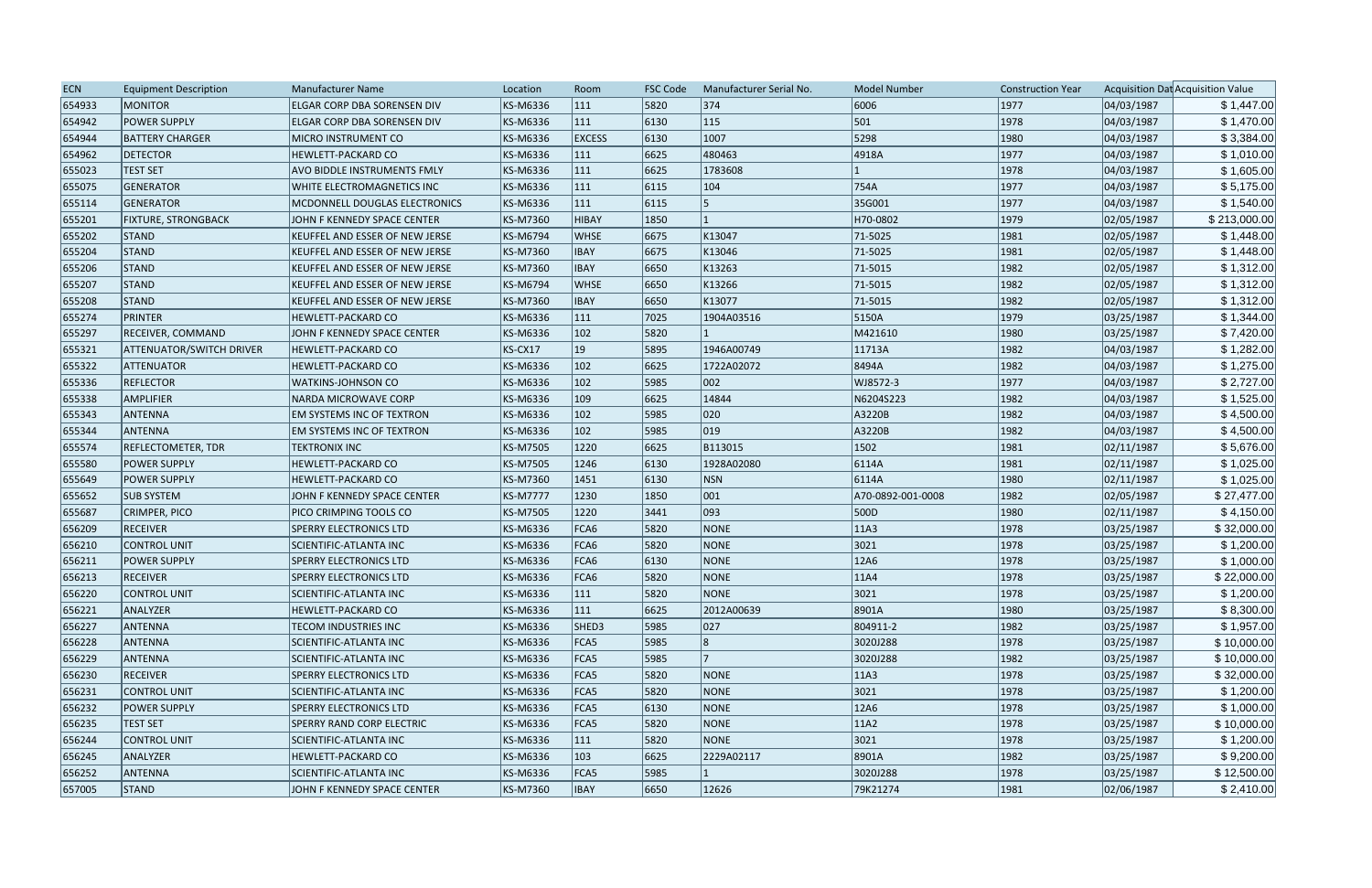| <b>ECN</b> | <b>Equipment Description</b>    | <b>Manufacturer Name</b>          | Location        | Room          | <b>FSC Code</b> | Manufacturer Serial No. | <b>Model Number</b> | <b>Construction Year</b> |            | Acquisition Dat Acquisition Value |
|------------|---------------------------------|-----------------------------------|-----------------|---------------|-----------------|-------------------------|---------------------|--------------------------|------------|-----------------------------------|
| 657015     | <b>STAND</b>                    | JOHN F KENNEDY SPACE CENTER       | KS-M7360        | <b>IBAY</b>   | 6650            | 12627                   | 79K21274            | 1981                     | 02/06/1987 | \$2,410.00                        |
| 657019     | STAND                           | JOHN F KENNEDY SPACE CENTER       | KS-M7360        | HIBAY         | 6650            | K13223                  | SK1829              | 1981                     | 02/06/1987 | \$3,653.00                        |
| 657020     | <b>STAND</b>                    | JOHN F KENNEDY SPACE CENTER       | KS-M7360        | <b>IBAY</b>   | 6650            | K13221                  | 79K21276            | 1981                     | 02/06/1987 | \$3,551.00                        |
| 657021     | <b>STAND</b>                    | JOHN F KENNEDY SPACE CENTER       | KS-M7360        | HIBAY         | 6650            | K13220                  | 79K21276            | 1981                     | 02/06/1987 | \$3,551.00                        |
| 657291     | HYDRASET UNIT, 1 TON            | DEL MAR AVIONICS F-AVONICS        | KS-M7360        | 1421          | 4960            | A1304                   |                     | 1983                     | 02/11/1987 | \$7,955.00                        |
| 657298     | <b>MAINFRAME</b>                | <b>DAYTRONIC CORP</b>             | KS-M7360        | <b>IBAY</b>   | 6625            | 253                     | 9030                | 1983                     | 02/11/1987 | \$2,055.00                        |
| 657313     | HYDRASET UNIT, 25 TON           | DEL MAR AVIONICS F-AVONICS        | KS-M7360        | 1421          | 4960            | SA20179                 | A25-000             | 1977                     | 02/11/1987 | \$5,270.00                        |
| 657314     | HYDRASET UNIT, 25 TON           | DEL MAR AVIONICS F-AVONICS        | KS-M7360        | 1421          | 4960            | SA20174                 | A25-000             | 1975                     | 02/11/1987 | \$11,884.00                       |
| 657322     | HYDRASET UNIT, 2.5 TON          | DEL MAR AVIONICS F-AVONICS        | KS-M7360        | 1421          | 4960            | A2361                   | ΙB                  | 1983                     | 02/11/1987 | \$8,455.00                        |
| 657337     | HYDRASET UNIT, 10 TON           | DEL MAR AVIONICS F-AVONICS        | KS-M7360        | 1421          | 4960            | A10333                  | ID                  | 1979                     | 02/11/1987 | \$7,496.00                        |
| 657339     | <b>STAND</b>                    | KEUFFEL AND ESSER OF NEW JERSE    | KS-M6794        | <b>WHSE</b>   | 6650            | K13075                  | 71-5015             | 1982                     | 02/05/1987 | \$1,312.00                        |
| 657340     | STAND                           | KEUFFEL AND ESSER OF NEW JERSE    | KS-M6794        | <b>WHSE</b>   | 6650            | K13072                  | 71-5015             | 1982                     | 02/05/1987 | \$1,312.00                        |
| 657341     | <b>STAND</b>                    | KEUFFEL AND ESSER OF NEW JERSE    | KS-M6794        | <b>WHSE</b>   | 6650            | K13074                  | 71-5015             | 1982                     | 02/05/1987 | \$1,312.00                        |
| 657342     | <b>STAND</b>                    | KEUFFEL AND ESSER OF NEW JERSE    | KS-M6794        | <b>WHSE</b>   | 6650            | K13264                  | 71-5015             | 1982                     | 02/05/1987 | \$1,312.00                        |
| 657404     | <b>AIR CONDITIONER</b>          | DYNAMICS CORP OF AMERICA          | KS-M7360        | HIBAY         | 4120            | 0003                    | 79K12204            | 1979                     | 02/11/1987 | \$35,000.00                       |
| 657408     | <b>CONTROLLER</b>               | <b>VACCO INDUSTRIES</b>           | KS-M7453        | <b>SHOP</b>   | 6685            | 30085-1                 | 10M32007-3          | 1977                     | 01/22/1990 | \$2,614.00                        |
| 657410     | AMPL-CALIBRATOR                 | <b>KING NUTRONICS CORP</b>        | KS-M7453        | <b>WHSE</b>   | 6625            | 6262                    | 3194A               | 1980                     | 02/11/1987 | \$4,224.00                        |
| 657411     | CART, CALIBRATION, GAUGE        | MCDONNELL DOUGLAS SP & DEF SYS    | KS-M7453        | <b>TCRIB</b>  | 6625            | <b>NONE</b>             | SA0003              | 1983                     | 02/11/1987 | \$1,650.00                        |
| 657679     | <b>ANTENNA DISH</b>             | <b>ANDREW CORP</b>                | <b>KS-M6798</b> | <b>SHED</b>   | 5985            | TM2196, D/75            | $ P4-0 $            | 1983                     | 04/03/1987 | \$1,150.00                        |
| 657681     | <b>ANTENNA DISH</b>             | <b>ANDREW CORP</b>                | KS-M6798        | <b>SHED</b>   | 5985            | TM4249,D/76             | $ P4-0 $            | 1983                     | 04/03/1987 | \$1,150.00                        |
| 657684     | <b>ANTENNA DISH</b>             | <b>ANDREW CORP</b>                | KS-M6798        | <b>SHED</b>   | 5985            | TM4265,D/78             | $PL4-0$             | 1983                     | 04/03/1987 | \$1,150.00                        |
| 657686     | <b>ANTENNA DISH</b>             | <b>ANDREW CORP</b>                | <b>KS-M6798</b> | <b>SHED</b>   | 5985            | TM4278,D/79             | $PL4-0$             | 1983                     | 04/03/1987 | \$1,150.00                        |
| 657687     | <b>ANTENNA DISH</b>             | <b>ANDREW CORP</b>                | <b>KS-M6798</b> | <b>SHED</b>   | 5985            | TM4277,D/80             | $PL4-0$             | 1983                     | 04/03/1987 | \$1,150.00                        |
| 657695     | <b>ANTENNA DISH</b>             | <b>ANDREW CORP</b>                | <b>KS-M6798</b> | <b>SHED</b>   | 5985            | TL1462D.45              | $PL4-0$             | 1982                     | 04/03/1987 | \$1,336.00                        |
| 657696     | <b>ANTENNA DISH</b>             | <b>ANDREW CORP</b>                | KS-M6798        | <b>SHED</b>   | 5985            | TL1465,D/44             | $PL4-0$             | 1982                     | 04/03/1987 | \$1,336.00                        |
| 657698     | <b>ANTENNA DISH</b>             | <b>ANDREW CORP</b>                | KS-M6798        | <b>SHED</b>   | 5985            | J2511, D/43             | $PL4-0$             | 1982                     | 04/03/1987 | \$1,336.00                        |
| 657733     | <b>AIR CONDITIONER</b>          | DYNAMICS CORP OF AMERICA          | KS-M7360        | 1422          | 4120            | 0002                    | 79K12204            | 1979                     | 02/11/1987 | \$35,000.00                       |
| 657735     | <b>POWER SUPPLY</b>             | <b>HEWLETT-PACKARD CO</b>         | KS-M7360        | 1451          | 6130            | 1928A02074              | 6114A               | 1980                     | 02/11/1987 | \$1,025.00                        |
| 657736     | <b>AIR CONDITIONER</b>          | DYNAMICS CORP OF AMERICA          | KS-M7360        | HIBAY         | 4120            | 004                     | 79K12204            | 1979                     | 02/11/1987 | \$35,000.00                       |
| 657741     | HYDRASET UNIT, 2.5 TON          | <b>DEL MAR AVIONICS F-AVONICS</b> | KS-M7360        | 1457          | 4960            | A2362                   | ΙB                  | 1983                     | 02/11/1987 | \$8,455.00                        |
| 657790     | STAND                           | KEUFFEL AND ESSER OF NEW JERSE    | KS-M71354       | 09            | 6675            | <b>NONE</b>             | SK1829              | 1983                     | 02/11/1987 | \$4,150.00                        |
| 657792     | <b>STAND</b>                    | KEUFFEL AND ESSER OF NEW JERSE    | KS-M7360        | <b>IBAY</b>   | 6675            | <b>NONE</b>             | SK1829              | 1983                     | 02/11/1987 | \$4,150.00                        |
| 657794     | <b>STAND</b>                    | KEUFFEL AND ESSER OF NEW JERSE    | KS-M7362        | <b>WHSE</b>   | 6675            | <b>NONE</b>             | SK1829              | 1983                     | 02/11/1987 | \$4,150.00                        |
| 657795     | <b>LEVEL</b>                    | KEUFFEL AND ESSER OF NEW JERSE    | KS-M7360        | <b>IBAY</b>   | 6650            | Z75015                  | 71-3015             | 1979                     | 02/11/1987 | \$1,720.00                        |
| 657797     | <b>STAND</b>                    | KEUFFEL AND ESSER OF NEW JERSE    | KS-M71354       | HIBAY         | 6675            | <b>NONE</b>             | SK1829              | 1983                     | 02/11/1987 | \$4,150.00                        |
| 657799     | MAINFRAME                       | <b>DAYTRONIC CORP</b>             | KS-M7360        | <b>IBAY</b>   | 6625            | <b>NONE</b>             | 9030                | 1981                     | 02/11/1987 | \$6,630.00                        |
| 658069     | <b>STAND</b>                    | JOHN F KENNEDY SPACE CENTER       | KS-M7362        | <b>WHSE</b>   | 6650            | K13222                  | 79K21275            | 1981                     | 02/06/1987 | \$3,653.00                        |
| 658491     | ANTENNA                         | TECOM INDUSTRIES INC              | KS-M6336        | $ 111\rangle$ | 5985            | 026                     | 804911-2            | 1982                     | 03/25/1987 | \$1,957.00                        |
| 658519     | <b>ANTENNA</b>                  | <b>SPERRY CP</b>                  | KS-M6336        | $ 111\rangle$ | 5985            | <b>NONE</b>             | <b>OD6</b>          | 1978                     | 03/25/1987 | \$1,200.00                        |
| 658805     | BALANCE                         | METTLER-TOLEDO INC                | KS-M7360        | 1484          | 6670            | A50884                  | 1339F37             | 1981                     | 02/06/1987 | \$1,956.00                        |
| 658854     | HYDRASET, 5 TON                 | DEL MAR AVIONICS F-AVONICS        | KS-M7360        | 1421          | 4960            | A5759                   |                     | 1983                     | 02/11/1987 | \$9,950.00                        |
| 660018     | <b>ATTENUATOR/SWITCH DRIVER</b> | HEWLETT-PACKARD CO                | KS-60530        |               | 5895            | 2223A01709              | 11713A              | 1983                     | 04/03/1987 | \$1,500.00                        |
| 660041     | <b>TRANSPONDER</b>              | JOINT ELECTRONICS TYPE DESIGN-    | KS-M6336        | $ 111\rangle$ | 5820            | 842                     | ANDPN66             | 1978                     | 03/25/1987 | \$5,800.00                        |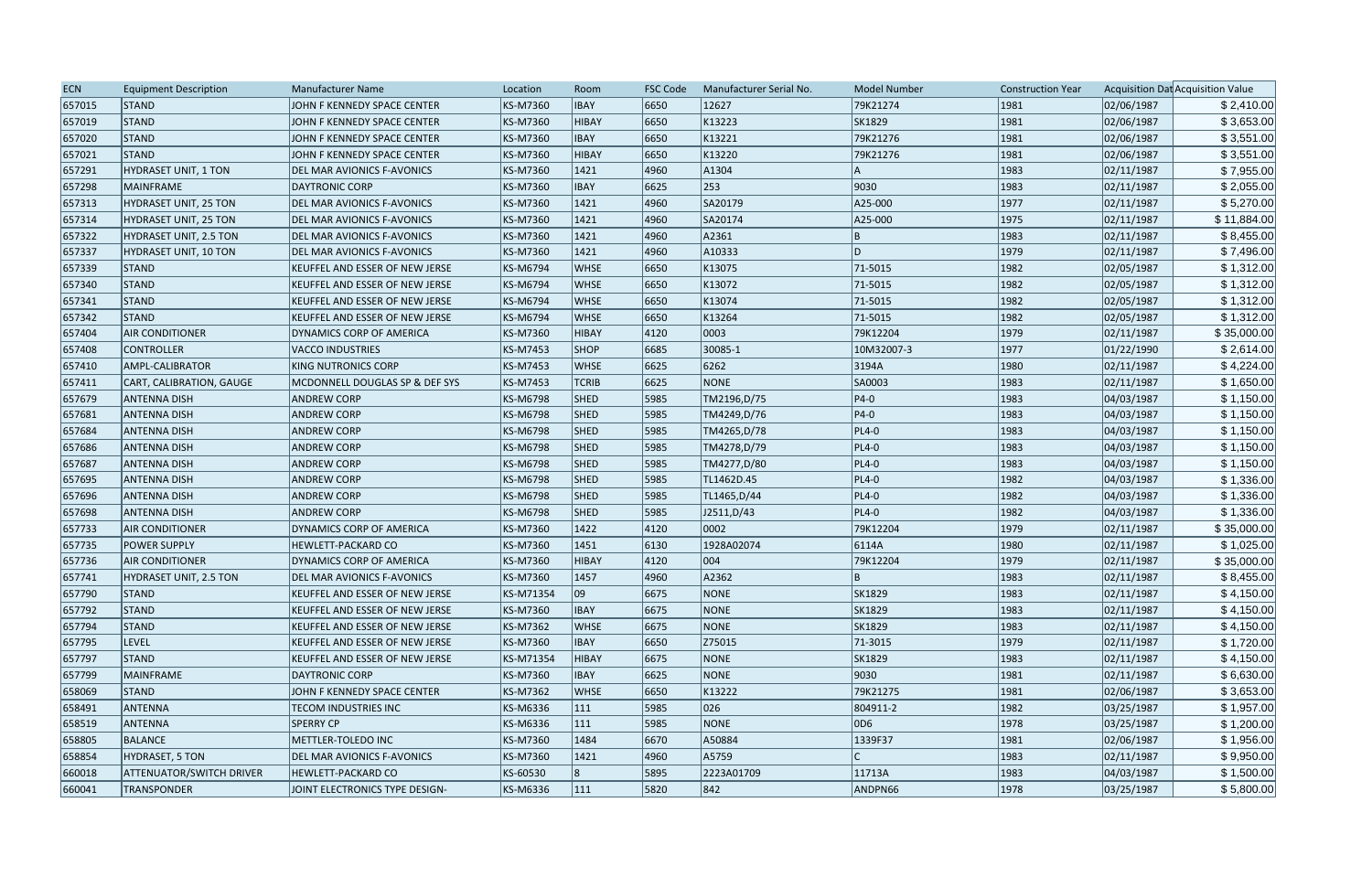| <b>ECN</b> | <b>Equipment Description</b>  | <b>Manufacturer Name</b>              | Location        | Room              | <b>FSC Code</b> | Manufacturer Serial No. | <b>Model Number</b> | <b>Construction Year</b> |            | Acquisition Dat Acquisition Value |
|------------|-------------------------------|---------------------------------------|-----------------|-------------------|-----------------|-------------------------|---------------------|--------------------------|------------|-----------------------------------|
| 660244     | <b>RACK CONDITIONING UNIT</b> | JOHN F KENNEDY SPACE CENTER           | KS-M7360        | 1422              | 4120            | 8842                    | S70-1270            | 1982                     | 02/06/1987 | \$62,026.00                       |
| 660588     | <b>MEGOHMETER</b>             | <b>GENRAD INC EMT ELECTRONIC TEST</b> | <b>KS-M7360</b> | 1451              | 6625            | 3188                    | 1864                | 1982                     | 02/11/1987 | \$1,726.00                        |
| 660589     | <b>HYDRASET UNIT, 10 TON</b>  | DEL MAR AVIONICS F-AVONICS            | <b>KS-M7360</b> | 1421              | 4960            | A10335                  | ID.                 | 1980                     | 02/11/1987 | \$9,320.00                        |
| 668193     | <b>BRIDGE</b>                 | <b>HEWLETT-PACKARD CO</b>             | KS-M6336        | $ 102\rangle$     | 7025            | 2312A00603              | 85021A              | 1984                     | 04/03/1987 | \$2,375.00                        |
| 684237     | MONITOR                       | <b>SONY CORP</b>                      | <b>KS-M6336</b> | FS3               | 5820            | 503708                  | <b>PVM8200T</b>     | 1984                     | 04/03/1987 | \$636.00                          |
| 684239     | <b>MONITOR</b>                | <b>SONY CORP</b>                      | KS-M6336        | $ 109\rangle$     | 5820            | 504777                  | <b>PVM8200T</b>     | 1984                     | 04/03/1987 | \$636.00                          |
| 684607     | <b>VOLTMETER</b>              | HEWLETT-PACKARD CO                    | <b>KS-M6336</b> | $ 111\rangle$     | 6625            | 2201A12586              | 3456A               | 1984                     | 04/03/1987 | \$3,800.00                        |
| 689528     | MEGOHMETER                    | <b>GENRAD INC EMT ELECTRONIC TEST</b> | KS-M7360        | 1451              | 6625            | 3177                    | 1864                | 1982                     | 02/11/1987 | \$1,726.00                        |
| 689641     | <b>AIR CONDITIONER</b>        | DYNAMICS CORP OF AMERICA              | <b>KS-M7360</b> | 1422              | 4120            | 0001                    | 79K12204            | 1979                     | 02/11/1987 | \$35,000.00                       |
| 689652     | ANALYZER                      | DRESSER IND HAND TOOL DIV             | <b>KS-M7360</b> | 1227              | 6625            | 031380                  | <b>EMH150</b>       | 1980                     | 02/11/1987 | \$1,046.00                        |
| 690042     | <b>SHELTER</b>                | UNION CP GICHNER MOBILE SYS DV        | KS-M6336        | SHED <sub>2</sub> | 5410            | 782401                  | GMS280              | 1979                     | 04/03/1987 | \$4,800.00                        |
| 690043     | <b>SHELTER</b>                | UNION CP GICHNER MOBILE SYS DV        | <b>KS-M6336</b> | SHED1             | 5410            | 782402                  | GMS280              | 1979                     | 04/03/1987 | \$4,800.00                        |
| 690321     | PATCHBOARD, 40 CONNECTOR      | <b>GEORGE C MARSHALL SPACE FLIGHT</b> | <b>KS-M7360</b> | 2036H             | 6625            | 0006                    | 40M13399-7          | 1975                     | 12/31/1975 | \$8,400.00                        |
| 690323     | PATCHBOARD, 40 CONNECTOR      | <b>GEORGE C MARSHALL SPACE FLIGHT</b> | <b>KS-M7360</b> | FP3               | 6625            | 0007                    | 40M13394-7          | 1974                     | 12/31/1974 | \$10,400.00                       |
| 690384     | <b>HORN</b>                   | <b>SYMETRICS INDUSTRIES INC</b>       | <b>KS-M6336</b> | 102               | 5985            | $ 103\rangle$           | 110F                | 1971                     | 04/03/1987 | \$1,700.00                        |
| 690832     | ASPIRATOR, FUEL               | JOHN F KENNEDY SPACE CENTER           | KS-M71354       | HIBAY             | 4960            | $ 019\rangle$           | S70-1119-05         | 1982                     | 02/11/1987 | \$6,450.00                        |
| 690833     | <b>ASPIRATOR, FUEL</b>        | JOHN F KENNEDY SPACE CENTER           | KS-M71357       | 196               | 4960            | 002                     | S70-1119-05         | 1979                     | 02/11/1987 | \$7,626.00                        |
| 690857     | MICROMETER, OPTICAL DEPTH     | MONOGRAM INDUSTRIES INC               | <b>KS-M7360</b> | 1263              | 6650            | 1835                    | 966A1               | 1979                     | 02/11/1987 | \$1,275.00                        |
| 695347     | <b>POWER SUPPLY</b>           | <b>GEORGE C MARSHALL SPACE FLIGHT</b> | <b>KS-M7360</b> | HIBAY             | 6130            | 0002                    | 40M08107-001        | 1984                     | 09/19/1984 | \$11,166.00                       |
| 698515     | ANALYZER                      | <b>HEWLETT-PACKARD CO</b>             | <b>KS-M6336</b> | $ 111\rangle$     | 6625            | 2432A03494              | 8901A               | 1984                     | 04/03/1987 | \$8,778.00                        |
| 698661     | <b>CARRIER CARGO</b>          | <b>TEXTRON CORP E-Z GO DIV</b>        | <b>KS-M7505</b> | 1050              | 2310            | 14971084                | 875                 | 1984                     | 02/11/1987 | \$3,557.00                        |
| 698701     | <b>ECOLYZER</b>               | NATIONAL DRAEGER F-ENERGETICS         | <b>KS-M7505</b> | 1006              | 6630            | 042                     | 7630                | 1984                     | 03/10/1987 | \$5,673.00                        |
| 698703     | <b>ECOLYZER</b>               | NATIONAL DRAEGER F-ENERGETICS         | <b>KS-M7505</b> | 1006              | 6630            | 043                     | 7630                | 1984                     | 03/10/1987 | \$5,673.00                        |
| 698705     | <b>ECOLYZER</b>               | NATIONAL DRAEGER F-ENERGETICS         | <b>KS-M7505</b> | 1006              | 6630            | 040                     | 7630                | 1984                     | 03/10/1987 | \$5,673.00                        |
| 699610     | POWER SUPPLY, 0.0 TO 60VDC    | <b>SYSTRON-DONNER CORP</b>            | <b>KS-M7505</b> | 1214              | 6130            | 80028-4                 | X83-8037            | 1985                     | 08/24/1989 | \$1,024.00                        |
| 748140     | <b>DISK DRIVE</b>             | <b>HEWLETT-PACKARD CO</b>             | KS-M6336        | 111               | 7025            | 2419A11232              | 9133D               | 1985                     | 01/31/1985 | \$2,375.00                        |
| 748500     | CRIMPER, PICO                 | PICO CRIMPING TOOLS CO                | <b>KS-M7505</b> | 1214              | 5130            | 095                     | 500D                | 1985                     | 02/11/1987 | \$1,250.00                        |
| 748501     | SHREDDER, PAPER               | <b>WILSON JONES CO</b>                | <b>KS-M7360</b> | 2289              | 3615            | 379660                  | 513472              | 1985                     | 02/05/1987 | \$1,595.00                        |
| 748935     | PLOTTER, GRAPHICS             | <b>HEWLETT-PACKARD CO</b>             | KS-M6336        | 111               | 7025            | 2308A84253              | 7470A               | 1985                     | 04/03/1987 | \$734.00                          |
| 749008     | <b>CLEANROOM</b>              | <b>CLEAN ROOM PRODUCTS INC</b>        | <b>KS-M7505</b> | 1247              | 3694            | <b>NONE</b>             | 16X40               | 1985                     | 02/11/1987 | \$123,350.00                      |
| 749030     | ANTENNA                       | <b>EMC TEST SYSTEMS LP</b>            | KS-M6336        | $ 102\rangle$     | 5985            | 2152                    | 3109                | 1985                     | 04/03/1987 | \$1,595.00                        |
| 749031     | ANTENNA                       | <b>EMC TEST SYSTEMS LP</b>            | <b>KS-M6336</b> | $ 102\rangle$     | 5985            | 2316                    | 3115                | 1985                     | 04/03/1987 | \$2,125.00                        |
| 749080     | MICROSCOPE, BINOCULAR         | <b>MILLIPORE CORP</b>                 | <b>KS-M7505</b> | 1040              | 6650            | 8452646                 | 7610000             | 1985                     | 02/11/1987 | \$1,833.00                        |
| 749491     | GENERATOR                     | <b>HEWLETT-PACKARD CO</b>             | KS-M6336        | 111               | 6115            | 2507G02432              | 8112A               | 1985                     | 04/03/1987 | \$4,512.00                        |
| 749583     | ANALYZER, HYDROCARBON         | COMBUSTION ENGR F-BENDIX CORP         | <b>KS-M7505</b> | 1040              | 6680            | D4942                   | 8401                | 1985                     | 02/11/1987 | \$3,940.00                        |
| 750189     | HYDRASET UNIT, 1 TON          | <b>DEL MAR AVIONICS F-AVONICS</b>     | <b>KS-M7360</b> | 1421              | 4960            | A1326                   | IA.                 | 1985                     | 02/11/1987 | \$8,512.00                        |
| 750421     | <b>SPECTROPHOTOMETER</b>      | <b>BAUSCH AND LOMB INC</b>            | <b>KS-M7505</b> | 1040              | 6625            | 0715492N                | 1001                | 1985                     | 02/11/1987 | \$4,565.00                        |
| 750959     | CONTROLLER, ANTENNA           | <b>PRO-SEARCH ELECTRONICS</b>         | <b>KS-M6336</b> | $ 111\rangle$     | 5895            | 6079                    | PSE4                | 1985                     | 03/25/1987 | \$1,022.00                        |
| 764792     | <b>AMPLIFIER DC</b>           | <b>TEKTRONIX INC</b>                  | KS-M7360        | 1451              | 6625            | B064037                 | AM503               | 1985                     | 02/11/1987 | \$1,115.00                        |
| 764823     | <b>AMPLIFIER</b>              | <b>NARDA MICROWAVE CORP</b>           | KS-M6336        | 106               | 6625            | 21454                   | N6205S258           | 1985                     | 04/03/1987 | \$1,550.00                        |
| 815071     | <b>RADIO, MOBILE UHF</b>      | MOTOROLA COMMUNICATIONS GROUP         | KS-M7776        | <b>TCRIB</b>      | 5831            | 617AUY1199              | DA4KM068U           | 1994                     | 12/19/1994 | \$1,085.00                        |
|            |                               |                                       |                 |                   | 7025            | 05465808                | IC66OHHM501L        | 1994                     |            | \$750.00                          |
| 815590     | MONITOR, HANDHELD             | GENERAL ELECTRIC CO GE FAUNE          | KS-M7355        | 4255              |                 |                         |                     |                          | 05/21/1998 |                                   |
| 815591     | CAMERA, TELEVISION, COLOR     | NEC ELECTRONICS USA INC               | KS-M6336        | $ 102\rangle$     | 5836            | C1700466                | <b>NX18A</b>        | 1994                     | 08/19/1994 | \$1,065.00                        |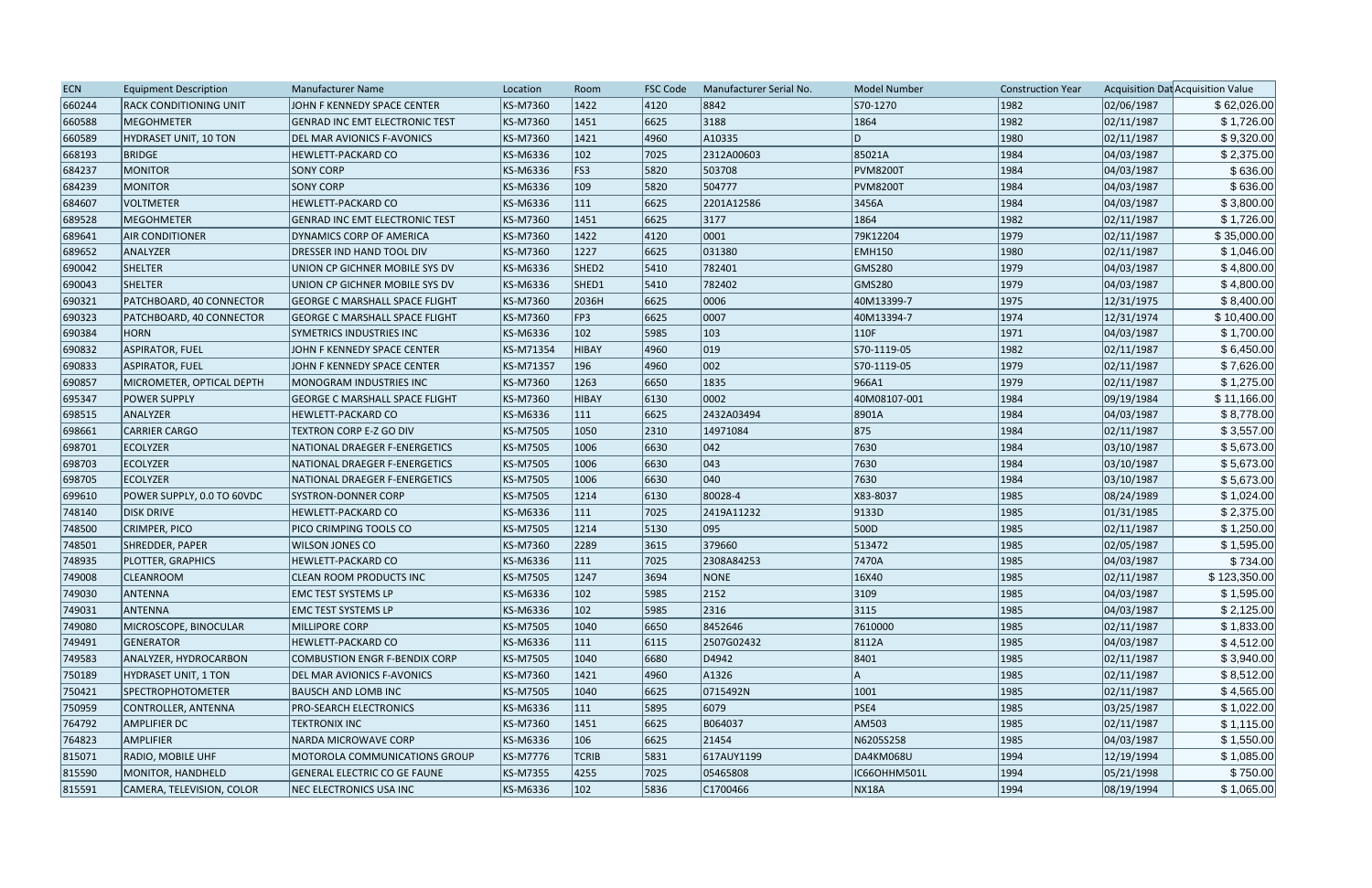| <b>ECN</b> | <b>Equipment Description</b>    | <b>Manufacturer Name</b>        | Location        | Room          | <b>FSC Code</b> | Manufacturer Serial No. | <b>Model Number</b> | <b>Construction Year</b> |            | Acquisition Dat Acquisition Value |
|------------|---------------------------------|---------------------------------|-----------------|---------------|-----------------|-------------------------|---------------------|--------------------------|------------|-----------------------------------|
| 815592     | CAMERA, TELEVISION, COLOR       | NEC ELECTRONICS USA INC         | KS-M6336        | $ 102\rangle$ | 5836            | C1700478                | <b>NX18A</b>        | 1994                     | 08/19/1994 | \$1,065.00                        |
| 815600     | COUNTER, PARTICLE               | <b>CLIMET INSTRUMENTS CO</b>    | KS-M7505        | 1412          | 6630            | 956391                  | CI4102-01           | 1995                     | 02/07/1995 | \$4,075.00                        |
| 815601     | COUNTER, PARTICLE               | <b>CLIMET INSTRUMENTS CO</b>    | <b>KS-M7505</b> | 1412          | 6630            | 956390                  | CI4102-01           | 1995                     | 02/07/1995 | \$4,075.00                        |
| 815628     | MONITOR, VIDEO, COLOR           | <b>IKEGAMI TSUSHINKI CO LTD</b> | KS-M6336        | $ 109\rangle$ | 5820            | H0387                   | TM10-19RHC          | 1993                     | 02/23/1995 | \$2,490.00                        |
| 815629     | MONITOR, VIDEO, COLOR           | <b>IKEGAMI TSUSHINKI CO LTD</b> | KS-M6336        | 111           | 5820            | G0338                   | TM10-19RHC          | 1993                     | 02/23/1995 | \$2,490.00                        |
| 815654     | MONITOR, VIDEO, COLOR           | <b>IKEGAMI TSUSHINKI CO LTD</b> | KS-M7355        | 4255          | 5820            | F0300                   | TM10-19RHC          | 1992                     | 02/23/1995 | \$2,490.00                        |
| 815683     | <b>TRANSDUCER, TORQUE</b>       | TORQUE AND TENSION EQUIPMENT    | KS-M7505        | 1214          | 5130            | 25718ETS2               | 501491ETS           | 1995                     | 07/14/1995 | \$1,582.00                        |
| 815694     | <b>TRANSCEIVER</b>              | KENWOOD ELECTRONICS INC         | KS-M6336        | 123           | 5820            | 50900599                | <b>TM-742A</b>      | 1996                     | 02/28/1996 | \$742.00                          |
| 815714     | TESTER, CABLE, LANCAT5          | DATACOM TECHNOLOGIES F-DATACOM  | KS-M7355        | 4255          | 6625            | 9605400S                | 52418               | 1996                     | 06/04/1996 | \$2,372.00                        |
| 815715     | TESTER, CABLE, LANCAT5          | DATACOM TECHNOLOGIES F-DATACOM  | KS-M7355        | 4255          | 6625            | 9605401S                | 52418               | 1996                     | 06/04/1996 | \$2,372.00                        |
| 815717     | VECTORSCOPE, WAVEFORM           | <b>TEKTRONIX INC</b>            | KS-M7505        | 1246          | 6625            | B031674                 | 1760                | 1996                     | 06/10/1996 | \$5,765.00                        |
| 815718     | OHMMETER, MICRO                 | KEITHLEY INSTRUMENTS INC        | KS-M7360        | 1421          | 6625            | 0629193                 | 580-1978            | 1996                     | 06/14/1996 | \$1,994.00                        |
| 815720     | <b>ELECTRONIC LOAD BOX</b>      | <b>FLUKE CORP</b>               | KS-M7505        | 1246          | 6625            | 3227A-00878             | <b>HP60507B</b>     | 1996                     | 07/10/1996 | \$2,340.00                        |
| 815721     | <b>ELECTRONIC LOAD BOX</b>      | <b>FLUKE CORP</b>               | KS-M7505        | 1246          | 6625            | 3227A-00876             | <b>HP60507B</b>     | 1996                     | 07/10/1996 | \$2,340.00                        |
| 815722     | <b>ELECTRONIC LOAD BOX</b>      | <b>FLUKE CORP</b>               | KS-M7505        | 1246          | 6625            | 3227A-00879             | <b>HP60507B</b>     | 1996                     | 07/10/1996 | \$2,340.00                        |
| 815724     | SCOPE, HANDHELD DVM             | <b>TEKTRONIX INC</b>            | KS-M7360        | 2223B         | 6625            | B031129                 | <b>THS710</b>       | 1996                     | 07/23/1996 | \$1,559.00                        |
| 815725     | SCOPE, HANDHELD DVM             | <b>TEKTRONIX INC</b>            | KS-M7360        | 2223B         | 6625            | B030736                 | <b>THS710</b>       | 1996                     | 07/23/1996 | \$1,559.00                        |
| 815726     | <b>SCOPE, HANDHELD DVM</b>      | <b>TEKTRONIX INC</b>            | KS-M7360        | 2223B         | 6625            | B031098                 | <b>THS710</b>       | 1996                     | 07/23/1996 | \$1,559.00                        |
| 815727     | SCOPE, HANDHELD DVM             | <b>TEKTRONIX INC</b>            | KS-M7360        | 2223B         | 6625            | B031156                 | <b>THS710</b>       | 1996                     | 07/23/1996 | \$1,559.00                        |
| 815730     | IMAGER, FOCAL PLANE ARRAY       | FLIR SYSTEMS-BOSTON INC         | KS-M7360        | 2397          | 3610            | 16400                   | <b>PM200</b>        | 1996                     | 08/05/1996 | \$47,000.00                       |
| 815732     | <b>PARTICLE COUNTER, LASER</b>  | MET ONE, INC.                   | KS-M7505        | 1006          | 6630            | 962084595               | 237A                | 1996                     | 08/07/1996 | \$3,870.00                        |
| 815736     | <b>PARTICLE COUNTER, LASER</b>  | MET ONE, INC.                   | KS-M7505        | 1006          | 6630            | 962084601               | 237A                | 1996                     | 08/07/1996 | \$3,870.00                        |
| 815750     | CONVERTER, OPTICAL ELECTRICAL   | <b>TEKTRONIX INC</b>            | KS-M7360        | 2377          | 6625            | B010827                 | P6703A              | 1996                     | 06/19/1996 | \$3,530.00                        |
| 815751     | CONVERTER, OPTICAL ELECTRICAL   | <b>TEKTRONIX INC</b>            | KS-M7360        | 2377          | 6625            | B010828                 | P6703A              | 1996                     | 06/19/1996 | \$3,530.00                        |
| 815752     | METER, OPTICAL LOSS             | DATACOM TECHNOLOGIES F-DATACOM  | KS-M7355        | 4255          | 6625            | 9606131                 | 54653               | 1996                     | 06/27/1996 | \$1,147.00                        |
| 815753     | METER, OPTICAL LOSS             | DATACOM TECHNOLOGIES F-DATACOM  | KS-M7355        | 4255          | 6625            | 9606132                 | 54653               | 1996                     | 06/27/1996 | \$1,147.00                        |
| 815800     | <b>ANTENNA, ACTIVE MONOPOLE</b> | <b>EMC TEST SYSTEMS LP</b>      | KS-M6336        | $ 102\rangle$ | 5985            | 9309-3444               | 3301B               | 1993                     | 12/21/1993 | \$2,195.00                        |
| 815801     | <b>ANTENNA, ACTIVE MONOPOLE</b> | <b>EMC TEST SYSTEMS LP</b>      | KS-M6336        | $ 102\rangle$ | 5985            | 9309-3443               | 3301B               | 1993                     | 12/21/1993 | \$2,195.00                        |
| 815813     | <b>SCOPEMETER</b>               | <b>FLUKE CORP</b>               | <b>KS-M7355</b> | 4255          | 6625            | DM6041210               | 97                  | 1994                     | 05/23/1994 | \$1,869.00                        |
| 815817     | <b>OSCILLOSCOPE</b>             | <b>TEKTRONIX INC</b>            | KS-M7360        | 2292E         | 6625            | B013686                 | TAS 465             | 1994                     | 06/15/1994 | \$1,805.00                        |
| 815834     | CONTROLLER, W/MICRO CAMERA      | <b>TOSHIBA AMERICA INC</b>      | KS-M6794        | 1029          | 6710            | 26511819                | IK-M41MA            | 1994                     | 09/20/1994 | \$1,350.00                        |
| 815835     | CONTROLLER, W/MICRO CAMERA      | TOSHIBA AMERICA INC             | KS-M6794        | 1029          | 6710            | 26511884                | IK-M41MA            | 1994                     | 09/20/1994 | \$1,350.00                        |
| 815836     | CONTROLLER, W/MICRO CAMERA      | TOSHIBA AMERICA INC             | KS-M6794        | 1029          | 6710            | 26511867                | IK-M41MA            | 1994                     | 09/20/1994 | \$1,350.00                        |
| 816106     | <b>RECEIVER, WIDE BAND</b>      | <b>ICOM INC</b>                 | KS-M6336        | $ 103\rangle$ | 5821            | 01457                   | IC-R9000            | 1990                     | 06/22/1990 | \$4,535.00                        |
| 816237     | <b>OSCILLOSCOPE</b>             | <b>TEKTRONIX INC</b>            | KS-M7355        | 4255          | 6625            | B014091                 | 2440                | 1990                     | 12/05/1990 | \$11,960.00                       |
| 816534     | MONITOR, VIDEO, COLOR           | J V C NIVICO VICTOR CO LTD      | KS-M7360        | 2372          | 5820            | 08609221                | TMR9U               | 1991                     | 09/28/1991 | \$636.00                          |
| 816535     | MONITOR, VIDEO, COLOR           | J V C NIVICO VICTOR CO LTD      | KS-M7360        | 2073          | 5820            | 08609283                | TMR9U               | 1991                     | 09/28/1991 | \$636.00                          |
| 816561     | MAINFRAME                       | HEWLETT-PACKARD CO              | KS-M6336        | 103           | 6625            | 3038A04267              | 70001A              | 1991                     | 10/01/1991 | \$6,379.00                        |
| 816562     | MODULE, OSCILLATOR              | HEWLETT-PACKARD CO              | KS-M6336        | 124           | 6625            | 3127A01114              | 70900B              | 1991                     | 10/01/1991 | \$18,125.00                       |
| 816563     | MODULE, IF SECTION              | HEWLETT-PACKARD CO              | KS-M6336        | NOC           | 6625            | 3041A03542              | 70902A              | 1991                     | 10/01/1991 | \$4,716.00                        |
| 816564     | MODULE, IF SECTION              | HEWLETT-PACKARD CO              | KS-M6336        | NOC           | 6625            | 2923A01987              | 70903A              | 1991                     | 10/01/1991 | \$3,681.00                        |
| 816565     | MODULE, RF SECTION              | HEWLETT-PACKARD CO              | KS-J81708       | <b>PD39B</b>  | 6625            | 3127A00955              | 70908A              | 1991                     | 10/01/1991 | \$35,381.00                       |
| 816566     | MODULE, PRECISION FREQUENCY     | HEWLETT-PACKARD CO              | KS-M6336        | $ 124\rangle$ | 6625            | 3127A01784              | 70310A              | 1991                     | 10/01/1991 | \$4,810.00                        |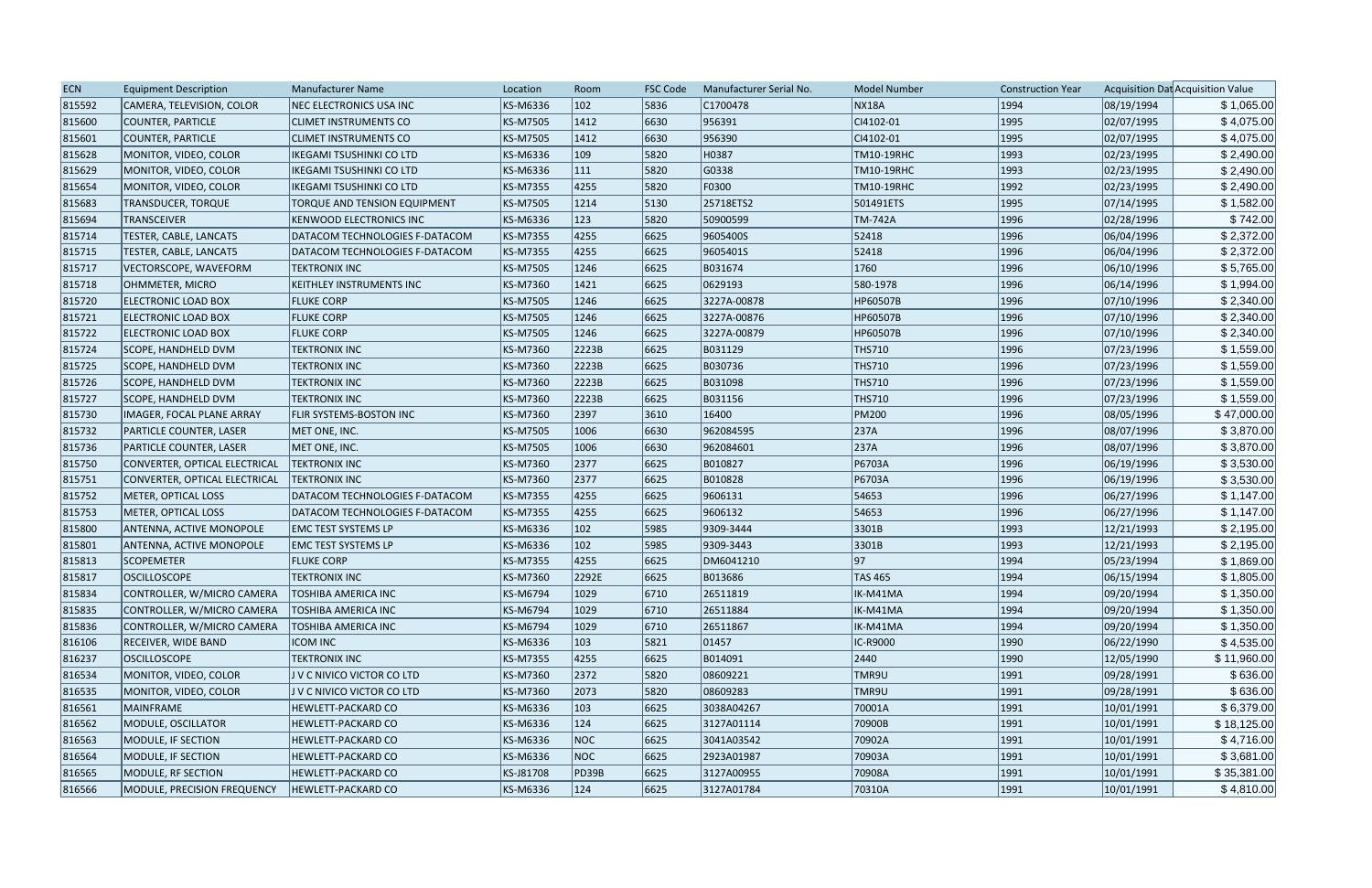| <b>ECN</b> | <b>Equipment Description</b>    | <b>Manufacturer Name</b>       | Location  | Room          | <b>FSC Code</b> | Manufacturer Serial No. | <b>Model Number</b> | <b>Construction Year</b> |            | Acquisition Dat Acquisition Value |
|------------|---------------------------------|--------------------------------|-----------|---------------|-----------------|-------------------------|---------------------|--------------------------|------------|-----------------------------------|
| 816567     | MODULE, DIGITIZER               | HEWLETT-PACKARD CO             | KS-M6336  | 124           | 6625            | 3011A00596              | 70700A              | 1991                     | 10/01/1991 | \$7,541.00                        |
| 816583     | <b>MAINFRAME</b>                | HEWLETT-PACKARD CO             | KS-60530  | 18            | 6625            | 3038A04341              | 70001A              | 1991                     | 10/28/1991 | \$6,662.00                        |
| 816584     | MODULE, OSCILLATOR              | <b>HEWLETT-PACKARD CO</b>      | KS-M6336  | 111           | 6625            | 3135A01125              | 70900B              | 1991                     | 10/28/1991 | \$18,125.00                       |
| 816585     | MODULE, IF SECTION              | <b>HEWLETT-PACKARD CO</b>      | KS-60530  |               | 6625            | 3041A03586              | 70902A              | 1991                     | 10/28/1991 | \$4,716.00                        |
| 816586     | MODULE, IF SECTION              | <b>HEWLETT-PACKARD CO</b>      | KS-60530  |               | 6625            | 2923A02011              | 70903A              | 1991                     | 10/28/1991 | \$3,681.00                        |
| 816587     | MODULE, RF SECTION              | HEWLETT-PACKARD CO             | KS-J7337  | 39A           | 6625            | 3127A00975              | 70908A              | 1991                     | 10/28/1991 | \$35,381.00                       |
| 816588     | MODULE, PRECISION FREQUENCY     | HEWLETT-PACKARD CO             | KS-60530  |               | 6625            | 3127A01824              | 70310A              | 1991                     | 10/28/1991 | \$5,018.00                        |
| 816589     | MODULE, DIGITIZER               | HEWLETT-PACKARD CO             | KS-60530  | 8             | 6625            | 3138A00626              | 70700A              | 1991                     | 10/28/1991 | \$7,872.00                        |
| 816620     | <b>MAINFRAME</b>                | <b>HEWLETT-PACKARD CO</b>      | KS-CX17   | 19            | 6625            | 3038A04400              | 70001A              | 1991                     | 11/13/1991 | \$6,379.00                        |
| 816621     | MODULE, OSCILLATOR              | <b>HEWLETT-PACKARD CO</b>      | KS-CX17   | 19            | 6625            | 3135A01160              | 70900B              | 1991                     | 11/13/1991 | \$18,125.00                       |
| 816622     | MODULE, IF SECTION              | HEWLETT-PACKARD CO             | KS-CX17   | 19            | 6625            | 3041A03593              | 70902A              | 1991                     | 11/13/1991 | \$4,716.00                        |
| 816623     | MODULE, IF SECTION              | HEWLETT-PACKARD CO             | KS-CX17   | 19            | 6625            | 2923A03032              | 70903A              | 1991                     | 11/13/1991 | \$3,681.00                        |
| 816624     | MODULE, RF SECTION              | HEWLETT-PACKARD CO             | KS-CX17   | 19            | 6625            | 3127A00986              | 70908A              | 1991                     | 11/13/1991 | \$35,381.00                       |
| 816625     | MODULE, PRECISION FREQUENCY     | HEWLETT-PACKARD CO             | KS-CX17   | 19            | 6625            | 3127A0185               | 70310A              | 1991                     | 11/13/1991 | \$4,810.00                        |
| 816626     | MODULE, DIGITIZER               | <b>HEWLETT-PACKARD CO</b>      | KS-CX17   | 19            | 6625            | 3138A00635              | 70700A              | 1991                     | 11/13/1991 | \$7,541.00                        |
| 861501     | <b>ATTENUATOR/SWITCH DRIVER</b> | HEWLETT-PACKARD CO             | KS-J7337  | 39A           | 6625            | 2508A05966              | 11713A              | 1987                     | 01/29/1988 | \$1,554.00                        |
| 861502     | <b>ATTENUATOR/SWITCH DRIVER</b> | <b>HEWLETT-PACKARD CO</b>      | KS-J7337  | 39A           | 6625            | 2508A05967              | 11713A              | 1987                     | 01/29/1988 | \$1,554.00                        |
| 861616     | <b>DISPLAY UNIT, COLOR</b>      | HEWLETT-PACKARD CO             | KS-M6336  | $ 111\rangle$ | 7025            | 8748J31164              | 35741A              | 1988                     | 03/04/1988 | \$801.00                          |
| 861792     | ANALYZER, SPECTRUM              | HEWLETT-PACKARD CO             | KS-M6336  | FCA5          | 6625            | 2745A01423              | 8562A               | 1988                     | 10/06/1988 | \$19,147.00                       |
| 861887     | TERMINAL, PLUG-IN UNIT          | HEWLETT-PACKARD CO             | KS-M6336  | $ 111\rangle$ | 7025            | 2751A12913              | 2397A               | 1988                     | 03/30/1988 | \$2,000.00                        |
| 861888     | <b>TERMINAL, PLUG-IN UNIT</b>   | HEWLETT-PACKARD CO             | KS-M6336  | $ 103\rangle$ | 7025            | 2751A13012              | 2397A               | 1988                     | 03/30/1988 | \$2,000.00                        |
| 861889     | DISPLAY UNIT, COLOR             | <b>HEWLETT-PACKARD CO</b>      | KS-J81708 | PD39B         | 7025            | 8741J30006              | 35741A              | 1988                     | 03/30/1988 | \$554.00                          |
| 862109     | CHASIS, ELECTRICAL, ELECTRONIC  | <b>HEWLETT-PACKARD CO</b>      | KS-M6336  | $ 111\rangle$ | 5999            | 2652A10128              | 98568A              | 1988                     | 04/25/1988 | \$1,474.00                        |
| 862243     | <b>PEDESTAL, ANTENNA</b>        | ROHDE AND SCHWARZ INC F-ROHDE  | KS-M6336  | $ 102\rangle$ | 5985            | 301378/022              | HFU-ZM100.1120.02   | 1988                     | 10/06/1988 | \$4,680.00                        |
| 862244     | <b>PEDESTAL, ANTENNA</b>        | ROHDE AND SCHWARZ INC F-ROHDE  | KS-M6336  | $ 102\rangle$ | 5985            | 301422/012              | HFU-ZM100.1120.02   | 1988                     | 10/06/1988 | \$4,680.00                        |
| 862245     | <b>TRIPOD, ANTENNA</b>          | ROHDE AND SCHWARZ INC F-ROHDE  | KS-M6336  | $ 102\rangle$ | 5985            | 890591/042              | HFU-Z100.1114.02    | 1988                     | 10/06/1988 | \$1,450.00                        |
| 862246     | <b>TRIPOD, ANTENNA</b>          | ROHDE AND SCHWARZ INC F-ROHDE  | KS-M6336  | $ 102\rangle$ | 5985            | 890591/019              | HFU-Z100.1114.02    | 1988                     | 10/06/1988 | \$1,450.00                        |
| 862902     | <b>AMPLIFIER</b>                | VARIAN ASSOC MICROWAVE DIV     | KS-M6336  | 111           | 6625            | 6553                    | VZC6961K1L          | 1988                     | 06/07/1989 | \$11,720.00                       |
| 862927     | <b>AMPLIFIER</b>                | VARIAN ASSOC MICROWAVE DIV     | KS-M6336  | <b>EXCESS</b> | 6625            | 6554                    | VZS6951K1L          | 1988                     | 01/10/1989 | \$11,720.00                       |
| 863611     | ECOLYZER                        | NATIONAL DRAEGER F-ENERGETICS  | KS-M7505  | 1006          | 6630            | 037                     | 7660                | 1985                     | 06/06/1988 | \$8,000.00                        |
| 864156     | ANALYZER, DISTURBANCE           | DRANETZ TECHNOLOGIES F-DRANETZ | KS-M6336  | 111           | 6625            | 296132358               | 656                 | 1988                     | 01/10/1989 | \$9,311.00                        |
| 864157     | ANALYZER, DISTURBANCE           | DRANETZ TECHNOLOGIES F-DRANETZ | KS-M6336  | $ 111\rangle$ | 6625            | 296126358               | 656                 | 1988                     | 01/10/1989 | \$9,311.00                        |
| 865622     | ANALYZER, LOGIC                 | <b>HEWLETT-PACKARD CO</b>      | KS-M7360  | 1484          | 6625            | 2814A03856              | 1650A               | 1988                     | 02/27/1988 | \$7,348.00                        |
| 865871     | <b>POWER SUPPLY</b>             | <b>KEPCO INC</b>               | KS-M7360  | 1484          | 6130            | 171864                  | JQE36-15M           | 1988                     | 04/11/1989 | \$1,491.00                        |
| 865872     | <b>POWER SUPPLY</b>             | <b>KEPCO INC</b>               | KS-M7360  | 1484          | 6130            | 171867                  | JQE36-15M           | 1988                     | 04/11/1989 | \$1,491.00                        |
| 865873     | <b>POWER SUPPLY</b>             | <b>KEPCO INC</b>               | KS-M7360  | 1484          | 6130            | 171876                  | JQE36-15M           | 1988                     | 04/11/1989 | \$1,491.00                        |
| 865874     | <b>POWER SUPPLY</b>             | <b>KEPCO INC</b>               | KS-M7360  | 1484          | 6130            | 171869                  | JQE36-15M           | 1988                     | 04/11/1989 | \$1,491.00                        |
| 868036     | COMPUTER, DIGITAL               | DTK CO INC F-VELTRI F & SONS   | KS-M7355  | 4255          | 7021            | 029113020               | <b>KEEN3304</b>     | 1990                     | 05/09/1991 | \$3,083.00                        |
| 868148     | COMPRESSOR, AIR                 | INGERSOLL-RAND CO              | KS-M6798  | <b>YARD</b>   | 4310            | 176258U89408            | <b>P375WD</b>       | 1989                     | 05/01/1989 | \$17,300.00                       |
| 868188     | <b>TRAILER</b>                  | <b>WELLS CARGO INC</b>         | KS-M6798  | YARD          | 2330            | 1WC200D17K3017145       | TW101               | 1989                     | 06/01/1989 | \$2,515.00                        |
| 868189     | TRAILER                         | <b>WELLS CARGO INC</b>         | KS-M6798  | YARD          | 2330            | 1WC200D15K3017144       | TW101               | 1989                     | 06/01/1989 | \$2,515.00                        |
| 868201     | <b>TEST SET</b>                 | AVO MULTI-AMP CORP/MULTI-AMP   | KS-M7453  | <b>WHSE</b>   | 6625            | 58732-002/1             | MS2                 | 1989                     | 06/08/1989 | \$2,645.00                        |
| 868263     | <b>GENERATOR, FUNCTION</b>      | HEWLETT-PACKARD CO             | KS-M7360  | 1451          | 6625            | Z82731                  | 3312A               | 1985                     | 08/22/1988 | \$11,700.00                       |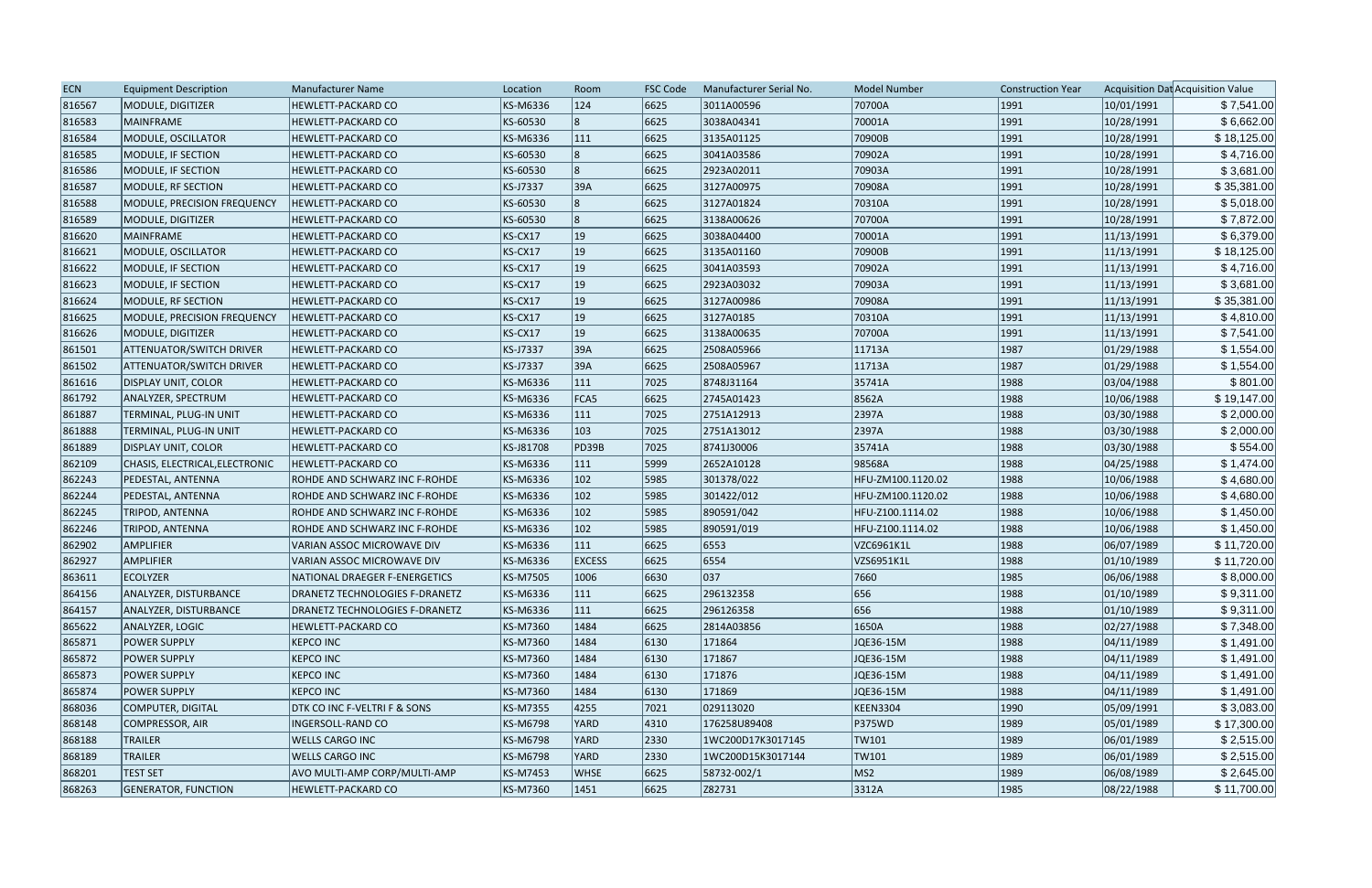| <b>ECN</b> | <b>Equipment Description</b>      | Manufacturer Name                     | Location        | Room          | <b>FSC Code</b> | Manufacturer Serial No. | <b>Model Number</b> | <b>Construction Year</b> |            | Acquisition Dat Acquisition Value |
|------------|-----------------------------------|---------------------------------------|-----------------|---------------|-----------------|-------------------------|---------------------|--------------------------|------------|-----------------------------------|
| 868312     | ANALYZER, SPECTRUM                | HEWLETT-PACKARD CO                    | KS-M6336        | $ 102\rangle$ | 6625            | 2913A03849              | 8562A               | 1989                     | 06/23/1989 | \$32,970.00                       |
| 868313     | ANALYZER, SPECTRUM                | HEWLETT-PACKARD CO                    | KS-M6336        | 111           | 6625            | 2913A03836              | 8562A               | 1989                     | 06/23/1989 | \$32,970.00                       |
| 868318     | <b>FLARING MACHINE</b>            | <b>CLARKE AND LEWIS INC</b>           | <b>KS-M7453</b> | <b>WHSE</b>   | 3411            | 1040                    | 25D                 | 1989                     | 06/27/1989 | \$6,342.00                        |
| 868319     | <b>GAUGE, THICKNESS</b>           | <b>KTA-TATOR INC</b>                  | <b>KS-M7360</b> | 1034E         | 6625            | 62686                   | POSITECTOR 3000     | 1989                     | 06/27/1989 | \$1,014.00                        |
| 868418     | PLATFORM, WORK, AERIAL            | <b>UP-RIGHT INC</b>                   | KS-M7360        | 3235          | 3910            | 3952                    | 62696               | 1989                     | 07/24/1989 | \$6,103.00                        |
| 868424     | <b>AMPLIFIER</b>                  | <b>AMPLIFIER RESEARCH</b>             | KS-M6336        | 111           | 6625            | 4699                    | 20011A              | 1988                     | 07/25/1989 | \$8,000.00                        |
| 868439     | <b>DIPOLE ANTENNA SET</b>         | A H SYSTEMS INC                       | KS-M6336        | $ 102\rangle$ | 5835            | 156                     | TDS200535           | 1989                     | 08/01/1989 | \$2,025.00                        |
| 868440     | <b>DIPOLE ANTENNA SET</b>         | A H SYSTEMS INC                       | KS-M6336        | 102           | 5835            | 157                     | TDS200535           | 1989                     | 08/01/1989 | \$2,025.00                        |
| 868487     | <b>TEST SET</b>                   | AVO MULTI-AMP CORP/MULTI-AMP          | <b>KS-M7453</b> | <b>WHSE</b>   | 6625            | 587320011               | CB832               | 1989                     | 08/09/1989 | \$4,795.00                        |
| 868511     | STAND                             | <b>CUBIC PRECISION</b>                | <b>KS-M6794</b> | WHSE          | 6675            | K-9029                  | 715025              | 1986                     | 07/25/1989 | \$1,448.00                        |
| 868512     | STAND                             | <b>CUBIC PRECISION</b>                | <b>KS-M6794</b> | <b>WHSE</b>   | 6675            | K-9039                  | 71-5025             | 1986                     | 07/25/1989 | \$1,448.00                        |
| 868877     | THERMAL VACUUM CHAMBER            | <b>BEMCO INC</b>                      | <b>KS-M7505</b> | 1247          | 4960            | 3601                    | A5H+32/30030S       | 1985                     | 02/15/1990 | \$202,974.00                      |
| 868950     | <b>GRINDER, TOOL &amp; CUTTER</b> | MORGAN DENVER SALES CO                | <b>KS-M7505</b> | 1260          | 3415            | 489G47                  | MORGAN              | 1989                     | 04/29/1991 | \$17,300.00                       |
| 868951     | TESTER, HIGH VOLTAGE SURGE        | <b>BAKER INSTRUMENTS LTD</b>          | <b>KS-M7453</b> | <b>WHSE</b>   | 6625            | 926E                    | ST112E              | 1989                     | 10/12/1989 | \$8,650.00                        |
| 868954     | CONTROLLER, ANTENNA               | <b>TERCOM</b>                         | KS-M6336        | FS3           | 5895            | $ 071\rangle$           | 203011A             | 1989                     | 10/13/1989 | \$8,500.00                        |
| 868955     | CONTROLLER, ANTENNA               | <b>TERCOM</b>                         | KS-M6336        | FS3           | 5895            | 070                     | 203011A             | 1989                     | 10/13/1989 | \$8,500.00                        |
| 868958     | <b>PROBE</b>                      | <b>TEKTRONIX INC</b>                  | <b>KS-M7505</b> | 1246          | 6625            | B030756                 | P6046               | 1989                     | 10/13/1989 | \$1,940.00                        |
| 868997     | ANALYZER, CAPACITOR/INDUCTOR      | <b>SENCORE INC</b>                    | KS-M6336        | 111           | 6625            | 6048948M                | LC102               | 1989                     | 10/23/1989 | \$1,687.00                        |
| 869003     | <b>SAW, BAND VERTICAL</b>         | DAKE DIV JSJ CP F-DAKE CORP           | <b>KS-M7777</b> | 1035          | 3405            | 189755                  | V <sub>24</sub>     | 1989                     | 10/26/1989 | \$6,425.00                        |
| 869005     | OIL CLEANER, ELECTROSTATIC        | <b>KLEENTEK CORP SUB-UNITED AIR</b>   | <b>KS-M7777</b> | 1035          | 4940            | 50691                   | <b>50C</b>          | 1989                     | 10/26/1989 | \$12,825.00                       |
| 869082     | TEST SET, UNIV CIRCUIT BREAKER    | AVO MULTI-AMP CORP/MULTI-AMP          | <b>KS-M7453</b> | <b>WHSE</b>   | 6625            | 61766001/1              | CB8160              | 1989                     | 12/19/1989 | \$24,995.00                       |
| 869084     | TEST SET, RESISTANCE LOAD RELAY   | AVO MULTI-AMP CORP/MULTI-AMP          | <b>KS-M7453</b> | <b>TCRIB</b>  | 6625            | 61765001/1              | <b>SR77</b>         | 1989                     | 12/21/1989 | \$14,835.00                       |
| 869571     | <b>GENERATOR, FUNCTION</b>        | <b>WAVETEK SAN DIEGO INC</b>          | KS-M7360        | 1484          | 6625            | T6790535                | 166                 | 1989                     | 06/08/1989 | \$2,587.00                        |
| 869576     | <b>DISK DRIVE UNIT</b>            | <b>HEWLETT-PACKARD CO</b>             | KS-M6336        | $ 103\rangle$ | 7025            | 2732A21125              | 9153C               | 1989                     | 06/09/1989 | \$2,439.00                        |
| 869629     | <b>DISPLAY UNIT, COLOR</b>        | <b>HEWLETT-PACKARD CO</b>             | KS-M6336        | 111           | 7025            | 8831J35036              | 35741A              | 1989                     | 06/20/1989 | \$801.00                          |
| 869642     | TERMINAL, PLUG-IN UNIT            | <b>HEWLETT-PACKARD CO</b>             | KS-M6336        | 111           | 7025            | 2837Y02137              | 2397A               | 1989                     | 06/20/1989 | \$1,932.00                        |
| 869737     | <b>ANTENNA ASSEMBLY</b>           | <b>NARDA MICROWAVE CORP</b>           | KS-M6336        | $ 102\rangle$ | 5985            | 8906                    | 645                 | 1989                     | 07/14/1989 | \$2,281.00                        |
| 869746     | MONITOR, VIDEO, COLOR             | <b>SONY CORP</b>                      | <b>KS-M7355</b> | 4269          | 5836            | 2019367                 | <b>PVM2530</b>      | 1989                     | 07/20/1989 | \$1,232.00                        |
| 869863     | ANTENNA, OMNIDIRECTIONAL          | <b>TECOM INDUSTRIES INC</b>           | KS-60530        | 8             | 5985            | 182                     | 201093-3            | 1989                     | 08/04/1989 | \$4,965.00                        |
| 869877     | <b>DISK DRIVE UNIT</b>            | <b>HEWLETT-PACKARD CO</b>             | KS-M6336        | $ 103\rangle$ | 7025            | 2925A06308              | 7963B               | 1989                     | 08/07/1989 | \$6,517.00                        |
| 869878     | <b>ATTENUATOR/SWITCH DRIVER</b>   | <b>HEWLETT-PACKARD CO</b>             | KS-M6336        | 111           | 6625            | 2508A07366              | 11713A              | 1989                     | 08/07/1989 | \$1,601.00                        |
| 869879     | <b>ATTENUATOR/SWITCH DRIVER</b>   | <b>HEWLETT-PACKARD CO</b>             | KS-M6336        | 111           | 6625            | 2508A07372              | 11713A              | 1989                     | 08/07/1989 | \$1,601.00                        |
| 869923     | AMPLIFIER, MICROWAVE              | <b>HEWLETT-PACKARD CO</b>             | KS-M6336        | 111           | 6625            | 2644A02897              | 8349B               | 1989                     | 08/18/1989 | \$7,395.00                        |
| 869924     | AMPLIFIER, MICROWAVE              | <b>HEWLETT-PACKARD CO</b>             | KS-M6336        | 111           | 6625            | 2644A02898              | 8349B               | 1989                     | 08/18/1989 | \$7,395.00                        |
| 870108     | MODULE, RF SECTION                | <b>HEWLETT-PACKARD CO</b>             | KS-60530        | 8             | 6625            | 2924A00571              | 70908A              | 1989                     | 09/18/1989 | \$33,818.00                       |
| 870112     | <b>AMPLIFIER</b>                  | VARIAN ASSOC MICROWAVE DIV            | KS-M6336        | 111           | 6625            | 7013                    | VZL6941K1           | 1989                     | 09/19/1989 | \$10,023.00                       |
| 870113     | <b>AMPLIFIER</b>                  | VARIAN ASSOC MICROWAVE DIV            | KS-M6336        | 111           | 6625            | 7012                    | VZS6951K1K          | 1989                     | 09/19/1989 | \$11,450.00                       |
| 870123     | ANTENNA, OMNIDIRECTIONAL          | <b>TECOM INDUSTRIES INC</b>           | KS-CX17         | 19            | 5985            | 184                     | 201093-3            | 1989                     | 09/19/1989 | \$4,965.00                        |
| 870532     | PRINTER, LASERJET II              | <b>HEWLETT-PACKARD CO</b>             | KS-M71104       | 1120          | 7025            | 2939J80541              | 33440A              | 1989                     | 01/26/1990 | \$1,690.00                        |
| 870593     | <b>POWER SUPPLY</b>               | HEWLETT-PACKARD NEW JERSY DIV         | <b>KS-M7505</b> | 1246          | 6130            | 2916A03837              | 6624A               | 1990                     | 02/13/1990 | \$4,261.00                        |
| 870623     | <b>SENSOR</b>                     | ELGAL INSTRUM. AND SYSTEMS            | KS-M6336        | $ 102\rangle$ | 6625            | 321487                  | MDM1                | 1989                     | 02/21/1990 | \$2,700.00                        |
| 870660     | MICROSCOPE                        | <b>CAMBRIDGE INSTR F-IMAGE ANALY-</b> | KS-M7505        | 1247          | 6650            | NONE                    | 31264077            | 1990                     | 03/08/1990 | \$2,180.00                        |
| 870677     | <b>TORQUE LOADER</b>              | TORQUE SPECIALTIES INC                | KS-M7360        | 1421          | 6625            | NONE                    | TSD2050             | 1990                     | 03/15/1990 | \$12,837.00                       |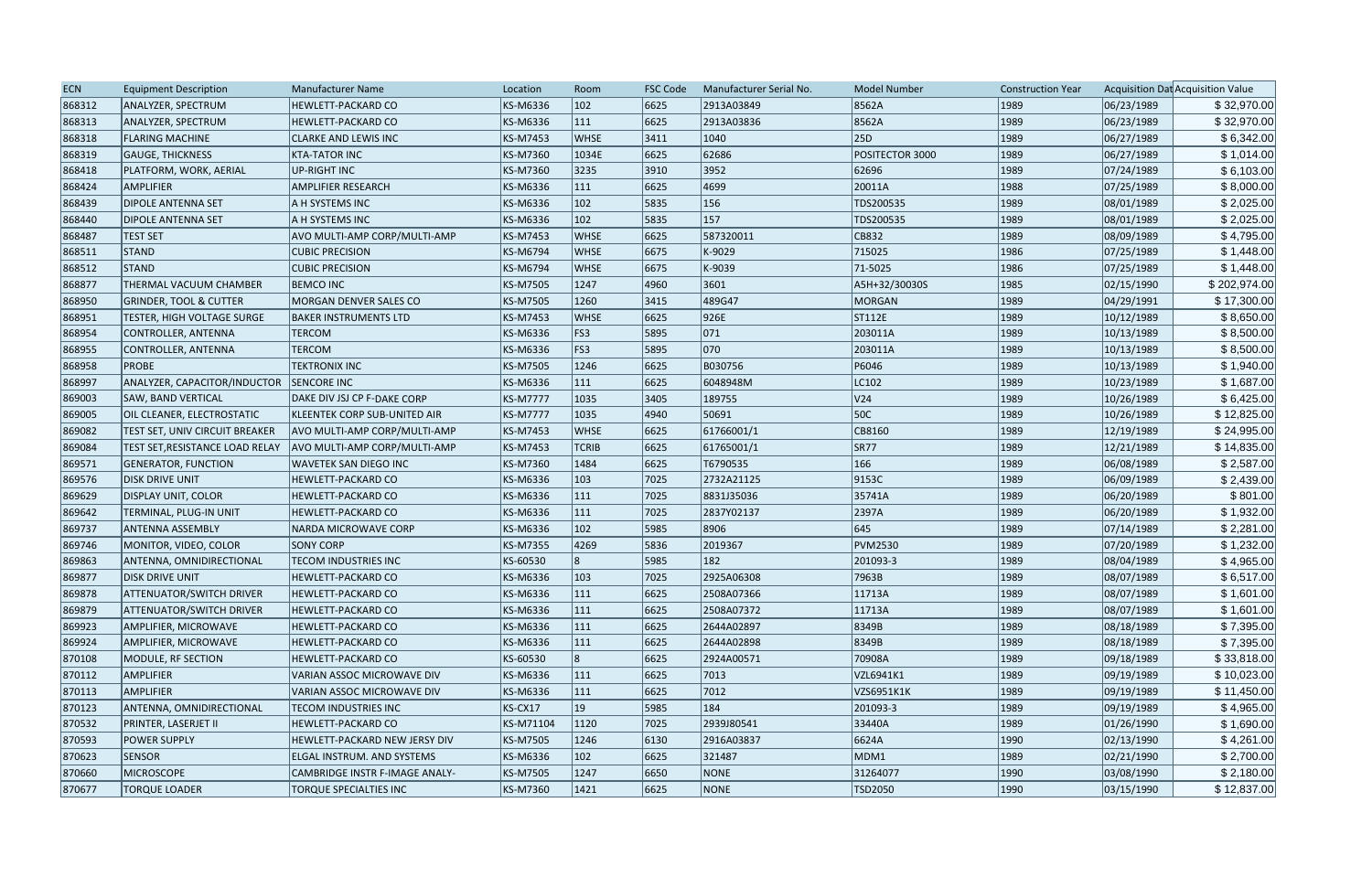| <b>ECN</b> | <b>Equipment Description</b>        | <b>Manufacturer Name</b>       | Location        | Room          | FSC Code | Manufacturer Serial No. | <b>Model Number</b> | <b>Construction Year</b> |            | Acquisition Dat Acquisition Value |
|------------|-------------------------------------|--------------------------------|-----------------|---------------|----------|-------------------------|---------------------|--------------------------|------------|-----------------------------------|
| 870694     | CONVERTER, FREQUENCY                | FCX SYSTEMS, INC.              | KS-M7505        | 1246          | 6130     | 11891                   | <b>PFC060V05AP</b>  | 1990                     | 03/20/1990 | \$26,985.00                       |
| 870700     | CALIBRATOR, TIME INTERVAL           | HEWLETT-PACKARD CO             | KS-M6336        | 111           | 6625     | 2526A00234              | J0659992A           | 1990                     | 03/28/1990 | \$2,880.00                        |
| 870703     | OHMMETER, MICRO                     | KEITHLEY INSTRUMENTS INC       | <b>KS-M7505</b> | 1220          | 6625     | 465471                  | 580                 | 1990                     | 03/28/1990 | \$1,683.00                        |
| 870704     | OHMMETER, MICRO                     | KEITHLEY INSTRUMENTS INC       | KS-M7505        | 1246          | 6625     | 465446                  | 580                 | 1990                     | 03/28/1990 | \$1,683.00                        |
| 870738     | DEIONIZER, WATER                    | THERMOLYNE CORP                | KS-M7360        | 1484          | 6640     | 58200253                | D4641               | 1989                     | 10/06/1989 | \$1,145.00                        |
| 871626     | <b>POWER SUPPLY</b>                 | HEWLETT-PACKARD CO             | KS-M6336        | $ 111\rangle$ | 6130     | 2916A04220              | 6624A               | 1989                     | 12/11/1989 | \$4,262.00                        |
| 871661     | <b>DISK DRIVE UNIT</b>              | HEWLETT-PACKARD CO             | KS-M6336        | $ 103\rangle$ | 7025     | 2732A27554              | 9153C               | 1989                     | 12/19/1989 | \$1,963.00                        |
| 871730     | ANTENNA, DIRECTIONAL                | ROHDE UND SCHWARZ              | KS-M6336        | FCA5          | 5985     | 886973-023              | HE100               | 1989                     | 01/03/1990 | \$3,000.00                        |
| 871731     | <b>ANTENNA, DIRECTIONAL</b>         | ROHDE UND SCHWARZ              | KS-M6336        | $ 102\rangle$ | 5985     | 886973-008              | HE100               | 1989                     | 01/03/1990 | \$3,000.00                        |
| 871736     | ANTENNA, OMNIDIRECTIONAL            | TECOM INDUSTRIES INC           | KS-J81708       | 215FT         | 5985     | 187                     | 201093-3            | 1989                     | 01/04/1990 | \$4,965.00                        |
| 871793     | <b>ATTENUATOR/SWITCH DRIVER</b>     | <b>HEWLETT-PACKARD CO</b>      | KS-M6336        | $ 102\rangle$ | 6625     | 2508A07728              | 11713A              | 1989                     | 01/09/1990 | \$1,601.00                        |
| 871794     | <b>ATTENUATOR/SWITCH DRIVER</b>     | HEWLETT-PACKARD CO             | KS-M6336        | $ 102\rangle$ | 6625     | 2508A07734              | 11713A              | 1989                     | 01/09/1990 | \$1,601.00                        |
| 871924     | <b>POWER SUPPLY</b>                 | HEWLETT-PACKARD CO             | KS-60530        |               | 6130     | 2916A04450              | 6624A               | 1989                     | 02/27/1990 | \$4,262.00                        |
| 871925     | <b>DISK DRIVE UNIT</b>              | HEWLETT-PACKARD CO             | KS-M6336        | $ 103\rangle$ | 7025     | 2732A29260              | 9153C               | 1989                     | 02/27/1990 | \$1,963.00                        |
| 871939     | COMPUTER, DIGITAL                   | HEWLETT-PACKARD CO             | KS-M6336        | 111           | 7021     | 2903A07973              | 98579X              | 1989                     | 03/08/1990 | \$10,629.00                       |
| 871999     | COMPUTER, DIGITAL                   | HEWLETT-PACKARD CO             | KS-M6336        | $ 103\rangle$ | 7021     | 3003A08377              | 98579X              | 1989                     | 02/20/1990 | \$11,568.00                       |
| 872067     | <b>BENCH, LAMINAR FLOW</b>          | <b>CLEAN ROOM PRODUCTS INC</b> | KS-M7360        | 1484          | 3694     | 7358                    | C2006               | 1989                     | 03/20/1990 | \$3,111.00                        |
| 872068     | BENCH, LAMINAR FLOW                 | CLEAN ROOM PRODUCTS INC        | KS-M7355        | 2251          | 3694     | 7358                    | C2006               | 1989                     | 03/20/1990 | \$3,111.00                        |
| 872069     | BENCH, LAMINAR FLOW                 | CLEAN ROOM PRODUCTS INC        | KS-M7355        | 2251          | 3694     | 7358                    | C2006               | 1989                     | 03/20/1990 | \$3,111.00                        |
| 872070     | BENCH, LAMINAR FLOW                 | CLEAN ROOM PRODUCTS INC        | KS-M7360        | 2223A         | 3694     | 7358                    | C2006               | 1989                     | 03/20/1990 | \$3,111.00                        |
| 872073     | <b>ATTENUATOR/SWITCH DRIVER</b>     | HEWLETT-PACKARD CO             | KS-M6336        | $ 102\rangle$ | 6625     | 2508A07912              | 11713A              | 1989                     | 03/21/1990 | \$1,601.00                        |
| 872074     | <b>ATTENUATOR/SWITCH DRIVER</b>     | <b>HEWLETT-PACKARD CO</b>      | KS-M6336        | $ 102\rangle$ | 6625     | 2508A07909              | 11713A              | 1989                     | 03/21/1990 | \$1,601.00                        |
| 872492     | ANTENNA, LOG PERIODIC               | TECOM INDUSTRIES INC           | KS-M6336        | FCA6          | 5985     | $ 097\rangle$           | 210200              | 1991                     | 03/29/1991 | \$3,200.00                        |
| 872493     | <b>ANTENNA, LOG PERIODIC</b>        | TECOM INDUSTRIES INC           | KS-M6336        | FCA5          | 5985     | 098                     | 090847              | 1991                     | 03/29/1991 | \$3,200.00                        |
| 872531     | COLLECTOR, DUST                     | DESCO INDUSTRIES INC           | KS-M7453        | <b>WHSE</b>   | 3895     | 3343                    | 225A                | 1991                     | 05/07/1991 | \$1,500.00                        |
| 872547     | <b>HEAT SEALER</b>                  | PACKAGING AIDS CORP            | KS-M7505        | 1247          | 3540     | 53D120                  | 3P64110             | 1991                     | 04/29/1991 | \$4,431.00                        |
| 872551     | <b>LOAD BANK</b>                    | <b>ANALOGIC CORP</b>           | KS-M7360        | 1451          | 7010     | 2880658                 | 2103A               | 1991                     | 05/01/1991 | \$5,495.00                        |
| 872552     | <b>LOAD BANK</b>                    | <b>ANALOGIC CORP</b>           | KS-M7360        | 1451          | 7010     | 2880656                 | 2103A               | 1991                     | 05/01/1991 | \$5,495.00                        |
| 872594     | <b>POWER SUPPLY</b>                 | HEWLETT-PACKARD CO             | KS-J81708       | <b>PD39B</b>  | 6130     | 2916A03666              | 6624A               | 1989                     | 07/28/1989 | \$4,034.00                        |
| 872646     | <b>PUNCH, SHEAR</b>                 | <b>MEGA MFG INC</b>            | KS-M7505        | 1260          | 3445     | P70-062                 | P70                 | 1991                     | 06/07/1991 | \$19,700.00                       |
| 872680     | <b>OSCILLOSCOPE</b>                 | <b>TEKTRONIX INC</b>           | KS-M7505        | 1247          | 6625     | B014730                 | 2440                | 1991                     | 05/30/1991 | \$12,018.00                       |
| 872731     | <b>REFRIGERANT RECYCLING SYSTEM</b> | ROBIN AIR-DIV OF SPX CORP      | KS-M7453        | <b>WHSE</b>   | 4120     | 00663                   | 17500B              | 1991                     | 06/26/1991 | \$3,100.00                        |
| 872736     | MONITOR, COLOR                      | NEC ELECTRONICS USA INC        | KS-M7360        | 2216          | 7025     | 90000906                | CM2791              | 1991                     | 06/27/1991 | \$1,293.00                        |
| 872737     | MONITOR, COLOR                      | NEC ELECTRONICS USA INC        | KS-M7360        | 2388          | 7025     | 90000868                | CM2791              | 1991                     | 06/27/1991 | \$1,293.00                        |
| 872738     | ANTENNA, OMNIDIRECTIONAL            | <b>TECOM INDUSTRIES INC</b>    | KS-J7337        | 215FT         | 5985     | 195                     | 201093-3            | 1991                     | 06/28/1991 | \$4,965.00                        |
| 872739     | ANTENNA, OMNIDIRECTIONAL            | TECOM INDUSTRIES INC           | KS-M7355        | <b>ROOF</b>   | 5985     | 196                     | 201093-3            | 1991                     | 06/28/1991 | \$4,965.00                        |
| 873377     | <b>POWER SUPPLY</b>                 | HEWLETT-PACKARD CO             | KS-M7505        | 1246          | 6130     | 2526A-04189             | 6114A               | 1987                     | 07/12/1988 | \$1,380.00                        |
| 873378     | <b>POWER SUPPLY</b>                 | HEWLETT-PACKARD CO             | KS-M7505        | 1246          | 6130     | <b>NONE</b>             | 6114A               | 1987                     | 04/11/1988 | \$1,380.00                        |
| 873380     | <b>BOX STITCHER</b>                 | ACME STEEL F-ACME PACKAGING DV | KS-M6698        | 100           | 3610     | B36702                  | HF25C               | 1986                     | 02/13/1987 | \$2,160.00                        |
| 873470     | <b>BRAKE, BOX&amp;PAN</b>           | ROPER WHITNEY INC F-PECK STOW& | KS-M7505        | 1260          | 3444     | $ 8-85 $                | PX24                | 1987                     | 07/12/1988 | \$5,000.00                        |
| 873485     | <b>PRESS</b>                        | DAKE DIV JSJ CP F-DAKE CORP    | KS-M7505        | 1260          | 3444     | 43893                   | $ 2 - 1/2 $         | 1987                     | 07/12/1988 | \$3,000.00                        |
| 873490     | <b>GENERATOR, FUNCTION</b>          | WAVETEK SANTA ROSA             | KS-M7505        | 1246          | 5895     | <b>NONE</b>             | 182A                | 1987                     | 04/11/1988 | \$4,000.00                        |
| 873525     | <b>POWER ROLLER</b>                 | NIAGARA MACHINE AND TOOL WORKS | KS-M7505        | 1260          | 3447     | 62738                   | 4X60P               | 1987                     | 07/12/1988 | \$5,000.00                        |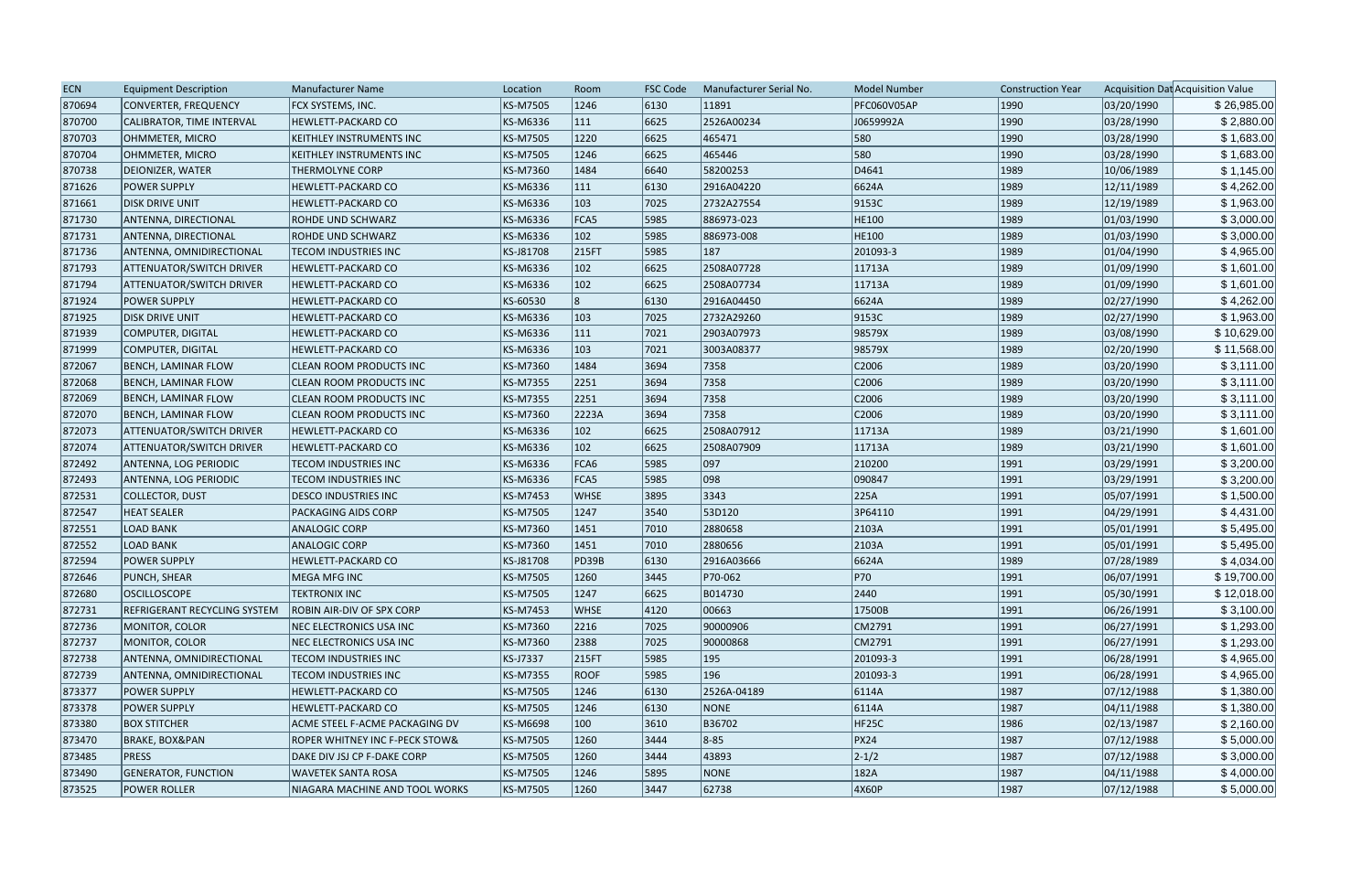| <b>ECN</b> | <b>Equipment Description</b>  | <b>Manufacturer Name</b>            | Location        | Room        | FSC Code | Manufacturer Serial No. | <b>Model Number</b> | <b>Construction Year</b> |            | Acquisition Dat Acquisition Value |
|------------|-------------------------------|-------------------------------------|-----------------|-------------|----------|-------------------------|---------------------|--------------------------|------------|-----------------------------------|
| 873688     | <b>ANTENNA DISH</b>           | ANDREW ANTENNA CORP LTD             | KS-M6798        | SHED        | 5985     | 35                      | P4X                 | 1983                     | 05/03/1988 | \$1,100.00                        |
| 873691     | <b>ANTENNA DISH</b>           | ANDREW ANTENNA CORP LTD             | KS-M6798        | <b>SHED</b> | 5985     | 13                      | PAX                 | 1983                     | 05/03/1988 | \$1,100.00                        |
| 873692     | <b>ANTENNA DISH</b>           | <b>ANDREW CORP</b>                  | KS-M6798        | <b>SHED</b> | 5985     | $LL, D-45, F$           | $PL4-0$             | 1975                     | 04/03/1987 | \$1,000.00                        |
| 873699     | <b>ANTENNA DISH</b>           | ANDREW ANTENNA CORP LTD             | KS-60680        | <b>ROOF</b> | 5985     | 109                     | $ P4-0 $            | 1983                     | 05/03/1988 | \$1,100.00                        |
| 873705     | <b>ANTENNA DISH</b>           | ANDREW ANTENNA CORP LTD             | <b>KS-M6798</b> | <b>SHED</b> | 5985     | $ 110\rangle$           | $ P4-0 $            | 1983                     | 05/03/1988 | \$1,100.00                        |
| 873711     | <b>ANTENNA DISH</b>           | ANDREW ANTENNA CORP LTD             | KS-M6336        | <b>ROOF</b> | 5985     | TN1117/93               | $ P4-0 $            | 1983                     | 05/03/1988 | \$1,100.00                        |
| 873713     | <b>ANTENNA DISH</b>           | ANDREW ANTENNA CORP LTD             | KS-M71357       | <b>ROOF</b> | 5985     | TP6747/155              | $ P4-0 $            | 1983                     | 05/03/1988 | \$1,100.00                        |
| 873727     | <b>ANTENNA FEED</b>           | ANDREW ANTENNA CORP LTD             | KS-M6798        | <b>SHED</b> | 5985     | TR1162/16               | PL6-37D0            | 1983                     | 05/03/1988 | \$1,300.00                        |
| 873728     | <b>ANTENNA FEED</b>           | ANDREW ANTENNA CORP LTD             | KS-M6798        | <b>SHED</b> | 5985     | 59                      | P4-144D0            | 1983                     | 05/03/1988 | \$1,300.00                        |
| 873729     | <b>ANTENNA FEED</b>           | ANDREW ANTENNA CORP LTD             | <b>KS-M6798</b> | <b>SHED</b> | 5985     | 39                      | P4-122D0            | 1983                     | 05/03/1988 | \$1,300.00                        |
| 873731     | <b>ANTENNA FEED</b>           | ANDREW ANTENNA CORP LTD             | <b>KS-M6798</b> | <b>SHED</b> | 5985     | 89                      | PL4-19C0            | 1983                     | 05/03/1988 | \$1,300.00                        |
| 873732     | <b>ANTENNA FEED</b>           | ANDREW ANTENNA CORP LTD             | KS-J81708       | 255FT       | 5985     | 90                      | PL4-19C0            | 1983                     | 05/03/1988 | \$1,300.00                        |
| 873733     | <b>ANTENNA FEED</b>           | ANDREW ANTENNA CORP LTD             | KS-M6798        | <b>SHED</b> | 5985     | 11                      | PL4-19C0            | 1983                     | 05/03/1988 | \$1,300.00                        |
| 873737     | <b>ANTENNA FEED</b>           | ANDREW ANTENNA CORP LTD             | KS-M6798        | <b>SHED</b> | 5985     | 28                      | PL6-19C0            | 1983                     | 05/03/1988 | \$1,300.00                        |
| 873743     | <b>ANTENNA FEED</b>           | ANDREW ANTENNA CORP LTD             | KS-M6798        | <b>SHED</b> | 5985     | 35                      | PL4-37D-X           | 1983                     | 05/03/1988 | \$1,300.00                        |
| 873744     | <b>ANTENNA FEED</b>           | ANDREW ANTENNA CORP LTD             | KS-M6798        | <b>SHED</b> | 5985     | E1864/38                | PL4-59D0            | 1983                     | 05/03/1988 | \$1,300.00                        |
| 873747     | <b>ANTENNA FEED</b>           | ANDREW ANTENNA CORP LTD             | KS-J81708       | 255FT       | 5985     | TM7399/104              | PL4-19C0            | 1983                     | 05/03/1988 | \$1,300.00                        |
| 873749     | <b>JANTENNA FEED</b>          | ANDREW ANTENNA CORP LTD             | <b>KS-M6798</b> | <b>SHED</b> | 5985     |                         | PL4-37D0            | 1983                     | 05/03/1988 | \$1,300.00                        |
| 873753     | <b>ANTENNA FEED</b>           | ANDREW ANTENNA CORP LTD             | KS-M6798        | <b>SHED</b> | 5985     | 27                      | PL6-19C0            | 1983                     | 05/03/1988 | \$1,300.00                        |
| 873754     | <b>ANTENNA FEED</b>           | ANDREW ANTENNA CORP LTD             | <b>KS-M6798</b> | <b>SHED</b> | 5985     | E2186/54                | PL6-59D0            | 1983                     | 05/03/1988 | \$1,300.00                        |
| 873755     | <b>ANTENNA FEED</b>           | ANDREW ANTENNA CORP LTD             | KS-J7337        | 255FT       | 5985     | TN0430/105              | PL4-19C0            | 1983                     | 05/03/1988 | \$1,300.00                        |
| 873756     | <b>ANTENNA FEED</b>           | ANDREW ANTENNA CORP LTD             | KS-J81708       | 255FT       | 5985     | TP2257/122              | PL4-19C-N           | 1983                     | 05/03/1988 | \$1,300.00                        |
| 873759     | <b>ANTENNA FEED</b>           | ANDREW ANTENNA CORP LTD             | <b>KS-M6798</b> | <b>SHED</b> | 5985     | 15                      | PL4-59D-X           | 1983                     | 05/03/1988 | \$1,300.00                        |
| 873761     | <b>ANTENNA FEED</b>           | ANDREW ANTENNA CORP LTD             | <b>KS-M6798</b> | <b>SHED</b> | 5985     | 26                      | PL4-19C0            | 1983                     | 05/03/1988 | \$1,300.00                        |
| 873763     | <b>ANTENNA FEED</b>           | ANDREW ANTENNA CORP LTD             | KS-J81708       | 255FT       | 5985     | 109                     | PL4-19C0            | 1983                     | 05/03/1988 | \$1,300.00                        |
| 873764     | <b>ANTENNA FEED</b>           | ANDREW ANTENNA CORP LTD             | KS-M6798        | <b>SHED</b> | 5985     | TP3914/121              | PL4-19C-N           | 1983                     | 05/03/1988 | \$1,300.00                        |
| 873769     | <b>ANTENNA FEED</b>           | ANDREW ANTENNA CORP LTD             | KS-M6798        | <b>SHED</b> | 5985     | TN3634/113              | P4-122D0            | 1983                     | 05/03/1988 | \$1,300.00                        |
| 873771     | TRAILER, CARGO PAD LIFT EQUIP | <b>FRUEHAUF CORP HOBBS TRAILERS</b> | <b>KS-M7777</b> | 1035        | 2330     | 1H5P05820JM058602       | SD80-58-102         | 1988                     | 04/14/1988 | \$17,477.00                       |
| 873777     | <b>FORKLIFT</b>               | MITSUBISHI ELECTRIC CORP            | KS-M6698        | PKLOT       | 3930     | F15B-00137              | FD135               | 1988                     | 04/22/1988 | \$56,507.00                       |
| 873798     | <b>ANTENNA FEED</b>           | ANDREW ANTENNA CORP LTD             | KS-M6798        | <b>SHED</b> | 5985     | 98/TM0027               | P4-122D0            | 1983                     | 05/03/1988 | \$1,300.00                        |
| 873799     | <b>ANTENNA DISH</b>           | ANDREW ANTENNA CORP LTD             | KS-M6798        | <b>SHED</b> | 5985     | 83/TM0079               | $ P4-0 $            | 1983                     | 05/03/1988 | \$1,300.00                        |
| 873801     | <b>ANTENNA FEED</b>           | ANDREW ANTENNA CORP LTD             | KS-M7360        | <b>ROOF</b> | 5985     | K771/106                | P4-144D0            | 1983                     | 05/03/1988 | \$1,300.00                        |
| 873803     | <b>ANTENNA FEED</b>           | ANDREW ANTENNA CORP LTD             | KS-M6798        | <b>SHED</b> | 5985     |                         | PL4-19C0            | 1983                     | 05/03/1988 | \$1,300.00                        |
| 873804     | <b>ANTENNA FEED</b>           | ANDREW ANTENNA CORP LTD             | KS-M6798        | <b>SHED</b> | 5985     | 770/63                  | P4-144D0            | 1983                     | 05/03/1988 | \$1,300.00                        |
| 873805     | <b>ANTENNA FEED</b>           | ANDREW ANTENNA CORP LTD             | KS-M6798        | <b>SHED</b> | 5985     | 61                      | P4-144D0            | 1983                     | 05/03/1988 | \$1,300.00                        |
| 873808     | <b>ANTENNA FEED</b>           | ANDREW ANTENNA CORP LTD             | KS-M6798        | <b>SHED</b> | 5985     | 20                      | PL4-19C-X           | 1983                     | 05/03/1988 | \$1,300.00                        |
| 873809     | <b>ANTENNA FEED</b>           | ANDREW ANTENNA CORP LTD             | KS-M71357       | <b>ROOF</b> | 5985     | TP4566/155              | PL4-19C0            | 1983                     | 05/03/1988 | \$1,300.00                        |
| 873810     | <b>ANTENNA FEED</b>           | ANDREW ANTENNA CORP LTD             | KS-J81708       | 255FT       | 5985     | J1875/14                | PL4-19C0            | 1983                     | 05/03/1988 | \$1,300.00                        |
| 873811     | <b>ANTENNA FEED</b>           | ANDREW ANTENNA CORP LTD             | KS-J81708       | 255FT       | 5985     | 71                      | PL4-19C0            | 1983                     | 05/03/1988 | \$1,300.00                        |
| 873814     | <b>ANTENNA FEED</b>           | ANDREW ANTENNA CORP LTD             | KS-M6798        | <b>SHED</b> | 5985     | TP3915/154              | PL4-19C0            | 1983                     | 05/03/1988 | \$1,300.00                        |
| 873845     | <b>ANTENNA FEED</b>           | ANDREW ANTENNA CORP LTD             | KS-M6798        | <b>SHED</b> | 5985     | J4547R/135              | PL6-37D0            | 1983                     | 05/03/1988 | \$1,300.00                        |
| 873846     | <b>ANTENNA FEED</b>           | ANDREW ANTENNA CORP LTD             | KS-M6798        | <b>SHED</b> | 5985     | TR5622/134              | PL6-59D0            | 1983                     | 05/03/1988 | \$1,300.00                        |
| 873847     | <b>ANTENNA FEED</b>           | ANDREW ANTENNA CORP LTD             | KS-M6798        | <b>SHED</b> | 5985     | TN2244/123              | P4-122D0            | 1983                     | 05/03/1988 | \$1,300.00                        |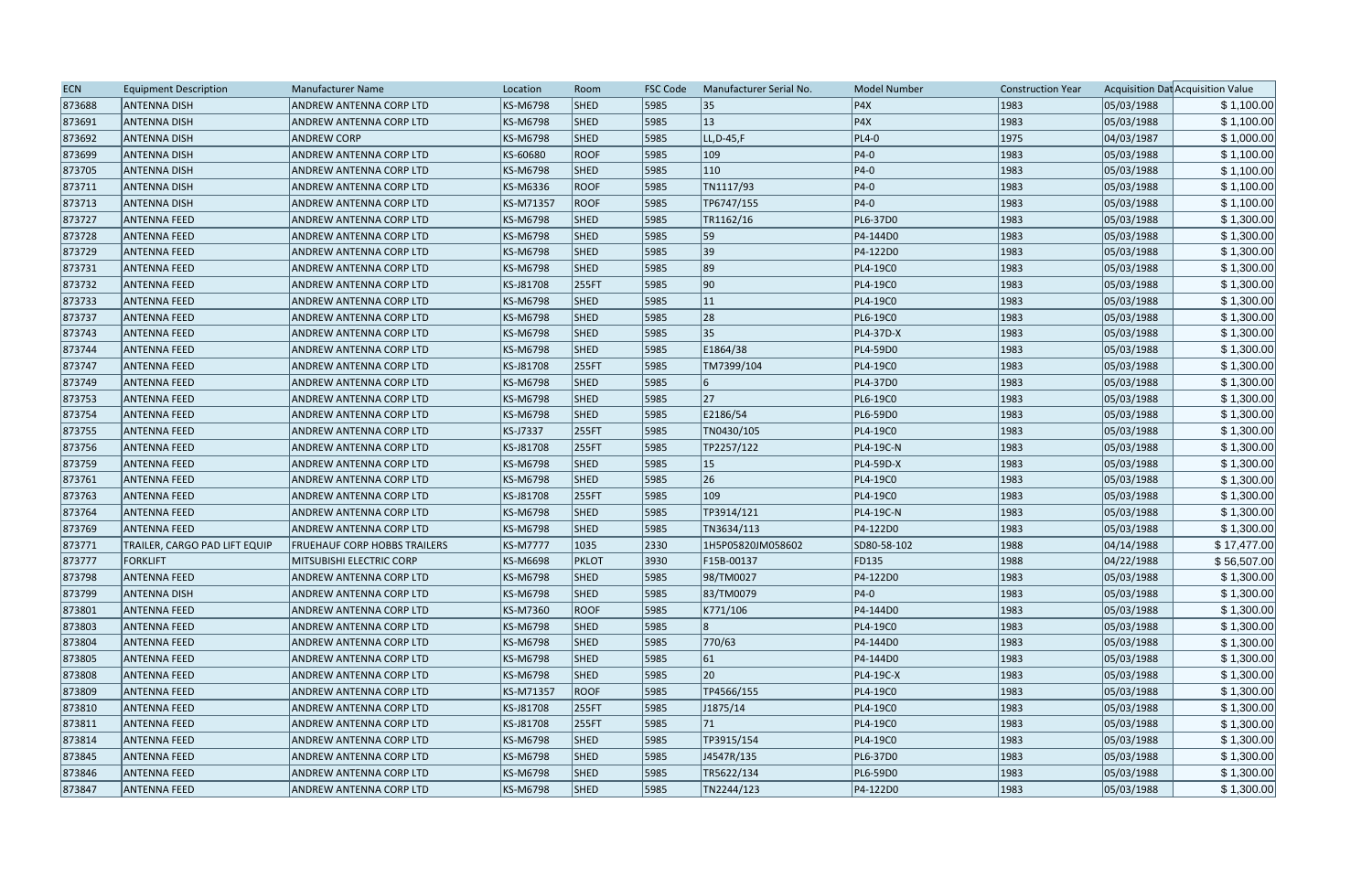| <b>ECN</b> | <b>Equipment Description</b> | <b>Manufacturer Name</b> | Location        | Room        | <b>FSC Code</b> | Manufacturer Serial No. | <b>Model Number</b> | <b>Construction Year</b> |            | Acquisition Dat Acquisition Value |
|------------|------------------------------|--------------------------|-----------------|-------------|-----------------|-------------------------|---------------------|--------------------------|------------|-----------------------------------|
| 873849     | <b>ANTENNA FEED</b>          | ANDREW ANTENNA CORP LTD  | KS-M6798        | <b>SHED</b> | 5985            | TN5719/130              | PL4-59D0            | 1983                     | 05/03/1988 | \$1,300.00                        |
| 873851     | <b>ANTENNA FEED</b>          | ANDREW ANTENNA CORP LTD  | KS-J7337        | 255FT       | 5985            | TP0700/125              | PL4-19C-N           | 1983                     | 05/03/1988 | \$1,300.00                        |
| 873854     | <b>ANTENNA FEED</b>          | ANDREW ANTENNA CORP LTD  | KS-M7360        | <b>ROOF</b> | 5985            | TPO679/127              | PL6-19C0            | 1983                     | 05/03/1988 | \$1,300.00                        |
| 873855     | <b>ANTENNA FEED</b>          | ANDREW ANTENNA CORP LTD  | <b>KS-M6798</b> | <b>SHED</b> | 5985            | TPO693/132              | PL4-19C-N           | 1983                     | 05/03/1988 | \$1,300.00                        |
| 873856     | <b>ANTENNA FEED</b>          | ANDREW ANTENNA CORP LTD  | <b>KS-M6798</b> | <b>SHED</b> | 5985            | TN4020/128              | P4-71GD0            | 1983                     | 05/03/1988 | \$1,300.00                        |
| 873866     | <b>ANTENNA FEED</b>          | ANDREW ANTENNA CORP LTD  | KS-M6798        | <b>SHED</b> | 5985            | GR2607/119              | PL6-59D0            | 1983                     | 05/03/1988 | \$1,300.00                        |
| 873872     | <b>ANTENNA FEED</b>          | ANDREW ANTENNA CORP LTD  | KS-M6798        | <b>SHED</b> | 5985            | TL5060/23               | PL4-59D0            | 1983                     | 05/03/1988 | \$1,300.00                        |
| 873873     | <b>ANTENNA FEED</b>          | ANDREW ANTENNA CORP LTD  | KS-M6798        | <b>SHED</b> | 5985            | G2721/17                | PL4-19C0            | 1983                     | 05/03/1988 | \$1,300.00                        |
| 873876     | <b>ANTENNA FEED</b>          | ANDREW ANTENNA CORP LTD  | KS-M6798        | <b>SHED</b> | 5985            | G2720/19                | PL4-19C0            | 1983                     | 05/03/1988 | \$1,300.00                        |
| 873877     | <b>ANTENNA FEED</b>          | ANDREW ANTENNA CORP LTD  | <b>KS-M6798</b> | <b>SHED</b> | 5985            | TN4024/117              | P4-71GD0            | 1983                     | 05/03/1988 | \$1,300.00                        |
| 873878     | <b>ANTENNA FEED</b>          | ANDREW ANTENNA CORP LTD  | KS-M6798        | <b>SHED</b> | 5985            | TN4023/118              | P4-71GD0            | 1983                     | 05/03/1988 | \$1,300.00                        |
| 873882     | <b>ANTENNA DISH</b>          | ANDREW ANTENNA CORP LTD  | KS-M6798        | <b>SHED</b> | 5985            | 14                      | PL4X                | 1983                     | 05/03/1988 | \$1,100.00                        |
| 873884     | <b>ANTENNA FEED</b>          | ANDREW ANTENNA CORP LTD  | <b>KS-M6798</b> | <b>SHED</b> | 5985            | 82/TL5968               | PL4-59D0            | 1983                     | 05/03/1988 | \$1,300.00                        |
| 873885     | <b>ANTENNA DISH</b>          | ANDREW ANTENNA CORP LTD  | KS-CX17         | 9A          | 5985            | 50/M0077                | $ P4-0 $            | 1984                     | 05/03/1988 | \$1,100.00                        |
| 873886     | <b>ANTENNA FEED</b>          | ANDREW ANTENNA CORP LTD  | <b>KS-M6798</b> | <b>SHED</b> | 5985            | 83/TM0026               | P4-122D0            | 1983                     | 05/03/1988 | \$1,300.00                        |
| 873887     | <b>ANTENNA DISH</b>          | ANDREW ANTENNA CORP LTD  | KS-M6798        | <b>SHED</b> | 5985            | 51/TK2221               | $ P4-0 $            | 1983                     | 05/03/1988 | \$1,100.00                        |
| 873888     | <b>ANTENNA FEED</b>          | ANDREW ANTENNA CORP LTD  | <b>KS-M6798</b> | <b>SHED</b> | 5985            | 84                      | P4-144D0            | 1983                     | 05/03/1988 | \$1,300.00                        |
| 873889     | <b>ANTENNA DISH</b>          | ANDREW ANTENNA CORP LTD  | KS-M6798        | <b>SHED</b> | 5985            | 52/TL3049               | $ P4-0 $            | 1983                     | 05/03/1988 | \$1,100.00                        |
| 873890     | <b>ANTENNA FEED</b>          | ANDREW ANTENNA CORP LTD  | KS-M6798        | <b>SHED</b> | 5985            | 85/TM0030               | P4-122D0            | 1983                     | 05/03/1988 | \$1,300.00                        |
| 873891     | <b>ANTENNA DISH</b>          | ANDREW ANTENNA CORP LTD  | KS-M6798        | <b>SHED</b> | 5985            | 53/M0996                | $ P4-0 $            | 1983                     | 05/03/1988 | \$1,100.00                        |
| 873892     | <b>ANTENNA FEED</b>          | ANDREW ANTENNA CORP LTD  | KS-M6798        | <b>SHED</b> | 5985            | 86                      | P4-144D0            | 1983                     | 05/03/1988 | \$1,300.00                        |
| 873895     | <b>ANTENNA DISH</b>          | ANDREW ANTENNA CORP LTD  | <b>KS-M6798</b> | <b>SHED</b> | 5985            | 15                      | PL4X                | 1983                     | 05/03/1988 | \$1,100.00                        |
| 873896     | <b>ANTENNA FEED</b>          | ANDREW ANTENNA CORP LTD  | KS-M6798        | <b>SHED</b> | 5985            | 36/C3982                | PL4-59D0            | 1983                     | 05/03/1988 | \$1,300.00                        |
| 873897     | <b>ANTENNA DISH</b>          | ANDREW ANTENNA CORP LTD  | <b>KS-M6798</b> | <b>SHED</b> | 5985            | 145/TR3314              | PL4N                | 1983                     | 05/03/1988 | \$1,100.00                        |
| 873898     | <b>ANTENNA FEED</b>          | ANDREW ANTENNA CORP LTD  | KS-J7337        | 255FT       | 5985            | 145/TP4561              | PL4-19C-N           | 1983                     | 05/03/1988 | \$1,300.00                        |
| 873899     | <b>ANTENNA DISH</b>          | ANDREW ANTENNA CORP LTD  | <b>KS-M6798</b> | <b>SHED</b> | 5985            | 144/TR3301              | PL4N                | 1983                     | 05/03/1988 | \$1,100.00                        |
| 873900     | <b>ANTENNA FEED</b>          | ANDREW ANTENNA CORP LTD  | KS-J7337        | 215FT       | 5985            | 144/TP4560              | <b>PL4-19C-N</b>    | 1983                     | 05/03/1988 | \$1,300.00                        |
| 873901     | <b>ANTENNA FEED</b>          | ANDREW ANTENNA CORP LTD  | KS-M6798        | <b>SHED</b> | 5985            | 94/TN0337               | PL4-59D0            | 1983                     | 05/03/1988 | \$1,300.00                        |
| 873902     | <b>ANTENNA FEED</b>          | ANDREW ANTENNA CORP LTD  | KS-M6798        | <b>SHED</b> | 5985            | $ 107\rangle$           | PL4-71GD0           | 1983                     | 05/03/1988 | \$1,300.00                        |
| 873903     | <b>ANTENNA FEED</b>          | ANDREW ANTENNA CORP LTD  | KS-M6798        | <b>SHED</b> | 5985            | E4-1414D                | 42523               | 1983                     | 08/27/1992 | \$1,300.00                        |
| 873904     | <b>ANTENNA DISH</b>          | ANDREW ANTENNA CORP LTD  | KS-CX17         | 9A          | 5985            | 49/TL3016               | $PL4-0$             | 1983                     | 05/03/1988 | \$1,100.00                        |
| 873905     | <b>ANTENNA DISH</b>          | ANDREW ANTENNA CORP LTD  | KS-M6798        | <b>SHED</b> | 5985            | 33/10                   | PL4X                | 1983                     | 05/03/1988 | \$1,100.00                        |
| 873906     | ANTENNA, FEED                | ANDREW ANTENNA CORP LTD  | KS-M6798        | <b>SHED</b> | 5895            | 49                      | P4-144D0            | 1988                     | 03/03/1989 | \$1,300.00                        |
| 873907     | <b>ANTENNA FEED</b>          | ANDREW ANTENNA CORP LTD  | KS-M6798        | <b>SHED</b> | 5985            | 96/TM0432               | PL4-19C0            | 1983                     | 05/03/1988 | \$1,300.00                        |
| 873908     | ANTENNA, FEED                | ANDREW ANTENNA CORP LTD  | KS-M6798        | <b>SHED</b> | 5895            | 95                      | P4-144D0            | 1988                     | 03/03/1989 | \$1,300.00                        |
| 873909     | <b>ANTENNA DISH</b>          | ANDREW ANTENNA CORP LTD  | KS-M6798        | <b>SHED</b> | 5985            | TM4329/99               | $ P4-0 $            | 1983                     | 05/03/1988 | \$1,100.00                        |
| 874052     | <b>ANTENNA FEED</b>          | ANDREW ANTENNA CORP LTD  | KS-M6798        | <b>SHED</b> | 5985            | 137/TP2476              | PL4-19C0            | 1983                     | 05/03/1988 | \$1,300.00                        |
| 874150     | <b>ANTENNA DISH</b>          | ANDREW ANTENNA CORP LTD  | KS-M71357       | <b>ROOF</b> | 5985            | 156/TP6749              | $ P4-0 $            | 1983                     | 05/03/1988 | \$1,100.00                        |
| 874151     | <b>ANTENNA FEED</b>          | ANDREW ANTENNA CORP LTD  | KS-M71357       | <b>ROOF</b> | 5985            | 156/TR2900              | P4-144D0            | 1983                     | 05/03/1988 | \$1,300.00                        |
| 874155     | <b>ANTENNA FEED</b>          | ANDREW ANTENNA CORP LTD  | KS-M6798        | <b>SHED</b> | 5985            | 158/GR2601              | P4-71GD0            | 1983                     | 05/03/1988 | \$1,300.00                        |
| 874156     | <b>ANTENNA DISH</b>          | ANDREW ANTENNA CORP LTD  | KS-M71357       | <b>ROOF</b> | 5985            | 159/TP6743              | $ P4-0 $            | 1983                     | 05/03/1988 | \$1,100.00                        |
| 874157     | <b>ANTENNA FEED</b>          | ANDREW ANTENNA CORP LTD  | KS-M6798        | <b>SHED</b> | 5985            | 159/GR2603              | P4-71GD0            | 1983                     | 05/03/1988 | \$1,300.00                        |
| 874158     | <b>ANTENNA DISH</b>          | ANDREW ANTENNA CORP LTD  | KS-M71357       | <b>ROOF</b> | 5985            | 161/TR1911              | $PL6-0$             | 1983                     | 05/03/1988 | \$1,100.00                        |
|            |                              |                          |                 |             |                 |                         |                     |                          |            |                                   |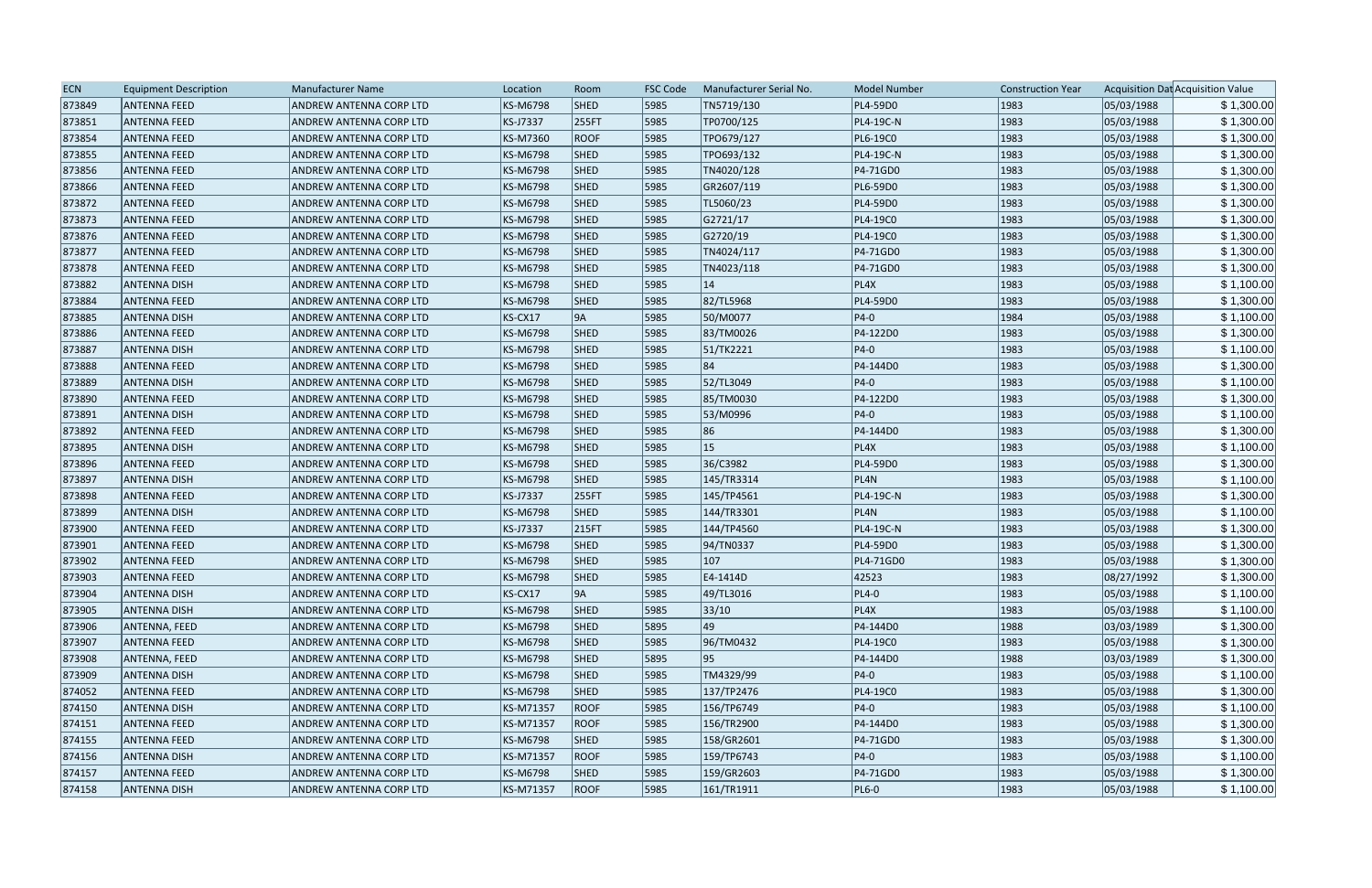| <b>ECN</b> | <b>Equipment Description</b> | <b>Manufacturer Name</b> | Location        | Room        | <b>FSC Code</b> | Manufacturer Serial No. | <b>Model Number</b> | <b>Construction Year</b> |            | Acquisition Dat Acquisition Value |
|------------|------------------------------|--------------------------|-----------------|-------------|-----------------|-------------------------|---------------------|--------------------------|------------|-----------------------------------|
| 874159     | <b>ANTENNA FEED</b>          | ANDREW ANTENNA CORP LTD  | KS-M71357       | <b>ROOF</b> | 5985            | 161/TR1161              | PL6-37D0            | 1983                     | 05/03/1988 | \$1,300.00                        |
| 874160     | <b>ANTENNA DISH</b>          | ANDREW ANTENNA CORP LTD  | KS-M71354       | <b>ROOF</b> | 5985            | 151/TP6746              | $ P4-0 $            | 1983                     | 05/03/1988 | \$1,100.00                        |
| 874162     | <b>ANTENNA FEED</b>          | ANDREW ANTENNA CORP LTD  | KS-M6798        | <b>SHED</b> | 5985            | 150/GR2602              | P4-71GD0            | 1983                     | 05/03/1988 | \$1,300.00                        |
| 874165     | <b>ANTENNA DISH</b>          | ANDREW ANTENNA CORP LTD  | KS-M71354       | <b>ROOF</b> | 5985            | 149/TP6731              | $ P4-0 $            | 1983                     | 05/03/1988 | \$1,100.00                        |
| 874167     | <b>ANTENNA DISH</b>          | ANDREW ANTENNA CORP LTD  | KS-M71354       | <b>ROOF</b> | 5985            | 153/TR1915              | $ P6-0 $            | 1983                     | 05/03/1988 | \$1,100.00                        |
| 874168     | <b>ANTENNA FEED</b>          | ANDREW ANTENNA CORP LTD  | KS-M71354       | <b>ROOF</b> | 5985            | 153/J5407R              | PL6-37D0            | 1983                     | 05/03/1988 | \$1,300.00                        |
| 874170     | <b>ANTENNA DISH</b>          | ANDREW ANTENNA CORP LTD  | KS-M71354       | <b>ROOF</b> | 5985            | 147/TP6741              | $PL4-0$             | 1983                     | 05/03/1983 | \$1,100.00                        |
| 874171     | <b>ANTENNA FEED</b>          | ANDREW ANTENNA CORP LTD  | KS-M71354       | <b>ROOF</b> | 5985            | 147/TP4552              | PL4-19C0            | 1983                     | 05/03/1988 | \$1,300.00                        |
| 874172     | <b>ANTENNA FEED</b>          | ANDREW ANTENNA CORP LTD  | KS-M71354       | <b>ROOF</b> | 5985            | 151/GR2596              | P4-71GD0            | 1983                     | 05/03/1988 | \$1,300.00                        |
| 874174     | <b>ANTENNA FEED</b>          | ANDREW ANTENNA CORP LTD  | KS-M71354       | <b>ROOF</b> | 5985            | 148/TR1881              | P4-144D0            | 1983                     | 05/03/1988 | \$1,300.00                        |
| 874175     | <b>ANTENNA FEED</b>          | ANDREW ANTENNA CORP LTD  | KS-M6798        | <b>SHED</b> | 5985            | 146/TP4550              | PL4-19C0            | 1983                     | 05/03/1988 | \$1,300.00                        |
| 874176     | <b>ANTENNA FEED</b>          | ANDREW ANTENNA CORP LTD  | <b>KS-M6798</b> | <b>SHED</b> | 5985            | 99/TM3866               | P4-144D0            | 1983                     | 05/03/1988 | \$1,300.00                        |
| 874177     | <b>ANTENNA DISH</b>          | ANDREW ANTENNA CORP LTD  | KS-M6798        | <b>SHED</b> | 5985            | $ 12\rangle$            | PL4X                | 1983                     | 05/03/1988 | \$1,300.00                        |
| 874178     | <b>ANTENNA FEED</b>          | ANDREW ANTENNA CORP LTD  | KS-M6798        | <b>SHED</b> | 5985            | 48/18775                | PL4-37D-X           | 1983                     | 05/03/1988 | \$1,300.00                        |
| 874179     | <b>ANTENNA DISH</b>          | ANDREW ANTENNA CORP LTD  | <b>KS-M6798</b> | <b>SHED</b> | 5985            | 81/TM2213               | $PL4-0$             | 1983                     | 05/03/1988 | \$1,100.00                        |
| 874180     | <b>ANTENNA FEED</b>          | ANDREW ANTENNA CORP LTD  | KS-M6798        | <b>SHED</b> | 5985            | 103/TM5413              | PL4-59D0            | 1983                     | 05/03/1988 | \$1,300.00                        |
| 874181     | <b>ANTENNA DISH</b>          | ANDREW ANTENNA CORP LTD  | KS-M6798        | <b>SHED</b> | 5985            | 86/TM0093               | $PL4-0$             | 1983                     | 05/03/1988 | \$1,300.00                        |
| 874182     | <b>ANTENNA FEED</b>          | ANDREW ANTENNA CORP LTD  | KS-CX17         | 9A          | 5985            | $ 102\rangle$           | PL4-19C0            | 1983                     | 05/03/1988 | \$1,300.00                        |
| 874183     | <b>ANTENNA DISH</b>          | ANDREW ANTENNA CORP LTD  | KS-M6798        | <b>SHED</b> | 5985            | 85/TM0097               | $PL4-0$             | 1983                     | 05/03/1988 | \$1,100.00                        |
| 874187     | <b>ANTENNA FEED</b>          | ANDREW ANTENNA CORP LTD  | <b>KS-M6798</b> | <b>SHED</b> | 5985            | 81                      | P4-144D0            | 1983                     | 05/03/1988 | \$1,300.00                        |
| 874188     | <b>ANTENNA DISH</b>          | ANDREW ANTENNA CORP LTD  | KS-M6798        | <b>SHED</b> | 5985            | 47/H3337                | $ P4-0 $            | 1983                     | 05/03/1988 | \$1,100.00                        |
| 874189     | <b>ANTENNA FEED</b>          | ANDREW ANTENNA CORP LTD  | <b>KS-M6798</b> | <b>SHED</b> | 5985            | 80/TM0053               | P4-122D0            | 1983                     | 05/03/1988 | \$1,300.00                        |
| 874190     | <b>ANTENNA DISH</b>          | <b>ANDREW CORP</b>       | KS-M6798        | <b>SHED</b> | 5985            | J2507,/46               | $PL4-0$             | 1982                     | 04/03/1987 | \$1,336.00                        |
| 874191     | <b>ANTENNA FEED</b>          | ANDREW ANTENNA CORP LTD  | <b>KS-M6798</b> | <b>SHED</b> | 5985            | 79/TM0308               | PL4-59D0            | 1983                     | 05/03/1988 | \$1,300.00                        |
| 874194     | <b>ANTENNA FEED</b>          | ANDREW ANTENNA CORP LTD  | KS-M6798        | <b>SHED</b> | 5985            | 33/18775                | PL4-37D-X           | 1983                     | 05/03/1988 | \$1,300.00                        |
| 874195     | <b>ANTENNA FEED</b>          | ANDREW ANTENNA CORP LTD  | KS-M6798        | <b>SHED</b> | 5985            | 78/TM3312               | PL4-19C0            | 1983                     | 05/03/1988 | \$1,300.00                        |
| 874196     | <b>ANTENNA FEED</b>          | ANDREW ANTENNA CORP LTD  | KS-CX17         | 9A          | 5985            | 77/TM3309               | PL4-19C0            | 1983                     | 05/03/1988 | \$1,300.00                        |
| 874198     | <b>ANTENNA DISH</b>          | ANDREW ANTENNA CORP LTD  | KS-M6798        | SHED        | 5985            | 42/TL1454               | $PL4-0$             | 1983                     | 05/03/1988 | \$1,100.00                        |
| 874199     | <b>ANTENNA FEED</b>          | ANDREW ANTENNA CORP LTD  | KS-CX17         | 9A          | 5985            | 75/TM3310               | PL4-19C0            | 1983                     | 05/03/1988 | \$1,300.00                        |
| 874200     | <b>ANTENNA DISH</b>          | ANDREW ANTENNA CORP LTD  | KS-M6798        | <b>SHED</b> | 5985            | 41/TL1447               | $ P4-0 $            | 1983                     | 05/03/1988 | \$1,100.00                        |
| 874201     | <b>ANTENNA FEED</b>          | ANDREW ANTENNA CORP LTD  | KS-M6798        | <b>SHED</b> | 5985            | 74/TL4001               | P4-144D0            | 1983                     | 05/03/1988 | \$1,300.00                        |
| 874202     | <b>ANTENNA DISH</b>          | ANDREW ANTENNA CORP LTD  | KS-M6798        | <b>SHED</b> | 5985            | 73/TM0044               | $ P4-0 $            | 1983                     | 05/03/1988 | \$1,300.00                        |
| 874203     | <b>ANTENNA FEED</b>          | ANDREW ANTENNA CORP LTD  | KS-M6798        | <b>SHED</b> | 5985            | 72/TL5710               | PL4-59D0            | 1983                     | 05/03/1988 | \$1,300.00                        |
| 874206     | <b>ANTENNA DISH</b>          | ANDREW ANTENNA CORP LTD  | KS-60680        | <b>ROOF</b> | 5985            | 114/M0141               | $ P4-0 $            | 1983                     | 05/03/1988 | \$1,100.00                        |
| 874207     | <b>ANTENNA FEED</b>          | ANDREW ANTENNA CORP LTD  | KS-M6798        | <b>SHED</b> | 5985            | 114/TM7080              | P4-144D0            | 1983                     | 05/03/1988 | \$1,300.00                        |
| 874208     | <b>ANTENNA DISH</b>          | ANDREW ANTENNA CORP LTD  | KS-M6798        | <b>SHED</b> | 5985            | 31                      | $PL4-0$             | 1983                     | 05/03/1988 | \$1,100.00                        |
| 874209     | <b>ANTENNA FEED</b>          | ANDREW ANTENNA CORP LTD  | KS-M6798        | <b>SHED</b> | 5985            | 31                      | PL4-37D0            | 1983                     | 05/03/1988 | \$1,300.00                        |
| 874210     | <b>ANTENNA DISH</b>          | ANDREW ANTENNA CORP LTD  | KS-CX17         | 9A          | 5985            | 112/TL3946              | $PL4-0$             | 1983                     | 05/03/1988 | \$1,100.00                        |
| 874211     | <b>ANTENNA FEED</b>          | ANDREW ANTENNA CORP LTD  | <b>KS-M6798</b> | <b>SHED</b> | 5985            | 112/M5414               | PL4-59D0            | 1983                     | 05/03/1988 | \$1,300.00                        |
| 874212     | <b>ANTENNA FEED</b>          | ANDREW ANTENNA CORP LTD  | KS-M6798        | <b>SHED</b> | 5985            | 47/18775                | PL4-37D-X           | 1983                     | 05/03/1988 | \$1,300.00                        |
| 874213     | <b>ANTENNA DISH</b>          | ANDREW ANTENNA CORP LTD  | KS-M6798        | <b>SHED</b> | 5985            | 36                      | $PL4-0$             | 1983                     | 05/03/1988 | \$1,100.00                        |
| 874214     | <b>ANTENNA FEED</b>          | ANDREW ANTENNA CORP LTD  | KS-M6798        | <b>SHED</b> | 5985            | 41                      | PL4-19C0            | 1983                     | 05/03/1988 | \$1,300.00                        |
| 874216     | <b>ANTENNA DISH</b>          | ANDREW ANTENNA CORP LTD  | KS-M6798        | <b>SHED</b> | 5985            | 6                       | $PL4-0$             | 1983                     | 05/03/1988 | \$1,100.00                        |
|            |                              |                          |                 |             |                 |                         |                     |                          |            |                                   |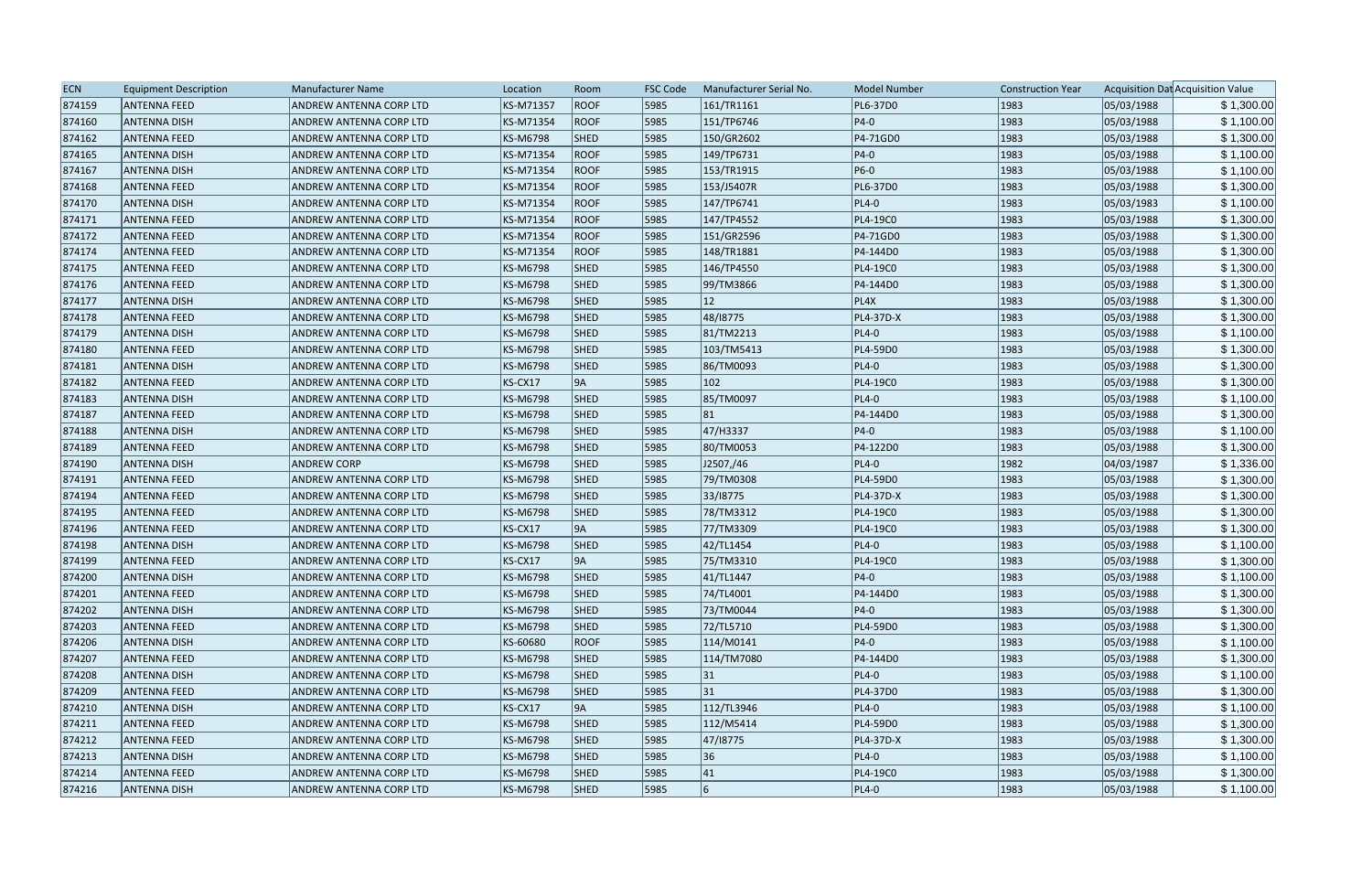| <b>KS-M6798</b><br><b>SHED</b><br>5985<br>21/F2538<br><b>PL19C0</b><br>1983<br>05/03/1988<br>874217<br><b>ANTENNA FEED</b><br>ANDREW ANTENNA CORP LTD<br>2335<br>1988<br>874268<br><b>OSCILLOSCOPE</b><br>KS-M6336<br>$ 103\rangle$<br>6625<br>B016518<br>08/08/1988<br><b>TEKTRONIX INC</b><br>874450<br><b>GENRAD INC EMT ELECTRONIC TEST</b><br><b>KS-M7505</b><br>1246<br>5905<br>25819<br>$ 1433-F$<br>1988<br>09/23/1988<br><b>RESISTOR, DECADE</b><br>25821<br>1988<br>09/23/1988<br>874451<br>RESISTOR, DECADE<br><b>KS-M7505</b><br>1246<br>5905<br>$ 1433-F$<br><b>GENRAD INC EMT ELECTRONIC TEST</b><br>874572<br><b>KS-M7776</b><br><b>TCRIB</b><br>6625<br>422699<br>580<br>1988<br>12/07/1988<br>OHMMETER, MICRO<br><b>KEITHLEY INSTRUMENTS INC</b><br>874574<br>KS-M7360<br>6625<br>422696<br>580<br>1988<br>12/07/1988<br>OHMMETER, MICRO<br>KEITHLEY INSTRUMENTS INC<br> 1451<br>580<br>6625<br>422695<br>1988<br>12/07/1988<br>874576<br>KS-M7360<br>1451<br>OHMMETER, MICRO<br>KEITHLEY INSTRUMENTS INC<br>580<br>874577<br>KS-M7360<br>6625<br>426697<br>1988<br>12/07/1988<br>OHMMETER, MICRO<br>KEITHLEY INSTRUMENTS INC<br>1451<br> 1721<br>LV8<br>1988<br>874592<br><b>KS-M7505</b><br>$ 1412\rangle$<br>6625<br>12/22/1988<br>VISCOMETER, ROTARY<br><b>VISCOMETERS UK LTD</b><br>580<br>1988<br>874606<br>KS-M7360<br> 1451<br>6625<br>422713<br> 01/10/1989<br>OHMMETER, MICRO<br>KEITHLEY INSTRUMENTS INC<br><b>KS-M7360</b><br>6130<br>2650A-05572<br>6114A<br>1988<br>01/10/1989<br>874607<br><b>POWER SUPPLY</b><br>HEWLETT-PACKARD NEW JERSY DIV<br> 1451<br>6625<br>6621<br>1988<br>01/12/1989<br>874635<br><b>AMPLIFIER</b><br>VARIAN ASSOC MICROWAVE DIV<br><b>KS-M6336</b><br><b>EXCESS</b><br>VZL6941K1<br>6625<br>6622<br>1988<br>01/12/1989<br>874636<br>AMPLIFIER, TWTA<br>VARIAN ASSOC MICROWAVE DIV<br><b>KS-M6336</b><br>111<br>VZM6991K3<br>KS-M6336<br> 106 <br>6625<br>N6205S259<br>1982<br>04/03/1987<br>874644<br><b>AMPLIFIER</b><br>16759<br><b>NARDA MICROWAVE CORP</b><br>874678<br>KS-M6336<br>$ 103\rangle$<br>6625<br>$ 001\rangle$<br>1986<br>02/08/1989<br>PANEL, DF CONTROL, ANTENNA<br>JOHN F KENNEDY SPACE CENTER<br> DF<br>002<br>DF<br>$ 102\rangle$<br>6625<br>1986<br>02/08/1989<br>874679<br>KS-M6336<br>PANEL, DF CONTROL, ANTENNA<br>JOHN F KENNEDY SPACE CENTER<br>DF<br>003<br>$ 103\rangle$<br>6625<br>1986<br>874680<br>KS-M6336<br>02/08/1989<br>PANEL, DF CONTROL, ANTENNA<br>JOHN F KENNEDY SPACE CENTER<br>103<br>5985<br>001<br>02/08/1989<br>874681<br>KS-M6336<br>NONE<br>1986<br><b>ANTENNA SYSTEM SELECTOR</b><br>JOHN F KENNEDY SPACE CENTER<br>002<br>103<br>5985<br>NONE<br>1986<br>02/08/1989<br>874682<br>ANTENNA SYSTEM SELECTOR<br>KS-M6336<br>\$4,500.00<br>JOHN F KENNEDY SPACE CENTER<br>001<br>\$2,500.00<br>KS-M6336<br>$ 103\rangle$<br>5820<br>NONE<br>1986<br>02/08/1989<br>874684<br>AIRCRAFT EMERGENCY RECEIVER<br>JOHN F KENNEDY SPACE CENTER<br>003<br>$ 103\rangle$<br>5820<br>NONE<br>1986<br>02/08/1989<br>\$2,500.00<br>874685<br>KS-M6336<br>SPACE CRAFT COMMUNICATIONS RAJOHN F KENNEDY SPACE CENTER<br>$ 001\rangle$<br>NONE<br>\$10,000.00<br>874686<br><b>BEACON TRANSPONDER</b><br><b>KS-M6336</b><br>$ 103\rangle$<br>5820<br>1986<br>02/08/1989<br>JOHN F KENNEDY SPACE CENTER<br>002<br>1986<br>02/08/1989<br>KS-M6336<br>FCA6<br>5820<br>NONE<br>\$2,500.00<br>874687<br><b>AIRCRAFT EMERGENCY RECEIVER</b><br>IJOHN F KENNEDY SPACE CENTER<br>002<br>874688<br>KS-M6336<br>FCA6<br>5820<br>NONE<br>1986<br>02/08/1989<br>SPACE CRAFT COMMUNICATIONS RAJOHN F KENNEDY SPACE CENTER<br>002<br>\$6,000.00<br>874692<br>111<br>5895<br>NONE<br>1986<br>02/08/1989<br>BEACON TRANSMITTER PULSE GENE JOHN F KENNEDY SPACE CENTER<br>KS-M6336<br>002<br>5820<br>1986<br>874693<br><b>BEACON TRANSMITTER EXCITER</b><br>KS-M6336<br>FCA6<br>NONE<br>02/08/1989<br>\$6,500.00<br>JOHN F KENNEDY SPACE CENTER<br>003<br>5820<br>NONE<br>1986<br>02/08/1989<br>874694<br><b>AIRCRAFT EMERGENCY RECEIVER</b><br>JOHN F KENNEDY SPACE CENTER<br>KS-M6336<br>FCA5<br>\$2,500.00<br> 001<br>NONE<br>1986<br>\$2,500.00<br>874695<br>KS-M6336<br>FCA5<br>5820<br>02/08/1989<br>SPACE CRAFT COMMUNICATIONS RAJOHN F KENNEDY SPACE CENTER<br>\$6,000.00<br>003<br>NONE<br>874699<br> 111 <br>5895<br>1986<br>02/08/1989<br>BEACON TRANSMITTER PULSE GENELJOHN F KENNEDY SPACE CENTER<br>KS-M6336<br>003<br> 111<br>5820<br>02/08/1989<br>874700<br>KS-M6336<br>NONE<br>1986<br>\$6,500.00<br><b>BEACON TRANSMITTER EXCITER</b><br>JOHN F KENNEDY SPACE CENTER<br>FCA5<br>\$6,500.00<br>5820<br>$ 001\rangle$<br>NONE<br>1986<br>02/08/1989<br>874701<br>KS-M6336<br><b>BEACON TRANSMITTER EXCITER</b><br>JOHN F KENNEDY SPACE CENTER<br>\$1,286.00<br>874707<br>122385<br> 1402 <br>02/09/1989<br>CART, PUMPING,<br><b>SARGENT-WELCH SCIENTIFIC CO</b><br><b>KS-M7505</b><br>1416<br>4310<br>1988<br>6.5NHEFA26100E<br>\$1,947.00<br>874726<br>GENERATOR<br><b>ONAN CORP</b><br>KS-M6336<br>FS3<br> 6115<br>R890202913<br>1988<br>02/16/1989<br>874749<br><b>GENERATOR, PORTABLE</b><br><b>GENERAC CORP</b><br><b>KS-M7776</b><br>930899<br>L5000<br>1989<br>03/20/1989<br>\$1,200.00<br><b>TCRIB</b><br> 6115<br>04/17/1989<br>\$2,190.00<br>874775<br>HOOD,FLOW<br><b>KS-M7453</b><br><b>TCRIB</b><br>6640<br>M89050<br>CFM88-5<br>1988<br><b>SHORTRIDGE INSTRUMENTS INC</b><br>\$3,811.00<br>874806<br><b>AST RESEARCH INC.</b><br><b>KS-M7355</b><br>4255<br>7021<br>US0025726-386<br>300<br>1989<br>04/05/1989<br> COMPUTER<br><b>AST RESEARCH INC.</b><br><b>KS-M7355</b><br>US0025723-386<br>300<br>04/05/1989<br>\$3,811.00<br>874807<br><b>COMPUTER</b><br>4255<br>7021<br>1989<br>300<br>\$3,811.00<br>874810<br><b>AST RESEARCH INC.</b><br><b>KS-M7355</b><br>4255<br>7021<br>US0028447-386<br>1989<br>04/05/1989<br><b>COMPUTER</b> | <b>ECN</b> | <b>Equipment Description</b> | Manufacturer Name | Location | Room | <b>FSC Code</b> | Manufacturer Serial No. | <b>Model Number</b> | <b>Construction Year</b> | Acquisition Dat Acquisition Value |
|-------------------------------------------------------------------------------------------------------------------------------------------------------------------------------------------------------------------------------------------------------------------------------------------------------------------------------------------------------------------------------------------------------------------------------------------------------------------------------------------------------------------------------------------------------------------------------------------------------------------------------------------------------------------------------------------------------------------------------------------------------------------------------------------------------------------------------------------------------------------------------------------------------------------------------------------------------------------------------------------------------------------------------------------------------------------------------------------------------------------------------------------------------------------------------------------------------------------------------------------------------------------------------------------------------------------------------------------------------------------------------------------------------------------------------------------------------------------------------------------------------------------------------------------------------------------------------------------------------------------------------------------------------------------------------------------------------------------------------------------------------------------------------------------------------------------------------------------------------------------------------------------------------------------------------------------------------------------------------------------------------------------------------------------------------------------------------------------------------------------------------------------------------------------------------------------------------------------------------------------------------------------------------------------------------------------------------------------------------------------------------------------------------------------------------------------------------------------------------------------------------------------------------------------------------------------------------------------------------------------------------------------------------------------------------------------------------------------------------------------------------------------------------------------------------------------------------------------------------------------------------------------------------------------------------------------------------------------------------------------------------------------------------------------------------------------------------------------------------------------------------------------------------------------------------------------------------------------------------------------------------------------------------------------------------------------------------------------------------------------------------------------------------------------------------------------------------------------------------------------------------------------------------------------------------------------------------------------------------------------------------------------------------------------------------------------------------------------------------------------------------------------------------------------------------------------------------------------------------------------------------------------------------------------------------------------------------------------------------------------------------------------------------------------------------------------------------------------------------------------------------------------------------------------------------------------------------------------------------------------------------------------------------------------------------------------------------------------------------------------------------------------------------------------------------------------------------------------------------------------------------------------------------------------------------------------------------------------------------------------------------------------------------------------------------------------------------------------------------------------------------------------------------------------------------------------------------------------------------------------------------------------------------------------------------------------------------------------------------------------------------------------------------------------------------------------------------------------------------------------------------------------------------------------------------------------------------------------------------------------------------------------------------------------------------------------------------------------------------------------------------------------------------------------------------------------------------------------------------------------------------------------------------------------------------------------------------------------------------------------------------------------------------------------------------------------------------------------------------------------------------------------------------------------------------------------------------------------------|------------|------------------------------|-------------------|----------|------|-----------------|-------------------------|---------------------|--------------------------|-----------------------------------|
|                                                                                                                                                                                                                                                                                                                                                                                                                                                                                                                                                                                                                                                                                                                                                                                                                                                                                                                                                                                                                                                                                                                                                                                                                                                                                                                                                                                                                                                                                                                                                                                                                                                                                                                                                                                                                                                                                                                                                                                                                                                                                                                                                                                                                                                                                                                                                                                                                                                                                                                                                                                                                                                                                                                                                                                                                                                                                                                                                                                                                                                                                                                                                                                                                                                                                                                                                                                                                                                                                                                                                                                                                                                                                                                                                                                                                                                                                                                                                                                                                                                                                                                                                                                                                                                                                                                                                                                                                                                                                                                                                                                                                                                                                                                                                                                                                                                                                                                                                                                                                                                                                                                                                                                                                                                                                                                                                                                                                                                                                                                                                                                                                                                                                                                                                                                                                                                 |            |                              |                   |          |      |                 |                         |                     |                          | \$1,300.00                        |
|                                                                                                                                                                                                                                                                                                                                                                                                                                                                                                                                                                                                                                                                                                                                                                                                                                                                                                                                                                                                                                                                                                                                                                                                                                                                                                                                                                                                                                                                                                                                                                                                                                                                                                                                                                                                                                                                                                                                                                                                                                                                                                                                                                                                                                                                                                                                                                                                                                                                                                                                                                                                                                                                                                                                                                                                                                                                                                                                                                                                                                                                                                                                                                                                                                                                                                                                                                                                                                                                                                                                                                                                                                                                                                                                                                                                                                                                                                                                                                                                                                                                                                                                                                                                                                                                                                                                                                                                                                                                                                                                                                                                                                                                                                                                                                                                                                                                                                                                                                                                                                                                                                                                                                                                                                                                                                                                                                                                                                                                                                                                                                                                                                                                                                                                                                                                                                                 |            |                              |                   |          |      |                 |                         |                     |                          | \$3,861.00                        |
|                                                                                                                                                                                                                                                                                                                                                                                                                                                                                                                                                                                                                                                                                                                                                                                                                                                                                                                                                                                                                                                                                                                                                                                                                                                                                                                                                                                                                                                                                                                                                                                                                                                                                                                                                                                                                                                                                                                                                                                                                                                                                                                                                                                                                                                                                                                                                                                                                                                                                                                                                                                                                                                                                                                                                                                                                                                                                                                                                                                                                                                                                                                                                                                                                                                                                                                                                                                                                                                                                                                                                                                                                                                                                                                                                                                                                                                                                                                                                                                                                                                                                                                                                                                                                                                                                                                                                                                                                                                                                                                                                                                                                                                                                                                                                                                                                                                                                                                                                                                                                                                                                                                                                                                                                                                                                                                                                                                                                                                                                                                                                                                                                                                                                                                                                                                                                                                 |            |                              |                   |          |      |                 |                         |                     |                          | \$1,545.00                        |
|                                                                                                                                                                                                                                                                                                                                                                                                                                                                                                                                                                                                                                                                                                                                                                                                                                                                                                                                                                                                                                                                                                                                                                                                                                                                                                                                                                                                                                                                                                                                                                                                                                                                                                                                                                                                                                                                                                                                                                                                                                                                                                                                                                                                                                                                                                                                                                                                                                                                                                                                                                                                                                                                                                                                                                                                                                                                                                                                                                                                                                                                                                                                                                                                                                                                                                                                                                                                                                                                                                                                                                                                                                                                                                                                                                                                                                                                                                                                                                                                                                                                                                                                                                                                                                                                                                                                                                                                                                                                                                                                                                                                                                                                                                                                                                                                                                                                                                                                                                                                                                                                                                                                                                                                                                                                                                                                                                                                                                                                                                                                                                                                                                                                                                                                                                                                                                                 |            |                              |                   |          |      |                 |                         |                     |                          | \$1,545.00                        |
|                                                                                                                                                                                                                                                                                                                                                                                                                                                                                                                                                                                                                                                                                                                                                                                                                                                                                                                                                                                                                                                                                                                                                                                                                                                                                                                                                                                                                                                                                                                                                                                                                                                                                                                                                                                                                                                                                                                                                                                                                                                                                                                                                                                                                                                                                                                                                                                                                                                                                                                                                                                                                                                                                                                                                                                                                                                                                                                                                                                                                                                                                                                                                                                                                                                                                                                                                                                                                                                                                                                                                                                                                                                                                                                                                                                                                                                                                                                                                                                                                                                                                                                                                                                                                                                                                                                                                                                                                                                                                                                                                                                                                                                                                                                                                                                                                                                                                                                                                                                                                                                                                                                                                                                                                                                                                                                                                                                                                                                                                                                                                                                                                                                                                                                                                                                                                                                 |            |                              |                   |          |      |                 |                         |                     |                          | \$1,530.00                        |
|                                                                                                                                                                                                                                                                                                                                                                                                                                                                                                                                                                                                                                                                                                                                                                                                                                                                                                                                                                                                                                                                                                                                                                                                                                                                                                                                                                                                                                                                                                                                                                                                                                                                                                                                                                                                                                                                                                                                                                                                                                                                                                                                                                                                                                                                                                                                                                                                                                                                                                                                                                                                                                                                                                                                                                                                                                                                                                                                                                                                                                                                                                                                                                                                                                                                                                                                                                                                                                                                                                                                                                                                                                                                                                                                                                                                                                                                                                                                                                                                                                                                                                                                                                                                                                                                                                                                                                                                                                                                                                                                                                                                                                                                                                                                                                                                                                                                                                                                                                                                                                                                                                                                                                                                                                                                                                                                                                                                                                                                                                                                                                                                                                                                                                                                                                                                                                                 |            |                              |                   |          |      |                 |                         |                     |                          | \$1,530.00                        |
|                                                                                                                                                                                                                                                                                                                                                                                                                                                                                                                                                                                                                                                                                                                                                                                                                                                                                                                                                                                                                                                                                                                                                                                                                                                                                                                                                                                                                                                                                                                                                                                                                                                                                                                                                                                                                                                                                                                                                                                                                                                                                                                                                                                                                                                                                                                                                                                                                                                                                                                                                                                                                                                                                                                                                                                                                                                                                                                                                                                                                                                                                                                                                                                                                                                                                                                                                                                                                                                                                                                                                                                                                                                                                                                                                                                                                                                                                                                                                                                                                                                                                                                                                                                                                                                                                                                                                                                                                                                                                                                                                                                                                                                                                                                                                                                                                                                                                                                                                                                                                                                                                                                                                                                                                                                                                                                                                                                                                                                                                                                                                                                                                                                                                                                                                                                                                                                 |            |                              |                   |          |      |                 |                         |                     |                          | \$1,530.00                        |
|                                                                                                                                                                                                                                                                                                                                                                                                                                                                                                                                                                                                                                                                                                                                                                                                                                                                                                                                                                                                                                                                                                                                                                                                                                                                                                                                                                                                                                                                                                                                                                                                                                                                                                                                                                                                                                                                                                                                                                                                                                                                                                                                                                                                                                                                                                                                                                                                                                                                                                                                                                                                                                                                                                                                                                                                                                                                                                                                                                                                                                                                                                                                                                                                                                                                                                                                                                                                                                                                                                                                                                                                                                                                                                                                                                                                                                                                                                                                                                                                                                                                                                                                                                                                                                                                                                                                                                                                                                                                                                                                                                                                                                                                                                                                                                                                                                                                                                                                                                                                                                                                                                                                                                                                                                                                                                                                                                                                                                                                                                                                                                                                                                                                                                                                                                                                                                                 |            |                              |                   |          |      |                 |                         |                     |                          | \$1,530.00                        |
|                                                                                                                                                                                                                                                                                                                                                                                                                                                                                                                                                                                                                                                                                                                                                                                                                                                                                                                                                                                                                                                                                                                                                                                                                                                                                                                                                                                                                                                                                                                                                                                                                                                                                                                                                                                                                                                                                                                                                                                                                                                                                                                                                                                                                                                                                                                                                                                                                                                                                                                                                                                                                                                                                                                                                                                                                                                                                                                                                                                                                                                                                                                                                                                                                                                                                                                                                                                                                                                                                                                                                                                                                                                                                                                                                                                                                                                                                                                                                                                                                                                                                                                                                                                                                                                                                                                                                                                                                                                                                                                                                                                                                                                                                                                                                                                                                                                                                                                                                                                                                                                                                                                                                                                                                                                                                                                                                                                                                                                                                                                                                                                                                                                                                                                                                                                                                                                 |            |                              |                   |          |      |                 |                         |                     |                          | \$1,794.00                        |
|                                                                                                                                                                                                                                                                                                                                                                                                                                                                                                                                                                                                                                                                                                                                                                                                                                                                                                                                                                                                                                                                                                                                                                                                                                                                                                                                                                                                                                                                                                                                                                                                                                                                                                                                                                                                                                                                                                                                                                                                                                                                                                                                                                                                                                                                                                                                                                                                                                                                                                                                                                                                                                                                                                                                                                                                                                                                                                                                                                                                                                                                                                                                                                                                                                                                                                                                                                                                                                                                                                                                                                                                                                                                                                                                                                                                                                                                                                                                                                                                                                                                                                                                                                                                                                                                                                                                                                                                                                                                                                                                                                                                                                                                                                                                                                                                                                                                                                                                                                                                                                                                                                                                                                                                                                                                                                                                                                                                                                                                                                                                                                                                                                                                                                                                                                                                                                                 |            |                              |                   |          |      |                 |                         |                     |                          | \$1,530.00                        |
|                                                                                                                                                                                                                                                                                                                                                                                                                                                                                                                                                                                                                                                                                                                                                                                                                                                                                                                                                                                                                                                                                                                                                                                                                                                                                                                                                                                                                                                                                                                                                                                                                                                                                                                                                                                                                                                                                                                                                                                                                                                                                                                                                                                                                                                                                                                                                                                                                                                                                                                                                                                                                                                                                                                                                                                                                                                                                                                                                                                                                                                                                                                                                                                                                                                                                                                                                                                                                                                                                                                                                                                                                                                                                                                                                                                                                                                                                                                                                                                                                                                                                                                                                                                                                                                                                                                                                                                                                                                                                                                                                                                                                                                                                                                                                                                                                                                                                                                                                                                                                                                                                                                                                                                                                                                                                                                                                                                                                                                                                                                                                                                                                                                                                                                                                                                                                                                 |            |                              |                   |          |      |                 |                         |                     |                          | \$1,710.00                        |
|                                                                                                                                                                                                                                                                                                                                                                                                                                                                                                                                                                                                                                                                                                                                                                                                                                                                                                                                                                                                                                                                                                                                                                                                                                                                                                                                                                                                                                                                                                                                                                                                                                                                                                                                                                                                                                                                                                                                                                                                                                                                                                                                                                                                                                                                                                                                                                                                                                                                                                                                                                                                                                                                                                                                                                                                                                                                                                                                                                                                                                                                                                                                                                                                                                                                                                                                                                                                                                                                                                                                                                                                                                                                                                                                                                                                                                                                                                                                                                                                                                                                                                                                                                                                                                                                                                                                                                                                                                                                                                                                                                                                                                                                                                                                                                                                                                                                                                                                                                                                                                                                                                                                                                                                                                                                                                                                                                                                                                                                                                                                                                                                                                                                                                                                                                                                                                                 |            |                              |                   |          |      |                 |                         |                     |                          | \$10,442.00                       |
|                                                                                                                                                                                                                                                                                                                                                                                                                                                                                                                                                                                                                                                                                                                                                                                                                                                                                                                                                                                                                                                                                                                                                                                                                                                                                                                                                                                                                                                                                                                                                                                                                                                                                                                                                                                                                                                                                                                                                                                                                                                                                                                                                                                                                                                                                                                                                                                                                                                                                                                                                                                                                                                                                                                                                                                                                                                                                                                                                                                                                                                                                                                                                                                                                                                                                                                                                                                                                                                                                                                                                                                                                                                                                                                                                                                                                                                                                                                                                                                                                                                                                                                                                                                                                                                                                                                                                                                                                                                                                                                                                                                                                                                                                                                                                                                                                                                                                                                                                                                                                                                                                                                                                                                                                                                                                                                                                                                                                                                                                                                                                                                                                                                                                                                                                                                                                                                 |            |                              |                   |          |      |                 |                         |                     |                          | \$11,111.00                       |
|                                                                                                                                                                                                                                                                                                                                                                                                                                                                                                                                                                                                                                                                                                                                                                                                                                                                                                                                                                                                                                                                                                                                                                                                                                                                                                                                                                                                                                                                                                                                                                                                                                                                                                                                                                                                                                                                                                                                                                                                                                                                                                                                                                                                                                                                                                                                                                                                                                                                                                                                                                                                                                                                                                                                                                                                                                                                                                                                                                                                                                                                                                                                                                                                                                                                                                                                                                                                                                                                                                                                                                                                                                                                                                                                                                                                                                                                                                                                                                                                                                                                                                                                                                                                                                                                                                                                                                                                                                                                                                                                                                                                                                                                                                                                                                                                                                                                                                                                                                                                                                                                                                                                                                                                                                                                                                                                                                                                                                                                                                                                                                                                                                                                                                                                                                                                                                                 |            |                              |                   |          |      |                 |                         |                     |                          | \$2,025.00                        |
|                                                                                                                                                                                                                                                                                                                                                                                                                                                                                                                                                                                                                                                                                                                                                                                                                                                                                                                                                                                                                                                                                                                                                                                                                                                                                                                                                                                                                                                                                                                                                                                                                                                                                                                                                                                                                                                                                                                                                                                                                                                                                                                                                                                                                                                                                                                                                                                                                                                                                                                                                                                                                                                                                                                                                                                                                                                                                                                                                                                                                                                                                                                                                                                                                                                                                                                                                                                                                                                                                                                                                                                                                                                                                                                                                                                                                                                                                                                                                                                                                                                                                                                                                                                                                                                                                                                                                                                                                                                                                                                                                                                                                                                                                                                                                                                                                                                                                                                                                                                                                                                                                                                                                                                                                                                                                                                                                                                                                                                                                                                                                                                                                                                                                                                                                                                                                                                 |            |                              |                   |          |      |                 |                         |                     |                          | \$1,400.00                        |
|                                                                                                                                                                                                                                                                                                                                                                                                                                                                                                                                                                                                                                                                                                                                                                                                                                                                                                                                                                                                                                                                                                                                                                                                                                                                                                                                                                                                                                                                                                                                                                                                                                                                                                                                                                                                                                                                                                                                                                                                                                                                                                                                                                                                                                                                                                                                                                                                                                                                                                                                                                                                                                                                                                                                                                                                                                                                                                                                                                                                                                                                                                                                                                                                                                                                                                                                                                                                                                                                                                                                                                                                                                                                                                                                                                                                                                                                                                                                                                                                                                                                                                                                                                                                                                                                                                                                                                                                                                                                                                                                                                                                                                                                                                                                                                                                                                                                                                                                                                                                                                                                                                                                                                                                                                                                                                                                                                                                                                                                                                                                                                                                                                                                                                                                                                                                                                                 |            |                              |                   |          |      |                 |                         |                     |                          | \$1,400.00                        |
|                                                                                                                                                                                                                                                                                                                                                                                                                                                                                                                                                                                                                                                                                                                                                                                                                                                                                                                                                                                                                                                                                                                                                                                                                                                                                                                                                                                                                                                                                                                                                                                                                                                                                                                                                                                                                                                                                                                                                                                                                                                                                                                                                                                                                                                                                                                                                                                                                                                                                                                                                                                                                                                                                                                                                                                                                                                                                                                                                                                                                                                                                                                                                                                                                                                                                                                                                                                                                                                                                                                                                                                                                                                                                                                                                                                                                                                                                                                                                                                                                                                                                                                                                                                                                                                                                                                                                                                                                                                                                                                                                                                                                                                                                                                                                                                                                                                                                                                                                                                                                                                                                                                                                                                                                                                                                                                                                                                                                                                                                                                                                                                                                                                                                                                                                                                                                                                 |            |                              |                   |          |      |                 |                         |                     |                          | \$1,400.00                        |
|                                                                                                                                                                                                                                                                                                                                                                                                                                                                                                                                                                                                                                                                                                                                                                                                                                                                                                                                                                                                                                                                                                                                                                                                                                                                                                                                                                                                                                                                                                                                                                                                                                                                                                                                                                                                                                                                                                                                                                                                                                                                                                                                                                                                                                                                                                                                                                                                                                                                                                                                                                                                                                                                                                                                                                                                                                                                                                                                                                                                                                                                                                                                                                                                                                                                                                                                                                                                                                                                                                                                                                                                                                                                                                                                                                                                                                                                                                                                                                                                                                                                                                                                                                                                                                                                                                                                                                                                                                                                                                                                                                                                                                                                                                                                                                                                                                                                                                                                                                                                                                                                                                                                                                                                                                                                                                                                                                                                                                                                                                                                                                                                                                                                                                                                                                                                                                                 |            |                              |                   |          |      |                 |                         |                     |                          | \$5,000.00                        |
|                                                                                                                                                                                                                                                                                                                                                                                                                                                                                                                                                                                                                                                                                                                                                                                                                                                                                                                                                                                                                                                                                                                                                                                                                                                                                                                                                                                                                                                                                                                                                                                                                                                                                                                                                                                                                                                                                                                                                                                                                                                                                                                                                                                                                                                                                                                                                                                                                                                                                                                                                                                                                                                                                                                                                                                                                                                                                                                                                                                                                                                                                                                                                                                                                                                                                                                                                                                                                                                                                                                                                                                                                                                                                                                                                                                                                                                                                                                                                                                                                                                                                                                                                                                                                                                                                                                                                                                                                                                                                                                                                                                                                                                                                                                                                                                                                                                                                                                                                                                                                                                                                                                                                                                                                                                                                                                                                                                                                                                                                                                                                                                                                                                                                                                                                                                                                                                 |            |                              |                   |          |      |                 |                         |                     |                          |                                   |
|                                                                                                                                                                                                                                                                                                                                                                                                                                                                                                                                                                                                                                                                                                                                                                                                                                                                                                                                                                                                                                                                                                                                                                                                                                                                                                                                                                                                                                                                                                                                                                                                                                                                                                                                                                                                                                                                                                                                                                                                                                                                                                                                                                                                                                                                                                                                                                                                                                                                                                                                                                                                                                                                                                                                                                                                                                                                                                                                                                                                                                                                                                                                                                                                                                                                                                                                                                                                                                                                                                                                                                                                                                                                                                                                                                                                                                                                                                                                                                                                                                                                                                                                                                                                                                                                                                                                                                                                                                                                                                                                                                                                                                                                                                                                                                                                                                                                                                                                                                                                                                                                                                                                                                                                                                                                                                                                                                                                                                                                                                                                                                                                                                                                                                                                                                                                                                                 |            |                              |                   |          |      |                 |                         |                     |                          |                                   |
|                                                                                                                                                                                                                                                                                                                                                                                                                                                                                                                                                                                                                                                                                                                                                                                                                                                                                                                                                                                                                                                                                                                                                                                                                                                                                                                                                                                                                                                                                                                                                                                                                                                                                                                                                                                                                                                                                                                                                                                                                                                                                                                                                                                                                                                                                                                                                                                                                                                                                                                                                                                                                                                                                                                                                                                                                                                                                                                                                                                                                                                                                                                                                                                                                                                                                                                                                                                                                                                                                                                                                                                                                                                                                                                                                                                                                                                                                                                                                                                                                                                                                                                                                                                                                                                                                                                                                                                                                                                                                                                                                                                                                                                                                                                                                                                                                                                                                                                                                                                                                                                                                                                                                                                                                                                                                                                                                                                                                                                                                                                                                                                                                                                                                                                                                                                                                                                 |            |                              |                   |          |      |                 |                         |                     |                          |                                   |
|                                                                                                                                                                                                                                                                                                                                                                                                                                                                                                                                                                                                                                                                                                                                                                                                                                                                                                                                                                                                                                                                                                                                                                                                                                                                                                                                                                                                                                                                                                                                                                                                                                                                                                                                                                                                                                                                                                                                                                                                                                                                                                                                                                                                                                                                                                                                                                                                                                                                                                                                                                                                                                                                                                                                                                                                                                                                                                                                                                                                                                                                                                                                                                                                                                                                                                                                                                                                                                                                                                                                                                                                                                                                                                                                                                                                                                                                                                                                                                                                                                                                                                                                                                                                                                                                                                                                                                                                                                                                                                                                                                                                                                                                                                                                                                                                                                                                                                                                                                                                                                                                                                                                                                                                                                                                                                                                                                                                                                                                                                                                                                                                                                                                                                                                                                                                                                                 |            |                              |                   |          |      |                 |                         |                     |                          |                                   |
|                                                                                                                                                                                                                                                                                                                                                                                                                                                                                                                                                                                                                                                                                                                                                                                                                                                                                                                                                                                                                                                                                                                                                                                                                                                                                                                                                                                                                                                                                                                                                                                                                                                                                                                                                                                                                                                                                                                                                                                                                                                                                                                                                                                                                                                                                                                                                                                                                                                                                                                                                                                                                                                                                                                                                                                                                                                                                                                                                                                                                                                                                                                                                                                                                                                                                                                                                                                                                                                                                                                                                                                                                                                                                                                                                                                                                                                                                                                                                                                                                                                                                                                                                                                                                                                                                                                                                                                                                                                                                                                                                                                                                                                                                                                                                                                                                                                                                                                                                                                                                                                                                                                                                                                                                                                                                                                                                                                                                                                                                                                                                                                                                                                                                                                                                                                                                                                 |            |                              |                   |          |      |                 |                         |                     |                          |                                   |
|                                                                                                                                                                                                                                                                                                                                                                                                                                                                                                                                                                                                                                                                                                                                                                                                                                                                                                                                                                                                                                                                                                                                                                                                                                                                                                                                                                                                                                                                                                                                                                                                                                                                                                                                                                                                                                                                                                                                                                                                                                                                                                                                                                                                                                                                                                                                                                                                                                                                                                                                                                                                                                                                                                                                                                                                                                                                                                                                                                                                                                                                                                                                                                                                                                                                                                                                                                                                                                                                                                                                                                                                                                                                                                                                                                                                                                                                                                                                                                                                                                                                                                                                                                                                                                                                                                                                                                                                                                                                                                                                                                                                                                                                                                                                                                                                                                                                                                                                                                                                                                                                                                                                                                                                                                                                                                                                                                                                                                                                                                                                                                                                                                                                                                                                                                                                                                                 |            |                              |                   |          |      |                 |                         |                     |                          | \$2,500.00                        |
|                                                                                                                                                                                                                                                                                                                                                                                                                                                                                                                                                                                                                                                                                                                                                                                                                                                                                                                                                                                                                                                                                                                                                                                                                                                                                                                                                                                                                                                                                                                                                                                                                                                                                                                                                                                                                                                                                                                                                                                                                                                                                                                                                                                                                                                                                                                                                                                                                                                                                                                                                                                                                                                                                                                                                                                                                                                                                                                                                                                                                                                                                                                                                                                                                                                                                                                                                                                                                                                                                                                                                                                                                                                                                                                                                                                                                                                                                                                                                                                                                                                                                                                                                                                                                                                                                                                                                                                                                                                                                                                                                                                                                                                                                                                                                                                                                                                                                                                                                                                                                                                                                                                                                                                                                                                                                                                                                                                                                                                                                                                                                                                                                                                                                                                                                                                                                                                 |            |                              |                   |          |      |                 |                         |                     |                          |                                   |
|                                                                                                                                                                                                                                                                                                                                                                                                                                                                                                                                                                                                                                                                                                                                                                                                                                                                                                                                                                                                                                                                                                                                                                                                                                                                                                                                                                                                                                                                                                                                                                                                                                                                                                                                                                                                                                                                                                                                                                                                                                                                                                                                                                                                                                                                                                                                                                                                                                                                                                                                                                                                                                                                                                                                                                                                                                                                                                                                                                                                                                                                                                                                                                                                                                                                                                                                                                                                                                                                                                                                                                                                                                                                                                                                                                                                                                                                                                                                                                                                                                                                                                                                                                                                                                                                                                                                                                                                                                                                                                                                                                                                                                                                                                                                                                                                                                                                                                                                                                                                                                                                                                                                                                                                                                                                                                                                                                                                                                                                                                                                                                                                                                                                                                                                                                                                                                                 |            |                              |                   |          |      |                 |                         |                     |                          |                                   |
|                                                                                                                                                                                                                                                                                                                                                                                                                                                                                                                                                                                                                                                                                                                                                                                                                                                                                                                                                                                                                                                                                                                                                                                                                                                                                                                                                                                                                                                                                                                                                                                                                                                                                                                                                                                                                                                                                                                                                                                                                                                                                                                                                                                                                                                                                                                                                                                                                                                                                                                                                                                                                                                                                                                                                                                                                                                                                                                                                                                                                                                                                                                                                                                                                                                                                                                                                                                                                                                                                                                                                                                                                                                                                                                                                                                                                                                                                                                                                                                                                                                                                                                                                                                                                                                                                                                                                                                                                                                                                                                                                                                                                                                                                                                                                                                                                                                                                                                                                                                                                                                                                                                                                                                                                                                                                                                                                                                                                                                                                                                                                                                                                                                                                                                                                                                                                                                 |            |                              |                   |          |      |                 |                         |                     |                          |                                   |
|                                                                                                                                                                                                                                                                                                                                                                                                                                                                                                                                                                                                                                                                                                                                                                                                                                                                                                                                                                                                                                                                                                                                                                                                                                                                                                                                                                                                                                                                                                                                                                                                                                                                                                                                                                                                                                                                                                                                                                                                                                                                                                                                                                                                                                                                                                                                                                                                                                                                                                                                                                                                                                                                                                                                                                                                                                                                                                                                                                                                                                                                                                                                                                                                                                                                                                                                                                                                                                                                                                                                                                                                                                                                                                                                                                                                                                                                                                                                                                                                                                                                                                                                                                                                                                                                                                                                                                                                                                                                                                                                                                                                                                                                                                                                                                                                                                                                                                                                                                                                                                                                                                                                                                                                                                                                                                                                                                                                                                                                                                                                                                                                                                                                                                                                                                                                                                                 |            |                              |                   |          |      |                 |                         |                     |                          |                                   |
|                                                                                                                                                                                                                                                                                                                                                                                                                                                                                                                                                                                                                                                                                                                                                                                                                                                                                                                                                                                                                                                                                                                                                                                                                                                                                                                                                                                                                                                                                                                                                                                                                                                                                                                                                                                                                                                                                                                                                                                                                                                                                                                                                                                                                                                                                                                                                                                                                                                                                                                                                                                                                                                                                                                                                                                                                                                                                                                                                                                                                                                                                                                                                                                                                                                                                                                                                                                                                                                                                                                                                                                                                                                                                                                                                                                                                                                                                                                                                                                                                                                                                                                                                                                                                                                                                                                                                                                                                                                                                                                                                                                                                                                                                                                                                                                                                                                                                                                                                                                                                                                                                                                                                                                                                                                                                                                                                                                                                                                                                                                                                                                                                                                                                                                                                                                                                                                 |            |                              |                   |          |      |                 |                         |                     |                          |                                   |
|                                                                                                                                                                                                                                                                                                                                                                                                                                                                                                                                                                                                                                                                                                                                                                                                                                                                                                                                                                                                                                                                                                                                                                                                                                                                                                                                                                                                                                                                                                                                                                                                                                                                                                                                                                                                                                                                                                                                                                                                                                                                                                                                                                                                                                                                                                                                                                                                                                                                                                                                                                                                                                                                                                                                                                                                                                                                                                                                                                                                                                                                                                                                                                                                                                                                                                                                                                                                                                                                                                                                                                                                                                                                                                                                                                                                                                                                                                                                                                                                                                                                                                                                                                                                                                                                                                                                                                                                                                                                                                                                                                                                                                                                                                                                                                                                                                                                                                                                                                                                                                                                                                                                                                                                                                                                                                                                                                                                                                                                                                                                                                                                                                                                                                                                                                                                                                                 |            |                              |                   |          |      |                 |                         |                     |                          |                                   |
|                                                                                                                                                                                                                                                                                                                                                                                                                                                                                                                                                                                                                                                                                                                                                                                                                                                                                                                                                                                                                                                                                                                                                                                                                                                                                                                                                                                                                                                                                                                                                                                                                                                                                                                                                                                                                                                                                                                                                                                                                                                                                                                                                                                                                                                                                                                                                                                                                                                                                                                                                                                                                                                                                                                                                                                                                                                                                                                                                                                                                                                                                                                                                                                                                                                                                                                                                                                                                                                                                                                                                                                                                                                                                                                                                                                                                                                                                                                                                                                                                                                                                                                                                                                                                                                                                                                                                                                                                                                                                                                                                                                                                                                                                                                                                                                                                                                                                                                                                                                                                                                                                                                                                                                                                                                                                                                                                                                                                                                                                                                                                                                                                                                                                                                                                                                                                                                 |            |                              |                   |          |      |                 |                         |                     |                          |                                   |
|                                                                                                                                                                                                                                                                                                                                                                                                                                                                                                                                                                                                                                                                                                                                                                                                                                                                                                                                                                                                                                                                                                                                                                                                                                                                                                                                                                                                                                                                                                                                                                                                                                                                                                                                                                                                                                                                                                                                                                                                                                                                                                                                                                                                                                                                                                                                                                                                                                                                                                                                                                                                                                                                                                                                                                                                                                                                                                                                                                                                                                                                                                                                                                                                                                                                                                                                                                                                                                                                                                                                                                                                                                                                                                                                                                                                                                                                                                                                                                                                                                                                                                                                                                                                                                                                                                                                                                                                                                                                                                                                                                                                                                                                                                                                                                                                                                                                                                                                                                                                                                                                                                                                                                                                                                                                                                                                                                                                                                                                                                                                                                                                                                                                                                                                                                                                                                                 |            |                              |                   |          |      |                 |                         |                     |                          |                                   |
|                                                                                                                                                                                                                                                                                                                                                                                                                                                                                                                                                                                                                                                                                                                                                                                                                                                                                                                                                                                                                                                                                                                                                                                                                                                                                                                                                                                                                                                                                                                                                                                                                                                                                                                                                                                                                                                                                                                                                                                                                                                                                                                                                                                                                                                                                                                                                                                                                                                                                                                                                                                                                                                                                                                                                                                                                                                                                                                                                                                                                                                                                                                                                                                                                                                                                                                                                                                                                                                                                                                                                                                                                                                                                                                                                                                                                                                                                                                                                                                                                                                                                                                                                                                                                                                                                                                                                                                                                                                                                                                                                                                                                                                                                                                                                                                                                                                                                                                                                                                                                                                                                                                                                                                                                                                                                                                                                                                                                                                                                                                                                                                                                                                                                                                                                                                                                                                 |            |                              |                   |          |      |                 |                         |                     |                          |                                   |
|                                                                                                                                                                                                                                                                                                                                                                                                                                                                                                                                                                                                                                                                                                                                                                                                                                                                                                                                                                                                                                                                                                                                                                                                                                                                                                                                                                                                                                                                                                                                                                                                                                                                                                                                                                                                                                                                                                                                                                                                                                                                                                                                                                                                                                                                                                                                                                                                                                                                                                                                                                                                                                                                                                                                                                                                                                                                                                                                                                                                                                                                                                                                                                                                                                                                                                                                                                                                                                                                                                                                                                                                                                                                                                                                                                                                                                                                                                                                                                                                                                                                                                                                                                                                                                                                                                                                                                                                                                                                                                                                                                                                                                                                                                                                                                                                                                                                                                                                                                                                                                                                                                                                                                                                                                                                                                                                                                                                                                                                                                                                                                                                                                                                                                                                                                                                                                                 |            |                              |                   |          |      |                 |                         |                     |                          |                                   |
|                                                                                                                                                                                                                                                                                                                                                                                                                                                                                                                                                                                                                                                                                                                                                                                                                                                                                                                                                                                                                                                                                                                                                                                                                                                                                                                                                                                                                                                                                                                                                                                                                                                                                                                                                                                                                                                                                                                                                                                                                                                                                                                                                                                                                                                                                                                                                                                                                                                                                                                                                                                                                                                                                                                                                                                                                                                                                                                                                                                                                                                                                                                                                                                                                                                                                                                                                                                                                                                                                                                                                                                                                                                                                                                                                                                                                                                                                                                                                                                                                                                                                                                                                                                                                                                                                                                                                                                                                                                                                                                                                                                                                                                                                                                                                                                                                                                                                                                                                                                                                                                                                                                                                                                                                                                                                                                                                                                                                                                                                                                                                                                                                                                                                                                                                                                                                                                 |            |                              |                   |          |      |                 |                         |                     |                          |                                   |
|                                                                                                                                                                                                                                                                                                                                                                                                                                                                                                                                                                                                                                                                                                                                                                                                                                                                                                                                                                                                                                                                                                                                                                                                                                                                                                                                                                                                                                                                                                                                                                                                                                                                                                                                                                                                                                                                                                                                                                                                                                                                                                                                                                                                                                                                                                                                                                                                                                                                                                                                                                                                                                                                                                                                                                                                                                                                                                                                                                                                                                                                                                                                                                                                                                                                                                                                                                                                                                                                                                                                                                                                                                                                                                                                                                                                                                                                                                                                                                                                                                                                                                                                                                                                                                                                                                                                                                                                                                                                                                                                                                                                                                                                                                                                                                                                                                                                                                                                                                                                                                                                                                                                                                                                                                                                                                                                                                                                                                                                                                                                                                                                                                                                                                                                                                                                                                                 |            |                              |                   |          |      |                 |                         |                     |                          |                                   |
|                                                                                                                                                                                                                                                                                                                                                                                                                                                                                                                                                                                                                                                                                                                                                                                                                                                                                                                                                                                                                                                                                                                                                                                                                                                                                                                                                                                                                                                                                                                                                                                                                                                                                                                                                                                                                                                                                                                                                                                                                                                                                                                                                                                                                                                                                                                                                                                                                                                                                                                                                                                                                                                                                                                                                                                                                                                                                                                                                                                                                                                                                                                                                                                                                                                                                                                                                                                                                                                                                                                                                                                                                                                                                                                                                                                                                                                                                                                                                                                                                                                                                                                                                                                                                                                                                                                                                                                                                                                                                                                                                                                                                                                                                                                                                                                                                                                                                                                                                                                                                                                                                                                                                                                                                                                                                                                                                                                                                                                                                                                                                                                                                                                                                                                                                                                                                                                 |            |                              |                   |          |      |                 |                         |                     |                          |                                   |
|                                                                                                                                                                                                                                                                                                                                                                                                                                                                                                                                                                                                                                                                                                                                                                                                                                                                                                                                                                                                                                                                                                                                                                                                                                                                                                                                                                                                                                                                                                                                                                                                                                                                                                                                                                                                                                                                                                                                                                                                                                                                                                                                                                                                                                                                                                                                                                                                                                                                                                                                                                                                                                                                                                                                                                                                                                                                                                                                                                                                                                                                                                                                                                                                                                                                                                                                                                                                                                                                                                                                                                                                                                                                                                                                                                                                                                                                                                                                                                                                                                                                                                                                                                                                                                                                                                                                                                                                                                                                                                                                                                                                                                                                                                                                                                                                                                                                                                                                                                                                                                                                                                                                                                                                                                                                                                                                                                                                                                                                                                                                                                                                                                                                                                                                                                                                                                                 |            |                              |                   |          |      |                 |                         |                     |                          |                                   |
| 300<br>04/05/1989<br>874822<br><b>COMPUTER</b><br><b>AST RESEARCH INC.</b><br><b>KS-M7355</b><br>4255<br>7021<br>US0025725-386<br>1989                                                                                                                                                                                                                                                                                                                                                                                                                                                                                                                                                                                                                                                                                                                                                                                                                                                                                                                                                                                                                                                                                                                                                                                                                                                                                                                                                                                                                                                                                                                                                                                                                                                                                                                                                                                                                                                                                                                                                                                                                                                                                                                                                                                                                                                                                                                                                                                                                                                                                                                                                                                                                                                                                                                                                                                                                                                                                                                                                                                                                                                                                                                                                                                                                                                                                                                                                                                                                                                                                                                                                                                                                                                                                                                                                                                                                                                                                                                                                                                                                                                                                                                                                                                                                                                                                                                                                                                                                                                                                                                                                                                                                                                                                                                                                                                                                                                                                                                                                                                                                                                                                                                                                                                                                                                                                                                                                                                                                                                                                                                                                                                                                                                                                                          |            |                              |                   |          |      |                 |                         |                     |                          | \$3,811.00                        |
| 400AF<br>1985<br>874839<br>SHOE CLEANER<br>KS-M71354<br>116<br>3694<br>1263<br>04/12/1989<br>LIBERTY INDUSTRIES INC                                                                                                                                                                                                                                                                                                                                                                                                                                                                                                                                                                                                                                                                                                                                                                                                                                                                                                                                                                                                                                                                                                                                                                                                                                                                                                                                                                                                                                                                                                                                                                                                                                                                                                                                                                                                                                                                                                                                                                                                                                                                                                                                                                                                                                                                                                                                                                                                                                                                                                                                                                                                                                                                                                                                                                                                                                                                                                                                                                                                                                                                                                                                                                                                                                                                                                                                                                                                                                                                                                                                                                                                                                                                                                                                                                                                                                                                                                                                                                                                                                                                                                                                                                                                                                                                                                                                                                                                                                                                                                                                                                                                                                                                                                                                                                                                                                                                                                                                                                                                                                                                                                                                                                                                                                                                                                                                                                                                                                                                                                                                                                                                                                                                                                                             |            |                              |                   |          |      |                 |                         |                     |                          | \$2,500.00                        |
| 1000700<br><b>DISK DRIVE UNIT</b><br><b>HEWLETT-PACKARD CO</b><br>KS-M6336<br>$ 103\rangle$<br>7025<br>7963B<br>1990<br>09/14/1990<br>3001A12124                                                                                                                                                                                                                                                                                                                                                                                                                                                                                                                                                                                                                                                                                                                                                                                                                                                                                                                                                                                                                                                                                                                                                                                                                                                                                                                                                                                                                                                                                                                                                                                                                                                                                                                                                                                                                                                                                                                                                                                                                                                                                                                                                                                                                                                                                                                                                                                                                                                                                                                                                                                                                                                                                                                                                                                                                                                                                                                                                                                                                                                                                                                                                                                                                                                                                                                                                                                                                                                                                                                                                                                                                                                                                                                                                                                                                                                                                                                                                                                                                                                                                                                                                                                                                                                                                                                                                                                                                                                                                                                                                                                                                                                                                                                                                                                                                                                                                                                                                                                                                                                                                                                                                                                                                                                                                                                                                                                                                                                                                                                                                                                                                                                                                                |            |                              |                   |          |      |                 |                         |                     |                          | \$4,856.00                        |
| 1000726<br>1246<br>6625<br>2847A05621<br>3325B<br>1990<br>09/18/1990<br><b>GENERATOR, FUNCTION</b><br><b>HEWLETT-PACKARD CO</b><br>KS-M7505                                                                                                                                                                                                                                                                                                                                                                                                                                                                                                                                                                                                                                                                                                                                                                                                                                                                                                                                                                                                                                                                                                                                                                                                                                                                                                                                                                                                                                                                                                                                                                                                                                                                                                                                                                                                                                                                                                                                                                                                                                                                                                                                                                                                                                                                                                                                                                                                                                                                                                                                                                                                                                                                                                                                                                                                                                                                                                                                                                                                                                                                                                                                                                                                                                                                                                                                                                                                                                                                                                                                                                                                                                                                                                                                                                                                                                                                                                                                                                                                                                                                                                                                                                                                                                                                                                                                                                                                                                                                                                                                                                                                                                                                                                                                                                                                                                                                                                                                                                                                                                                                                                                                                                                                                                                                                                                                                                                                                                                                                                                                                                                                                                                                                                     |            |                              |                   |          |      |                 |                         |                     |                          | \$4,341.00                        |
| 1000870<br>2397<br>6640<br>720040<br>09/27/1990<br><b>FERROGRAPH, DRIII</b><br>STANDARD OIL ENGINEERED MATLS<br>KS-M7360<br>900104<br>1990                                                                                                                                                                                                                                                                                                                                                                                                                                                                                                                                                                                                                                                                                                                                                                                                                                                                                                                                                                                                                                                                                                                                                                                                                                                                                                                                                                                                                                                                                                                                                                                                                                                                                                                                                                                                                                                                                                                                                                                                                                                                                                                                                                                                                                                                                                                                                                                                                                                                                                                                                                                                                                                                                                                                                                                                                                                                                                                                                                                                                                                                                                                                                                                                                                                                                                                                                                                                                                                                                                                                                                                                                                                                                                                                                                                                                                                                                                                                                                                                                                                                                                                                                                                                                                                                                                                                                                                                                                                                                                                                                                                                                                                                                                                                                                                                                                                                                                                                                                                                                                                                                                                                                                                                                                                                                                                                                                                                                                                                                                                                                                                                                                                                                                      |            |                              |                   |          |      |                 |                         |                     |                          | \$9,950.00                        |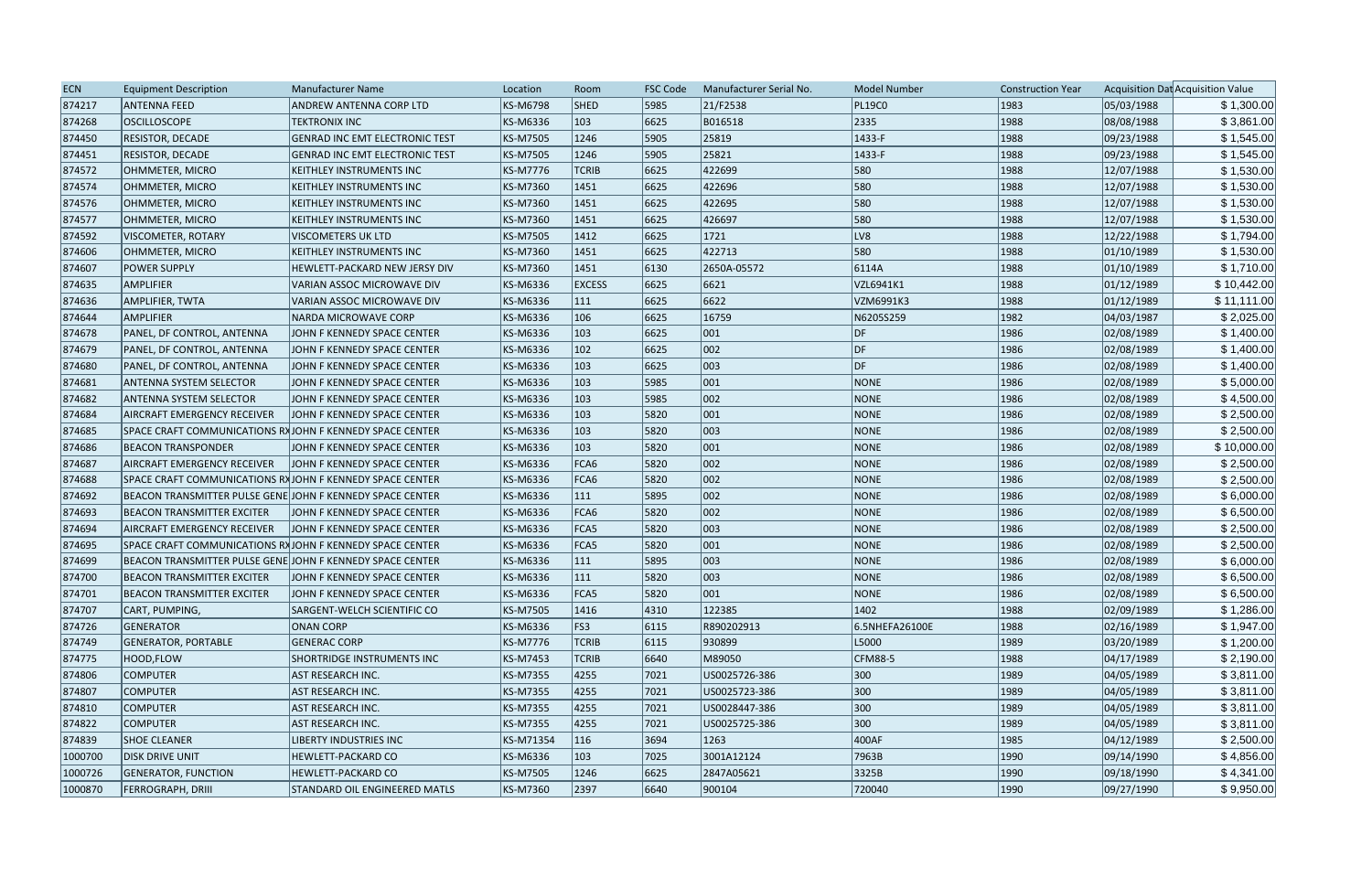| <b>ECN</b> | <b>Equipment Description</b>                | Manufacturer Name                     | Location        | Room          | <b>FSC Code</b> | Manufacturer Serial No. | <b>Model Number</b>  | <b>Construction Year</b> |            | Acquisition Dat Acquisition Value |
|------------|---------------------------------------------|---------------------------------------|-----------------|---------------|-----------------|-------------------------|----------------------|--------------------------|------------|-----------------------------------|
| 1000873    | <b>FERROSCOPE, IV</b>                       | STANDARD OIL ENGINEERED MATLS         | KS-M7360        | 2397          | 6640            | 900306                  | 710060               | 1990                     | 09/27/1990 | \$13,400.00                       |
| 1022978    | <b>FIXTURE, TEST WEIGHT</b>                 | BENDIX CP INDUSTRIAL TOOL DIV         | <b>KS-M7776</b> | PKLOT         | 6670            | NONE                    | 8500LBS              | 1984                     | 01/18/1984 | \$12,985.00                       |
| 1024752    | RADIO, MOBILE                               | <b>MOTOROLA COMMUNICATIONS GROUP</b>  | <b>KS-M7776</b> | <b>TCRIB</b>  | 5820            | 617HRE0380              | <b>DA5KM068</b>      | 1990                     | 03/07/1991 | \$2,275.00                        |
| 1025587    | CHILLER, AIR CONDITION                      | <b>MCQUAY INC F-MCQUAY-PERFEX</b>     | <b>KS-M6798</b> | YARD          | 4120            | C318726                 | <b>WHR100B2</b>      | 1983                     | 06/28/1990 | \$9,421.00                        |
| 1027507    | METER, DISSOLVED OXYGEN                     | <b>YSI SCIENTIFIC</b>                 | <b>KS-M7505</b> | 1040          | 6680            | 90AO11784               | 58                   | 1990                     | 04/02/1990 | \$1,315.00                        |
| 1027515    | OHMMETER, MICRO                             | <b>KEITHLEY INSTRUMENTS INC</b>       | KS-M7360        | 1451          | 6625            | 467491                  | 580                  | 1990                     | 04/04/1990 | \$1,683.00                        |
| 1027516    | OHMMETER, MICRO                             | KEITHLEY INSTRUMENTS INC              | <b>KS-M7360</b> | 1451          | 6625            | 467476                  | 580                  | 1990                     | 04/04/1990 | \$1,683.00                        |
| 1027517    | OHMMETER, MICRO                             | KEITHLEY INSTRUMENTS INC              | <b>KS-M7360</b> | 1451          | 6625            | 467477                  | 580                  | 1990                     | 04/04/1990 | \$1,683.00                        |
| 1027518    | <b>GENERATOR, PULSE</b>                     | HEWLETT-PACKARD CO                    | <b>KS-M7505</b> | 1246          | 6115            | 2903606099              | 8082A                | 1990                     | 04/04/1990 | \$5,604.00                        |
| 1027551    | DRILL, MAGNETIC BASE                        | MILWAUKEE ELECTRIC TOOL CORP          | <b>KS-M7505</b> | 1260          | 3413            | 0059818696              | 285A19               | 1990                     | 04/11/1990 | \$1,204.00                        |
| 1027553    | <b>ANTENNA FEED</b>                         | ANDREW ANTENNA CORP LTD               | <b>KS-M6336</b> | E. TOWER      | 5985            | NONE                    | PL4-19C-X            | 1983                     | 04/16/1990 | \$1,300.00                        |
| 1027554    | <b>ANTENNA DISH</b>                         | ANDREW ANTENNA CORP LTD               | <b>KS-M6336</b> | <b>ROOF</b>   | 5985            | NONE                    | $ P4-59 $            | 1983                     | 04/16/1990 | \$1,100.00                        |
| 1027564    | AMPLIFIER, 2 CHANNEL, PLUG-IN               | <b>TEKTRONIX INC</b>                  | <b>KS-M7505</b> | 1246          | 6625            | B070998                 | 11A72                | 1990                     | 04/20/1990 | \$4,025.00                        |
| 1027566    | ANALYZER                                    | <b>TEKTRONIX INC</b>                  | <b>KS-M7505</b> | 1246          | 6625            | B040744                 | <b>DSA602</b>        | 1990                     | 04/20/1990 | \$28,615.00                       |
| 1027595    | <b>CHECK OUT ASSEMBLY</b>                   | <b>ERNO RAUMFAHRTTECHNIK GMBH</b>     | KS-M7360        | 1451          | 1850            | 002                     | 776.113.200.00.6     | 1981                     | 02/05/1987 | \$35,000.00                       |
| 1027895    | <b>ANTENNA, DIRECTIONAL</b>                 | ROHDE UND SCHWARZ                     | KS-M6336        | $ 102\rangle$ | 5985            | 886973009               | HE100                | 1990                     | 05/01/1990 | \$3,235.00                        |
| 1027914    | <b>DETECTOR VIDEO AMPLIFIER</b>             | FEI MICROWAVE, INC.                   | <b>KS-M6336</b> | 106           | 6625            | 157                     | AD1210-2             | 1990                     | 05/07/1990 | \$2,100.00                        |
| 1027933    | ANTENNA, LOG PERIODIC                       | <b>TECOM INDUSTRIES INC</b>           | <b>KS-M6336</b> | FS3           | 5985            | 083                     | 201200               | 1990                     | 05/10/1990 | \$3,200.00                        |
| 1027962    | POWER SUPPLY, DC                            | <b>ERNO RAUMFAHRTTECHNIK GMBH</b>     | <b>KS-M7360</b> | 1451          | 6130            | <b>NONE</b>             | 6227B                | 1982                     | 02/05/1987 | \$1,500.00                        |
| 1028024    | <b>PSSIT</b>                                | <b>ERNO RAUMFAHRTTECHNIK GMBH</b>     | <b>KS-M7360</b> | HIBAY         | 1850            | $ 10\rangle$            | 612.013.01.01.000.03 | 1982                     | 02/05/1987 | \$2,500,000.00                    |
| 1028025    | <b>PSSIT</b>                                | ERNO RAUMFAHRTTECHNIK GMBH            | <b>KS-M7360</b> | <b>IBAY</b>   | 1850            | 06                      | 612.013.01.01.000.03 | 1982                     | 02/05/1987 | \$3,020,000.00                    |
| 1028060    | <b>PSSIT</b>                                | <b>ERNO RAUMFAHRTTECHNIK GMBH</b>     | <b>KS-M7360</b> | <b>IBAY</b>   | 1850            | 01                      | 612.013.01.01.000.03 | 1981                     | 02/05/1987 | \$2,620,000.00                    |
| 1028088    | SAW, BAND                                   | <b>WELLS W F AND SONS INC</b>         | <b>KS-M7505</b> | 1260          | 3405            | VCO9037A-2049           | VCO25X30             | 1990                     | 05/16/1990 | \$61,800.00                       |
| 1028101    | MULTIMETER                                  | HEWLETT-PACKARD CO                    | <b>KS-M7505</b> | 1246          | 6625            | 2905A-29995             | 3466A                | 1990                     | 05/22/1990 | \$1,336.00                        |
| 1028102    | MULTIMETER                                  | <b>HEWLETT-PACKARD CO</b>             | <b>KS-M7505</b> | 1246          | 6625            | 2905A-29994             | 3466A                | 1990                     | 05/22/1990 | \$1,336.00                        |
| 1028103    | <b>OSCILLOSCOPE</b>                         | <b>TEKTRONIX INC</b>                  | <b>KS-M6336</b> | $ 102\rangle$ | 6625            | B017024                 | 2335                 | 1990                     | 05/23/1990 | \$4,607.00                        |
| 1028105    | <b>OSCILLOSCOPE</b>                         | <b>TEKTRONIX INC</b>                  | <b>KS-M6336</b> | $ 111\rangle$ | 6625            | B017023                 | 2335                 | 1990                     | 05/23/1990 | \$4,607.00                        |
| 1028115    | <b>BELL JAR, LO</b>                         | <b>ERNO RAUMFAHRTTECHNIK GMBH</b>     | <b>KS-M7505</b> | <b>WHSE</b>   | 1850            | 01                      | 612.076.00.04.00     | 1981                     | 02/05/1987 | \$130,000.00                      |
| 1028153    | <b>SEALER MACHINE, VACUUM BAG</b>           | <b>PACKAGING AIDS CORP</b>            | <b>KS-M6698</b> | $ 112\rangle$ | 3540            | S4D002                  | PV30                 | 1990                     | 06/04/1990 | \$4,466.00                        |
| 1028154    | <b>SEALER MACHINE, VACUUM BAG</b>           | <b>PACKAGING AIDS CORP</b>            | KS-M7360        | 1486          | 3540            | S4D004                  | <b>PV30</b>          | 1990                     | 06/04/1990 | \$4,466.00                        |
| 1028155    | <b>SEALER MACHINE, VACUUM BAG</b>           | <b>PACKAGING AIDS CORP</b>            | KS-M7360        | 1495          | 3540            | S4D003                  | <b>PV30</b>          | 1990                     | 06/04/1990 | \$4,466.00                        |
| 1028156    | <b>SEALER MACHINE, VACUUM BAG</b>           | <b>PACKAGING AIDS CORP</b>            | <b>KS-M7505</b> | 1130          | 3540            | S4D001                  | <b>PV30</b>          | 1990                     | 06/04/1990 | \$4,466.00                        |
| 1028157    | <b>SEALER MACHINE, VACUUM BAG</b>           | <b>PACKAGING AIDS CORP</b>            | <b>KS-M7360</b> | 1268          | 3540            | S4D005                  | PV30                 | 1990                     | 06/04/1990 | \$4,466.00                        |
| 1028166    | <b>MICROSCOPE</b>                           | <b>CAMBRIDGE INSTR F-IMAGE ANALY-</b> | <b>KS-M7360</b> | 1227          | 6650            | NONE                    | 501196-5             | 1990                     | 06/07/1990 | \$1,100.00                        |
| 1028207    | VAN, WALK-IN                                | <b>GENERAL MOTORS CORP CHEVROLET</b>  | KS-M6336        | FS3           | 2310            | 590223021403414         | 3414                 | 1990                     | 06/15/1990 | \$23,018.00                       |
| 1028235    | <b>POWER SUPPLY</b>                         | <b>HEWLETT-PACKARD CO</b>             | <b>KS-M7505</b> | 1246          | 6130            | 2952A-04939             | 6448B                | 1990                     | 06/19/1990 | \$2,133.00                        |
| 1028275    | <b>COMPUTER</b>                             | NETWORK CONNECTION                    | <b>KS-M7355</b> | 4255          | 7021            | A0607K011               | 486                  | 1990                     | 06/19/1990 | \$4,576.00                        |
| 1028279    | <b>COMPUTER</b>                             | NETWORK CONNECTION                    | <b>KS-M7355</b> | 4255          | 7021            | A060K015                | 486                  | 1990                     | 06/19/1990 | \$4,576.00                        |
| 1028401    | <b>ANTENNA FEED</b>                         | <b>ANDREW CORP</b>                    | <b>KS-M6798</b> | <b>SHED</b>   | 5985            | TW3521                  | 204629-4             | 1990                     | 06/21/1990 | \$1,977.00                        |
| 1028402    | <b>ANTENNA FEED</b>                         | <b>ANDREW CORP</b>                    | <b>KS-M6798</b> | <b>SHED</b>   | 5985            | TW3320                  | 204629-4             | 1990                     | 06/21/1990 | \$1,977.00                        |
| 1028411    | ANALYZER, DISTORTION                        | <b>HEWLETT-PACKARD CO</b>             | <b>KS-M7505</b> | 1246          | 6625            | 1140A16062              | HP334A               | 1990                     | 06/25/1990 | \$3,419.00                        |
| 1028412    | GENERATOR, ARBITRARY FUNCTION TEKTRONIX INC |                                       | <b>KS-M7505</b> | 1246          | 6115            | IL10957                 | AFG5501              | 1990                     | 06/25/1990 | \$4,214.00                        |
| 1028413    | <b>POWER SUPPLY</b>                         | <b>HEWLETT-PACKARD CO</b>             | <b>KS-M7505</b> | 1246          | 6130            | 2916A04596              | 6624A                | 1990                     | 06/25/1990 | \$4,261.00                        |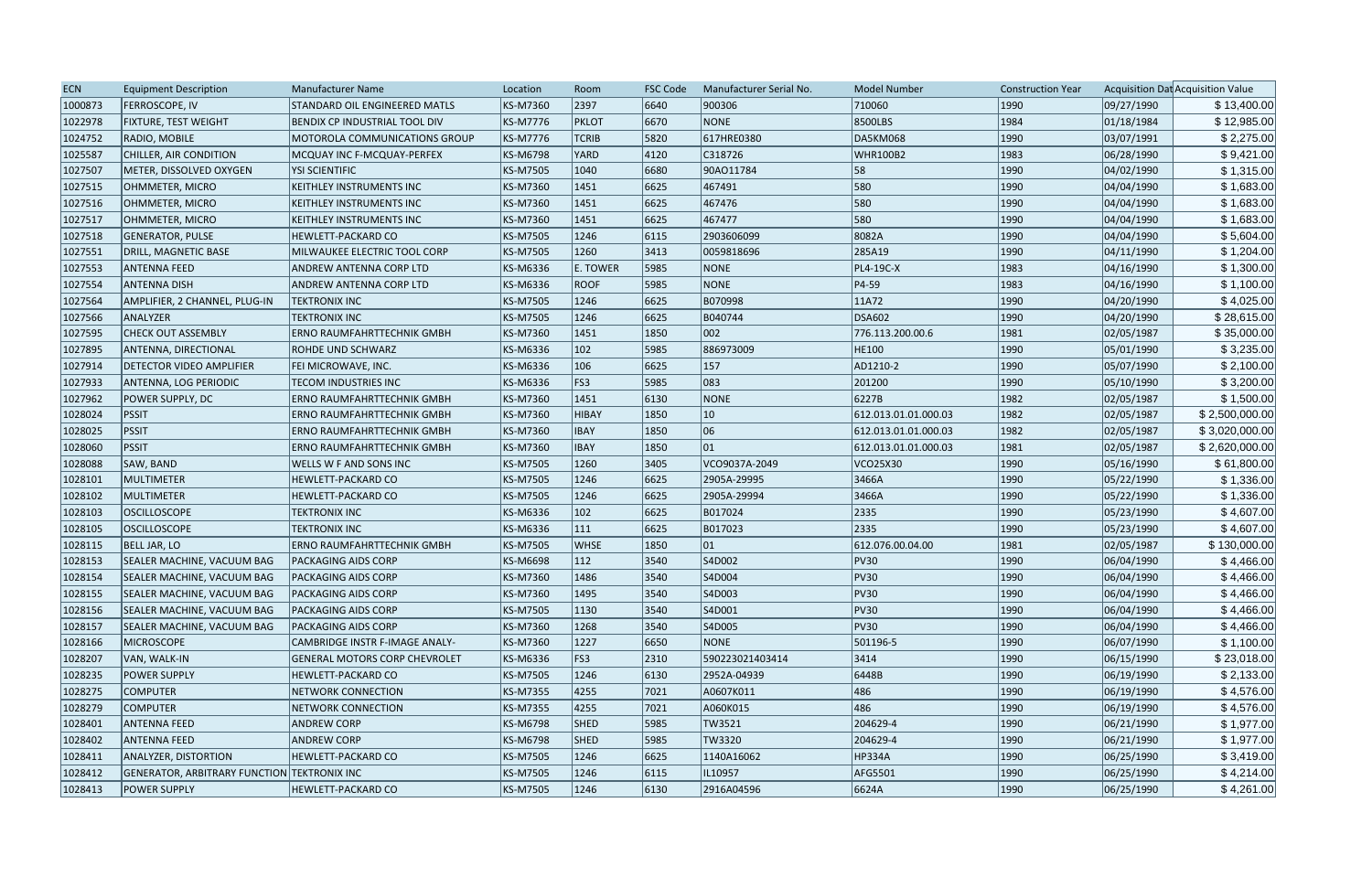| <b>ECN</b> | <b>Equipment Description</b>               | Manufacturer Name               | Location        | Room         | <b>FSC Code</b> | Manufacturer Serial No. | <b>Model Number</b> | <b>Construction Year</b> |            | Acquisition Dat Acquisition Value |
|------------|--------------------------------------------|---------------------------------|-----------------|--------------|-----------------|-------------------------|---------------------|--------------------------|------------|-----------------------------------|
| 1028538    | <b>POWER SUPPLY</b>                        | HEWLETT-PACKARD CO              | <b>KS-M7505</b> | 1246         | 6130            | 2916A04864              | 6624A               | 1990                     | 07/03/1990 | \$4,261.00                        |
| 1028594    | PROBE, ULTRASONIC                          | U E SYSTEMS INC                 | <b>KS-M7360</b> | 2397         | 6680            | <b>NONE</b>             | 2000                | 1990                     | 07/10/1990 | \$3,529.00                        |
| 1028621    | <b>TORQUE WRENCH SYS, PORTABLE</b>         | <b>TORQUE SPECIALTIES INC</b>   | <b>KS-M7360</b> | 1421         | 5210            | 1348                    | <b>TSD650P</b>      | 1990                     | 07/26/1990 | \$6,795.00                        |
| 1028626    | <b>POWER SUPPLY</b>                        | <b>PACE INC</b>                 | <b>KS-M7360</b> | <b>HIBTS</b> | 6130            | 3425                    | <b>PPS200C</b>      | 1990                     | 07/27/1990 | \$2,200.00                        |
| 1028673    | <b>TORQUE WRENCH SYS, PORTABLE</b>         | <b>TORQUE SPECIALTIES INC</b>   | <b>KS-M7777</b> | 1230         | 5210            | 1098                    | <b>TSD650P</b>      | 1990                     | 08/13/1990 | \$6,795.00                        |
| 1028674    | TORQUE WRENCH SYS, PORTABLE                | <b>TORQUE SPECIALTIES INC</b>   | KS-M7360        | 1457         | 5210            | 1382                    | <b>TSD650P</b>      | 1990                     | 08/13/1990 | \$6,795.00                        |
| 1028675    | TORQUE WRENCH SYS, PORTABLE                | <b>TORQUE SPECIALTIES INC</b>   | KS-M7360        | 1421         | 5210            | 092471                  | <b>TSD650P</b>      | 1990                     | 08/13/1990 | \$6,795.00                        |
| 1028716    | <b>COMPUTER</b>                            | NETWORK CONNECTION              | <b>KS-M7355</b> | 4255         | 7021            | 4T9014076A0802K006      | 386-3000            | 1990                     | 08/15/1990 | \$5,717.00                        |
| 1028718    | <b>COMPUTER</b>                            | <b>NETWORK CONNECTION</b>       | <b>KS-M7355</b> | 4255         | 7021            | 4T9014076A0802K005      | 386-3000            | 1990                     | 08/15/1990 | \$5,717.00                        |
| 1028720    | <b>INTEGRATER</b>                          | SPECTRA-PHYSICS                 | <b>KS-M7505</b> | 1040         | 7025            | 070-06375               | <b>CHROMJET-CH2</b> | 1990                     | 08/17/1990 | \$2,834.00                        |
| 1031318    | CROMATOGRAPH, GAS                          | <b>SHIMADZU SCIENCE INSTR'S</b> | <b>KS-M7505</b> | 1040         | 6680            | <b>NONE</b>             | GC8A                | 1990                     | 08/11/1990 | \$4,543.00                        |
| 1031319    | CROMATOGRAPH, GAS                          | SHIMADZU SCIENCE INSTR'S        | <b>KS-M7505</b> | 1040         | 6680            | NONE                    | GC8A                | 1990                     | 08/22/1990 | \$4,543.00                        |
| 1031338    | <b>SEALER MACHINE, VACUUM BAG</b>          | <b>PACKAGING AIDS CORP</b>      | <b>KS-M7360</b> | 1495         | 3540            | S8D002                  | <b>PV30</b>         | 1990                     | 11/09/1990 | \$4,512.00                        |
| 1031479    | <b>CURRENT PROBE</b>                       | <b>TEKTRONIX INC</b>            | <b>KS-M7505</b> | 1246         | 6120            | B015127                 | M502A               | 1990                     | 09/06/1990 | \$2,231.00                        |
| 1031480    | <b>CURRENT PROBE</b>                       | <b>TEKTRONIX INC</b>            | <b>KS-M7505</b> | 1246         | 6120            | B015044                 | <b>TM502A</b>       | 1990                     | 09/06/1990 | \$2,231.00                        |
| 1031580    | THERMOMETER, DIGITAL INFRARED EXERGEN CORP |                                 | <b>KS-M7360</b> | 2397         | 6685            | 13193                   | D550F               | 1990                     | 09/18/1990 | \$599.00                          |
| 1031626    | COMPUTER, MICRO                            | <b>SPACE COAST COMPUTERS</b>    | <b>KS-M7505</b> | 1247         | 7021            | 0M530177-69-042-4       | 486SCC              | 1990                     | 10/01/1990 | \$2,375.00                        |
| 1031629    | COMPUTER, MICRO                            | <b>SPACE COAST COMPUTERS</b>    | <b>KS-M7355</b> | 4255         | 7021            | OM530177-69-016-2       | 486SCC              | 1990                     | 10/01/1990 | \$2,375.00                        |
| 1031718    | COMPUTER, MICRO                            | SPACE COAST COMPUTERS           | <b>KS-M7355</b> | 4255         | 7021            | 0M530177-69-012-2       | 486SCC              | 1990                     | 10/05/1990 | \$2,375.00                        |
| 1031915    | MEGOHMETER                                 | <b>GENRAD INC</b>               | <b>KS-M7505</b> | 1246         | 6625            | 0391050018              | 1864                | 1990                     | 10/25/1990 | \$2,595.00                        |
| 1031916    | MEGOHMETER                                 | <b>GENRAD INC</b>               | <b>KS-M7505</b> | 1220         | 6625            | 0391050023              | 1864                | 1990                     | 10/25/1990 | \$2,595.00                        |
| 1031971    | <b>BENDING MACHINE, HYD TUBE</b>           | <b>AUTOCLAVE ENGINEERS INC</b>  | <b>KS-M7453</b> | <b>TCRIB</b> | 3441            | <b>NONE</b>             | <b>HTB</b>          | 1990                     | 11/07/1990 | \$2,487.00                        |
| 1032053    | COMPRESSOR, AIR                            | INGERSOLL-RAND CO               | <b>KS-M6798</b> | YARD         | 4310            | 186772U90408            | <b>P375WD</b>       | 1990                     | 11/14/1990 | \$18,495.00                       |
| 1032056    | <b>GENERATOR, WORD</b>                     | HEWLETT-PACKARD CO              | <b>KS-M7505</b> | 1246         | 7025            | 1822G00705              | 8016A               | 1990                     | 11/15/1990 | \$3,600.00                        |
| 1032113    | <b>TAPE DRIVE, EXTERNAL</b>                | <b>HEWLETT-PACKARD CO</b>       | KS-M6336        | 103          | 7025            | 3020E91432              | HP9144A             | 1990                     | 11/19/1990 | \$1,950.00                        |
| 1032152    | <b>COMPUTER</b>                            | <b>NETWORK CONNECTION</b>       | KS-M7355        | 4255         | 7021            | 3R9016064M1105H007      | 486-3000            | 1990                     | 11/21/1990 | \$4,576.00                        |
| 1032200    | <b>SEALER MACHINE, VACUUM BAG</b>          | PACKAGING AIDS CORP             | KS-M7360        | 1488         | 3540            | S10D002                 | <b>PV30</b>         | 1990                     | 01/16/1991 | \$4,512.00                        |
| 1032221    | <b>MONITOR</b>                             | PANASONIC                       | <b>KS-M7360</b> | 2082         | 5820            | AR02260373              | <b>CTM2580S</b>     | 1990                     | 11/26/1990 | \$649.00                          |
| 1032285    | POSITIONER, ANTENNA                        | <b>TELCOM RESEARCH</b>          | <b>KS-M6336</b> | SHED3        | 5895            | 016                     | EL/A2               | 1990                     | 12/20/1990 | \$21,744.00                       |
| 1032286    | POSITIONER, ANTENNA                        | <b>TELCOM RESEARCH</b>          | KS-M6336        | FCA6         | 5895            | 015                     | EL/A2               | 1990                     | 12/20/1990 | \$21,744.00                       |
| 1032287    | ANTENNA                                    | <b>SPERRY CP</b>                | KS-M6336        | FCA5         | 5985            | NONE                    | 0D6                 | 1978                     | 03/25/1987 | \$1,200.00                        |
| 1032356    | OHMMETER, MICRO                            | AVO BIDDLE INSTRUMENTS FMLY     | <b>KS-M7453</b> | <b>WHSE</b>  | 6625            | 1410B                   | 247800              | 1990                     | 02/13/1991 | \$2,475.00                        |
| 1032402    | <b>DRILL PRESS</b>                         | <b>CENTURY ELECTRIC INC</b>     | <b>KS-M7360</b> | 2257         | $ 3443\rangle$  | 74734                   | EH-3A               | 1990                     | 02/15/1991 | \$4,955.00                        |
| 1032404    | PLATFORM, HYDRAULIC                        | <b>DENKI ONKYO LTD</b>          | <b>KS-M6798</b> | <b>YARD</b>  | 3930            | 0167                    | 2350                | 1990                     | 02/18/1991 | \$94,900.00                       |
| 1032442    | COMPUTER, MICRO                            | <b>SPACE COAST COMPUTERS</b>    | <b>KS-M7355</b> | 4255         | 7021            | 0M530177-69-273-2       | 386-20C             | 1990                     | 02/19/1991 | \$1,725.00                        |
| 1032498    | <b>RECEIVER/TUNER</b>                      | MICRODYNE CORP                  | KS-M6336        | 111          | 6625            | 851                     | 1400MR              | 1990                     | 03/15/1991 | \$30,670.00                       |
| 1032517    | RIVETER                                    | <b>CHERRY/TEXTRON INC</b>       | KS-M7360        | <b>TSHOP</b> | 5120            | 8-3603                  | G784                | 1990                     | 04/11/1991 | \$1,889.00                        |
| 1032518    | <b>RECORDER, EDIT VIDEO</b>                | J V C NIVICO VICTOR CO LTD      | <b>KS-M6794</b> | 1029         | 5836            | 07612105                | <b>BR-S611U</b>     | 1990                     | 04/10/1991 | \$2,840.00                        |
| 1032613    | <b>COMPUTER</b>                            | NETWORK CONNECTION              | <b>KS-M7355</b> | 4255         | 7021            | 006A9120438A0717A021    | T3000               | 1991                     | 08/01/1991 | \$6,202.00                        |
| 1032638    | SCANNER, IMAGE                             | PANASONIC E DONOVAN             | <b>KS-M7355</b> | 4255         | 7025            | <b>OLKKA03592</b>       | <b>FX-RS5064</b>    | 1991                     | 08/01/1991 | \$1,674.00                        |
| 1032640    | TUNER, RF                                  | <b>MICRODYNE CORP</b>           | KS-M6336        | 111          | 5985            | 113                     | $ 1415 - E$         | 1991                     | 08/01/1991 | \$4,975.00                        |
| 1032642    | TRAILER W/ ANTENNA                         | ALUMA TOWER DIV FRED FRANKE     | KS-M6336        | <b>PKLOT</b> | 2330            | 146AT8201MMF22575       | AT820               | 1991                     | 08/02/1991 | \$4,850.00                        |
| 1032659    | TRAILER, 8X12 FLATBED                      | DIXIE TRAILER MFG CO            | <b>KS-M6798</b> | <b>YARD</b>  | 2330            | NONE                    | 8X12                | 1991                     | 08/13/1991 | \$1,250.00                        |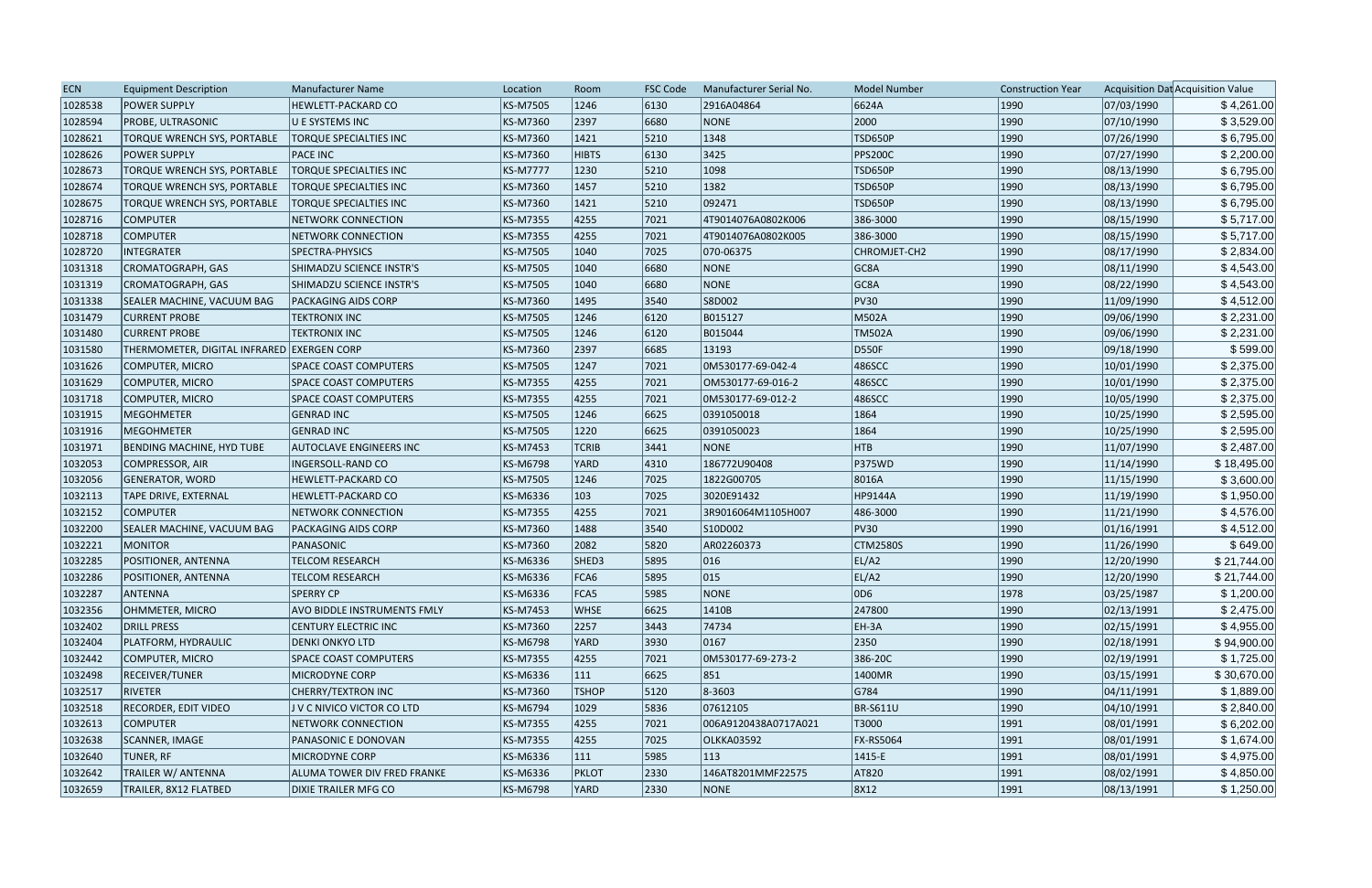| <b>ECN</b> | <b>Equipment Description</b>    | <b>Manufacturer Name</b>                                      | Location        | Room          | <b>FSC Code</b> | Manufacturer Serial No. | <b>Model Number</b> | <b>Construction Year</b> |            | Acquisition Dat Acquisition Value |
|------------|---------------------------------|---------------------------------------------------------------|-----------------|---------------|-----------------|-------------------------|---------------------|--------------------------|------------|-----------------------------------|
| 1032669    | <b>RECORDER, VIDEO CASSETTE</b> | <b>SONY CORP OF AMERICA</b>                                   | KS-M7360        | 2397          | 6625            | 41479                   | EV-S900             | 1991                     | 10/10/1991 | \$1,899.00                        |
| 1032733    | CONVERTER, FREQUENCY            | TOPAZ INC F-TOPAZ ELECTRONICS                                 | KS-M7360        | 1496          | 6130            | 137342                  | 6250-02             | 1990                     | 05/20/1992 | \$9,500.00                        |
| 1032795    | <b>ANALYZER, ORGANIC VAPOR</b>  | FOXBORO CO F-BALSBAUGH INC                                    | <b>KS-M7505</b> | 1040          | 6625            | A41509                  | OVA128 ****.        | 1991                     | 08/28/1991 | \$6,175.00                        |
| 1032870    | <b>DETECTOR, LEAK</b>           | <b>VARIAN VACUM PRODUCTS</b>                                  | KS-M7360        | 1422          | 6665            | DJAG1003                | 0947L6156-301       | 1991                     | 09/06/1991 | \$29,992.00                       |
| 1032871    | <b>TESTER ASSY, FAST SNIFF</b>  | VARIAN VACUM PRODUCTS                                         | KS-M7360        | 1422          | 6625            | <b>EEAH1002</b>         | 0991L6539-301       | 1991                     | 09/06/1991 | \$1,396.00                        |
| 1032872    | LEAK INDICATOR, REMOTE          | <b>VARIAN VACUM PRODUCTS</b>                                  | KS-M7361A       | VCF           | 6625            | <b>NONE</b>             | 0991L5650-301       | 1991                     | 09/06/1991 | \$1,852.00                        |
| 1032922    | <b>COMPUTER</b>                 | NETWORK CONNECTION                                            | KS-M7355        | 4255          | 7021            | 3A9121558A0905A011      | T3000               | 1991                     | 09/20/1991 | \$5,038.00                        |
| 1033006    | HYDRASET UNIT, 25 TON           | DEL MAR AVIONICS F-AVONICS                                    | KS-M7360        | 1421          | 4960            | A25-156                 | ES                  | 1991                     | 10/01/1991 | \$34,660.00                       |
| 1033007    | HYDRASET, 5 TON                 | DEL MAR AVIONICS F-AVONICS                                    | KS-M7360        | 1421          | 4960            | A5-872                  |                     | 1991                     | 10/01/1991 | \$17,710.00                       |
| 1033018    | COUNTER, AIR, PORTABLE          | PACIFIC SCIENTIFIC CO                                         | KS-M6336        | <b>EXCESS</b> | 6625            | 9109P512                | PACIFIC             | 1991                     | 10/02/1991 | \$3,674.00                        |
| 1033020    | AMPLIFIER, 4 CHANNEL            | <b>TEKTRONIX INC</b>                                          | KS-M7505        | 1246          | 6625            | B074519                 | 11A34               | 1991                     | 10/02/1991 | \$4,835.00                        |
| 1033021    | AMPLIFIER, 2 CHANNEL, PLUG-IN   | <b>TEKTRONIX INC</b>                                          | KS-M7505        | 1246          | 6625            | B092319                 | 11A72               | 1991                     | 10/02/1991 | \$4,835.00                        |
| 1033411    | <b>CONTROLLER</b>               | HEWLETT-PACKARD CO                                            | KS-M6336        | 111           | 7025            | 2843A00230              | 92211R              | 1990                     | 01/17/1991 | \$102,277.00                      |
| 1033910    | PANEL, BREATHING AIR, MOBILE    | <b>CHEMKO</b>                                                 | KS-M7453        | <b>TCRIB</b>  | 4960            | <b>NONE</b>             | U72-1307            | 1991                     | 04/26/1991 | \$9,333.00                        |
| 1037967    | CAMERA, TELEVISION              | <b>BURLE INDUSTRIES INC F-RCA</b>                             | KS-M6794        | 1029          | 6710            | 014901                  | <b>TC301E</b>       | 1992                     | 05/28/1992 | \$779.00                          |
| 1038207    | RADIO, PORTABLE                 | MOTOROLA COMMUNICATIONS GROUP                                 | KS-M7776        | <b>TCRIB</b>  | 5820            | 655ASL0119              | H99SA               | 1992                     | 06/22/1992 | \$1,149.00                        |
| 1038208    | RADIO, PORTABLE                 | <b>MOTOROLA COMMUNICATIONS GROUP</b>                          | KS-M7776        | <b>TCRIB</b>  | 5820            | 655ASL0129              | H99SA               | 1992                     | 06/22/1992 | \$1,149.00                        |
| 1038209    | RADIO, PORTABLE                 | MOTOROLA COMMUNICATIONS GROUP                                 | KS-M7776        | <b>TCRIB</b>  | 5820            | 665ASL0123              | H99SA               | 1992                     | 06/22/1992 | \$1,149.00                        |
| 1038210    | RADIO, PORTABLE                 | MOTOROLA COMMUNICATIONS GROUP                                 | KS-M7776        | <b>TCRIB</b>  | 5820            | 655ASL0138              | H99SA               | 1992                     | 06/22/1992 | \$1,149.00                        |
| 1038989    | MONITOR, TELEVISION             | <b>SONY CORP</b>                                              | KS-M7360        | 2036          | 5836            | 2001103                 | <b>PVM8040</b>      | 1992                     | 08/12/1992 | \$607.00                          |
| 1039669    | ANTENNA, BROADBAND              | TECOM INDUSTRIES INC                                          | KS-M6336        | 111           | 5985            | 197                     | 2010933             | 1991                     | 06/26/1991 | \$4,965.00                        |
| 1039754    | <b>SWITCH BOX, PUSH BUTTON</b>  | <b>ANIXTER BROTHERS INC</b>                                   | KS-M6794        | 1A02A         | 5930            | 910559                  | 1X16DB15PBRM        | 1991                     | 07/22/1991 | \$1,150.00                        |
| 1039755    | <b>SWITCH BOX, PUSH BUTTON</b>  | <b>ANIXTER BROTHERS INC</b>                                   | KS-M6794        | 1A02A         | 5930            | 910560                  | 1X16DB15PBRM        | 1991                     | 07/22/1991 | \$1,150.00                        |
| 1039848    | <b>ATTENUATOR/SWITCH DRIVER</b> | HEWLETT-PACKARD CO                                            | KS-J81708       | <b>PD39B</b>  | 6625            | 2508A09034              | 11713A              | 1991                     | 07/30/1991 | \$3,240.00                        |
| 1039849    | <b>ATTENUATOR/SWITCH DRIVER</b> | HEWLETT-PACKARD CO                                            | KS-J7337        | 39B           | 6625            | 2508A09071              | 11713A              | 1991                     | 07/30/1991 | \$3,240.00                        |
| 1039917    | MONITOR, VIDEO, COLOR           | <b>SONY CORP</b>                                              | <b>KS-M7355</b> | 4255          | 5836            | 2034258                 | <b>PVM2530</b>      | 1991                     | 08/09/1991 | \$1,304.00                        |
| 1040012    | <b>DISK DRIVE UNIT</b>          | HEWLETT-PACKARD CO                                            | KS-M6336        | 103           | 7025            | 2732A42811              | 9153C               | 1991                     | 08/19/1991 | \$2,198.00                        |
| 1040074    |                                 | CALIBRATOR, HUMIDITY GENERATOI GENERAL EASTERN INSTRUMENTS CO | KS-M7505        | 1006          | 6625            | 0120891                 | C <sub>1</sub> RH   | 1991                     | 08/27/1991 | \$1,895.00                        |
| 1040075    | MONITOR, DEW POINT, HUMIDITY    | <b>GENERAL EASTERN INSTRUMENTS CO</b>                         | KS-M7505        | 1006          | 6685            | 34732                   | HYGRO-M2            | 1991                     | 08/27/1991 | \$5,250.00                        |
| 1040173    | MONITOR, TELEVISION             | NEC TECHNOLOGIES INC FRMLY NEC                                | KS-M7360        | 2383          | 5836            | 82600614                | PR2700              | 1991                     | 09/10/1991 | \$755.00                          |
| 1040176    | MONITOR, TELEVISION             | NEC TECHNOLOGIES INC FRMLY NEC                                | KS-M7360        | 2348          | 5836            | 82600563                | PR2700              | 1991                     | 09/10/1991 | \$755.00                          |
| 1040180    | MONITOR, TELEVISION             | NEC TECHNOLOGIES INC FRMLY NEC                                | KS-M7360        | 2070          | 5836            | 82600591                | <b>PR2700</b>       | 1991                     | 09/10/1991 | \$755.00                          |
| 1040182    | MONITOR, TELEVISION             | NEC TECHNOLOGIES INC FRMLY NEC                                | KS-M7360        | 1473          | 5836            | 82600581                | <b>PR2700</b>       | 1991                     | 09/10/1991 | \$755.00                          |
| 1040183    | MONITOR, TELEVISION             | NEC TECHNOLOGIES INC FRMLY NEC                                | KS-M7360        | 2348          | 5836            | 82600582                | <b>PR2700</b>       | 1991                     | 09/10/1991 | \$755.00                          |
| 1040502    | <b>DISPLAY UNIT, COLOR</b>      | HEWLETT-PACKARD CO                                            | KS-M6336        | 111           | 7025            | 9120J43088              | 35741B              | 1991                     | 09/19/1991 | \$1,290.00                        |
| 1040503    | <b>DISPLAY UNIT, COLOR</b>      | HEWLETT-PACKARD CO                                            | KS-M6336        | $ 103\rangle$ | 7025            | 9120J43315              | 35741B              | 1991                     | 09/19/1991 | \$1,290.00                        |
| 1040504    | <b>DISPLAY UNIT, COLOR</b>      | HEWLETT-PACKARD CO                                            | KS-M6336        | 111           | 7025            | 9120J43084              | 35741B              | 1991                     | 09/19/1991 | \$1,290.00                        |
| 1040633    | <b>POWER SUPPLY</b>             | HEWLETT-PACKARD CO                                            | KS-M7355        | <b>ROOF</b>   | 6130            | 3107A06178              | 6624A               | 1991                     | 09/26/1991 | \$4,950.00                        |
| 1040677    | COMPUTER, DIGITAL               | HEWLETT-PACKARD CO                                            | KS-J81708       | PD39B         | 7021            | 6145A60711              | 98579X              | 1991                     | 09/30/1991 | \$10,489.00                       |
| 1040766    | OSCILLOSCOPE, DIGITAL           | LECROY CORP F-LECROY RESEARCH                                 | KS-M7360        | 2372          | 6625            | 2478                    | $ 9410\rangle$      | 1991                     | 10/04/1991 | \$10,070.00                       |
| 1040801    | <b>RECEIVER, TELEVISION</b>     | <b>SONY CORP</b>                                              | KS-M7360        | 2387          | 5820            | 2015319                 | PVM13420            | 1991                     | 10/08/1991 | \$883.00                          |
| 1120555    | <b>RECEIVER, TELEVISION</b>     | <b>SONY CORP</b>                                              | KS-M7360        | 2348          | 5820            | 2016034                 | <b>PVM1342Q</b>     | 1991                     | 10/17/1991 | \$883.00                          |
| 1120556    | <b>RECEIVER, TELEVISION</b>     | <b>SONY CORP</b>                                              | KS-M7360        | 2348          | 5820            | 2016018                 | <b>PVM1342Q</b>     | 1991                     | 10/17/1991 | \$883.00                          |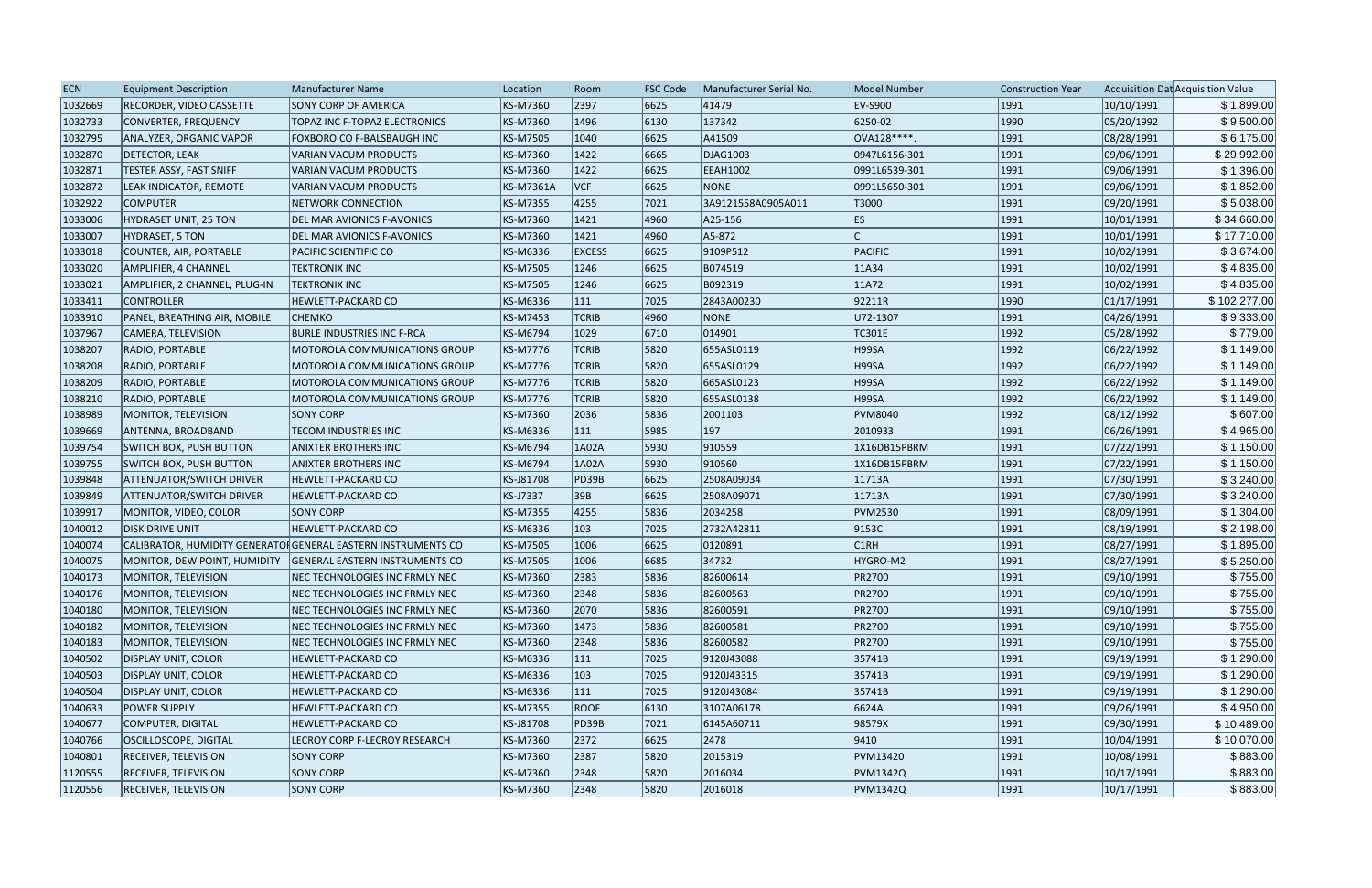| <b>ECN</b> | <b>Equipment Description</b>       | Manufacturer Name                  | Location        | Room           | <b>FSC Code</b> | Manufacturer Serial No. | <b>Model Number</b> | <b>Construction Year</b> |            | Acquisition Dat Acquisition Value |
|------------|------------------------------------|------------------------------------|-----------------|----------------|-----------------|-------------------------|---------------------|--------------------------|------------|-----------------------------------|
| 1120788    | COMPUTER, DIGITAL                  | HEWLETT-PACKARD CO                 | KS-M6336        | 111            | 7021            | 6152A65477              | 98579X              | 1991                     | 10/29/1991 | \$10,489.00                       |
| 1120789    | COMPUTER, DIGITAL                  | HEWLETT-PACKARD CO                 | <b>KS-M7355</b> | <b>ROOF</b>    | 7021            | 6152A65476              | 98579X              | 1991                     | 10/29/1991 | \$10,489.00                       |
| 1120790    | COMPUTER, DIGITAL                  | HEWLETT-PACKARD CO                 | KS-60530        | 8              | 7021            | 6152A65475              | 98579X              | 1991                     | 10/29/1991 | \$10,489.00                       |
| 1120845    | <b>OSCILLOSCOPE</b>                | <b>TEKTRONIX INC</b>               | <b>KS-M7453</b> | <b>WHSE</b>    | 6625            | B017470                 | 2232                | 1991                     | 10/31/1991 | \$4,977.00                        |
| 1120991    | <b>ATTENUATOR/SWITCH DRIVER</b>    | HEWLETT-PACKARD CO                 | <b>KS-M7355</b> | <b>ROOF</b>    | 6625            | 2508A09464              | 11713A              | 1991                     | 11/20/1991 | \$1,620.00                        |
| 1120992    | <b>ATTENUATOR/SWITCH DRIVER</b>    | <b>HEWLETT-PACKARD CO</b>          | <b>KS-M7355</b> | <b>ROOF</b>    | 6625            | 2508A09449              | 11713A              | 1991                     | 11/20/1991 | \$1,620.00                        |
| 1120993    | COMPUTER, DIGITAL                  | HEWLETT-PACKARD CO                 | <b>KS-J7337</b> | 39A            | 7021            | 6202A60823              | 985794              | 1991                     | 11/20/1991 | \$11,929.00                       |
| 1120994    | <b>DISK DRIVE UNIT</b>             | <b>HEWLETT-PACKARD CO</b>          | KS-60530        | 8              | 7025            | 2732A43823              | 9153C               | 1991                     | 11/20/1991 | \$2,198.00                        |
| 1121715    | <b>TRAILER</b>                     | FONTAINE TRUCK EQUIPMENT CO        | <b>KS-M6798</b> | YARD           | 2330            | 18708                   | <b>HPTW2-7040SL</b> | 1973                     | 09/02/1990 | \$4,000.00                        |
| 1121742    | SAW, BAND                          | ARMSTRONG-BLUM MFG CO              | <b>KS-M7505</b> | 1260           | 3405            | 826354                  | <b>8MARK II</b>     | 1992                     | 09/10/1992 | \$15,955.00                       |
| 1121761    | HYDRASET UNIT, 25 TON              | <b>DEL MAR AVIONICS F-AVONICS</b>  | <b>KS-M7360</b> | 1421           | 4960            |                         | A25-000             | 1979                     | 02/11/1987 | \$5,848.00                        |
| 1121805    | <b>HIGH PURITY WATER SYSTEM</b>    | <b>FISHER SCIENTIFIC CO</b>        | <b>KS-M7505</b> | 1040           | 4610            | 630901242844            | 04741               | 1991                     | 10/18/1991 | \$2,027.00                        |
| 1121816    | ANALYZER, CAPACITOR-INDUCTOR       | <b>SENCORE INC</b>                 | <b>KS-M7505</b> | 1246           | 6625            | 6066540M                | LC102               | 1991                     | 10/30/1991 | \$1,686.00                        |
| 1121895    | <b>ATTENUATOR/SWITCH DRIVER</b>    | <b>HEWLETT PACKARD CO LAKE</b>     | KS-M6336        | $ 111\rangle$  | 6625            | 2508A09372              | 11713A              | 1991                     | 10/30/1991 | \$1,625.00                        |
| 1121896    | <b>AMPLIFIER</b>                   | <b>HEWLETT PACKARD CO LAKE</b>     | KS-M6336        | $ 111\rangle$  | 5895            | 2944A07000              | 8447D               | 1991                     | 10/30/1991 | \$1,609.00                        |
| 1121964    | <b>DISK DRIVE UNIT</b>             | <b>HEWLETT-PACKARD CO</b>          | <b>KS-M7355</b> | <b>ROOF</b>    | 7025            | 2732A43786              | 9153C               | 1991                     | 11/25/1991 | \$1,670.00                        |
| 1121965    | <b>DISK DRIVE UNIT</b>             | <b>HEWLETT-PACKARD CO</b>          | <b>KS-M6336</b> | $ 103\rangle$  | 7025            | 2732A43781              | 9153C               | 1991                     | 11/25/1991 | \$1,670.00                        |
| 1121969    | <b>RECORDER, VIDEO CASSETTE</b>    | <b>SONY CORP OF AMERICA</b>        | <b>KS-M7355</b> | 3237           | 5836            | 72949                   | V09850              | 1991                     | 11/25/1991 | \$6,882.00                        |
| 1121972    | MONITOR, COLOR                     | SONY CORP OF AMERICA               | <b>KS-M7355</b> | 3237           | 5820            | 2008059                 | <b>PVM1341</b>      | 1991                     | 11/25/1991 | \$699.00                          |
| 1121977    | TESTER, BATTERY IMPEDANCE          | <b>AVO BIDDLE INSTRUMENTS FMLY</b> | <b>KS-M7453</b> | <b>WHSE</b>    | 6625            | 2676                    | 246001              | 1991                     | 11/27/1991 | \$4,895.00                        |
| 1121983    | <b>SEALER MACHINE, VACUUM BAG</b>  | <b>PACKAGING AIDS CORP</b>         | <b>KS-M7505</b> | 1260           | 3540            | S11D114A                | <b>PV30</b>         | 1991                     | 12/03/1991 | \$4,761.00                        |
| 1122156    | BOILER, MOBILE (W/TRAILER)         | YORK-SHIPLEY OF COMPUDYNE          | <b>KS-M6798</b> | YARD           | 4410            | 91-18552H-98217         | SPW100209143        | 1991                     | 01/13/1992 | \$59,804.00                       |
| 1122203    | <b>BATTERY CHARGER</b>             | <b>SNAP-ON TOOLS CORP</b>          | <b>KS-M7776</b> | <b>TCRIB</b>   | 6130            | 039718                  | YA165B              | 1991                     | 01/28/1992 | \$1,423.00                        |
| 1122205    | <b>FORKLIFT, ELECTRIC</b>          | <b>HYSTER CO</b>                   | <b>KS-M7360</b> | HIBAY          | 3930            | 002                     | 82K00731            | 1991                     | 01/28/1992 | \$24,049.00                       |
| 1122216    | <b>RIVETER</b>                     | <b>HUCK MFG CO</b>                 | <b>KS-M7776</b> | <b>TCRIB</b>   | 5130            | 0915                    | 246                 | 1991                     | 02/05/1992 | \$1,633.00                        |
| 1122233    | ASPIRATOR, SPILL, OXIDIZER         | PRECISION FABRIC CLEANING INC      | KS-M71210       |                | 4960            | S1183-6/6               | S70-1119-10         | 1991                     | 02/06/1992 | \$18,985.00                       |
| 1122234    | ASPIRATOR, SPILL, FUEL             | PRECISION FABRIC CLEANING INC      | KS-66330        | <b>WHSE</b>    | 4960            | S1183-1/6               | S70-1119-09         | 1991                     | 02/06/1992 | \$18,985.00                       |
| 1122235    | ASPIRATOR, SPILL, OXIDIZER         | PRECISION FABRIC CLEANING INC      | KS-66330        | <b>WHSE</b>    | 4960            | $ S1183-2/6 $           | S70-1119-08         | 1991                     | 02/06/1992 | \$18,985.00                       |
| 1122247    | <b>BOLT GAGE</b>                   | <b>RAYMOND ENGINEERING INC</b>     | <b>KS-M7360</b> | 1451           | 6625            | 1041005                 | PDX1034             | 1985                     | 03/14/1990 | \$9,955.00                        |
| 1122278    | <b>ROTATOR, ANTENNA</b>            | <b>TECOM INDUSTRIES INC</b>        | KS-M6336        | FCA5           | 5985            | 025                     | 203050              | 1991                     | 02/21/1992 | \$21,744.00                       |
| 1122280    | CONTROLLER, ANTENNA                | <b>TECOM INDUSTRIES INC</b>        | KS-M6336        | 111            | 5895            | $ 015\rangle$           | 203021A             | 1991                     | 02/21/1992 | \$7,070.00                        |
| 1122281    | CONTROLLER, ANTENNA                | <b>TECOM INDUSTRIES INC</b>        | KS-M6336        | $ 111\rangle$  | 5895            | 016                     | 203021A             | 1991                     | 02/21/1992 | \$7,070.00                        |
| 1122320    | <b>PROCESSOR, XPRESS</b>           | <b>SPECTRA CORP</b>                | KS-100          | 3100           | 6740            | 47139915                | 1000                | 1991                     | 03/17/1992 | \$2,475.00                        |
| 1122337    | <b>SCALE</b>                       | <b>TOLEDO SCALE</b>                | <b>KS-M7360</b> | 1451           | 6670            | M06495                  | SM6000              | 1992                     | 03/19/1992 | \$2,486.00                        |
| 1122347    | <b>GENERATOR, FUNCTION</b>         | <b>FLUKE CORP</b>                  | <b>KS-M7505</b> | 1246           | 6625            | L0544239                | <b>PM5193M</b>      | 1992                     | 03/25/1992 | \$5,080.00                        |
| 1122350    | MICROSCOPE, BINOCULAR              | SOUTHERN PRECISION INSTRUMENT      | <b>KS-M7505</b> | 1003           | 6650            | 868191                  | N-03901-60          | 1992                     | 03/27/1992 | \$1,520.00                        |
| 1122351    | <b>EMBOSSING MACHINE</b>           | DEFIANCE MACHINE AND TOOL CO       | <b>KS-M7505</b> | 1270           | 7490            | 7730                    | DC440               | 1992                     | 03/27/1992 | \$6,890.00                        |
| 1122359    | <b>TESTER, HARDNESS</b>            | RAMS ROCKFORD PRODUCTION           | <b>KS-M7505</b> | 1260           | 6635            | 2111                    | 10A-R10             | 1992                     | 04/06/1992 | \$2,875.00                        |
| 1122365    | ANALYZER, WAVEFORM                 | HUNTRON INSTRUMENTS INC            | <b>KS-M7505</b> | 1247           | 6625            | 22A14627                | 2000                | 1992                     | 04/14/1992 | \$1,610.00                        |
| 1122370    | ALIGNMENT, OPTALIGN LASER          | LUDECA INC                         | KS-M7360        | 2397           | 6650            | 4191M1038               | ALIZ050V            | 1992                     | 04/16/1992 | \$12,750.00                       |
| 1122372    | <b>BOARD, VISUAL, WALL MOUNTED</b> | <b>DECORA OFFICE FURNITURE</b>     | <b>KS-M7360</b> | 2006           | $ 7110\rangle$  | VIS/WT/7248/DW          | A04E26              | 1992                     | 04/21/1992 | \$1,100.00                        |
|            |                                    | <b>LECROY CORP</b>                 | <b>KS-M6794</b> |                | 6625            | 1409                    |                     | 1992                     |            | \$11,510.00                       |
| 1122374    | OSCILLOSCOPE, PORTABLE             |                                    |                 | 1029           |                 |                         | 9414                |                          | 04/21/1992 |                                   |
| 1122398    | <b>OVEN, CLEANROOM</b>             | <b>DESPATCH INDUSTRIES INC</b>     | <b>KS-M7505</b> | $ 1040\rangle$ | $ 7310$         | 139886                  | 954A                | 1992                     | 04/28/1992 | \$6,601.00                        |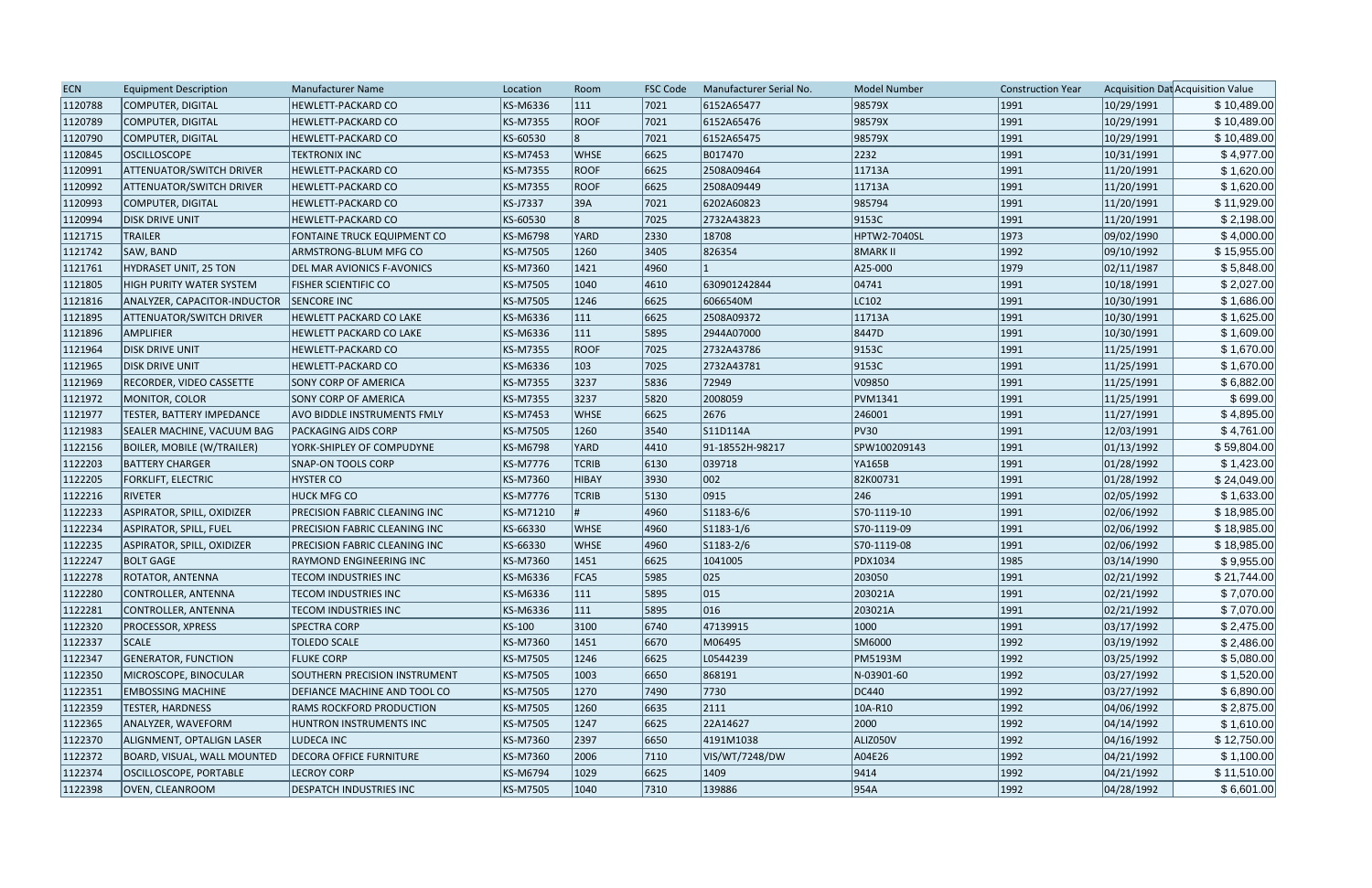| 1122403<br><b>KS-M7505</b><br>1247<br>6625<br>03-07-108<br>8007-0130<br> 1992 <br>04/28/1992<br>\$1,375.00<br><b>ASSEMBLY AND REPAIR SYSTEM</b><br><b>PACE INC</b><br>1246<br> 1992 <br>1122404<br><b>PACE INC</b><br><b>KS-M7505</b><br>6625<br>06-180<br>8007-0130<br>04/28/1992<br>ASSEMBLY AND REPAIR SYSTEM<br>\$1,375.00<br> 1992 <br>\$2,107.00<br>1122412<br><b>PROBE</b><br><b>TEKTRONIX INC</b><br><b>KS-M7505</b><br>1246<br>6625<br>B032063<br>P6046<br>05/01/1992<br>\$9,955.00<br>6625<br>1056<br>PDX1034<br>1985<br>08/25/1992<br>1122413<br><b>BOLT GAGE</b><br>RAYMOND ENGINEERING INC<br><b>KS-M7360</b><br>1451<br>1122414<br><b>BOLT GAGE</b><br>KS-M7360<br>6625<br>1062<br>PDX1034<br>1985<br>02/11/1987<br>\$9,955.00<br>RAYMOND ENGINEERING INC<br>1451<br>001<br>\$12,154.00<br>1122455<br>PLATFORM, HYDRAULIC LIFT, SSPF<br>KS-M7360<br>3221<br>3930<br>82K00732<br> 1992 <br>05/21/1992<br><b>GROVE MFG F-MANLIFT INC</b><br>002<br>3930<br> 1992 <br>\$12,154.00<br>1122456<br>PLATFORM, HYDRAULIC LIFT, SSPF<br><b>KS-M6798</b><br>YARD<br>82K00732<br>05/21/1992<br><b>GROVE MFG F-MANLIFT INC</b><br>\$550.00<br>1122457<br>KS-M7360<br>5836<br>C2AB10772<br> 1992 <br>06/05/1992<br>MONITOR, VCR/TV<br>PANASONIC<br>1006N<br>AG513<br>3406TA<br> 1992 <br>1122467<br>RINGHAVER EQUIPMENT COMPANY<br><b>KS-M6336</b><br>YARD<br>6115<br>$ 91-10928-2$<br>06/04/1992<br>\$59,617.00<br><b>GENERATOR SET</b><br>6115<br> 1992 <br>\$59,617.00<br>1122468<br><b>GENERATOR SET</b><br><b>KS-M6336</b><br>YARD<br>91-10928-1<br>3406TA<br>06/04/1992<br>RINGHAVER EQUIPMENT COMPANY<br>$ 330\rangle$<br>505<br> 1992 <br>06/23/1992<br>\$8,217.00<br>1122493<br><b>KS-M7453</b><br><b>WHSE</b><br>6625<br>TESTER, CIRCUIT BREAKER<br><b>ASEA BROWN BOVERI</b><br>2082<br>5836<br>PV-M1321<br> 1992 <br>06/23/1992<br>\$573.00<br>1122500<br><b>TV/VCR</b><br>PANASONIC E DONOVAN<br>KS-M7360<br>K1AA14364<br>3237<br>\$2,146.00<br>1122555<br><b>KS-M7355</b><br>5820<br>07920096<br> 1992 <br>07/13/1992<br><b>GENERATOR, VIDEO SYNC</b><br><b>VIDEOTEK INC</b><br>VSG21VDA16<br>D2022<br>PR <sub>2</sub><br>1122558<br>KS-M7360<br>2397<br>6625<br> 1992 <br>07/15/1992<br>\$1,705.00<br><b>CALIBRATION UNIT</b><br>DLI ENGINEERING CORPORATION<br>\$1,566.00<br>1122575<br>2223B<br>1072444<br>300<br> 1992 <br>07/23/1992<br>ANALYZER<br>LEADER ELECTRONICS CORP<br><b>KS-M7360</b><br>6625<br>1246<br>6625<br>B032294<br> 1992 <br>07/27/1992<br>1122581<br>COMPARATOR, PLUG-IN, DIFF<br><b>TEKTRONIX INC</b><br><b>KS-M7505</b><br> 11A33<br>\$4,274.00<br><b>FLUKE CORP</b><br>1214<br>6625<br>55555003<br>5700A<br> 1992 <br>07/28/1992<br>\$27,455.00<br>1122590<br><b>CALIBRATOR</b><br><b>KS-M7505</b><br>5600002<br>5725A<br> 1992 <br>08/12/1992<br>\$8,977.00<br>1122602<br>AMPLIFIER<br><b>FLUKE CORP</b><br><b>KS-M7505</b><br>1214<br>6625 |
|---------------------------------------------------------------------------------------------------------------------------------------------------------------------------------------------------------------------------------------------------------------------------------------------------------------------------------------------------------------------------------------------------------------------------------------------------------------------------------------------------------------------------------------------------------------------------------------------------------------------------------------------------------------------------------------------------------------------------------------------------------------------------------------------------------------------------------------------------------------------------------------------------------------------------------------------------------------------------------------------------------------------------------------------------------------------------------------------------------------------------------------------------------------------------------------------------------------------------------------------------------------------------------------------------------------------------------------------------------------------------------------------------------------------------------------------------------------------------------------------------------------------------------------------------------------------------------------------------------------------------------------------------------------------------------------------------------------------------------------------------------------------------------------------------------------------------------------------------------------------------------------------------------------------------------------------------------------------------------------------------------------------------------------------------------------------------------------------------------------------------------------------------------------------------------------------------------------------------------------------------------------------------------------------------------------------------------------------------------------------------------------------------------------------------------------------------------------------------------------------------------------------------------------------------------------------------------------------------------------------------------------------------------------------------------------------------------------------------------------------------------------------------------------------------------------------------------------------------------------------------------------|
|                                                                                                                                                                                                                                                                                                                                                                                                                                                                                                                                                                                                                                                                                                                                                                                                                                                                                                                                                                                                                                                                                                                                                                                                                                                                                                                                                                                                                                                                                                                                                                                                                                                                                                                                                                                                                                                                                                                                                                                                                                                                                                                                                                                                                                                                                                                                                                                                                                                                                                                                                                                                                                                                                                                                                                                                                                                                                       |
|                                                                                                                                                                                                                                                                                                                                                                                                                                                                                                                                                                                                                                                                                                                                                                                                                                                                                                                                                                                                                                                                                                                                                                                                                                                                                                                                                                                                                                                                                                                                                                                                                                                                                                                                                                                                                                                                                                                                                                                                                                                                                                                                                                                                                                                                                                                                                                                                                                                                                                                                                                                                                                                                                                                                                                                                                                                                                       |
|                                                                                                                                                                                                                                                                                                                                                                                                                                                                                                                                                                                                                                                                                                                                                                                                                                                                                                                                                                                                                                                                                                                                                                                                                                                                                                                                                                                                                                                                                                                                                                                                                                                                                                                                                                                                                                                                                                                                                                                                                                                                                                                                                                                                                                                                                                                                                                                                                                                                                                                                                                                                                                                                                                                                                                                                                                                                                       |
|                                                                                                                                                                                                                                                                                                                                                                                                                                                                                                                                                                                                                                                                                                                                                                                                                                                                                                                                                                                                                                                                                                                                                                                                                                                                                                                                                                                                                                                                                                                                                                                                                                                                                                                                                                                                                                                                                                                                                                                                                                                                                                                                                                                                                                                                                                                                                                                                                                                                                                                                                                                                                                                                                                                                                                                                                                                                                       |
|                                                                                                                                                                                                                                                                                                                                                                                                                                                                                                                                                                                                                                                                                                                                                                                                                                                                                                                                                                                                                                                                                                                                                                                                                                                                                                                                                                                                                                                                                                                                                                                                                                                                                                                                                                                                                                                                                                                                                                                                                                                                                                                                                                                                                                                                                                                                                                                                                                                                                                                                                                                                                                                                                                                                                                                                                                                                                       |
|                                                                                                                                                                                                                                                                                                                                                                                                                                                                                                                                                                                                                                                                                                                                                                                                                                                                                                                                                                                                                                                                                                                                                                                                                                                                                                                                                                                                                                                                                                                                                                                                                                                                                                                                                                                                                                                                                                                                                                                                                                                                                                                                                                                                                                                                                                                                                                                                                                                                                                                                                                                                                                                                                                                                                                                                                                                                                       |
|                                                                                                                                                                                                                                                                                                                                                                                                                                                                                                                                                                                                                                                                                                                                                                                                                                                                                                                                                                                                                                                                                                                                                                                                                                                                                                                                                                                                                                                                                                                                                                                                                                                                                                                                                                                                                                                                                                                                                                                                                                                                                                                                                                                                                                                                                                                                                                                                                                                                                                                                                                                                                                                                                                                                                                                                                                                                                       |
|                                                                                                                                                                                                                                                                                                                                                                                                                                                                                                                                                                                                                                                                                                                                                                                                                                                                                                                                                                                                                                                                                                                                                                                                                                                                                                                                                                                                                                                                                                                                                                                                                                                                                                                                                                                                                                                                                                                                                                                                                                                                                                                                                                                                                                                                                                                                                                                                                                                                                                                                                                                                                                                                                                                                                                                                                                                                                       |
|                                                                                                                                                                                                                                                                                                                                                                                                                                                                                                                                                                                                                                                                                                                                                                                                                                                                                                                                                                                                                                                                                                                                                                                                                                                                                                                                                                                                                                                                                                                                                                                                                                                                                                                                                                                                                                                                                                                                                                                                                                                                                                                                                                                                                                                                                                                                                                                                                                                                                                                                                                                                                                                                                                                                                                                                                                                                                       |
|                                                                                                                                                                                                                                                                                                                                                                                                                                                                                                                                                                                                                                                                                                                                                                                                                                                                                                                                                                                                                                                                                                                                                                                                                                                                                                                                                                                                                                                                                                                                                                                                                                                                                                                                                                                                                                                                                                                                                                                                                                                                                                                                                                                                                                                                                                                                                                                                                                                                                                                                                                                                                                                                                                                                                                                                                                                                                       |
|                                                                                                                                                                                                                                                                                                                                                                                                                                                                                                                                                                                                                                                                                                                                                                                                                                                                                                                                                                                                                                                                                                                                                                                                                                                                                                                                                                                                                                                                                                                                                                                                                                                                                                                                                                                                                                                                                                                                                                                                                                                                                                                                                                                                                                                                                                                                                                                                                                                                                                                                                                                                                                                                                                                                                                                                                                                                                       |
|                                                                                                                                                                                                                                                                                                                                                                                                                                                                                                                                                                                                                                                                                                                                                                                                                                                                                                                                                                                                                                                                                                                                                                                                                                                                                                                                                                                                                                                                                                                                                                                                                                                                                                                                                                                                                                                                                                                                                                                                                                                                                                                                                                                                                                                                                                                                                                                                                                                                                                                                                                                                                                                                                                                                                                                                                                                                                       |
|                                                                                                                                                                                                                                                                                                                                                                                                                                                                                                                                                                                                                                                                                                                                                                                                                                                                                                                                                                                                                                                                                                                                                                                                                                                                                                                                                                                                                                                                                                                                                                                                                                                                                                                                                                                                                                                                                                                                                                                                                                                                                                                                                                                                                                                                                                                                                                                                                                                                                                                                                                                                                                                                                                                                                                                                                                                                                       |
|                                                                                                                                                                                                                                                                                                                                                                                                                                                                                                                                                                                                                                                                                                                                                                                                                                                                                                                                                                                                                                                                                                                                                                                                                                                                                                                                                                                                                                                                                                                                                                                                                                                                                                                                                                                                                                                                                                                                                                                                                                                                                                                                                                                                                                                                                                                                                                                                                                                                                                                                                                                                                                                                                                                                                                                                                                                                                       |
|                                                                                                                                                                                                                                                                                                                                                                                                                                                                                                                                                                                                                                                                                                                                                                                                                                                                                                                                                                                                                                                                                                                                                                                                                                                                                                                                                                                                                                                                                                                                                                                                                                                                                                                                                                                                                                                                                                                                                                                                                                                                                                                                                                                                                                                                                                                                                                                                                                                                                                                                                                                                                                                                                                                                                                                                                                                                                       |
|                                                                                                                                                                                                                                                                                                                                                                                                                                                                                                                                                                                                                                                                                                                                                                                                                                                                                                                                                                                                                                                                                                                                                                                                                                                                                                                                                                                                                                                                                                                                                                                                                                                                                                                                                                                                                                                                                                                                                                                                                                                                                                                                                                                                                                                                                                                                                                                                                                                                                                                                                                                                                                                                                                                                                                                                                                                                                       |
|                                                                                                                                                                                                                                                                                                                                                                                                                                                                                                                                                                                                                                                                                                                                                                                                                                                                                                                                                                                                                                                                                                                                                                                                                                                                                                                                                                                                                                                                                                                                                                                                                                                                                                                                                                                                                                                                                                                                                                                                                                                                                                                                                                                                                                                                                                                                                                                                                                                                                                                                                                                                                                                                                                                                                                                                                                                                                       |
|                                                                                                                                                                                                                                                                                                                                                                                                                                                                                                                                                                                                                                                                                                                                                                                                                                                                                                                                                                                                                                                                                                                                                                                                                                                                                                                                                                                                                                                                                                                                                                                                                                                                                                                                                                                                                                                                                                                                                                                                                                                                                                                                                                                                                                                                                                                                                                                                                                                                                                                                                                                                                                                                                                                                                                                                                                                                                       |
| 6625<br>KS-M6336<br>$ 111\rangle$<br>748010<br> 1992 <br>08/12/1992<br>1122603<br><b>GENERATOR, RF SIGNAL</b><br><b>GIGA-TRONICS INC</b><br>7001-01-20<br>\$35,500.00                                                                                                                                                                                                                                                                                                                                                                                                                                                                                                                                                                                                                                                                                                                                                                                                                                                                                                                                                                                                                                                                                                                                                                                                                                                                                                                                                                                                                                                                                                                                                                                                                                                                                                                                                                                                                                                                                                                                                                                                                                                                                                                                                                                                                                                                                                                                                                                                                                                                                                                                                                                                                                                                                                                 |
| \$1,329.00<br><b>KS-M7505</b><br>1220<br>3439<br> 1992 <br>08/20/1992<br>1122614<br><b>EXTRACTION KIT</b><br><b>NEDERMAN INC</b><br>510334                                                                                                                                                                                                                                                                                                                                                                                                                                                                                                                                                                                                                                                                                                                                                                                                                                                                                                                                                                                                                                                                                                                                                                                                                                                                                                                                                                                                                                                                                                                                                                                                                                                                                                                                                                                                                                                                                                                                                                                                                                                                                                                                                                                                                                                                                                                                                                                                                                                                                                                                                                                                                                                                                                                                            |
| 1220<br>3439<br>510334<br> 1992 <br>08/20/1992<br>\$1,329.00<br>1122617<br><b>EXTRACTION KIT</b><br><b>NEDERMAN INC</b><br><b>KS-M7505</b>                                                                                                                                                                                                                                                                                                                                                                                                                                                                                                                                                                                                                                                                                                                                                                                                                                                                                                                                                                                                                                                                                                                                                                                                                                                                                                                                                                                                                                                                                                                                                                                                                                                                                                                                                                                                                                                                                                                                                                                                                                                                                                                                                                                                                                                                                                                                                                                                                                                                                                                                                                                                                                                                                                                                            |
| 3439<br> 1992 <br>\$1,329.00<br>1122618<br><b>NEDERMAN INC</b><br><b>KS-M7505</b><br>1220<br>510334<br>08/20/1992<br><b>EXTRACTION KIT</b>                                                                                                                                                                                                                                                                                                                                                                                                                                                                                                                                                                                                                                                                                                                                                                                                                                                                                                                                                                                                                                                                                                                                                                                                                                                                                                                                                                                                                                                                                                                                                                                                                                                                                                                                                                                                                                                                                                                                                                                                                                                                                                                                                                                                                                                                                                                                                                                                                                                                                                                                                                                                                                                                                                                                            |
| 6625<br> CT4<br> 1992 <br>1122629<br><b>WHSE</b><br>B011102<br>08/18/1992<br>\$1,595.00<br><b>PROBE, CURRENT</b><br><b>TEKTRONIX INC</b><br><b>KS-M7453</b>                                                                                                                                                                                                                                                                                                                                                                                                                                                                                                                                                                                                                                                                                                                                                                                                                                                                                                                                                                                                                                                                                                                                                                                                                                                                                                                                                                                                                                                                                                                                                                                                                                                                                                                                                                                                                                                                                                                                                                                                                                                                                                                                                                                                                                                                                                                                                                                                                                                                                                                                                                                                                                                                                                                           |
| \$2,175.00<br><b>KS-M7505</b><br>1247<br>6625<br>5608500<br>2620<br> 1992 <br>08/27/1992<br>1122630<br><b>DATA ACQUISITION</b><br>KODAK CANADA LTD                                                                                                                                                                                                                                                                                                                                                                                                                                                                                                                                                                                                                                                                                                                                                                                                                                                                                                                                                                                                                                                                                                                                                                                                                                                                                                                                                                                                                                                                                                                                                                                                                                                                                                                                                                                                                                                                                                                                                                                                                                                                                                                                                                                                                                                                                                                                                                                                                                                                                                                                                                                                                                                                                                                                    |
| \$7,314.00<br>1122665<br>KS-M6336<br>$ 111\rangle$<br>6625<br>3232A03535<br>A1319A<br> 1992 <br>08/21/1992<br><b>INTEGRATED CONTROLLER</b><br><b>HEWLETT-PACKARD CO</b>                                                                                                                                                                                                                                                                                                                                                                                                                                                                                                                                                                                                                                                                                                                                                                                                                                                                                                                                                                                                                                                                                                                                                                                                                                                                                                                                                                                                                                                                                                                                                                                                                                                                                                                                                                                                                                                                                                                                                                                                                                                                                                                                                                                                                                                                                                                                                                                                                                                                                                                                                                                                                                                                                                               |
| $ 111\rangle$<br>6625<br>3232A03537<br> 1992 <br>1122666<br>KS-M6336<br>A1319A<br>08/21/1992<br>\$7,314.00<br><b>INTEGRATED CONTROLLER</b><br><b>HEWLETT-PACKARD CO</b>                                                                                                                                                                                                                                                                                                                                                                                                                                                                                                                                                                                                                                                                                                                                                                                                                                                                                                                                                                                                                                                                                                                                                                                                                                                                                                                                                                                                                                                                                                                                                                                                                                                                                                                                                                                                                                                                                                                                                                                                                                                                                                                                                                                                                                                                                                                                                                                                                                                                                                                                                                                                                                                                                                               |
| 1122667<br> 111 <br> 1992 <br><b>INTEGRATED CONTROLLER</b><br><b>KS-M6336</b><br>6625<br>3232A03536<br>A1319A<br>08/21/1992<br>\$7,314.00<br><b>HEWLETT-PACKARD CO</b>                                                                                                                                                                                                                                                                                                                                                                                                                                                                                                                                                                                                                                                                                                                                                                                                                                                                                                                                                                                                                                                                                                                                                                                                                                                                                                                                                                                                                                                                                                                                                                                                                                                                                                                                                                                                                                                                                                                                                                                                                                                                                                                                                                                                                                                                                                                                                                                                                                                                                                                                                                                                                                                                                                                |
| 123<br> 1992 <br>\$3,720.00<br>1122671<br><b>KS-M7453</b><br><b>WHSE</b><br>6625<br><b>DMMP101</b><br>08/21/1992<br><b>ANALYZER, POWER ELECTRIC</b><br><b>ELECTRO INDUSTRIES</b>                                                                                                                                                                                                                                                                                                                                                                                                                                                                                                                                                                                                                                                                                                                                                                                                                                                                                                                                                                                                                                                                                                                                                                                                                                                                                                                                                                                                                                                                                                                                                                                                                                                                                                                                                                                                                                                                                                                                                                                                                                                                                                                                                                                                                                                                                                                                                                                                                                                                                                                                                                                                                                                                                                      |
| 6625<br> 1992 <br>\$3,192.00<br>1122736<br>DU PONT E I INSTRUMENT SYSTEMS<br>2397<br>1091124<br> 100D<br>09/11/1992<br><b>GAUGE, THICKNESS</b><br><b>KS-M7360</b>                                                                                                                                                                                                                                                                                                                                                                                                                                                                                                                                                                                                                                                                                                                                                                                                                                                                                                                                                                                                                                                                                                                                                                                                                                                                                                                                                                                                                                                                                                                                                                                                                                                                                                                                                                                                                                                                                                                                                                                                                                                                                                                                                                                                                                                                                                                                                                                                                                                                                                                                                                                                                                                                                                                     |
| 109<br>6625<br>8566B<br> 1992 <br>09/10/1992<br>1122738<br>KS-M6336<br>3138A07728<br>\$62,525.00<br>ANALYZER, SPECTRUM<br><b>HEWLETT-PACKARD CO</b>                                                                                                                                                                                                                                                                                                                                                                                                                                                                                                                                                                                                                                                                                                                                                                                                                                                                                                                                                                                                                                                                                                                                                                                                                                                                                                                                                                                                                                                                                                                                                                                                                                                                                                                                                                                                                                                                                                                                                                                                                                                                                                                                                                                                                                                                                                                                                                                                                                                                                                                                                                                                                                                                                                                                   |
| 6625<br>\$4,587.00<br>KS-M6336<br>$ 109\rangle$<br>85662A<br> 1992 <br>09/10/1992<br>1122739<br>ANALYZER, SPECTRUM<br><b>HEWLETT-PACKARD CO</b><br>3144A20743                                                                                                                                                                                                                                                                                                                                                                                                                                                                                                                                                                                                                                                                                                                                                                                                                                                                                                                                                                                                                                                                                                                                                                                                                                                                                                                                                                                                                                                                                                                                                                                                                                                                                                                                                                                                                                                                                                                                                                                                                                                                                                                                                                                                                                                                                                                                                                                                                                                                                                                                                                                                                                                                                                                         |
| \$3,150.00<br>1122800<br>SANDER, SPINDLE<br><b>KS-M6698</b><br>5130<br>123<br><b>VSI18</b><br> 1992 <br>09/11/1992<br><b>BEACHMONT-TABOR CO</b><br>$ 100\rangle$                                                                                                                                                                                                                                                                                                                                                                                                                                                                                                                                                                                                                                                                                                                                                                                                                                                                                                                                                                                                                                                                                                                                                                                                                                                                                                                                                                                                                                                                                                                                                                                                                                                                                                                                                                                                                                                                                                                                                                                                                                                                                                                                                                                                                                                                                                                                                                                                                                                                                                                                                                                                                                                                                                                      |
| 1992 <br>\$1,295.00<br>1122808<br>PANABOARD<br>PANASONIC<br><b>KS-M7505</b><br>1404<br>MB001288<br>KX-B400<br>09/28/1992<br> 3610                                                                                                                                                                                                                                                                                                                                                                                                                                                                                                                                                                                                                                                                                                                                                                                                                                                                                                                                                                                                                                                                                                                                                                                                                                                                                                                                                                                                                                                                                                                                                                                                                                                                                                                                                                                                                                                                                                                                                                                                                                                                                                                                                                                                                                                                                                                                                                                                                                                                                                                                                                                                                                                                                                                                                     |
| 1122811<br>AMI INSTRUMENTS INC<br><b>KS-M7505</b><br>1247<br>0892-3698<br>200000001<br> 1992 <br>09/17/1992<br>\$1,400.00<br> COMPUTER<br> 7021                                                                                                                                                                                                                                                                                                                                                                                                                                                                                                                                                                                                                                                                                                                                                                                                                                                                                                                                                                                                                                                                                                                                                                                                                                                                                                                                                                                                                                                                                                                                                                                                                                                                                                                                                                                                                                                                                                                                                                                                                                                                                                                                                                                                                                                                                                                                                                                                                                                                                                                                                                                                                                                                                                                                       |
| 200000001<br>09/17/1992<br>\$1,400.00<br>1122817<br><b>COMPUTER</b><br><b>KS-M7355</b><br>4255<br> 7021<br>0892-3687<br> 1992 <br><b>AMI INSTRUMENTS INC</b>                                                                                                                                                                                                                                                                                                                                                                                                                                                                                                                                                                                                                                                                                                                                                                                                                                                                                                                                                                                                                                                                                                                                                                                                                                                                                                                                                                                                                                                                                                                                                                                                                                                                                                                                                                                                                                                                                                                                                                                                                                                                                                                                                                                                                                                                                                                                                                                                                                                                                                                                                                                                                                                                                                                          |
| \$3,688.00<br>1214<br>6625<br> 1992 <br>11/19/1992<br>1122836<br><b>VOLTAGE UNIT, DC</b><br><b>FLUKE CORP</b><br><b>KS-M7505</b><br>5585011<br>732B                                                                                                                                                                                                                                                                                                                                                                                                                                                                                                                                                                                                                                                                                                                                                                                                                                                                                                                                                                                                                                                                                                                                                                                                                                                                                                                                                                                                                                                                                                                                                                                                                                                                                                                                                                                                                                                                                                                                                                                                                                                                                                                                                                                                                                                                                                                                                                                                                                                                                                                                                                                                                                                                                                                                   |
| 1122837<br>TEST LAMP, V/I<br>KS-M7360<br>2397<br>03001<br>W86703001<br>09/21/1992<br>\$3,105.00<br>DETECTOR ELECTRONICS CORP<br> 6230<br> 1992                                                                                                                                                                                                                                                                                                                                                                                                                                                                                                                                                                                                                                                                                                                                                                                                                                                                                                                                                                                                                                                                                                                                                                                                                                                                                                                                                                                                                                                                                                                                                                                                                                                                                                                                                                                                                                                                                                                                                                                                                                                                                                                                                                                                                                                                                                                                                                                                                                                                                                                                                                                                                                                                                                                                        |
| \$6,950.00<br>1122851<br><b>TESTER, CABLE</b><br>KS-M6336<br>$ 111\rangle$<br>6625<br>B021109<br> 1502C<br> 1992 <br>09/23/1992<br><b>TEKTRONIX INC</b>                                                                                                                                                                                                                                                                                                                                                                                                                                                                                                                                                                                                                                                                                                                                                                                                                                                                                                                                                                                                                                                                                                                                                                                                                                                                                                                                                                                                                                                                                                                                                                                                                                                                                                                                                                                                                                                                                                                                                                                                                                                                                                                                                                                                                                                                                                                                                                                                                                                                                                                                                                                                                                                                                                                               |
| \$6,734.00<br>1122885<br>5580302<br> 1992 <br>09/28/1992<br>GENERATOR, SIGNAL, SYNTHESIZED<br><b>FLUKE CORP</b><br><b>KS-M7505</b><br>1214<br>6625<br>6061A                                                                                                                                                                                                                                                                                                                                                                                                                                                                                                                                                                                                                                                                                                                                                                                                                                                                                                                                                                                                                                                                                                                                                                                                                                                                                                                                                                                                                                                                                                                                                                                                                                                                                                                                                                                                                                                                                                                                                                                                                                                                                                                                                                                                                                                                                                                                                                                                                                                                                                                                                                                                                                                                                                                           |
| 1122886<br>8842A<br> 1992 <br>\$1,755.00<br>MULTIMETER<br><b>FLUKE CORP</b><br><b>KS-M7505</b><br>1214<br>6625<br>5610276<br>09/28/1992                                                                                                                                                                                                                                                                                                                                                                                                                                                                                                                                                                                                                                                                                                                                                                                                                                                                                                                                                                                                                                                                                                                                                                                                                                                                                                                                                                                                                                                                                                                                                                                                                                                                                                                                                                                                                                                                                                                                                                                                                                                                                                                                                                                                                                                                                                                                                                                                                                                                                                                                                                                                                                                                                                                                               |
| 1122887<br>CALIBRATOR, OSCILLOSCOPE<br><b>TEKTRONIX INC</b><br><b>KS-M7505</b><br>1214<br>6625<br>5605002<br> CG5011<br> 1992 <br>09/28/1992<br>\$21,709.00                                                                                                                                                                                                                                                                                                                                                                                                                                                                                                                                                                                                                                                                                                                                                                                                                                                                                                                                                                                                                                                                                                                                                                                                                                                                                                                                                                                                                                                                                                                                                                                                                                                                                                                                                                                                                                                                                                                                                                                                                                                                                                                                                                                                                                                                                                                                                                                                                                                                                                                                                                                                                                                                                                                           |
| \$2,279.00<br>1122893<br><b>QUEST ELECTRONICS</b><br>6625<br>HP2070017<br>1800<br> 1992 <br>09/23/1992<br>METER, SOUND LEVEL<br><b>KS-M7505</b><br>1246                                                                                                                                                                                                                                                                                                                                                                                                                                                                                                                                                                                                                                                                                                                                                                                                                                                                                                                                                                                                                                                                                                                                                                                                                                                                                                                                                                                                                                                                                                                                                                                                                                                                                                                                                                                                                                                                                                                                                                                                                                                                                                                                                                                                                                                                                                                                                                                                                                                                                                                                                                                                                                                                                                                               |
| 1246 <br> 5915 <br>HV2080018<br>OB-300<br> 1992 <br>09/23/1992<br>\$1,408.00<br>1122894<br><b>OCTAVE FILTER SET</b><br><b>QUEST ELECTRONICS</b><br>KS-M7505                                                                                                                                                                                                                                                                                                                                                                                                                                                                                                                                                                                                                                                                                                                                                                                                                                                                                                                                                                                                                                                                                                                                                                                                                                                                                                                                                                                                                                                                                                                                                                                                                                                                                                                                                                                                                                                                                                                                                                                                                                                                                                                                                                                                                                                                                                                                                                                                                                                                                                                                                                                                                                                                                                                           |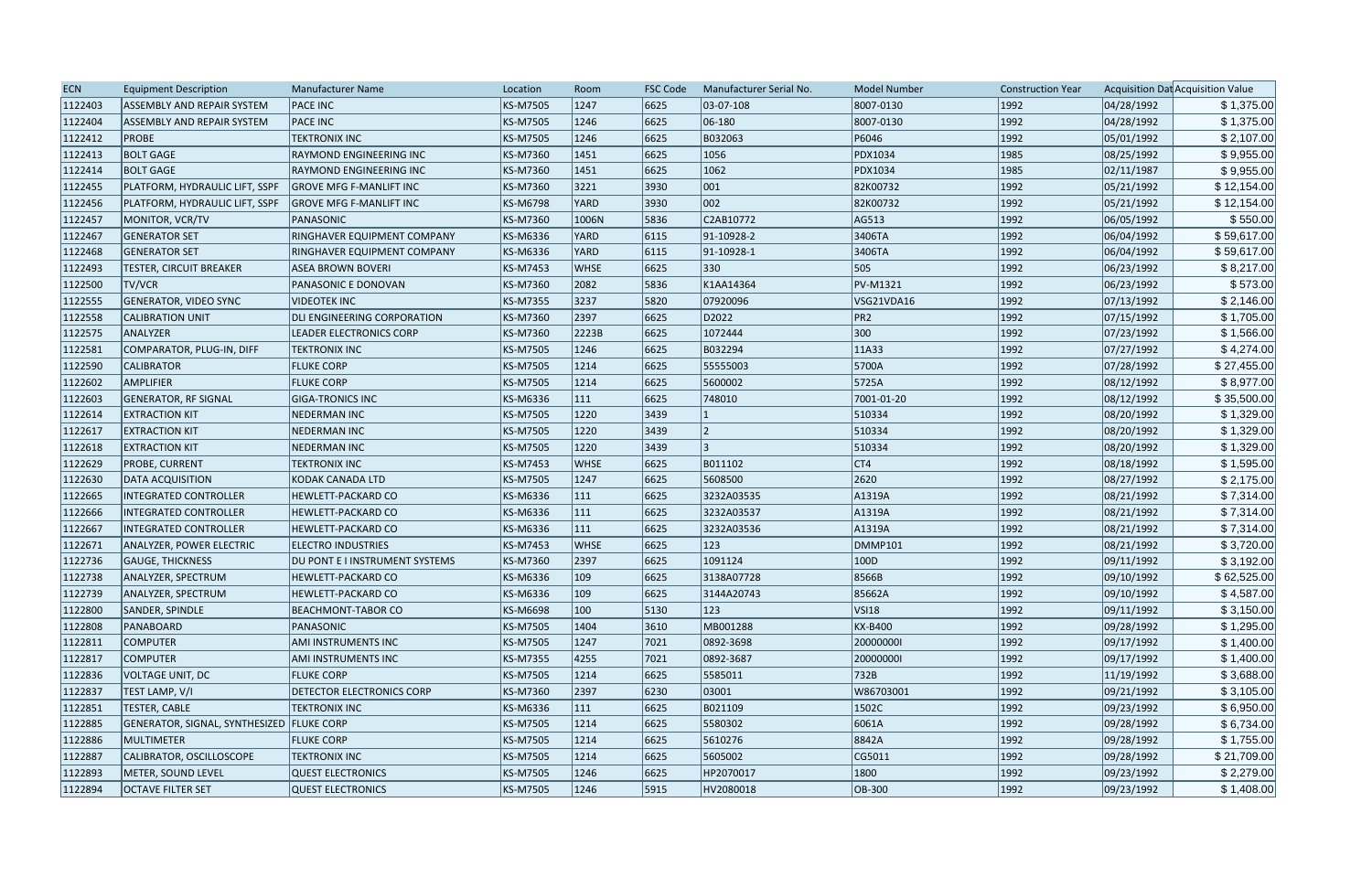| <b>ECN</b> | <b>Equipment Description</b>      | <b>Manufacturer Name</b>             | Location        | Room          | <b>FSC Code</b> | Manufacturer Serial No. | Model Number     | <b>Construction Year</b> |            | Acquisition Dat Acquisition Value |
|------------|-----------------------------------|--------------------------------------|-----------------|---------------|-----------------|-------------------------|------------------|--------------------------|------------|-----------------------------------|
| 1122908    | TIMER/COUNTER                     | <b>FLUKE CORP</b>                    | <b>KS-M7505</b> | 1214          | 6625            | SM560785                | PM666/031        | 1992                     | 10/01/1992 | \$1,382.00                        |
| 1122917    | ATTENUATOR                        | <b>HEWLETT-PACKARD CO</b>            | KS-M6336        | $ 102\rangle$ | 6625            | 2816A10945              | 8496H            | 1992                     | 10/01/1992 | \$1,200.00                        |
| 1122926    | TEST SET, FIREBERD 6000           | TELECOMMUNICATIONS TECHNOLOGY        | <b>KS-M7505</b> | 1246          | 6625            | 15891                   | MC6000           | 1992                     | 10/01/1992 | \$8,795.00                        |
| 1122941    | <b>DRILLING MACHINE, RADIAL</b>   | KAO INC                              | <b>KS-M7505</b> | 1260          | 3413            | 10011                   | KMR1100S         | 1992                     | 10/01/1992 | \$7,995.00                        |
| 1122948    | <b>VIDEOVIEWER</b>                | <b>QUASAR CORP DIV OF MATSUSHITA</b> | <b>KS-M7355</b> | 4255          | 5836            | SB21630682              | VV1220           | 1992                     | 07/28/1992 | \$536.00                          |
| 1122955    | MONITOR, HEAT STRESS              | <b>IMAGING TECHNOLOGY INC</b>        | KS-M7360        | 1451          | 6685            | RSS-214A2702            | <b>RSS214</b>    | 1992                     | 10/08/1992 | \$2,795.00                        |
| 1122957    | <b>GENERATOR, FUNCTION</b>        | PHILIPS TEST AND MEASURING           | KS-M7505        | 1214          | 6625            | L0559713                | <b>PM5132</b>    | 1992                     | 10/06/1992 | \$1,420.00                        |
| 1122958    | MULTIMETER                        | <b>FLUKE CORP</b>                    | <b>KS-M7505</b> | 1214          | 6625            | 5635261                 | 8842A            | 1992                     | 10/06/1992 | \$1,092.00                        |
| 1122970    | SCALE                             | A & D ENGINEERING INC                | <b>KS-M7360</b> | 1484          | 6670            | 4002083                 | EP60KA           | 1992                     | 10/07/1992 | \$3,268.00                        |
| 1122980    | <b>CONTROLLER</b>                 | <b>AST RESEARCH INC.</b>             | <b>KS-M7505</b> | 1247          | 7025            | USB7012430              | CM6P             | 1992                     | 04/05/1993 | \$8,800.00                        |
| 1123020    | VACUUM, WET/DRY                   | NILFISK OF AMERICA INC               | <b>KS-M7355</b> | 1246          | 7910            | <b>NONE</b>             | VT60             | 1992                     | 10/28/1992 | \$1,706.00                        |
| 1123021    | VACUUM, WET/DRY                   | NILFISK OF AMERICA INC               | <b>KS-M7355</b> | 1246          | 7910            | NONE                    | VT60             | 1992                     | 10/28/1992 | \$1,706.00                        |
| 1123024    | <b>AIR CONDITIONER, PORTABLE</b>  | <b>HEAT EXCHANGERS INC</b>           | KS-M71469       | <b>WHSE</b>   | 4120            | $ Q2 - 153600 $         | 3AK2412          | 1992                     | 10/29/1992 | \$2,496.00                        |
| 1123052    | VACUUM PUMP                       | <b>MILLIPORE CORP</b>                | <b>KS-M7505</b> | 1214          | 4310            | 0892                    | XX5500000        | 1992                     | 10/23/1992 | \$1,039.00                        |
| 1123053    | <b>MICROSCOPE</b>                 | <b>MILLIPORE CORP</b>                | <b>KS-M7505</b> | 1214          | 6650            | 9040083                 | M4000D           | 1992                     | 10/23/1992 | \$2,174.00                        |
| 1123112    | VACUUM PUMP                       | <b>STOKES VACUUM INC</b>             | <b>KS-M7360</b> | 1422          | 4310            | C <sub>0</sub> -87632   | 900-023-241      | 1992                     | 11/13/1992 | \$7,471.00                        |
| 1123117    | <b>REFLECTOMETER, TIME DOMAIN</b> | <b>TEKTRONIX INC</b>                 | <b>KS-M7505</b> | 1220          | 6625            | B023024                 | 1503C            | 1992                     | 11/13/1992 | \$6,150.00                        |
| 1123120    | MULTIMETER                        | PHILIPS ELECTRONIC INSTRUMENTS       | <b>KS-M7505</b> | 1246          | 6625            | DM559005                | PM2535/23        | 1992                     | 11/13/1992 | \$1,288.00                        |
| 1123159    | <b>COMPUTER</b>                   | AMI INSTRUMENTS INC                  | <b>KS-M7355</b> | 4255          | 7021            | 9211-4221207590         | PENTIUM-P100     | 1992                     | 11/23/1992 | \$2,050.00                        |
| 1123166    | SAW, TABLE                        | <b>ABILITY PLASTICS INC</b>          | <b>KS-M7453</b> | <b>WHSE</b>   | 3405            | <b>NONE</b>             | <b>SWM</b>       | 1992                     | 01/20/1993 | \$1,740.00                        |
| 1123176    | <b>TYING MACHINE</b>              | FELINS TYING MACHINE CO              | <b>KS-M7360</b> | 2257          | 3540            | 19113                   | 2000-6           | 1992                     | 01/22/1993 | \$2,900.00                        |
| 1123245    | DRIVER, AIR NUT                   | URYU, INC                            | <b>KS-M7776</b> | <b>TCRIB</b>  | 5130            | Z9747                   | UAN700R40C       | 1991                     | 12/17/1992 | \$1,440.00                        |
| 1123250    | CONSOLE, SIGNAL                   | <b>NDT PRODUCTS</b>                  | <b>KS-M7453</b> | <b>WHSE</b>   | 6635            | $ 072\rangle$           | CC03             | 1992                     | 01/26/1993 | \$12,145.00                       |
| 1123251    | <b>SENSOR HEAD, LMA</b>           | <b>NDT PRODUCTS</b>                  | <b>KS-M7453</b> | <b>WHSE</b>   | 6625            | 074                     | LMA175SH         | 1992                     | 01/26/1993 | \$16,950.00                       |
| 1123253    | <b>STACKER, COUNTER BALANCED</b>  | YALE INDUS PROD F-EATON CORP         | KS-M7360        | 1051          | 3920            | N535801                 | ESC025ABN24SE083 | 1992                     | 01/26/1993 | \$14,273.00                       |
| 1123259    | <b>TRAILER</b>                    | <b>CROSLEY MFG CORP</b>              | <b>KS-M6798</b> | YARD          | 2330            | CTLCU6107NS004778       | CR500GL7K        | 1992                     | 01/29/1993 | \$3,865.00                        |
| 1123335    | RECEIVER, WIDE BAND               | <b>ICOM AMERICA</b>                  | <b>KS-M6336</b> | FS3           | 5821            | 02165                   | IC-R9000         | 1992                     | 01/08/1993 | \$4,898.00                        |
| 1123389    | <b>TESTER, AUDIO</b>              | LEADER INSTRUMENTS CORP              | <b>KS-M7360</b> | 2377          | 6625            | 0347443                 | 192A             | 1992                     | 02/12/1993 | \$1,193.00                        |
| 1123395    | <b>POWER SUPPLY</b>               | HEWLETT-PACKARD CO                   | <b>KS-M7360</b> | 1451          | 6130            | 3001A-11342             | 6291A            | 1992                     | 01/07/1993 | \$1,697.00                        |
| 1123469    | BALOMETER                         | <b>ALNOR INSTRUMENT CO</b>           | <b>KS-M7453</b> | <b>WHSE</b>   | 6625            | 10035                   | 634-513-044      | 1992                     | 03/15/1993 | \$1,836.00                        |
| 1123488    | <b>SURGE TESTER</b>               | <b>BAKER INSTRUMENTS LTD</b>         | KS-M7360        | 1451          | 6625            | 089E                    | ST2-5E           | 1992                     | 02/19/1993 | \$3,864.00                        |
| 1123516    | ANALYZER, LOGIC                   | <b>TEKTRONIX INC</b>                 | <b>KS-M7355</b> | 4255          | 6625            | B061520                 | 1230             | 1992                     | 01/22/1993 | \$4,380.00                        |
| 1123522    | <b>DESERVICING UNIT</b>           | REFRIGERANT RECOVERY                 | <b>KS-M7360</b> | 1422          | 4130            | $T-244$                 | ST100A           | 1992                     | 01/22/1993 | \$1,945.00                        |
| 1123525    | <b>ATTENUATOR, OPTICAL</b>        | <b>ANRITSU AMERICA INC</b>           | <b>KS-M7505</b> | 1246          | 6625            | M08797                  | MN95D            | 1992                     | 01/08/1993 | \$3,135.00                        |
| 1123526    | <b>ATTENUATOR, OPTICAL</b>        | ANRITSU AMERICA INC                  | <b>KS-M7505</b> | 1246          | 6625            | M08897                  | MN95D            | 1992                     | 01/08/1993 | \$3,135.00                        |
| 1123527    | COMPARATOR, PLUG-IN, DIFF         | <b>TEKTRONIX INC</b>                 | <b>KS-M7505</b> | 1246          | 6625            | B032369                 | 11A33            | 1992                     | 01/08/1993 | \$4,221.00                        |
| 1123560    | <b>TERMINAL, GRAPHICS</b>         | <b>LUCAS INDUSTRIES</b>              | <b>KS-M7355</b> | 4255          | 7025            | STEP000235              | ST3220           | 1992                     | 02/16/1993 | \$4,450.00                        |
| 1123573    | <b>BALANCE, ANALYTICAL</b>        | METTLER/PARR                         | <b>KS-M7505</b> | 1040          | 6670            | N44638                  | AE240S           | 1992                     | 02/25/1993 | \$3,408.00                        |
| 1123574    | MEGOHMETER                        | <b>QUAD TECH</b>                     | <b>KS-M7360</b> | 1451          | 6625            | 3081050248              | 1864-9700-00     | 1993                     | 02/25/1993 | \$2,850.00                        |
| 1123592    | DEHUMIDIFIER, PORTABLE            | <b>EBAC</b>                          | <b>KS-M7453</b> | <b>WHSE</b>   | $ 4440\rangle$  | 81010123                | 1024500          | 1992                     | 03/11/1993 | \$1,553.00                        |
| 1123607    | COMPUTER                          | <b>SPACE COAST COMPUTERS</b>         | <b>KS-M7355</b> | 4255          | 7021            | 111941                  | PENTIUM-P100     | 1993                     | 04/12/1993 | \$790.00                          |
| 1123616    | <b>WEIGHT &amp; CG SYSTEM</b>     | <b>SPACE ELECTRONICS INC</b>         | KS-M7360        | 1470          | 6635            | 2208                    | SE9658A          | 1992                     | 10/14/1992 | \$31,000.00                       |
| 1123620    | <b>WEIGHT &amp; CG SYSTEM</b>     | <b>SPACE ELECTRONICS INC</b>         | KS-M61025       | 138           | 6635            | 2209                    | SE9658A          | 1991                     | 10/14/1992 | \$31,000.00                       |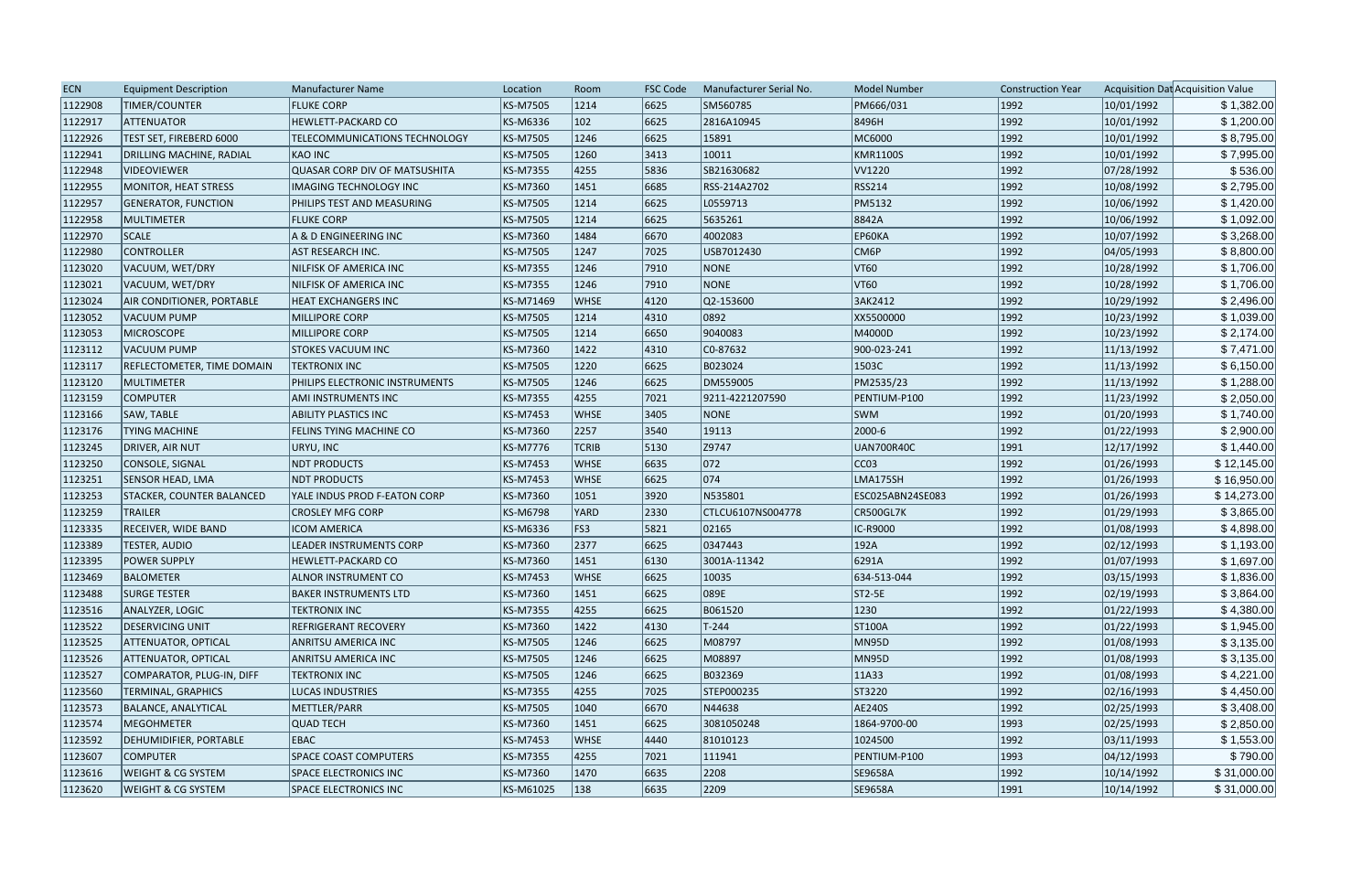| <b>ECN</b> | <b>Equipment Description</b>    | <b>Manufacturer Name</b>              | Location  | Room         | <b>FSC Code</b> | Manufacturer Serial No. | <b>Model Number</b> | <b>Construction Year</b> |            | Acquisition Dat Acquisition Value |
|------------|---------------------------------|---------------------------------------|-----------|--------------|-----------------|-------------------------|---------------------|--------------------------|------------|-----------------------------------|
| 1123649    | <b>POWER SUPPLY</b>             | <b>FLUKE CORP</b>                     | KS-M7505  | 1246         | 6130            | DM575001                | PM2813/153          | 1993                     | 04/06/1993 | \$3,700.00                        |
| 1123670    | DRILL PRESS                     | MILWAUKEE ELECTRIC TOOL CORP          | KS-M7453  | <b>WHSE</b>  | 3443            | 502-13578               | 4262-1              | 1993                     | 04/05/1993 | \$1,104.00                        |
| 1123691    | <b>WORK PLATFORM, ELEVATING</b> | <b>BALLYMORE CO</b>                   | KS-M71354 | <b>SHED</b>  | $ 5440\rangle$  | BL-3375                 | <b>BL315</b>        | 1993                     | 04/23/1993 | \$1,823.00                        |
| 1123694    | GENERATOR                       | <b>HEWLETT-PACKARD CO</b>             | KS-M7505  | 1246         | 6115            | 3127G00514              | 8118A               | 1993                     | 04/27/1993 | \$14,214.00                       |
| 1123719    | <b>BENDER, ROLL</b>             | UNIVERSAL EQUIPMENT MFG CO INC        | KS-M7505  | 1260         | 3441            | 9175G                   | RS302               | 1993                     | 05/14/1993 | \$4,990.00                        |
| 1123720    | FERROGRAPH                      | <b>PREDICT TECHNOLOGIES</b>           | KS-M7360  | 2397         | 6640            | N/A                     | <b>FM-IIIB</b>      | 1993                     | 04/30/1993 | \$13,900.00                       |
| 1123765    | <b>POWER SUPPLY</b>             | HEWLETT-PACKARD CO                    | KS-M7505  | 1246         | 6130            | 3304A-11788             | 6038A               | 1993                     | 05/05/1993 | \$2,925.00                        |
| 1123768    | <b>CALMASTER</b>                | <b>INTERTECH CORP</b>                 | KS-M7360  | 1422         | 6625            | 74901518                | CM15                | 1993                     | 05/14/1993 | \$1,429.00                        |
| 1123822    | <b>PRINTER, LASERJET</b>        | <b>TEKTRONIX INC</b>                  | KS-M7355  | 4255         | 7025            | USBB113509              | C2001A              | 1993                     | 05/14/1993 | \$1,425.00                        |
| 1123830    | <b>X-STATION, MED-RES</b>       | HEWLETT-PACKARD CO                    | KS-M6336  | 124          | 7025            | 3312C76262              | C2707B              | 1993                     | 05/19/1993 | \$3,615.00                        |
| 1123839    | <b>RECORDER, MONITOR, VIDEO</b> | <b>SONY CORP</b>                      | KS-M7360  | 2223A        | 5836            | 1004107                 | $GV-SSO$            | 1993                     | 05/19/1993 | \$951.00                          |
| 1123843    | <b>CHART RECORDER</b>           | <b>GULTON INDUS F-TECHNI-RITE</b>     | KS-M6336  | 103          | 6625            | 93042167                | ST200HRP2           | 1993                     | 05/14/1993 | \$3,970.00                        |
| 1123844    | <b>CHART RECORDER</b>           | <b>GULTON INDUS F-TECHNI-RITE</b>     | KS-M6336  | FCA5         | 6625            | 93042168                | ST200HRP2           | 1993                     | 05/14/1993 | \$3,970.00                        |
| 1123845    | <b>CHART RECORDER</b>           | <b>GULTON INDUS F-TECHNI-RITE</b>     | KS-M6336  | FCA6         | 6625            | 93042169                | ST200HRP2           | 1993                     | 05/14/1993 | \$3,970.00                        |
| 1123847    | <b>DISPLAY UNIT, COLOR</b>      | <b>HEWLETT-PACKARD CO</b>             | KS-M6336  | 129A         | 7025            | JP01000832              | A2287               | 1993                     | 05/19/1993 | \$1,875.00                        |
| 1123873    | <b>RESISTOR, DECADE</b>         | <b>QUAD TECH</b>                      | KS-M7505  | 1246         | 5905            | 3201851382              | 14339729            | 1993                     | 05/28/1993 | \$1,984.00                        |
| 1123874    | <b>RESISTOR, DECADE</b>         | <b>QUAD TECH</b>                      | KS-M7505  | 1246         | 5905            | 3201851383              | 14339729            | 1993                     | 05/28/1993 | \$1,984.00                        |
| 1123875    | <b>RESISTOR, DECADE</b>         | <b>QUAD TECH</b>                      | KS-M7505  | 1246         | 5905            | 3201851381              | 14339729            | 1993                     | 05/28/1993 | \$1,984.00                        |
| 1123884    | OHMMETER, MICRO                 | AVO BIDDLE INSTRUMENTS FMLY           | KS-M7453  | <b>WHSE</b>  | 6625            | <b>B470</b>             | 247800              | 1993                     | 06/04/1993 | \$3,060.00                        |
| 1123914    | <b>DISPLAY UNIT, COLOR</b>      | HEWLETT-PACKARD CO                    | KS-M6336  | 111          | 7025            | 3145J21154              | A1497A              | 1992                     | 06/08/1993 | \$3,500.00                        |
| 1123921    | <b>BENDING BRAKE</b>            | <b>TENNSMITH INC</b>                  | KS-M7505  | 1260         | 3441            | 16948                   | HB148               | 1983                     | 06/09/1993 | \$2,840.00                        |
| 1123927    | <b>ANALYZER</b>                 | <b>DRANETZ TECHNOLOGIES F-DRANETZ</b> | KS-M6336  | 124          | 6625            | MA-172                  | 658                 | 1993                     | 06/14/1993 | \$12,983.00                       |
| 1123928    | ANALYZER                        | <b>DRANETZ TECHNOLOGIES F-DRANETZ</b> | KS-M6336  | 111          | 6625            | MA-174                  | 658                 | 1993                     | 06/14/1993 | \$12,983.00                       |
| 1123956    | <b>GENERATOR, FUNCTION</b>      | <b>WAVETEK CORP</b>                   | KS-M7505  | 1246         | 6625            | F93053280               | 190                 | 1993                     | 06/04/1993 | \$1,531.00                        |
| 1123962    | <b>VOLTAGE DIVIDER</b>          | <b>FLUKE CORP</b>                     | KS-M7505  | 1214         | 6625            | 5800001                 | 720A                | 1993                     | 06/08/1993 | \$9,878.00                        |
| 1123993    | ANALYZER                        | <b>DRANETZ TECHNOLOGIES F-DRANETZ</b> | KS-M7453  | <b>WHSE</b>  | 6625            | 6580MA186(223)          | 658-400             | 1993                     | 06/24/1993 | \$13,584.00                       |
| 1124005    | VACUUM PUMP                     | <b>MARVAC SCIENTIFIC CO</b>           | KS-M7505  | 1220         | $ 4310\rangle$  | 93205                   | B2                  | 1985                     | 02/11/1987 | \$1,050.00                        |
| 1124021    | VACUUM CLEANER, HEPA            | NILFISK OF AMERICA INC                | KS-M7505  | 1260         | 7910            | 0017880                 | GSJ115              | 1992                     | 06/21/1993 | \$1,714.00                        |
| 1124064    | <b>CLEANING SYSTEM, POTABLE</b> | KING NUTRONICS CORP                   | KS-M7505  | 1214         | 3694            | 12841                   | 3646-1-104          | 1992                     | 07/08/1993 | \$3,368.00                        |
| 1124068    | <b>POWER SUPPLY</b>             | <b>KENWOOD CORP</b>                   | KS-M7505  | 1246         | 6130            | 5020007                 | PD56-10D            | 1993                     | 07/09/1993 | \$1,750.00                        |
| 1124072    | DEHUMIDIFIER                    | <b>EBAC</b>                           | KS-M6798  | YARD         | 4440            | 81007331                | <b>BD150</b>        | 1992                     | 07/12/1993 | \$1,757.00                        |
| 1124073    | DEHUMIDIFIER                    | <b>EBAC</b>                           | KS-M6798  | <b>YARD</b>  | 4440            | 81007339                | <b>BD150</b>        | 1992                     | 07/12/1993 | \$1,757.00                        |
| 1124074    | DEHUMIDIFIER                    | <b>EBAC</b>                           | KS-M6798  | HE YD        | $ 4440\rangle$  | 81007333                | <b>BD150</b>        | 1992                     | 07/12/1993 | \$1,757.00                        |
| 1124075    | <b>DEHUMIDIFIER</b>             | <b>EBAC</b>                           | KS-M7453  | <b>WHSE</b>  | $ 4440\rangle$  | 81007332                | <b>BD150</b>        | 1992                     | 07/12/1993 | \$1,757.00                        |
| 1125277    | COMPRESSOR, AIR                 | COLTEC INDUSTRIES_QUINCY DIV          | KS-M6698  | 102          | $ 4120\rangle$  | 5023663-421523          | VE325               | 1992                     | 10/05/1992 | \$2,504.00                        |
| 1125278    | COMPRESSOR, AIR                 | COLTEC INDUSTRIES_QUINCY DIV          | KS-M7409  |              | $ 4120\rangle$  | 5023665-421521          | VE325               | 1992                     | 10/05/1992 | \$2,504.00                        |
| 1127549    | <b>FERROSCOPE, IV</b>           | OLYMPUS OPTICAL CO LTD                | KS-M7360  | 2397         | 6640            | FS920602                | EP0710060           | 1992                     | 08/20/1992 | \$13,900.00                       |
| 1128722    | SPECTROMETER, INFRARED          | MIDAC CORP                            | KS-M7505  | 1247         | 6625            | 106                     | G1001               | 1994                     | 06/01/1994 | \$32,913.00                       |
| 1128725    | SPECTROMETER, INFRARED          | MIDAC CORP                            | KS-M7360  | 1422         | 6625            | $ 111\rangle$           | G1001               | 1994                     | 06/01/1994 | \$33,633.00                       |
| 1128726    | SPECTROMETER, INFRARED          | MIDAC CORP                            | KS-M7360  | <b>HIBAY</b> | 6625            | 108                     | G1001               | 1994                     | 06/01/1994 | \$32,913.00                       |
| 1128727    | SPECTROMETER, INFRARED          | MIDAC CORP                            | KS-M7360  | <b>HIBAY</b> | 6625            | 103                     | G1001               | 1994                     | 06/01/1994 | \$32,913.00                       |
| 1128728    | SPECTROMETER, INFRARED          | MIDAC CORP                            | KS-M7505  | 1247         | 6625            | 105                     | G1001               | 1994                     | 06/01/1994 | \$32,913.00                       |
| 1128729    | SPECTROMETER, INFRARED          | MIDAC CORP                            | KS-M7360  | <b>HIBAY</b> | 6625            | 107                     | G1001               | 1994                     | 06/01/1994 | \$32,913.00                       |
|            |                                 |                                       |           |              |                 |                         |                     |                          |            |                                   |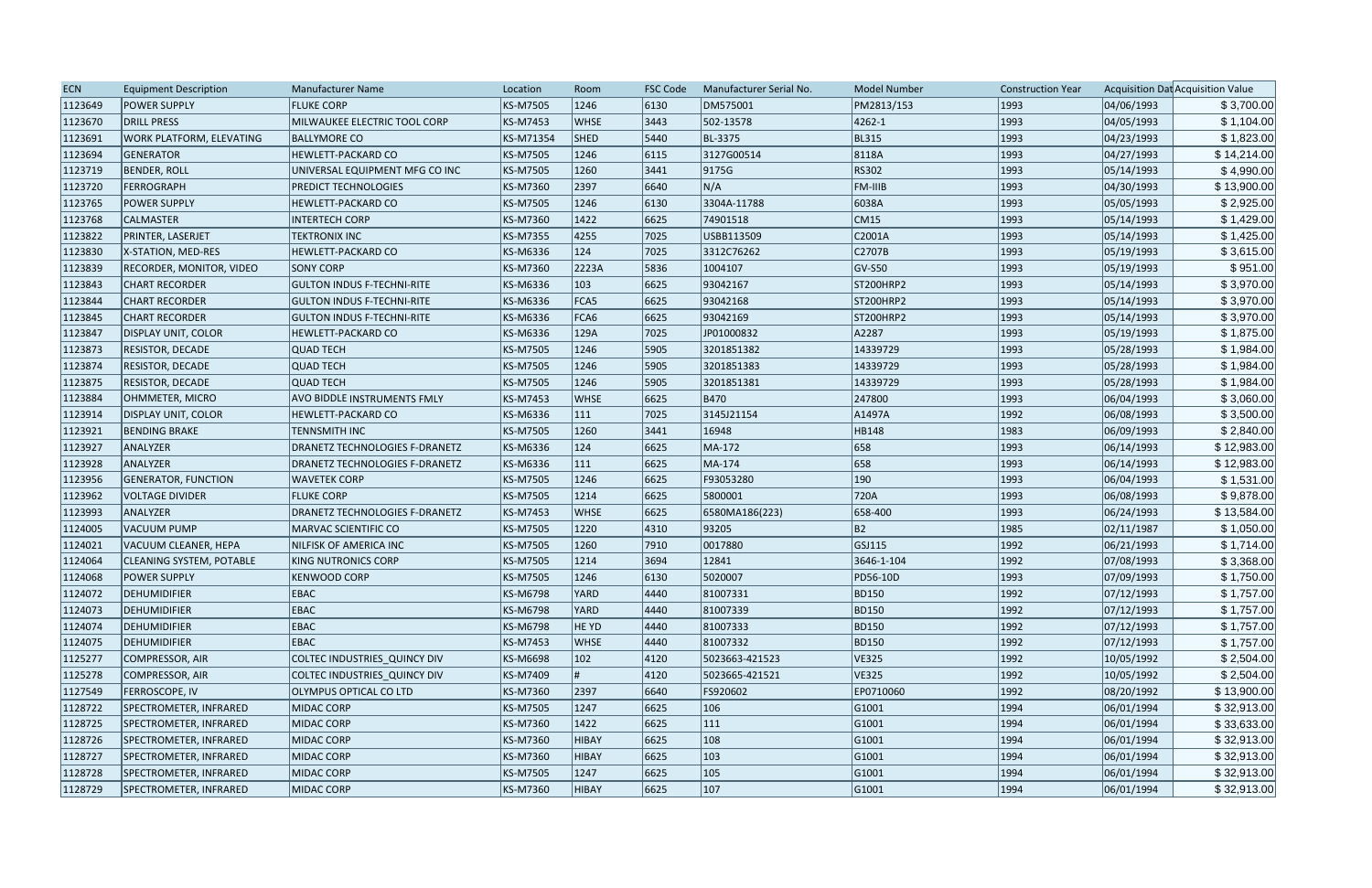| 1128730<br>MIDAC CORP<br><b>KS-M7505</b><br>1247<br>6625<br>109<br>G1001<br>06/01/1994<br>\$32,913.00<br>SPECTROMETER, INFRARED<br>1994<br>VCF<br>100<br> 1994 <br>1128731<br><b>KS-M7361</b><br>6625<br> G1001<br>06/01/1994<br>SPECTROMETER, INFRARED<br><b>MIDAC CORP</b><br>\$32,913.00<br>002<br>\$81,922.00<br>1131223<br><b>MARTIN MARIETTA AEROSPACE</b><br>KS-MLP2<br>10A<br>7010<br>78K05700-030<br> 1983 <br>04/05/1993<br><b>RACK, SECURE COMM</b><br>F004<br>1981<br>12/15/1992<br>\$2,500,000.00<br>1131843<br>PALLET, FLIGHT<br><b>KS-M7360</b><br><b>IBAY</b><br>1820<br>F394525A<br><b>ERNO RAUMFAHRTTECHNIK GMBH</b><br><b>IBAY</b><br>1820<br>F005<br>F394525A<br>1981<br>12/15/1992<br>1131844<br>PALLET, FLIGHT<br>ERNO RAUMFAHRTTECHNIK GMBH<br><b>KS-M7360</b><br>\$2,500,000.00<br>F010<br>\$2,500,000.00<br>1131848<br>PALLET, FLIGHT<br>KS-M7360<br><b>IBAY</b><br>1820<br>F394525A<br>1981<br>12/15/1992<br><b>ERNO RAUMFAHRTTECHNIK GMBH</b><br>7021<br>3236C61833<br>C2707A<br>\$1,900.00<br>1132794<br>COMPUTER, DIGITAL<br>KS-M6336<br>$ 111\rangle$<br> 1992 <br>10/01/1992<br>HEWLETT-PACKARD CO<br>1133072<br>KS-M6336<br>$ 103\rangle$<br>6625<br> 1992 <br>10/28/1992<br>\$16,656.00<br>CONTROLLER, TEST<br><b>HEWLETT-PACKARD CO</b><br>6250A40029<br>A1474A<br>A2246A<br> 1992 <br>1133074<br>KS-M6336<br>$ 103\rangle$<br>7025<br>6250A40071<br>10/28/1992<br>EXPANDER, DIO<br><b>HEWLETT-PACKARD CO</b><br>\$1,350.00<br>103<br> 1992 <br>\$1,350.00<br>1133075<br>EXPANDER, DIO<br>KS-M6336<br>7025<br>6250A40051<br>A2246A<br>10/28/1992<br><b>HEWLETT-PACKARD CO</b><br>C2707B<br>\$2,284.00<br>1135779<br>TERMINAL, DATA PROCESSING<br>KS-M6336<br> 111<br>7025<br> 1993 <br>04/29/1993<br><b>HEWLETT-PACKARD CO</b><br>3314C80345<br>$ 102\rangle$<br>6625<br>439<br>MFM10<br> 1993 <br>1135904<br>METER, MAGNETIC FIELD W/TRIPOD COMBINOVA AB<br>KS-M6336<br>05/25/1993<br>\$7,450.00<br>6625<br> 451<br>\$8,250.00<br>1135905<br>$ 111\rangle$<br> 1993 <br>05/25/1993<br>METER, MAGNETIC FIELD W/TRIPOD COMBINOVA AB<br><b>KS-M6336</b><br>MFM1000<br>178<br>1135906<br>KS-M6336<br>$ 102\rangle$<br>6115<br>MFG250<br> 1993 <br>05/25/1993<br>\$1,150.00<br><b>GENERATOR, MAGNETIC FIELD</b><br>COMBINOVA AB<br>1135909<br>$ 111\rangle$<br>7025<br>JP01001414<br>A2287<br> 1993<br>05/26/1993<br>\$1,285.00<br><b>DISPLAY UNIT, COLOR</b><br><b>HEWLETT-PACKARD CO</b><br>KS-M6336<br><b>TCRIB</b><br> 1993<br>08/25/1993<br>1140131<br>MOTOROLA COMMUNICATIONS GROUP<br><b>KS-M7776</b><br>5820<br>617ATQ2278<br>DA5KN068W<br>\$1,128.00<br>RADIO, MOBILE<br>7025<br> 1993<br>\$18,000.00<br>1142179<br>SUPPORT TABLE-CONSOLE SUPP SYS HARRIS CORP<br><b>KS-M7360</b><br>2371<br>0005<br>83K00720106<br>07/29/1993<br>7025<br>0004<br> 1993 <br>07/29/1993<br>\$9,000.00<br>1142180<br>KS-M7360<br>2398<br>83K00720105<br>CONSOLE SUBSYSTEM, CCMS<br><b>HARRIS CORP</b><br>2383<br>7025<br>0006<br> 1993<br>07/29/1993<br>1142181<br><b>STATION CONSOLE</b><br><b>HARRIS CORP</b><br><b>KS-M7360</b><br>83K03720102<br>\$2,500.00<br>\$2,500.00<br>KS-M7360<br>2371<br>7025<br>0005<br>83K03720102<br> 1993<br>07/29/1993<br>1142182<br><b>STATION CONSOLE</b><br><b>HARRIS CORP</b><br>2348<br> 1993 <br>\$919.00<br>1142307<br><b>SONY CORP</b><br><b>KS-M7360</b><br>5820<br>2009762<br><b>PVM1344Q</b><br>07/13/1993<br>MONITOR, VIDEO, COLOR<br>\$919.00<br>1142311<br><b>SONY CORP</b><br><b>KS-M7360</b><br>2348<br>5820<br>2002334<br><b>PVM1344Q</b><br> 1993 <br>07/13/1993<br>MONITOR, VIDEO, COLOR<br> 1993 <br>KS-M7360<br>2348<br>5820<br>2008343<br> 07/13/1993 <br>\$919.00<br>1142314<br>MONITOR, VIDEO, COLOR<br><b>SONY CORP</b><br><b>PVM1344Q</b><br>\$919.00<br>2348<br>5820<br>2008353<br> 1993 <br>07/13/1993<br>1142315<br>MONITOR, VIDEO, COLOR<br><b>SONY CORP</b><br><b>KS-M7360</b><br><b>PVM1344Q</b><br>\$7,116.00<br>$ 109\rangle$<br>5895<br>3008A00475<br>8449B<br> 1993<br>07/26/1993<br>1142356<br>PREAMPLIFIER<br><b>HEWLETT-PACKARD CO</b><br><b>KS-M6336</b><br>5895<br>8447F<br> 1993 <br>1142357<br>PREAMPLIFIER<br>KS-M6336<br> 111 <br>3113A05372<br>07/26/1993<br>\$2,637.00<br><b>HEWLETT-PACKARD CO</b><br>1142358<br>8447F<br> 1993 <br>PREAMPLIFIER<br><b>HEWLETT-PACKARD CO</b><br><b>KS-M6336</b><br>$ 111\rangle$<br>5895<br>3113A05371<br>07/26/1993<br>\$2,637.00<br><b>NONE</b><br>\$9,700.00<br>1142961<br>KS-M7360<br>HIBAY<br>1850<br>82K031801<br> 1993 <br>10/07/1993<br>DOLLY, LIFTING ASSY, CARGO<br>JOHN F KENNEDY SPACE CENTER<br>\$228,000.00<br>1142962<br>LIFTING ASSEMBLY, CARGO<br>JOHN F KENNEDY SPACE CENTER<br>HIBAY<br>1850<br>NONE<br>82K031751<br> 1993 <br>10/07/1993<br><b>KS-M7360</b><br>094<br>1247<br>6625<br>S645<br> 1992 <br>SYSTEM, BASE<br><b>KS-M7505</b><br> 07/21/1993 <br>\$68,000.00<br>1144515<br><b>SCHLUMBERGER LTD</b><br>\$1,350.00<br>$ 103\rangle$<br>7025<br>A2246A<br> 1993<br>1144525<br><b>EXPANDER, DIO</b><br>HEWLETT-PACKARD CO<br>KS-M6336<br>6335A40045<br> 07/26/1993<br>\$1,350.00<br>KS-M6336<br>7025<br>6335A40057<br> 1993 <br> 07/26/1993<br>1144526<br><b>EXPANDER, DIO</b><br><b>HEWLETT-PACKARD CO</b><br>103<br>A2246A<br>\$1,875.00<br>1144527<br><b>DISPLAY UNIT, COLOR</b><br>KS-M6336<br>$ 103\rangle$<br>7025<br>3247J26424<br>A1497A<br> 1993 <br>07/26/1993<br>HEWLETT-PACKARD CO<br>1144528<br><b>HEWLETT-PACKARD CO</b><br>KS-M6336<br>6625<br>6337A40051<br>A1474A<br> 1993 <br> 07/26/1993 <br>\$4,800.00<br>CONTROLLER, TEST<br>103<br>\$5,290.00<br>07/27/1993<br>1144533<br><b>NORBAR</b><br><b>KS-M7505</b><br>1214<br>6625<br>23129<br>40051<br> 1993 <br><b>TRANSDUCER SYSTEM</b><br>\$1,394.00<br>656XD1003<br>07/27/1993<br>1144537<br>MONITOR, RADIATED<br>DRANETZ TECHNOLOGIES F-DRANETZ<br>KS-M6336<br> 111 <br>5820<br>6583MA104<br> 1993 <br>6583MA103<br>656XD1003<br>07/27/1993<br>\$1,394.00<br>1144538<br>MONITOR, RADIATED<br><b>DRANETZ TECHNOLOGIES F-DRANETZ</b><br>KS-M6336<br>$ 111\rangle$<br>5820<br> 1993 <br>803<br>\$1,665.00<br>1144541<br><b>KS-M7360</b><br>HI-BAY<br>6625<br>93IK602<br> 1992 <br>07/29/1993<br>KIT, SCALE EXTENSION<br><b>BRUNSON INSTRUMENT CO</b><br>931K601<br>803<br> 1992 <br>07/29/1993<br>\$1,665.00<br>1144542<br><b>KIT, SCALE EXTENSION</b><br><b>BRUNSON INSTRUMENT CO</b><br><b>KS-M7360</b><br><b>IBAY</b><br>6625<br>930091<br>07/30/1993<br>\$4,120.00<br>1144548<br><b>KS-M7453</b><br><b>WHSE</b><br>6630<br>MAC24.2.5/16<br> 1993 <br><b>HYDROSTATIC TEST SYSTEM</b><br>TTN/MCFARLAND INC<br>1144552<br><b>CUT-OFF MACHINE</b><br><b>AEROQUIP CORP</b><br><b>KS-M7453</b><br><b>SHOP</b><br>$ 3433\rangle$<br>8406<br>1984<br>08/06/1993<br>\$1,425.00<br>ID<br>N/A<br>HT63E830<br>\$2,165.00<br><b>DEXON INC</b><br> 1993 <br>08/10/1993<br>1144563<br><b>BENCH, PURIFIER CLEAN</b><br><b>KS-M7505</b><br>1040<br>3694 | <b>ECN</b> | <b>Equipment Description</b> | Manufacturer Name | Location        | Room | <b>FSC Code</b> | Manufacturer Serial No. | <b>Model Number</b> | <b>Construction Year</b> |            | Acquisition Dat Acquisition Value |
|------------------------------------------------------------------------------------------------------------------------------------------------------------------------------------------------------------------------------------------------------------------------------------------------------------------------------------------------------------------------------------------------------------------------------------------------------------------------------------------------------------------------------------------------------------------------------------------------------------------------------------------------------------------------------------------------------------------------------------------------------------------------------------------------------------------------------------------------------------------------------------------------------------------------------------------------------------------------------------------------------------------------------------------------------------------------------------------------------------------------------------------------------------------------------------------------------------------------------------------------------------------------------------------------------------------------------------------------------------------------------------------------------------------------------------------------------------------------------------------------------------------------------------------------------------------------------------------------------------------------------------------------------------------------------------------------------------------------------------------------------------------------------------------------------------------------------------------------------------------------------------------------------------------------------------------------------------------------------------------------------------------------------------------------------------------------------------------------------------------------------------------------------------------------------------------------------------------------------------------------------------------------------------------------------------------------------------------------------------------------------------------------------------------------------------------------------------------------------------------------------------------------------------------------------------------------------------------------------------------------------------------------------------------------------------------------------------------------------------------------------------------------------------------------------------------------------------------------------------------------------------------------------------------------------------------------------------------------------------------------------------------------------------------------------------------------------------------------------------------------------------------------------------------------------------------------------------------------------------------------------------------------------------------------------------------------------------------------------------------------------------------------------------------------------------------------------------------------------------------------------------------------------------------------------------------------------------------------------------------------------------------------------------------------------------------------------------------------------------------------------------------------------------------------------------------------------------------------------------------------------------------------------------------------------------------------------------------------------------------------------------------------------------------------------------------------------------------------------------------------------------------------------------------------------------------------------------------------------------------------------------------------------------------------------------------------------------------------------------------------------------------------------------------------------------------------------------------------------------------------------------------------------------------------------------------------------------------------------------------------------------------------------------------------------------------------------------------------------------------------------------------------------------------------------------------------------------------------------------------------------------------------------------------------------------------------------------------------------------------------------------------------------------------------------------------------------------------------------------------------------------------------------------------------------------------------------------------------------------------------------------------------------------------------------------------------------------------------------------------------------------------------------------------------------------------------------------------------------------------------------------------------------------------------------------------------------------------------------------------------------------------------------------------------------------------------------------------------------------------------------------------------------------------------------------------------------------------------------------------------------------------------------------------------------------------------------------------------------------------------------------------------------------------------------------------------------------------------------------------------------------------------------------------------------------------------------------------------------------------------------------------------------------------------------------------------------------------------------------------------------------------------------------------------------------------------------------------------------------------------------------------------------------------------------------------------------------------------------------------------------------------------------------------------------------------------------------------------------------------------------------------------------------------------------------------------------------------------------------------------------|------------|------------------------------|-------------------|-----------------|------|-----------------|-------------------------|---------------------|--------------------------|------------|-----------------------------------|
|                                                                                                                                                                                                                                                                                                                                                                                                                                                                                                                                                                                                                                                                                                                                                                                                                                                                                                                                                                                                                                                                                                                                                                                                                                                                                                                                                                                                                                                                                                                                                                                                                                                                                                                                                                                                                                                                                                                                                                                                                                                                                                                                                                                                                                                                                                                                                                                                                                                                                                                                                                                                                                                                                                                                                                                                                                                                                                                                                                                                                                                                                                                                                                                                                                                                                                                                                                                                                                                                                                                                                                                                                                                                                                                                                                                                                                                                                                                                                                                                                                                                                                                                                                                                                                                                                                                                                                                                                                                                                                                                                                                                                                                                                                                                                                                                                                                                                                                                                                                                                                                                                                                                                                                                                                                                                                                                                                                                                                                                                                                                                                                                                                                                                                                                                                                                                                                                                                                                                                                                                                                                                                                                                                                                                                                                                                                                                                                                                                                                                                                                                                                                                                                                                                                                                                                                                                                                              |            |                              |                   |                 |      |                 |                         |                     |                          |            |                                   |
|                                                                                                                                                                                                                                                                                                                                                                                                                                                                                                                                                                                                                                                                                                                                                                                                                                                                                                                                                                                                                                                                                                                                                                                                                                                                                                                                                                                                                                                                                                                                                                                                                                                                                                                                                                                                                                                                                                                                                                                                                                                                                                                                                                                                                                                                                                                                                                                                                                                                                                                                                                                                                                                                                                                                                                                                                                                                                                                                                                                                                                                                                                                                                                                                                                                                                                                                                                                                                                                                                                                                                                                                                                                                                                                                                                                                                                                                                                                                                                                                                                                                                                                                                                                                                                                                                                                                                                                                                                                                                                                                                                                                                                                                                                                                                                                                                                                                                                                                                                                                                                                                                                                                                                                                                                                                                                                                                                                                                                                                                                                                                                                                                                                                                                                                                                                                                                                                                                                                                                                                                                                                                                                                                                                                                                                                                                                                                                                                                                                                                                                                                                                                                                                                                                                                                                                                                                                                              |            |                              |                   |                 |      |                 |                         |                     |                          |            |                                   |
|                                                                                                                                                                                                                                                                                                                                                                                                                                                                                                                                                                                                                                                                                                                                                                                                                                                                                                                                                                                                                                                                                                                                                                                                                                                                                                                                                                                                                                                                                                                                                                                                                                                                                                                                                                                                                                                                                                                                                                                                                                                                                                                                                                                                                                                                                                                                                                                                                                                                                                                                                                                                                                                                                                                                                                                                                                                                                                                                                                                                                                                                                                                                                                                                                                                                                                                                                                                                                                                                                                                                                                                                                                                                                                                                                                                                                                                                                                                                                                                                                                                                                                                                                                                                                                                                                                                                                                                                                                                                                                                                                                                                                                                                                                                                                                                                                                                                                                                                                                                                                                                                                                                                                                                                                                                                                                                                                                                                                                                                                                                                                                                                                                                                                                                                                                                                                                                                                                                                                                                                                                                                                                                                                                                                                                                                                                                                                                                                                                                                                                                                                                                                                                                                                                                                                                                                                                                                              |            |                              |                   |                 |      |                 |                         |                     |                          |            |                                   |
|                                                                                                                                                                                                                                                                                                                                                                                                                                                                                                                                                                                                                                                                                                                                                                                                                                                                                                                                                                                                                                                                                                                                                                                                                                                                                                                                                                                                                                                                                                                                                                                                                                                                                                                                                                                                                                                                                                                                                                                                                                                                                                                                                                                                                                                                                                                                                                                                                                                                                                                                                                                                                                                                                                                                                                                                                                                                                                                                                                                                                                                                                                                                                                                                                                                                                                                                                                                                                                                                                                                                                                                                                                                                                                                                                                                                                                                                                                                                                                                                                                                                                                                                                                                                                                                                                                                                                                                                                                                                                                                                                                                                                                                                                                                                                                                                                                                                                                                                                                                                                                                                                                                                                                                                                                                                                                                                                                                                                                                                                                                                                                                                                                                                                                                                                                                                                                                                                                                                                                                                                                                                                                                                                                                                                                                                                                                                                                                                                                                                                                                                                                                                                                                                                                                                                                                                                                                                              |            |                              |                   |                 |      |                 |                         |                     |                          |            |                                   |
|                                                                                                                                                                                                                                                                                                                                                                                                                                                                                                                                                                                                                                                                                                                                                                                                                                                                                                                                                                                                                                                                                                                                                                                                                                                                                                                                                                                                                                                                                                                                                                                                                                                                                                                                                                                                                                                                                                                                                                                                                                                                                                                                                                                                                                                                                                                                                                                                                                                                                                                                                                                                                                                                                                                                                                                                                                                                                                                                                                                                                                                                                                                                                                                                                                                                                                                                                                                                                                                                                                                                                                                                                                                                                                                                                                                                                                                                                                                                                                                                                                                                                                                                                                                                                                                                                                                                                                                                                                                                                                                                                                                                                                                                                                                                                                                                                                                                                                                                                                                                                                                                                                                                                                                                                                                                                                                                                                                                                                                                                                                                                                                                                                                                                                                                                                                                                                                                                                                                                                                                                                                                                                                                                                                                                                                                                                                                                                                                                                                                                                                                                                                                                                                                                                                                                                                                                                                                              |            |                              |                   |                 |      |                 |                         |                     |                          |            |                                   |
|                                                                                                                                                                                                                                                                                                                                                                                                                                                                                                                                                                                                                                                                                                                                                                                                                                                                                                                                                                                                                                                                                                                                                                                                                                                                                                                                                                                                                                                                                                                                                                                                                                                                                                                                                                                                                                                                                                                                                                                                                                                                                                                                                                                                                                                                                                                                                                                                                                                                                                                                                                                                                                                                                                                                                                                                                                                                                                                                                                                                                                                                                                                                                                                                                                                                                                                                                                                                                                                                                                                                                                                                                                                                                                                                                                                                                                                                                                                                                                                                                                                                                                                                                                                                                                                                                                                                                                                                                                                                                                                                                                                                                                                                                                                                                                                                                                                                                                                                                                                                                                                                                                                                                                                                                                                                                                                                                                                                                                                                                                                                                                                                                                                                                                                                                                                                                                                                                                                                                                                                                                                                                                                                                                                                                                                                                                                                                                                                                                                                                                                                                                                                                                                                                                                                                                                                                                                                              |            |                              |                   |                 |      |                 |                         |                     |                          |            |                                   |
|                                                                                                                                                                                                                                                                                                                                                                                                                                                                                                                                                                                                                                                                                                                                                                                                                                                                                                                                                                                                                                                                                                                                                                                                                                                                                                                                                                                                                                                                                                                                                                                                                                                                                                                                                                                                                                                                                                                                                                                                                                                                                                                                                                                                                                                                                                                                                                                                                                                                                                                                                                                                                                                                                                                                                                                                                                                                                                                                                                                                                                                                                                                                                                                                                                                                                                                                                                                                                                                                                                                                                                                                                                                                                                                                                                                                                                                                                                                                                                                                                                                                                                                                                                                                                                                                                                                                                                                                                                                                                                                                                                                                                                                                                                                                                                                                                                                                                                                                                                                                                                                                                                                                                                                                                                                                                                                                                                                                                                                                                                                                                                                                                                                                                                                                                                                                                                                                                                                                                                                                                                                                                                                                                                                                                                                                                                                                                                                                                                                                                                                                                                                                                                                                                                                                                                                                                                                                              |            |                              |                   |                 |      |                 |                         |                     |                          |            |                                   |
|                                                                                                                                                                                                                                                                                                                                                                                                                                                                                                                                                                                                                                                                                                                                                                                                                                                                                                                                                                                                                                                                                                                                                                                                                                                                                                                                                                                                                                                                                                                                                                                                                                                                                                                                                                                                                                                                                                                                                                                                                                                                                                                                                                                                                                                                                                                                                                                                                                                                                                                                                                                                                                                                                                                                                                                                                                                                                                                                                                                                                                                                                                                                                                                                                                                                                                                                                                                                                                                                                                                                                                                                                                                                                                                                                                                                                                                                                                                                                                                                                                                                                                                                                                                                                                                                                                                                                                                                                                                                                                                                                                                                                                                                                                                                                                                                                                                                                                                                                                                                                                                                                                                                                                                                                                                                                                                                                                                                                                                                                                                                                                                                                                                                                                                                                                                                                                                                                                                                                                                                                                                                                                                                                                                                                                                                                                                                                                                                                                                                                                                                                                                                                                                                                                                                                                                                                                                                              |            |                              |                   |                 |      |                 |                         |                     |                          |            |                                   |
|                                                                                                                                                                                                                                                                                                                                                                                                                                                                                                                                                                                                                                                                                                                                                                                                                                                                                                                                                                                                                                                                                                                                                                                                                                                                                                                                                                                                                                                                                                                                                                                                                                                                                                                                                                                                                                                                                                                                                                                                                                                                                                                                                                                                                                                                                                                                                                                                                                                                                                                                                                                                                                                                                                                                                                                                                                                                                                                                                                                                                                                                                                                                                                                                                                                                                                                                                                                                                                                                                                                                                                                                                                                                                                                                                                                                                                                                                                                                                                                                                                                                                                                                                                                                                                                                                                                                                                                                                                                                                                                                                                                                                                                                                                                                                                                                                                                                                                                                                                                                                                                                                                                                                                                                                                                                                                                                                                                                                                                                                                                                                                                                                                                                                                                                                                                                                                                                                                                                                                                                                                                                                                                                                                                                                                                                                                                                                                                                                                                                                                                                                                                                                                                                                                                                                                                                                                                                              |            |                              |                   |                 |      |                 |                         |                     |                          |            |                                   |
|                                                                                                                                                                                                                                                                                                                                                                                                                                                                                                                                                                                                                                                                                                                                                                                                                                                                                                                                                                                                                                                                                                                                                                                                                                                                                                                                                                                                                                                                                                                                                                                                                                                                                                                                                                                                                                                                                                                                                                                                                                                                                                                                                                                                                                                                                                                                                                                                                                                                                                                                                                                                                                                                                                                                                                                                                                                                                                                                                                                                                                                                                                                                                                                                                                                                                                                                                                                                                                                                                                                                                                                                                                                                                                                                                                                                                                                                                                                                                                                                                                                                                                                                                                                                                                                                                                                                                                                                                                                                                                                                                                                                                                                                                                                                                                                                                                                                                                                                                                                                                                                                                                                                                                                                                                                                                                                                                                                                                                                                                                                                                                                                                                                                                                                                                                                                                                                                                                                                                                                                                                                                                                                                                                                                                                                                                                                                                                                                                                                                                                                                                                                                                                                                                                                                                                                                                                                                              |            |                              |                   |                 |      |                 |                         |                     |                          |            |                                   |
|                                                                                                                                                                                                                                                                                                                                                                                                                                                                                                                                                                                                                                                                                                                                                                                                                                                                                                                                                                                                                                                                                                                                                                                                                                                                                                                                                                                                                                                                                                                                                                                                                                                                                                                                                                                                                                                                                                                                                                                                                                                                                                                                                                                                                                                                                                                                                                                                                                                                                                                                                                                                                                                                                                                                                                                                                                                                                                                                                                                                                                                                                                                                                                                                                                                                                                                                                                                                                                                                                                                                                                                                                                                                                                                                                                                                                                                                                                                                                                                                                                                                                                                                                                                                                                                                                                                                                                                                                                                                                                                                                                                                                                                                                                                                                                                                                                                                                                                                                                                                                                                                                                                                                                                                                                                                                                                                                                                                                                                                                                                                                                                                                                                                                                                                                                                                                                                                                                                                                                                                                                                                                                                                                                                                                                                                                                                                                                                                                                                                                                                                                                                                                                                                                                                                                                                                                                                                              |            |                              |                   |                 |      |                 |                         |                     |                          |            |                                   |
|                                                                                                                                                                                                                                                                                                                                                                                                                                                                                                                                                                                                                                                                                                                                                                                                                                                                                                                                                                                                                                                                                                                                                                                                                                                                                                                                                                                                                                                                                                                                                                                                                                                                                                                                                                                                                                                                                                                                                                                                                                                                                                                                                                                                                                                                                                                                                                                                                                                                                                                                                                                                                                                                                                                                                                                                                                                                                                                                                                                                                                                                                                                                                                                                                                                                                                                                                                                                                                                                                                                                                                                                                                                                                                                                                                                                                                                                                                                                                                                                                                                                                                                                                                                                                                                                                                                                                                                                                                                                                                                                                                                                                                                                                                                                                                                                                                                                                                                                                                                                                                                                                                                                                                                                                                                                                                                                                                                                                                                                                                                                                                                                                                                                                                                                                                                                                                                                                                                                                                                                                                                                                                                                                                                                                                                                                                                                                                                                                                                                                                                                                                                                                                                                                                                                                                                                                                                                              |            |                              |                   |                 |      |                 |                         |                     |                          |            |                                   |
|                                                                                                                                                                                                                                                                                                                                                                                                                                                                                                                                                                                                                                                                                                                                                                                                                                                                                                                                                                                                                                                                                                                                                                                                                                                                                                                                                                                                                                                                                                                                                                                                                                                                                                                                                                                                                                                                                                                                                                                                                                                                                                                                                                                                                                                                                                                                                                                                                                                                                                                                                                                                                                                                                                                                                                                                                                                                                                                                                                                                                                                                                                                                                                                                                                                                                                                                                                                                                                                                                                                                                                                                                                                                                                                                                                                                                                                                                                                                                                                                                                                                                                                                                                                                                                                                                                                                                                                                                                                                                                                                                                                                                                                                                                                                                                                                                                                                                                                                                                                                                                                                                                                                                                                                                                                                                                                                                                                                                                                                                                                                                                                                                                                                                                                                                                                                                                                                                                                                                                                                                                                                                                                                                                                                                                                                                                                                                                                                                                                                                                                                                                                                                                                                                                                                                                                                                                                                              |            |                              |                   |                 |      |                 |                         |                     |                          |            |                                   |
|                                                                                                                                                                                                                                                                                                                                                                                                                                                                                                                                                                                                                                                                                                                                                                                                                                                                                                                                                                                                                                                                                                                                                                                                                                                                                                                                                                                                                                                                                                                                                                                                                                                                                                                                                                                                                                                                                                                                                                                                                                                                                                                                                                                                                                                                                                                                                                                                                                                                                                                                                                                                                                                                                                                                                                                                                                                                                                                                                                                                                                                                                                                                                                                                                                                                                                                                                                                                                                                                                                                                                                                                                                                                                                                                                                                                                                                                                                                                                                                                                                                                                                                                                                                                                                                                                                                                                                                                                                                                                                                                                                                                                                                                                                                                                                                                                                                                                                                                                                                                                                                                                                                                                                                                                                                                                                                                                                                                                                                                                                                                                                                                                                                                                                                                                                                                                                                                                                                                                                                                                                                                                                                                                                                                                                                                                                                                                                                                                                                                                                                                                                                                                                                                                                                                                                                                                                                                              |            |                              |                   |                 |      |                 |                         |                     |                          |            |                                   |
|                                                                                                                                                                                                                                                                                                                                                                                                                                                                                                                                                                                                                                                                                                                                                                                                                                                                                                                                                                                                                                                                                                                                                                                                                                                                                                                                                                                                                                                                                                                                                                                                                                                                                                                                                                                                                                                                                                                                                                                                                                                                                                                                                                                                                                                                                                                                                                                                                                                                                                                                                                                                                                                                                                                                                                                                                                                                                                                                                                                                                                                                                                                                                                                                                                                                                                                                                                                                                                                                                                                                                                                                                                                                                                                                                                                                                                                                                                                                                                                                                                                                                                                                                                                                                                                                                                                                                                                                                                                                                                                                                                                                                                                                                                                                                                                                                                                                                                                                                                                                                                                                                                                                                                                                                                                                                                                                                                                                                                                                                                                                                                                                                                                                                                                                                                                                                                                                                                                                                                                                                                                                                                                                                                                                                                                                                                                                                                                                                                                                                                                                                                                                                                                                                                                                                                                                                                                                              |            |                              |                   |                 |      |                 |                         |                     |                          |            |                                   |
|                                                                                                                                                                                                                                                                                                                                                                                                                                                                                                                                                                                                                                                                                                                                                                                                                                                                                                                                                                                                                                                                                                                                                                                                                                                                                                                                                                                                                                                                                                                                                                                                                                                                                                                                                                                                                                                                                                                                                                                                                                                                                                                                                                                                                                                                                                                                                                                                                                                                                                                                                                                                                                                                                                                                                                                                                                                                                                                                                                                                                                                                                                                                                                                                                                                                                                                                                                                                                                                                                                                                                                                                                                                                                                                                                                                                                                                                                                                                                                                                                                                                                                                                                                                                                                                                                                                                                                                                                                                                                                                                                                                                                                                                                                                                                                                                                                                                                                                                                                                                                                                                                                                                                                                                                                                                                                                                                                                                                                                                                                                                                                                                                                                                                                                                                                                                                                                                                                                                                                                                                                                                                                                                                                                                                                                                                                                                                                                                                                                                                                                                                                                                                                                                                                                                                                                                                                                                              |            |                              |                   |                 |      |                 |                         |                     |                          |            |                                   |
|                                                                                                                                                                                                                                                                                                                                                                                                                                                                                                                                                                                                                                                                                                                                                                                                                                                                                                                                                                                                                                                                                                                                                                                                                                                                                                                                                                                                                                                                                                                                                                                                                                                                                                                                                                                                                                                                                                                                                                                                                                                                                                                                                                                                                                                                                                                                                                                                                                                                                                                                                                                                                                                                                                                                                                                                                                                                                                                                                                                                                                                                                                                                                                                                                                                                                                                                                                                                                                                                                                                                                                                                                                                                                                                                                                                                                                                                                                                                                                                                                                                                                                                                                                                                                                                                                                                                                                                                                                                                                                                                                                                                                                                                                                                                                                                                                                                                                                                                                                                                                                                                                                                                                                                                                                                                                                                                                                                                                                                                                                                                                                                                                                                                                                                                                                                                                                                                                                                                                                                                                                                                                                                                                                                                                                                                                                                                                                                                                                                                                                                                                                                                                                                                                                                                                                                                                                                                              |            |                              |                   |                 |      |                 |                         |                     |                          |            |                                   |
|                                                                                                                                                                                                                                                                                                                                                                                                                                                                                                                                                                                                                                                                                                                                                                                                                                                                                                                                                                                                                                                                                                                                                                                                                                                                                                                                                                                                                                                                                                                                                                                                                                                                                                                                                                                                                                                                                                                                                                                                                                                                                                                                                                                                                                                                                                                                                                                                                                                                                                                                                                                                                                                                                                                                                                                                                                                                                                                                                                                                                                                                                                                                                                                                                                                                                                                                                                                                                                                                                                                                                                                                                                                                                                                                                                                                                                                                                                                                                                                                                                                                                                                                                                                                                                                                                                                                                                                                                                                                                                                                                                                                                                                                                                                                                                                                                                                                                                                                                                                                                                                                                                                                                                                                                                                                                                                                                                                                                                                                                                                                                                                                                                                                                                                                                                                                                                                                                                                                                                                                                                                                                                                                                                                                                                                                                                                                                                                                                                                                                                                                                                                                                                                                                                                                                                                                                                                                              |            |                              |                   |                 |      |                 |                         |                     |                          |            |                                   |
|                                                                                                                                                                                                                                                                                                                                                                                                                                                                                                                                                                                                                                                                                                                                                                                                                                                                                                                                                                                                                                                                                                                                                                                                                                                                                                                                                                                                                                                                                                                                                                                                                                                                                                                                                                                                                                                                                                                                                                                                                                                                                                                                                                                                                                                                                                                                                                                                                                                                                                                                                                                                                                                                                                                                                                                                                                                                                                                                                                                                                                                                                                                                                                                                                                                                                                                                                                                                                                                                                                                                                                                                                                                                                                                                                                                                                                                                                                                                                                                                                                                                                                                                                                                                                                                                                                                                                                                                                                                                                                                                                                                                                                                                                                                                                                                                                                                                                                                                                                                                                                                                                                                                                                                                                                                                                                                                                                                                                                                                                                                                                                                                                                                                                                                                                                                                                                                                                                                                                                                                                                                                                                                                                                                                                                                                                                                                                                                                                                                                                                                                                                                                                                                                                                                                                                                                                                                                              |            |                              |                   |                 |      |                 |                         |                     |                          |            |                                   |
|                                                                                                                                                                                                                                                                                                                                                                                                                                                                                                                                                                                                                                                                                                                                                                                                                                                                                                                                                                                                                                                                                                                                                                                                                                                                                                                                                                                                                                                                                                                                                                                                                                                                                                                                                                                                                                                                                                                                                                                                                                                                                                                                                                                                                                                                                                                                                                                                                                                                                                                                                                                                                                                                                                                                                                                                                                                                                                                                                                                                                                                                                                                                                                                                                                                                                                                                                                                                                                                                                                                                                                                                                                                                                                                                                                                                                                                                                                                                                                                                                                                                                                                                                                                                                                                                                                                                                                                                                                                                                                                                                                                                                                                                                                                                                                                                                                                                                                                                                                                                                                                                                                                                                                                                                                                                                                                                                                                                                                                                                                                                                                                                                                                                                                                                                                                                                                                                                                                                                                                                                                                                                                                                                                                                                                                                                                                                                                                                                                                                                                                                                                                                                                                                                                                                                                                                                                                                              |            |                              |                   |                 |      |                 |                         |                     |                          |            |                                   |
|                                                                                                                                                                                                                                                                                                                                                                                                                                                                                                                                                                                                                                                                                                                                                                                                                                                                                                                                                                                                                                                                                                                                                                                                                                                                                                                                                                                                                                                                                                                                                                                                                                                                                                                                                                                                                                                                                                                                                                                                                                                                                                                                                                                                                                                                                                                                                                                                                                                                                                                                                                                                                                                                                                                                                                                                                                                                                                                                                                                                                                                                                                                                                                                                                                                                                                                                                                                                                                                                                                                                                                                                                                                                                                                                                                                                                                                                                                                                                                                                                                                                                                                                                                                                                                                                                                                                                                                                                                                                                                                                                                                                                                                                                                                                                                                                                                                                                                                                                                                                                                                                                                                                                                                                                                                                                                                                                                                                                                                                                                                                                                                                                                                                                                                                                                                                                                                                                                                                                                                                                                                                                                                                                                                                                                                                                                                                                                                                                                                                                                                                                                                                                                                                                                                                                                                                                                                                              |            |                              |                   |                 |      |                 |                         |                     |                          |            |                                   |
|                                                                                                                                                                                                                                                                                                                                                                                                                                                                                                                                                                                                                                                                                                                                                                                                                                                                                                                                                                                                                                                                                                                                                                                                                                                                                                                                                                                                                                                                                                                                                                                                                                                                                                                                                                                                                                                                                                                                                                                                                                                                                                                                                                                                                                                                                                                                                                                                                                                                                                                                                                                                                                                                                                                                                                                                                                                                                                                                                                                                                                                                                                                                                                                                                                                                                                                                                                                                                                                                                                                                                                                                                                                                                                                                                                                                                                                                                                                                                                                                                                                                                                                                                                                                                                                                                                                                                                                                                                                                                                                                                                                                                                                                                                                                                                                                                                                                                                                                                                                                                                                                                                                                                                                                                                                                                                                                                                                                                                                                                                                                                                                                                                                                                                                                                                                                                                                                                                                                                                                                                                                                                                                                                                                                                                                                                                                                                                                                                                                                                                                                                                                                                                                                                                                                                                                                                                                                              |            |                              |                   |                 |      |                 |                         |                     |                          |            |                                   |
|                                                                                                                                                                                                                                                                                                                                                                                                                                                                                                                                                                                                                                                                                                                                                                                                                                                                                                                                                                                                                                                                                                                                                                                                                                                                                                                                                                                                                                                                                                                                                                                                                                                                                                                                                                                                                                                                                                                                                                                                                                                                                                                                                                                                                                                                                                                                                                                                                                                                                                                                                                                                                                                                                                                                                                                                                                                                                                                                                                                                                                                                                                                                                                                                                                                                                                                                                                                                                                                                                                                                                                                                                                                                                                                                                                                                                                                                                                                                                                                                                                                                                                                                                                                                                                                                                                                                                                                                                                                                                                                                                                                                                                                                                                                                                                                                                                                                                                                                                                                                                                                                                                                                                                                                                                                                                                                                                                                                                                                                                                                                                                                                                                                                                                                                                                                                                                                                                                                                                                                                                                                                                                                                                                                                                                                                                                                                                                                                                                                                                                                                                                                                                                                                                                                                                                                                                                                                              |            |                              |                   |                 |      |                 |                         |                     |                          |            |                                   |
|                                                                                                                                                                                                                                                                                                                                                                                                                                                                                                                                                                                                                                                                                                                                                                                                                                                                                                                                                                                                                                                                                                                                                                                                                                                                                                                                                                                                                                                                                                                                                                                                                                                                                                                                                                                                                                                                                                                                                                                                                                                                                                                                                                                                                                                                                                                                                                                                                                                                                                                                                                                                                                                                                                                                                                                                                                                                                                                                                                                                                                                                                                                                                                                                                                                                                                                                                                                                                                                                                                                                                                                                                                                                                                                                                                                                                                                                                                                                                                                                                                                                                                                                                                                                                                                                                                                                                                                                                                                                                                                                                                                                                                                                                                                                                                                                                                                                                                                                                                                                                                                                                                                                                                                                                                                                                                                                                                                                                                                                                                                                                                                                                                                                                                                                                                                                                                                                                                                                                                                                                                                                                                                                                                                                                                                                                                                                                                                                                                                                                                                                                                                                                                                                                                                                                                                                                                                                              |            |                              |                   |                 |      |                 |                         |                     |                          |            |                                   |
|                                                                                                                                                                                                                                                                                                                                                                                                                                                                                                                                                                                                                                                                                                                                                                                                                                                                                                                                                                                                                                                                                                                                                                                                                                                                                                                                                                                                                                                                                                                                                                                                                                                                                                                                                                                                                                                                                                                                                                                                                                                                                                                                                                                                                                                                                                                                                                                                                                                                                                                                                                                                                                                                                                                                                                                                                                                                                                                                                                                                                                                                                                                                                                                                                                                                                                                                                                                                                                                                                                                                                                                                                                                                                                                                                                                                                                                                                                                                                                                                                                                                                                                                                                                                                                                                                                                                                                                                                                                                                                                                                                                                                                                                                                                                                                                                                                                                                                                                                                                                                                                                                                                                                                                                                                                                                                                                                                                                                                                                                                                                                                                                                                                                                                                                                                                                                                                                                                                                                                                                                                                                                                                                                                                                                                                                                                                                                                                                                                                                                                                                                                                                                                                                                                                                                                                                                                                                              |            |                              |                   |                 |      |                 |                         |                     |                          |            |                                   |
|                                                                                                                                                                                                                                                                                                                                                                                                                                                                                                                                                                                                                                                                                                                                                                                                                                                                                                                                                                                                                                                                                                                                                                                                                                                                                                                                                                                                                                                                                                                                                                                                                                                                                                                                                                                                                                                                                                                                                                                                                                                                                                                                                                                                                                                                                                                                                                                                                                                                                                                                                                                                                                                                                                                                                                                                                                                                                                                                                                                                                                                                                                                                                                                                                                                                                                                                                                                                                                                                                                                                                                                                                                                                                                                                                                                                                                                                                                                                                                                                                                                                                                                                                                                                                                                                                                                                                                                                                                                                                                                                                                                                                                                                                                                                                                                                                                                                                                                                                                                                                                                                                                                                                                                                                                                                                                                                                                                                                                                                                                                                                                                                                                                                                                                                                                                                                                                                                                                                                                                                                                                                                                                                                                                                                                                                                                                                                                                                                                                                                                                                                                                                                                                                                                                                                                                                                                                                              |            |                              |                   |                 |      |                 |                         |                     |                          |            |                                   |
|                                                                                                                                                                                                                                                                                                                                                                                                                                                                                                                                                                                                                                                                                                                                                                                                                                                                                                                                                                                                                                                                                                                                                                                                                                                                                                                                                                                                                                                                                                                                                                                                                                                                                                                                                                                                                                                                                                                                                                                                                                                                                                                                                                                                                                                                                                                                                                                                                                                                                                                                                                                                                                                                                                                                                                                                                                                                                                                                                                                                                                                                                                                                                                                                                                                                                                                                                                                                                                                                                                                                                                                                                                                                                                                                                                                                                                                                                                                                                                                                                                                                                                                                                                                                                                                                                                                                                                                                                                                                                                                                                                                                                                                                                                                                                                                                                                                                                                                                                                                                                                                                                                                                                                                                                                                                                                                                                                                                                                                                                                                                                                                                                                                                                                                                                                                                                                                                                                                                                                                                                                                                                                                                                                                                                                                                                                                                                                                                                                                                                                                                                                                                                                                                                                                                                                                                                                                                              |            |                              |                   |                 |      |                 |                         |                     |                          |            |                                   |
|                                                                                                                                                                                                                                                                                                                                                                                                                                                                                                                                                                                                                                                                                                                                                                                                                                                                                                                                                                                                                                                                                                                                                                                                                                                                                                                                                                                                                                                                                                                                                                                                                                                                                                                                                                                                                                                                                                                                                                                                                                                                                                                                                                                                                                                                                                                                                                                                                                                                                                                                                                                                                                                                                                                                                                                                                                                                                                                                                                                                                                                                                                                                                                                                                                                                                                                                                                                                                                                                                                                                                                                                                                                                                                                                                                                                                                                                                                                                                                                                                                                                                                                                                                                                                                                                                                                                                                                                                                                                                                                                                                                                                                                                                                                                                                                                                                                                                                                                                                                                                                                                                                                                                                                                                                                                                                                                                                                                                                                                                                                                                                                                                                                                                                                                                                                                                                                                                                                                                                                                                                                                                                                                                                                                                                                                                                                                                                                                                                                                                                                                                                                                                                                                                                                                                                                                                                                                              |            |                              |                   |                 |      |                 |                         |                     |                          |            |                                   |
|                                                                                                                                                                                                                                                                                                                                                                                                                                                                                                                                                                                                                                                                                                                                                                                                                                                                                                                                                                                                                                                                                                                                                                                                                                                                                                                                                                                                                                                                                                                                                                                                                                                                                                                                                                                                                                                                                                                                                                                                                                                                                                                                                                                                                                                                                                                                                                                                                                                                                                                                                                                                                                                                                                                                                                                                                                                                                                                                                                                                                                                                                                                                                                                                                                                                                                                                                                                                                                                                                                                                                                                                                                                                                                                                                                                                                                                                                                                                                                                                                                                                                                                                                                                                                                                                                                                                                                                                                                                                                                                                                                                                                                                                                                                                                                                                                                                                                                                                                                                                                                                                                                                                                                                                                                                                                                                                                                                                                                                                                                                                                                                                                                                                                                                                                                                                                                                                                                                                                                                                                                                                                                                                                                                                                                                                                                                                                                                                                                                                                                                                                                                                                                                                                                                                                                                                                                                                              |            |                              |                   |                 |      |                 |                         |                     |                          |            |                                   |
|                                                                                                                                                                                                                                                                                                                                                                                                                                                                                                                                                                                                                                                                                                                                                                                                                                                                                                                                                                                                                                                                                                                                                                                                                                                                                                                                                                                                                                                                                                                                                                                                                                                                                                                                                                                                                                                                                                                                                                                                                                                                                                                                                                                                                                                                                                                                                                                                                                                                                                                                                                                                                                                                                                                                                                                                                                                                                                                                                                                                                                                                                                                                                                                                                                                                                                                                                                                                                                                                                                                                                                                                                                                                                                                                                                                                                                                                                                                                                                                                                                                                                                                                                                                                                                                                                                                                                                                                                                                                                                                                                                                                                                                                                                                                                                                                                                                                                                                                                                                                                                                                                                                                                                                                                                                                                                                                                                                                                                                                                                                                                                                                                                                                                                                                                                                                                                                                                                                                                                                                                                                                                                                                                                                                                                                                                                                                                                                                                                                                                                                                                                                                                                                                                                                                                                                                                                                                              |            |                              |                   |                 |      |                 |                         |                     |                          |            |                                   |
|                                                                                                                                                                                                                                                                                                                                                                                                                                                                                                                                                                                                                                                                                                                                                                                                                                                                                                                                                                                                                                                                                                                                                                                                                                                                                                                                                                                                                                                                                                                                                                                                                                                                                                                                                                                                                                                                                                                                                                                                                                                                                                                                                                                                                                                                                                                                                                                                                                                                                                                                                                                                                                                                                                                                                                                                                                                                                                                                                                                                                                                                                                                                                                                                                                                                                                                                                                                                                                                                                                                                                                                                                                                                                                                                                                                                                                                                                                                                                                                                                                                                                                                                                                                                                                                                                                                                                                                                                                                                                                                                                                                                                                                                                                                                                                                                                                                                                                                                                                                                                                                                                                                                                                                                                                                                                                                                                                                                                                                                                                                                                                                                                                                                                                                                                                                                                                                                                                                                                                                                                                                                                                                                                                                                                                                                                                                                                                                                                                                                                                                                                                                                                                                                                                                                                                                                                                                                              |            |                              |                   |                 |      |                 |                         |                     |                          |            |                                   |
|                                                                                                                                                                                                                                                                                                                                                                                                                                                                                                                                                                                                                                                                                                                                                                                                                                                                                                                                                                                                                                                                                                                                                                                                                                                                                                                                                                                                                                                                                                                                                                                                                                                                                                                                                                                                                                                                                                                                                                                                                                                                                                                                                                                                                                                                                                                                                                                                                                                                                                                                                                                                                                                                                                                                                                                                                                                                                                                                                                                                                                                                                                                                                                                                                                                                                                                                                                                                                                                                                                                                                                                                                                                                                                                                                                                                                                                                                                                                                                                                                                                                                                                                                                                                                                                                                                                                                                                                                                                                                                                                                                                                                                                                                                                                                                                                                                                                                                                                                                                                                                                                                                                                                                                                                                                                                                                                                                                                                                                                                                                                                                                                                                                                                                                                                                                                                                                                                                                                                                                                                                                                                                                                                                                                                                                                                                                                                                                                                                                                                                                                                                                                                                                                                                                                                                                                                                                                              |            |                              |                   |                 |      |                 |                         |                     |                          |            |                                   |
|                                                                                                                                                                                                                                                                                                                                                                                                                                                                                                                                                                                                                                                                                                                                                                                                                                                                                                                                                                                                                                                                                                                                                                                                                                                                                                                                                                                                                                                                                                                                                                                                                                                                                                                                                                                                                                                                                                                                                                                                                                                                                                                                                                                                                                                                                                                                                                                                                                                                                                                                                                                                                                                                                                                                                                                                                                                                                                                                                                                                                                                                                                                                                                                                                                                                                                                                                                                                                                                                                                                                                                                                                                                                                                                                                                                                                                                                                                                                                                                                                                                                                                                                                                                                                                                                                                                                                                                                                                                                                                                                                                                                                                                                                                                                                                                                                                                                                                                                                                                                                                                                                                                                                                                                                                                                                                                                                                                                                                                                                                                                                                                                                                                                                                                                                                                                                                                                                                                                                                                                                                                                                                                                                                                                                                                                                                                                                                                                                                                                                                                                                                                                                                                                                                                                                                                                                                                                              |            |                              |                   |                 |      |                 |                         |                     |                          |            |                                   |
|                                                                                                                                                                                                                                                                                                                                                                                                                                                                                                                                                                                                                                                                                                                                                                                                                                                                                                                                                                                                                                                                                                                                                                                                                                                                                                                                                                                                                                                                                                                                                                                                                                                                                                                                                                                                                                                                                                                                                                                                                                                                                                                                                                                                                                                                                                                                                                                                                                                                                                                                                                                                                                                                                                                                                                                                                                                                                                                                                                                                                                                                                                                                                                                                                                                                                                                                                                                                                                                                                                                                                                                                                                                                                                                                                                                                                                                                                                                                                                                                                                                                                                                                                                                                                                                                                                                                                                                                                                                                                                                                                                                                                                                                                                                                                                                                                                                                                                                                                                                                                                                                                                                                                                                                                                                                                                                                                                                                                                                                                                                                                                                                                                                                                                                                                                                                                                                                                                                                                                                                                                                                                                                                                                                                                                                                                                                                                                                                                                                                                                                                                                                                                                                                                                                                                                                                                                                                              |            |                              |                   |                 |      |                 |                         |                     |                          |            |                                   |
|                                                                                                                                                                                                                                                                                                                                                                                                                                                                                                                                                                                                                                                                                                                                                                                                                                                                                                                                                                                                                                                                                                                                                                                                                                                                                                                                                                                                                                                                                                                                                                                                                                                                                                                                                                                                                                                                                                                                                                                                                                                                                                                                                                                                                                                                                                                                                                                                                                                                                                                                                                                                                                                                                                                                                                                                                                                                                                                                                                                                                                                                                                                                                                                                                                                                                                                                                                                                                                                                                                                                                                                                                                                                                                                                                                                                                                                                                                                                                                                                                                                                                                                                                                                                                                                                                                                                                                                                                                                                                                                                                                                                                                                                                                                                                                                                                                                                                                                                                                                                                                                                                                                                                                                                                                                                                                                                                                                                                                                                                                                                                                                                                                                                                                                                                                                                                                                                                                                                                                                                                                                                                                                                                                                                                                                                                                                                                                                                                                                                                                                                                                                                                                                                                                                                                                                                                                                                              |            |                              |                   |                 |      |                 |                         |                     |                          |            |                                   |
|                                                                                                                                                                                                                                                                                                                                                                                                                                                                                                                                                                                                                                                                                                                                                                                                                                                                                                                                                                                                                                                                                                                                                                                                                                                                                                                                                                                                                                                                                                                                                                                                                                                                                                                                                                                                                                                                                                                                                                                                                                                                                                                                                                                                                                                                                                                                                                                                                                                                                                                                                                                                                                                                                                                                                                                                                                                                                                                                                                                                                                                                                                                                                                                                                                                                                                                                                                                                                                                                                                                                                                                                                                                                                                                                                                                                                                                                                                                                                                                                                                                                                                                                                                                                                                                                                                                                                                                                                                                                                                                                                                                                                                                                                                                                                                                                                                                                                                                                                                                                                                                                                                                                                                                                                                                                                                                                                                                                                                                                                                                                                                                                                                                                                                                                                                                                                                                                                                                                                                                                                                                                                                                                                                                                                                                                                                                                                                                                                                                                                                                                                                                                                                                                                                                                                                                                                                                                              |            |                              |                   |                 |      |                 |                         |                     |                          |            |                                   |
|                                                                                                                                                                                                                                                                                                                                                                                                                                                                                                                                                                                                                                                                                                                                                                                                                                                                                                                                                                                                                                                                                                                                                                                                                                                                                                                                                                                                                                                                                                                                                                                                                                                                                                                                                                                                                                                                                                                                                                                                                                                                                                                                                                                                                                                                                                                                                                                                                                                                                                                                                                                                                                                                                                                                                                                                                                                                                                                                                                                                                                                                                                                                                                                                                                                                                                                                                                                                                                                                                                                                                                                                                                                                                                                                                                                                                                                                                                                                                                                                                                                                                                                                                                                                                                                                                                                                                                                                                                                                                                                                                                                                                                                                                                                                                                                                                                                                                                                                                                                                                                                                                                                                                                                                                                                                                                                                                                                                                                                                                                                                                                                                                                                                                                                                                                                                                                                                                                                                                                                                                                                                                                                                                                                                                                                                                                                                                                                                                                                                                                                                                                                                                                                                                                                                                                                                                                                                              |            |                              |                   |                 |      |                 |                         |                     |                          |            |                                   |
|                                                                                                                                                                                                                                                                                                                                                                                                                                                                                                                                                                                                                                                                                                                                                                                                                                                                                                                                                                                                                                                                                                                                                                                                                                                                                                                                                                                                                                                                                                                                                                                                                                                                                                                                                                                                                                                                                                                                                                                                                                                                                                                                                                                                                                                                                                                                                                                                                                                                                                                                                                                                                                                                                                                                                                                                                                                                                                                                                                                                                                                                                                                                                                                                                                                                                                                                                                                                                                                                                                                                                                                                                                                                                                                                                                                                                                                                                                                                                                                                                                                                                                                                                                                                                                                                                                                                                                                                                                                                                                                                                                                                                                                                                                                                                                                                                                                                                                                                                                                                                                                                                                                                                                                                                                                                                                                                                                                                                                                                                                                                                                                                                                                                                                                                                                                                                                                                                                                                                                                                                                                                                                                                                                                                                                                                                                                                                                                                                                                                                                                                                                                                                                                                                                                                                                                                                                                                              |            |                              |                   |                 |      |                 |                         |                     |                          |            |                                   |
|                                                                                                                                                                                                                                                                                                                                                                                                                                                                                                                                                                                                                                                                                                                                                                                                                                                                                                                                                                                                                                                                                                                                                                                                                                                                                                                                                                                                                                                                                                                                                                                                                                                                                                                                                                                                                                                                                                                                                                                                                                                                                                                                                                                                                                                                                                                                                                                                                                                                                                                                                                                                                                                                                                                                                                                                                                                                                                                                                                                                                                                                                                                                                                                                                                                                                                                                                                                                                                                                                                                                                                                                                                                                                                                                                                                                                                                                                                                                                                                                                                                                                                                                                                                                                                                                                                                                                                                                                                                                                                                                                                                                                                                                                                                                                                                                                                                                                                                                                                                                                                                                                                                                                                                                                                                                                                                                                                                                                                                                                                                                                                                                                                                                                                                                                                                                                                                                                                                                                                                                                                                                                                                                                                                                                                                                                                                                                                                                                                                                                                                                                                                                                                                                                                                                                                                                                                                                              |            |                              |                   |                 |      |                 |                         |                     |                          |            |                                   |
|                                                                                                                                                                                                                                                                                                                                                                                                                                                                                                                                                                                                                                                                                                                                                                                                                                                                                                                                                                                                                                                                                                                                                                                                                                                                                                                                                                                                                                                                                                                                                                                                                                                                                                                                                                                                                                                                                                                                                                                                                                                                                                                                                                                                                                                                                                                                                                                                                                                                                                                                                                                                                                                                                                                                                                                                                                                                                                                                                                                                                                                                                                                                                                                                                                                                                                                                                                                                                                                                                                                                                                                                                                                                                                                                                                                                                                                                                                                                                                                                                                                                                                                                                                                                                                                                                                                                                                                                                                                                                                                                                                                                                                                                                                                                                                                                                                                                                                                                                                                                                                                                                                                                                                                                                                                                                                                                                                                                                                                                                                                                                                                                                                                                                                                                                                                                                                                                                                                                                                                                                                                                                                                                                                                                                                                                                                                                                                                                                                                                                                                                                                                                                                                                                                                                                                                                                                                                              |            |                              |                   |                 |      |                 |                         |                     |                          |            |                                   |
|                                                                                                                                                                                                                                                                                                                                                                                                                                                                                                                                                                                                                                                                                                                                                                                                                                                                                                                                                                                                                                                                                                                                                                                                                                                                                                                                                                                                                                                                                                                                                                                                                                                                                                                                                                                                                                                                                                                                                                                                                                                                                                                                                                                                                                                                                                                                                                                                                                                                                                                                                                                                                                                                                                                                                                                                                                                                                                                                                                                                                                                                                                                                                                                                                                                                                                                                                                                                                                                                                                                                                                                                                                                                                                                                                                                                                                                                                                                                                                                                                                                                                                                                                                                                                                                                                                                                                                                                                                                                                                                                                                                                                                                                                                                                                                                                                                                                                                                                                                                                                                                                                                                                                                                                                                                                                                                                                                                                                                                                                                                                                                                                                                                                                                                                                                                                                                                                                                                                                                                                                                                                                                                                                                                                                                                                                                                                                                                                                                                                                                                                                                                                                                                                                                                                                                                                                                                                              |            |                              |                   |                 |      |                 |                         |                     |                          |            |                                   |
|                                                                                                                                                                                                                                                                                                                                                                                                                                                                                                                                                                                                                                                                                                                                                                                                                                                                                                                                                                                                                                                                                                                                                                                                                                                                                                                                                                                                                                                                                                                                                                                                                                                                                                                                                                                                                                                                                                                                                                                                                                                                                                                                                                                                                                                                                                                                                                                                                                                                                                                                                                                                                                                                                                                                                                                                                                                                                                                                                                                                                                                                                                                                                                                                                                                                                                                                                                                                                                                                                                                                                                                                                                                                                                                                                                                                                                                                                                                                                                                                                                                                                                                                                                                                                                                                                                                                                                                                                                                                                                                                                                                                                                                                                                                                                                                                                                                                                                                                                                                                                                                                                                                                                                                                                                                                                                                                                                                                                                                                                                                                                                                                                                                                                                                                                                                                                                                                                                                                                                                                                                                                                                                                                                                                                                                                                                                                                                                                                                                                                                                                                                                                                                                                                                                                                                                                                                                                              |            |                              |                   |                 |      |                 |                         |                     |                          |            |                                   |
|                                                                                                                                                                                                                                                                                                                                                                                                                                                                                                                                                                                                                                                                                                                                                                                                                                                                                                                                                                                                                                                                                                                                                                                                                                                                                                                                                                                                                                                                                                                                                                                                                                                                                                                                                                                                                                                                                                                                                                                                                                                                                                                                                                                                                                                                                                                                                                                                                                                                                                                                                                                                                                                                                                                                                                                                                                                                                                                                                                                                                                                                                                                                                                                                                                                                                                                                                                                                                                                                                                                                                                                                                                                                                                                                                                                                                                                                                                                                                                                                                                                                                                                                                                                                                                                                                                                                                                                                                                                                                                                                                                                                                                                                                                                                                                                                                                                                                                                                                                                                                                                                                                                                                                                                                                                                                                                                                                                                                                                                                                                                                                                                                                                                                                                                                                                                                                                                                                                                                                                                                                                                                                                                                                                                                                                                                                                                                                                                                                                                                                                                                                                                                                                                                                                                                                                                                                                                              | 1144564    | SYSTEM, MICRO BLASTER        | COMCO INC         | <b>KS-M7505</b> | 1245 | 6636            | NONE                    | MB011               | 1993                     | 08/10/1993 | \$4,800.00                        |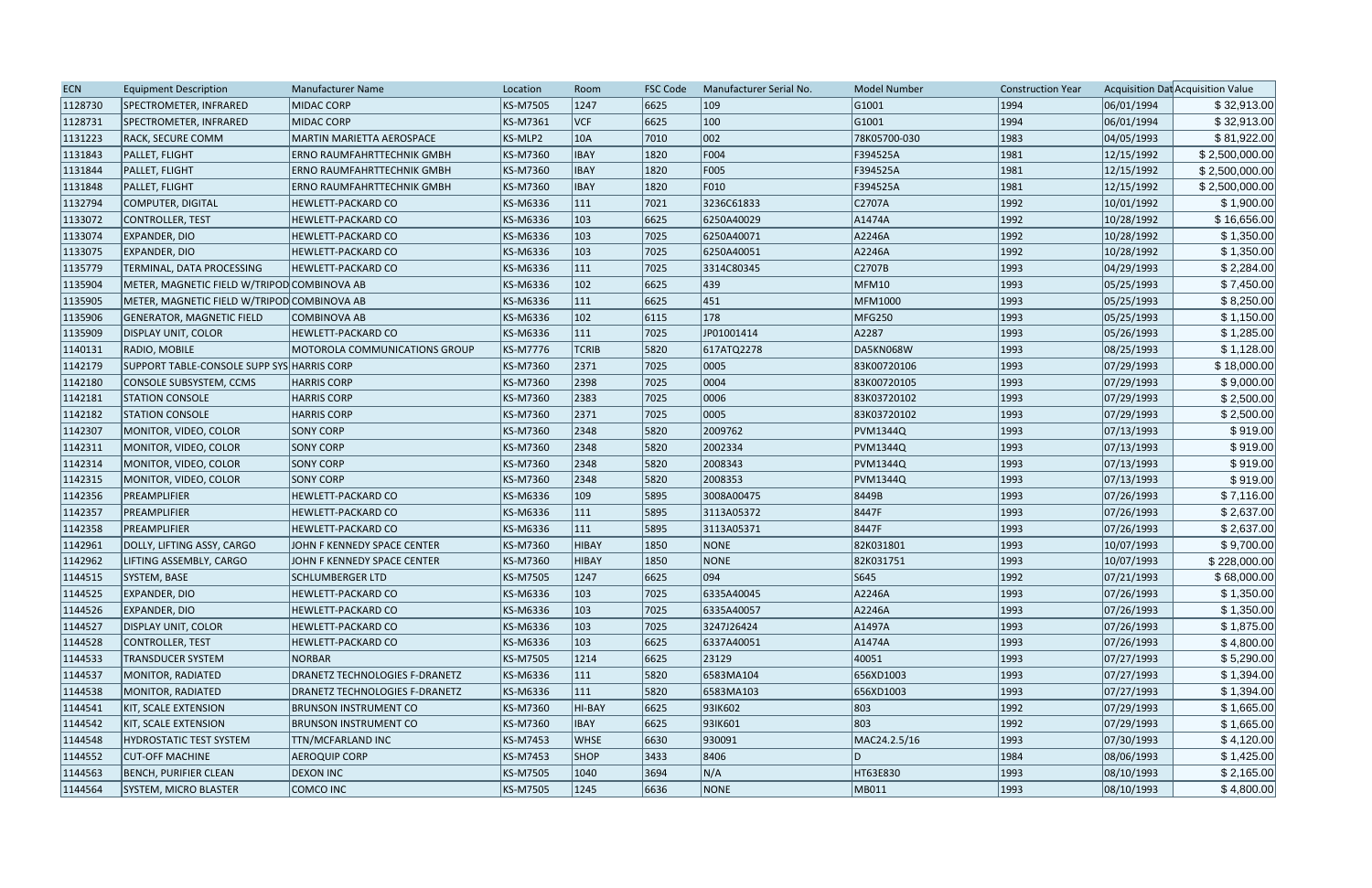| <b>ECN</b> | <b>Equipment Description</b>                     | Manufacturer Name                 | Location        | Room           | <b>FSC Code</b> | Manufacturer Serial No. | <b>Model Number</b> | <b>Construction Year</b> |            | Acquisition Dat Acquisition Value |
|------------|--------------------------------------------------|-----------------------------------|-----------------|----------------|-----------------|-------------------------|---------------------|--------------------------|------------|-----------------------------------|
| 1144565    | <b>SCOPEMETER</b>                                | <b>FLUKE CORP</b>                 | <b>KS-M7453</b> | <b>TCRIB</b>   | 6625            | DM5780918               | 97                  | 1993                     | 08/10/1993 | \$1,737.00                        |
| 1144605    | <b>GAGE, FORCE ELEC.</b>                         | <b>MECMESIN INC</b>               | <b>KS-M7505</b> | 1220           | 6625            | 93901707                | AFG50N              | 1993                     | 08/23/1993 | \$1,141.00                        |
| 1144612    | <b>SWITCH BOX, 5 WAY</b>                         | <b>NORBAR</b>                     | <b>KS-M7360</b> | <b>IBAY</b>    | 6625            | 17804                   | 60055               | 1993                     | 08/30/1993 | \$2,620.00                        |
| 1144652    | <b>AIR CASTER SET, LIGHT DUTY</b>                | <b>ARGO INSTRUMENTS INC</b>       | <b>KS-M7360</b> | <b>IBAY</b>    | 3990            | 001                     | GX5-00220           | 1993                     | 09/07/1993 | \$27,500.00                       |
| 1144653    | AIR CASTER SET, HEAVY DUTY                       | ARGO INSTRUMENTS INC              | KS-M7360        | <b>IBAY</b>    | 3990            | 001                     | GX5-00025           | 1993                     | 09/07/1993 | \$32,500.00                       |
| 1144659    | <b>HYDRAULIC DRIVE SYSTEM</b>                    | PARKER HANNIFIN CORPORATION       | <b>KS-M7453</b> | <b>WHSE</b>    | 3950            | 1837                    | 060-036FM           | 1993                     | 09/09/1993 | \$1,565.00                        |
| 1144660    | SOLDERING WORK STATION                           | <b>PACE INC</b>                   | KS-M71357       | 196            | 3439            | 02-03-008               | <b>PPS400</b>       | 1993                     | 09/10/1993 | \$2,995.00                        |
| 1144661    | SOLDERING WORK STATION                           | <b>PACE INC</b>                   | KS-M71357       | 196            | 3439            | 02-03-004               | <b>PPS400</b>       | 1993                     | 09/10/1993 | \$2,995.00                        |
| 1144689    | <b>PRINTER, LASERJET</b>                         | <b>HEWLETT-PACKARD CO</b>         | <b>KS-M7505</b> | 1040           | 7025            | USTC014979              | C2001A              | 1993                     | 09/22/1993 | \$1,353.00                        |
| 1144703    | <b>CPU</b>                                       | <b>DGI</b>                        | <b>KS-M7505</b> | 1247           | 7021            | 4D3-11157               | 1486DIC33SF         | 1993                     | 09/29/1993 | \$1,494.00                        |
| 1144754    | <b>SCOPEMETER</b>                                | <b>FLUKE CORP</b>                 | KS-M7360        | 2377           | 6625            | DM5880193               | 97                  | 1993                     | 10/07/1993 | \$1,852.00                        |
| 1144755    | <b>SCOPEMETER</b>                                | <b>FLUKE CORP</b>                 | <b>KS-M6336</b> | $ 111\rangle$  | 6625            | DM5880316               | 97                  | 1993                     | 10/07/1993 | \$1,852.00                        |
| 1144762    | CONTROLLER, PRESSURE/PNEUMAT KING NUTRONICS CORP |                                   | <b>KS-M7453</b> | <b>WHSE</b>    | 4931            | N/A                     | 3194F               | 1993                     | 10/11/1993 | \$8,902.00                        |
| 1144763    | CONTROLLER, PRESSURE/PNEUMATIKING NUTRONICS CORP |                                   | <b>KS-M7453</b> | PNEU           | 4931            | N/A                     | 3194F               | 1993                     | 10/11/1993 | \$8,902.00                        |
| 1144799    | <b>COMPUTER</b>                                  | <b>DGI</b>                        | <b>KS-M7355</b> | 4255           | 7021            | A7983                   | 486-33              | 1993                     | 10/15/1993 | \$1,533.00                        |
| 1144822    | <b>CAPACITOR</b>                                 | <b>HEWLETT-PACKARD CO</b>         | <b>KS-M7505</b> | 1214           | 5910            | 2519J00498              | 16385A              | 1992                     | 02/02/1993 | \$1,741.00                        |
| 1144823    | <b>CAPACITOR</b>                                 | HEWLETT-PACKARD CO                | <b>KS-M7505</b> | 1214           | 5910            | 2519J00498              | 16386A              | 1992                     | 02/02/1993 | \$1,741.00                        |
| 1144824    | <b>CAPACITOR</b>                                 | <b>HEWLETT-PACKARD CO</b>         | <b>KS-M7505</b> | 1214           | 5910            | 2519J00498              | 16387A              | 1992                     | 02/02/1993 | \$1,741.00                        |
| 1144830    | GAGE, FORCE                                      | CHATILLON JOHN AND SONS INC       | <b>KS-M7360</b> | 1451           | 6680            | 21767                   | DGGS                | 1993                     | 09/15/1993 | \$1,157.00                        |
| 1144831    | GAGE, FORCE                                      | CHATILLON JOHN AND SONS INC       | KS-M7360        | 1451           | 6680            | 21349                   | DFGS2               | 1993                     | 09/15/1993 | \$1,157.00                        |
| 1144832    | GAGE, FORCE                                      | CHATILLON JOHN AND SONS INC       | <b>KS-M7360</b> | 1451           | 6680            | 21351                   | DFGS10              | 1993                     | 09/15/1993 | \$1,157.00                        |
| 1144833    | GAGE, FORCE                                      | CHATILLON JOHN AND SONS INC       | <b>KS-M7360</b> | 1451           | 6680            | 21000                   | DFGS50              | 1993                     | 09/15/1993 | \$1,157.00                        |
| 1144834    | GAGE, FORCE                                      | CHATILLON JOHN AND SONS INC       | <b>KS-M7360</b> | 1451           | 6680            | 21276                   | <b>DFGS100</b>      | 1993                     | 09/15/1993 | \$1,157.00                        |
| 1144842    | <b>POWER LOGGER</b>                              | <b>GULTON INDUS F-TECHNI-RITE</b> | <b>KS-M7453</b> | <b>WHSE</b>    | 6625            | N/A                     | RR2-1231A2          | 1993                     | 10/18/1993 | \$2,261.00                        |
| 1144843    | <b>POWER LOGGER</b>                              | <b>GULTON INDUS F-TECHNI-RITE</b> | <b>KS-M7453</b> | <b>WHSE</b>    | 6625            | N/A                     | RR2-1231A2          | 1993                     | 10/18/1993 | \$2,261.00                        |
| 1144844    | HOOD, FUME                                       | LABCONCO CORP                     | <b>KS-M7505</b> | 1220           | 6640            | 241344                  | 22475               | 1993                     | 10/25/1993 | \$3,928.00                        |
| 1144854    | TELEVISION/VCR, 20                               | PANASONIC                         | <b>KS-M6794</b> | 1A02A          | 5836            | H3AA15193               | <b>PV-M2023</b>     | 1993                     | 10/25/1993 | \$549.00                          |
| 1144876    | MULTIMETER                                       | <b>FLUKE CORP</b>                 | <b>KS-M7360</b> | 1451           | 6625            | 5840762                 | 8840A/AF            | 1993                     | 10/23/1993 | \$1,729.00                        |
| 1144882    | <b>GAGE</b>                                      | <b>WEBBER MFG INC</b>             | <b>KS-M7505</b> | 1214           | 5220            | 92093.6                 | SS8A1X              | 1993                     | 11/02/1993 | \$3,340.00                        |
| 1144889    | <b>TEST SET SYSTEM</b>                           | <b>HEWLETT-PACKARD CO</b>         | KS-M6336        | 102            | 6625            | 145650                  | 8328A               | 1993                     | 11/08/1993 | \$63,920.00                       |
| 1144899    | <b>EXTRACTION KIT</b>                            | <b>NEDERMAN INC</b>               | KS-M7360        | 2348           | 3439            | 534                     | 510334              | 1993                     | 11/15/1993 | \$1,272.00                        |
| 1144902    | <b>EXTRACTION KIT</b>                            | <b>NEDERMAN INC</b>               | KS-M71357       | 196            | 3439            | 534                     | 510334              | 1993                     | 11/15/1993 | \$1,272.00                        |
| 1144903    | <b>EXTRACTION KIT</b>                            | <b>NEDERMAN INC</b>               | <b>KS-M7360</b> | 1239           | 3439            | 534                     | 510334              | 1993                     | 11/15/1993 | \$1,272.00                        |
| 1144904    | <b>EXTRACTION KIT</b>                            | <b>NEDERMAN INC</b>               | KS-M71357       | 196            | 3439            | 534                     | 510334              | 1993                     | 11/15/1993 | \$1,272.00                        |
| 1144905    | <b>EXTRACTION KIT</b>                            | <b>NEDERMAN INC</b>               | KS-M71357       | 196            | 3439            | 534                     | 510334              | 1993                     | 11/15/1993 | \$1,272.00                        |
| 1144912    | MEGOHM BRIDGE                                    | <b>QUADRANT ENGINEERING CORP</b>  | <b>KS-M7505</b> | 1214           | 6625            | 3370002611              | $1865 - 00$         | 1993                     | 11/15/1993 | \$4,375.00                        |
| 1144913    | RESISTOR, DECADE                                 | <b>QUADRANT ENGINEERING CORP</b>  | <b>KS-M7505</b> | 1214           | 5905            | 3411872876              | $ 1433-33 $         | 1993                     | 11/15/1993 | \$2,810.00                        |
| 1144914    | <b>RESISTOR, DECADE</b>                          | <b>QUADRANT ENGINEERING CORP</b>  | <b>KS-M7505</b> | 1214           | 5905            | 3411862875              | $ 1433-31 $         | 1993                     | 11/15/1993 | \$2,210.00                        |
| 1144941    | <b>GENERATOR, FUNCTION</b>                       | <b>FLUKE CORP</b>                 | <b>KS-M7360</b> | 1451           | 6625            | LO589372                | <b>PM5134M</b>      | 1993                     | 11/18/1993 | \$3,029.00                        |
| 1144950    | PRINTER, THERMAL                                 | <b>BRADY W H CO</b>               | <b>KS-M7505</b> | 1220           | 7025            | NONE                    | <b>THT300</b>       | 1993                     | 11/30/1993 | \$4,295.00                        |
| 1144954    | METER, FLOW RATE, INDICATING                     | <b>CONTROLOTRON CORP</b>          | <b>KS-M7360</b> | 3053           | 6680            | U2429                   | 994EP5GLSB3         | 1991                     | 09/12/1991 | \$5,696.00                        |
| 1144961    | GENERATOR                                        | <b>KUBOTA LTD</b>                 | <b>KS-M6798</b> | <b>YARD</b>    | 6115            | 534639                  | GL5500S             | 1993                     | 01/03/1994 | \$3,357.00                        |
| 1144962    | <b>BENCH, PURIFIER CLEAN</b>                     | <b>DEXON INC</b>                  | <b>KS-M7505</b> | $ 1040\rangle$ | 3694            | 26529                   | HT63E830S           | 1993                     | 01/03/1994 | \$2,400.00                        |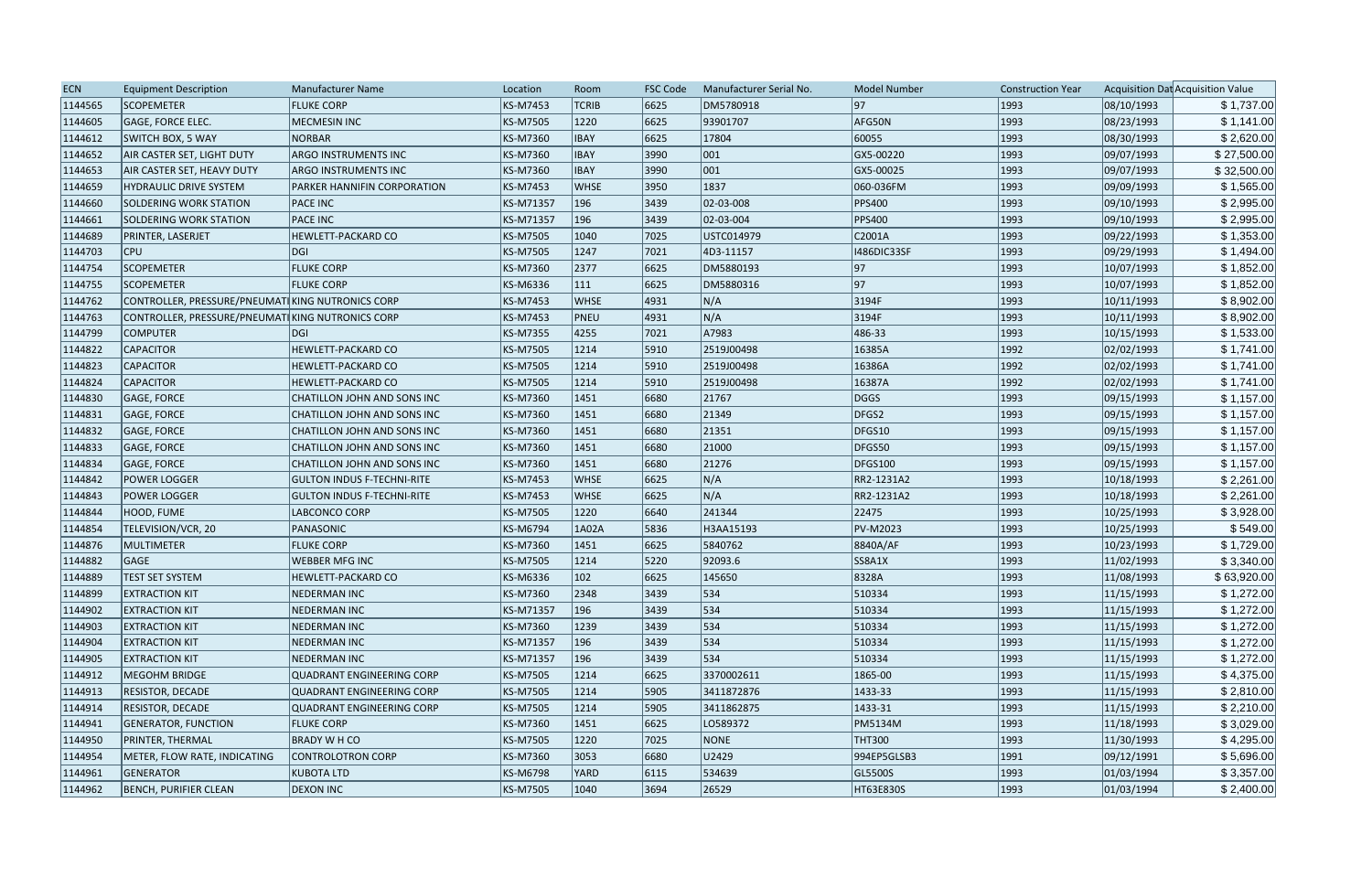| <b>ECN</b> | <b>Equipment Description</b>                         | Manufacturer Name                | Location        | Room          | <b>FSC Code</b> | Manufacturer Serial No. | <b>Model Number</b> | <b>Construction Year</b> |            | Acquisition Dat Acquisition Value |
|------------|------------------------------------------------------|----------------------------------|-----------------|---------------|-----------------|-------------------------|---------------------|--------------------------|------------|-----------------------------------|
| 1144972    | VENT SYSTEM, MINI-VAC(PORTABLE) AIR FLOW SYSTEMS INC |                                  | KS-M7360        | 2397          | 4460            | 750759                  | 68-0AD              | 1993                     | 01/05/1994 | \$1,941.00                        |
| 1144978    | STAND                                                | KEUFFEL AND ESSER OF NEW JERSE   | <b>KS-M7362</b> | <b>WHSE</b>   | 6675            | NONE                    | SK1829              | 1983                     | 02/11/1987 | \$4,150.00                        |
| 1145007    | <b>RSM SYSTEM ENCLOSURE</b>                          | EDAK ELECTRONICS, INC.           | <b>KS-J7337</b> | 39A           | 5985            | 360826-920206           | 82K03013            | 1992                     | 10/05/1993 | \$18,766.00                       |
| 1145009    | OVEN, ELECTRIC                                       | <b>THERMOLYNE CORP</b>           | <b>KS-M7505</b> | 1260          | 7310            | 08510071                | 3135K12             | 1987                     | 08/14/1987 | \$4,448.00                        |
| 1145060    | <b>DNS SUBSYSTEM ASSY</b>                            | <b>HARRIS CORP</b>               | <b>KS-M7360</b> | 2377          | 7010            | 0006                    | 83K03220-203        | 1994                     | 05/09/1995 | \$10,000.00                       |
| 1145065    | <b>FRONT END PROCESSOR</b>                           | <b>HARRIS CORP</b>               | KS-M7360        | HIBAY         | 7025            | NONE                    | 83K01320-105        | 1994                     | 07/21/1994 | \$29,365.00                       |
| 1145066    | FRONT END PROCESSOR, TYPE 1                          | <b>HARRIS CORP</b>               | <b>KS-M7360</b> | 2377          | 7025            | 0016                    | 83K01320-101        | 1994                     | 07/21/1994 | \$29,365.00                       |
| 1145072    | <b>VOLTMETER</b>                                     | <b>FLUKE CORP</b>                | <b>KS-M7505</b> | 1214          | 6625            | 5850004                 | 845AB               | 1993                     | 02/14/1994 | \$3,899.00                        |
| 1145127    | SHUNT BOX, 200 AMP                                   | <b>ANALOGIC CORP</b>             | KS-M7360        | 1457          | 6625            | 5045                    | 27724-200A          | 1994                     | 04/18/1994 | \$1,400.00                        |
| 1145128    | SHUNT BOX, 200 AMP                                   | <b>ANALOGIC CORP</b>             | KS-M7360        | 1451          | 6625            | 5044                    | 27724-200A          | 1994                     | 04/18/1994 | \$1,400.00                        |
| 1145140    | <b>HUMIDITY INDICATOR</b>                            | NEWPORT SCIENTIFIC HYGRODYNA-    | KS-M7360        | 1451          | 6685            | 3087                    | 3087                | 1994                     | 04/20/1994 | \$1,505.00                        |
| 1145156    | TERMINATION KIT, HOT MELT                            | MINN MINING & MFG                | <b>KS-M7360</b> | 1239          | 6150            | 5807                    | 78-8073-7401-8      | 1994                     | 05/04/1994 | \$1,000.00                        |
| 1145158    | TERMINATION KIT, HOT MELT                            | MINN MINING & MFG                | <b>KS-M7360</b> | 1239          | 6150            | 6060                    | 78-8073-7401-8      | 1994                     | 05/04/1994 | \$1,000.00                        |
| 1145159    | <b>TERMINATION KIT, HOT MELT</b>                     | MINN MINING & MFG                | KS-M7360        | 1239          | 6150            | 5962                    | 78-8073-7401-8      | 1994                     | 05/04/1994 | \$1,000.00                        |
| 1145160    | <b>POWER SUPPLY</b>                                  | <b>KENWOOD CORP</b>              | <b>KS-M7360</b> | 1451          | 6130            | 5080001                 | PD56-10             | 1993                     | 05/03/1994 | \$1,675.00                        |
| 1145189    | <b>GAGE, COATING THICKNESS</b>                       | S.G. PINNEY                      | <b>KS-M7505</b> | 1003          | 5210            | 9378                    | 6000EN1             | 1994                     | 05/23/1994 | \$1,228.00                        |
| 1145221    | MONITOR, ISTROPIC, FIELD                             | <b>AMPLIFIER RESEARCH</b>        | KS-M6336        | $ 102\rangle$ | 6625            | 14315                   | <b>FM2000</b>       | 1994                     | 06/07/1994 | \$6,500.00                        |
| 1145274    | <b>DRILL PRESS</b>                                   | <b>ARBOGA MASKINER AB</b>        | <b>KS-M7505</b> | 1260          | 3443            | 337791                  | A6043               | 1994                     | 06/23/1994 | \$3,029.00                        |
| 1145279    | <b>GENERATOR, PULSE</b>                              | HEWLETT-PACKARD CO               | <b>KS-M7505</b> | 1246          | 6115            | 3330G00154              | 8114A               | 1994                     | 06/29/1994 | \$9,600.00                        |
| 1145282    | TESTER, BATTERY IMPEDANCE                            | AVO BIDDLE INSTRUMENTS FMLY      | <b>KS-M7453</b> | <b>WHSE</b>   | 6625            | 3850                    | 246001              | 1994                     | 07/05/1994 | \$5,724.00                        |
| 1145285    | <b>MONITOR</b>                                       | PANASONIC                        | KS-M7360        | <b>CAFE</b>   | 5820            | AC40420045              | $CT-27S15$          | 1994                     | 07/06/1994 | \$515.00                          |
| 1145286    | <b>MONITOR</b>                                       | PANASONIC                        | <b>KS-M7360</b> | CAFE          | 5820            | AC40420151              | CT-27S15            | 1994                     | 07/06/1994 | \$515.00                          |
| 1145289    | MONITOR                                              | PANASONIC                        | KS-M7360        | CAFE          | 5820            | AC40420171              | $CT-27S15$          | 1994                     | 07/06/1994 | \$515.00                          |
| 1145290    | <b>MONITOR</b>                                       | PANASONIC                        | <b>KS-M7360</b> | 2012          | 5820            | AS32840312              | CT-27S15            | 1994                     | 07/06/1994 | \$515.00                          |
| 1145328    | CONTROLLER, PRESSURE/PNEUMAT KING NUTRONICS CORP     |                                  | <b>KS-M7453</b> | <b>WHSE</b>   | 6625            | 8545                    | 3194F               | 1984                     | 10/29/1987 | \$6,402.00                        |
| 1145329    | CONTROLLER, PRESSURE/PNEUMAT KING NUTRONICS CORP     |                                  | <b>KS-M7505</b> | 1214          | 6625            | 8626                    | 3194F               | 1984                     | 10/29/1987 | \$6,402.00                        |
| 1145341    | SERVER, ALPHA AXP-2100                               | DIGITAL INSTRUMENTS INC          | <b>KS-M7360</b> | 2372          | 7021            | KA426ASZH5              | 450AP-A9            | 1994                     | 07/14/1994 | \$24,864.00                       |
| 1145364    | <b>GENERATOR, SIGNAL</b>                             | <b>HEWLETT-PACKARD CO</b>        | <b>KS-M7505</b> | 1246          | 6625            | 2948G02379              | 8175A               | 1994                     | 07/26/1994 | \$13,041.00                       |
| 1145365    | METER, HARMONICS                                     | <b>FLUKE CORP</b>                | <b>KS-M7453</b> | <b>WHSE</b>   | 6625            | 6040452                 | 40                  | 1994                     | 07/26/1994 | \$1,022.00                        |
| 1145369    | <b>RESISTANCE BOX, DECADE</b>                        | <b>GUILDLINE INSTRUMENTS LTD</b> | <b>KS-M7505</b> | 1214          | 6625            | 61053                   | 9345/1G             | 1994                     | 07/29/1994 | \$1,770.00                        |
| 1145382    | PRINTER, LASERJET                                    | <b>HEWLETT-PACKARD CO</b>        | <b>KS-M7505</b> | 1242          | 7025            | JPGH022812              | C2039A              | 1994                     | 08/04/1994 | \$1,994.00                        |
| 1145384    | MONITOR, 20                                          | <b>HEWLETT-PACKARD CO</b>        | KS-M6336        | 124           | 7025            | JP01008397              | A4032A              | 1994                     | 08/11/1994 | \$525.00                          |
| 1145385    | X-STATION                                            | <b>HEWLETT-PACKARD CO</b>        | KS-M6336        | 123           | 7021            | CA45J91111              | C2731A              | 1994                     | 08/11/1994 | \$3,000.00                        |
| 1145390    | CPU, LAPTOP                                          | <b>COMPAQ COMPUTER CORP</b>      | KS-M7360        | 2064          | 7021            | 7401HDJ41209            | 282207              | 1994                     | 08/16/1994 | \$2,195.00                        |
| 1145391    | VACUUM PROCESS CONTROLLER                            | <b>GRANVILLE PHILLIPS</b>        | <b>KS-M7505</b> | 1247          | 6636            | 03003                   | 303                 | 1994                     | 08/16/1994 | \$3,575.00                        |
| 1145395    | PRINTER, LASERJET                                    | <b>HEWLETT-PACKARD CO</b>        | KS-M7360        | 2372          | 7025            | JPFB008555              | C2039A              | 1994                     | 08/19/1994 | \$1,880.00                        |
| 1145427    | PRINTER, LASERJET                                    | <b>HEWLETT-PACKARD CO</b>        | KS-M6336        | $ 102\rangle$ | 7025            | JPGF002707              | C2039A              | 1994                     | 08/23/1994 | \$1,950.00                        |
| 1145430    | TESTER, RESPIRATOR FIT                               | TSI INC F-THERMO-SYSTEMS INC     | KS-M71357       | 196           | 6685            | 16983                   | 8020                | 1994                     | 08/24/1994 | \$7,000.00                        |
| 1145434    | MONITOR, 20                                          | <b>HEWLETT-PACKARD CO</b>        | KS-M6336        | 111           | 7025            | JP01008398              | A4032A              | 1994                     | 08/26/1994 | \$500.00                          |
| 1145435    | X-STATION                                            | <b>HEWLETT-PACKARD CO</b>        | KS-M6336        | $ 123\rangle$ | 7025            | CA45J91090              | C2731A              | 1994                     | 08/26/1994 | \$2,499.00                        |
| 1145437    | SAW, BAND                                            | LINCOLN ST LOUIS INDUSTRIAL      | KS-M6336        | 106           | 3405            | V50367                  | <b>RF66 KV50</b>    | 1994                     | 08/26/1994 | \$3,670.00                        |
| 1145442    | <b>POWER SUPPLY</b>                                  | <b>HEWLETT-PACKARD CO</b>        | KS-J7337        | 39A           | 6130            | 3416A08843              | 6624A               | 1994                     | 08/29/1994 | \$4,628.00                        |
| 1145449    | DRY-BLASTER                                          | TRINCO TOOL CO                   | KS-M6336        | 106           | 3408            | $ 41191 - 4 $           | 36/450RC            | 1994                     | 08/29/1994 | \$1,518.00                        |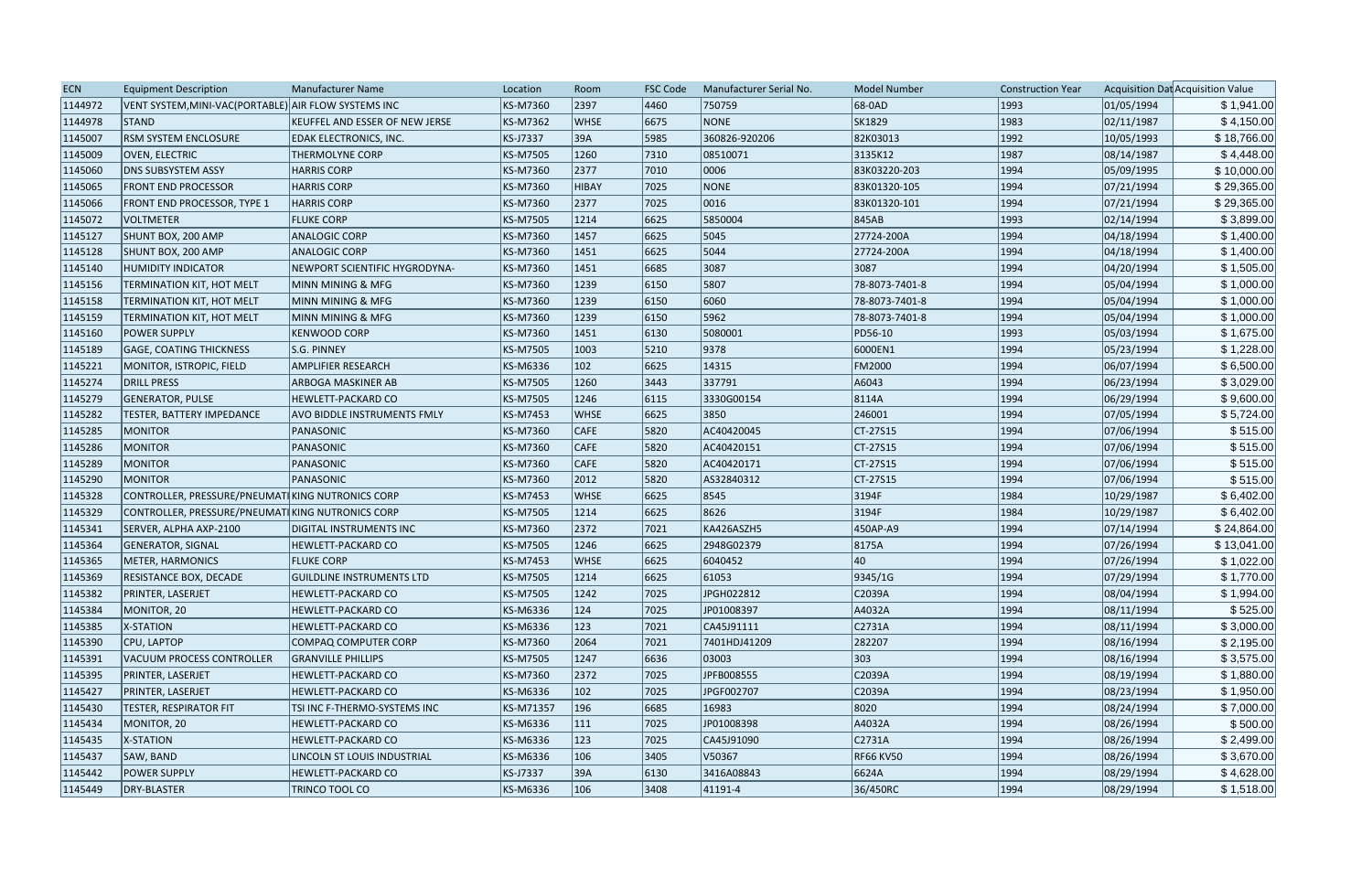| <b>ECN</b> | <b>Equipment Description</b>                          | Manufacturer Name                                           | Location  | Room          | <b>FSC Code</b> | Manufacturer Serial No. | <b>Model Number</b> | <b>Construction Year</b> |            | Acquisition Dat Acquisition Value |
|------------|-------------------------------------------------------|-------------------------------------------------------------|-----------|---------------|-----------------|-------------------------|---------------------|--------------------------|------------|-----------------------------------|
| 1145451    | <b>FLOW BENCH</b>                                     | LAMINAR FLOW INC                                            | KS-M6794  | 1055          | 3694            | 9034                    | 630CS               | 1994                     | 08/31/1994 | \$4,098.00                        |
| 1145452    | AMPLIFIER                                             | <b>HEWLETT-PACKARD CO</b>                                   | KS-M6336  | 111           | 6625            | 2944A07824              | 8447D               | 1994                     | 08/31/1994 | \$1,598.00                        |
| 1145461    | SOLDERING WORK STATION                                | <b>PACE INC</b>                                             | KS-M6336  | 103           | 6625            | 02-05-086               | <b>PPS400</b>       | 1994                     | 09/06/1994 | \$2,955.00                        |
| 1145462    | <b>SOLDERING WORK STATION</b>                         | <b>PACE INC</b>                                             | KS-M6336  | $ 102\rangle$ | 6625            | $ 02 - 05 - 104 $       | <b>PPS400</b>       | 1994                     | 09/06/1994 | \$2,955.00                        |
| 1145467    | <b>SANDER</b>                                         | WILTON CORP WILTON TOOL DIV                                 | KS-M6336  | 106           | 5130            | 09768                   | 4200                | 1994                     | 09/07/1994 | \$1,462.00                        |
| 1145469    | VACUUM CLEANER                                        | <b>NILFISK OF AMERICA INC</b>                               | KS-M6336  | 106           | 7910            | NONE                    | GS82                | 1994                     | 09/09/1994 | \$2,663.00                        |
| 1145479    | <b>VACUUM PUMP</b>                                    | MARVAC SCIENTIFIC CO                                        | KS-M7505  | 1220          | 4310            | 94228                   | B <sub>2</sub>      | 1994                     | 09/19/1994 | \$1,068.00                        |
| 1145480    | MICROSCOPE, BINOCULAR                                 | <b>FISHER SCIENTIFIC CO</b>                                 | KS-M7360  | 1239          | 6650            | <b>NONE</b>             | 12-573-103          | 1994                     | 09/19/1994 | \$1,397.00                        |
| 1145481    | MICROSCOPE, BINOCULAR                                 | <b>FISHER SCIENTIFIC CO</b>                                 | KS-M7360  | 1239          | 6650            | NONE                    | 12-573-103          | 1994                     | 09/19/1994 | \$1,397.00                        |
| 1145487    | AMPLIFIER, POWER                                      | CROWN INTERNATIONAL CORP                                    | KS-M6336  | <b>EXCESS</b> | 6625            | 074504                  | 7520                | 1994                     | 09/20/1994 | \$1,116.00                        |
| 1145488    | AMPLIFIER, POWER                                      | <b>CROWN INTERNATIONAL CORP</b>                             | KS-M6336  | 129           | 6625            | 074507                  | 7520                | 1994                     | 09/20/1994 | \$1,116.00                        |
| 1264670    | COMPUTER, MICRO                                       | TOSHIBA HOSHASEN CO LTD                                     | KS-M7355  | 4255          | 7021            | 03213163                | T6400DXC            | 1992                     | 07/14/1992 | \$7,680.00                        |
| 1314661    | <b>SAFE</b>                                           | <b>DIEBOLD INC</b>                                          | KS-M6794  | <b>FLOOR</b>  | 7110            | 697067                  | NONE                | 1994                     | 03/17/1995 | \$3,500.00                        |
| 1335053    | <b>COMPUTER, MICRO</b>                                | <b>SUN MICROSYSTEMS INC</b>                                 | KS-M6794  | 1029          | 7021            | 323F0243                | $ 144\rangle$       | 1993                     | 06/28/1993 | \$11,647.00                       |
| 1373603    | ASPIRATOR, HYPERGOL, FUEL SPILL                       | <b>TAYLOR FORGE ENGINEERED</b>                              | KS-66330  | <b>WHSE</b>   | 4960            | 870495-1A               | S70-1119-11         | 1993                     | 12/10/1993 | \$21,983.00                       |
| 1373604    | ASPIRATOR, HYPERGOL,FUEL SPILL                        | <b>TAYLOR FORGE ENGINEERED</b>                              | KS-66330  | <b>WHSE</b>   | 4960            | 870495-1B               | S70-1119-11         | 1993                     | 12/10/1993 | \$21,983.00                       |
| 1373605    | ASPIRATOR, HYPERGOL, FUEL SPILL                       | <b>TAYLOR FORGE ENGINEERED</b>                              | KS-66330  | 1023          | 4960            | 870495-1E               | S70-1119-11         | 1993                     | 12/10/1993 | \$21,983.00                       |
| 1373647    | <b>FLOW TOTALIZER, SCRUBBER</b>                       | <b>FISCHER AND PORTER CO</b>                                | KS-66330  | <b>WHSE</b>   | 6680            | 93W021954               | 52BT1132AC2B        | 1993                     | 01/31/1994 | \$10,178.00                       |
| 1373775    | STAIRS, ACCESS                                        | SAMSON METAL AND MACHINE INC                                | KS-66330  | NOC           | 5670            | 82K03984-3-3            | GA500625            | 1995                     | 09/16/1996 | \$17,000.00                       |
| 1373776    | <b>STAIRS, ACCESS</b>                                 | SAMSON METAL AND MACHINE INC                                | KS-66330  | NOC           | 5670            | 82K03984-3-4            | GA500625            | 1995                     | 09/16/1996 | \$17,000.00                       |
| 1373777    | <b>STAIRS, ACCESS</b>                                 | SAMSON METAL AND MACHINE INC                                | KS-M7360  | HIBAY         | 5670            | 82K03984-3-2            | GA500625            | 1995                     | 09/16/1996 | \$17,000.00                       |
| 1373778    | <b>STAIRS, ACCESS</b>                                 | SAMSON METAL AND MACHINE INC                                | KS-M7360  | <b>HIBAY</b>  | 5670            | 82K03984-3-1            | GA500625            | 1995                     | 09/16/1996 | \$17,000.00                       |
| 1374544    | <b>POWER SUPPLY</b>                                   | <b>HEWLETT-PACKARD CO</b>                                   | KS-M7505  | 1246          | 6130            | 3107A05731              | 6624A               | 1993                     | 05/06/1994 | \$2,500.00                        |
| 1374545    | <b>POWER SUPPLY</b>                                   | HEWLETT-PACKARD CO                                          | KS-M7505  | 1246          | 6130            | 3107A05735              | 6624A               | 1993                     | 05/06/1994 | \$2,500.00                        |
| 1374562    | <b>POWER SUPPLY</b>                                   | <b>HEWLETT-PACKARD CO</b>                                   | KS-M7505  | 1246          | 6130            | 3150A00431              | 6654A               | 1993                     | 05/06/1994 | \$2,668.00                        |
| 1374563    | <b>POWER SUPPLY</b>                                   | <b>HEWLETT-PACKARD CO</b>                                   | KS-M7505  | 1246          | 6130            | 3150A00495              | 6654A               | 1993                     | 05/06/1994 | \$2,668.00                        |
| 1374701    | <b>DISPLAY UNIT</b>                                   | <b>WYSE TECHNOLOGY</b>                                      | KS-M7360  | 2372          | 7025            | 0JU13500595             | 90098607            | 1993                     | 05/17/1994 | \$2,000.00                        |
| 1374702    | <b>DISPLAY UNIT</b>                                   | WYSE TECHNOLOGY                                             | KS-M7360  | 2372          | 7025            | 0JU13500585             | 90098607            | 1993                     | 05/17/1994 | \$2,000.00                        |
| 1374704    | <b>DISPLAY UNIT</b>                                   | <b>APPLIED DIGITAL DATA SYSTEMS</b>                         | KS-M7360  | 2372          | 7025            | 02263939                | 4000                | 1994                     | 05/17/1994 | \$2,000.00                        |
| 1374715    | <b>FRONT END PROCESSOR</b>                            | HARRIS SPACE SYSTEMS CORP                                   | KS-M7360  | 2372          | 7025            | 0026                    | 83K01327            | 1994                     | 05/17/1994 | \$31,680.00                       |
| 1375029    |                                                       | IMPEDANCE STABLIZATION NETWOR FISCHER CUSTOM COMMUNICATIONS | KS-M6336  | $ 102\rangle$ | 6625            |                         | FCCLISN441A         | 1994                     | 06/21/1994 | \$1,200.00                        |
| 1375030    |                                                       | IMPEDANCE STABLIZATION NETWOR FISCHER CUSTOM COMMUNICATIONS | KS-M6336  | 102           | 6625            |                         | FCCLISN441A         | 1994                     | 06/21/1994 | \$1,200.00                        |
| 1375281    | CONTROLLER, INFINITY, TOUCHSCRN ANDOVER CONTROLS CORP |                                                             | KS-M71357 | 153           | 4120            | 1886                    | CX9001              | 1994                     | 06/09/1994 | \$8,897.00                        |
| 1375358    | <b>FRONT END PROCESSOR</b>                            | <b>HARRIS CORP</b>                                          | KS-M7360  | <b>HIBAY</b>  | 7025            | 0095                    | 83K01379001         | 1994                     | 07/22/1994 | \$6,816.00                        |
| 1375393    | DETECTOR, LEAK, SPECTROMETER                          | <b>VARIAN VACUM PRODUCTS</b>                                | KS-M7360  | 1422          | 6665            | <b>DMCG4001</b>         | 956                 | 1994                     | 07/21/1994 | \$21,100.00                       |
| 1375435    | <b>MULTIMETER</b>                                     | HEWLETT-PACKARD CO OPTROELECTR                              | KS-M7360  | 2372          | 6625            | 2905A31015              | 3466A               | 1994                     | 07/26/1994 | \$1,215.00                        |
| 1375441    | <b>GENERATOR, PULSE</b>                               | <b>HEWLETT-PACKARD CO</b>                                   | KS-M7360  | 2372          | 6115            | 2849G07570              | 8111A               | 1994                     | 07/26/1994 | \$2,650.00                        |
| 1375443    | <b>OSCILLOSCOPE, DIGITAL</b>                          | <b>TEKTRONIX</b>                                            | KS-M7360  | 2372          | 6625            | B024124                 | <b>TDS540</b>       | 1994                     | 07/26/1994 | \$13,623.00                       |
| 1375445    | <b>OSCILLOSCOPE, DIGITAL</b>                          | <b>TEKTRONIX</b>                                            | KS-M7360  | 2372          | 6125            | B024190                 | <b>TDS540</b>       | 1994                     | 07/26/1994 | \$13,623.00                       |
| 1375532    | <b>FRONT END PROCESSOR</b>                            | <b>HARRIS CORP</b>                                          | KS-M7360  | 2372          | 7025            | 0063                    | 83K01327-103        | 1994                     | 08/10/1994 | \$29,365.00                       |
| 1375837    | <b>DISPLAY UNIT</b>                                   | <b>WYSE TECHNOLOGY</b>                                      | KS-M7360  | 2372          | 7025            | OJU13500649             | <b>WY185</b>        | 1994                     | 08/19/1994 | \$2,000.00                        |
| 1375843    | <b>FRONT END PROCESSOR</b>                            | <b>HARRIS CORP</b>                                          | KS-M7360  | 2372          | 7025            | 0057                    | 83K01327-102        | 1994                     | 08/19/1994 | \$27,000.00                       |
| 1375849    | <b>FRONT END PROCESSOR</b>                            | <b>HARRIS CORP</b>                                          | KS-M7360  | 2372          | 7025            | 0051                    | 83K01327-102        | 1994                     | 08/19/1994 | \$27,000.00                       |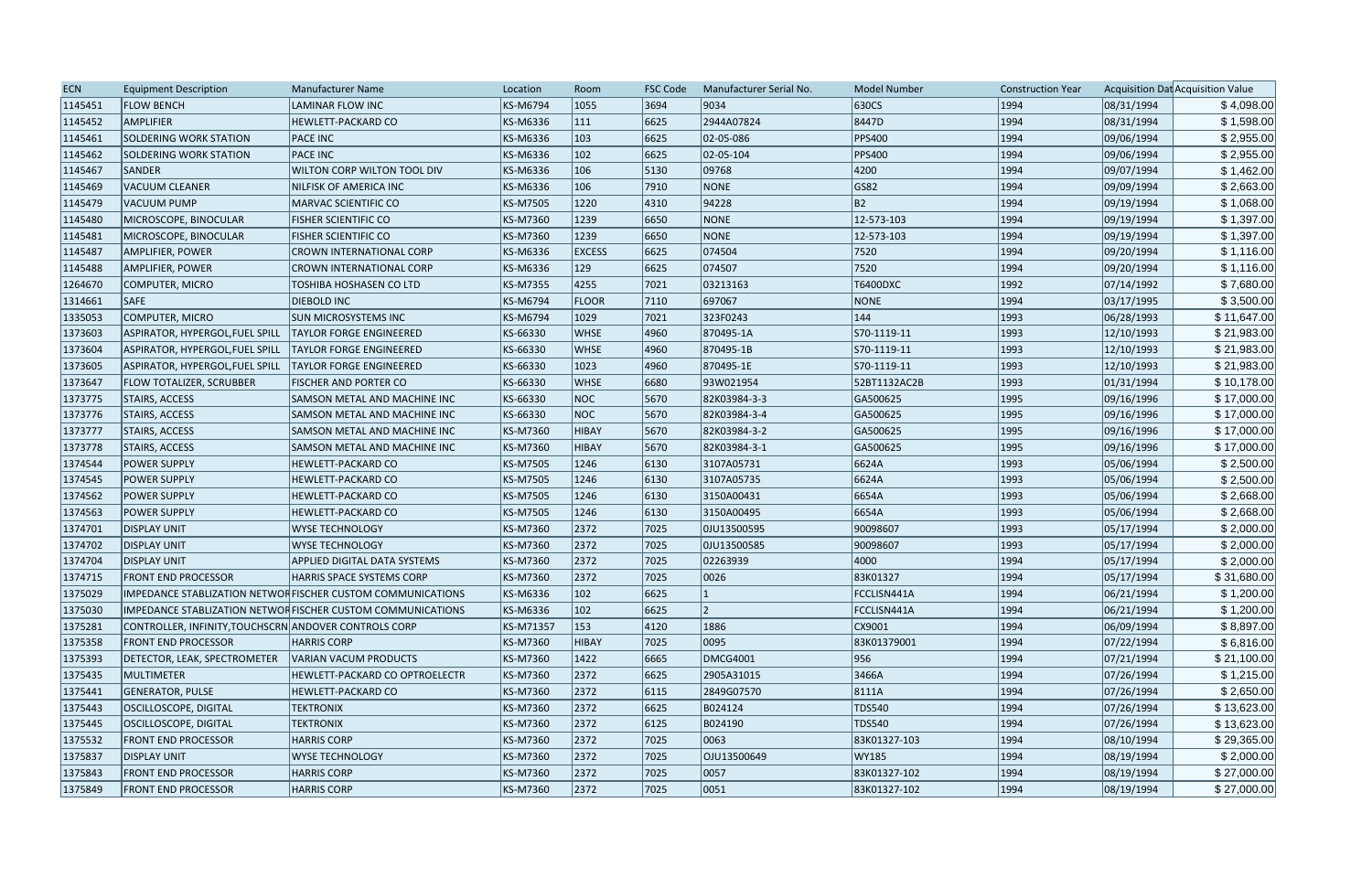| <b>ECN</b> | <b>Equipment Description</b>      | <b>Manufacturer Name</b>        | Location        | Room           | <b>FSC Code</b> | Manufacturer Serial No. | <b>Model Number</b> | <b>Construction Year</b> |            | Acquisition Dat Acquisition Value |
|------------|-----------------------------------|---------------------------------|-----------------|----------------|-----------------|-------------------------|---------------------|--------------------------|------------|-----------------------------------|
| 1375850    | CHASSIS, FRONT END PROCESSOR      | <b>HARRIS CORP</b>              | KS-M7360        | 2372           | 7025            | 0029                    | 83K01379            | 1994                     | 08/19/1994 | \$27,000.00                       |
| 1375965    | MULTIMETER                        | HEWLETT-PACKARD CO              | <b>KS-M7505</b> | 1214           | 6625            | 2823A07566              | <b>HP3458A</b>      | 1994                     | 08/27/1994 | \$6,199.00                        |
| 1376107    | HOIST, 1-TON                      | MONOGRAM INDUSTRIES INC         | <b>KS-M7453</b> | <b>WHSE</b>    | 3950            | 6491                    | $ 130-1$            | 1994                     | 09/07/1994 | \$1,368.00                        |
| 1376108    | HOIST, 1-TON                      | MONOGRAM INDUSTRIES INC         | <b>KS-M7453</b> | 1000           | 3950            | 6493                    | $ 130-1$            | 1994                     | 09/07/1994 | \$1,368.00                        |
| 1376109    | HOIST, 1-TON                      | MONOGRAM INDUSTRIES INC         | <b>KS-M7505</b> | 1247           | 3950            | 6489                    | $ 130-1 $           | 1994                     | 09/07/1994 | \$1,368.00                        |
| 1376110    | HOIST, 1-TON                      | MONOGRAM INDUSTRIES INC         | <b>KS-M7453</b> | <b>WHSE</b>    | 3950            | 6490                    | $ 130-1 $           | 1994                     | 09/07/1994 | \$1,368.00                        |
| 1376111    | HOIST, 1-TON                      | MONOGRAM INDUSTRIES INC         | KS-M7453        | 1000           | 3950            | 6492                    | $ 130-1 $           | 1994                     | 09/07/1994 | \$1,368.00                        |
| 1376112    | HOIST, 2-TON                      | MONOGRAM INDUSTRIES INC         | <b>KS-M7453</b> | <b>WHSE</b>    | 3950            | 6496                    | $ 130-2 $           | 1994                     | 09/07/1994 | \$1,870.00                        |
| 1376113    | HOIST, 2-TON                      | <b>MONOGRAM INDUSTRIES INC</b>  | <b>KS-M7505</b> | YARD           | 3950            | 6495                    | $ 130-2 $           | 1994                     | 09/07/1994 | \$1,870.00                        |
| 1376114    | HOIST, 2-TON                      | MONOGRAM INDUSTRIES INC         | <b>KS-M7453</b> | <b>WHSE</b>    | 3950            | 6494                    | $ 130-2 $           | 1994                     | 09/07/1994 | \$1,870.00                        |
| 1376148    | <b>OSCILLOSCOPE</b>               | <b>TEKTRONIX INC</b>            | <b>KS-M7355</b> | 4255           | 6625            | B010905                 | 2467B               | 1993                     | 09/08/1994 | \$13,278.00                       |
| 1376158    | <b>VOLTMETER</b>                  | HEWLETT-PACKARD CO              | KS-M7505        | 1245           | 6625            | 2943A22353              | 3456A               | 1993                     | 09/08/1994 | \$5,889.00                        |
| 1376164    | SCANNER, CABLE                    | <b>MICROTEST</b>                | KS-M7360        | 2377           | 6625            | PS92F0002               | <b>TS395A</b>       | 1993                     | 09/08/1994 | \$2,110.00                        |
| 1376718    | <b>TRAILER</b>                    | <b>DAVIDS TRAILERS INC</b>      | <b>KS-M6798</b> | YARD           | 2330            | 5451                    | 82K02180            | 1989                     | 06/01/1989 | \$1,375.00                        |
| 1376741    | MONITOR, TELEVISION, 27           | <b>HITACHI AMERICA LTD</b>      | KS-M7360        | 2397           | 5836            | V4F035656               | 27AX3B              | 1994                     | 10/10/1994 | \$520.00                          |
| 1376742    | MULTIMETER, DIGITAL               | <b>KEITHLEY INSTRUMENTS INC</b> | <b>KS-M7505</b> | 1214           | 6625            | 0578356                 | 2002                | 1994                     | 10/10/1994 | \$5,239.00                        |
| 1376747    | <b>EVAPORATION SYSTEM</b>         | LABCONCO CORP                   | <b>KS-M7505</b> | 1040           | 6636            | 246502                  | 79100               | 1994                     | 10/12/1994 | \$4,615.00                        |
| 1376750    | <b>SOLDERING WORK STATION</b>     | <b>PACE INC</b>                 | <b>KS-M7505</b> | 1242           | 6625            | 0205132                 | <b>PPS400</b>       | 1994                     | 10/17/1994 | \$2,950.00                        |
| 1376751    | SOLDERING WORK STATION            | <b>PACE INC</b>                 | <b>KS-M7505</b> | 1242           | 6625            | 0205095                 | <b>PPS400</b>       | 1994                     | 10/17/1994 | \$2,950.00                        |
| 1376755    | <b>RECEIVER, WIDE BAND</b>        | <b>ICOM INC</b>                 | <b>KS-M6336</b> | $ 111\rangle$  | 5821            | 02729                   | IC-R9000            | 1994                     | 10/24/1994 | \$5,299.00                        |
| 1376756    | <b>RECEIVER, WIDE BAND</b>        | <b>ICOM INC</b>                 | KS-M6336        | $ 103\rangle$  | 5821            | 02735                   | IC-R9000            | 1994                     | 10/24/1994 | \$5,299.00                        |
| 1376757    | ALIGNMENT KIT, LASER              | <b>LASER TOOLS COMPANY</b>      | <b>KS-M7360</b> | 2397           | 6650            | NONE                    | T7L100W             | 1994                     | 10/24/1994 | \$705.00                          |
| 1376759    | TAPE DRIVE, DAT                   | <b>HEWLETT-PACKARD CO</b>       | KS-M6336        | $ 103\rangle$  | 7025            | 3352E77127              | C1521B              | 1994                     | 10/25/1994 | \$2,350.00                        |
| 1376811    | <b>PALLET JACK, ELECTRIC</b>      | YALE MATERIALS HANDLING CORP    | <b>KS-M7360</b> | 1268           | 3930            | N564679                 | MCW020LAN12CE077    | 1994                     | 11/29/1994 | \$11,524.00                       |
| 1376812    | <b>PALLET JACK, ELECTRIC</b>      | YALE MATERIALS HANDLING CORP    | <b>KS-M7505</b> | 1020           | 3930            | N564678                 | MCW020LAN12CE077    | 1994                     | 11/29/1994 | \$11,524.00                       |
| 1376815    | <b>INSPECTION HEAD, WIRE ROPE</b> | <b>NDT PRODUCTS</b>             | <b>KS-M7453</b> | <b>WHSE</b>    | 6695            | 078                     | LMA75               | 1994                     | 11/29/1994 | \$4,531.00                        |
| 1376819    | <b>GENERATOR, TRANSIENT</b>       | <b>SOLAR ELECTRONICS CO</b>     | <b>KS-M6336</b> | $ 111\rangle$  | 6115            | <b>NONE</b>             | 6254-55             | 1994                     | 12/02/1994 | \$1,920.00                        |
| 1376820    | <b>GENERATOR, POWER SWEEP</b>     | <b>SOLAR ELECTRONICS CO</b>     | KS-M6336        | $ 102\rangle$  | 6115            | 915622                  | 8850-1              | 1994                     | 12/02/1994 | \$5,250.00                        |
| 1376821    | <b>GENERATOR, POWER SWEEP</b>     | <b>SOLAR ELECTRONICS CO</b>     | <b>KS-M6336</b> | $ 102\rangle$  | 6115            | 915623                  | 8850-1              | 1994                     | 12/02/1994 | \$5,250.00                        |
| 1376822    | <b>GENERATOR, PULSE</b>           | <b>SOLAR ELECTRONICS CO</b>     | KS-M6336        | $ 102\rangle$  | 6115            | 941007                  | $ 9355-1$           | 1994                     | 12/02/1994 | \$4,500.00                        |
| 1376823    | <b>GENERATOR, PULSE</b>           | <b>SOLAR ELECTRONICS CO</b>     | KS-M6336        | $ 102\rangle$  | 6115            | 941006                  | $ 9355-1 $          | 1994                     | 12/02/1994 | \$4,500.00                        |
| 1376824    | <b>EXTRACTION KIT</b>             | <b>NEDERMAN INC</b>             | <b>KS-M7505</b> | 1247           | 3439            | 534                     | 510334              | 1994                     | 12/02/1994 | \$1,405.00                        |
| 1376825    | <b>EXTRACTION KIT</b>             | <b>NEDERMAN INC</b>             | <b>KS-M7505</b> | 1247           | 3439            | 534                     | 510334              | 1994                     | 12/02/1994 | \$1,405.00                        |
| 1376826    | <b>EXTRACTION KIT</b>             | <b>NEDERMAN INC</b>             | <b>KS-M7505</b> | 1242           | 3439            | 534                     | 510334              | 1994                     | 12/02/1994 | \$1,405.00                        |
| 1376828    | <b>EXTRACTION KIT</b>             | <b>NEDERMAN INC</b>             | KS-M6336        | $ 102\rangle$  | 3439            | 534                     | 510334              | 1994                     | 12/02/1994 | \$1,405.00                        |
| 1376829    | <b>EXTRACTION KIT</b>             | <b>NEDERMAN INC</b>             | <b>KS-M7505</b> | 1242           | 3439            | 534                     | 510334              | 1994                     | 12/02/1994 | \$1,405.00                        |
| 1376830    | <b>EXTRACTION KIT</b>             | <b>NEDERMAN INC</b>             | <b>KS-M7505</b> | 1242           | 3439            | 534                     | 510334              | 1994                     | 12/02/1994 | \$1,405.00                        |
| 1376831    | <b>EXTRACTION KIT</b>             | NEDERMAN INC                    | <b>KS-M7505</b> | 1242           | $ 3439\rangle$  | 534                     | 510334              | 1994                     | 12/02/1994 | \$1,405.00                        |
| 1376837    | <b>GRINDER, SURFACE</b>           | <b>CHEVALIER MACHINERY</b>      | <b>KS-M7505</b> | 1260           | 3415            | <b>NONE</b>             | FSG3A1020           | 1994                     | 08/03/1994 | \$17,675.00                       |
| 1376846    | DETECTION UNIT, GAS               | JOHN F KENNEDY SPACE CENTER     | <b>KS-M7360</b> | $ 1422\rangle$ | 6625            | 028                     | A70-0685-06         | 1992                     | 02/24/1994 | \$37,118.00                       |
| 1376871    | <b>POWER UNIT</b>                 | TELEDYNE SPRAGUE ENGINEERING    | <b>KS-M7453</b> | WHSE           | 6130            | S435JR1506584           | S435JR150SS         | 1984                     | 02/05/1987 | \$2,920.00                        |
| 1376878    | <b>EXHIBIT, DISPLAY</b>           | <b>EXHIBIT BUILDERS INC</b>     | KS-N61009       | $ 104\rangle$  | 6910            | NONE                    | POP-UP              | 1994                     | 01/20/1995 | \$2,995.00                        |
| 1376879    | <b>EXTRACTION KIT</b>             | <b>NEDERMAN INC</b>             | <b>KS-M7505</b> | 1006           | $ 3439\rangle$  | $ 534\rangle$           | 510334              | 1994                     | 01/25/1995 | \$1,405.00                        |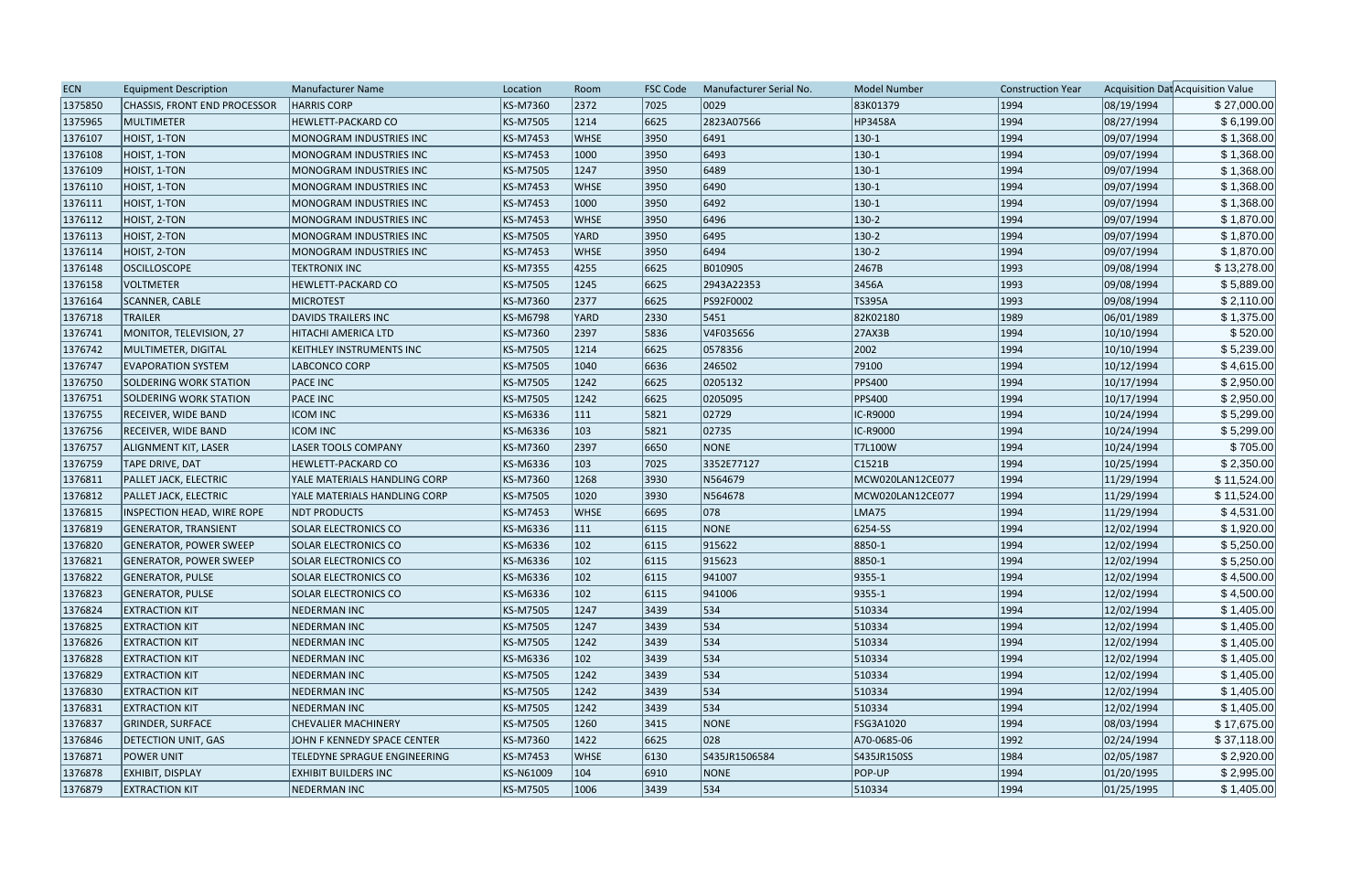| 1376883<br><b>KS-M6798</b><br>YARD<br>7010<br>18123-94-41<br>ELEC560<br>01/25/1995<br>\$15,607.00<br><b>LOAD BANK, PORTABLE</b><br>SIMPLEX INC<br>1994<br>2223B<br>09416316<br>1376928<br><b>GROUND STATION, INTERGRATED</b><br><b>TOSHIBA HOSHASEN CO LTD</b><br><b>KS-M7360</b><br> 7010<br>PA1609V-X<br>1995<br>03/07/1995<br>\$23,658.00<br>\$4,995.00<br>1376934<br>CPU, LAPTOP<br>NEC-JAPAN<br><b>KS-M7355</b><br>4255<br> 7021<br>52003832<br>PC470-1552<br>1995<br>03/17/1995<br>5985<br>125<br>1988<br>04/04/1995<br>\$91,000.00<br>1376944<br><b>CONDOR INC</b><br>KS-M6336<br>$ 103\rangle$<br>CS88100<br><b>ANTENNA SYSTEM</b><br>1376954<br>$ 102\rangle$<br>6625<br>3431A04194<br>8757D<br>1995<br>04/07/1995<br>\$8,920.00<br>ANALYZER<br>HEWLETT-PACKARD CO<br>KS-M6336<br>\$24,995.00<br>1376977<br>SWEEPER, SYNTHESIZED<br><b>KS-M7505</b><br>1220<br>6625<br>3447A00502<br>83752A<br>1995<br>04/17/1995<br>HEWLETT-PACKARD CO<br>3405<br>3575<br>\$2,564.00<br>1376985<br>SAW, BAND<br>WILTON CP WILTON MACHINE DIV<br>KS-M7453<br><b>WHSE</b><br>71195<br>1995<br>04/25/1995<br>VT60<br>\$1,800.00<br>1376991<br>KS-M7360<br>7910<br>0393<br>1995<br>05/01/1995<br>VACUUM, WET/DRY<br>NILFISK OF AMERICA INC<br>HIBAY<br>SZ4<br>NONE<br>1376992<br><b>MICROSCOPE</b><br><b>KS-M7505</b><br>1242<br>6650<br>1995<br>05/01/1995<br>\$1,870.00<br>LEICA MICROSYSTEMS INC<br>6685<br>1995<br>\$11,073.00<br>1376994<br><b>PRESSURE REGULATION UNIT</b><br><b>KS-M7360</b><br>1422<br>S1GGAAB002<br>GS5-00114-1<br>05/09/1995<br>CHEMKO TECHNICAL SERVICES INC<br>05/09/1995<br>\$11,073.00<br>1376995<br>1422<br>6685<br>GS5-00114-2<br>1995<br><b>PRESSURE REGULATION UNIT</b><br><b>CHEMKO TECHNICAL SERVICES INC</b><br><b>KS-M7360</b><br>S1GGAAC002<br>6685<br>1995<br>1376996<br><b>PRESSURE REGULATION UNIT</b><br>KS-M7360<br>FLUID<br>S1GGAAB001<br>GS5-00114-1<br>05/09/1995<br>\$11,073.00<br>CHEMKO TECHNICAL SERVICES INC<br>\$9,428.00<br>1376997<br>6685<br>1995<br>05/09/1995<br><b>PRESSURE REGULATION UNIT</b><br>CHEMKO TECHNICAL SERVICES INC<br><b>KS-M7360</b><br>1422<br>S1GGAAD001<br>GS5-00114-3<br>1376998<br>KS-M7360<br>6685<br>1995<br>05/09/1995<br>\$11,073.00<br><b>PRESSURE REGULATION UNIT</b><br>1422<br>S1GGAAC001<br>GS5-00114-2<br><b>CHEMKO TECHNICAL SERVICES INC</b><br>1376999<br>1422<br>1995<br>05/09/1995<br>\$9,428.00<br><b>PRESSURE REGULATION UNIT</b><br>CHEMKO TECHNICAL SERVICES INC<br><b>KS-M7360</b><br>6685<br>S1GGAAD002<br>GS5-00114-3<br><b>CPU</b><br>NONE<br>486<br> 1994<br>02/01/1995<br>1377017<br><b>KS-M7505</b><br>1247<br>7021<br>\$1,419.00<br>MCDONNELL DOUGLAS SP & DEF SYS<br>1377022<br>6685<br>1995<br>\$1,295.00<br>THERMOMETER, INFRARED<br><b>KS-M7453</b><br><b>WHSE</b><br>535EO<br>RAYRPM40L3U<br>05/10/1995<br><b>RAYTEK INC</b><br><b>CPU</b><br>1377025<br>NONE<br>486<br> 1994<br>02/01/1995<br>\$1,419.00<br><b>KS-M7355</b><br>4255<br>7021<br>MCDONNELL DOUGLAS SP & DEF SYS<br>1377046<br>4255<br>7010<br>1995<br>05/22/1995<br>MAINFRAME, LOGIC ANALYSIS SYS<br><b>HEWLETT-PACKARD CO</b><br><b>KS-M7355</b><br>US34511155<br>16500B<br>\$17,932.00<br>\$2,057.00<br>1377051<br>KS-M7360<br>2377<br>4929014<br>652<br>1995<br>05/22/1995<br>LAN CABLEMETER<br><b>FLUKE CORP</b><br>6625<br>1239<br>03-07-108<br><b>PPS400</b><br>1995<br>06/08/1995<br>\$2,764.00<br>1377057<br>SOLDERING WORK STATION<br>PACE ELECTRONICS INC<br><b>KS-M7360</b><br> 3439<br>\$2,764.00<br>1377058<br><b>KS-M7360</b><br>1227<br> 3439<br>03-07-105<br><b>PPS400</b><br>1995<br>06/08/1995<br>SOLDERING WORK STATION<br>PACE ELECTRONICS INC<br>1995<br>1377059<br>196<br>3439<br><b>PPS400</b><br>06/08/1995<br>\$2,764.00<br><b>SOLDERING WORK STATION</b><br>KS-M71357<br>03-07-109<br><b>PACE ELECTRONICS INC</b><br>6625<br>\$12,374.00<br>1377063<br>$ 111\rangle$<br>310<br>1995<br>06/08/1995<br>HUGHES MICROELECTRONICS LTD<br><b>KS-M6336</b><br>8010H15F000 |
|------------------------------------------------------------------------------------------------------------------------------------------------------------------------------------------------------------------------------------------------------------------------------------------------------------------------------------------------------------------------------------------------------------------------------------------------------------------------------------------------------------------------------------------------------------------------------------------------------------------------------------------------------------------------------------------------------------------------------------------------------------------------------------------------------------------------------------------------------------------------------------------------------------------------------------------------------------------------------------------------------------------------------------------------------------------------------------------------------------------------------------------------------------------------------------------------------------------------------------------------------------------------------------------------------------------------------------------------------------------------------------------------------------------------------------------------------------------------------------------------------------------------------------------------------------------------------------------------------------------------------------------------------------------------------------------------------------------------------------------------------------------------------------------------------------------------------------------------------------------------------------------------------------------------------------------------------------------------------------------------------------------------------------------------------------------------------------------------------------------------------------------------------------------------------------------------------------------------------------------------------------------------------------------------------------------------------------------------------------------------------------------------------------------------------------------------------------------------------------------------------------------------------------------------------------------------------------------------------------------------------------------------------------------------------------------------------------------------------------------------------------------------------------------------------------------------------------------------------------------------------------------------------------------------------------------------------------------------------------------------------------------------------------------------------------------------------------------------------------------------------------------------------------------------------------------------------------------------------------------------------------------------------------------------------------------------------------------------------------------------------------------------------------------------------------------------------------------------------------------------------------------------------------------------------------------------------------------------------------------------------------------------------------------------------------------------------------------------------------------------------------------------------------------------------------------------------------------------------------------------------------------------------------------------------------------------------------------|
|                                                                                                                                                                                                                                                                                                                                                                                                                                                                                                                                                                                                                                                                                                                                                                                                                                                                                                                                                                                                                                                                                                                                                                                                                                                                                                                                                                                                                                                                                                                                                                                                                                                                                                                                                                                                                                                                                                                                                                                                                                                                                                                                                                                                                                                                                                                                                                                                                                                                                                                                                                                                                                                                                                                                                                                                                                                                                                                                                                                                                                                                                                                                                                                                                                                                                                                                                                                                                                                                                                                                                                                                                                                                                                                                                                                                                                                                                                                                                                  |
|                                                                                                                                                                                                                                                                                                                                                                                                                                                                                                                                                                                                                                                                                                                                                                                                                                                                                                                                                                                                                                                                                                                                                                                                                                                                                                                                                                                                                                                                                                                                                                                                                                                                                                                                                                                                                                                                                                                                                                                                                                                                                                                                                                                                                                                                                                                                                                                                                                                                                                                                                                                                                                                                                                                                                                                                                                                                                                                                                                                                                                                                                                                                                                                                                                                                                                                                                                                                                                                                                                                                                                                                                                                                                                                                                                                                                                                                                                                                                                  |
|                                                                                                                                                                                                                                                                                                                                                                                                                                                                                                                                                                                                                                                                                                                                                                                                                                                                                                                                                                                                                                                                                                                                                                                                                                                                                                                                                                                                                                                                                                                                                                                                                                                                                                                                                                                                                                                                                                                                                                                                                                                                                                                                                                                                                                                                                                                                                                                                                                                                                                                                                                                                                                                                                                                                                                                                                                                                                                                                                                                                                                                                                                                                                                                                                                                                                                                                                                                                                                                                                                                                                                                                                                                                                                                                                                                                                                                                                                                                                                  |
|                                                                                                                                                                                                                                                                                                                                                                                                                                                                                                                                                                                                                                                                                                                                                                                                                                                                                                                                                                                                                                                                                                                                                                                                                                                                                                                                                                                                                                                                                                                                                                                                                                                                                                                                                                                                                                                                                                                                                                                                                                                                                                                                                                                                                                                                                                                                                                                                                                                                                                                                                                                                                                                                                                                                                                                                                                                                                                                                                                                                                                                                                                                                                                                                                                                                                                                                                                                                                                                                                                                                                                                                                                                                                                                                                                                                                                                                                                                                                                  |
|                                                                                                                                                                                                                                                                                                                                                                                                                                                                                                                                                                                                                                                                                                                                                                                                                                                                                                                                                                                                                                                                                                                                                                                                                                                                                                                                                                                                                                                                                                                                                                                                                                                                                                                                                                                                                                                                                                                                                                                                                                                                                                                                                                                                                                                                                                                                                                                                                                                                                                                                                                                                                                                                                                                                                                                                                                                                                                                                                                                                                                                                                                                                                                                                                                                                                                                                                                                                                                                                                                                                                                                                                                                                                                                                                                                                                                                                                                                                                                  |
|                                                                                                                                                                                                                                                                                                                                                                                                                                                                                                                                                                                                                                                                                                                                                                                                                                                                                                                                                                                                                                                                                                                                                                                                                                                                                                                                                                                                                                                                                                                                                                                                                                                                                                                                                                                                                                                                                                                                                                                                                                                                                                                                                                                                                                                                                                                                                                                                                                                                                                                                                                                                                                                                                                                                                                                                                                                                                                                                                                                                                                                                                                                                                                                                                                                                                                                                                                                                                                                                                                                                                                                                                                                                                                                                                                                                                                                                                                                                                                  |
|                                                                                                                                                                                                                                                                                                                                                                                                                                                                                                                                                                                                                                                                                                                                                                                                                                                                                                                                                                                                                                                                                                                                                                                                                                                                                                                                                                                                                                                                                                                                                                                                                                                                                                                                                                                                                                                                                                                                                                                                                                                                                                                                                                                                                                                                                                                                                                                                                                                                                                                                                                                                                                                                                                                                                                                                                                                                                                                                                                                                                                                                                                                                                                                                                                                                                                                                                                                                                                                                                                                                                                                                                                                                                                                                                                                                                                                                                                                                                                  |
|                                                                                                                                                                                                                                                                                                                                                                                                                                                                                                                                                                                                                                                                                                                                                                                                                                                                                                                                                                                                                                                                                                                                                                                                                                                                                                                                                                                                                                                                                                                                                                                                                                                                                                                                                                                                                                                                                                                                                                                                                                                                                                                                                                                                                                                                                                                                                                                                                                                                                                                                                                                                                                                                                                                                                                                                                                                                                                                                                                                                                                                                                                                                                                                                                                                                                                                                                                                                                                                                                                                                                                                                                                                                                                                                                                                                                                                                                                                                                                  |
|                                                                                                                                                                                                                                                                                                                                                                                                                                                                                                                                                                                                                                                                                                                                                                                                                                                                                                                                                                                                                                                                                                                                                                                                                                                                                                                                                                                                                                                                                                                                                                                                                                                                                                                                                                                                                                                                                                                                                                                                                                                                                                                                                                                                                                                                                                                                                                                                                                                                                                                                                                                                                                                                                                                                                                                                                                                                                                                                                                                                                                                                                                                                                                                                                                                                                                                                                                                                                                                                                                                                                                                                                                                                                                                                                                                                                                                                                                                                                                  |
|                                                                                                                                                                                                                                                                                                                                                                                                                                                                                                                                                                                                                                                                                                                                                                                                                                                                                                                                                                                                                                                                                                                                                                                                                                                                                                                                                                                                                                                                                                                                                                                                                                                                                                                                                                                                                                                                                                                                                                                                                                                                                                                                                                                                                                                                                                                                                                                                                                                                                                                                                                                                                                                                                                                                                                                                                                                                                                                                                                                                                                                                                                                                                                                                                                                                                                                                                                                                                                                                                                                                                                                                                                                                                                                                                                                                                                                                                                                                                                  |
|                                                                                                                                                                                                                                                                                                                                                                                                                                                                                                                                                                                                                                                                                                                                                                                                                                                                                                                                                                                                                                                                                                                                                                                                                                                                                                                                                                                                                                                                                                                                                                                                                                                                                                                                                                                                                                                                                                                                                                                                                                                                                                                                                                                                                                                                                                                                                                                                                                                                                                                                                                                                                                                                                                                                                                                                                                                                                                                                                                                                                                                                                                                                                                                                                                                                                                                                                                                                                                                                                                                                                                                                                                                                                                                                                                                                                                                                                                                                                                  |
|                                                                                                                                                                                                                                                                                                                                                                                                                                                                                                                                                                                                                                                                                                                                                                                                                                                                                                                                                                                                                                                                                                                                                                                                                                                                                                                                                                                                                                                                                                                                                                                                                                                                                                                                                                                                                                                                                                                                                                                                                                                                                                                                                                                                                                                                                                                                                                                                                                                                                                                                                                                                                                                                                                                                                                                                                                                                                                                                                                                                                                                                                                                                                                                                                                                                                                                                                                                                                                                                                                                                                                                                                                                                                                                                                                                                                                                                                                                                                                  |
|                                                                                                                                                                                                                                                                                                                                                                                                                                                                                                                                                                                                                                                                                                                                                                                                                                                                                                                                                                                                                                                                                                                                                                                                                                                                                                                                                                                                                                                                                                                                                                                                                                                                                                                                                                                                                                                                                                                                                                                                                                                                                                                                                                                                                                                                                                                                                                                                                                                                                                                                                                                                                                                                                                                                                                                                                                                                                                                                                                                                                                                                                                                                                                                                                                                                                                                                                                                                                                                                                                                                                                                                                                                                                                                                                                                                                                                                                                                                                                  |
|                                                                                                                                                                                                                                                                                                                                                                                                                                                                                                                                                                                                                                                                                                                                                                                                                                                                                                                                                                                                                                                                                                                                                                                                                                                                                                                                                                                                                                                                                                                                                                                                                                                                                                                                                                                                                                                                                                                                                                                                                                                                                                                                                                                                                                                                                                                                                                                                                                                                                                                                                                                                                                                                                                                                                                                                                                                                                                                                                                                                                                                                                                                                                                                                                                                                                                                                                                                                                                                                                                                                                                                                                                                                                                                                                                                                                                                                                                                                                                  |
|                                                                                                                                                                                                                                                                                                                                                                                                                                                                                                                                                                                                                                                                                                                                                                                                                                                                                                                                                                                                                                                                                                                                                                                                                                                                                                                                                                                                                                                                                                                                                                                                                                                                                                                                                                                                                                                                                                                                                                                                                                                                                                                                                                                                                                                                                                                                                                                                                                                                                                                                                                                                                                                                                                                                                                                                                                                                                                                                                                                                                                                                                                                                                                                                                                                                                                                                                                                                                                                                                                                                                                                                                                                                                                                                                                                                                                                                                                                                                                  |
|                                                                                                                                                                                                                                                                                                                                                                                                                                                                                                                                                                                                                                                                                                                                                                                                                                                                                                                                                                                                                                                                                                                                                                                                                                                                                                                                                                                                                                                                                                                                                                                                                                                                                                                                                                                                                                                                                                                                                                                                                                                                                                                                                                                                                                                                                                                                                                                                                                                                                                                                                                                                                                                                                                                                                                                                                                                                                                                                                                                                                                                                                                                                                                                                                                                                                                                                                                                                                                                                                                                                                                                                                                                                                                                                                                                                                                                                                                                                                                  |
|                                                                                                                                                                                                                                                                                                                                                                                                                                                                                                                                                                                                                                                                                                                                                                                                                                                                                                                                                                                                                                                                                                                                                                                                                                                                                                                                                                                                                                                                                                                                                                                                                                                                                                                                                                                                                                                                                                                                                                                                                                                                                                                                                                                                                                                                                                                                                                                                                                                                                                                                                                                                                                                                                                                                                                                                                                                                                                                                                                                                                                                                                                                                                                                                                                                                                                                                                                                                                                                                                                                                                                                                                                                                                                                                                                                                                                                                                                                                                                  |
|                                                                                                                                                                                                                                                                                                                                                                                                                                                                                                                                                                                                                                                                                                                                                                                                                                                                                                                                                                                                                                                                                                                                                                                                                                                                                                                                                                                                                                                                                                                                                                                                                                                                                                                                                                                                                                                                                                                                                                                                                                                                                                                                                                                                                                                                                                                                                                                                                                                                                                                                                                                                                                                                                                                                                                                                                                                                                                                                                                                                                                                                                                                                                                                                                                                                                                                                                                                                                                                                                                                                                                                                                                                                                                                                                                                                                                                                                                                                                                  |
|                                                                                                                                                                                                                                                                                                                                                                                                                                                                                                                                                                                                                                                                                                                                                                                                                                                                                                                                                                                                                                                                                                                                                                                                                                                                                                                                                                                                                                                                                                                                                                                                                                                                                                                                                                                                                                                                                                                                                                                                                                                                                                                                                                                                                                                                                                                                                                                                                                                                                                                                                                                                                                                                                                                                                                                                                                                                                                                                                                                                                                                                                                                                                                                                                                                                                                                                                                                                                                                                                                                                                                                                                                                                                                                                                                                                                                                                                                                                                                  |
|                                                                                                                                                                                                                                                                                                                                                                                                                                                                                                                                                                                                                                                                                                                                                                                                                                                                                                                                                                                                                                                                                                                                                                                                                                                                                                                                                                                                                                                                                                                                                                                                                                                                                                                                                                                                                                                                                                                                                                                                                                                                                                                                                                                                                                                                                                                                                                                                                                                                                                                                                                                                                                                                                                                                                                                                                                                                                                                                                                                                                                                                                                                                                                                                                                                                                                                                                                                                                                                                                                                                                                                                                                                                                                                                                                                                                                                                                                                                                                  |
|                                                                                                                                                                                                                                                                                                                                                                                                                                                                                                                                                                                                                                                                                                                                                                                                                                                                                                                                                                                                                                                                                                                                                                                                                                                                                                                                                                                                                                                                                                                                                                                                                                                                                                                                                                                                                                                                                                                                                                                                                                                                                                                                                                                                                                                                                                                                                                                                                                                                                                                                                                                                                                                                                                                                                                                                                                                                                                                                                                                                                                                                                                                                                                                                                                                                                                                                                                                                                                                                                                                                                                                                                                                                                                                                                                                                                                                                                                                                                                  |
|                                                                                                                                                                                                                                                                                                                                                                                                                                                                                                                                                                                                                                                                                                                                                                                                                                                                                                                                                                                                                                                                                                                                                                                                                                                                                                                                                                                                                                                                                                                                                                                                                                                                                                                                                                                                                                                                                                                                                                                                                                                                                                                                                                                                                                                                                                                                                                                                                                                                                                                                                                                                                                                                                                                                                                                                                                                                                                                                                                                                                                                                                                                                                                                                                                                                                                                                                                                                                                                                                                                                                                                                                                                                                                                                                                                                                                                                                                                                                                  |
|                                                                                                                                                                                                                                                                                                                                                                                                                                                                                                                                                                                                                                                                                                                                                                                                                                                                                                                                                                                                                                                                                                                                                                                                                                                                                                                                                                                                                                                                                                                                                                                                                                                                                                                                                                                                                                                                                                                                                                                                                                                                                                                                                                                                                                                                                                                                                                                                                                                                                                                                                                                                                                                                                                                                                                                                                                                                                                                                                                                                                                                                                                                                                                                                                                                                                                                                                                                                                                                                                                                                                                                                                                                                                                                                                                                                                                                                                                                                                                  |
| AMPLIFIER (TRAV. WAVE TUBE)                                                                                                                                                                                                                                                                                                                                                                                                                                                                                                                                                                                                                                                                                                                                                                                                                                                                                                                                                                                                                                                                                                                                                                                                                                                                                                                                                                                                                                                                                                                                                                                                                                                                                                                                                                                                                                                                                                                                                                                                                                                                                                                                                                                                                                                                                                                                                                                                                                                                                                                                                                                                                                                                                                                                                                                                                                                                                                                                                                                                                                                                                                                                                                                                                                                                                                                                                                                                                                                                                                                                                                                                                                                                                                                                                                                                                                                                                                                                      |
| \$1,500.00<br>1377066<br><b>CPU</b><br><b>KS-M6794</b><br>7021<br>433DMV0340083<br>433DMV<br> 1994<br>06/12/1995<br>HYUNDAI ELECTRONICS INDUSTRIES<br>1A02A                                                                                                                                                                                                                                                                                                                                                                                                                                                                                                                                                                                                                                                                                                                                                                                                                                                                                                                                                                                                                                                                                                                                                                                                                                                                                                                                                                                                                                                                                                                                                                                                                                                                                                                                                                                                                                                                                                                                                                                                                                                                                                                                                                                                                                                                                                                                                                                                                                                                                                                                                                                                                                                                                                                                                                                                                                                                                                                                                                                                                                                                                                                                                                                                                                                                                                                                                                                                                                                                                                                                                                                                                                                                                                                                                                                                      |
| 1377072<br>6230<br><b>LIGHT TOWER, PORTABLE</b><br><b>KS-M6798</b><br>YARD<br>9505-29891<br>500-2HPS<br>1995<br>06/13/1995<br>\$3,560.00<br>AMIDA INDUSTRIES INC                                                                                                                                                                                                                                                                                                                                                                                                                                                                                                                                                                                                                                                                                                                                                                                                                                                                                                                                                                                                                                                                                                                                                                                                                                                                                                                                                                                                                                                                                                                                                                                                                                                                                                                                                                                                                                                                                                                                                                                                                                                                                                                                                                                                                                                                                                                                                                                                                                                                                                                                                                                                                                                                                                                                                                                                                                                                                                                                                                                                                                                                                                                                                                                                                                                                                                                                                                                                                                                                                                                                                                                                                                                                                                                                                                                                 |
| 1377073<br>1995<br><b>LIGHT TOWER, PORTABLE</b><br><b>KS-M6798</b><br>YARD<br>6230<br>9505-29892<br>500-2HPS<br>06/13/1995<br>\$3,560.00<br>AMIDA INDUSTRIES INC                                                                                                                                                                                                                                                                                                                                                                                                                                                                                                                                                                                                                                                                                                                                                                                                                                                                                                                                                                                                                                                                                                                                                                                                                                                                                                                                                                                                                                                                                                                                                                                                                                                                                                                                                                                                                                                                                                                                                                                                                                                                                                                                                                                                                                                                                                                                                                                                                                                                                                                                                                                                                                                                                                                                                                                                                                                                                                                                                                                                                                                                                                                                                                                                                                                                                                                                                                                                                                                                                                                                                                                                                                                                                                                                                                                                 |
| LC102<br>\$1,880.00<br>1377076<br>SENCORE INC<br><b>KS-M7355</b><br>4255<br>6625<br>6119871M<br>1995<br>06/19/1995<br>ANALYZER, CAPACITOR/INDUCTOR                                                                                                                                                                                                                                                                                                                                                                                                                                                                                                                                                                                                                                                                                                                                                                                                                                                                                                                                                                                                                                                                                                                                                                                                                                                                                                                                                                                                                                                                                                                                                                                                                                                                                                                                                                                                                                                                                                                                                                                                                                                                                                                                                                                                                                                                                                                                                                                                                                                                                                                                                                                                                                                                                                                                                                                                                                                                                                                                                                                                                                                                                                                                                                                                                                                                                                                                                                                                                                                                                                                                                                                                                                                                                                                                                                                                               |
| 5500A<br>\$9,595.00<br>1377078<br><b>CALIBRATOR</b><br><b>FLUKE CORP</b><br>1214<br>6625<br>6320017<br>1995<br>06/23/1995<br><b>KS-M7505</b>                                                                                                                                                                                                                                                                                                                                                                                                                                                                                                                                                                                                                                                                                                                                                                                                                                                                                                                                                                                                                                                                                                                                                                                                                                                                                                                                                                                                                                                                                                                                                                                                                                                                                                                                                                                                                                                                                                                                                                                                                                                                                                                                                                                                                                                                                                                                                                                                                                                                                                                                                                                                                                                                                                                                                                                                                                                                                                                                                                                                                                                                                                                                                                                                                                                                                                                                                                                                                                                                                                                                                                                                                                                                                                                                                                                                                     |
| 4255<br>6625<br>9440<br> 06/29/1995 <br>1377081<br>ANALYZER, PROTOCOL<br>NAVTEL INC<br><b>KS-M7355</b><br>HM561016<br>1995<br>\$5,700.00                                                                                                                                                                                                                                                                                                                                                                                                                                                                                                                                                                                                                                                                                                                                                                                                                                                                                                                                                                                                                                                                                                                                                                                                                                                                                                                                                                                                                                                                                                                                                                                                                                                                                                                                                                                                                                                                                                                                                                                                                                                                                                                                                                                                                                                                                                                                                                                                                                                                                                                                                                                                                                                                                                                                                                                                                                                                                                                                                                                                                                                                                                                                                                                                                                                                                                                                                                                                                                                                                                                                                                                                                                                                                                                                                                                                                         |
| 6625<br>\$11,000.00<br>KS-M6336<br>$ 109\rangle$<br>16090<br>FP2080<br>1995<br>1377083<br>AMPLIFIER RESEARCH<br>06/29/1995<br><b>PROBE KIT, HI-FREQUENCY</b>                                                                                                                                                                                                                                                                                                                                                                                                                                                                                                                                                                                                                                                                                                                                                                                                                                                                                                                                                                                                                                                                                                                                                                                                                                                                                                                                                                                                                                                                                                                                                                                                                                                                                                                                                                                                                                                                                                                                                                                                                                                                                                                                                                                                                                                                                                                                                                                                                                                                                                                                                                                                                                                                                                                                                                                                                                                                                                                                                                                                                                                                                                                                                                                                                                                                                                                                                                                                                                                                                                                                                                                                                                                                                                                                                                                                     |
| \$5,500.00<br>1377084<br>AMPLIFIER RESEARCH<br>KS-M6336<br>$ 102\rangle$<br>6625<br>16058<br>1995<br>06/29/1995<br><b>SENSOR KIT, ACTIVE E-FIELD</b><br>FP2000                                                                                                                                                                                                                                                                                                                                                                                                                                                                                                                                                                                                                                                                                                                                                                                                                                                                                                                                                                                                                                                                                                                                                                                                                                                                                                                                                                                                                                                                                                                                                                                                                                                                                                                                                                                                                                                                                                                                                                                                                                                                                                                                                                                                                                                                                                                                                                                                                                                                                                                                                                                                                                                                                                                                                                                                                                                                                                                                                                                                                                                                                                                                                                                                                                                                                                                                                                                                                                                                                                                                                                                                                                                                                                                                                                                                   |
| 1377085<br>\$825.00<br>TELEVISION, 31<br><b>KS-M7360</b><br>1025A<br>5836<br>519666795<br>F31672ET<br>1995<br>07/05/1995<br>RCA CORP PICTURE TUBE DIV                                                                                                                                                                                                                                                                                                                                                                                                                                                                                                                                                                                                                                                                                                                                                                                                                                                                                                                                                                                                                                                                                                                                                                                                                                                                                                                                                                                                                                                                                                                                                                                                                                                                                                                                                                                                                                                                                                                                                                                                                                                                                                                                                                                                                                                                                                                                                                                                                                                                                                                                                                                                                                                                                                                                                                                                                                                                                                                                                                                                                                                                                                                                                                                                                                                                                                                                                                                                                                                                                                                                                                                                                                                                                                                                                                                                            |
| 1377086<br><b>KS-M7777</b><br>2105<br>5836<br>519666795<br>F31672ET<br>1995<br>07/05/1995<br>\$825.00<br>TELEVISION, 31<br>RCA CORP PICTURE TUBE DIV                                                                                                                                                                                                                                                                                                                                                                                                                                                                                                                                                                                                                                                                                                                                                                                                                                                                                                                                                                                                                                                                                                                                                                                                                                                                                                                                                                                                                                                                                                                                                                                                                                                                                                                                                                                                                                                                                                                                                                                                                                                                                                                                                                                                                                                                                                                                                                                                                                                                                                                                                                                                                                                                                                                                                                                                                                                                                                                                                                                                                                                                                                                                                                                                                                                                                                                                                                                                                                                                                                                                                                                                                                                                                                                                                                                                             |
| 07/05/1995<br>\$7,305.00<br>1377088<br><b>GENERATOR, SIGNAL</b><br>HEWLETT-PACKARD CO<br><b>KS-M7355</b><br>4255<br>6625<br>3426A00685<br>8648B<br>1995                                                                                                                                                                                                                                                                                                                                                                                                                                                                                                                                                                                                                                                                                                                                                                                                                                                                                                                                                                                                                                                                                                                                                                                                                                                                                                                                                                                                                                                                                                                                                                                                                                                                                                                                                                                                                                                                                                                                                                                                                                                                                                                                                                                                                                                                                                                                                                                                                                                                                                                                                                                                                                                                                                                                                                                                                                                                                                                                                                                                                                                                                                                                                                                                                                                                                                                                                                                                                                                                                                                                                                                                                                                                                                                                                                                                          |
| 1995<br>07/11/1995<br>\$23,941.00<br>1377090<br><b>ANALYZER, NETWORK</b><br>HEWLETT-PACKARD CO<br><b>KS-M7355</b><br>4255<br>6625<br>3315J01062<br>87511A                                                                                                                                                                                                                                                                                                                                                                                                                                                                                                                                                                                                                                                                                                                                                                                                                                                                                                                                                                                                                                                                                                                                                                                                                                                                                                                                                                                                                                                                                                                                                                                                                                                                                                                                                                                                                                                                                                                                                                                                                                                                                                                                                                                                                                                                                                                                                                                                                                                                                                                                                                                                                                                                                                                                                                                                                                                                                                                                                                                                                                                                                                                                                                                                                                                                                                                                                                                                                                                                                                                                                                                                                                                                                                                                                                                                        |
| 1377093<br>METTLER-TOLEDO INC<br><b>KS-M7505</b><br>1114202821<br>AG245<br>07/11/1995<br>\$3,480.00<br>BALANCE<br>1214<br>6670<br>1995                                                                                                                                                                                                                                                                                                                                                                                                                                                                                                                                                                                                                                                                                                                                                                                                                                                                                                                                                                                                                                                                                                                                                                                                                                                                                                                                                                                                                                                                                                                                                                                                                                                                                                                                                                                                                                                                                                                                                                                                                                                                                                                                                                                                                                                                                                                                                                                                                                                                                                                                                                                                                                                                                                                                                                                                                                                                                                                                                                                                                                                                                                                                                                                                                                                                                                                                                                                                                                                                                                                                                                                                                                                                                                                                                                                                                           |
| \$3,712.00<br>1377095<br><b>ETS DISPLAY UNIT</b><br><b>NORBAR</b><br><b>KS-M7505</b><br>1214<br>6625<br>26403<br>40300<br>1995<br>07/14/1995                                                                                                                                                                                                                                                                                                                                                                                                                                                                                                                                                                                                                                                                                                                                                                                                                                                                                                                                                                                                                                                                                                                                                                                                                                                                                                                                                                                                                                                                                                                                                                                                                                                                                                                                                                                                                                                                                                                                                                                                                                                                                                                                                                                                                                                                                                                                                                                                                                                                                                                                                                                                                                                                                                                                                                                                                                                                                                                                                                                                                                                                                                                                                                                                                                                                                                                                                                                                                                                                                                                                                                                                                                                                                                                                                                                                                     |
| 1377096<br>KS-M7360<br>40300<br>07/14/1995<br>\$3,712.00<br><b>ETS DISPLAY UNIT</b><br><b>NORBAR</b><br><b>IBAY</b><br>6625<br>26404<br>1995                                                                                                                                                                                                                                                                                                                                                                                                                                                                                                                                                                                                                                                                                                                                                                                                                                                                                                                                                                                                                                                                                                                                                                                                                                                                                                                                                                                                                                                                                                                                                                                                                                                                                                                                                                                                                                                                                                                                                                                                                                                                                                                                                                                                                                                                                                                                                                                                                                                                                                                                                                                                                                                                                                                                                                                                                                                                                                                                                                                                                                                                                                                                                                                                                                                                                                                                                                                                                                                                                                                                                                                                                                                                                                                                                                                                                     |
| 1377155<br>NONE<br>$12 - 573 - 103$<br>1995<br>\$1,359.00<br>MICROSCOPE, BINOCULAR<br><b>FISHER SCIENTIFIC CO</b><br>KS-M7360<br>1239<br>6650<br>08/03/1995                                                                                                                                                                                                                                                                                                                                                                                                                                                                                                                                                                                                                                                                                                                                                                                                                                                                                                                                                                                                                                                                                                                                                                                                                                                                                                                                                                                                                                                                                                                                                                                                                                                                                                                                                                                                                                                                                                                                                                                                                                                                                                                                                                                                                                                                                                                                                                                                                                                                                                                                                                                                                                                                                                                                                                                                                                                                                                                                                                                                                                                                                                                                                                                                                                                                                                                                                                                                                                                                                                                                                                                                                                                                                                                                                                                                      |
| 1377156<br><b>FISHER SCIENTIFIC CO</b><br><b>KS-M7360</b><br>1239<br>6650<br>NONE<br>$12 - 573 - 103$<br>1995<br>08/03/1995<br>\$1,359.00<br>MICROSCOPE, BINOCULAR                                                                                                                                                                                                                                                                                                                                                                                                                                                                                                                                                                                                                                                                                                                                                                                                                                                                                                                                                                                                                                                                                                                                                                                                                                                                                                                                                                                                                                                                                                                                                                                                                                                                                                                                                                                                                                                                                                                                                                                                                                                                                                                                                                                                                                                                                                                                                                                                                                                                                                                                                                                                                                                                                                                                                                                                                                                                                                                                                                                                                                                                                                                                                                                                                                                                                                                                                                                                                                                                                                                                                                                                                                                                                                                                                                                               |
| \$7,150.00<br>1377157<br>6625<br>492971-4E5<br>9450<br>1995<br>08/03/1995<br>INTERFACE, PLC IND. OPERATOR<br><b>XYCOM INC</b><br><b>KS-M7355</b><br>4255                                                                                                                                                                                                                                                                                                                                                                                                                                                                                                                                                                                                                                                                                                                                                                                                                                                                                                                                                                                                                                                                                                                                                                                                                                                                                                                                                                                                                                                                                                                                                                                                                                                                                                                                                                                                                                                                                                                                                                                                                                                                                                                                                                                                                                                                                                                                                                                                                                                                                                                                                                                                                                                                                                                                                                                                                                                                                                                                                                                                                                                                                                                                                                                                                                                                                                                                                                                                                                                                                                                                                                                                                                                                                                                                                                                                         |
| COMPUTER<br>4255<br>$ 7021$<br>CDS952940<br>08/03/1995<br>\$2,000.00<br>1377159<br><b>COHERENT DATA SYSTEMS</b><br><b>KS-M7355</b><br>PENTIUM-P100<br>1995                                                                                                                                                                                                                                                                                                                                                                                                                                                                                                                                                                                                                                                                                                                                                                                                                                                                                                                                                                                                                                                                                                                                                                                                                                                                                                                                                                                                                                                                                                                                                                                                                                                                                                                                                                                                                                                                                                                                                                                                                                                                                                                                                                                                                                                                                                                                                                                                                                                                                                                                                                                                                                                                                                                                                                                                                                                                                                                                                                                                                                                                                                                                                                                                                                                                                                                                                                                                                                                                                                                                                                                                                                                                                                                                                                                                       |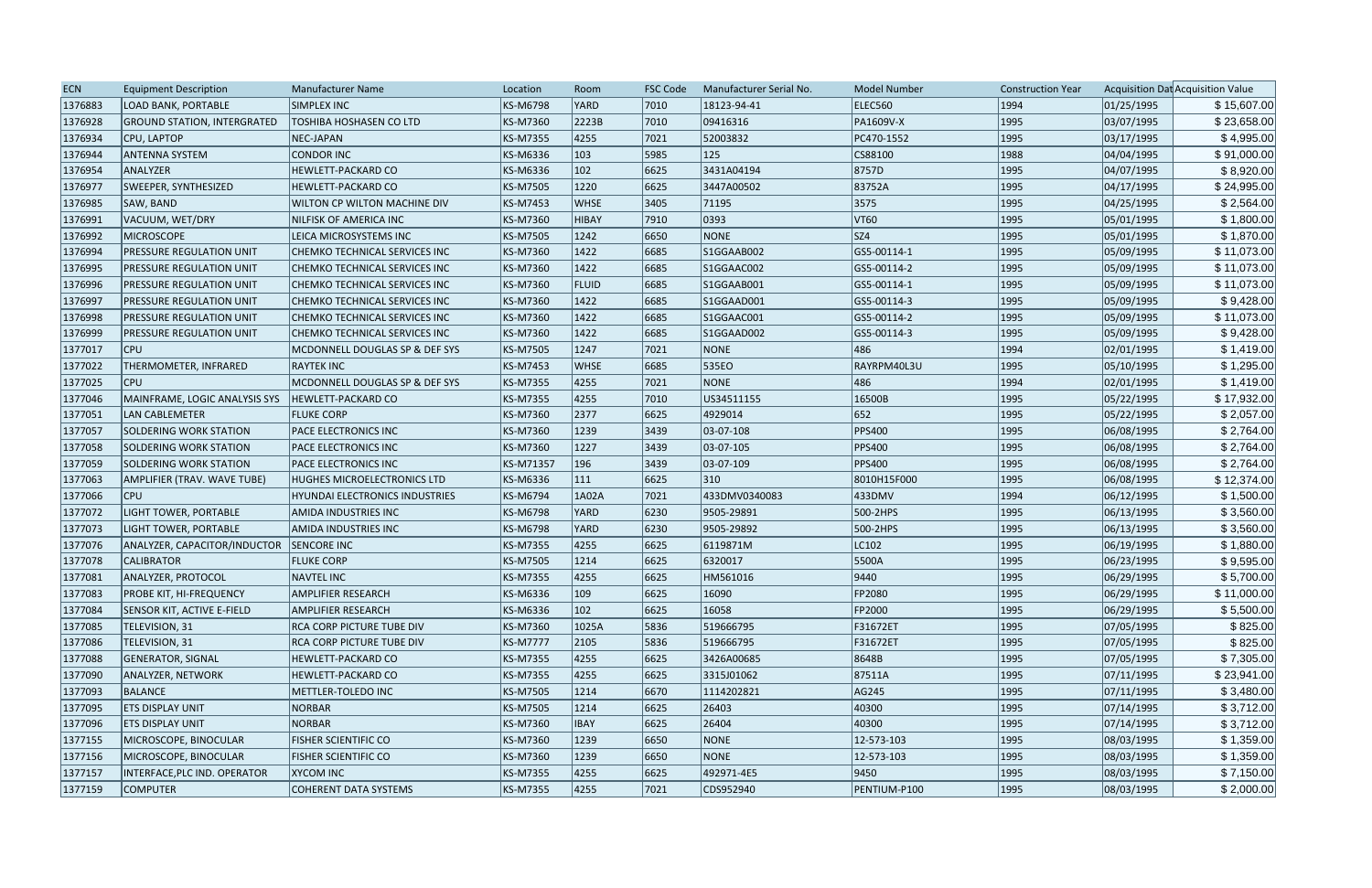| <b>ECN</b> | <b>Equipment Description</b>             | Manufacturer Name                     | Location        | Room          | <b>FSC Code</b> | Manufacturer Serial No. | <b>Model Number</b> | <b>Construction Year</b> |            | Acquisition Dat Acquisition Value |
|------------|------------------------------------------|---------------------------------------|-----------------|---------------|-----------------|-------------------------|---------------------|--------------------------|------------|-----------------------------------|
| 1377173    | <b>ANALYZER PROTOCOL</b>                 | HEWLETT-PACKARD CO                    | <b>KS-M7355</b> | 4255          | 6625            | 3530A00592              | J2300A              | 1995                     | 08/04/1995 | \$6,699.00                        |
| 1377175    | CONTROL UNIT                             | <b>XYCOM INC</b>                      | <b>KS-M7355</b> | 4255          | 5895            | 494313-3G5              | 9403                | 1995                     | 08/05/1995 | \$1,936.00                        |
| 1377176    | <b>OSCILLOSCOPE</b>                      | <b>TEKTRONIX INC</b>                  | <b>KS-M7355</b> | 4255          | 6625            | B010973                 | <b>TDS460A</b>      | 1995                     | 08/05/1995 | \$7,454.00                        |
| 1377206    | CPU, LAPTOP                              | <b>TOSHIBA HOSHASEN CO LTD</b>        | KS-M7360        | 2235          | 7021            | 04416956                | <b>PA1609UX</b>     | 1995                     | 08/11/1995 | \$23,590.00                       |
| 1377212    | <b>REFLECTOMETER, TIME DOMAIN</b>        | <b>TEKTRONIX INC</b>                  | <b>KS-M7355</b> | 4255          | 6645            | B024764                 | 1503C               | 1995                     | 08/18/1995 | \$6,396.00                        |
| 1377213    | <b>OSCILLOSCOPE</b>                      | <b>TEKTRONIX INC</b>                  | <b>KS-M7355</b> | 4255          | 5860            | B020107                 | <b>TDS410A</b>      | 1995                     | 08/18/1995 | \$5,860.00                        |
| 1377221    | NET SNIFFER                              | DOLCH LOGIC INSTRUMENT GMBH           | <b>KS-M7360</b> | 2235          | 7025            | DCS9508103              | <b>PAC60</b>        | 1995                     | 08/25/1995 | \$6,449.00                        |
| 1377222    | <b>NET SNIFFER</b>                       | DOLCH LOGIC INSTRUMENT GMBH           | KS-M7360        | 1411          | 7025            | DCS9508104              | <b>PAC60</b>        | 1995                     | 08/25/1995 | \$6,449.00                        |
| 1377224    | PRINTER, LASERJET                        | <b>HEWLETT-PACKARD CO</b>             | KS-M7360        | 2024          | 7025            | USFB173605              | C2037A              | 1995                     | 08/28/1995 | \$1,410.00                        |
| 1377225    | PRINTER, LASERJET                        | <b>HEWLETT-PACKARD CO</b>             | KS-M6336        | 111           | 7025            | USFB173471              | C2037A              | 1995                     | 08/28/1995 | \$1,410.00                        |
| 1377226    | PRINTER, LASERJET                        | <b>HEWLETT-PACKARD CO</b>             | KS-M7360        | 1035          | 7025            | USFB173472              | C2037A              | 1995                     | 08/28/1995 | \$1,410.00                        |
| 1377230    | PRINTER, LASERJET                        | HEWLETT-PACKARD CO                    | <b>KS-M7360</b> | 1490          | 7025            | USFB113346              | C2037A              | 1995                     | 08/28/1995 | \$1,410.00                        |
| 1377231    | PRINTER, LASERJET                        | <b>HEWLETT-PACKARD CO</b>             | <b>KS-M7360</b> | 3065          | 7025            | USFB175430              | C2037A              | 1995                     | 08/28/1995 | \$1,410.00                        |
| 1377232    | PRINTER, LASERJET                        | HEWLETT-PACKARD CO                    | KS-M6336        | FCA6          | 7025            | USFB173466              | C2037A              | 1995                     | 08/28/1995 | \$1,410.00                        |
| 1377234    | PRINTER, LASERJET                        | <b>HEWLETT-PACKARD CO</b>             | <b>KS-M7505</b> | 1020          | 7025            | USFB173473              | C2037A              | 1995                     | 08/28/1995 | \$1,410.00                        |
| 1377240    | PRINTER, LASERJET                        | <b>HEWLETT-PACKARD CO</b>             | <b>KS-M7505</b> | 1040          | 7025            | USFB175434              | C2037A              | 1995                     | 08/28/1995 | \$1,410.00                        |
| 1377244    | PRINTER, LASERJET                        | <b>HEWLETT-PACKARD CO</b>             | <b>KS-M7458</b> | <b>WHSE</b>   | 7025            | USFB175431              | C2037A              | 1995                     | 08/28/1995 | \$1,410.00                        |
| 1377246    | PRINTER, LASERJET                        | <b>HEWLETT-PACKARD CO</b>             | KS-M7360        | 1244          | 7025            | USFB175201              | C2037A              | 1995                     | 08/28/1995 | \$1,410.00                        |
| 1377293    | BENDER, CONDUIT                          | <b>GREENLEE TOOL CO</b>               | <b>KS-M7453</b> | <b>WHSE</b>   | 3441            | ZW1325MF                | 855                 | 1995                     | 09/14/1995 | \$5,826.00                        |
| 1377306    | METAL SHAPING MACHINE                    | <b>LOCKFORMER CO</b>                  | <b>KS-M7505</b> | 1260          | 3418            | 21-1553                 | 20                  | 1995                     | 09/19/1995 | \$3,183.00                        |
| 1377308    | <b>EXTRACTION KIT</b>                    | <b>NEDERMAN INC</b>                   | <b>KS-M7360</b> | <b>HIBTS</b>  | 3439            | 534                     | 510334              | 1995                     | 09/19/1995 | \$1,405.00                        |
| 1377311    | <b>AMPLIFIER BOX</b>                     | JOHN F KENNEDY SPACE CENTER           | <b>KS-M6336</b> | FCA6          | 6625            | N/A                     | N/A                 | 2007                     | 09/25/2007 | \$5,000.00                        |
| 1377312    | <b>AMPLIFIER BOX</b>                     | JOHN F KENNEDY SPACE CENTER           | KS-M6336        | FCA5          | 6625            | N/A                     | N/A                 | 2007                     | 09/25/2007 | \$5,000.00                        |
| 1377316    | <b>SEWING MACHINE</b>                    | <b>DURKOPP ADLER AG</b>               | <b>KS-M7360</b> | 1490          | 3530            | 624081                  | K268-991012         | 1995                     | 09/25/1995 | \$10,093.00                       |
| 1377318    | <b>CONVERTER</b>                         | RELIANCE ELEC CO                      | <b>KS-M7453</b> | <b>WHSE</b>   | 6625            | P194045171              | BMI/MPI             | 1995                     | 09/25/1995 | \$1,064.00                        |
| 1377374    | SIMULATOR, ALIGNMENT                     | LUDECA INC                            | <b>KS-M7360</b> | 2397          | 5220            | NONE                    | NONE                | 1994                     | 10/10/1995 | \$3,980.00                        |
| 1377398    | COUNTER, PARTICLE                        | PACIFIC SCIENTIFIC INSTRUMENTS        | <b>KS-M7505</b> | 1006          | 6625            | 95209209                | 237D-S613           | 1995                     | 10/24/1995 | \$7,275.00                        |
| 1377407    | COUNTER, PARTICLE                        | <b>PACIFIC SCIENTIFIC INSTRUMENTS</b> | <b>KS-M7505</b> | 1006          | 6625            | 951622872               | 237D-S613           | 1995                     | 10/24/1995 | \$7,275.00                        |
| 1377418    | COUNTER, PARTICLE                        | PACIFIC SCIENTIFIC INSTRUMENTS        | <b>KS-M7505</b> | 1006          | 6625            | 95209211                | 237D-S613           | 1995                     | 10/24/1995 | \$7,275.00                        |
| 1377422    | COUNTER, PARTICLE                        | PACIFIC SCIENTIFIC INSTRUMENTS        | <b>KS-M7505</b> | 1006          | 6625            | 951622865               | 237D-S613           | 1995                     | 10/24/1995 | \$7,275.00                        |
| 1377436    | COUNTER, PARTICLE                        | PACIFIC SCIENTIFIC INSTRUMENTS        | <b>KS-M7505</b> | 1006          | 6625            | 95209203                | 237D-S613           | 1995                     | 10/24/1995 | \$6,125.00                        |
| 1377438    | RECORDER, VIDEO CAMERA                   | <b>SONY CORP</b>                      | KS-M7360        | 2397          | 6710            | 1010598                 | CCD-TR93            | 1995                     | 10/27/1995 | \$989.00                          |
| 1377449    | <b>GENERATOR, E-FIELD</b>                | <b>AMPLIFIER RESEARCH</b>             | KS-M6336        | $ 109\rangle$ | 6625            | 17016                   | AT3000              | 1995                     | 11/03/1995 | \$3,400.00                        |
| 1377450    | <b>GENERATOR, E-FIELD</b>                | <b>AMPLIFIER RESEARCH</b>             | KS-M6336        | $ 102\rangle$ | 6625            | 17017                   | AT3000              | 1995                     | 11/03/1995 | \$3,400.00                        |
| 1377461    | SENSOR, HUMIDITY/TEMPERATURE VAISALA INC |                                       | <b>KS-M7505</b> | 1006          | 6625            | P1850019                | HMP263A1DOADD12B2A1 | 1995                     | 11/10/1995 | \$1,406.00                        |
| 1377462    | SENSOR, HUMIDITY/TEMPERATURE VAISALA INC |                                       | <b>KS-M7505</b> | 1006          | 6625            | P1850017                | HMP263A1DOADD12B2A1 | 1995                     | 11/10/1995 | \$1,406.00                        |
| 1377463    | SENSOR, HUMIDITY/TEMPERATURE VAISALA INC |                                       | <b>KS-M7505</b> | 1006          | 6625            | P1850027                | HMP263A1DOADD12B2A1 | 1995                     | 11/10/1995 | \$1,406.00                        |
| 1377464    | SENSOR, HUMIDITY/TEMPERATURE VAISALA INC |                                       | <b>KS-M7505</b> | 1006          | 6625            | P1850020                | HMP263A1DOADD12B2A1 | 1995                     | 11/10/1995 | \$1,406.00                        |
| 1377465    | SENSOR, HUMIDITY/TEMPERATURE VAISALA INC |                                       | <b>KS-M7505</b> | 1006          | 6625            | P185016                 | HMP263A1DOADD12B2A1 | 1995                     | 11/10/1995 | \$1,406.00                        |
| 1377466    | SENSOR, HUMIDITY/TEMPERATURE VAISALA INC |                                       | <b>KS-M7505</b> | 1006          | 6625            | P1850013                | HMP263A1DOADD12B2A1 | 1995                     | 11/10/1995 | \$1,406.00                        |
| 1377467    | PRINTER, LASERJET                        | <b>HEWLETT-PACKARD CO</b>             | <b>KS-M7355</b> | 4255          | 7025            | JPFB004117              | C2037A              | 1994                     | 11/10/1995 | \$2,435.00                        |
| 1377471    | <b>DISPLAY UNIT, REMOTE</b>              | <b>SONY CORP</b>                      | KS-M7360        | <b>IBAY</b>   | 7025            | 7102010                 | GDM2038             | 1994                     | 11/10/1995 | \$2,000.00                        |
| 1377472    | COMPUTER, DIGITAL, REMOTE                | AMERICAN ADVANTECH CORP               | KS-M7360        | <b>IBAY</b>   | 7021            | 19442592                | IPC6806             | 1994                     | 11/10/1995 | \$24,439.00                       |
|            |                                          |                                       |                 |               |                 |                         |                     |                          |            |                                   |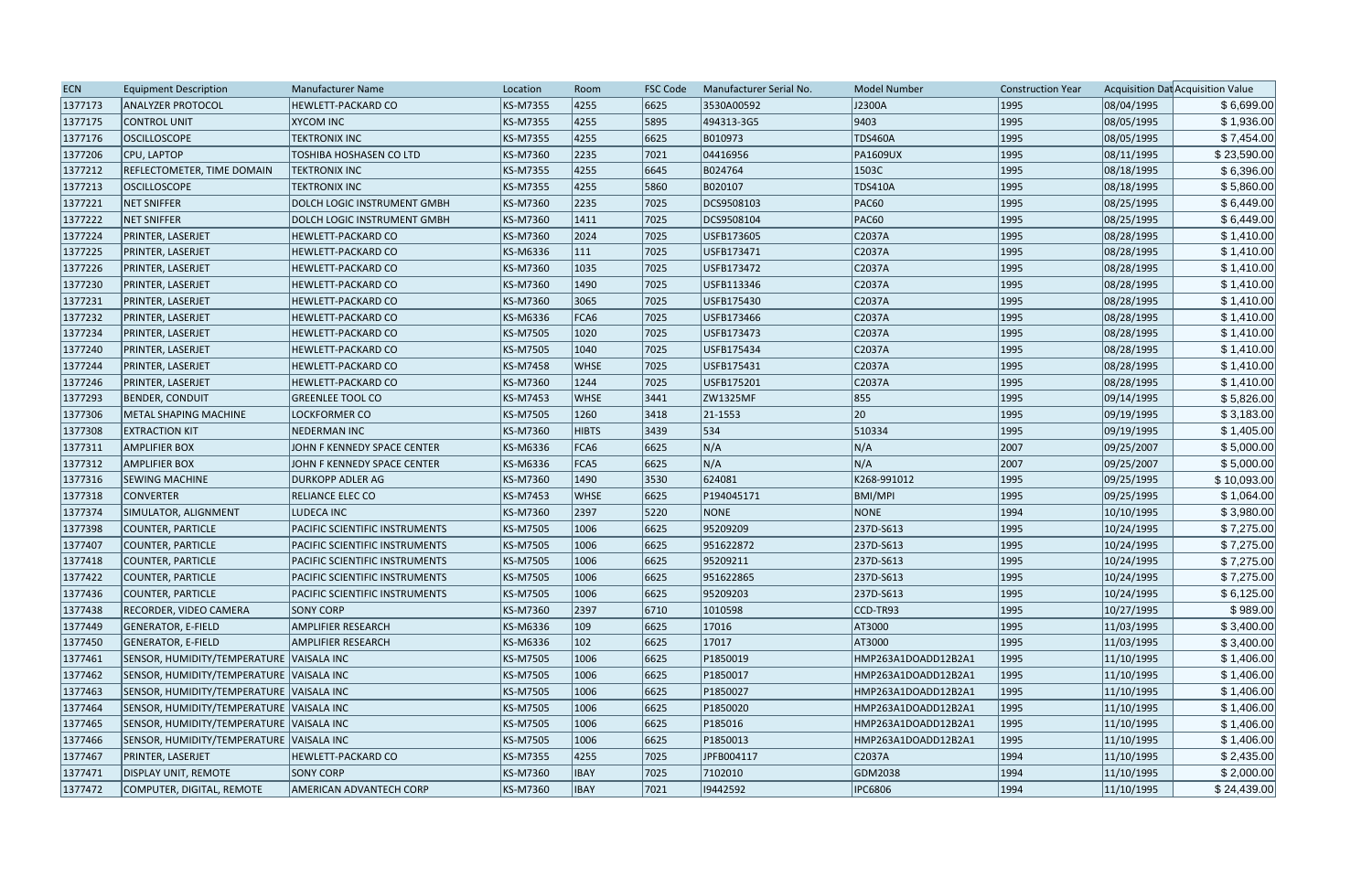| 1377473<br>6625<br>SENSOR, HUMIDITY/TEMPERATURE VAISALA INC<br>KS-M7505<br>1006<br>P1850021<br>11/10/1995<br>HMP263A1DOADD12B2A1<br>1995<br>1377474<br>6625<br>P1850018<br>1995<br>SENSOR, HUMIDITY/TEMPERATURE VAISALA INC<br>KS-M7505<br>1006<br>HMP263A1DOADD12B2A1<br>11/10/1995<br>1377475<br>P0730001<br>1995<br>SENSOR, HUMIDITY/TEMPERATURE VAISALA INC<br><b>KS-M7505</b><br>1006<br>6625<br>HMP263A1DOADD12B2A1<br>11/10/1995<br>1377476<br>SENSOR, HUMIDITY/TEMPERATURE VAISALA INC<br>KS-M7505<br>1006<br>6625<br>P1850015<br>1995<br>11/10/1995<br>HMP263A1DOADD12B2A1<br>1377477<br>1006<br>6625<br>P1850022<br>1995<br>SENSOR, HUMIDITY/TEMPERATURE VAISALA INC<br>KS-M7505<br>HMP263A1DOADD12B2A1<br>11/10/1995<br>P1850014<br>1995<br>1377478<br>KS-M7505<br>1006<br>6625<br>11/10/1995<br>SENSOR, HUMIDITY/TEMPERATURE VAISALA INC<br>HMP263A1DOADD12B2A1<br>1377514<br>4255<br>7025<br>11/16/1995<br><b>PRINTER, LASERJET</b><br><b>HEWLETT-PACKARD CO</b><br>KS-M7355<br>JPDF006385<br>C3142A<br>1995<br>1377541<br>6625<br>P1850026<br>11/10/1995<br>SENSOR, HUMIDITY/TEMPERATURE VAISALA INC<br>KS-M7505<br>1006<br>HMP263A1DOADD12B2A1<br>1995<br>1377542<br>6625<br>P1850023<br>1995<br>SENSOR, HUMIDITY/TEMPERATURE VAISALA INC<br>KS-M7505<br>1006<br>HMP263A1DOADD12B2A1<br>11/10/1995<br>1377566<br>1995<br><b>TEKTRONIX INC</b><br>KS-M7505<br>1220<br>6645<br>B072414<br>TFP2A<br>11/21/1995<br><b>REFLECTOMETER, OPTICAL TIME</b> | \$1,406.00<br>\$1,406.00<br>\$1,406.00<br>\$1,406.00<br>\$1,406.00<br>\$2,818.00<br>\$1,406.00<br>\$1,406.00<br>\$24,966.00<br>\$2,995.00<br>\$71,810.00<br>\$2,199.00<br>\$1,406.00<br>\$1,013.00 |
|------------------------------------------------------------------------------------------------------------------------------------------------------------------------------------------------------------------------------------------------------------------------------------------------------------------------------------------------------------------------------------------------------------------------------------------------------------------------------------------------------------------------------------------------------------------------------------------------------------------------------------------------------------------------------------------------------------------------------------------------------------------------------------------------------------------------------------------------------------------------------------------------------------------------------------------------------------------------------------------------------------------------------------------------------------------------------------------------------------------------------------------------------------------------------------------------------------------------------------------------------------------------------------------------------------------------------------------------------------------------------------------------------------------------------------------------------------------|----------------------------------------------------------------------------------------------------------------------------------------------------------------------------------------------------|
|                                                                                                                                                                                                                                                                                                                                                                                                                                                                                                                                                                                                                                                                                                                                                                                                                                                                                                                                                                                                                                                                                                                                                                                                                                                                                                                                                                                                                                                                  |                                                                                                                                                                                                    |
|                                                                                                                                                                                                                                                                                                                                                                                                                                                                                                                                                                                                                                                                                                                                                                                                                                                                                                                                                                                                                                                                                                                                                                                                                                                                                                                                                                                                                                                                  | \$1,406.00                                                                                                                                                                                         |
|                                                                                                                                                                                                                                                                                                                                                                                                                                                                                                                                                                                                                                                                                                                                                                                                                                                                                                                                                                                                                                                                                                                                                                                                                                                                                                                                                                                                                                                                  |                                                                                                                                                                                                    |
|                                                                                                                                                                                                                                                                                                                                                                                                                                                                                                                                                                                                                                                                                                                                                                                                                                                                                                                                                                                                                                                                                                                                                                                                                                                                                                                                                                                                                                                                  |                                                                                                                                                                                                    |
|                                                                                                                                                                                                                                                                                                                                                                                                                                                                                                                                                                                                                                                                                                                                                                                                                                                                                                                                                                                                                                                                                                                                                                                                                                                                                                                                                                                                                                                                  |                                                                                                                                                                                                    |
|                                                                                                                                                                                                                                                                                                                                                                                                                                                                                                                                                                                                                                                                                                                                                                                                                                                                                                                                                                                                                                                                                                                                                                                                                                                                                                                                                                                                                                                                  |                                                                                                                                                                                                    |
|                                                                                                                                                                                                                                                                                                                                                                                                                                                                                                                                                                                                                                                                                                                                                                                                                                                                                                                                                                                                                                                                                                                                                                                                                                                                                                                                                                                                                                                                  |                                                                                                                                                                                                    |
|                                                                                                                                                                                                                                                                                                                                                                                                                                                                                                                                                                                                                                                                                                                                                                                                                                                                                                                                                                                                                                                                                                                                                                                                                                                                                                                                                                                                                                                                  |                                                                                                                                                                                                    |
|                                                                                                                                                                                                                                                                                                                                                                                                                                                                                                                                                                                                                                                                                                                                                                                                                                                                                                                                                                                                                                                                                                                                                                                                                                                                                                                                                                                                                                                                  |                                                                                                                                                                                                    |
|                                                                                                                                                                                                                                                                                                                                                                                                                                                                                                                                                                                                                                                                                                                                                                                                                                                                                                                                                                                                                                                                                                                                                                                                                                                                                                                                                                                                                                                                  |                                                                                                                                                                                                    |
| 1377575<br><b>SHORTRIDGE INSTRUMENTS INC</b><br>KS-M7453<br><b>TCRIB</b><br>6685<br>M59844<br><b>ADM870</b><br>1995<br>11/30/1995<br>MULTIMETER, AIRDATA                                                                                                                                                                                                                                                                                                                                                                                                                                                                                                                                                                                                                                                                                                                                                                                                                                                                                                                                                                                                                                                                                                                                                                                                                                                                                                         |                                                                                                                                                                                                    |
| 1377596<br>6115<br>368467<br>1995<br><b>GENERATOR, PORTABLE</b><br>KOHLER CO ENGINE PLANT DIV<br>KS-M6336<br>YARD<br>500R0ZD71<br>12/06/1995                                                                                                                                                                                                                                                                                                                                                                                                                                                                                                                                                                                                                                                                                                                                                                                                                                                                                                                                                                                                                                                                                                                                                                                                                                                                                                                     |                                                                                                                                                                                                    |
| 1377632<br>CAMERA, VIDEO<br>1227<br>5836<br>C5HB01093<br><b>AG456UP</b><br>1995<br>01/04/1995<br>PANASONIC<br>KS-M7360                                                                                                                                                                                                                                                                                                                                                                                                                                                                                                                                                                                                                                                                                                                                                                                                                                                                                                                                                                                                                                                                                                                                                                                                                                                                                                                                           |                                                                                                                                                                                                    |
| P4220039<br>1995<br>01/09/1996<br>1377646<br>SENSOR, HUMIDITY/TEMPERATURE VAISALA INC<br>KS-M7505<br>1006<br>6625<br>HMP263A1D0A2DD12B2A                                                                                                                                                                                                                                                                                                                                                                                                                                                                                                                                                                                                                                                                                                                                                                                                                                                                                                                                                                                                                                                                                                                                                                                                                                                                                                                         |                                                                                                                                                                                                    |
| 1377658<br>4255<br>5Y45289NR<br>1995<br>01/12/1996<br>MONITOR, 17<br>NEC-JAPAN<br><b>KS-M7355</b><br>7025<br>JC1733VMA                                                                                                                                                                                                                                                                                                                                                                                                                                                                                                                                                                                                                                                                                                                                                                                                                                                                                                                                                                                                                                                                                                                                                                                                                                                                                                                                           |                                                                                                                                                                                                    |
| 1377668<br><b>AMERTRON INC</b><br>KS-M7360<br>HIBAY<br>6130<br>$ 001\rangle$<br>GE5-00146<br>1992<br>06/12/1992<br>POWER CART, GSE                                                                                                                                                                                                                                                                                                                                                                                                                                                                                                                                                                                                                                                                                                                                                                                                                                                                                                                                                                                                                                                                                                                                                                                                                                                                                                                               | \$5,027.00                                                                                                                                                                                         |
| 004<br>1377669<br><b>AMERTRON INC</b><br>6130<br>GE5-00146<br>1992<br>06/12/1992<br><b>POWER CART, GSE</b><br>KS-M6794<br>WHSE                                                                                                                                                                                                                                                                                                                                                                                                                                                                                                                                                                                                                                                                                                                                                                                                                                                                                                                                                                                                                                                                                                                                                                                                                                                                                                                                   | \$5,027.00                                                                                                                                                                                         |
| 6130<br> 015<br>GE5-00146<br>1992<br>06/12/1992<br>1377670<br><b>POWER CART, GSE</b><br><b>AMERTRON INC</b><br>KS-M7360<br><b>HIBTS</b>                                                                                                                                                                                                                                                                                                                                                                                                                                                                                                                                                                                                                                                                                                                                                                                                                                                                                                                                                                                                                                                                                                                                                                                                                                                                                                                          | \$5,027.00                                                                                                                                                                                         |
| 6130<br>$ 011\rangle$<br>1992<br>06/12/1992<br>1377671<br>POWER CART, GSE<br><b>AMERTRON INC</b><br>KS-M7360<br>HIBAY<br>GE5-00146                                                                                                                                                                                                                                                                                                                                                                                                                                                                                                                                                                                                                                                                                                                                                                                                                                                                                                                                                                                                                                                                                                                                                                                                                                                                                                                               | \$5,027.00                                                                                                                                                                                         |
| 007<br>1377672<br><b>AMERTRON INC</b><br>6130<br>1992<br>06/12/1992<br>POWER CART, GSE<br>KS-M7360<br>HIBAY<br>GE5-00146                                                                                                                                                                                                                                                                                                                                                                                                                                                                                                                                                                                                                                                                                                                                                                                                                                                                                                                                                                                                                                                                                                                                                                                                                                                                                                                                         | \$5,027.00                                                                                                                                                                                         |
| 005<br>09<br>1992<br>1377673<br><b>AMERTRON INC</b><br>KS-M71354<br>6130<br>GE5-00146<br>06/12/1992<br><b>POWER CART, GSE</b>                                                                                                                                                                                                                                                                                                                                                                                                                                                                                                                                                                                                                                                                                                                                                                                                                                                                                                                                                                                                                                                                                                                                                                                                                                                                                                                                    | \$5,027.00                                                                                                                                                                                         |
| 008<br>1377674<br>6130<br>1992<br>06/12/1992<br>POWER CART, GSE<br><b>AMERTRON INC</b><br>KS-M6794<br>GE5-00146<br><b>WHSE</b>                                                                                                                                                                                                                                                                                                                                                                                                                                                                                                                                                                                                                                                                                                                                                                                                                                                                                                                                                                                                                                                                                                                                                                                                                                                                                                                                   | \$5,027.00                                                                                                                                                                                         |
| $ 010\rangle$<br>1992<br>1377675<br><b>AMERTRON INC</b><br>KS-M7360<br>$ 1422\rangle$<br>6130<br>GE5-00146<br>06/12/1992<br><b>POWER CART, GSE</b>                                                                                                                                                                                                                                                                                                                                                                                                                                                                                                                                                                                                                                                                                                                                                                                                                                                                                                                                                                                                                                                                                                                                                                                                                                                                                                               | \$5,027.00                                                                                                                                                                                         |
| 006<br>6130<br>1992<br>1377676<br>POWER CART, GSE<br><b>AMERTRON INC</b><br>KS-M7360<br>HIBAY<br>GE5-00146<br>06/12/1992                                                                                                                                                                                                                                                                                                                                                                                                                                                                                                                                                                                                                                                                                                                                                                                                                                                                                                                                                                                                                                                                                                                                                                                                                                                                                                                                         | \$5,027.00                                                                                                                                                                                         |
| $ 012\rangle$<br>1992<br>06/12/1992<br>1377677<br><b>AMERTRON INC</b><br>KS-M71354<br>116<br>6130<br>GE5-00146<br>POWER CART, GSE                                                                                                                                                                                                                                                                                                                                                                                                                                                                                                                                                                                                                                                                                                                                                                                                                                                                                                                                                                                                                                                                                                                                                                                                                                                                                                                                | \$5,027.00                                                                                                                                                                                         |
| 014<br>1377678<br><b>POWER CART, GSE</b><br><b>AMERTRON INC</b><br>KS-M71354<br>116<br>6130<br>GE5-00146<br>1992<br>06/12/1992                                                                                                                                                                                                                                                                                                                                                                                                                                                                                                                                                                                                                                                                                                                                                                                                                                                                                                                                                                                                                                                                                                                                                                                                                                                                                                                                   | \$5,027.00                                                                                                                                                                                         |
| 009<br>1377679<br>KS-M7360<br>6130<br>1992<br><b>POWER CART, GSE</b><br><b>AMERTRON INC</b><br>HIBAY<br>GE5-00146<br>06/12/1992                                                                                                                                                                                                                                                                                                                                                                                                                                                                                                                                                                                                                                                                                                                                                                                                                                                                                                                                                                                                                                                                                                                                                                                                                                                                                                                                  | \$5,027.00                                                                                                                                                                                         |
| 002<br>1377680<br><b>SHED</b><br>1992<br>06/12/1992<br>POWER CART, GSE<br><b>AMERTRON INC</b><br>KS-M71354<br>6130<br>GE5-00146                                                                                                                                                                                                                                                                                                                                                                                                                                                                                                                                                                                                                                                                                                                                                                                                                                                                                                                                                                                                                                                                                                                                                                                                                                                                                                                                  | \$5,027.00                                                                                                                                                                                         |
| 003<br>1992<br>1377681<br>POWER CART, GSE<br><b>AMERTRON INC</b><br>KS-M7360<br><b>HIBTS</b><br>6130<br>GE5-00146<br>06/12/1992                                                                                                                                                                                                                                                                                                                                                                                                                                                                                                                                                                                                                                                                                                                                                                                                                                                                                                                                                                                                                                                                                                                                                                                                                                                                                                                                  | \$5,027.00                                                                                                                                                                                         |
| $ 013\rangle$<br> 1992 <br>1377682<br><b>AMERTRON INC</b><br>KS-M7360<br>HIBAY<br>6130<br>GE5-00146<br>06/12/1992<br><b>POWER CART, GSE</b>                                                                                                                                                                                                                                                                                                                                                                                                                                                                                                                                                                                                                                                                                                                                                                                                                                                                                                                                                                                                                                                                                                                                                                                                                                                                                                                      | \$5,027.00                                                                                                                                                                                         |
| FCA6<br>1377689<br>KS-M6336<br>2310<br>9508S0013.32L02<br>1995<br> 01/24/1996 <br><b>FREIGHTLINER MB-19FD</b><br><b>BARTH INDUSTRIES INC</b><br>4UZK59E26S2108876                                                                                                                                                                                                                                                                                                                                                                                                                                                                                                                                                                                                                                                                                                                                                                                                                                                                                                                                                                                                                                                                                                                                                                                                                                                                                                | \$91,665.00                                                                                                                                                                                        |
| 01/24/1996<br>1377690<br>KS-M6336<br>FCA5<br>2310<br>4UZK59E28S2108877<br>9508S0014.32L02<br>1995<br><b>FREIGHTLINER MB-19FD</b><br><b>BARTH INDUSTRIES INC</b>                                                                                                                                                                                                                                                                                                                                                                                                                                                                                                                                                                                                                                                                                                                                                                                                                                                                                                                                                                                                                                                                                                                                                                                                                                                                                                  | \$91,665.00                                                                                                                                                                                        |
| 1377693<br>KS-M7505<br>3694<br>261207<br>36214-00E<br>1995<br>01/25/1996<br>CABINET, BIOHAZZARD FLOWBENCH LABCONCO CORP<br>1040                                                                                                                                                                                                                                                                                                                                                                                                                                                                                                                                                                                                                                                                                                                                                                                                                                                                                                                                                                                                                                                                                                                                                                                                                                                                                                                                  | \$8,867.00                                                                                                                                                                                         |
| 1377720<br>1996<br><b>PRINTER, BARCODE</b><br>KS-M7505<br>1214<br>7025<br>VMG3535650563<br>EASYSTEP4000<br>02/12/1996<br>VARITRONIC SYSTEMS INC                                                                                                                                                                                                                                                                                                                                                                                                                                                                                                                                                                                                                                                                                                                                                                                                                                                                                                                                                                                                                                                                                                                                                                                                                                                                                                                  | \$2,970.00                                                                                                                                                                                         |
| 02/29/1996<br>1377760<br>KS-M7355<br>4255<br>7025<br>447125641<br>RCD1000<br>1996<br><b>DISK DRIVE UNIT, OPTICAL</b><br>PINNACLE MICRO INC                                                                                                                                                                                                                                                                                                                                                                                                                                                                                                                                                                                                                                                                                                                                                                                                                                                                                                                                                                                                                                                                                                                                                                                                                                                                                                                       | \$1,401.00                                                                                                                                                                                         |
| 1377761<br><b>TESTER, CIRCUIT BREAKER</b><br>KS-M7453<br>$ 96 - 753$<br>HC2<br>1996<br>02/29/1996<br>PHENIX TECHNOLOGIES INC<br><b>WHSE</b><br>6625                                                                                                                                                                                                                                                                                                                                                                                                                                                                                                                                                                                                                                                                                                                                                                                                                                                                                                                                                                                                                                                                                                                                                                                                                                                                                                              | \$4,750.00                                                                                                                                                                                         |
| 1377793<br>CONTROL, HYDRASET UNIT, 10 TON DEL MAR AVIONICS F-AVONICS<br><b>KS-M7777</b><br>4960<br>$CC3-223$<br>$ CC1-300D$<br>1982<br>03/25/1996<br>1230                                                                                                                                                                                                                                                                                                                                                                                                                                                                                                                                                                                                                                                                                                                                                                                                                                                                                                                                                                                                                                                                                                                                                                                                                                                                                                        | \$6,025.00                                                                                                                                                                                         |
| 1377796<br>CONTROL, HYDRASET UNIT, 25 TON DEL MAR AVIONICS F-AVONICS<br>KS-M7360<br>4960<br>$CCS-224$<br>CC1-300ES<br>1982<br>03/25/1996<br><b>HIBAY</b>                                                                                                                                                                                                                                                                                                                                                                                                                                                                                                                                                                                                                                                                                                                                                                                                                                                                                                                                                                                                                                                                                                                                                                                                                                                                                                         | \$4,999.00                                                                                                                                                                                         |
| 1377797<br>03/25/1996<br>CONTROL, HYDRASET UNIT, 5 TON<br>KS-M7360<br>4960<br>$CC3-221$<br>$ CC1-300C $<br>1982<br><b>DEL MAR AVIONICS F-AVONICS</b><br>1421                                                                                                                                                                                                                                                                                                                                                                                                                                                                                                                                                                                                                                                                                                                                                                                                                                                                                                                                                                                                                                                                                                                                                                                                                                                                                                     | \$1,500.00                                                                                                                                                                                         |
| 1377806<br><b>MONITOR</b><br>4255<br>JP01000133<br>A4331<br>1995<br>03/27/1996<br><b>HEWLETT-PACKARD CO</b><br>KS-M7355<br>7025                                                                                                                                                                                                                                                                                                                                                                                                                                                                                                                                                                                                                                                                                                                                                                                                                                                                                                                                                                                                                                                                                                                                                                                                                                                                                                                                  | \$2,595.00                                                                                                                                                                                         |
| 1377822<br>MONITOR, 17<br> 1220 <br>MH2754269871<br><b>DX17T</b><br>1995<br>04/02/1996<br>MAG INNOVISION INC<br>KS-M7505<br>7025                                                                                                                                                                                                                                                                                                                                                                                                                                                                                                                                                                                                                                                                                                                                                                                                                                                                                                                                                                                                                                                                                                                                                                                                                                                                                                                                 | \$745.00                                                                                                                                                                                           |
| 8218<br>1377871<br>LATHE, GEARED HEAD (25)<br>KS-M7505<br>3416<br>1996<br>04/08/1996<br><b>CLAUSING INDUSTRIAL INC</b><br> 1260<br>MG0015                                                                                                                                                                                                                                                                                                                                                                                                                                                                                                                                                                                                                                                                                                                                                                                                                                                                                                                                                                                                                                                                                                                                                                                                                                                                                                                        | \$82,214.00                                                                                                                                                                                        |
| 1377876<br>CONTROLLER W/POSITIONER<br> 111 <br>6625<br>$ 19-21 $<br>AL1613-3J<br>1995<br>04/11/1996<br>ORBIT ADVANCED TECHNOLOGY LMTD<br>KS-M6336                                                                                                                                                                                                                                                                                                                                                                                                                                                                                                                                                                                                                                                                                                                                                                                                                                                                                                                                                                                                                                                                                                                                                                                                                                                                                                                | \$39,500.00                                                                                                                                                                                        |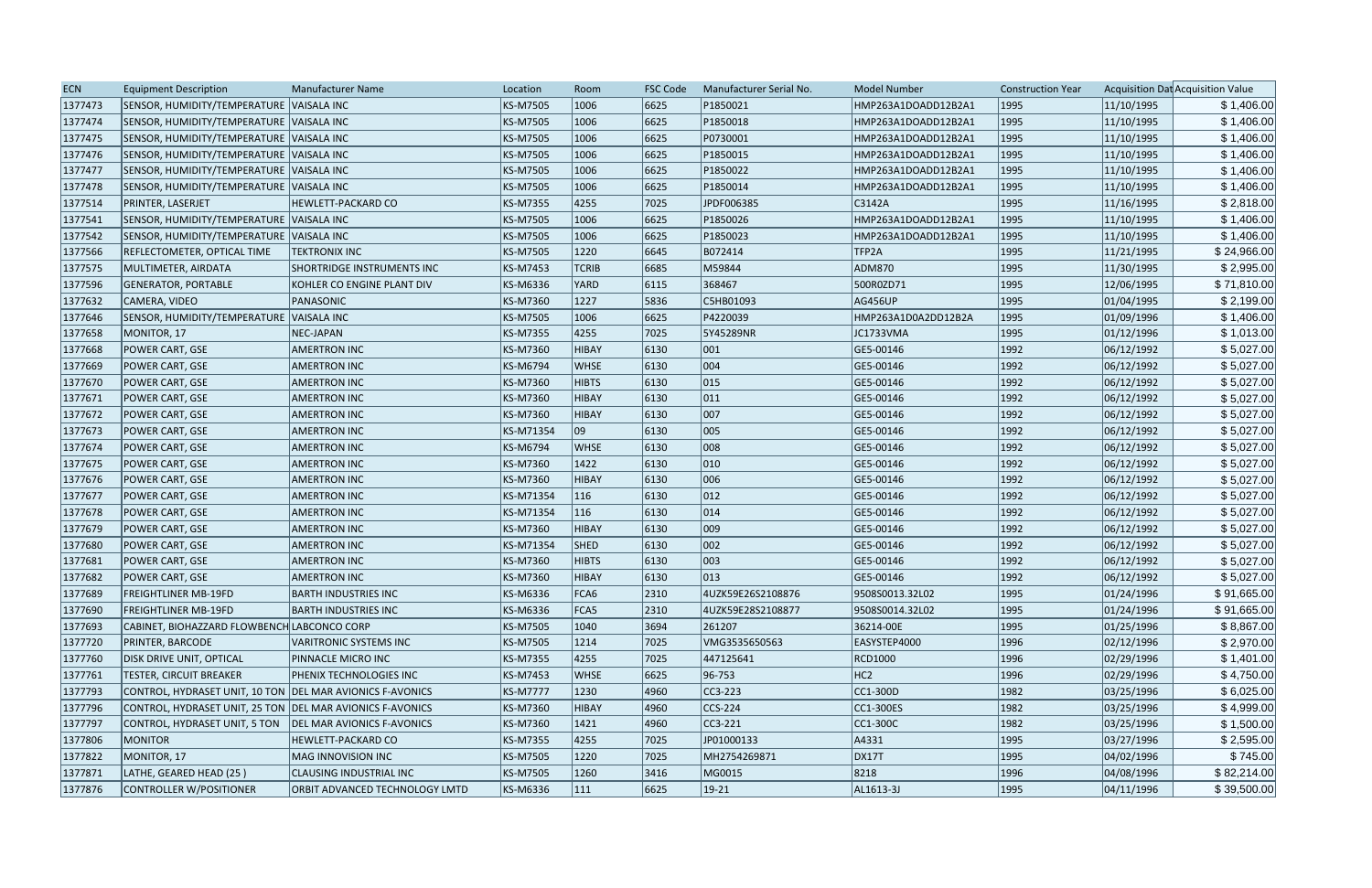| <b>ECN</b> | <b>Equipment Description</b>                                 | <b>Manufacturer Name</b>              | Location        | Room          | <b>FSC Code</b> | Manufacturer Serial No. | <b>Model Number</b> | <b>Construction Year</b> |            | Acquisition Dat Acquisition Value |
|------------|--------------------------------------------------------------|---------------------------------------|-----------------|---------------|-----------------|-------------------------|---------------------|--------------------------|------------|-----------------------------------|
| 1377877    | CONTROLLER W/POSITIONER                                      | ORBIT ADVANCED TECHNOLOGY LMTD        | KS-M6336        | FCA5          | 6625            | $18-22$                 | AL1613-3J           | 1995                     | 04/11/1996 | \$39,500.00                       |
| 1377878    | CONTROLLER W/POSITIONER                                      | ORBIT ADVANCED TECHNOLOGY LMTD        | KS-M6336        | $ 111\rangle$ | 6625            | $14 - 24$               | AL1613-3J           | 1995                     | 04/11/1996 | \$39,500.00                       |
| 1377879    | CONTROLLER W/POSITIONER                                      | ORBIT ADVANCED TECHNOLOGY LMTD        | <b>KS-M6336</b> | FCA6          | 6625            | $15-23$                 | AL1613-3J           | 1995                     | 04/11/1996 | \$39,500.00                       |
| 1377881    | VESSEL,AMMONIA,LIQUID,LOW-PRE JOHN F KENNEDY SPACE CENTER    |                                       | <b>KS-M7361</b> | VCF           | 8140            | 870505-1A               | 82K04090            | 1994                     | 02/20/1994 | \$26,971.00                       |
| 1377882    | VESSEL, AMMONIA, LIQUID, LOW-PRE JOHN F KENNEDY SPACE CENTER |                                       | KS-M7361        | VCF           | 8140            | 870505-1B               | 82K04090            | 1994                     | 02/20/1994 | \$26,971.00                       |
| 1377907    | MONITOR, ISTROPIC, FIELD                                     | <b>AMPLIFIER RESEARCH</b>             | KS-M6336        | $ 102\rangle$ | 6625            | 18074                   | <b>FM2000</b>       | 1996                     | 04/17/1996 | \$6,500.00                        |
| 1377933    | <b>CCMS CONSOLE SYSTEM</b>                                   | <b>HARRIS CORP</b>                    | KS-M7355        | 4255          | 6625            | 0043                    | 83K00720-101        | 1994                     | 04/19/1996 | \$7,400.00                        |
| 1377936    | COMPUTER, MAINFRAME                                          | <b>HEWLETT-PACKARD CO</b>             | <b>KS-M7355</b> | 4255          | 6625            | US35032345              | E1401B              | 1996                     | 04/19/1996 | \$49,839.00                       |
| 1377937    | MONITOR, RECEIVER                                            | <b>JVC CO OF AMERICA</b>              | <b>KS-M7505</b> | 1241          | 5820            | 08910054                | <b>TM2784SU</b>     | 1994                     | 04/22/1996 | \$1,874.00                        |
| 1377957    | <b>CUTTER, PLASMARC</b>                                      | <b>ESAB WELDING PRODUCTS INC</b>      | <b>KS-M7505</b> | 1260          | 3433            | PD-1551105              | <b>PCM750I</b>      | 1996                     | 04/25/1996 | \$2,490.00                        |
| 1377967    | <b>REFRIGERATOR, EXPLOSION SAFE</b>                          | <b>FISHER SCIENTIFIC CO</b>           | <b>KS-M7360</b> | 1452          | 4110            | 54679329                | 525D                | 1996                     | 05/01/1996 | \$2,698.00                        |
| 1377970    | <b>GENERATOR, SIGNAL</b>                                     | <b>TEKTRONIX INC</b>                  | <b>KS-M7505</b> | 1246          | 6625            | B023904                 | 1910                | 1996                     | 05/03/1996 | \$9,235.00                        |
| 1377976    | ANALYZER, TOC                                                | O I CORP DBA O I ANALYTICAL           | KS-M7505        | 1040          | 6630            | B614710125              | 1010                | 1996                     | 05/06/1996 | \$18,000.00                       |
| 1377978    | <b>PRINTER, 9-PIN</b>                                        | <b>OKIDATA CORP</b>                   | <b>KS-M7505</b> | 1040          | 7025            | 59AY3164712L            | 184                 | 1996                     | 05/06/1996 | \$525.00                          |
| 1377988    | CPU, LAPTOP                                                  | DOLCH AMERICAN INSTRUMENTS INC        | <b>KS-M7360</b> | 2064          | 7021            | DCS9602145              | NTG-PL62/32         | 1996                     | 05/14/1996 | \$9,900.00                        |
| 1377992    | <b>AMPLIFIER</b>                                             | AMPLIFIER RESEARCH                    | KS-M6336        | 109           | 6625            | 18316                   | 150A220             | 1996                     | 05/15/1996 | \$16,000.00                       |
| 1378011    | <b>RACK, POWER SYSTEM</b>                                    | LAGUNA INDUSTRIES                     | <b>KS-M7505</b> | 1247          | 5975            | $ 001\rangle$           | 82K04590-1          | 1995                     | 05/20/1996 | \$12,930.00                       |
| 1378012    | <b>RACK, POWER SYSTEM</b>                                    | LAGUNA INDUSTRIES                     | KS-M6794        |               | 5975            | 002                     | 82K04590-1          | 1995                     | 05/20/1996 | \$5,028.00                        |
| 1378013    | <b>RACK, POWER SYSTEM</b>                                    | <b>LAGUNA INDUSTRIES</b>              | KS-M6794        |               | 5975            | 003                     | 82K04590-1          | 1995                     | 05/20/1996 | \$5,028.00                        |
| 1378014    | <b>RACK, POWER SYSTEM</b>                                    | LAGUNA INDUSTRIES                     | <b>KS-M6794</b> | <b>FLOOR</b>  | 5975            | 004                     | 82K04590-1          | 1995                     | 05/20/1996 | \$5,028.00                        |
| 1378037    | <b>TRAILER, CARGO PAD LIFT EQUIP</b>                         | <b>FRUEHAUF CORP HOBBS TRAILERS</b>   | KS-M6698        | PKLOT         | 2330            | 1H5P058295M058601       | SD80-58-102         | 1988                     | 04/14/1988 | \$17,477.00                       |
| 1378038    | ANALYZER, SPECTRUM                                           | HEWLETT-PACKARD CO                    | <b>KS-M6336</b> | $ 103\rangle$ | 6625            | 3207A01707              | 8563A               | 1992                     | 04/16/1992 | \$33,642.00                       |
| 1378039    | SWAGER, HOSE                                                 | TITEFLEX CORP SUB OF BUNDY CP         | <b>KS-M7453</b> | <b>WHSE</b>   | $ 3442\rangle$  | 2190076                 | C6C34FZ3C           | 1993                     | 12/23/1993 | \$3,317.00                        |
| 1378040    | DRILL PRESS                                                  | DELTA INT'L MACH'Y F-POWER            | KS-M7453        | <b>WHSE</b>   | $ 3443\rangle$  | 89E71567                | 402-04-057-5005     | 1993                     | 12/23/1993 | \$2,241.00                        |
| 1378041    | ASSEMBLY MACHINE, FLEXHOSE                                   | <b>ALLENAIR CORP</b>                  | <b>KS-M7453</b> | <b>WHSE</b>   | 3442            | $A-3X-3$                | 94330X              | 1993                     | 12/23/1993 | \$4,815.00                        |
| 1378047    | CPU, LAPTOP                                                  | <b>NEC CORP</b>                       | KS-M7355        | 4255          | 7021            | 49010210                | PC470-1552          | 1994                     | 09/21/1994 | \$4,940.00                        |
| 1378051    | <b>GENERATOR, FUNCTION</b>                                   | HEWLETT-PACKARD CO                    | <b>KS-M6336</b> | $ 109\rangle$ | 6625            | 2847A12369              | 3325B               | 1996                     | 06/04/1996 | \$6,175.00                        |
| 1378058    | METER, FIBER OPTIC                                           | <b>FOTEC INC</b>                      | <b>KS-M7355</b> | 4255          | 6625            | P60654                  | T595-238            | 1996                     | 06/14/1996 | \$2,579.00                        |
| 1378059    | METER, FIBER OPTIC                                           | <b>FOTEC INC</b>                      | <b>KS-M7355</b> | 4255          | 6625            | P60523                  | T570                | 1996                     | 06/14/1996 | \$1,090.00                        |
| 1378060    | AMPLIFIER, POWER                                             | AMPLIFIER RESEARCH                    | KS-M6336        | 111           | 6625            | 18566                   | 10W1000B            | 1996                     | 06/17/1996 | \$5,500.00                        |
| 1378061    | REFLECTOR, OPTICAL TIME DOMAIN TEKTRONIX INC                 |                                       | KS-M7360        | 2377          | 6625            | B021135                 | TFS3031             | 1996                     | 06/18/1996 | \$4,320.00                        |
| 1378083    | OSCILLOSCOPE, DIGITIZING, 4-CHAN   TEKTRONIX INC             |                                       | <b>KS-M7360</b> | 1451          | 6625            | B040338                 | <b>TDS784A</b>      | 1996                     | 07/03/1996 | \$33,115.00                       |
| 1378084    | GENERATOR, SIGNAL, SYNTHESIZED   HEWLETT-PACKARD CO          |                                       | KS-M6336        | $ 102\rangle$ | 6625            | 3420A01167              | 83640A              | 1996                     | 07/03/1996 | \$50,350.00                       |
| 1378107    | <b>DETECTOR, HYPERGOLIC VAPOR</b>                            | NATIONAL DRAEGER                      | <b>KS-M7505</b> | 1006          | 6665            | 92121022-001            | 7630                | 1994                     | 07/12/1996 | \$7,950.00                        |
| 1378114    | COMPUTER, NOTEBOOK                                           | TEXAS INSTRUMENTS INC EQUIP GP        | KS-M7360        | 2372          | 7021            | 11146609607             | 5130ST              | 1996                     | 07/15/1996 | \$3,901.00                        |
| 1378117    | <b>GENERATOR, FUNCTION</b>                                   | <b>WAVETEK CORP</b>                   | <b>KS-M7776</b> | <b>TCRIB</b>  | 6625            | 065386                  | 29                  | 1996                     | 07/15/1996 | \$1,463.00                        |
| 1378140    | HOIST, SUPER LIFT                                            | <b>GENIE INDUSTRIES</b>               | <b>KS-M6798</b> | YARD          | 3950            | 9596-5976               | SLC <sub>24</sub>   | 1996                     | 07/30/1996 | \$1,606.00                        |
| 1378165    | <b>PRINTER, LASERJET</b>                                     | HEWLETT-PACKARD CO                    | <b>KS-M7360</b> | 2024G         | 7025            | USHB076461              | C3916A              | 1996                     | 08/06/1996 | \$1,299.00                        |
| 1378211    | CPU, PENTIUM                                                 | AMI INSTRUMENTS INC                   | <b>KS-M7360</b> | HIBAY         | 7021            | CDS9631207              | ATLAS120            | 1996                     | 08/06/1996 | \$1,402.00                        |
| 1378226    | <b>MEGOHMETER</b>                                            | <b>GENRAD INC EMT ELECTRONIC TEST</b> | <b>KS-M7776</b> | <b>TCRIB</b>  | 6625            | 5107917                 | 1864-9700-00        | 1996                     | 08/06/1996 | \$4,185.00                        |
| 1378275    | <b>ANALYZER, MONITOR</b>                                     | <b>SENCORE INC</b>                    | <b>KS-M7505</b> | 1246          | 6625            | 6131996M                | CM2125              | 1996                     | 08/08/1996 | \$3,298.00                        |
| 1378373    | DATA ACQUISITION SYSTEM                                      | <b>CYBER RESEARCH INC</b>             | <b>KS-M6794</b> | 1A02A         | 7021            | B607-0202               | LPC100M66           | 1996                     | 08/15/1996 | \$10,485.00                       |
| 1378400    | OSCILLOSCOPE, 4 CHANNEL                                      | <b>TEKTRONIX INC</b>                  | <b>KS-M7505</b> | 1245          | 6625            | B010576                 | <b>TDS540B</b>      | 1996                     | 08/20/1996 | \$17,697.00                       |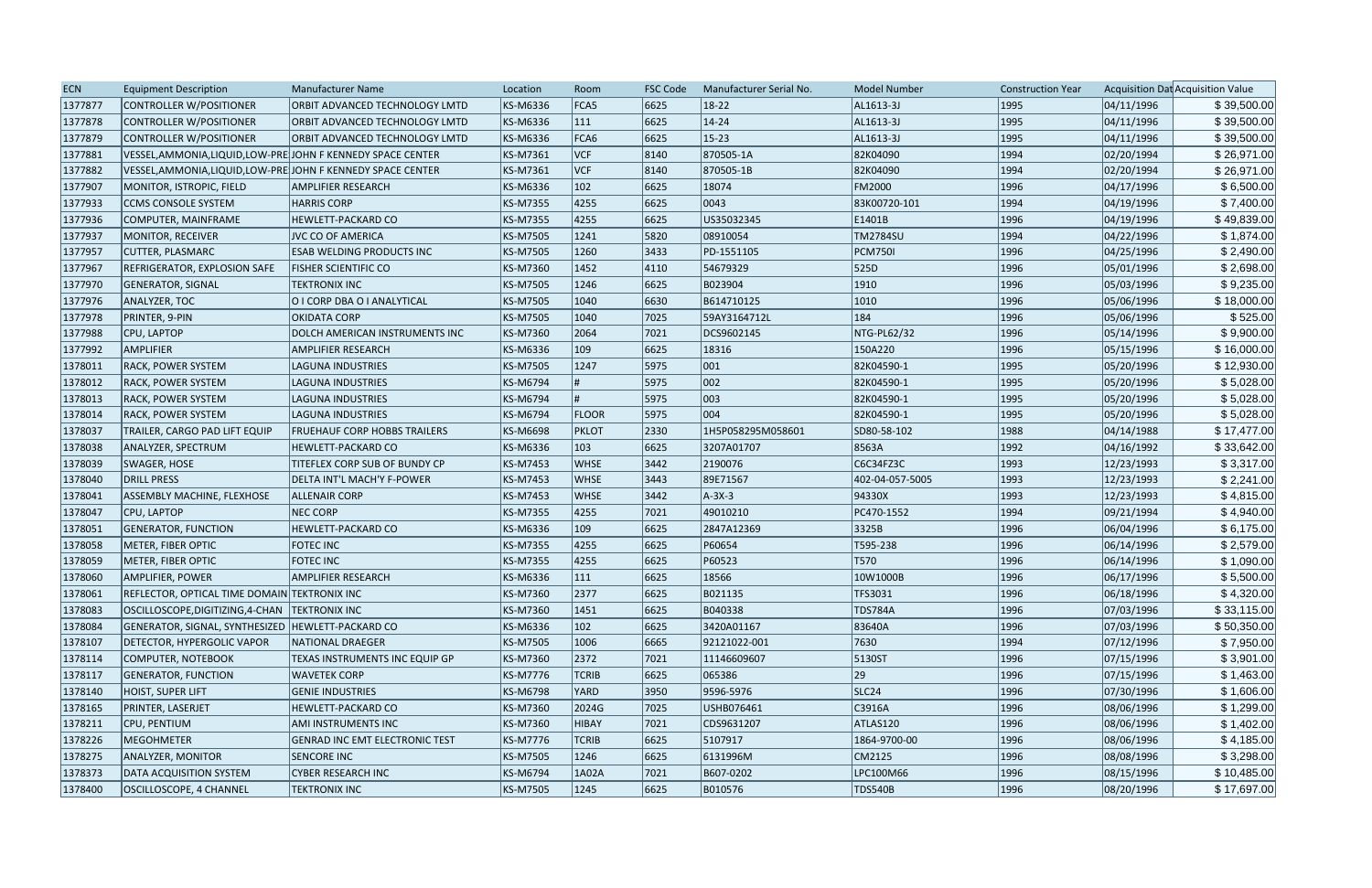| <b>ECN</b> | <b>Equipment Description</b>                                        | <b>Manufacturer Name</b>              | Location        | Room          | <b>FSC Code</b> | Manufacturer Serial No. | <b>Model Number</b> | <b>Construction Year</b> |            | Acquisition Dat Acquisition Value |
|------------|---------------------------------------------------------------------|---------------------------------------|-----------------|---------------|-----------------|-------------------------|---------------------|--------------------------|------------|-----------------------------------|
| 1378431    | VESSEL, AMMONIA, LIQUID, LOW-PRE JOHN F KENNEDY SPACE CENTER        |                                       | KS-M6794        | 1055          | 8140            | 870596-1A               | 82K05335            | 1996                     | 03/12/1996 | \$40,716.00                       |
| 1378432    | VESSEL, AMMONIA, LIQUID, LOW-PRE JOHN F KENNEDY SPACE CENTER        |                                       | KS-M7361        | <b>VCF</b>    | 8140            | 870596-1B               | 82K05335            | 1996                     | 03/12/1996 | \$40,716.00                       |
| 1378433    | CPU, PENTIUM                                                        | AMI INSTRUMENTS INC                   | KS-M7360        | HIBAY         | 7021            | 7270020600              | ATLAS120            | 1996                     | 08/23/1996 | \$1,599.00                        |
| 1378444    | GENERATOR, 35KW, DIESEL                                             | <b>CUMMINS ENGINE CO</b>              | KS-M6336        | YARD          | 6115            | F960608725              | 35DGBB              | 1996                     | 08/26/1996 | \$18,000.00                       |
| 1378445    | <b>FLOW CONTROL &amp; INSTRUMENT CALJOHN F KENNEDY SPACE CENTER</b> |                                       | KS-M7361        | VCF           | 4940            | NONE                    | 82K03918-1          | 1995                     | 11/27/1995 | \$396,702.00                      |
| 1378446    | SUPPLY CART BASE W/SCALE                                            | JOHN F KENNEDY SPACE CENTER           | KS-M7361        | VCF           | 4940            | 2A                      | 82K04475            | 1995                     | 11/27/1995 | \$90,257.00                       |
| 1378447    | NH3 FLT TANK VACUUM PANEL ASSYJOHN F KENNEDY SPACE CENTER           |                                       | KS-M7361        | <b>VCF</b>    | 4940            | <b>NONE</b>             | 82K05123-1          | 1995                     | 11/27/1995 | \$43,675.00                       |
| 1378466    | <b>CPU, NOTEBOOK</b>                                                | <b>INTERNATIONAL BUSINESS MACHINE</b> | <b>KS-M7355</b> | 4255          | 7021            | 78-RMK54                | 760ED               | 1996                     | 08/29/1996 | \$6,980.00                        |
| 1378468    | <b>STRETCH WRAPPING MACHINE</b>                                     | <b>ITW PASLODE</b>                    | KS-M6698        | 100           | 3540            | 18180                   | H-LPPLUS            | 1996                     | 08/29/1996 | \$8,295.00                        |
| 1378470    | PRINTER, LASERJET                                                   | HEWLETT-PACKARD CO                    | KS-M6336        | FCA5          | 7025            | USHB078442              | C3150A              | 1996                     | 08/29/1996 | \$845.00                          |
| 1378472    | <b>PRINTER, LASERJET</b>                                            | <b>HEWLETT-PACKARD CO</b>             | KS-M6336        | FCA6          | 7025            | USHB078457              | C3150A              | 1996                     | 08/29/1996 | \$845.00                          |
| 1378473    | <b>PRINTER, LASERJET</b>                                            | <b>HEWLETT-PACKARD CO</b>             | KS-M6336        | FCA5          | 7025            | USHB078449              | C3150A              | 1996                     | 08/29/1996 | \$845.00                          |
| 1378474    | ELECTRONIC LOAD, DC                                                 | HEWLETT-PACKARD CO                    | KS-M7505        | 1246          | 6625            | 3435A-04609             | <b>HP6050A</b>      | 1996                     | 05/06/1996 | \$8,856.00                        |
| 1378476    | MONITOR, 17                                                         | MAG INNOVISION INC                    | KS-M6336        | 129           | 7025            | MH2765000489            | <b>DX17T</b>        | 1996                     | 09/03/1996 | \$745.00                          |
| 1378483    | METER, OPTICAL, MULTI-POWER SEN ADVANTEST AMERICA INC               |                                       | KS-M7360        | 2377          | 6625            | J001457                 | Q8221               | 1996                     | 09/09/1996 | \$10,873.00                       |
| 1378485    | SHARPENER, PRECISION DRILL                                          | DAREX CORP                            | KS-M7505        | 1260          | 5130            | 531682C                 | 5800                | 1996                     | 09/09/1996 | \$1,088.00                        |
| 1378486    | <b>OVEN, CONVECTION</b>                                             | BLUE M OF GENERAL SIGNAL CO           | <b>KS-M7505</b> | 1220          | 4430            | V23F-310525-WF          | <b>DCT1406F</b>     | 1996                     | 09/09/1996 | \$10,414.00                       |
| 1378495    | AMPLIFIER, C-BAND TWT                                               | <b>SPACE MICROWAVE LABORATORIES</b>   | KS-M6336        | <b>EXCESS</b> | 6625            | 4361                    | 803G40H80           | 1996                     | 09/18/1996 | \$14,950.00                       |
| 1378839    | <b>DISK DRIVE UNIT, OPTICAL</b>                                     | MATSUSHITA ELEC INDUS CO              | KS-M7360        | 2372          | 7025            | JA3340405               | LF7090              | 1994                     | 11/08/1994 | \$2,035.00                        |
| 1378840    | <b>DISK DRIVE UNIT, OPTICAL</b>                                     | MATSUSHITA ELEC INDUS CO              | KS-M7360        | 2372          | 7025            | JA3320024               | LF7090              | 1994                     | 11/08/1994 | \$2,035.00                        |
| 1378848    | <b>FRONT END PROCESSOR</b>                                          | <b>HARRIS-LANIER</b>                  | KS-M7360        | 2372          | 7025            | 0072                    | 83K01327-102        | 1994                     | 11/11/1994 | \$17,247.00                       |
| 1378853    | <b>FRONT END PROCESSOR</b>                                          | HARRIS SPACE SYSTEMS CORP             | KS-M7360        | 2372          | 7025            | 0074                    | 83K01327-102        | 1994                     | 11/11/1994 | \$17,247.00                       |
| 1379137    | ANALYZER, LOGIC                                                     | <b>HEWLETT-PACKARD CO</b>             | KS-M7505        | 1246          | 6625            | 3048A08154              | 16500A              | 1994                     | 12/10/1994 | \$6,583.00                        |
| 1379139    | ANALYZER, LOGIC                                                     | <b>HEWLETT-PACKARD CO</b>             | KS-M7360        | 2372          | 6625            | 3048A07550              | 16500A              | 1994                     | 12/10/1994 | \$6,583.00                        |
| 1379213    | <b>DISK DRIVE UNIT, OPTICAL</b>                                     | MATSUSHITA ELEC INDUS CO              | KS-M7360        | 2372          | 7025            | JA3320041               | LF7090              | 1990                     | 12/21/1994 | \$2,025.00                        |
| 1379214    | <b>DISK DRIVE UNIT, OPTICAL</b>                                     | MATSUSHITA ELEC INDUS CO              | KS-M7360        | 2372          | 7025            | JA3340567               | LF7090              | 1990                     | 12/21/1994 | \$2,025.00                        |
| 1379359    | <b>RECORDER, VIDEO CASSETTE</b>                                     | MITSUBISHI ELECTRONICS AMERICA        | KS-M7360        | 2348          | 5836            | 0001679                 | <b>HSU770</b>       | 1994                     | 01/31/1995 | \$740.00                          |
| 1379622    | <b>DISPLAY UNIT</b>                                                 | <b>WYSE TECHNOLOGY</b>                | KS-M7360        | 2372          | 7025            | 0JU12700713             | <b>WY185</b>        | 1992                     | 03/06/1995 | \$2,000.00                        |
| 1388124    | <b>REPEATER, ETHERNET</b>                                           | <b>CABLETRON SYSTEMS</b>              | KS-M7360        | 2377          | 7025            | 4320017070UJ            | <b>MINIMMAC</b>     | 1994                     | 03/11/1995 | \$1,776.00                        |
| 1388127    | <b>REPEATER, ETHERNET</b>                                           | <b>CABLETRON SYSTEMS</b>              | KS-M7360        | 2377          | 7025            | 3330005010TJ            | <b>MINIMMAC</b>     | 1994                     | 03/11/1995 | \$1,776.00                        |
| 1388291    | CHASSIS, FRONT END PROCESSOR                                        | <b>HARRIS CORP</b>                    | KS-M7360        | 2377          | 7025            | 0041                    | 83K01379            | 1993                     | 04/03/1995 | \$28,843.00                       |
| 1388292    | CHASSIS, FRONT END PROCESSOR                                        | <b>HARRIS CORP</b>                    | KS-M7360        | 2372          | 7025            | 0051                    | 83K01379            | 1993                     | 04/03/1995 | \$28,843.00                       |
| 1388296    | CHASSIS, FRONT END PROCESSOR                                        | <b>HARRIS CORP</b>                    | KS-M7360        | HIBAY         | 7025            | 0057                    | 83K01379            | 1993                     | 04/03/1995 | \$23,971.00                       |
| 1388305    | <b>DISPLAY UNIT</b>                                                 | <b>WYSE TECHNOLOGY</b>                | KS-M7360        | 2372          | 7025            | 0JU13500599             | <b>WY185</b>        | 1993                     | 04/03/1995 | \$2,000.00                        |
| 1388325    | REPEATER, ETHERNET                                                  | <b>CABLETRON SYSTEMS</b>              | KS-M7360        | 2377          | 7025            | P019524001              | <b>MINIMMAC</b>     | 1993                     | 04/03/1995 | \$18,500.00                       |
| 1388504    | CHASSIS, FRONT END PROCESSOR                                        | <b>HARRIS CORP</b>                    | KS-M7360        | 2372          | 7025            | 0033                    | 83K01379            | 1992                     | 04/13/1995 | \$28,843.00                       |
| 1388576    | <b>DISPLAY UNIT</b>                                                 | <b>WYSE TECHNOLOGY</b>                | KS-M7360        | 2372          | 7025            | OJU12700753             | <b>WY185</b>        | 1995                     | 04/26/1995 | \$2,000.00                        |
| 1388579    | <b>DISK DRIVE UNIT, OPTICAL</b>                                     | MATSUSHITA ELECTRIC                   | KS-M7360        | 2372          | 7025            | JA2140024               | LF7010              | 1992                     | 04/26/1995 | \$2,595.00                        |
| 1388609    | CHASSIS, FRONT END PROCESSOR                                        | <b>HARRIS CORP</b>                    | KS-M7360        | 2377          | 7025            | 0062                    | 83K01379            | 1994                     | 04/27/1995 | \$28,843.00                       |
| 1388650    | <b>DISPLAY UNIT</b>                                                 | APPLIED DIGITAL DATA SYSTEMS          | KS-M7360        | 2372          | 7025            | 02315778                | 4000                | 1994                     | 04/27/1995 | \$890.00                          |
| 1389176    | <b>OSCILLOSCOPE, DIGITAL</b>                                        | <b>TEKTRONIX</b>                      | KS-M7360        | 2372          | 6625            | B024156                 | <b>TDS540</b>       | 1993                     | 06/03/1995 | \$13,623.00                       |
| 1389189    | <b>POWER SUPPLY</b>                                                 | <b>LAMBDA ELECTRONICS</b>             | KS-M7505        | 1246          | 6130            | 92T010653               | LLS9018             | 1993                     | 06/03/1995 | \$1,418.00                        |
| 1389190    | <b>POWER SUPPLY</b>                                                 | <b>LAMBDA ELECTRONICS</b>             | KS-M7505        | 1246          | 6130            | 92T002442               | LLS9018             | 1993                     | 06/03/1995 | \$1,418.00                        |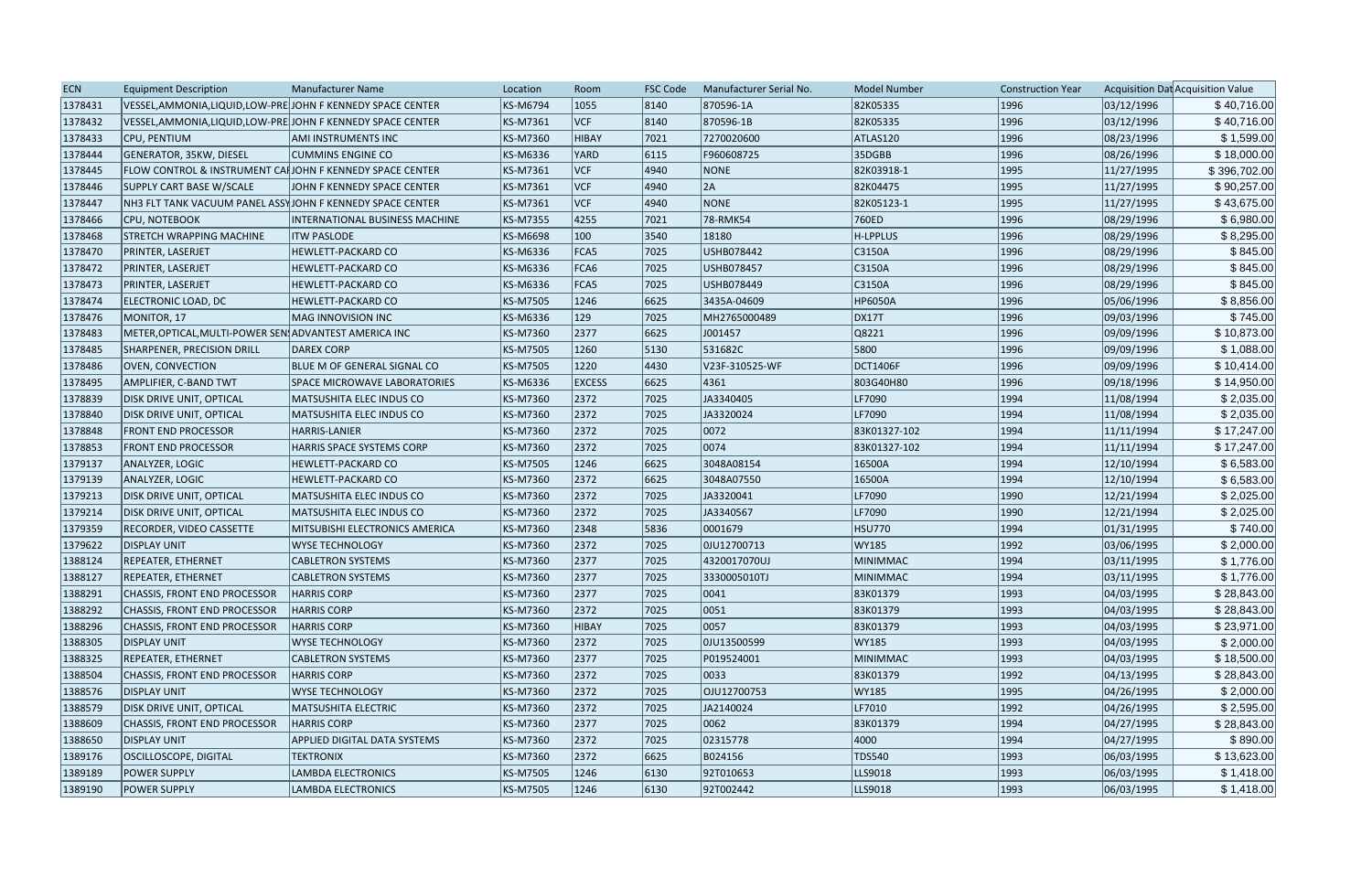| <b>ECN</b> | <b>Equipment Description</b>                    | <b>Manufacturer Name</b>            | Location | Room         | <b>FSC Code</b> | Manufacturer Serial No. | <b>Model Number</b> | <b>Construction Year</b> |            | Acquisition Dat Acquisition Value |
|------------|-------------------------------------------------|-------------------------------------|----------|--------------|-----------------|-------------------------|---------------------|--------------------------|------------|-----------------------------------|
| 1389226    | <b>DISPLAY UNIT</b>                             | <b>WYSE TECHNOLOGY</b>              | KS-M7360 | 2372         | 7025            | 0JU13500588             | <b>WY185</b>        | 1993                     | 05/31/1995 | \$2,000.00                        |
| 1389233    | <b>DISK DRIVE UNIT, OPTICAL</b>                 | MATSUSHITA ELEC INDUS CO            | KS-M7360 | 2372         | 7025            | JA2140031               | LF7090              | 1993                     | 05/31/1995 | \$2,595.00                        |
| 1389241    | CHASSIS, FRONT END PROCESSOR                    | <b>HARRIS CORP</b>                  | KS-M7360 | <b>HIBAY</b> | 7025            | 0013                    | 83K01379            | 1995                     | 05/31/1995 | \$28,843.00                       |
| 1389242    | CHASSIS, FRONT END PROCESSOR                    | <b>HARRIS CORP</b>                  | KS-M7360 | <b>HIBAY</b> | 7025            | 0014                    | 83K01379            | 1995                     | 05/31/1995 | \$28,843.00                       |
| 1391263    | FEP, MTU PROTO                                  | <b>HARRIS CORP</b>                  | KS-M7360 | 2372         | 7025            | 0010                    | 83K01320-114        | 1993                     | 06/17/1995 | \$26,000.00                       |
| 1391687    | COMPUTER, DIGITAL                               | <b>INTERNATIONAL DATA PRODUCTS</b>  | KS-M7355 | 4255         | 7021            | 4D101279                | 1486D4IC100FT       | 1995                     | 07/17/1995 | \$1,740.00                        |
| 1391748    | <b>POWER SUPPLY</b>                             | LAMBDA ELECTRONICS                  | KS-M7505 | 1246         | 6130            | 92T012196               | LLS9060             | 1992                     | 07/22/1995 | \$1,420.00                        |
| 1391751    | CHASSIS, FRONT END PROCESSOR                    | <b>HARRIS CORP</b>                  | KS-M7360 | 2372         | 7025            | 0045                    | 83K01379            | 1992                     | 07/22/1995 | \$23,971.00                       |
| 1391761    | <b>DISPLAY UNIT</b>                             | WYSE TECHNOLOGY                     | KS-M7360 | 2372         | 7025            | JU12700742              | <b>WY185</b>        | 1992                     | 07/22/1995 | \$2,000.00                        |
| 1391813    | CHASSIS, VME                                    | <b>HARRIS CORP</b>                  | KS-M7505 | 1247         | 7050            | 002                     | TF0028              | 1992                     | 07/27/1995 | \$2,000.00                        |
| 1391814    | <b>DISPLAY UNIT</b>                             | <b>APPLIED DIGITAL DATA SYSTEMS</b> | KS-M7505 | 1247         | 7025            | 02343619                | 4000                | 1992                     | 07/27/1995 | \$1,500.00                        |
| 1391819    | <b>DISPLAY UNIT</b>                             | <b>DIGITAL EQUIPMENT CORP</b>       | KS-M7360 | 3097F        | 7025            | 3N44500124              | VRC26HA             | 1995                     | 07/25/1995 | \$919.00                          |
| 1391824    | CHASSIS, VME                                    | <b>HARRIS CORP</b>                  | KS-M7505 | 1247         | 7050            | 001                     | TF0028              | 1992                     | 07/28/1995 | \$2,000.00                        |
| 1391825    | <b>DISPLAY UNIT</b>                             | <b>APPLIED DIGITAL DATA SYSTEMS</b> | KS-M7505 | 1247         | 7025            | 02343579                | 4000                | 1992                     | 07/28/1995 | \$1,500.00                        |
| 1392341    | GENERATOR, TIME CODE                            | TRUE TIME INC FRMLY KINEMETRIC      | KS-M7360 | 2372         | 6625            | 256                     | $ 940-316 $         | 1992                     | 08/12/1995 | \$5,850.00                        |
| 1392504    | REPEATER, ETHERNET                              | <b>CABLETRON SYSTEMS</b>            | KS-M7360 | 2377         | 7025            | PD192240007             | MINIMMAC            | 1993                     | 08/19/1995 | \$1,777.00                        |
| 1393327    | MILLING MACH, VERTICAL TURRET                   | <b>REPUBLIC MACHINERY CO. INC.</b>  | KS-M6336 | 106          | 3417            | NONE                    | FTV2                | 1995                     | 10/10/1995 | \$9,450.00                        |
| 1393370    | <b>CHASSIS, PROTOTYPE</b>                       | <b>HARRIS SPACE SYSTEMS CORP</b>    | KS-M7360 | 2372         | 7025            | <b>NONE</b>             | NONE                | 1992                     | 10/03/1995 | \$2,000.00                        |
| 1393371    | <b>CHASSIS, PROTOTYPE</b>                       | HARRIS SPACE SYSTEMS CORP           | KS-M7360 | 2372         | 7025            | NONE                    | NONE                | 1992                     | 10/03/1995 | \$2,000.00                        |
| 1394196    | <b>STAND, CABLE TRAY</b>                        | SAMSON METAL AND MACHINE INC        | KS-M7360 | <b>IBAY</b>  | 6650            | $ 1-1 $                 | 82K04606            | 1995                     | 05/08/1996 | \$13,994.00                       |
| 1394197    | <b>STAND, CABLE TRAY</b>                        | SAMSON METAL AND MACHINE INC        | KS-M7360 | <b>IBAY</b>  | 6650            | $1-2$                   | 82K04606            | 1995                     | 05/08/1996 | \$13,994.00                       |
| 1394198    | <b>STAND, CABLE TRAY</b>                        | SAMSON METAL AND MACHINE INC        | KS-M7360 | <b>IBAY</b>  | 6650            | $ 1-3 $                 | 82K04606            | 1995                     | 05/08/1996 | \$13,994.00                       |
| 1394199    | <b>STAND, CABLE TRAY</b>                        | SAMSON METAL AND MACHINE INC        | KS-M6794 | 1032         | 6650            | $ 1 - 4 $               | 82K04606            | 1995                     | 05/08/1996 | \$13,994.00                       |
| 1394200    | <b>STAND, CABLE TRAY</b>                        | SAMSON METAL AND MACHINE INC        | KS-M7360 | <b>IBAY</b>  | 6650            | $1-5$                   | 82K04606            | 1995                     | 05/08/1996 | \$13,994.00                       |
| 1394201    | <b>STAND, CABLE TRAY</b>                        | SAMSON METAL AND MACHINE INC        | KS-M7360 | <b>HIBAY</b> | 6650            | $1-6$                   | 82K04606            | 1995                     | 05/08/1996 | \$13,994.00                       |
| 1394202    | <b>STAND, CABLE TRAY</b>                        | SAMSON METAL AND MACHINE INC        | KS-M7360 | <b>HIBAY</b> | 6650            | $1 - 7$                 | 82K04606            | 1995                     | 05/08/1996 | \$13,994.00                       |
| 1394203    | <b>STAND, CABLE TRAY</b>                        | SAMSON METAL AND MACHINE INC        | KS-M7360 | <b>IBAY</b>  | 6650            | $ 1-8 $                 | 82K04606            | 1995                     | 05/08/1996 | \$13,994.00                       |
| 1394204    | <b>STAND, CABLE TRAY</b>                        | ISAMSON METAL AND MACHINE INC       | KS-M7360 | FP3          | 6650            | $ 1-9 $                 | 82K04606            | 1995                     | 05/08/1996 | \$13,994.00                       |
| 1394205    | <b>STAND, CABLE TRAY</b>                        | SAMSON METAL AND MACHINE INC        | KS-M7360 | <b>HIBAY</b> | 6650            | $1 - 10$                | 82K04606            | 1995                     | 05/08/1996 | \$13,994.00                       |
| 1394206    | <b>STAND, CABLE TRAY</b>                        | SAMSON METAL AND MACHINE INC        | KS-M7360 | <b>HIBAY</b> | 6650            | $1 - 11$                | 82K04606            | 1995                     | 05/08/1996 | \$13,994.00                       |
| 1394207    | <b>STAND, CABLE TRAY</b>                        | SAMSON METAL AND MACHINE INC        | KS-M7360 | <b>HIBAY</b> | 6650            | $1 - 12$                | 82K04606            | 1995                     | 05/08/1996 | \$13,994.00                       |
| 1394208    | <b>STAND, CABLE TRAY</b>                        | SAMSON METAL AND MACHINE INC        | KS-M6794 | 1032         | 6650            | $1 - 13$                | 82K04606            | 1995                     | 05/08/1996 | \$13,994.00                       |
| 1394209    | <b>STAND, CABLE TRAY</b>                        | SAMSON METAL AND MACHINE INC        | KS-M7360 | HIBAY        | 6650            | $1 - 14$                | 82K04606            | 1995                     | 05/08/1996 | \$13,994.00                       |
| 1394210    | <b>STAND, CABLE TRAY</b>                        | SAMSON METAL AND MACHINE INC        | KS-M7360 | <b>HIBAY</b> | 6650            | $ 1 - 15 $              | 82K04606            | 1995                     | 05/08/1996 | \$13,994.00                       |
| 1394211    | <b>STAIRS, ACCESS</b>                           | SAMSON METAL AND MACHINE INC        | KS-M7360 | <b>HIBAY</b> | 5670            | 82K03984-3-5            | GA500625            | 1995                     | 05/08/1996 | \$15,335.00                       |
| 1394212    | STAIRS, ACCESS                                  | SAMSON METAL AND MACHINE INC        | KS-M7360 | FPX2         | 5670            | 82K03984-3-6            | GA500625            | 1995                     | 05/08/1996 | \$15,335.00                       |
| 1394213    | STAIRS, ACCESS                                  | SAMSON METAL AND MACHINE INC        | KS-M7360 | <b>HIBAY</b> | 5670            | 82K03984-3-7            | GA500625            | 1995                     | 05/08/1996 | \$15,335.00                       |
| 1394214    | STAIRS, ACCESS                                  | SAMSON METAL AND MACHINE INC        | KS-M7360 | <b>HIBAY</b> | 5670            | 82K03984-3-8            | GA500625            | 1995                     | 05/08/1996 | \$15,335.00                       |
| 1505072    | MULTIPLEXER/DEMULTIPLEXER 16                    | HONEYWELL INC SATELLITE             | KS-M7360 | <b>HIBAY</b> | 7025            | 95060133                | 8258340-957         | 1995                     | 11/07/1996 | \$350,000.00                      |
| 1505239    | <b>RECORDER, INSTRUMENTATION, DIG SONY CORP</b> |                                     | KS-M6794 | 1032         | 5836            | 71003                   | DIP1000M            | 1996                     | 06/17/1996 | \$119,737.00                      |
| 1505240    | RECORDER, INSTRUMENTATION, DIG SONY CORP        |                                     | KS-M6794 | 1032         | 5836            | 71004                   | DIP1000M            | 1996                     | 06/17/1996 | \$119,737.00                      |
| 1505241    | <b>BUFFER, VARIABLE RATE</b>                    | <b>SONY CORP</b>                    | KS-M6794 | 1032         | 5836            | S010010044              | <b>DFC1800</b>      | 1996                     | 06/17/1996 | \$77,647.00                       |
| 1505242    | <b>BUFFER, VARIABLE RATE</b>                    | SONY CORP                           | KS-M6794 | 1032         | 5836            | S010010043              | <b>DFC1800</b>      | 1996                     | 06/17/1996 | \$77,647.00                       |
|            |                                                 |                                     |          |              |                 |                         |                     |                          |            |                                   |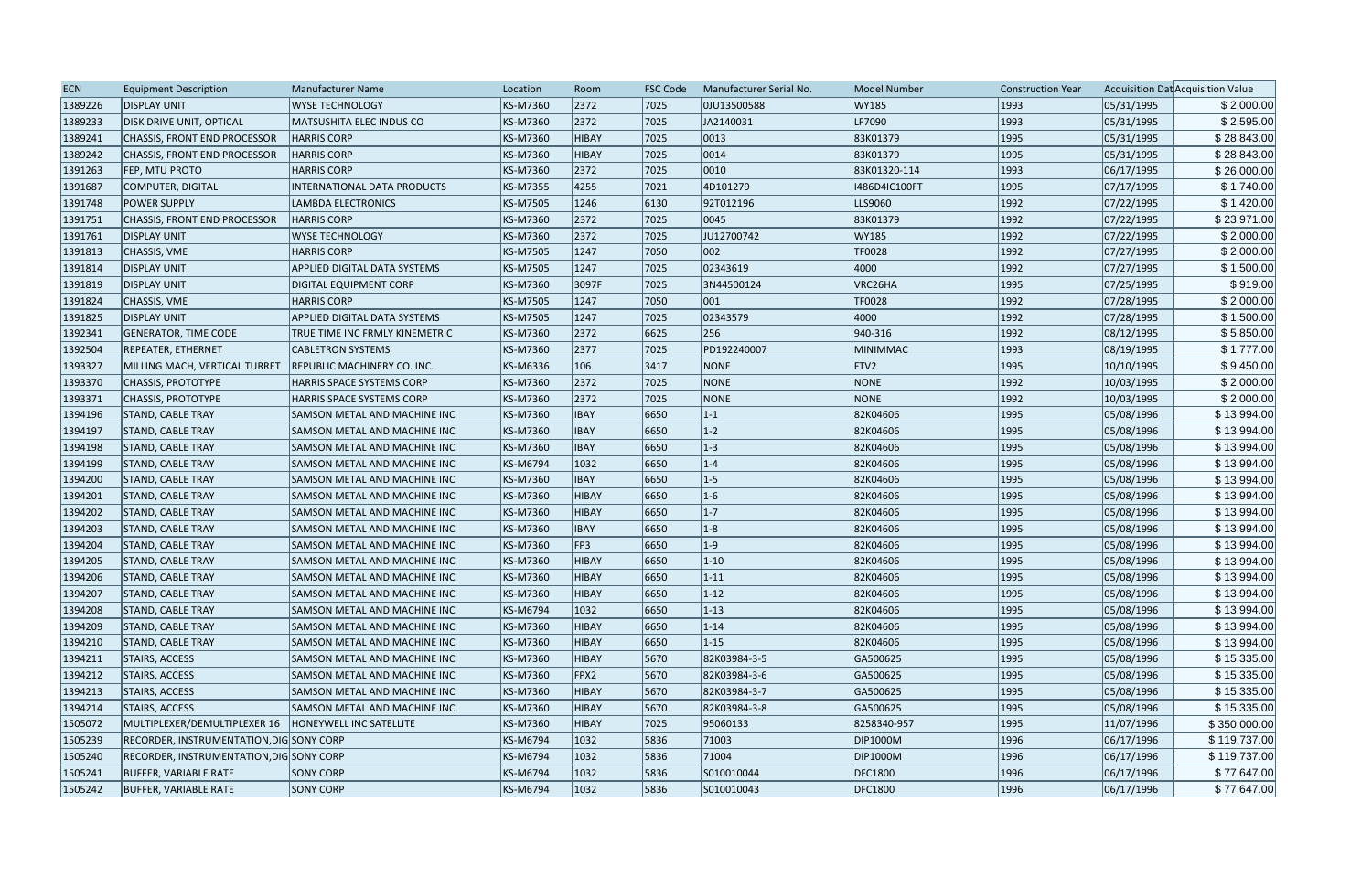| <b>ECN</b> | <b>Equipment Description</b>      | <b>Manufacturer Name</b>            | Location        | Room            | <b>FSC Code</b> | Manufacturer Serial No. | <b>Model Number</b> | <b>Construction Year</b> |            | Acquisition Dat Acquisition Value |
|------------|-----------------------------------|-------------------------------------|-----------------|-----------------|-----------------|-------------------------|---------------------|--------------------------|------------|-----------------------------------|
| 1505778    | MONITOR, VIDEO, COLOR             | PANASONIC                           | KS-M6794        | 1029            | 5820            | FE2550023               | <b>BT-H135Y</b>     | 1992                     | 07/30/1996 | \$3,000.00                        |
| 1505779    | MEASUREMENT SET, VIDEO            | <b>TEKTRONIX INC</b>                | <b>KS-M6794</b> | 1029            | 6625            | B040257                 | <b>VM700A</b>       | 1992                     | 07/30/1996 | \$39,590.00                       |
| 1505780    | <b>FORMATTER, VIDEO</b>           | <b>RCA CORP GOVT COMMUNICATIONS</b> | <b>KS-M6794</b> | 1029            | 4310            | 002                     | 10043159501         | 1992                     | 07/30/1996 | \$1,105,200.00                    |
| 1505781    | <b>GENERATOR, SIGNAL</b>          | HEWLETT-PACKARD CO                  | <b>KS-M6794</b> | 1029            | 6625            | 3243U12074              | 8656B               | 1992                     | 07/30/1996 | \$10,000.00                       |
| 1505787    | GENERATOR, SYNTHESIZED            | HEWLETT-PACKARD CO                  | <b>KS-M6336</b> | 111             | 6625            | 3205A01504              | 8671B               | 1992                     | 07/30/1996 | \$23,228.00                       |
| 1505788    | <b>GENERATOR, SIGNAL</b>          | HEWLETT-PACKARD CO                  | KS-M6336        | 111             | 6625            | NONE                    | 8657A               | 1992                     | 07/30/1996 | \$9,889.00                        |
| 1505794    | AMPLIFIER, DISTRIBUTION           | HEWLETT-PACKARD CO                  | KS-M6336        | $ 111\rangle$   | 6625            | 2208A05453              | 5087A               | 1992                     | 07/30/1996 | \$3,226.00                        |
| 1506872    | CPU, PENTIUM                      | <b>AMI INSTRUMENTS INC</b>          | <b>KS-M7355</b> | 4255            | 7021            | CDS9634326              | ATLAS120            | 1996                     | 08/29/1996 | \$1,402.00                        |
| 1506921    | CPU, PENTIUM                      | AMI INSTRUMENTS INC                 | <b>KS-M7355</b> | 4255            | 7021            | CDS9635355              | ATLAS120            | 1996                     | 09/06/1996 | \$1,402.00                        |
| 1506989    | CPU, PENTIUM                      | AMI INSTRUMENTS INC                 | <b>KS-M7355</b> | 4255            | 7021            | CDS9636392              | ATLAS120            | 1996                     | 09/12/1996 | \$1,402.00                        |
| 1507004    | CPU, PENTIUM                      | <b>AMI INSTRUMENTS INC</b>          | <b>KS-M7505</b> | 1247            | 7021            | CDS9636381              | ATLAS120            | 1996                     | 09/17/1996 | \$1,402.00                        |
| 1507069    | PRINTER, LASERJET                 | HEWLETT-PACKARD CO                  | <b>KS-M6698</b> | $ 102\rangle$   | 7025            | USHC114957              | C3917A              | 1996                     | 09/17/1996 | \$1,637.00                        |
| 1507071    | PRINTER, LASERJET                 | HEWLETT-PACKARD CO                  | <b>KS-M7360</b> | 3264            | 7025            | USHC114982              | C3917A              | 1996                     | 09/17/1996 | \$1,637.00                        |
| 1507073    | PRINTER, LASERJET                 | <b>HEWLETT-PACKARD CO</b>           | KS-M7360        | 2043            | 7025            | USHC114959              | C3917A              | 1996                     | 09/17/1996 | \$1,637.00                        |
| 1507077    | PRINTER, LASERJET                 | <b>HEWLETT-PACKARD CO</b>           | <b>KS-M7505</b> | 1417            | 7025            | USHC114954              | C3917A              | 1996                     | 09/17/1996 | \$1,637.00                        |
| 1507079    | PRINTER, LASERJET                 | <b>HEWLETT-PACKARD CO</b>           | <b>KS-M7360</b> | 1006L           | 7025            | USHB113113              | C3917A              | 1996                     | 09/17/1996 | \$1,637.00                        |
| 1507080    | PRINTER, LASERJET                 | <b>HEWLETT-PACKARD CO</b>           | KS-M71357       | 122             | 7025            | JPHK040263              | C3917A              | 1996                     | 09/17/1996 | \$1,637.00                        |
| 1507081    | PRINTER, LASERJET                 | <b>HEWLETT-PACKARD CO</b>           | <b>KS-M7360</b> | 2085            | 7025            | JPHK040190              | C3917A              | 1996                     | 09/17/1996 | \$1,637.00                        |
| 1507084    | PRINTER, LASERJET                 | HEWLETT-PACKARD CO                  | KS-J82109       | 1116            | 7025            | USHC111438              | C3917A              | 1996                     | 09/17/1996 | \$1,637.00                        |
| 1507087    | PRINTER, LASERJET                 | <b>HEWLETT-PACKARD CO</b>           | <b>KS-M7505</b> | 1247            | 7025            | USHB103477              | C3917A              | 1996                     | 09/17/1996 | \$1,637.00                        |
| 1507091    | PRINTER, LASERJET                 | <b>HEWLETT-PACKARD CO</b>           | <b>KS-M7360</b> | 2064            | 7025            | JPHK040267              | C3917A              | 1996                     | 09/17/1996 | \$1,637.00                        |
| 1507092    | PRINTER, LASERJET                 | <b>HEWLETT-PACKARD CO</b>           | <b>KS-M6336</b> | 111             | 7025            | USHB103494              | C3917A              | 1996                     | 09/17/1996 | \$1,637.00                        |
| 1507096    | PRINTER, LASERJET                 | <b>HEWLETT-PACKARD CO</b>           | <b>KS-M7360</b> | 3264            | 7025            | USHC115348              | C3917A              | 1996                     | 09/17/1996 | \$1,637.00                        |
| 1507097    | PRINTER, LASERJET                 | HEWLETT-PACKARD CO                  | <b>KS-M7360</b> | 2398            | 7025            | JPHK040298              | C3917A              | 1996                     | 09/17/1996 | \$1,637.00                        |
| 1507106    | CPU, PENTIUM                      | AMI INSTRUMENTS INC                 | <b>KS-M7355</b> | 4255            | 7021            | CDS9637445              | ATLAS120            | 1996                     | 09/19/1996 | \$1,402.00                        |
| 1507254    | CPU, PENTIUM                      | AMI INSTRUMENTS INC                 | <b>KS-M7355</b> | 4255            | 7021            | CDS9638532              | ATLAS120            | 1996                     | 10/01/1996 | \$1,402.00                        |
| 1507265    | <b>CPU, PENTIUM</b>               | <b>AMI INSTRUMENTS INC</b>          | <b>KS-M7355</b> | 4255            | 7021            | CDS9638548              | ATLAS120            | 1996                     | 10/01/1996 | \$1,402.00                        |
| 1507271    | <b>GENERATOR, TRANSIENT PULSE</b> | <b>SOLAR ELECTRONICS CO</b>         | KS-M6336        | $ 102\rangle$   | 6625            | 940538                  | $ 9354-1 $          | 1996                     | 09/30/1996 | \$16,750.00                       |
| 1507274    | MONITOR, TELEVISION, 27           | JVC CO OF AMERICA                   | <b>KS-M6698</b> | $ 112\rangle$   | 5820            | 11812646                | <b>TM2760SU</b>     | 1993                     | 10/22/1996 | \$810.00                          |
| 1507275    | <b>MONITOR</b>                    | <b>HEWLETT-PACKARD CO</b>           | KS-M6336        | 103             | 7025            | JP01048949              | A4331               | 1996                     | 09/30/1996 | \$2,595.00                        |
| 1507276    | <b>WORKSTATION</b>                | HEWLETT-PACKARD CO                  | KS-M6336        | 129             | 7021            | 6639A10075              | 725-100             | 1996                     | 09/30/1996 | \$8,000.00                        |
| 1507277    | CD ROM DRIVE                      | <b>HEWLETT-PACKARD CO</b>           | KS-M6336        | 124             | 7025            | 6639A50656              | C29440              | 1996                     | 09/30/1996 | \$1,291.00                        |
| 1507333    | <b>RECORDER, VIDEO CASSETTE</b>   | PANASONIC                           | <b>KS-M6794</b> | 1029            | 5836            | D6TC00264               | AG-W1P              | 1996                     | 10/02/1996 | \$1,993.00                        |
| 1507334    | <b>RECORDER, VIDEO CASSETTE</b>   | PANASONIC                           | <b>KS-M6794</b> | 1029            | 5836            | C6TC00227               | $AG-W1P$            | 1996                     | 10/02/1996 | \$1,993.00                        |
| 1507335    | CRANE, BOOM, FLOOR                | HERCULES IND DV OF DOZIER           | <b>KS-M7505</b> | 1260            | 3950            | 45727                   | $ CI-324 $          | 1985                     | 02/11/1987 | \$1,394.00                        |
| 1507336    | ANALYZER, NETWORK, RF             | <b>HEWLETT-PACKARD CO</b>           | <b>KS-M6794</b> | 1029            | 6625            | US36281005              | 8711B               | 1996                     | 10/08/1996 | \$9,500.00                        |
| 1507337    | MULTIMETER, DIGITAL               | <b>HEWLETT-PACKARD CO</b>           | <b>KS-M6794</b> | 1029            | 6625            | 2823A15918              | 3458A               | 1996                     | 10/08/1996 | \$6,964.00                        |
| 1507348    | ANALYZER, SPECTRUM                | HEWLETT-PACKARD CO                  | KS-M6336        | FCA6            | 6625            | 3635A05841              | 8563E               | 1996                     | 10/18/1996 | \$35,687.00                       |
| 1507349    | ANALYZER, SPECTRUM                | <b>HEWLETT-PACKARD CO</b>           | KS-M6336        | FCA6            | 6625            | 3635A05842              | 8563E               | 1996                     | 10/18/1996 | \$35,687.00                       |
| 1507350    | <b>BASE ASSEMBLY, SSPF</b>        | TELEDYNE BROWN ENGINEERING          | <b>KS-M7360</b> | <b>I-BAY ST</b> | 4920            | $ 104\rangle$           | 220G07475-001       | 1994                     | 10/23/1996 | \$25,000.00                       |
| 1507351    | BASE ASSEMBLY, SSPF               | TELEDYNE BROWN ENGINEERING          | <b>KS-M7360</b> | 1489            | 4920            | $ 112\rangle$           | 220G07475-001       | 1994                     | 10/23/1996 | \$25,000.00                       |
| 1507352    | BASE ASSEMBLY, SSPF               | TELEDYNE BROWN ENGINEERING          | KS-JSC          | NOC             | 4920            | 106                     | 220G07475-001       | 1994                     | 10/23/1996 | \$25,000.00                       |
| 1507353    | BASE ASSEMBLY, SSPF               | TELEDYNE BROWN ENGINEERING          | <b>KS-MSFC</b>  | NOC             | 4920            | $ 109\rangle$           | 220G07475-001       | 1994                     | 10/23/1996 | \$25,000.00                       |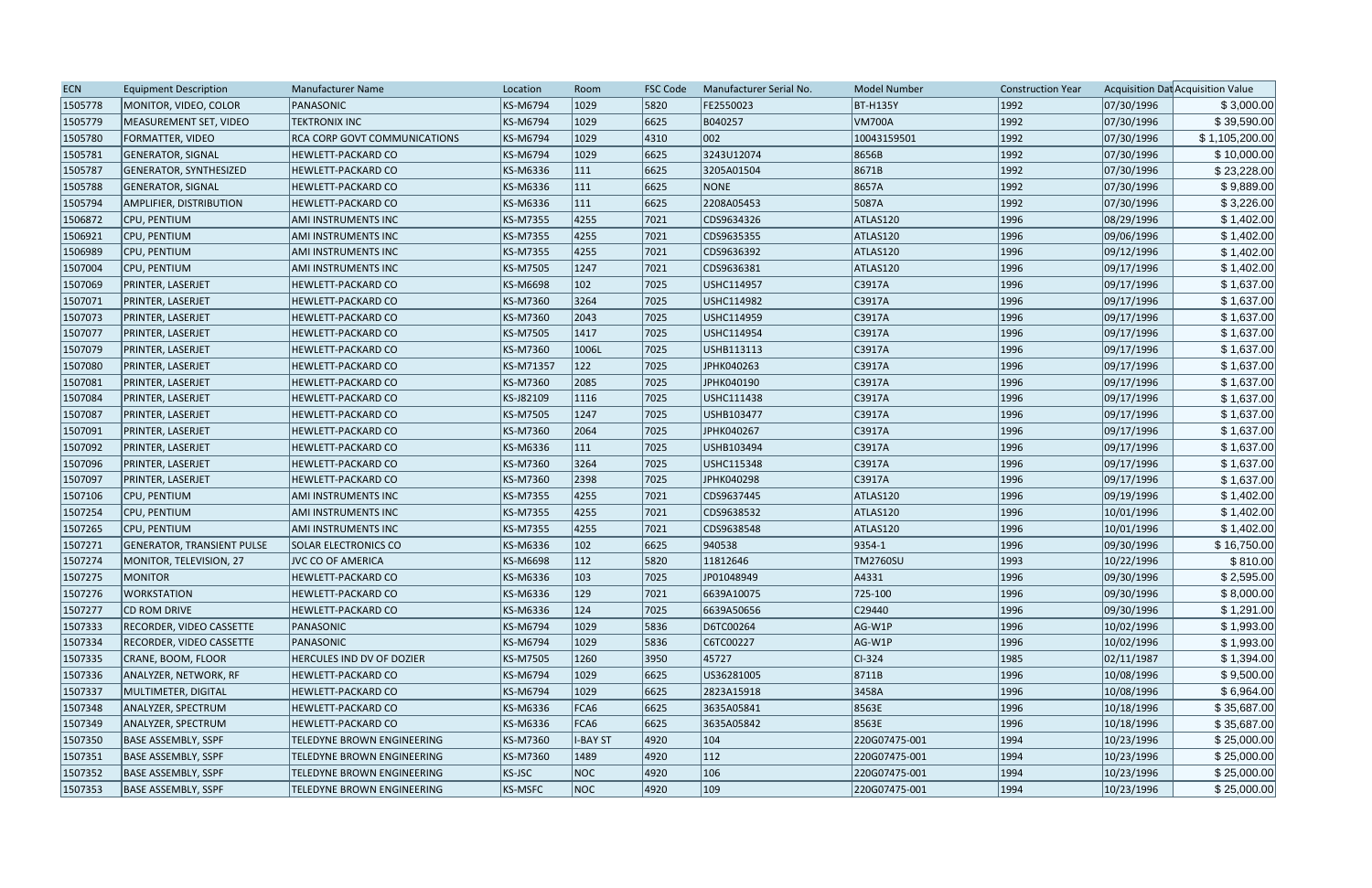| <b>ECN</b> | <b>Equipment Description</b>                         | <b>Manufacturer Name</b>          | Location        | Room          | <b>FSC Code</b> | Manufacturer Serial No. | <b>Model Number</b> | <b>Construction Year</b> |            | Acquisition Dat Acquisition Value |
|------------|------------------------------------------------------|-----------------------------------|-----------------|---------------|-----------------|-------------------------|---------------------|--------------------------|------------|-----------------------------------|
| 1507354    | <b>BASE ASSEMBLY, SSPF</b>                           | TELEDYNE BROWN ENGINEERING        | KS-M7360        | <b>IBAY</b>   | 4920            | 105                     | 220G07475-001       | 1994                     | 10/23/1996 | \$25,000.00                       |
| 1507355    | <b>BASE ASSEMBLY, SSPF</b>                           | TELEDYNE BROWN ENGINEERING        | <b>KS-MSFC</b>  | NOC           | 4920            | 113                     | 220G07475-001       | 1994                     | 10/23/1996 | \$25,000.00                       |
| 1507356    | <b>BASE ASSEMBLY, SSPF</b>                           | TELEDYNE BROWN ENGINEERING        | KS-M7360        | 1489          | 4920            | $ 103\rangle$           | 220G07475-001       | 1994                     | 10/23/1996 | \$25,000.00                       |
| 1507357    | <b>BASE ASSEMBLY, SSPF</b>                           | <b>TELEDYNE BROWN ENGINEERING</b> | KS-M7360        | 1489          | 4920            | 108                     | 220G07475-001       | 1994                     | 10/23/1996 | \$25,000.00                       |
| 1507358    | <b>BASE ASSEMBLY, SSPF</b>                           | TELEDYNE BROWN ENGINEERING        | KS-M7360        | <b>IBAY</b>   | 4920            | $ 102\rangle$           | 220G07475-001       | 1994                     | 10/23/1996 | \$25,000.00                       |
| 1507359    | <b>BASE ASSEMBLY, SSPF</b>                           | TELEDYNE BROWN ENGINEERING        | KS-M7360        | <b>IBAY</b>   | 4920            | $ 111\rangle$           | 220G07475-001       | 1995                     | 10/23/1996 | \$25,000.00                       |
| 1507369    | CAMERA, TV, COLOR CCD                                | <b>ELMO MFG CORP</b>              | KS-M7360        | 2073          | 5836            | 345642                  | <b>TSN402</b>       | 1996                     | 11/04/1996 | \$586.00                          |
| 1507381    | <b>WORKSTATION, CPU, PORTABLE</b>                    | <b>ISBS ENGINEERING INC.</b>      | KS-M7360        | 2377          | 7010            | 002-6299443             | 82K05626-1          | 1996                     | 11/13/1996 | \$36,048.00                       |
| 1507382    | WORKSTATION, CPU, PORTABLE                           | <b>ISBS ENGINEERING INC.</b>      | KS-M7360        | 2235          | 7010            | 001-6299442             | 82K05626-1          | 1996                     | 11/13/1996 | \$36,048.00                       |
| 1507385    | CANISTER, PAYLOAD X2                                 | JOHN F KENNEDY SPACE CENTER       | <b>KS-M7777</b> | 1230          | 1850            | 002                     | 79K07577            | 1984                     | 02/11/1987 | \$1,325,371.00                    |
| 1507387    | LIFT, PERSONNEL, UL48-DC                             | <b>UP-RIGHT INC</b>               | KS-M6798        | YARD          | 3920            | 16006                   | 068004-001          | 1996                     | 11/20/1996 | \$11,036.00                       |
| 1507388    | LIFT, SELF-PROPELLED, X26N                           | <b>UP-RIGHT INC</b>               | <b>KS-M7777</b> | 1035          | 3930            | 5914                    | 66100-000           | 1996                     | 11/20/1996 | \$14,850.00                       |
| 1507389    | LIFT, SELF-PROPELLED, X26N                           | <b>UP-RIGHT INC</b>               | <b>KS-M7777</b> | 1230          | 3930            | 5913                    | 66100-000           | 1996                     | 11/20/1996 | \$14,850.00                       |
| 1507390    | <b>SUPERLIFT</b>                                     | <b>GENIE INDUSTRIES</b>           | KS-M7360        | 3221          | 3920            | 5596-10297              | SLA <sub>25</sub>   | 1996                     | 11/20/1996 | \$1,615.00                        |
| 1507392    | APCU-PIH (WFCP)                                      | MCDONNELL DOUGLAS TECH SERVICE    | KS-M6794        | 1029          | 4120            | GR5-00698               | 82K055321           | 1991                     | 12/18/1991 | \$25,000.00                       |
| 1507399    | <b>OHMMETER, MICRO</b>                               | KEITHLEY INSTRUMENTS INC          | KS-M7360        | 1451          | 6625            | 0641793                 | 580                 | 1996                     | 12/05/1996 | \$2,025.00                        |
| 1507411    | <b>SOLDERING WORK STATION</b>                        | <b>PACE INC</b>                   | KS-M71357       | 196           | 6625            | $ 04 - 10 - 0151$       | <b>PPS400</b>       | 1996                     | 12/10/1996 | \$2,995.00                        |
| 1507412    | <b>SOLDERING WORK STATION</b>                        | <b>PACE INC</b>                   | KS-M7505        | 1242          | 6625            | 04-10-0136              | <b>PPS400</b>       | 1996                     | 12/10/1996 | \$2,995.00                        |
| 1507413    | ANALYZER, SPECTRAL COLOR                             | <b>COLORTEC ASSOCIATES INC</b>    | KS-M7360        | 2223A         | 6625            | 7-003864                | COLORTEC-PCM        | 1996                     | 12/16/1996 | \$2,585.00                        |
| 1507417    | <b>POWER SUPPLY, DC</b>                              | HEWLETT-PACKARD CO                | KS-M6794        | 1029          | 6130            | 3634A00839              | 6655A               | 1996                     | 12/17/1996 | \$2,664.00                        |
| 1507418    | <b>POWER SUPPLY, DC</b>                              | HEWLETT-PACKARD CO                | KS-M6794        | 1029          | 6130            | 3634A00838              | 6655A               | 1996                     | 12/17/1996 | \$2,664.00                        |
| 1507470    | CPU, LAPTOP                                          | TEXAS INSTRUMENTS INC EQUIP GP    | KS-M7360        | 2372          | 7021            | 38174619734             | TRAVELMATE6030      | 1996                     | 01/16/1997 | \$3,756.00                        |
| 1507485    | MICROSCOPE, BINOCULAR                                | <b>FISHER SCIENTIFIC CO</b>       | KS-M7360        | 196           | 6650            | NONE                    | 12-573-103          | 1996                     | 01/27/1997 | \$1,708.00                        |
| 1507490    | <b>DRILL PRESS</b>                                   | MILWAUKEE ELECTRIC TOOL CORP      | KS-M7453        | <b>WHSE</b>   | 3443            | 502-35173               | $ 4262 - 1$         | 1993                     | 04/05/1993 | \$1,104.00                        |
| 1507519    | <b>REFLECTOMETER, TIME DOMAIN</b>                    | <b>TEKTRONIX INC</b>              | KS-M7360        | 2377          | 6625            | B025298                 | 1503C               | 1996                     | 02/10/1997 | \$6,126.00                        |
| 1507520    | <b>POWER CART, GSE</b>                               | PROGRAM MANAGEMENT SVCS CORP      | KS-M7360        | HIBAY         | 6130            | 016                     | GE5-00146           | 1997                     | 02/10/1997 | \$9,357.00                        |
| 1507521    | POWER CART, GSE                                      | PROGRAM MANAGEMENT SVCS CORP      | KS-M7360        | <b>IBAY</b>   | 6130            | 017                     | GE5-00146           | 1997                     | 02/10/1997 | \$9,357.00                        |
| 1507522    | <b>POWER CART, GSE</b>                               | PROGRAM MANAGEMENT SVCS CORP      | KS-M7360        | <b>IBAY</b>   | 6130            | 018                     | GE5-00146           | 1997                     | 02/10/1997 | \$9,357.00                        |
| 1507525    | CPU, LAPTOP                                          | TEXAS INSTRUMENTS INC EQUIP GP    | <b>KS-M7355</b> | 4255          | 7021            | 3517461648X             | TM6030              | 1997                     | 02/14/1997 | \$3,873.00                        |
| 1507532    | SOLDERING WORK STATION                               | <b>PACE INC</b>                   | KS-M7360        | <b>HIBTS</b>  | 3439            | 04-10-0126              | <b>PPS400</b>       | 1996                     | 02/18/1997 | \$5,012.00                        |
| 1507538    | <b>FORKLIFT</b>                                      | <b>UNKNOWN</b>                    | KS-M7360        | <b>HIBAY</b>  | 3930            | 18221                   | $ $ R70N            | 1996                     | 02/27/1997 | \$75,056.00                       |
| 1507544    | METER, ULTRASONIC KIT                                | ULTRASONICS OF FLORIDA            | KS-M7360        | 2397          | 6680            | 960762                  | UF60                | 1997                     | 02/27/1997 | \$2,499.00                        |
| 1507545    | ANALYZER, VCR                                        | <b>SENCORE INC</b>                | KS-M7505        | 1246          | 6625            | B-36803                 | VC93                | 1997                     | 03/03/1997 | \$2,295.00                        |
| 1507547    | POWER SUPPLY, DC                                     | HEWLETT-PACKARD CO                | KS-M6336        | $ 111\rangle$ | 6130            | 3625A10058              | 6255A               | 1997                     | 02/28/1997 | \$2,484.00                        |
| 1507551    | REFRIGERATOR, EXPLOSION-PROOF   FISHER SCIENTIFIC CO |                                   | KS-M6698        | $ 112\rangle$ | 4110            | 70200026                | 116                 | 1997                     | 02/28/1997 | \$2,259.00                        |
| 1507554    | DISPLAY, VIDEO, INDUSTRIAL                           | <b>EVEREST IMAGING</b>            | KS-M7360        | 2223A         | 7025            | HS-00825                | PT01                | 1997                     | 03/03/1997 | \$1,755.00                        |
| 1507558    | <b>DOCK BASE, SELECT A DOCK</b>                      | <b>IBM</b>                        | KS-M7360        | 2064          | 7025            | 97-00595                | 3547-001            | 1996                     | 03/05/1997 | \$620.00                          |
| 1507561    | PLOTTER, DESIGNJET                                   | HEWLETT-PACKARD CO                | KS-M7360        | 2235          | 7025            | ESA6907217              | C4709A              | 1997                     | 03/11/1997 | \$6,298.00                        |
| 1507575    | <b>SCALE, BENCH</b>                                  | <b>DORAN SCALE</b>                | KS-M7505        | 1220          | 6670            | XL701800                | 700XLM              | 1997                     | 03/13/1997 | \$1,995.00                        |
| 1507586    | MONITOR/RECEIVER, 27                                 | <b>JVC CO OF AMERICA</b>          | KS-M7360        | 3068          | 5836            | 07228662-U              | AV27790             | 1997                     | 03/18/1997 | \$630.00                          |
| 1507587    | MONITOR/RECEIVER, 27                                 | <b>JVC CO OF AMERICA</b>          | KS-M7360        | 3034          | 5836            | 07228657-U              | AV27790             | 1997                     | 03/18/1997 | \$630.00                          |
| 1507606    | SAW, BAND                                            | <b>STARTRITE INC</b>              | KS-M7505        | 1260          | 3405            | 153388                  | V900F               | 1996                     | 03/26/1997 | \$12,253.00                       |
| 1507607    | CABINET, LAMINAR FLOW                                | <b>LAMINAIRE CORP</b>             | KS-M7505        | 1220          | 3694            | 9585                    | 636CS-ST            | 1996                     | 03/27/1997 | \$5,864.00                        |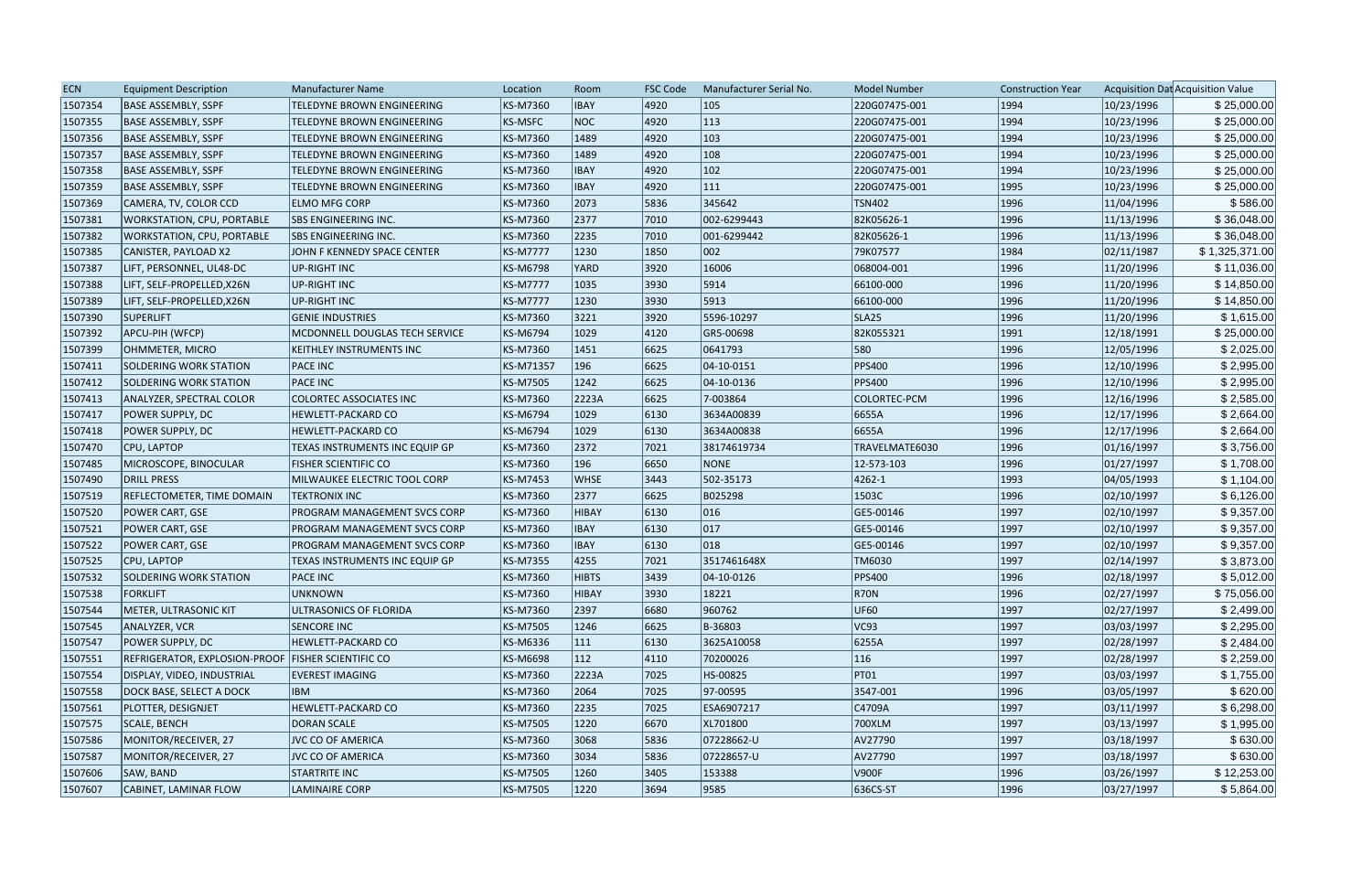| <b>ECN</b> | <b>Equipment Description</b>                              | <b>Manufacturer Name</b>          | Location  | Room          | <b>FSC Code</b> | Manufacturer Serial No. | <b>Model Number</b> | <b>Construction Year</b> |            | Acquisition Dat Acquisition Value |
|------------|-----------------------------------------------------------|-----------------------------------|-----------|---------------|-----------------|-------------------------|---------------------|--------------------------|------------|-----------------------------------|
| 1507614    | SCALE, DIGITAL                                            | <b>OHAUS SCALE CORP</b>           | KS-M7360  | 1489          | 6670            | <b>IK02290</b>          | <b>B150S</b>        | 1997                     | 03/28/1997 | \$1,006.00                        |
| 1507616    | SCALE, DIGITAL                                            | <b>OHAUS SCALE CORP</b>           | KS-M7360  | 1457          | 6670            | IK02294                 | <b>B150S</b>        | 1997                     | 03/28/1997 | \$1,006.00                        |
| 1507618    | SCALE, DIGITAL                                            | <b>OHAUS SCALE CORP</b>           | KS-M7360  | 1489          | 6670            | <b>IK02272</b>          | <b>B150S</b>        | 1997                     | 03/28/1997 | \$1,006.00                        |
| 1507623    | <b>TEST SET, FIREBIRD 4000</b>                            | <b>ACTERNA</b>                    | KS-M7505  | 1246          | 6625            | 8047                    | <b>FB4000</b>       | 1997                     | 04/02/1997 | \$6,741.00                        |
| 1507631    | SCALE, DIGITAL                                            | <b>OHAUS SCALE CORP</b>           | KS-M6698  | $ 100\rangle$ | 6670            | IL-02139                | <b>B250S</b>        | 1997                     | 04/09/1997 | \$1,145.00                        |
| 1507646    | <b>FREEZER, -86 DEGREE</b>                                | <b>FORMA SCIENTIFIC</b>           | KS-M7360  | 1403          | 4110            | 83434-1272              | 8523                | 1997                     | 04/15/1997 | \$7,874.00                        |
| 1507647    | <b>FREEZER, -86 DEGREE</b>                                | FORMA SCIENTIFIC                  | KS-M7360  | 1403          | 4110            | 83434-1271              | 8523                | 1997                     | 04/15/1997 | \$7,874.00                        |
| 1507665    | <b>DOCKING STATION</b>                                    | <b>NEC CORP</b>                   | KS-M7355  | 4255          | 7025            | 5Z021292                | OP560-4702          | 1997                     | 04/17/1997 | \$794.00                          |
| 1507671    | <b>ICE MACHINE</b>                                        | <b>SCOTSMAN</b>                   | KS-M7360  | 1495          | 3605            | 007839-10N              | MFE400AE1A          | 1997                     | 04/21/1997 | \$2,391.00                        |
| 1507681    | VACUUM CLEANER, HEPA                                      | NILFISK OF AMERICA INC            | KS-M7453  | <b>WHSE</b>   | 7910            | 0028180                 | GSJ115              | 1996                     | 04/22/1997 | \$1,219.00                        |
| 1507682    | MAINFRAM, LOAD SYSTEM                                     | HEWLETT-PACKARD CO                | KS-M7505  | 1214          | 6130            | 3624A00710              | HP6051A             | 1997                     | 04/22/1997 | \$1,562.00                        |
| 1507684    | <b>TYING MACHINE</b>                                      | FELINS TYING MACHINE CO           | KS-M7360  | 2257          | 3540            | 20534                   | 2000-6              | 1997                     | 04/24/1997 | \$3,400.00                        |
| 1507686    | OSCILLOSCOPE, 4 CHANNEL                                   | <b>TEKTRONIX INC</b>              | KS-M7360  | 1451          | 6625            | B020517                 | <b>TDS540B</b>      | 1997                     | 04/28/1997 | \$13,679.00                       |
| 1507722    | <b>CLEANER, ULTRASONIC</b>                                | <b>BRANSON SONIC POWER CO</b>     | KS-M7360  | 2223A         | 6640            | RPC9704531D             | 8210R-DTH           | 1997                     | 05/12/1997 | \$1,688.00                        |
| 1507723    | <b>CLEANER, ULTRASONIC</b>                                | <b>BRANSON SONIC POWER CO</b>     | KS-M7360  | 1484          | 6640            | RPC9704527D             | 8210R-DTH           | 1997                     | 05/12/1997 | \$1,688.00                        |
| 1507729    | STAND, ROLLING                                            | <b>CARBIS INCORPORATED</b>        | KS-M7360  | REC           | 3920            | <b>NONE</b>             | 79504P              | 1997                     | 05/16/1997 | \$6,048.00                        |
| 1507750    | MICROSCOPE, ZOOM, STEREO                                  | MEIJE TECHNOLOGY INC              | KS-M7360  | 1484          | 6650            | 58886                   | <b>EMZ-TR</b>       | 1997                     | 05/22/1997 | \$2,255.00                        |
| 1507751    | MICROSCOPE, ZOOM, STEREO                                  | MEIJE TECHNOLOGY INC              | KS-M7360  | 1484          | 6650            | 58877                   | EMZ-TR              | 1997                     | 05/22/1997 | \$2,255.00                        |
| 1507752    | BALUN TRAY, IMPEDANCE CONVERTE GRASS VALLEY GROUP INC THE |                                   | KS-M6336  | 123           | 6625            | B18787                  | 096358-02           | 1997                     | 05/27/1997 | \$7,738.00                        |
| 1507754    | BALUN TRAY, IMPEDANCE CONVERTE GRASS VALLEY GROUP INC THE |                                   | KS-M6336  | 123           | 6625            | B18788                  | 096358-02           | 1997                     | 05/27/1997 | \$7,738.00                        |
| 1507765    | BENCH, HORIZONTAL CLEAN                                   | NUAIRE INC                        | KS-M7360  | 1495          | 3694            | 72566AES                | NU301-630           | 1997                     | 06/03/1997 | \$3,918.00                        |
| 1507766    | BENCH, HORIZONTAL CLEAN                                   | <b>NUAIRE INC</b>                 | KS-M7360  | 1488          | 3694            | 72569AES                | NU301-630           | 1997                     | 06/03/1997 | \$3,918.00                        |
| 1507767    | <b>BENCH, HORIZONTAL CLEAN</b>                            | <b>NUAIRE INC</b>                 | KS-M7360  | 1051          | 3694            | 72568AES                | NU301-630           | 1997                     | 06/03/1997 | \$3,918.00                        |
| 1507768    | <b>BENCH, HORIZONTAL CLEAN</b>                            | <b>NUAIRE INC</b>                 | KS-M7360  | 1268          | 3694            | 72567AES                | NU301-630           | 1997                     | 06/03/1997 | \$3,918.00                        |
| 1507770    | CPU, LAPTOP, INDUSTRIAL                                   | <b>FIELD WORKS INC.</b>           | KS-M7360  | 2235          | 7021            | 7484206                 | <b>FW7666P</b>      | 1997                     | 06/06/1997 | \$11,548.00                       |
| 1507783    | INCUBATOR, CO2, AUTOFLOW WATENUAIRE INC                   |                                   | KS-M7360  | 1484          | 6636            | 72592AES                | NU4500              | 1997                     | 06/09/1997 | \$5,550.00                        |
| 1507784    | INCUBATOR, CO2, AUTOFLOW WATENUAIRE INC                   |                                   | KS-M7360  | 1407          | 6636            | 72593AES                | NU4500              | 1997                     | 06/09/1997 | \$5,550.00                        |
| 1507804    | CHASSIS, AMPLIFIER, AUDIO DIST                            | <b>GRASS VALLEY GROUP INC THE</b> | KS-M6794  | 1032          | 5996            | B36327                  | 8550-1RU            | 1997                     | 06/23/1997 | \$1,490.00                        |
| 1507810    | MACHINE, ICE MAKER                                        | MANITOWOC CO INC                  | KS-M6698  | $ 112\rangle$ | 4110            | 970464435               | JDU452              | 1997                     | 07/01/1997 | \$2,515.00                        |
| 1507812    | <b>RACK, MPLM POWER GROUND</b>                            | POWER CONVERSION PRODUCTS INC     | KS-M7355  | 4255          | 6130            | J61147C                 | 82K05606P           | 1997                     | 07/03/1997 | \$181,202.00                      |
| 1507813    | <b>RACK, MPLM T-O EQUIV CIRCUIT</b>                       | POWER CONVERSION PRODUCTS INC     | KS-M7355  | 4255          | 6130            | J61147D                 | 82K05606TOEC        | 1997                     | 07/03/1997 | \$12,500.00                       |
| 1507831    | <b>PRINTER, LASERJET</b>                                  | <b>HEWLETT-PACKARD CO</b>         | KS-M6698  | $ 112\rangle$ | 7025            | <b>USKC204652</b>       | C3917A              | 1997                     | 07/14/1997 | \$1,544.00                        |
| 1507832    | <b>PRINTER, LASERJET</b>                                  | HEWLETT-PACKARD CO                | KS-M7360  | 1018          | 7025            | USKC201582              | C3917A              | 1997                     | 07/14/1997 | \$1,544.00                        |
| 1507834    | <b>PRINTER, LASERJET</b>                                  | HEWLETT-PACKARD CO                | KS-M7360  | 1473          | 7025            | USKB192556              | C3917A              | 1997                     | 07/14/1997 | \$1,544.00                        |
| 1507835    | <b>PRINTER, LASERJET</b>                                  | HEWLETT-PACKARD CO                | KS-M71357 | $ 117\rangle$ | 7025            | USKB192553              | C3917A              | 1997                     | 07/14/1997 | \$1,544.00                        |
| 1507839    | SERVER, ALPHA 1000A                                       | DIGITAL EQUIPMENT CORP            | KS-M6794  | 2C06A         | 7021            | NI72608V8R              | PB78S-FA            | 1997                     | 07/17/1997 | \$20,180.00                       |
| 1507841    | HARD DRIVE UNIT, EXTERNAL                                 | <b>DIGITAL EQUIPMENT CORP</b>     | KS-M6794  | 2C06A         | 7025            | NI726AB798              | <b>RZ29B-VW</b>     | 1997                     | 07/17/1997 | \$1,320.00                        |
| 1507845    | STERILIZER/DRYER, PORTABLE                                | YAMATO SCIENTIFIC CO LTD          | KS-M7360  | 1495          | 6640            | 34401148                | SM52                | 1997                     | 07/22/1997 | \$5,100.00                        |
| 1507846    | STERILIZER/DRYER, PORTABLE                                | YAMATO SCIENTIFIC CO LTD          | KS-M7360  | 1495          | 6640            | 34401144                | SM52                | 1997                     | 07/22/1997 | \$5,100.00                        |
| 1507847    | DETECTOR, LEAK, SPECTROMETER                              | <b>VARIAN VACUM PRODUCTS</b>      | KS-M7361  | VCF           | 6665            | DMCG7011                | 956                 | 1997                     | 07/22/1997 | \$23,701.00                       |
| 1507853    | MULTIMETER                                                | KEITHLEY INSTRUMENTS INC          | KS-M7505  | 1246          | 6625            | 0585901                 | 2000                | 1994                     | 08/04/1997 | \$4,429.00                        |
| 1507855    | <b>POWER SUPPLY</b>                                       | HEWLETT-PACKARD CO                | KS-M7360  | 1484          | 6130            | 3651A14032              | 6038A               | 1997                     | 08/05/1997 | \$2,754.00                        |
| 1507856    | <b>POWER SUPPLY</b>                                       | HEWLETT-PACKARD CO                | KS-M7360  | 1484          | 6130            | 3651A14033              | 6038A               | 1997                     | 08/05/1997 | \$2,754.00                        |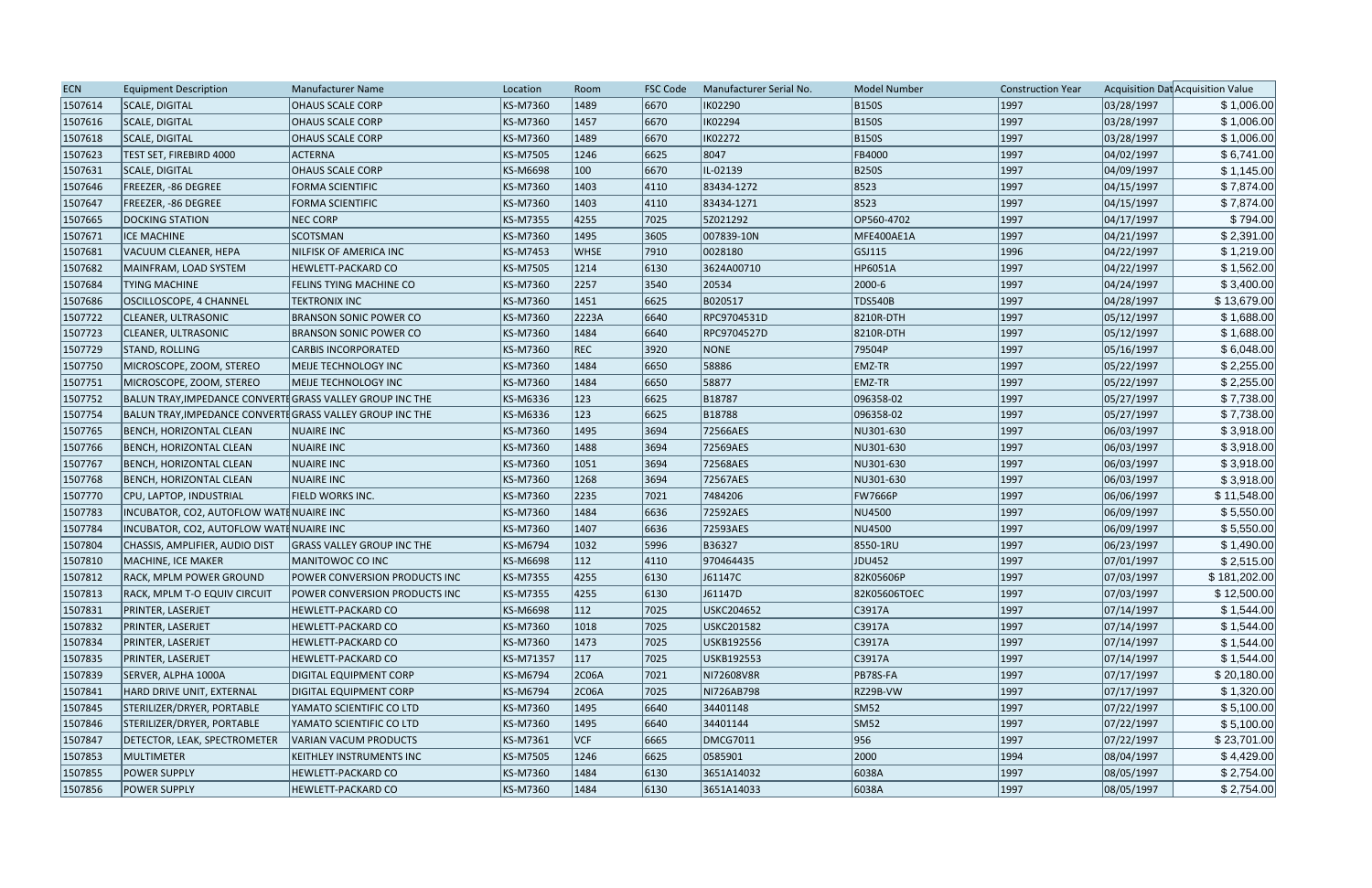| <b>ECN</b> | <b>Equipment Description</b>                      | Manufacturer Name           | Location        | Room         | <b>FSC Code</b> | Manufacturer Serial No. | <b>Model Number</b> | <b>Construction Year</b> |            | Acquisition Dat Acquisition Value |
|------------|---------------------------------------------------|-----------------------------|-----------------|--------------|-----------------|-------------------------|---------------------|--------------------------|------------|-----------------------------------|
| 1507858    | SEALER, VACUUM IMPULSE                            | PACKAGING AIDS CORP         | <b>KS-M6794</b> | 1055         | 3540            | G43126-123015-EYAO      | $PV-G30$            | 1997                     | 07/28/1997 | \$6,929.00                        |
| 1507862    | PRINTER, LASERJET                                 | HEWLETT-PACKARD CO          | <b>KS-M7355</b> | 4255         | 7025            | JPHF137893              | C3960A              | 1997                     | 08/05/1997 | \$4,780.00                        |
| 1507864    | <b>POWER SUPPLY</b>                               | <b>HEWLETT-PACKARD CO</b>   | KS-M7360        | 1451         | 6130            | 3649A08770              | <b>HP6033A</b>      | 1997                     | 08/11/1997 | \$3,285.00                        |
| 1507865    | <b>SCALE, ANALYTICAL</b>                          | A AND D CO LTD              | <b>KS-M7360</b> | 1484         | 6670            | 13502157                | HM300               | 1997                     | 08/06/1997 | \$2,801.00                        |
| 1507866    | SCALE, ANALYTICAL                                 | A AND D CO LTD              | KS-M7360        | 1484         | 6670            | 13502156                | HM300               | 1997                     | 08/06/1997 | \$2,801.00                        |
| 1507867    | <b>SCALE, ANALYTICAL</b>                          | A AND D CO LTD              | KS-M7360        | 1484         | 6670            | 13501894                | HM300               | 1997                     | 08/06/1997 | \$2,801.00                        |
| 1507868    | SCALE, ELECTRONIC                                 | A AND D CO LTD              | KS-M7360        | 1484         | 6670            | 6402015                 | <b>FP6000</b>       | 1997                     | 08/06/1997 | \$2,801.00                        |
| 1507869    | SCALE, ELECTRONIC                                 | A AND D CO LTD              | <b>KS-M7360</b> | 1484         | 6670            | 6402022                 | FP6000              | 1997                     | 08/06/1997 | \$2,801.00                        |
| 1507870    | SCALE, ELECTRONIC                                 | A AND D CO LTD              | <b>KS-M7360</b> | 1484         | 6670            | 6402062                 | FP6000              | 1997                     | 08/06/1997 | \$2,801.00                        |
| 1507872    | GAUGE, PROTABLE PRESSURE                          | RUSKA INSTRUMENT CORP       | <b>KS-M7505</b> | 1214         | 6685            | 50587                   | 6232-1KA300A-A      | 1997                     | 08/07/1997 | \$12,900.00                       |
| 1507893    | MONITOR, 17                                       | <b>VIEW SONIC</b>           | <b>KS-M7355</b> | 4255         | 7025            | J871859133              | 1765EA              | 1997                     | 08/11/1997 | \$575.00                          |
| 1507909    | <b>IMAGESAVER SYSTEM</b>                          | <b>EVEREST IMAGING</b>      | <b>KS-M7505</b> | 1003         | 6035            | 651035                  | B9006               | 1997                     | 08/15/1997 | \$16,900.00                       |
| 1507918    | <b>POWER SUPPLY</b>                               | HEWLETT-PACKARD CO          | KS-M7360        | 1484         | 6130            | 3651A14036              | 6038A               | 1997                     | 08/12/1997 | \$2,754.00                        |
| 1507919    | <b>POWER SUPPLY</b>                               | HEWLETT-PACKARD CO          | KS-M7360        | 1484         | 6130            | 3651A13983              | 6038A               | 1997                     | 08/12/1997 | \$2,754.00                        |
| 1507920    | <b>POWER SUPPLY</b>                               | <b>HEWLETT-PACKARD CO</b>   | KS-M7360        | 1484         | 6130            | 3651A13982              | 6038A               | 1997                     | 08/12/1997 | \$2,754.00                        |
| 1507921    | <b>POWER SUPPLY</b>                               | <b>HEWLETT-PACKARD CO</b>   | <b>KS-M7360</b> | 1484         | 6130            | 3651A14040              | 6038A               | 1997                     | 08/12/1997 | \$2,754.00                        |
| 1507922    | <b>POWER SUPPLY</b>                               | <b>HEWLETT-PACKARD CO</b>   | <b>KS-M7360</b> | 1451         | 6130            | 3651A13854              | 6038A               | 1997                     | 08/12/1997 | \$2,754.00                        |
| 1507923    | <b>POWER SUPPLY</b>                               | <b>HEWLETT-PACKARD CO</b>   | KS-M7360        | 1484         | 6130            | 3651A13956              | 6038A               | 1997                     | 08/12/1997 | \$2,754.00                        |
| 1507925    | METER, PH/ION ANALYZER                            | <b>ORION INSTRUMENT</b>     | <b>KS-M7360</b> | 1484         | 6630            | 020914                  | 620                 | 1997                     | 08/14/1997 | \$1,179.00                        |
| 1507926    | METER, PH/ION ANALYZER                            | <b>ORION INSTRUMENT</b>     | <b>KS-M7360</b> | 1484         | 6630            | 020912                  | 620                 | 1997                     | 08/14/1997 | \$1,179.00                        |
| 1507927    | METER, PH/ION ANALYZER                            | <b>ORION INSTRUMENT</b>     | <b>KS-M7360</b> | 1484         | 6630            | 020921                  | 620                 | 1997                     | 08/14/1997 | \$1,179.00                        |
| 1507928    | METER, PH/ION ANALYZER                            | <b>ORION INSTRUMENT</b>     | <b>KS-M7360</b> | 1484         | 6630            | 020913                  | 620                 | 1997                     | 08/14/1997 | \$1,179.00                        |
| 1507945    | MONITOR, 21                                       | NETWORK COMPUTING DEVICES   | <b>KS-M7360</b> | 2383         | 7025            | TM028405-49             | <b>NC2195AA</b>     | 1997                     | 08/14/1997 | \$2,400.00                        |
| 1507949    | MONITOR, 21                                       | NETWORK COMPUTING DEVICES   | <b>KS-M7360</b> | 2383         | 7025            | TM028405-40             | <b>NC2195AA</b>     | 1997                     | 08/14/1997 | \$2,400.00                        |
| 1507954    | <b>MONITOR BASE</b>                               | NETWORK COMPUTING DEVICES   | KS-M7360        | 2383         | 7021            | 079T009237              | <b>HMXPROCE</b>     | 1997                     | 08/14/1997 | \$1,650.00                        |
| 1507955    | <b>MONITOR BASE</b>                               | NETWORK COMPUTING DEVICES   | KS-M7360        | 2377         | 7021            | 079T009236              | <b>HMXPROCE</b>     | 1997                     | 08/14/1997 | \$1,650.00                        |
| 1507957    | <b>MONITOR BASE</b>                               | NETWORK COMPUTING DEVICES   | KS-M7360        | 2377         | 7021            | 079T009217              | <b>HMXPROCE</b>     | 1997                     | 08/14/1997 | \$1,650.00                        |
| 1507959    | MONITOR BASE                                      | NETWORK COMPUTING DEVICES   | <b>KS-M7360</b> | 2372         | 7021            | 079T009230              | <b>HMXPROCE</b>     | 1997                     | 08/14/1997 | \$1,650.00                        |
| 1507962    | MONITOR BASE                                      | NETWORK COMPUTING DEVICES   | <b>KS-M7360</b> | 2383         | 7021            | 079T009231              | <b>HMXPROCE</b>     | 1997                     | 08/14/1997 | \$1,650.00                        |
| 1507964    | MONITOR BASE                                      | NETWORK COMPUTING DEVICES   | KS-M7360        | 2377         | 7021            | 079T009226              | <b>HMXPROCE</b>     | 1997                     | 08/14/1997 | \$1,650.00                        |
| 1507965    | MONITOR BASE                                      | NETWORK COMPUTING DEVICES   | KS-M7360        | <b>HIBAY</b> | 7021            | 079T009232              | <b>HMXPROCE</b>     | 1997                     | 08/14/1997 | \$1,650.00                        |
| 1507966    | <b>MONITOR BASE</b>                               | NETWORK COMPUTING DEVICES   | <b>KS-M7360</b> | 2377         | 7021            | 079T009238              | <b>HMXPROCE</b>     | 1997                     | 08/14/1997 | \$1,650.00                        |
| 1507969    | MONITOR BASE                                      | NETWORK COMPUTING DEVICES   | <b>KS-M7360</b> | 2377         | 7021            | 079T009224              | <b>HMXPROCE</b>     | 1997                     | 08/14/1997 | \$1,650.00                        |
| 1507970    | MONITOR BASE                                      | NETWORK COMPUTING DEVICES   | <b>KS-M7360</b> | HIBAY        | 7021            | 079T009228              | <b>HMXPROCE</b>     | 1997                     | 08/14/1997 | \$1,650.00                        |
| 1507974    | MONITOR BASE                                      | NETWORK COMPUTING DEVICES   | KS-M7360        | 2377         | 7021            | 079T009229              | <b>HMXPROCE</b>     | 1997                     | 08/14/1997 | \$1,650.00                        |
| 1507975    | MONITOR BASE                                      | NETWORK COMPUTING DEVICES   | KS-M7360        | 2377         | 7021            | 079T009235              | <b>HMXPROCE</b>     | 1997                     | 08/14/1997 | \$1,650.00                        |
| 1507976    | MONITOR BASE                                      | NETWORK COMPUTING DEVICES   | <b>KS-M7360</b> | HIBAY        | 7021            | 079T009219              | <b>HMXPROCE</b>     | 1997                     | 08/14/1997 | \$1,650.00                        |
| 1507991    | OVEN, ISOTEMP PROGRAMMABLE                        | <b>FISHER SCIENTIFIC CO</b> | <b>KS-M7360</b> | 1481         | 6640            | 70800038                | 851F                | 1997                     | 08/18/1997 | \$2,064.00                        |
| 1507992    | OVEN, ISOTEMP PROGRAMMABLE                        | <b>FISHER SCIENTIFIC CO</b> | <b>KS-M6794</b> | 1032         | 6640            | 70800037                | 851F                | 1997                     | 08/18/1997 | \$2,064.00                        |
| 1507995    | <b>BENCH, CLEAN ROOM</b>                          | <b>NUAIRE INC</b>           | KS-M7360        | 1407         | 3694            | 73801AEV                | NU301-630           | 1997                     | 08/19/1997 | \$3,918.00                        |
| 1507997    | OVEN, ISOTEMP PROGRAMMABLE                        | <b>FISHER SCIENTIFIC CO</b> | KS-M6794        | 1032         | 6640            | 70800041                | 851F                | 1997                     | 08/20/1997 | \$2,062.00                        |
| 1507998    | OVEN, ISOTEMP PROGRAMMABLE   FISHER SCIENTIFIC CO |                             | KS-M7360        | 1465         | 6640            | 70800044                | 851F                | 1997                     | 08/20/1997 | \$2,062.00                        |
| 1507999    | OVEN, ISOTEMP PROGRAMMABLE   FISHER SCIENTIFIC CO |                             | <b>KS-M7360</b> | 1495         | 6640            | 70800042                | 851F                | 1997                     | 08/20/1997 | \$2,062.00                        |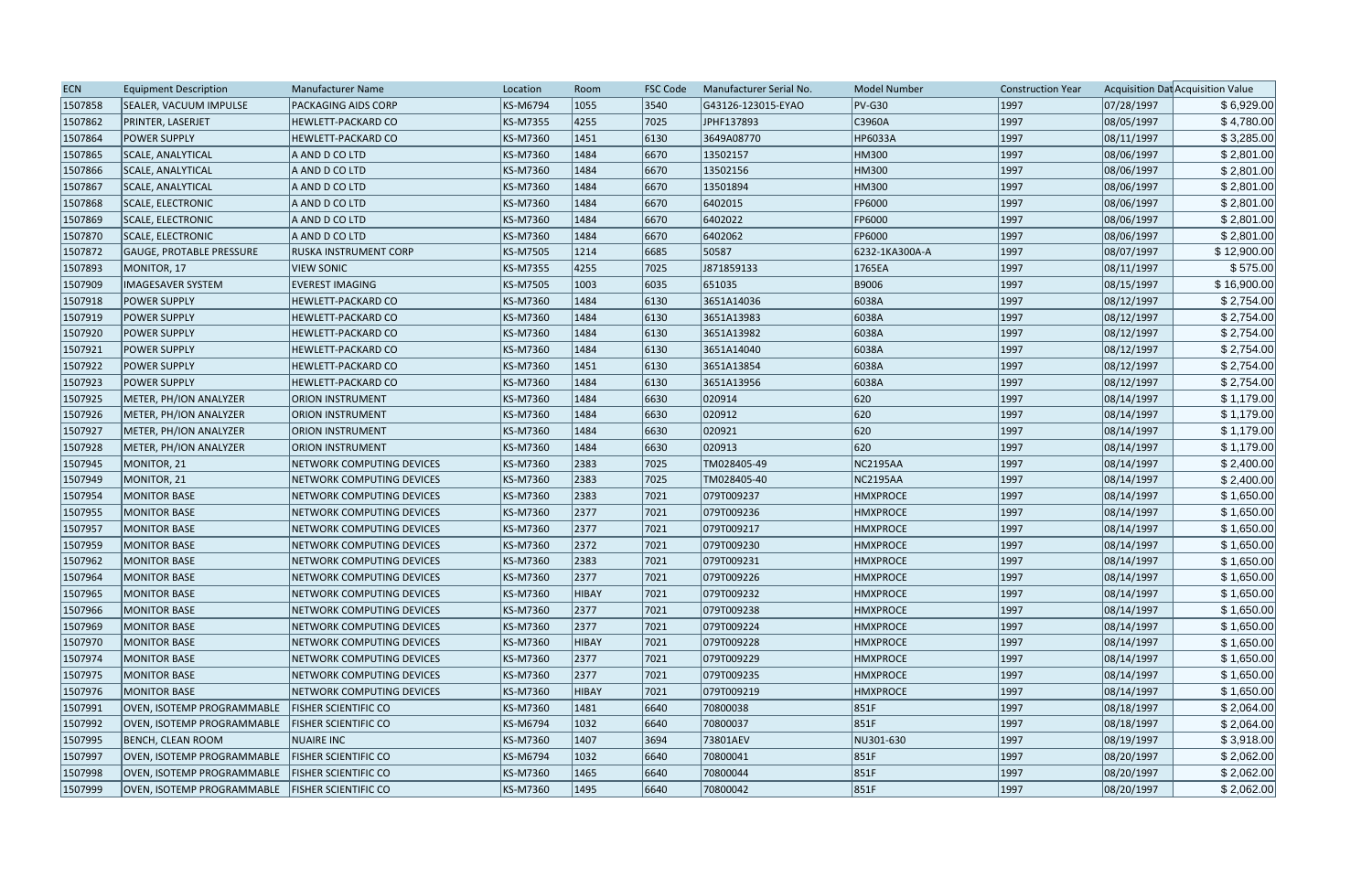| <b>ECN</b> | <b>Equipment Description</b> | Manufacturer Name                     | Location        | Room          | <b>FSC Code</b> | Manufacturer Serial No. | <b>Model Number</b> | <b>Construction Year</b> |            | Acquisition Dat Acquisition Value |
|------------|------------------------------|---------------------------------------|-----------------|---------------|-----------------|-------------------------|---------------------|--------------------------|------------|-----------------------------------|
| 1508010    | <b>MICROSCOPE</b>            | LEICA HEERBRUGG LTD SPECIAL           | <b>KS-M7505</b> | 1247          | 6650            | 130195503               | WILD-MZ8            | 1994                     | 09/22/1997 | \$4,986.00                        |
| 1508013    | ILLUMINATOR                  | LEICA GEOSYSTEMS AG                   | <b>KS-M7505</b> | 1247          | 6650            | <b>NONE</b>             | MTR31               | 1994                     | 09/22/1997 | \$2,016.00                        |
| 1508015    | CENTERFUGE, BENCHTOP         | INTERNATIONAL EQUIPMENT INC           | <b>KS-M7360</b> | 1484          | 6640            | 31220903                | GP8R                | 1997                     | 08/22/1997 | \$8,025.00                        |
| 1508025    | DISPLAY, COLOR DATA, 17      | <b>EIZO CORPORATION</b>               | <b>KS-M7505</b> | 1247          | 7025            | 94704093-EDM            | MA1762              | 1992                     | 09/22/1997 | \$543.00                          |
| 1508032    | CPU, NOTEBOOK                | COMPAQ COMPUTER CORP                  | <b>KS-M7355</b> | 4255          | 7021            | V729BQH23054            | 1210DOM             | 1997                     | 08/26/1997 | \$2,629.00                        |
| 1508034    | <b>OVEN, ISOTEMP LAB</b>     | <b>FISHER SCIENTIFIC CO</b>           | <b>KS-M6794</b> | 1032          | 6640            | 708900067               | 750G                | 1997                     | 08/27/1997 | \$1,339.00                        |
| 1508035    | <b>OVEN, ISOTEMP LAB</b>     | <b>FISHER SCIENTIFIC CO</b>           | KS-M6794        | 1032          | 6640            | 70800068                | 750G                | 1997                     | 08/27/1997 | \$1,339.00                        |
| 1508036    | <b>OVEN, ISOTEMP LAB</b>     | <b>FISHER SCIENTIFIC CO</b>           | <b>KS-M6794</b> | 1032          | 6640            | 70800066                | 750G                | 1997                     | 08/27/1997 | \$1,339.00                        |
| 1508037    | <b>PROBE, CURRENT</b>        | <b>TEKTRONIX INC</b>                  | <b>KS-M7360</b> | 1451          | 6625            | B010145                 | A6303XL             | 1997                     | 08/27/1997 | \$1,995.00                        |
| 1508054    | MONITOR, HANDHELD            | <b>GENERAL ELECTRIC CO GE FAUNE</b>   | <b>KS-M7355</b> | 4255          | 7025            | 6081925                 | IC660HHM501L        | 1997                     | 08/29/1997 | \$765.00                          |
| 1508101    | <b>MEGOHMETER</b>            | <b>AVO BIDDLE INSTRUMENTS FMLY</b>    | <b>KS-M7505</b> | 1220          | 6625            | 21275                   | 210400              | 1997                     | 09/08/1997 | \$1,624.00                        |
| 1508102    | MEGOHMETER                   | AVO BIDDLE INSTRUMENTS FMLY           | <b>KS-M7505</b> | 1220          | 6625            | 20673                   | 210400              | 1997                     | 09/08/1997 | \$1,624.00                        |
| 1508104    | MONITOR, 210 QVISION COLOR   | <b>COMPAQ COMPUTER CORP</b>           | <b>KS-M7355</b> | 4255          | 7025            | 722FA05AA322            | 482                 | 1997                     | 09/09/1997 | \$1,715.00                        |
| 1508105    | MONITOR, 210 QVISION COLOR   | COMPAQ COMPUTER CORP                  | <b>KS-M7355</b> | 4255          | 7025            | 722FA05AA105            | 482                 | 1997                     | 09/09/1997 | \$1,715.00                        |
| 1508106    | MONITOR, 210 QVISION COLOR   | COMPAQ COMPUTER CORP                  | <b>KS-M7355</b> | 4255          | 7025            | 722FA05AA356            | 482                 | 1997                     | 09/09/1997 | \$1,715.00                        |
| 1508107    | MONITOR, 210 QVISION COLOR   | COMPAQ COMPUTER CORP                  | <b>KS-M7355</b> | 4255          | 7025            | 722FA05AA355            | 482                 | 1997                     | 09/09/1997 | \$1,715.00                        |
| 1508108    | MONITOR, 210 QVISION COLOR   | COMPAQ COMPUTER CORP                  | <b>KS-M7355</b> | 4255          | 7025            | 722FA05AA302            | 482                 | 1997                     | 09/09/1997 | \$1,715.00                        |
| 1508109    | CHASSIS, CATALYST 5000       | <b>CISCO SYSTEMS INC</b>              | KS-100          | 2102          | 7025            | 66060447                | WS-C5000            | 1997                     | 09/10/1997 | \$47,524.00                       |
| 1508126    | COMPRESSOR, 2-STAGE TANK     | CAMPBELL HAUSFELD CO                  | KS-M6336        | 106           | 4310            | 121196L-759345          | C1053080VA          | 1996                     | 09/17/1997 | \$1,398.00                        |
| 1508152    | FORKLIFT, ELECTRIC (8K)      | <b>HYSTER CO</b>                      | <b>KS-M7360</b> | HIBAY         | 3930            | C098D02204T             | E100XL              | 1997                     | 10/01/1997 | \$49,693.00                       |
| 1508153    | CAMERA, CLOSED CIRCUIT       | PANASONIC                             | <b>KS-M7360</b> | 2397          | 5836            | 72B10028                | $ GP-KR222 $        | 1997                     | 10/01/1997 | \$959.00                          |
| 1508155    | COMPUTER, 20 SLOT VME        | <b>ENCORE COMPUTER CORP</b>           | <b>KS-M6794</b> | 2A03A         | 7010            | 397100318               | R97-009BR5          | 1997                     | 10/02/1997 | \$65,833.00                       |
| 1508156    | COMPUTER, 20 SLOT VME        | <b>ENCORE COMPUTER CORP</b>           | <b>KS-M6794</b> | 2A03A         | 7010            | 397100317               | R97-009BR5          | 1997                     | 10/02/1997 | \$65,833.00                       |
| 1508157    | CANISTER, PAYLOAD X1         | JOHN F KENNEDY SPACE CENTER           | <b>KS-M7777</b> | 1035          | 1850            | $ 001\rangle$           | A70-0806            | 1979                     | 02/05/1987 | \$1,342,102.00                    |
| 1508158    | DRILLING/MILLING MACHINE     | JET EQUIPMENT & TOOLS                 | <b>KS-M7360</b> | <b>HIBTS</b>  | 3413            | 7078301                 | JMD18               | 1997                     | 08/10/1997 | \$1,693.00                        |
| 1508160    | POWER SUPPLY, UNINTERRUPTED  | <b>AMERICAN POWER CONVERSION CORP</b> | <b>KS-M7355</b> | PURM          | 6130            | ES9739916574            | <b>SU2200RM3U</b>   | 1997                     | 10/09/1997 | \$1,169.00                        |
| 1508167    | VACUUM, 15 GAL HEPA          | <b>CLEAN AIR PRODUCTS</b>             | <b>KS-M7776</b> | <b>TCRIB</b>  | 4235            | P97G55839               | 8700EHEPA           | 1997                     | 10/21/1997 | \$1,496.00                        |
| 1508168    | VACUUM, 6 GAL HEPA           | <b>CLEAN AIR PRODUCTS</b>             | <b>KS-M7776</b> | <b>TCRIB</b>  | 4235            | R2901050801             | 8900EHEPA           | 1997                     | 10/21/1997 | \$1,431.00                        |
| 1508171    | <b>GENERATOR, PULSE</b>      | <b>SOLAR ELECTRONICS CO</b>           | <b>KS-M6336</b> | $ 102\rangle$ | 6115            | 933054                  | 8282-1              | 1997                     | 10/23/1997 | \$6,295.00                        |
| 1508183    | COMPUTER, DIGITAL            | <b>SILICON GRAPHIC INC</b>            | KS-M6794        | 2E02A         | 7021            | 08006905EDB3            | 02                  | 1997                     | 10/28/1997 | \$5,600.00                        |
| 1508190    | CHILLER, RECIRCULATING       | <b>NESLAB INSTRUMENTS INC</b>         | <b>KS-M7505</b> | 1247          | $ 4130\rangle$  | 197282135               | CFT750              | 1997                     | 11/04/1997 | \$2,735.00                        |
| 1508193    | CAMERA, CCD COLOR            | <b>TOSHIBA AMERICA INC</b>            | <b>KS-M6794</b> | 1029          | 6720            | 35632250                | IK-M41A             | 1997                     | 11/04/1997 | \$1,595.00                        |
| 1508194    | CAMERA, CCD COLOR            | TOSHIBA AMERICA INC                   | <b>KS-M6794</b> | 1029          | 6720            | 67632284                | IK-M41A             | 1997                     | 11/04/1997 | \$1,595.00                        |
| 1508195    | <b>PRESS BRAKE</b>           | NIAGARA MACHINE AND TOOL WORKS        | <b>KS-M7505</b> | 1260          | 2530            | P54526                  | HB-55-4-6           | 1997                     | 11/04/1997 | \$46,838.00                       |
| 1508228    | <b>POWER SUPPLY</b>          | <b>HEWLETT PACKARD</b>                | KS-M7360        | 1451          | 6130            | 3634A00256              | 6555A               | 1997                     | 11/24/1997 | \$1,692.00                        |
| 1508229    | <b>POWER SUPPLY</b>          | <b>HEWLETT PACKARD</b>                | KS-M7360        | 1451          | 6130            | 3634A00254              | 6555A               | 1997                     | 11/24/1997 | \$1,692.00                        |
| 1508244    | <b>POWER SUPPLY</b>          | SORENSON CO DIV OF SWITCHCRAFT        | <b>KS-M7355</b> | 4255          | 6130            | 9746229                 | DCS33               | 1997                     | 12/08/1997 | \$1,970.00                        |
| 1508245    | <b>POWER SUPPLY</b>          | SORENSON CO DIV OF SWITCHCRAFT        | <b>KS-M7355</b> | 4255          | 6130            | 9746224                 | DCS33               | 1997                     | 12/08/1997 | \$1,970.00                        |
| 1508246    | <b>POWER SUPPLY</b>          | SORENSON CO DIV OF SWITCHCRAFT        | <b>KS-M7355</b> | 4255          | 6130            | 9744737                 | DCS33               | 1997                     | 12/08/1997 | \$1,970.00                        |
| 1508247    | <b>POWER SUPPLY</b>          | SORENSON CO DIV OF SWITCHCRAFT        | <b>KS-M7355</b> | 4255          | 6130            | 9746225                 | DCS33               | 1997                     | 12/08/1997 | \$1,970.00                        |
| 1508249    | <b>GENERATOR, FUNCTION</b>   | <b>HEWLETT PACKARD</b>                | <b>KS-M7360</b> | 1451          | 6625            | US36015700              | 33120A              | 1997                     | 12/12/1997 | \$2,088.00                        |
| 1508250    | <b>SCANNER, TEST POINT</b>   | <b>CIRRIS SYSTEMS CORP</b>            | <b>KS-M7505</b> | 1220          | 6630            | 30267                   | CCH-HA              | 1997                     | 12/15/1997 | \$5,495.00                        |
| 1508251    | <b>SCANNER, TEST POINT</b>   | <b>CIRRIS SYSTEMS CORP</b>            | <b>KS-M7505</b> | 1220          | 6630            | 30266                   | CCH-HA              | 1997                     | 12/15/1997 | \$5,495.00                        |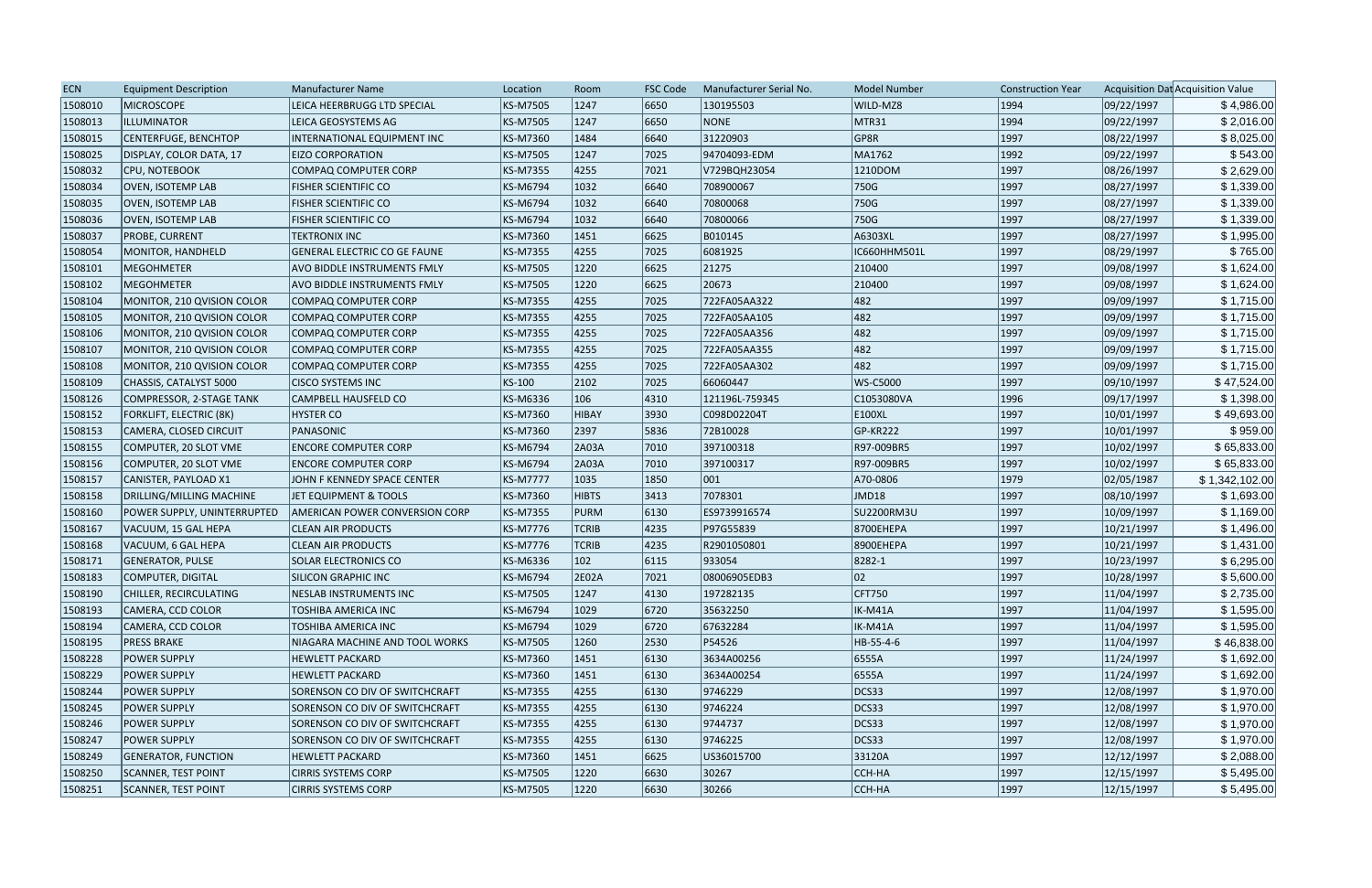| <b>ECN</b> | <b>Equipment Description</b>                              | <b>Manufacturer Name</b>       | Location        | Room         | <b>FSC Code</b> | Manufacturer Serial No. | <b>Model Number</b> | <b>Construction Year</b> |            | Acquisition Dat Acquisition Value |
|------------|-----------------------------------------------------------|--------------------------------|-----------------|--------------|-----------------|-------------------------|---------------------|--------------------------|------------|-----------------------------------|
| 1508252    | <b>SCANNER, TEST POINT</b>                                | <b>CIRRIS SYSTEMS CORP</b>     | KS-M7505        | 1220         | 6630            | 30268                   | CCH-HA              | 1997                     | 12/15/1997 | \$5,495.00                        |
| 1508253    | ANALYZER, WIRING                                          | <b>CIRRIS SYSTEMS CORP</b>     | KS-M7505        | 1220         | 6625            | 20159                   | CCH-BU              | 1997                     | 12/15/1997 | \$5,995.00                        |
| 1508254    | ANALYZER, WIRING                                          | <b>CIRRIS SYSTEMS CORP</b>     | <b>KS-M7505</b> | 1220         | 6625            | 20160                   | CCH-BU              | 1997                     | 12/15/1997 | \$5,995.00                        |
| 1508257    | ACCESS POINT, 2.4 GHZ                                     | <b>INTERMEC CORP</b>           | KS-M7360        | 1268         | 7025            | 74800116                | 00110A04            | 1997                     | 12/16/1997 | \$1,449.00                        |
| 1508258    | <b>ACCESS POINT, 2.4 GHZ</b>                              | <b>INTERMEC CORP</b>           | KS-M7360        | REC          | 7025            | 74800159                | 00110A04            | 1997                     | 12/16/1997 | \$1,449.00                        |
| 1508259    | ACCESS POINT, 2.4 GHZ                                     | <b>INTERMEC CORP</b>           | KS-M7360        | 1489         | 7025            | 74800153                | 00110A04            | 1997                     | 12/16/1997 | \$1,449.00                        |
| 1508262    | ACCESS POINT, 2.4 GHZ                                     | <b>INTERMEC CORP</b>           | KS-M7505        | 1110         | 7025            | 74800131                | 00110A04            | 1997                     | 12/16/1997 | \$1,449.00                        |
| 1508266    | OSCILLOSCOPE, HANDHELD                                    | <b>TEKTRONIX INC</b>           | KS-M6794        | 1029         | 6625            | B020361                 | <b>THS730A</b>      | 1997                     | 12/23/1997 | \$2,925.00                        |
| 1508271    | ANALYZER, WIRING                                          | <b>CIRRIS SYSTEMS CORP</b>     | KS-M7505        | 1220         | 6625            | 20165                   | CCH-BU              | 1997                     | 01/05/1998 | \$5,995.00                        |
| 1508272    | <b>SCANNER, TEST POINT</b>                                | <b>CIRRIS SYSTEMS CORP</b>     | KS-M7505        | 1220         | 6630            | 30273                   | CCH-HA              | 1997                     | 01/05/1998 | \$5,495.00                        |
| 1508276    | MULTIMETER                                                | <b>FLUKE CORP</b>              | KS-M7360        | 1451         | 6625            | 6955261                 | 8842A               | 1997                     | 01/06/1998 | \$1,940.00                        |
| 1508277    | MULTIMETER                                                | <b>FLUKE CORP</b>              | KS-M7360        | 1451         | 6625            | 6955262                 | 8842A               | 1997                     | 01/06/1998 | \$1,940.00                        |
| 1508278    | COMPUTER SYSTEM, INDUSTRIAL                               | <b>XYCOM INC</b>               | KS-M7355        | 4255         | 7010            | 624930-2L7              | 9441                | 1997                     | 01/06/1998 | \$5,780.00                        |
| 1508279    | COMPUTER SYSTEM, INDUSTRIAL                               | <b>XYCOM INC</b>               | KS-M7355        | 4255         | 7010            | 624931-2L7              | 9441                | 1997                     | 01/06/1998 | \$5,780.00                        |
| 1508280    | <b>MONITOR</b>                                            | <b>XYCOM INC</b>               | KS-M7355        | 4255         | 7025            | 624858-2L7              | 9407                | 1997                     | 01/06/1998 | \$3,940.00                        |
| 1508281    | <b>MONITOR</b>                                            | <b>XYCOM INC</b>               | KS-M7355        | 4255         | 7025            | 624859-2L7              | 9407                | 1997                     | 01/06/1998 | \$3,940.00                        |
| 1508282    | <b>WELDING MACHINE</b>                                    | MILLER EQUIPMENT CO            | KS-M7505        | 1260         | 3431            | <b>NONE</b>             | 500                 | 1997                     | 01/07/1998 | \$6,795.00                        |
| 1508283    | CPU, LAPTOP, INDUSTRIAL                                   | <b>FIELD WORKS INC.</b>        | KS-M7360        | 2235         | 7021            | 7669513                 | <b>FW7633P</b>      | 1997                     | 01/08/1998 | \$9,798.00                        |
| 1508284    | CPU, LAPTOP, INDUSTRIAL                                   | FIELD WORKS INC.               | KS-M7360        | 2235         | 7021            | 7669515                 | <b>FW7633P</b>      | 1997                     | 01/08/1998 | \$9,798.00                        |
| 1508290    | ANALYZER, BUS                                             | <b>IOTECH</b>                  | <b>KS-M7355</b> | 4255         | 6625            | 138551                  | 488                 | 1997                     | 01/16/1998 | \$1,495.00                        |
| 1508291    | <b>CABLE TESTER</b>                                       | <b>TEKTRONIX</b>               | KS-M7360        | 1451         | 6625            | B056754                 | TS100               | 1997                     | 01/16/1998 | \$4,000.00                        |
| 1508296    | <b>STAND, FORCE</b>                                       | AMETEK INC MANSFIELD&GREEN DV  | KS-M7505        | 1220         | 9999            | <b>NONE</b>             | <b>E500</b>         | 1997                     | 01/23/1998 | \$8,115.00                        |
| 1508298    | POWER SUPPLY, AUTO RANGING                                | <b>HEWLETT PACKARD</b>         | KS-M7505        | 1246         | 6130            | 3702A04838              | 6030A               | 1997                     | 01/22/1998 | \$3,744.00                        |
| 1516162    | <b>PRINTER, ADP</b>                                       | <b>SEIKO EPSON CORP</b>        | <b>KS-M7355</b> | 4255         | 7025            | 2E20005472              | P861A               | 1996                     | 09/23/1996 | \$1,776.00                        |
| 1516296    | <b>SCANNER, SCANJET</b>                                   | HEWLETT-PACKARD CO             | KS-M7355        | 4255         | 7025            | SG6582101F              | C2520B              | 1996                     | 09/28/1996 | \$944.00                          |
| 1516510    | COMPUTER, DIGITAL                                         | <b>GATEWAY COMPANIES INC</b>   | KS-M7360        | 2372         | 7021            | 5706272                 | <b>BATC</b>         | 1996                     | 10/05/1996 | \$3,336.00                        |
| 1517633    | <b>POWER SUPPLY, DC</b>                                   | TRILECTRON INDUSTRIES INC      | KS-M7360        | HIBAY        | 6130            | 500812-1                | RE1897-01           | 1996                     | 12/03/1996 | \$70,000.00                       |
| 1517634    | POWER CONTROLLER PROGRAMMA ROCKWELL INT'L ATOMIC INT'L DV |                                | KS-M7360        | <b>IBAY</b>  | 6130            | 1449269                 | RE025661-1          | 1996                     | 12/03/1996 | \$95,000.00                       |
| 1517644    | WORKSTAND, CARGO, 10'                                     | <b>KAMP SYSTEMS INC</b>        | KS-M7360        | HIBAY        | 5440            | 001                     | GH500333            | 1996                     | 01/18/1996 | \$144,737.00                      |
| 1517645    | WORKSTAND, CARGO, 10'                                     | <b>KAMP SYSTEMS INC</b>        | KS-M7360        | HIBAY        | 5440            | 002                     | GH500333            | 1996                     | 01/18/1996 | \$144,737.00                      |
| 1517646    | WORKSTAND, CARGO, 15'                                     | <b>KAMP SYSTEMS INC</b>        | KS-M7360        | <b>HIBAY</b> | 5440            | 001                     | GH500410            | 1996                     | 12/30/1996 | \$187,639.00                      |
| 1517647    | WORKSTAND, CARGO, 15'                                     | <b>KAMP SYSTEMS INC</b>        | KS-M7360        | HIBAY        | 5440            | 002                     | GH500410            | 1996                     | 12/30/1996 | \$187,639.00                      |
| 1517648    | WORKSTAND, CARGO, 15'                                     | <b>KAMP SYSTEMS INC</b>        | KS-M7360        | <b>HIBAY</b> | 5440            | 003                     | GH500410            | 1996                     | 12/30/1996 | \$187,639.00                      |
| 1517649    | WORKSTAND, CARGO, 15'                                     | <b>KAMP SYSTEMS INC</b>        | KS-M7360        | HIBAY        | 5440            | 004                     | GH500410            | 1996                     | 10/30/1996 | \$187,639.00                      |
| 1517650    | WORKSTAND, CARGO, 15'                                     | KAMP SYSTEMS INC               | KS-M7360        | <b>HIBAY</b> | 5440            | 005                     | GH500410            | 1996                     | 10/30/1996 | \$187,639.00                      |
| 1517922    | COMPUTER, DIGITAL                                         | <b>GATEWAY COMPANIES INC</b>   | KS-M7355        | 4255         | 7021            | 0006453074              | BATC                | 1996                     | 01/30/1997 | \$2,310.00                        |
| 1518022    | WORKSTAND, CARGO, 15'                                     | <b>KAMP SYSTEMS INC</b>        | KS-M7360        | HIBAY        | 5440            | 006                     | GH500410            | 1996                     | 10/30/1996 | \$187,639.00                      |
| 1518748    | CHASSIS, VME (PDG)                                        | <b>TECHNICO</b>                | KS-M7360        | 1403         | 7050            | 5132                    | TVC9U8416Z1MJ375    | 1994                     | 03/02/1995 | \$200,000.00                      |
| 1529380    | <b>ENCLOSURE (PDG)</b>                                    | <b>RITTER R L INC</b>          | KS-M7360        | 1411         | 5975            | 001682                  | PC4620              | 1996                     | 10/03/1996 | \$1,693.00                        |
| 1613673    | SYNTHESIZER, MULTIFUNCTION                                | HEWLETT-PACKARD CO             | KS-M6336        | 111          | 6625            | 3633A08682              | 8904A               | 1997                     | 09/08/1997 | \$6,892.00                        |
| 1613716    | ANALYZER, SPECTRUM                                        | HEWLETT-PACKARD CO             | KS-M6336        | 111          | 6625            | 3738A00776              | 8565E               | 1997                     | 10/22/1997 | \$63,303.00                       |
| 1613739    | SERVER, TIME                                              | <b>DATUM INC</b>               | KS-M6794        | 1032         | 7025            | 2033283                 | <b>TS2100IRIG</b>   | 1997                     | 08/04/1997 | \$4,350.00                        |
| 1614000    | <b>POWER SUPPLY</b>                                       | DRANETZ TECHNOLOGIES F-DRANETZ | KS-M7360        | 2292E        | 6630            | 430EUA205               | 4300                | 1999                     | 05/06/1999 | \$7,390.00                        |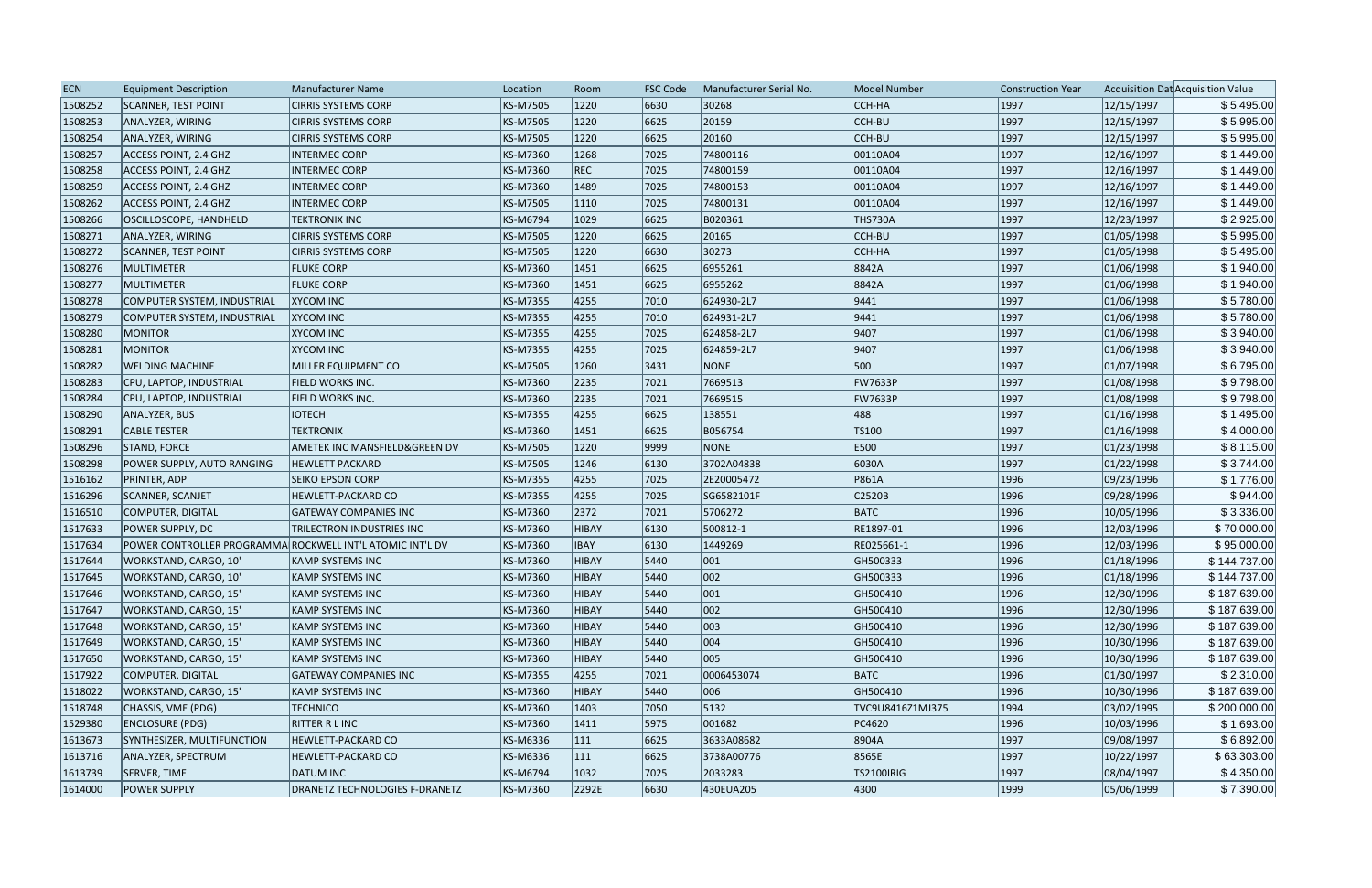| <b>ECN</b> | <b>Equipment Description</b>    | <b>Manufacturer Name</b>              | Location | Room          | <b>FSC Code</b> | Manufacturer Serial No. | <b>Model Number</b> | <b>Construction Year</b> |            | Acquisition Dat Acquisition Value |
|------------|---------------------------------|---------------------------------------|----------|---------------|-----------------|-------------------------|---------------------|--------------------------|------------|-----------------------------------|
| 1614009    | CAMERA, THERMACAM, INFARED      | <b>FLIR SYSTEMS-BOSTON INC</b>        | KS-M7360 | 2397          | 5820            | 18767                   | <b>PM290</b>        | 1998                     | 10/06/1998 | \$44,900.00                       |
| 1614010    | <b>DISPLAY UNIT, COLOR</b>      | <b>SONY CORP</b>                      | KS-M7360 | 2397          | 7025            | 310878                  | XV-M30              | 1998                     | 10/06/1998 | \$1,600.00                        |
| 1614012    | <b>DISPLAY UNIT, COLOR</b>      | <b>SONY CORP</b>                      | KS-M7360 | 2397          | 7025            | 310946                  | XV-M30              | 1998                     | 10/06/1998 | \$1,600.00                        |
| 1614013    | <b>ADAPTER</b>                  | HEWLETT-PACKARD CO                    | KS-M6336 | $ 109\rangle$ | 6625            | 3303A01834              | 85650A              | 1998                     | 10/14/1998 | \$4,980.00                        |
| 1614016    | <b>ATTENUATOR/SWITCH DRIVER</b> | <b>HEWLETT-PACKARD CO</b>             | KS-M6336 | $ 109\rangle$ | 6625            | 3439A01874              | 11713A              | 1998                     | 10/14/1998 | \$16,011.00                       |
| 1614017    | PREAMPLIFIER                    | HEWLETT-PACKARD CO                    | KS-M6336 | $ 109\rangle$ | 5895            | 3008A00883              | 8449B               | 1998                     | 10/14/1998 | \$7,116.00                        |
| 1614018    | <b>RF PRESELECTOR</b>           | <b>HEWLETT-PACKARD CO</b>             | KS-M6336 | 111           | 5915            | 3506A01539              | 85685A              | 1998                     | 10/14/1998 | \$18,933.00                       |
| 1614019    | PREAMPLIFIER                    | <b>HEWLETT-PACKARD CO</b>             | KS-M6336 | 111           | 5895            | 3008A01165              | 8449B               | 1998                     | 10/14/1998 | \$8,485.00                        |
| 1635436    | DOSIMETER, AUDIO                | AMETEK INC MANSFIELD&GREEN DV         | KS-M7360 | 1421          | 6665            | 34896                   | MK3                 | 1999                     | 09/02/1999 | \$1,837.00                        |
| 1635437    | DOSIMETER, AUDIO                | AMETEK INC MANSFIELD&GREEN DV         | KS-M7360 | 1421          | 6665            | 34895                   | MK3                 | 1999                     | 09/02/1999 | \$1,837.00                        |
| 1635438    | DOSIMETER, AUDIO                | AMETEK INC MANSFIELD&GREEN DV         | KS-M7360 | 1421          | 6665            | 33431                   | MK3                 | 1999                     | 09/02/1999 | \$1,837.00                        |
| 1635525    | NAVIGATOR KIT, DIGITAL          | <b>PREDICT TECHNOLOGIES</b>           | KS-M7360 | 2397          | 6640            | 9805658                 | DLI <sub>I</sub>    | 1999                     | 10/28/1999 | \$4,003.00                        |
| 1635526    | VIBROTIP, TIPTREND W/VIBECODE   | PRUFTECHRIK                           | KS-M7360 | 2397          | 6625            | 05554                   | VIB8650             | 1999                     | 11/05/1999 | \$13,910.00                       |
| 1635597    | ENCLOSURE, DISK                 | COMPAQ COMPUTER CORP                  | KS-M7360 | 2235          | 7025            | USZ032877T              | 4314R:US            | 2003                     | 09/10/2003 | \$2,364.00                        |
| 1635598    | <b>SAN ARRAY</b>                | <b>HEWLETT-PACKARD CO</b>             | KS-M7360 | 2235          | 5670            | USZ0330BBC              | <b>MSA 1000ALL</b>  | 2003                     | 09/10/2003 | \$6,997.00                        |
| 1635599    | <b>SWITCH</b>                   | <b>BROCADE COMMUNICATIONS SYS INC</b> | KS-M7360 | 2235          | 5895            | USB3T00494              | DSDSGGD-BG          | 2003                     | 09/10/2003 | \$5,504.00                        |
| 1635600    | <b>SWITCH</b>                   | <b>BROCADE COMMUNICATIONS SYS INC</b> | KS-M7360 | 2235          | 5895            | USB3J00490              | DSDSGGD-BG          | 2003                     | 09/10/2003 | \$5,504.00                        |
| 1635662    | <b>ATTENUATOR/SWITCH DRIVER</b> | <b>HEWLETT-PACKARD CO</b>             | KS-M6336 | 111           | 6130            | 3748A05350              | 11713A              | 2000                     | 05/07/2000 | \$1,987.00                        |
| 1653850    | <b>OMNISCANNER</b>              | MICROTEST INC                         | KS-M7360 | 1234          | 6625            | 50D00B00367             | 8223-02             | 2000                     | 07/11/2000 | \$2,342.00                        |
| 1653853    | CAMERA, DIGITAL                 | <b>NIKON CORP</b>                     | KS-M7505 | 1012          | 6720            | NA                      | 990                 | 2000                     | 08/11/2000 | \$900.00                          |
| 1653862    | OHMMETER, MICRO                 | <b>KEITHLEY INSTRUMENTS INC</b>       | KS-M7360 | 1227          | 6625            | 0802120                 | 580                 | 2000                     | 08/29/2000 | \$1,974.00                        |
| 1653863    | GENERATOR, TIME CODE            | TRUE TIME INC FRMLY KINEMETRIC        | KS-M7360 | 2372          | 6645            | 379699                  | XL-DC               | 2000                     | 09/22/2000 | \$6,214.00                        |
| 1653864    | <b>GENERATOR, TIME CODE</b>     | TRUE TIME INC FRMLY KINEMETRIC        | KS-M7360 | 2372          | 6645            | 369521                  | XL-DC               | 2000                     | 09/22/2000 | \$6,214.00                        |
| 1653865    | <b>GENERATOR, TIME CODE</b>     | TRUE TIME INC FRMLY KINEMETRIC        | KS-M7360 | 2372          | 6645            | 379698                  | XL-DC               | 2000                     | 09/22/2000 | \$6,214.00                        |
| 1653866    | <b>GENERATOR, TIME CODE</b>     | TRUE TIME INC FRMLY KINEMETRIC        | KS-M7360 | 2372          | 6645            | 369522                  | XL-DC               | 2000                     | 09/22/2000 | \$6,214.00                        |
| 1653867    | <b>GENERATOR, TIME CODE</b>     | TRUE TIME INC FRMLY KINEMETRIC        | KS-M7360 | 2372          | 6645            | 369523                  | XL-DC               | 2000                     | 09/22/2000 | \$6,214.00                        |
| 1653869    | DYNAMOMETER, SCALE              | DILLON SCALE AND EQUIPMENT CO         | KS-M7360 | 1457          | 6695            | 230179                  | 36140-0039          | 1999                     | 11/03/1999 | \$1,585.00                        |
| 1653870    | CAMERA, DIGITAL                 | <b>SONY CORP</b>                      | KS-M7360 | 2082          | 6720            | 60305                   | MVC-FD95            | 2000                     | 10/16/2000 | \$917.00                          |
| 1653871    | <b>SERVER, TERMINAL</b>         | <b>ITOCHU TECHNOLOGY INC</b>          | KS-M7360 | 2372          | 7021            | V002586                 | MZ1620              | 2000                     | 10/24/2000 | \$1,977.00                        |
| 1653872    | <b>ESD SIMULATOR</b>            | <b>SCHAFFNER EMC INC</b>              | KS-M6336 | 111           | 6625            | 3101                    | NSG435              | 2000                     | 10/31/2000 | \$7,650.00                        |
| 1653873    | CAMERA, VIDEO                   | <b>SONY CORP</b>                      | KS-M7360 | 2223          | 5836            | NA                      | DCM-M1              | 2000                     | 11/10/2000 | \$1,987.00                        |
| 1653875    | MONITOR, ENVIRONMENTAL          | <b>FLUKE CORP</b>                     | KS-M7360 | <b>IBAY</b>   | 6625            | 1008208                 | HM30L               | 2000                     | 11/15/2000 | \$2,352.00                        |
| 1653878    | GENERATOR, TIME CODE            | TRUETIME INC                          | KS-M7360 | 1411          | 6645            | 030                     | <b>TCR290</b>       | 2000                     | 11/28/2000 | \$1,475.00                        |
| 1653882    | <b>SWITCH</b>                   | <b>CISCO SYSTEMS INC</b>              | KS-M7360 | 1006N         | 7025            | FAB0442N3BJ             | <b>WS2924CXL</b>    | 2000                     | 12/01/2000 | \$1,780.00                        |
| 1653883    | <b>SWITCH</b>                   | <b>CISCO SYSTEMS INC</b>              | KS-M7360 | 2235          | 7025            | FAB0442N3BM             | <b>WS2924CXL</b>    | 2000                     | 12/01/2000 | \$1,780.00                        |
| 1653887    | <b>SWITCH, BUS EXCHANGE</b>     | SYSTRAN CORP (DISCONTINUED)           | KS-M7360 | <b>HIBAY</b>  | 5895            | 148                     | NONE                | 2001                     | 01/25/2001 | \$9,795.00                        |
| 1653888    | SWITCH, BUS EXCHANGE            | SYSTRAN CORP (DISCONTINUED)           | KS-M7360 | <b>HIBAY</b>  | 5895            | $ 147\rangle$           | NONE                | 2001                     | 01/25/2001 | \$9,795.00                        |
| 1653911    | MICROMETER                      | <b>RENE CORP</b>                      | KS-M7505 | 1003          | 6685            | 6650-010220-8942        | 8400K               | 2001                     | 07/19/2001 | \$3,550.00                        |
| 1653913    | <b>PROBE</b>                    | <b>KRAUTKRAMER BRANSON INC</b>        | KS-M7360 | 2223A         | 6635            | 211-856                 | MIC211A             | 2001                     | 08/06/2001 | \$4,295.00                        |
| 1653915    | <b>FIREWALL</b>                 | SOLUNET INC.                          | KS-M7360 | 2235          | 7025            | 010052001000029         | NS500ES-GB1AC       | 2001                     | 08/09/2001 | \$22,000.00                       |
| 1653916    | <b>SWITCH</b>                   | <b>CISCO SYSTEMS INC</b>              | KS-M7360 | 2372          | 7025            | FOX0508A876             | WS-C2948G           | 2001                     | 08/29/2001 | \$3,900.00                        |
| 1653920    | <b>CAMERA</b>                   | EVEREST - VIT                         | KS-M7505 | 1220          | 5836            | RS-232C                 | STC630CC-EV         | 2001                     | 09/25/2001 | \$1,018.00                        |
| 1653921    | DRILL, TUBE SQUARE              | MILWAUKEE ELECTRIC TOOL CORP          | KS-M7505 | 1260          | 3450            | 664B500430275           | $ 01 - 1745 $       | 2001                     | 10/01/2001 | \$1,295.00                        |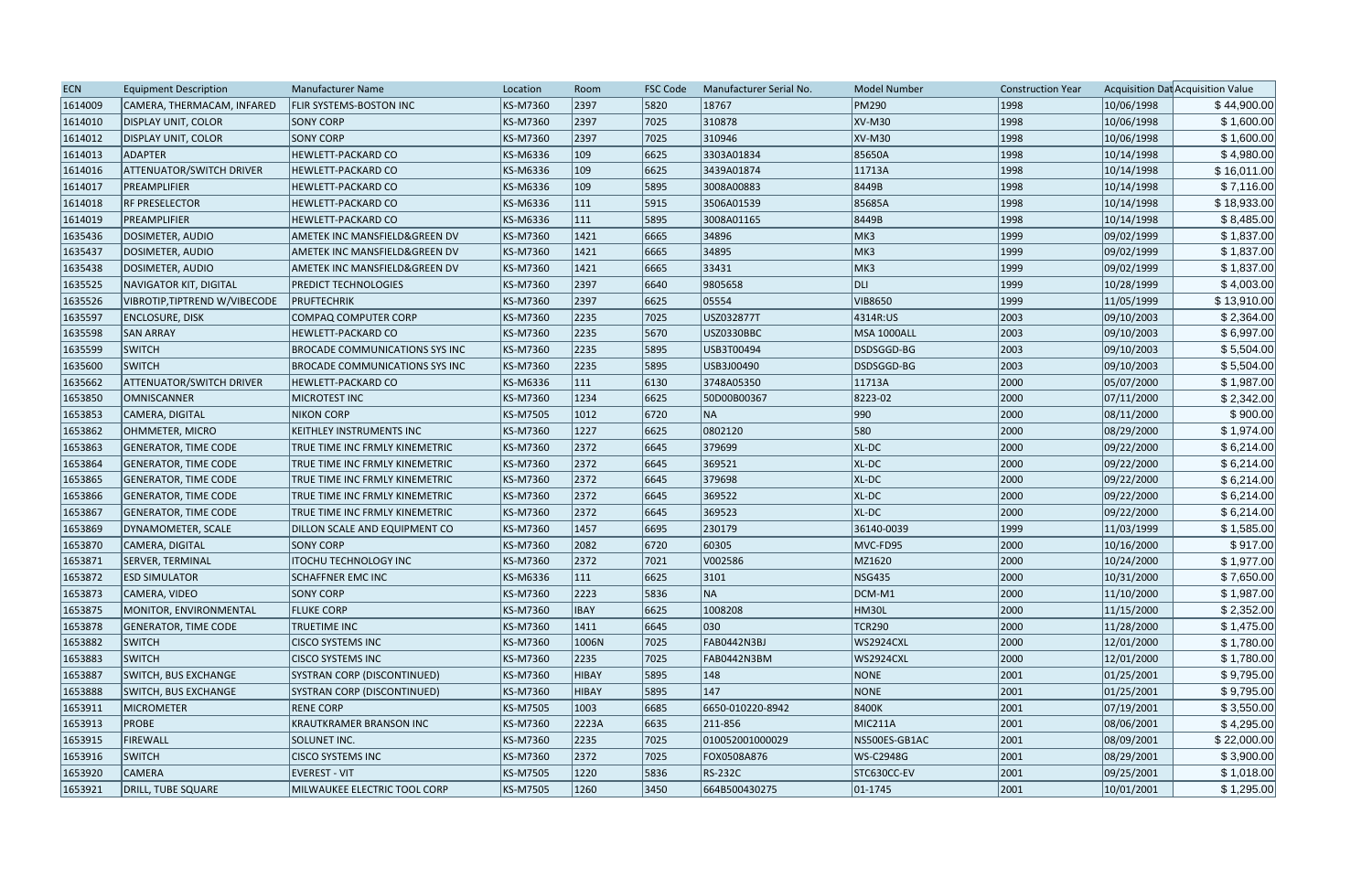| 1653922<br><b>TEST KIT</b><br><b>AMETEK</b><br>KS-M7505<br>1220<br>6080<br>E35487<br><b>DPP030</b><br>2001<br>10/01/2001<br>5963<br>80E04<br>2001<br>08/13/2001<br>1653923<br>MODULE<br><b>TEKTRONIX INC</b><br>KS-M7505<br>1220<br>B011133<br><b>B8860</b><br>1653931<br>KS-M6336<br>7042<br>02021<br>2002<br>03/11/2002<br><b>MONITOR</b><br><b>NARDA MICROWAVE CORP</b><br>111<br> 7042<br>02019<br><b>B8860</b><br>2002<br>03/11/2002<br>1653932<br><b>MONITOR</b><br>KS-M6336<br>111<br><b>NARDA MICROWAVE CORP</b> | \$2,867.00<br>\$11,914.00<br>\$1,550.00<br>\$1,550.00<br>\$1,550.00<br>\$1,550.00<br>\$3,353.00 |
|--------------------------------------------------------------------------------------------------------------------------------------------------------------------------------------------------------------------------------------------------------------------------------------------------------------------------------------------------------------------------------------------------------------------------------------------------------------------------------------------------------------------------|-------------------------------------------------------------------------------------------------|
|                                                                                                                                                                                                                                                                                                                                                                                                                                                                                                                          |                                                                                                 |
|                                                                                                                                                                                                                                                                                                                                                                                                                                                                                                                          |                                                                                                 |
|                                                                                                                                                                                                                                                                                                                                                                                                                                                                                                                          |                                                                                                 |
|                                                                                                                                                                                                                                                                                                                                                                                                                                                                                                                          |                                                                                                 |
| KS-M6336<br>111<br>7042<br>02023<br><b>B8860</b><br>2002<br>03/11/2002<br>1653933<br><b>MONITOR</b><br><b>NARDA MICROWAVE CORP</b>                                                                                                                                                                                                                                                                                                                                                                                       |                                                                                                 |
| 109<br>02022<br>2002<br>03/11/2002<br>1653935<br>MONITOR<br>KS-M6336<br>7042<br><b>B8860</b><br><b>NARDA MICROWAVE CORP</b>                                                                                                                                                                                                                                                                                                                                                                                              |                                                                                                 |
| 1653940<br>2235<br>7025<br>6731LPG1L07A<br>DL360<br>2003<br>03/10/2003<br><b>SERVER</b><br><b>HEWLETT PACKARD</b><br>KS-M7360                                                                                                                                                                                                                                                                                                                                                                                            |                                                                                                 |
| 1653941<br>SERVER<br>2235<br>7025<br>DL360<br>2003<br>03/10/2003<br><b>HEWLETT PACKARD</b><br>KS-M7360<br>6731LGP1L06W                                                                                                                                                                                                                                                                                                                                                                                                   | \$3,353.00                                                                                      |
| 2003<br>SERVER<br>2235<br>7025<br>DL360<br>03/10/2003<br>1653942<br><b>HEWLETT PACKARD</b><br>KS-M7360<br>6731LGP1L06Z                                                                                                                                                                                                                                                                                                                                                                                                   | \$3,353.00                                                                                      |
| 2235<br>DL360<br>2003<br>03/10/2003<br>1653943<br><b>SERVER</b><br>KS-M7360<br>7025<br>6371LGP1W008<br><b>HEWLETT PACKARD</b>                                                                                                                                                                                                                                                                                                                                                                                            | \$3,353.00                                                                                      |
| DL360<br>2003<br>03/10/2003<br>1653944<br><b>SERVER</b><br>KS-M7360<br>2235<br>7025<br>6731LGP1L072<br><b>HEWLETT PACKARD</b>                                                                                                                                                                                                                                                                                                                                                                                            | \$3,353.00                                                                                      |
| 2003<br>1653945<br><b>SERVER</b><br>2235<br>7025<br>DL380R03<br>03/10/2003<br><b>HEWLETT PACKARD</b><br>KS-M7360<br>D306LDN1J775                                                                                                                                                                                                                                                                                                                                                                                         | \$3,654.00                                                                                      |
| 1653946<br><b>SERVER</b><br>KS-M7360<br>2235<br>7025<br>DL380R03<br>2003<br>03/10/2003<br><b>HEWLETT PACKARD</b><br>D306LDN1J775                                                                                                                                                                                                                                                                                                                                                                                         | \$3,654.00                                                                                      |
| 2003<br>2235<br>7025<br>03/10/2003<br>1653947<br><b>SERVER</b><br><b>HEWLETT PACKARD</b><br>KS-M7360<br>6J32KYD3K00Y<br>DL360R03                                                                                                                                                                                                                                                                                                                                                                                         | \$2,991.00                                                                                      |
| 1653950<br>KS-M7360<br>2377<br>5895<br>3C17710<br>2002<br>10/17/2002<br><b>SWITCH, SUPERSTACK III</b><br><b>3COM CORP</b><br>7MCVOM68CA6F8                                                                                                                                                                                                                                                                                                                                                                               | \$1,440.00                                                                                      |
| <b>PD25</b><br>2002<br>09/19/2002<br>1653951<br><b>DATA KIT</b><br><b>HILTI</b><br>KS-M7355<br>3237<br>6635<br>06302019                                                                                                                                                                                                                                                                                                                                                                                                  | \$1,274.00                                                                                      |
| 2003<br>1653952<br><b>SCANNER</b><br>SYMBOL TECHNOLOGIES INC<br>KS-M7360<br>2043P<br>7025<br>SAD0040M53L<br>SPT1800<br>04/08/2003                                                                                                                                                                                                                                                                                                                                                                                        | \$845.00                                                                                        |
| 2003<br>1653953<br>KS-M7360<br>7025<br>SPT1800<br>04/08/2003<br><b>SCANNER</b><br>2043<br>SAD0040M53L<br><b>SYMBOL TECHNOLOGIES INC</b>                                                                                                                                                                                                                                                                                                                                                                                  | \$845.00                                                                                        |
| 2003<br>1653954<br>2043<br>7025<br>04/08/2003<br>SCANNER<br>SYMBOL TECHNOLOGIES INC<br>KS-M7360<br>SAD0040M473<br>SPT1800                                                                                                                                                                                                                                                                                                                                                                                                | \$845.00                                                                                        |
| 2003<br>1653955<br>KS-M7360<br>2043<br>7025<br>SPT1800<br>04/08/2003<br><b>SCANNER</b><br>SYMBOL TECHNOLOGIES INC<br>SAD0040M455                                                                                                                                                                                                                                                                                                                                                                                         | \$845.00                                                                                        |
| 2003<br>07/09/2003<br>1653956<br>RECEIVER/DECODER<br>KS-M6336<br>FCA5<br>$ 1420\rangle$<br>80311<br><b>TM004C</b><br>RELIABLE SYSTEM SERVICES CORP                                                                                                                                                                                                                                                                                                                                                                       | \$16,096.00                                                                                     |
| 1653957<br>$ 1420\rangle$<br>80310<br>2003<br>07/09/2003<br>RECEIVER/DECODER<br>KS-M6336<br>FCA6<br><b>TM004C</b><br><b>RELIABLE SYSTEM SERVICES CORP</b>                                                                                                                                                                                                                                                                                                                                                                | \$16,096.00                                                                                     |
| 359455<br>2003<br>05/16/2003<br>1653960<br>CAMERA, DIGITAL<br><b>SONY CORP</b><br>KS-M7360<br>3065<br> 6720 <br>MVC-CD250                                                                                                                                                                                                                                                                                                                                                                                                | \$439.00                                                                                        |
| 2003<br>1653962<br>2073<br> 6720 <br><b>SLR</b><br>12/01/2003<br>CANON CAMERA CO INC<br>KS-M7360<br>115125<br>CAMERA, DIGITAL                                                                                                                                                                                                                                                                                                                                                                                            | \$7,703.00                                                                                      |
| 1653965<br>00233983<br>8068A008<br>2003<br>12/01/2003<br>LENS, CAMERA, 70-200MM<br>KS-M7360<br>2073<br>6760<br>CANON CAMERA CO INC                                                                                                                                                                                                                                                                                                                                                                                       | \$1,925.00                                                                                      |
| 2508A002<br>2003<br>1653966<br>LENS, CAMERA, 14MM<br>KS-M7360<br>2073<br>6760<br>00016367<br>12/01/2003<br>CANON CAMERA CO INC                                                                                                                                                                                                                                                                                                                                                                                           | \$2,039.00                                                                                      |
| A70<br>1653969<br>KS-M7360<br>6710<br>2003<br>12/12/2003<br>CAMERA, DIGITAL<br>CANON CAMERA CO INC<br>2082<br>7122426754                                                                                                                                                                                                                                                                                                                                                                                                 | \$380.00                                                                                        |
| 2004<br>1653972<br>2235<br> 7021<br>DL360<br>01/13/2004<br><b>SERVER</b><br><b>COMPAQ</b><br>KS-M7360<br>D349MFG51153                                                                                                                                                                                                                                                                                                                                                                                                    | \$8,366.00                                                                                      |
| DL360<br>2004<br>1653973<br><b>SERVER</b><br><b>COMPAQ</b><br>KS-M7360<br>2235<br>7021<br>D349MFG51036<br>01/13/2004                                                                                                                                                                                                                                                                                                                                                                                                     | \$8,366.00                                                                                      |
| 01/22/2004<br>1653974<br>SERVER<br>KS-M7360<br>2235<br>7021<br>DL360<br>2003<br><b>HEWLETT PACKARD</b><br>D349MFG51467                                                                                                                                                                                                                                                                                                                                                                                                   | \$8,366.00                                                                                      |
| SERVER<br>2003<br>1653975<br>KS-M7360<br>2235<br> 7021<br>D349MFG50084<br>DL360<br> 01/22/2004<br><b>HEWLETT PACKARD</b>                                                                                                                                                                                                                                                                                                                                                                                                 | \$8,366.00                                                                                      |
| 1653977<br>2650<br>02/18/2004<br>$ $ CPU<br><b>DELL COMPUTER CORP</b><br>KS-66330<br><b>WHSE</b><br>7025<br>36HD941<br>2004                                                                                                                                                                                                                                                                                                                                                                                              | \$4,659.00                                                                                      |
| 3237<br>2002<br>1653978<br><b>PALM PC</b><br>KS-M7355<br> 7021<br>4G29KVL2H12V<br><b>IPAQ 3970</b><br>10/08/2002<br><b>COMPAQ</b>                                                                                                                                                                                                                                                                                                                                                                                        | \$812.00                                                                                        |
| 1653979<br>C8080<br>2004<br> 05/24/2004<br>CAMERA, DIGITAL<br><b>OLYMPUS AMERICA INC</b><br>KS-M7360<br>1018<br> 6720 <br>309103592                                                                                                                                                                                                                                                                                                                                                                                      | \$1,100.00                                                                                      |
| N/A<br>2004<br>07/19/2004<br>1653980<br>LENS, TELEPHOTO<br>KS-M7360<br>2073<br> 6760 <br>7042A002<br>CANON CAMERA CO INC                                                                                                                                                                                                                                                                                                                                                                                                 | \$1,924.00                                                                                      |
| 2004<br>1653981<br>CAMERA, DIGITAL<br>CANON CAMERA CO INC<br>KS-M6698<br>102<br> 6720 <br>8327351864<br>$ S410\rangle$<br>06/14/2004                                                                                                                                                                                                                                                                                                                                                                                     | \$640.00                                                                                        |
| 00571<br>07/29/2004<br>1653983<br>SCALER, VACUUM NEEDLE PISTOL<br>139.3107<br>2004<br><b>TRELAWNY PNEUMATIC TOOLS</b><br>KS-M7453<br><b>TCRIB</b><br> 5130                                                                                                                                                                                                                                                                                                                                                               | \$1,331.00                                                                                      |
| 1653984<br>2004<br>07/29/2004<br>SCALER, VACUUM NEEDLE PISTOL<br>KS-M7453<br> 5130 <br>00572<br>139.3107<br><b>TRELAWNY PNEUMATIC TOOLS</b><br><b>TCRIB</b>                                                                                                                                                                                                                                                                                                                                                              | \$1,331.00                                                                                      |
| 1653985<br>9313A002<br>2004<br>08/03/2004<br>CAMERA, DIGITAL<br>CANON CAMERA CO INC<br>KS-M7360<br>2073<br>6720<br>EOS1D                                                                                                                                                                                                                                                                                                                                                                                                 | \$4,945.00                                                                                      |
| 2007<br>04/25/2007<br>1653987<br><b>CAMERA</b><br><b>SONY CORP</b><br>KS-M7360<br>2238D<br> 6730 <br>3670543<br>DSC-H5B                                                                                                                                                                                                                                                                                                                                                                                                  | \$463.00                                                                                        |
| 2006<br>1653988<br>MICROMETER<br><b>RENE CORP</b><br>KS-M7360<br>1457<br> 6625 <br>9698<br>8400K<br>07/03/2006                                                                                                                                                                                                                                                                                                                                                                                                           | \$3,677.00                                                                                      |
| <b>USE722N88K</b><br>2007<br>06/06/2007<br>1653990<br>SERVER<br><b>HEWLETT PACKARD</b><br>KS-M7360<br>2235<br> 7021<br>DL385                                                                                                                                                                                                                                                                                                                                                                                             | \$7,063.00                                                                                      |
| 1653998<br>2397<br> 7021<br><b>IPAC</b><br>COMPAQ COMPUTER CORP<br>KS-M7360<br>KRD4270FX7<br><b>FA107A</b><br>2004<br>08/06/2004                                                                                                                                                                                                                                                                                                                                                                                         | \$688.00                                                                                        |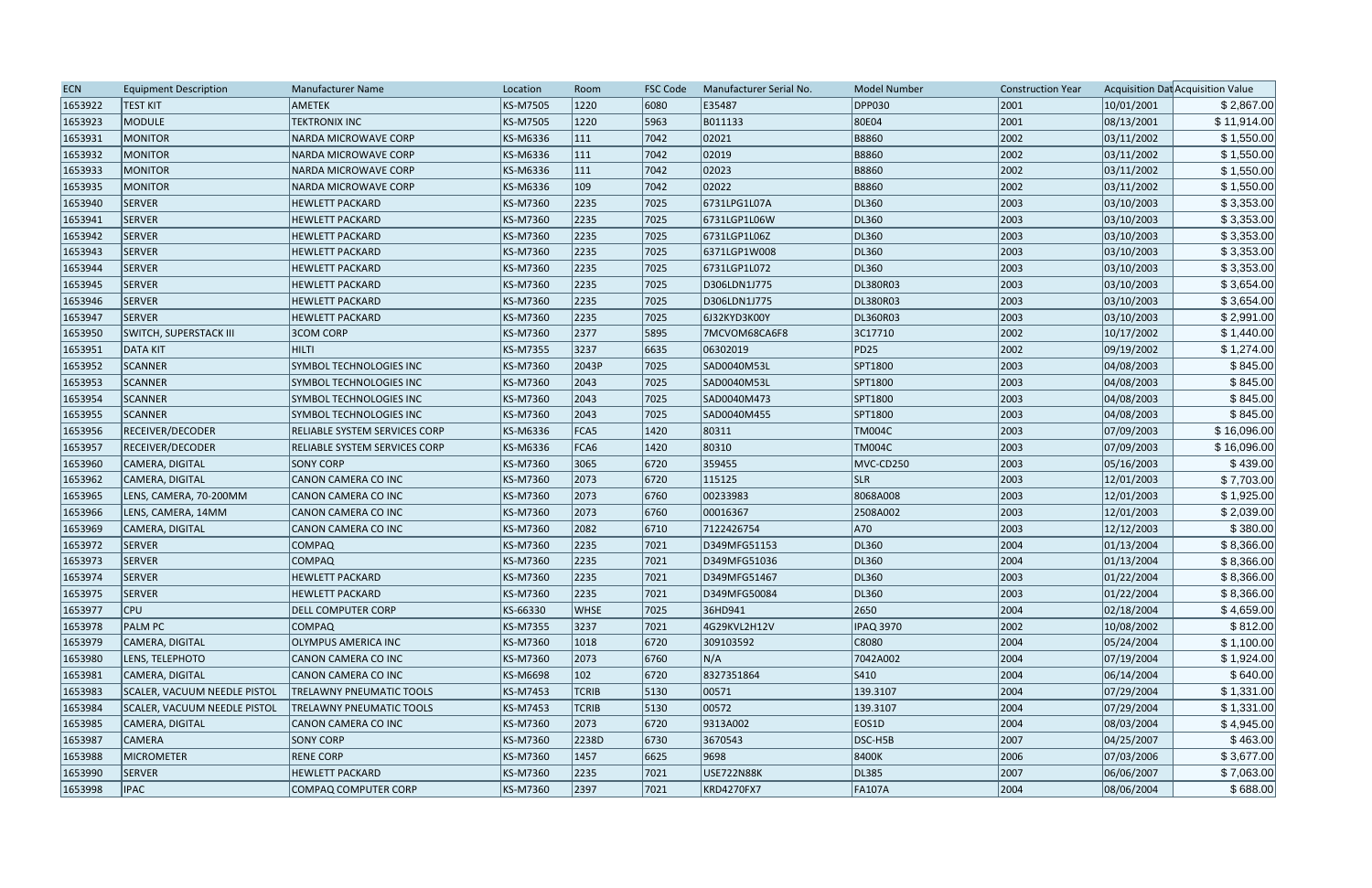| <b>ECN</b> | <b>Equipment Description</b> | Manufacturer Name                     | Location | Room         | <b>FSC Code</b> | Manufacturer Serial No. | <b>Model Number</b> | <b>Construction Year</b> |            | Acquisition Dat Acquisition Value |
|------------|------------------------------|---------------------------------------|----------|--------------|-----------------|-------------------------|---------------------|--------------------------|------------|-----------------------------------|
| 1654006    | <b>IPAC</b>                  | <b>COMPAQ COMPUTER CORP</b>           | KS-M7360 | 2216F        | 7021            | <b>KRD4270G7K</b>       | <b>FA107A</b>       | 2004                     | 08/06/2004 | \$688.00                          |
| 1654008    | <b>IPAC</b>                  | <b>COMPAQ COMPUTER CORP</b>           | KS-M7360 | 2092         | 7021            | KRD4270G5S              | <b>FA107A</b>       | 2004                     | 08/06/2004 | \$688.00                          |
| 1654012    | <b>IPAC</b>                  | COMPAQ COMPUTER CORP                  | KS-M6794 | 2C04A        | 7021            | KRD4270FVW              | <b>FA107A</b>       | 2004                     | 08/06/2004 | \$688.00                          |
| 1654013    | <b>IPAC</b>                  | <b>COMPAQ COMPUTER CORP</b>           | KS-M7453 | <b>OFFIC</b> | 7021            | KRD4270GFH              | <b>FA107A</b>       | 2004                     | 08/06/2004 | \$688.00                          |
| 1654014    | <b>IPAC</b>                  | COMPAQ COMPUTER CORP                  | KS-M7360 | 2082         | 7021            | KRD4270GC4              | <b>FA107A</b>       | 2004                     | 08/06/2004 | \$688.00                          |
| 1654019    | <b>IPAC</b>                  | <b>COMPAQ COMPUTER CORP</b>           | KS-M7360 | 3288         | 7021            | KRD4270G1L              | <b>FA107A</b>       | 2004                     | 08/06/2004 | \$688.00                          |
| 1654020    | <b>IPAC</b>                  | <b>COMPAQ COMPUTER CORP</b>           | KS-M7360 | 1034A        | 7021            | <b>KRD4270G3W</b>       | <b>FA107A</b>       | 2004                     | 08/06/2004 | \$688.00                          |
| 1654021    | <b>IPAC</b>                  | <b>COMPAQ COMPUTER CORP</b>           | KS-M7360 | 2092         | 7021            | KRD4270G2F              | <b>FA107A</b>       | 2004                     | 08/06/2004 | \$688.00                          |
| 1654022    | HYGROMETER, DIGITAL THERMO   | <b>FLUKE</b>                          | KS-M7505 | 1214A        | 6625            | A47050                  | 502A                | 2004                     | 08/10/2004 | \$2,745.00                        |
| 1654023    | HYGROMETER, DIGITAL THERMO   | <b>FLUKE</b>                          | KS-M7505 | 1214         | 6625            | A47049                  | 502A                | 2004                     | 08/10/2004 | \$2,745.00                        |
| 1654024    | HYGROMETER, DIGITAL THERMO   | <b>FLUKE</b>                          | KS-M7505 | 1214         | 6625            | A47047                  | 502A                | 2004                     | 08/10/2004 | \$2,745.00                        |
| 1654026    | <b>CPU</b>                   | <b>DELL COMPUTER CORP</b>             | KS-M6794 | 1032         | 7025            | 9FT6G51                 | 2650                | 2004                     | 08/26/2004 | \$4,566.00                        |
| 1654029    | <b>SWITCH</b>                | <b>CISCO SYSTEMS INC</b>              | KS-M7355 | 4255         | 7025            | CAT0830N0J1             | 3550                | 2004                     | 08/26/2004 | \$5,498.00                        |
| 1654030    | <b>SWITCH</b>                | <b>CISCO SYSTEMS INC</b>              | KS-M6794 | 1032         | 7025            | CAT0830N0N6             | 3550                | 2004                     | 08/26/2004 | \$5,498.00                        |
| 1654047    | <b>STORAGE CABINET</b>       | <b>COMPAQ</b>                         | KS-M7360 | 2235         | 7025            | FLG00040204926          | CX500               | 2004                     | 11/17/2004 | \$27,225.00                       |
| 1654049    | <b>STORAGE CABINET</b>       | <b>COMPAQ</b>                         | KS-M7360 | 2235         | 7025            | FLG00042111420          | CX500               | 2004                     | 11/17/2004 | \$3,960.00                        |
| 1654050    | <b>STORAGE CABINET</b>       | <b>COMPAQ</b>                         | KS-M7360 | 2235         | 7025            | FLG00042615775          | CX500               | 2004                     | 11/17/2004 | \$3,960.00                        |
| 1654051    | UPS                          | <b>AMERICAN POWER CONVERSION CORP</b> | KS-M7360 | 2235         | 7025            | YT1AJTJ52R              | R3000               | 2004                     | 11/17/2004 | \$1,159.00                        |
| 1654052    | UPS                          | <b>AMERICAN POWER CONVERSION CORP</b> | KS-M7360 | 2235         | 7025            | YV0WJTJ531              | R3000               | 2004                     | 11/17/2004 | \$1,159.00                        |
| 1654053    | <b>SERVER</b>                | <b>COMPAQ</b>                         | KS-M7360 | 2235         | 7025            | EAPDKDZ33               | DL380R03            | 2004                     | 11/17/2004 | \$1,203.00                        |
| 1654054    | <b>STORAGE ARRAY</b>         | <b>COMPAQ</b>                         | KS-M7360 | 2235         | 7025            | EAPFKYDZ33              | 343073B21           | 2004                     | 11/17/2004 | \$1,203.00                        |
| 1654057    | <b>SERVER</b>                | <b>HEWLETT PACKARD</b>                | KS-M7360 | 2235         | 7025            | EA11MSGZ3P              | DL360               | 2004                     | 12/06/2004 | \$2,850.00                        |
| 1654058    | <b>SERVER</b>                | <b>HEWLETT PACKARD</b>                | KS-M7360 | 2235         | 7025            | EA12MSGZ3P              | DL360               | 2004                     | 12/06/2004 | \$2,850.00                        |
| 1654059    | <b>PHONE, SATELLITE</b>      | IRIDIUM SATELLITE LLC DBA IRID        | KS-M7360 | 1025D        | 5805            | 300014000006980         | 9505A               | 2004                     | 12/13/2004 | \$1,645.00                        |
| 1654060    | <b>PHONE, SATELLITE</b>      | IRIDIUM SATELLITE LLC DBA IRID        | KS-M7360 | 1025         | 5805            | 300014000002990         | 9505A               | 2004                     | 12/13/2004 | \$1,645.00                        |
| 1654061    | <b>PHONE, SATELLITE</b>      | IRIDIUM SATELLITE LLC DBA IRID        | KS-M7360 | 1268         | 5805            | 300014000000860         | 9505A               | 2004                     | 12/13/2004 | \$1,645.00                        |
| 1654062    | <b>PHONE, SATELLITE</b>      | IRIDIUM SATELLITE LLC DBA IRID        | KS-M7360 | 1268         | 5805            | 300014000002850         | 9505A               | 2004                     | 12/13/2004 | \$1,645.00                        |
| 1654063    | <b>PHONE, SATELLITE</b>      | <b>IRIDIUM SATELLITE LLC DBA IRID</b> | KS-M7360 | 1025B        | 5805            | 300014000005850         | 9505A               | 2004                     | 12/13/2004 | \$1,645.00                        |
| 1654064    | <b>PHONE, SATELLITE</b>      | IRIDIUM SATELLITE LLC DBA IRID        | KS-M7360 | 1268         | 5805            | 300014000101230         | 9505A               | 2004                     | 12/13/2004 | \$1,645.00                        |
| 1654065    | <b>PHONE, SATELLITE</b>      | IRIDIUM SATELLITE LLC DBA IRID        | KS-M7360 | 1268         | 5805            | 300014000004950         | 9505A               | 2004                     | 12/13/2004 | \$1,645.00                        |
| 1654066    | <b>PHONE, SATELLITE</b>      | IRIDIUM SATELLITE LLC DBA IRID        | KS-M7360 | 1268         | 5805            | 300014000009950         | 9505A               | 2004                     | 12/13/2004 | \$1,645.00                        |
| 1654067    | <b>PHONE, SATELLITE</b>      | IRIDIUM SATELLITE LLC DBA IRID        | KS-M7360 | 1268         | 5805            | 300014000007950         | 9505A               | 2004                     | 12/13/2004 | \$1,645.00                        |
| 1654068    | <b>PHONE, SATELLITE</b>      | <b>IRIDIUM SATELLITE LLC DBA IRID</b> | KS-M7360 | 1268         | 5805            | 300014000006940         | 9505A               | 2004                     | 12/13/2004 | \$1,645.00                        |
| 1654069    | SERVER                       | <b>COMPAQ</b>                         | KS-M7360 | 2235         | 7021            | EAR1KYDZ33              | DL360               | 2004                     | 07/26/2004 | \$4,551.00                        |
| 1654070    | SERVER                       | <b>COMPAQ</b>                         | KS-M7360 | 2235         | 7021            | EAPRKYDZ33              | DL360               | 2004                     | 07/26/2004 | \$4,551.00                        |
| 1654072    | SERVER                       | <b>COMPAQ</b>                         | KS-M7360 | 2235         | 7021            | EAR2KYDZ33              | DL360               | 2004                     | 07/26/2004 | \$4,551.00                        |
| 1654073    | SERVER                       | <b>COMPAQ</b>                         | KS-M7360 | 2235         | 7021            | EAH4KJNZ33              | DL380R03            | 2004                     | 07/30/2004 | \$6,566.00                        |
| 1654074    | <b>SERVER</b>                | <b>COMPAQ</b>                         | KS-M7360 | 2235         | 7021            | EAXLKJNZ34              | DL380R03            | 2004                     | 07/30/2004 | \$6,566.00                        |
| 1654075    | <b>SERVER</b>                | <b>COMPAQ</b>                         | KS-M7360 | 2235         | 7021            | EAXXKJNZ34              | DL380R03            | 2004                     | 07/30/2004 | \$6,566.00                        |
| 1654076    | SERVER                       | <b>COMPAQ</b>                         | KS-M7360 | 2235         | 7021            | EXXJKJNZ34              | DL380R03            | 2004                     | 07/16/2004 | \$8,973.00                        |
| 1654077    | SERVER                       | <b>COMPAQ</b>                         | KS-M7360 | 2235         | 7021            | EAH3KJNZ33              | DL380R03            | 2004                     | 07/16/2004 | \$8,973.00                        |
| 1654078    | SWITCH, CONSOLE              | <b>CISCO SYSTEMS INC</b>              | KS-M7360 | 2235         | 7025            | MYD44000G4              | 262586B21           | 2004                     | 08/09/2004 | \$4,070.00                        |
| 1654079    | SERVER                       | <b>HEWLETT PACKARD</b>                | KS-M7360 | 2235         | 7021            | EAJJKY0Z36              | DL360R03            | 2004                     | 08/11/2004 | \$3,430.00                        |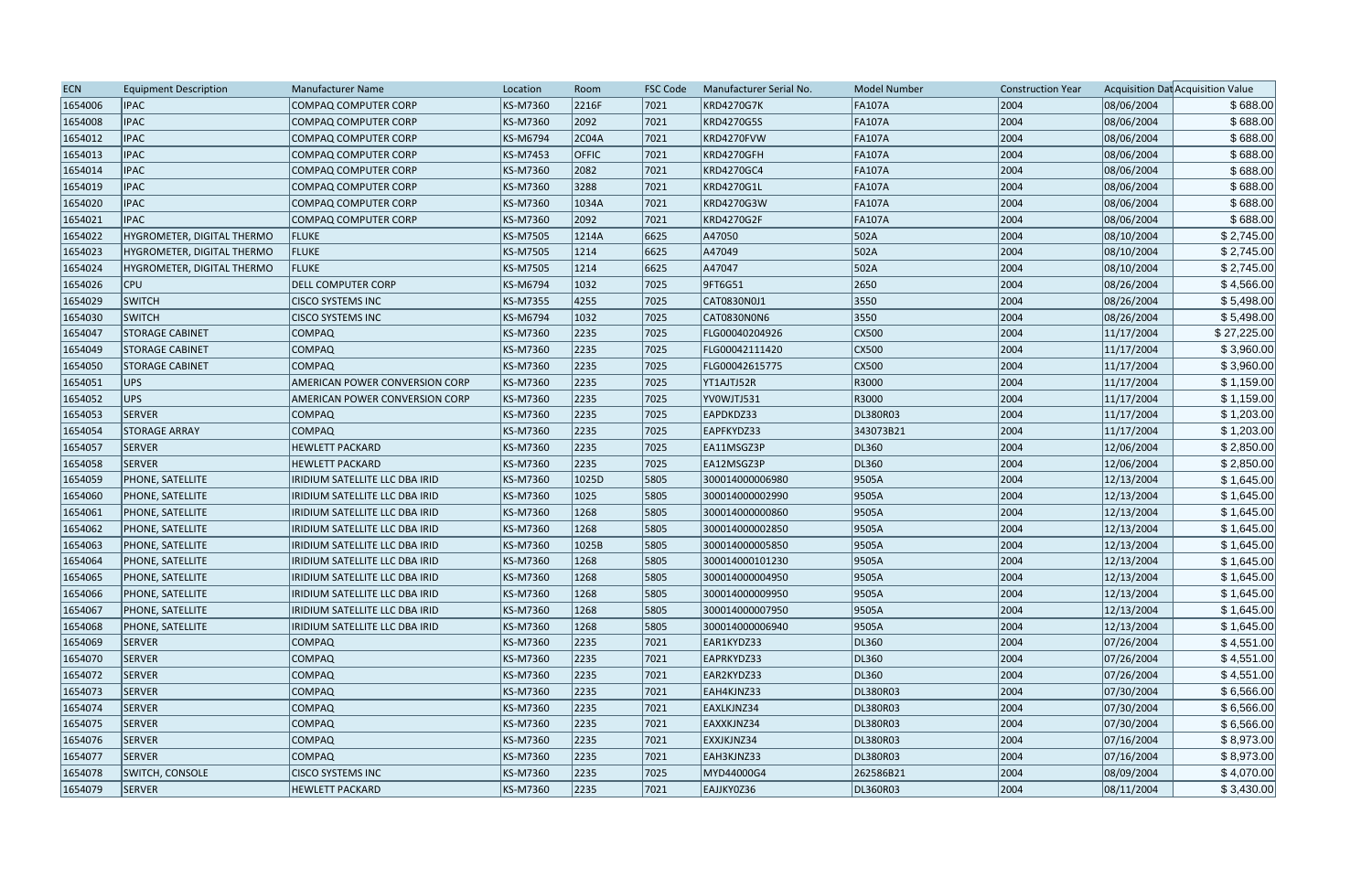| <b>ECN</b> | <b>Equipment Description</b>      | <b>Manufacturer Name</b>    | Location | Room         | <b>FSC Code</b> | Manufacturer Serial No. | <b>Model Number</b> | <b>Construction Year</b> |            | Acquisition Dat Acquisition Value |
|------------|-----------------------------------|-----------------------------|----------|--------------|-----------------|-------------------------|---------------------|--------------------------|------------|-----------------------------------|
| 1654080    | UPS                               | COMPAQ COMPUTER CORP        | KS-M7360 | 2235         | 7025            | Y00MJTJ545              | R3000               | 2005                     | 02/14/2005 | \$1,159.00                        |
| 1654081    | UPS                               | <b>COMPAQ COMPUTER CORP</b> | KS-M7360 | 2235         | 7025            | Y00JJTJ545              | R3000               | 2005                     | 02/14/2005 | \$1,159.00                        |
| 1654082    | <b>SERVER</b>                     | <b>COMPAQ</b>               | KS-M7360 | 2235         | 7025            | EA4CMSGZ48              | DL360               | 2005                     | 03/02/2005 | \$6,479.00                        |
| 1654083    | <b>SERVER</b>                     | <b>COMPAQ</b>               | KS-M7360 | 2235         | 7025            | EA4AMSGZ48              | DL360               | 2005                     | 03/02/2005 | \$6,479.00                        |
| 1654084    | <b>SERVER</b>                     | <b>COMPAQ</b>               | KS-M7360 | 2235         | 7025            | EA4BMSGZ48              | DL360               | 2005                     | 03/02/2005 | \$6,479.00                        |
| 1654085    | <b>SERVER</b>                     | <b>COMPAQ</b>               | KS-M7360 | 2235         | 7025            | EA4DMSGZ48              | DL360               | 2005                     | 03/02/2005 | \$6,479.00                        |
| 1654086    | <b>SWITCH</b>                     | <b>CISCO SYSTEMS INC</b>    | KS-M7360 | 2235         | 7025            | CAT0910R1A1             | 3560                | 2005                     | 03/24/2005 | \$3,286.00                        |
| 1654087    | <b>WORKSTATION</b>                | <b>DELL COMPUTER CORP</b>   | KS-M7355 | 4255         | 7021            | DSJJZ61                 | 2850                | 2005                     | 03/30/2005 | \$4,264.00                        |
| 1654090    | <b>RECEIVER, PLUG-IN FIBER</b>    | <b>ORTEL CORP</b>           | KS-M6336 | 102          | 6625            | 422501                  | 10465B020           | 2005                     | 05/01/2005 | \$4,356.00                        |
| 1654091    | <b>RECEIVER, PLUG-IN FIBER</b>    | <b>ORTEL CORP</b>           | KS-M6336 | 102          | 6625            | 422501                  | 10465B020           | 2005                     | 05/01/2005 | \$4,356.00                        |
| 1654092    | TRANSMITTER, PLUG-IN FIBER        | <b>ORTEL CORP</b>           | KS-M6336 | 102          | 6625            | 422531                  | 10341C              | 2005                     | 05/01/2005 | \$16,957.00                       |
| 1654093    | <b>TRANSMITTER, PLUG-IN FIBER</b> | <b>ORTEL CORP</b>           | KS-M6336 | 102          | 6625            | 422530                  | 10341C              | 2005                     | 05/01/2005 | \$16,957.00                       |
| 1654094    | UPS                               | <b>HEWLETT PACKARD</b>      | KS-M7360 | 2235         | 7025            | YONZJTJ54C              | R3000XR             | 2005                     | 04/21/2005 | \$1,159.00                        |
| 1654095    | <b>CAMERA</b>                     | <b>SONY CORP</b>            | KS-M7505 | 1101         | 6720            | 409804                  | MVC-CD500           | 2005                     | 05/11/2005 | \$655.00                          |
| 1654096    | SMART-UPS                         | <b>APC</b>                  | KS-M7360 | 2235         | 7025            | QS0510310652            | 3000KVA             | 2005                     | 05/20/2005 | \$1,382.00                        |
| 1654097    | <b>SERVER</b>                     | <b>HEWLETT PACKARD</b>      | KS-M7360 | 2235         | 7021            | USM512060T              | DL360R04P           | 2005                     | 05/20/2005 | \$10,320.00                       |
| 1654098    | <b>SERVER</b>                     | <b>HEWLETT PACKARD</b>      | KS-M7360 | 2235         | 7021            | USM512060P              | DL360R04P           | 2005                     | 05/20/2005 | \$10,320.00                       |
| 1654099    | <b>SERVER</b>                     | <b>HEWLETT PACKARD</b>      | KS-M7360 | 2235         | 7021            | USE520A447              | DL360G4             | 2005                     | 05/27/2005 | \$6,051.00                        |
| 1654100    | <b>SERVER</b>                     | <b>HEWLETT PACKARD</b>      | KS-M7360 | 2235         | 7021            | USE520A448              | DL360G4             | 2005                     | 05/27/2005 | \$6,051.00                        |
| 1654101    | RECEIVER, PLUG-IN FIBER           | <b>ORTEL CORP</b>           | KS-M6336 | 102          | 6625            | 423152                  | 10465B020           | 2005                     | 05/01/2005 | \$4,356.00                        |
| 1654102    | <b>RECEIVER, PLUG-IN FIBER</b>    | <b>ORTEL CORP</b>           | KS-M6336 | 102          | 6625            | 423153                  | 10465B020           | 2005                     | 05/01/2005 | \$4,356.00                        |
| 1654103    | <b>TRANSMITTER, PLUG-IN FIBER</b> | <b>ORTEL CORP</b>           | KS-M6336 | 102          | 6625            | 423150                  | 10341C              | 2005                     | 05/01/2005 | \$16,957.00                       |
| 1654104    | <b>TRANSMITTER, PLUG-IN FIBER</b> | <b>ORTEL CORP</b>           | KS-M6336 | 102          | 6625            | 423151                  | 10341C              | 2005                     | 05/01/2005 | \$16,957.00                       |
| 1654105    | CABINET, SAN DISK                 | <b>EMC CORP</b>             | KS-M7360 | 2235         | 7025            | APM00052200054          | CX2GDAE-FD          | 2005                     | 06/14/2005 | \$3,342.00                        |
| 1654106    | CABINET, SAN DISK                 | <b>EMC CORP</b>             | KS-M7360 | 2235         | 7025            | APM00052200053          | CX2GDAE-FD          | 2005                     | 06/14/2005 | \$3,342.00                        |
| 1654107    | $ $ CPU                           | NEOWARE SYSTEMS INC         | KS-M7360 | 2021M        | 7021            | 505599BB4               | E100                | 2005                     | 06/21/2005 | \$668.00                          |
| 1654108    | <b>CPU</b>                        | NEOWARE SYSTEMS INC         | KS-M7360 | 2372         | 7021            | 505599B17               | E100                | 2005                     | 06/21/2005 | \$668.00                          |
| 1654109    | $ $ CPU                           | <b>NEOWARE SYSTEMS INC</b>  | KS-M7360 | 2372         | 7021            | 505599B12               | E100                | 2005                     | 06/21/2005 | \$668.00                          |
| 1654110    | $ $ CPU                           | <b>NEOWARE SYSTEMS INC</b>  | KS-M7360 | 2372         | 7021            | 505599AEB               | E100                | 2005                     | 06/21/2005 | \$668.00                          |
| 1654111    | $ $ CPU                           | NEOWARE SYSTEMS INC         | KS-M7360 | 2383         | 7021            | 505599B18               | E100                | 2005                     | 06/21/2005 | \$668.00                          |
| 1654112    | $ $ CPU                           | NEOWARE SYSTEMS INC         | KS-M7360 | 2216F        | 7021            | 505599BC6               | E100                | 2005                     | 06/21/2005 | \$668.00                          |
| 1654113    | $ $ CPU                           | NEOWARE SYSTEMS INC         | KS-M7360 | 2377         | 7021            | 505599B16               | E100                | 2005                     | 06/21/2005 | \$668.00                          |
| 1654114    | $ $ CPU                           | NEOWARE SYSTEMS INC         | KS-M7360 | 2372         | 7021            | 505599AB5               | E100                | 2005                     | 06/21/2005 | \$668.00                          |
| 1654115    | $ $ CPU                           | <b>NEOWARE SYSTEMS INC</b>  | KS-M7360 | 2372         | 7021            | 505599BC8               | E100                | 2005                     | 06/21/2005 | \$668.00                          |
| 1654116    | $ $ CPU                           | NEOWARE SYSTEMS INC         | KS-M7360 | 2372         | 7021            | 505599AE2               | E100                | 2005                     | 06/21/2005 | \$668.00                          |
| 1654117    | $ $ CPU                           | NEOWARE SYSTEMS INC         | KS-M7360 | 2383         | 7021            | 505599BDF               | E100                | 2005                     | 06/21/2005 | \$668.00                          |
| 1654118    | $ $ CPU                           | NEOWARE SYSTEMS INC         | KS-M7360 | 2372         | 7021            | 505599AC9               | E100                | 2005                     | 06/21/2005 | \$668.00                          |
| 1654119    | <b>CPU</b>                        | <b>NEOWARE SYSTEMS INC</b>  | KS-M7360 | 2372         | 7021            | 505599B91               | E100                | 2005                     | 06/21/2005 | \$668.00                          |
| 1654120    | <b>CPU</b>                        | NEOWARE SYSTEMS INC         | KS-M7360 | 2377         | 7021            | 505599BA1               | E100                | 2005                     | 06/21/2005 | \$668.00                          |
| 1654121    | $ $ CPU                           | NEOWARE SYSTEMS INC         | KS-M7360 | <b>HIBAY</b> | 7021            | 505599BA2               | E100                | 2005                     | 06/21/2005 | \$668.00                          |
| 1654122    | $ $ CPU                           | <b>NEOWARE SYSTEMS INC</b>  | KS-M7360 | 2372         | 7021            | 505599BC5               | E100                | 2005                     | 06/21/2005 | \$668.00                          |
| 1654123    | $ $ CPU                           | NEOWARE SYSTEMS INC         | KS-M7360 | 2372         | 7021            | 505599AEF               | E100                | 2005                     | 06/21/2005 | \$668.00                          |
| 1654124    | $ $ CPU                           | NEOWARE SYSTEMS INC         | KS-M7360 | 2372         | 7021            | 505599BD3               | E100                | 2005                     | 06/21/2005 | \$668.00                          |
|            |                                   |                             |          |              |                 |                         |                     |                          |            |                                   |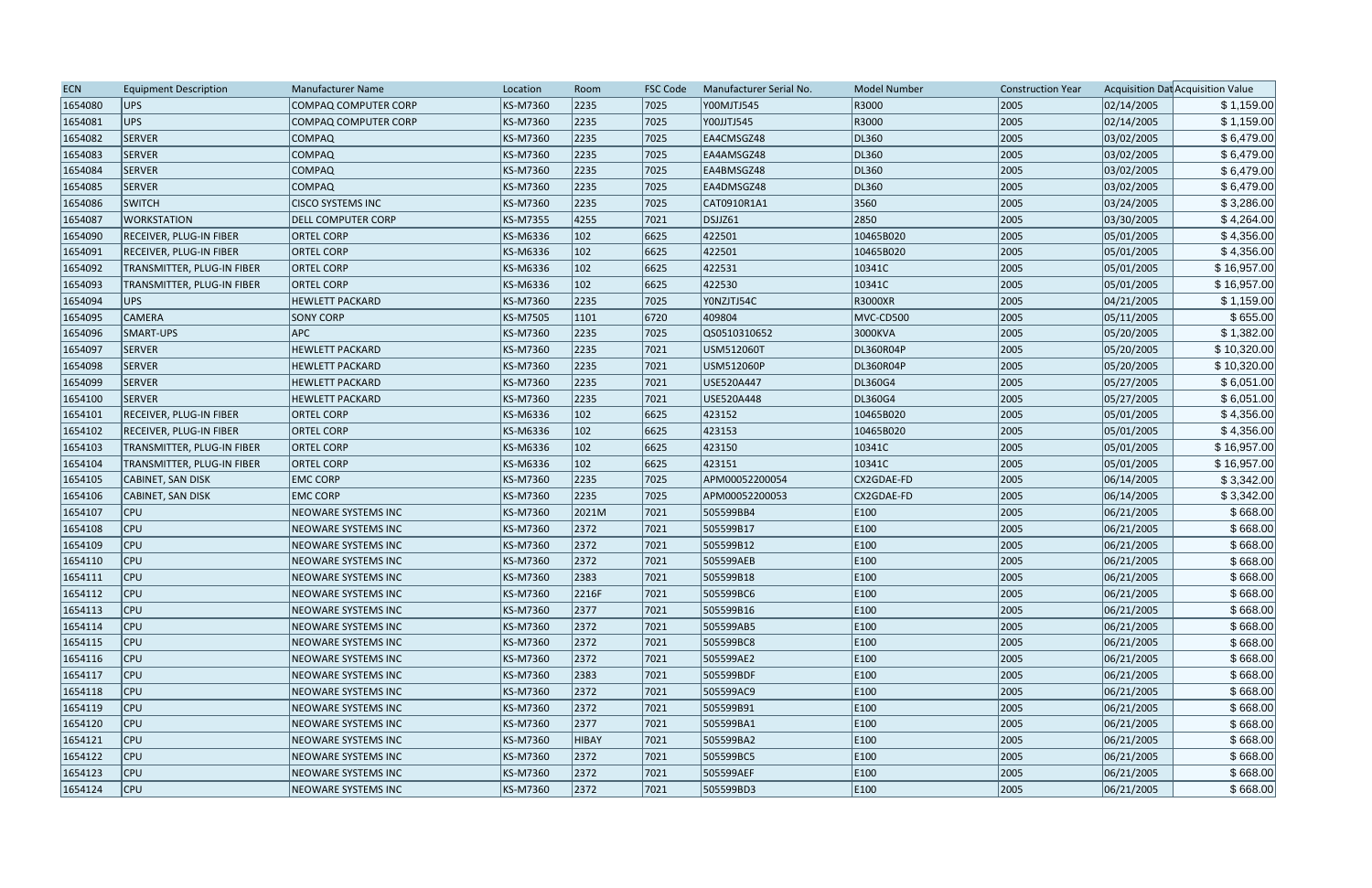| <b>ECN</b> | <b>Equipment Description</b>  | Manufacturer Name              | Location | Room         | <b>FSC Code</b> | Manufacturer Serial No. | <b>Model Number</b> | <b>Construction Year</b> |            | Acquisition Dat Acquisition Value |
|------------|-------------------------------|--------------------------------|----------|--------------|-----------------|-------------------------|---------------------|--------------------------|------------|-----------------------------------|
| 1654125    | <b>CPU</b>                    | <b>NEOWARE SYSTEMS INC</b>     | KS-M7360 | 2372         | 7021            | 505599B3C               | E100                | 2005                     | 06/21/2005 | \$668.00                          |
| 1654126    | <b>CPU</b>                    | <b>NEOWARE SYSTEMS INC</b>     | KS-M7360 | 2372         | 7021            | 505599B52               | E100                | 2005                     | 06/21/2005 | \$668.00                          |
| 1654127    | <b>CPU</b>                    | NEOWARE SYSTEMS INC            | KS-M7360 | 2372         | 7021            | 505599B80               | E100                | 2005                     | 06/21/2005 | \$668.00                          |
| 1654128    | $ $ CPU                       | NEOWARE SYSTEMS INC            | KS-M7360 | 2372         | 7021            | 505599B96               | E100                | 2005                     | 06/21/2005 | \$668.00                          |
| 1654129    | $ $ CPU                       | NEOWARE SYSTEMS INC            | KS-M7360 | 2372         | 7021            | 505599AF9               | E100                | 2005                     | 06/21/2005 | \$668.00                          |
| 1654130    | <b>CPU</b>                    | NEOWARE SYSTEMS INC            | KS-M7360 | 2372         | 7021            | 505599B84               | E100                | 2005                     | 06/21/2005 | \$668.00                          |
| 1654131    | <b>CPU</b>                    | NEOWARE SYSTEMS INC            | KS-M7360 | 2372         | 7021            | 505599C04               | E100                | 2005                     | 06/21/2005 | \$668.00                          |
| 1654132    | <b>CPU</b>                    | <b>NEOWARE SYSTEMS INC</b>     | KS-M7360 | 2372         | $ 7021$         | 505599B48               | E100                | 2005                     | 06/21/2005 | \$668.00                          |
| 1654133    | $ $ CPU                       | <b>NEOWARE SYSTEMS INC</b>     | KS-M7360 | 2372         | 7021            | 505599BE6               | E100                | 2005                     | 06/21/2005 | \$668.00                          |
| 1654134    | $ $ CPU                       | <b>NEOWARE SYSTEMS INC</b>     | KS-M7360 | 2372         | 7021            | 505599AFC               | E100                | 2005                     | 06/21/2005 | \$668.00                          |
| 1654135    | $ $ CPU                       | <b>NEOWARE SYSTEMS INC</b>     | KS-M7360 | 2372         | 7021            | 505599BA3               | E100                | 2005                     | 06/21/2005 | \$668.00                          |
| 1654136    | <b>CPU</b>                    | NEOWARE SYSTEMS INC            | KS-M7360 | 2372         | 7021            | 505599A9F               | E100                | 2005                     | 06/21/2005 | \$668.00                          |
| 1654137    | <b>CPU</b>                    | <b>NEOWARE SYSTEMS INC</b>     | KS-M7360 | 2372         | 7021            | 505599AFA               | E100                | 2005                     | 06/21/2005 | \$668.00                          |
| 1654138    | <b>CPU</b>                    | <b>NEOWARE SYSTEMS INC</b>     | KS-M7360 | 2372         | 7021            | 505599B60               | E100                | 2005                     | 06/21/2005 | \$668.00                          |
| 1654139    | <b>CPU</b>                    | <b>NEOWARE SYSTEMS INC</b>     | KS-M7360 | 2372         | 7021            | 505599B65               | E100                | 2005                     | 06/21/2005 | \$668.00                          |
| 1654140    | $ $ CPU                       | NEOWARE SYSTEMS INC            | KS-M7360 | 2372         | 7021            | 505599C08               | E100                | 2005                     | 06/21/2005 | \$668.00                          |
| 1654141    | $ $ CPU                       | <b>NEOWARE SYSTEMS INC</b>     | KS-M7360 | 2372         | 7021            | 505599BCA               | E100                | 2005                     | 06/21/2005 | \$668.00                          |
| 1654142    | $ $ CPU                       | NEOWARE SYSTEMS INC            | KS-M7360 | 2372         | 7021            | 505599ACA               | E100                | 2005                     | 06/21/2005 | \$668.00                          |
| 1654143    | <b>CPU</b>                    | NEOWARE SYSTEMS INC            | KS-M7360 | 2372         | 7021            | 505599B53               | E100                | 2005                     | 06/21/2005 | \$668.00                          |
| 1654144    | <b>CPU</b>                    | NEOWARE SYSTEMS INC            | KS-M7360 | 2372         | 7021            | 505599B87               | E100                | 2005                     | 06/21/2005 | \$668.00                          |
| 1659581    | RADIO, MOBILE                 | MOTOROLA COMMUNICATIONS GROUP  | KS-M6336 | FS3          | 5820            | 494AAY0574              | T99DX145W4          | 2000                     | 09/30/2000 | \$2,736.00                        |
| 1660372    | DETECTOR, GAS                 | <b>RAE SYSTEMS</b>             | KS-M7360 | 2064T        | 6665            | 110-005407              | PGM7600             | 2002                     | 08/30/2002 | \$3,745.00                        |
| 1660528    | <b>SWITCH, SUPERSTACK III</b> | <b>3COM CORP</b>               | KS-M7360 | 1234         | 5895            | 07017MCV1874E6CB8       | 3C17710             | 2002                     | 10/17/2002 | \$1,440.00                        |
| 1660529    | <b>SWITCH, SUPERSTACK III</b> | <b>3COM CORP</b>               | KS-M7360 | <b>HIBAY</b> | 5895            | 07017MCV19734A7D8       | 3C17710             | 2002                     | 10/17/2002 | \$1,440.00                        |
| 1660530    | <b>SWITCH, SUPERSTACK III</b> | <b>3COM CORP</b>               | KS-M7360 | 2377         | 5895            | 07017MCV1874E7018       | 3C17710             | 2002                     | 10/17/2002 | \$1,440.00                        |
| 1660532    | <b>SWITCH, SUPERSTACK III</b> | <b>3COM CORP</b>               | KS-M7360 | <b>HIBAY</b> | 5895            | 07017MCV1B74E6C48       | 3C17710             | 2002                     | 10/17/2002 | \$1,440.00                        |
| 1660533    | <b>SWITCH, NETWORK</b>        | <b>3COM CORP</b>               | KS-M7360 | 2377         | 5895            | 06007LJV75D294C         | 3C17702             | 2002                     | 10/17/2002 | \$4,527.00                        |
| 1660661    | <b>RECEIVER</b>               | TRUE TIME INC FRMLY KINEMETRIC | KS-M6336 | 111          | 5895            | 013419779               | 151-601-263         | 2001                     | 09/21/2001 | \$6,106.00                        |
| 1660662    | <b>RECEIVER</b>               | TRUE TIME INC FRMLY KINEMETRIC | KS-M6336 | 111          | 5895            | 013419778               | 151-601-263         | 2001                     | 09/21/2001 | \$6,106.00                        |
| 1660663    | <b>RECEIVER</b>               | TRUE TIME INC FRMLY KINEMETRIC | KS-M6336 | 111          | 5895            | 013419781               | 151-601-263         | 2001                     | 09/21/2001 | \$6,106.00                        |
| 1660664    | <b>RECEIVER</b>               | TRUE TIME INC FRMLY KINEMETRIC | KS-M6336 | 111          | 5895            | 013419780               | 151-601-263         | 2001                     | 09/21/2001 | \$6,106.00                        |
| 1660665    | <b>RECEIVER</b>               | TRUE TIME INC FRMLY KINEMETRIC | KS-M6336 | 111          | 5895            | 013419783               | 151-601-263         | 2001                     | 09/21/2001 | \$6,106.00                        |
| 1660666    | <b>RECEIVER</b>               | TRUE TIME INC FRMLY KINEMETRIC | KS-M6336 | 111          | 5895            | 013419782               | $151 - 601 - 263$   | 2001                     | 09/21/2001 | \$6,106.00                        |
| 1660667    | <b>RECEIVER</b>               | TRUE TIME INC FRMLY KINEMETRIC | KS-M6336 | 103          | 5895            | 013419709               | 151-601-263         | 2001                     | 09/21/2001 | \$8,053.00                        |
| 1660680    | CAMERA, DIGITAL               | <b>SONY CORP</b>               | KS-M6336 | 123          | 6720            | 70020                   | MVC-FD95            | 2001                     | 09/20/2001 | \$674.00                          |
| 1660681    | CAMERA, DIGITAL               | <b>SONY CORP</b>               | KS-M6336 | 123          | 6720            | 65708                   | MVC-FD95            | 2001                     | 09/20/2001 | \$674.00                          |
| 1660682    | CAMERA, DIGITAL               | <b>SONY CORP</b>               | KS-M6336 | 123          | 6720            | 67014                   | MVC-FD95            | 2001                     | 09/20/2001 | \$674.00                          |
| 1661366    | SERVER, POWEREDGE             | DELL COMPUTER CORP F-PC'S LTD  | KS-M6336 | 123          | 7025            | 9FQ0K11                 | SMP01               | 2002                     | 07/03/2002 | \$7,109.00                        |
| 1661367    | SERVER, POWEREDGE             | DELL COMPUTER CORP F-PC'S LTD  | KS-M7360 | 2377         | 7025            | BFQ0K11                 | SMP01               | 2002                     | 07/03/2002 | \$7,109.00                        |
| 1661368    | SERVER, POWEREDGE             | DELL COMPUTER CORP F-PC'S LTD  | KS-M7360 | 2377         | 7025            | DFQ0K11                 | SMP01               | 2002                     | 07/03/2002 | \$7,109.00                        |
| 1661369    | SERVER, POWEREDGE             | DELL COMPUTER CORP F-PC'S LTD  | KS-M6336 | 123          | 7025            | HFQ0K11                 | SMP01               | 2002                     | 07/03/2002 | \$7,109.00                        |
| 1661370    | SERVER, POWEREDGE             | DELL COMPUTER CORP F-PC'S LTD  | KS-M7360 | 2372         | 7025            | 2GQ0K11                 | SMP01               | 2002                     | 07/03/2002 | \$7,109.00                        |
| 1661371    | SERVER, POWEREDGE             | DELL COMPUTER CORP F-PC'S LTD  | KS-M6336 | 103          | 7025            | 5GQ0K11                 | SMP01               | 2002                     | 07/03/2002 | \$7,109.00                        |
|            |                               |                                |          |              |                 |                         |                     |                          |            |                                   |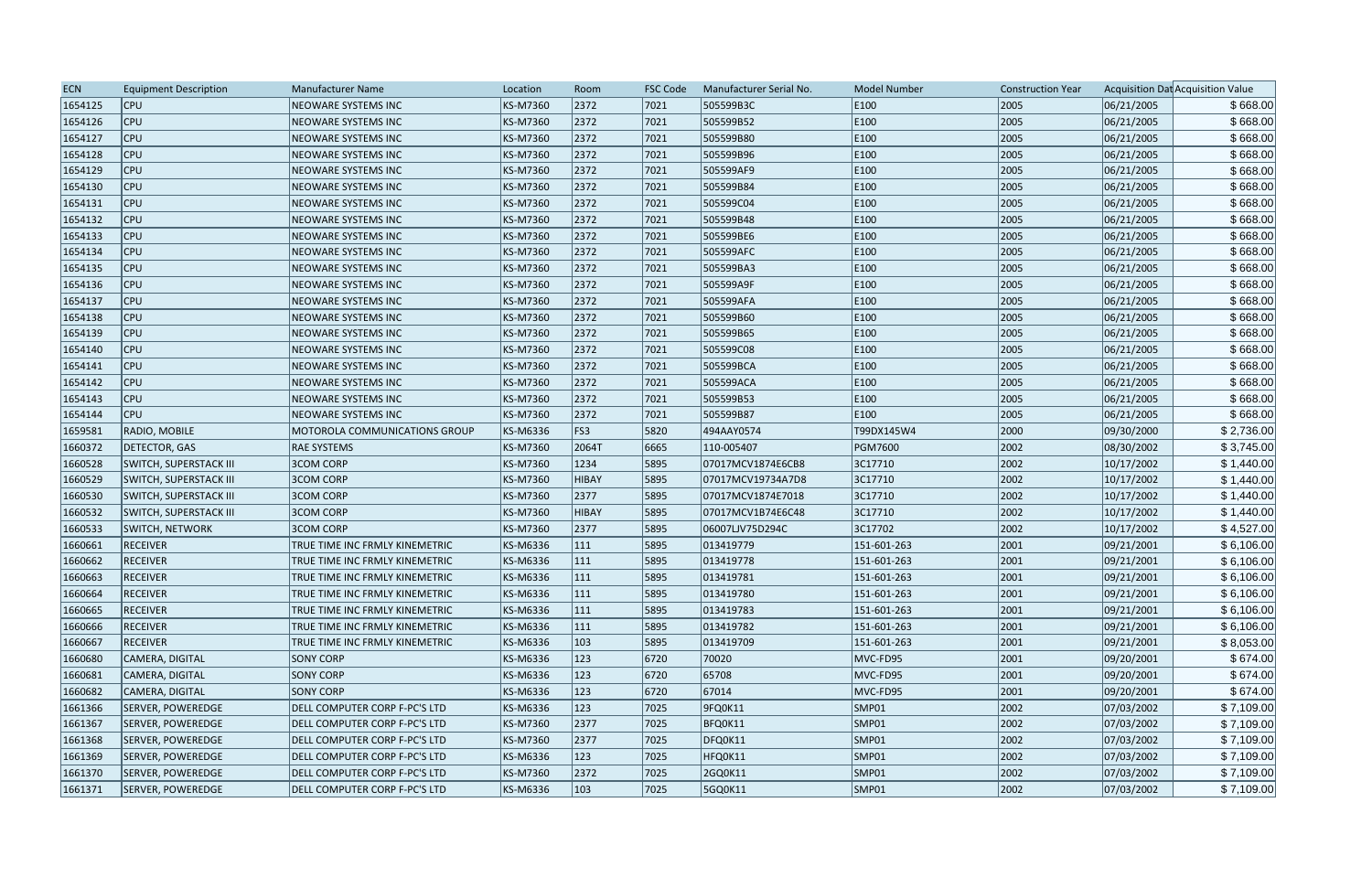| <b>ECN</b> | <b>Equipment Description</b>  | <b>Manufacturer Name</b>                                   | Location | Room           | <b>FSC Code</b> | Manufacturer Serial No. | <b>Model Number</b> | <b>Construction Year</b> |            | Acquisition Dat Acquisition Value |
|------------|-------------------------------|------------------------------------------------------------|----------|----------------|-----------------|-------------------------|---------------------|--------------------------|------------|-----------------------------------|
| 1661372    | SERVER, POWEREDGE             | DELL COMPUTER CORP F-PC'S LTD                              | KS-M6336 | 123            | 7025            | JGQ0K11                 | SMP01               | 2002                     | 07/03/2002 | \$7,109.00                        |
| 1661373    | <b>SERVER, POWEREDGE</b>      | DELL COMPUTER CORP F-PC'S LTD                              | KS-M7360 | 2372           | 7025            | 1HQ0K11                 | SMP01               | 2002                     | 07/03/2002 | \$7,109.00                        |
| 1661374    | <b>SERVER, POWEREDGE</b>      | DELL COMPUTER CORP F-PC'S LTD                              | KS-M6336 | 103            | 7025            | 3HQ0K11                 | SMP01               | 2002                     | 07/03/2002 | \$7,109.00                        |
| 1661375    | <b>SERVER, POWEREDGE</b>      | DELL COMPUTER CORP F-PC'S LTD                              | KS-M6336 | 103            | 7025            | 4HQ0K11                 | SMP01               | 2002                     | 07/03/2002 | \$7,109.00                        |
| 1661376    | SERVER, POWEREDGE             | DELL COMPUTER CORP F-PC'S LTD                              | KS-M6336 | $ 103\rangle$  | 7025            | 6HQ0K11                 | SMP01               | 2002                     | 07/03/2002 | \$7,109.00                        |
| 1661377    | SERVER, POWEREDGE             | DELL COMPUTER CORP F-PC'S LTD                              | KS-M6336 | 103            | 7025            | DHQ0K11                 | SMP01               | 2002                     | 07/03/2002 | \$7,109.00                        |
| 1661388    | <b>SWITCH</b>                 | <b>CISCO SYSTEMS INC</b>                                   | KS-M7355 | 4255           | 5895            | CHK0623V16X             | WS-C3550-12G        | 2002                     | 07/05/2002 | \$7,125.00                        |
| 1661389    | <b>SWITCH</b>                 | <b>CISCO SYSTEMS INC</b>                                   | KS-M7360 | 2372           | 5895            | <b>FHK0614Z1C2</b>      | WS-C2950G24E1       | 2002                     | 07/05/2002 | \$1,832.00                        |
| 1661812    | ANALYZER                      | <b>ANRITSU AMERICA INC</b>                                 | KS-M6336 | 111            | 6625            | 238008                  | S818A               | 2002                     | 11/11/2002 | \$14,950.00                       |
| 1661813    | ANALYZER                      | <b>ANRITSU AMERICA INC</b>                                 | KS-M6336 | 111            | 6625            | 230057                  | S818A               | 2002                     | 11/11/2002 | \$14,950.00                       |
| 1662004    | SERVER                        | DELL COMPUTER CORP F-PC'S LTD                              | KS-M7355 | 4255           | 7025            | JNF6Y21                 | <b>IMU</b>          | 2003                     | 07/23/2003 | \$2,533.00                        |
| 1662017    | <b>SWITCH</b>                 | <b>CISCO SYSTEMS INC</b>                                   | KS-M7355 | 4255           | 5895            | <b>FHK0718W29R</b>      | WS295024E           | 2003                     | 07/23/2003 | \$1,570.00                        |
| 1662018    | <b>SWITCH</b>                 | <b>CISCO SYSTEMS INC</b>                                   | KS-M7355 | 4255           | 5895            | <b>FHK0718W2A7</b>      | WS295024E           | 2003                     | 07/23/2003 | \$1,570.00                        |
| 1662030    | <b>SERVER</b>                 | DELL COMPUTER CORP F-PC'S LTD                              | KS-M7355 | 4255           | 7021            | 2Z7F631                 | SMP01               | 2003                     | 08/13/2003 | \$4,728.00                        |
| 1662031    | <b>SWITCH</b>                 | <b>UNISYS CORP</b>                                         | KS-M7360 | 2372           | 5895            | 09037RGV9032180         | C317700US           | 2003                     | 08/14/2003 | \$2,797.00                        |
| 1662032    | <b>SWITCH</b>                 | UNISYS CORP                                                | KS-M7360 | 2372           | 5895            | 09037RGV9032C80         | C317700US           | 2003                     | 08/14/2003 | \$2,797.00                        |
| 1662159    | POWER METER, PORTABLE         | <b>AGILENT TECHNOLOGIES INC</b>                            | KS-M6336 | 111            | 6625            | GB4191532               | E4417A              | 2003                     | 12/02/2003 | \$5,706.00                        |
| 1662160    | POWER METER, PORTABLE         | <b>AGILENT TECHNOLOGIES INC</b>                            | KS-M6336 | 111            | 6625            | GB4191533               | E4417A              | 2003                     | 12/02/2003 | \$5,706.00                        |
| 1662297    | <b>SWITCH, ETHERNET</b>       | <b>CISCO SYSTEMS INC</b>                                   | KS-M6794 | 1032           | 7025            | CSG0815P0G7             | WS-C3550-12T        | 2004                     | 06/28/2004 | \$6,039.00                        |
| 1662298    | SWITCH, ETHERNET              | <b>CISCO SYSTEMS INC</b>                                   | KS-M7355 | 4255           | 7025            | CSG0817P0BG             | WS-C3550-12T        | 2004                     | 06/28/2004 | \$6,039.00                        |
| 1700069    | ENCLOSURE (PDA)               | RAYTHEON CO EQUIP DVLMT LAB                                | KS-M7360 | 1411           | 5975            | 001558                  | PC4620              | 1995                     | 01/30/1997 | \$2,373.00                        |
| 1752418    | COMPUTER, SPARCSTATION        | <b>SUN MICROSYSTEMS INC</b>                                | KS-M6698 |                | 7021            | 628F095C                | 544                 | 1996                     | 07/19/1996 | \$4,282.00                        |
| 1752419    | <b>DISPLAY UNIT</b>           | <b>SUN MICROSYSTEMS INC</b>                                | KS-M7360 | 1403           | 7025            | 9541FR0210              | GDM17E10            | 1996                     | 07/19/1996 | \$500.00                          |
| 1752420    | <b>COMPUTER, SPARCSTATION</b> | <b>SUN MICROSYSTEMS INC</b>                                | KS-M6698 |                | 7021            | 628F090E                | 544                 | 1996                     | 07/19/1996 | \$4,282.00                        |
| 1752421    | <b>DISPLAY UNIT</b>           | <b>SUN MICROSYSTEMS INC</b>                                | KS-M7360 | 1403           | 7025            | 9541FR0211              | GDM17E10            | 1996                     | 07/19/1996 | \$500.00                          |
| 1812016    | CHASSIS, VME (PDA)            | ADVANCE CONTROL EQUIPMENT                                  | KS-M7360 | 1403           | 7050            | 8238                    | TVC9U8416-21M0J3    | 1997                     | 01/30/1997 | \$150,000.00                      |
| 1846630    | COMPUTER, MICRO               | <b>SILICON GRAPHICS INC</b>                                | KS-M6794 | 2E02A          | 7021            | 0800690CAC58            | CMNB014AMNT180      | 1997                     | 04/14/1997 | \$7,228.00                        |
| 1865803    | COMPUTER, DIGITAL             | <b>GATEWAY COMPANIES INC</b>                               | KS-M7355 | 4255           | 7021            | 0006453070              | <b>BATC</b>         | 1996                     | 02/11/1997 | \$2,310.00                        |
| 1865911    | COMPUTER, DIGITAL             | <b>SILICON GRAPHICS INC</b>                                | KS-M6794 | 2E02A          | 7021            | 0800690C1B07            | CMNB014ANT180       | 1996                     | 02/17/1997 | \$7,227.00                        |
| 1866624    | COMPUTER, DIGITAL             | <b>SILICON GRAPHICS INC</b>                                | KS-M6794 | 2E02A          | 7021            | 0800690CAE62            | CMNB014ANT180       | 1997                     | 04/10/1997 | \$5,228.00                        |
| 1866901    | COMPUTER, DIGITAL             | <b>SUN MICROSYSTEMS INC</b>                                | KS-M6794 | $ 1029\rangle$ | 7021            | 713F0E62                | A12UCA19E128AB      | 1997                     | 04/28/1997 | \$13,072.00                       |
| 1866907    | <b>DISPLAY UNIT, COLOR</b>    | <b>SUN MICROSYSTEMS INC</b>                                | KS-M6794 | 1029           | 7025            | 9708GI2098              | GDM20E20            | 1997                     | 04/28/1997 | \$2,000.00                        |
| 1866908    | DISPLAY UNIT, COLOR           | <b>SUN MICROSYSTEMS INC</b>                                | KS-M6794 | $ 1029\rangle$ | 7025            | 9708GI2099              | GDM20E20            | 1997                     | 04/28/1997 | \$2,000.00                        |
| 1866910    | DISPLAY UNIT, COLOR           | <b>SUN MICROSYSTEMS INC</b>                                | KS-M7355 | 4255           | 7025            | 9708GI2094              | GDM20E20            | 1997                     | 04/28/1997 | \$2,000.00                        |
| 1866912    | <b>DISPLAY UNIT, COLOR</b>    | <b>SUN MICROSYSTEMS INC</b>                                | KS-M6794 | $ 1029\rangle$ | 7025            | 9708GI2095              | GDM20E20            | 1997                     | 04/28/1997 | \$2,000.00                        |
| 1867268    | CPU, LAPTOP, INDUSTRIAL       | <b>FIELD WORKS INC.</b>                                    | KS-M7360 | 2377           | 7021            | 7452162                 | <b>FW7633P</b>      | 1997                     | 06/02/1997 | \$9,500.00                        |
| 1867448    |                               | ETHERNET HUB GATEWAY, PAYLOAD BF GOODRICH CO THE AEROSPACE | KS-M7360 | HIBAY          | 7025            | 301                     | AN60232-001-03      | 1997                     | 10/01/1997 | \$200,082.00                      |
| 1867472    | VIBROTIP, TIPTREND W/VIBECODE | <b>PRUFTECHRIK</b>                                         | KS-M7360 | 2397           | 6625            | 04754                   | VIB8650             | 1997                     | 06/16/1997 | \$9,708.00                        |
| 1867762    | <b>TAPE DRIVE UNIT</b>        | <b>SUN MICROSYSTEMS INC</b>                                | KS-M6794 | $ 1029\rangle$ | 7025            | 715G0272                | $ 611\rangle$       | 1997                     | 07/11/1997 | \$1,931.00                        |
| 1867763    | <b>TAPE DRIVE UNIT</b>        | <b>SUN MICROSYSTEMS INC</b>                                | KS-M6794 | $ 1029\rangle$ | 7025            | 715G0270                | $ 611\rangle$       | 1997                     | 07/11/1997 | \$1,931.00                        |
| 1867809    | COMPUTER, DIGITAL             | SILICON GRAPHICS INC                                       | KS-M6794 | 2E02A          | 7021            | 08006902BE12            | CMNB014ANT180       | 1997                     | 07/12/1997 | \$7,838.00                        |
| 1868447    | <b>POWER SUPPLY DC</b>        | TRILECTRON INDUSTRIES INC                                  | KS-M7360 | HIBAY          | 6130            | 500910-1                | RE1897-01           | 1996                     | 12/03/1996 | \$70,000.00                       |
| 1868817    | <b>DISPLAY UNIT, COLOR</b>    | <b>GATEWAY COMPANIES INC</b>                               | KS-M7355 | 4255           | 7025            | 706036304               | VIVITRON 1100       | 1997                     | 08/04/1997 | \$1,225.00                        |
|            |                               |                                                            |          |                |                 |                         |                     |                          |            |                                   |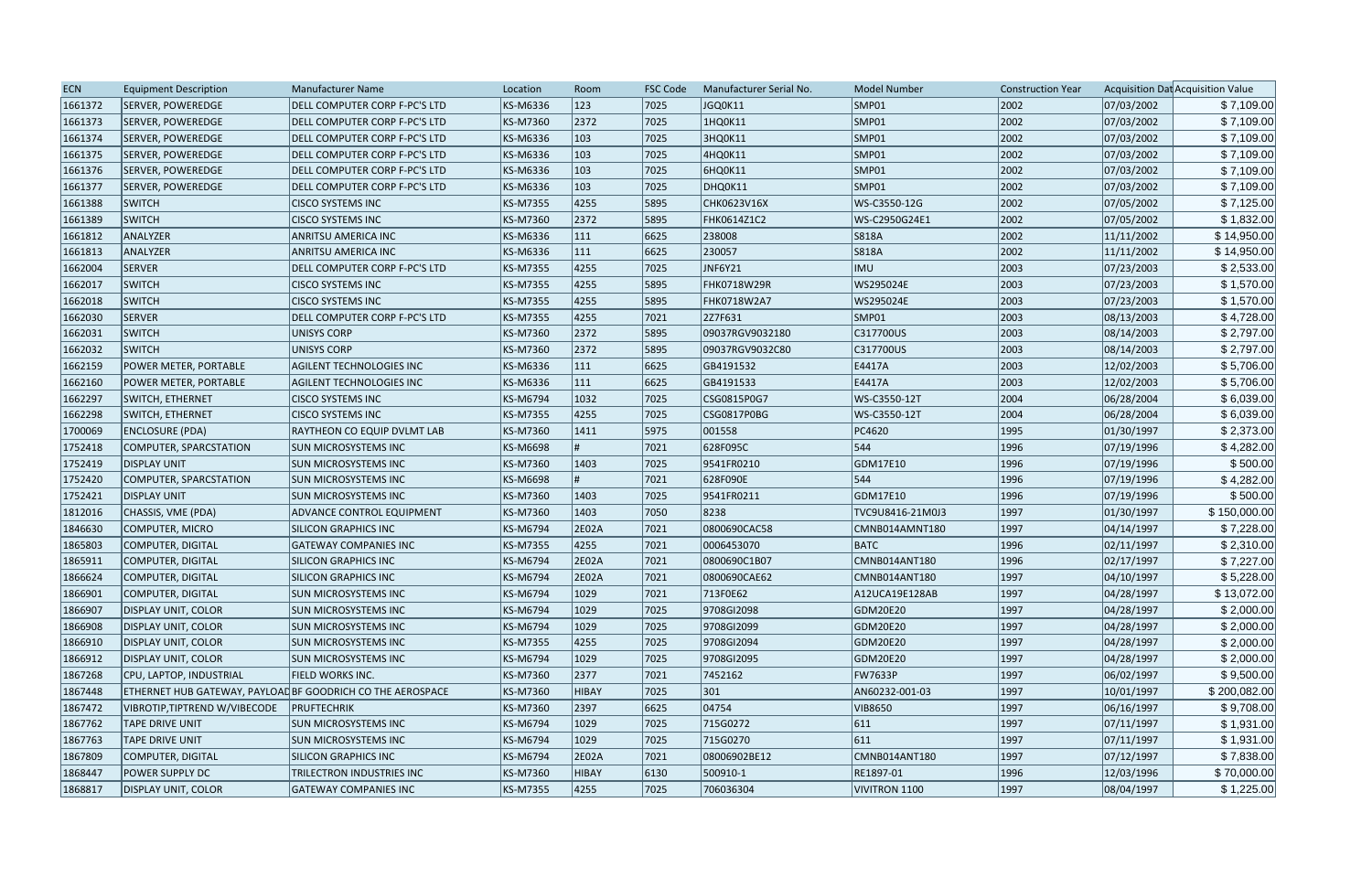| <b>ECN</b> | <b>Equipment Description</b>                           | Manufacturer Name              | Location        | Room          | <b>FSC Code</b> | Manufacturer Serial No. | <b>Model Number</b> | <b>Construction Year</b> |            | Acquisition Dat Acquisition Value |
|------------|--------------------------------------------------------|--------------------------------|-----------------|---------------|-----------------|-------------------------|---------------------|--------------------------|------------|-----------------------------------|
| 1869219    | FREEZER                                                | HOBART CORP WORLD HQ           | KS-M71354       | 103           | 4110            | 321048890               | QS17                | 1997                     | 06/30/1997 | \$3,616.00                        |
| 1869220    | FREEZER                                                | <b>HOBART CORP WORLD HQ</b>    | KS-M71354       | 116           | 4110            | 321048922               | QS17                | 1997                     | 06/30/1997 | \$3,616.00                        |
| 1870008    | PROCESSOR, TEST AND SIMULATION UNISYS CORP             |                                | <b>KS-M6794</b> | 1032          | 7021            | 00180                   | <b>TSS75</b>        | 1997                     | 09/30/1997 | \$332,044.00                      |
| 1870422    | <b>DISTRIBUTION UNIT, POWER</b>                        | UNITED POWER CORP              | <b>KS-M7360</b> | 2372          | 6150            | 15127-03                | PDM2F3100K13426     | 1997                     | 09/16/1997 | \$10,068.00                       |
| 1870592    | <b>GENERATOR, PULSE</b>                                | <b>SOLAR ELECTRONICS CO</b>    | <b>KS-M6336</b> | $ 102\rangle$ | 6115            | 933053                  | 8282-1              | 1997                     | 09/24/1997 | \$6,295.00                        |
| 1871134    | COMPUTER, DIGITAL                                      | <b>SILICON GRAPHICS INC</b>    | <b>KS-M6794</b> | 2E02A         | 7021            | 08006902AE65            | CMNB014ANT180       | 1997                     | 10/07/1997 | \$6,032.00                        |
| 1871254    | RECEIVER, VIDEO, AUDIO                                 | HARMAN KARDON INC              | KS-M7355        | 4269          | 7045            | INI01332452             | AVR <sub>10</sub>   | 1997                     | 10/21/1997 | \$800.00                          |
| 1871298    | <b>ANALYZER, POWER QUALITY</b>                         | DRANETZ TECHNOLOGIES F-DRANETZ | <b>KS-M7360</b> | 2292          | 6640            | 6580SA079               | 658PA1001           | 1997                     | 11/06/1997 | \$19,730.00                       |
| 1871308    | GENERATOR, DIESEL W/TRAILER                            | <b>ONAN CORP</b>               | KS-M71354       | YARD          | 6115            | 1970649642              | 1000DFJD            | 1997                     | 10/31/1997 | \$146,400.00                      |
| 1871344    | COMPRESSOR, AIR                                        | INGERSOL-RAND SMALL COMPRESSOR | KS-M71354       | YARD          | 4310            | TS0905                  | H100A60             | 1997                     | 12/10/1997 | \$63,753.00                       |
| 1871374    | MONITORING SYSTEM                                      | DLI ENGINEERING (PREDICT/DLI)  | <b>KS-M7360</b> | 3221          | 6350            | 4013-01                 | 3210-36             | 1997                     | 12/17/1997 | \$16,500.00                       |
| 1871381    | MONITORING SYSTEM                                      | DLI ENGINEERING (PREDICT/DLI)  | <b>KS-M7360</b> | 3257          | 6350            | 4013-03                 | 3210-36             | 1997                     | 12/18/1997 | \$16,500.00                       |
| 1871382    | <b>MONITORING SYSTEM</b>                               | DLI ENGINEERING (PREDICT/DLI)  | <b>KS-M7360</b> | 3257          | 6350            | 4013-02                 | 3210-36             | 1997                     | 12/18/1997 | \$16,500.00                       |
| 1871383    | <b>MONITORING SYSTEM</b>                               | DLI ENGINEERING (PREDICT/DLI)  | <b>KS-M7360</b> | 1009          | 6350            | 4013-04                 | 3210-36             | 1997                     | 12/18/1997 | \$16,500.00                       |
| 1871384    | <b>MONITORING SYSTEM</b>                               | DLI ENGINEERING (PREDICT/DLI)  | <b>KS-M7360</b> | 2397          | 6350            | 4013-05                 | 3210-36             | 1997                     | 12/18/1997 | \$16,500.00                       |
| 1871518    | NETWORK SYSTEM, CCSDS, GATEWAUNISYS CORP               |                                | <b>KS-M6794</b> | 1032          | 7021            | 00170                   | TSICGS75B           | 1997                     | 02/12/1998 | \$411,210.00                      |
| 1871520    | <b>ROUTER</b>                                          | <b>NORTEL NETWORKS INC</b>     | <b>KS-M6794</b> | 1032          | 5895            | <b>BLA07645</b>         | BLN                 | 1997                     | 04/19/1997 | \$83,191.00                       |
| 1871523    | <b>RACK INSERTION DEVICE</b>                           | SAMSON METAL AND MACHINE INC   | <b>KS-M7360</b> | HIBAY         | 1820            | <b>NONE</b>             | GH500191            | 1996                     | 01/05/1996 | \$907,192.00                      |
| 1871678    | <b>RECEIVER, TELEMETRY BAND</b>                        | MICRODYNE CORP                 | <b>KS-M6336</b> | 103           | 5821            | 844                     | 1400MRA             | 1998                     | 02/12/1998 | \$31,710.00                       |
| 1872350    | AMMONIA MONITORING CART                                | JOHN F KENNEDY SPACE CENTER    | <b>KS-M7360</b> | HIBAY         | 7025            | 26203                   | NONE                | 1997                     | 12/16/1997 | \$106,000.00                      |
| 1872351    | AMMONIA MONITORING CART                                | JOHN F KENNEDY SPACE CENTER    | KS-M7361        | VCF           | 7025            | 26204                   | NONE                | 1997                     | 12/16/1997 | \$106,000.00                      |
| 1872352    | <b>AMMONIA MONITORING CART</b>                         | JOHN F KENNEDY SPACE CENTER    | <b>KS-M7360</b> | <b>IBAY</b>   | 7025            | 26205                   | NONE                | 1997                     | 12/16/1997 | \$106,000.00                      |
| 1872448    | HAMMER, DEMOLITION                                     | MILWAUKEE TOOL & EQUIPMENT     | <b>KS-M7453</b> | <b>TCRIB</b>  | 5130            | 804-6250                | 5335                | 1997                     | 02/09/1998 | \$1,150.00                        |
| 1872449    | <b>HATCH OPERATION KIT</b>                             | AMERICAN MECHANICAL+ELECTRONIC | <b>KS-M7360</b> | HIBAY         | 1850            | 001004                  | GH1-01248           | 1997                     | 02/16/1998 | \$197,549.00                      |
| 1872450    | POWER SUPPLY, MPLM HEATER, 28VI MCDONNELL DOUGLAS CORP |                                | <b>KS-M7360</b> | HIBAY         | 6625            | NONE                    | NONE                | 1997                     | 03/12/1998 | \$77,563.00                       |
| 1872451    | MONITOR, WAVEFORM, HANDHELD TEKTRONIX                  |                                | <b>KS-M6336</b> | $ 102\rangle$ | 6625            | B030680                 | WFM90               | 1997                     | 02/17/1998 | \$2,190.00                        |
| 1872453    | MULTIMETER, DIGITAL                                    | <b>HEWLETT PACKARD</b>         | <b>KS-M6336</b> | $ 111\rangle$ | 6625            | 2823A19469              | 3458A               | 1997                     | 02/17/1998 | \$6,555.00                        |
| 1872456    | POWER CART, GSE                                        | <b>UNKNOWN</b>                 | <b>KS-M7360</b> | HIBAY         | 6130            | 025                     | GE5-00146           | 1997                     | 02/19/1998 | \$4,994.00                        |
| 1872457    | CHASSIS, 12 SLOT                                       | NATIONAL INSTRUMENTS           | <b>KS-M7360</b> | 2223B         | 7025            | A86848                  | SCXI1001            | 1997                     | 02/11/1998 | \$1,595.00                        |
| 1872462    | POWER CART, GSE                                        | UNKNOWN                        | KS-M7360        | HIBAY         | 6130            | 024                     | GE5-00146           | 1997                     | 02/19/1998 | \$4,994.00                        |
| 1872463    | POWER CART, GSE                                        | <b>UNKNOWN</b>                 | KS-M7360        | <b>IBAY</b>   | 6130            | 022                     | GE5-00146           | 1997                     | 02/19/1998 | \$4,994.00                        |
| 1872464    | POWER CART, GSE                                        | <b>UNKNOWN</b>                 | <b>KS-M6794</b> | <b>WHSE</b>   | 6130            | 021                     | GE5-00146           | 1997                     | 02/19/1998 | \$4,994.00                        |
| 1872465    | POWER CART, GSE                                        | <b>UNKNOWN</b>                 | KS-M71212       | $ 104\rangle$ | 6130            | 023                     | GE5-00146           | 1997                     | 02/19/1998 | \$4,994.00                        |
| 1872466    | POWER CART, GSE                                        | <b>UNKNOWN</b>                 | KS-M7360        | <b>HIBAY</b>  | 6130            | $ 019\rangle$           | GE5-00146           | 1997                     | 02/19/1998 | \$4,994.00                        |
| 1872467    | POWER CART, GSE                                        | <b>UNKNOWN</b>                 | <b>KS-M6794</b> | <b>WHSE</b>   | 6130            | $ 020\rangle$           | GE5-00146           | 1997                     | 02/19/1998 | \$4,994.00                        |
| 1872468    | POWER CART, GSE                                        | <b>UNKNOWN</b>                 | KS-M7360        | HIBAY         | 6130            | 026                     | GE5-00146           | 1997                     | 02/19/1998 | \$4,994.00                        |
| 1872479    | LAN SERVER, HP-IB GATEWAY                              | <b>HEWLETT PACKARD</b>         | <b>KS-M7355</b> | <b>ROOF</b>   | 7025            | <b>NONE</b>             | E2050A              | 1997                     | 02/23/1998 | \$1,400.00                        |
| 1872480    | VACUUM, WET/DRY                                        | NILFISK OF AMERICA INC         | <b>KS-M7360</b> | HIBAY         | 7910            | NONE                    | VT60                | 1997                     | 02/26/1998 | \$2,092.00                        |
| 1872483    | <b>MICROSCOPE</b>                                      | <b>MORITEX</b>                 | <b>KS-M7360</b> | 2223A         | 6650            | NONE                    | MS250               | 1997                     | 02/26/1998 | \$9,610.00                        |
| 1872484    | <b>RESISTOR, DECADE</b>                                | <b>QUAD TECH</b>               | <b>KS-M7360</b> | 1451          | 5905            | 8077149                 | $ 1433-16 $         | 1998                     | 02/26/1998 | \$1,925.00                        |
| 1872485    | <b>RESISTOR, DECADE</b>                                | <b>QUAD TECH</b>               | <b>KS-M7360</b> | 1451          | 5905            | 8077146                 | $ 1433-16 $         | 1998                     | 02/26/1998 | \$1,925.00                        |
| 1872486    | <b>RESISTOR, DECADE</b>                                | <b>QUAD TECH</b>               | KS-M7360        | 1451          | 5905            | 807151                  | $ 1433-33 $         | 1998                     | 02/26/1998 | \$3,300.00                        |
| 1872487    | <b>RESISTOR, DECADE</b>                                | <b>QUAD TECH</b>               | <b>KS-M7360</b> | 1451          | 5905            | 8077148                 | $ 1433-16 $         | 1998                     | 02/26/1998 | \$1,925.00                        |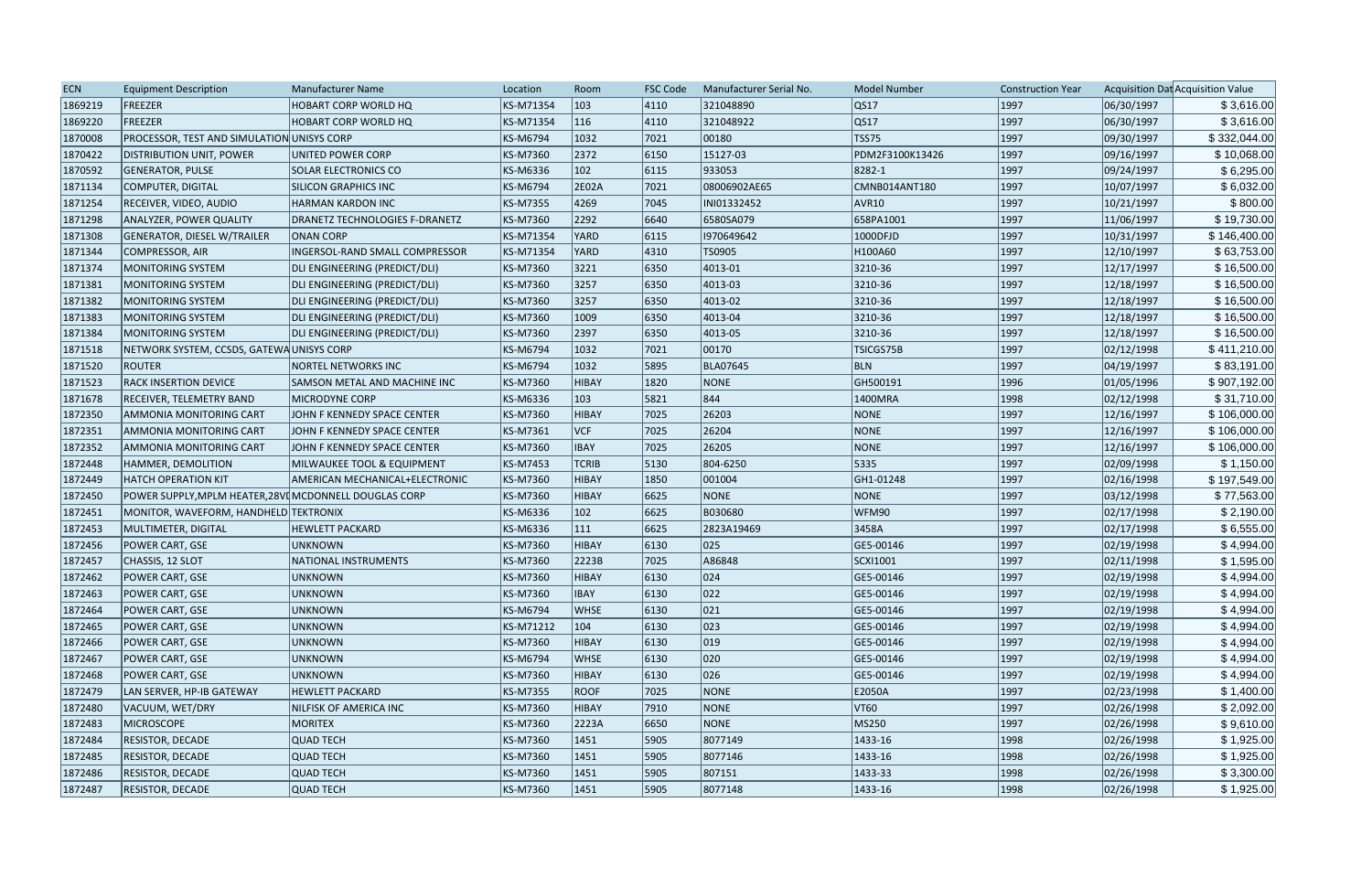| <b>ECN</b> | <b>Equipment Description</b>                            | Manufacturer Name                 | Location        | Room         | <b>FSC Code</b> | Manufacturer Serial No. | <b>Model Number</b> | <b>Construction Year</b> |            | Acquisition Dat Acquisition Value |
|------------|---------------------------------------------------------|-----------------------------------|-----------------|--------------|-----------------|-------------------------|---------------------|--------------------------|------------|-----------------------------------|
| 1872488    | <b>RESISTOR, DECADE</b>                                 | <b>QUAD TECH</b>                  | <b>KS-M7360</b> | 1451         | 5905            | 8077147                 | 1433-16             | 1998                     | 02/26/1998 | \$1,925.00                        |
| 1872489    | <b>RESISTOR, DECADE</b>                                 | <b>QUAD TECH</b>                  | <b>KS-M7360</b> | 1451         | 5905            | 8077150                 | $ 1433-33 $         | 1998                     | 02/26/1998 | \$3,300.00                        |
| 1872524    | CPU, LAPTOP                                             | <b>COMPAQ COMPUTER CORP</b>       | <b>KS-M7360</b> | 2024         | 7021            | 7745BR350671            | 7370                | 1997                     | 03/05/1998 | \$4,725.00                        |
| 1872534    | <b>ATTENUATOR, OPTICAL</b>                              | <b>TEKTRONIX</b>                  | <b>KS-M7505</b> | 1246         | 6625            | B010130                 | OA5032              | 1998                     | 03/09/1998 | \$5,550.00                        |
| 1872535    | <b>GENERATOR, SIGNAL</b>                                | <b>HEWLETT PACKARD</b>            | <b>KS-M6794</b> | 1029         | 6625            | 3334V15175              | 8656B               | 1997                     | 03/09/1998 | \$7,827.00                        |
| 1872539    | SOLDERING DESOLDERING STATION PACE INC                  |                                   | <b>KS-M7505</b> | 1246         | 3439            | <b>NONE</b>             | <b>TF200</b>        | 1997                     | 03/13/1998 | \$1,795.00                        |
| 1872541    | REFLECTOMETER, OPTICAL TIME                             | <b>TEKTRONIX</b>                  | <b>KS-M7505</b> | 1220         | 6645            | B083004                 | TFP <sub>2A</sub>   | 1997                     | 03/18/1998 | \$27,096.00                       |
| 1872542    | DEIONIZATION UNIT, PORTABLE                             | UNITED STATES FILTER CORP         | KS-M7360        | 1422         | 6630            | <b>NONE</b>             | B10008882           | 1998                     | 03/18/1998 | \$8,982.00                        |
| 1872546    | POWER SUPPLY, PROGRAMMABLE                              | <b>HEWLETT PACKARD</b>            | <b>KS-M7355</b> | 4255         | 6130            | US37360140              | 6623A               | 1997                     | 03/20/1998 | \$4,401.00                        |
| 1872548    | OSCILLOSCOPE, 4 CHANNEL                                 | <b>TEKTRONIX</b>                  | <b>KS-M7360</b> | 1451         | 6625            | B011161                 | <b>TDS540C</b>      | 1998                     | 03/20/1998 | \$25,948.00                       |
| 1872549    | OSCILLISCOPE, 4 CHANNEL                                 | <b>TEKTRONIX</b>                  | KS-M7360        | 1451         | 6625            | B011145                 | <b>TDS784C</b>      | 1998                     | 03/20/1998 | \$36,989.00                       |
| 1872551    | EHTERNET HUB GATEWAY, PAYLOAD GOODRICH B F CO AEROSPACE |                                   | KS-M7360        | HIBAY        | 7025            | 305                     | AN60232-001-03      | 1997                     | 02/06/1998 | \$112,951.00                      |
| 1872556    | <b>CABLE TEST SYSTEM</b>                                | CAMI RESEARCH INC                 | <b>KS-M7355</b> | 4255         | 6625            | 000719                  | M2                  | 1997                     | 03/30/1998 | \$1,413.00                        |
| 1872576    | COMPUTER, DIGITAL                                       | <b>DURACOM</b>                    | <b>KS-M7360</b> | HIBAY        | 7021            | 95110136                | 8260513-901         | 1997                     | 04/08/1998 | \$5,000.00                        |
| 1872591    | REFLECTOR, OPTICAL TIME DOMAIN TEKTRONIX                |                                   | <b>KS-M7360</b> | 1451         | 6625            | B053453                 | <b>TFS3031</b>      | 1997                     | 04/06/1998 | \$12,600.00                       |
| 1872593    | <b>OSCILLOSCOPE</b>                                     | <b>TEKTRONIX</b>                  | <b>KS-M7360</b> | 1484         | 6625            | B01971                  | <b>THS720A</b>      | 1997                     | 04/08/1998 | \$2,095.00                        |
| 1872594    | <b>OSCILLOSCOPE</b>                                     | <b>TEKTRONIX</b>                  | <b>KS-M7360</b> | 1484         | 6625            | B01957                  | <b>THS720A</b>      | 1997                     | 04/08/1998 | \$2,095.00                        |
| 1872595    | <b>SWITCH, ETHERNET</b>                                 | <b>CISCO SYSTEMS INC</b>          | <b>KS-M7355</b> | 4255         | 7025            | FAA0212U03Q             | 2908XL              | 1997                     | 04/09/1998 | \$1,616.00                        |
| 1872596    | SOLDERING DESOLDERING STATION PACE INC                  |                                   | <b>KS-M7505</b> | 1242         | 3439            | 04120131                | <b>PRC2000</b>      | 1998                     | 04/09/1998 | \$3,500.00                        |
| 1872601    | CPU, LAPTOP                                             | COMPAQ COMPUTER CORP              | KS-M7360        | 2372         | 7021            | 6747BR350381            | 7370DMT             | 1998                     | 04/10/1998 | \$4,421.00                        |
| 1872604    | ANALYZER, ELECTRIC COMPONENT                            | <b>HUNTRON INSTRUMENTS INC</b>    | <b>KS-M7505</b> | 1247         | 6625            | 316-02177               | <b>DSI700</b>       | 1997                     | 04/14/1998 | \$2,620.00                        |
| 1872606    | STAIRS, ACCESS                                          | TELEDYNE BROWN ENGINEERING        | KS-66330        | 1001         | 5670            | 106                     | 220G06038-002       | 1998                     | 04/22/1998 | \$15,335.00                       |
| 1872607    | <b>STAIRS, ACCESS</b>                                   | <b>TELEDYNE BROWN ENGINEERING</b> | <b>KS-M6794</b> | 1029         | 5670            | 101                     | 220G06047-001       | 1998                     | 04/22/1998 | \$15,335.00                       |
| 1872608    | <b>WORKSTAND, CARGO, CORNER</b>                         | TELEDYNE BROWN ENGINEERING        | <b>KS-M6794</b> | 1029         | 5440            | 115                     | 220G06074-001       | 1998                     | 04/22/1998 | \$90,000.00                       |
| 1872609    | <b>WORKSTAND, CARGO</b>                                 | TELEDYNE BROWN ENGINEERING        | <b>KS-M6794</b> | 1029         | 5440            | 112                     | 220G06074-005       | 1998                     | 04/22/1998 | \$90,000.00                       |
| 1872610    | WORKSTAND, CARGO                                        | TELEDYNE BROWN ENGINEERING        | <b>KS-M6794</b> | 1029         | 5440            | $ 110\rangle$           | 220G07781-001       | 1998                     | 04/22/1998 | \$90,000.00                       |
| 1872611    | <b>WORKSTAND, CARGO</b>                                 | <b>TELEDYNE BROWN ENGINEERING</b> | <b>KS-M6794</b> | 1029         | 5440            | $ 107\rangle$           | 220G06042-003       | 1998                     | 04/22/1998 | \$90,000.00                       |
| 1872612    | WORKSTAND, CARGO                                        | <b>TELEDYNE BROWN ENGINEERING</b> | <b>KS-M6794</b> | 1029         | 5440            | $ 105\rangle$           | 220G06042-001       | 1998                     | 04/22/1998 | \$90,000.00                       |
| 1872613    | WORKSTAND, CARGO, CORNER                                | <b>TELEDYNE BROWN ENGINEERING</b> | <b>KS-M6794</b> | 1029         | 5440            | $ 109\rangle$           | 220G06074-003       | 1998                     | 04/22/1998 | \$90,000.00                       |
| 1872614    | <b>WORKSTAND, MPLM</b>                                  | <b>TELEDYNE BROWN ENGINEERING</b> | <b>KS-M6794</b> | 1029         | 5440            | 113                     | 220G07908-001       | 1998                     | 04/22/1998 | \$90,000.00                       |
| 1872615    | <b>WORKSTAND, CARGO, INTERIOR</b>                       | <b>TELEDYNE BROWN ENGINEERING</b> | <b>KS-M6794</b> | 1029         | 5440            | $ 113\rangle$           | 220G06074-002       | 1998                     | 04/22/1998 | \$90,000.00                       |
| 1872616    | WORKSTAND, CARGO, INTERIOR                              | TELEDYNE BROWN ENGINEERING        | <b>KS-M6794</b> | 1029         | 5440            | 001                     | 220G06074-002       | 1998                     | 04/22/1998 | \$90,000.00                       |
| 1872617    | <b>WORKSTAND, MPLM</b>                                  | TELEDYNE BROWN ENGINEERING        | <b>KS-M6794</b> | 1029         | 5440            | 114                     | 220G07908-002       | 1998                     | 04/22/1998 | \$90,000.00                       |
| 1872618    | <b>TOOL BOX</b>                                         | ALUMINUM CASE CO DIV OF BY-LO     | <b>KS-M7362</b> | <b>BUTLR</b> | 5140            | 11291                   | GI291               | 1998                     | 04/22/1998 | \$1,500.00                        |
| 1872620    | PRINTER, LASERJET                                       | <b>HEWLETT PACKARD</b>            | <b>KS-M7355</b> | 2233         | 7025            | USNC094858              | 4000TN              | 1997                     | 04/17/1998 | \$1,449.00                        |
| 1872623    | SCANNER, SCANJET                                        | <b>HEWLETT PACKARD</b>            | KS-J81503       | <b>PADA</b>  | 7025            | SG82G14065              | 6100C               | 1997                     | 04/22/1998 | \$699.00                          |
| 1872672    | PRINTER, LASERJET                                       | <b>HEWLETT PACKARD</b>            | <b>KS-M7505</b> | 1012         | 7025            | USNC097773              | C4121A              | 1997                     | 04/28/1998 | \$1,595.00                        |
| 1872676    | MONITOR, 20                                             | <b>SONY CORP</b>                  | <b>KS-M7355</b> | 2233         | 7025            | 2168424                 | GDM20SE2T           | 1997                     | 05/05/1998 | \$2,205.00                        |
| 1872677    | GOLF CART, ELECTRIC FLATBED                             | INGERSOLL-RAND CO                 | <b>KS-M7505</b> | 1260         | 2310            | 7G9840                  | 101924401           | 1998                     | 05/12/1998 | \$4,519.00                        |
| 1872678    | MONITOR, 20                                             | <b>SONY CORP</b>                  | <b>KS-M7355</b> | 2233         | 7025            | 2168415                 | GDM20SE2T           | 1997                     | 05/05/1998 | \$2,205.00                        |
| 1872679    | DAT DRIVE                                               | <b>INTERGRAPH CORP</b>            | <b>KS-M7355</b> | 2233         | 7025            | H2200P                  | 4MM                 | 1997                     | 05/06/1998 | \$1,587.00                        |
| 1872684    | COMPUTER, DIGITAL                                       | <b>INTERGRAPH CORP</b>            | <b>KS-M7355</b> | PURM         | 7021            | H <sub>2FAL7</sub>      | TD25                | 1997                     | 05/06/1998 | \$1,881.00                        |
| 1872685    | COMPUTER, DIGITAL                                       | <b>INTERGRAPH CORP</b>            | <b>KS-M7355</b> | 2233         | $ 7021$         | H2FAJY                  | TD225               | 1997                     | 05/06/1998 | \$3,822.00                        |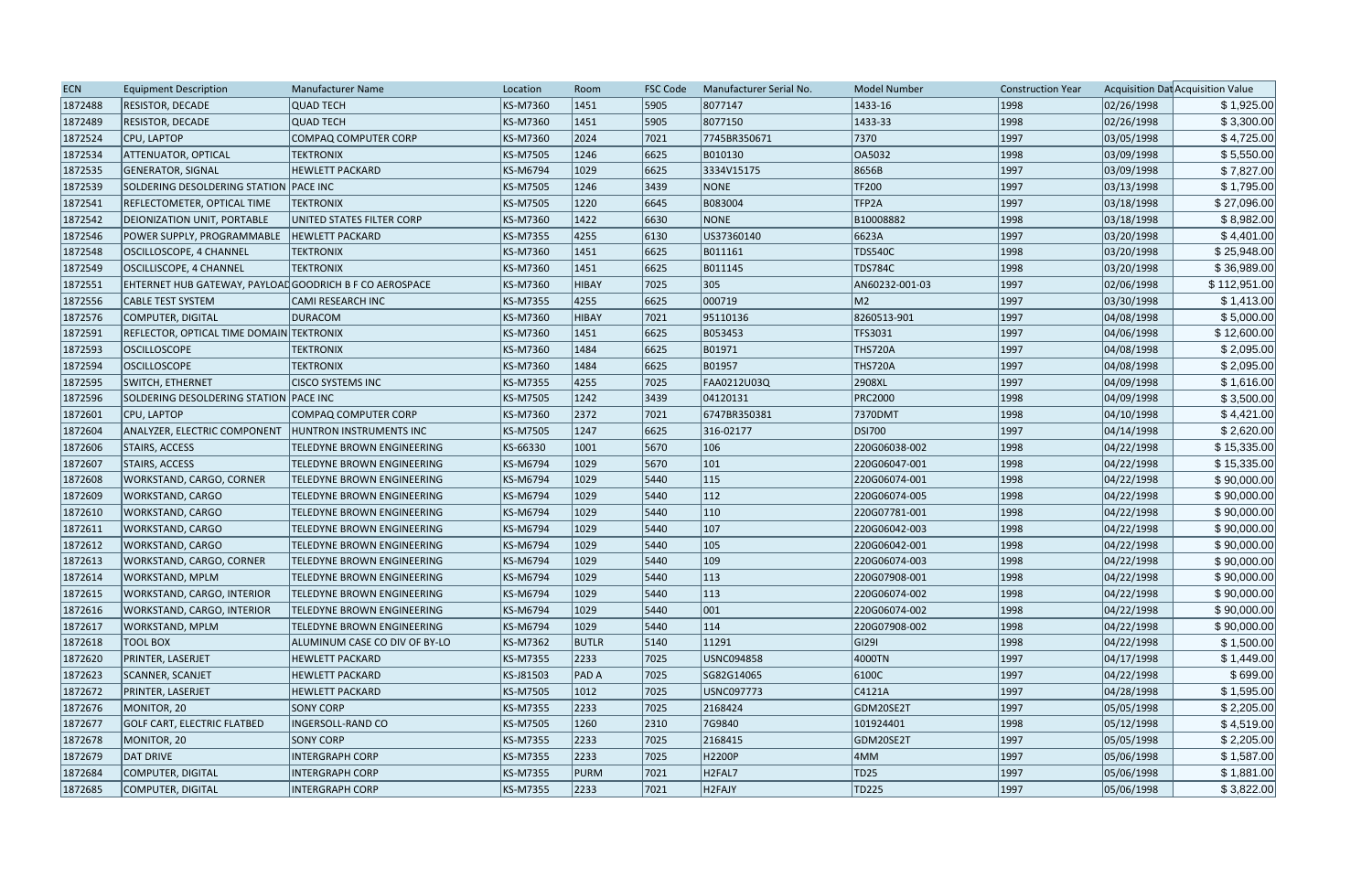| <b>ECN</b> | <b>Equipment Description</b>                            | <b>Manufacturer Name</b>    | Location        | Room          | <b>FSC Code</b> | Manufacturer Serial No. | <b>Model Number</b> | <b>Construction Year</b> |            | Acquisition Dat Acquisition Value |
|------------|---------------------------------------------------------|-----------------------------|-----------------|---------------|-----------------|-------------------------|---------------------|--------------------------|------------|-----------------------------------|
| 1872686    | COMPUTER, DIGITAL                                       | <b>INTERGRAPH CORP</b>      | KS-M7355        | 2233          | 7021            | H <sub>2FAJZ</sub>      | TD225               | 1997                     | 05/06/1998 | \$3,822.00                        |
| 1872687    | COMPUTER, DIGITAL                                       | <b>INTERGRAPH CORP</b>      | KS-M7355        | 2233          | 7021            | H <sub>2FAJX</sub>      | TD225               | 1997                     | 05/06/1998 | \$3,822.00                        |
| 1872824    | SERVER, ORIGIN 200                                      | <b>SILICON GRAPHICS INC</b> | KS-M7360        | 2372          | 7021            | 69056402                | CMNA018             | 1998                     | 05/14/1998 | \$20,216.00                       |
| 1872877    | SERVER, ORIGIN 200                                      | <b>SILICON GRAPHICS INC</b> | KS-M7360        | 2372          | 7021            | 69059700                | CMNA018             | 1998                     | 05/19/1998 | \$13,130.00                       |
| 1872882    | SERVER, ORIGIN 200                                      | SILICON GRAPHICS INC        | KS-M7360        | 2372          | 7021            | 69056E9B                | CMNA018             | 1998                     | 05/19/1998 | \$10,003.00                       |
| 1872898    | SERVER, ORIGIN 200                                      | <b>SILICON GRAPHICS INC</b> | KS-M7360        | 2372          | 7021            | 690596AE                | CMNA018             | 1998                     | 05/22/1998 | \$13,130.00                       |
| 1872899    | SERVER, ORIGIN 200                                      | SILICON GRAPHICS INC        | KS-M7360        | 2372          | 7021            | 690599B2                | CMNA018             | 1998                     | 05/22/1998 | \$10,003.00                       |
| 1977117    | SERVER, ORIGIN 200                                      | <b>SILICON GRAPHICS INC</b> | KS-M7360        | 2372          | 7021            | 690BF501                | CMNA018             | 1998                     | 06/12/1998 | \$17,891.00                       |
| 1977118    | SERVER, ORIGIN 200                                      | <b>SILICON GRAPHICS INC</b> | KS-M7360        | 2372          | 7021            | 690BF6E5                | CMNA018             | 1998                     | 06/12/1998 | \$15,574.00                       |
| 1977119    | SERVER, ORIGIN 200                                      | SILICON GRAPHICS INC        | KS-M7360        | 2372          | 7021            | 690BF507                | CMNA018             | 1998                     | 06/19/1998 | \$17,667.00                       |
| 1977285    | <b>POWER SUPPLY</b>                                     | <b>HEWLETT-PACKARD CO</b>   | KS-CX17         | 19            | 6130            | US37350718              | 6624A               | 1998                     | 07/09/1998 | \$4,864.00                        |
| 1977430    | <b>RECORDER, DATA</b>                                   | <b>SONY CORP</b>            | KS-M6336        | $ 103\rangle$ | 6625            | U3801                   | PC208               | 1998                     | 08/04/1998 | \$14,623.00                       |
| 1977431    | <b>RECORDER, DATA</b>                                   | <b>SONY CORP</b>            | KS-M6336        | FS3           | 6625            | U3806                   | PC208               | 1998                     | 08/04/1998 | \$14,623.00                       |
| 1977432    | <b>RECORDER, DATA</b>                                   | <b>SONY CORP</b>            | KS-M6336        | FCA5          | 6625            | U3802                   | PC208               | 1998                     | 08/04/1998 | \$14,623.00                       |
| 1977433    | <b>RECORDER, DATA</b>                                   | <b>SONY CORP</b>            | KS-M6336        | FCA6          | 6625            | U3789                   | PC208               | 1998                     | 08/04/1998 | \$14,623.00                       |
| 1977452    | SCALE, PRECISION                                        | METTLER TOLEDO INC          | KS-M7362        | <b>BUTLR</b>  | 6670            | 2177939                 | ID2SXUSA            | 1998                     | 09/10/1998 | \$23,970.00                       |
| 1977465    | <b>GENERATOR, TRANSIENT PULSE</b>                       | <b>SOLAR ELECTRONICS CO</b> | KS-M6336        | $ 102\rangle$ | 6625            | 940575                  | 93541               | 1998                     | 08/05/1998 | \$16,750.00                       |
| 1977466    | ANALYZER, SPECTRUM                                      | <b>HEWLETT-PACKARD CO</b>   | <b>KS-M7355</b> | <b>ROOF</b>   | 6625            | 3801A09104              | 70001A              | 1998                     | 08/06/1998 | \$84,227.00                       |
| 1977481    | COMPUTER, DIGITAL                                       | SUN MICROSYSTEMS INC        | KS-M7360        | 2064          | 7021            | FW82942887              | ULTRA5              | 1998                     | 08/12/1998 | \$4,773.00                        |
| 1977482    | <b>DISK DRIVE UNIT</b>                                  | <b>SUN MICROSYSTEMS INC</b> | KS-M7360        | 2064          | 7025            | 829G0071                | 711                 | 1998                     | 08/12/1998 | \$2,409.00                        |
| 1977483    | <b>TAPE DRIVE UNIT</b>                                  | <b>SUN MICROSYSTEMS INC</b> | KS-M7360        | 2064          | 7025            | 825G2869                | SGXTAP4MM010A       | 1998                     | 08/12/1998 | \$941.00                          |
| 1977484    | <b>DISPLAY UNIT, COLOR</b>                              | <b>SUN MICROSYSTEMS INC</b> | KS-M7360        | 2064          | 7025            | 9818KH3020              | GDM5010PT           | 1998                     | 08/12/1998 | \$1,407.00                        |
| 1977492    | <b>TAPE DRIVE UNIT</b>                                  | <b>SUN MICROSYSTEMS INC</b> | KS-M6794        | 1029          | 7025            | 815E0654                | SGXTAP8MM010A       | 1998                     | 08/14/1998 | \$1,238.00                        |
| 1977791    | ANALYZER, WAVEFORM                                      | HUNTRON INSTRUMENTS INC     | KS-M7505        | 1246          | 6625            | 22A21764                | 2000                | 1997                     | 05/18/1998 | \$1,525.00                        |
| 1977792    | OSCILLOSCOPE, HANDHELD                                  | <b>TEKTRONIX</b>            | KS-M7505        | 1214          | 6625            | B030538                 | <b>THS730A</b>      | 1998                     | 05/18/1998 | \$2,900.00                        |
| 1977805    | <b>MEGOHMETER</b>                                       | <b>QUADTECH INC</b>         | KS-M7505        | 1220          | 6625            | 8207998                 | 1863-9700           | 1998                     | 05/20/1998 | \$2,585.00                        |
| 1977815    | RECORDER, MULTI-IMPACT FLATBED YOKOGAWA CORP OF AMERICA |                             | KS-M7360        | 1451          | 7025            | 3721GA121               | LR4210E             | 1997                     | 05/22/1998 | \$7,085.00                        |
| 1977820    | <b>POWER SUPPLY</b>                                     | <b>HEWLETT PACKARD</b>      | KS-M7360        | 1451          | 6130            | 3221A08065              | 6032A               | 1994                     | 05/27/1998 | \$1,500.00                        |
| 1977821    | <b>POWER SUPPLY</b>                                     | <b>HEWLETT PACKARD</b>      | KS-M6336        | 124           | 6130            | 3350A02645              | 6622A               | 1994                     | 05/27/1998 | \$1,500.00                        |
| 1977823    | COMPUTER, INDUSTRIAL                                    | AMERICAN ADVANTECH CORP     | KS-M7355        | 4255          | 7021            | 97311384                | 842TP               | 1998                     | 05/28/1998 | \$3,689.00                        |
| 1977824    | GENERATOR, W/CONTROL PANEL                              | KUBOTA LTD                  | KS-M6798        | YARD          | 6115            | 772115                  | GL6500              | 1998                     | 05/28/1998 | \$4,013.00                        |
| 1977835    | POWER CART, GSE                                         | <b>CUSTOM MANUFACTURING</b> | KS-M7360        | HIBAY         | 6130            | 028                     | GE5-00146           | 1998                     | 06/04/1998 | \$5,103.00                        |
| 1977836    | <b>POWER CART, GSE</b>                                  | <b>CUSTOM MANUFACTURING</b> | KS-M6794        | <b>WHSE</b>   | 6130            | 029                     | GE5-00146           | 1998                     | 06/04/1998 | \$5,103.00                        |
| 1977837    | POWER CART, GSE                                         | <b>CUSTOM MANUFACTURING</b> | KS-M7360        | HIBAY         | 6130            | 030                     | GE5-00146           | 1998                     | 06/04/1998 | \$5,103.00                        |
| 1977838    | POWER CART, GSE                                         | <b>CUSTOM MANUFACTURING</b> | KS-M7360        | HIBAY         | 6130            | $ 031\rangle$           | GE5-00146           | 1998                     | 06/04/1998 | \$5,103.00                        |
| 1977839    | POWER CART, GSE                                         | <b>CUSTOM MANUFACTURING</b> | KS-M7360        | <b>HIBAY</b>  | 6130            | 027                     | GE5-00146           | 1998                     | 06/04/1998 | \$5,103.00                        |
| 1977840    | POWER CART, GSE                                         | <b>CUSTOM MANUFACTURING</b> | KS-M7360        | HIBAY         | 6130            | 032                     | GE5-00146           | 1998                     | 06/04/1998 | \$5,103.00                        |
| 1977848    | <b>RECEIVER, TELEVISION, 27</b>                         | <b>JVC INDUSTRIES INC</b>   | KS-M7360        | 2092          | 5820            | 08910053                | TM278456            | 1995                     | 06/10/1998 | \$1,874.00                        |
| 1977878    | MONITOR, 21                                             | <b>DELL COMPUTER CORP</b>   | KS-M7355        | 4255          | 7025            | 55347B14BC58            | 1626HT              | 1998                     | 06/05/1998 | \$1,200.00                        |
| 1977893    | COMPUTER, PENTIUM                                       | DELL COMPUTER CORP          | KS-M7505        | 1247          | 7021            | EP9F7                   | D300                | 1998                     | 06/05/1998 | \$2,015.00                        |
| 1977924    | CPU, LAPTOP                                             | <b>HEWLETT PACKARD</b>      | KS-M6336        | $ 123\rangle$ | 7021            | TW70900276              | 2000                | 1997                     | 06/09/1998 | \$1,999.00                        |
| 1977925    | ANALYZER, SPECTRUM                                      | <b>HEWLETT PACKARD</b>      | KS-M6336        | FCA5          | 6625            | 3810A08849              | 8563E               | 1998                     | 06/09/1998 | \$62,701.00                       |
| 1977930    | <b>INTERFEROMETER</b>                                   | NORLAND PRODUCTS INC        | KS-M7505        | 1220          | 6650            | A3219                   | 25202               | 1997                     | 06/10/1998 | \$5,400.00                        |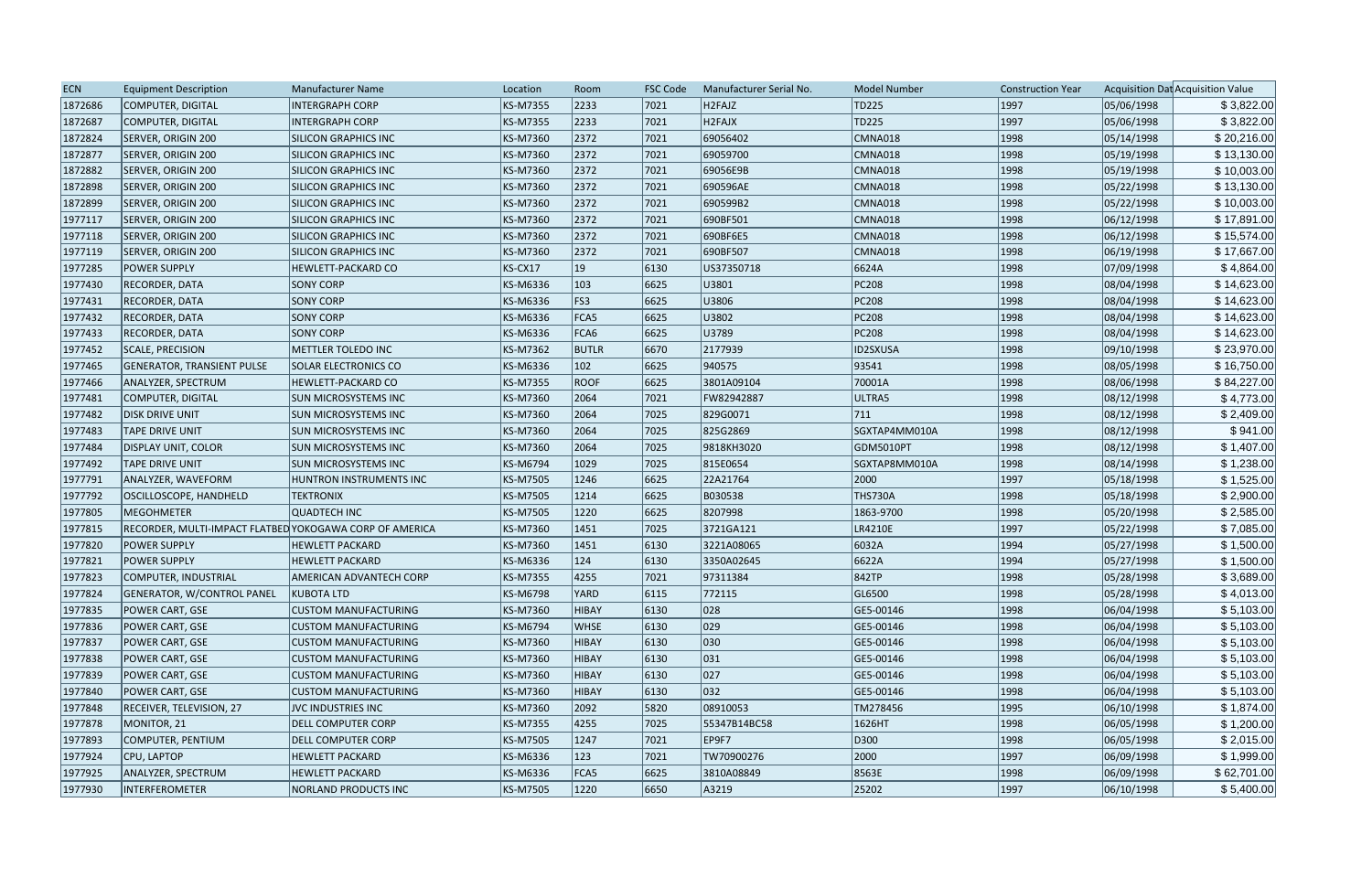| <b>ECN</b> | <b>Equipment Description</b>                                  | Manufacturer Name                         | Location        | Room           | <b>FSC Code</b> | Manufacturer Serial No. | <b>Model Number</b> | <b>Construction Year</b> |            | Acquisition Dat Acquisition Value |
|------------|---------------------------------------------------------------|-------------------------------------------|-----------------|----------------|-----------------|-------------------------|---------------------|--------------------------|------------|-----------------------------------|
| 1977931    | INTERFEROMETER                                                | NORLAND PRODUCTS INC                      | <b>KS-M7505</b> | 1220           | 6650            | A3144                   | 25202               | 1997                     | 06/10/1998 | \$5,400.00                        |
| 1977932    | <b>PROCESSOR, VIDEO COPY</b>                                  | MITSUBISHI ELECTRIC CORP                  | <b>KS-M7505</b> | 1220           | 7025            | 2101                    | P90                 | 1996                     | 06/10/1998 | \$1,560.00                        |
| 1977933    | <b>PROCESSOR, VIDEO COPY</b>                                  | MITSUBISHI ELECTRIC CORP                  | <b>KS-M7505</b> | 1220           | 7025            | 2219                    | P90                 | 1997                     | 06/10/1998 | \$1,560.00                        |
| 1977940    | SWITCH, VIDEO, NONBLOCKING                                    | <b>OSICOM TECHNOLOGIES INC</b>            | <b>KS-M6794</b> | 1029           | 5895            | 362151-0498             | 36                  | 1998                     | 06/12/1998 | \$20,705.00                       |
| 1977941    | <b>CPU, LAPTOP</b>                                            | <b>COMPAQ COMPUTER CORP</b>               | KS-M7360        | 2372           | 7021            | 7820BR350069            | 730DMT              | 1998                     | 06/12/1998 | \$3,881.00                        |
| 1977943    | ANALYZER, RESIDUAL GAS                                        | <b>STANFORD RESEARCH SYSTEMS INC</b>      | <b>KS-M7355</b> | HIBAY          | 6630            | $C-PK121$               | QMS100              | 1998                     | 06/15/1998 | \$26,000.00                       |
| 1977944    | DC LOAD                                                       | TRANSISTOR DEVICES INC                    | <b>KS-M7505</b> | 1214           | 5963            | 9809-0057               | 400-300-2000        | 1998                     | 06/15/1998 | \$7,250.00                        |
| 1977945    | DC LOAD                                                       | TRANSISTOR DEVICES INC                    | <b>KS-M7505</b> | 1214           | 5963            | 9809-0056               | 400-300-2000        | 1998                     | 06/15/1998 | \$7,250.00                        |
| 1977976    | MONITOR, 21                                                   | <b>DELL COMPUTER CORP</b>                 | KS-M7360        | 2097           | 7025            | 55347B13K358            | 1626HT              | 1998                     | 06/15/1998 | \$1,200.00                        |
| 1978009    | COUNTER, AIRBORNE PARTICLE                                    | <b>CLIMET INSTRUMENTS CO</b>              | <b>KS-M7505</b> | $ 1412\rangle$ | 6625            | 988927                  | $ C $ 400           | 1998                     | 06/16/1998 | \$5,088.00                        |
| 1978010    | COUNTER, AIRBORNE PARTICLE                                    | <b>CLIMET INSTRUMENTS CO</b>              | <b>KS-M7505</b> | $ 1412\rangle$ | 6625            | 988926                  | $ C $ 400           | 1998                     | 06/16/1998 | \$5,088.00                        |
| 1978017    | CALIBRATOR, PRESSURE, HANDHELD DRESSER IND/HEISE PLANT F-IND- |                                           | <b>KS-M7505</b> | 1214           | 6625            | 4761                    | PTE1                | 1998                     | 06/24/1998 | \$1,580.00                        |
| 1978029    | <b>DATA ACQUISITION UNIT</b>                                  | <b>FLUKE CORP</b>                         | <b>KS-M7505</b> | 1214           | 7025            | 7091400                 | 2640A               | 1998                     | 06/29/1998 | \$3,795.00                        |
| 1978032    | OSCILLOSCOPE, 4 CHANNEL                                       | <b>TEKTRONIX</b>                          | <b>KS-M7505</b> | 1214           | 6625            | B011496                 | <b>TDS540C</b>      | 1997                     | 06/30/1998 | \$16,240.00                       |
| 1978033    | <b>GENERATOR, FUNCTION</b>                                    | <b>HEWLETT PACKARD</b>                    | <b>KS-M7505</b> | 1214           | 6625            | 2847A13704              | 3325B               | 1998                     | 06/30/1998 | \$6,602.00                        |
| 1978034    | <b>ANALYZER, NETWORK</b>                                      | <b>HEWLETT PACKARD</b>                    | <b>KS-M7505</b> | 1220           | 6625            | US38171014              | 8711C               | 1998                     | 06/30/1998 | \$13,580.00                       |
| 1978052    | CALIBRATOR, PORTABLE TEMP                                     | <b>HART SCIENTIFIC</b>                    | <b>KS-M7505</b> | 1214           | 6625            | 86080                   | 7102                | 1998                     | 07/07/1998 | \$2,799.00                        |
| 1978053    | PRINTER, LASERJET                                             | <b>HEWLETT PACKARD</b>                    | <b>KS-M7360</b> | <b>HIBAY</b>   | 7025            | USNC127681              | 4000TN              | 1998                     | 07/07/1998 | \$1,630.00                        |
| 1978055    | <b>OSCILLOSCOPE, PORTABLE</b>                                 | <b>TEKTRONIX</b>                          | <b>KS-M7360</b> | 2292           | 6625            | B040322                 | THS720P             | 1998                     | 07/07/1998 | \$2,698.00                        |
| 1978058    | <b>SERVER</b>                                                 | <b>SUN ELECTRONIC SYSTEMS</b>             | <b>KS-M6794</b> | 1029           | 7021            | 821FC4EE                | 128CD               | 1998                     | 07/07/1998 | \$14,664.00                       |
| 1978059    | SERVER                                                        | <b>SUN ELECTRONIC SYSTEMS</b>             | <b>KS-M7355</b> | 4255           | 7021            | 821FC4E8                | 128CD               | 1998                     | 07/07/1998 | \$14,664.00                       |
| 1978061    | TILT PLATFORM ASSEMBLY                                        | <b>SPECIALTY MAINTENANCE &amp; CONSTR</b> | KS-M7361        |                | 1850            | 004                     | 82K05462-1          | 1997                     | 07/09/1998 | \$23,729.00                       |
| 1978062    | TILT PLATFORM ASSEMBLY                                        | <b>SPECIALTY MAINTENANCE &amp; CONSTR</b> | KS-M7361        |                | 1850            | 001                     | 82K07127-1          | 1997                     | 07/09/1998 | \$64,822.00                       |
| 1978063    | TILT PLATFORM ASSEMBLY                                        | <b>SPECIALTY MAINTENANCE &amp; CONSTR</b> | KS-M7360        | <b>IBAY</b>    | 1850            | 003                     | 82K07127-1          | 1997                     | 07/09/1998 | \$64,822.00                       |
| 1978064    | TILT PLATFORM ASSEMBLY                                        | <b>SPECIALTY MAINTENANCE &amp; CONSTR</b> | KS-M6794        |                | 1850            | 002                     | 82K05462-1          | 1997                     | 07/09/1998 | \$23,729.00                       |
| 1978067    | CALIBRATOR, MULTIFUNCTION                                     | <b>FLUKE CORP</b>                         | <b>KS-M7505</b> | 1214           | 6625            | 6890202                 | 5720A               | 1998                     | 07/13/1998 | \$28,453.00                       |
| 1978071    | COMPUTER, NOTEBOOK                                            | <b>IBM</b>                                | KS-M7360        | 2292           | 7021            | 78V8131                 | 9549-5AU            | 1998                     | 07/17/1998 | \$5,630.00                        |
| 1978082    | MONITOR, 21                                                   | NETWORK COMPUTING DEVICES                 | KS-M7360        | 2372           | 7025            | T028415-151             | <b>NC2195AA</b>     | 1998                     | 07/20/1998 | \$1,887.00                        |
| 1978086    | MONITOR, 21                                                   | NETWORK COMPUTING DEVICES                 | <b>KS-M6794</b> | 2A03A          | 7025            | T028415-161             | <b>NC2195AA</b>     | 1998                     | 07/20/1998 | \$1,887.00                        |
| 1978088    | MONITOR, 21                                                   | NETWORK COMPUTING DEVICES                 | KS-M7360        | 2372           | 7025            | T028415-148             | NC2195AA            | 1998                     | 07/20/1998 | \$1,887.00                        |
| 1978090    | MONITOR, 21                                                   | NETWORK COMPUTING DEVICES                 | KS-M7360        | 2383           | 7025            | T028415-160             | NC2195AA            | 1998                     | 07/20/1998 | \$1,887.00                        |
| 1978092    | MONITOR, 21                                                   | NETWORK COMPUTING DEVICES                 | KS-M7360        | 2383           | 7025            | T028415-153             | NC2195AA            | 1998                     | 07/20/1998 | \$1,887.00                        |
| 1978093    | MONITOR, 21                                                   | NETWORK COMPUTING DEVICES                 | KS-M7360        | 2383           | 7025            | T028415-155             | <b>NC2195AA</b>     | 1998                     | 07/20/1998 | \$1,887.00                        |
| 1978114    | MONITOR, 21                                                   | <b>DELL COMPUTER CORP</b>                 | <b>KS-M7355</b> | 4255           | 7025            | 55347B17N958            | 1626HT              | 1998                     | 06/23/1998 | \$1,200.00                        |
| 1978127    | MONITOR, 21                                                   | <b>DELL COMPUTER CORP</b>                 | KS-M7360        | 2065           | 7025            | 55347B17NE58            | 1626HT              | 1998                     | 06/23/1998 | \$1,200.00                        |
| 1978134    | MONITOR, 21                                                   | <b>DELL COMPUTER CORP</b>                 | KS-M7360        | 2383           | 7025            | 55347B16JD58            | 1626HT              | 1998                     | 06/23/1998 | \$1,200.00                        |
| 1978169    | DETECTOR, LEAK, SPECTROMETER                                  | VARIAN ASSOC F-NAT'L RESEARCH             | KS-M7360        | 1421           | 6665            | NONE                    | 956                 | 1998                     | 07/28/1998 | \$27,190.00                       |
| 1978170    | HARD DRIVE UNIT, OPTICAL                                      | PINNACLE MICRO INC                        | KS-M7360        | 2372           | 7025            | 387030813               | Z81                 | 1998                     | 07/28/1998 | \$1,492.00                        |
| 1978171    | HARD DRIVE UNIT, OPTICAL                                      | PINNACLE MICRO INC                        | KS-M7360        | 2372           | 7025            | 387030794               | Z81                 | 1998                     | 07/28/1998 | \$1,492.00                        |
| 1978172    | HARD DRIVE UNIT, OPTICAL                                      | PINNACLE MICRO INC                        | KS-M7360        | 2372           | 7025            | 387030807               | Z81                 | 1998                     | 07/28/1998 | \$1,492.00                        |
| 1978173    | HARD DRIVE UNIT, OPTICAL                                      | PINNACLE MICRO INC                        | KS-M7360        | 2372           | 7025            | 387030819               | Z81                 | 1998                     | 07/28/1998 | \$1,492.00                        |
| 1978175    | HARD DRIVE UNIT, OPTICAL                                      | PINNACLE MICRO INC                        | KS-M7360        | 2372           | 7025            | 387030736               | Z81                 | 1998                     | 07/28/1998 | \$1,492.00                        |
| 1978176    | HARD DRIVE UNIT, OPTICAL                                      | PINNACLE MICRO INC                        | KS-M7360        | 2372           | 7025            | 387030750               | Z81                 | 1998                     | 07/28/1998 | \$1,492.00                        |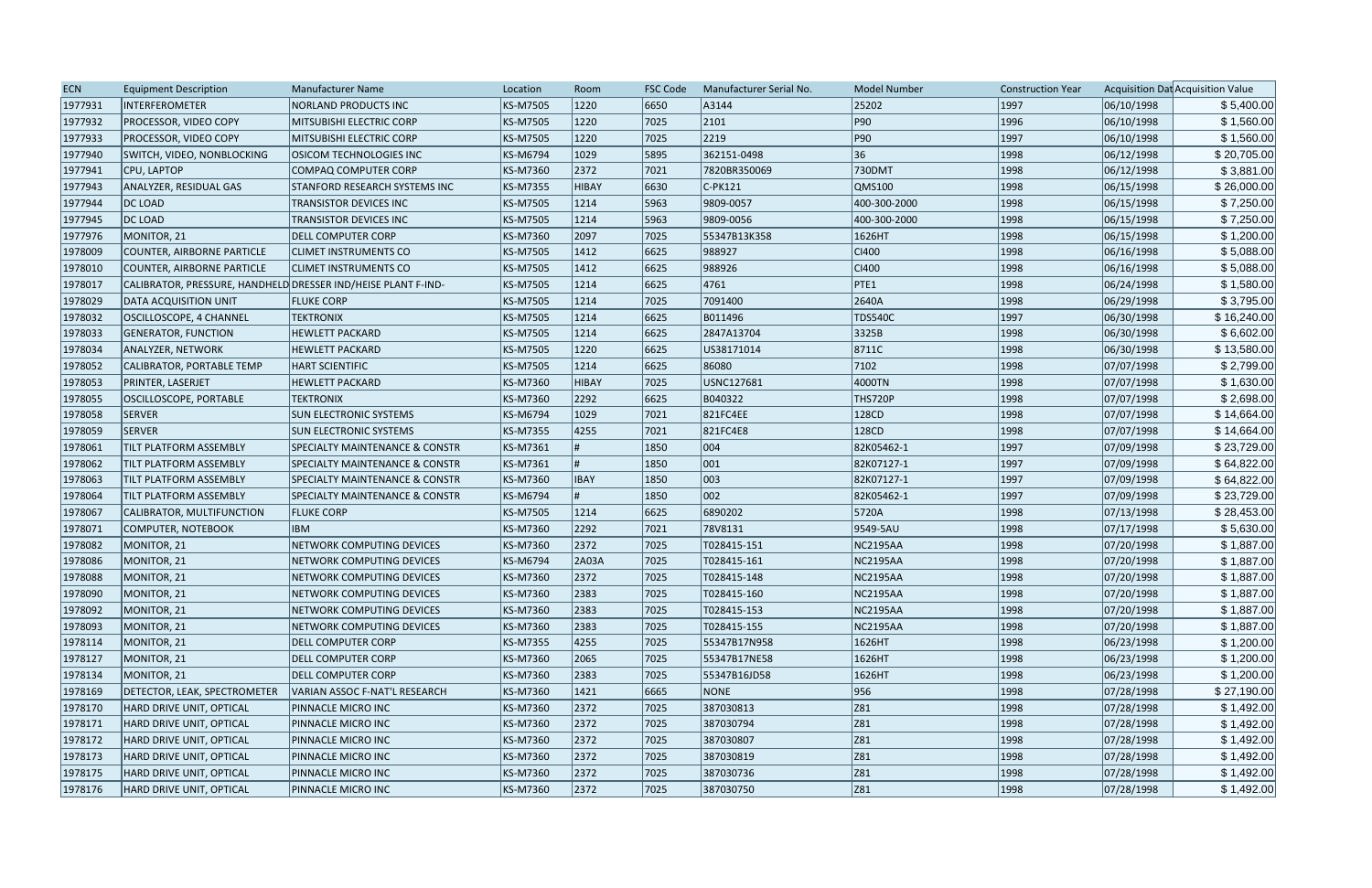| <b>ECN</b> | <b>Equipment Description</b>                     | Manufacturer Name                     | Location        | Room         | <b>FSC Code</b> | Manufacturer Serial No. | <b>Model Number</b> | <b>Construction Year</b> |            | Acquisition Dat Acquisition Value |
|------------|--------------------------------------------------|---------------------------------------|-----------------|--------------|-----------------|-------------------------|---------------------|--------------------------|------------|-----------------------------------|
| 1978177    | HARD DRIVE UNIT, OPTICAL                         | PINNACLE MICRO INC                    | KS-M7360        | 2372         | 7025            | 387030809               | Z81                 | 1998                     | 07/28/1998 | \$1,492.00                        |
| 1978178    | <b>HARD DRIVE UNIT, OPTICAL</b>                  | PINNACLE MICRO INC                    | <b>KS-M7360</b> | 2372         | 7025            | 387030776               | Z81                 | 1998                     | 07/28/1998 | \$1,492.00                        |
| 1978179    | HARD DRIVE UNIT, OPTICAL                         | PINNACLE MICRO INC                    | <b>KS-M7360</b> | 2372         | 7025            | 387030785               | Z81                 | 1998                     | 07/28/1998 | \$1,492.00                        |
| 1978183    | HARD DRIVE UNIT, OPTICAL                         | PINNACLE MICRO INC                    | <b>KS-M7360</b> | 2372         | 7025            | 387030796               | Z81                 | 1998                     | 07/28/1998 | \$1,492.00                        |
| 1978185    | HARD DRIVE UNIT, OPTICAL                         | PINNACLE MICRO INC                    | <b>KS-M7360</b> | 2372         | 7025            | 387030760               | Z81                 | 1998                     | 07/28/1998 | \$1,492.00                        |
| 1978186    | HARD DRIVE UNIT, OPTICAL                         | PINNACLE MICRO INC                    | <b>KS-M7360</b> | 2372         | 7025            | 387030744               | Z81                 | 1998                     | 07/28/1998 | \$1,492.00                        |
| 1978198    | MILLING MACHINE                                  | <b>HAAS AUTOMATION INC</b>            | <b>KS-M7505</b> | 1260         | 3417            | 15426                   | VF <sub>8</sub>     | 1998                     | 08/07/1998 | \$155,678.00                      |
| 1978200    | <b>MONITOR BASE</b>                              | NETWORK COMPUTING DEVICES             | KS-M7360        | 2383         | 7025            | 0698Z0003506            | EXPLORA701          | 1998                     | 08/10/1998 | \$1,765.00                        |
| 1978202    | MONITOR BASE                                     | NETWORK COMPUTING DEVICES             | <b>KS-M7360</b> | 2372         | 7025            | 0698Z003500             | EXPLORA701          | 1998                     | 08/10/1998 | \$1,765.00                        |
| 1978205    | MONITOR BASE                                     | NETWORK COMPUTING DEVICES             | <b>KS-M7360</b> | 2383         | 7025            | 0698Z003509             | EXPLORA701          | 1998                     | 08/10/1998 | \$1,765.00                        |
| 1978206    | MONITOR BASE                                     | NETWORK COMPUTING DEVICES             | <b>KS-M7360</b> | 2372         | 7025            | 0698Z003501             | EXPLORA701          | 1998                     | 08/10/1998 | \$1,765.00                        |
| 1978209    | <b>MONITOR BASE</b>                              | NETWORK COMPUTING DEVICES             | <b>KS-M7360</b> | 2383         | 7025            | 0698Z003510             | EXPLORA701          | 1998                     | 08/10/1998 | \$1,765.00                        |
| 1978210    | <b>MONITOR BASE</b>                              | NETWORK COMPUTING DEVICES             | <b>KS-M7360</b> | 2383         | 7025            | 0698Z003497             | EXPLORA701          | 1998                     | 08/10/1998 | \$1,765.00                        |
| 1978214    | POWER CART, 480 VOLT                             | MCDONNELL DOUGLAS SP & DEF SYS        | <b>KS-M7360</b> | HIBAY        | 6130            | 001                     | 82K06217-1          | 1998                     | 08/11/1998 | \$11,753.00                       |
| 1978215    | POWER CART, 480 VOLT                             | MCDONNELL DOUGLAS SP & DEF SYS        | <b>KS-M7360</b> | <b>HIBTS</b> | 6130            | 002                     | 82K06217-1          | 1998                     | 08/11/1998 | \$11,753.00                       |
| 1978216    | POWER CART, 480 VOLT                             | MCDONNELL DOUGLAS SP & DEF SYS        | <b>KS-M7360</b> | HIBAY        | 6130            | 003                     | 82K06217-1          | 1998                     | 08/11/1998 | \$11,753.00                       |
| 1978217    | <b>GUN, RIVET</b>                                | <b>CHERRY/TEXTRON INC</b>             | <b>KS-M7505</b> | 1260         | 5130            | $1 - 2456$              | G700                | 1998                     | 08/14/1998 | \$2,099.00                        |
| 1978227    | <b>BAROMETER</b>                                 | <b>DRUCK INC</b>                      | <b>KS-M7360</b> | 1457         | 6635            | 40998-08                | <b>DPI740</b>       | 1998                     | 08/17/1998 | \$1,757.00                        |
| 1978228    | <b>BAROMETER</b>                                 | <b>DRUCK INC</b>                      | <b>KS-M7360</b> | 1451         | 6635            | 40898-08                | <b>DPI740</b>       | 1998                     | 08/17/1998 | \$1,757.00                        |
| 1978232    | HARD DRIVE UNIT, OPTICAL                         | PINNACLE MICRO INC                    | <b>KS-M7360</b> | 2372         | 7025            | 387030646               | Z81                 | 1998                     | 08/17/1998 | \$1,492.00                        |
| 1978233    | HARD DRIVE UNIT, OPTICAL                         | PINNACLE MICRO INC                    | <b>KS-M7360</b> | 2372         | 7025            | 387030898               | Z81                 | 1998                     | 08/17/1998 | \$1,492.00                        |
| 1978236    | HARD DRIVE UNIT, OPTICAL                         | PINNACLE MICRO INC                    | <b>KS-M7360</b> | 2372         | 7025            | 387030823               | Z81                 | 1998                     | 08/17/1998 | \$1,492.00                        |
| 1978238    | HARD DRIVE UNIT, OPTICAL                         | PINNACLE MICRO INC                    | <b>KS-M7360</b> | 2372         | 7025            | 387030828               | Z81                 | 1998                     | 08/17/1998 | \$1,492.00                        |
| 1978240    | CALIBRATOR, PRECISION                            | <b>WAVETEK CORP</b>                   | <b>KS-M7360</b> | <b>TCSHP</b> | 6625            | 37249                   | 4808                | 1998                     | 08/12/1998 | \$28,795.00                       |
| 1978245    | HARD DRIVE UNIT, OPTICAL                         | PINNACLE MICRO INC                    | <b>KS-M7360</b> | 2372         | 7025            | 387030835               | Z81                 | 1998                     | 08/17/1998 | \$1,492.00                        |
| 1978246    | HARD DRIVE UNIT, OPTICAL                         | PINNACLE MICRO INC                    | <b>KS-M7360</b> | 2372         | 7025            | 387030874               | Z81                 | 1998                     | 08/17/1998 | \$1,492.00                        |
| 1978247    | HARD DRIVE UNIT, OPTICAL                         | PINNACLE MICRO INC                    | <b>KS-M7360</b> | 2372         | 7025            | 387030903               | Z81                 | 1998                     | 08/17/1998 | \$1,492.00                        |
| 1978249    | HARD DRIVE UNIT, OPTICAL                         | PINNACLE MICRO INC                    | KS-M7360        | 2372         | 7025            | 387030824               | Z81                 | 1998                     | 08/17/1998 | \$1,492.00                        |
| 1978250    | HARD DRIVE UNIT. OPTICAL                         | PINNACLE MICRO INC                    | <b>KS-M7360</b> | 2372         | 7025            | 387030843               | Z81                 | 1998                     | 08/17/1998 | \$1,492.00                        |
| 1978252    | CONTROLLER, PRESSURE/PNEUMATIKING NUTRONICS CORP |                                       | <b>KS-M7453</b> | <b>WHSE</b>  | 6685            | 14761                   | 3194F               | 1998                     | 08/20/1998 | \$11,361.00                       |
| 1978260    | COMPUTER SYSTEM                                  | <b>TOSHIBA AMERICA INC</b>            | KS-M7360        | 2372         | 7010            | 58012448                | E100                | 1998                     | 08/25/1998 | \$2,891.00                        |
| 1978261    | COMPUTER SYSTEM                                  | TOSHIBA AMERICA INC                   | <b>KS-M7360</b> | 2372         | 7010            | 68012476                | E100                | 1998                     | 08/25/1998 | \$2,891.00                        |
| 1978281    | LIGHT BOX                                        | <b>EVEREST IMAGING</b>                | <b>KS-M7360</b> | 2223A        | 6625            | 98000297                | <b>XL240LS</b>      | 1998                     | 08/28/1998 | \$2,540.00                        |
| 1978284    | <b>PERSONNEL ACCESS PLATFORM</b>                 | <b>MCDONNELL DOUGLAS TECH SERVICE</b> | KS-M6794        |              | 1850            | 001                     | 82K05897-1          | 1999                     | 02/04/1999 | \$16,817.00                       |
| 1978285    | <b>STAND, RACK ACCESS</b>                        | MCDONNELL DOUGLAS SP & DEF SYS        | KS-M7360        | HIBAY        | 1850            | 005                     | 82K054501           | 1998                     | 11/30/1998 | \$9,631.00                        |
| 1978286    | <b>STAND, RACK ACCESS</b>                        | MCDONNELL DOUGLAS SP & DEF SYS        | <b>KS-M7360</b> | <b>IBAY</b>  | 1850            | 007                     | 82K054501           | 1998                     | 11/30/1998 | \$9,631.00                        |
| 1978287    | <b>STAND, RACK ACCESS</b>                        | MCDONNELL DOUGLAS SP & DEF SYS        | <b>KS-M7360</b> | HIBAY        | 1850            | 008                     | 82K054501           | 1998                     | 11/30/1998 | \$9,631.00                        |
| 1978288    | <b>STAND, RACK ACCESS</b>                        | MCDONNELL DOUGLAS SP & DEF SYS        | <b>KS-M7360</b> | HIBAY        | 1850            | 006                     | 82K054501           | 1998                     | 11/30/1998 | \$9,631.00                        |
| 1978289    | <b>STAND, RACK ACCESS</b>                        | MCDONNELL DOUGLAS SP & DEF SYS        | <b>KS-M7360</b> | HIBAY        | 1850            | 002                     | 82K054501           | 1998                     | 11/30/1998 | \$9,631.00                        |
| 1978290    | <b>STAND, RACK ACCESS</b>                        | MCDONNELL DOUGLAS SP & DEF SYS        | KS-M7360        | HIBAY        | 1850            | 001                     | 82K054501           | 1998                     | 11/30/1998 | \$9,631.00                        |
| 1978291    | <b>STAND, RACK ACCESS</b>                        | MCDONNELL DOUGLAS SP & DEF SYS        | KS-M7360        | HIBAY        | 1850            | 003                     | 82K054501           | 1998                     | 11/30/1998 | \$9,631.00                        |
| 1978292    | <b>STAND, RACK ACCESS</b>                        | MCDONNELL DOUGLAS SP & DEF SYS        | KS-M7360        | HIBAY        | 1850            | 004                     | 82K054501           | 1998                     | 11/30/1998 | \$9,631.00                        |
| 1978294    | <b>RACK DRAWER HANDLER</b>                       | MCDONNELL DOUGLAS SP & DEF SYS        | KS-M7360        | 1071         | 1850            | $ 002\rangle$           | 82K059481           | 1998                     | 11/30/1998 | \$35,695.00                       |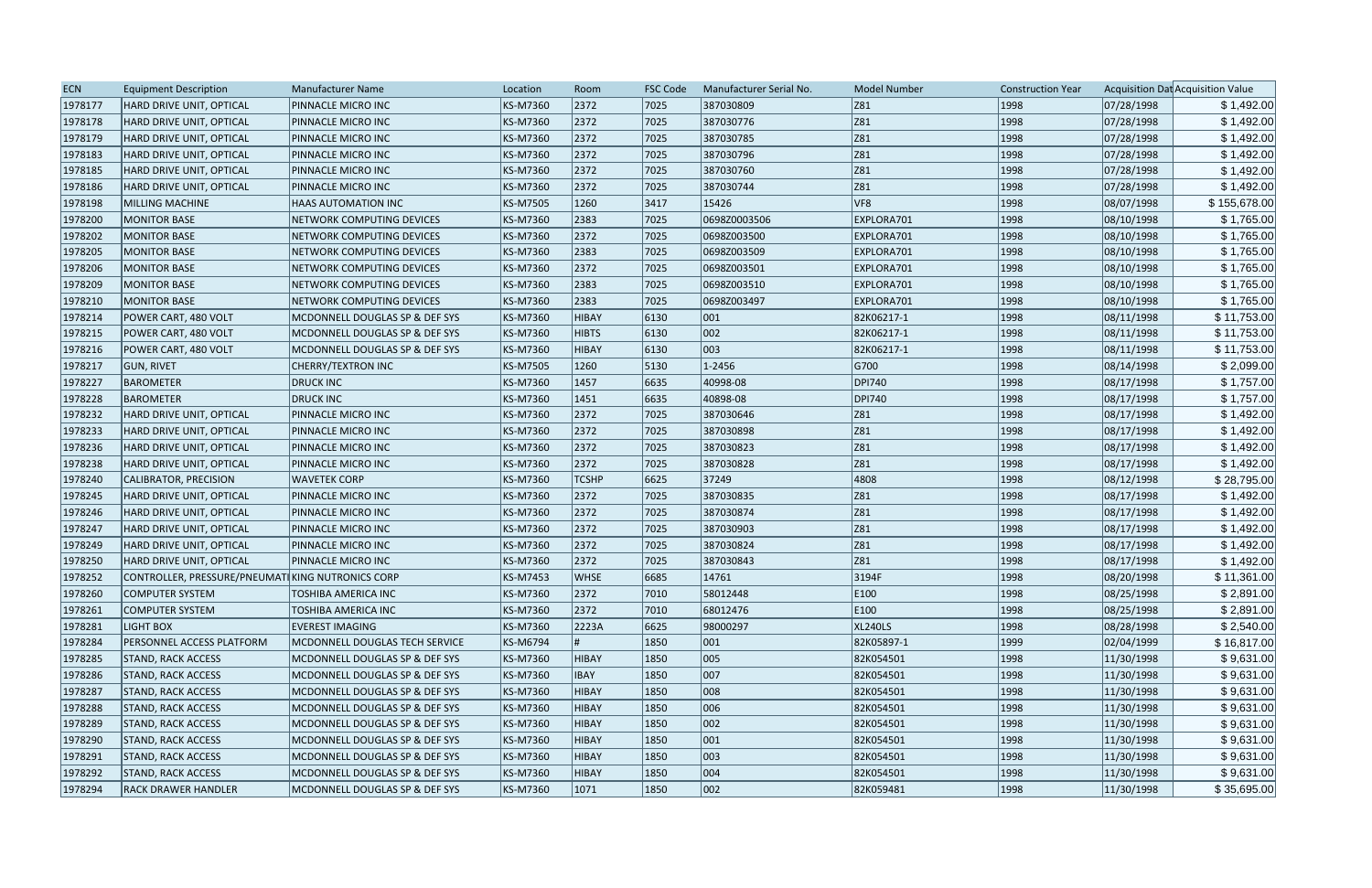| <b>ECN</b> | <b>Equipment Description</b>                          | <b>Manufacturer Name</b>             | Location | Room         | <b>FSC Code</b> | Manufacturer Serial No. | <b>Model Number</b> | <b>Construction Year</b> |            | Acquisition Dat Acquisition Value |
|------------|-------------------------------------------------------|--------------------------------------|----------|--------------|-----------------|-------------------------|---------------------|--------------------------|------------|-----------------------------------|
| 1978295    | AAC SUPPORT FIXTURE, MPLM                             | <b>TECCO BRAUN AND FRINGS GMBH</b>   | KS-M7360 | HIBAY        | 1850            | 002                     | H <sub>108</sub> A  | 1997                     | 08/20/1998 | \$171,420.00                      |
| 1978300    | GAS LEAKAGE TEST STAND, MPLM                          | <b>BLV LICHT - UND VAKUUMTECHNIK</b> | KS-M7360 | 1422         | 1850            | GTLS-02                 | 850.0135            | 1997                     | 08/20/1998 | \$1,714,200.00                    |
| 1978303    | MULTI-PURPOSE LOGISTICS MODULI ALENIA AERONAUTICA SPA |                                      | KS-M7360 | <b>HIBAY</b> | 1810            | $ 001\rangle$           | MPLM-FM1            | 1997                     | 08/20/1998 | \$137,000,000.00                  |
| 1978304    | RACK DRAWER HANDLER                                   | MCDONNELL DOUGLAS SP & DEF SYS       | KS-M7360 | <b>HIBAY</b> | 1850            | 003                     | 82K059481           | 1998                     | 11/30/1998 | \$35,695.00                       |
| 1978309    | <b>HATCH ACCESS KIT</b>                               | MCDONNELL DOUGLAS SP & DEF SYS       | KS-M6794 | 160          | 1850            | NA                      | 82K058931           | 1998                     | 11/30/1998 | \$17,172.00                       |
| 1978313    | <b>BENDER, CONDUIT</b>                                | <b>GREENLEE TOOL CO</b>              | KS-M7453 | <b>WHSE</b>  | 3441            | NONE                    | 855                 | 1998                     | 09/02/1998 | \$6,086.00                        |
| 1978314    | <b>CRIMP TOOL</b>                                     | <b>BURNDY CORP</b>                   | KS-M7505 | 1220         | 3441            | 10311                   | Y29B                | 1998                     | 09/02/1998 | \$3,868.00                        |
| 1978322    | PROBE, VIDEO                                          | <b>EVEREST IMAGING</b>               | KS-M7360 | 1451         | 5836            | 98001234                | <b>XL630B</b>       | 1998                     | 09/08/1998 | \$16,640.00                       |
| 1978329    | <b>ITCS SERVICING UNIT</b>                            | MCDONNELL DOUGLAS F-MCDONNELL        | KS-M7360 | 1422         | 1850            | 002                     | 70G850001-1001      | 1998                     | 09/11/1998 | \$400,000.00                      |
| 1978330    | <b>ITCS COOLING SERVICER</b>                          | MCDONNELL DOUGLAS F-MCDONNELL        | KS-M7360 | 1422         | 1850            | 003                     | 70G850002-1003      | 1998                     | 09/11/1998 | \$470,000.00                      |
| 1978352    | MONITOR, 17                                           | <b>DELL COMPUTER CORP</b>            | KS-M6794 | 1A02A        | 7025            | C8R3788                 | 1000HS              | 1998                     | 09/11/1998 | \$545.00                          |
| 1978400    | PRINTER, LASERJET                                     | <b>HEWLETT PACKARD</b>               | KS-M7360 | <b>HIBAY</b> | 7025            | USMB204860              | C4118A              | 1998                     | 09/15/1998 | \$1,138.00                        |
| 1978402    | CAMERA, CLOSED CIRCUIT                                | PANASONIC                            | KS-M6794 |              | 6710            | 81B22576                | GP-KR222            | 1998                     | 09/15/1998 | \$648.00                          |
| 1978403    | CAMERA, CLOSED CIRCUIT                                | PANASONIC                            | KS-M7355 | <b>ROOF</b>  | 6710            | 81B22573                | GP-KR222            | 1998                     | 09/15/1998 | \$648.00                          |
| 1978404    | LENS, TV ZOOM                                         | <b>COMPUTAR</b>                      | KS-M6336 | 111          | 6760            | NONE                    | H6Z0812             | 1998                     | 09/15/1998 | \$520.00                          |
| 1978420    | LENS, TV ZOOM                                         | <b>COMPUTAR</b>                      | KS-M6794 |              | 6760            | NONE                    | H6Z0812             | 1998                     | 09/15/1998 | \$520.00                          |
| 1978427    | TOOL, CRIMP                                           | <b>BURNDY CORP</b>                   | KS-M7453 | <b>WHSE</b>  | 5130            | 1T0998106               | Y39                 | 1998                     | 09/21/1998 | \$1,893.00                        |
| 1978434    | POWER SUPPLY, UNINTERRUPTED                           | <b>AMERICAN POWER CONVERSIONS</b>    | KS-M7355 | 4255         | 6130            | SWS9819014145           | SU3000              | 1998                     | 09/24/1998 | \$1,343.00                        |
| 1978436    | MACHINE, FINISHING                                    | <b>STEELMASTER OF COLUMBUS INC.</b>  | KS-M7505 | 1260         | 3414            | 47721                   | K13                 | 1998                     | 09/25/1998 | \$30,800.00                       |
| 1978438    | <b>SOLAR ABSORTANCE INSTRUMENT</b>                    | <b>AZ TECHNOLOGY</b>                 | KS-M7360 | 1457         | 6695            | NONE                    | 2000                | 1998                     | 09/28/1998 | \$69,000.00                       |
| 1978453    | POWER DRIVE, HANDHELD                                 | <b>RIGID TOOL CO</b>                 | KS-M7453 | <b>WHSE</b>  | 5130            | EE69916I98              | 700                 | 1998                     | 10/01/1998 | \$1,045.00                        |
| 1978454    | FORKLIFT, 13K                                         | LINDY PRODUCTS CO DV FECOR LTD       | KS-M6698 | <b>PKLOT</b> | 3930            | 353J0J005480            | <b>H80D</b>         | 1998                     | 10/02/1998 | \$76,500.00                       |
| 1978455    | CHILLER, RECIRCULATING                                | NESLAB INSTRUMENTS INC               | KS-M7505 | 1220         | 4130            | 198236034               | CFT75               | 1998                     | 10/01/1998 | \$2,535.00                        |
| 1978456    | CAMERA, CCD COLOR                                     | TOSHIBA AMERICA INC                  | KS-M6996 |              | 6720            | 80730901                | 1KCU43A             | 1998                     | 10/02/1998 | \$1,298.00                        |
| 1978457    | CAMERA, CCD COLOR                                     | <b>TOSHIBA AMERICA INC</b>           | KS-M6996 |              | 6720            | 80730857                | 1KCU43A             | 1998                     | 10/02/1998 | \$1,298.00                        |
| 1978474    | CPU,O <sub>2</sub>                                    | <b>SILICON GRAPHICS INC</b>          | KS-M6794 | 2E02A        | 7021            | 0800690CEB4A            | 02                  | 1998                     | 10/08/1998 | \$5,171.00                        |
| 1978479    | PRINTER, ENGINEERING                                  | <b>XEROX</b>                         | KS-M7360 | 2238H        | 7025            | 8YG063479               | 8830                | 1998                     | 10/12/1998 | \$16,995.00                       |
| 1978480    | <b>SCANNER</b>                                        | <b>XEROX</b>                         | KS-M7360 | 2238H        | 7025            | D8W025935               | 7356                | 1998                     | 10/12/1998 | \$18,000.00                       |
| 1978485    | CHASSIS, VME                                          | MUPAC CORP OF MUTRON CORP            | KS-M7360 | 2372         | 7050            | 74404                   | 709                 | 1998                     | 10/13/1998 | \$4,715.00                        |
| 1978486    | CHASSIS, VME                                          | MUPAC CORP OF MUTRON CORP            | KS-MLP3  | 10A          | 7050            | 74403                   | 709                 | 1998                     | 10/13/1998 | \$4,715.00                        |
| 1978487    | CHASSIS, VME                                          | MUPAC CORP OF MUTRON CORP            | KS-MLP2  | 10A          | 7050            | 74401                   | 709                 | 1998                     | 10/13/1998 | \$4,715.00                        |
| 1978488    | CHASSIS, VME                                          | MUPAC CORP OF MUTRON CORP            | KS-MLP3  | 10A          | 7050            | 74401                   | 709                 | 1998                     | 10/13/1998 | \$4,715.00                        |
| 1978489    | CHASSIS, VME                                          | MUPAC CORP OF MUTRON CORP            | KS-MLP1  | 10A          | 7050            | 74390                   | 709                 | 1998                     | 10/13/1998 | \$4,715.00                        |
| 1978491    | CHASSIS, VME                                          | MUPAC CORP OF MUTRON CORP            | KS-M7360 | 2372         | 7050            | 74396                   | 709                 | 1998                     | 10/13/1998 | \$4,715.00                        |
| 1978492    | CHASSIS, VME                                          | MUPAC CORP OF MUTRON CORP            | KS-MLP1  | 10A          | 7050            | 74396                   | 709                 | 1998                     | 10/13/1998 | \$4,715.00                        |
| 1978493    | CHASSIS, VME                                          | <b>MUPAC CORP OF MUTRON CORP</b>     | KS-M7360 | 2372         | 7050            | 74395                   | 709                 | 1998                     | 10/13/1998 | \$4,715.00                        |
| 1978495    | CHASSIS, VME                                          | MUPAC CORP OF MUTRON CORP            | KS-MLP2  | 10A          | 7050            | 74393                   | 709                 | 1998                     | 10/13/1998 | \$4,715.00                        |
| 1978497    | CHASSIS, VME                                          | MUPAC CORP OF MUTRON CORP            | KS-MLP3  | 10A          | 7050            | 74387                   | 709                 | 1998                     | 10/13/1998 | \$4,715.00                        |
| 1978498    | CHASSIS, VME                                          | MUPAC CORP OF MUTRON CORP            | KS-M7360 | HIBAY        | 7050            | 74388                   | 709                 | 1998                     | 10/13/1998 | \$4,715.00                        |
| 1978499    | CHASSIS, VME                                          | <b>MUPAC CORP OF MUTRON CORP</b>     | KS-MLP3  | 10A          | 7050            | 74405                   | 709                 | 1998                     | 10/13/1998 | \$4,715.00                        |
| 1978500    | CHASSIS, VME                                          | MUPAC CORP OF MUTRON CORP            | KS-M7360 | HIBAY        | 7050            | 74406                   | 709                 | 1998                     | 10/13/1998 | \$4,715.00                        |
| 1978501    | CHASSIS, VME                                          | MUPAC CORP OF MUTRON CORP            | KS-MLP1  | 10A          | 7050            | 74400                   | 709                 | 1998                     | 10/13/1998 | \$4,715.00                        |
| 1978502    | CHASSIS, VME                                          | MUPAC CORP OF MUTRON CORP            | KS-MLP1  | 10A          | 7050            | 74399                   | 709                 | 1998                     | 10/13/1998 | \$4,715.00                        |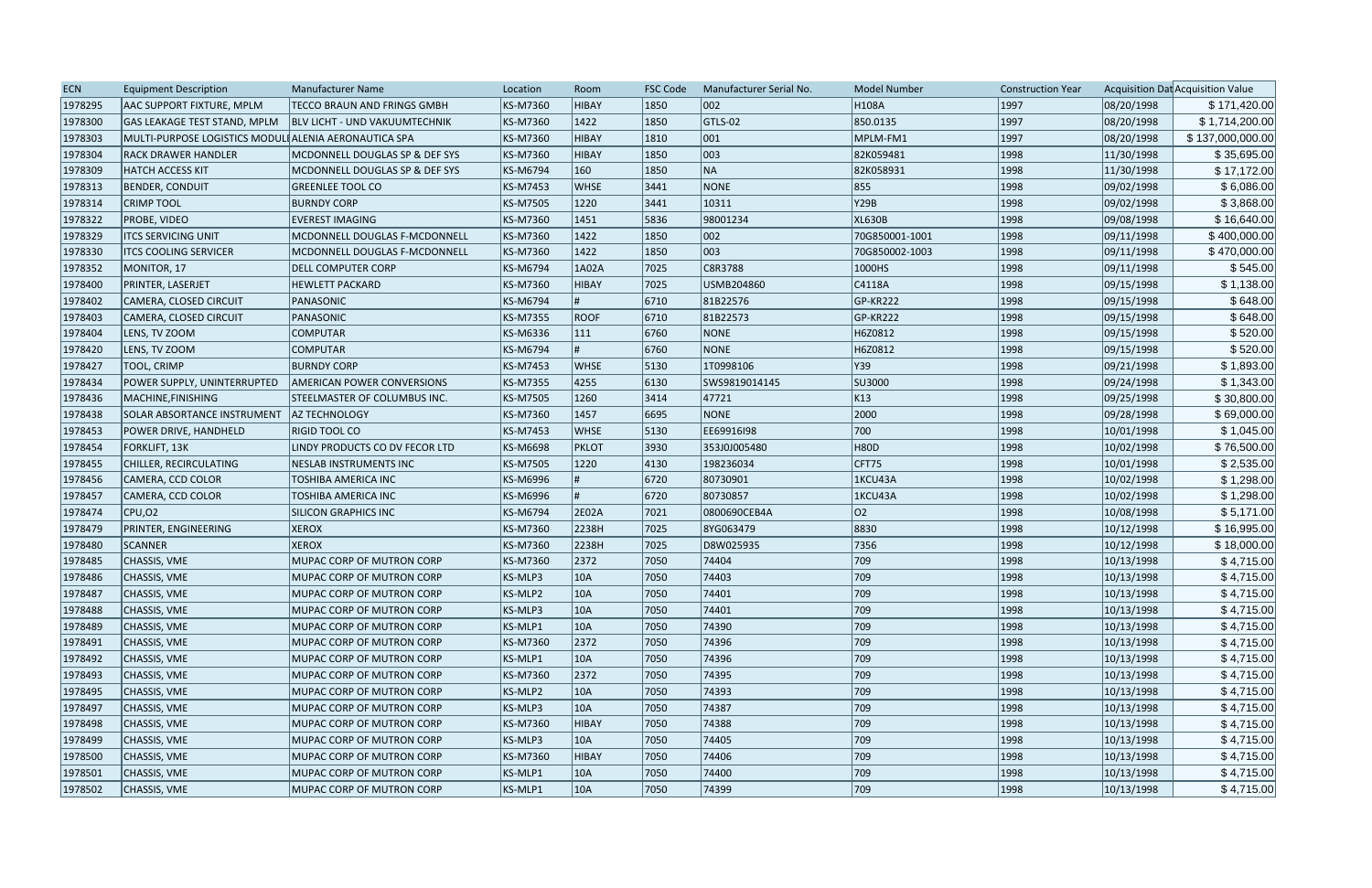| <b>ECN</b> | <b>Equipment Description</b>             | <b>Manufacturer Name</b>                 | Location        | Room           | <b>FSC Code</b> | Manufacturer Serial No. | <b>Model Number</b> | <b>Construction Year</b> |            | Acquisition Dat Acquisition Value |
|------------|------------------------------------------|------------------------------------------|-----------------|----------------|-----------------|-------------------------|---------------------|--------------------------|------------|-----------------------------------|
| 1978503    | CHASSIS, VME                             | MUPAC CORP OF MUTRON CORP                | KS-MLP2         | 10A            | 7050            | 74398                   | 709                 | 1998                     | 10/13/1998 | \$4,715.00                        |
| 1978504    | CHASSIS, VME                             | MUPAC CORP OF MUTRON CORP                | KS-MLP2         | 10A            | 7050            | 74397                   | 709                 | 1998                     | 10/13/1998 | \$4,715.00                        |
| 1978505    | <b>EXPERIMENT VAN</b>                    | FORD MOTOR CO                            | <b>KS-M7360</b> | <b>EAST PK</b> | 2320            | 1FDXE47S4WHB47961       | <b>CUTAWAY</b>      | 1998                     | 10/22/1998 | \$19,200.00                       |
| 1978508    | <b>CRIMP TOOL</b>                        | <b>BURNDY CORP</b>                       | <b>KS-M7505</b> | 1220           | 3441            | OT0898005               | <b>Y29B</b>         | 1998                     | 10/16/1998 | \$2,110.00                        |
| 1978646    | MONITOR, 21                              | NOKIA CONSUMER ELEC                      | <b>KS-M7360</b> | HIBAY          | 7025            | 9832022146              | 445XPRO             | 1998                     | 11/05/1998 | \$1,299.00                        |
| 1978650    | <b>AMPLIFIER</b>                         | ELECTROMATIC EQUIPMENT CO INC            | <b>KS-M6336</b> | $ 111\rangle$  | 6625            | 918                     | <b>VZK111</b>       | 1998                     | 11/09/1998 | \$86,300.00                       |
| 1978658    | <b>FORKLIFT, 30K</b>                     | <b>CLARK EQUIP CO</b>                    | <b>KS-M7453</b> | PKLOT          | 3930            | P1016D00137500FB        | CDP164              | 1998                     | 11/24/1998 | \$81,071.00                       |
| 1978661    | HATCH ACCESS STRUCTURE                   | PRECISION FABRIC CLEANING INC            | <b>KS-M6794</b> | 1029           | 1850            | $ 001\rangle$           | GA50081D            | 1998                     | 11/25/1998 | \$72,743.00                       |
| 1978665    | <b>SWITCH, 8 PORT</b>                    | <b>CYBEX CORPORATION</b>                 | KS-66330        | <b>WHSE</b>    | 7025            | AA0020903               | 900042              | 1998                     | 11/30/1998 | \$565.00                          |
| 1978667    | <b>SWITCH, 8 PORT</b>                    | <b>CYBEX CORPORATION</b>                 | KS-66330        | <b>WHSE</b>    | 7025            | AA0020899               | 900042              | 1998                     | 11/30/1998 | \$565.00                          |
| 1978699    | POWER CART, GSE                          | <b>CUSTOM ENGINEERING &amp; MFG CORP</b> | <b>KS-M7505</b> | 1220           | 6130            | 046                     | 82K008561           | 1998                     | 12/15/1998 | \$6,500.00                        |
| 1978700    | POWER CART, GSE                          | <b>CUSTOM ENGINEERING &amp; MFG CORP</b> | KS-M7360        | <b>IBAY</b>    | 6130            | 038                     | 82K008561           | 1998                     | 12/15/1998 | \$6,500.00                        |
| 1978701    | POWER CART, GSE                          | <b>CUSTOM ENGINEERING &amp; MFG CORP</b> | <b>KS-M7360</b> | <b>HIBAY</b>   | 6130            | 040                     | 82K008561           | 1998                     | 12/15/1998 | \$6,500.00                        |
| 1978702    | POWER CART, GSE                          | <b>CUSTOM ENGINEERING &amp; MFG CORP</b> | KS-M7360        | <b>IBAY</b>    | 6130            | 034                     | 82K008561           | 1998                     | 12/15/1998 | \$6,500.00                        |
| 1978703    | POWER CART, GSE                          | <b>CUSTOM ENGINEERING &amp; MFG CORP</b> | <b>KS-M7360</b> | HIBAY          | 6130            | 044                     | 82K008561           | 1998                     | 12/15/1998 | \$6,500.00                        |
| 1978704    | POWER CART, GSE                          | <b>CUSTOM ENGINEERING &amp; MFG CORP</b> | <b>KS-M7360</b> | HIBAY          | 6130            | 042                     | 82K008561           | 1998                     | 12/15/1998 | \$6,500.00                        |
| 1978705    | POWER CART, GSE                          | <b>CUSTOM ENGINEERING &amp; MFG CORP</b> | <b>KS-M7360</b> | HIBAY          | 6130            | 035                     | 82K008561           | 1998                     | 12/15/1998 | \$6,500.00                        |
| 1978706    | POWER CART, GSE                          | <b>CUSTOM ENGINEERING &amp; MFG CORP</b> | KS-M7360        | <b>HIBAY</b>   | 6130            | 033                     | 82K008561           | 1998                     | 12/15/1998 | \$6,500.00                        |
| 1978707    | POWER CART, GSE                          | <b>CUSTOM ENGINEERING &amp; MFG CORP</b> | <b>KS-M7360</b> | HIBAY          | 6130            | 037                     | 82K008561           | 1998                     | 12/15/1998 | \$6,500.00                        |
| 1978708    | POWER CART, GSE                          | <b>CUSTOM ENGINEERING &amp; MFG CORP</b> | KS-M7360        | HIBAY          | 6130            | 045                     | 82K008561           | 1998                     | 12/15/1998 | \$6,500.00                        |
| 1978709    | <b>POWER CART, GSE</b>                   | <b>CUSTOM ENGINEERING &amp; MFG CORP</b> | <b>KS-M6794</b> | <b>WHSE</b>    | 6130            | 036                     | 82K008561           | 1998                     | 12/15/1998 | \$6,500.00                        |
| 1978710    | POWER CART, GSE                          | <b>CUSTOM ENGINEERING &amp; MFG CORP</b> | <b>KS-M7360</b> | HIBAY          | 6130            | $ 041\rangle$           | 82K008561           | 1998                     | 12/15/1998 | \$6,500.00                        |
| 1978711    | POWER CART, GSE                          | <b>CUSTOM ENGINEERING &amp; MFG CORP</b> | KS-M71354       | 09             | 6130            | $ 039\rangle$           | 82K008561           | 1998                     | 12/15/1998 | \$6,500.00                        |
| 1978712    | POWER CART, GSE                          | <b>CUSTOM ENGINEERING &amp; MFG CORP</b> | <b>KS-M7360</b> | HIBAY          | 6130            | 043                     | 82K008561           | 1998                     | 12/15/1998 | \$6,500.00                        |
| 1978717    | NETWORK SYSTEM, CCSDS, GATEWAUNISYS CORP |                                          | <b>KS-M6794</b> | 1032           | 7025            | NA                      | TSICGS75B           | 1998                     | 12/22/1998 | \$697,276.00                      |
| 1978720    | CAMERA,CCD COLOR                         | TOSHIBA AMERICA INC                      | <b>KS-M6794</b> | 1029           | 5836            | 10730370                | IKCU43A             | 1998                     | 01/05/1999 | \$1,495.00                        |
| 1978722    | POWER SUPPLY, MPLM                       | POWER CONVERSION TECHNOLOGIES            | <b>KS-M7360</b> | 1489           | 6130            | J81225H                 | 82K056606P          | 1998                     | 01/06/1999 | \$16,700.00                       |
| 1978723    | POWER SUPPLY, MPLM                       | POWER CONVERSION TECHNOLOGIES            | KS-MLP3         | 10A            | 6130            | J81225F                 | 82K056606P          | 1998                     | 01/06/1999 | \$17,983.00                       |
| 1978724    | POWER SUPPLY, MPLM                       | POWER CONVERSION TECHNOLOGIES            | <b>KS-M7360</b> | <b>BUTLR</b>   | 6130            | J81225E                 | 82K056606P          | 1998                     | 01/06/1999 | \$17,983.00                       |
| 1978725    | POWER SUPPLY, MPLM                       | POWER CONVERSION TECHNOLOGIES            | <b>KS-M7360</b> | HIBAY          | 6130            | J81225G                 | 82K056606P          | 1998                     | 01/06/1999 | \$16,700.00                       |
| 1978726    | POWER SUPPLY, MPLM                       | POWER CONVERSION TECHNOLOGIES            | KS-MLP1         | 10A            | 6130            | J81225B                 | 82K056606P          | 1998                     | 01/06/1999 | \$17,983.00                       |
| 1978727    | POWER SUPPLY, MPLM                       | POWER CONVERSION TECHNOLOGIES            | KS-M7360        | HIBAY          | 6130            | J81225A                 | 82K056606P          | 1998                     | 01/06/1999 | \$17,983.00                       |
| 1978728    | POWER SUPPLY, MPLM                       | POWER CONVERSION TECHNOLOGIES            | <b>KS-M7360</b> | <b>BUTLR</b>   | 6130            | J81225C                 | 82K056606P          | 1998                     | 01/06/1999 | \$27,401.00                       |
| 1978729    | POWER SUPPLY, MPLM                       | POWER CONVERSION TECHNOLOGIES            | KS-MLP2         | 10A            | 6130            | J81225D                 | 82K056606P          | 1998                     | 01/06/1999 | \$27,401.00                       |
| 1978754    | $ $ CPU                                  | <b>HEWLETT PACKARD</b>                   | KS-M6336        | $ 103\rangle$  | 7021            | US68513036              | A4578A              | 1998                     | 01/13/1999 | \$6,724.00                        |
| 1978755    | $ $ CPU                                  | <b>HEWLETT PACKARD</b>                   | KS-M6336        | 123            | 7021            | US68537587              | A4578A              | 1998                     | 01/13/1999 | \$6,025.00                        |
| 1978756    | $ $ CPU                                  | <b>HEWLETT PACKARD</b>                   | KS-M6336        | 111            | 7021            | US68537598              | A4578A              | 1998                     | 01/13/1999 | \$6,025.00                        |
| 1978757    | <b>CPU</b>                               | <b>HEWLETT PACKARD</b>                   | KS-M6336        | 111            | 7021            | US68537596              | A4578A              | 1998                     | 01/13/1999 | \$6,025.00                        |
| 1978758    | <b>CPU</b>                               | <b>HEWLETT PACKARD</b>                   | KS-M6336        | $ 111\rangle$  | 7021            | US68537592              | A4578A              | 1998                     | 01/13/1999 | \$6,025.00                        |
| 1978759    | <b>CPU</b>                               | <b>HEWLETT PACKARD</b>                   | KS-M6336        | 111            | 7021            | US68537595              | A4578A              | 1998                     | 01/13/1999 | \$6,025.00                        |
| 1978760    | <b>CPU</b>                               | <b>HEWLETT PACKARD</b>                   | KS-M6336        | 123            | 7021            | US68537589              | A4578A              | 1998                     | 01/13/1999 | \$6,025.00                        |
| 1978764    | <b>RACK, ROTATION FIXTURE</b>            | <b>CRAFT EQUIPMENT CO</b>                | KS-M7360        | RDOC           | 1850            | NONE                    | 82K06270            | 1998                     | 01/18/1999 | \$14,898.00                       |
| 1978765    | <b>GUN, RIVET</b>                        | <b>CHERRY/TEXTRON INC</b>                | <b>KS-M7776</b> | <b>TCRIB</b>   | 5130            | 11264                   | G740A               | 1998                     | 01/19/1999 | \$1,619.00                        |
|            |                                          |                                          |                 |                |                 |                         |                     |                          |            |                                   |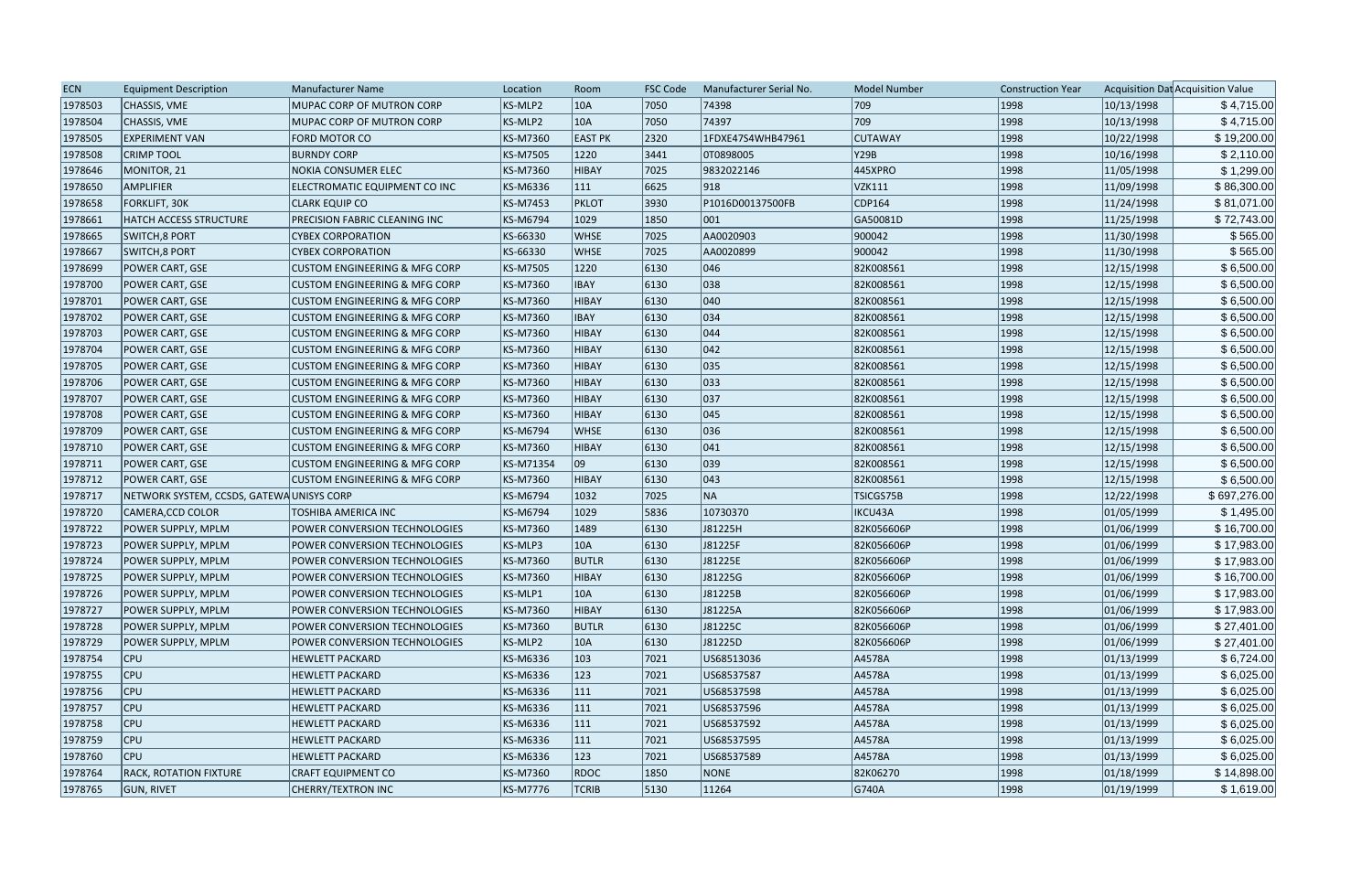| <b>ECN</b> | <b>Equipment Description</b>                     | <b>Manufacturer Name</b>         | Location        | Room           | <b>FSC Code</b> | Manufacturer Serial No. | <b>Model Number</b> | <b>Construction Year</b> |            | Acquisition Dat Acquisition Value |
|------------|--------------------------------------------------|----------------------------------|-----------------|----------------|-----------------|-------------------------|---------------------|--------------------------|------------|-----------------------------------|
| 1978768    | <b>ROTATION FIXTURE</b>                          | PRECISION FABRIC CLEANING INC    | <b>KS-M7355</b> | HIBAY          | 1850            | 001                     | 82K06034            | 1998                     | 01/21/1999 | \$356,726.00                      |
| 1978785    | <b>CRIMPER, PICO</b>                             | PICO CRIMPING TOOLS CO           | <b>KS-M7505</b> | 1220           | 3441            | 523                     | 500                 | 1999                     | 02/18/1999 | \$1,520.00                        |
| 1978789    | PRINTER, LASERJET                                | <b>HEWLETT PACKARD</b>           | <b>KS-M6794</b> | 1029           | 7025            | USSC003249              | C4121A              | 1999                     | 02/26/1999 | \$1,614.00                        |
| 1978790    | <b>SIGNAL CONDITIONER</b>                        | <b>MKS INSTRUMENTS INC</b>       | <b>KS-M7505</b> | 1214           | 6625            | 274079                  | 670BD21             | 1999                     | 02/26/1999 | \$10,043.00                       |
| 1978791    | <b>VIBRATION SYSTEM</b>                          | KIMBALL INDUSTRIES INC           | <b>KS-M7505</b> | 1247           | 4960            | <b>NONE</b>             | 9343-50X96          | 1985                     | 07/10/1991 | \$25,000.00                       |
| 1978793    | POWER SUPPLY, AUTO RANGING                       | <b>HEWLETT PACKARD</b>           | <b>KS-M7360</b> | <b>TCSHP</b>   | 6130            | US38320411              | 6030A               | 1999                     | 03/09/1999 | \$3,744.00                        |
| 1978794    | ROUTER, ETHERNET                                 | <b>CISCO SYSTEMS INC</b>         | <b>KS-M6794</b> | 1A02A          | 7025            | 0306066C                | 2600                | 1999                     | 03/09/1999 | \$1,530.00                        |
| 1978795    | <b>COMPUTER</b>                                  | <b>IBM</b>                       | KS-M7360        | 2372           | 7021            | 78FN120                 | 770                 | 1999                     | 03/17/1999 | \$3,867.00                        |
| 1978796    | PLM LATE ACCESS KIT                              | <b>EMFINC</b>                    | <b>KS-M6794</b> | NOC            | 1850            | 001                     | 82K05353            | 1999                     | 03/16/1999 | \$199,584.00                      |
| 1978797    | <b>HATCH ACCESS PLATFORM</b>                     | <b>EMF INC</b>                   | KS-M6698        |                | 1850            | 001                     | 82K06230            | 1999                     | 03/16/1999 | \$19,455.00                       |
| 1978798    | <b>PAD HATCH OPERATIONS KIT</b>                  | <b>EMFINC</b>                    | KS-M6698        |                | 1850            | 001                     | 82K05905            | 1999                     | 03/16/1999 | \$35,200.00                       |
| 1978799    | CARGO INSTALLATION ARM                           | INDUSTRIAL STEEL INC.            | <b>KS-M6794</b> | 1029           | 1850            | 001                     | 82K06265            | 1999                     | 03/16/1999 | \$24,229.00                       |
| 1978800    | PLATFORM, TILT TABLE                             | SAMSON METAL AND MACHINE INC     | KS-M7360        | <b>IBAY</b>    | 1850            | NA                      | 82K06391            | 1999                     | 03/16/1999 | \$39,812.00                       |
| 1978806    | <b>CPU</b>                                       | <b>DELL COMPUTER CORP</b>        | <b>KS-M7355</b> | 4255           | 7021            | UTPOW                   | KH40TS              | 1999                     | 03/18/1999 | \$1,590.00                        |
| 1978807    | <b>CPU</b>                                       | <b>DELL COMPUTER CORP</b>        | <b>KS-M7355</b> | 4255           | 7021            | UTPOU                   | KH40TS              | 1999                     | 03/18/1999 | \$1,590.00                        |
| 1978808    | PECPU                                            | <b>DELL COMPUTER CORP</b>        | KS-M7360        | 1227           | 7021            | UTPOR                   | KH40TS              | 1999                     | 03/18/1999 | \$1,590.00                        |
| 1978809    | MONITOR, 17                                      | DELL COMPUTER CORP               | <b>KS-M7355</b> | 4255           | 7025            | 55341C4GAY29            | 55341               | 1999                     | 03/18/1999 | \$550.00                          |
| 1978810    | MONITOR, 17                                      | <b>DELL COMPUTER CORP</b>        | <b>KS-M7355</b> | 4255           | 7025            | 55341C4GAU29            | 55341               | 1999                     | 03/18/1999 | \$550.00                          |
| 1978811    | MONITOR, 17                                      | <b>DELL COMPUTER CORP</b>        | <b>KS-M7355</b> | 4255           | 7025            | 55341C4GAZ29            | 55341               | 1999                     | 03/18/1999 | \$550.00                          |
| 1978818    | <b>SWITCH, SUPERSTACK II</b>                     | 3 COM/US ROBOTICS                | <b>KS-M7360</b> | 2372           | 7025            | 7ZNV25243B8             | 3300                | 1999                     | 03/22/1999 | \$2,445.00                        |
| 1978819    | SWITCH, SUPERSTACK II                            | 3 COM/US ROBOTICS                | KS-M7360        | 2372           | 7025            | 7ZNV2561ED8             | 3300                | 1999                     | 03/22/1999 | \$2,445.00                        |
| 1978821    | SWITCH, SUPERSTACK II                            | 3 COM/US ROBOTICS                | <b>KS-M7360</b> | 2377           | 7025            | 7ZNV2561CB8             | 3300                | 1999                     | 03/22/1999 | \$2,445.00                        |
| 1978822    | <b>SWITCH, SUPERSTACK II</b>                     | 3 COM/US ROBOTICS                | KS-M7360        | 2372           | 7025            | 7ZNV2563A58             | 3300                | 1999                     | 03/22/1999 | \$2,445.00                        |
| 1978823    | CPU, LAPTOP, INDUSTRIAL                          | FIELD WORKS INC.                 | <b>KS-M7360</b> | 1411           | 7021            | 13599105                | <b>FW7666P</b>      | 1999                     | 03/23/1999 | \$8,956.00                        |
| 1978824    | <b>MICROWAVE COUNTER</b>                         | <b>HEWLETT PACKARD</b>           | <b>KS-M7505</b> | 1214           | 6625            | 3735A00239              | 53150A              | 1999                     | 03/23/1999 | \$6,732.00                        |
| 1978837    | <b>DIGITAL SCALE</b>                             | <b>WEIGH-TRONIX INC</b>          | <b>KS-M7505</b> | 1130           | 6670            | SRL9980789              | PC802               | 1999                     | 04/01/1999 | \$1,075.00                        |
| 1978843    | PRINTER, LASERJET                                | <b>HEWLETT PACKARD</b>           | KS-M6336        | 102            | 7025            | SUSSC022417             | C4121A              | 1999                     | 04/07/1999 | \$1,799.00                        |
| 1978845    | PRINTER, LASERJET                                | <b>HEWLETT PACKARD</b>           | KS-M7360        | 1486           | 7025            | SUSSC020617             | C4121A              | 1999                     | 04/07/1999 | \$1,799.00                        |
| 1978846    | PRINTER, LASERJET                                | <b>HEWLETT PACKARD</b>           | <b>KS-M7360</b> | 2051           | 7025            | SUSSC020281             | C4121A              | 1999                     | 04/07/1999 | \$1,799.00                        |
| 1978847    | PRINTER, LASERJET                                | <b>HEWLETT PACKARD</b>           | <b>KS-M7505</b> | 2202           | 7025            | SUSSC020360             | C4121A              | 1999                     | 04/07/1999 | \$1,799.00                        |
| 1978848    | PRINTER, LASERJET                                | <b>HEWLETT PACKARD</b>           | <b>KS-M7505</b> | $ 1012\rangle$ | 7025            | SUSCB014076             | C4172A              | 1999                     | 04/06/1999 | \$949.00                          |
| 1978849    | PRINTER, LASERJET                                | <b>HEWLETT PACKARD</b>           | KS-M7360        | 1006           | 7025            | SUSCB014053             | C4172A              | 1999                     | 04/06/1999 | \$949.00                          |
| 1978850    | PRINTER, LASERJET                                | <b>HEWLETT PACKARD</b>           | <b>KS-M7776</b> |                | 7025            | SUSCB014059             | C4172A              | 1999                     | 04/06/1999 | \$949.00                          |
| 1978851    | PRINTER, LASERJET                                | <b>HEWLETT PACKARD</b>           | <b>KS-M7505</b> | 1270           | 7025            | SUSCB014052             | C4172A              | 1999                     | 04/06/1999 | \$949.00                          |
| 1978853    | PRINTER, LASERJET                                | <b>HEWLETT PACKARD</b>           | KS-M7360        | 2266           | 7025            | SUSCB013978             | C4172A              | 1999                     | 04/06/1999 | \$949.00                          |
| 1978854    | PRINTER, LASERJET                                | <b>HEWLETT PACKARD</b>           | KS-M7360        | 2012           | 7025            | SUSCB014077             | C4172A              | 1999                     | 04/06/1999 | \$949.00                          |
| 1978855    | PRINTER, LASERJET                                | <b>HEWLETT PACKARD</b>           | <b>KS-M7355</b> | 1252           | 7025            | SUSCB014043             | C4172A              | 1999                     | 04/06/1999 | \$949.00                          |
| 1978856    | SEALER, VACUUM IMPULSE                           | <b>PACKAGING AIDS CORP</b>       | <b>KS-M7505</b> | 1130           | 3693            | R42120G118              | PVTG24              | 1999                     | 04/09/1999 | \$4,010.00                        |
| 1978860    | CONTROLLER, PRESSURE/PNEUMATIKING NUTRONICS CORP |                                  | <b>KS-M7505</b> | 1214           | 6685            | NA                      | 3194F               | 1999                     | 04/20/1999 | \$11,929.00                       |
| 1978862    | <b>ANTENNA</b>                                   | <b>TECOM INDUSTRIES INC</b>      | KS-M6336        | 111            | 5985            | 208                     | 2010932             | 1999                     | 04/27/1999 | \$5,940.00                        |
| 1978870    | <b>OPTICAL COMPARATER</b>                        | <b>BROWN AND SHARPE MFG CO</b>   | <b>KS-M7505</b> | 1260           | 6650            | NA                      | 155150              | 1999                     | 04/29/1999 | \$3,100.00                        |
| 1978871    | <b>VIDEO INSPECTION SYSTEM</b>                   | <b>EVEREST IMAGING</b>           | KS-M7360        | 1451           | 6150            | NA                      | <b>XLM660B</b>      | 1999                     | 04/30/1999 | \$42,140.00                       |
| 1978887    | <b>CURRENT SHUNT</b>                             | <b>GUILDLINE INSTRUMENTS LTD</b> | <b>KS-M7505</b> | 1214           | 6625            | 64164                   | 9211A               | 1999                     | 05/05/1999 | \$7,820.00                        |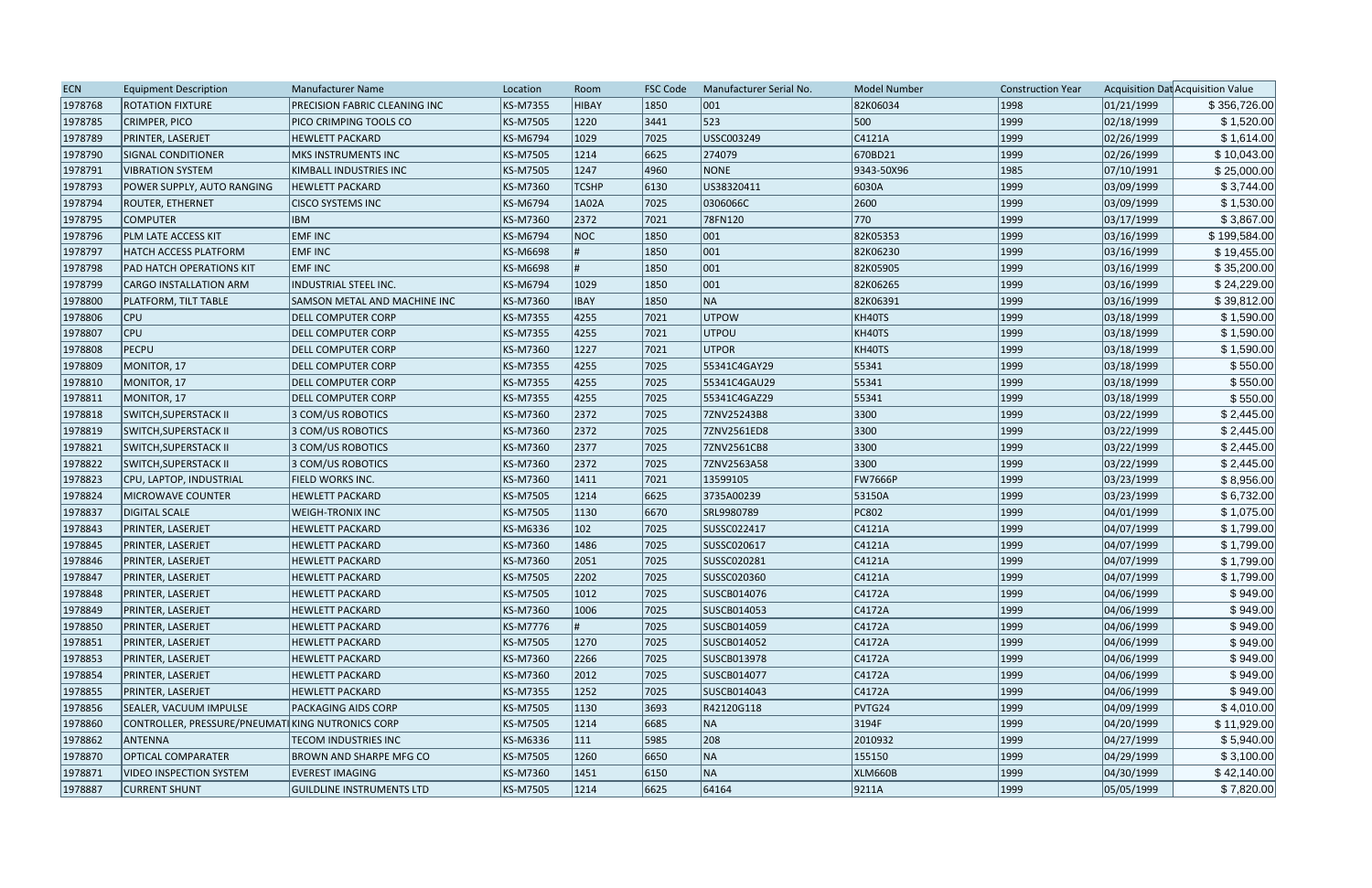| <b>ECN</b> | <b>Equipment Description</b>        | Manufacturer Name                 | Location        | Room          | <b>FSC Code</b> | Manufacturer Serial No. | <b>Model Number</b> | <b>Construction Year</b> |            | Acquisition Dat Acquisition Value |
|------------|-------------------------------------|-----------------------------------|-----------------|---------------|-----------------|-------------------------|---------------------|--------------------------|------------|-----------------------------------|
| 1978888    | <b>SCRUBBER, FLOOR</b>              | <b>TENNANT CO</b>                 | <b>KS-M6794</b> | <b>WHSE</b>   | 7910            | 13377                   | 5700XP              | 1999                     | 05/05/1999 | \$9,556.00                        |
| 1978890    | AMPLIFIER, TWT                      | ELECTROMATIC EQUIPMENT CO INC     | KS-M6336        | 111           | 6625            | 98K003                  | VZA6902J1           | 1999                     | 05/07/1999 | \$86,300.00                       |
| 1978896    | <b>SCANNER</b>                      | <b>RICOH CO LTD</b>               | <b>KS-M7360</b> | 1021          | 7025            | G8008112157             | G404                | 1999                     | 05/17/1999 | \$3,200.00                        |
| 1978898    | TRAILER, DIESEL FUEL                | <b>CROSLEY TRAILERS IN</b>        | <b>KS-M6798</b> | YARD          | 2330            | CTLCU5800PS004947       | <b>5X8 TRAILER</b>  | 1993                     | 05/03/1993 | \$4,056.00                        |
| 1978899    | <b>TRANSMISSION TEST KIT</b>        | <b>HEWLETT PACKARD</b>            | <b>KS-M6336</b> | $ 124\rangle$ | 6625            | 3244J01535              | HP87512A            | 1999                     | 05/19/1999 | \$2,917.00                        |
| 1978900    | CPU, LAPTOP                         | <b>DELL COMPUTER CORP</b>         | KS-M7360        | 2024          | 7021            | WGCCD                   | 2203167             | 1999                     | 05/24/1999 | \$3,755.00                        |
| 1978901    | ANALYZER, NETWORK                   | <b>HEWLETT PACKARD</b>            | <b>KS-M6336</b> | $ 102\rangle$ | 6625            | US39150708              | 8722D               | 1999                     | 05/20/1999 | \$82,963.00                       |
| 1978902    | <b>SERVER</b>                       | NETWORK ASSOCIATES CORP           | KS-M7360        | 2235          | 7010            | 100045848683            | 80                  | 1999                     | 05/20/1999 | \$3,308.00                        |
| 1978903    | <b>SERVER</b>                       | NETWORK ASSOCIATES CORP           | <b>KS-M7360</b> | 2235          | 7010            | 100045848924            | 80                  | 1999                     | 05/20/1999 | \$3,308.00                        |
| 1978935    | PRINTER, ENGINEERING                | <b>XEROX</b>                      | <b>KS-M7360</b> | 2085          | 7025            | N5T692440               | 8825                | 1999                     | 05/24/1999 | \$14,935.00                       |
| 1978936    | <b>SEWING MACHINE</b>               | <b>DURKOPP ADLER AG</b>           | KS-M7360        | 1490          | 3530            | 767736986               | A67FA373            | 1999                     | 05/24/1999 | \$5,200.00                        |
| 1978938    | LIGHT SOURCE, FIBER OPTIC           | ILC TECHNOLOGY INC                | KS-M7360        | 2223A         | 6032            | 99D300UV0054            | CXP300UV            | 1999                     | 05/27/1999 | \$5,995.00                        |
| 1978939    | <b>ANALYZER, NETWORK</b>            | <b>HEWLETT PACKARD</b>            | <b>KS-M6336</b> | 102           | 6625            | 3026J01067              | 87511A              | 1999                     | 05/27/1999 | \$23,843.00                       |
| 1978973    | ANALYZER, NETWORK                   | <b>HEWLETT PACKARD</b>            | KS-M6336        | $ 102\rangle$ | 6625            | 3315J01813              | 87511A              | 1999                     | 06/03/1999 | \$5,348.00                        |
| 1978974    | SANDER, BELT/12 DISK                | WILTON CORP WILTON TOOL DIV       | <b>KS-M6698</b> | $ 100\rangle$ | 3415            | 33801                   | 1200                | 1999                     | 06/07/1999 | \$1,551.00                        |
| 1978979    | <b>BONDTESTER</b>                   | <b>ZETEC INC</b>                  | <b>KS-M7360</b> | 2223A         | 6635            | $ 210\rangle$           | S9R                 | 1999                     | 06/16/1999 | \$10,768.00                       |
| 1978982    | <b>SNIFFER PLATFORM</b>             | NETWORK ASSOCIATES CORP           | <b>KS-M7505</b> | 1246          | 7010            | Z00435227               | DCS-ETFD-NA-080     | 1999                     | 06/16/1999 | \$5,000.00                        |
| 1978983    | <b>SNIFFER PLATFORM</b>             | <b>NETWORK ASSOCIATES CORP</b>    | <b>KS-M7505</b> | 1246          | 7010            | SFBE9089362             | DAS-ET02NA-PRO      | 1999                     | 06/16/1999 | \$2,960.00                        |
| 1978999    | <b>CABLE RESPOOLER</b>              | TULSA POWER PRODUCTS INC          | KS-M7505        | 1220          | 3920            | 30461                   | <b>RSM101</b>       | 1999                     | 06/23/1999 | \$3,839.00                        |
| 1979000    | <b>WEIGHT &amp; CG END EFFECTOR</b> | INDUSTRIAL STEEL INC.             | KS-M7360        | HIBAY         | 1850            | 001                     | 82K05460            | 1999                     | 06/22/1999 | \$127,800.00                      |
| 1979002    | MICROSCOPE, PORTABLE                | <b>BUEHLER EQUIPMENT CO</b>       | <b>KS-M7505</b> | 1220          | 6650            | 03159                   | 0801-9505           | 1999                     | 06/23/1999 | \$1,000.00                        |
| 1979003    | CPU, PORTABLE                       | DOLCH AMERICAN INSTRUMENTS INC    | <b>KS-M7360</b> | 2235          | 7021            | DCS9905303              | PAC65               | 1999                     | 06/23/1999 | \$7,157.00                        |
| 1979009    | <b>THERMOMETER</b>                  | <b>HART SCIENTIFIC</b>            | <b>KS-M7505</b> | NOC           | 6685            | 96028                   | 1521                | 1999                     | 06/23/1999 | \$1,535.00                        |
| 1979010    | POWER SUPPLY (RACK MOUNT)           | <b>HEWLETT PACKARD</b>            | <b>KS-M7360</b> | 1451          | 6130            | US36370430              | <b>HP6675A</b>      | 1999                     | 06/23/1999 | \$4,625.00                        |
| 1979117    | <b>WELDING MACHINE</b>              | MILLER ELECTRIC MFG CO            | <b>KS-M7505</b> | 1260          | 3431            | KK127389                | 903593              | 1999                     | 07/01/1999 | \$4,272.00                        |
| 1979119    | PRINTER, LASERJET                   | <b>HEWLETT PACKARD</b>            | <b>KS-M7360</b> | 3264          | 7025            | USCC012536              | C4214A              | 1999                     | 07/01/1999 | \$2,650.00                        |
| 1979120    | <b>ELEMENT ACCESS/TEST STAND</b>    | <b>TELEDYNE BROWN ENGINEERING</b> | <b>KS-M7360</b> | FP3           | 1850            | 103                     | 220G06072-009       | 1999                     | 05/26/1999 | \$1,320,000.00                    |
| 1979121    | <b>REFLECTOMETER, OPTICAL TIME</b>  | <b>TEKTRONIX</b>                  | <b>KS-M7360</b> | 1227          | 6645            | B083198                 | TFP2A               | 1999                     | 07/30/1999 | \$24,986.00                       |
| 1979124    | COMPUTER, DIGITAL                   | <b>SUN MICROSYSTEMS INC</b>       | <b>KS-M7355</b> | 4255          | 7021            | 847F337F                | 1300ENTERPRISE      | 1999                     | 07/12/1999 | \$9,729.00                        |
| 1979131    | <b>ELEMENT ACCESS/TEST STAND</b>    | <b>TELEDYNE BROWN ENGINEERING</b> | KS-M7360        | HIBAY         | 1850            | $ 102\rangle$           | 220G06072-009       | 1999                     | 07/09/1999 | \$387,830.00                      |
| 1979132    | <b>STAIR ASSEMBLY</b>               | <b>TELEDYNE BROWN ENGINEERING</b> | KS-M7360        | <b>HIBAY</b>  | 5440            | 103                     | 220G06039001        | 1999                     | 07/09/1999 | \$15,335.00                       |
| 1979133    | LAB/HAB PLATFORM ASSEMBLY           | <b>TELEDYNE BROWN ENGINEERING</b> | KS-66330        | 1001          | 5440            | 108                     | 220G06074011        | 1999                     | 07/09/1999 | \$90,000.00                       |
| 1979134    | WORKSTAND, CARGO, CORNER            | TELEDYNE BROWN ENGINEERING        | KS-66330        | 1001          | 5440            | 104                     | 220G06074-003       | 1999                     | 07/09/1999 | \$90,000.00                       |
| 1979135    | <b>STAIR ASSEMBLY</b>               | <b>TELEDYNE BROWN ENGINEERING</b> | <b>KS-M7360</b> | HIBAY         | 5440            | $ 102\rangle$           | 220G06039002        | 1999                     | 07/09/1999 | \$15,335.00                       |
| 1979136    | <b>WORKSTAND, CARGO</b>             | <b>TELEDYNE BROWN ENGINEERING</b> | KS-66330        | 1001          | 5440            | 106                     | 220G06074-005       | 1999                     | 07/09/1999 | \$90,000.00                       |
| 1979137    | <b>WORKSTAND, CARGO, CORNER</b>     | TELEDYNE BROWN ENGINEERING        | KS-66330        | 1001          | $ 5440\rangle$  | 101                     | 220G06074-001       | 1999                     | 07/09/1999 | \$90,000.00                       |
| 1979138    | <b>WORKSTAND, CARGO</b>             | TELEDYNE BROWN ENGINEERING        | <b>KS-M7360</b> | FP6           | 5440            | $ 102\rangle$           | 220G06042-003       | 1999                     | 07/09/1999 | \$90,000.00                       |
| 1979139    | <b>WORKSTAND, CARGO</b>             | TELEDYNE BROWN ENGINEERING        | <b>KS-M7360</b> | FP6           | 5440            | 103                     | 220G06042-001       | 1999                     | 07/09/1999 | \$90,000.00                       |
| 1979141    | STAND, LIGHT DUTY, CABLE TRAY       | DYNAC CORP                        | <b>KS-M7360</b> | HIBAY         | 1850            | <b>NONE</b>             | NONE                | 1999                     | 07/01/1999 | \$1,695.00                        |
| 1979143    | STAND, LIGHT DUTY, CABLE TRAY       | DYNAC CORP                        | KS-M7360        | HIBAY         | 1850            | <b>NONE</b>             | NONE                | 1999                     | 07/01/1999 | \$1,695.00                        |
| 1979152    | STAND, LIGHT DUTY, CABLE TRAY       | DYNAC CORP                        | <b>KS-M7360</b> | HIBAY         | 1850            | 007                     | 82K064451           | 1999                     | 08/12/1999 | \$1,695.00                        |
| 1979155    | <b>WORKSTAND, MPLM</b>              | TELEDYNE BROWN ENGINEERING        | KS-66330        | 1001          | 5440            | 106                     | 220G07908-001       | 1999                     | 07/09/1999 | \$90,000.00                       |
| 1979156    | <b>WORKSTAND, MPLM</b>              | TELEDYNE BROWN ENGINEERING        | KS-66330        | 1001          | 5440            | $ 105\rangle$           | 220G07908-001       | 1999                     | 07/09/1999 | \$90,000.00                       |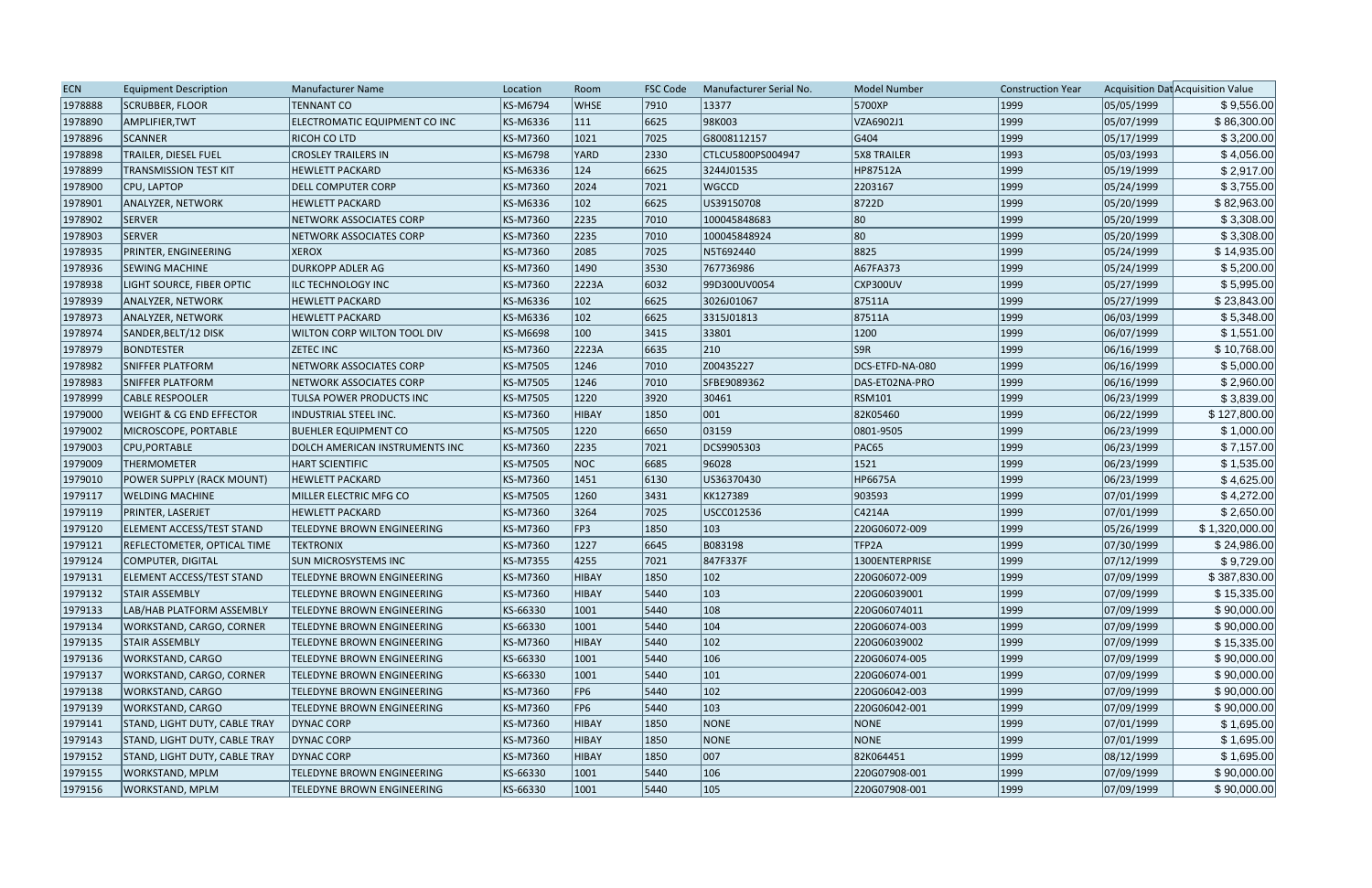| <b>ECN</b> | <b>Equipment Description</b>             | <b>Manufacturer Name</b>                                    | Location        | Room            | <b>FSC Code</b> | Manufacturer Serial No. | <b>Model Number</b> | <b>Construction Year</b> |            | Acquisition Dat Acquisition Value |
|------------|------------------------------------------|-------------------------------------------------------------|-----------------|-----------------|-----------------|-------------------------|---------------------|--------------------------|------------|-----------------------------------|
| 1979157    | <b>WORKSTAND, CARGO</b>                  | TELEDYNE BROWN ENGINEERING                                  | KS-66330        | 1001            | 5440            | 103                     | 220G07781-001       | 1999                     | 07/09/1999 | \$90,000.00                       |
| 1979158    | <b>ACCESS PLATFORM ASSEMBLY</b>          | <b>TELEDYNE BROWN ENGINEERING</b>                           | KS-M7360        | FP <sub>6</sub> | 5440            | 103                     | 220G06030001        | 1999                     | 07/09/1999 | \$90,000.00                       |
| 1979159    | <b>TOOL BOX</b>                          | TELEDYNE BROWN ENGINEERING                                  | KS-M7360        | <b>HIBAY</b>    | 5140            | NA                      | GI291               | 1999                     | 07/09/1999 | \$1,500.00                        |
| 1979162    | <b>COMPUTER</b>                          | AMI INSTRUMENTS INC                                         | KS-66330        | <b>WHSE</b>     | 7021            | K80W8080430011          | 486AMI              | 1990                     | 10/16/1990 | \$5,329.00                        |
| 1979166    | <b>TAPE DRIVE UNIT</b>                   | <b>ADIC CORP</b>                                            | KS-M7360        | 2235            | 7025            | 8A179422                | <b>DLT7000</b>      | 1999                     | 07/19/1999 | \$11,495.00                       |
| 1979167    | <b>GENERATOR, TIME CODE</b>              | DATUM INC                                                   | KS-M7505        | 1246            | 6645            | 1520                    | $97$ ATCE           | 1999                     | 07/19/1999 | \$3,700.00                        |
| 1979169    | CPU, LAPTOP                              | <b>DELL COMPUTER CORP</b>                                   | KS-M7360        | 2235            | 7021            | WKD8F                   | PPL                 | 1999                     | 07/19/1999 | \$3,979.00                        |
| 1979173    | PRINTER, LASERJET                        | <b>HEWLETT PACKARD</b>                                      | KS-M7360        | 2292            | 7025            | USBC010223              | C4214A              | 1999                     | 07/19/1999 | \$2,650.00                        |
| 1979174    | PRINTER, LASERJET                        | <b>HEWLETT PACKARD</b>                                      | KS-M7505        | 1417            | 7025            | USBC010210              | C4214A              | 1999                     | 07/19/1999 | \$2,650.00                        |
| 1979175    | PRINTER, LASERJET                        | <b>HEWLETT PACKARD</b>                                      | KS-M7360        | 2235            | 7025            | USCC013264              | C4214A              | 1999                     | 07/19/1999 | \$2,650.00                        |
| 1979176    | PRINTER, LASERJET                        | <b>HEWLETT PACKARD</b>                                      | KS-M7360        | 2238F           | 7025            | USBC005133              | C4214A              | 1999                     | 07/19/1999 | \$2,650.00                        |
| 1979177    | PRINTER, LASERJET                        | <b>HEWLETT PACKARD</b>                                      | KS-M7360        | 1244            | 7025            | USBC010214              | C4214A              | 1999                     | 07/19/1999 | \$2,650.00                        |
| 1979178    | PRINTER, DIGITAL PLOTTER                 | <b>HEWLETT PACKARD</b>                                      | <b>KS-M7777</b> | 2102            | 7025            | ESA9314384              | C6075A              | 1999                     | 07/19/1999 | \$9,750.00                        |
| 1979188    | <b>FORKLIFT</b>                          | <b>CLARK EQUIP CO INDUS TRUCK DIV</b>                       | KS-M6698        | 112             | 3930            | 9508FB                  | NPR <sub>20</sub>   | 1999                     | 07/30/1999 | \$24,710.00                       |
| 1979194    | <b>ANTENNA ASSEMBLY</b>                  | <b>TRIMBLE NAVIGATION LTD</b>                               | KS-M6336        | 111             | 5985            | 8450252                 | 2377310             | 1999                     | 07/30/1999 | \$18,450.00                       |
| 1979195    | WET DUST COLLECTOR SYSTEM                | <b>RAND-BRIGHT CORP</b>                                     | KS-M7505        | 1260            | 7910            | NA                      | 2200                | 1999                     | 08/02/1999 | \$8,050.00                        |
| 1979198    | MONITOR, 21                              | <b>SONY CORP</b>                                            | KS-M6336        | <b>EXCESS</b>   | 7025            | 7034314                 | GDM500PS            | 1999                     | 08/10/1999 | \$1,060.00                        |
| 1979199    | MONITOR, 21                              | <b>SONY CORP</b>                                            | KS-M6336        | 102             | 7025            | 7034317                 | GDM500PS            | 1999                     | 08/10/1999 | \$1,060.00                        |
| 1979201    | MONITOR, 21                              | <b>SONY CORP</b>                                            | KS-M6336        | 129A            | 7025            | 7034270                 | GDM500PS            | 1999                     | 08/10/1999 | \$1,060.00                        |
| 1979204    | ANALYZER, SPECTRUM                       | <b>HEWLETT PACKARD</b>                                      | KS-M6336        | 111             | 6625            | 3846A01171              | 8565E               | 1999                     | 08/09/1999 | \$63,487.00                       |
| 1979216    | CAPACITOR/INDUCTOR ANALYZER              | <b>SENCORE INC</b>                                          | KS-M7505        | 1246            | 6625            | 6701752M                | LC103               | 1999                     | 08/18/1999 | \$2,432.00                        |
| 1980316    | <b>COMPUTER SYSTEM, DIGITAL</b>          | <b>RDI COMPUTER CORP</b>                                    | KS-M7355        | 4255            | 7010            | U201456                 | U20142X128P         | 1998                     | 09/30/1998 | \$16,720.00                       |
| 1980354    | <b>SOLAR ABSORTANCE INSTRUMENT</b>       | <b>AZ TECHNOLOGY INC</b>                                    | KS-M7505        | 1003            | 6650            | 1098102                 | AZ TECHNOLOGY, INC  | 1998                     | 10/03/1998 | \$69,000.00                       |
| 1980457    | <b>GENERATOR, DIESEL</b>                 | <b>ONAN CORP</b>                                            | KS-M6336        | <b>YARD</b>     | 2815            | 1980794602              | $\vert$ 60DGCB      | 1998                     | 10/16/1998 | \$24,597.00                       |
| 1980458    | <b>GENERATOR, DIESEL</b>                 | ONAN CORP                                                   | KS-M6336        | <b>YARD</b>     | 2815            | 1980794603              | 60DGCB              | 1998                     | 10/16/1998 | \$24,597.00                       |
| 1980479    | <b>DISPLAY UNIT, COLOR</b>               | TRUE TIME INC FRMLY KINEMETRIC                              | KS-M7360        | 2348            | 7025            | 98419333                | 820302              | 1998                     | 10/28/1998 | \$2,788.00                        |
| 1980480    | <b>DISPLAY UNIT, COLOR</b>               | TRUE TIME INC FRMLY KINEMETRIC                              | KS-M7360        | 2348            | 7025            | 98419334                | 820302              | 1998                     | 10/28/1998 | \$2,788.00                        |
| 1980481    | <b>DISPLAY UNIT, COLOR</b>               | TRUE TIME INC FRMLY KINEMETRIC                              | KS-M7360        | 2348            | 7025            | 98419331                | 820302              | 1998                     | 10/28/1998 | \$2,788.00                        |
| 1980482    | <b>DISPLAY UNIT, COLOR</b>               | TRUE TIME INC FRMLY KINEMETRIC                              | KS-M7360        | 2348            | 7025            | 98419332                | 820302              | 1998                     | 10/28/1998 | \$2,788.00                        |
| 1980523    | SCALE, PRECISION                         | METTLER TOLEDO INC                                          | KS-M7362        | <b>BUTLR</b>    | 6670            | 2166410                 | KG600SX             | 1998                     | 11/24/1998 | \$10,470.00                       |
| 1980556    | CPU, PENTIUM                             | DELL COMPUTER CORP F-PC'S LTD                               | KS-M7360        | 2372            | 7021            | <b>HDJKD</b>            | MMP                 | 1998                     | 11/25/1998 | \$10,848.00                       |
| 1980607    | <b>COMPUTER SYSTEM, DIGITAL</b>          | <b>GETAC INC</b>                                            | KS-M7355        | 4255            | 7010            | 7301595                 | NX5037              | 1998                     | 12/11/1998 | \$17,760.00                       |
| 1980962    | <b>GENERATOR SET, 1200KW</b>             | KOHLER CO ENGINE PLANT DIV                                  | KS-M7360        | <b>SSIDE</b>    | 6115            | 610139                  | 1200                | 1998                     | 04/16/1999 | \$178,000.00                      |
| 1981644    | SERVER                                   | <b>SILICON GRAPHICS INC</b>                                 | KS-M7355        | 4255            | 7021            | 690D5675                | L1S4022             | 1999                     | 05/12/1999 | \$12,832.00                       |
| 1981667    | <b>POWER SUPPLY</b>                      | POWERWARE CORP F-EXIDE ELECTR                               | KS-M71357       | 114             | 6130            | ER184ZXX02              | $ 300\rangle$       | 1999                     | 05/27/1999 | \$39,702.00                       |
| 1981668    | TRANSFORMER, INPUT ISOLATION             | <b>POWERWARE CORP F-EXIDE ELECTR</b>                        | KS-M71357       | 114             | 6625            | ER191ZXX01              | BP111300480         | 1999                     | 05/27/1999 | \$7,795.00                        |
| 1981669    |                                          | VOLTMETER, ELECTRONIC MONITOR POWERWARE CORP F-EXIDE ELECTR | KS-M7360        | <b>REC</b>      | 6625            | 954026A4511EC           | SA                  | 1999                     | 05/27/1999 | \$2,697.00                        |
| 1981681    | POWER SUPPLY, UNINTERRUPTABLE EXIDE CORP |                                                             | KS-M7360        | 1496            | $ 6130\rangle$  | ER2152KK01              | 182020              | 1999                     | 06/18/1999 | \$11,623.00                       |
| 1981682    | POWER SUPPLY, UNINTERRUPTABLE EXIDE CORP |                                                             | KS-M6336        | 102             | 6130            | <b>ER2222KK01</b>       | 182020              | 1999                     | 06/18/1999 | \$11,623.00                       |
| 1981683    | <b>VOLTMETER</b>                         | <b>EXIDE CORP</b>                                           | KS-M6336        | 102             | 6625            | NONE                    | <b>BP1118</b>       | 1999                     | 06/18/1999 | \$2,744.00                        |
| 1981684    | VOLTMETER                                | <b>EXIDE CORP</b>                                           | KS-M7360        | 1496            | 6625            | <b>NONE</b>             | <b>BP1118</b>       | 1999                     | 06/18/1999 | \$2,744.00                        |
| 1981685    | POWER SUPPLY, UNINTERRUPTABLE EXIDE CORP |                                                             | KS-M7360        | <b>REC</b>      | 6130            | ER214ZBA04              | <b>BP11180</b>      | 1999                     | 06/18/1999 | \$24,247.00                       |
| 1981686    | <b>VOLTMETER</b>                         | <b>EXIDE CORP</b>                                           | KS-M7355        | 4239            | 6625            | NONE                    | $ J471\rangle$      | 1999                     | 06/18/1999 | \$2,697.00                        |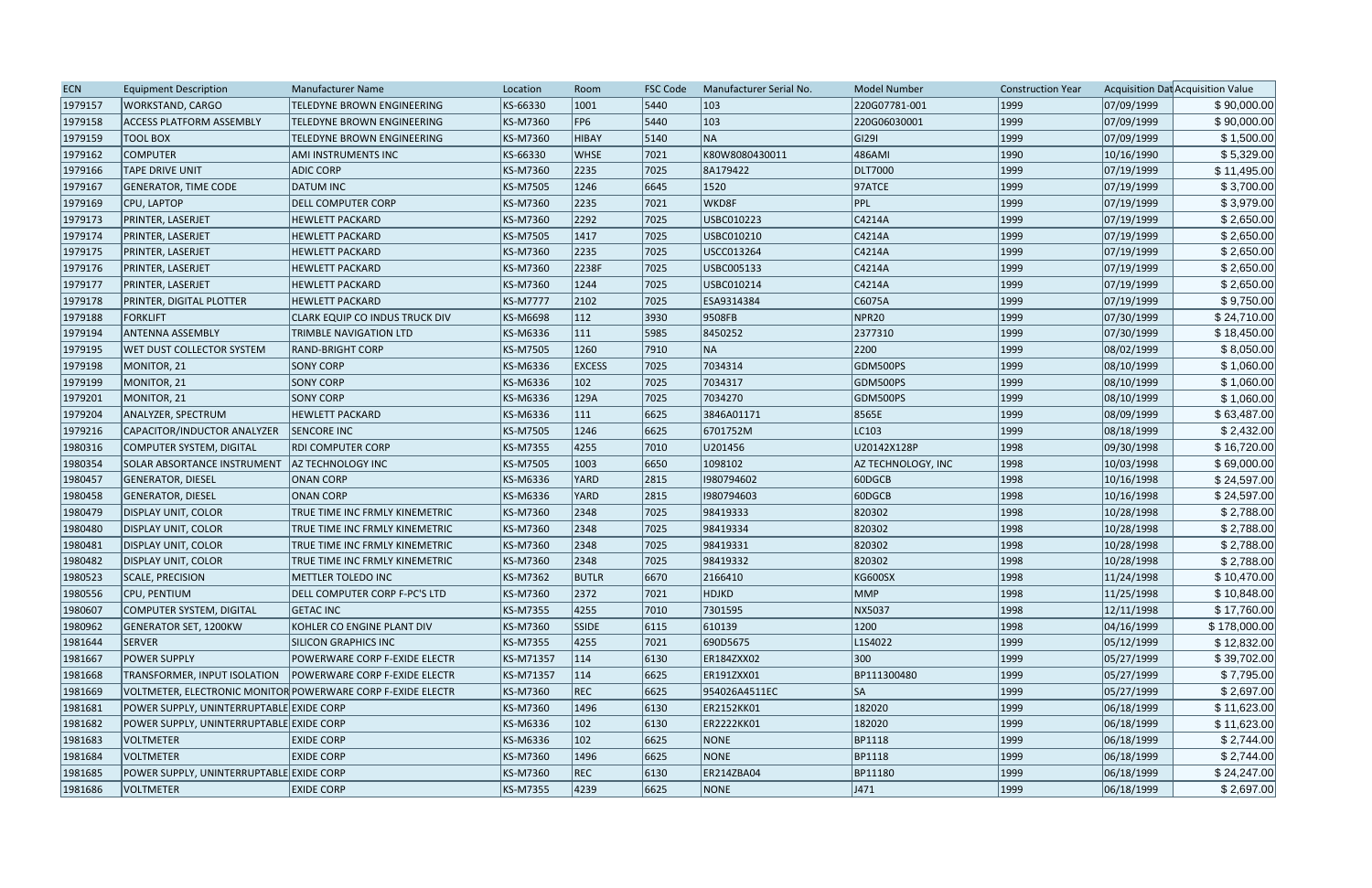| <b>ECN</b> | <b>Equipment Description</b>                               | <b>Manufacturer Name</b>                                   | Location        | Room         | <b>FSC Code</b> | Manufacturer Serial No. | <b>Model Number</b> | <b>Construction Year</b> |            | Acquisition Dat Acquisition Value |
|------------|------------------------------------------------------------|------------------------------------------------------------|-----------------|--------------|-----------------|-------------------------|---------------------|--------------------------|------------|-----------------------------------|
| 1981714    | ANALYZER                                                   | DRANETZ TECHNOLOGIES F-DRANETZ                             | KS-M7360        | 2292         | 6625            | 6580UA022               | 658                 | 1999                     | 06/22/1999 | \$14,086.00                       |
| 1981790    | <b>PRINTER, ADP</b>                                        | <b>HEWLETT-PACKARD CO</b>                                  | <b>KS-M7360</b> | 2372         | 7025            | JPDD049822              | C4094A              | 1999                     | 07/16/1999 | \$3,649.00                        |
| 1981791    | PRINTER, ADP                                               | <b>HEWLETT-PACKARD CO</b>                                  | <b>KS-M7355</b> | 4255         | 7025            | JPDD049927              | C4094A              | 1999                     | 07/16/1999 | \$3,649.00                        |
| 1981857    | <b>CPU, PENTIUM</b>                                        | DELL COMPUTER CORP F-PC'S LTD                              | <b>KS-M7360</b> | 2372         | 7021            | 1HWM9                   | MMP                 | 1999                     | 07/27/1999 | \$2,400.00                        |
| 1981908    | ANALYZER, MERCURY, VAPOR                                   | ARIZONA INSTRUMENT CORP                                    | <b>KS-M7360</b> | 1451         | 6665            | 2858                    | 431X                | 1999                     | 08/16/1999 | \$4,752.00                        |
| 1981909    | CAMERA, DIGITAL                                            | <b>OLYMPUS OPTICAL CO LTD</b>                              | KS-M7360        | 2397         | 6720            | 4106014                 | D600L               | 1999                     | 08/20/1999 | \$700.00                          |
| 1981914    | COMPUTER, DIGITAL                                          | <b>INTERGRAPH CORP F-M &amp; S</b>                         | <b>KS-M7355</b> | 4255         | 7021            | H <sub>2</sub> VCZ7     | FBASB1420           | 1999                     | 08/20/1999 | \$5,767.00                        |
| 1981916    | <b>DISPLAY UNIT, COLOR</b>                                 | <b>INTERGRAPH CORP F-M &amp; S</b>                         | <b>KS-M7355</b> | 4255         | 7025            | 2700146                 | GDM90W01T5          | 1999                     | 08/20/1999 | \$1,898.00                        |
| 1982035    | MONITOR, HYDRAZINE SYSTEM                                  | <b>ZELLWEGER ANALYTICS INC</b>                             | KS-M71354       | 09           | 6665            | 3452                    | Z-PURGE             | 2000                     | 05/10/2000 | \$8,248.00                        |
| 1982036    | MONITOR, HYDRAZINE SYSTEM                                  | <b>ZELLWEGER ANALYTICS INC</b>                             | <b>KS-M7505</b> | 1006         | 6665            | 3453                    | Z-PURGE             | 2000                     | 05/10/2000 | \$8,248.00                        |
| 1982037    | MONITOR, HYDRAZINE SYSTEM                                  | <b>ZELLWEGER ANALYTICS INC</b>                             | <b>KS-M7505</b> | 1006         | 6665            | 3454                    | Z-PURGE             | 2000                     | 05/10/2000 | \$7,600.00                        |
| 2018283    | MONITOR, 27                                                | PANASONIC                                                  | <b>KS-M7505</b> | 1220         | 5820            | LC83130271              | <b>CT2786Y</b>      | 1999                     | 09/07/1999 | \$650.00                          |
| 2018287    | ANALYZER, SPECTRUM                                         | <b>HEWLETT PACKARD</b>                                     | KS-M7360        | 1451         | 6625            | JP1KE00748              | <b>HP4396B</b>      | 1999                     | 09/07/1999 | \$30,603.00                       |
| 2018303    | CPU, PENTIUM                                               | <b>DELL COMPUTER CORP</b>                                  | <b>KS-M7355</b> | 4255         | 7021            | 4E57H                   | <b>MMP</b>          | 1999                     | 09/08/1999 | \$1,917.00                        |
| 2018304    | <b>CPU, PENTIUM</b>                                        | <b>DELL COMPUTER CORP</b>                                  | KS-M7360        | 3235         | 7021            | 4E5KZ                   | MMP                 | 1999                     | 09/08/1999 | \$1,917.00                        |
| 2018305    | <b>EMBOSSING MACHINE</b>                                   | <b>AUTOMARK MARKING MACHINES INC.</b>                      | <b>KS-M7505</b> | 1202         | 7490            | 95399                   | DC450               | 1999                     | 09/20/1999 | \$10,750.00                       |
| 2018355    | CPU, LAPTOP, INDUSTRIAL                                    | FIELD WORKS INC.                                           | <b>KS-M7360</b> | <b>HIBAY</b> | 7021            | 13599334                | FW7233PX            | 1999                     | 09/28/1999 | \$8,228.00                        |
| 2018363    | LIFT, PLATFORM                                             | <b>CLARK EQUIP CO</b>                                      | <b>KS-M7360</b> | REC          | 3930            | 1574--1998              | AB38N               | 1999                     | 09/29/1999 | \$30,500.00                       |
| 2018403    | <b>TRACKER SHUTTLE</b>                                     | <b>LEICA</b>                                               | <b>KS-M7360</b> | <b>IBAY</b>  | 1850            | 001                     | 900763C             | 1999                     | 09/30/1999 | \$5,056.00                        |
| 2018445    | <b>CPU, LAPTOP</b>                                         | <b>DELL COMPUTER CORP</b>                                  | <b>KS-M7355</b> | 4255         | 7021            | VF64D                   | 7C                  | 1999                     | 10/04/1999 | \$4,630.00                        |
| 2018447    | CPU, LAPTOP                                                | <b>DELL COMPUTER CORP</b>                                  | <b>KS-M7355</b> | 4255         | 7021            | <b>VF64B</b>            | 7C                  | 1999                     | 10/04/1999 | \$4,630.00                        |
| 2018468    | MULTI-PURPOSE LOGISTICS MODULI ALENIA AERONAUTICA SPA      |                                                            | <b>KS-M7360</b> | HIBAY        | 1810            | 002                     | MPLM-FM2            | 1999                     | 09/29/1999 | \$38,973,284.00                   |
| 2018469    | <b>OPTOMETER</b>                                           | <b>CD TECHNOLOGY</b>                                       | <b>KS-M7505</b> | 1220         | 6625            | 97038                   | 350                 | 1999                     | 10/20/1999 | \$3,223.00                        |
| 2018470    | <b>CURRENT METER</b>                                       | <b>EG &amp; G INSTRUMENTS</b>                              | <b>KS-M7505</b> | 1220         | 6625            | NA                      | 221456              | 1999                     | 10/20/1999 | \$5,220.00                        |
| 2018471    | <b>THERMAL CYCLING TESTER</b>                              | <b>EG &amp; G INSTRUMENTS</b>                              | <b>KS-M7505</b> | 1220         | 6625            | NA                      | 222467              | 1999                     | 10/20/1999 | \$4,117.00                        |
| 2018472    | <b>PHOTOMETER</b>                                          | <b>TEKTRONIX</b>                                           | <b>KS-M7505</b> | 1220         | 6650            | B011072                 | $ J17\rangle$       | 1999                     | 10/20/1999 | \$1,986.00                        |
| 2018473    | <b>CHART RECORDER</b>                                      | <b>OMEGA INDUSTRIES INC</b>                                | <b>KS-M7505</b> | 1220         | 6625            | B59766                  | 790                 | 1999                     | 10/20/1999 | \$4,857.00                        |
| 2018474    | <b>SAT TESTER</b>                                          | <b>EG &amp; G INSTRUMENTS</b>                              | <b>KS-M7505</b> | 1220         | 6625            | NA                      | 225338              | 1999                     | 10/20/1999 | \$10,930.00                       |
| 2018475    | UPS                                                        | <b>BEST POWER TECHNOLOGY INC</b>                           | <b>KS-M7505</b> | 1247         | 6130            | 8K38216                 | RE1.8KVA            | 1999                     | 10/20/1999 | \$2,380.00                        |
| 2018482    | INTERFEROMETER SYSTEM                                      | <b>NORLAND PRODUCTS INC</b>                                | KS-M7360        | 1227         | 6650            | 001                     | 25215               | 1999                     | 07/01/1999 | \$6,960.00                        |
| 2018483    | <b>FUME EXTRACTOR</b>                                      | <b>NEDERMAN INC</b>                                        | KS-M71357       | 196          | 3439            | 510334                  | 9910                | 1999                     | 10/25/1999 | \$1,605.00                        |
| 2018484    | MICROSCOPE, INSPECTION SYSTEM VISIONEER COMMUNICATIONS INC |                                                            | KS-M71357       | 196          | 6650            | H12204                  | <b>MANTIS</b>       | 1999                     | 10/25/1999 | \$1,140.00                        |
| 2018485    |                                                            | MICROSCOPE, INSPECTION SYSTEM VISIONEER COMMUNICATIONS INC | <b>KS-M7360</b> | 1227         | 6650            | H12684                  | <b>MANTIS</b>       | 1999                     | 10/25/1999 | \$1,140.00                        |
| 2018486    |                                                            | MICROSCOPE, INSPECTION SYSTEM VISIONEER COMMUNICATIONS INC | <b>KS-M7360</b> | 1227         | 6650            | H12738                  | <b>MANTIS</b>       | 1999                     | 10/25/1999 | \$1,140.00                        |
| 2018487    | <b>SOLDERING WORK STATION</b>                              | <b>PACE INC</b>                                            | KS-M71357       | 196          | 3439            | 04130061                | <b>PPS400</b>       | 1999                     | 10/22/1999 | \$2,808.00                        |
| 2018488    | SOLDERING WORK STATION                                     | <b>PACE INC</b>                                            | KS-M7360        | 1227         | 3439            | 04130058                | <b>PPS400</b>       | 1999                     | 10/22/1999 | \$2,808.00                        |
| 2018489    | SOLDERING WORK STATION                                     | <b>PACE INC</b>                                            | KS-M71357       | 196          | 3439            | 04130063                | <b>PPS400</b>       | 1999                     | 10/22/1999 | \$2,808.00                        |
| 2018492    | DYNAMOMETER, SCALE                                         | DILLON SCALE AND EQUIPMENT CO                              | <b>KS-M7360</b> | 1451         | 6695            | 230180                  | 36140-0039          | 1999                     | 11/03/1999 | \$1,585.00                        |
| 2018496    | CPU, LAPTOP                                                | <b>DELL COMPUTER CORP</b>                                  | <b>KS-M7355</b> | 4255         | 7021            | VGR9V                   | <b>PPL</b>          | 1999                     | 11/03/1999 | \$4,630.00                        |
| 2018600    | MEGOHMETER                                                 | <b>AEMC INSTRUMENTS</b>                                    | <b>KS-M7453</b> | <b>TCRIB</b> | 6635            | 5169177                 | 1000N               | 1999                     | 11/22/1999 | \$1,259.00                        |
| 2018602    | <b>SEWING MACHINE</b>                                      | <b>DURKOPP ADLER AG</b>                                    | <b>KS-M7360</b> | 1490         | 3530            | 269743318               | 269373              | 1999                     | 12/03/1999 | \$7,884.00                        |
| 2018608    | PIPE THREADING MACHINE                                     | <b>RIGID TOOL CO</b>                                       | <b>KS-M7453</b> | <b>WHSE</b>  | 3456            | EAM18782F99             | 535                 | 1999                     | 12/08/1999 | \$3,664.00                        |
| 2018615    | <b>FEU BALLAST ASSEMBLY</b>                                | EG & G RETICON DIV                                         | <b>KS-M7505</b> | 1220         | 6625            | 004B                    | 219011              | 1999                     | 12/20/1999 | \$52,172.00                       |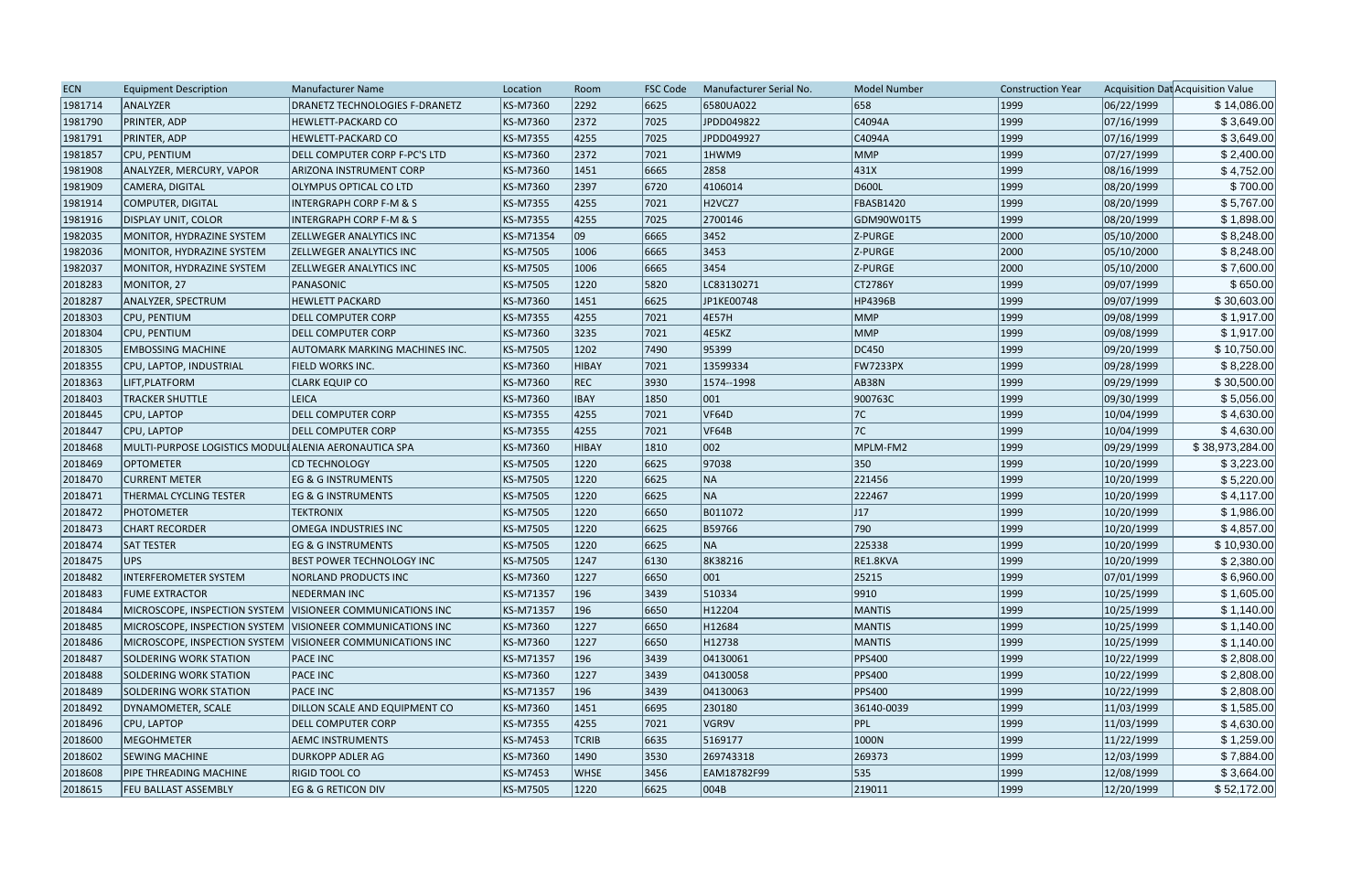| 6670<br>12/20/1999<br>DYNAMOMETER<br>KS-M7360<br>1457<br>250331<br>361400054<br>2018618<br>DILLON SCALE AND EQUIPMENT CO<br> 1999<br>6695<br>250333<br> 1999<br>12/20/1999<br>2018619<br>DYNAMOMETER<br>KS-M7360<br> 1451<br>361400054<br>DILLON SCALE AND EQUIPMENT CO<br>2018635<br>1457<br>6695<br>260198<br>1999<br>12/20/1999<br>DYNAMOMETER 100K<br>DILLON SCALE AND EQUIPMENT CO<br>KS-M7360<br>361400062<br>5895<br>$ 524\rangle$<br>201302<br> 1999<br>01/10/2000<br>2018642<br>ANTENNA<br>KS-M6336<br>FCA6<br><b>TECOM INDUSTRIES INC</b><br>522<br>FCA5<br> 1999<br>01/10/2000<br>2018643<br><b>ANTENNA</b><br>KS-M6336<br>5895<br>201302<br><b>TECOM INDUSTRIES INC</b><br>14199510<br>01/10/2000<br>2018644<br>CPU, LAPTOP, INDUSTRIAL<br>KS-M7360<br><b>HIBAY</b><br>7021<br><b>FW7233PX</b><br>1999<br><b>FIELD WORKS INC.</b><br>1247<br>7021<br>9U85E<br> 1999<br>01/19/2000<br>2018646<br><b>CPU</b><br><b>DELL COMPUTER CORP</b><br>KS-M7505<br> 1A<br>61725<br>2018648<br>DEWPOINT/TEMPERATURE METER<br>KS-M7505<br>1246<br>6685<br>HC321A<br>1999<br>01/20/2000<br><b>ROTRONICS INC</b><br>200<br>1003<br>2000<br>02/02/2000<br>2018680<br><b>MICROSCOPE</b><br><b>EXCEL TECHNOLOGIES</b><br>KS-M7505<br>6650<br>1102552<br>1220<br>NA<br>221455<br>2000<br>01/24/2000<br>2018682<br><b>FLUORESCENT LAMP TESTER</b><br><b>EG &amp; G RETICON DIV</b><br>KS-M7505<br>6625<br>NA<br>1220<br>6625<br>2000<br>01/24/2000<br>2018683<br><b>EG &amp; G RETICON DIV</b><br>KS-M7505<br>224140<br><b>SRC CONTINUITY TESTER</b><br> NA<br>1220<br>6625<br>221467<br>2000<br>01/24/2000<br>2018684<br><b>REMOTE CONTROL TESTER</b><br>EG & G RETICON DIV<br>KS-M7505 | Acquisition Dat Acquisition Value |
|---------------------------------------------------------------------------------------------------------------------------------------------------------------------------------------------------------------------------------------------------------------------------------------------------------------------------------------------------------------------------------------------------------------------------------------------------------------------------------------------------------------------------------------------------------------------------------------------------------------------------------------------------------------------------------------------------------------------------------------------------------------------------------------------------------------------------------------------------------------------------------------------------------------------------------------------------------------------------------------------------------------------------------------------------------------------------------------------------------------------------------------------------------------------------------------------------------------------------------------------------------------------------------------------------------------------------------------------------------------------------------------------------------------------------------------------------------------------------------------------------------------------------------------------------------------------------------------------------------------------------------------------------------------------------------|-----------------------------------|
|                                                                                                                                                                                                                                                                                                                                                                                                                                                                                                                                                                                                                                                                                                                                                                                                                                                                                                                                                                                                                                                                                                                                                                                                                                                                                                                                                                                                                                                                                                                                                                                                                                                                                 | \$2,457.00                        |
|                                                                                                                                                                                                                                                                                                                                                                                                                                                                                                                                                                                                                                                                                                                                                                                                                                                                                                                                                                                                                                                                                                                                                                                                                                                                                                                                                                                                                                                                                                                                                                                                                                                                                 | \$2,457.00                        |
|                                                                                                                                                                                                                                                                                                                                                                                                                                                                                                                                                                                                                                                                                                                                                                                                                                                                                                                                                                                                                                                                                                                                                                                                                                                                                                                                                                                                                                                                                                                                                                                                                                                                                 | \$3,906.00                        |
|                                                                                                                                                                                                                                                                                                                                                                                                                                                                                                                                                                                                                                                                                                                                                                                                                                                                                                                                                                                                                                                                                                                                                                                                                                                                                                                                                                                                                                                                                                                                                                                                                                                                                 | \$3,465.00                        |
|                                                                                                                                                                                                                                                                                                                                                                                                                                                                                                                                                                                                                                                                                                                                                                                                                                                                                                                                                                                                                                                                                                                                                                                                                                                                                                                                                                                                                                                                                                                                                                                                                                                                                 | \$3,465.00                        |
|                                                                                                                                                                                                                                                                                                                                                                                                                                                                                                                                                                                                                                                                                                                                                                                                                                                                                                                                                                                                                                                                                                                                                                                                                                                                                                                                                                                                                                                                                                                                                                                                                                                                                 | \$6,403.00                        |
|                                                                                                                                                                                                                                                                                                                                                                                                                                                                                                                                                                                                                                                                                                                                                                                                                                                                                                                                                                                                                                                                                                                                                                                                                                                                                                                                                                                                                                                                                                                                                                                                                                                                                 | \$1,975.00                        |
|                                                                                                                                                                                                                                                                                                                                                                                                                                                                                                                                                                                                                                                                                                                                                                                                                                                                                                                                                                                                                                                                                                                                                                                                                                                                                                                                                                                                                                                                                                                                                                                                                                                                                 | \$2,300.00                        |
|                                                                                                                                                                                                                                                                                                                                                                                                                                                                                                                                                                                                                                                                                                                                                                                                                                                                                                                                                                                                                                                                                                                                                                                                                                                                                                                                                                                                                                                                                                                                                                                                                                                                                 | \$11,953.00                       |
|                                                                                                                                                                                                                                                                                                                                                                                                                                                                                                                                                                                                                                                                                                                                                                                                                                                                                                                                                                                                                                                                                                                                                                                                                                                                                                                                                                                                                                                                                                                                                                                                                                                                                 | \$12,169.00                       |
|                                                                                                                                                                                                                                                                                                                                                                                                                                                                                                                                                                                                                                                                                                                                                                                                                                                                                                                                                                                                                                                                                                                                                                                                                                                                                                                                                                                                                                                                                                                                                                                                                                                                                 | \$10,065.00                       |
|                                                                                                                                                                                                                                                                                                                                                                                                                                                                                                                                                                                                                                                                                                                                                                                                                                                                                                                                                                                                                                                                                                                                                                                                                                                                                                                                                                                                                                                                                                                                                                                                                                                                                 | \$7,745.00                        |
| 6625<br> NA<br>01/24/2000<br>2018685<br>KS-M7505<br>1220<br>221783<br>2000<br><b>SRC FUNCTIONAL TESTER</b><br><b>EG &amp; G RETICON DIV</b>                                                                                                                                                                                                                                                                                                                                                                                                                                                                                                                                                                                                                                                                                                                                                                                                                                                                                                                                                                                                                                                                                                                                                                                                                                                                                                                                                                                                                                                                                                                                     | \$15,947.00                       |
| NA<br>1220<br>6625<br>2000<br>01/24/2000<br>2018686<br>FEU REMOTE SWITCH<br><b>EG &amp; G RETICON DIV</b><br>KS-M7505<br>2190061                                                                                                                                                                                                                                                                                                                                                                                                                                                                                                                                                                                                                                                                                                                                                                                                                                                                                                                                                                                                                                                                                                                                                                                                                                                                                                                                                                                                                                                                                                                                                | \$23,913.00                       |
| NA<br>2018687<br>KS-M7505<br>1220<br>6625<br>221814<br>2000<br>01/24/2000<br>ON/OFF CONTROL EXTENSION<br><b>EG &amp; G RETICON DIV</b>                                                                                                                                                                                                                                                                                                                                                                                                                                                                                                                                                                                                                                                                                                                                                                                                                                                                                                                                                                                                                                                                                                                                                                                                                                                                                                                                                                                                                                                                                                                                          | \$5,525.00                        |
| 2000<br>2018690<br><b>SWITCH</b><br>KS-M7360<br>2235<br>7025<br>B064E16700<br>C2924XLEN<br>02/07/2000<br><b>CISCO SYSTEMS INC</b>                                                                                                                                                                                                                                                                                                                                                                                                                                                                                                                                                                                                                                                                                                                                                                                                                                                                                                                                                                                                                                                                                                                                                                                                                                                                                                                                                                                                                                                                                                                                               | \$1,739.00                        |
| 1850<br>T2<br>2000<br>2018694<br>TRANSPORTER, PAYLOAD CANISTER KMAG TRANSPORTTECHNIK<br><b>KS-M7777</b><br>1230<br>82K06183<br>02/22/2000                                                                                                                                                                                                                                                                                                                                                                                                                                                                                                                                                                                                                                                                                                                                                                                                                                                                                                                                                                                                                                                                                                                                                                                                                                                                                                                                                                                                                                                                                                                                       | \$1,615,200.00                    |
| T1 <br>2000<br>2018695<br><b>KS-M7777</b><br>1230<br>1850<br>82K06183<br>02/22/2000<br>TRANSPORTER, PAYLOAD CANISTER KMAG TRANSPORTTECHNIK                                                                                                                                                                                                                                                                                                                                                                                                                                                                                                                                                                                                                                                                                                                                                                                                                                                                                                                                                                                                                                                                                                                                                                                                                                                                                                                                                                                                                                                                                                                                      | \$1,615,200.00                    |
| NA<br>65477<br>7125<br>2000<br>02/22/2000<br>2018696<br><b>MOBILE TOOL CART</b><br><b>KS-M7777</b><br>1035<br><b>SEARS ROEBUCK AND CO</b>                                                                                                                                                                                                                                                                                                                                                                                                                                                                                                                                                                                                                                                                                                                                                                                                                                                                                                                                                                                                                                                                                                                                                                                                                                                                                                                                                                                                                                                                                                                                       | \$1,751.00                        |
| NA<br>65477<br>2018697<br><b>KS-M7777</b><br>YMT6V<br>7125<br>2000<br>02/22/2000<br>MOBILE TOOL CART<br><b>SEARS ROEBUCK AND CO</b>                                                                                                                                                                                                                                                                                                                                                                                                                                                                                                                                                                                                                                                                                                                                                                                                                                                                                                                                                                                                                                                                                                                                                                                                                                                                                                                                                                                                                                                                                                                                             | \$1,751.00                        |
| 3300<br>2372<br>7025<br>7ZNV3639C38<br>1999<br>2018705<br>KS-M7360<br>03/22/1999<br><b>SWITCH, SUPERSTACK II</b><br>3 COM/US ROBOTICS                                                                                                                                                                                                                                                                                                                                                                                                                                                                                                                                                                                                                                                                                                                                                                                                                                                                                                                                                                                                                                                                                                                                                                                                                                                                                                                                                                                                                                                                                                                                           | \$2,445.00                        |
| 2018714<br>KS-M7360<br>3065<br>7025<br>2000<br>03/07/2000<br>PRINTER, LASERJET<br><b>HEWLETT PACKARD</b><br>USCC118076<br> C4254A                                                                                                                                                                                                                                                                                                                                                                                                                                                                                                                                                                                                                                                                                                                                                                                                                                                                                                                                                                                                                                                                                                                                                                                                                                                                                                                                                                                                                                                                                                                                               | \$1,835.00                        |
| C4254A<br>2000<br>03/07/2000<br>2018715<br>PRINTER, LASERJET<br>KS-M7505<br>1102<br>7025<br>USCC118020<br><b>HEWLETT PACKARD</b>                                                                                                                                                                                                                                                                                                                                                                                                                                                                                                                                                                                                                                                                                                                                                                                                                                                                                                                                                                                                                                                                                                                                                                                                                                                                                                                                                                                                                                                                                                                                                | \$1,835.00                        |
| 2397<br>7025<br>C4254A<br>2000<br>03/07/2000<br>2018716<br>PRINTER, LASERJET<br><b>HEWLETT PACKARD</b><br>KS-M7360<br>USQC037677                                                                                                                                                                                                                                                                                                                                                                                                                                                                                                                                                                                                                                                                                                                                                                                                                                                                                                                                                                                                                                                                                                                                                                                                                                                                                                                                                                                                                                                                                                                                                | \$1,835.00                        |
| 2000<br>03/10/2000<br>2018725<br>KS-M7360<br>1451<br>3590<br>EOB120<br><b>BALANCE SCALE</b><br><b>OHAUS SCALE CORP</b><br>EO611119062517                                                                                                                                                                                                                                                                                                                                                                                                                                                                                                                                                                                                                                                                                                                                                                                                                                                                                                                                                                                                                                                                                                                                                                                                                                                                                                                                                                                                                                                                                                                                        | \$1,146.00                        |
| 6670<br>2000<br>03/17/2000<br>2018731<br>SCALE, ELEC.COUNT/WEIGHING<br>KS-M7360<br>1451<br>E061111906249<br>EOD120<br><b>OHAUS SCALE CORP</b>                                                                                                                                                                                                                                                                                                                                                                                                                                                                                                                                                                                                                                                                                                                                                                                                                                                                                                                                                                                                                                                                                                                                                                                                                                                                                                                                                                                                                                                                                                                                   | \$1,292.00                        |
| 2018732<br>FCA5<br>6645<br>994711610<br>2000<br>03/17/2000<br><b>GENERATOR, TIME CODE</b><br>TRUE TIME INC FRMLY KINEMETRIC<br>KS-M6336<br>GPS605                                                                                                                                                                                                                                                                                                                                                                                                                                                                                                                                                                                                                                                                                                                                                                                                                                                                                                                                                                                                                                                                                                                                                                                                                                                                                                                                                                                                                                                                                                                               | \$1,495.00                        |
| FCA6<br>994711608<br>GPS605<br>2000<br>03/17/2000<br>2018733<br>KS-M6336<br>6645<br><b>GENERATOR, TIME CODE</b><br>TRUE TIME INC FRMLY KINEMETRIC                                                                                                                                                                                                                                                                                                                                                                                                                                                                                                                                                                                                                                                                                                                                                                                                                                                                                                                                                                                                                                                                                                                                                                                                                                                                                                                                                                                                                                                                                                                               | \$1,495.00                        |
| 2018734<br>FS3<br>2000<br>KS-M6336<br>6645<br>994711621<br>GPS605<br>03/17/2000<br><b>GENERATOR, TIME CODE</b><br>TRUE TIME INC FRMLY KINEMETRIC                                                                                                                                                                                                                                                                                                                                                                                                                                                                                                                                                                                                                                                                                                                                                                                                                                                                                                                                                                                                                                                                                                                                                                                                                                                                                                                                                                                                                                                                                                                                | \$1,495.00                        |
| 2018738<br>2235<br>4006<br><b>HUB</b><br>KS-M7360<br>7025<br>2000<br>03/22/2000<br><b>CISCO SYSTEMS INC</b><br>FOX04109198                                                                                                                                                                                                                                                                                                                                                                                                                                                                                                                                                                                                                                                                                                                                                                                                                                                                                                                                                                                                                                                                                                                                                                                                                                                                                                                                                                                                                                                                                                                                                      | \$7,828.00                        |
| 2000<br>2018745<br>KS-M6798<br>YARD<br>3590<br>NA<br><b>RC-PTCU</b><br>03/29/2000<br>PORTABLE CLEANING UNIT<br><b>LIQUID CONTROL CORP</b>                                                                                                                                                                                                                                                                                                                                                                                                                                                                                                                                                                                                                                                                                                                                                                                                                                                                                                                                                                                                                                                                                                                                                                                                                                                                                                                                                                                                                                                                                                                                       | \$2,895.00                        |
| 24001416<br>04/05/2000<br>2018748<br>KS-M7505<br>1247<br>6635<br>2401<br>2000<br><b>VIBRATION CONTROL SYSTEM</b><br><b>SPECTRAL DYNAMICS</b>                                                                                                                                                                                                                                                                                                                                                                                                                                                                                                                                                                                                                                                                                                                                                                                                                                                                                                                                                                                                                                                                                                                                                                                                                                                                                                                                                                                                                                                                                                                                    | \$24,310.00                       |
| <b>HP6575A</b><br>2018760<br>KS-M7360<br>6130<br>US36340239<br>2000<br>04/14/2000<br>POWER SUPPLY DC<br><b>HEWLETT PACKARD</b><br> 1451                                                                                                                                                                                                                                                                                                                                                                                                                                                                                                                                                                                                                                                                                                                                                                                                                                                                                                                                                                                                                                                                                                                                                                                                                                                                                                                                                                                                                                                                                                                                         | \$2,930.00                        |
| 2018761<br>2000<br><b>POWER SUPPLY DC</b><br><b>HEWLETT PACKARD</b><br>KS-M7360<br>1451<br>6130<br>US36340238<br><b>HP6575A</b><br>04/14/2000                                                                                                                                                                                                                                                                                                                                                                                                                                                                                                                                                                                                                                                                                                                                                                                                                                                                                                                                                                                                                                                                                                                                                                                                                                                                                                                                                                                                                                                                                                                                   | \$2,930.00                        |
| 2018804<br>PRINTER, LASERJET<br>KS-M7360<br>2293<br>7025<br>JPJB001421<br> C7098A <br>2000<br>04/21/2000<br><b>HEWLETT PACKARD</b>                                                                                                                                                                                                                                                                                                                                                                                                                                                                                                                                                                                                                                                                                                                                                                                                                                                                                                                                                                                                                                                                                                                                                                                                                                                                                                                                                                                                                                                                                                                                              | \$7,750.00                        |
| 2018809<br><b>SWITCH, SUPERSTACK II</b><br>3 COM/US ROBOTICS<br>KS-M7355<br>4255<br>7025<br>7ZMV336D668<br>3C16951<br>2000<br>04/25/2000                                                                                                                                                                                                                                                                                                                                                                                                                                                                                                                                                                                                                                                                                                                                                                                                                                                                                                                                                                                                                                                                                                                                                                                                                                                                                                                                                                                                                                                                                                                                        | \$660.00                          |
| 2018811<br>KS-M7505<br>1260<br>$\big $ C946541<br>30T<br>2000<br>04/25/2000<br>COMPRESSOR, AIR, PORTABLE<br>INGERSOLL-RAND CO<br>$ 4310\rangle$                                                                                                                                                                                                                                                                                                                                                                                                                                                                                                                                                                                                                                                                                                                                                                                                                                                                                                                                                                                                                                                                                                                                                                                                                                                                                                                                                                                                                                                                                                                                 | \$1,880.00                        |
| 9107<br>04/26/2000<br>2018866<br><b>CALIBRATOR</b><br><b>HART SCIENTIFIC</b><br>KS-M7505<br>1214<br>6625<br>404117<br>2000                                                                                                                                                                                                                                                                                                                                                                                                                                                                                                                                                                                                                                                                                                                                                                                                                                                                                                                                                                                                                                                                                                                                                                                                                                                                                                                                                                                                                                                                                                                                                      | \$6,345.00                        |
| 7025<br>04/26/2000<br>2018867<br>PRINTER, LASERJET<br><b>HEWLETT PACKARD</b><br>KS-M7505<br>1214<br>USCC144845<br>C4254A<br>2000                                                                                                                                                                                                                                                                                                                                                                                                                                                                                                                                                                                                                                                                                                                                                                                                                                                                                                                                                                                                                                                                                                                                                                                                                                                                                                                                                                                                                                                                                                                                                | \$1,574.00                        |
| 2085<br>2000<br>2018870<br>PRINTER, LASERJET<br>KS-M7360<br>7025<br>USBF021252<br>C4216A<br>04/26/2000<br><b>HEWLETT PACKARD</b>                                                                                                                                                                                                                                                                                                                                                                                                                                                                                                                                                                                                                                                                                                                                                                                                                                                                                                                                                                                                                                                                                                                                                                                                                                                                                                                                                                                                                                                                                                                                                | \$3,318.00                        |
| 2018871<br><b>PRINTER, LASERJET</b><br><b>HEWLETT PACKARD</b><br>KS-M7360<br>2216<br>7025<br>USCF033886<br>C4216A<br>2000<br>04/26/2000                                                                                                                                                                                                                                                                                                                                                                                                                                                                                                                                                                                                                                                                                                                                                                                                                                                                                                                                                                                                                                                                                                                                                                                                                                                                                                                                                                                                                                                                                                                                         | \$3,318.00                        |
| 2097<br>04/26/2000<br>2018872<br><b>PRINTER, LASERJET</b><br><b>HEWLETT PACKARD</b><br>KS-M7360<br>7025<br>USCF030429<br>C4216A<br>2000                                                                                                                                                                                                                                                                                                                                                                                                                                                                                                                                                                                                                                                                                                                                                                                                                                                                                                                                                                                                                                                                                                                                                                                                                                                                                                                                                                                                                                                                                                                                         | \$3,318.00                        |
| \$4,310.00<br>2018873<br>ALCATEL<br>KS-M7505<br> 1214<br>$ 4310\rangle$<br>358030<br>UM2033ASL<br>2000<br>05/02/2000<br>VACUUM PUMP                                                                                                                                                                                                                                                                                                                                                                                                                                                                                                                                                                                                                                                                                                                                                                                                                                                                                                                                                                                                                                                                                                                                                                                                                                                                                                                                                                                                                                                                                                                                             |                                   |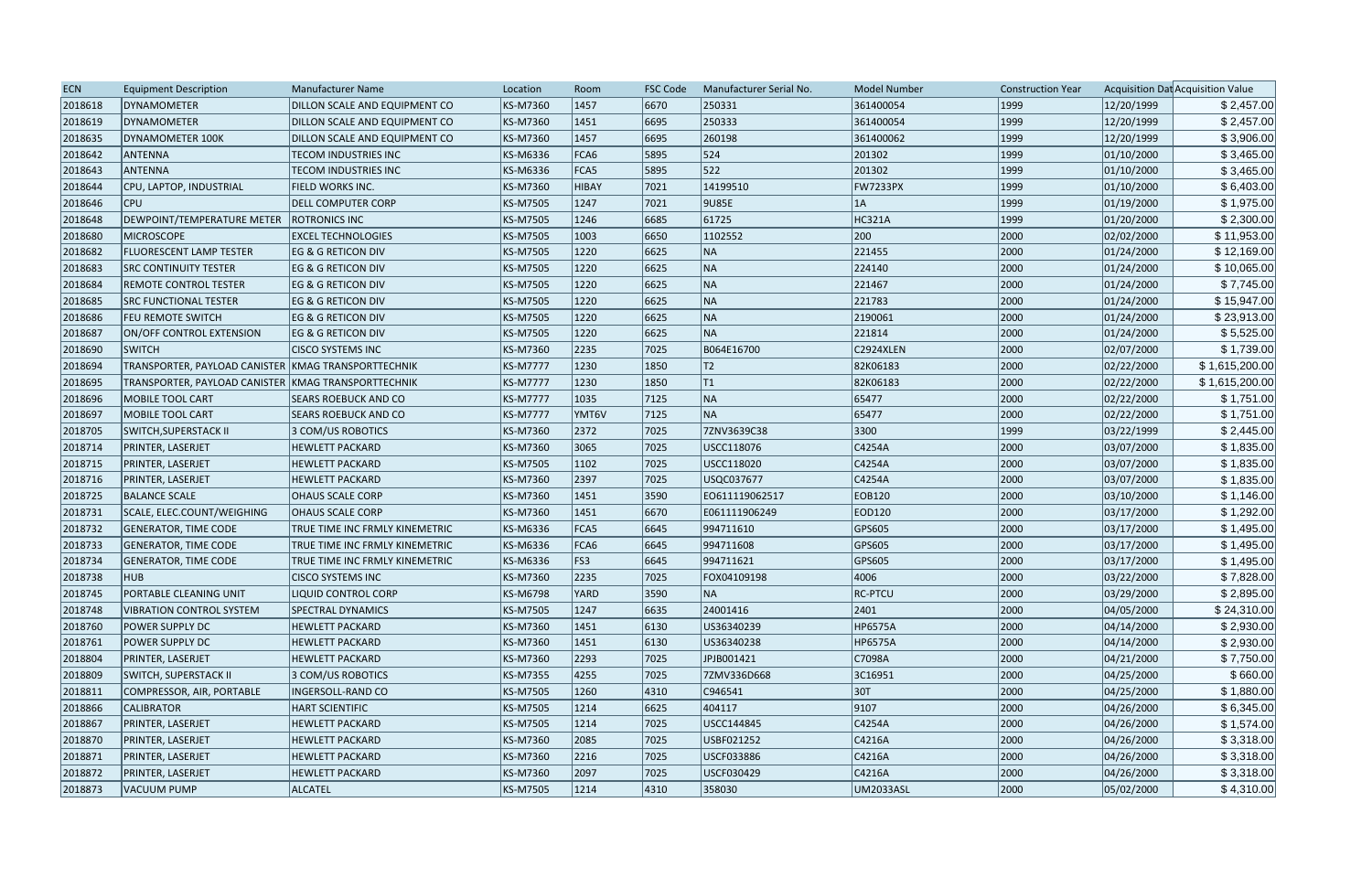| <b>ECN</b> | <b>Equipment Description</b>                       | Manufacturer Name              | Location        | Room            | <b>FSC Code</b> | Manufacturer Serial No. | <b>Model Number</b> | <b>Construction Year</b> |            | Acquisition Dat Acquisition Value |
|------------|----------------------------------------------------|--------------------------------|-----------------|-----------------|-----------------|-------------------------|---------------------|--------------------------|------------|-----------------------------------|
| 2018874    | <b>POWER SUPPLY DC</b>                             | <b>SORENSON INDUSTRIES INC</b> | KS-M7360        | <b>TCSHP</b>    | 6130            | 9910B1050               | DCS8350M90          | 2000                     | 05/02/2000 | \$3,550.00                        |
| 2018883    | <b>WEIGH SCALE, AMMONIA</b>                        | <b>EMFINC</b>                  | <b>KS-M7361</b> | VCF             | 6670            | 2057474                 | 82K06291-2          | 2000                     | 05/11/2000 | \$9,250.00                        |
| 2018884    | WEIGH SCALE, AMMONIA                               | <b>EMFINC</b>                  | <b>KS-M7361</b> | VCF             | 6670            | 2057475                 | 82K06291-2          | 2000                     | 05/11/2000 | \$9,250.00                        |
| 2018888    | PRINTER, LASERJET                                  | <b>HEWLETT PACKARD</b>         | <b>KS-M7777</b> | 1110            | 7025            | USCC145978              | C4254A              | 2000                     | 05/11/2000 | \$1,574.00                        |
| 2018889    | PRINTER, LASERJET                                  | <b>HEWLETT PACKARD</b>         | <b>KS-M7505</b> | $ 1412\rangle$  | 7025            | USCC142227              | C4254A              | 2000                     | 05/11/2000 | \$1,574.00                        |
| 2018890    | PRINTER, LASERJET                                  | <b>HEWLETT PACKARD</b>         | <b>KS-M7453</b> | <b>WHSE</b>     | 7025            | USCC145842              | C4254A              | 2000                     | 05/11/2000 | \$1,574.00                        |
| 2018906    | <b>SWITCH, SUPERSTACK II</b>                       | 3 COM/US ROBOTICS              | <b>KS-M7360</b> | 2372            | 7025            | 7ZNV3A63258             | 3C16980             | 2000                     | 05/17/2000 | \$1,642.00                        |
| 2018907    | <b>SWITCH, SUPERSTACK II</b>                       | 3 COM/US ROBOTICS              | <b>KS-M7360</b> | 2372            | 7025            | 7ZNV3D86AF8             | 3C16980             | 2000                     | 05/17/2000 | \$1,642.00                        |
| 2018908    | <b>MICROSCOPE</b>                                  | <b>EXCEL TECHNOLOGIES INC</b>  | <b>KS-M7505</b> | 1012            | 6650            | NA                      | <b>SMZ800</b>       | 2000                     | 05/17/2000 | \$4,414.00                        |
| 2018922    | <b>GRINDER, TUNGSTEN</b>                           | MILWAUKEE ELECTRIC TOOL CORP   | <b>KS-M7505</b> | 1260            | 3415            | 7158248                 | TIG 10175           | 2000                     | 05/22/2000 | \$1,825.00                        |
| 2018923    | <b>CIRCUIT BREAKER TESTER</b>                      | <b>MERLIN MACHINE CORP</b>     | <b>KS-M7453</b> | <b>WHSE</b>     | 6625            | NA                      | 55391               | 2000                     | 05/22/2000 | \$4,210.00                        |
| 2018925    | UPS                                                | <b>APC</b>                     | <b>KS-M7355</b> | 4255            | 6130            | WS0002004158            | 2200VA              | 2000                     | 05/22/2000 | \$1,106.00                        |
| 2018926    | UPS                                                | <b>APC</b>                     | <b>KS-M7453</b> | <b>TCRIB</b>    | 6130            | WS0002004163            | 2200VA              | 2000                     | 05/22/2000 | \$1,106.00                        |
| 2018927    | <b>GONIOMETER CHAMBER</b>                          | EG & G RETICON DIV             | <b>KS-M7505</b> | 1220            | 6625            | NA                      | 738733              | 2000                     | 05/23/2000 | \$38,544.00                       |
| 2018928    | SPECTRORADIOMETER SYSTEM                           | EG & G RETICON DIV             | <b>KS-M7505</b> | 1220            | 6625            | NA                      | NONE                | 2000                     | 05/23/2000 | \$9,214.00                        |
| 2018933    | <b>WORK PLATFORM, ERS</b>                          | MCDONNELL DOUGLAS SP & DEF SYS | <b>KS-M6794</b> | 1029            | 5440            | 002                     | 82K06617            | 2000                     | 06/01/2000 | \$56,000.00                       |
| 2018934    | <b>WORK PLATFORM, ERS</b>                          | MCDONNELL DOUGLAS SP & DEF SYS | <b>KS-M7360</b> | FP3             | 5440            | $ 001\rangle$           | 82K06617            | 2000                     | 06/01/2000 | \$56,000.00                       |
| 2018935    | <b>GENERATOR</b>                                   | ONAN CORP                      | <b>KS-M7777</b> | 1230            | 6115            | K990024742              | DGEA3385509         | 2000                     | 06/02/2000 | \$31,125.00                       |
| 2018936    | GENERATOR                                          | <b>ONAN CORP</b>               | <b>KS-M7777</b> | 1230            | 6115            | K990024741              | DGEA3385509         | 2000                     | 06/02/2000 | \$31,125.00                       |
| 2018937    | <b>GENERATOR</b>                                   | <b>ONAN CORP</b>               | <b>KS-M7777</b> | 1230            | 6115            | K990024743              | DGEA3385509         | 2000                     | 06/02/2000 | \$31,125.00                       |
| 2018938    | <b>GENERATOR</b>                                   | <b>ONAN CORP</b>               | <b>KS-M7777</b> | 1230            | 6115            | K990024740              | DGEA3385509         | 2000                     | 06/02/2000 | \$31,125.00                       |
| 2018946    | OPT TIME DOMAIN REFLECTOMETER OPTO-ELECTRONICS INC |                                | <b>KS-M7505</b> | 1220            | 6625            | $ 071\rangle$           | <b>OFM20</b>        | 2000                     | 06/09/2000 | \$54,500.00                       |
| 2018947    | OPT TIME DOMAIN REFLECTOMETER OPTO-ELECTRONICS INC |                                | <b>KS-M7505</b> | 1220            | 6625            | $ 070\rangle$           | OFM20               | 2000                     | 06/09/2000 | \$54,500.00                       |
| 2018971    | <b>CPU, LAPTOP</b>                                 | <b>DELL COMPUTER CORP</b>      | <b>KS-M7453</b> | <b>TCRIB</b>    | 7021            | 6UCID                   | 5D                  | 2000                     | 06/12/2000 | \$3,580.00                        |
| 2018974    | SOLDERING DESOLDERING STATION   PACE INC           |                                | <b>KS-M7505</b> | 1220            | 3439            | 05000053                | <b>PRC2000</b>      | 2000                     | 06/21/2000 | \$3,240.00                        |
| 2018975    | SANDER, DISK                                       | WILTON CP WILTON MACHINE DIV   | KS-M7505        | 1260            | 3220            | 0040015                 | 4421                | 2000                     | 06/22/2000 | \$2,406.00                        |
| 2018979    | <b>CPU</b>                                         | <b>DELL COMPUTER CORP</b>      | KS-66330        | <b>WHSE</b>     | 7021            | FOFJ10B                 | GX110               | 2000                     | 06/29/2000 | \$2,048.00                        |
| 2018984    | <b>CPU</b>                                         | <b>DELL COMPUTER CORP</b>      | <b>KS-M7505</b> | 1214            | 7021            | DOFJ10B                 | GX110               | 2000                     | 06/29/2000 | \$1,928.00                        |
| 2018990    | <b>ELECTROO-CHEM ETCHER</b>                        | <b>ELECTRO CHEM CORP</b>       | <b>KS-M7360</b> | 1457            | 3695            | NA                      | 500                 | 2000                     | 06/30/2000 | \$1,439.00                        |
| 2019006    | PRINTER, LASERJET                                  | <b>HEWLETT PACKARD</b>         | KS-M7360        | 2036            | 7025            | USCC174485              | C4252A              | 2000                     | 07/06/2000 | \$1,747.00                        |
| 2019008    | PRINTER, LASERJET                                  | <b>HEWLETT PACKARD</b>         | KS-100          | 4100            | 7025            | USCC173971              | C4252A              | 2000                     | 07/06/2000 | \$1,747.00                        |
| 2019009    | PRINTER, LASERJET                                  | <b>HEWLETT PACKARD</b>         | <b>KS-M7453</b> | <b>WHSE</b>     | 7025            | USCC173878              | C4252A              | 2000                     | 07/06/2000 | \$1,747.00                        |
| 2019010    | PRINTER, LASERJET                                  | <b>HEWLETT PACKARD</b>         | <b>KS-M7360</b> | 2051            | 7025            | USCC174510              | C4252A              | 2000                     | 07/06/2000 | \$1,747.00                        |
| 2019014    | PRINTER, LASERJET                                  | <b>HEWLETT PACKARD</b>         | <b>KS-M7360</b> | 2238H           | 7025            | USCC174499              | C4252A              | 2000                     | 07/06/2000 | \$1,747.00                        |
| 2019018    | CPU, LAPTOP                                        | <b>DELL COMPUTER CORP</b>      | <b>KS-M7505</b> | 1220            | 7021            | 7IHWH                   | PPX                 | 2000                     | 07/11/2000 | \$3,330.00                        |
| 2019019    | CPU, LAPTOP                                        | <b>DELL COMPUTER CORP</b>      | <b>KS-M6794</b> | 2CO4A           | 7021            | 7IHWI                   | <b>PPX</b>          | 2000                     | 07/11/2000 | \$3,330.00                        |
| 2019020    | CPU, LAPTOP                                        | <b>DELL COMPUTER CORP</b>      | <b>KS-M7505</b> | 1220            | 7021            | 71HS4                   | <b>PPX</b>          | 2000                     | 07/11/2000 | \$3,330.00                        |
| 2019021    | <b>CPU, LAPTOP</b>                                 | <b>DELL COMPUTER CORP</b>      | <b>KS-M7777</b> | 2102            | 7021            | 7SILJ                   | <b>PPX</b>          | 2000                     | 07/17/2000 | \$3,365.00                        |
| 2019022    | CPU, LAPTOP                                        | <b>DELL COMPUTER CORP</b>      | <b>KS-M7777</b> | 2102            | 7021            | 7SILL                   | <b>PPX</b>          | 2000                     | 07/17/2000 | \$3,365.00                        |
| 2019030    | PRINTER, LASERJET                                  | <b>HEWLETT PACKARD</b>         | <b>KS-M7360</b> | 2235            | 7025            | JPJB006890              | C7098A              | 2000                     | 07/25/2000 | \$7,546.00                        |
| 2019033    | CPU, LAPTOP                                        | <b>DELL COMPUTER CORP</b>      | KS-M6336        | $ 129\rangle$   | 7021            | <b>8AD92</b>            | PPX                 | 2000                     | 07/28/2000 | \$4,370.00                        |
| 2019034    | CPU, LAPTOP                                        | <b>DELL COMPUTER CORP</b>      | KS-M6336        | 129             | 7021            | 8AD91                   | <b>PPX</b>          | 2000                     | 07/28/2000 | \$4,370.00                        |
| 2019035    | STRUCTURE, UPPER (RHA)                             | TELEDYNE BROWN ENGINEERING     | KS-M7360        | <b>I-BAY ST</b> | 4920            | 105                     | 220G07455-001       | 1995                     | 04/27/1995 | \$52,075.00                       |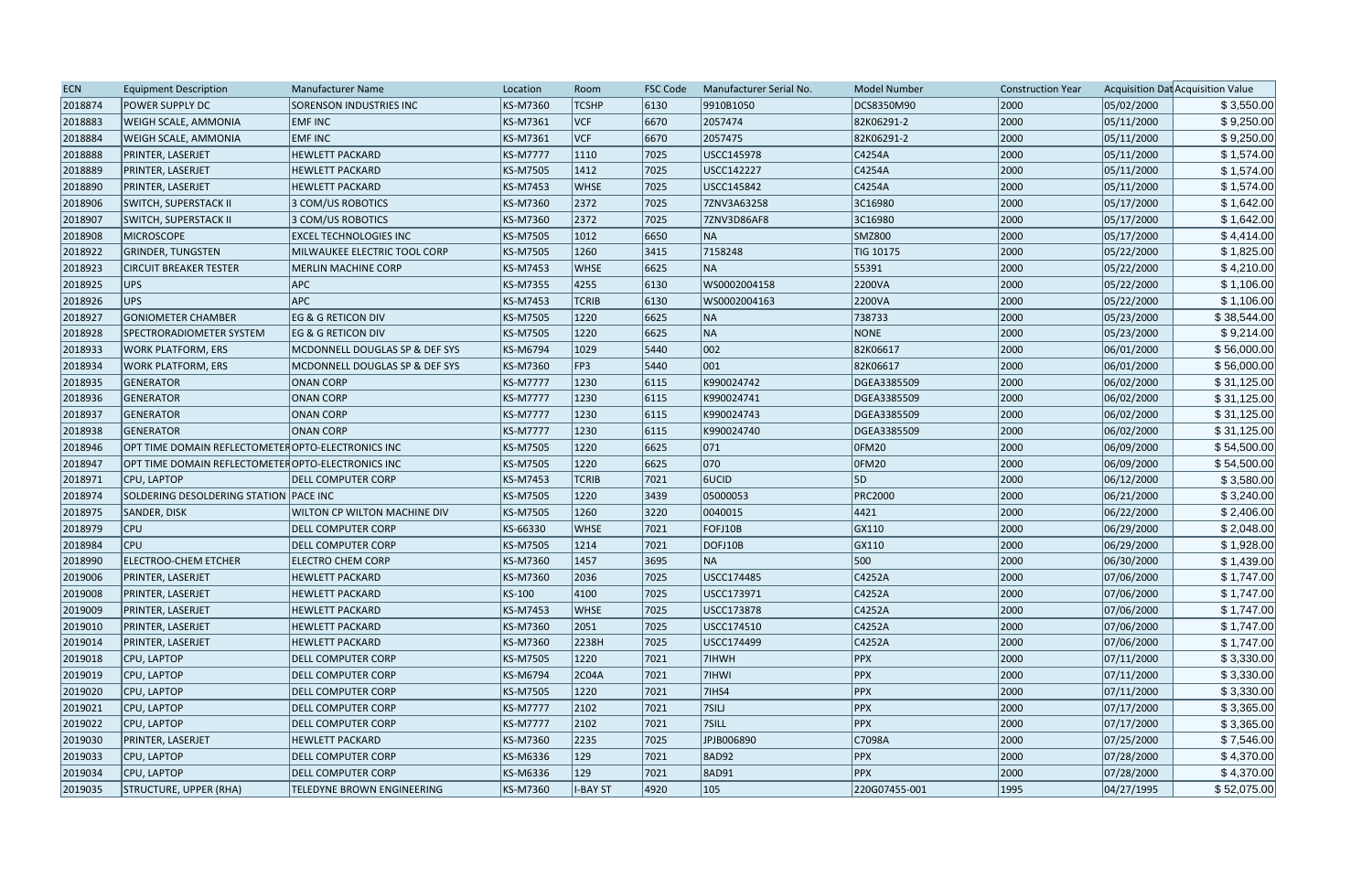| <b>ECN</b> | <b>Equipment Description</b>  | Manufacturer Name                 | Location          | Room            | <b>FSC Code</b> | Manufacturer Serial No. | <b>Model Number</b> | <b>Construction Year</b> |            | Acquisition Dat Acquisition Value |
|------------|-------------------------------|-----------------------------------|-------------------|-----------------|-----------------|-------------------------|---------------------|--------------------------|------------|-----------------------------------|
| 2019036    | CONTAINER, RACK SHIPPING      | TELEDYNE BROWN ENGINEERING        | KS-M6794          | 1029            | 8145            | 106                     | 220G07505-001       | 1995                     | 11/21/1995 | \$106,250.00                      |
| 2019037    | STRUCTURE, UPPER (RHA)        | TELEDYNE BROWN ENGINEERING        | KS-M7360          | <b>IBAY</b>     | 4920            | 106                     | 220G07455-007       | 1995                     | 04/27/1995 | \$52,075.00                       |
| 2019038    | STRUCTURE, UPPER (RHA)        | TELEDYNE BROWN ENGINEERING        | KS-M6794          | 1029            | 4920            | $ 103\rangle$           | 220G07455-007       | 1995                     | 04/27/1995 | \$52,075.00                       |
| 2019039    | STRUCTURE, UPPER (RHA)        | <b>TELEDYNE ACOUSTIC RESEARCH</b> | <b>KS-GLENN R</b> | NOC             | 4920            | 107                     | 220G07455-001       | 1997                     | 05/21/2002 | \$52,075.00                       |
| 2019040    | STRUCTURE, UPPER (RHA)        | TELEDYNE BROWN ENGINEERING        | KS-M7360          | 1489            | 4920            | 117                     | 220G07455-001       | 1996                     | 04/26/1996 | \$52,075.00                       |
| 2019041    | <b>BASE ASSEMBLY, MSFC</b>    | TELEDYNE BROWN ENGINEERING        | <b>KS-MSFC</b>    | NOC             | 4920            | 118                     | 220G07470-001       | 1996                     | 04/26/1996 | \$22,561.00                       |
| 2019042    | <b>BASE ASSEMBLY, MSFC</b>    | TELEDYNE BROWN ENGINEERING        | KS-M7360          | 1489            | 4920            | 120                     | 220G07470-001       | 1995                     | 08/28/1996 | \$22,561.00                       |
| 2019043    | <b>BASE ASSEMBLY, MSFC</b>    | TELEDYNE BROWN ENGINEERING        | KS-M7360          | 1489            | 4920            | $ 112\rangle$           | 220G07470-001       | 1996                     | 04/26/1996 | \$22,561.00                       |
| 2019044    | <b>BASE ASSEMBLY, MSFC</b>    | TELEDYNE BROWN ENGINEERING        | KS-M7360          | 1489            | 4920            | 105                     | 220G07470-001       | 1995                     | 04/27/1995 | \$22,561.00                       |
| 2019045    | <b>BASE ASSEMBLY, MSFC</b>    | TELEDYNE BROWN ENGINEERING        | <b>KS-MSFC</b>    | NOC             | 4920            | 134                     | 220G07470-001       | 1996                     | 12/31/1996 | \$22,561.00                       |
| 2019046    | <b>BASE ASSEMBLY, MSFC</b>    | TELEDYNE BROWN ENGINEERING        | <b>KS-MSFC</b>    | NOC             | 4920            | 124                     | 220G07470-001       | 1996                     | 06/28/1996 | \$22,561.00                       |
| 2019047    | <b>BASE ASSEMBLY, MSFC</b>    | TELEDYNE BROWN ENGINEERING        | KS-M7360          | 1489            | 4920            | 132                     | 220G07470-001       | 1995                     | 12/31/1996 | \$22,561.00                       |
| 2019048    | <b>BASE ASSEMBLY, MSFC</b>    | TELEDYNE BROWN ENGINEERING        | <b>KS-MSFC</b>    | NOC             | 4920            | 119                     | 220G07470-001       | 1996                     | 06/29/1996 | \$22,561.00                       |
| 2019049    | <b>BASE ASSEMBLY, MSFC</b>    | TELEDYNE BROWN ENGINEERING        | KS-M7360          | 1489            | 4920            | 116                     | 220G07470-001       | 1995                     | 04/26/1996 | \$22,561.00                       |
| 2019050    | <b>STRUCTURE, UPPER (RHA)</b> | TELEDYNE BROWN ENGINEERING        | <b>KS-MSFC</b>    | NOC             | 4920            | $ 115\rangle$           | 220G07455-001       | 1996                     | 04/26/1996 | \$52,075.00                       |
| 2019051    | <b>BASE ASSEMBLY, SSPF</b>    | TELEDYNE BROWN ENGINEERING        | <b>KS-JSC</b>     | NOC             | 4920            | 101                     | 220G07475-001       | 1995                     | 04/27/1995 | \$22,561.00                       |
| 2019052    | <b>BASE ASSEMBLY, MSFC</b>    | TELEDYNE BROWN ENGINEERING        | KS-M7360          | 1489            | 4920            | 107                     | 220G07470-001       | 1995                     | 04/27/1995 | \$22,561.00                       |
| 2019053    | BASE ASSEMBLY, MSFC           | TELEDYNE BROWN ENGINEERING        | KS-M6794          | 1029            | 4920            | 125                     | 220G07470-001       | 1996                     | 06/28/1996 | \$22,561.00                       |
| 2019054    | <b>BASE ASSEMBLY, MSFC</b>    | TELEDYNE BROWN ENGINEERING        | <b>KS-JSC</b>     | NOC             | 4920            | 126                     | 220G07470-001       | 1996                     | 06/28/1996 | \$22,561.00                       |
| 2019055    | <b>BASE ASSEMBLY, MSFC</b>    | TELEDYNE BROWN ENGINEERING        | KS-M6698          | 116             | 4920            | 102                     | 220G07470-001       | 1995                     | 04/27/1995 | \$22,561.00                       |
| 2019056    | <b>BASE ASSEMBLY, MSFC</b>    | TELEDYNE BROWN ENGINEERING        | <b>KS-MSFC</b>    | NOC             | 4920            | 122                     | 220G07470-001       | 1996                     | 06/28/1996 | \$22,561.00                       |
| 2019057    | <b>BASE ASSEMBLY, MSFC</b>    | TELEDYNE BROWN ENGINEERING        | KS-M7360          | <b>I-BAY ST</b> | 4920            | 114                     | 220G07470-001       | 1996                     | 04/26/1996 | \$22,561.00                       |
| 2019058    | STRUCTURE, UPPER (RHA)        | <b>TELEDYNE BROWN ENGINEERING</b> | KS-M7360          | <b>I-BAY ST</b> | 4920            | $ 113\rangle$           | 220G07455-007       | 1995                     | 04/26/1996 | \$52,075.00                       |
| 2019059    | STRUCTURE, UPPER (RHA)        | TELEDYNE BROWN ENGINEERING        | KS-M7360          | 1489            | 4920            | 132                     | 220G07455-007       | 1995                     | 01/06/1997 | \$52,075.00                       |
| 2019060    | STRUCTURE, UPPER (RHA)        | TELEDYNE BROWN ENGINEERING        | KS-M7360          | 1489            | 4920            | 128                     | 220G07455-007       | 1995                     | 01/06/1997 | \$52,075.00                       |
| 2019061    | STRUCTURE, UPPER (RHA)        | TELEDYNE BROWN ENGINEERING        | KS-M7360          | 1489            | 4920            | 123                     | 220G07455-007       | 1995                     | 08/01/1996 | \$52,075.00                       |
| 2019062    | STRUCTURE, UPPER (RHA)        | TELEDYNE BROWN ENGINEERING        | KS-JSC            | NOC             | 4920            | 108                     | 220G07455-007       | 1995                     | 04/27/1995 | \$52,075.00                       |
| 2019063    | STRUCTURE, UPPER (RHA)        | TELEDYNE BROWN ENGINEERING        | KS-M7360          | <b>IBAY</b>     | 4920            | 133                     | 220G07455-007       | 1997                     | 01/06/1997 | \$52,075.00                       |
| 2019064    | STRUCTURE, UPPER (RHA)        | TELEDYNE BROWN ENGINEERING        | KS-M7360          | 1489            | 4920            | $ 127\rangle$           | 220G07455-007       | 1995                     | 08/01/1996 | \$52,075.00                       |
| 2019065    | <b>STRUCTURE, UPPER (RHA)</b> | <b>TELEDYNE BROWN ENGINEERING</b> | KS-M7360          | <b>I-BAY ST</b> | 4920            | 101                     | 220G07455-007       | 1995                     | 04/27/1995 | \$52,075.00                       |
| 2019066    | CONTAINER, RACK SHIPPING      | <b>TELEDYNE BROWN ENGINEERING</b> | KS-JSC            | NOC             | 8145            | $ 101\rangle$           | 220G07505-001       | 1995                     | 08/08/1995 | \$106,250.00                      |
| 2019067    | CONTAINER, RACK SHIPPING      | TELEDYNE BROWN ENGINEERING        | KS-M6794          | 1032            | 8145            | 103                     | 220G07505-001       | 1995                     | 11/21/1995 | \$106,250.00                      |
| 2019069    | <b>BASE ASSEMBLY, MSFC</b>    | TELEDYNE BROWN ENGINEERING        | KS-M7360          | 1489            | 4920            | 108                     | 220G07470-001       | 1995                     | 04/27/1995 | \$22,561.00                       |
| 2019070    | <b>BASE ASSEMBLY, MSFC</b>    | TELEDYNE BROWN ENGINEERING        | KS-M7360          | 1489            | 4920            | $ 111\rangle$           | 220G07470-001       | 1995                     | 04/26/1996 | \$22,561.00                       |
| 2019071    | <b>STRUCTURE, UPPER (RHA)</b> | <b>TELEDYNE BROWN ENGINEERING</b> | KS-M7360          | 1489            | 4920            | $ 109\rangle$           | 220G07455-007       | 1995                     | 04/27/1995 | \$52,075.00                       |
| 2019072    | STRUCTURE, UPPER (RHA)        | TELEDYNE BROWN ENGINEERING        | KS-M7360          | 1489            | 4920            | 114                     | 220G07455-007       | 1995                     | 04/26/1996 | \$52,075.00                       |
| 2019073    | STRUCTURE, UPPER (RHA)        | TELEDYNE BROWN ENGINEERING        | KS-M7360          | 1489            | 4920            | 129                     | 220G07455-007       | 1995                     | 01/06/1997 | \$52,075.00                       |
| 2019074    | <b>BASE ASSEMBLY, MSFC</b>    | TELEDYNE BROWN ENGINEERING        | KS-M7360          | 1489            | 4920            | $ 110\rangle$           | 220G07470-001       | 1995                     | 04/26/1996 | \$22,561.00                       |
| 2019075    | <b>BASE ASSEMBLY, MSFC</b>    | TELEDYNE BROWN ENGINEERING        | KS-M7360          | 1489            | 4920            | 123                     | 220G07470-001       | 1995                     | 08/28/1996 | \$22,561.00                       |
| 2019076    | BASE ASSEMBLY, MSFC           | TELEDYNE BROWN ENGINEERING        | KS-M7360          | <b>HIBAY</b>    | 4920            | 113                     | 220G07470-001       | 1995                     | 04/26/1996 | \$22,561.00                       |
| 2019077    | BASE ASSEMBLY, MSFC           | TELEDYNE BROWN ENGINEERING        | KS-M7360          | 1489            | 4920            | 117                     | 220G07470-001       | 1995                     | 04/26/1996 | \$22,561.00                       |
| 2019078    | <b>BASE ASSEMBLY, MSFC</b>    | TELEDYNE BROWN ENGINEERING        | <b>KS-MSFC</b>    | NOC             | 4920            | $ 109\rangle$           | 220G07470-001       | 1997                     | 01/06/1997 | \$22,561.00                       |
| 2019079    | <b>STRUCTURE, UPPER (RHA)</b> | TELEDYNE BROWN ENGINEERING        | KS-M7360          | 1489            | 4920            | 124                     | 220G07455-001       | 1996                     | 08/01/1996 | \$52,075.00                       |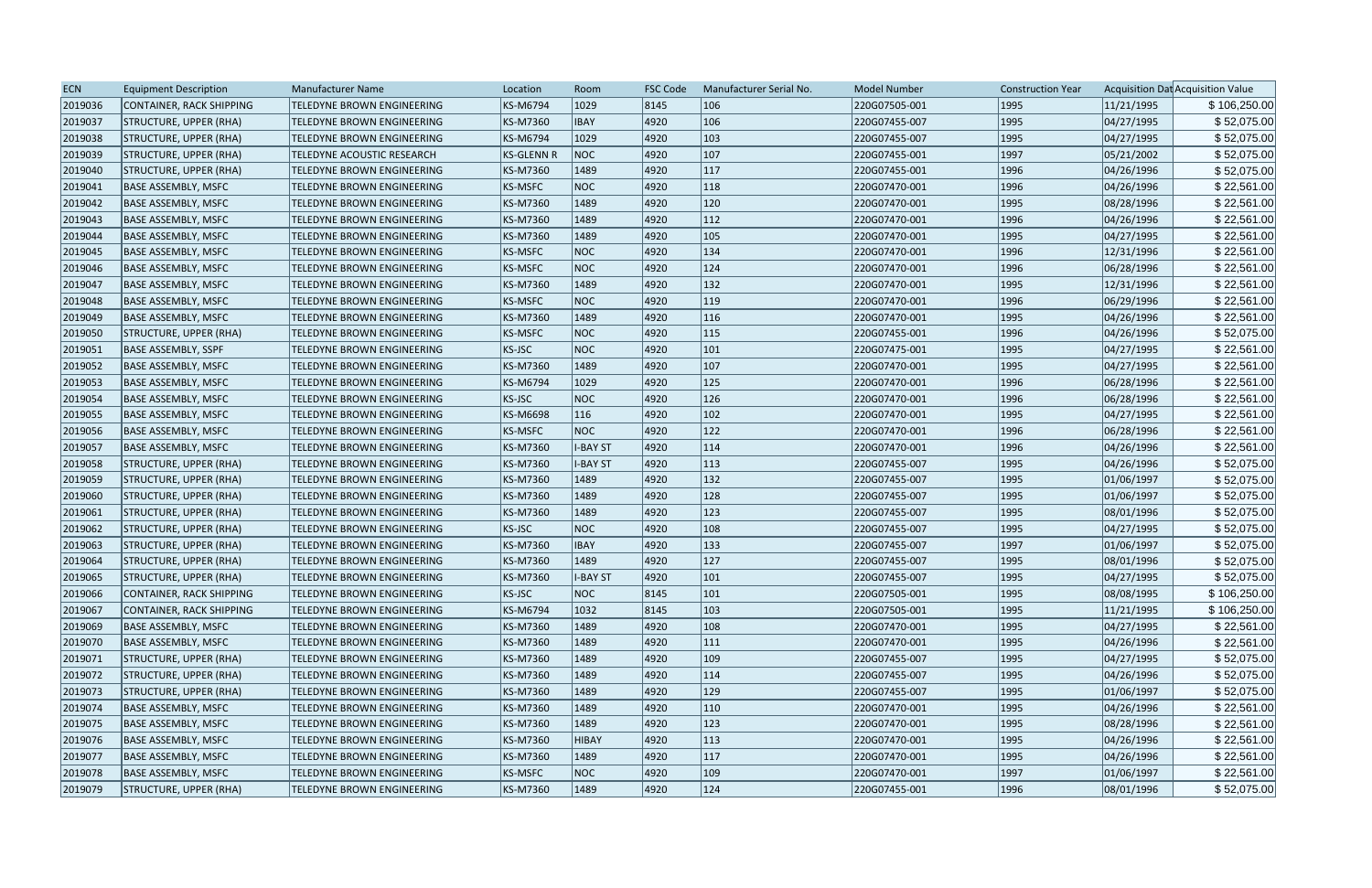| <b>ECN</b> | <b>Equipment Description</b>    | <b>Manufacturer Name</b>          | Location       | Room            | <b>FSC Code</b> | Manufacturer Serial No. | <b>Model Number</b> | <b>Construction Year</b> |            | Acquisition Dat Acquisition Value |
|------------|---------------------------------|-----------------------------------|----------------|-----------------|-----------------|-------------------------|---------------------|--------------------------|------------|-----------------------------------|
| 2019080    | <b>BASE ASSEMBLY, MSFC</b>      | <b>TELEDYNE BROWN ENGINEERING</b> | <b>KS-MSFC</b> | <b>NOC</b>      | 4920            | 121                     | 220G07470-001       | 1996                     | 04/28/1996 | \$22,561.00                       |
| 2019081    | <b>CONTAINER, RACK SHIPPING</b> | <b>TELEDYNE BROWN ENGINEERING</b> | KS-M6794       | 1029            | 8145            | 102                     | 220G07505-001       | 1995                     | 08/07/1995 | \$106,250.00                      |
| 2019082    | HOIST STRUCTURAL ASSEMBLY       | <b>INDUSTRIAL STEEL INC.</b>      | KS-M6794       |                 | 3950            | NA                      | 82K06899-1          | 2000                     | 08/05/2000 | \$18,880.00                       |
| 2019083    | RECEIVER*KIT                    | <b>ROHDE AND SCHWARZ</b>          | KS-M6336       | 102             | 5820            | 835209/020              | <b>EB200</b>        | 2000                     | 08/05/2000 | \$29,100.00                       |
| 2019084    | LED SOURCE                      | <b>RIFOCS CORP</b>                | KS-M7505       | 1220            | 5999            | 106250                  | CP1763              | 2000                     | 08/05/2000 | \$1,800.00                        |
| 2019090    | <b>ICE MACHINE</b>              | MANITOWOC CO INC                  | KS-M7505       | 1110            | 3605            | 550340                  | QM45A               | 2000                     | 08/05/2000 | \$1,250.00                        |
| 2019091    | CPU, LAPTOP                     | <b>DELL COMPUTER CORP</b>         | KS-M6336       | 124             | 7021            | <b>8EMS3</b>            | P4                  | 2000                     | 08/05/2000 | \$3,300.00                        |
| 2019092    | CPU, LAPTOP                     | <b>DELL COMPUTER CORP</b>         | KS-M6336       | 124             | 7021            | 8EMS4                   | P4                  | 2000                     | 08/05/2000 | \$3,300.00                        |
| 2019093    | CPU, LAPTOP                     | <b>DELL COMPUTER CORP</b>         | KS-M6336       | 102             | 7021            | <b>8EMS5</b>            | P4                  | 2000                     | 08/05/2000 | \$3,300.00                        |
| 2019094    | DEGAUSSER, TAPE                 | <b>AUDIOLAB ELECTRONICS</b>       | KS-66330       | <b>WHSE</b>     | 7035            | 51864                   | TD5                 | 2000                     | 08/05/2000 | \$1,695.00                        |
| 2019097    | <b>TYPEWRITER</b>               | <b>IBM</b>                        | KS-M7360       | 1451            | 7430            | 11VY945                 | 1500                | 2000                     | 08/10/2000 | \$1,066.00                        |
| 2019098    | PERMATIZER                      | <b>RAYCHEM CORP</b>               | KS-M7360       | 1451            | 7490            | 97E143                  | <b>TMS</b>          | 2000                     | 08/10/2000 | \$2,349.00                        |
| 2019099    | <b>BASE ASSEMBLY, MSFC</b>      | <b>TELEDYNE BROWN ENGINEERING</b> | KS-M7360       | <b>I-BAY ST</b> | 4920            | 127                     | 220G07470-001       | 1995                     | 06/28/1996 | \$22,561.00                       |
| 2019100    | STRUCTURE, UPPER (RHA)          | <b>TELEDYNE BROWN ENGINEERING</b> | KS-M7360       | 1489            | 4920            | 131                     | 220G07455-007       | 1995                     | 01/06/1997 | \$52,075.00                       |
| 2019101    | <b>BASE ASSEMBLY, MSFC</b>      | <b>TELEDYNE BROWN ENGINEERING</b> | KS-JSC         | <b>NOC</b>      | 4920            | 135                     | 220G07470-001       | 1995                     | 12/31/1996 | \$22,561.00                       |
| 2019102    | STRUCTURE, UPPER (RHA)          | TELEDYNE BROWN ENGINEERING        | KS-M7360       | 1489            | 4920            | $ 119\rangle$           | 220G07455-001       | 1996                     | 08/01/1996 | \$52,075.00                       |
| 2019103    | BASE ASSEMBLY, MSFC             | TELEDYNE BROWN ENGINEERING        | KS-M7360       | <b>I-BAY ST</b> | 4920            | 129                     | 220G07470-001       | 1995                     | 09/13/1996 | \$22,561.00                       |
| 2019104    | <b>BASE ASSEMBLY, SSPF</b>      | <b>TELEDYNE BROWN ENGINEERING</b> | KS-M7360       | 1489            | 4920            | 107                     | 220G07475-001       | 1994                     | 10/12/2001 | \$25,000.00                       |
| 2019105    | STRUCTURE, UPPER (RHA)          | TELEDYNE BROWN ENGINEERING        | KS-M7360       | 1489            | 4920            | 111                     | 220G07455-007       | 1995                     | 04/26/1996 | \$52,075.00                       |
| 2019106    | STRUCTURE, UPPER (RHA)          | <b>TELEDYNE BROWN ENGINEERING</b> | <b>KS-MSFC</b> | <b>NOC</b>      | 4920            | 102                     | 220G07455-007       | 1995                     | 04/27/1995 | \$52,075.00                       |
| 2019107    | STRUCTURE, UPPER (RHA)          | <b>TELEDYNE BROWN ENGINEERING</b> | KS-M6794       | 1029            | 4920            | 130                     | 220G07455-007       | 1995                     | 01/06/1997 | \$52,075.00                       |
| 2019108    | STRUCTURE, UPPER (RHA)          | TELEDYNE BROWN ENGINEERING        | KS-JSC         | <b>NOC</b>      | 4920            | 125                     | 220G07455-007       | 1995                     | 08/01/1996 | \$52,075.00                       |
| 2019109    | STRUCTURE, UPPER (RHA)          | TELEDYNE BROWN ENGINEERING        | KS-M7360       | 1489            | 4920            | 130                     | 220G07455-007       | 1995                     | 01/06/1997 | \$52,075.00                       |
| 2019119    | CPU, LAPTOP, INDUSTRIAL         | <b>DOLCH COMPUTER SYSTEMS INC</b> | KS-M7360       | 2064            | 7021            | DCS0005023              | PI65                | 2000                     | 08/17/2000 | \$9,795.00                        |
| 2019120    | PERMATIZER                      | <b>RAYCHEM CORP</b>               | KS-M7505       | 1220            | 7490            | 97E141                  | <b>TMS</b>          | 2000                     | 08/17/2000 | \$2,443.00                        |
| 2019125    | <b>CPU</b>                      | <b>DELL COMPUTER CORP</b>         | KS-M7505       | 1220            | 7021            | <b>BJ2Q30B</b>          | 55GX1TN             | 2000                     | 08/18/2000 | \$1,698.00                        |
| 2019174    | STRUCTURE, UPPER (RHA)          | <b>TELEDYNE BROWN ENGINEERING</b> | KS-M7360       | <b>IBAY</b>     | 4920            | 122                     | 220G07455-007       | 1995                     | 08/01/1996 | \$52,075.00                       |
| 2019175    | <b>BASE ASSEMBLY, MSFC</b>      | <b>TELEDYNE BROWN ENGINEERING</b> | KS-M7360       | <b>IBAY</b>     | 4920            | $ 133\rangle$           | 220G07470-001       | 1995                     | 12/31/1996 | \$22,561.00                       |
| 2019176    | <b>BASE ASSEMBLY, MSFC</b>      | TELEDYNE BROWN ENGINEERING        | KS-M7360       | 1489            | 4920            | $ 115\rangle$           | 220G07470-001       | 1995                     | 04/26/1996 | \$22,561.00                       |
| 2019177    | STRUCTURE, UPPER (RHA)          | TELEDYNE BROWN ENGINEERING        | KS-M7360       | 1489            | 4920            | 116                     | 220G07455-007       | 1996                     | 04/26/1996 | \$52,075.00                       |
| 2019178    | STRUCTURE, UPPER (RHA)          | <b>TELEDYNE BROWN ENGINEERING</b> | KS-M7360       | 1489            | 4920            | 112                     | 220G07455-007       | 1995                     | 04/26/1996 | \$52,075.00                       |
| 2019179    | <b>BASE ASSEMBLY, MSFC</b>      | TELEDYNE BROWN ENGINEERING        | KS-M7360       | <b>I-BAY ST</b> | 4920            | 131                     | 220G07470-001       | 1995                     | 09/13/1996 | \$22,561.00                       |
| 2019180    | STRUCTURE, UPPER (RHA)          | <b>TELEDYNE BROWN ENGINEERING</b> | KS-JSC         | <b>NOC</b>      | 4920            | 126                     | 220G07455-007       | 1995                     | 08/01/1996 | \$52,075.00                       |
| 2019181    | <b>BASE ASSEMBLY, MSFC</b>      | TELEDYNE BROWN ENGINEERING        | KS-M7360       | 1489            | 4920            | 104                     | 220G07470-001       | 1995                     | 04/27/1995 | \$22,561.00                       |
| 2019182    | STRUCTURE, UPPER (RHA)          | TELEDYNE BROWN ENGINEERING        | KS-M7360       | 1489            | 4920            | 120                     | 220G07455-007       | 1995                     | 08/08/1996 | \$52,075.00                       |
| 2019183    | STRUCTURE, UPPER (RHA)          | TELEDYNE BROWN ENGINEERING        | KS-M7360       | 1489            | 4920            | 121                     | 220G07455-007       | 1995                     | 08/01/1996 | \$52,075.00                       |
| 2019184    | STRUCTURE, UPPER (RHA)          | <b>TELEDYNE BROWN ENGINEERING</b> | KS-M7360       | <b>I-BAY ST</b> | 4920            | $ 110\rangle$           | 220G07455-007       | 1995                     | 04/26/1996 | \$52,075.00                       |
| 2019185    | <b>BASE ASSEMBLY, MSFC</b>      | <b>TELEDYNE BROWN ENGINEERING</b> | KS-M7360       | <b>I-BAY ST</b> | 4920            | 103                     | 220G07470-001       | 1995                     | 04/27/1995 | \$22,561.00                       |
| 2019186    | ANALYZER, OXYGEN                | SERVOMEX PLC                      | KS-M7361       | <b>VCF</b>      | 6630            | 2503                    | 1800                | 2000                     | 08/29/2000 | \$5,704.00                        |
| 2019187    | ANALYZER, OXYGEN                | <b>SERVOMEX PLC</b>               | KS-M7361       | <b>VCF</b>      | 6630            | 1955                    | 1800                | 2000                     | 08/29/2000 | \$5,704.00                        |
| 2019188    | ANALYZER, OXYGEN                | <b>SERVOMEX PLC</b>               | KS-M7355       | <b>HIBAY</b>    | 6630            | 1666                    | 1800                | 2000                     | 08/29/2000 | \$5,704.00                        |
| 2019189    | ANALYZER, OXYGEN                | SERVOMEX PLC                      | KS-M7361       | <b>VCF</b>      | 6630            | 1713                    | 1800                | 2000                     | 08/29/2000 | \$5,704.00                        |
| 2019192    | MILLING MACHINE                 | <b>HAAS AUTOMATION INC</b>        | KS-M7505       | 1260            | 3417            | 21220                   | VF <sub>2</sub>     | 2000                     | 08/05/2000 | \$54,144.00                       |
|            |                                 |                                   |                |                 |                 |                         |                     |                          |            |                                   |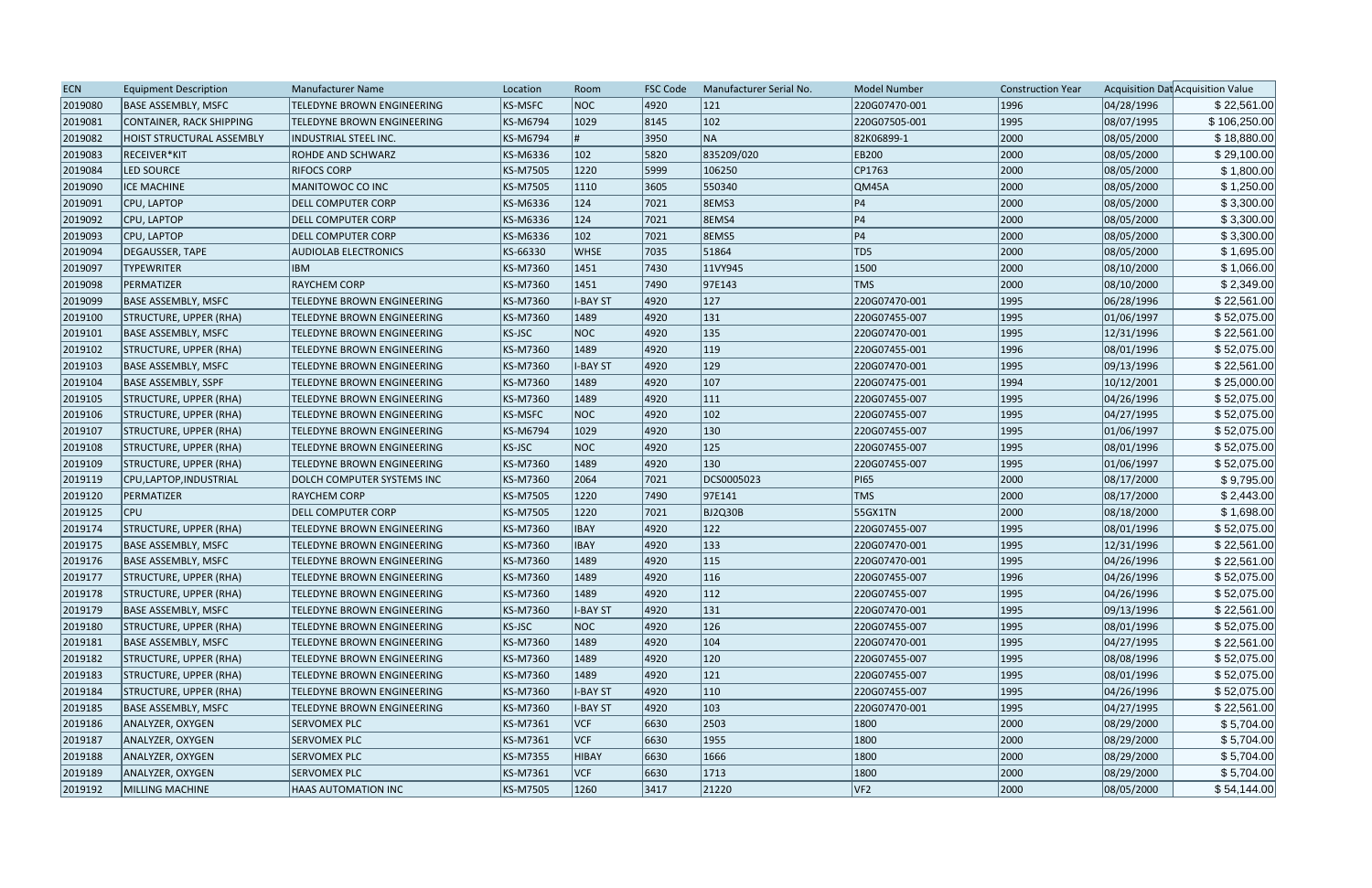| <b>ECN</b> | <b>Equipment Description</b>            | Manufacturer Name               | Location        | Room           | <b>FSC Code</b> | Manufacturer Serial No. | <b>Model Number</b> | <b>Construction Year</b> |            | Acquisition Dat Acquisition Value |
|------------|-----------------------------------------|---------------------------------|-----------------|----------------|-----------------|-------------------------|---------------------|--------------------------|------------|-----------------------------------|
| 2019224    | <b>AMPLIFIER REMOTE CONTROL</b>         | <b>AMPLIFIER RESEARCH</b>       | KS-M6336        | $ 109\rangle$  | 6625            | 28748                   | CP3000A             | 2000                     | 09/05/2000 | \$2,500.00                        |
| 2019225    | <b>AMPLIFIER</b>                        | <b>AMPLIFIER RESEARCH</b>       | KS-M6336        | $ 109\rangle$  | 6625            | 28746                   | 50WD1000            | 2000                     | 09/05/2000 | \$21,000.00                       |
| 2019251    | <b>POWER METER</b>                      | <b>AGILENT TECHNOLOGIES INC</b> | <b>KS-M6336</b> | 111            | 6625            | GB40205724              | C85056A             | 2000                     | 09/13/2000 | \$2,765.00                        |
| 2019252    | <b>POWER METER</b>                      | <b>AGILENT TECHNOLOGIES INC</b> | KS-M6336        | 111            | 6625            | GB40205648              | C85056A             | 2000                     | 09/13/2000 | \$2,765.00                        |
| 2019254    | LATHE, CNC                              | HARDING MACHINE CO              | <b>KS-M7505</b> | 1260           | 3416            | 015567                  | HLV-DR              | 2000                     | 09/13/2000 | \$39,286.00                       |
| 2019317    | <b>CPU</b>                              | <b>IBM</b>                      | <b>KS-M7360</b> | 2085           | 7021            | 0260BF                  | RS6000              | 2000                     | 10/10/2000 | \$22,709.00                       |
| 2019318    | MONITOR, 21                             | <b>IBM</b>                      | <b>KS-M7360</b> | 2085           | 7025            | 55D3572                 | P260                | 2000                     | 10/10/2000 | \$1,463.00                        |
| 2019319    | CONTAINER, RACK SHIPPING                | TELEDYNE BROWN ENGINEERING      | <b>KS-JSC</b>   | NOC            | 8145            | 107                     | 220G07505-001       | 1995                     | 03/01/1996 | \$106,250.00                      |
| 2019320    | CONTAINER, RACK SHIPPING                | TELEDYNE ACOUSTIC RESEARCH      | <b>KS-JSC</b>   | NOC            | 8145            | $ 105\rangle$           | 220G07505-001       | 1995                     | 05/21/2002 | \$106,250.00                      |
| 2019323    | TYPEWRITER/LABEL MAKER                  | LEXMARK INTL INC                | <b>KS-M7505</b> | 1220           | 3611            | 451981-000              | AD0704              | 2000                     | 10/24/2000 | \$1,173.00                        |
| 2019324    | <b>CALIBRATOR</b>                       | <b>SCOTT EQUIPMENT CO</b>       | <b>KS-M7776</b> | <b>TCRIB</b>   | 6665            | 1016                    | 096-1899            | 2000                     | 10/24/2000 | \$1,000.00                        |
| 2019336    | PRINTER, DIGITAL PLOTTER                | <b>HEWLETT PACKARD</b>          | <b>KS-M7360</b> | 2073           | 7025            | ESA9415787              | C6075A              | 2000                     | 11/03/2000 | \$9,275.00                        |
| 2019337    | PANEL ASSY-F&GS X2                      | JOHN F KENNEDY SPACE CENTER     | <b>KS-M7777</b> | 1230           | 6640            | <b>NONE</b>             | A70-0892            | 1983                     | 02/05/1987 | \$46,611.00                       |
| 2019338    | UPS                                     | <b>APC</b>                      | <b>KS-M6698</b> | 112            | 6110            | WS0039013158            | SU2200XLNET         | 2000                     | 11/03/2000 | \$1,106.00                        |
| 2019339    | <b>UPS</b>                              | <b>APC</b>                      | <b>KS-M6794</b> | 1029           | 6110            | WS0039013156            | SU2200XLNET         | 2000                     | 11/03/2000 | \$1,106.00                        |
| 2019340    | <b>ESD WORKBENCH</b>                    | <b>WRIGHT LINE INC</b>          | <b>KS-M7505</b> | 1214           | 7195            | NA                      | LMS11               | 2000                     | 11/02/2000 | \$15,016.00                       |
| 2019341    | <b>LASER TRACKER</b>                    | <b>LEICA</b>                    | <b>KS-M7360</b> | <b>IBAY</b>    | 6695            | 00698                   | <b>LTD500S</b>      | 2000                     | 11/15/2000 | \$146,996.00                      |
| 2019347    | UPS                                     | <b>APC</b>                      | <b>KS-M7453</b> | 153            | 6110            | WS0036004762            | SU2200XLNET         | 2000                     | 11/03/2000 | \$1,106.00                        |
| 2019359    | SOLDERING DESOLDERING STATION PACE CO   |                                 | KS-M71357       | 196            | 3439            | 05010141                | <b>PRC2000</b>      | 2000                     | 11/28/2000 | \$2,990.00                        |
| 2019360    | SOLDERING DESOLDERING STATION PACE CO   |                                 | KS-M7360        | 1227           | 3439            | 05010151                | <b>PRC2000</b>      | 2000                     | 11/28/2000 | \$2,990.00                        |
| 2019361    | SOLDERING DESOLDERING STATION   PACE CO |                                 | KS-M7360        | 1227           | 3439            | 05010147                | <b>PRC2000</b>      | 2000                     | 11/28/2000 | \$2,990.00                        |
| 2019362    | SOLDERING DESOLDERING STATION PACE CO   |                                 | <b>KS-M7360</b> | 1227           | $ 3439\rangle$  | 05010145                | <b>PRC2000</b>      | 2000                     | 11/28/2000 | \$2,990.00                        |
| 2019363    | SOLDERING DESOLDERING STATION PACE CO   |                                 | KS-M7360        | 1227           | 3439            | 05010152                | <b>PRC2000</b>      | 2000                     | 11/28/2000 | \$2,990.00                        |
| 2019364    | SOLDERING DESOLDERING STATION PACE CO   |                                 | <b>KS-M7360</b> | 2348           | 3439            | 05010142                | <b>PRC2000</b>      | 2000                     | 11/28/2000 | \$2,990.00                        |
| 2019366    | SOLAR ABSORTANCE INSTRUMENT             | <b>AZ TECHNOLOGY</b>            | <b>KS-M7505</b> | 1003           | 6650            | 0798100                 | <b>TESA2000</b>     | 1998                     | 08/17/1998 | \$69,000.00                       |
| 2019375    | <b>CPU</b>                              | <b>DELL COMPUTER CORP</b>       | <b>KS-M7355</b> | 4255           | 7021            | FY4C601                 | GX110               | 2000                     | 11/28/2000 | \$1,641.00                        |
| 2019385    | SEALER, VACUUM IMPULSE                  | <b>PACKAGING AIDS CORP</b>      | <b>KS-M7360</b> | 1296           | 3540            | RA42120G102             | PVTG24              | 2000                     | 12/01/2000 | \$3,950.00                        |
| 2019400    | <b>CPU, PENTIUM</b>                     | <b>DELL COMPUTER CORP</b>       | <b>KS-M7355</b> | 4255           | 7021            | 2F3N601                 | MMP                 | 2000                     | 12/05/2000 | \$1,556.00                        |
| 2019406    | CPU, PENTIUM                            | <b>DELL COMPUTER CORP</b>       | <b>KS-M7355</b> | 4255           | 7021            | 8D3N601                 | MMP                 | 2000                     | 12/05/2000 | \$1,556.00                        |
| 2019419    | <b>CPU, PENTIUM</b>                     | <b>DELL COMPUTER CORP</b>       | <b>KS-M7355</b> | 4255           | 7021            | 2H3N601                 | MMP                 | 2000                     | 12/05/2000 | \$1,556.00                        |
| 2019422    | <b>STORAGE UNIT, VERTICAL</b>           | SHUTTLE LIFT INC                | KS-M7360        | 1268           | 7125            | 94.0101941006           | SHUTTLE925X876X4800 | 1994                     | 04/30/2001 | \$19,394.00                       |
| 2019423    | <b>TOOL BOX, VCF</b>                    | CRAFTSMAN TOOL AND DIE CO.      | KS-M7360        | HIBAY          | $ 5140\rangle$  | N/A                     | 65578               | 2000                     | 12/12/2000 | \$9,059.00                        |
| 2019428    | <b>STORAGE UNIT, VERTICAL</b>           | SHUTTLE LIFT INC                | <b>KS-M7360</b> | 1268           | 7125            | 94.010195/001           | SHUTTLE925X876X4800 | 1994                     | 04/30/2001 | \$19,394.00                       |
| 2019429    | <b>STORAGE UNIT, VERTICAL</b>           | <b>SHUTTLE LIFT INC</b>         | <b>KS-M7360</b> | 1268           | 7125            | 94.010195/006           | SHUTTLE925X876X4800 | 1994                     | 04/30/2001 | \$19,394.00                       |
| 2019434    | CPU, LAPTOP                             | <b>DELL COMPUTER CORP</b>       | KS-M7360        | 2056           | 7021            | F3TL601                 | <b>PPX</b>          | 2000                     | 12/05/2000 | \$2,670.00                        |
| 2019442    | <b>STORAGE UNIT, VERTICAL</b>           | <b>REM INC</b>                  | KS-M7360        | 1268           | 7125            | 999.007158/003          | SHUTTLE925X876X4800 | 1994                     | 04/30/2001 | \$23,165.00                       |
| 2019443    | STORAGE UNIT, VERTICAL                  | <b>REM INC</b>                  | <b>KS-M7360</b> | 1268           | 7125            | 94.010192/003           | SHUTTLE925X876X4800 | 1994                     | 04/30/2001 | \$23,165.00                       |
| 2019444    | <b>STORAGE UNIT, VERTICAL</b>           | <b>REM INC</b>                  | KS-M7360        | 1268           | 7125            | 94.010192/001           | SHUTTLE925X876X4800 | 1994                     | 04/30/2001 | \$23,165.00                       |
| 2019445    | <b>STORAGE UNIT, VERTICAL</b>           | <b>SHUTTLE LIFT INC</b>         | <b>KS-M7360</b> | 1268           | 7125            | 94.010195/005           | SHUTTLE925X876X4800 | 1994                     | 04/30/2001 | \$23,165.00                       |
| 2019446    | <b>STORAGE UNIT, VERTICAL</b>           | <b>SHUTTLE LIFT INC</b>         | KS-M7360        | 1268           | 7125            | 94.010195/003           | SHUTTLE925X876X4800 | 1994                     | 04/30/2001 | \$19,394.00                       |
| 2019447    | STORAGE UNIT, VERTICAL                  | SHUTTLE LIFT INC                | <b>KS-M7505</b> | 1130           | 7125            | 94.010194/002           | SHUTTLE925X876X4800 | 1994                     | 04/30/2001 | \$19,394.00                       |
| 2019448    | <b>STORAGE UNIT, VERTICAL</b>           | SHUTTLE LIFT INC                | KS-M7505        | 1130           | 7125            | 94.010192/002           | SHUTTLE925X876X4500 | 1994                     | 04/30/2001 | \$20,498.00                       |
| 2019449    | <b>STORAGE UNIT, VERTICAL</b>           | SHUTTLE LIFT INC                | <b>KS-M7505</b> | $ 1130\rangle$ | 7125            | 94.010195/002           | SHUTTLE925X876X4800 | 1994                     | 04/30/2001 | \$20,498.00                       |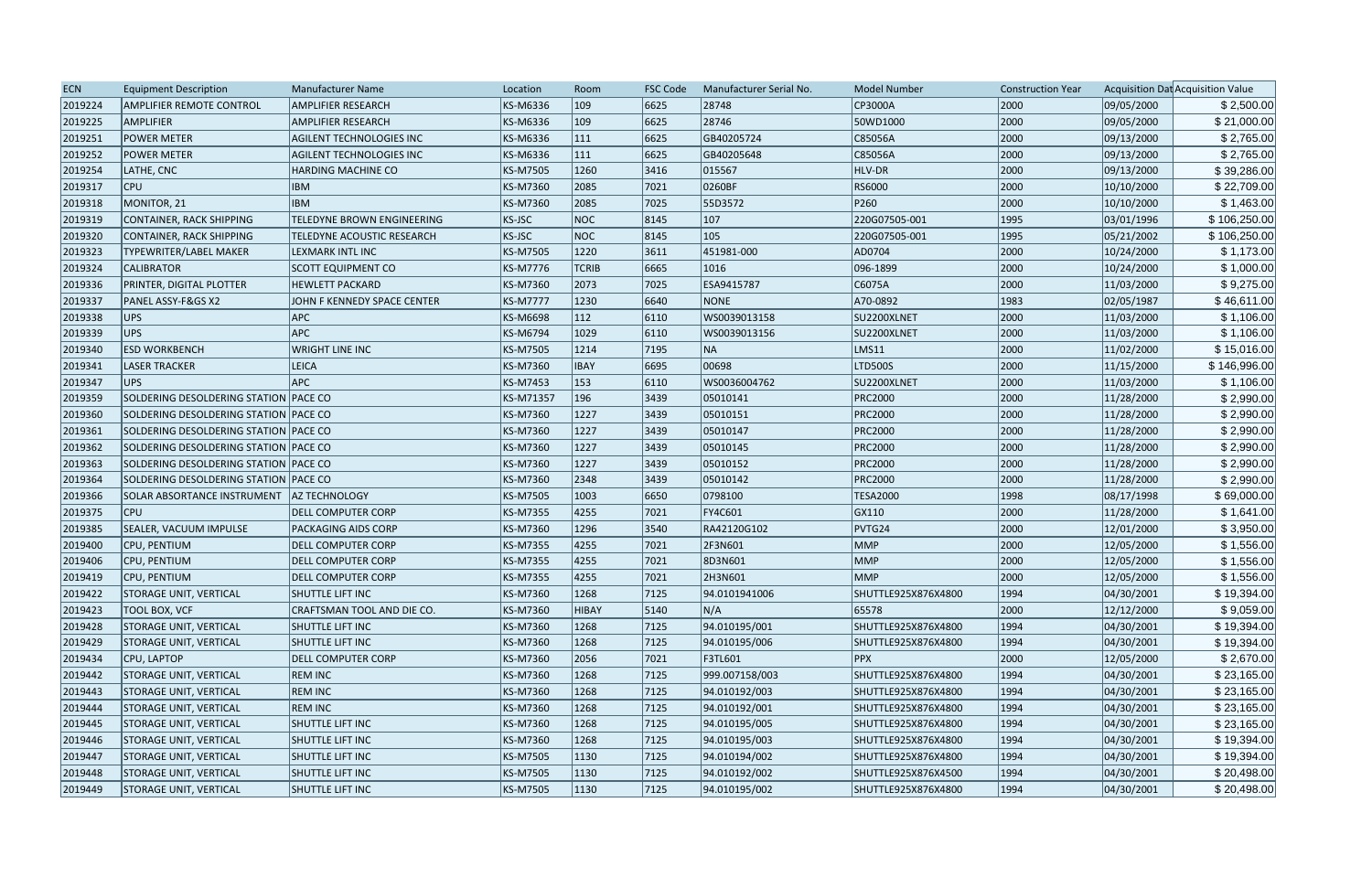| <b>ECN</b> | <b>Equipment Description</b>    | Manufacturer Name               | Location        | Room          | <b>FSC Code</b> | Manufacturer Serial No. | <b>Model Number</b> | <b>Construction Year</b> |            | Acquisition Dat Acquisition Value |
|------------|---------------------------------|---------------------------------|-----------------|---------------|-----------------|-------------------------|---------------------|--------------------------|------------|-----------------------------------|
| 2019450    | <b>STORAGE UNIT, VERTICAL</b>   | SHUTTLE LIFT INC                | KS-M7505        | 1130          | 7125            | 94.010193/001           | SHUTTLE925X876X4500 | 1994                     | 04/30/2001 | \$20,498.00                       |
| 2019451    | <b>STORAGE UNIT, VERTICAL</b>   | <b>SHUTTLE LIFT INC</b>         | <b>KS-M7505</b> | 1130          | 7125            | 94.010193/002           | SHUTTLE925X876X4500 | 1994                     | 04/30/2001 | \$20,020.00                       |
| 2019452    | STORAGE UNIT, VERTICAL          | <b>SHUTTLE LIFT INC</b>         | <b>KS-M7505</b> | 1130          | 7125            | 94.010194/007           | SHUTTLE925X876X4800 | 1994                     | 04/30/2001 | \$20,020.00                       |
| 2019453    | <b>STORAGE UNIT, VERTICAL</b>   | <b>SHUTTLE LIFT INC</b>         | <b>KS-M7505</b> | 1130          | 7125            | 94.010194/005           | SHUTTLE925X876X4800 | 1994                     | 04/30/2001 | \$20,020.00                       |
| 2019454    | <b>STORAGE UNIT, VERTICAL</b>   | <b>SHUTTLE LIFT INC</b>         | <b>KS-M7505</b> | 1130          | 7125            | 94.010194/001           | SHUTTLE925X876X4800 | 1994                     | 04/30/2001 | \$20,020.00                       |
| 2019455    | <b>STORAGE UNIT, VERTICAL</b>   | SHUTTLE LIFT INC                | <b>KS-M7505</b> | 1130          | 7125            | 94.010194/003           | SHUTTLE925X876X4800 | 1994                     | 04/30/2001 | \$20,020.00                       |
| 2019456    | STORAGE UNIT, VERTICAL          | <b>REM INC</b>                  | KS-M7360        | 1268          | 7125            | 94.010194/004           | SHUTTLE925X876X4800 | 1994                     | 04/30/2001 | \$20,020.00                       |
| 2019457    | <b>STORAGE UNIT, VERTICAL</b>   | <b>REM INC</b>                  | <b>KS-M7360</b> | 1268          | 7125            | 94.010194/008           | SHUTTLE925X876X4800 | 1994                     | 04/30/2001 | \$23,327.00                       |
| 2019458    | <b>STORAGE UNIT, VERTICAL</b>   | <b>REM INC</b>                  | <b>KS-M7360</b> | 1268          | 7125            | 94.010189/001           | SHUTTLE925X876X4800 | 1994                     | 04/30/2001 | \$23,327.00                       |
| 2019459    | <b>STORAGE UNIT, VERTICAL</b>   | <b>REM INC</b>                  | <b>KS-M7360</b> | 1268          | 7125            | 94.010193/003           | SHUTTLE925X876X4800 | 1994                     | 04/30/2001 | \$23,327.00                       |
| 2020700    | <b>METER, ULTRASONIC KIT</b>    | ULTRASONICS OF FLORIDA          | <b>KS-M7360</b> | 2397          | 6680            | 9906256416              | <b>UF60</b>         | 1999                     | 09/04/1999 | \$3,760.00                        |
| 2021097    | COMPUTER SYSTEM, DIGITAL        | DELL COMPUTER CORP F-PC'S LTD   | KS-M7360        | 2372          | 7010            | WRYV9                   | PPL                 | 1999                     | 09/22/1999 | \$15,684.00                       |
| 2021117    | <b>OSCILLOSCOPE, DIGITAL</b>    | <b>TEKTRONIX INC</b>            | KS-M6336        | 103           | 6625            | B033059                 | TDS7842             | 1999                     | 09/24/1999 | \$27,142.00                       |
| 2021205    | COMPUTER, DIGITAL               | NETWORK COMPUTING DEVICES       | KS-M7360        | 2377          | 7021            | 0899Z007948             | NCDXPLORA           | 1999                     | 09/22/1999 | \$2,793.00                        |
| 2021207    | COMPUTER, DIGITAL               | NETWORK COMPUTING DEVICES       | <b>KS-M7360</b> | 2377          | 7021            | 0899Z007947             | NCDXPLORA           | 1999                     | 09/22/1999 | \$2,793.00                        |
| 2021424    | <b>SWITCH, SUPERSTACK II</b>    | <b>3COM CORP</b>                | <b>KS-M7360</b> | 2383          | 5895            | KZNS426BB58             | 3C16980             | 2000                     | 07/22/2000 | \$1,303.00                        |
| 2021425    | <b>SWITCH, SUPERSTACK II</b>    | <b>3COM CORP</b>                | <b>KS-M7360</b> | 2377          | 5895            | 7ZNV47A7158             | 3C16980             | 2000                     | 07/22/2000 | \$1,303.00                        |
| 2021426    | <b>SWITCH, SUPERSTACK II</b>    | <b>3COM CORP</b>                | <b>KS-M7360</b> | 2377          | 5895            | 7ZNV4741C98             | 3C16980             | 2000                     | 07/22/2000 | \$1,303.00                        |
| 2021427    | <b>SWITCH, SUPERSTACK II</b>    | <b>3COM CORP</b>                | KS-M7360        | 2377          | 5895            | 7ZNV47A7F98             | 3C16980             | 2000                     | 07/22/2000 | \$1,303.00                        |
| 2021429    | <b>SWITCH, SUPERSTACK II</b>    | <b>3COM CORP</b>                | <b>KS-M7360</b> | 2372          | 5895            | KZNS42609B8             | 3C16980             | 2000                     | 07/22/2000 | \$1,303.00                        |
| 2021430    | <b>SWITCH, SUPERSTACK II</b>    | <b>3COM CORP</b>                | <b>KS-M7360</b> | 2377          | 5895            | 7ZNV4741E38             | 3C16980             | 2000                     | 07/22/2000 | \$1,303.00                        |
| 2021433    | <b>SWITCH, SUPERSTACK II</b>    | <b>3COM CORP</b>                | <b>KS-M7360</b> | 2377          | 5895            | 7ZNV46DF6B8             | 3C16980             | 2000                     | 07/22/2000 | \$1,303.00                        |
| 2021434    | <b>SWITCH, SUPERSTACK II</b>    | <b>3COM CORP</b>                | <b>KS-M7360</b> | 2377          | 5895            | 7ZNV47A83F8             | 3C16980             | 2000                     | 07/22/2000 | \$1,303.00                        |
| 2021435    | <b>SWITCH, SUPERSTACK II</b>    | <b>3COM CORP</b>                | <b>KS-M7360</b> | 2348          | 5895            | 7ZNV4742238             | 3C16980             | 2000                     | 07/22/2000 | \$1,303.00                        |
| 2021436    | <b>SWITCH, SUPERSTACK II</b>    | <b>3COM CORP</b>                | KS-M7360        | 2377          | 5895            | 2KS1032820              | 3C39036             | 2000                     | 07/22/2000 | \$2,720.00                        |
| 2021437    | <b>SWITCH, SUPERSTACK II</b>    | <b>3COM CORP</b>                | KS-M7360        | 2377          | 5895            | 2KS1032641              | 3C39036             | 2000                     | 07/22/2000 | \$2,720.00                        |
| 2021614    | TESTER, COIL & WINDING          | MITCHELL INSTRUMENT CO          | <b>KS-M7360</b> | 2397          | 6625            | 604                     | <b>ALL TESTIV</b>   | 1999                     | 10/25/1999 | \$7,502.00                        |
| 2021699    | ANALYZER, DIAGNOSTIC            | <b>FUJITSU LTD</b>              | <b>KS-M7360</b> | 2397          | 6625            | 900482012339            | <b>FMW2801T</b>     | 1999                     | 11/12/1999 | \$21,000.00                       |
| 2021804    | <b>CALIBRATOR</b>               | OMEGA ENGINEERING INC           | <b>KS-M7360</b> | 2397          | 6625            | V990038                 | CL512D              | 1999                     | 11/22/1999 | \$2,975.00                        |
| 2021845    | SWITCH, MULTIVIEW               | <b>NETWORK ASSOCIATES CORP</b>  | KS-M6794        | 1A02A         | 5895            | 1023                    | DMVW8L8NA300        | 1999                     | 05/18/2000 | \$4,795.00                        |
| 2021889    | RECEIVER*KIT                    | ROHDE UND SCHWARZ               | KS-M6336        | FCA5          | 5820            | 830994/019              | <b>EB200</b>        | 1999                     | 09/11/1999 | \$40,140.00                       |
| 2021897    | ANALYZER, DIAGNOSTIC            | <b>FUJITSU LTD</b>              | KS-M7360        | 2397          | 6625            | 900482012225            | <b>FMW2801T</b>     | 1999                     | 01/17/2000 | \$20,950.00                       |
| 2022096    | <b>WORKSTATION, BASE</b>        | HEWLETT-PACKARD CO              | KS-M6336        | 123           | 7025            | US60113787              | <b>B180L</b>        | 2000                     | 03/17/2000 | \$6,024.00                        |
| 2022273    | <b>POWER SUPPLY</b>             | <b>AGILENT TECHNOLOGIES INC</b> | KS-M6336        | $ 102\rangle$ | 6130            | US37354274              | 6624A               | 1999                     | 04/19/2000 | \$4,935.00                        |
| 2022337    | <b>RECORDER, VIDEO CASSETTE</b> | <b>SONY CORP</b>                | <b>KS-M6794</b> | 1029          | 5836            | 15777                   | EVO550H             | 2000                     | 05/05/2000 | \$1,500.00                        |
| 2022373    | TRACER, WIRE, ADVANCED          | <b>PASAR INC</b>                | <b>KS-M7453</b> | <b>SHOP</b>   | 6630            | NONE                    | AT2005              | 2000                     | 05/15/2000 | \$1,013.00                        |
| 2022401    | COMPUTER, DIGITAL               | <b>GATEWAY COMPANIES INC</b>    | KS-M7360        | 2292          | 7021            | 0018638930              | LP MINI TOWER       | 2000                     | 05/22/2000 | \$1,787.00                        |
| 2022464    | <b>ROUTER, COMMUNICATION</b>    | <b>CISCO SYSTEMS INC</b>        | <b>KS-M7355</b> | 4255          | 5895            | 251141336               | CISCO2514-CH        | 2000                     | 05/24/2000 | \$2,071.00                        |
| 2022583    | ANALYZER, SPECTRUM              | <b>AGILENT TECHNOLOGIES INC</b> | KS-M6336        | $ 111\rangle$ | 6625            | 3946A00139              | 8565EC              | 2000                     | 06/30/2000 | \$62,924.00                       |
| 2023060    | TESTER, INSULATION-RESISTANCE   | VANGUARD INSTRUMENT CORP        | <b>KS-M7453</b> | <b>WHSE</b>   | 6625            | 50057                   | <b>IRM500</b>       | 2000                     | 07/25/2000 | \$5,200.00                        |
| 2023061    | TESTER, INSULATION-RESISTANCE   | VANGUARD INSTRUMENT CORP        | <b>KS-M7453</b> | <b>WHSE</b>   | 6625            | 50056                   | <b>IRM500</b>       | 2000                     | 07/25/2000 | \$5,200.00                        |
| 2023063    | <b>TRAILER, FUEL TANK</b>       | <b>CROSLEY TRAILERS IN</b>      | <b>KS-M6798</b> | YARD          | 2330            | 1C9BU1026YS769245       | 2000/5X10           | 2000                     | 08/08/2000 | \$9,462.00                        |
| 2023064    | <b>TRAILER, FUEL TANK</b>       | <b>CROSLEY TRAILERS IN</b>      | KS-M71472       | <b>YARD</b>   | 2330            | 1C9BU1024YS769244       | 2000/5X10           | 2000                     | 08/08/2000 | \$9,462.00                        |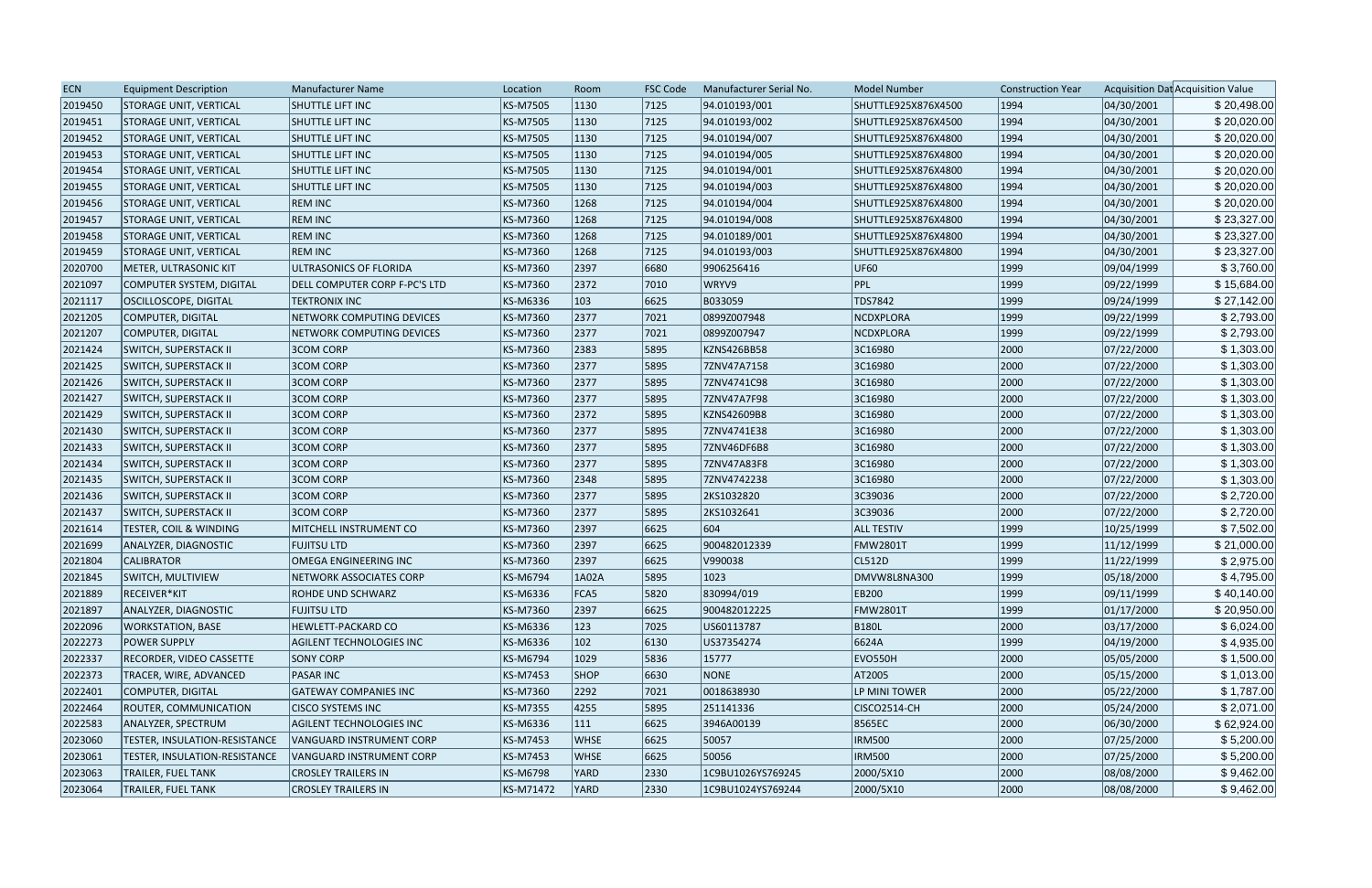| <b>ECN</b> | <b>Equipment Description</b>                         | <b>Manufacturer Name</b>      | Location        | Room           | <b>FSC Code</b> | Manufacturer Serial No. | <b>Model Number</b> | <b>Construction Year</b> |            | Acquisition Dat Acquisition Value |
|------------|------------------------------------------------------|-------------------------------|-----------------|----------------|-----------------|-------------------------|---------------------|--------------------------|------------|-----------------------------------|
| 2023105    | <b>TRAILER, FUEL TANK</b>                            | <b>CROSLEY TRAILERS IN</b>    | KS-M6798        | YARD           | 2330            | 1C9BU1028YS769246       | 2000/5X10           | 2000                     | 08/15/2000 | \$9,462.00                        |
| 2023119    | <b>DISPLAY UNIT, COLOR</b>                           | <b>SONY CORP</b>              | KS-M7360        | 2021M          | 7025            | 2733022                 | CPDG500             | 2000                     | 08/31/2000 | \$1,145.00                        |
| 2023133    | <b>RECEIVER, VIDEO</b>                               | ADAPTIVE BROADBAND CORP       | KS-M6336        | FCA6           | 5820            | 724                     | 9035011             | 2000                     | 08/31/2000 | \$20,200.00                       |
| 2023163    | POWER SUPPLY, UNINTERRUPTIBLE   POWR-UPS CORPORATION |                               | KS-M7360        | <b>IBAY</b>    | 6130            | ES354ZBA12              | 80                  | 2000                     | 09/06/2000 | \$22,292.00                       |
| 2023222    | FORKLIFT                                             | YALE INDUSTRIAL TRUCKS        | <b>KS-M6798</b> | YARD           | 3930            | A814V05226X             | ERC040AGN36TE082    | 2000                     | 09/19/2000 | \$19,772.00                       |
| 2023396    | COMPUTER SYSTEM, DIGITAL                             | COMPAQ COMPUTER CORP          | KS-M7360        | 2348           | 7010            | 1J03DC64Y21M            | E700                | 2000                     | 10/04/2000 | \$3,924.00                        |
| 2023503    | COMPUTER SYSTEM, DIGITAL                             | DELL COMPUTER CORP F-PC'S LTD | KS-M7360        | 2372           | 7010            | <b>VTJYN</b>            | PPL                 | 2000                     | 10/24/2000 | \$2,310.00                        |
| 2023504    | COMPUTER SYSTEM, DIGITAL                             | DELL COMPUTER CORP F-PC'S LTD | KS-M7360        | 2372           | 7010            | <b>VTJYM</b>            | PPL                 | 2000                     | 10/24/2000 | \$2,310.00                        |
| 2024686    | <b>SCANNER</b>                                       | EPSON CORP HEAD OFFICE        | KS-M7505        | 1411           | 7025            | CJZ0001196              | E1640XL             | 2000                     | 02/26/2001 | \$2,099.00                        |
| 2024838    | <b>FEEDER. CUT SHEET</b>                             | EPSON CORP HEAD OFFICE        | KS-M7505        | 1411           | 7045            | 01203257                | EU45                | 2000                     | 02/26/2001 | \$1,194.00                        |
| 2024965    | <b>STORAGE UNIT, VERTICAL</b>                        | SHUTTLE LIFT INC              | KS-M7505        | $ 1130\rangle$ | 7125            | 98.004759/001           | SHUTTLE1850X825NT   | 1998                     | 04/18/2001 | \$23,628.00                       |
| 2024966    | <b>STORAGE UNIT, VERTICAL</b>                        | SHUTTLE LIFT INC              | KS-M7505        | 1130           | 7125            | 98.004725/002           | SHUTTLE1850X825NT   | 1998                     | 04/18/2001 | \$23,628.00                       |
| 2024967    | STORAGE UNIT, VERTICAL                               | SHUTTLE LIFT INC              | KS-M7505        | 1130           | 7125            | 98.004725/001           | 1850X825NT          | 1998                     | 04/18/2001 | \$35,875.00                       |
| 2024968    | STORAGE UNIT, VERTICAL                               | <b>SHUTTLE LIFT INC</b>       | KS-M7505        | 1130           | 7125            | 98.004728/001           | 1850X825NT          | 1998                     | 04/18/2001 | \$35,875.00                       |
| 2024969    | <b>STORAGE UNIT, VERTICAL</b>                        | <b>SHELL OFFICE SYSTEMS</b>   | KS-M7505        | $ 1130\rangle$ | 7125            | 50421                   | 12000               | 1995                     | 04/30/2001 | \$19,736.00                       |
| 2024970    | <b>STORAGE UNIT, VERTICAL</b>                        | <b>SHELL OFFICE SYSTEMS</b>   | KS-M7505        | 1130           | 7125            | 50420                   | 12000               | 1995                     | 04/30/2001 | \$19,736.00                       |
| 2024971    | <b>STORAGE UNIT, VERTICAL</b>                        | <b>SHELL OFFICE SYSTEMS</b>   | KS-M7505        | $ 1130\rangle$ | 7125            | 50222                   | 12000               | 1995                     | 04/30/2001 | \$19,736.00                       |
| 2024972    | <b>STORAGE UNIT, VERTICAL</b>                        | <b>SHELL OFFICE SYSTEMS</b>   | KS-M7505        | $ 1130\rangle$ | 7125            | 50221                   | 12000               | 1995                     | 04/30/2001 | \$19,736.00                       |
| 2024973    | STORAGE UNIT, VERTICAL                               | SHELL OFFICE SYSTEMS          | KS-M7505        | 1130           | 7125            | 50220                   | 12000               | 1995                     | 04/30/2001 | \$19,736.00                       |
| 2024974    | STORAGE UNIT, VERTICAL                               | <b>SHELL OFFICE SYSTEMS</b>   | KS-M7505        | 1130           | 7125            | 50219                   | 12000               | 1995                     | 04/30/2001 | \$19,736.00                       |
| 2024975    | <b>STORAGE UNIT, VERTICAL</b>                        | SHELL OFFICE SYSTEMS          | KS-M7505        | 1130           | 7125            | 50045                   | 12000               | 1995                     | 04/30/2001 | \$19,736.00                       |
| 2024976    | <b>STORAGE UNIT, VERTICAL</b>                        | <b>SHELL OFFICE SYSTEMS</b>   | KS-M7505        | 1130           | 7125            | 50043                   | 12000               | 1995                     | 04/30/2001 | \$19,736.00                       |
| 2024977    | <b>STORAGE UNIT, VERTICAL</b>                        | <b>SHELL OFFICE SYSTEMS</b>   | KS-M7505        | $ 1130\rangle$ | 7125            | 50044                   | 12000               | 1995                     | 04/30/2001 | \$19,736.00                       |
| 2024978    | STORAGE UNIT, VERTICAL                               | SHELL OFFICE SYSTEMS          | KS-M7505        | $ 1130\rangle$ | 7125            | 50046                   | 12000               | 1995                     | 04/30/2001 | \$19,736.00                       |
| 2024990    | <b>PRINTER, LASERJET</b>                             | <b>HEWLETT PACKARD</b>        | KS-M7360        | 2238C          | 7025            | <b>USGH260422</b>       | C34139A             | 2001                     | 01/25/2001 | \$670.00                          |
| 2024991    | <b>PRINTER, LASERJET</b>                             | <b>HEWLETT PACKARD</b>        | KS-M7360        | <b>1018J</b>   | 7025            | <b>USGH260546</b>       | C34139A             | 2001                     | 01/25/2001 | \$670.00                          |
| 2024992    | PRINTER, LASERJET                                    | <b>HEWLETT PACKARD</b>        | KS-M7360        | 2024           | 7025            | <b>USGH260430</b>       | C34139A             | 2001                     | 01/25/2001 | \$670.00                          |
| 2024993    | <b>PRINTER, LASERJET</b>                             | <b>HEWLETT PACKARD</b>        | KS-M7360        | 2064           | 7025            | USGH260436              | C34139A             | 2001                     | 01/25/2001 | \$670.00                          |
| 2024994    | <b>PRINTER, LASERJET</b>                             | <b>HEWLETT PACKARD</b>        | KS-M7360        | 3264           | 7025            | USGH260522              | C34139A             | 2001                     | 01/25/2001 | \$670.00                          |
| 2024995    | <b>PRINTER, LASERJET</b>                             | <b>HEWLETT PACKARD</b>        | KS-M7360        | 2265           | 7025            | USGH260446              | C34139A             | 2001                     | 01/25/2001 | \$670.00                          |
| 2024996    | <b>PRINTER, LASERJET</b>                             | <b>HEWLETT PACKARD</b>        | KS-M7453        | 202            | 7025            | USGH260429              | C34139A             | 2001                     | 01/25/2001 | \$670.00                          |
| 2024997    | PRINTER, LASERJET                                    | <b>HEWLETT PACKARD</b>        | KS-M7505        | 1241           | 7025            | USGH260431              | C34139A             | 2001                     | 01/25/2001 | \$670.00                          |
| 2024998    | <b>PRINTER, LASERJET</b>                             | <b>HEWLETT PACKARD</b>        | KS-M7360        | 2216           | 7025            | USGH260441              | C34139A             | 2001                     | 01/25/2001 | \$670.00                          |
| 2024999    | <b>PRINTER, LASERJET</b>                             | <b>HEWLETT PACKARD</b>        | KS-M7360        | 2036           | 7025            | USGH260418              | C34139A             | 2001                     | 01/25/2001 | \$670.00                          |
| 2025000    | <b>PRINTER, LASERJET</b>                             | <b>HEWLETT PACKARD</b>        | KS-100          | 4100           | 7025            | USGH260424              | C34139A             | 2001                     | 01/25/2001 | \$670.00                          |
| 2025001    | <b>PRINTER, LASERJET</b>                             | <b>HEWLETT PACKARD</b>        | KS-M6336        | $ 123\rangle$  | 7025            | USGH260421              | C34139A             | 2001                     | 01/25/2001 | \$670.00                          |
| 2025010    | BOARD, ELECTRONIC, COPY                              | PANASONIC                     | KS-M7360        | 2235           | 7025            | 5660YLA1027             | <b>KXBP635</b>      | 2000                     | 01/12/2001 | \$1,534.00                        |
| 2025012    | CART, PRESENTATION                                   | <b>NUCRAFT</b>                | KS-M7360        | 2006           | 7195            | <b>NONE</b>             | SPC-CHD             | 2001                     | 01/05/2001 | \$1,441.00                        |
| 2025014    | <b>SWITCH, NETWORK</b>                               | <b>CISCO SYSTEMS INC</b>      | KS-M7360        | 2372           | 7025            | FAA0433F066             | WS3524XL-EN         | 2000                     | 01/04/2001 | \$1,879.00                        |
| 2025015    | <b>SWITCH, NETWORK</b>                               | <b>CISCO SYSTEMS INC</b>      | KS-M7360        | 2372           | 7025            | FAA0448F10M             | WS3524XL-EN         | 2000                     | 01/04/2001 | \$1,879.00                        |
| 2025016    | GENERATOR, CW                                        | AGILENT TECHNOLOGIES INC      | KS-M6336        | $ 102\rangle$  | 6115            | 3844A00993              | 83650B              | 2001                     | 02/10/2001 | \$51,896.00                       |
| 2025017    | PLATFORM, TILT TABLE                                 | <b>EMF SYSTEMS INC</b>        | KS-M7360        | <b>IBAY</b>    | 1850            | $ 002\rangle$           | GHS00973            | 2000                     | 01/17/2001 | \$34,029.00                       |
| 2025018    | VACUUM PUMP                                          | <b>FRANKLIN ELECTRIC CO</b>   | KS-M7360        | 1496           | $ 4310\rangle$  | LPH03583                | 1201006416          | 2000                     | 01/16/2001 | \$7,605.00                        |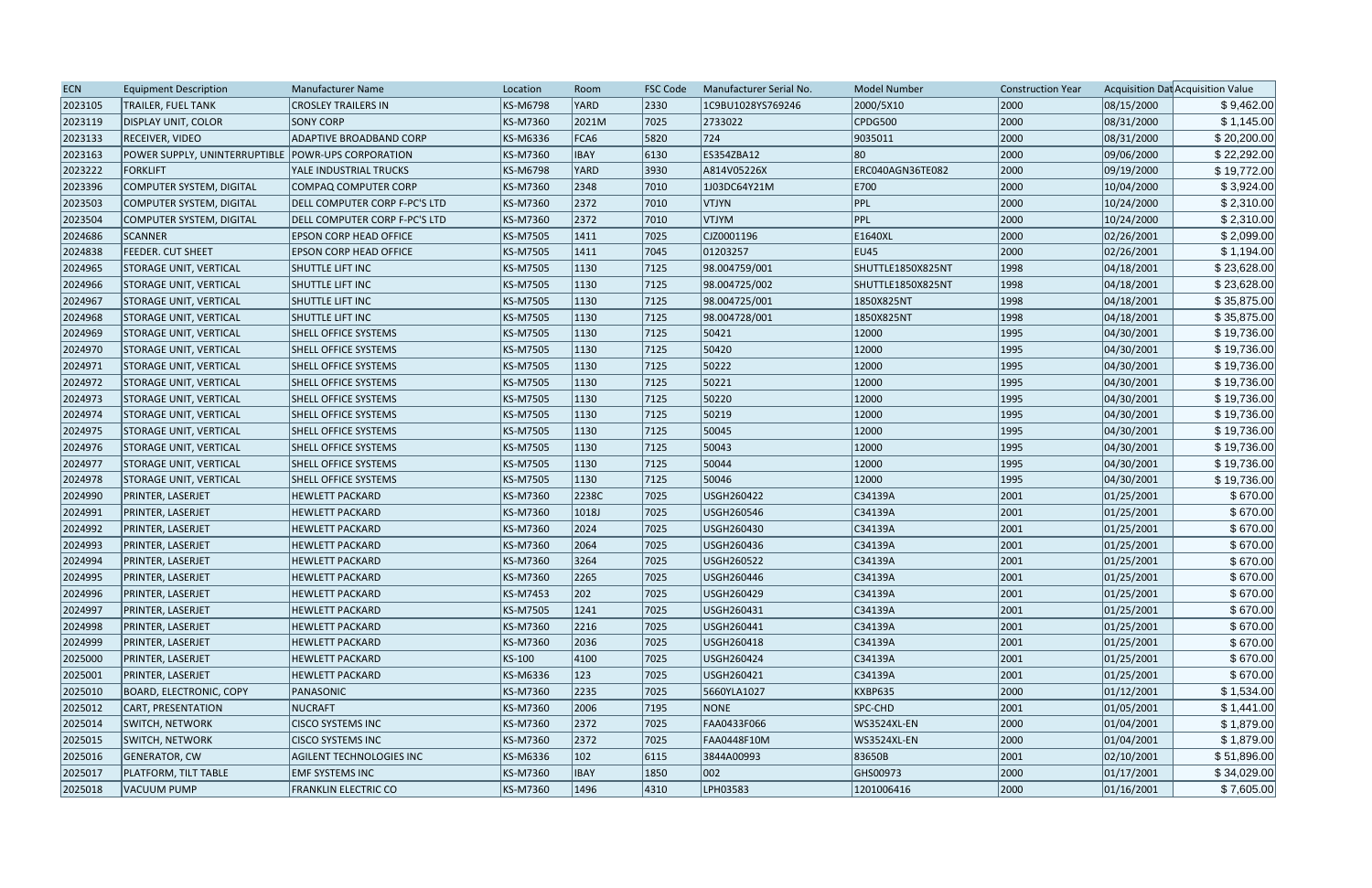| <b>ECN</b> | <b>Equipment Description</b>                          | <b>Manufacturer Name</b>            | Location        | Room        | <b>FSC Code</b> | Manufacturer Serial No. | <b>Model Number</b> | <b>Construction Year</b> |            | Acquisition Dat Acquisition Value |
|------------|-------------------------------------------------------|-------------------------------------|-----------------|-------------|-----------------|-------------------------|---------------------|--------------------------|------------|-----------------------------------|
| 2025023    | <b>PLOTTER</b>                                        | <b>HEWLETT PACKARD</b>              | <b>KS-M7355</b> | 3233        | 7025            | ESA0B05670              | C6090Z              | 2001                     | 01/23/2001 | \$10,970.00                       |
| 2025024    | RACK, ASSY, RF TEST SET                               | <b>OPTIMA ENCLOSURES</b>            | <b>KS-M7360</b> | HIBAY       | 7035            | NA                      | NONE                | 2001                     | 01/24/2001 | \$1,955.00                        |
| 2025025    | <b>NETWORK TESTER</b>                                 | NORTH HILLS ELECTRONICS INC         | <b>KS-M7355</b> | 4255        | 5895            | 0252                    | NH14017MA           | 2001                     | 01/23/2001 | \$2,450.00                        |
| 2025026    | RACK, ASSY, RF TEST SET                               | <b>OPTIMA ENCLOSURES</b>            | <b>KS-M7360</b> | HIBAY       | 7035            | NA                      | <b>NONE</b>         | 2001                     | 01/24/2001 | \$1,785.00                        |
| 2025032    | <b>ROUTER, BACKBONE</b>                               | <b>NORTEL NETWORKS INC</b>          | <b>KS-M7355</b> | 4255        | 7125            | BLA012341               | 77005               | 2001                     | 04/30/2001 | \$65,335.00                       |
| 2025036    | VME BUS MULTIPROCESSING SYTM                          | <b>TECHNICO</b>                     | KS-M7360        | 2372        | 7050            | 23212                   | TVS6U8416PPCVX      | 2001                     | 01/17/2001 | \$21,169.00                       |
| 2025041    | CPU, LAPTOP                                           | DELL COMPUTER CORP                  | KS-M7505        | 1214        | 7021            | GNSY901                 | PP01X               | 2001                     | 02/08/2001 | \$4,115.00                        |
| 2025044    | VACUUM PRESS TABLE                                    | 01 PRODUCTS, INC                    | KS-100          | 3100        | 7195            | 624                     | HGP306A             | 2001                     | 02/20/2001 | \$4,790.00                        |
| 2025047    | COMMON LIFT BEAM                                      | <b>TELEDYNE BROWN ENGINEERING</b>   | <b>KS-M7360</b> | <b>IBAY</b> | 1850            | 036451                  | GH100989            | 2001                     | 02/09/2001 | \$150,000.00                      |
| 2025049    | <b>STORAGE UNIT, VERTICAL</b>                         | <b>REM INC</b>                      | <b>KS-M7360</b> | 1021        | 7125            | 96.005935/002           | SHUTTLE925X876X4800 | 1994                     | 04/30/2001 | \$19,394.00                       |
| 2025050    | <b>STORAGE UNIT, VERTICAL</b>                         | <b>REM INC</b>                      | <b>KS-M7360</b> | 1021        | 7125            | 96.005935/001           | SHUTTLE925X876X4800 | 1994                     | 04/30/2001 | \$19,394.00                       |
| 2025051    | <b>STORAGE UNIT, VERTICAL</b>                         | SHUTTLE LIFT INC                    | KS-M7360        | 1489        | 7125            | 94.007782/003           | SHUTTLE1400X876     | 1994                     | 05/07/2001 | \$26,743.00                       |
| 2025052    | <b>STORAGE UNIT, VERTICAL</b>                         | SHUTTLE LIFT INC                    | KS-M7360        | 1489        | 7125            | 94.007782/002           | SHUTTLE1400X876     | 1994                     | 05/07/2001 | \$26,743.00                       |
| 2025053    | <b>STORAGE UNIT, VERTICAL</b>                         | SHUTTLE LIFT INC                    | <b>KS-M7360</b> | 1489        | 7125            | 94.007782/002           | SHUTTLE1400X876     | 1994                     | 05/07/2001 | \$26,743.00                       |
| 2025054    | <b>STORAGE UNIT, VERTICAL</b>                         | <b>SHUTTLE LIFT INC</b>             | <b>KS-M7505</b> | 1130        | 7125            | 94.007781/001           | SHUTTLE825X876      | 1994                     | 05/07/2001 | \$26,743.00                       |
| 2025055    | <b>STORAGE UNIT, VERTICAL</b>                         | SHUTTLE LIFT INC                    | <b>KS-M7453</b> | <b>WHSE</b> | 7125            | 96.005935/004           | 1850X825NT          | 1996                     | 04/18/2001 | \$35,875.00                       |
| 2025056    | STORAGE UNIT, VERTICAL                                | <b>SHUTTLE LIFT INC</b>             | KS-M7453        | <b>WHSE</b> | 7125            | 96.005935/003           | 1850X825NT          | 1996                     | 04/18/2001 | \$35,875.00                       |
| 2025060    | <b>STORAGE UNIT, VERTICAL</b>                         | <b>SHUTTLE LIFT INC</b>             | <b>KS-M7505</b> | 1130        | 7125            | 94.010191/002           | SHUTTLE925X876X4000 | 1994                     | 04/30/2001 | \$19,394.00                       |
| 2025061    | MULTI-PURPOSE LOGISTICS MODULI ALENIA AERONAUTICA SPA |                                     | KS-M7360        | HIBAY       | 1810            | FM3                     | MPLM-FM3            | 2001                     | 02/23/2001 | \$32,000,000.00                   |
| 2025062    | VIDEO SMD INSPECTION SYSTEM                           | <b>KRB INC</b>                      | <b>KS-M7505</b> | 1220        | 5836            | 60201325                | SV3                 | 2001                     | 02/26/2001 | \$4,275.00                        |
| 2025063    | AAC SUPPORT FIXTURE, MPLM                             | ALENIA AERONAUTICA SPA              | <b>KS-M7360</b> | HIBAY       | 1850            | 003                     | H <sub>108</sub> A  | 1999                     | 03/06/2001 | \$261,917.00                      |
| 2025064    | <b>AAC SUPPORT FIXTURE, MPLM</b>                      | ALENIA AERONAUTICA SPA              | <b>KS-M7360</b> | HIBAY       | 1850            | 004                     | H108A               | 2001                     | 03/06/2001 | \$300,000.00                      |
| 2025068    | <b>TYING MACHINE</b>                                  | FELINS TYING MACHINE CO             | <b>KS-M7360</b> | 2257        | 3540            | 21295                   | 2000-8              | 2001                     | 02/28/2001 | \$4,085.00                        |
| 2025069    | AIR CONDITIONING UNIT, MOBILE                         | DENSO CO                            | <b>KS-M7360</b> | 2235        | 4120            | 09980062120             | $ 01 - 0120 $       | 2001                     | 03/02/2001 | \$2,500.00                        |
| 2025070    | AIR CONDITIONING UNIT, MOBILE                         | DENSO CO                            | <b>KS-M7360</b> | 2235        | 4120            | 10980034120             | $ 01 - 0120 $       | 2001                     | 03/02/2001 | \$2,500.00                        |
| 2025071    | <b>STORAGE UNIT, VERTICAL</b>                         | <b>REM INC</b>                      | <b>KS-M7360</b> | 1021        | 7125            | 002287/01               | 120/2015X           | 1995                     | 04/18/2001 | \$23,465.00                       |
| 2025077    | CPU, PENTIUM                                          | <b>DELL COMPUTER CORP</b>           | <b>KS-M7360</b> | 2397        | 7021            | C36FD01                 | <b>MMP</b>          | 2001                     | 03/06/2001 | \$1,810.00                        |
| 2025081    | OSCILLOSCOPE, DIGITIZING                              | <b>TEKTRONIX</b>                    | KS-M6336        | 102         | 6625            | B032657                 | <b>TDS784D</b>      | 1999                     | 06/08/1999 | \$31,710.00                       |
| 2025090    | <b>POWER SUPPLY, BACKUP</b>                           | <b>AMERICAN DATA &amp; COMPUTER</b> | <b>KS-M7777</b> | 1230        | 6130            | WS0051013959            | NONE                | 2001                     | 03/12/2001 | \$1,345.00                        |
| 2025091    | <b>POWER SUPPLY, BACKUP</b>                           | AMERICAN DATA & COMPUTER            | <b>KS-M7777</b> | 1035        | 6130            | WS0051013954            | SU2200RMXL          | 2001                     | 03/12/2001 | \$1,345.00                        |
| 2025093    | <b>POWER SUPPLY, BACKUP</b>                           | AMERICAN DATA & COMPUTER            | <b>KS-M6794</b> | 1055        | 6130            | WS0049015672            | SU2200RMXL          | 2001                     | 03/12/2001 | \$1,345.00                        |
| 2025094    | <b>POWER SUPPLY, BACKUP</b>                           | AMERICAN DATA & COMPUTER            | <b>KS-M6794</b> | 1055        | 6130            | WS0049015667            | SU2200RMXL          | 2001                     | 03/12/2001 | \$1,345.00                        |
| 2025095    | PLATFORM, TILT TABLE                                  | <b>EMF INC</b>                      | <b>KS-M7360</b> | <b>IBAY</b> | 1850            | 003                     | NONE                | 2001                     | 03/12/2001 | \$34,029.00                       |
| 2025096    | <b>PLATFORM, TILT TABLE</b>                           | <b>EMF INC</b>                      | <b>KS-M7360</b> | <b>IBAY</b> | 1850            | 004                     | 82K06391            | 2001                     | 03/12/2001 | \$34,029.00                       |
| 2025097    | CAMERA, DIGITAL                                       | <b>SONY CORP</b>                    | KS-M6336        | 123         | 6720            | 90709                   | MVC-FD95            | 2001                     | 03/14/2001 | \$974.00                          |
| 2025102    | HOOD, FUME                                            | <b>FISHER SCIENTIFIC CO</b>         | <b>KS-M7505</b> | 1040        | 6640            | N/A                     | HMLAB026            | 2001                     | 03/21/2001 | \$5,681.00                        |
| 2025103    | RIVETER, AIR/HYDRAULIC POWER                          | U S INDUSTRIAL TOOL AND SUPPLY      | <b>KS-M7360</b> | 1457        | 5130            | 20198                   | 151TA5              | 2001                     | 03/21/2001 | \$2,445.00                        |
| 2025104    | <b>ANTENNA DISH</b>                                   | ANDREW ANTENNA CORP LTD             | <b>KS-M6798</b> | <b>SHED</b> | 5985            | TN1118/91               | $ P4-0 $            | 1983                     | 05/03/1988 | \$1,100.00                        |
| 2025105    | <b>ANTENNA FEED</b>                                   | ANDREW ANTENNA CORP LTD             | <b>KS-M6798</b> | <b>SHED</b> | 5985            | TL4003/22               | P4-144D0            | 1983                     | 05/03/1988 | \$1,300.00                        |
| 2025106    | <b>ANTENNA FEED</b>                                   | ANDREW ANTENNA CORP LTD             | <b>KS-M6798</b> | <b>SHED</b> | 5985            | TM0023/13               | P4-122D0            | 1983                     | 05/03/1988 | \$1,300.00                        |
| 2025107    | <b>ANTENNA FEED</b>                                   | ANDREW ANTENNA CORP LTD             | <b>KS-M6798</b> | <b>SHED</b> | 5985            | 133                     | P4-71GD0            | 1983                     | 05/03/1988 | \$1,300.00                        |
| 2025108    | <b>ANTENNA FEED</b>                                   | ANDREW ANTENNA CORP LTD             | <b>KS-M6798</b> | <b>SHED</b> | 5985            | TP0699/126              | PL4-19C-N           | 1983                     | 05/03/1988 | \$1,300.00                        |
| 2025109    | <b>ANTENNA FEED</b>                                   | ANDREW ANTENNA CORP LTD             | <b>KS-M6798</b> | <b>SHED</b> | 5985            | 42                      | PL4-19C-X           | 1983                     | 05/03/1988 | \$1,300.00                        |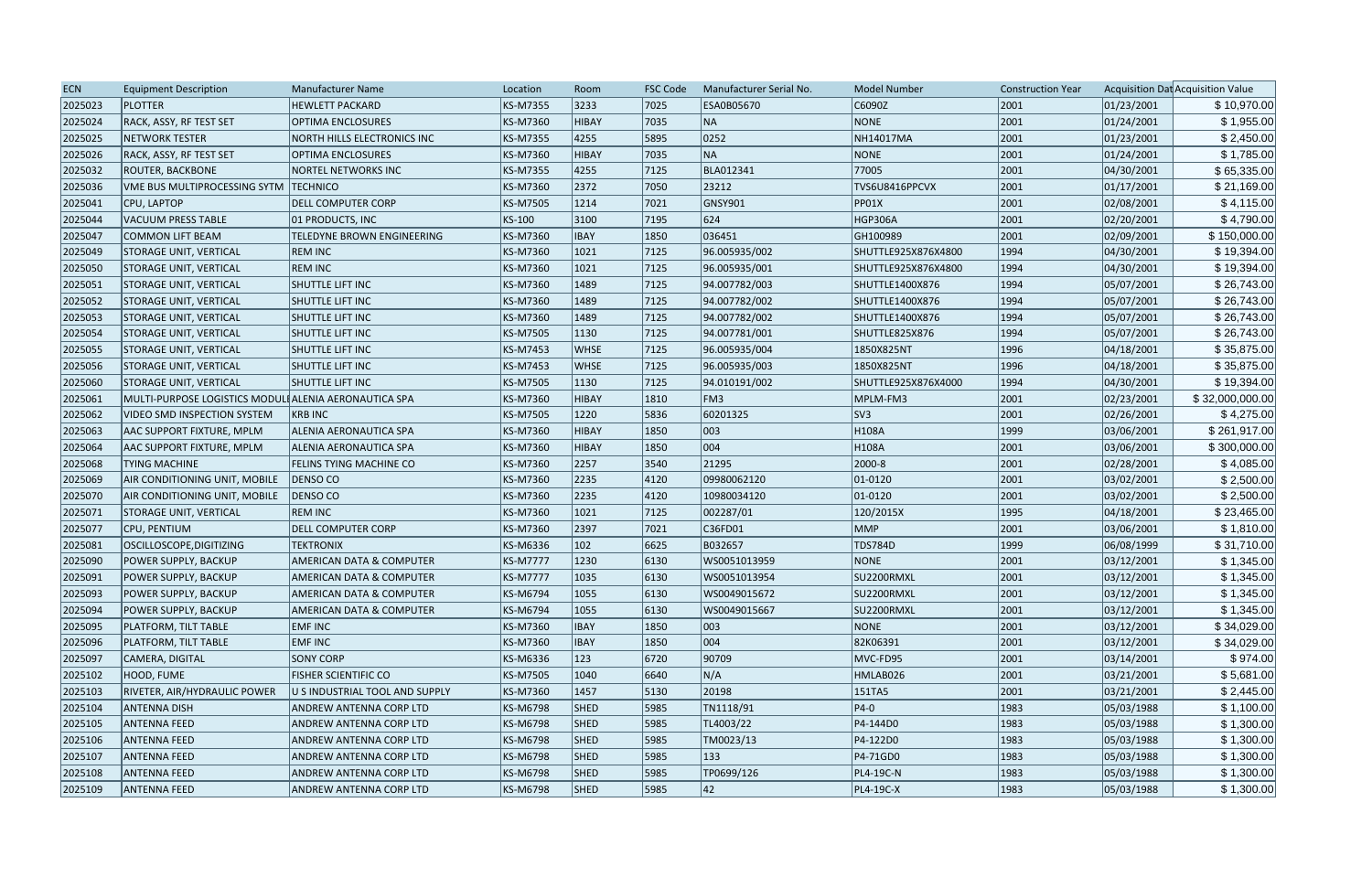| <b>ECN</b> | <b>Equipment Description</b>        | <b>Manufacturer Name</b>              | Location        | Room          | <b>FSC Code</b> | Manufacturer Serial No. | Model Number     | <b>Construction Year</b> |            | Acquisition Dat Acquisition Value |
|------------|-------------------------------------|---------------------------------------|-----------------|---------------|-----------------|-------------------------|------------------|--------------------------|------------|-----------------------------------|
| 2025110    | <b>ANTENNA FEED</b>                 | ANDREW ANTENNA CORP LTD               | KS-M6798        | <b>SHED</b>   | 5985            | 88                      | PL4-59D0         | 1983                     | 05/03/1988 | \$1,300.00                        |
| 2025111    | <b>ANTENNA FEED</b>                 | ANDREW ANTENNA CORP LTD               | KS-M6798        | <b>SHED</b>   | 5985            | TP0703/131              | PL4-59D0         | 1983                     | 05/03/1988 | \$1,300.00                        |
| 2025112    | <b>ANTENNA FEED</b>                 | <b>ANDREW ANTENNA CORP LTD</b>        | KS-M6798        | SHED          | 5985            | J5401/120               | PL6-37D0         | 1983                     | 05/03/1988 | \$1,300.00                        |
| 2025113    | <b>ANTENNA FEED</b>                 | ANDREW ANTENNA CORP LTD               | KS-M6798        | <b>SHED</b>   | 5985            | TN7078/129              | P4-144D0         | 1983                     | 05/03/1988 | \$1,300.00                        |
| 2025114    | <b>ANTENNA FEED</b>                 | ANDREW ANTENNA CORP LTD               | KS-M6798        | <b>SHED</b>   | 5985            | $ 110\rangle$           | PL4-19C0         | 1983                     | 05/03/1988 | \$1,300.00                        |
| 2025115    | <b>ANTENNA FEED</b>                 | <b>ANDREW ANTENNA CORP LTD</b>        | KS-M6798        | <b>SHED</b>   | 5985            | 55                      | PL4-37D-X        | 1983                     | 05/03/1988 | \$1,300.00                        |
| 2025117    | <b>ANTENNA FEED</b>                 | ANDREW ANTENNA CORP LTD               | KS-M6798        | SHED          | 5985            | 111                     | PL4-37DO         | 1983                     | 05/03/1988 | \$1,300.00                        |
| 2025118    | <b>ANTENNA FEED</b>                 | ANDREW ANTENNA CORP LTD               | KS-M6798        | <b>SHED</b>   | 5985            | J3835/60                | P4-122D0         | 1983                     | 05/03/1988 | \$1,300.00                        |
| 2025119    | <b>ANTENNA FEED</b>                 | <b>ANDREW ANTENNA CORP LTD</b>        | KS-M6798        | <b>SHED</b>   | 5985            | TJ0150/62               | P4-122D0         | 1983                     | 05/03/1988 | \$1,300.00                        |
| 2025121    | <b>ANTENNA FEED</b>                 | ANDREW ANTENNA CORP LTD               | KS-M6798        | <b>SHED</b>   | 5985            | G2712/18                | PL4-19C0         | 1983                     | 05/03/1988 | \$1,300.00                        |
| 2025122    | <b>ANTENNA FEED</b>                 | ANDREW ANTENNA CORP LTD               | KS-M6798        | <b>SHED</b>   | 5985            | G2211/29                | PL4-19C0         | 1983                     | 05/03/1988 | \$1,300.00                        |
| 2025123    | <b>ANTENNA FEED</b>                 | <b>ANDREW CORP</b>                    | KS-M6798        | <b>SHED</b>   | 5985            | TP5240/5                | PL6-19C0         | 1985                     | 04/03/1987 | \$1,480.00                        |
| 2025124    | <b>ANTENNA FEED</b>                 | ANDREW ANTENNA CORP LTD               | KS-M6798        | <b>SHED</b>   | 5985            | 32                      | PL4-37D-X        | 1983                     | 05/03/1988 | \$1,300.00                        |
| 2025127    | <b>ANTENNA DISH</b>                 | ANDREW ANTENNA CORP LTD               | KS-M6798        | <b>SHED</b>   | 5985            | G0616/74                | $PL4-0$          | 1983                     | 05/03/1988 | \$1,100.00                        |
| 2025133    | FIRE DETECTION SUPRESSION SYST      | KIDDE INC                             | <b>KS-M7777</b> | 1230          | 1230            | 00211438701             | PEGASYS          | 2001                     | 04/07/2001 | \$77,540.00                       |
| 2025134    | FIRE DETECTION SUPRESSION SYST      | KIDDE INC                             | <b>KS-M7777</b> | 1230          | 1230            | 00211437701             | PEGASYS          | 2001                     | 04/07/2001 | \$77,540.00                       |
| 2025135    | PLATE, GRANITE SURFACE              | <b>TRU-STONE GRANITE SURFACE PLAT</b> | KS-M7505        | 1260          | 9520            | 36312                   | 00150128         | 2001                     | 04/05/2001 | \$3,015.00                        |
| 2025136    | <b>SCRUBBER, FLOOR</b>              | <b>WINDSOR INDUSTRIES INC</b>         | KS-M6794        | <b>WHSE</b>   | 7910            | 1000060723              | 34D <sub>2</sub> | 2001                     | 04/09/2001 | \$6,775.00                        |
| 2025137    | <b>BRACKET SET, FRAME PLATE GSE</b> | OCEAN SYSTEMS ENGINEERING INC         | KS-M7360        | <b>IBAY</b>   | 4960            | 036837                  | 1J00631-001      | 2001                     | 04/11/2001 | \$10,000.00                       |
| 2025142    | <b>FLOWMETER</b>                    | <b>ENDRESS &amp; HAUSER, INC.</b>     | KS-M7505        | 1214          | 6695            | G3W5000802              | 63M              | 1999                     | 05/11/2001 | \$6,060.00                        |
| 2025144    | <b>STAND, SUPPORT ASSEMBLY</b>      | SAMSON METAL AND MACHINE INC          | KS-M7360        | HIBAY         | 9999            | MK4552                  | 82K06417-1       | 1999                     | 04/26/2001 | \$38,777.00                       |
| 2025145    | <b>STAND, SUPPORT ASSEMBLY</b>      | SAMSON METAL AND MACHINE INC          | KS-M7360        | <b>HIBAY</b>  | 9999            | MK4551                  | 82K06417-1       | 1999                     | 04/26/2001 | \$38,777.00                       |
| 2025146    | <b>STAIRS, ACCESS</b>               | SAMSON METAL AND MACHINE INC          | KS-M7360        | <b>HIBAY</b>  | 5670            | MK4551                  | 82K06417-2       | 1999                     | 04/26/2001 | \$17,000.00                       |
| 2025147    | <b>ANALYZER CELL</b>                | <b>EDGETECH</b>                       | KS-M7505        | 1040          | 6685            | 027674                  | $ 1C-C1-SC $     | 2001                     | 04/23/2001 | \$3,750.00                        |
| 2025149    | <b>ACCESS PLATFORM</b>              | SAMSON METAL AND MACHINE INC          | KS-M7360        | FP8           | 1850            | N/A                     | GA500330         | 1994                     | 04/26/2001 | \$357,181.00                      |
| 2025153    | PRINTER, LASERJET                   | <b>HEWLETT PACKARD</b>                | KS-M7505        | 1114          | 7025            | USBNF14749              | C8051A           | 2001                     | 05/03/2001 | \$1,750.00                        |
| 2025154    | PRINTER, LASERJET                   | <b>HEWLETT PACKARD</b>                | KS-M7505        | 1241          | 7025            | USBNF14727              | C8051A           | 2001                     | 05/03/2001 | \$1,750.00                        |
| 2025155    | PRINTER, LASERJET                   | <b>HEWLETT PACKARD</b>                | KS-M6698        | 102           | 7025            | USBNF14725              | C8051A           | 2001                     | 05/03/2001 | \$1,750.00                        |
| 2025156    | <b>PRINTER, LASERJET</b>            | <b>HEWLETT PACKARD</b>                | KS-M7505        | 1020          | 7025            | <b>USBNF14746</b>       | C8051A           | 2001                     | 05/03/2001 | \$1,750.00                        |
| 2025157    | <b>PRINTER, LASERJET</b>            | <b>HEWLETT PACKARD</b>                | KS-M7360        | 1268          | 7025            | USBNF14601              | C8051A           | 2001                     | 05/03/2001 | \$1,750.00                        |
| 2025158    | <b>PRINTER, LASERJET</b>            | <b>HEWLETT PACKARD</b>                | KS-M7505        | 1202          | 7025            | USBNF14726              | C8051A           | 2001                     | 05/03/2001 | \$1,750.00                        |
| 2025159    | PRINTER, LASERJET                   | <b>HEWLETT PACKARD</b>                | KS-M6698        | 112           | 7025            | USBNF14732              | C8051A           | 2001                     | 05/03/2001 | \$1,750.00                        |
| 2025161    | PRINTER, LASER JET                  | <b>HEWLETT PACKARD</b>                | KS-M7505        | 1260          | 7025            | USBLL05415              | 8150DN           | 2001                     | 05/03/2001 | \$5,056.00                        |
| 2025162    | <b>PRINTER, LASER JET</b>           | <b>HEWLETT PACKARD</b>                | KS-M6698        | $ 112\rangle$ | 7025            | USBLM10790              | 8150DN           | 2001                     | 05/03/2001 | \$5,056.00                        |
| 2025165    | <b>PRESSURE INDICATOR</b>           | HEISE SEE DRESSER INDUSTRIES          | KS-M7505        | 1214          | 6685            | 42478                   | PM               | 2001                     | 05/07/2001 | \$2,675.00                        |
| 2025166    | <b>PRESSURE INDICATOR</b>           | HEISE SEE DRESSER INDUSTRIES          | KS-M7505        | 1214          | 6685            | 42477                   | PM               | 2001                     | 05/07/2001 | \$2,780.00                        |
| 2025167    | <b>EXTRACTION KIT</b>               | NEDERMAN INC                          | KS-M71357       | 196           | $ 3439\rangle$  | N/A                     | 510334           | 2001                     | 05/07/2001 | \$1,345.00                        |
| 2025168    | <b>EXTRACTION KIT</b>               | <b>NEDERMAN INC</b>                   | KS-M7360        | 1227          | $ 3439\rangle$  | N/A                     | 510334           | 2001                     | 05/07/2001 | \$1,345.00                        |
| 2025169    | <b>EXTRACTION KIT</b>               | <b>NEDERMAN INC</b>                   | KS-M7360        | 1227          | $ 3439\rangle$  | N/A                     | 510334           | 2001                     | 05/07/2001 | \$1,345.00                        |
| 2025170    | <b>EXTRACTION KIT</b>               | <b>NEDERMAN INC</b>                   | KS-M7360        | 1227          | $ 3439\rangle$  | N/A                     | 510334           | 2001                     | 05/07/2001 | \$1,345.00                        |
| 2025171    | <b>EXTRACTION KIT</b>               | <b>NEDERMAN INC</b>                   | KS-M7360        | 1227          | $ 3439\rangle$  | N/A                     | 510334           | 2001                     | 05/07/2001 | \$1,345.00                        |
| 2025172    | <b>EXTRACTION KIT</b>               | NEDERMAN INC                          | KS-M7360        | 1227          | $ 3439\rangle$  | N/A                     | 510334           | 2001                     | 05/07/2001 | \$1,345.00                        |
| 2025173    | <b>EXTRACTION KIT</b>               | <b>NEDERMAN INC</b>                   | KS-M7360        | 1227          | 3439            | N/A                     | 510334           | 2001                     | 05/07/2001 | \$1,345.00                        |
|            |                                     |                                       |                 |               |                 |                         |                  |                          |            |                                   |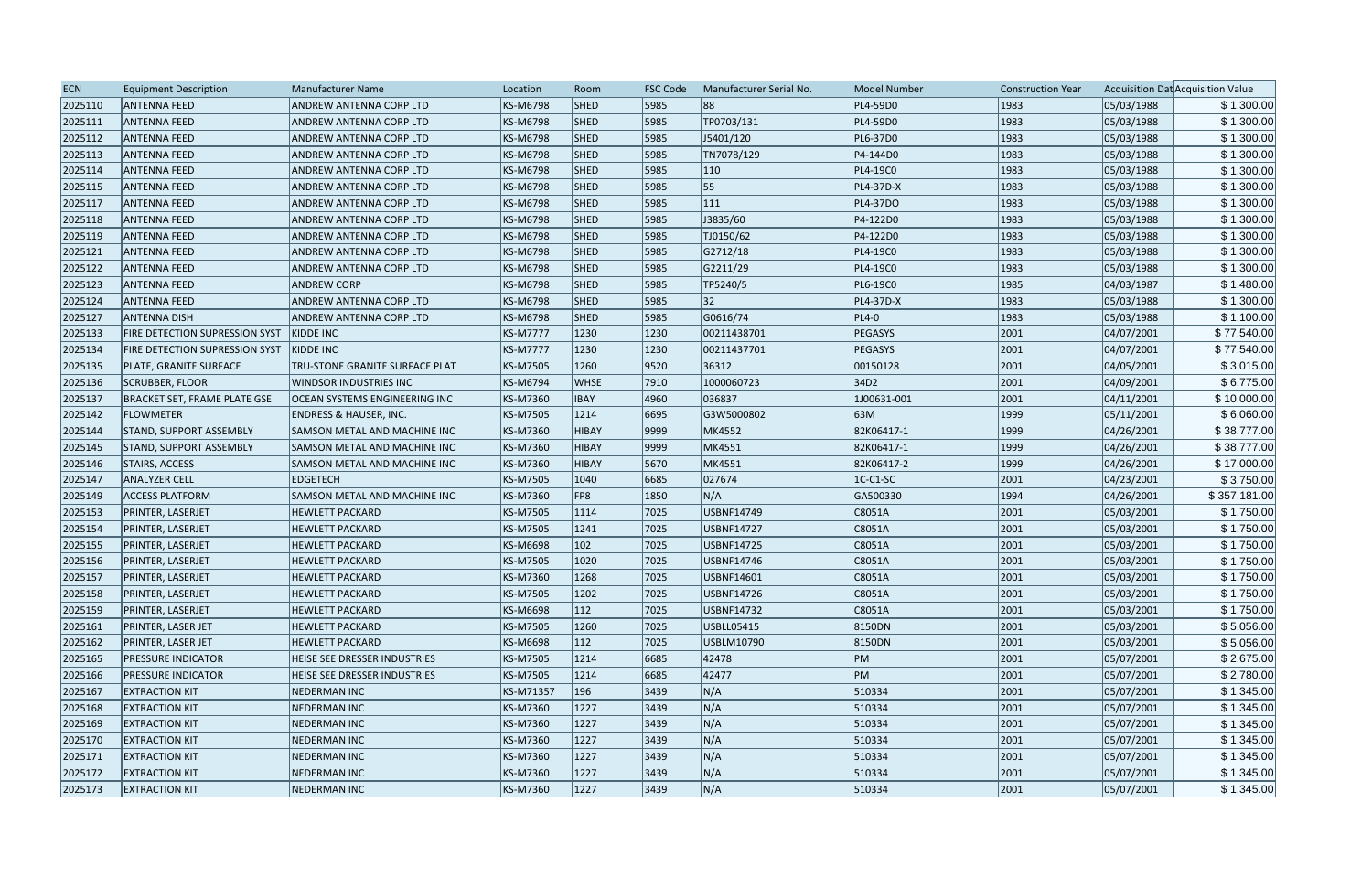| <b>ECN</b> | <b>Equipment Description</b>    | Manufacturer Name                     | Location        | Room        | <b>FSC Code</b> | Manufacturer Serial No. | <b>Model Number</b> | <b>Construction Year</b> |            | Acquisition Dat Acquisition Value |
|------------|---------------------------------|---------------------------------------|-----------------|-------------|-----------------|-------------------------|---------------------|--------------------------|------------|-----------------------------------|
| 2025177    | <b>TESTER, HIPOT</b>            | <b>QUADTECH INC</b>                   | <b>KS-M7505</b> | 1220        | 6625            | 1190843                 | SENTRY35            | 2001                     | 05/16/2001 | \$2,095.00                        |
| 2025178    | <b>TESTER, HIPOT</b>            | <b>QUADTECH INC</b>                   | <b>KS-M7505</b> | 1220        | 6625            | 1190844                 | SENTRY35            | 2001                     | 05/16/2001 | \$2,095.00                        |
| 2025179    | <b>HYGROMETER</b>               | <b>GENERAL EASTERN INSTRUMENTS CO</b> | KS-M7360        | 1451        | 6685            | 0760501                 | M2PLUS              | 2001                     | 05/17/2001 | \$6,220.00                        |
| 2025180    | PRINTER, LASERJET               | <b>HEWLETT PACKARD</b>                | <b>KS-M6794</b> | 1A02A       | 7025            | USBGH08386              | C7058A              | 2001                     | 05/23/2001 | \$853.00                          |
| 2025183    | CPU, PENTIUM                    | DELL COMPUTER CORP                    | <b>KS-M7360</b> | 1098        | 7021            | CXPNL01                 | MMP                 | 2001                     | 06/25/2001 | \$1,398.00                        |
| 2025187    | <b>ANALYZER CELL</b>            | <b>EDGETECH</b>                       | <b>KS-M7505</b> | 1040        | 6625            | 027779                  | $IC-C1-SC$          | 2001                     | 06/08/2001 | \$3,750.00                        |
| 2025191    | GAUGE, DIGITAL PRESSURE         | RUSKA INSTRUMENT CORP                 | KS-M7505        | 1214        | 6685            | 45962                   | 6232                | 1993                     | 06/08/2001 | \$12,525.00                       |
| 2025192    | <b>GAUGE, DIGITAL PRESSURE</b>  | <b>RUSKA INSTRUMENT CORP</b>          | <b>KS-M7505</b> | 1214        | 6685            | 45963                   | 6232                | 1993                     | 06/08/2001 | \$12,025.00                       |
| 2025193    | CPU, PENTIUM                    | <b>DELL COMPUTER CORP</b>             | <b>KS-M7505</b> | 1247        | 7021            | 1ZH6M01                 | MMP                 | 2001                     | 06/08/2001 | \$1,212.00                        |
| 2025196    | <b>SEWING MACHINE</b>           | <b>DURKOPP ADLER AG</b>               | <b>KS-M7360</b> | 1490        | 3530            | 0767855290              | 767FA373            | 2001                     | 06/08/2001 | \$9,870.00                        |
| 2025199    | <b>TESTER, SURFACE FINISH</b>   | <b>BROWN &amp; SHARP MFG CO</b>       | <b>KS-M7505</b> | 1260        | 6635            | N/A                     | 00384149            | 2001                     | 07/12/2001 | \$1,865.00                        |
| 2025203    | <b>MONITOR</b>                  | <b>SONY CORP</b>                      | <b>KS-M7505</b> | 1220        | 5820            | 30419                   | GV-D900             | 2001                     | 07/13/2001 | \$1,795.00                        |
| 2025204    | LIGHT SOURCE, FIBER OPTIC       | <b>EVEREST ELECTRONIC EQUIPMENT</b>   | <b>KS-M7505</b> | 1220        | 6650            | N/A                     | ELS24DC             | 2001                     | 07/13/2001 | \$1,057.00                        |
| 2025206    | CPU, PENTIUM                    | <b>DELL COMPUTER CORP</b>             | <b>KS-M7360</b> | 1227        | 7021            | GY91N01                 | MMP                 | 2001                     | 07/06/2001 | \$1,305.00                        |
| 2025209    | ANALYZER, HYDROCARBON           | ROSEMOUNT ANALYTICAL INC              | <b>KS-M7505</b> | 1040        | 6680            | U1005722                | 400A                | 2001                     | 07/06/2001 | \$7,754.00                        |
| 2025210    | <b>CHROMOTOGRAPH</b>            | AGILENT TECHNOLOGIES INC              | <b>KS-M7505</b> | 1040        | 6680            | US12002544              | P200                | 2001                     | 07/06/2001 | \$18,666.00                       |
| 2025211    | <b>SWITCH</b>                   | <b>CISCO SYSTEMS INC</b>              | <b>KS-M7360</b> | 2235        | 7025            | FOXO5024799             | WS-C4006S2          | 2001                     | 07/18/2001 | \$7,749.00                        |
| 2025212    | <b>ANTENNA</b>                  | <b>TECOM INDUSTRIES INC</b>           | <b>KS-M6798</b> | <b>SHED</b> | 5985            | 064                     | 800881-1            | 2001                     | 07/10/2001 | \$6,160.00                        |
| 2025213    | <b>CRANE, WHEEL MOUNTED</b>     | <b>WALLACE B E PRODUCTS CORP</b>      | KS-M6798        | YARD        | 3950            | 001                     | GH5-00934           | 2001                     | 07/12/2001 | \$5,700.00                        |
| 2025218    | <b>FIREWALL</b>                 | SOLUNET INC.                          | <b>KS-M7360</b> | 2377        | 7025            | 0040101099AB            | 01SSC2650           | 2001                     | 08/06/2001 | \$2,029.00                        |
| 2025220    | <b>FIREWALL</b>                 | SOLUNET INC.                          | <b>KS-M7360</b> | 2377        | 7025            | 0040109928              | 01SSC2650           | 2001                     | 08/06/2001 | \$2,029.00                        |
| 2025224    | <b>PROCESSOR</b>                | COMPAQ COMPUTER CORP                  | <b>KS-M7360</b> | 2235        | 7025            | D123FPZ1K014            | ML530R01X1000-256KB | 2001                     | 07/18/2001 | \$8,862.00                        |
| 2025225    | <b>DISPLAY UNIT</b>             | COMPAQ COMPUTER CORP                  | <b>KS-M7360</b> | 2235        | 7025            | 121BL34C1345            | 217248-001          | 2001                     | 07/18/2001 | \$1,271.00                        |
| 2025226    | <b>RACK ASSY</b>                | COMPAQ COMPUTER CORP                  | <b>KS-M7360</b> | 2235        | 7035            | N/A                     | 120663-B21          | 2001                     | 07/18/2001 | \$1,285.00                        |
| 2025227    | <b>FIREWALL</b>                 | NATIONAL BUSINESS GROUP               | KS-M7360        | 2372        | 7025            | 05010155                | NS100-001           | 2001                     | 08/06/2001 | \$7,688.00                        |
| 2025228    | <b>FIREWALL</b>                 | NATIONAL BUSINESS GROUP INC.          | KS-M7360        | 2235        | 7025            | 05010210                | NS100-001           | 2001                     | 08/06/2001 | \$7,688.00                        |
| 2025229    | <b>LASER TRACKER</b>            | <b>LEICA</b>                          | KS-M7360        | <b>IBAY</b> | 6695            | 584                     | LTD500S             | 1999                     | 09/30/1999 | \$154,067.00                      |
| 2025236    | CPU, PENTIUM                    | <b>DELL COMPUTER CORP</b>             | <b>KS-M7505</b> | 1040        | 7021            | 46KNP01                 | MMP                 | 2001                     | 08/21/2001 | \$7,500.00                        |
| 2025237    | PRINTER, LASERJET               | <b>HEWLETT PACKARD</b>                | <b>KS-M7505</b> | 1040        | 7025            | USPE075834              | C4224A              | 2001                     | 08/21/2001 | \$615.00                          |
| 2025238    | <b>COMPUTER</b>                 | <b>SUN MICROSYSTEMS INC</b>           | KS-M6794        | 1029        | 7021            | FW12840160              | 380-0406-01         | 2001                     | 08/06/2001 | \$3,897.00                        |
| 2025239    | <b>COMPUTER</b>                 | <b>SUN MICROSYSTEMS INC</b>           | <b>KS-M6794</b> | 1029        | 7021            | FW13920061              | 380-0406-01         | 2001                     | 08/06/2001 | \$3,897.00                        |
| 2025240    | PROBE, VIDEO                    | <b>EVEREST ELECTRONIC EQUIPMENT</b>   | <b>KS-M7360</b> | 2223A       | 5836            | 0122B4004               | <b>PLS500D-A</b>    | 2001                     | 08/06/2001 | \$40,740.00                       |
| 2025241    | <b>TESTER, HARDNESS</b>         | KRAUTKRAMER BRANSON INC               | <b>KS-M7360</b> | 2223A       | 6635            | 34101-3488              | ML10                | 2001                     | 08/06/2001 | \$4,456.00                        |
| 2025242    | <b>PROOFLOAD BODY TORSO</b>     | <b>MONSTER MAKERS</b>                 | <b>KS-M6698</b> | LOCAL       | 4960            | N/A                     | 125-LHTDT           | 2001                     | 08/06/2001 | \$6,681.00                        |
| 2025243    | <b>STRETCH WRAPPING MACHINE</b> | <b>BERND GROUP INC THE</b>            | <b>KS-M6794</b> | 1055        | 3540            | KN/42442                | <b>ROBOT 2001</b>   | 2001                     | 08/06/2001 | \$14,090.00                       |
| 2025244    | <b>DISPLAY UNIT</b>             | <b>DELL COMPUTER CORP</b>             | <b>KS-M7505</b> | 1040        | 7025            | MX094WRF477415V30LJ     | P991                | 2001                     | 08/21/2001 | \$700.00                          |
| 2025247    | GUAGE, HEIGHT                   | <b>MITUTOYO</b>                       | <b>KS-M7505</b> | 1260        | 5210            | 110184                  | 81880270            | 2001                     | 08/10/2001 | \$6,179.00                        |
| 2025249    | <b>OSCILLOSCOPE</b>             | <b>TEKTRONIX INC</b>                  | <b>KS-M7505</b> | 1220        | 6635            | B020680                 | TDS80000            | 2001                     | 08/13/2001 | \$18,391.00                       |
| 2025257    | OHMMETER, MICRO                 | <b>KEITHLEY INSTRUMENTS INC</b>       | <b>KS-M7360</b> | 1227        | 6625            | 0862941                 | 580                 | 2001                     | 08/22/2001 | \$2,055.00                        |
| 2025265    | <b>DISPLAY UNIT</b>             | <b>HEWLETT PACKARD</b>                | <b>KS-M7360</b> | 2372        | 7025            | JP12163062              | D8915A              | 2001                     | 09/07/2001 | \$825.00                          |
| 2025267    | CART, TEK LAB, OSCOPE           | <b>TEKTRONIX</b>                      | <b>KS-M7505</b> | 1220        | 6640            | N/A                     | K4000               | 2001                     | 09/10/2001 | \$1,911.00                        |
| 2025269    | GAUGE                           | <b>RUSKA INSTRUMENT CORP</b>          | <b>KS-M7505</b> | 1214A       | 6685            | 55564                   | 7232-15A-11A        | 2001                     | 09/25/2001 | \$17,200.00                       |
| 2025270    | CONVERTER, VIDEO                | <b>TSI-TELSYS INC</b>                 | KS-M6794        | 1032        | 5836            | 206                     | 400-02972-000       | 2001                     | 09/25/2001 | \$444,553.00                      |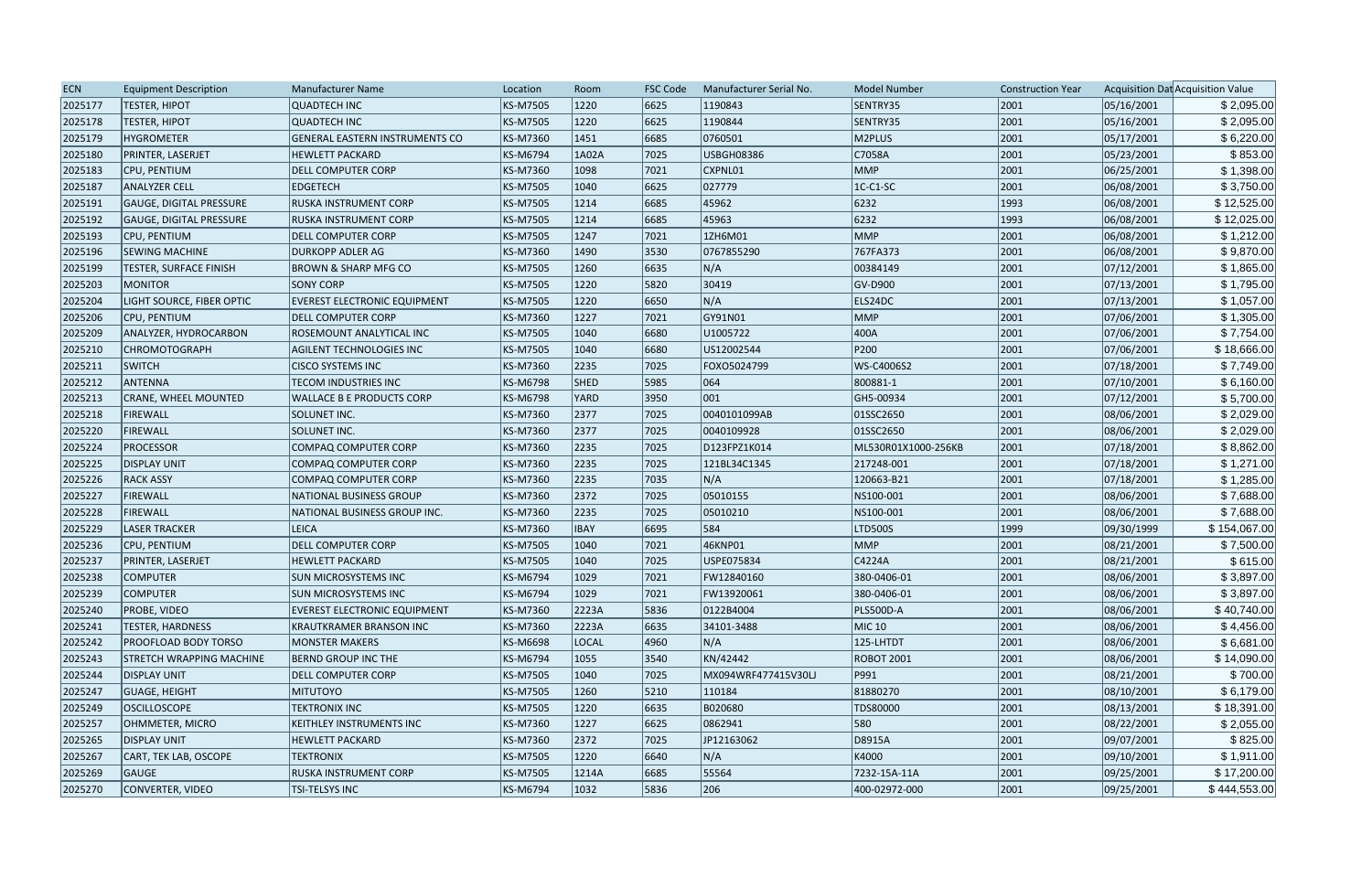| <b>ECN</b> | <b>Equipment Description</b>               | <b>Manufacturer Name</b>           | Location        | Room            | <b>FSC Code</b> | Manufacturer Serial No. | <b>Model Number</b>  | <b>Construction Year</b> |            | Acquisition Dat Acquisition Value |
|------------|--------------------------------------------|------------------------------------|-----------------|-----------------|-----------------|-------------------------|----------------------|--------------------------|------------|-----------------------------------|
| 2025271    | <b>STORAGE UNIT, VERTICAL</b>              | <b>REM INC</b>                     | KS-M7360        | 1021            | 7125            | 01.006032/001           | SHUTTLE250-1450X876  | 2001                     | 09/27/2001 | \$35,728.00                       |
| 2025272    | ADAPTER, UNIVERSAL                         | <b>EMF INC</b>                     | KS-M7360        | <b>IBAY</b>     | 1850            | 002                     | 82K07153-005         | 2001                     | 09/26/2001 | \$4,900.00                        |
| 2025273    | ADAPTER, UNIVERSAL                         | <b>EMF INC</b>                     | <b>KS-M7360</b> | <b>IBAY</b>     | 1850            | 001                     | 82K07153-005         | 2001                     | 09/26/2001 | \$4,900.00                        |
| 2025274    | ADAPTER, HORIZONTAL                        | <b>EMF INC</b>                     | KS-M7360        | HIBAY           | 1850            | 001                     | 82K07153-003         | 2001                     | 09/27/2001 | \$3,250.00                        |
| 2025275    | ADAPTER, HORIZONTAL                        | <b>EMF INC</b>                     | <b>KS-M7360</b> | <b>HIBAY</b>    | 1850            | 002                     | 82K07153-003         | 2001                     | 09/26/2001 | \$3,250.00                        |
| 2025276    | DOLLY ASSEMBLY                             | <b>EMF INC</b>                     | KS-M7360        | <b>HIBAY</b>    | 1850            | 002                     | 82K07153-1           | 2001                     | 09/26/2001 | \$17,500.00                       |
| 2025277    | <b>DOLLY ASSEMBLY</b>                      | <b>EMF INC</b>                     | <b>KS-M7360</b> | <b>HIBAY</b>    | 1850            | 001                     | 82K07153-1           | 2001                     | 09/26/2001 | \$17,500.00                       |
| 2025281    | <b>PROJECTOR</b>                           | COMPAQ COMPUTER CORP               | <b>KS-M7360</b> | 2238A           | 5836            | 116DA58UB077            | 180226-001           | 2001                     | 07/27/2001 | \$3,555.00                        |
| 2025289    | <b>RECORDER</b>                            | <b>ASTRO</b>                       | <b>KS-M7505</b> | 1247            | 6645            | 01H0018                 | <b>DASH 16 U</b>     | 2001                     | 10/02/2001 | \$12,036.00                       |
| 2025293    | FILTER UNIT PORTABLE                       | <b>TUTHILL CORP</b>                | <b>KS-M6794</b> | <b>WHSE</b>     | 4620            | N/A                     | <b>PFX-3000</b>      | 2001                     | 10/01/2001 | \$4,914.00                        |
| 2025301    | CALIBRATOR, TORQUE                         | CONSOLIDATED DEVICES INC           | <b>KS-M7505</b> | 1214            | 6625            | N/A                     | 2700                 | 2001                     | 10/11/2001 | \$23,203.00                       |
| 2025302    | <b>FORKLIFT</b>                            | YALE INDUSTRIAL TRUCKS             | <b>KS-M6794</b> | 1032            | 3930            | A839N01556Y             | ERC080HGN36TE108     | 2001                     | 10/16/2001 | \$41,940.00                       |
| 2025310    | <b>CAMERA</b>                              | <b>SONY CORP</b>                   | <b>KS-M6794</b> | 1009            | 6720            | 362879                  | MVC-CD300            | 2001                     | 10/29/2001 | \$900.00                          |
| 2025311    | <b>DETECTOR, GAS</b>                       | <b>RAE SYSTEMS</b>                 | <b>KS-M7360</b> | 2064            | 6665            | 110001449               | PGM7600              | 1999                     | 09/09/1999 | \$3,455.00                        |
| 2025312    | MACHINE, TUBE CUTTING SQUARIN TRI-TOOL INC |                                    | <b>KS-M7505</b> | 1260            | 3450            | 1001420                 | $ 302\rangle$        | 2001                     | 10/31/2001 | \$3,623.00                        |
| 2025318    | <b>STORAGE UNIT, VERTICAL</b>              | <b>SHUTTLE LIFT INC</b>            | <b>KS-M7505</b> | 1130            | 7125            | 95.005481/001           | SHUTTLE1400X876X4000 | 1995                     | 11/19/2001 | \$23,628.00                       |
| 2025319    | STORAGE UNIT, VERTICAL                     | <b>SHUTTLE LIFT INC</b>            | <b>KS-M7505</b> | 1130            | 7125            | 95.005481/002           | SHUTTLE1400X876X4000 | 1995                     | 11/19/2001 | \$23,628.00                       |
| 2025320    | <b>TESTER, NETWORK</b>                     | <b>NORTH HILLS ELECTRONICS INC</b> | <b>KS-M7360</b> | 2377            | 6625            | 0282                    | <b>DBT100A</b>       | 2001                     | 11/15/2001 | \$2,450.00                        |
| 2025322    | DYNAMOMETER                                | SUPERIOR HANDLING EQUIPMENT        | <b>KS-M7360</b> | 1457            | 6695            | 210141                  | ED-2000-5            | 2001                     | 11/19/2001 | \$1,761.00                        |
| 2025323    | DYNAMOMETER                                | <b>SUPERIOR HANDLING EQUIPMENT</b> | <b>KS-M7360</b> | 1457            | 6695            | 210143                  | ED-2000-5            | 2001                     | 11/19/2001 | \$1,761.00                        |
| 2025328    | DYNAMOMETER                                | <b>SUPERIOR HANDLING EQUIPMENT</b> | <b>KS-M7360</b> | 1451            | 6695            | 230290                  | ED-2000-1            | 2001                     | 11/19/2001 | \$1,674.00                        |
| 2025329    | DYNAMOMETER                                | <b>SUPERIOR HANDLING EQUIPMENT</b> | <b>KS-M7360</b> | 1451            | 6695            | 230291                  | ED-2000-1            | 2001                     | 11/19/2001 | \$1,674.00                        |
| 2025344    | SAW, PANEL                                 | MILWAUKEE ELECTRIC TOOL CORP       | <b>KS-M7505</b> | 1260            | 3405            | 797A401400019           | 6480                 | 2001                     | 12/12/2001 | \$1,365.00                        |
| 2025345    | CPU, LAPTOP                                | <b>DELL COMPUTER CORP</b>          | KS-M6336        | 129             | 7021            | DTD5211                 | <b>PPO</b>           | 2001                     | 12/10/2001 | \$2,153.00                        |
| 2025361    | DIAPLAY UNIT, 21                           | <b>SONY CORP</b>                   | <b>KS-M7360</b> | 2372            | 7025            | S018018180C             | CPDG520              | 2002                     | 01/24/2002 | \$701.00                          |
| 2025362    | DISPLAY UNIT, 21                           | <b>SONY CORP</b>                   | <b>KS-M6794</b> | 3E06A           | 7025            | S018018179K             | CPDG520              | 2002                     | 01/14/2002 | \$701.00                          |
| 2025363    | DISPLAY UNIT, 21                           | <b>SONY CORP</b>                   | <b>KS-M6794</b> | 3E06A           | 7025            | S0180182027             | CPDG520              | 2002                     | 01/24/2002 | \$701.00                          |
| 2025364    | DISPLAY UNIT, 21                           | <b>SONY CORP</b>                   | <b>KS-M7360</b> | 2216F           | 7025            | S0180182038             | CPDG520              | 2002                     | 01/24/2002 | \$701.00                          |
| 2025365    | DISPLAY UNIT, 21                           | <b>SONY CORP</b>                   | <b>KS-M6794</b> | 3E06A           | 7025            | S018018206B             | CPDG520              | 2002                     | 01/24/2002 | \$701.00                          |
| 2025366    | DISPLAY UNIT, 21                           | <b>SONY CORP</b>                   | KS-M6794        | 3E06A           | 7025            | S018018207C             | CPDG520              | 2002                     | 01/24/2002 | \$701.00                          |
| 2025367    | PRINTER, LASERJET                          | <b>HEWLETT PACKARD</b>             | <b>KS-M7355</b> | 4255            | 7025            | JPPKH25460              | C7087A               | 2002                     | 01/24/2002 | \$3,604.00                        |
| 2025368    | CHAMBER, THERMAL                           | <b>ENVIROTRONICS INC</b>           | <b>KS-M7505</b> | 1247            | 6636            | 08015496                | ET64215WC            | 2001                     | 01/28/2002 | \$59,482.00                       |
| 2025371    | <b>RADIATOR, REFERENCE REFRAD</b>          | <b>EMC TEST SYSTEMS LP</b>         | KS-M6336        | $ 109\rangle$   | 5860            | 1172                    | 4630B                | 2002                     | 02/12/2002 | \$5,145.00                        |
| 2025372    | <b>RADIATOR, REFERENCE REFRAD</b>          | <b>EMC TEST SYSTEMS LP</b>         | KS-M6336        | $ 109\rangle$   | 5860            | 1173                    | 4630B                | 2002                     | 02/12/2002 | \$5,145.00                        |
| 2025373    | CAMERA, DIGITAL                            | <b>SONY CORP</b>                   | <b>KS-M7505</b> | 1246            | 6720            | 1428922                 | MVCFD75              | 2002                     | 02/15/2002 | \$330.00                          |
| 2025376    | STRUCTURE, UPPER (RHA)                     | TELEDYNE BROWN ENGINEERING         | KS-M7360        | 1071            | 4920            | $ 118\rangle$           | 220G07455-007        | 1995                     | 04/26/1996 | \$52,075.00                       |
| 2025377    | STRUCTURE, UPPER (RHA)                     | TELEDYNE BROWN ENGINEERING         | KS-M7360        | <b>I-BAY ST</b> | 4920            | 134                     | 220G07455-007        | 1995                     | 01/06/1997 | \$52,075.00                       |
| 2025378    | <b>BASE ASSEMBLY, MSFC</b>                 | TELEDYNE BROWN ENGINEERING         | KS-M7360        | 1489            | 4920            | 128                     | 220G07470-001        | 1995                     | 09/13/1996 | \$22,561.00                       |
| 2025379    | <b>BASE ASSEMBLY, MSFC</b>                 | TELEDYNE BROWN ENGINEERING         | <b>KS-M7360</b> | 1489            | 4920            | 101                     | 220G07470-001        | 1995                     | 04/27/1995 | \$22,561.00                       |
| 2025380    | <b>FIREWALL, SONIC</b>                     | <b>SONIC SYSTEMS INC</b>           | KS-M7360        | 2377            | 7025            | 00401012B77B            | 01SSC2975            | 2002                     | 02/21/2002 | \$2,517.00                        |
| 2025381    | SCANNER                                    | <b>HEWLETT PACKARD</b>             | <b>KS-M7505</b> | 1214            | 7025            | CN18DS0719              | C7715A               | 2002                     | 02/20/2002 | \$603.00                          |
| 2025382    | <b>DISPLAY UNIT</b>                        | SAMSUNG                            | KS-M6336        | $ 103\rangle$   | 7025            | GH17H4NT105529          | 171B                 | 2002                     | 02/22/2002 | \$790.00                          |
| 2025383    | <b>DISPLAY UNIT</b>                        | <b>SAMSUNG</b>                     | KS-M6336        | $ 109\rangle$   | 7025            | GH17H4NT105681          | 171B                 | 2002                     | 02/22/2002 | \$790.00                          |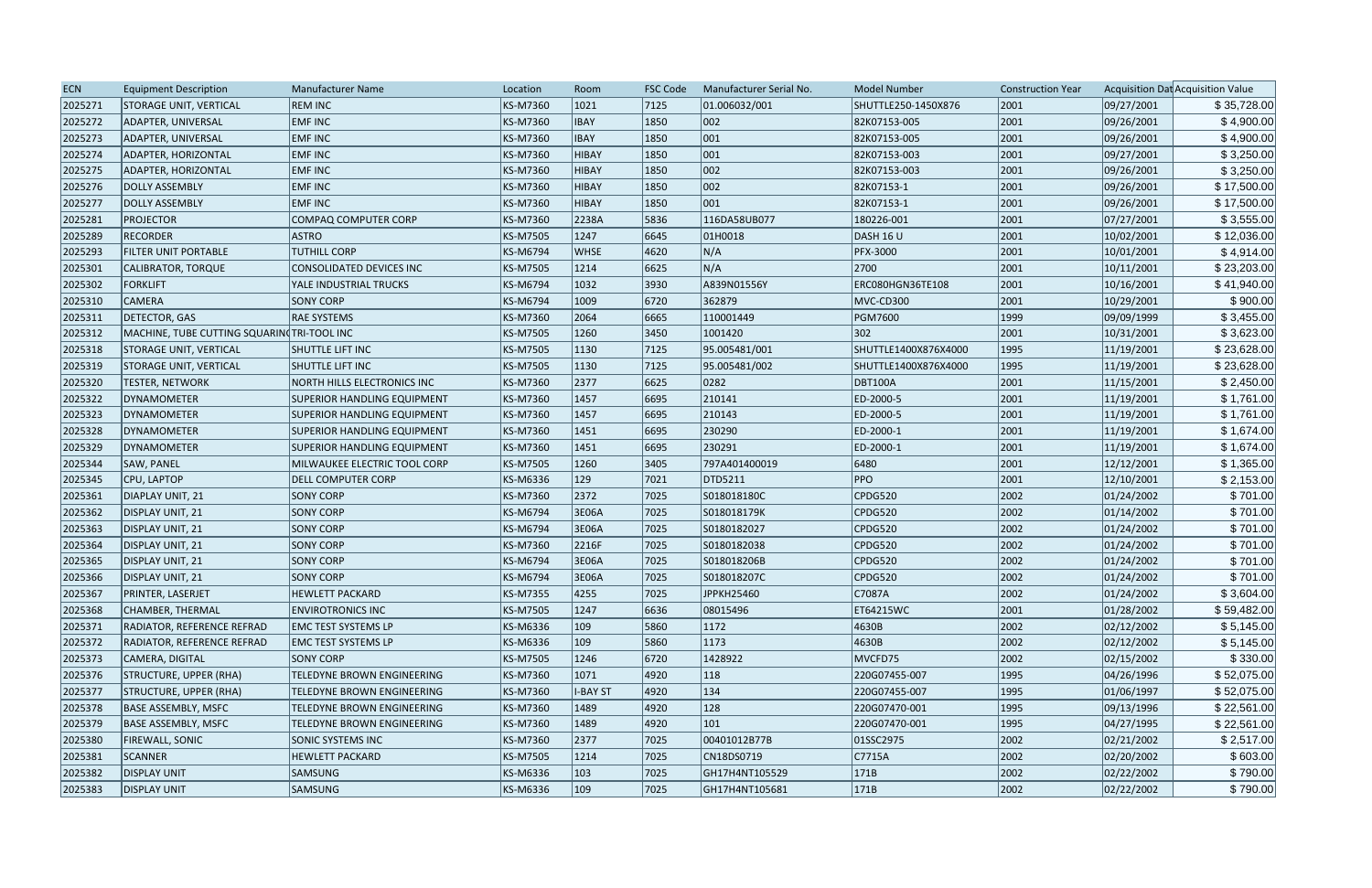| <b>ECN</b> | <b>Equipment Description</b>        | Manufacturer Name                    | Location        | Room            | <b>FSC Code</b> | Manufacturer Serial No. | <b>Model Number</b> | <b>Construction Year</b> |            | Acquisition Dat Acquisition Value |
|------------|-------------------------------------|--------------------------------------|-----------------|-----------------|-----------------|-------------------------|---------------------|--------------------------|------------|-----------------------------------|
| 2025386    | <b>BRACKET SET, FRAME PLATE GSE</b> | <b>OCEAN SYSTEMS ENGINEERING INC</b> | <b>KS-M7360</b> | <b>BUTLR</b>    | 4960            | 036838                  | 1J00631-001         | 2001                     | 04/17/2001 | \$10,000.00                       |
| 2025388    | CALIBRATOR, HAND HELD               | HEISE SEE DRESSER INDUSTRIES         | <b>KS-M7360</b> | 1422            | 5210            | 20543                   | HQS-2               | 2002                     | 03/06/2002 | \$1,867.00                        |
| 2025389    | CALIBRATOR, HAND HELD               | HEISE SEE DRESSER INDUSTRIES         | <b>KS-M7360</b> | 1422            | 5210            | 20542                   | HQS-2               | 2002                     | 03/06/2002 | \$1,867.00                        |
| 2025390    | PRINTER, LABEL                      | <b>BRADY WORLDWIDE INC</b>           | <b>KS-M7360</b> | 2372            | 7025            | 3324435                 | BP-THT              | 2002                     | 03/19/2002 | \$2,675.00                        |
| 2025392    | <b>BORESCOPE</b>                    | MYRIAD FIBER IMAGING TECH INC.       | <b>KS-M7360</b> | 2223A           | 6650            | <b>RL241</b>            | FOV 70, DOV 0       | 2002                     | 09/05/2002 | \$1,905.00                        |
| 2025393    | <b>BORESCOPE</b>                    | MYRIAD FIBER IMAGING TECH INC.       | KS-M7360        | 2223A           | 6650            | <b>RL242</b>            | FOV 70, DOV 30      | 2002                     | 09/05/2002 | \$2,035.00                        |
| 2025394    | SCALE, PORTABLE                     | <b>OHAUS SCALE CORP</b>              | <b>KS-M7360</b> | 1422            | 6670            | G0591121063312          | E0D120              | 2002                     | 03/06/2002 | \$1,810.00                        |
| 2025395    | DISPLAY UNIT, 21                    | <b>SONY CORP</b>                     | <b>KS-M7360</b> | 2372            | 7025            | 8028073                 | CPDG520             | 2002                     | 03/11/2002 | \$575.00                          |
| 2025397    | DISPLAY UNIT, 21                    | <b>SONY CORP</b>                     | <b>KS-M7360</b> | 2372            | 7025            | 8028068                 | CPDG520             | 2002                     | 03/11/2002 | \$575.00                          |
| 2025398    | DISPLAY UNIT, 21                    | <b>SONY CORP</b>                     | <b>KS-M7360</b> | 2372            | 7025            | 8028075                 | CPDG520             | 2002                     | 03/11/2002 | \$575.00                          |
| 2025401    | <b>CPU</b>                          | <b>MICRON COMPUTER INC</b>           | <b>KS-M7360</b> | 2372            | 7021            | 2121856                 | D8458G-ODY          | 2002                     | 03/11/2002 | \$1,667.00                        |
| 2025410    | <b>BRACKET SET, FRAME PLATE GSE</b> | <b>BOEING AEROSPACE CO</b>           | <b>KS-M7360</b> | HIBAY           | 5450            | 036837                  | 1J00631-001         | 2001                     | 04/01/2002 | \$70,000.00                       |
| 2025411    | CARRIER KIT, SIDE WALL MGSE         | <b>BOEING AEROSPACE CO</b>           | <b>KS-M7362</b> | <b>BUTLR</b>    | 5450            | N/A                     | 9070396-1           | 2001                     | 04/01/2002 | \$70,000.00                       |
| 2025412    | <b>CPU</b>                          | <b>POWERWARE INC</b>                 | <b>KS-M7360</b> | 2377            | 7021            | N/A                     | GVS9000-247393      | 2002                     | 04/04/2002 | \$3,944.00                        |
| 2025421    | PRINTER, LASERJET                   | <b>HEWLETT PACKARD</b>               | <b>KS-M7360</b> | 1296            | 7025            | JPGGJ62306              | C7058A              | 2002                     | 04/29/2002 | \$785.00                          |
| 2025423    | <b>SWITCH, SUPERSTACK II</b>        | 3 COM/US ROBOTICS                    | <b>KS-M7360</b> | 2372            | 7025            | 7ZNV25D26F8             | 3300                | 2002                     | 05/16/2002 | \$2,445.00                        |
| 2025424    | SWITCH, SUPERSTACK II               | 3 COM/US ROBOTICS                    | <b>KS-M7360</b> | 2372            | 7025            | 7ZNV2421A78             | 3300                | 2002                     | 05/16/2002 | \$2,445.00                        |
| 2025426    | SCANNER, BARCODE                    | SYMBOL TECHNOLOGIES, INC             | <b>KS-M7360</b> | 2043            | 7025            | N540379                 | <b>PDT3100</b>      | 1999                     | 05/22/2002 | \$1,440.00                        |
| 2025427    | <b>SWITCHER, VIDEO ROUTING</b>      | DYNAIR ELECTRONICS INC               | <b>KS-M6794</b> | 1029            | 5895            | 352071-0496             | <b>FR3600A</b>      | 1996                     | 05/22/2002 | \$20,725.00                       |
| 2025429    | <b>TESTER, RESPIRATOR</b>           | TSI INC F-THERMO-SYSTEMS INC         | KS-M71357       | 196             | 4240            | 43572                   | 8020A               | 2002                     | 05/29/2002 | \$7,500.00                        |
| 2025432    | <b>MONITOR</b>                      | <b>ENMET CORP</b>                    | <b>KS-M7360</b> | 2064            | 6680            | 152227                  | 048310102101        | 2002                     | 06/06/2002 | \$1,171.00                        |
| 2025433    | HATCH RESTRAINT DEVICE, MPLM        | <b>BOEING COMPUTER SERVICES</b>      | <b>KS-M7360</b> | 1489            | 1850            | 001                     | 82K07244-1 & 2      | 2002                     | 06/06/2002 | \$116,706.00                      |
| 2025434    | <b>MONITOR</b>                      | <b>ENMET CORP</b>                    | <b>KS-M7360</b> | 2064            | 6680            | 152254                  | 048310102101        | 2002                     | 06/20/2002 | \$1,171.00                        |
| 2025436    | <b>CAMERA</b>                       | KODAK CANADA LTD                     | <b>KS-M7355</b> | 3233            | 6720            | 760C-04778              | <b>DCS760</b>       | 2002                     | 07/22/2002 | \$6,495.00                        |
| 2025437    | LABEL/SIGN MAKER                    | <b>BRADY WORLDWIDE INC</b>           | <b>KS-M7505</b> | 1260            | 7490            | VMG32130611408          | 64801               | 2002                     | 08/07/2002 | \$2,349.00                        |
| 2025438    | STRUCTURE, UPPER (RHA)              | TELEDYNE BROWN ENGINEERING           | <b>KS-MSFC</b>  | NOC             | 4920            | 145                     | 220G07455-007       | 1998                     | 09/13/1996 | \$52,075.00                       |
| 2025439    | STRUCTURE, UPPER (RHA)              | TELEDYNE BROWN ENGINEERING           | <b>KS-MSFC</b>  | NOC             | 4920            | 140                     | 220G07455-007       | 1996                     | 10/01/1996 | \$52,075.00                       |
| 2025440    | <b>BASE ASSEMBLY, MSFC</b>          | <b>TELEDYNE BROWN ENGINEERING</b>    | <b>KS-M7360</b> | 1489            | 4920            | 141                     | 220G07470-001       | 1998                     | 06/10/1998 | \$22,561.00                       |
| 2025441    | STRUCTURE, UPPER (RHA)              | TELEDYNE BROWN ENGINEERING           | <b>KS-M7360</b> | 1489            | 4920            | 141                     | 220G07455-007       | 1996                     | 01/29/1996 | \$52,075.00                       |
| 2025442    | BASE ASSEMBLY, MSFC                 | <b>TELEDYNE BROWN ENGINEERING</b>    | KS-M7360        | 1489            | 4920            | 143                     | 220G07470-001       | 1998                     | 06/10/1998 | \$22,561.00                       |
| 2025443    | STRUCTURE, UPPER (RHA)              | TELEDYNE BROWN ENGINEERING           | KS-M7360        | 1489            | 4920            | 137                     | 220G07455-007       | 1996                     | 09/13/1996 | \$52,075.00                       |
| 2025444    | STRUCTURE, UPPER (RHA)              | TELEDYNE BROWN ENGINEERING           | KS-M7360        | <b>I-BAY ST</b> | 4920            | 151                     | 220G07455-007       | 1998                     | 06/10/1998 | \$52,075.00                       |
| 2025445    | STRUCTURE, UPPER (RHA)              | TELEDYNE BROWN ENGINEERING           | <b>KS-M7360</b> | 1489            | 4920            | 139                     | 220G07455-007       | 1996                     | 09/13/1996 | \$52,075.00                       |
| 2025446    | <b>BASE ASSEMBLY, MSFC</b>          | TELEDYNE BROWN ENGINEERING           | <b>KS-M7360</b> | <b>I-BAY ST</b> | 4920            | 137                     | 220G07470-001       | 1996                     | 09/13/1996 | \$22,561.00                       |
| 2025447    | STRUCTURE, UPPER (RHA)              | <b>TELEDYNE BROWN ENGINEERING</b>    | <b>KS-JSC</b>   | NOC             | 4920            | 138                     | 220G07455-007       | 1996                     | 09/13/1996 | \$52,075.00                       |
| 2025448    | STRUCTURE, UPPER (RHA)              | TELEDYNE BROWN ENGINEERING           | <b>KS-M7360</b> | IBAY            | 4920            | 148                     | 220G07455-001       | 1998                     | 06/10/1998 | \$52,075.00                       |
| 2025449    | STRUCTURE, UPPER (RHA)              | <b>TELEDYNE BROWN ENGINEERING</b>    | <b>KS-M7360</b> | 1489            | 4920            | 149                     | 220G07455-007       | 1998                     | 06/10/1998 | \$52,075.00                       |
| 2025450    | <b>BASE ASSEMBLY, MSFC</b>          | TELEDYNE BROWN ENGINEERING           | <b>KS-M7360</b> | 1071            | 4920            | 140                     | 220G07470-001       | 1998                     | 06/10/1998 | \$22,561.00                       |
| 2025451    | CAMERA, INFRARED                    | <b>FLIR SYSTEMS INC</b>              | <b>KS-M7360</b> | 2397            | 6710            | 21800627                | <b>P60</b>          | 2002                     | 06/28/2002 | \$47,950.00                       |
| 2025460    | JACKHAMMER                          | <b>INGERSOLL PRODUCTS CORP</b>       | <b>KS-M7453</b> | <b>WHSE</b>     | 3820            | SRE1307C                | PB50AS              | 1993                     | 09/21/1993 | \$1,005.00                        |
| 2025462    | <b>POWER SUPPLY</b>                 | <b>HEWLETT PACKARD</b>               | <b>KS-M7505</b> | 1246            | 6130            | 2745A06068              | 6266B               | 1995                     | 09/16/2001 | \$2,800.00                        |
| 2025463    | CONTAINER, RACK SHIPPING            | TELEDYNE BROWN ENGINEERING           | KS-M6794        | ROW 8           | 8145            | $ 112\rangle$           | 220G07505-001       | 1995                     | 07/02/1998 | \$106,250.00                      |
| 2025464    | CONTAINER, RACK SHIPPING            | TELEDYNE BROWN ENGINEERING           | KS-M6794        | 1029            | 8145            | 108                     | 220G07505-001       | 1995                     | 07/02/1998 | \$106,250.00                      |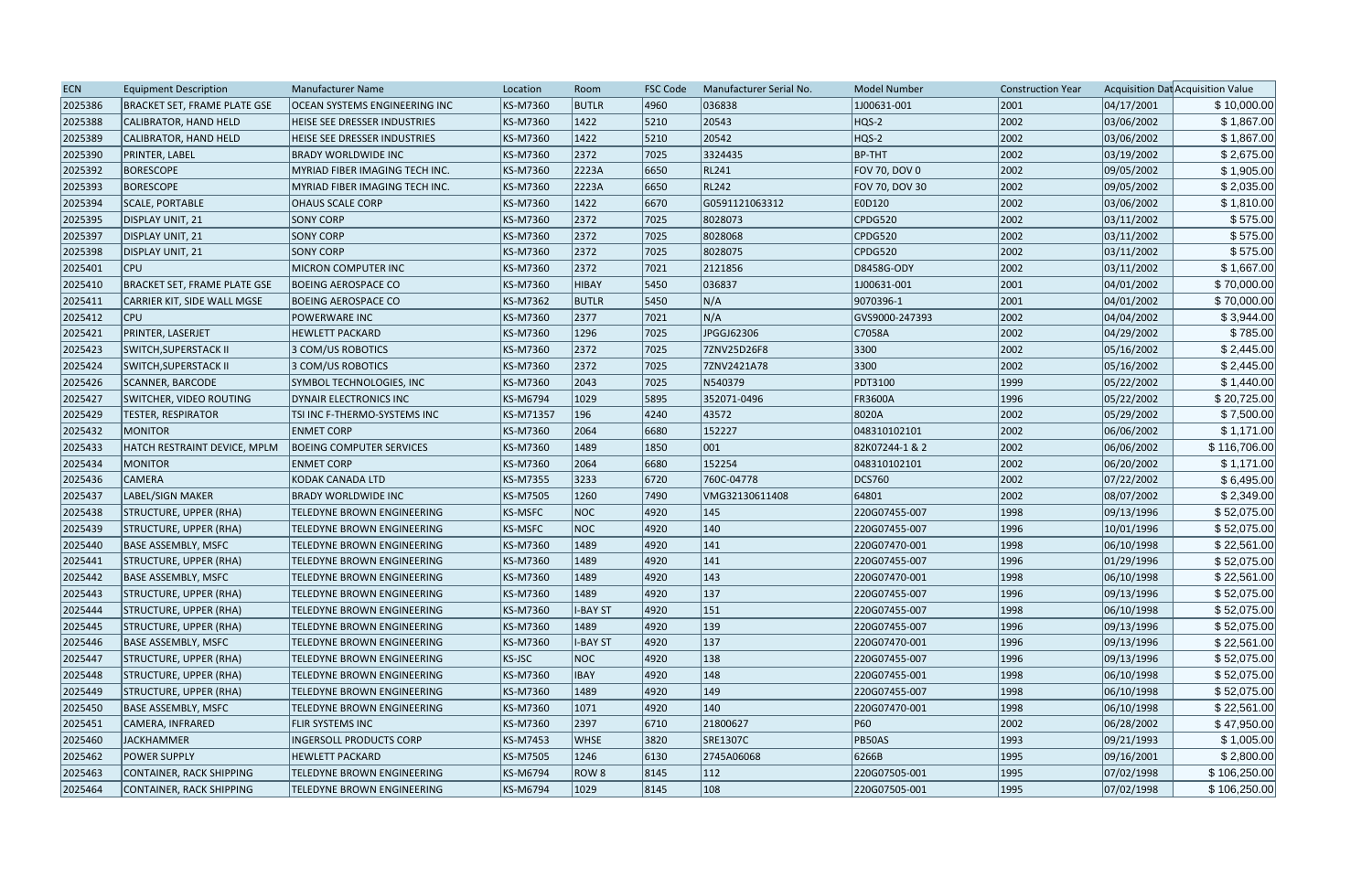| <b>ECN</b> | <b>Equipment Description</b>      | <b>Manufacturer Name</b>              | Location        | Room          | <b>FSC Code</b> | Manufacturer Serial No. | <b>Model Number</b> | <b>Construction Year</b> |            | Acquisition Dat Acquisition Value |
|------------|-----------------------------------|---------------------------------------|-----------------|---------------|-----------------|-------------------------|---------------------|--------------------------|------------|-----------------------------------|
| 2025465    | CONTAINER, RACK SHIPPING          | TELEDYNE BROWN ENGINEERING            | <b>KS-M6794</b> | 1032          | 8145            | 113                     | 220G07505-001       | 1995                     | 07/02/1998 | \$106,250.00                      |
| 2025466    | <b>BORESCOPE</b>                  | <b>MYRIAD FIBER IMAGING TECH INC.</b> | <b>KS-M7360</b> | 2223A         | 6650            | RL243                   | FOV 70, DOV 70      | 2002                     | 09/05/2002 | \$1,885.00                        |
| 2025467    | OHMMETER, MICRO                   | KEITHLEY INSTRUMENTS INC              | <b>KS-M7505</b> | 1220          | 6625            | 0910371                 | 580                 | 2002                     | 09/09/2002 | \$2,255.00                        |
| 2025468    | <b>BRACKET, LON ORU</b>           | <b>BOEING AEROSPACE CO</b>            | <b>KS-M7360</b> | <b>HIBAY</b>  | 1850            | 82K07347-2-001          | GH5-01000           | 2002                     | 09/10/2002 | \$28,530.00                       |
| 2025469    | <b>BRACKET, LON ORU</b>           | <b>BOEING AEROSPACE CO</b>            | <b>KS-M7360</b> | <b>IBAY</b>   | 1850            | 82K07347-2-001          | GH5-01000           | 2002                     | 09/10/2002 | \$21,398.00                       |
| 2025470    | <b>BRACKET, LON ORU</b>           | <b>BOEING AEROSPACE CO</b>            | KS-M7360        | <b>HIBAY</b>  | 1850            | 82K07347-3-001          | GH5-01000           | 2002                     | 09/10/2002 | \$21,398.00                       |
| 2025471    | SLING, LARGE ORU LIFTING          | <b>BOEING AEROSPACE CO</b>            | KS-M7360        | <b>HIBAY</b>  | 1850            | $ 001\rangle$           | GH5-00999           | 2002                     | 09/10/2002 | \$66,692.00                       |
| 2025472    | SPACERS, ORU GSE                  | <b>BOEING AEROSPACE CO</b>            | <b>KS-M7360</b> | <b>IBAY</b>   | 1850            | 002                     | 82K07348-1          | 2002                     | 09/10/2002 | \$16,557.00                       |
| 2025473    | SPACERS, ORU GSE                  | <b>BOEING AEROSPACE CO</b>            | <b>KS-M7360</b> | <b>IBAY</b>   | 1850            | 001                     | 82K07348-2          | 2002                     | 09/10/2002 | \$16,557.00                       |
| 2025474    | SPACERS, ORU GSE                  | <b>BOEING AEROSPACE CO</b>            | KS-M7360        | <b>IBAY</b>   | 1850            | $ 001\rangle$           | 82K07348-3          | 2002                     | 09/10/2002 | \$16,557.00                       |
| 2025477    | SPACERS, ORU GSE                  | <b>BOEING AEROSPACE CO</b>            | KS-M7360        | <b>IBAY</b>   | 1850            | 001                     | 82K07348-1          | 2002                     | 09/12/2002 | \$16,557.00                       |
| 2025479    | <b>DETECTOR, LEAK</b>             | <b>VARIAN VACUM PRODUCTS</b>          | <b>KS-M7360</b> | 1422          | 6635            | D9793555UL120           | LLJ2046             | 2002                     | 09/26/2002 | \$34,441.00                       |
| 2025480    | STAND, PAYLOAD ROTATION           | <b>EMF INC</b>                        | KS-M7360        | <b>HIBAY</b>  | 1850            |                         | 79K35630            | 1998                     | 01/01/1998 | \$212,106.00                      |
| 2025485    | <b>CPU</b>                        | <b>DELL COMPUTER CORP</b>             | <b>KS-M7360</b> | 2397          | 7021            | JBNM521                 | GX150               | 2002                     | 12/18/2002 | \$1,206.00                        |
| 2025486    | <b>FLOWMETER</b>                  | <b>ENDRESS &amp; HAUSER, INC.</b>     | <b>KS-M7505</b> | NOC           | 6695            | 66852872                | 63MT08              | 1999                     | 01/15/2003 | \$6,000.00                        |
| 2025487    | <b>SWITCH, SUPERSTACK II</b>      | 3 COM/US ROBOTICS                     | <b>KS-M7360</b> | 2372          | 7025            | 7ZNV2493DB8             | 3300                | 2003                     | 03/22/1999 | \$2,445.00                        |
| 2025488    | <b>ORU TRANSPORTATION ENCLOSE</b> | <b>BOEING AEROSPACE CO</b>            | <b>KS-M6794</b> | 1032          | 1850            | $ 001\rangle$           | GH5-00994           | 2002                     | 01/28/2003 | \$212,922.00                      |
| 2025489    | UPS                               | <b>AMERICAN POWER CONVERSION CORP</b> | <b>KS-M7360</b> | 2235          | 7025            | WS0245151222            | SMARTUPS3000        | 2003                     | 02/14/2003 | \$1,617.00                        |
| 2026114    | <b>POWER SUPPLY</b>               | ARC MACHINES INC                      | <b>KS-M7505</b> | 1260          | 6625            | 32900                   | M207A               | 2001                     | 06/19/2001 | \$16,975.00                       |
| 2027064    | <b>ROUTER</b>                     | <b>BAY NETWORKS INC</b>               | <b>KS-M7355</b> | 4255          | 7025            | <b>NNG0007R6</b>        | AF0002X12           | 2001                     | 09/13/2001 | \$1,748.00                        |
| 2027148    | METER, ELECTRIC, FIELD            | <b>ERGONOMICS INCORPORATED</b>        | KS-M6336        | 111           | 6665            | 243                     | <b>EFM 100</b>      | 2001                     | 08/31/2000 | \$4,910.00                        |
| 2027328    | <b>SWITCH, NETWORK</b>            | <b>3COM CORP</b>                      | <b>KS-M7360</b> | 2372          | 5895            | 7RGV5779E80             | 3C17700             | 2001                     | 10/09/2001 | \$3,400.00                        |
| 2027329    | SWITCH, NETWORK                   | <b>3COM CORP</b>                      | <b>KS-M7360</b> | 2377          | 5895            | 7RGV5855F40             | 3C17700             | 2001                     | 10/09/2001 | \$3,400.00                        |
| 2027330    | SWITCH, NETWORK                   | <b>3COM CORP</b>                      | <b>KS-M7360</b> | 1234          | 5895            | 7MCV58018F8             | 3C16987A            | 2001                     | 10/09/2001 | \$1,450.00                        |
| 2027331    | <b>SWITCH, NETWORK</b>            | <b>3COM CORP</b>                      | KS-M7360        | 2377          | 5895            | 7MCV5801638             | 3C16987A            | 2001                     | 10/09/2001 | \$1,450.00                        |
| 2027332    | <b>SWITCH, NETWORK</b>            | <b>3COM CORP</b>                      | <b>KS-M7360</b> | 2377          | 5895            | 7MCV57FFC78             | 3C16987A            | 2001                     | 10/09/2001 | \$1,450.00                        |
| 2027334    | SWITCH, NETWORK                   | <b>3COM CORP</b>                      | <b>KS-M7360</b> | 2372          | 5895            | 7MCV58012B8             | 3C16987A            | 2001                     | 10/09/2001 | \$1,450.00                        |
| 2027335    | <b>SWITCH, NETWORK</b>            | <b>3COM CORP</b>                      | <b>KS-M7360</b> | 2372          | 5895            | 7MCV58006D8             | 3C16987A            | 2001                     | 10/09/2001 | \$1,450.00                        |
| 2027336    | SWITCH, NETWORK                   | <b>3COM CORP</b>                      | <b>KS-M7360</b> | 2377          | 5895            | 7MCV5801778             | 3C16987A            | 2001                     | 10/09/2001 | \$1,450.00                        |
| 2027337    | <b>SWITCH, NETWORK</b>            | 3COM CORP                             | KS-M7360        | 2372          | 5895            | 7MCV58012D8             | 3C16987A            | 2001                     | 10/09/2001 | \$1,450.00                        |
| 2027338    | <b>SWITCH, NETWORK</b>            | <b>3COM CORP</b>                      | KS-M7360        | 2372          | 5895            | 7MCV5801918             | 3C16987A            | 2001                     | 10/09/2001 | \$1,450.00                        |
| 2027339    | SWITCH, NETWORK                   | <b>3COM CORP</b>                      | KS-M7360        | 2377          | 5895            | 7MCV58004D8             | 3C16987A            | 2001                     | 10/09/2001 | \$1,450.00                        |
| 2027470    | COUNTER, UNIVERSAL                | AGILENT TECHNOLOGIES INC              | KS-M6336        | FCA5          | 6625            | SG40002646              | 53152A              | 2001                     | 11/09/2001 | \$4,108.00                        |
| 2027471    | COUNTER, UNIVERSAL                | <b>AGILENT TECHNOLOGIES INC</b>       | KS-M6336        | 111           | 6625            | SG40002647              | 53152A              | 2001                     | 11/09/2001 | \$4,108.00                        |
| 2027472    | COUNTER, UNIVERSAL                | <b>AGILENT TECHNOLOGIES INC</b>       | KS-M6336        | 111           | 6625            | SG40002644              | 53152A              | 2001                     | 11/09/2001 | \$4,108.00                        |
| 2027473    | COUNTER, UNIVERSAL                | <b>AGILENT TECHNOLOGIES INC</b>       | KS-M6336        | FCA6          | 6625            | SG40002645              | 53152A              | 2001                     | 11/09/2001 | \$4,108.00                        |
| 2027474    | COMPUTER, DIGITAL                 | DELL COMPUTER CORP F-PC'S LTD         | KS-M6336        | $ 109\rangle$ | 7021            | 6KL8X01                 | <b>OHM</b>          | 2001                     | 11/14/2001 | \$1,005.00                        |
| 2027475    | COMPUTER, DIGITAL                 | DELL COMPUTER CORP F-PC'S LTD         | KS-M6336        | 103           | 7021            | 9KL8X01                 | <b>OHM</b>          | 2001                     | 11/14/2001 | \$1,005.00                        |
| 2027477    | COMPUTER, DIGITAL                 | DELL COMPUTER CORP F-PC'S LTD         | KS-M6336        | 129           | 7021            | GKL8X01                 | <b>OHM</b>          | 2001                     | 05/01/2003 | \$1,005.00                        |
| 2027478    | <b>DISPLAY UNIT, COLOR</b>        | DELL COMPUTER CORP F-PC'S LTD         | KS-M6336        | NOTFOUND      | 7025            | CNO4D02547606171DCAD    | P793                | 2001                     | 05/01/2003 | \$685.00                          |
| 2027479    | DISPLAY UNIT, COLOR               | DELL COMPUTER CORP F-PC'S LTD         | KS-M6336        | <b>EXCESS</b> | 7025            | CNO4D02547606171DCA7    | P793                | 2001                     | 05/01/2003 | \$685.00                          |
| 2027480    | DISPLAY UNIT, COLOR               | DELL COMPUTER CORP F-PC'S LTD         | KS-M6336        | 111           | 7025            | CN04D02547606171DCAJ    | P793                | 2001                     | 05/01/2003 | \$685.00                          |
| 2027481    | <b>DISPLAY UNIT, COLOR</b>        | DELL COMPUTER CORP F-PC'S LTD         | KS-M6336        | <b>EXCESS</b> | 7025            | CN04D02547606171DCD9    | P793                | 2001                     | 05/01/2003 | \$685.00                          |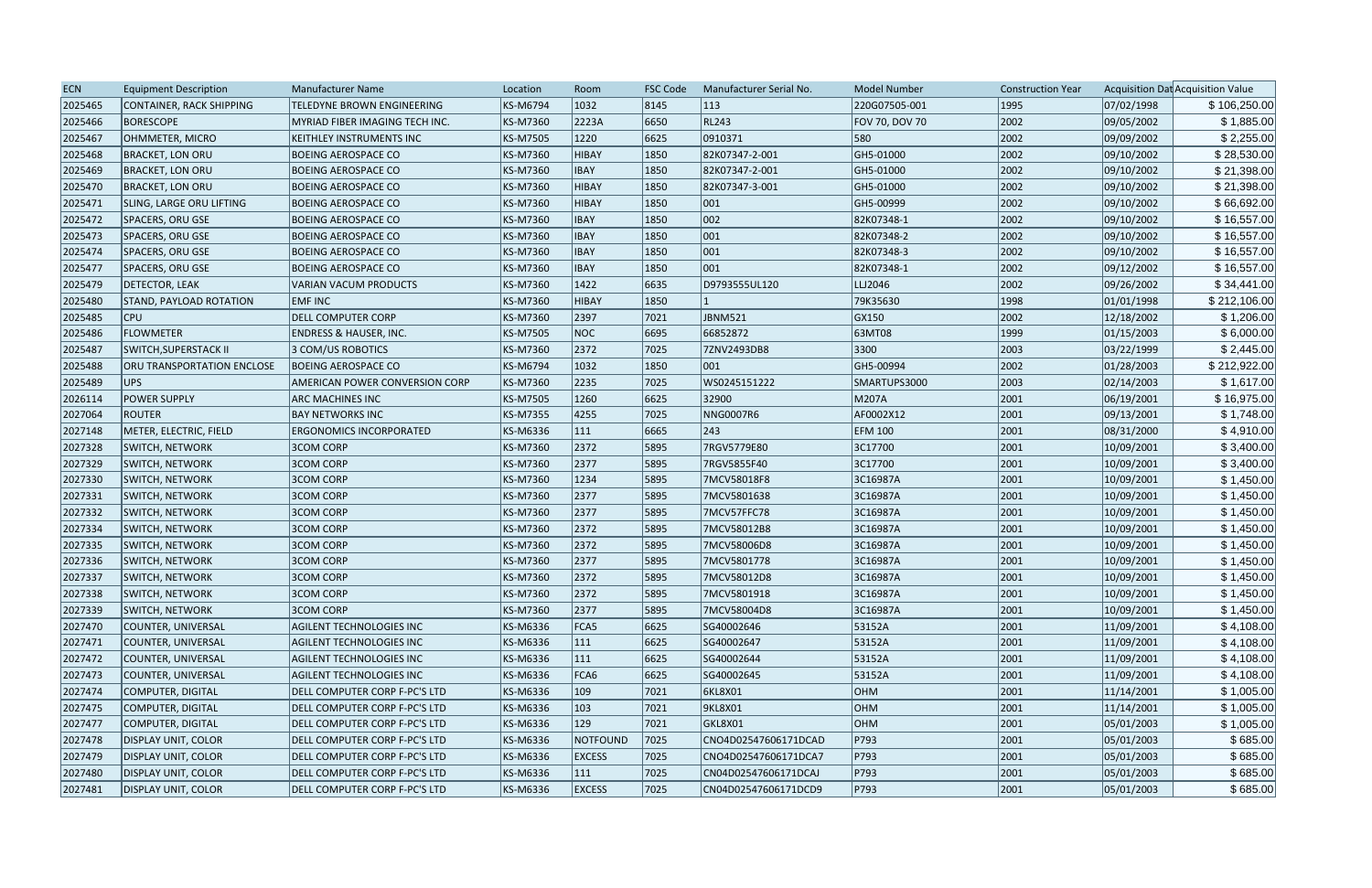| <b>ECN</b> | <b>Equipment Description</b>    | <b>Manufacturer Name</b>          | Location          | Room        | <b>FSC Code</b> | Manufacturer Serial No. | <b>Model Number</b> | <b>Construction Year</b> |            | Acquisition Dat Acquisition Value |
|------------|---------------------------------|-----------------------------------|-------------------|-------------|-----------------|-------------------------|---------------------|--------------------------|------------|-----------------------------------|
| 2027482    | <b>RECEIVER</b>                 | RF TECHNOLOGY INC                 | KS-M6336          | FCA5        | 5895            | 14489                   | RFHCR200D           | 2001                     | 05/01/2003 | \$10,750.00                       |
| 2027509    | <b>PROBE KIT</b>                | AMPLIFIER RESEARCH                | KS-M6336          | 102         | 6625            | 300145                  | FP4000              | 2001                     | 05/01/2003 | \$5,300.00                        |
| 2027510    | <b>PROBE KIT</b>                | AMPLIFIER RESEARCH                | KS-M6336          | 109         | 6625            | 300148                  | FP4080              | 2001                     | 05/01/2003 | \$11,500.00                       |
| 2027511    | ANALYZER, SPECTRUM              | <b>ANRITSU CO</b>                 | KS-M6336          | 111         | 6625            | 144067                  | S332B               | 2001                     | 05/01/2003 | \$12,000.00                       |
| 2027513    | <b>PRIINTER, ADP</b>            | HEWLETT-PACKARD CO                | KS-M6336          | 111         | 7025            | SG01C120WV              | C2655A              | 2001                     | 05/01/2003 | \$620.00                          |
| 2027514    | <b>PRIINTER, ADP</b>            | HEWLETT-PACKARD CO                | KS-M6336          | 111         | 7025            | SG01B120FV              | C2655A              | 2001                     | 05/01/2003 | \$620.00                          |
| 2028385    | <b>PRINTER, ADP</b>             | <b>HEWLETT-PACKARD CO</b>         | KS-M7360          | 2372        | 7025            | CNGRD04694              | C7063A              | 2002                     | 04/15/2002 | \$1,070.00                        |
| 2028623    | COMPUTER, DIGITAL               | DELL COMPUTER CORP F-PC'S LTD     | <b>KS-M7355</b>   | 4255        | 7021            | <b>BQ1XK11</b>          | DHM                 | 2002                     | 07/03/2002 | \$1,731.00                        |
| 2028624    | COMPUTER, DIGITAL               | DELL COMPUTER CORP F-PC'S LTD     | KS-M7355          | 4255        | 7021            | CQ2XK11                 | DHM                 | 2002                     | 07/03/2002 | \$1,731.00                        |
| 2028627    | COMPUTER, DIGITAL               | DELL COMPUTER CORP F-PC'S LTD     | KS-M6794          | 1029        | 7021            | 8Q2XK11                 | DHM                 | 2002                     | 07/03/2002 | \$1,731.00                        |
| 2028628    | COMPUTER, DIGITAL               | DELL COMPUTER CORP F-PC'S LTD     | KS-66330          | <b>WHSE</b> | 7021            | 9Q2XK11                 | DHM                 | 2002                     | 07/03/2002 | \$1,731.00                        |
| 2028631    | COMPUTER, DIGITAL               | DELL COMPUTER CORP F-PC'S LTD     | KS-M7355          | 4255        | 7021            | DQ2XK11                 | DHM                 | 2002                     | 07/03/2002 | \$1,363.00                        |
| 2028632    | COMPUTER, DIGITAL               | DELL COMPUTER CORP F-PC'S LTD     | KS-M7355          | 4255        | 7021            | FQ2XK11                 | DHM                 | 2002                     | 07/03/2002 | \$1,363.00                        |
| 2029954    | COMPUTER SYSTEM, DIGITAL        | DELL COMPUTER CORP F-PC'S LTD     | KS-M7360          | 2372        | 7010            | 8QQ4Q11                 | PP01L               | 2002                     | 08/08/2002 | \$2,089.00                        |
| 2030440    | <b>CONTAINER, RACK SHIPPING</b> | TELEDYNE BROWN ENGINEERING        | KS-M6794          | 1032        | 8145            | $ 114\rangle$           | 220G07505-001       | 1995                     | 02/07/1998 | \$106,250.00                      |
| 2030441    | <b>BASE ASSEMBLY, MSFC</b>      | TELEDYNE BROWN ENGINEERING        | KS-JSC            | <b>NOC</b>  | 4920            | 136                     | 220G07470-001       | 1995                     | 10/01/1996 | \$22,561.00                       |
| 2030442    | <b>BASE ASSEMBLY, SSPF</b>      | TELEDYNE BROWN ENGINEERING        | <b>KS-GLENN R</b> | <b>NOC</b>  | 4920            | $ 125\rangle$           | 220G07475-001       | 1995                     | 06/17/1996 | \$22,561.00                       |
| 2030443    | <b>BASE ASSEMBLY, SSPF</b>      | TELEDYNE BROWN ENGINEERING        | KS-M7360          | 1489        | 4920            | 114                     | 220G07475-001       | 1995                     | 10/10/1996 | \$22,561.00                       |
| 2030444    | <b>STRUCTURE UPPER (RHA)</b>    | TELEDYNE BROWN ENGINEERING        | KS-M7360          | 1489        | 4920            | 152                     | 220G07455-001       | 1995                     | 06/10/1998 | \$31,875.00                       |
| 2030445    | <b>STRUCTURE, UPPER (RHA)</b>   | TELEDYNE BROWN ENGINEERING        | KS-M7360          | 1489        | 4920            | 155                     | 220G07455-007       | 1995                     | 01/01/1995 | \$52,075.00                       |
| 2030446    | BASE ASSEMBLY, SSPF             | TELEDYNE BROWN ENGINEERING        | KS-MSFC           | <b>NOC</b>  | 4920            | 116                     | 220G07475-001       | 1995                     | 10/10/1996 | \$22,561.00                       |
| 2030447    | <b>BASE ASSEMBLY, MSFC</b>      | TELEDYNE BROWN ENGINEERING        | KS-JSC            | <b>NOC</b>  | 4920            | 138                     | 220G07470-001       | 1995                     | 01/29/1997 | \$22,561.00                       |
| 2030448    | <b>STRUCTURE UPPER (RHA)</b>    | <b>TELEDYNE BROWN ENGINEERING</b> | KS-JSC            | <b>NOC</b>  | 4920            | $ 150\rangle$           | 220G07455-001       | 1995                     | 06/10/1998 | \$52,075.00                       |
| 2030449    | <b>BASE ASSEMBLY, MSFC</b>      | TELEDYNE BROWN ENGINEERING        | KS-JSC            | <b>NOC</b>  | 4920            | $ 142\rangle$           | 220G07470-001       | 1995                     | 06/10/1998 | \$22,561.00                       |
| 2030450    | <b>BASE ASSEMBLY, SSPF</b>      | TELEDYNE BROWN ENGINEERING        | <b>KS-MSFC</b>    | <b>NOC</b>  | 4920            | 117                     | 220G07475-001       | 1995                     | 10/10/1996 | \$22,561.00                       |
| 2030451    | <b>BASE ASSEMBLY, SSPF</b>      | TELEDYNE BROWN ENGINEERING        | KS-M7360          | I-BAY ST    | 4920            | $ 118\rangle$           | 220G07475-001       | 1995                     | 10/10/1996 | \$22,561.00                       |
| 2030452    | BASE ASSEMBLY, MSFC             | TELEDYNE BROWN ENGINEERING        | KS-M6794          | 1032        | 4920            | 146                     | 220G07470-001       | 1995                     | 02/13/1998 | \$22,561.00                       |
| 2030453    | <b>STRUCTURE, UPPER (RHA)</b>   | TELEDYNE BROWN ENGINEERING        | KS-M7360          | 1489        | 4920            | 136                     | 220G07455-007       | 1995                     | 09/13/1996 | \$52,075.00                       |
| 2030454    | <b>STRUCTURE UPPER (RHA)</b>    | TELEDYNE BROWN ENGINEERING        | KS-M7360          | 1489        | 4920            | 154                     | 220G07455-001       | 1995                     | 06/10/1998 | \$31,875.00                       |
| 2030455    | <b>BASE ASSEMBLY, SSPF</b>      | TELEDYNE BROWN ENGINEERING        | KS-M7360          | 1489        | 4920            | 123                     | 220G07475-001       | 1996                     | 04/09/2003 | \$21,250.00                       |
| 2030456    | <b>BASE ASSEMBLY, MSFC</b>      | TELEDYNE BROWN ENGINEERING        | <b>KS-MSFC</b>    | <b>NOC</b>  | 4920            | 145                     | 220G07470-001       | 1995                     | 06/10/1998 | \$22,561.00                       |
| 2030457    | <b>STRUCTURE UPPER (RHA)</b>    | TELEDYNE BROWN ENGINEERING        | <b>KS-MSFC</b>    | <b>NOC</b>  | 4920            | 157                     | 220G07455-001       | 1995                     | 02/13/1998 | \$31,875.00                       |
| 2030458    | BASE ASSEMBLY, SSPF             | TELEDYNE BROWN ENGINEERING        | KS-MSFC           | <b>NOC</b>  | 4920            | 124                     | 220G07475-001       | 1995                     | 01/01/1995 | \$22,561.00                       |
| 2030459    | <b>BASE ASSEMBLY, SSPF</b>      | TELEDYNE BROWN ENGINEERING        | KS-MSFC           | <b>NOC</b>  | 4920            | $ 119\rangle$           | 220G7475-001        | 1995                     | 10/10/1996 | \$22,561.00                       |
| 2030460    | BASE ASSEMBLY, SSPF             | TELEDYNE BROWN ENGINEERING        | KS-MSFC           | <b>NOC</b>  | 4920            | 115                     | 220G07475-001       | 1995                     | 10/10/1996 | \$22,561.00                       |
| 2030461    | <b>BASE ASSEMBLY, MSFC</b>      | TELEDYNE BROWN ENGINEERING        | KS-JSC            | <b>NOC</b>  | 4920            | $ 139\rangle$           | 220G07470-001       | 1995                     | 01/29/1997 | \$22,561.00                       |
| 2030462    | STRUCTURE, UPPER (RHA)          | TELEDYNE BROWN ENGINEERING        | KS-JSC            | <b>NOC</b>  | 4920            | 146                     | 220G07455-001       | 1995                     | 01/29/1996 | \$52,075.00                       |
| 2030463    | CONTAINER, RACK SHIPPING        | TELEDYNE BROWN ENGINEERING        | KS-JSC            | <b>NOC</b>  | 4920            | 111                     | 220G07505-001       | 1995                     | 08/07/1995 | \$106,250.00                      |
| 2030464    | <b>BASE ASSEMBLY, SSPF</b>      | TELEDYNE BROWN ENGINEERING        | KS-M7360          | 1489        | 4920            | 126                     | 220G07475-001       | 1995                     | 10/10/1996 | \$22,561.00                       |
| 2030465    | <b>STRUCTURE, UPPER (RHA)</b>   | TELEDYNE BROWN ENGINEERING        | <b>KS-GLENN R</b> | <b>NOC</b>  | 4920            | 156                     | 220G07455-001       | 1995                     | 02/13/1998 | \$31,875.00                       |
| 2030467    | <b>BASE ASSEMBLY, SSPF</b>      | TELEDYNE BROWN ENGINEERING        | KS-GLENN R        | <b>NOC</b>  | 4920            | 122                     | 220G07475-001       | 1995                     | 06/10/1998 | \$22,561.00                       |
| 2030468    | STRUCTURE, UPPER (RHA)          | TELEDYNE BROWN ENGINEERING        | <b>KS-GLENN R</b> | <b>NOC</b>  | 4920            | 153                     | 220G07455-001       | 1995                     | 06/10/1998 | \$31,875.00                       |
| 2030469    | CONTAINER, RACK SHIPPING        | TELEDYNE BROWN ENGINEERING        | KS-M6794          | 1029        | 8145            | $ 109\rangle$           | 220G07505-001       | 1997                     | 04/09/2008 | \$106,250.00                      |
|            |                                 |                                   |                   |             |                 |                         |                     |                          |            |                                   |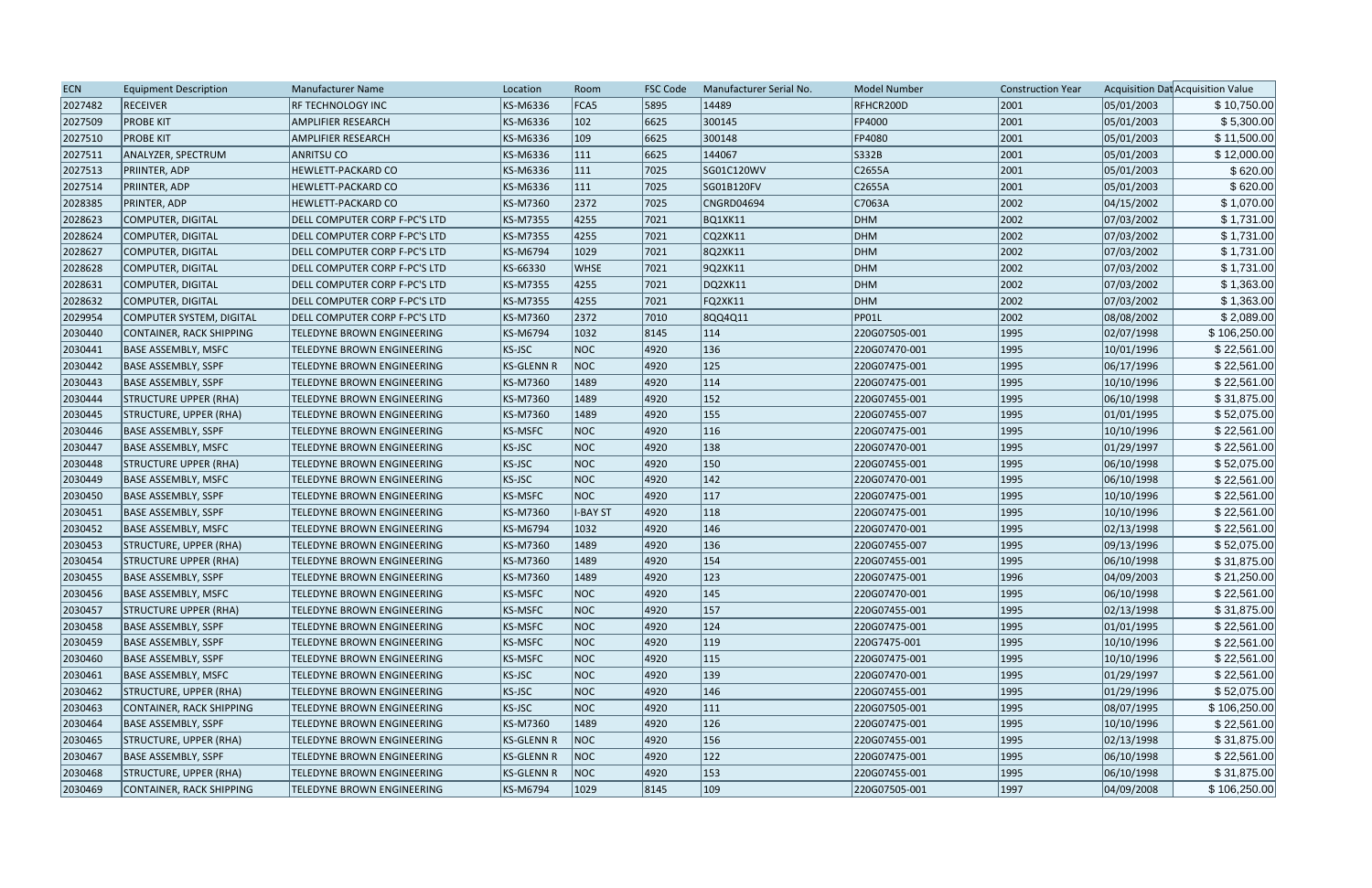| <b>ECN</b> | <b>Equipment Description</b>                        | Manufacturer Name                 | Location        | Room          | <b>FSC Code</b> | Manufacturer Serial No. | <b>Model Number</b> | <b>Construction Year</b> |            | Acquisition Dat Acquisition Value |
|------------|-----------------------------------------------------|-----------------------------------|-----------------|---------------|-----------------|-------------------------|---------------------|--------------------------|------------|-----------------------------------|
| 2030470    | CONTAINER, RACK SHIPPING                            | TELEDYNE BROWN ENGINEERING        | <b>KS-M6794</b> | 1029          | 4920            | $ 110\rangle$           | 220G07505-001       | 1995                     | 06/10/1998 | \$106,250.00                      |
| 2030474    | <b>STRUCTURE, UPPER (RHA)</b>                       | <b>TELEDYNE BROWN ENGINEERING</b> | <b>KS-M7360</b> | 1489          | 4920            | 144                     | 220G07455-001       | 1995                     | 06/10/1998 | \$31,875.00                       |
| 2030476    | <b>STRUCTURE UPPER (RHA)</b>                        | TELEDYNE BROWN ENGINEERING        | <b>KS-MSFC</b>  | NOC           | 4920            | $ 142\rangle$           | 220G07455-001       | 1995                     | 01/29/1996 | \$52,075.00                       |
| 2030477    | <b>STRUCTURE UPPER (RHA)</b>                        | <b>TELEDYNE BROWN ENGINEERING</b> | <b>KS-MSFC</b>  | NOC           | 4920            | $ 147\rangle$           | 220G07455-001       | 1995                     | 01/29/1996 | \$52,075.00                       |
| 2030486    | <b>DISPLAY UNIT</b>                                 | <b>HEWLETT PACKARD</b>            | <b>KS-M7360</b> | 2235          | 7025            | KR245EA127              | 295926-003          | 2003                     | 03/10/2003 | \$591.00                          |
| 2030487    | <b>CPU</b>                                          | <b>HEWLETT PACKARD</b>            | <b>KS-M7355</b> | 4255          | 7021            | MX24320588              | HP 700              | 2003                     | 03/24/2003 | \$753.00                          |
| 2030488    | CPU                                                 | <b>HEWLETT PACKARD</b>            | KS-M7355        | 4255          | 7021            | MX242Z0519              | HP 700              | 2003                     | 03/24/2003 | \$753.00                          |
| 2030489    | <b>UPS</b>                                          | <b>HEWLETT PACKARD</b>            | KS-M7360        | 2235          | 7025            | TU511A0233              | <b>R3000 XR</b>     | 2003                     | 03/10/2003 | \$1,379.00                        |
| 2030490    | <b>SERVER, PROLIANT</b>                             | <b>HEWLETT PACKARD</b>            | <b>KS-M7360</b> | 2235          | 7025            | DL08LF24H044            | ML530 G2            | 2003                     | 03/10/2003 | \$5,246.00                        |
| 2030491    | RACK                                                | <b>HEWLETT PACKARD</b>            | <b>KS-M7360</b> | 2235          | 7025            | N/A                     | 257415B21           | 2003                     | 03/10/2003 | \$1,672.00                        |
| 2030492    | SWITCH, CONSOLE                                     | <b>HEWLETT PACKARD</b>            | <b>KS-M7360</b> | 2235          | 7025            | K53820AQDNWOKS          | 262586B21           | 2003                     | 03/10/2003 | \$4,844.00                        |
| 2030493    | FIREWALL                                            | NETSCREEN TECHNOLOGIES            | KS-M7360        | 2235          | 7025            | S00100223000010         | NS500ES-GB1AC       | 2003                     | 03/10/2003 | \$30,759.00                       |
| 2030496    | <b>WORKSTATION</b>                                  | <b>SUN MICROSYSTEMS</b>           | <b>KS-M7360</b> | 2377          | 7021            | FT31040046              | A41TA19A512M-DK     | 2003                     | 03/19/2003 | \$4,753.00                        |
| 2030497    | <b>DISPLAY UNIT, FLAT PANEL</b>                     | <b>SUN MICROSYSTEMS</b>           | KS-M7360        | 2377          | 7025            | 0303ME0317              | X7137A              | 2003                     | 03/19/2003 | \$1,368.00                        |
| 2030504    | CPU, LAPTOP                                         | <b>DELL COMPUTER CORP</b>         | <b>KS-M7360</b> | 2085          | 7021            | 7QG2L21                 | PP01X               | 2003                     | 03/27/2003 | \$3,121.00                        |
| 2030505    | CPU, LAPTOP                                         | <b>DELL COMPUTER CORP</b>         | <b>KS-M7360</b> | 2085          | 7021            | 4QG2L21                 | PP01X               | 2003                     | 03/27/2003 | \$3,121.00                        |
| 2030507    | CPU, LAPTOP                                         | <b>COMPAQ</b>                     | <b>KS-M7360</b> | 2223A         | 7021            | 9X32KQDZ508R            | 470048              | 2003                     | 04/09/2003 | \$2,340.00                        |
| 2030509    | <b>VCR</b>                                          | <b>JVC</b>                        | KS-M7360        | 2073          | 5836            | 06821221                | JVSRVS30U           | 2003                     | 04/08/2003 | \$878.00                          |
| 2030510    | PRINTER, LASERJET                                   | <b>HEWLETT PACKARD</b>            | <b>KS-M6794</b> | 1A03A         | 7025            | JPBP15302               | C8521A              | 2003                     | 04/09/2003 | \$4,460.00                        |
| 2030511    | PRINTER, LASERJET                                   | <b>HEWLETT PACKARD</b>            | KS-M7360        | 2043          | 7025            | JPBXC32275              | C9692A              | 2003                     | 04/09/2003 | \$2,386.00                        |
| 2030512    | PRINTER, LASERJET                                   | <b>HEWLETT PACKARD</b>            | <b>KS-M7360</b> | <b>HIBTS</b>  | 7025            | JPBXC32731              | C9692A              | 2003                     | 04/09/2003 | \$2,386.00                        |
| 2030513    | PRINTER, LASERJET                                   | <b>HEWLETT PACKARD</b>            | <b>KS-M7505</b> | 1417          | 7025            | JPBXC23157              | C9692A              | 2003                     | 04/09/2003 | \$2,386.00                        |
| 2030514    | PRINTER, LASERJET                                   | <b>HEWLETT PACKARD</b>            | <b>KS-M6698</b> | $ 102\rangle$ | 7025            | JPBXC26206              | C9692A              | 2003                     | 04/09/2003 | \$2,386.00                        |
| 2030515    | PRINTER, LASERJET                                   | <b>HEWLETT PACKARD</b>            | <b>KS-M7360</b> | 1018          | 7025            | JPBXC20965              | C9692A              | 2003                     | 04/09/2003 | \$2,386.00                        |
| 2030516    | PRINTER, LASERJET                                   | <b>HEWLETT PACKARD</b>            | <b>KS-M7777</b> | 2102          | 7025            | JPBXC24121              | C9692A              | 2003                     | 04/09/2003 | \$2,386.00                        |
| 2030517    | PRINTER, LASER JET                                  | <b>HEWLETT PACKARD</b>            | <b>KS-M7505</b> | 1214          | 7025            | CNBX413898              | Q2428A              | 2003                     | 04/09/2003 | \$2,195.00                        |
| 2030518    | PRINTER, LASER JET                                  | <b>HEWLETT PACKARD</b>            | <b>KS-M7360</b> | <b>HIBTS</b>  | 7025            | CNBX413899              | Q2428A              | 2003                     | 04/09/2003 | \$2,195.00                        |
| 2030519    | PRINTER, LASER JET                                  | <b>HEWLETT PACKARD</b>            | KS-M7360        | 1006          | 7025            | CNBX413826              | Q2428A              | 2003                     | 04/09/2003 | \$2,195.00                        |
| 2030520    | PRINTER, LASER JET                                  | <b>HEWLETT PACKARD</b>            | <b>KS-M7360</b> | 2235          | 7025            | CNBX413901              | Q2428A              | 2003                     | 04/09/2003 | \$2,195.00                        |
| 2030521    | PRINTER, LASER JET                                  | <b>HEWLETT PACKARD</b>            | KS-M7360        | 2258          | 7025            | CNBX502006              | Q2428A              | 2003                     | 04/09/2003 | \$2,195.00                        |
| 2030522    | PRINTER, LASER JET                                  | <b>HEWLETT PACKARD</b>            | KS-M6336        | 124           | 7025            | CNBX413896              | Q2428A              | 2003                     | 04/09/2003 | \$2,195.00                        |
| 2030523    | PRINTER, LASER JET                                  | <b>HEWLETT PACKARD</b>            | KS-M7360        | 2223          | 7025            | CNBX701686              | Q2428A              | 2003                     | 04/09/2003 | \$2,195.00                        |
| 2030524    | PRINTER, LASERJET                                   | <b>HEWLETT PACKARD</b>            | <b>KS-M7360</b> | 2082          | 7025            | JPFK001106              | $\big $ C9657A      | 2003                     | 04/09/2003 | \$3,883.00                        |
| 2030525    | PRINTER, LASERJET                                   | <b>HEWLETT PACKARD</b>            | <b>KS-M7360</b> | 2004          | 7025            | JPFK001088              | $\vert$ C9657A      | 2003                     | 04/09/2003 | \$3,883.00                        |
| 2030526    | PRINTER, LASERJET                                   | <b>HEWLETT PACKARD</b>            | KS-M7360        | 2258          | 7025            | JPFK001022              | $\big $ C9657A      | 2003                     | 04/09/2003 | \$3,883.00                        |
| 2030527    | PRINTER, LASER JET                                  | <b>HEWLETT PACKARD</b>            | <b>KS-M7360</b> | HIBAY         | 7025            | CNCN109224              | Q1860A              | 2003                     | 04/09/2003 | \$1,537.00                        |
| 2030529    | PRINTER, LASER JET                                  | <b>HEWLETT PACKARD</b>            | <b>KS-M7505</b> | 1242          | 7025            | CNCN212245              | Q1860A              | 2003                     | 04/09/2003 | \$1,537.00                        |
| 2030531    | PRINTER, LASER JET                                  | <b>HEWLETT PACKARD</b>            | <b>KS-M7360</b> | 2082          | 7025            | JPBLM50893              | 8150DN              | 2003                     | 04/21/2003 | \$3,075.00                        |
| 2030532    | UPS                                                 | AMERICAN POWER CONVERSION CORP    | <b>KS-M7360</b> | 2235          | 7025            | WSC303140162            | SU3000RMXL          | 2003                     | 04/22/2003 | \$1,646.00                        |
| 2030533    | SYSTEM, COORDINATE MEASURING FARO TECHNOLOGIES INC. |                                   | <b>KS-M7505</b> | 1260          | 6635            | N/A                     | CSP0802USINEN2NCUS  | 2003                     | 04/30/2003 | \$51,062.00                       |
| 2030534    | <b>TAPE STORAGE UNIT, EXTERNAL</b>                  | <b>STERLING ELECTRIC INC</b>      | KS-M7360        | 2235          | 7021            | US3BK03662              | MSL5030             | 2003                     | 05/08/2003 | \$21,643.00                       |
| 2030535    | <b>PROBE, LCD</b>                                   | NET TEST %NETWORK ORANGE, INC     | KS-M7360        | 1451          | 6625            | 2211-0338               | 200X                | 2003                     | 04/24/2003 | \$2,284.00                        |
| 2030536    | <b>PROBE, LCD</b>                                   | NET TEST %NETWORK ORANGE, INC     | <b>KS-M7360</b> | 1451          | 6625            | 2211-0339               | 200X                | 2003                     | 04/24/2003 | \$2,284.00                        |
|            |                                                     |                                   |                 |               |                 |                         |                     |                          |            |                                   |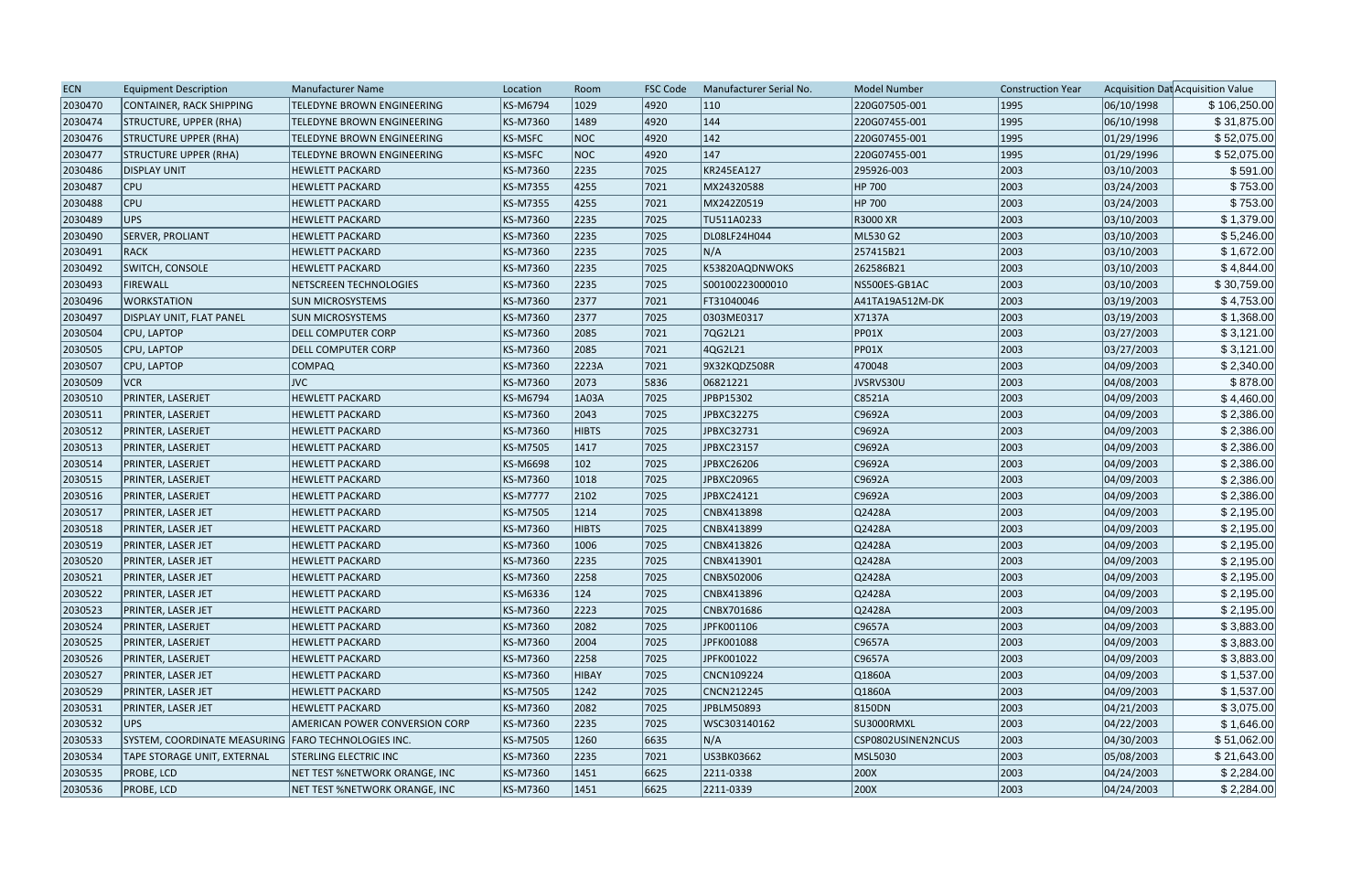| 5985<br>05/03/1988<br>2030537<br><b>ANTENNA DISH</b><br>KS-M6798<br><b>SHED</b><br>TN1125/90<br>$ P4-0 $<br>1983<br>\$1,100.00<br>ANDREW ANTENNA CORP LTD<br><b>SERVER</b><br>7025<br>DL380<br>2003<br>2030539<br><b>HEWLETT PACKARD</b><br>KS-M7360<br>2235<br>D313LDN1K568<br>05/01/2003<br>\$3,609.00<br>2003<br>\$3,609.00<br>2030540<br><b>SERVER</b><br><b>HEWLETT PACKARD</b><br>KS-M7360<br>2235<br>7025<br>D313LDN1K420<br>DL380<br>05/01/2003<br>\$3,609.00<br><b>SERVER</b><br>7025<br>2003<br>05/01/2003<br>2030541<br><b>HEWLETT PACKARD</b><br>KS-M7360<br>2235<br>D313LDN1J326<br>DL380<br>2003<br>SERVER<br>KS-M7360<br>2235<br>7025<br>DL380<br>05/01/2003<br>\$3,609.00<br>2030542<br><b>HEWLETT PACKARD</b><br>D313LDN1K573<br>05/01/2003<br>\$3,609.00<br>2030543<br><b>SERVER</b><br><b>HEWLETT PACKARD</b><br>KS-M7360<br>2235<br>7025<br>D313LDN1J975<br>DL380<br>2003<br>2003<br>\$3,609.00<br>2030544<br><b>SERVER</b><br><b>HEWLETT PACKARD</b><br>KS-M7360<br>2235<br>7025<br>D313LDN1K445<br>DL380<br>05/01/2003<br>\$1,329.00<br>2030549<br>KS-M7360<br>2073<br>6760<br>N/A<br>2003<br>05/15/2003<br>LENS, ZOOM<br>CANON CAMERA CO INC<br>CA3XXL1<br>DL380R3<br>2003<br>2030550<br><b>SERVER</b><br><b>COMPAQ</b><br>KS-M7360<br>2235<br> 7025<br>D316LDN1K302<br>05/19/2003<br>\$5,778.00<br>\$5,778.00<br>SERVER<br>2003<br>2030551<br><b>COMPAQ</b><br>KS-M7360<br>2235<br> 7025 <br>D316LDN1K466<br>DL380R3<br>05/19/2003<br>\$396.00<br>MVC-FD200<br><b>SONY CORP</b><br>KS-M7360<br>2397<br>6720<br>398205<br>2003<br>05/19/2003<br>2030555<br>CAMERA, DIGITAL<br>LAPTOP<br> C640<br>2003<br>06/03/2003<br>2030557<br><b>DELL COMPUTER CORP</b><br>KS-M7453<br><b>TCRIB</b><br>7021<br>FGM5V21<br>\$1,752.00<br> C640<br>\$1,752.00<br>2030558<br>LAPTOP<br><b>OFFIC</b><br>7021<br>2HM5V21<br>2003<br>06/03/2003<br><b>DELL COMPUTER CORP</b><br>KS-M7453<br> C640<br>2003<br><b>LAPTOP</b><br> 7021<br><b>BGM5V21</b><br>06/03/2003<br>\$1,752.00<br>2030559<br><b>DELL COMPUTER CORP</b><br>KS-M7453<br><b>TCRIB</b><br>\$3,279.00<br>2030561<br><b>BRIDGE, DIRECTIONAL</b><br>KS-M6336<br>102<br>6625<br>N/A<br>85027C<br>2003<br>06/09/2003<br><b>AGILENT TECHNOLOGIES</b><br>N/A<br>102<br>85027C<br>2003<br>06/09/2003<br>2030562<br>KS-M6336<br>6625<br>\$3,279.00<br><b>BRIDGE, DIRECTIONAL</b><br><b>AGILENT TECHNOLOGIES</b><br>650<br> 7021<br>2003<br>06/10/2003<br>\$2,729.00<br>2030563<br>CPU<br>KS-M7505<br>1260<br>1WYSV21<br>DELL COMPUTER CORP<br>\$2,729.00<br>2030564<br>GVYSV21<br>650<br>2003<br>06/10/2003<br><b>CPU</b><br>KS-M7360<br>2223<br>7021<br><b>DELL COMPUTER CORP</b><br>650<br>2003<br><b>CPU</b><br>2223<br>7021<br>06/10/2003<br>2030565<br><b>DELL COMPUTER CORP</b><br>KS-M7360<br>8WYSV21<br>\$2,729.00<br>650<br>\$2,729.00<br>2030566<br><b>CPU</b><br>KS-M7360<br>2223<br> 7021<br>4WYSV21<br>2003<br>06/10/2003<br><b>DELL COMPUTER CORP</b><br>650<br>\$2,729.00<br><b>CPU</b><br>5WYSV21<br>2003<br>06/10/2003<br>2030567<br>KS-M7360<br>2235<br> 7021<br><b>DELL COMPUTER CORP</b><br>HVYSV21<br>650<br>2003<br>\$2,729.00<br>2030568<br><b>CPU</b><br><b>DELL COMPUTER CORP</b><br>KS-M7360<br>2021L<br> 7021<br>06/10/2003<br>650<br>2030569<br><b>CPU</b><br>3229<br> 7021<br>2WYSV21<br>2003<br>06/10/2003<br>\$2,729.00<br><b>DELL COMPUTER CORP</b><br>KS-M7355<br>650<br>2003<br>\$2,729.00<br>2030570<br><b>CPU</b><br>KS-M7360<br>2223<br>7021<br>BWYSV21<br>06/10/2003<br><b>DELL COMPUTER CORP</b><br>\$2,729.00<br>650<br>06/10/2003<br>2030571<br><b>CPU</b><br>KS-M7360<br>2223<br>7021<br>6WYSV21<br>2003<br><b>DELL COMPUTER CORP</b><br>650<br>2030572<br>2292<br>JVYSV21<br>2003<br>06/10/2003<br><b>CPU</b><br><b>DELL COMPUTER CORP</b><br>KS-M7360<br> 7021<br>\$2,729.00<br>2030573<br><b>CPU</b><br>KS-M7360<br> 7021<br>7WYSV21<br>650<br>2003<br>\$2,729.00<br>2223<br>06/10/2003<br><b>DELL COMPUTER CORP</b><br><b>LAPTOP</b><br><b>IBM</b><br>KPPYGV6<br>A31P<br>2003<br>06/13/2003<br>\$3,104.00<br>2030574<br>KS-M7360<br>2064<br> 7021<br><b>IBM</b><br>A31P<br>2003<br>\$3,104.00<br>2030575<br><b>PELAPTOP</b><br>KS-M7360<br>2064<br>7021<br>KPPYGT4<br>06/13/2003<br>103<br>5840<br>2003<br>06/12/2003<br>2030576<br><b>HEWLETT PACKARD</b><br>KS-M6336<br>00120<br><b>ERDC-SR</b><br>\$17,008.00<br>DECODER, COMMAND RECEIVER<br>\$396.00<br>KS-M7453<br>6720<br>414716<br>MVC-FD200<br>2003<br>2030577<br>CAMERA, DIGITAL<br><b>SONY CORP</b><br><b>TCRIB</b><br>06/16/2003<br>\$879.00<br>2030578<br><b>SONY CORP</b><br>KS-M7360<br>6730<br>D6820988<br>JVSRVS30U<br>2003<br>06/16/2003<br>VCR, MINI-DV/S-VHS<br>2073<br>N/A<br>2003<br>\$1,384.00<br>2030579<br>KS-M7360<br>2274<br>L0DV903<br>06/16/2003<br><b>KIT, TUNGSTEN LIGHT</b><br><b>B AND H PHOTO AND ELECTRONIC C</b><br>6760<br>2030580<br>MIXER, DIGITAL AUDIO/VIDEO<br>KS-M7360<br> 6730 <br>406798<br>MX-PRODV<br>2003<br>06/16/2003<br>\$2,500.00<br>B AND H PHOTO AND ELECTRONIC C<br>2073<br>N/A<br>06/16/2003<br>\$917.00<br>2030581<br>KS-M7360<br>2073<br> 6730 <br>VIFS1KQ<br>2003<br><b>RECORDER, VIDEONICS DISK</b><br>B AND H PHOTO AND ELECTRONIC C<br>\$4,774.00<br>2003<br>2030582<br>LABEL MAKER<br>KS-M7505<br>1220<br> 7025 <br>9063529<br>300X-PLUS<br>06/18/2003<br><b>BRADY WORLDWIDE INC</b><br>2030595<br><b>CUTTING MACHINE, STENCIL</b><br>KS-M7453<br>43930<br> R1<br>2003<br>07/09/2003<br>\$1,465.00<br>MARSH STENCIL MACHINE CO<br><b>WHSE</b><br> 7490<br>\$2,505.00<br>2030596<br> 3433<br>CM0017351<br>VCM200<br>2003<br>07/09/2003<br><b>CUTTING MACHINE, PORTABLE</b><br><b>VICTOR</b><br>KS-M7505<br>1260<br>\$30,709.00<br>2030599<br><b>TRAILER, FORKLIFT</b><br>KS-M6698<br><b>PKLOT</b><br> 2330 <br>16355<br><b>TE70HT48</b><br>2003<br> 07/10/2003 <br>DAKOTA MANUFACTURING CO. INC.<br>N/A<br>TM1<br>2003<br>\$33,554.00<br>2030600<br>MILLING MACHINE, PROGRAMMABL HAAS AUTOMATION INC<br>KS-M7505<br>1260<br> 3417<br>07/10/2003 | <b>ECN</b> | <b>Equipment Description</b> | <b>Manufacturer Name</b> | Location | Room | <b>FSC Code</b> | Manufacturer Serial No. | <b>Model Number</b> | <b>Construction Year</b> | Acquisition Dat Acquisition Value |
|------------------------------------------------------------------------------------------------------------------------------------------------------------------------------------------------------------------------------------------------------------------------------------------------------------------------------------------------------------------------------------------------------------------------------------------------------------------------------------------------------------------------------------------------------------------------------------------------------------------------------------------------------------------------------------------------------------------------------------------------------------------------------------------------------------------------------------------------------------------------------------------------------------------------------------------------------------------------------------------------------------------------------------------------------------------------------------------------------------------------------------------------------------------------------------------------------------------------------------------------------------------------------------------------------------------------------------------------------------------------------------------------------------------------------------------------------------------------------------------------------------------------------------------------------------------------------------------------------------------------------------------------------------------------------------------------------------------------------------------------------------------------------------------------------------------------------------------------------------------------------------------------------------------------------------------------------------------------------------------------------------------------------------------------------------------------------------------------------------------------------------------------------------------------------------------------------------------------------------------------------------------------------------------------------------------------------------------------------------------------------------------------------------------------------------------------------------------------------------------------------------------------------------------------------------------------------------------------------------------------------------------------------------------------------------------------------------------------------------------------------------------------------------------------------------------------------------------------------------------------------------------------------------------------------------------------------------------------------------------------------------------------------------------------------------------------------------------------------------------------------------------------------------------------------------------------------------------------------------------------------------------------------------------------------------------------------------------------------------------------------------------------------------------------------------------------------------------------------------------------------------------------------------------------------------------------------------------------------------------------------------------------------------------------------------------------------------------------------------------------------------------------------------------------------------------------------------------------------------------------------------------------------------------------------------------------------------------------------------------------------------------------------------------------------------------------------------------------------------------------------------------------------------------------------------------------------------------------------------------------------------------------------------------------------------------------------------------------------------------------------------------------------------------------------------------------------------------------------------------------------------------------------------------------------------------------------------------------------------------------------------------------------------------------------------------------------------------------------------------------------------------------------------------------------------------------------------------------------------------------------------------------------------------------------------------------------------------------------------------------------------------------------------------------------------------------------------------------------------------------------------------------------------------------------------------------------------------------------------------------------------------------------------------------------------------------------------------------------------------------------------------------------------------------------------------------------------------------------------------------------------------------------------------------------------------------------------------------------------------------------------------------------------------------------------------------------------------------------------------------------------------------------------------------------------------------------------------------------------------------------------------------------------------------------------------------------------------------|------------|------------------------------|--------------------------|----------|------|-----------------|-------------------------|---------------------|--------------------------|-----------------------------------|
|                                                                                                                                                                                                                                                                                                                                                                                                                                                                                                                                                                                                                                                                                                                                                                                                                                                                                                                                                                                                                                                                                                                                                                                                                                                                                                                                                                                                                                                                                                                                                                                                                                                                                                                                                                                                                                                                                                                                                                                                                                                                                                                                                                                                                                                                                                                                                                                                                                                                                                                                                                                                                                                                                                                                                                                                                                                                                                                                                                                                                                                                                                                                                                                                                                                                                                                                                                                                                                                                                                                                                                                                                                                                                                                                                                                                                                                                                                                                                                                                                                                                                                                                                                                                                                                                                                                                                                                                                                                                                                                                                                                                                                                                                                                                                                                                                                                                                                                                                                                                                                                                                                                                                                                                                                                                                                                                                                                                                                                                                                                                                                                                                                                                                                                                                                                                                                                                                                                                                                        |            |                              |                          |          |      |                 |                         |                     |                          |                                   |
|                                                                                                                                                                                                                                                                                                                                                                                                                                                                                                                                                                                                                                                                                                                                                                                                                                                                                                                                                                                                                                                                                                                                                                                                                                                                                                                                                                                                                                                                                                                                                                                                                                                                                                                                                                                                                                                                                                                                                                                                                                                                                                                                                                                                                                                                                                                                                                                                                                                                                                                                                                                                                                                                                                                                                                                                                                                                                                                                                                                                                                                                                                                                                                                                                                                                                                                                                                                                                                                                                                                                                                                                                                                                                                                                                                                                                                                                                                                                                                                                                                                                                                                                                                                                                                                                                                                                                                                                                                                                                                                                                                                                                                                                                                                                                                                                                                                                                                                                                                                                                                                                                                                                                                                                                                                                                                                                                                                                                                                                                                                                                                                                                                                                                                                                                                                                                                                                                                                                                                        |            |                              |                          |          |      |                 |                         |                     |                          |                                   |
|                                                                                                                                                                                                                                                                                                                                                                                                                                                                                                                                                                                                                                                                                                                                                                                                                                                                                                                                                                                                                                                                                                                                                                                                                                                                                                                                                                                                                                                                                                                                                                                                                                                                                                                                                                                                                                                                                                                                                                                                                                                                                                                                                                                                                                                                                                                                                                                                                                                                                                                                                                                                                                                                                                                                                                                                                                                                                                                                                                                                                                                                                                                                                                                                                                                                                                                                                                                                                                                                                                                                                                                                                                                                                                                                                                                                                                                                                                                                                                                                                                                                                                                                                                                                                                                                                                                                                                                                                                                                                                                                                                                                                                                                                                                                                                                                                                                                                                                                                                                                                                                                                                                                                                                                                                                                                                                                                                                                                                                                                                                                                                                                                                                                                                                                                                                                                                                                                                                                                                        |            |                              |                          |          |      |                 |                         |                     |                          |                                   |
|                                                                                                                                                                                                                                                                                                                                                                                                                                                                                                                                                                                                                                                                                                                                                                                                                                                                                                                                                                                                                                                                                                                                                                                                                                                                                                                                                                                                                                                                                                                                                                                                                                                                                                                                                                                                                                                                                                                                                                                                                                                                                                                                                                                                                                                                                                                                                                                                                                                                                                                                                                                                                                                                                                                                                                                                                                                                                                                                                                                                                                                                                                                                                                                                                                                                                                                                                                                                                                                                                                                                                                                                                                                                                                                                                                                                                                                                                                                                                                                                                                                                                                                                                                                                                                                                                                                                                                                                                                                                                                                                                                                                                                                                                                                                                                                                                                                                                                                                                                                                                                                                                                                                                                                                                                                                                                                                                                                                                                                                                                                                                                                                                                                                                                                                                                                                                                                                                                                                                                        |            |                              |                          |          |      |                 |                         |                     |                          |                                   |
|                                                                                                                                                                                                                                                                                                                                                                                                                                                                                                                                                                                                                                                                                                                                                                                                                                                                                                                                                                                                                                                                                                                                                                                                                                                                                                                                                                                                                                                                                                                                                                                                                                                                                                                                                                                                                                                                                                                                                                                                                                                                                                                                                                                                                                                                                                                                                                                                                                                                                                                                                                                                                                                                                                                                                                                                                                                                                                                                                                                                                                                                                                                                                                                                                                                                                                                                                                                                                                                                                                                                                                                                                                                                                                                                                                                                                                                                                                                                                                                                                                                                                                                                                                                                                                                                                                                                                                                                                                                                                                                                                                                                                                                                                                                                                                                                                                                                                                                                                                                                                                                                                                                                                                                                                                                                                                                                                                                                                                                                                                                                                                                                                                                                                                                                                                                                                                                                                                                                                                        |            |                              |                          |          |      |                 |                         |                     |                          |                                   |
|                                                                                                                                                                                                                                                                                                                                                                                                                                                                                                                                                                                                                                                                                                                                                                                                                                                                                                                                                                                                                                                                                                                                                                                                                                                                                                                                                                                                                                                                                                                                                                                                                                                                                                                                                                                                                                                                                                                                                                                                                                                                                                                                                                                                                                                                                                                                                                                                                                                                                                                                                                                                                                                                                                                                                                                                                                                                                                                                                                                                                                                                                                                                                                                                                                                                                                                                                                                                                                                                                                                                                                                                                                                                                                                                                                                                                                                                                                                                                                                                                                                                                                                                                                                                                                                                                                                                                                                                                                                                                                                                                                                                                                                                                                                                                                                                                                                                                                                                                                                                                                                                                                                                                                                                                                                                                                                                                                                                                                                                                                                                                                                                                                                                                                                                                                                                                                                                                                                                                                        |            |                              |                          |          |      |                 |                         |                     |                          |                                   |
|                                                                                                                                                                                                                                                                                                                                                                                                                                                                                                                                                                                                                                                                                                                                                                                                                                                                                                                                                                                                                                                                                                                                                                                                                                                                                                                                                                                                                                                                                                                                                                                                                                                                                                                                                                                                                                                                                                                                                                                                                                                                                                                                                                                                                                                                                                                                                                                                                                                                                                                                                                                                                                                                                                                                                                                                                                                                                                                                                                                                                                                                                                                                                                                                                                                                                                                                                                                                                                                                                                                                                                                                                                                                                                                                                                                                                                                                                                                                                                                                                                                                                                                                                                                                                                                                                                                                                                                                                                                                                                                                                                                                                                                                                                                                                                                                                                                                                                                                                                                                                                                                                                                                                                                                                                                                                                                                                                                                                                                                                                                                                                                                                                                                                                                                                                                                                                                                                                                                                                        |            |                              |                          |          |      |                 |                         |                     |                          |                                   |
|                                                                                                                                                                                                                                                                                                                                                                                                                                                                                                                                                                                                                                                                                                                                                                                                                                                                                                                                                                                                                                                                                                                                                                                                                                                                                                                                                                                                                                                                                                                                                                                                                                                                                                                                                                                                                                                                                                                                                                                                                                                                                                                                                                                                                                                                                                                                                                                                                                                                                                                                                                                                                                                                                                                                                                                                                                                                                                                                                                                                                                                                                                                                                                                                                                                                                                                                                                                                                                                                                                                                                                                                                                                                                                                                                                                                                                                                                                                                                                                                                                                                                                                                                                                                                                                                                                                                                                                                                                                                                                                                                                                                                                                                                                                                                                                                                                                                                                                                                                                                                                                                                                                                                                                                                                                                                                                                                                                                                                                                                                                                                                                                                                                                                                                                                                                                                                                                                                                                                                        |            |                              |                          |          |      |                 |                         |                     |                          |                                   |
|                                                                                                                                                                                                                                                                                                                                                                                                                                                                                                                                                                                                                                                                                                                                                                                                                                                                                                                                                                                                                                                                                                                                                                                                                                                                                                                                                                                                                                                                                                                                                                                                                                                                                                                                                                                                                                                                                                                                                                                                                                                                                                                                                                                                                                                                                                                                                                                                                                                                                                                                                                                                                                                                                                                                                                                                                                                                                                                                                                                                                                                                                                                                                                                                                                                                                                                                                                                                                                                                                                                                                                                                                                                                                                                                                                                                                                                                                                                                                                                                                                                                                                                                                                                                                                                                                                                                                                                                                                                                                                                                                                                                                                                                                                                                                                                                                                                                                                                                                                                                                                                                                                                                                                                                                                                                                                                                                                                                                                                                                                                                                                                                                                                                                                                                                                                                                                                                                                                                                                        |            |                              |                          |          |      |                 |                         |                     |                          |                                   |
|                                                                                                                                                                                                                                                                                                                                                                                                                                                                                                                                                                                                                                                                                                                                                                                                                                                                                                                                                                                                                                                                                                                                                                                                                                                                                                                                                                                                                                                                                                                                                                                                                                                                                                                                                                                                                                                                                                                                                                                                                                                                                                                                                                                                                                                                                                                                                                                                                                                                                                                                                                                                                                                                                                                                                                                                                                                                                                                                                                                                                                                                                                                                                                                                                                                                                                                                                                                                                                                                                                                                                                                                                                                                                                                                                                                                                                                                                                                                                                                                                                                                                                                                                                                                                                                                                                                                                                                                                                                                                                                                                                                                                                                                                                                                                                                                                                                                                                                                                                                                                                                                                                                                                                                                                                                                                                                                                                                                                                                                                                                                                                                                                                                                                                                                                                                                                                                                                                                                                                        |            |                              |                          |          |      |                 |                         |                     |                          |                                   |
|                                                                                                                                                                                                                                                                                                                                                                                                                                                                                                                                                                                                                                                                                                                                                                                                                                                                                                                                                                                                                                                                                                                                                                                                                                                                                                                                                                                                                                                                                                                                                                                                                                                                                                                                                                                                                                                                                                                                                                                                                                                                                                                                                                                                                                                                                                                                                                                                                                                                                                                                                                                                                                                                                                                                                                                                                                                                                                                                                                                                                                                                                                                                                                                                                                                                                                                                                                                                                                                                                                                                                                                                                                                                                                                                                                                                                                                                                                                                                                                                                                                                                                                                                                                                                                                                                                                                                                                                                                                                                                                                                                                                                                                                                                                                                                                                                                                                                                                                                                                                                                                                                                                                                                                                                                                                                                                                                                                                                                                                                                                                                                                                                                                                                                                                                                                                                                                                                                                                                                        |            |                              |                          |          |      |                 |                         |                     |                          |                                   |
|                                                                                                                                                                                                                                                                                                                                                                                                                                                                                                                                                                                                                                                                                                                                                                                                                                                                                                                                                                                                                                                                                                                                                                                                                                                                                                                                                                                                                                                                                                                                                                                                                                                                                                                                                                                                                                                                                                                                                                                                                                                                                                                                                                                                                                                                                                                                                                                                                                                                                                                                                                                                                                                                                                                                                                                                                                                                                                                                                                                                                                                                                                                                                                                                                                                                                                                                                                                                                                                                                                                                                                                                                                                                                                                                                                                                                                                                                                                                                                                                                                                                                                                                                                                                                                                                                                                                                                                                                                                                                                                                                                                                                                                                                                                                                                                                                                                                                                                                                                                                                                                                                                                                                                                                                                                                                                                                                                                                                                                                                                                                                                                                                                                                                                                                                                                                                                                                                                                                                                        |            |                              |                          |          |      |                 |                         |                     |                          |                                   |
|                                                                                                                                                                                                                                                                                                                                                                                                                                                                                                                                                                                                                                                                                                                                                                                                                                                                                                                                                                                                                                                                                                                                                                                                                                                                                                                                                                                                                                                                                                                                                                                                                                                                                                                                                                                                                                                                                                                                                                                                                                                                                                                                                                                                                                                                                                                                                                                                                                                                                                                                                                                                                                                                                                                                                                                                                                                                                                                                                                                                                                                                                                                                                                                                                                                                                                                                                                                                                                                                                                                                                                                                                                                                                                                                                                                                                                                                                                                                                                                                                                                                                                                                                                                                                                                                                                                                                                                                                                                                                                                                                                                                                                                                                                                                                                                                                                                                                                                                                                                                                                                                                                                                                                                                                                                                                                                                                                                                                                                                                                                                                                                                                                                                                                                                                                                                                                                                                                                                                                        |            |                              |                          |          |      |                 |                         |                     |                          |                                   |
|                                                                                                                                                                                                                                                                                                                                                                                                                                                                                                                                                                                                                                                                                                                                                                                                                                                                                                                                                                                                                                                                                                                                                                                                                                                                                                                                                                                                                                                                                                                                                                                                                                                                                                                                                                                                                                                                                                                                                                                                                                                                                                                                                                                                                                                                                                                                                                                                                                                                                                                                                                                                                                                                                                                                                                                                                                                                                                                                                                                                                                                                                                                                                                                                                                                                                                                                                                                                                                                                                                                                                                                                                                                                                                                                                                                                                                                                                                                                                                                                                                                                                                                                                                                                                                                                                                                                                                                                                                                                                                                                                                                                                                                                                                                                                                                                                                                                                                                                                                                                                                                                                                                                                                                                                                                                                                                                                                                                                                                                                                                                                                                                                                                                                                                                                                                                                                                                                                                                                                        |            |                              |                          |          |      |                 |                         |                     |                          |                                   |
|                                                                                                                                                                                                                                                                                                                                                                                                                                                                                                                                                                                                                                                                                                                                                                                                                                                                                                                                                                                                                                                                                                                                                                                                                                                                                                                                                                                                                                                                                                                                                                                                                                                                                                                                                                                                                                                                                                                                                                                                                                                                                                                                                                                                                                                                                                                                                                                                                                                                                                                                                                                                                                                                                                                                                                                                                                                                                                                                                                                                                                                                                                                                                                                                                                                                                                                                                                                                                                                                                                                                                                                                                                                                                                                                                                                                                                                                                                                                                                                                                                                                                                                                                                                                                                                                                                                                                                                                                                                                                                                                                                                                                                                                                                                                                                                                                                                                                                                                                                                                                                                                                                                                                                                                                                                                                                                                                                                                                                                                                                                                                                                                                                                                                                                                                                                                                                                                                                                                                                        |            |                              |                          |          |      |                 |                         |                     |                          |                                   |
|                                                                                                                                                                                                                                                                                                                                                                                                                                                                                                                                                                                                                                                                                                                                                                                                                                                                                                                                                                                                                                                                                                                                                                                                                                                                                                                                                                                                                                                                                                                                                                                                                                                                                                                                                                                                                                                                                                                                                                                                                                                                                                                                                                                                                                                                                                                                                                                                                                                                                                                                                                                                                                                                                                                                                                                                                                                                                                                                                                                                                                                                                                                                                                                                                                                                                                                                                                                                                                                                                                                                                                                                                                                                                                                                                                                                                                                                                                                                                                                                                                                                                                                                                                                                                                                                                                                                                                                                                                                                                                                                                                                                                                                                                                                                                                                                                                                                                                                                                                                                                                                                                                                                                                                                                                                                                                                                                                                                                                                                                                                                                                                                                                                                                                                                                                                                                                                                                                                                                                        |            |                              |                          |          |      |                 |                         |                     |                          |                                   |
|                                                                                                                                                                                                                                                                                                                                                                                                                                                                                                                                                                                                                                                                                                                                                                                                                                                                                                                                                                                                                                                                                                                                                                                                                                                                                                                                                                                                                                                                                                                                                                                                                                                                                                                                                                                                                                                                                                                                                                                                                                                                                                                                                                                                                                                                                                                                                                                                                                                                                                                                                                                                                                                                                                                                                                                                                                                                                                                                                                                                                                                                                                                                                                                                                                                                                                                                                                                                                                                                                                                                                                                                                                                                                                                                                                                                                                                                                                                                                                                                                                                                                                                                                                                                                                                                                                                                                                                                                                                                                                                                                                                                                                                                                                                                                                                                                                                                                                                                                                                                                                                                                                                                                                                                                                                                                                                                                                                                                                                                                                                                                                                                                                                                                                                                                                                                                                                                                                                                                                        |            |                              |                          |          |      |                 |                         |                     |                          |                                   |
|                                                                                                                                                                                                                                                                                                                                                                                                                                                                                                                                                                                                                                                                                                                                                                                                                                                                                                                                                                                                                                                                                                                                                                                                                                                                                                                                                                                                                                                                                                                                                                                                                                                                                                                                                                                                                                                                                                                                                                                                                                                                                                                                                                                                                                                                                                                                                                                                                                                                                                                                                                                                                                                                                                                                                                                                                                                                                                                                                                                                                                                                                                                                                                                                                                                                                                                                                                                                                                                                                                                                                                                                                                                                                                                                                                                                                                                                                                                                                                                                                                                                                                                                                                                                                                                                                                                                                                                                                                                                                                                                                                                                                                                                                                                                                                                                                                                                                                                                                                                                                                                                                                                                                                                                                                                                                                                                                                                                                                                                                                                                                                                                                                                                                                                                                                                                                                                                                                                                                                        |            |                              |                          |          |      |                 |                         |                     |                          |                                   |
|                                                                                                                                                                                                                                                                                                                                                                                                                                                                                                                                                                                                                                                                                                                                                                                                                                                                                                                                                                                                                                                                                                                                                                                                                                                                                                                                                                                                                                                                                                                                                                                                                                                                                                                                                                                                                                                                                                                                                                                                                                                                                                                                                                                                                                                                                                                                                                                                                                                                                                                                                                                                                                                                                                                                                                                                                                                                                                                                                                                                                                                                                                                                                                                                                                                                                                                                                                                                                                                                                                                                                                                                                                                                                                                                                                                                                                                                                                                                                                                                                                                                                                                                                                                                                                                                                                                                                                                                                                                                                                                                                                                                                                                                                                                                                                                                                                                                                                                                                                                                                                                                                                                                                                                                                                                                                                                                                                                                                                                                                                                                                                                                                                                                                                                                                                                                                                                                                                                                                                        |            |                              |                          |          |      |                 |                         |                     |                          |                                   |
|                                                                                                                                                                                                                                                                                                                                                                                                                                                                                                                                                                                                                                                                                                                                                                                                                                                                                                                                                                                                                                                                                                                                                                                                                                                                                                                                                                                                                                                                                                                                                                                                                                                                                                                                                                                                                                                                                                                                                                                                                                                                                                                                                                                                                                                                                                                                                                                                                                                                                                                                                                                                                                                                                                                                                                                                                                                                                                                                                                                                                                                                                                                                                                                                                                                                                                                                                                                                                                                                                                                                                                                                                                                                                                                                                                                                                                                                                                                                                                                                                                                                                                                                                                                                                                                                                                                                                                                                                                                                                                                                                                                                                                                                                                                                                                                                                                                                                                                                                                                                                                                                                                                                                                                                                                                                                                                                                                                                                                                                                                                                                                                                                                                                                                                                                                                                                                                                                                                                                                        |            |                              |                          |          |      |                 |                         |                     |                          |                                   |
|                                                                                                                                                                                                                                                                                                                                                                                                                                                                                                                                                                                                                                                                                                                                                                                                                                                                                                                                                                                                                                                                                                                                                                                                                                                                                                                                                                                                                                                                                                                                                                                                                                                                                                                                                                                                                                                                                                                                                                                                                                                                                                                                                                                                                                                                                                                                                                                                                                                                                                                                                                                                                                                                                                                                                                                                                                                                                                                                                                                                                                                                                                                                                                                                                                                                                                                                                                                                                                                                                                                                                                                                                                                                                                                                                                                                                                                                                                                                                                                                                                                                                                                                                                                                                                                                                                                                                                                                                                                                                                                                                                                                                                                                                                                                                                                                                                                                                                                                                                                                                                                                                                                                                                                                                                                                                                                                                                                                                                                                                                                                                                                                                                                                                                                                                                                                                                                                                                                                                                        |            |                              |                          |          |      |                 |                         |                     |                          |                                   |
|                                                                                                                                                                                                                                                                                                                                                                                                                                                                                                                                                                                                                                                                                                                                                                                                                                                                                                                                                                                                                                                                                                                                                                                                                                                                                                                                                                                                                                                                                                                                                                                                                                                                                                                                                                                                                                                                                                                                                                                                                                                                                                                                                                                                                                                                                                                                                                                                                                                                                                                                                                                                                                                                                                                                                                                                                                                                                                                                                                                                                                                                                                                                                                                                                                                                                                                                                                                                                                                                                                                                                                                                                                                                                                                                                                                                                                                                                                                                                                                                                                                                                                                                                                                                                                                                                                                                                                                                                                                                                                                                                                                                                                                                                                                                                                                                                                                                                                                                                                                                                                                                                                                                                                                                                                                                                                                                                                                                                                                                                                                                                                                                                                                                                                                                                                                                                                                                                                                                                                        |            |                              |                          |          |      |                 |                         |                     |                          |                                   |
|                                                                                                                                                                                                                                                                                                                                                                                                                                                                                                                                                                                                                                                                                                                                                                                                                                                                                                                                                                                                                                                                                                                                                                                                                                                                                                                                                                                                                                                                                                                                                                                                                                                                                                                                                                                                                                                                                                                                                                                                                                                                                                                                                                                                                                                                                                                                                                                                                                                                                                                                                                                                                                                                                                                                                                                                                                                                                                                                                                                                                                                                                                                                                                                                                                                                                                                                                                                                                                                                                                                                                                                                                                                                                                                                                                                                                                                                                                                                                                                                                                                                                                                                                                                                                                                                                                                                                                                                                                                                                                                                                                                                                                                                                                                                                                                                                                                                                                                                                                                                                                                                                                                                                                                                                                                                                                                                                                                                                                                                                                                                                                                                                                                                                                                                                                                                                                                                                                                                                                        |            |                              |                          |          |      |                 |                         |                     |                          |                                   |
|                                                                                                                                                                                                                                                                                                                                                                                                                                                                                                                                                                                                                                                                                                                                                                                                                                                                                                                                                                                                                                                                                                                                                                                                                                                                                                                                                                                                                                                                                                                                                                                                                                                                                                                                                                                                                                                                                                                                                                                                                                                                                                                                                                                                                                                                                                                                                                                                                                                                                                                                                                                                                                                                                                                                                                                                                                                                                                                                                                                                                                                                                                                                                                                                                                                                                                                                                                                                                                                                                                                                                                                                                                                                                                                                                                                                                                                                                                                                                                                                                                                                                                                                                                                                                                                                                                                                                                                                                                                                                                                                                                                                                                                                                                                                                                                                                                                                                                                                                                                                                                                                                                                                                                                                                                                                                                                                                                                                                                                                                                                                                                                                                                                                                                                                                                                                                                                                                                                                                                        |            |                              |                          |          |      |                 |                         |                     |                          |                                   |
|                                                                                                                                                                                                                                                                                                                                                                                                                                                                                                                                                                                                                                                                                                                                                                                                                                                                                                                                                                                                                                                                                                                                                                                                                                                                                                                                                                                                                                                                                                                                                                                                                                                                                                                                                                                                                                                                                                                                                                                                                                                                                                                                                                                                                                                                                                                                                                                                                                                                                                                                                                                                                                                                                                                                                                                                                                                                                                                                                                                                                                                                                                                                                                                                                                                                                                                                                                                                                                                                                                                                                                                                                                                                                                                                                                                                                                                                                                                                                                                                                                                                                                                                                                                                                                                                                                                                                                                                                                                                                                                                                                                                                                                                                                                                                                                                                                                                                                                                                                                                                                                                                                                                                                                                                                                                                                                                                                                                                                                                                                                                                                                                                                                                                                                                                                                                                                                                                                                                                                        |            |                              |                          |          |      |                 |                         |                     |                          |                                   |
|                                                                                                                                                                                                                                                                                                                                                                                                                                                                                                                                                                                                                                                                                                                                                                                                                                                                                                                                                                                                                                                                                                                                                                                                                                                                                                                                                                                                                                                                                                                                                                                                                                                                                                                                                                                                                                                                                                                                                                                                                                                                                                                                                                                                                                                                                                                                                                                                                                                                                                                                                                                                                                                                                                                                                                                                                                                                                                                                                                                                                                                                                                                                                                                                                                                                                                                                                                                                                                                                                                                                                                                                                                                                                                                                                                                                                                                                                                                                                                                                                                                                                                                                                                                                                                                                                                                                                                                                                                                                                                                                                                                                                                                                                                                                                                                                                                                                                                                                                                                                                                                                                                                                                                                                                                                                                                                                                                                                                                                                                                                                                                                                                                                                                                                                                                                                                                                                                                                                                                        |            |                              |                          |          |      |                 |                         |                     |                          |                                   |
|                                                                                                                                                                                                                                                                                                                                                                                                                                                                                                                                                                                                                                                                                                                                                                                                                                                                                                                                                                                                                                                                                                                                                                                                                                                                                                                                                                                                                                                                                                                                                                                                                                                                                                                                                                                                                                                                                                                                                                                                                                                                                                                                                                                                                                                                                                                                                                                                                                                                                                                                                                                                                                                                                                                                                                                                                                                                                                                                                                                                                                                                                                                                                                                                                                                                                                                                                                                                                                                                                                                                                                                                                                                                                                                                                                                                                                                                                                                                                                                                                                                                                                                                                                                                                                                                                                                                                                                                                                                                                                                                                                                                                                                                                                                                                                                                                                                                                                                                                                                                                                                                                                                                                                                                                                                                                                                                                                                                                                                                                                                                                                                                                                                                                                                                                                                                                                                                                                                                                                        |            |                              |                          |          |      |                 |                         |                     |                          |                                   |
|                                                                                                                                                                                                                                                                                                                                                                                                                                                                                                                                                                                                                                                                                                                                                                                                                                                                                                                                                                                                                                                                                                                                                                                                                                                                                                                                                                                                                                                                                                                                                                                                                                                                                                                                                                                                                                                                                                                                                                                                                                                                                                                                                                                                                                                                                                                                                                                                                                                                                                                                                                                                                                                                                                                                                                                                                                                                                                                                                                                                                                                                                                                                                                                                                                                                                                                                                                                                                                                                                                                                                                                                                                                                                                                                                                                                                                                                                                                                                                                                                                                                                                                                                                                                                                                                                                                                                                                                                                                                                                                                                                                                                                                                                                                                                                                                                                                                                                                                                                                                                                                                                                                                                                                                                                                                                                                                                                                                                                                                                                                                                                                                                                                                                                                                                                                                                                                                                                                                                                        |            |                              |                          |          |      |                 |                         |                     |                          |                                   |
|                                                                                                                                                                                                                                                                                                                                                                                                                                                                                                                                                                                                                                                                                                                                                                                                                                                                                                                                                                                                                                                                                                                                                                                                                                                                                                                                                                                                                                                                                                                                                                                                                                                                                                                                                                                                                                                                                                                                                                                                                                                                                                                                                                                                                                                                                                                                                                                                                                                                                                                                                                                                                                                                                                                                                                                                                                                                                                                                                                                                                                                                                                                                                                                                                                                                                                                                                                                                                                                                                                                                                                                                                                                                                                                                                                                                                                                                                                                                                                                                                                                                                                                                                                                                                                                                                                                                                                                                                                                                                                                                                                                                                                                                                                                                                                                                                                                                                                                                                                                                                                                                                                                                                                                                                                                                                                                                                                                                                                                                                                                                                                                                                                                                                                                                                                                                                                                                                                                                                                        |            |                              |                          |          |      |                 |                         |                     |                          |                                   |
|                                                                                                                                                                                                                                                                                                                                                                                                                                                                                                                                                                                                                                                                                                                                                                                                                                                                                                                                                                                                                                                                                                                                                                                                                                                                                                                                                                                                                                                                                                                                                                                                                                                                                                                                                                                                                                                                                                                                                                                                                                                                                                                                                                                                                                                                                                                                                                                                                                                                                                                                                                                                                                                                                                                                                                                                                                                                                                                                                                                                                                                                                                                                                                                                                                                                                                                                                                                                                                                                                                                                                                                                                                                                                                                                                                                                                                                                                                                                                                                                                                                                                                                                                                                                                                                                                                                                                                                                                                                                                                                                                                                                                                                                                                                                                                                                                                                                                                                                                                                                                                                                                                                                                                                                                                                                                                                                                                                                                                                                                                                                                                                                                                                                                                                                                                                                                                                                                                                                                                        |            |                              |                          |          |      |                 |                         |                     |                          |                                   |
|                                                                                                                                                                                                                                                                                                                                                                                                                                                                                                                                                                                                                                                                                                                                                                                                                                                                                                                                                                                                                                                                                                                                                                                                                                                                                                                                                                                                                                                                                                                                                                                                                                                                                                                                                                                                                                                                                                                                                                                                                                                                                                                                                                                                                                                                                                                                                                                                                                                                                                                                                                                                                                                                                                                                                                                                                                                                                                                                                                                                                                                                                                                                                                                                                                                                                                                                                                                                                                                                                                                                                                                                                                                                                                                                                                                                                                                                                                                                                                                                                                                                                                                                                                                                                                                                                                                                                                                                                                                                                                                                                                                                                                                                                                                                                                                                                                                                                                                                                                                                                                                                                                                                                                                                                                                                                                                                                                                                                                                                                                                                                                                                                                                                                                                                                                                                                                                                                                                                                                        |            |                              |                          |          |      |                 |                         |                     |                          |                                   |
|                                                                                                                                                                                                                                                                                                                                                                                                                                                                                                                                                                                                                                                                                                                                                                                                                                                                                                                                                                                                                                                                                                                                                                                                                                                                                                                                                                                                                                                                                                                                                                                                                                                                                                                                                                                                                                                                                                                                                                                                                                                                                                                                                                                                                                                                                                                                                                                                                                                                                                                                                                                                                                                                                                                                                                                                                                                                                                                                                                                                                                                                                                                                                                                                                                                                                                                                                                                                                                                                                                                                                                                                                                                                                                                                                                                                                                                                                                                                                                                                                                                                                                                                                                                                                                                                                                                                                                                                                                                                                                                                                                                                                                                                                                                                                                                                                                                                                                                                                                                                                                                                                                                                                                                                                                                                                                                                                                                                                                                                                                                                                                                                                                                                                                                                                                                                                                                                                                                                                                        |            |                              |                          |          |      |                 |                         |                     |                          |                                   |
|                                                                                                                                                                                                                                                                                                                                                                                                                                                                                                                                                                                                                                                                                                                                                                                                                                                                                                                                                                                                                                                                                                                                                                                                                                                                                                                                                                                                                                                                                                                                                                                                                                                                                                                                                                                                                                                                                                                                                                                                                                                                                                                                                                                                                                                                                                                                                                                                                                                                                                                                                                                                                                                                                                                                                                                                                                                                                                                                                                                                                                                                                                                                                                                                                                                                                                                                                                                                                                                                                                                                                                                                                                                                                                                                                                                                                                                                                                                                                                                                                                                                                                                                                                                                                                                                                                                                                                                                                                                                                                                                                                                                                                                                                                                                                                                                                                                                                                                                                                                                                                                                                                                                                                                                                                                                                                                                                                                                                                                                                                                                                                                                                                                                                                                                                                                                                                                                                                                                                                        |            |                              |                          |          |      |                 |                         |                     |                          |                                   |
|                                                                                                                                                                                                                                                                                                                                                                                                                                                                                                                                                                                                                                                                                                                                                                                                                                                                                                                                                                                                                                                                                                                                                                                                                                                                                                                                                                                                                                                                                                                                                                                                                                                                                                                                                                                                                                                                                                                                                                                                                                                                                                                                                                                                                                                                                                                                                                                                                                                                                                                                                                                                                                                                                                                                                                                                                                                                                                                                                                                                                                                                                                                                                                                                                                                                                                                                                                                                                                                                                                                                                                                                                                                                                                                                                                                                                                                                                                                                                                                                                                                                                                                                                                                                                                                                                                                                                                                                                                                                                                                                                                                                                                                                                                                                                                                                                                                                                                                                                                                                                                                                                                                                                                                                                                                                                                                                                                                                                                                                                                                                                                                                                                                                                                                                                                                                                                                                                                                                                                        |            |                              |                          |          |      |                 |                         |                     |                          |                                   |
|                                                                                                                                                                                                                                                                                                                                                                                                                                                                                                                                                                                                                                                                                                                                                                                                                                                                                                                                                                                                                                                                                                                                                                                                                                                                                                                                                                                                                                                                                                                                                                                                                                                                                                                                                                                                                                                                                                                                                                                                                                                                                                                                                                                                                                                                                                                                                                                                                                                                                                                                                                                                                                                                                                                                                                                                                                                                                                                                                                                                                                                                                                                                                                                                                                                                                                                                                                                                                                                                                                                                                                                                                                                                                                                                                                                                                                                                                                                                                                                                                                                                                                                                                                                                                                                                                                                                                                                                                                                                                                                                                                                                                                                                                                                                                                                                                                                                                                                                                                                                                                                                                                                                                                                                                                                                                                                                                                                                                                                                                                                                                                                                                                                                                                                                                                                                                                                                                                                                                                        |            |                              |                          |          |      |                 |                         |                     |                          |                                   |
|                                                                                                                                                                                                                                                                                                                                                                                                                                                                                                                                                                                                                                                                                                                                                                                                                                                                                                                                                                                                                                                                                                                                                                                                                                                                                                                                                                                                                                                                                                                                                                                                                                                                                                                                                                                                                                                                                                                                                                                                                                                                                                                                                                                                                                                                                                                                                                                                                                                                                                                                                                                                                                                                                                                                                                                                                                                                                                                                                                                                                                                                                                                                                                                                                                                                                                                                                                                                                                                                                                                                                                                                                                                                                                                                                                                                                                                                                                                                                                                                                                                                                                                                                                                                                                                                                                                                                                                                                                                                                                                                                                                                                                                                                                                                                                                                                                                                                                                                                                                                                                                                                                                                                                                                                                                                                                                                                                                                                                                                                                                                                                                                                                                                                                                                                                                                                                                                                                                                                                        |            |                              |                          |          |      |                 |                         |                     |                          |                                   |
|                                                                                                                                                                                                                                                                                                                                                                                                                                                                                                                                                                                                                                                                                                                                                                                                                                                                                                                                                                                                                                                                                                                                                                                                                                                                                                                                                                                                                                                                                                                                                                                                                                                                                                                                                                                                                                                                                                                                                                                                                                                                                                                                                                                                                                                                                                                                                                                                                                                                                                                                                                                                                                                                                                                                                                                                                                                                                                                                                                                                                                                                                                                                                                                                                                                                                                                                                                                                                                                                                                                                                                                                                                                                                                                                                                                                                                                                                                                                                                                                                                                                                                                                                                                                                                                                                                                                                                                                                                                                                                                                                                                                                                                                                                                                                                                                                                                                                                                                                                                                                                                                                                                                                                                                                                                                                                                                                                                                                                                                                                                                                                                                                                                                                                                                                                                                                                                                                                                                                                        |            |                              |                          |          |      |                 |                         |                     |                          |                                   |
|                                                                                                                                                                                                                                                                                                                                                                                                                                                                                                                                                                                                                                                                                                                                                                                                                                                                                                                                                                                                                                                                                                                                                                                                                                                                                                                                                                                                                                                                                                                                                                                                                                                                                                                                                                                                                                                                                                                                                                                                                                                                                                                                                                                                                                                                                                                                                                                                                                                                                                                                                                                                                                                                                                                                                                                                                                                                                                                                                                                                                                                                                                                                                                                                                                                                                                                                                                                                                                                                                                                                                                                                                                                                                                                                                                                                                                                                                                                                                                                                                                                                                                                                                                                                                                                                                                                                                                                                                                                                                                                                                                                                                                                                                                                                                                                                                                                                                                                                                                                                                                                                                                                                                                                                                                                                                                                                                                                                                                                                                                                                                                                                                                                                                                                                                                                                                                                                                                                                                                        |            |                              |                          |          |      |                 |                         |                     |                          |                                   |
|                                                                                                                                                                                                                                                                                                                                                                                                                                                                                                                                                                                                                                                                                                                                                                                                                                                                                                                                                                                                                                                                                                                                                                                                                                                                                                                                                                                                                                                                                                                                                                                                                                                                                                                                                                                                                                                                                                                                                                                                                                                                                                                                                                                                                                                                                                                                                                                                                                                                                                                                                                                                                                                                                                                                                                                                                                                                                                                                                                                                                                                                                                                                                                                                                                                                                                                                                                                                                                                                                                                                                                                                                                                                                                                                                                                                                                                                                                                                                                                                                                                                                                                                                                                                                                                                                                                                                                                                                                                                                                                                                                                                                                                                                                                                                                                                                                                                                                                                                                                                                                                                                                                                                                                                                                                                                                                                                                                                                                                                                                                                                                                                                                                                                                                                                                                                                                                                                                                                                                        |            |                              |                          |          |      |                 |                         |                     |                          |                                   |
|                                                                                                                                                                                                                                                                                                                                                                                                                                                                                                                                                                                                                                                                                                                                                                                                                                                                                                                                                                                                                                                                                                                                                                                                                                                                                                                                                                                                                                                                                                                                                                                                                                                                                                                                                                                                                                                                                                                                                                                                                                                                                                                                                                                                                                                                                                                                                                                                                                                                                                                                                                                                                                                                                                                                                                                                                                                                                                                                                                                                                                                                                                                                                                                                                                                                                                                                                                                                                                                                                                                                                                                                                                                                                                                                                                                                                                                                                                                                                                                                                                                                                                                                                                                                                                                                                                                                                                                                                                                                                                                                                                                                                                                                                                                                                                                                                                                                                                                                                                                                                                                                                                                                                                                                                                                                                                                                                                                                                                                                                                                                                                                                                                                                                                                                                                                                                                                                                                                                                                        |            |                              |                          |          |      |                 |                         |                     |                          |                                   |
| 2030603<br>KS-M7505<br> 6625 <br>B026509<br><b>TDS 3054B</b><br>2003<br>07/15/2003<br>\$9,859.00<br>OSCILLOSCOPE, DIGITAL<br>TEKTRONIX INC<br>1246                                                                                                                                                                                                                                                                                                                                                                                                                                                                                                                                                                                                                                                                                                                                                                                                                                                                                                                                                                                                                                                                                                                                                                                                                                                                                                                                                                                                                                                                                                                                                                                                                                                                                                                                                                                                                                                                                                                                                                                                                                                                                                                                                                                                                                                                                                                                                                                                                                                                                                                                                                                                                                                                                                                                                                                                                                                                                                                                                                                                                                                                                                                                                                                                                                                                                                                                                                                                                                                                                                                                                                                                                                                                                                                                                                                                                                                                                                                                                                                                                                                                                                                                                                                                                                                                                                                                                                                                                                                                                                                                                                                                                                                                                                                                                                                                                                                                                                                                                                                                                                                                                                                                                                                                                                                                                                                                                                                                                                                                                                                                                                                                                                                                                                                                                                                                                     |            |                              |                          |          |      |                 |                         |                     |                          |                                   |
| N/A<br>1560<br>82K07374-1<br>06/06/2003<br>\$270,441.00<br>2030605<br><b>PANEL ASSY, LOAD</b><br><b>BOEING AEROSPACE CO</b><br>KS-M7360<br><b>IBAY</b><br>2002                                                                                                                                                                                                                                                                                                                                                                                                                                                                                                                                                                                                                                                                                                                                                                                                                                                                                                                                                                                                                                                                                                                                                                                                                                                                                                                                                                                                                                                                                                                                                                                                                                                                                                                                                                                                                                                                                                                                                                                                                                                                                                                                                                                                                                                                                                                                                                                                                                                                                                                                                                                                                                                                                                                                                                                                                                                                                                                                                                                                                                                                                                                                                                                                                                                                                                                                                                                                                                                                                                                                                                                                                                                                                                                                                                                                                                                                                                                                                                                                                                                                                                                                                                                                                                                                                                                                                                                                                                                                                                                                                                                                                                                                                                                                                                                                                                                                                                                                                                                                                                                                                                                                                                                                                                                                                                                                                                                                                                                                                                                                                                                                                                                                                                                                                                                                         |            |                              |                          |          |      |                 |                         |                     |                          |                                   |
| 003<br> 7021<br>2002<br>\$91,063.00<br>2030606<br>DATA ACQUISITION SYSTEM<br><b>BOEING COMPUTER SERVICES</b><br>KS-M7360<br><b>IBAY</b><br>82K07430-2<br>06/06/2003                                                                                                                                                                                                                                                                                                                                                                                                                                                                                                                                                                                                                                                                                                                                                                                                                                                                                                                                                                                                                                                                                                                                                                                                                                                                                                                                                                                                                                                                                                                                                                                                                                                                                                                                                                                                                                                                                                                                                                                                                                                                                                                                                                                                                                                                                                                                                                                                                                                                                                                                                                                                                                                                                                                                                                                                                                                                                                                                                                                                                                                                                                                                                                                                                                                                                                                                                                                                                                                                                                                                                                                                                                                                                                                                                                                                                                                                                                                                                                                                                                                                                                                                                                                                                                                                                                                                                                                                                                                                                                                                                                                                                                                                                                                                                                                                                                                                                                                                                                                                                                                                                                                                                                                                                                                                                                                                                                                                                                                                                                                                                                                                                                                                                                                                                                                                    |            |                              |                          |          |      |                 |                         |                     |                          |                                   |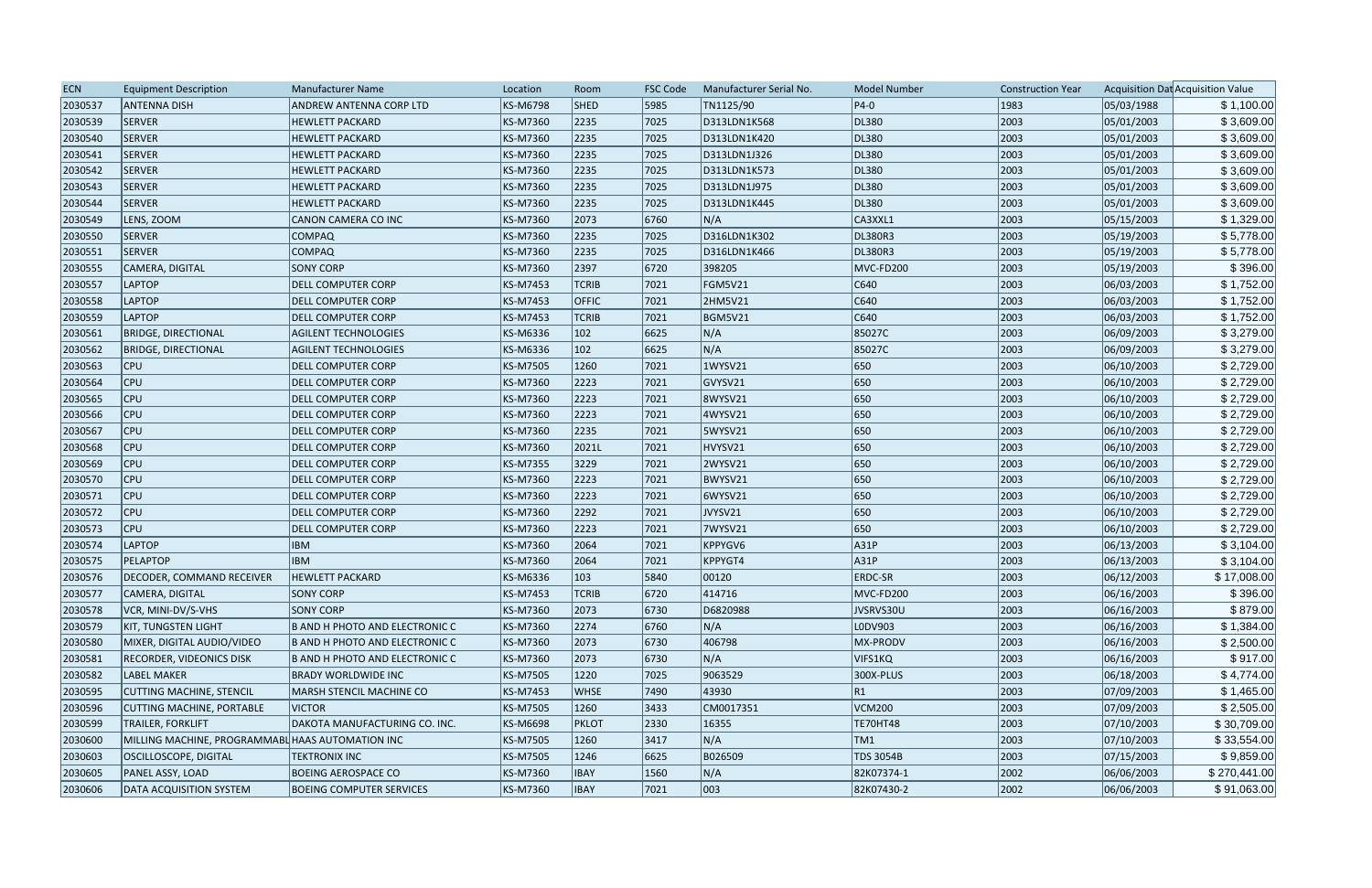| <b>ECN</b> | <b>Equipment Description</b>    | <b>Manufacturer Name</b>       | Location        | Room         | <b>FSC Code</b> | Manufacturer Serial No. | <b>Model Number</b> | <b>Construction Year</b> |            | Acquisition Dat Acquisition Value |
|------------|---------------------------------|--------------------------------|-----------------|--------------|-----------------|-------------------------|---------------------|--------------------------|------------|-----------------------------------|
| 2030608    | LABEL/SIGN MAKER                | <b>BRADY W H CO</b>            | KS-M7360        | 2064         | 7025            | BPMGL2284202872         | 76800               | 2003                     | 07/15/2003 | \$3,363.00                        |
| 2030609    | LABEL/SIGN MAKER                | <b>BRADY W H CO</b>            | KS-M7505        | 1101A        | 7025            | BPMGL2291202963         | 76800               | 2003                     | 07/15/2003 | \$3,363.00                        |
| 2030610    | LABEL/SIGN MAKER                | <b>BRADY W H CO</b>            | KS-M6698        | 100          | 7025            | BPMGL2284202858         | 76800               | 2003                     | 07/15/2003 | \$3,363.00                        |
| 2030611    | LABEL/SIGN MAKER                | <b>BRADY W H CO</b>            | KS-M7505        | 1114         | 7025            | 2284302800              | 76801               | 2003                     | 07/15/2003 | \$3,844.00                        |
| 2030613    | <b>PRESSURE CLEANER</b>         | CRAFTSMAN TOOL AND DIE CO.     | <b>KS-M7554</b> | <b>POL</b>   | 4940            | 1008830209              | 7175340             | 2003                     | 07/23/2003 | \$1,202.00                        |
| 2030614    | DC LOAD                         | AEROFLEX WICHITA, INC.         | KS-M7360        | <b>TCSHP</b> | 6130            | HF001778                | PLZ1003W            | 2003                     | 07/23/2003 | \$5,296.00                        |
| 2030616    | FIREWALL                        | SOLUNET, INC                   | KS-M7360        | 2377         | 7025            | 0040101834CE            | <b>PRO 230</b>      | 2003                     | 08/01/2003 | \$1,863.00                        |
| 2030617    | <b>TRAILER, LOWBOY</b>          | <b>DAKOTA INDUSTRIES INC</b>   | KS-M6698        | <b>PKLOT</b> | 2330            | 16355                   | TE70RG-EX           | 2003                     | 07/30/2003 | \$40,266.00                       |
| 2030618    | <b>PALLET JACK, ELECTRIC</b>    | PRIME-MOVER CO THE             | KS-M6698        | 112          | 3920            | PMX4533094005           | <b>WP40</b>         | 2003                     | 08/01/2003 | \$3,900.00                        |
| 2030619    | <b>PALLET JACK, ELECTRIC</b>    | PRIME-MOVER CO THE             | KS-M6698        | 112          | 3920            | PMX4533094004           | <b>WP40</b>         | 2003                     | 08/01/2003 | \$3,900.00                        |
| 2030691    | <b>GAUSSMETER, DIGITAL</b>      | BELL, F.W.                     | KS-M6336        | 111          | 6625            | 0140017                 | 7030                | 2002                     | 05/01/2003 | \$5,495.00                        |
| 2030692    | GAUSSMETER, DIGITAL             | BELL, F.W.                     | KS-M6336        | 111          | 6625            | 0140020                 | 7030                | 2002                     | 05/01/2003 | \$5,495.00                        |
| 2085330    | <b>LAPTOP</b>                   | <b>IBM</b>                     | KS-M7360        | 3270         | 7021            | 78-FWDV3                | A31P                | 2002                     | 01/01/2002 | \$3,603.00                        |
| 2085344    | LAPTOP                          | <b>IBM</b>                     | KS-M7360        | 2064         | 7021            | 78-FWCP5                | A31P                | 2002                     | 01/01/2002 | \$3,603.00                        |
| 2085345    | LAPTOP                          | <b>IBM</b>                     | KS-M7360        | 2064         | 7021            | 78-FWBP9                | A31P                | 2002                     | 01/01/2002 | \$3,603.00                        |
| 2160359    | COMPUTER SYSTEM, LAPTOP         | DELL COMPUTER CORP F-PC'S LTD  | KS-M7360        | 2064K1       | 7010            | 6HHMV11                 | C840                | 2002                     | 04/28/2003 | \$10,910.00                       |
| 2160446    | <b>PRINTER, DESKJET</b>         | HEWLETT-PACKARD CO             | KS-M6336        | 123          | 7025            | SG2751217H              | C2697A              | 2002                     | 11/11/2002 | \$620.00                          |
| 2160490    | TRAILER, FLATBED                | <b>GREAT DANE TRAILERS INC</b> | KS-M6798        | <b>YARD</b>  | 2330            | 1GRDM96253039401        | GPDWSAR248          | 2002                     | 12/02/2002 | \$19,853.00                       |
| 2160491    | <b>POWER SUPPLY</b>             | AGILENT TECHNOLOGIES INC       | KS-M6336        | 111          | 6630            | MY41000519              | 6624A               | 2002                     | 12/11/2002 | \$5,120.00                        |
| 2160514    | TRAILER, FLATBED                | <b>GREAT DANE TRAILERS INC</b> | KS-M71104       | YARD         | 2330            | 1GRDM96293M039403       | GPDWUSAR248         | 2002                     | 01/02/2003 | \$19,853.00                       |
| 2160516    | ANALYZER                        | AGILENT TECHNOLOGIES INC       | KS-M6336        | 124          | 6625            | 4242A00101              | 71210C              | 2002                     | 12/11/2002 | \$88,327.00                       |
| 2160635    | <b>PUMPING SYSTEM</b>           | VARIAN ASSOC F-NAT'L RESEARCH  | KS-M7360        | <b>HIBAY</b> | 4320            | LYB30019                | MSP9367             | 2003                     | 03/18/2003 | \$12,485.00                       |
| 2160648    | <b>TRAILER, TRANSPORTATION</b>  | AERO-GO INC                    | KS-M7360        | <b>HIBAY</b> | 2330            | 8533-1                  | AG1250E             | 2003                     | 05/06/2003 | \$76,881.00                       |
| 2160770    | COMPUTER, DIGITAL               | DELL COMPUTER CORP F-PC'S LTD  | KS-M7355        | 4255         | 7021            | 1MKXW21                 | DHM                 | 2003                     | 07/02/2003 | \$1,391.00                        |
| 2160771    | <b>DISPLAY UNIT, COLOR</b>      | DELL COMPUTER CORP F-PC'S LTD  | KS-M6794        |              | 7025            | MX07R477483233580Q6K    | 1800P               | 2003                     | 07/02/2003 | \$619.00                          |
| 2160796    | COMPUTER, LAPTOP                | <b>GATEWAY COMPANIES INC</b>   | KS-M7355        | 4255         | 7010            | 0031685953              | 600YG2              | 2003                     | 07/28/2003 | \$2,997.00                        |
| 2160798    | COMPUTER, DIGITAL               | <b>GATEWAY COMPANIES INC</b>   | KS-M7355        | 4255         | 7021            | 0031683785              | ATXEG WSP E6100     | 2003                     | 07/28/2003 | \$1,805.00                        |
| 2160799    | COMPUTER, DIGITAL               | GATEWAY COMPANIES INC          | KS-M7355        | 4255         | 7021            | 0031683786              | ATXEG WSP E6100     | 2003                     | 07/28/2003 | \$1,805.00                        |
| 2160800    | DISPLAY UNIT, COLOR             | <b>GATEWAY COMPANIES INC</b>   | KS-M7355        | 4255         | 7025            | GL619A316027796         | <b>FPD1730</b>      | 2003                     | 07/28/2003 | \$619.00                          |
| 2160801    | <b>DISPLAY UNIT, COLOR</b>      | <b>GATEWAY COMPANIES INC</b>   | KS-M7355        | 4255         | 7025            | GL619A316027809         | FPD1730             | 2003                     | 07/28/2003 | \$619.00                          |
| 2160822    | DISPLAY UNIT, 20 FLAT           | DELL COMPUTER CORP F-PC'S LTD  | KS-M7360        | 3034         | 7025            | CN093249466333591EGL    | 2000FP              | 2003                     | 07/31/2003 | \$1,000.00                        |
| 2160823    | DISPLAY UNIT, 20 FLAT           | DELL COMPUTER CORP F-PC'S LTD  | KS-M7360        | 3094H        | 7025            | CN09E249466333590ZKL    | 2000FP              | 2003                     | 07/31/2003 | \$1,000.00                        |
| 2160824    | DISPLAY UNIT, 20 FLAT           | DELL COMPUTER CORP F-PC'S LTD  | KS-M7360        | 3034         | 7025            | CM09E249466333591KEL    | 2000FP              | 2003                     | 07/31/2003 | \$1,000.00                        |
| 2160825    | DISPLAY UNIT, 20 FLAT           | DELL COMPUTER CORP F-PC'S LTD  | KS-M7360        | 3238         | 7025            | CM09E249466333591CTL    | 2000FP              | 2003                     | 07/31/2003 | \$1,000.00                        |
| 2160826    | DISPLAY UNIT, 20 FLAT           | DELL COMPUTER CORP F-PC'S LTD  | KS-M7360        | 3098         | 7025            | CM09E249466333591ETL    | 2000FP              | 2003                     | 07/31/2003 | \$1,000.00                        |
| 2160827    | DISPLAY UNIT, 20 FLAT           | DELL COMPUTER CORP F-PC'S LTD  | KS-M7360        | 3068         | 7025            | CM09E249466333591EEL    | 2000FP              | 2003                     | 07/31/2003 | \$1,000.00                        |
| 2160828    | DISPLAY UNIT, 20 FLAT           | DELL COMPUTER CORP F-PC'S LTD  | KS-M7360        | 3218         | 7025            | CM09E249466333591E6L    | 2000FP              | 2003                     | 07/31/2003 | \$1,000.00                        |
| 2160829    | DISPLAY UNIT, 20 FLAT           | DELL COMPUTER CORP F-PC'S LTD  | KS-M6794        | 1029         | 7025            | CM09E249466333590ZPL    | 2000FP              | 2003                     | 07/31/2003 | \$1,000.00                        |
| 2160855    | <b>VISCOMETER</b>               | CAMBRIDGE APPLIED SYSTEMS INC  | KS-M7360        | 2397         | 6630            | 7230                    | VL3000              | 2003                     | 08/14/2003 | \$10,386.00                       |
| 2160882    | <b>DISPLAY UNIT, RACK MOUNT</b> | DELL COMPUTER CORP F-PC'S LTD  | KS-M6336        | 103          | 7025            | TW06H5071296134N1464    | SL340               | 2003                     | 08/13/2003 | \$1,349.00                        |
| 2160925    | <b>STORAGE MODULAR</b>          | HEWLETT-PACKARD CO             | KS-M7360        | 2235         | 5670            | 3G35LBD5VSAY            | MSL5030LFC          | 2003                     | 09/10/2003 | \$19,600.00                       |
| 2189500    | INDICATOR, PRESSURE             | <b>DRUCK INC</b>               | KS-M7505        | 1214         | 6685            | 2188445                 | DPI150-500E         | 2005                     | 07/28/2005 | \$2,383.00                        |
| 2189501    | INDICATOR, PRESSURE             | <b>DRUCK INC</b>               | KS-M7505        | 1214         | 6685            | 2188447                 | DPI150-300E         | 2005                     | 07/28/2005 | \$2,383.00                        |
|            |                                 |                                |                 |              |                 |                         |                     |                          |            |                                   |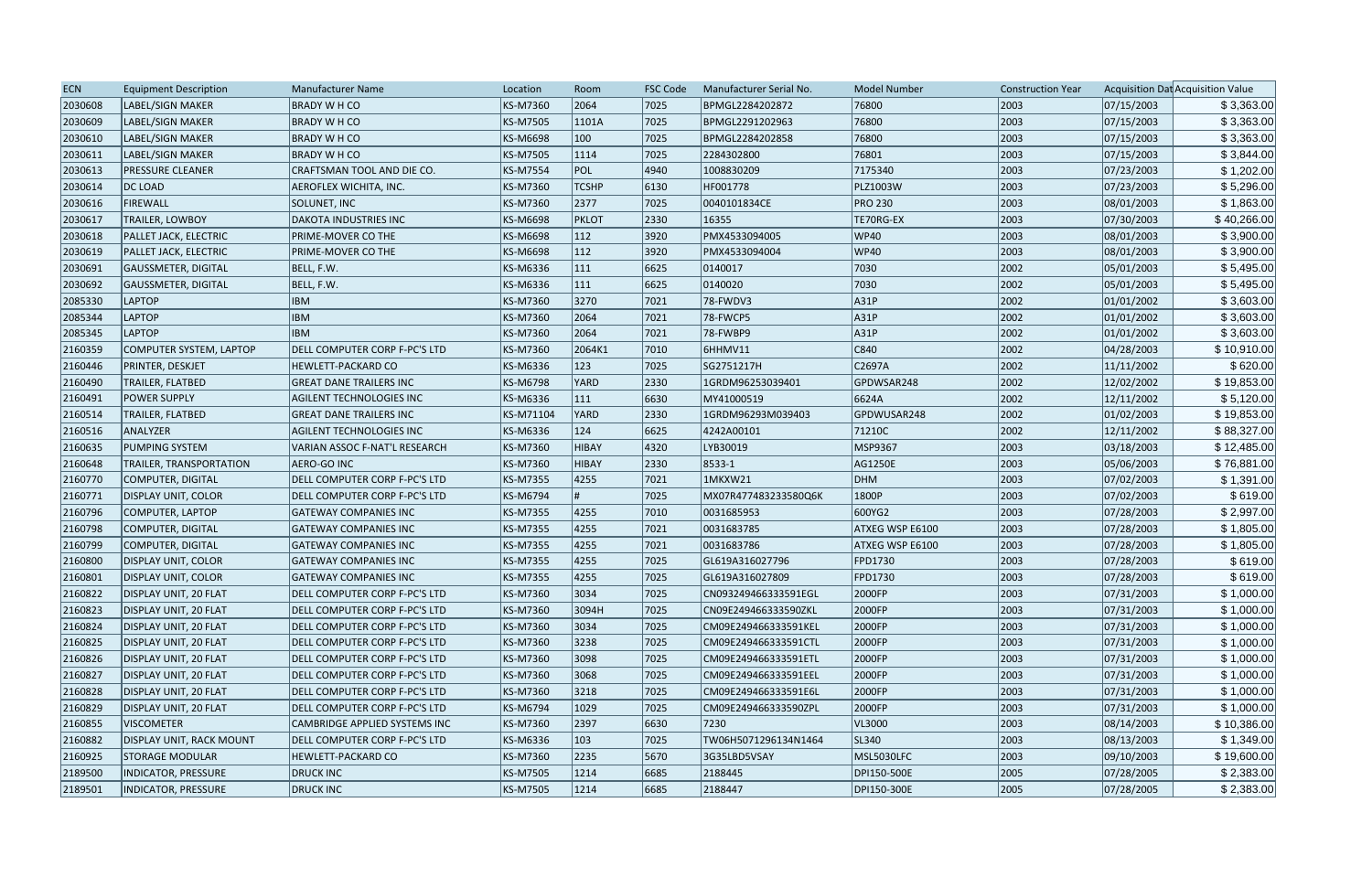| <b>ECN</b> | <b>Equipment Description</b>  | <b>Manufacturer Name</b>       | Location        | Room           | <b>FSC Code</b> | Manufacturer Serial No. | <b>Model Number</b> | <b>Construction Year</b> |            | Acquisition Dat Acquisition Value |
|------------|-------------------------------|--------------------------------|-----------------|----------------|-----------------|-------------------------|---------------------|--------------------------|------------|-----------------------------------|
| 2189502    | CALIBRATOR, MULTIFUNCTION     | <b>FLUKE CORP</b>              | KS-M7505        | 1214           | 6625            | 8930203                 | 5720A               | 2005                     | 08/02/2005 | \$40,431.00                       |
| 2189503    | <b>PROJECTOR</b>              | <b>HEWLETT PACKARD</b>         | KS-M7360        | 3065           | 6730            | TWC5237041              | MP3135W             | 2005                     | 08/11/2005 | \$2,824.00                        |
| 2189504    | <b>PROJECTOR</b>              | <b>HEWLETT PACKARD</b>         | KS-M7360        | 3065           | 6730            | TWC5237044              | MP3135W             | 2005                     | 08/11/2005 | \$2,824.00                        |
| 2189505    | <b>RACK ASSY</b>              | <b>HEWLETT PACKARD</b>         | KS-M7360        | 2235           | 7125            | N/A                     | 42U                 | 2005                     | 08/08/2005 | \$2,101.00                        |
| 2189506    | <b>PRESSURE INDICATOR</b>     | <b>DRUCK INC</b>               | KS-M7505        | 1214           | 6625            | 2188451                 | DPI150-100          | 2005                     | 08/12/2005 | \$2,383.00                        |
| 2189507    | <b>TESTER, SCREWDRIVER</b>    | NORBAR TORQUE TOOLS LTD        | KS-M7505        | 1214A          | 6625            | 50725                   | NB43212             | 2005                     | 08/12/2005 | \$2,978.00                        |
| 2189508    | <b>SWITCH</b>                 | <b>NORBAR TORQUE TOOLS LTD</b> | KS-M7505        | 1214           | 6625            | N/A                     | NBNTT171105         | 2005                     | 08/12/2005 | \$1,568.00                        |
| 2189509    | <b>TESTER, TOOL</b>           | NORBAR TORQUE TOOLS LTD        | KS-M7505        | 1214           | 6625            | 52486                   | NB43215             | 2005                     | 08/12/2005 | \$9,996.00                        |
| 2189510    | <b>FORKLIFT</b>               | <b>WORLD LIFT TRUCK INC.</b>   | KS-M7776        | <b>TCRIB</b>   | 3930            | FS501-117145            | WFD100P             | 2005                     | 08/12/2005 | \$39,485.00                       |
| 2189511    | <b>STORAGE UNIT, VERTICAL</b> | <b>SHUTTLE LIFT INC</b>        | KS-M7505        | 1130           | 7125            | 03001420/001            | 250-1850X863-NT     | 2005                     | 08/16/2005 | \$52,769.00                       |
| 2189512    | <b>STORAGE UNIT, VERTICAL</b> | <b>SHUTTLE LIFT INC</b>        | KS-M7505        | 1130           | 7125            | 03001783/001            | 250-1850X863-NT     | 2005                     | 08/16/2005 | \$52,769.00                       |
| 2189513    | <b>STORAGE UNIT, VERTICAL</b> | SHUTTLE LIFT INC               | KS-M7505        | 1130           | 7125            | 0300178/003             | 250-1850X863-NT     | 2004                     | 08/16/2005 | \$67,928.00                       |
| 2189514    | <b>PRINTER</b>                | <b>HEWLETT PACKARD</b>         | KS-M7360        | 2293           | 7025            | SG52P2310N              | 1055CM              | 2005                     | 08/11/2005 | \$9,705.00                        |
| 2189515    | <b>LAPTOP</b>                 | <b>DELL COMPUTER CORP</b>      | KS-M7360        | 2021           | 7021            | <b>DBBX281</b>          | D610                | 2005                     | 08/18/2005 | \$1,620.00                        |
| 2189516    | <b>CPU</b>                    | <b>DELL COMPUTER CORP</b>      | KS-M7360        | 2065C1         | 7021            | 12345                   | 670                 | 2005                     | 08/12/2005 | \$4,319.00                        |
| 2189517    | <b>CPU</b>                    | DELL COMPUTER CORP             | KS-M7360        | 2216H          | 7025            | 6789                    | 670                 | 2005                     | 08/12/2005 | \$4,319.00                        |
| 2189520    | PC, TABLET                    | <b>HEWLETT PACKARD</b>         | KS-M7360        | 1268           | 7021            | KRD528003R              | TC1100              | 2005                     | 08/20/2005 | \$1,881.00                        |
| 2189521    | PC, TABLET                    | <b>HEWLETT PACKARD</b>         | KS-M6794        | 2C06A          | 7021            | KRD5280065              | TC1100              | 2005                     | 08/20/2005 | \$1,881.00                        |
| 2189522    | PC, TABLET                    | <b>HEWLETT PACKARD</b>         | KS-M7360        | 2036H2         | 7021            | KRD528003C              | TC1100              | 2005                     | 08/20/2005 | \$1,881.00                        |
| 2189523    | PC, TABLET                    | <b>HEWLETT PACKARD</b>         | KS-M7360        | 1451           | 7021            | KRD528003D              | TC1100              | 2005                     | 08/20/2005 | \$1,881.00                        |
| 2189524    | PC, TABLET                    | <b>HEWLETT PACKARD</b>         | KS-M7360        | 1006L          | 7021            | KRD528005N              | TC1100              | 2005                     | 08/20/2005 | \$1,881.00                        |
| 2189527    | PC, TABLET                    | <b>HEWLETT PACKARD</b>         | KS-M6794        | 2C06A          | 7021            | KRD5280056              | TC1100              | 2005                     | 08/20/2005 | \$1,881.00                        |
| 2189528    | PC, TABLET                    | <b>HEWLETT PACKARD</b>         | KS-M7360        | <b>TCSHP</b>   | 7021            | KRD528002F              | TC1100              | 2005                     | 08/20/2005 | \$1,881.00                        |
| 2189529    | PC, TABLET                    | <b>HEWLETT PACKARD</b>         | KS-M7360        | <b>TCSHP</b>   | 7021            | KRD528004K              | TC1100              | 2005                     | 08/20/2005 | \$1,881.00                        |
| 2189530    | PC, TABLET                    | <b>HEWLETT PACKARD</b>         | <b>KS-M7777</b> | 2102           | 7021            | KRD528001Q              | TC1100              | 2005                     | 08/20/2005 | \$1,881.00                        |
| 2189531    | PC, TABLET                    | <b>HEWLETT PACKARD</b>         | <b>KS-M7777</b> | 2102           | 7021            | KRD5280029              | TC1100              | 2005                     | 08/20/2005 | \$1,881.00                        |
| 2189532    | PC, TABLET                    | <b>HEWLETT PACKARD</b>         | <b>KS-M7777</b> | 2102           | 7021            | KRD528001X              | TC1100              | 2005                     | 08/20/2005 | \$1,881.00                        |
| 2189533    | PC, TABLET                    | <b>HEWLETT PACKARD</b>         | <b>KS-M7777</b> | 2102           | 7021            | KRD528004N              | TC1100              | 2005                     | 08/20/2005 | \$1,881.00                        |
| 2189534    | PC, TABLET                    | <b>HEWLETT PACKARD</b>         | <b>KS-M7777</b> | 2102           | 7021            | KRD528003F              | TC1100              | 2005                     | 08/20/2005 | \$1,881.00                        |
| 2189535    | PC, TABLET                    | <b>HEWLETT PACKARD</b>         | <b>KS-M7777</b> | 2102           | 7021            | KRD5280050              | TC1100              | 2005                     | 08/20/2005 | \$1,881.00                        |
| 2189536    | PC, TABLET                    | <b>HEWLETT PACKARD</b>         | <b>KS-M7360</b> | <b>TCSHP</b>   | 7021            | KRD528002B              | TC1100              | 2005                     | 08/20/2005 | \$1,881.00                        |
| 2189538    | PC, TABLET                    | <b>HEWLETT PACKARD</b>         | KS-M7360        | <b>TCSHP</b>   | 7021            | <b>KRD52700DF</b>       | TC1100              | 2005                     | 08/20/2005 | \$1,881.00                        |
| 2189539    | PC, TABLET                    | <b>HEWLETT PACKARD</b>         | KS-M7505        | $ 1012\rangle$ | 7021            | <b>KRD52701BK</b>       | TC1100              | 2005                     | 08/20/2005 | \$1,881.00                        |
| 2189540    | PC. TABLET                    | <b>HEWLETT PACKARD</b>         | KS-M7360        | <b>TCSHP</b>   | 7021            | <b>KRD52700DP</b>       | <b>TC1100</b>       | 2005                     | 08/20/2005 | \$1,881.00                        |
| 2189541    | PC, TABLET                    | <b>HEWLETT PACKARD</b>         | KS-M6794        | 2C06A          | 7021            | <b>KRD52700CD</b>       | TC1100              | 2005                     | 08/20/2005 | \$1,881.00                        |
| 2189542    | PC, TABLET                    | <b>HEWLETT PACKARD</b>         | KS-M7360        | 2097           | 7021            | KRD528003P              | TC1100              | 2005                     | 08/20/2005 | \$1,881.00                        |
| 2189543    | PC, TABLET                    | <b>HEWLETT PACKARD</b>         | KS-M6794        | 2C06A          | 7021            | KRD528004W              | TC1100              | 2005                     | 08/20/2005 | \$1,881.00                        |
| 2189544    | PC, TABLET                    | <b>HEWLETT PACKARD</b>         | KS-M6794        | 2C06A          | 7021            | KRD528004X              | TC1100              | 2005                     | 08/20/2005 | \$1,881.00                        |
| 2189545    | <b>PC, TABLET</b>             | <b>HEWLETT PACKARD</b>         | KS-M6794        | 2C06A          | 7021            | KRD5280062              | TC1100              | 2005                     | 08/20/2005 | \$1,881.00                        |
| 2189546    | PC, TABLET                    | <b>HEWLETT PACKARD</b>         | KS-M7360        | <b>TCSHP</b>   | 7021            | KRD528004Q              | TC1100              | 2005                     | 08/20/2005 | \$1,881.00                        |
| 2189547    | PC, TABLET                    | <b>HEWLETT PACKARD</b>         | KS-M7360        | <b>TCSHP</b>   | 7021            | KRD5280042              | TC1100              | 2005                     | 08/20/2005 | \$1,881.00                        |
| 2189548    | PC, TABLET                    | <b>HEWLETT PACKARD</b>         | KS-M7360        | <b>TCSHP</b>   | 7021            | KRD528001P              | TC1100              | 2005                     | 08/20/2005 | \$1,881.00                        |
| 2189549    | PC, TABLET                    | <b>HEWLETT PACKARD</b>         | KS-M7360        | <b>TCSHP</b>   | 7021            | KRD5280066              | TC1100              | 2005                     | 08/20/2005 | \$1,881.00                        |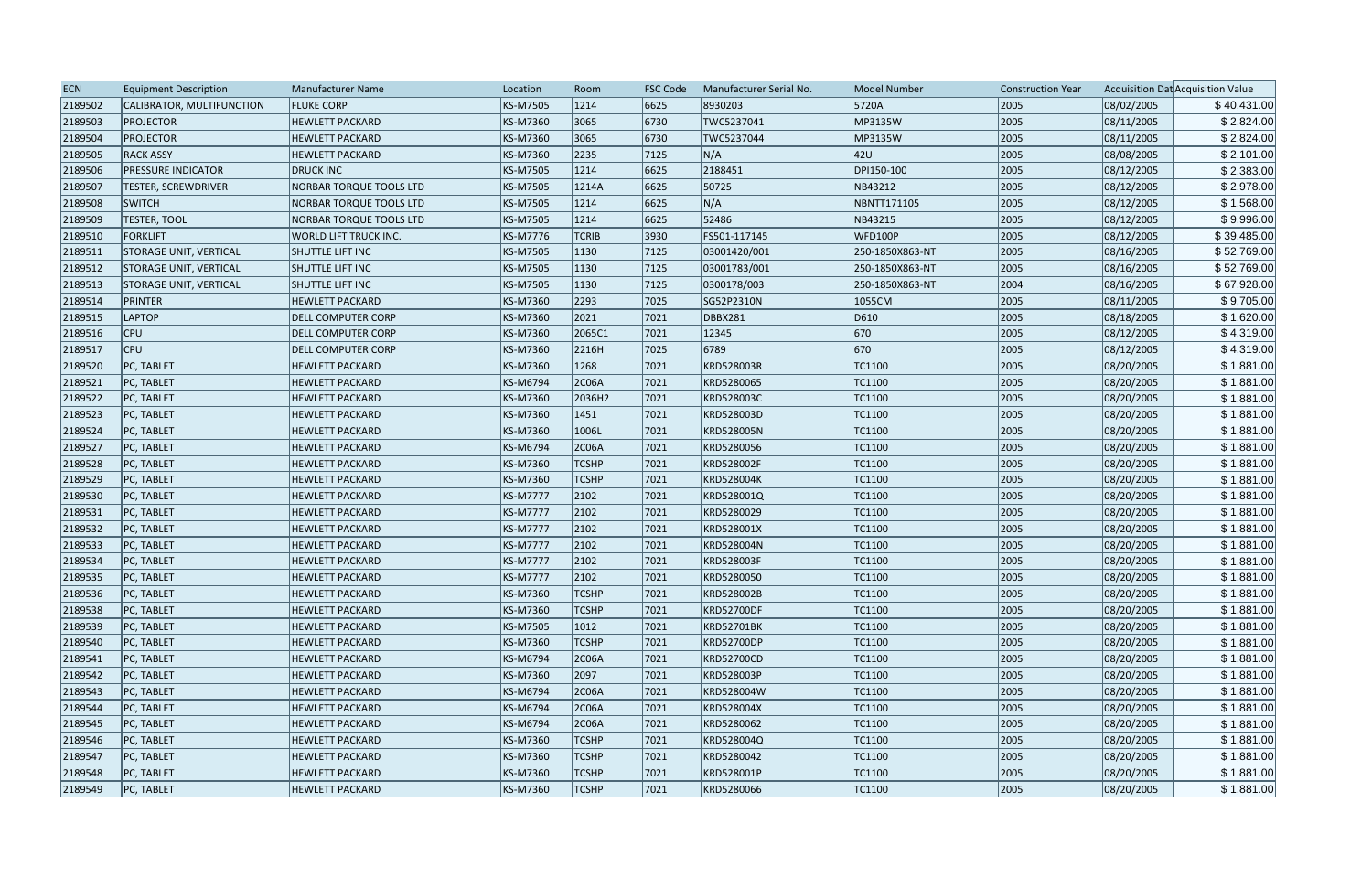| <b>ECN</b> | <b>Equipment Description</b> | <b>Manufacturer Name</b> | Location | Room         | <b>FSC Code</b> | Manufacturer Serial No. | <b>Model Number</b> | <b>Construction Year</b> |            | Acquisition Dat Acquisition Value |
|------------|------------------------------|--------------------------|----------|--------------|-----------------|-------------------------|---------------------|--------------------------|------------|-----------------------------------|
| 2189550    | PC, TABLET                   | <b>HEWLETT PACKARD</b>   | KS-M7360 | 2098B        | 7021            | KRD528005D              | TC1100              | 2005                     | 08/20/2005 | \$1,881.00                        |
| 2189551    | PC, TABLET                   | <b>HEWLETT PACKARD</b>   | KS-66330 | 1000         | 7021            | KRD528004F              | TC1100              | 2005                     | 08/20/2005 | \$1,881.00                        |
| 2189552    | PC, TABLET                   | <b>HEWLETT PACKARD</b>   | KS-66330 | 1000         | 7021            | KRD52800J4              | TC1100              | 2005                     | 08/20/2005 | \$1,881.00                        |
| 2189553    | PC, TABLET                   | <b>HEWLETT PACKARD</b>   | KS-66330 | 1000         | 7021            | KRD528002R              | TC1100              | 2005                     | 08/20/2005 | \$1,881.00                        |
| 2189554    | PC, TABLET                   | <b>HEWLETT PACKARD</b>   | KS-66330 | 1000         | 7021            | <b>KRD52700CY</b>       | TC1100              | 2005                     | 08/20/2005 | \$1,881.00                        |
| 2189555    | PC, TABLET                   | <b>HEWLETT PACKARD</b>   | KS-66330 | 1000         | 7021            | <b>KRD52701BC</b>       | TC1100              | 2005                     | 08/20/2005 | \$1,881.00                        |
| 2189556    | PC, TABLET                   | <b>HEWLETT PACKARD</b>   | KS-66330 | 1000         | 7021            | KRD52700JD              | TC1100              | 2005                     | 08/20/2005 | \$1,881.00                        |
| 2189557    | PC, TABLET                   | <b>HEWLETT PACKARD</b>   | KS-66330 | 1000         | 7021            | KRD5280015              | TC1100              | 2005                     | 08/20/2005 | \$1,881.00                        |
| 2189558    | PC, TABLET                   | <b>HEWLETT PACKARD</b>   | KS-66330 | 1000         | 7021            | KRD527019W              | TC1100              | 2005                     | 08/20/2005 | \$1,881.00                        |
| 2189559    | PC, TABLET                   | <b>HEWLETT PACKARD</b>   | KS-66330 | 1000         | 7021            | KRD52700JZ              | TC1100              | 2005                     | 08/20/2005 | \$1,881.00                        |
| 2189560    | PC, TABLET                   | <b>HEWLETT PACKARD</b>   | KS-66330 | 1000         | 7021            | KRD52700L3              | TC1100              | 2005                     | 08/20/2005 | \$1,881.00                        |
| 2189561    | PC, TABLET                   | <b>HEWLETT PACKARD</b>   | KS-66330 | 1000         | 7021            | KRD5270183              | TC1100              | 2005                     | 08/20/2005 | \$1,881.00                        |
| 2189562    | PC, TABLET                   | <b>HEWLETT PACKARD</b>   | KS-66330 | 1000         | 7021            | KRD528004P              | TC1100              | 2005                     | 08/20/2005 | \$1,881.00                        |
| 2189563    | PC, TABLET                   | <b>HEWLETT PACKARD</b>   | KS-M6794 | 2C06A        | 7021            | <b>KRD52700DN</b>       | TC1100              | 2005                     | 08/20/2005 | \$1,881.00                        |
| 2189564    | PC, TABLET                   | <b>HEWLETT PACKARD</b>   | KS-66330 | 1000         | 7021            | KRD52701BP              | TC1100              | 2005                     | 08/20/2005 | \$1,881.00                        |
| 2189565    | PC, TABLET                   | <b>HEWLETT PACKARD</b>   | KS-66330 | 1000         | 7021            | KRD52701B9              | TC1100              | 2005                     | 08/20/2005 | \$1,881.00                        |
| 2189566    | PC, TABLET                   | <b>HEWLETT PACKARD</b>   | KS-66330 | 1000         | 7021            | <b>KRD52700GT</b>       | TC1100              | 2005                     | 08/20/2005 | \$1,881.00                        |
| 2189567    | PC, TABLET                   | <b>HEWLETT PACKARD</b>   | KS-M7360 | 1263         | 7021            | KRD52700J2              | TC1100              | 2005                     | 08/20/2005 | \$1,881.00                        |
| 2189568    | PC, TABLET                   | <b>HEWLETT PACKARD</b>   | KS-M6794 | 2C06A        | 7021            | KRD528004T              | TC1100              | 2005                     | 08/20/2005 | \$1,881.00                        |
| 2189569    | PC, TABLET                   | <b>HEWLETT PACKARD</b>   | KS-M6794 | 2C06A        | 7021            | KRD5280052              | TC1100              | 2005                     | 08/20/2005 | \$1,881.00                        |
| 2189572    | PC, TABLET                   | <b>HEWLETT PACKARD</b>   | KS-M7360 | 1263         | 7021            | KRD528001J              | TC1100              | 2005                     | 08/20/2005 | \$1,881.00                        |
| 2189573    | PC, TABLET                   | <b>HEWLETT PACKARD</b>   | KS-M7360 | 1263         | 7021            | KRD5280060              | TC1100              | 2005                     | 08/20/2005 | \$1,881.00                        |
| 2189574    | PC, TABLET                   | <b>HEWLETT PACKARD</b>   | KS-M7360 | <b>TCSHP</b> | 7021            | KRD528005F              | TC1100              | 2005                     | 08/20/2005 | \$1,881.00                        |
| 2189575    | PC, TABLET                   | <b>HEWLETT PACKARD</b>   | KS-M6794 | 2C06A        | 7021            | KRD52700FL              | TC1100              | 2005                     | 08/20/2005 | \$1,881.00                        |
| 2189576    | PC, TABLET                   | <b>HEWLETT PACKARD</b>   | KS-M7360 | 1263         | 7021            | KRD528005Y              | TC1100              | 2005                     | 08/20/2005 | \$1,881.00                        |
| 2189578    | PC, TABLET                   | <b>HEWLETT PACKARD</b>   | KS-M7360 | 1263         | 7021            | KRD528005R              | TC1100              | 2005                     | 08/20/2005 | \$1,881.00                        |
| 2189579    | PC, TABLET                   | <b>HEWLETT PACKARD</b>   | KS-66330 | 1000         | 7021            | KRD528003J              | TC1100              | 2005                     | 08/20/2005 | \$1,881.00                        |
| 2189580    | PC, TABLET                   | <b>HEWLETT PACKARD</b>   | KS-66330 | 1000         | 7021            | KRD528001Z              | TC1100              | 2005                     | 08/20/2005 | \$1,881.00                        |
| 2189581    | PC, TABLET                   | <b>HEWLETT PACKARD</b>   | KS-66330 | 1000         | 7021            | KRD5280022              | TC1100              | 2005                     | 08/20/2005 | \$1,881.00                        |
| 2189582    | PC, TABLET                   | <b>HEWLETT PACKARD</b>   | KS-M7360 | 2024         | 7021            | KRD528005K              | TC1100              | 2005                     | 08/20/2005 | \$1,881.00                        |
| 2189586    | PC, TABLET                   | <b>HEWLETT PACKARD</b>   | KS-M6794 | 2C06A        | 7021            | KRD52701C3              | TC1100              | 2005                     | 08/20/2005 | \$1,881.00                        |
| 2189588    | PC, TABLET                   | <b>HEWLETT PACKARD</b>   | KS-M6794 | 2C06A        | 7021            | KRD528002X              | TC1100              | 2005                     | 08/20/2005 | \$1,881.00                        |
| 2189589    | PC, TABLET                   | <b>HEWLETT PACKARD</b>   | KS-M7505 | 1260         | 7021            | KRD528005Q              | TC1100              | 2005                     | 08/20/2005 | \$1,881.00                        |
| 2189591    | PC, TABLET                   | <b>HEWLETT PACKARD</b>   | KS-66330 | 1000         | 7021            | KRD528002W              | <b>TC1100</b>       | 2005                     | 08/20/2005 | \$1,881.00                        |
| 2189592    | <b>PC. TABLET</b>            | <b>HEWLETT PACKARD</b>   | KS-66330 | 1000         | 7021            | KRD5280035              | TC1100              | 2005                     | 08/20/2005 | \$1,881.00                        |
| 2189593    | PC, TABLET                   | <b>HEWLETT PACKARD</b>   | KS-66330 | 1000         | 7021            | <b>KRD52700K0</b>       | TC1100              | 2005                     | 08/20/2005 | \$1,881.00                        |
| 2189594    | PC, TABLET                   | <b>HEWLETT PACKARD</b>   | KS-66330 | 1000         | 7021            | KRD528005H              | TC1100              | 2005                     | 08/20/2005 | \$1,881.00                        |
| 2189595    | PC, TABLET                   | <b>HEWLETT PACKARD</b>   | KS-66330 | 1000         | 7021            | KRD52700H6              | TC1100              | 2005                     | 08/20/2005 | \$1,881.00                        |
| 2189596    | PC, TABLET                   | <b>HEWLETT PACKARD</b>   | KS-66330 | 1000         | 7021            | KRD52700FH              | TC1100              | 2005                     | 08/20/2005 | \$1,881.00                        |
| 2189597    | PC, TABLET                   | <b>HEWLETT PACKARD</b>   | KS-M6794 | 2C06A        | 7021            | KRD5280067              | TC1100              | 2005                     | 08/20/2005 | \$1,881.00                        |
| 2189598    | PC, TABLET                   | <b>HEWLETT PACKARD</b>   | KS-M6794 | 2C06A        | 7021            | KRD52701BB              | TC1100              | 2005                     | 08/20/2005 | \$1,881.00                        |
| 2189599    | PC, TABLET                   | <b>HEWLETT PACKARD</b>   | KS-M7360 | 2036         | 7021            | KRD528004R              | TC1100              | 2005                     | 08/20/2005 | \$1,881.00                        |
| 2189601    | PC, TABLET                   | <b>HEWLETT PACKARD</b>   | KS-M7360 | 2036         | 7021            | KRD528002X              | TC1100              | 2005                     | 08/20/2005 | \$1,881.00                        |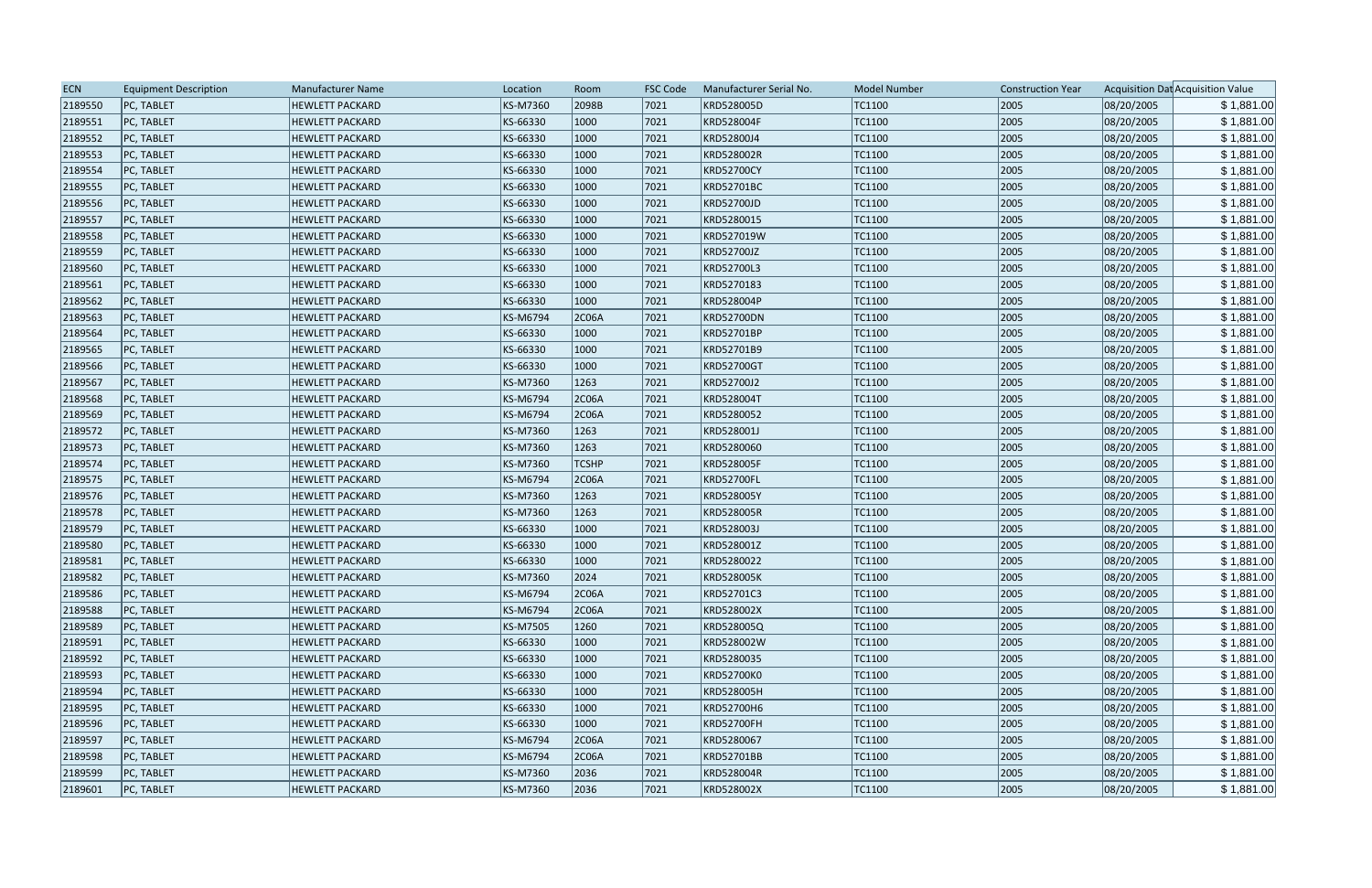| <b>ECN</b> | <b>Equipment Description</b>  | <b>Manufacturer Name</b>         | Location | Room         | <b>FSC Code</b> | Manufacturer Serial No. | <b>Model Number</b> | <b>Construction Year</b> |            | Acquisition Dat Acquisition Value |
|------------|-------------------------------|----------------------------------|----------|--------------|-----------------|-------------------------|---------------------|--------------------------|------------|-----------------------------------|
| 2189602    | PC, TABLET                    | <b>HEWLETT PACKARD</b>           | KS-M7453 | 1000C        | 7021            | KRD52700J3              | TC1100              | 2005                     | 08/20/2005 | \$1,881.00                        |
| 2189604    | PC, TABLET                    | <b>HEWLETT PACKARD</b>           | KS-66330 | 1000         | 7021            | KRD528004M              | TC1100              | 2005                     | 08/20/2005 | \$1,881.00                        |
| 2189605    | PC, TABLET                    | <b>HEWLETT PACKARD</b>           | KS-66330 | 1000         | 7021            | KRD528004Y              | TC1100              | 2005                     | 08/20/2005 | \$1,881.00                        |
| 2189606    | PC, TABLET                    | <b>HEWLETT PACKARD</b>           | KS-66330 | 1000         | 7021            | <b>KRD52700GZ</b>       | TC1100              | 2005                     | 08/20/2005 | \$1,881.00                        |
| 2189607    | PC, TABLET                    | <b>HEWLETT PACKARD</b>           | KS-66330 | 1000         | 7021            | KRD528005T              | TC1100              | 2005                     | 08/20/2005 | \$1,881.00                        |
| 2189610    | PC, TABLET                    | <b>HEWLETT PACKARD</b>           | KS-66330 | 1000         | 7021            | KRD528002J              | TC1100              | 2005                     | 08/20/2005 | \$1,881.00                        |
| 2189611    | PC, TABLET                    | <b>HEWLETT PACKARD</b>           | KS-M7360 | 2235         | 7021            | KRD528004L              | TC1100              | 2005                     | 08/20/2005 | \$1,881.00                        |
| 2189612    | <b>PC, TABLET</b>             | <b>HEWLETT PACKARD</b>           | KS-M7360 | 1018         | 7021            | KRD5280032              | TC1100              | 2005                     | 08/20/2005 | \$1,881.00                        |
| 2189613    | FORKLIFT                      | JCB INC.                         | KS-M6798 | <b>YARD</b>  | 3930            | SLP506C05E0588518       | 506EHL              | 2005                     | 08/26/2005 | \$74,360.00                       |
| 2189614    | <b>WHITEBOARD, ELECTRONIC</b> | PANASONIC                        | KS-M7505 | 1202         | 7025            | 71054HD1209             | UB-5815             | 2005                     | 08/31/2005 | \$1,587.00                        |
| 2189615    | <b>MICROMETER</b>             | <b>BETA LASERMIKE INC</b>        | KS-M7505 | 1214         | 6625            | 35-05-1022              | 4025G               | 2005                     | 09/01/2005 | \$11,689.00                       |
| 2189616    | SCANNER, FLATBED              | <b>RICOH CORP</b>                | KS-M7360 | 1021         | 7025            | P1341200071             | <b>IS450DE</b>      | 2005                     | 05/31/2005 | \$4,635.00                        |
| 2189617    | <b>CUTTER, PLASMARC</b>       | <b>ESAB WELDING PRODUCTS INC</b> | KS-M7505 | 1260         | 5130            | PR-J533002              | 604631              | 2005                     | 09/01/2005 | \$12,980.00                       |
| 2189618    | <b>CPU</b>                    | <b>DELL COMPUTER CORP</b>        | KS-M7360 | 2021         | 7021            | 1LBW881                 | 670                 | 2005                     | 09/06/2005 | \$4,319.00                        |
| 2189619    | <b>CPU</b>                    | <b>DELL COMPUTER CORP</b>        | KS-M7360 | 2043S        | 7021            | FKBW881                 | 670                 | 2005                     | 09/06/2005 | \$4,319.00                        |
| 2189620    | <b>CPU</b>                    | DELL COMPUTER CORP               | KS-M7355 | 3237         | 7021            | HKBW881                 | 670                 | 2005                     | 09/06/2005 | \$4,319.00                        |
| 2189621    | <b>SANDBLASTER</b>            | FLORIDA SILICA SAND CO INC       | KS-M7505 | 1260         | 4940            | 70031                   | 6060                | 2005                     | 09/08/2005 | \$17,135.00                       |
| 2189622    | <b>FORKLIFT</b>               | YALE INDUSTRIAL TRUCKS           | KS-M6794 | 1055         | 3930            | C815N05390C             | NR040AE             | 2005                     | 09/08/2005 | \$30,016.00                       |
| 2189623    | VACUUM SEALER                 | <b>SECO PRODUCTS</b>             | KS-M7505 | 1220         | 3540            | G083005440              | GVS5100R-PLC        | 2005                     | 09/12/2005 | \$11,088.00                       |
| 2189624    | <b>ANTENNA DISH</b>           | ANDREW ANTENNA CORP LTD          | KS-M6798 | <b>SHED</b>  | 5985            | 113/M0413               | $ P4-0 $            | 1983                     | 05/03/1988 | \$1,100.00                        |
| 2189625    | <b>NETWORK ASSISTANT</b>      | <b>FLUKE CORP</b>                | KS-M7360 | 2372         | 6625            | N/A                     | 1TS2PRO1            | 2005                     | 09/09/2005 | \$6,051.00                        |
| 2189626    | <b>TESTER</b>                 | <b>FLUKE CORP</b>                | KS-M7360 | 2372         | 6625            | N/A                     | NT-PRO              | 2005                     | 09/09/2005 | \$2,137.00                        |
| 2189627    | <b>OMNISCANNER 2</b>          | <b>FLUKE CORP</b>                | KS-M7360 | 2372         | 6625            | 50D04F00022             | 8260-00             | 2005                     | 09/09/2005 | \$5,764.00                        |
| 2189628    | PRITNER, LASER JET            | <b>HEWLETT PACKARD</b>           | KS-M7360 | 2292         | 7025            | CNGHB42568              | 2550N               | 2005                     | 09/12/2005 | \$697.00                          |
| 2189629    | <b>FORKLIFT</b>               | <b>HYSTER CO</b>                 | KS-M7453 | <b>PKLOT</b> | 3930            | D019D02918X             | <b>H360HD</b>       | 2005                     | 09/16/2005 | \$98,485.00                       |
| 2189630    | <b>PALLET JACK</b>            | <b>INTERTHOR INC</b>             | KS-M6698 | 112          | 3920            | 4008173MTSS             | TSS2246MM           | 2005                     | 09/20/2005 | \$2,123.00                        |
| 2189631    | <b>PRESSURE GAGE</b>          | <b>PAROSCIENTIFIC INC</b>        | KS-M7505 | 1214         | 6685            | 98151                   | 785-300A1.5K        | 2005                     | 09/20/2005 | \$14,652.00                       |
| 2189632    | <b>PRESSURE REGULATOR</b>     | CONDEC CP F-CONSOLIDATED         | KS-M7505 | 1214         | 6665            | A23145                  | SOURCE 3000         | 2005                     | 09/19/2005 | \$3,845.00                        |
| 2189633    | CONTROLLER, INSTRUMENT        | STERLING COMPUTER SALES INC      | KS-M7505 | 1214         | 6625            | 01069                   | AZTEC-ATX6SB        | 2005                     | 09/16/2005 | \$4,395.00                        |
| 2189634    | <b>CPU</b>                    | <b>DELL COMPUTER CORP</b>        | KS-M7355 | 4255         | 7021            | 1L8BH81                 | GX520               | 2005                     | 09/19/2005 | \$1,405.00                        |
| 2189635    | <b>CPU</b>                    | <b>DELL COMPUTER CORP</b>        | KS-M7355 | 4255         | 7021            | 4L8BH81                 | GX520               | 2005                     | 09/19/2005 | \$1,405.00                        |
| 2189636    | FORKLIFT                      | DAEWOO                           | KS-66330 | <b>WHSE</b>  | 3930            | 2F61                    | D35S                | 2005                     | 09/20/2005 | \$37,391.00                       |
| 2189640    | <b>PARTICLE COUNTER</b>       | <b>HACH CO</b>                   | KS-M7505 | 1006         | 7042            | 050900020               | 2082815-02          | 2005                     | 09/19/2005 | \$3,568.00                        |
| 2189641    | <b>SERVER</b>                 | <b>DELL COMPUTER CORP</b>        | KS-M7360 | 2235         | 7021            | 6ZPLJ81                 | SC430               | 2005                     | 09/22/2005 | \$1,763.00                        |
| 2189642    | $ $ CPU                       | <b>DELL COMPUTER CORP</b>        | KS-M7360 | 2223B        | 7021            | 8X82J81                 | 221-8751            | 2005                     | 09/27/2005 | \$1,234.00                        |
| 2189643    | $ $ CPU                       | <b>DELL COMPUTER CORP</b>        | KS-M7360 | 2223B        | 7021            | 7X82J81                 | 221-8751            | 2005                     | 09/27/2005 | \$1,234.00                        |
| 2189644    | SLITTER/CREASER               | <b>AUTOBOX LTD.</b>              | KS-M6698 | 102          | 3540            | AL051386                | SC124               | 2005                     | 09/02/2005 | \$15,400.00                       |
| 2189645    | <b>BOX MAKER</b>              | AUTOBOX LTD.                     | KS-M6698 | 100          | $ 3540\rangle$  | AL051384                | 1070                | 2005                     | 09/02/2005 | \$36,850.00                       |
| 2189646    | VISION SYSTEM, MICRO          | MICRO-VU CORP                    | KS-M7505 | 1260         | 5836            | EC45201014              | XL4520              | 2005                     | 09/29/2005 | \$81,395.00                       |
| 2189647    | <b>CPU</b>                    | <b>SONY CORP OF AMERICA</b>      | KS-M7505 | 1260         | 7021            | N/A                     | C819CNSLAA          | 2005                     | 09/29/2005 | \$985.00                          |
| 2189648    | MONITORING SYSTEM             | PHONETICS INC DBA SENSAPHONE     | KS-M7360 | 2235         | 5820            | 5302000-09779           | <b>FGD2000</b>      | 2005                     | 09/28/2005 | \$1,790.00                        |
| 2189649    | <b>CAMCORDER</b>              | <b>JVC CO OF AMERICA</b>         | KS-M7360 | 2073         | 6720            | 13050691                | <b>GY-HD100U</b>    | 2005                     | 10/03/2005 | \$5,610.00                        |
| 2189650    | <b>CAMCORDER</b>              | JVC CO OF AMERICA                | KS-M7360 | 2073         | 6720            | 13030099                | <b>GY-HD100U</b>    | 2005                     | 10/03/2005 | \$5,610.00                        |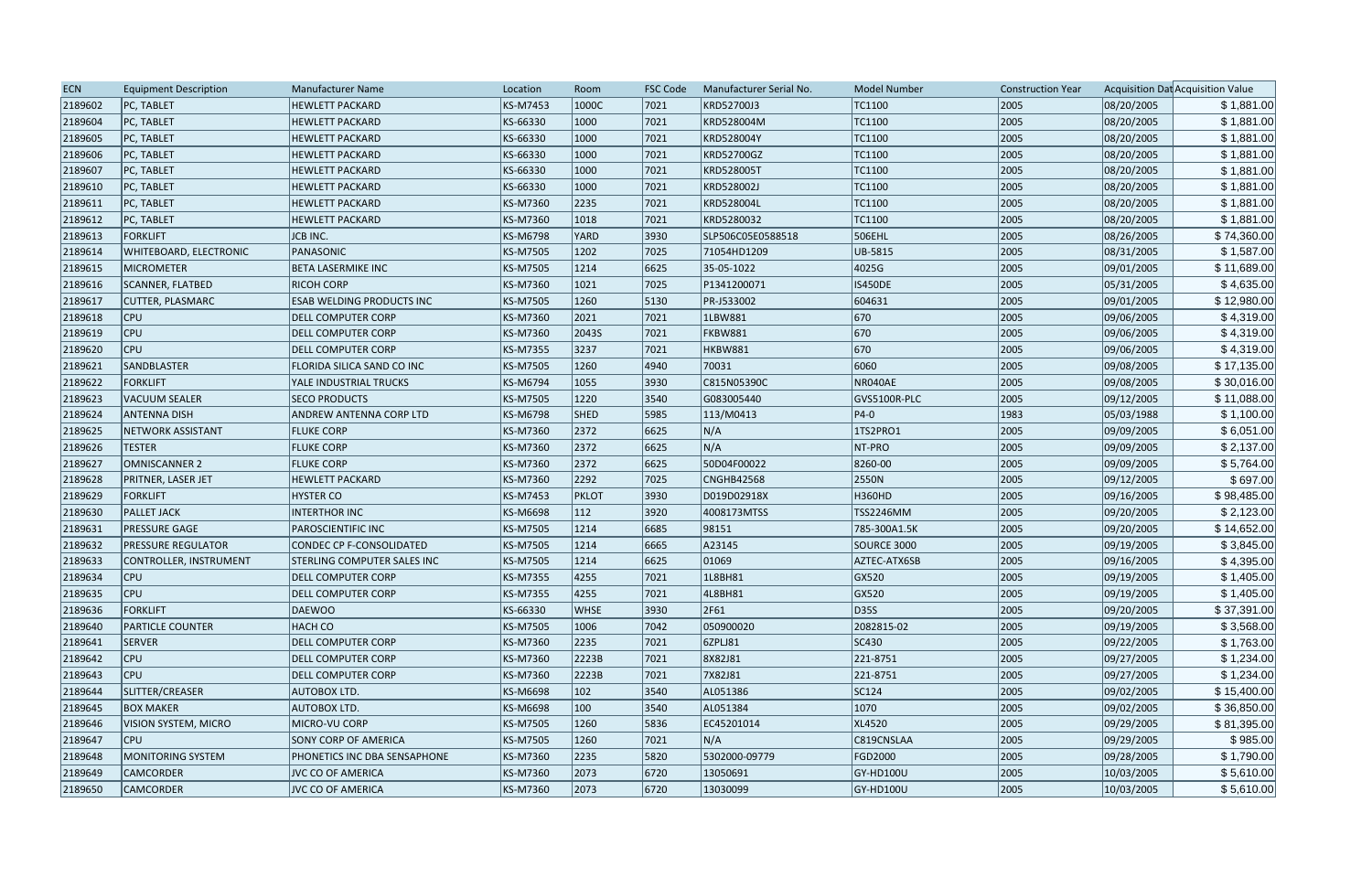| <b>ECN</b> | <b>Equipment Description</b>                   | <b>Manufacturer Name</b>              | Location        | Room         | <b>FSC Code</b> | Manufacturer Serial No. | <b>Model Number</b>      | <b>Construction Year</b> |            | Acquisition Dat Acquisition Value |
|------------|------------------------------------------------|---------------------------------------|-----------------|--------------|-----------------|-------------------------|--------------------------|--------------------------|------------|-----------------------------------|
| 2189651    | <b>CHASSIS</b>                                 | <b>CISCO SYSTEMS INC</b>              | KS-M7360        | 2377         | 7021            | SMC0931007H             | WS-C6509E-S32 GE         | 2005                     | 10/04/2005 | \$64,746.00                       |
| 2189652    | <b>PUMPING SYSTEM</b>                          | <b>VARIAN VACUUM PRODUCTS</b>         | KS-M7360        | 1422         | 3655            | LYJ50030                | MSP9367                  | 2005                     | 10/03/2005 | \$14,831.00                       |
| 2189653    | <b>PUMPING SYSTEM</b>                          | VARIAN VACUUM PRODUCTS                | KS-M7360        | <b>HIBAY</b> | 3655            | LYJ50022                | MSP9367                  | 2005                     | 10/03/2005 | \$14,831.00                       |
| 2189654    | <b>PUMPING SYSTEM</b>                          | VARIAN VACUUM PRODUCTS                | KS-M7360        | <b>IBAY</b>  | 3655            | LYJ50029                | MSP9367                  | 2005                     | 10/03/2005 | \$14,831.00                       |
| 2189659    | <b>MICROSCOPE</b>                              | NORLAND PRODUCTS INC                  | KS-M7505        | 1220         | 6650            | 1020                    | CC6000                   | 2005                     | 10/04/2005 | \$14,295.00                       |
| 2189660    | ANTENNA                                        | TECOM INDUSTRIES INC                  | KS-M6336        | 129          | 5985            | 031                     | 825771-001               | 2005                     | 10/03/2005 | \$27,500.00                       |
| 2189661    | ANTENNA                                        | <b>TECOM INDUSTRIES INC</b>           | KS-M6798        | <b>SHED</b>  | 5985            | 033                     | 825771-001               | 2005                     | 10/03/2005 | \$27,500.00                       |
| 2189662    | ANTENNA                                        | TECOM INDUSTRIES INC                  | KS-M6336        | 129          | 5985            | 032                     | 825771-001               | 2005                     | 10/03/2005 | \$27,500.00                       |
| 2189663    | <b>ANTENNA</b>                                 | TECOM INDUSTRIES INC                  | KS-M6336        | 102          | 5985            | $ 034\rangle$           | 825771-001               | 2005                     | 10/03/2005 | \$27,500.00                       |
| 2189664    | SWITCH, CONSOLE                                | <b>HEWLETT PACKARD</b>                | KS-M7360        | 2235         | 7025            | MYD5230B1F              | 262586B21                | 2005                     | 10/06/2005 | \$3,574.00                        |
| 2189665    | <b>BAND SAW</b>                                | <b>BIRMINGHAM MFG CO</b>              | KS-M7453        | <b>TCRIB</b> | 3432            | V501216                 | KV50                     | 2005                     | 10/11/2005 | \$4,389.00                        |
| 2189666    | ANALYZER, NETWORK                              | <b>FLUKE CORP</b>                     | KS-M7360        | 2377         | 6625            | 8467407S2               | <b>OPTIVIEW SERIES 2</b> | 2005                     | 10/18/2005 | \$38,313.00                       |
| 2189668    | <b>ANTENNA</b>                                 | <b>TECOM INDUSTRIES INC</b>           | KS-M6336        | 111          | 5985            | 030                     | 825771-001               | 2005                     | 10/28/2005 | \$27,500.00                       |
| 2189669    | CALIBRATION GID, GLASS                         | S.E. METROLOGY INC                    | KS-M7505        | 1260         | 3610            | N/A                     | CR340324                 | 2005                     | 11/03/2005 | \$1,100.00                        |
| 2189670    | <b>RACK</b>                                    | <b>HEWLETT PACKARD CO</b>             | KS-M7360        | 2235         | 7125            | N/A                     | 10842                    | 2005                     | 11/28/2005 | \$2,877.00                        |
| 2189671    | <b>CAMCORDER</b>                               | JVC CO OF AMERICA                     | KS-M7360        | 2073         | 6710            | 08030149                | GYDV5100L17              | 2005                     | 11/14/2005 | \$6,787.00                        |
| 2189672    | <b>LASER ALIGNMENT KIT</b>                     | <b>LUDECA INC</b>                     | KS-M7360        | 2397         | 5220            | 01179                   | ALI3-550                 | 1996                     | 04/03/1996 | \$17,275.00                       |
| 2189673    | <b>PRINTER</b>                                 | <b>EPSON AMERICA INC</b>              | KS-M7360        | 2073         | 7025            | GLL0003074              | 7800                     | 2005                     | 11/16/2005 | \$3,300.00                        |
| 2189674    | RACK MOUNTED KEYBOARD MONIT(HEWLETT PACKARD CO |                                       | KS-M7360        | 2235         | 7025            | 7132JTJ85K              | <b>TFT5600</b>           | 2005                     | 11/28/2005 | \$2,069.00                        |
| 2189675    | MARKLIFT 80                                    | JOHN F KENNEDY SPACE CENTER           | <b>KS-M7777</b> | 1035         | 3930            | 184M1741                | 79K24367                 | 1984                     | 02/11/1987 | \$118,795.00                      |
| 2189676    | <b>STORAGE SYSTEM</b>                          | <b>SPACESAVER</b>                     | KS-M7360        | 1021         | 7125            | N/A                     | NPN                      | 2003                     | 12/07/2005 | \$11,322.00                       |
| 2189677    | <b>STORAGE SYSTEM</b>                          | SPACESAVER                            | KS-M7360        | 1021         | 7125            | N/A                     | NPN                      | 1994                     | 12/07/2005 | \$10,293.00                       |
| 2189680    | MICROSCOPE, DIGITAL                            | <b>KEYENCE CORP</b>                   | KS-M7360        | 2223A        | 6650            | N/A                     | <b>VHX100</b>            | 2005                     | 12/19/2005 | \$112,795.00                      |
| 2189681    | FREEZER                                        | SO-LOW ENVIRONMENTAL EQUIPMENT        | KS-M7505        | 1130         | $ 4110\rangle$  | 410N005                 | CH45-5                   | 2003                     | 09/12/2003 | \$2,686.00                        |
| 2189682    | FREEZER                                        | SO-LOW ENVIRONMENTAL EQUIPMENT        | KS-M7505        | 1130         | $ 4110\rangle$  | 0203567                 | DHF29-23SD               | 2004                     | 11/09/2004 | \$3,548.00                        |
| 2189686    | <b>PROJECTOR</b>                               | <b>HEWLETT PACKARD</b>                | KS-M7505        | 1220         | 6730            | TWC5497314              | MP3135                   | 2005                     | 01/11/2006 | \$2,635.00                        |
| 2189687    | <b>SCANNER</b>                                 | <b>RICOH CO LTD</b>                   | KS-M7360        | 3053         | 7025            | P5651100122             | 400672                   | 2006                     | 01/24/2006 | \$2,459.00                        |
| 2189688    | MODULE VERTICAL ACCESS KIT                     | <b>ROCKWELL INT'L SPACE TRANSPOR-</b> | KS-M6794        |              | 4960            | 002C                    | MC148-0068-0003          | 1993                     | 10/19/1993 | \$400,833.00                      |
| 2189689    | MODULE VERTICAL ACCESS KIT                     | ROCKWELL INT'L SPACE TRANSPOR-        | KS-M6794        |              | 4960            | 001                     | MC148-0068-0003          | 1993                     | 10/19/1993 | \$400,833.00                      |
| 2189693    | PULL TESTER, MOTORIZED                         | DANIELS MFG CORP                      | KS-M71357       | 196          | 4920            | 828329                  | <b>MPT200A</b>           | 2006                     | 01/23/2006 | \$4,483.00                        |
| 2189694    | <b>PULL TESTER, MOTORIZED</b>                  | <b>DANIELS MFG CORP</b>               | KS-M7360        | 1227         | 4920            | 828326                  | <b>MPT200A</b>           | 2006                     | 01/23/2006 | \$4,483.00                        |
| 2189695    | CONTAINER, RACK SHIPPING                       | TELEDYNE ACOUSTIC RESEARCH            | KS-M6794        | 1029         | 8145            | 104                     | 220G07505-001            | 1995                     | 05/21/2002 | \$106,250.00                      |
| 2189723    | VACUUM PANEL                                   | JOHN F KENNEDY SPACE CENTER           | KS-M7362        | <b>BTLR</b>  | 6610            | $ 001\rangle$           | S66-0001                 | 2003                     | 02/24/2006 | \$36,850.00                       |
| 2189729    | <b>STORAGE SYSTEM</b>                          | SPACESAVER                            | KS-M7360        | 1021         | 7125            | N/A                     | NPN                      | 2006                     | 02/15/2006 | \$25,882.00                       |
| 2189730    | <b>PALLET JACK SCALE</b>                       | METTLER TOLEDO INC                    | KS-M7360        | <b>REC</b>   | 6670            | N/A                     | <b>PTX18001</b>          | 2006                     | 02/21/2006 | \$1,155.00                        |
| 2189731    | <b>SWITCH, NETWORK</b>                         | <b>3COM CORP</b>                      | KS-M7360        | 2377         | 5895            | 7LJV678DFC0             | 3C17702                  | 2006                     | 03/08/2006 | \$5,000.00                        |
| 2189732    | MAINFRAME                                      | <b>HEWLETT-PACKARD CO</b>             | KS-M6336        | 103          | 6625            | 3816A22581              | 70001A                   | 1988                     | 03/10/2006 | \$4,352.00                        |
| 2189734    | <b>TOOL BOX</b>                                | SNAP-ON TOOLS CORP                    | KS-M7360        | <b>HIBAY</b> | $ 5140\rangle$  | N/A                     | <b>KRL722</b>            | 2006                     | 03/20/2006 | \$4,058.00                        |
| 2189735    | <b>TOOL BOX</b>                                | <b>SNAP-ON TOOLS CORP</b>             | KS-M7360        | <b>IBAY</b>  | $ 5140\rangle$  | N/A                     | <b>KRL722</b>            | 2006                     | 03/20/2006 | \$4,058.00                        |
| 2189736    | <b>TOOL BOX</b>                                | SNAP-ON TOOLS CORP                    | KS-M7360        | <b>HIBAY</b> | $ 5140\rangle$  | N/A                     | <b>KRL722</b>            | 2006                     | 03/20/2006 | \$4,058.00                        |
| 2189737    | <b>TOOL BOX</b>                                | SNAP-ON TOOLS CORP                    | KS-M7360        | <b>HIBAY</b> | $ 5140\rangle$  | N/A                     | <b>KRL722</b>            | 2006                     | 03/20/2006 | \$4,058.00                        |
| 2189738    | <b>PRINTER, LASER JET</b>                      | <b>HEWLETT PACKARD</b>                | KS-M7360        | 2223         | 7025            | JPGGL10446              | 4250DTN                  | 2006                     | 03/21/2006 | \$1,572.00                        |
| 2189739    | <b>PRINTER, LASER JET</b>                      | <b>HEWLETT PACKARD</b>                | KS-M7360        | 1451         | 7025            | JPGGL10539              | 4250DTN                  | 2006                     | 03/21/2006 | \$1,572.00                        |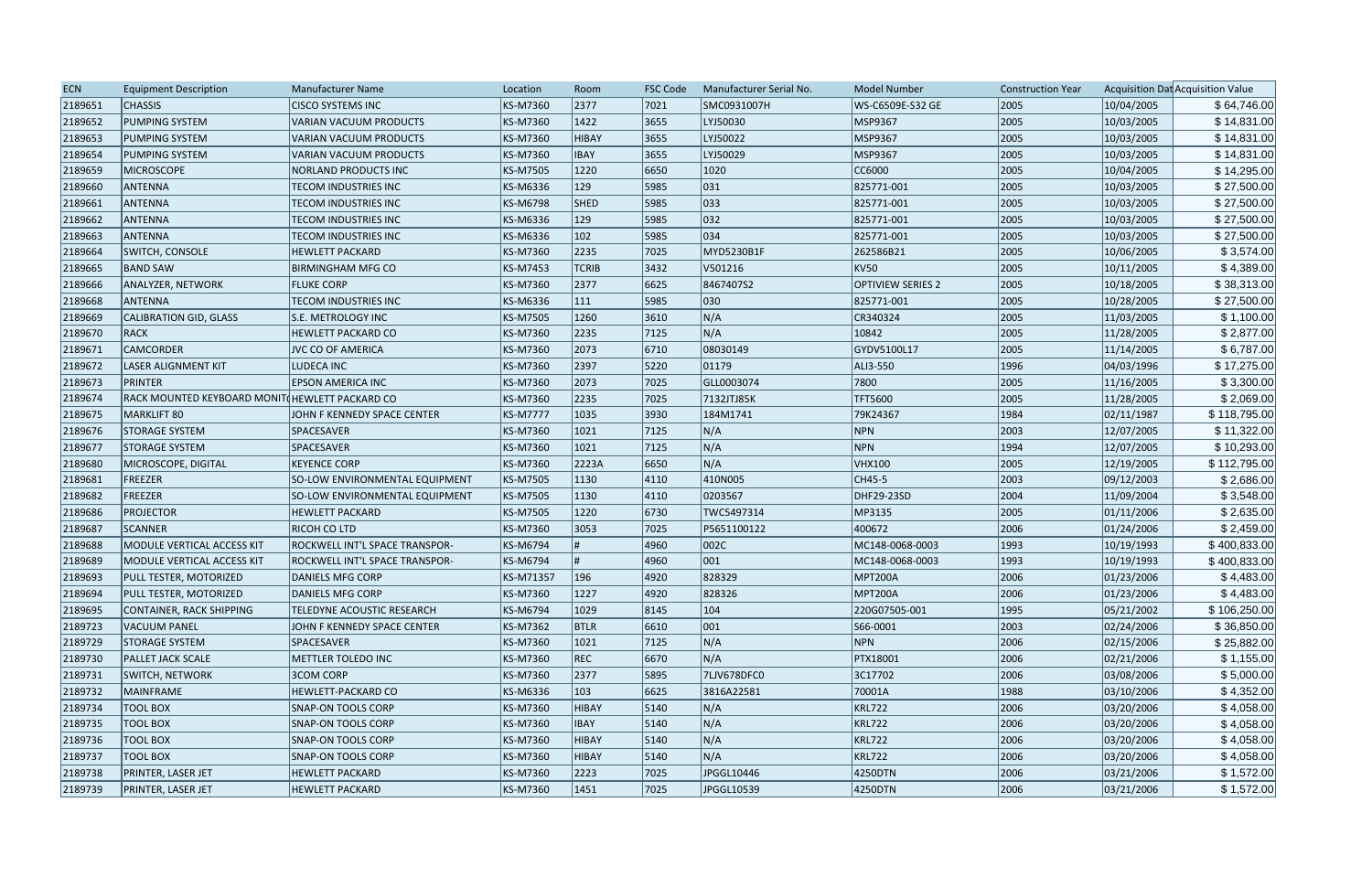| <b>ECN</b> | <b>Equipment Description</b>                             | Manufacturer Name                     | Location  | Room          | <b>FSC Code</b> | Manufacturer Serial No. | <b>Model Number</b> | <b>Construction Year</b> |            | Acquisition Dat Acquisition Value |
|------------|----------------------------------------------------------|---------------------------------------|-----------|---------------|-----------------|-------------------------|---------------------|--------------------------|------------|-----------------------------------|
| 2189740    | PRINTER, LASERJET                                        | <b>HEWLETT PACKARD</b>                | KS-M7360  | 3065          | 7025            | CNGN161110              | 5100DTN             | 2006                     | 03/21/2006 | \$2,558.00                        |
| 2189741    | PRINTER, LASERJET                                        | <b>HEWLETT PACKARD</b>                | KS-M7360  | <b>IBAY</b>   | 7025            | CNGN160240              | 5100DTN             | 2006                     | 03/21/2006 | \$2,558.00                        |
| 2189742    | PRINTER, LASERJET                                        | <b>HEWLETT PACKARD</b>                | KS-M7360  | 1034          | 7025            | CNGN160811              | 5100DTN             | 2006                     | 03/21/2006 | \$2,558.00                        |
| 2189743    | CART, WATER PURIFICATION                                 | <b>SAMSON METAL AND MACHINE INC</b>   | KS-M6794  | 1029          | 4920            | 61797DKS                | GS5-000893          | 1997                     | 01/01/1997 | \$29,995.00                       |
| 2189744    | PRINTER, LASERJET                                        | <b>HEWLETT PACKARD</b>                | KS-M7360  | 2051          | 7025            | CNGN164697              | 5100DTN             | 2006                     | 03/27/2006 | \$2,558.00                        |
| 2189745    | PRINTER, LASERJET                                        | <b>HEWLETT PACKARD</b>                | KS-M7360  | 2092          | 7025            | CNGN166789              | 5100DTN             | 2006                     | 03/27/2006 | \$2,558.00                        |
| 2189746    | CART, ASSEMBLY APCU-PIH                                  | <b>EMF INC</b>                        | KS-M7360  | 1422          | 3990            | $ 001\rangle$           | 82K05245-3          | 1997                     | 03/31/2008 | \$2,452.00                        |
| 2189747    | <b>KIT, SWAGING TOOL</b>                                 | LOOS AND CO INC                       | KS-M7505  | 1220          | 5120            | N/A                     | M1K                 | 2006                     | 03/29/2006 | \$6,034.00                        |
| 2189748    | <b>TOOL BOX</b>                                          | <b>SNAP-ON TOOLS</b>                  | KS-M7360  | <b>IBAY</b>   | 5140            | J26077A8                | KRL1056APCMEL       | 2006                     | 04/20/2006 | \$3,156.00                        |
| 2189751    | <b>PLOTTER</b>                                           | <b>HEWLETT PACKARD</b>                | KS-M7505  | 1220          | 7025            | SG5BS34000              | Q1254A              | 2006                     | 05/02/2006 | \$17,210.00                       |
| 2189752    | <b>CPU</b>                                               | <b>DELL COMPUTER CORP</b>             | KS-M7355  | 3237          | 7021            | 5N46Y91                 | 670                 | 2006                     | 05/16/2006 | \$3,380.00                        |
| 2189753    | CPU                                                      | <b>DELL COMPUTER CORP</b>             | KS-M7355  | 3237          | 7021            | 9N46Y91                 | 670                 | 2006                     | 05/16/2006 | \$3,380.00                        |
| 2189755    | COMPUTER, DIGITAL                                        | NETWORK COMPUTING DEVICES             | KS-M7360  | 2377          | 7021            | 0899Z007943             | NCDXPLORA           | 1999                     | 09/22/1999 | \$2,793.00                        |
| 2189756    | CONTAINER, CUPOLA TRANSPORT                              | <b>APCO INDUSTRIES S.A.</b>           | KS-M6794  | <b>WHSE</b>   | 8145            | 01                      | CUP-DW-AP 001       | 2001                     | 10/21/2004 | \$250,000.00                      |
| 2189758    | CPU                                                      | <b>DELL COMPUTER CORP</b>             | KS-M7360  | 2216H         | 7021            | GQS02B1                 | 670                 | 2006                     | 06/06/2006 | \$3,229.00                        |
| 2189759    | <b>CPU</b>                                               | DELL COMPUTER CORP                    | KS-M7360  | 2216G         | 7021            | F33W1B1                 | 670                 | 2006                     | 06/06/2006 | \$3,229.00                        |
| 2189760    | <b>CPU</b>                                               | <b>DELL COMPUTER CORP</b>             | KS-M7360  | 2238K         | 7021            | HQS02B1                 | 670                 | 2006                     | 06/06/2006 | \$3,229.00                        |
| 2189761    | <b>CPU</b>                                               | <b>DELL COMPUTER CORP</b>             | KS-M7360  | 2021C         | 7021            | DQS02B1                 | 670                 | 2006                     | 06/06/2006 | \$3,229.00                        |
| 2189762    | CPU                                                      | <b>DELL COMPUTER CORP</b>             | KS-M7360  | 2216G         | 7021            | JQS02B1                 | 670                 | 2006                     | 06/06/2006 | \$3,229.00                        |
| 2189764    | <b>SCANNER</b>                                           | RICOH CO LTD                          | KS-M6698  | 112           | 7025            | 03051200065             | <b>IS760D</b>       | 2006                     | 06/26/2006 | \$5,840.00                        |
| 2189765    | TRINOCULAR MICROSCOPE & VIDEO PROLITE GLASS DISTRIBUTION |                                       | KS-M71357 | 196           | 6650            | N/A                     | <b>TKTZ-A</b>       | 2006                     | 06/21/2006 | \$4,175.00                        |
| 2189766    | TRINOCULAR MICROSCOPE & VIDEO PROLITE GLASS DISTRIBUTION |                                       | KS-M7360  | 1227          | 6650            | N/A                     | <b>TKTZ-A</b>       | 2006                     | 06/21/2006 | \$4,175.00                        |
| 2189767    | LABELING MACHINE                                         | <b>HAWK COMPUTERS</b>                 | KS-M7505  | 1220          | 7025            | N/A                     | 9600KI              | 2006                     | 06/27/2006 | \$613.00                          |
| 2189768    | <b>TOUGHBOOK</b>                                         | PANASONIC                             | KS-M7505  | 1214          | 7021            | 6FKSA14165              | CF18NHHZXBM         | 2006                     | 07/12/2006 | \$3,685.00                        |
| 2189769    | <b>TOUGHBOOK</b>                                         | PANASONIC                             | KS-M7505  | 1214          | 7021            | 6FKSA14293              | CF18NHHZXBM         | 2006                     | 07/12/2006 | \$3,685.00                        |
| 2192475    | <b>LAPTOP</b>                                            | <b>DELL COMPUTER CORP</b>             | KS-M7505  | 1040          | 7021            | DWVQFC1                 | T2300E              | 2007                     | 02/06/2007 | \$1,315.00                        |
| 2192477    | MONITOR, RECORDING                                       | OLYMPUS AMERICA INC INDUSTRIAL        | KS-M7505  | 1247          | 5836            | Y613206                 | IV7000-2            | 2007                     | 02/08/2007 | \$17,208.00                       |
| 2192479    | <b>VIDEOSCOPE</b>                                        | <b>OLYMPUS AMERICA INC INDUSTRIAL</b> | KS-M7505  | 1246          | 6650            | Y633217                 | IV7635X1            | 2007                     | 02/08/2007 | \$19,584.00                       |
| 2192480    | POWER RESISTOR DECADE                                    | <b>NEWARK ELECTRONICS</b>             | KS-M7505  | 1214          | 6625            | N/A                     | 240C                | 2007                     | 02/08/2007 | \$1,463.00                        |
| 2192482    | <b>OXIDIZER VAPOR SCRUBBER</b>                           | KOCH H AND SONS                       | KS-M71354 | <b>OUTSD</b>  | 4330            | 0000004                 | S70-1095DE1         | 1991                     | 03/04/1991 | \$225,884.00                      |
| 2192483    | <b>FUEL VAPOR SCRUBBER</b>                               | <b>KOCH H AND SONS</b>                | KS-66330  | WHSE          | 4330            | 0000001                 | S70-1094D1          | 1990                     | 12/03/1990 | \$220,784.00                      |
| 2192484    | <b>OXIDIZER VAPOR SCRUBBER</b>                           | KOCH H AND SONS                       | KS-66330  | <b>WHSE</b>   | 4330            | 0000002                 | S70-1095D1          | 1990                     | 12/03/1990 | \$220,784.00                      |
| 2192488    | <b>MULTIMETER</b>                                        | <b>FLUKE ELECTRONICS CORP</b>         | KS-M7505  | 1214          | 6625            | 9371002                 | 8846A               | 2007                     | 03/14/2007 | \$1,502.00                        |
| 2192489    | <b>PARTICLE COUNTER</b>                                  | <b>LIGHTHOUSE TECHNOLOGY</b>          | KS-M7505  | 1003          | 6635            | 070302025               | HANDHELD 3016       | 2007                     | 03/26/2007 | \$3,846.00                        |
| 2192490    | <b>PARTICLE COUNTER</b>                                  | LIGHTHOUSE TECHNOLOGY                 | KS-M7505  | 1003          | 6635            | 070302026               | HANDHELD 3016       | 2007                     | 03/26/2007 | \$3,846.00                        |
| 2192491    | MONITOR, FLAT                                            | PLANAR SYSTEMS INC                    | KS-M7360  | 2073          | 7025            | A61670S0111K0102        | <b>PX212M-BK</b>    | 2007                     | 03/29/2007 | \$934.00                          |
| 2192495    | <b>PROBE, DIFFERENTIAL</b>                               | <b>TEKTRONIX</b>                      | KS-M6336  | $ 102\rangle$ | 6625            | B026995                 | P5205               | 2007                     | 03/14/2007 | \$1,047.00                        |
| 2192496    | PROBE, DIFFERENTIAL                                      | <b>TEKTRONIX</b>                      | KS-M6336  | 102           | 6625            | B026990                 | P5205               | 2007                     | 03/14/2007 | \$1,047.00                        |
| 2192497    | PROBE, DIFFERENTIAL                                      | <b>TEKTRONIX</b>                      | KS-M6336  | 102           | 6625            | B026986                 | P5205               | 2007                     | 03/14/2007 | \$1,047.00                        |
| 2192498    | PROBE, DIFFERENTIAL                                      | <b>TEKTRONIX</b>                      | KS-M6336  | 124           | 6625            | B026989                 | P5205               | 2007                     | 03/14/2007 | \$1,047.00                        |
| 2192499    | <b>PROBE, DIFFERENTIAL</b>                               | <b>TEKTRONIX</b>                      | KS-M6336  | 124           | 6625            | B026996                 | P5205               | 2007                     | 03/14/2007 | \$1,047.00                        |
| 2192500    | <b>PROBE, DIFFERENTIAL</b>                               | <b>TEKTRONIX</b>                      | KS-M6336  | $ 102\rangle$ | 6625            | B026563                 | P5205               | 2007                     | 03/14/2007 | \$1,047.00                        |
| 2192501    | AMPLIFIER, RADIO FREQUENCY                               | INSTRUMENTS FOR INDUSTRY INC          | KS-M6336  | $ 109\rangle$ | 5996            | L381-0307               | <b>SCCX500</b>      | 2007                     | 03/30/2007 | \$28,600.00                       |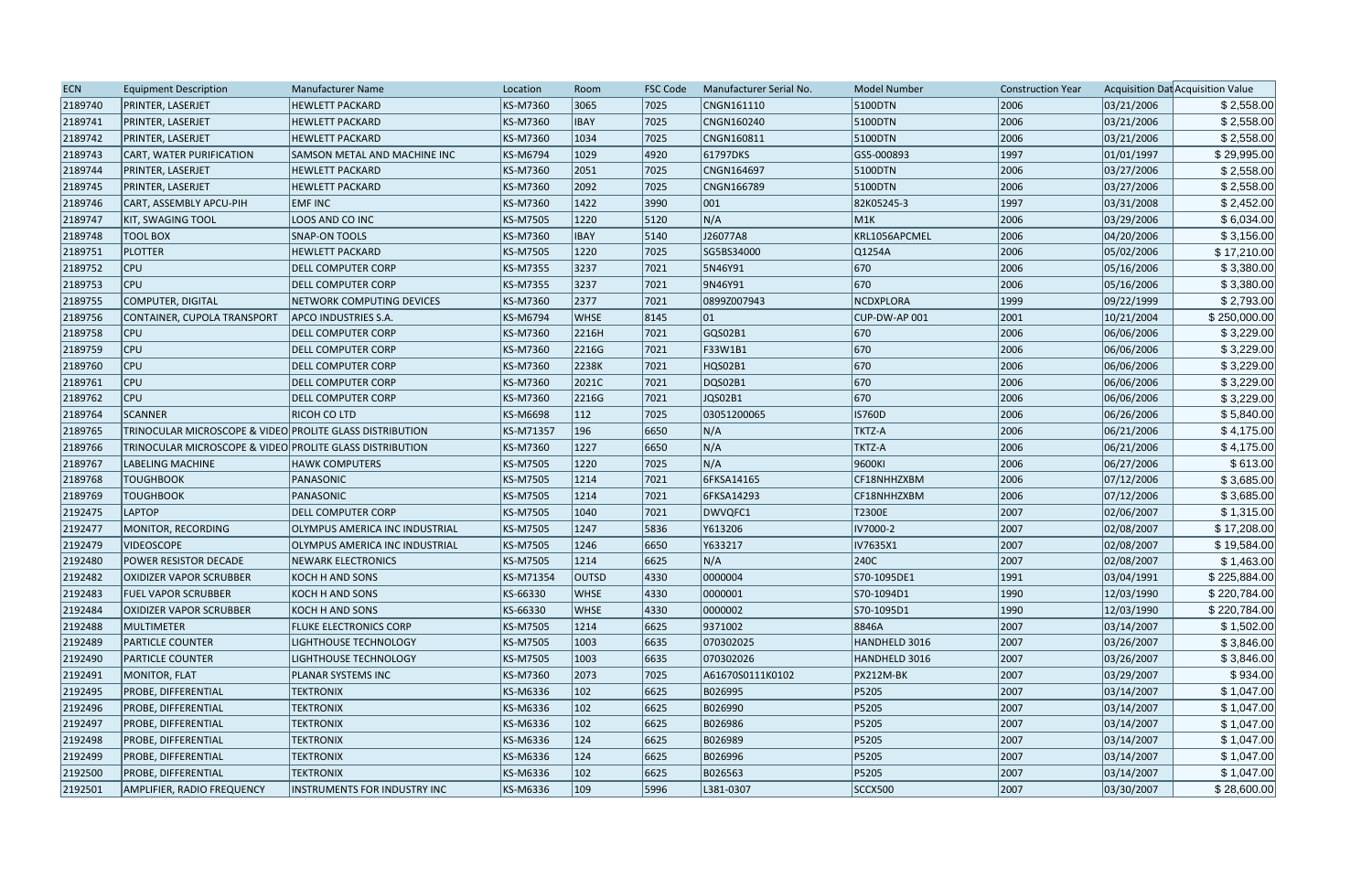| <b>ECN</b> | <b>Equipment Description</b>                      | <b>Manufacturer Name</b>             | Location        | Room         | <b>FSC Code</b> | Manufacturer Serial No. | Model Number         | <b>Construction Year</b> |            | Acquisition Dat Acquisition Value |
|------------|---------------------------------------------------|--------------------------------------|-----------------|--------------|-----------------|-------------------------|----------------------|--------------------------|------------|-----------------------------------|
| 2192502    | <b>LOAD CELL</b>                                  | MEASUREMENT SYS INTERNATIONAL        | KS-M7360        | 1051         | 3950            | 62319/77285             | <b>MSI9300CS</b>     | 2007                     | 04/02/2007 | \$11,957.00                       |
| 2192503    | <b>LOAD CELL</b>                                  | <b>MEASUREMENT SYS INTERNATIONAL</b> | KS-M7360        | 1051         | 3950            | 62321/77290             | <b>MSI9300CS</b>     | 2007                     | 04/02/2007 | \$10,197.00                       |
| 2192504    | <b>LOAD CELL</b>                                  | <b>MEASUREMENT SYS INTERNATIONAL</b> | KS-M7360        | 1051         | 3950            | 62320/49493             | MSI9300CS            | 2007                     | 04/02/2007 | \$10,197.00                       |
| 2192505    | <b>REMOTE INDICATOR</b>                           | MEASUREMENT SYS INTERNATIONAL        | KS-M7360        | 1457         | 3950            | 62124                   | <b>MSI9750A</b>      | 2007                     | 04/02/2007 | \$2,635.00                        |
| 2192506    | <b>REMOTE INDICATOR</b>                           | MEASUREMENT SYS INTERNATIONAL        | KS-M7360        | <b>HIBAY</b> | 3950            | 62128                   | <b>MSI9750A</b>      | 2007                     | 04/02/2007 | \$2,635.00                        |
| 2192507    | SCANNER, FLATBED                                  | <b>EPSON AMERICA INC</b>             | KS-M7360        | 2266         | 7025            | E4Q0006323              | GT15000              | 2007                     | 03/29/2007 | \$1,176.00                        |
| 2192508    | <b>FUEL VAPOR SCRUBBER</b>                        | KOCH H AND SONS                      | KS-M71354       | <b>OUTSD</b> | 4330            | 0000001                 | S70-1094DF1          | 1992                     | 12/15/1992 | \$225,884.00                      |
| 2192511    | <b>LOAD CELL</b>                                  | MEASUREMENT SYS INTERNATIONAL        | KS-M7360        | 1051         | 3950            | 62322/48547             | <b>MSI9300CS</b>     | 2007                     | 04/03/2007 | \$8,850.00                        |
| 2192512    | <b>LOAD CELL</b>                                  | <b>MEASUREMENT SYS INTERNATIONAL</b> | KS-M7360        | 1051         | 3950            | 62324/49529             | MSI9300CS            | 2007                     | 04/03/2007 | \$6,457.00                        |
| 2192513    | <b>LOAD CELL</b>                                  | <b>MEASUREMENT SYS INTERNATIONAL</b> | KS-M7360        | 1051         | 3950            | 62323/47847             | MSI9300CS            | 2007                     | 04/03/2007 | \$6,677.00                        |
| 2192518    | PRINTER, LASERJET                                 | <b>HEWLETT PACKARD</b>               | KS-M7360        | 2377         | 7025            | JPSC71B0Q4              | Q3714A               | 2007                     | 04/13/2007 | \$3,123.00                        |
| 2192519    | LIQUID SEPARATOR, MMH                             | <b>KOCH H AND SONS</b>               | KS-66330        | <b>WHSE</b>  | 4330            | T105046MMHA2            | S70-1212             | 1991                     | 06/28/1991 | \$59,595.00                       |
| 2192520    | LIQUID SEPARATOR, N204                            | <b>KOCH H AND SONS</b>               | KS-66330        | <b>WHSE</b>  | 4330            | N204-B1                 | S70-1213             | 1991                     | 06/28/1991 | \$53,945.00                       |
| 2192521    | LIQUID SEPARATOR, N204                            | KOCH H AND SONS                      | KS-66330        | <b>WHSE</b>  | 4330            | N204-B2                 | S70-1213             | 1991                     | 06/28/1991 | \$53,945.00                       |
| 2192523    | <b>HEAT SEALER</b>                                | THERM-O-SEAL                         | KS-M6794        | 1055         | 3540            | 8H04076                 | 8H14004SSH-TI-KY     | 2007                     | 04/25/2007 | \$2,860.00                        |
| 2192524    | <b>HEAT SEALER</b>                                | THERM-O-SEAL                         | KS-M6698        | 102B         | 3540            | 8H04073                 | 8H14004SSH-TI-KY     | 2007                     | 04/25/2007 | \$2,860.00                        |
| 2192525    | <b>HEAT SEALER</b>                                | THERM-O-SEAL                         | KS-M7505        | 1130         | 3540            | 8H04074                 | 8H14004SSH-TI-KY     | 2007                     | 04/25/2007 | \$2,860.00                        |
| 2192529    | PC, TABLET                                        | <b>HEWLETT PACKARD</b>               | KS-M7360        | 2223C        | 7021            | KRD43001MP              | TC1100               | 2004                     | 08/25/2004 | \$2,449.00                        |
| 2192530    | <b>RF AMPLIFIER</b>                               | INSTRUMENTS FOR INDUSTRY INC         | KS-M6336        | 109          | 5996            | L395-0507               | CMC150               | 2007                     | 05/25/2007 | \$26,400.00                       |
| 2192531    | <b>CHASSIS</b>                                    | <b>HEWLETT PACKARD</b>               | KS-M7360        | 2235         | 7021            | USE721NBCD              | DL585                | 2007                     | 05/31/2007 | \$16,484.00                       |
| 2192532    | <b>SCANNER</b>                                    | RICOH CO LTD                         | KS-M6698        | 102          | 6730            | Q30701000789            | <b>IS760D</b>        | 2007                     | 06/06/2007 | \$4,675.00                        |
| 2192533    | <b>TUBE CUTTER</b>                                | <b>METABO</b>                        | KS-M7505        | 1260         | 5130            | $ 07 - 2005 $           | <b>SBE 1010 PLUS</b> | 2007                     | 06/08/2007 | \$2,413.00                        |
| 2192534    | HORIZONTAL UNIVERSAL BRACKETR\BOEING AEROSPACE CO |                                      | KS-M7360        | <b>HIBAY</b> | 1820            | 003                     | GH5-01006            | 2007                     | 08/23/2007 | \$1,403.00                        |
| 2192535    | HORIZONTAL UNIVERSAL BRACKETR\BOEING AEROSPACE CO |                                      | KS-M7360        | <b>HIBAY</b> | 1820            | 002                     | GH5-01006            | 2007                     | 08/23/2007 | \$1,403.00                        |
| 2192544    | HORIZONTAL UNIVERSAL BRACKETR BOEING AEROSPACE CO |                                      | KS-M7360        | <b>HIBAY</b> | 1820            | 002                     | GH5-01006            | 2007                     | 08/23/2007 | \$1,403.00                        |
| 2192545    | HORIZONTAL UNIVERSAL BRACKETR BOEING AEROSPACE CO |                                      | KS-M7360        | HIBAY        | 1820            | 003                     | GH5-01006            | 2007                     | 08/23/2007 | \$1,403.00                        |
| 2192548    | <b>PRINTER</b>                                    | <b>HEWLETT PACKARD</b>               | KS-M7360        | 2235         | 7025            | SG6AED310P              | 1055CM               | 2007                     | 06/12/2007 | \$8,763.00                        |
| 2192556    | <b>ICE MACHINE</b>                                | <b>MANITOWAC ICE CO</b>              | <b>KS-M7777</b> | 1114         | 3605            | 110615041               | SD0322A              | 2007                     | 06/19/2007 | \$3,174.00                        |
| 2192557    | <b>TAPE LIBRARY</b>                               | <b>HEWLETT PACKARD</b>               | KS-M7360        | 2235         | 7025            | 2U2722003A              | MSL6030              | 2007                     | 06/20/2007 | \$16,940.00                       |
| 2192572    | <b>CPU</b>                                        | <b>DELL COMPUTER CORP</b>            | KS-M7505        | 1260         | 7021            | 2ZX8MB1                 | 490                  | 2006                     | 08/25/2006 | \$3,898.00                        |
| 2192573    | $ $ CPU                                           | <b>DELL COMPUTER CORP</b>            | KS-M7505        | 1260         | 7021            | 5ZX8MB1                 | 490                  | 2006                     | 08/25/2006 | \$3,898.00                        |
| 2192574    | <b>CPU</b>                                        | <b>DELL COMPUTER CORP</b>            | KS-M7505        | 1260         | 7021            | 6ZX8MB1                 | 490                  | 2006                     | 08/25/2006 | \$3,898.00                        |
| 2192575    | <b>SECURITY BUNDLE</b>                            | <b>CISCO SYSTEMS INC</b>             | KS-M7355        | 4255         | 7025            | FTX1033A0T1             | 2851                 | 2006                     | 08/25/2006 | \$5,343.00                        |
| 2192576    | <b>PROJECTOR</b>                                  | PROXIMA                              | KS-M6336        | 122          | 6720            | APUH54100038            | $ C460\rangle$       | 2006                     | 08/31/2006 | \$6,160.00                        |
| 2192577    | <b>FLOW BENCH</b>                                 | <b>CONTEC MICROELECTRONICS</b>       | KS-M7505        | 1130         | 4920            | N/A                     | BZ6SS                | 2006                     | 08/29/2006 | \$8,586.00                        |
| 2192578    | <b>FLOW BENCH</b>                                 | <b>CONTEC MICROELECTRONICS</b>       | KS-M6794        | 1055         | 4920            | N/A                     | BZ6SS                | 2006                     | 08/29/2006 | \$8,586.00                        |
| 2192579    | <b>SEMI-TRACTOR</b>                               | <b>PETERBILT MOTORS CO</b>           | KS-M6698        | PKLOT        | 2420            | 1XP5DBEX17D679161       | 379                  | 2006                     | 08/29/2006 | \$150,700.00                      |
| 2192580    | REFRIGERATOR, FREEZER                             | <b>FISHER SCIENTIFIC</b>             | KS-M7360        | 1457         | 4110            | 152606787391            | 13-986426D           | 2006                     | 09/01/2006 | \$3,061.00                        |
| 2192581    | PARTICLE COUNTER                                  | <b>HACH ULTRA ANALYTICS</b>          | KS-M7505        | 1006         | 6635            | 060801140               | 3415                 | 2006                     | 08/31/2006 | \$7,997.00                        |
| 2192582    | <b>PARTICLE COUNTER</b>                           | <b>HACH ULTRA ANALYTICS</b>          | KS-M7505        | 1006         | 6635            | 060801139               | 3415                 | 2006                     | 08/31/2006 | \$7,997.00                        |
| 2192583    | <b>PARTICLE COUNTER</b>                           | <b>HACH ULTRA ANALYTICS</b>          | KS-M7505        | 1006         | 6635            | 060801138               | 3415                 | 2006                     | 08/31/2006 | \$7,997.00                        |
| 2192584    | <b>PRINTER, LASERJET</b>                          | <b>HEWLETT PACKARD</b>               | KS-M7360        | 2377         | 7025            | CNWCH36478              | Q5984A               | 2006                     | 09/05/2006 | \$1,520.00                        |
| 2192585    | <b>PARTICLE COUNTER</b>                           | HACH CO                              | KS-M7505        | 1006         | 6635            | 060802028               | R2315                | 2006                     | 09/06/2006 | \$5,574.00                        |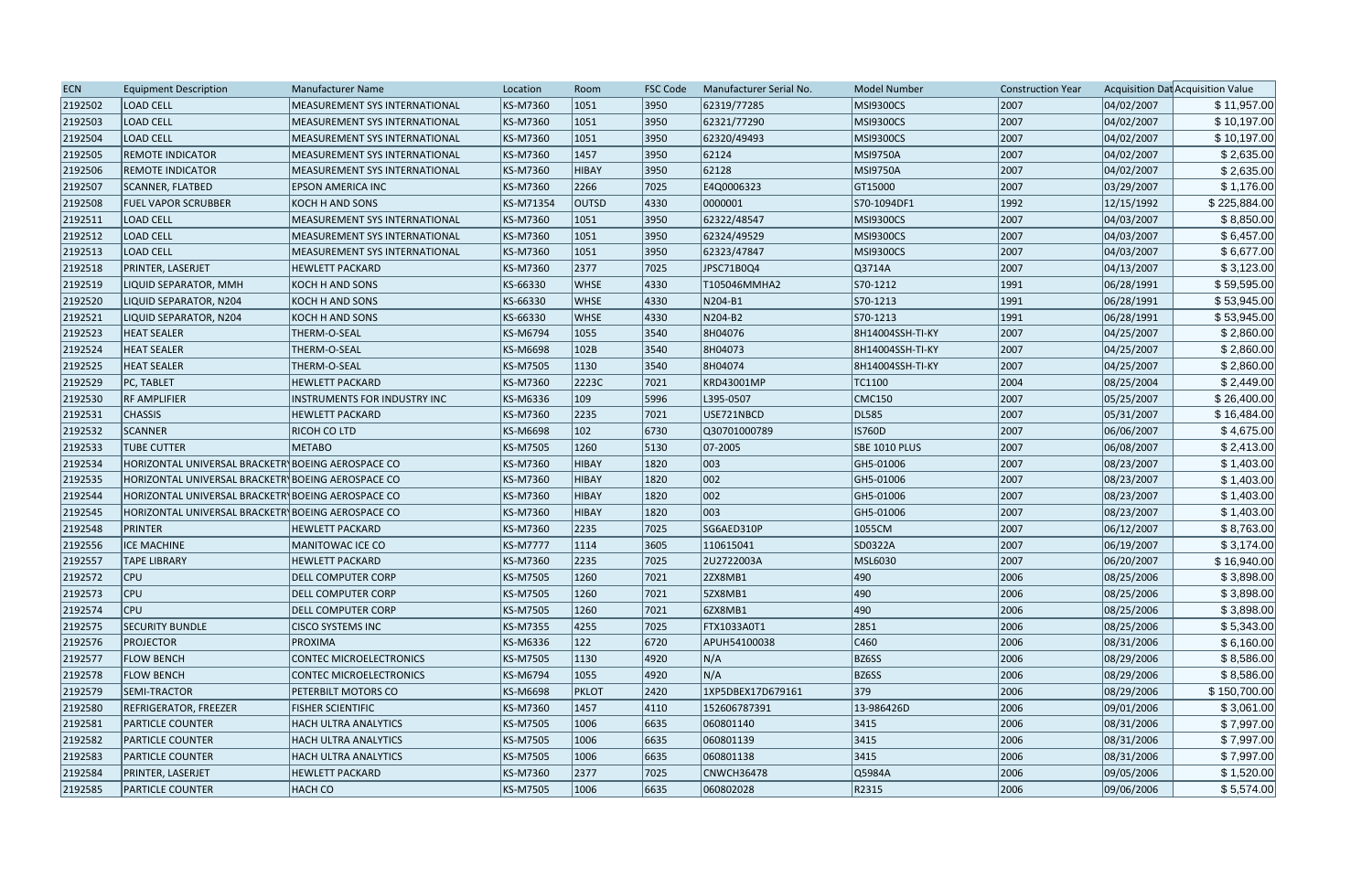| <b>ECN</b> | <b>Equipment Description</b>          | Manufacturer Name            | Location        | Room           | <b>FSC Code</b> | Manufacturer Serial No. | <b>Model Number</b> | <b>Construction Year</b> |            | Acquisition Dat Acquisition Value |
|------------|---------------------------------------|------------------------------|-----------------|----------------|-----------------|-------------------------|---------------------|--------------------------|------------|-----------------------------------|
| 2192586    | AMPLIFIER                             | INSTRUMENTS FOR INDUSTRY INC | KS-M6336        | FCA5           | 6625            | K302-0906               | 1F1S5854-20         | 2006                     | 09/06/2006 | \$22,000.00                       |
| 2192587    | <b>AMPLIFIER</b>                      | INSTRUMENTS FOR INDUSTRY INC | KS-M6336        | 111            | 6625            | K301-0906               | 1F1S5854-20         | 2006                     | 09/06/2006 | \$22,000.00                       |
| 2192588    | <b>AMPLIFIER</b>                      | INSTRUMENTS FOR INDUSTRY INC | KS-M6336        | FCA6           | 6625            | K303-0906               | IF1S5854-20         | 2006                     | 09/06/2006 | \$22,000.00                       |
| 2192589    | <b>VIDEO PROBE</b>                    | <b>EVEREST - VIT</b>         | KS-M7360        | 2223A          | 6650            | 0632B02090              | XLG3000             | 2006                     | 09/07/2006 | \$19,470.00                       |
| 2192590    | <b>BROABAND SITE MASTER</b>           | <b>ANRITSU CO</b>            | KS-M6336        | 111            | 6625            | 635205                  | S820D               | 2006                     | 09/07/2006 | \$20,628.00                       |
| 2192591    | <b>BROABAND SITE MASTER</b>           | <b>ANRITSU CO</b>            | KS-M6336        | 111            | 6625            | 635204                  | S820D               | 2006                     | 09/07/2006 | \$20,628.00                       |
| 2192592    | ANALYZER, SPECTRUM                    | <b>AGILENT TECH INC</b>      | KS-M6336        | 109            | 6625            | SG46180307              | E4446A              | 2006                     | 09/08/2006 | \$79,644.00                       |
| 2192593    | ANALYZER, SPECTRUM                    | <b>AGILENT TECH INC</b>      | <b>KS-M6336</b> | 111            | 6625            | SG46180306              | E4446A              | 2006                     | 09/08/2006 | \$79,644.00                       |
| 2192594    | <b>TORQUE WRENCH &amp; CALIB. SYS</b> | AKOINC                       | KS-M7360        | HIBAY          | 6625            | 3765                    | TSD 650-1250-821-BT | 2006                     | 09/08/2006 | \$8,679.00                        |
| 2192595    | TORQUE WRENCH & CALIB. SYS            | <b>AKOINC</b>                | KS-M7360        | <b>HIBAY</b>   | 6625            | 3762                    | TSD 650-111-1250-BT | 2006                     | 09/08/2006 | \$7,684.00                        |
| 2192596    | TORQUE WRENCH & CALIB. SYS            | AKOINC                       | <b>KS-M7360</b> | <b>HIBAY</b>   | 6625            | 3763                    | TSD 650-111-1250-BT | 2006                     | 09/08/2006 | \$7,684.00                        |
| 2192597    | TORQUE WRENCH & CALIB. SYS            | A K O INC                    | <b>KS-M7360</b> | <b>HIBAY</b>   | 6625            | 3764                    | TSD 650-111-1250-BT | 2006                     | 09/08/2006 | \$7,684.00                        |
| 2192598    | ANALYZER, SPECTRUM                    | <b>AGILENT TECH INC</b>      | KS-M6336        | 102            | 6625            | US44611006              | E4440A              | 2006                     | 09/08/2006 | \$97,682.00                       |
| 2192599    | ANALYZER, SPECTRUM                    | <b>AGILENT TECH INC</b>      | KS-M6336        | $ 102\rangle$  | 6625            | US44611008              | E4440A              | 2006                     | 09/08/2006 | \$97,682.00                       |
| 2192600    | ANALYZER, SPECTRUM                    | <b>AGILENT TECH INC</b>      | KS-M6336        | 111            | 6625            | US44611007              | E4440A              | 2006                     | 09/08/2006 | \$97,682.00                       |
| 2192601    | ANALYZER, SPECTRUM                    | <b>AGILENT TECH INC</b>      | KS-M6336        | 111            | 6625            | US44611005              | E4440A              | 2006                     | 09/08/2006 | \$97,682.00                       |
| 2192602    | <b>CPU</b>                            | <b>DELL COMPUTER CORP</b>    | <b>KS-M7505</b> | 1241           | 7021            | 8D9FPB1                 | 690                 | 2006                     | 09/11/2006 | \$4,423.00                        |
| 2192603    | <b>OSCILLOSCOPE, DIGITAL</b>          | <b>LECROY CORP</b>           | <b>KS-M6794</b> | $ 1029\rangle$ | 6625            | 12201                   | 9354CM              | 2006                     | 10/05/2006 | \$15,490.00                       |
| 2192604    | <b>PARTICLE COUNTER</b>               | HACH CO                      | <b>KS-M7505</b> | 1006           | 6635            | 060802035               | R2315               | 2006                     | 09/12/2006 | \$5,574.00                        |
| 2192605    | <b>PARTICLE COUNTER</b>               | <b>HACH CO</b>               | <b>KS-M7505</b> | 1006           | 6635            | 060802034               | R2315               | 2006                     | 09/12/2006 | \$5,574.00                        |
| 2192606    | <b>PARTICLE COUNTER</b>               | HACH CO                      | <b>KS-M7505</b> | 1006           | 6635            | 060802036               | R2315               | 2006                     | 09/12/2006 | \$5,574.00                        |
| 2192607    | <b>PARTICLE COUNTER</b>               | <b>HACH CO</b>               | KS-M7360        | <b>HIBAY</b>   | 6635            | 060802029               | R2315               | 2006                     | 09/12/2006 | \$5,574.00                        |
| 2192608    | <b>PARTICLE COUNTER</b>               | <b>HACH CO</b>               | <b>KS-M7505</b> | 1006           | 6635            | 060802030               | R2315               | 2006                     | 09/12/2006 | \$5,574.00                        |
| 2192609    | <b>PARTICLE COUNTER</b>               | <b>HACH CO</b>               | <b>KS-M7505</b> | 1006           | 6635            | 060802032               | R2315               | 2006                     | 09/12/2006 | \$5,574.00                        |
| 2192610    | <b>PARTICLE COUNTER</b>               | <b>HACH CO</b>               | <b>KS-M7505</b> | 1006           | 6635            | 060802039               | R2315               | 2006                     | 09/12/2006 | \$5,574.00                        |
| 2192611    | <b>PARTICLE COUNTER</b>               | HACH CO                      | <b>KS-M7505</b> | 1006           | 6635            | 060802037               | R2315               | 2006                     | 09/12/2006 | \$5,574.00                        |
| 2192612    | <b>PARTICLE COUNTER</b>               | <b>HACH CO</b>               | <b>KS-M7360</b> | <b>IBAY</b>    | 6635            | 060802038               | R2315               | 2006                     | 09/12/2006 | \$5,574.00                        |
| 2192613    | <b>PARTICLE COUNTER</b>               | <b>HACH CO</b>               | <b>KS-M7505</b> | 1006           | 6635            | 060802041               | R2315               | 2006                     | 09/12/2006 | \$5,574.00                        |
| 2192614    | <b>PARTICLE COUNTER</b>               | HACH CO                      | <b>KS-M7505</b> | 1006           | 6635            | 060802033               | R2315               | 2006                     | 09/12/2006 | \$5,574.00                        |
| 2192615    | <b>PARTICLE COUNTER</b>               | <b>HACH CO</b>               | <b>KS-M7505</b> | 1006           | 6635            | 060802042               | R2315               | 2006                     | 09/12/2006 | \$5,574.00                        |
| 2192616    | <b>PARTICLE COUNTER</b>               | <b>HACH CO</b>               | <b>KS-M7505</b> | 1006           | 6635            | 060802031               | R2315               | 2006                     | 09/12/2006 | \$5,574.00                        |
| 2192617    | <b>PARTICLE COUNTER</b>               | <b>HACH CO</b>               | <b>KS-M7505</b> | 1006           | 6635            | 060802040               | R2315               | 2006                     | 09/12/2006 | \$5,574.00                        |
| 2192621    | MONITOR                               | <b>SCEPTRE</b>               | <b>KS-M7360</b> | 2223A          | 5820            | 617A4203CC0613          | X42GV-NAGA          | 2006                     | 09/13/2006 | \$1,760.00                        |
| 2192622    | <b>ELECTRIC DRIVE KIT</b>             | TRI-TOOL INC                 | <b>KS-M7505</b> | 1260           | 5180            | N/A                     | 14.4V               | 2006                     | 09/15/2006 | \$35,340.00                       |
| 2192623    | ANALYZER, SPECTRUM                    | <b>AGILENT TECH INC</b>      | KS-M6336        | 103            | 6625            | US44611009              | E4440A              | 2006                     | 09/15/2006 | \$97,682.00                       |
| 2192624    | <b>PARTICLE COUNTER</b>               | <b>HACH CO</b>               | <b>KS-M7505</b> | 1006           | 6635            | 060802022               | R2315               | 2006                     | 09/19/2006 | \$5,574.00                        |
| 2192625    | <b>PARTICLE COUNTER</b>               | <b>HACH CO</b>               | <b>KS-M7505</b> | 1006           | 6635            | 060802027               | R2315               | 2006                     | 09/19/2006 | \$5,574.00                        |
| 2192626    | <b>PARTICLE COUNTER</b>               | <b>HACH CO</b>               | <b>KS-M7505</b> | 1006           | 6635            | 060802018               | R2315               | 2006                     | 09/19/2006 | \$5,574.00                        |
| 2192627    | <b>PARTICLE COUNTER</b>               | <b>HACH CO</b>               | <b>KS-M7505</b> | 1006           | 6635            | 060802025               | R2315               | 2006                     | 09/19/2006 | \$5,574.00                        |
| 2192628    | <b>PARTICLE COUNTER</b>               | <b>HACH CO</b>               | KS-M71104       | 1120           | 6635            | 060802015               | R2315               | 2006                     | 09/19/2006 | \$5,574.00                        |
| 2192629    | <b>PARTICLE COUNTER</b>               | <b>HACH CO</b>               | KS-M7360        | 1422           | 6635            | 060802023               | R2315               | 2006                     | 09/19/2006 | \$5,574.00                        |
| 2192630    | <b>PARTICLE COUNTER</b>               | <b>HACH CO</b>               | KS-M7505        | 1006           | 6635            | 060802016               | R2315               | 2006                     | 09/19/2006 | \$5,574.00                        |
| 2192631    | <b>PARTICLE COUNTER</b>               | <b>HACH CO</b>               | <b>KS-M7505</b> | 1006           | 6635            | 060802026               | R2315               | 2006                     | 09/19/2006 | \$5,574.00                        |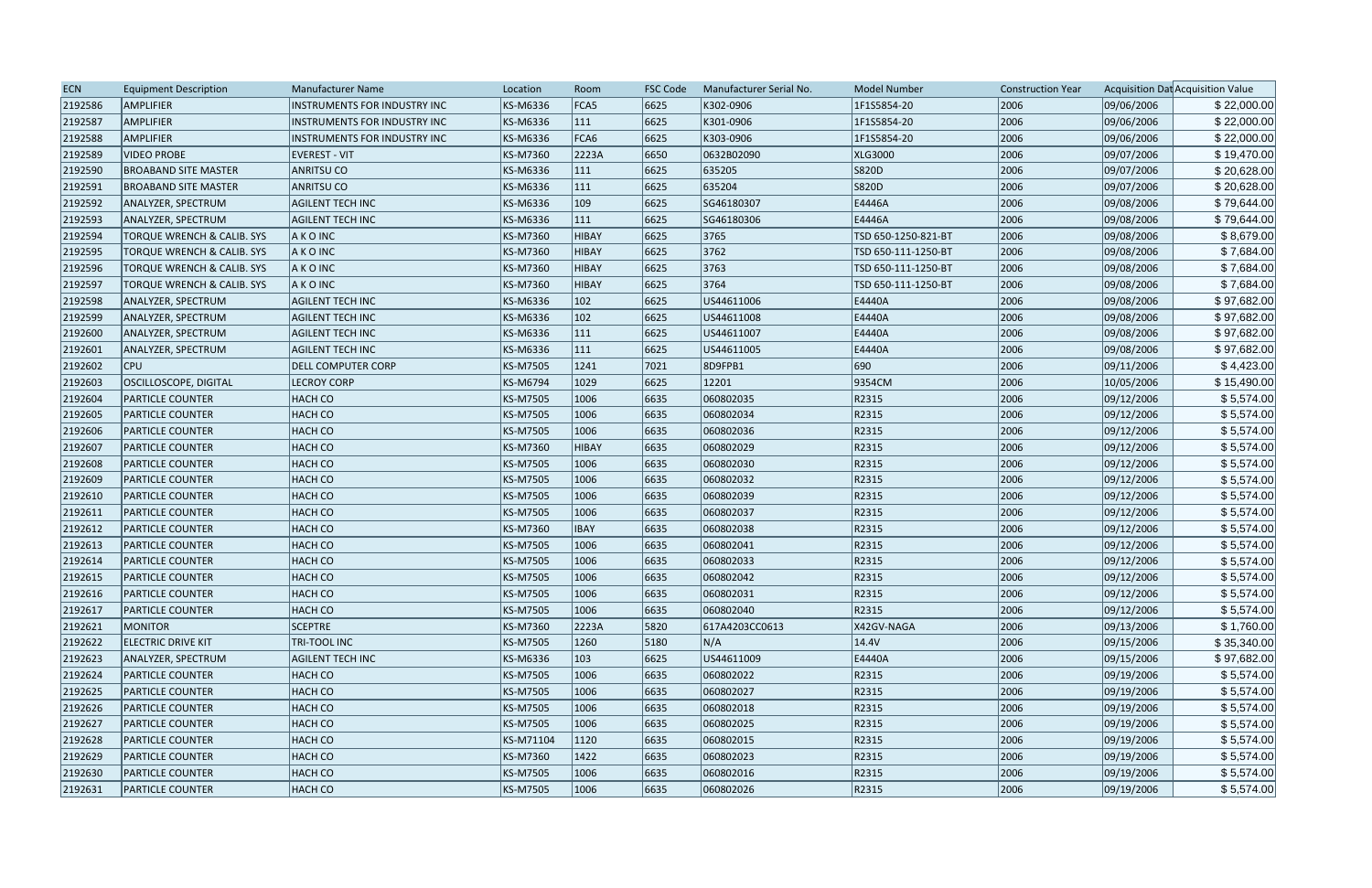| 2192632<br><b>HACH CO</b><br>KS-M7505<br>1006<br>6635<br>060802024<br>R2315<br>2006<br>09/19/2006<br>\$5,574.00<br><b>PARTICLE COUNTER</b><br>R2315<br>2006<br>2192633<br><b>PARTICLE COUNTER</b><br><b>HACH CO</b><br>KS-M7505<br>1006<br>6635<br>060802019<br>09/19/2006<br>\$5,574.00<br>R2315<br>2006<br>\$5,574.00<br>2192634<br><b>HACH CO</b><br>KS-M7505<br>1006<br>6635<br>060802020<br>09/19/2006<br><b>PARTICLE COUNTER</b><br>\$5,574.00<br>R2315<br>2006<br>09/19/2006<br>2192635<br><b>HACH CO</b><br>KS-M7505<br>1006<br>6635<br>060802021<br><b>PARTICLE COUNTER</b><br>2006<br>2192636<br><b>ESCO INC</b><br>KS-M6336<br>102<br>5985<br>00075838<br>3106<br>09/19/2006<br>\$7,310.00<br><b>ANTENNA</b><br>09/19/2006<br>\$2,140.00<br>2192637<br>ANTENNA<br><b>ESCO INC</b><br>KS-M6336<br>102<br>5985<br>00075965<br>3104C<br>2006<br>3109<br>2006<br>\$3,443.00<br>2192638<br>ANTENNA<br><b>ESCO INC</b><br>KS-M6336<br>102<br>5985<br>00060415<br>10/27/2006<br>6505<br>\$4,950.00<br>2192639<br>102<br>5985<br>00060317<br>2006<br>09/19/2006<br><b>ANTENNA SET</b><br><b>ESCO INC</b><br>KS-M6336<br><b>IS60D</b><br>2006<br>2192640<br>SCANNER<br><b>RICOH CO LTD</b><br>KS-100<br>4100<br>7025<br>03060700083<br>06/26/2006<br>\$5,840.00<br>2006<br>\$1,302.00<br>2192641<br>CABINET, TOOL<br>STANLEY TOOLS DIV OF STANLEY<br>KS-M7505<br>1260<br>$ 5140\rangle$<br>N/A<br>CNC24530V120<br>09/25/2006<br>N/A<br>\$1,795.00<br>RACK<br>KS-M7360<br>7125<br>$ 10842\rangle$<br>2006<br>09/25/2006<br>2192642<br><b>HEWLETT PACKARD</b><br>2235<br><b>PALLET STACKER</b><br>3920<br>6A240460<br>2006<br>09/26/2006<br>2192643<br>CROWN INTERNATIONAL CORP<br>KS-M6698<br>112<br>30WBTF154<br>\$19,489.00<br>\$19,489.00<br>3920<br>6A240823<br>2006<br>09/26/2006<br><b>PALLET STACKER</b><br><b>CROWN INTERNATIONAL CORP</b><br>KS-M6698<br>112<br>30WBTF154<br>KS-M6698<br>112<br>3920<br>6A240712<br>2006<br>09/26/2006<br>\$19,489.00<br>2192645<br><b>PALLET STACKER</b><br>30WBTF154<br><b>CROWN INTERNATIONAL CORP</b><br>\$45,045.00<br><b>PKLOT</b><br>CMP450D-0795-9588<br>2006<br>09/14/2006<br>2192646<br><b>FORKLIFT</b><br><b>CLARK MATERIAL HANDLING CO.</b><br>KS-M6698<br> 3930 <br>CMP50SD<br>2006<br>09/14/2006<br>2192647<br><b>FORKLIFT</b><br>KS-M7453<br><b>PKLOT</b><br> 3930 <br>CMP50SD<br>\$45,045.00<br> CLARK MATERIAL HANDLING CO.<br>CMP450D-0783-9588<br>2006<br>\$144,013.00<br>2192648<br><b>ARTICULATING BOOM LIFT</b><br>KS-M7453<br> 3930 <br>800AJ<br>09/13/2006<br><b>JLG INDUSTRIES INC</b><br><b>PKLOT</b><br>0300100410<br>860SJ<br>2006<br>09/14/2006<br>\$147,413.00<br>2192649<br><b>KS-M7777</b><br> 3930 <br><b>TELESCOPE BOOM LIFT</b><br><b>JLG INDUSTRIES INC</b><br><b>PKLOT</b><br>0300100624<br>2007<br>C6C34FZ18<br>06/18/2007<br>2192650<br>GRINDER<br>DUMORE CO THE<br>KS-M7505<br>1260<br> 5130<br>8475-841<br>\$2,794.00<br>\$1,627.00<br>PRINTER<br>KS-M7360<br>3053<br>7025<br>2007<br>06/18/2007<br>2192651<br><b>HEWLETT PACKARD</b><br>JP4LB02285<br>$\overline{Q}$ 7493A<br>PRINTER<br>2007<br>06/18/2007<br>\$1,627.00<br>2192652<br><b>HEWLETT PACKARD</b><br>KS-M7360<br>2238A<br>7025<br>JP2LC32711<br>Q7493A<br>2007<br>\$1,627.00<br>2192653<br><b>PRINTER</b><br>KS-M7360<br>2073<br>7025<br>JP2LB72824<br>Q7493A<br>06/18/2007<br><b>HEWLETT PACKARD</b><br>2192654<br>PRINTER<br>7025<br>JPSC75201L<br>Q3716A<br>2007<br>06/18/2007<br>\$4,719.00<br><b>HEWLETT PACKARD</b><br>KS-M7453<br><b>WHSE</b><br>2007<br>\$4,971.00<br>PRINTER<br>KS-M7360<br>2043<br>7025<br>JPFL75303G<br>Q3723A<br>06/18/2007<br>2192655<br><b>HEWLETT PACKARD</b><br>\$9,033.00<br>2192657<br>OSCILLOSCOPE/6000<br>KS-M6336<br>102<br>6625<br>MY44004712<br>DSO6034A<br>2007<br>06/21/2007<br><b>AGILENT TECHNOLGIES</b><br>2007<br>2192658<br>KS-M6336<br>111<br>6625<br>MY44007027<br><b>DSO6034A</b><br>06/21/2007<br>\$9,033.00<br>OSCILLOSCOPE/6000<br><b>AGILENT TECHNOLGIES</b><br>2192659<br>LAPTOP<br> 7021<br>2007<br><b>HEWLETT PACKARD</b><br>KS-M7505<br>1214A<br>CND7023L1P<br>DL4SAP<br>06/21/2007<br>\$880.00<br>2007<br>\$5,390.00<br>2192660<br>OSCILLOSCOPE/5000<br>KS-M6336<br>FCA6<br>6625<br>MY47210036<br>DSO5014A<br>06/21/2007<br><b>AGILENT TECHNOLGIES</b><br>\$5,390.00<br>2007<br>2192661<br>OSCILLOSCOPE/5000<br><b>AGILENT TECHNOLGIES</b><br>KS-M6336<br>FCA5<br>6625<br>MY47210042<br><b>DSO5014A</b><br>06/21/2007<br>6625<br>2007<br>2192662<br>KS-M6336<br>111<br>MY47210033<br>DSO5014A<br>06/21/2007<br>\$5,390.00<br>OSCILLOSCOPE/5000<br><b>AGILENT TECHNOLGIES</b><br>\$4,495.00<br>KS-M7360<br>2238K<br> 7021<br>490<br>2007<br>2192663<br>CPU, WORKSTATION<br>8ZG13D1<br>06/20/2007<br><b>DELL COMPUTER CORP</b><br>\$4,495.00<br>2192664<br>KS-M7360<br> 7021<br><b>BZG13D1</b><br>490<br>2007<br>06/20/2007<br>CPU, WORKSTATION<br><b>DELL COMPUTER CORP</b><br>2097<br>490<br>2007<br>\$4,495.00<br>2192665<br>KS-M7360<br>2085<br> 7021<br>6ZG13D1<br>06/20/2007<br><b>CPU, WORKSTATION</b><br><b>DELL COMPUTER CORP</b><br>2192666<br><b>DELL COMPUTER CORP</b><br>KS-M7360<br> 7021<br>7ZG13D1<br>490<br>2007<br>06/20/2007<br>\$4,495.00<br><b>CPU, WORKSTATION</b><br>2085<br>06/20/2007<br>\$4,495.00<br>2192667<br><b>DELL COMPUTER CORP</b><br>KS-M7505<br>1260<br> 7021<br>CZG13D1<br>490<br>2007<br><b>CPU, WORKSTATION</b><br>\$4,316.00<br>490<br>06/25/2007<br>2192668<br>CPU, WORKSTATION<br><b>DELL COMPUTER CORP</b><br>KS-M7355<br>3233<br> 7021<br>48933D2<br>2007<br>2192669<br>KS-M7355<br>J7933D1<br>490<br>2007<br>06/25/2007<br>\$4,316.00<br>CPU, WORKSTATION<br><b>DELL COMPUTER CORP</b><br>3237<br> 7021<br>\$1,340.00<br>2192670<br>KS-M7355<br>3237<br>2WZSZB1<br>3007 WFP-HC<br>2007<br>06/25/2007<br>MONITOR 30<br><b>DELL COMPUTER CORP</b><br> 7010<br>2192671<br>3ZHSZB1<br>2007<br>06/25/2007<br>\$1,340.00<br>MONITOR 30<br><b>DELL COMPUTER CORP</b><br>KS-M7355<br>3237<br> 7010<br>3007 WFP-HC<br>N/A<br>2007<br>06/18/2007<br>\$1,950.00<br>2192672<br><b>WORK PLATFORM, ELEVATING</b><br>KS-M6794<br> 3950 <br><b>HHBS3448E8</b><br><b>PUCEL ENTERPRISES</b><br>1055<br>2192673<br><b>PUCEL ENTERPRISES</b><br>KS-M7360<br>1268<br> 3950 <br>N/A<br><b>HHBS3448E8</b><br>2007<br>06/18/2007<br>\$1,950.00<br><b>WORK PLATFORM, ELEVATING</b><br>N/A<br>2192674<br><b>HHBS3448E8</b><br>06/18/2007<br><b>WORK PLATFORM, ELEVATING</b><br><b>PUCEL ENTERPRISES</b><br>KS-M7505<br>1130<br> 3950 <br>2007 | <b>ECN</b> | <b>Equipment Description</b> | <b>Manufacturer Name</b> | Location | Room  | <b>FSC Code</b> | Manufacturer Serial No. | <b>Model Number</b> | <b>Construction Year</b> |            | Acquisition Dat Acquisition Value |
|---------------------------------------------------------------------------------------------------------------------------------------------------------------------------------------------------------------------------------------------------------------------------------------------------------------------------------------------------------------------------------------------------------------------------------------------------------------------------------------------------------------------------------------------------------------------------------------------------------------------------------------------------------------------------------------------------------------------------------------------------------------------------------------------------------------------------------------------------------------------------------------------------------------------------------------------------------------------------------------------------------------------------------------------------------------------------------------------------------------------------------------------------------------------------------------------------------------------------------------------------------------------------------------------------------------------------------------------------------------------------------------------------------------------------------------------------------------------------------------------------------------------------------------------------------------------------------------------------------------------------------------------------------------------------------------------------------------------------------------------------------------------------------------------------------------------------------------------------------------------------------------------------------------------------------------------------------------------------------------------------------------------------------------------------------------------------------------------------------------------------------------------------------------------------------------------------------------------------------------------------------------------------------------------------------------------------------------------------------------------------------------------------------------------------------------------------------------------------------------------------------------------------------------------------------------------------------------------------------------------------------------------------------------------------------------------------------------------------------------------------------------------------------------------------------------------------------------------------------------------------------------------------------------------------------------------------------------------------------------------------------------------------------------------------------------------------------------------------------------------------------------------------------------------------------------------------------------------------------------------------------------------------------------------------------------------------------------------------------------------------------------------------------------------------------------------------------------------------------------------------------------------------------------------------------------------------------------------------------------------------------------------------------------------------------------------------------------------------------------------------------------------------------------------------------------------------------------------------------------------------------------------------------------------------------------------------------------------------------------------------------------------------------------------------------------------------------------------------------------------------------------------------------------------------------------------------------------------------------------------------------------------------------------------------------------------------------------------------------------------------------------------------------------------------------------------------------------------------------------------------------------------------------------------------------------------------------------------------------------------------------------------------------------------------------------------------------------------------------------------------------------------------------------------------------------------------------------------------------------------------------------------------------------------------------------------------------------------------------------------------------------------------------------------------------------------------------------------------------------------------------------------------------------------------------------------------------------------------------------------------------------------------------------------------------------------------------------------------------------------------------------------------------------------------------------------------------------------------------------------------------------------------------------------------------------------------------------------------------------------------------------------------------------------------------------------------------------------------------------------------------------------------------------------------------------------------------------------------------------------------------------------------------------------------------------------------------------------------------------------------------------------------------------------------------------------------------------------------------------------------------------------------------------------------------------------------------------------------------------------------------------------------------------------------------------------------------------------------------------------------------------------------------------------------------------------------------------------------|------------|------------------------------|--------------------------|----------|-------|-----------------|-------------------------|---------------------|--------------------------|------------|-----------------------------------|
|                                                                                                                                                                                                                                                                                                                                                                                                                                                                                                                                                                                                                                                                                                                                                                                                                                                                                                                                                                                                                                                                                                                                                                                                                                                                                                                                                                                                                                                                                                                                                                                                                                                                                                                                                                                                                                                                                                                                                                                                                                                                                                                                                                                                                                                                                                                                                                                                                                                                                                                                                                                                                                                                                                                                                                                                                                                                                                                                                                                                                                                                                                                                                                                                                                                                                                                                                                                                                                                                                                                                                                                                                                                                                                                                                                                                                                                                                                                                                                                                                                                                                                                                                                                                                                                                                                                                                                                                                                                                                                                                                                                                                                                                                                                                                                                                                                                                                                                                                                                                                                                                                                                                                                                                                                                                                                                                                                                                                                                                                                                                                                                                                                                                                                                                                                                                                                                                                                                                                                                                                                                                                                                                                                                                                                                                                                                                                                                                                                                                           |            |                              |                          |          |       |                 |                         |                     |                          |            |                                   |
|                                                                                                                                                                                                                                                                                                                                                                                                                                                                                                                                                                                                                                                                                                                                                                                                                                                                                                                                                                                                                                                                                                                                                                                                                                                                                                                                                                                                                                                                                                                                                                                                                                                                                                                                                                                                                                                                                                                                                                                                                                                                                                                                                                                                                                                                                                                                                                                                                                                                                                                                                                                                                                                                                                                                                                                                                                                                                                                                                                                                                                                                                                                                                                                                                                                                                                                                                                                                                                                                                                                                                                                                                                                                                                                                                                                                                                                                                                                                                                                                                                                                                                                                                                                                                                                                                                                                                                                                                                                                                                                                                                                                                                                                                                                                                                                                                                                                                                                                                                                                                                                                                                                                                                                                                                                                                                                                                                                                                                                                                                                                                                                                                                                                                                                                                                                                                                                                                                                                                                                                                                                                                                                                                                                                                                                                                                                                                                                                                                                                           |            |                              |                          |          |       |                 |                         |                     |                          |            |                                   |
|                                                                                                                                                                                                                                                                                                                                                                                                                                                                                                                                                                                                                                                                                                                                                                                                                                                                                                                                                                                                                                                                                                                                                                                                                                                                                                                                                                                                                                                                                                                                                                                                                                                                                                                                                                                                                                                                                                                                                                                                                                                                                                                                                                                                                                                                                                                                                                                                                                                                                                                                                                                                                                                                                                                                                                                                                                                                                                                                                                                                                                                                                                                                                                                                                                                                                                                                                                                                                                                                                                                                                                                                                                                                                                                                                                                                                                                                                                                                                                                                                                                                                                                                                                                                                                                                                                                                                                                                                                                                                                                                                                                                                                                                                                                                                                                                                                                                                                                                                                                                                                                                                                                                                                                                                                                                                                                                                                                                                                                                                                                                                                                                                                                                                                                                                                                                                                                                                                                                                                                                                                                                                                                                                                                                                                                                                                                                                                                                                                                                           |            |                              |                          |          |       |                 |                         |                     |                          |            |                                   |
|                                                                                                                                                                                                                                                                                                                                                                                                                                                                                                                                                                                                                                                                                                                                                                                                                                                                                                                                                                                                                                                                                                                                                                                                                                                                                                                                                                                                                                                                                                                                                                                                                                                                                                                                                                                                                                                                                                                                                                                                                                                                                                                                                                                                                                                                                                                                                                                                                                                                                                                                                                                                                                                                                                                                                                                                                                                                                                                                                                                                                                                                                                                                                                                                                                                                                                                                                                                                                                                                                                                                                                                                                                                                                                                                                                                                                                                                                                                                                                                                                                                                                                                                                                                                                                                                                                                                                                                                                                                                                                                                                                                                                                                                                                                                                                                                                                                                                                                                                                                                                                                                                                                                                                                                                                                                                                                                                                                                                                                                                                                                                                                                                                                                                                                                                                                                                                                                                                                                                                                                                                                                                                                                                                                                                                                                                                                                                                                                                                                                           |            |                              |                          |          |       |                 |                         |                     |                          |            |                                   |
|                                                                                                                                                                                                                                                                                                                                                                                                                                                                                                                                                                                                                                                                                                                                                                                                                                                                                                                                                                                                                                                                                                                                                                                                                                                                                                                                                                                                                                                                                                                                                                                                                                                                                                                                                                                                                                                                                                                                                                                                                                                                                                                                                                                                                                                                                                                                                                                                                                                                                                                                                                                                                                                                                                                                                                                                                                                                                                                                                                                                                                                                                                                                                                                                                                                                                                                                                                                                                                                                                                                                                                                                                                                                                                                                                                                                                                                                                                                                                                                                                                                                                                                                                                                                                                                                                                                                                                                                                                                                                                                                                                                                                                                                                                                                                                                                                                                                                                                                                                                                                                                                                                                                                                                                                                                                                                                                                                                                                                                                                                                                                                                                                                                                                                                                                                                                                                                                                                                                                                                                                                                                                                                                                                                                                                                                                                                                                                                                                                                                           |            |                              |                          |          |       |                 |                         |                     |                          |            |                                   |
|                                                                                                                                                                                                                                                                                                                                                                                                                                                                                                                                                                                                                                                                                                                                                                                                                                                                                                                                                                                                                                                                                                                                                                                                                                                                                                                                                                                                                                                                                                                                                                                                                                                                                                                                                                                                                                                                                                                                                                                                                                                                                                                                                                                                                                                                                                                                                                                                                                                                                                                                                                                                                                                                                                                                                                                                                                                                                                                                                                                                                                                                                                                                                                                                                                                                                                                                                                                                                                                                                                                                                                                                                                                                                                                                                                                                                                                                                                                                                                                                                                                                                                                                                                                                                                                                                                                                                                                                                                                                                                                                                                                                                                                                                                                                                                                                                                                                                                                                                                                                                                                                                                                                                                                                                                                                                                                                                                                                                                                                                                                                                                                                                                                                                                                                                                                                                                                                                                                                                                                                                                                                                                                                                                                                                                                                                                                                                                                                                                                                           |            |                              |                          |          |       |                 |                         |                     |                          |            |                                   |
|                                                                                                                                                                                                                                                                                                                                                                                                                                                                                                                                                                                                                                                                                                                                                                                                                                                                                                                                                                                                                                                                                                                                                                                                                                                                                                                                                                                                                                                                                                                                                                                                                                                                                                                                                                                                                                                                                                                                                                                                                                                                                                                                                                                                                                                                                                                                                                                                                                                                                                                                                                                                                                                                                                                                                                                                                                                                                                                                                                                                                                                                                                                                                                                                                                                                                                                                                                                                                                                                                                                                                                                                                                                                                                                                                                                                                                                                                                                                                                                                                                                                                                                                                                                                                                                                                                                                                                                                                                                                                                                                                                                                                                                                                                                                                                                                                                                                                                                                                                                                                                                                                                                                                                                                                                                                                                                                                                                                                                                                                                                                                                                                                                                                                                                                                                                                                                                                                                                                                                                                                                                                                                                                                                                                                                                                                                                                                                                                                                                                           |            |                              |                          |          |       |                 |                         |                     |                          |            |                                   |
|                                                                                                                                                                                                                                                                                                                                                                                                                                                                                                                                                                                                                                                                                                                                                                                                                                                                                                                                                                                                                                                                                                                                                                                                                                                                                                                                                                                                                                                                                                                                                                                                                                                                                                                                                                                                                                                                                                                                                                                                                                                                                                                                                                                                                                                                                                                                                                                                                                                                                                                                                                                                                                                                                                                                                                                                                                                                                                                                                                                                                                                                                                                                                                                                                                                                                                                                                                                                                                                                                                                                                                                                                                                                                                                                                                                                                                                                                                                                                                                                                                                                                                                                                                                                                                                                                                                                                                                                                                                                                                                                                                                                                                                                                                                                                                                                                                                                                                                                                                                                                                                                                                                                                                                                                                                                                                                                                                                                                                                                                                                                                                                                                                                                                                                                                                                                                                                                                                                                                                                                                                                                                                                                                                                                                                                                                                                                                                                                                                                                           |            |                              |                          |          |       |                 |                         |                     |                          |            |                                   |
|                                                                                                                                                                                                                                                                                                                                                                                                                                                                                                                                                                                                                                                                                                                                                                                                                                                                                                                                                                                                                                                                                                                                                                                                                                                                                                                                                                                                                                                                                                                                                                                                                                                                                                                                                                                                                                                                                                                                                                                                                                                                                                                                                                                                                                                                                                                                                                                                                                                                                                                                                                                                                                                                                                                                                                                                                                                                                                                                                                                                                                                                                                                                                                                                                                                                                                                                                                                                                                                                                                                                                                                                                                                                                                                                                                                                                                                                                                                                                                                                                                                                                                                                                                                                                                                                                                                                                                                                                                                                                                                                                                                                                                                                                                                                                                                                                                                                                                                                                                                                                                                                                                                                                                                                                                                                                                                                                                                                                                                                                                                                                                                                                                                                                                                                                                                                                                                                                                                                                                                                                                                                                                                                                                                                                                                                                                                                                                                                                                                                           |            |                              |                          |          |       |                 |                         |                     |                          |            |                                   |
|                                                                                                                                                                                                                                                                                                                                                                                                                                                                                                                                                                                                                                                                                                                                                                                                                                                                                                                                                                                                                                                                                                                                                                                                                                                                                                                                                                                                                                                                                                                                                                                                                                                                                                                                                                                                                                                                                                                                                                                                                                                                                                                                                                                                                                                                                                                                                                                                                                                                                                                                                                                                                                                                                                                                                                                                                                                                                                                                                                                                                                                                                                                                                                                                                                                                                                                                                                                                                                                                                                                                                                                                                                                                                                                                                                                                                                                                                                                                                                                                                                                                                                                                                                                                                                                                                                                                                                                                                                                                                                                                                                                                                                                                                                                                                                                                                                                                                                                                                                                                                                                                                                                                                                                                                                                                                                                                                                                                                                                                                                                                                                                                                                                                                                                                                                                                                                                                                                                                                                                                                                                                                                                                                                                                                                                                                                                                                                                                                                                                           |            |                              |                          |          |       |                 |                         |                     |                          |            |                                   |
|                                                                                                                                                                                                                                                                                                                                                                                                                                                                                                                                                                                                                                                                                                                                                                                                                                                                                                                                                                                                                                                                                                                                                                                                                                                                                                                                                                                                                                                                                                                                                                                                                                                                                                                                                                                                                                                                                                                                                                                                                                                                                                                                                                                                                                                                                                                                                                                                                                                                                                                                                                                                                                                                                                                                                                                                                                                                                                                                                                                                                                                                                                                                                                                                                                                                                                                                                                                                                                                                                                                                                                                                                                                                                                                                                                                                                                                                                                                                                                                                                                                                                                                                                                                                                                                                                                                                                                                                                                                                                                                                                                                                                                                                                                                                                                                                                                                                                                                                                                                                                                                                                                                                                                                                                                                                                                                                                                                                                                                                                                                                                                                                                                                                                                                                                                                                                                                                                                                                                                                                                                                                                                                                                                                                                                                                                                                                                                                                                                                                           |            |                              |                          |          |       |                 |                         |                     |                          |            |                                   |
|                                                                                                                                                                                                                                                                                                                                                                                                                                                                                                                                                                                                                                                                                                                                                                                                                                                                                                                                                                                                                                                                                                                                                                                                                                                                                                                                                                                                                                                                                                                                                                                                                                                                                                                                                                                                                                                                                                                                                                                                                                                                                                                                                                                                                                                                                                                                                                                                                                                                                                                                                                                                                                                                                                                                                                                                                                                                                                                                                                                                                                                                                                                                                                                                                                                                                                                                                                                                                                                                                                                                                                                                                                                                                                                                                                                                                                                                                                                                                                                                                                                                                                                                                                                                                                                                                                                                                                                                                                                                                                                                                                                                                                                                                                                                                                                                                                                                                                                                                                                                                                                                                                                                                                                                                                                                                                                                                                                                                                                                                                                                                                                                                                                                                                                                                                                                                                                                                                                                                                                                                                                                                                                                                                                                                                                                                                                                                                                                                                                                           |            |                              |                          |          |       |                 |                         |                     |                          |            |                                   |
|                                                                                                                                                                                                                                                                                                                                                                                                                                                                                                                                                                                                                                                                                                                                                                                                                                                                                                                                                                                                                                                                                                                                                                                                                                                                                                                                                                                                                                                                                                                                                                                                                                                                                                                                                                                                                                                                                                                                                                                                                                                                                                                                                                                                                                                                                                                                                                                                                                                                                                                                                                                                                                                                                                                                                                                                                                                                                                                                                                                                                                                                                                                                                                                                                                                                                                                                                                                                                                                                                                                                                                                                                                                                                                                                                                                                                                                                                                                                                                                                                                                                                                                                                                                                                                                                                                                                                                                                                                                                                                                                                                                                                                                                                                                                                                                                                                                                                                                                                                                                                                                                                                                                                                                                                                                                                                                                                                                                                                                                                                                                                                                                                                                                                                                                                                                                                                                                                                                                                                                                                                                                                                                                                                                                                                                                                                                                                                                                                                                                           | 2192644    |                              |                          |          |       |                 |                         |                     |                          |            |                                   |
|                                                                                                                                                                                                                                                                                                                                                                                                                                                                                                                                                                                                                                                                                                                                                                                                                                                                                                                                                                                                                                                                                                                                                                                                                                                                                                                                                                                                                                                                                                                                                                                                                                                                                                                                                                                                                                                                                                                                                                                                                                                                                                                                                                                                                                                                                                                                                                                                                                                                                                                                                                                                                                                                                                                                                                                                                                                                                                                                                                                                                                                                                                                                                                                                                                                                                                                                                                                                                                                                                                                                                                                                                                                                                                                                                                                                                                                                                                                                                                                                                                                                                                                                                                                                                                                                                                                                                                                                                                                                                                                                                                                                                                                                                                                                                                                                                                                                                                                                                                                                                                                                                                                                                                                                                                                                                                                                                                                                                                                                                                                                                                                                                                                                                                                                                                                                                                                                                                                                                                                                                                                                                                                                                                                                                                                                                                                                                                                                                                                                           |            |                              |                          |          |       |                 |                         |                     |                          |            |                                   |
|                                                                                                                                                                                                                                                                                                                                                                                                                                                                                                                                                                                                                                                                                                                                                                                                                                                                                                                                                                                                                                                                                                                                                                                                                                                                                                                                                                                                                                                                                                                                                                                                                                                                                                                                                                                                                                                                                                                                                                                                                                                                                                                                                                                                                                                                                                                                                                                                                                                                                                                                                                                                                                                                                                                                                                                                                                                                                                                                                                                                                                                                                                                                                                                                                                                                                                                                                                                                                                                                                                                                                                                                                                                                                                                                                                                                                                                                                                                                                                                                                                                                                                                                                                                                                                                                                                                                                                                                                                                                                                                                                                                                                                                                                                                                                                                                                                                                                                                                                                                                                                                                                                                                                                                                                                                                                                                                                                                                                                                                                                                                                                                                                                                                                                                                                                                                                                                                                                                                                                                                                                                                                                                                                                                                                                                                                                                                                                                                                                                                           |            |                              |                          |          |       |                 |                         |                     |                          |            |                                   |
|                                                                                                                                                                                                                                                                                                                                                                                                                                                                                                                                                                                                                                                                                                                                                                                                                                                                                                                                                                                                                                                                                                                                                                                                                                                                                                                                                                                                                                                                                                                                                                                                                                                                                                                                                                                                                                                                                                                                                                                                                                                                                                                                                                                                                                                                                                                                                                                                                                                                                                                                                                                                                                                                                                                                                                                                                                                                                                                                                                                                                                                                                                                                                                                                                                                                                                                                                                                                                                                                                                                                                                                                                                                                                                                                                                                                                                                                                                                                                                                                                                                                                                                                                                                                                                                                                                                                                                                                                                                                                                                                                                                                                                                                                                                                                                                                                                                                                                                                                                                                                                                                                                                                                                                                                                                                                                                                                                                                                                                                                                                                                                                                                                                                                                                                                                                                                                                                                                                                                                                                                                                                                                                                                                                                                                                                                                                                                                                                                                                                           |            |                              |                          |          |       |                 |                         |                     |                          |            |                                   |
|                                                                                                                                                                                                                                                                                                                                                                                                                                                                                                                                                                                                                                                                                                                                                                                                                                                                                                                                                                                                                                                                                                                                                                                                                                                                                                                                                                                                                                                                                                                                                                                                                                                                                                                                                                                                                                                                                                                                                                                                                                                                                                                                                                                                                                                                                                                                                                                                                                                                                                                                                                                                                                                                                                                                                                                                                                                                                                                                                                                                                                                                                                                                                                                                                                                                                                                                                                                                                                                                                                                                                                                                                                                                                                                                                                                                                                                                                                                                                                                                                                                                                                                                                                                                                                                                                                                                                                                                                                                                                                                                                                                                                                                                                                                                                                                                                                                                                                                                                                                                                                                                                                                                                                                                                                                                                                                                                                                                                                                                                                                                                                                                                                                                                                                                                                                                                                                                                                                                                                                                                                                                                                                                                                                                                                                                                                                                                                                                                                                                           |            |                              |                          |          |       |                 |                         |                     |                          |            |                                   |
|                                                                                                                                                                                                                                                                                                                                                                                                                                                                                                                                                                                                                                                                                                                                                                                                                                                                                                                                                                                                                                                                                                                                                                                                                                                                                                                                                                                                                                                                                                                                                                                                                                                                                                                                                                                                                                                                                                                                                                                                                                                                                                                                                                                                                                                                                                                                                                                                                                                                                                                                                                                                                                                                                                                                                                                                                                                                                                                                                                                                                                                                                                                                                                                                                                                                                                                                                                                                                                                                                                                                                                                                                                                                                                                                                                                                                                                                                                                                                                                                                                                                                                                                                                                                                                                                                                                                                                                                                                                                                                                                                                                                                                                                                                                                                                                                                                                                                                                                                                                                                                                                                                                                                                                                                                                                                                                                                                                                                                                                                                                                                                                                                                                                                                                                                                                                                                                                                                                                                                                                                                                                                                                                                                                                                                                                                                                                                                                                                                                                           |            |                              |                          |          |       |                 |                         |                     |                          |            |                                   |
|                                                                                                                                                                                                                                                                                                                                                                                                                                                                                                                                                                                                                                                                                                                                                                                                                                                                                                                                                                                                                                                                                                                                                                                                                                                                                                                                                                                                                                                                                                                                                                                                                                                                                                                                                                                                                                                                                                                                                                                                                                                                                                                                                                                                                                                                                                                                                                                                                                                                                                                                                                                                                                                                                                                                                                                                                                                                                                                                                                                                                                                                                                                                                                                                                                                                                                                                                                                                                                                                                                                                                                                                                                                                                                                                                                                                                                                                                                                                                                                                                                                                                                                                                                                                                                                                                                                                                                                                                                                                                                                                                                                                                                                                                                                                                                                                                                                                                                                                                                                                                                                                                                                                                                                                                                                                                                                                                                                                                                                                                                                                                                                                                                                                                                                                                                                                                                                                                                                                                                                                                                                                                                                                                                                                                                                                                                                                                                                                                                                                           |            |                              |                          |          |       |                 |                         |                     |                          |            |                                   |
|                                                                                                                                                                                                                                                                                                                                                                                                                                                                                                                                                                                                                                                                                                                                                                                                                                                                                                                                                                                                                                                                                                                                                                                                                                                                                                                                                                                                                                                                                                                                                                                                                                                                                                                                                                                                                                                                                                                                                                                                                                                                                                                                                                                                                                                                                                                                                                                                                                                                                                                                                                                                                                                                                                                                                                                                                                                                                                                                                                                                                                                                                                                                                                                                                                                                                                                                                                                                                                                                                                                                                                                                                                                                                                                                                                                                                                                                                                                                                                                                                                                                                                                                                                                                                                                                                                                                                                                                                                                                                                                                                                                                                                                                                                                                                                                                                                                                                                                                                                                                                                                                                                                                                                                                                                                                                                                                                                                                                                                                                                                                                                                                                                                                                                                                                                                                                                                                                                                                                                                                                                                                                                                                                                                                                                                                                                                                                                                                                                                                           |            |                              |                          |          |       |                 |                         |                     |                          |            |                                   |
|                                                                                                                                                                                                                                                                                                                                                                                                                                                                                                                                                                                                                                                                                                                                                                                                                                                                                                                                                                                                                                                                                                                                                                                                                                                                                                                                                                                                                                                                                                                                                                                                                                                                                                                                                                                                                                                                                                                                                                                                                                                                                                                                                                                                                                                                                                                                                                                                                                                                                                                                                                                                                                                                                                                                                                                                                                                                                                                                                                                                                                                                                                                                                                                                                                                                                                                                                                                                                                                                                                                                                                                                                                                                                                                                                                                                                                                                                                                                                                                                                                                                                                                                                                                                                                                                                                                                                                                                                                                                                                                                                                                                                                                                                                                                                                                                                                                                                                                                                                                                                                                                                                                                                                                                                                                                                                                                                                                                                                                                                                                                                                                                                                                                                                                                                                                                                                                                                                                                                                                                                                                                                                                                                                                                                                                                                                                                                                                                                                                                           |            |                              |                          |          |       |                 |                         |                     |                          |            |                                   |
| \$1,950.00                                                                                                                                                                                                                                                                                                                                                                                                                                                                                                                                                                                                                                                                                                                                                                                                                                                                                                                                                                                                                                                                                                                                                                                                                                                                                                                                                                                                                                                                                                                                                                                                                                                                                                                                                                                                                                                                                                                                                                                                                                                                                                                                                                                                                                                                                                                                                                                                                                                                                                                                                                                                                                                                                                                                                                                                                                                                                                                                                                                                                                                                                                                                                                                                                                                                                                                                                                                                                                                                                                                                                                                                                                                                                                                                                                                                                                                                                                                                                                                                                                                                                                                                                                                                                                                                                                                                                                                                                                                                                                                                                                                                                                                                                                                                                                                                                                                                                                                                                                                                                                                                                                                                                                                                                                                                                                                                                                                                                                                                                                                                                                                                                                                                                                                                                                                                                                                                                                                                                                                                                                                                                                                                                                                                                                                                                                                                                                                                                                                                |            |                              |                          |          |       |                 |                         |                     |                          |            |                                   |
|                                                                                                                                                                                                                                                                                                                                                                                                                                                                                                                                                                                                                                                                                                                                                                                                                                                                                                                                                                                                                                                                                                                                                                                                                                                                                                                                                                                                                                                                                                                                                                                                                                                                                                                                                                                                                                                                                                                                                                                                                                                                                                                                                                                                                                                                                                                                                                                                                                                                                                                                                                                                                                                                                                                                                                                                                                                                                                                                                                                                                                                                                                                                                                                                                                                                                                                                                                                                                                                                                                                                                                                                                                                                                                                                                                                                                                                                                                                                                                                                                                                                                                                                                                                                                                                                                                                                                                                                                                                                                                                                                                                                                                                                                                                                                                                                                                                                                                                                                                                                                                                                                                                                                                                                                                                                                                                                                                                                                                                                                                                                                                                                                                                                                                                                                                                                                                                                                                                                                                                                                                                                                                                                                                                                                                                                                                                                                                                                                                                                           |            |                              |                          |          |       |                 |                         |                     |                          |            |                                   |
|                                                                                                                                                                                                                                                                                                                                                                                                                                                                                                                                                                                                                                                                                                                                                                                                                                                                                                                                                                                                                                                                                                                                                                                                                                                                                                                                                                                                                                                                                                                                                                                                                                                                                                                                                                                                                                                                                                                                                                                                                                                                                                                                                                                                                                                                                                                                                                                                                                                                                                                                                                                                                                                                                                                                                                                                                                                                                                                                                                                                                                                                                                                                                                                                                                                                                                                                                                                                                                                                                                                                                                                                                                                                                                                                                                                                                                                                                                                                                                                                                                                                                                                                                                                                                                                                                                                                                                                                                                                                                                                                                                                                                                                                                                                                                                                                                                                                                                                                                                                                                                                                                                                                                                                                                                                                                                                                                                                                                                                                                                                                                                                                                                                                                                                                                                                                                                                                                                                                                                                                                                                                                                                                                                                                                                                                                                                                                                                                                                                                           |            |                              |                          |          |       |                 |                         |                     |                          |            |                                   |
|                                                                                                                                                                                                                                                                                                                                                                                                                                                                                                                                                                                                                                                                                                                                                                                                                                                                                                                                                                                                                                                                                                                                                                                                                                                                                                                                                                                                                                                                                                                                                                                                                                                                                                                                                                                                                                                                                                                                                                                                                                                                                                                                                                                                                                                                                                                                                                                                                                                                                                                                                                                                                                                                                                                                                                                                                                                                                                                                                                                                                                                                                                                                                                                                                                                                                                                                                                                                                                                                                                                                                                                                                                                                                                                                                                                                                                                                                                                                                                                                                                                                                                                                                                                                                                                                                                                                                                                                                                                                                                                                                                                                                                                                                                                                                                                                                                                                                                                                                                                                                                                                                                                                                                                                                                                                                                                                                                                                                                                                                                                                                                                                                                                                                                                                                                                                                                                                                                                                                                                                                                                                                                                                                                                                                                                                                                                                                                                                                                                                           |            |                              |                          |          |       |                 |                         |                     |                          |            |                                   |
|                                                                                                                                                                                                                                                                                                                                                                                                                                                                                                                                                                                                                                                                                                                                                                                                                                                                                                                                                                                                                                                                                                                                                                                                                                                                                                                                                                                                                                                                                                                                                                                                                                                                                                                                                                                                                                                                                                                                                                                                                                                                                                                                                                                                                                                                                                                                                                                                                                                                                                                                                                                                                                                                                                                                                                                                                                                                                                                                                                                                                                                                                                                                                                                                                                                                                                                                                                                                                                                                                                                                                                                                                                                                                                                                                                                                                                                                                                                                                                                                                                                                                                                                                                                                                                                                                                                                                                                                                                                                                                                                                                                                                                                                                                                                                                                                                                                                                                                                                                                                                                                                                                                                                                                                                                                                                                                                                                                                                                                                                                                                                                                                                                                                                                                                                                                                                                                                                                                                                                                                                                                                                                                                                                                                                                                                                                                                                                                                                                                                           |            |                              |                          |          |       |                 |                         |                     |                          |            |                                   |
|                                                                                                                                                                                                                                                                                                                                                                                                                                                                                                                                                                                                                                                                                                                                                                                                                                                                                                                                                                                                                                                                                                                                                                                                                                                                                                                                                                                                                                                                                                                                                                                                                                                                                                                                                                                                                                                                                                                                                                                                                                                                                                                                                                                                                                                                                                                                                                                                                                                                                                                                                                                                                                                                                                                                                                                                                                                                                                                                                                                                                                                                                                                                                                                                                                                                                                                                                                                                                                                                                                                                                                                                                                                                                                                                                                                                                                                                                                                                                                                                                                                                                                                                                                                                                                                                                                                                                                                                                                                                                                                                                                                                                                                                                                                                                                                                                                                                                                                                                                                                                                                                                                                                                                                                                                                                                                                                                                                                                                                                                                                                                                                                                                                                                                                                                                                                                                                                                                                                                                                                                                                                                                                                                                                                                                                                                                                                                                                                                                                                           |            |                              |                          |          |       |                 |                         |                     |                          |            |                                   |
|                                                                                                                                                                                                                                                                                                                                                                                                                                                                                                                                                                                                                                                                                                                                                                                                                                                                                                                                                                                                                                                                                                                                                                                                                                                                                                                                                                                                                                                                                                                                                                                                                                                                                                                                                                                                                                                                                                                                                                                                                                                                                                                                                                                                                                                                                                                                                                                                                                                                                                                                                                                                                                                                                                                                                                                                                                                                                                                                                                                                                                                                                                                                                                                                                                                                                                                                                                                                                                                                                                                                                                                                                                                                                                                                                                                                                                                                                                                                                                                                                                                                                                                                                                                                                                                                                                                                                                                                                                                                                                                                                                                                                                                                                                                                                                                                                                                                                                                                                                                                                                                                                                                                                                                                                                                                                                                                                                                                                                                                                                                                                                                                                                                                                                                                                                                                                                                                                                                                                                                                                                                                                                                                                                                                                                                                                                                                                                                                                                                                           |            |                              |                          |          |       |                 |                         |                     |                          |            |                                   |
|                                                                                                                                                                                                                                                                                                                                                                                                                                                                                                                                                                                                                                                                                                                                                                                                                                                                                                                                                                                                                                                                                                                                                                                                                                                                                                                                                                                                                                                                                                                                                                                                                                                                                                                                                                                                                                                                                                                                                                                                                                                                                                                                                                                                                                                                                                                                                                                                                                                                                                                                                                                                                                                                                                                                                                                                                                                                                                                                                                                                                                                                                                                                                                                                                                                                                                                                                                                                                                                                                                                                                                                                                                                                                                                                                                                                                                                                                                                                                                                                                                                                                                                                                                                                                                                                                                                                                                                                                                                                                                                                                                                                                                                                                                                                                                                                                                                                                                                                                                                                                                                                                                                                                                                                                                                                                                                                                                                                                                                                                                                                                                                                                                                                                                                                                                                                                                                                                                                                                                                                                                                                                                                                                                                                                                                                                                                                                                                                                                                                           |            |                              |                          |          |       |                 |                         |                     |                          |            |                                   |
|                                                                                                                                                                                                                                                                                                                                                                                                                                                                                                                                                                                                                                                                                                                                                                                                                                                                                                                                                                                                                                                                                                                                                                                                                                                                                                                                                                                                                                                                                                                                                                                                                                                                                                                                                                                                                                                                                                                                                                                                                                                                                                                                                                                                                                                                                                                                                                                                                                                                                                                                                                                                                                                                                                                                                                                                                                                                                                                                                                                                                                                                                                                                                                                                                                                                                                                                                                                                                                                                                                                                                                                                                                                                                                                                                                                                                                                                                                                                                                                                                                                                                                                                                                                                                                                                                                                                                                                                                                                                                                                                                                                                                                                                                                                                                                                                                                                                                                                                                                                                                                                                                                                                                                                                                                                                                                                                                                                                                                                                                                                                                                                                                                                                                                                                                                                                                                                                                                                                                                                                                                                                                                                                                                                                                                                                                                                                                                                                                                                                           |            |                              |                          |          |       |                 |                         |                     |                          |            |                                   |
|                                                                                                                                                                                                                                                                                                                                                                                                                                                                                                                                                                                                                                                                                                                                                                                                                                                                                                                                                                                                                                                                                                                                                                                                                                                                                                                                                                                                                                                                                                                                                                                                                                                                                                                                                                                                                                                                                                                                                                                                                                                                                                                                                                                                                                                                                                                                                                                                                                                                                                                                                                                                                                                                                                                                                                                                                                                                                                                                                                                                                                                                                                                                                                                                                                                                                                                                                                                                                                                                                                                                                                                                                                                                                                                                                                                                                                                                                                                                                                                                                                                                                                                                                                                                                                                                                                                                                                                                                                                                                                                                                                                                                                                                                                                                                                                                                                                                                                                                                                                                                                                                                                                                                                                                                                                                                                                                                                                                                                                                                                                                                                                                                                                                                                                                                                                                                                                                                                                                                                                                                                                                                                                                                                                                                                                                                                                                                                                                                                                                           |            |                              |                          |          |       |                 |                         |                     |                          |            |                                   |
|                                                                                                                                                                                                                                                                                                                                                                                                                                                                                                                                                                                                                                                                                                                                                                                                                                                                                                                                                                                                                                                                                                                                                                                                                                                                                                                                                                                                                                                                                                                                                                                                                                                                                                                                                                                                                                                                                                                                                                                                                                                                                                                                                                                                                                                                                                                                                                                                                                                                                                                                                                                                                                                                                                                                                                                                                                                                                                                                                                                                                                                                                                                                                                                                                                                                                                                                                                                                                                                                                                                                                                                                                                                                                                                                                                                                                                                                                                                                                                                                                                                                                                                                                                                                                                                                                                                                                                                                                                                                                                                                                                                                                                                                                                                                                                                                                                                                                                                                                                                                                                                                                                                                                                                                                                                                                                                                                                                                                                                                                                                                                                                                                                                                                                                                                                                                                                                                                                                                                                                                                                                                                                                                                                                                                                                                                                                                                                                                                                                                           |            |                              |                          |          |       |                 |                         |                     |                          |            |                                   |
|                                                                                                                                                                                                                                                                                                                                                                                                                                                                                                                                                                                                                                                                                                                                                                                                                                                                                                                                                                                                                                                                                                                                                                                                                                                                                                                                                                                                                                                                                                                                                                                                                                                                                                                                                                                                                                                                                                                                                                                                                                                                                                                                                                                                                                                                                                                                                                                                                                                                                                                                                                                                                                                                                                                                                                                                                                                                                                                                                                                                                                                                                                                                                                                                                                                                                                                                                                                                                                                                                                                                                                                                                                                                                                                                                                                                                                                                                                                                                                                                                                                                                                                                                                                                                                                                                                                                                                                                                                                                                                                                                                                                                                                                                                                                                                                                                                                                                                                                                                                                                                                                                                                                                                                                                                                                                                                                                                                                                                                                                                                                                                                                                                                                                                                                                                                                                                                                                                                                                                                                                                                                                                                                                                                                                                                                                                                                                                                                                                                                           |            |                              |                          |          |       |                 |                         |                     |                          |            |                                   |
|                                                                                                                                                                                                                                                                                                                                                                                                                                                                                                                                                                                                                                                                                                                                                                                                                                                                                                                                                                                                                                                                                                                                                                                                                                                                                                                                                                                                                                                                                                                                                                                                                                                                                                                                                                                                                                                                                                                                                                                                                                                                                                                                                                                                                                                                                                                                                                                                                                                                                                                                                                                                                                                                                                                                                                                                                                                                                                                                                                                                                                                                                                                                                                                                                                                                                                                                                                                                                                                                                                                                                                                                                                                                                                                                                                                                                                                                                                                                                                                                                                                                                                                                                                                                                                                                                                                                                                                                                                                                                                                                                                                                                                                                                                                                                                                                                                                                                                                                                                                                                                                                                                                                                                                                                                                                                                                                                                                                                                                                                                                                                                                                                                                                                                                                                                                                                                                                                                                                                                                                                                                                                                                                                                                                                                                                                                                                                                                                                                                                           |            |                              |                          |          |       |                 |                         |                     |                          |            |                                   |
|                                                                                                                                                                                                                                                                                                                                                                                                                                                                                                                                                                                                                                                                                                                                                                                                                                                                                                                                                                                                                                                                                                                                                                                                                                                                                                                                                                                                                                                                                                                                                                                                                                                                                                                                                                                                                                                                                                                                                                                                                                                                                                                                                                                                                                                                                                                                                                                                                                                                                                                                                                                                                                                                                                                                                                                                                                                                                                                                                                                                                                                                                                                                                                                                                                                                                                                                                                                                                                                                                                                                                                                                                                                                                                                                                                                                                                                                                                                                                                                                                                                                                                                                                                                                                                                                                                                                                                                                                                                                                                                                                                                                                                                                                                                                                                                                                                                                                                                                                                                                                                                                                                                                                                                                                                                                                                                                                                                                                                                                                                                                                                                                                                                                                                                                                                                                                                                                                                                                                                                                                                                                                                                                                                                                                                                                                                                                                                                                                                                                           |            |                              |                          |          |       |                 |                         |                     |                          |            |                                   |
|                                                                                                                                                                                                                                                                                                                                                                                                                                                                                                                                                                                                                                                                                                                                                                                                                                                                                                                                                                                                                                                                                                                                                                                                                                                                                                                                                                                                                                                                                                                                                                                                                                                                                                                                                                                                                                                                                                                                                                                                                                                                                                                                                                                                                                                                                                                                                                                                                                                                                                                                                                                                                                                                                                                                                                                                                                                                                                                                                                                                                                                                                                                                                                                                                                                                                                                                                                                                                                                                                                                                                                                                                                                                                                                                                                                                                                                                                                                                                                                                                                                                                                                                                                                                                                                                                                                                                                                                                                                                                                                                                                                                                                                                                                                                                                                                                                                                                                                                                                                                                                                                                                                                                                                                                                                                                                                                                                                                                                                                                                                                                                                                                                                                                                                                                                                                                                                                                                                                                                                                                                                                                                                                                                                                                                                                                                                                                                                                                                                                           |            |                              |                          |          |       |                 |                         |                     |                          |            |                                   |
|                                                                                                                                                                                                                                                                                                                                                                                                                                                                                                                                                                                                                                                                                                                                                                                                                                                                                                                                                                                                                                                                                                                                                                                                                                                                                                                                                                                                                                                                                                                                                                                                                                                                                                                                                                                                                                                                                                                                                                                                                                                                                                                                                                                                                                                                                                                                                                                                                                                                                                                                                                                                                                                                                                                                                                                                                                                                                                                                                                                                                                                                                                                                                                                                                                                                                                                                                                                                                                                                                                                                                                                                                                                                                                                                                                                                                                                                                                                                                                                                                                                                                                                                                                                                                                                                                                                                                                                                                                                                                                                                                                                                                                                                                                                                                                                                                                                                                                                                                                                                                                                                                                                                                                                                                                                                                                                                                                                                                                                                                                                                                                                                                                                                                                                                                                                                                                                                                                                                                                                                                                                                                                                                                                                                                                                                                                                                                                                                                                                                           |            |                              |                          |          |       |                 |                         |                     |                          |            |                                   |
|                                                                                                                                                                                                                                                                                                                                                                                                                                                                                                                                                                                                                                                                                                                                                                                                                                                                                                                                                                                                                                                                                                                                                                                                                                                                                                                                                                                                                                                                                                                                                                                                                                                                                                                                                                                                                                                                                                                                                                                                                                                                                                                                                                                                                                                                                                                                                                                                                                                                                                                                                                                                                                                                                                                                                                                                                                                                                                                                                                                                                                                                                                                                                                                                                                                                                                                                                                                                                                                                                                                                                                                                                                                                                                                                                                                                                                                                                                                                                                                                                                                                                                                                                                                                                                                                                                                                                                                                                                                                                                                                                                                                                                                                                                                                                                                                                                                                                                                                                                                                                                                                                                                                                                                                                                                                                                                                                                                                                                                                                                                                                                                                                                                                                                                                                                                                                                                                                                                                                                                                                                                                                                                                                                                                                                                                                                                                                                                                                                                                           |            |                              |                          |          |       |                 |                         |                     |                          |            |                                   |
|                                                                                                                                                                                                                                                                                                                                                                                                                                                                                                                                                                                                                                                                                                                                                                                                                                                                                                                                                                                                                                                                                                                                                                                                                                                                                                                                                                                                                                                                                                                                                                                                                                                                                                                                                                                                                                                                                                                                                                                                                                                                                                                                                                                                                                                                                                                                                                                                                                                                                                                                                                                                                                                                                                                                                                                                                                                                                                                                                                                                                                                                                                                                                                                                                                                                                                                                                                                                                                                                                                                                                                                                                                                                                                                                                                                                                                                                                                                                                                                                                                                                                                                                                                                                                                                                                                                                                                                                                                                                                                                                                                                                                                                                                                                                                                                                                                                                                                                                                                                                                                                                                                                                                                                                                                                                                                                                                                                                                                                                                                                                                                                                                                                                                                                                                                                                                                                                                                                                                                                                                                                                                                                                                                                                                                                                                                                                                                                                                                                                           |            |                              |                          |          |       |                 |                         |                     |                          |            |                                   |
|                                                                                                                                                                                                                                                                                                                                                                                                                                                                                                                                                                                                                                                                                                                                                                                                                                                                                                                                                                                                                                                                                                                                                                                                                                                                                                                                                                                                                                                                                                                                                                                                                                                                                                                                                                                                                                                                                                                                                                                                                                                                                                                                                                                                                                                                                                                                                                                                                                                                                                                                                                                                                                                                                                                                                                                                                                                                                                                                                                                                                                                                                                                                                                                                                                                                                                                                                                                                                                                                                                                                                                                                                                                                                                                                                                                                                                                                                                                                                                                                                                                                                                                                                                                                                                                                                                                                                                                                                                                                                                                                                                                                                                                                                                                                                                                                                                                                                                                                                                                                                                                                                                                                                                                                                                                                                                                                                                                                                                                                                                                                                                                                                                                                                                                                                                                                                                                                                                                                                                                                                                                                                                                                                                                                                                                                                                                                                                                                                                                                           |            |                              |                          |          |       |                 |                         |                     |                          |            |                                   |
|                                                                                                                                                                                                                                                                                                                                                                                                                                                                                                                                                                                                                                                                                                                                                                                                                                                                                                                                                                                                                                                                                                                                                                                                                                                                                                                                                                                                                                                                                                                                                                                                                                                                                                                                                                                                                                                                                                                                                                                                                                                                                                                                                                                                                                                                                                                                                                                                                                                                                                                                                                                                                                                                                                                                                                                                                                                                                                                                                                                                                                                                                                                                                                                                                                                                                                                                                                                                                                                                                                                                                                                                                                                                                                                                                                                                                                                                                                                                                                                                                                                                                                                                                                                                                                                                                                                                                                                                                                                                                                                                                                                                                                                                                                                                                                                                                                                                                                                                                                                                                                                                                                                                                                                                                                                                                                                                                                                                                                                                                                                                                                                                                                                                                                                                                                                                                                                                                                                                                                                                                                                                                                                                                                                                                                                                                                                                                                                                                                                                           |            |                              |                          |          |       |                 |                         |                     |                          |            |                                   |
|                                                                                                                                                                                                                                                                                                                                                                                                                                                                                                                                                                                                                                                                                                                                                                                                                                                                                                                                                                                                                                                                                                                                                                                                                                                                                                                                                                                                                                                                                                                                                                                                                                                                                                                                                                                                                                                                                                                                                                                                                                                                                                                                                                                                                                                                                                                                                                                                                                                                                                                                                                                                                                                                                                                                                                                                                                                                                                                                                                                                                                                                                                                                                                                                                                                                                                                                                                                                                                                                                                                                                                                                                                                                                                                                                                                                                                                                                                                                                                                                                                                                                                                                                                                                                                                                                                                                                                                                                                                                                                                                                                                                                                                                                                                                                                                                                                                                                                                                                                                                                                                                                                                                                                                                                                                                                                                                                                                                                                                                                                                                                                                                                                                                                                                                                                                                                                                                                                                                                                                                                                                                                                                                                                                                                                                                                                                                                                                                                                                                           |            |                              |                          |          |       |                 |                         |                     |                          |            |                                   |
|                                                                                                                                                                                                                                                                                                                                                                                                                                                                                                                                                                                                                                                                                                                                                                                                                                                                                                                                                                                                                                                                                                                                                                                                                                                                                                                                                                                                                                                                                                                                                                                                                                                                                                                                                                                                                                                                                                                                                                                                                                                                                                                                                                                                                                                                                                                                                                                                                                                                                                                                                                                                                                                                                                                                                                                                                                                                                                                                                                                                                                                                                                                                                                                                                                                                                                                                                                                                                                                                                                                                                                                                                                                                                                                                                                                                                                                                                                                                                                                                                                                                                                                                                                                                                                                                                                                                                                                                                                                                                                                                                                                                                                                                                                                                                                                                                                                                                                                                                                                                                                                                                                                                                                                                                                                                                                                                                                                                                                                                                                                                                                                                                                                                                                                                                                                                                                                                                                                                                                                                                                                                                                                                                                                                                                                                                                                                                                                                                                                                           | 2192675    | <b>TEST STAND</b>            | <b>ERNST &amp; CO.</b>   | KS-M7505 | 1012A | 6635            | N/A                     | AT 130              | 2007                     | 07/02/2007 | \$1,634.00                        |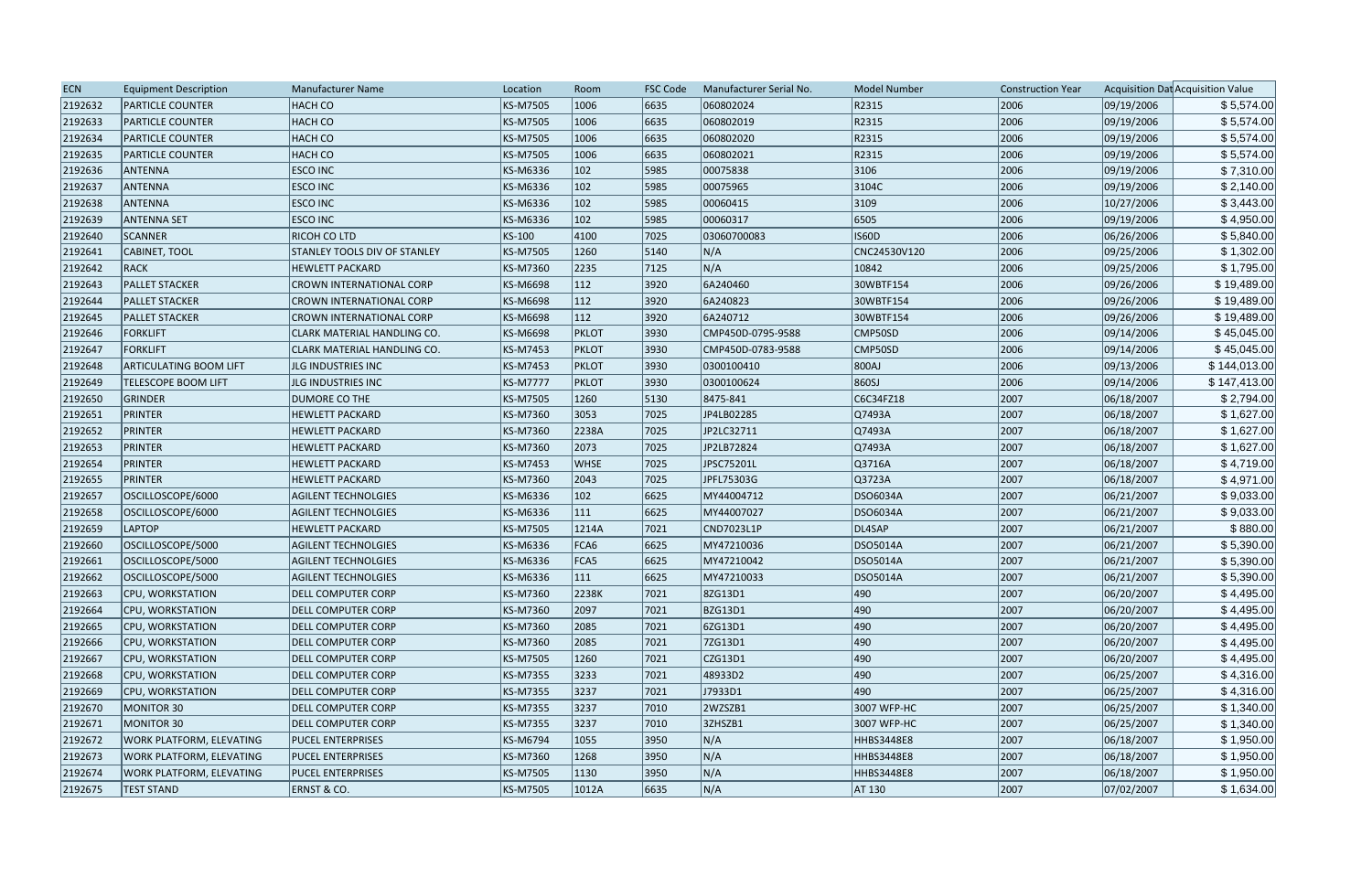| <b>ECN</b> | <b>Equipment Description</b>   | <b>Manufacturer Name</b>        | Location        | Room         | <b>FSC Code</b> | Manufacturer Serial No. | Model Number    | <b>Construction Year</b> |            | Acquisition Dat Acquisition Value |
|------------|--------------------------------|---------------------------------|-----------------|--------------|-----------------|-------------------------|-----------------|--------------------------|------------|-----------------------------------|
| 2192676    | <b>TESTER</b>                  | ERNST & CO.                     | KS-M7505        | 1012A        | 6635            | 3894                    | SOMPUTEST SC    | 2007                     | 07/02/2007 | \$6,325.00                        |
| 2192677    | MULTIPLIER                     | MOUNTZ D G ASSOCIATES INC       | KS-M7776        | <b>TCRIB</b> | 5130            | 45-73181                | CLS 2/100       | 2007                     | 07/02/2007 | \$7,651.00                        |
| 2192678    | <b>REFURBISHMENT KIT</b>       | <b>DELL COMPUTER CORP</b>       | KS-M7505        | 1040         | 7021            | F6QW0C1                 | 390             | 2007                     | 07/02/2007 | \$54,945.00                       |
| 2192679    | <b>CPU</b>                     | <b>DELL COMPUTER CORP</b>       | KS-M7360        | 2266         | 7021            | 7FBK3D1                 | 690             | 2007                     | 07/05/2007 | \$5,049.00                        |
| 2192682    | <b>CPU</b>                     | <b>DELL COMPUTER CORP</b>       | KS-M7360        | 2266         | 7021            | 5FBK3D1                 | 690             | 2007                     | 07/05/2007 | \$5,049.00                        |
| 2192683    | MONITOR, 46                    | NEC                             | <b>KS-M7777</b> | 1104         | 7010            | L464GL                  | LDC4610         | 2007                     | 07/06/2007 | \$4,272.00                        |
| 2192684    | <b>PROJECTOR</b>               | <b>INFOCUS INC</b>              | KS-M7360        | 2006         | 6750            | AKMH710R0002            | LP850           | 2007                     | 07/13/2007 | \$4,180.00                        |
| 2192685    | <b>BLAST CABINET</b>           | <b>CYCLONE BLASTING SYSTEMS</b> | <b>KS-M7777</b> | 1035         | 5610            | 2782                    | 4224            | 2007                     | 07/09/2007 | \$1,099.00                        |
| 2192686    | <b>LATHE</b>                   | <b>SHARP INDUSTRIES INC</b>     | KS-M7505        | 1260         | 3416            | 6905250                 | 1860L           | 2007                     | 07/13/2007 | \$18,048.00                       |
| 2192687    | <b>READOUT SYSTEM</b>          | ACU-RITE                        | KS-M7505        | 1260         | 7021            | 07036421                | 532882-22       | 2007                     | 07/13/2007 | \$3,033.00                        |
| 2192688    | LEVER COLLET CLOSER            | MYER PRECISION SALES, SERV INC  | KS-M7505        | 1260         | 5136            | N/A                     | JFK16/18LV      | 2007                     | 07/13/2007 | \$1,097.00                        |
| 2192689    | VACUUM, HEAVY DUTY             | PULLMAN/HOLT CP F-PULMAN VAC    | <b>KS-M7777</b> | 1230         | 7910            | 26573                   | 102-12SS        | 2007                     | 07/17/2007 | \$1,260.00                        |
| 2192690    | VACUUM, HEAVY DUTY             | PULLMAN/HOLT CP F-PULMAN VAC    | KS-M7776        | <b>TCRIB</b> | 7910            | 26574                   | 102-12SS        | 2007                     | 07/17/2007 | \$1,260.00                        |
| 2192691    | <b>CHASSIS</b>                 | <b>HEWLETT PACKARD</b>          | KS-M7360        | 2235         | 7021            | USE728N81Z              | DL585           | 2007                     | 07/18/2007 | \$18,393.00                       |
| 2192692    | MAN LIFT                       | JLG INDUSTRIES INC              | KS-M7360        | <b>HIBAY</b> | 3930            | A300033724              | E33MJ           | 2007                     | 07/16/2007 | \$39,588.00                       |
| 2192693    | <b>SCANNER</b>                 | <b>CYBER SYSTEMS INC</b>        | KS-M7505        | 1003         | 6730            | 221064                  | 22900002        | 2007                     | 07/10/2007 | \$23,100.00                       |
| 2192695    | CPU                            | JANZ HUGO                       | KS-M7505        | 1003         | 7021            | 1080680                 | KD-CYB30000     | 2007                     | 07/10/2007 | \$4,065.00                        |
| 2192696    | FIREWALL                       | <b>SONIC CORP</b>               | KS-M7360        | 2377         | 7025            | 0006B138869C            | <b>PRO 2040</b> | 2007                     | 07/26/2007 | \$1,815.00                        |
| 2192697    | <b>CHARGER</b>                 | <b>CLORE AUTOMOTIVE LLC</b>     | KS-M7453        | <b>WHSE</b>  | 6125            | N/A                     | <b>FMB1224</b>  | 2007                     | 07/26/2007 | \$1,793.00                        |
| 2212750    | <b>BORESCOPE</b>               | <b>HARDIGG INDUSTRIES INC</b>   | KS-M7360        | 2397         | 6650            | 8951                    | AXW25G1UAN5     | 2000                     | 07/06/2006 | \$13,166.00                       |
| 2212751    | BORESCOPE                      | <b>HARDIGG INDUSTRIES INC</b>   | KS-M7360        | 2397         | 6650            | <b>NONE</b>             | AXW25G1UAN5     | 2000                     | 07/06/2006 | \$13,166.00                       |
| 2214500    | <b>FORKLIFT, 10K</b>           | YALE MATERIALS HANDLING CORP    | KS-M71355       | <b>WHSE</b>  | 3930            | E813V05243D             | GDP100MJNPBE091 | 2006                     | 09/15/2006 | \$46,277.00                       |
| 2214501    | MAN-LIFT                       | <b>GENIE INDUSTRIES</b>         | KS-M7360        | <b>HIBAY</b> | 3930            | GS3206-82701            | GS2032          | 2006                     | 08/23/2006 | \$14,664.00                       |
| 2214502    | MAN-LIFT                       | <b>GENIE INDUSTRIES</b>         | KS-M7360        | <b>HIBAY</b> | 3930            | GS3206-82688            | GS2032          | 2006                     | 08/23/2006 | \$14,664.00                       |
| 2214503    | MAN-LIFT                       | <b>GENIE INDUSTRIES</b>         | KS-M7360        | <b>HIBAY</b> | 3930            | GS3206-82756            | GS2032          | 2006                     | 08/23/2006 | \$14,664.00                       |
| 2214504    | MAN-LIFT                       | <b>GENIE INDUSTRIES</b>         | KS-M71354       | 09           | 3930            | GS3206-82697            | GS2032          | 2006                     | 08/23/2006 | \$14,664.00                       |
| 2214505    | MAN-LIFT                       | JLG INDUSTRIES INC              | KS-M7453        | <b>TCRIB</b> | 3930            | 0130009056              | MVL20           | 2006                     | 09/15/2006 | \$11,738.00                       |
| 2214506    | MAN-LIFT                       | <b>JLG INDUSTRIES INC</b>       | KS-M7453        | <b>WHSE</b>  | 3930            | 0130009050              | MVL20           | 2006                     | 09/15/2006 | \$11,738.00                       |
| 2214507    | <b>FORKLIFT</b>                | YALE MATERIALS HANDLING CORP    | KS-66330        | <b>WHSE</b>  | 3930            | B861N01697B             | 45003           | 2006                     | 09/19/2006 | \$33,703.00                       |
| 2214508    | FORKLIFT, 10K-12K              | <b>HYSTER CO</b>                | KS-M7355        | <b>HIBAY</b> | 3930            | D098N02294D             | E100Z           | 2006                     | 09/27/2006 | \$44,394.00                       |
| 2214509    | <b>FORKLIFT, 5K</b>            | YALE MATERIALS HANDLING CORP    | KS-M7453        | <b>WHSE</b>  | 3930            | A908N3931D              | ERC050GH        | 2006                     | 09/19/2006 | \$30,700.00                       |
| 2214510    | <b>FORKLIFT, 5K</b>            | YALE MATERIALS HANDLING CORP    | KS-M6698        | 112          | 3930            | A908N03909              | ERC050GH        | 2006                     | 09/19/2006 | \$30,700.00                       |
| 2214511    | <b>PALLET JACK, ELECTRIC</b>   | JUNGHEINRICH LIFT TRUCK CORP    | KS-M6794        | 1029         | 3920            | 90210017                | EJE 120         | 2006                     | 10/10/2006 | \$4,598.00                        |
| 2214512    | UPS POWER UNIT ASSEMBLY        | <b>EXIDE CORP</b>               | KS-M7360        | <b>REC</b>   | 6130            | EQ096ZBA05              | K61-4207        | 1999                     | 10/12/2006 | \$54,035.00                       |
| 2214513    | <b>UPS POWER UNIT ASSEMBLY</b> | <b>EXIDE CORP</b>               | KS-M7360        | <b>HIBAY</b> | 6130            | EQ164ZBA04              | K61-4207        | 1999                     | 10/12/2006 | \$54,035.00                       |
| 2214514    | <b>UPS POWER UNIT ASSEMBLY</b> | <b>EXIDE CORP</b>               | KS-M7360        | <b>HIBAY</b> | 6130            | EQ205ZBA11              | K61-4207        | 1999                     | 10/12/2006 | \$54,035.00                       |
| 2214515    | <b>UPS POWER UNIT ASSEMBLY</b> | <b>EXIDE CORP</b>               | KS-M7355        | <b>PURM</b>  | 6130            | EQ181ZBA07              | K61-4207        | 1999                     | 10/12/2006 | \$54,035.00                       |
| 2214516    | <b>UPS POWER UNIT ASSEMBLY</b> | <b>EXIDE CORP</b>               | KS-M7360        | <b>HIBAY</b> | $ 6130\rangle$  | EQ162ZBA13              | K61-4207        | 1999                     | 10/12/2006 | \$54,035.00                       |
| 2214517    | UPS POWER UNIT ASSEMBLY        | <b>EXIDE CORP</b>               | KS-M7360        | <b>HIBAY</b> | $ 6130\rangle$  | <b>EN496ZBA08</b>       | K61-4207        | 1999                     | 10/12/2006 | \$54,035.00                       |
| 2214518    | <b>UPS POWER UNIT ASSEMBLY</b> | <b>EXIDE CORP</b>               | KS-M7360        | <b>REC</b>   | 6130            | EQ184ZBA07              | K61-4207        | 1999                     | 10/12/2006 | \$54,035.00                       |
| 2214519    | <b>UPS POWER UNIT ASSEMBLY</b> | <b>EXIDE CORP</b>               | KS-M7360        | <b>IBAY</b>  | 6130            | EQ144ZBA02              | K61-4207        | 1999                     | 10/12/2006 | \$54,035.00                       |
| 2214520    | <b>UPS POWER UNIT ASSEMBLY</b> | <b>EXIDE CORP</b>               | KS-M7360        | <b>REC</b>   | 6130            | EP023ZBA04              | K61-4207        | 1999                     | 10/12/2006 | \$54,035.00                       |
| 2214526    | <b>VERTICLE MACHINE CENTER</b> | <b>HAAS AUTOMATION INC</b>      | KS-M7505        | 1260         | 3411            | 0151492                 | VF6D640         | 2006                     | 09/20/2006 | \$145,813.00                      |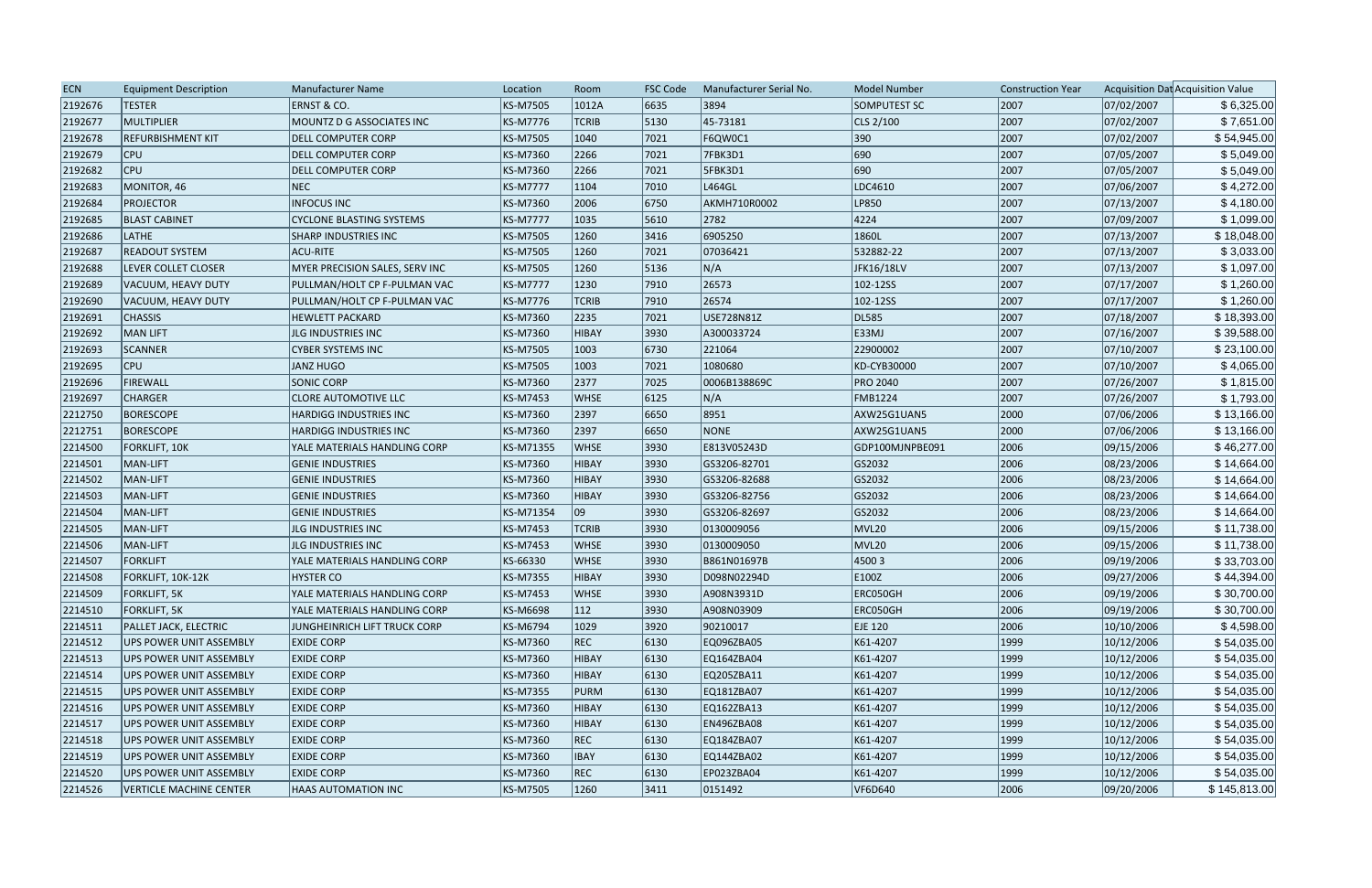| <b>ECN</b><br><b>Equipment Description</b><br><b>Manufacturer Name</b><br>Location<br>Room<br><b>FSC Code</b>                | <b>Model Number</b><br>Manufacturer Serial No. | <b>Construction Year</b> | Acquisition Dat Acquisition Value |              |
|------------------------------------------------------------------------------------------------------------------------------|------------------------------------------------|--------------------------|-----------------------------------|--------------|
| 2214527<br>LATHE<br>KS-M7505<br>1260<br> 3416 <br>HAAS AUTOMATION INC                                                        | <b>SL30</b><br>70997                           | 2005                     | 09/09/2005                        | \$89,478.00  |
| $ 3419\rangle$<br>2214528<br><b>WATERJET MACHINE</b><br>KS-M7505<br>1260<br><b>OMAX CORPORATION</b>                          | 2652<br>A511779                                | 2004                     | 08/31/2004                        | \$148,471.00 |
| 2214529<br>KS-M7360<br>1850<br>001<br>HATCH RACK HANDLING END EFFECT BOEING AEROSPACE CO<br><b>HIBAY</b>                     | GH5-00916                                      | 1998                     | 07/08/1998                        | \$205,156.00 |
| 2330 <br>2214530<br><b>TRAILER</b><br>KS-M7360<br><b>OUTSIDE</b><br>PRATT HENRY CO DIV OF AMSTED                             | GN402AX<br>1P9CP40237B343052                   | 2006                     | 10/16/2006                        | \$20,240.00  |
| <b>TRAILER</b><br>2330<br>2214531<br>PRATT HENRY CO DIV OF AMSTED<br>KS-M7360<br><b>OUTSIDE</b>                              | 1P9CP40237B343053<br>GN402AX                   | 2006                     | 10/16/2006                        | \$20,240.00  |
| 2214554<br><b>TEST MACHINE</b><br><b>QUAD TECH</b><br>KS-M7505<br>1220<br>6625                                               | 6451313<br>SENTRY 30 PLUS AC/DC                | 2006                     | 11/15/2006                        | \$2,371.00   |
| SHEAR<br>3540<br>2214555<br><b>STRIPPIT INC</b><br>KS-M7505<br>1260                                                          | 30994<br>MVS 50/10                             | 2006                     | 12/08/2006                        | \$66,673.00  |
| 6625<br>2214556<br>SYNCHRONIZER<br><b>GDP CAPITAL</b><br>KS-M7360<br>2223B<br>106                                            | MD2265                                         | 2006                     | 12/11/2006                        | \$15,150.00  |
| 2214557<br>GENERATOR, PULSE/PATTERN<br><b>AGILENT TECHNOLOGIES</b><br>KS-M6336<br>FCA5<br>6625                               | DE41B05609<br>81110A                           | 2006                     | 12/11/2006                        | \$18,814.00  |
| 2214558<br>GENERATOR, PULSE/PATTERN<br>KS-M6336<br>FCA6<br>6625<br><b>AGILENT TECHNOLOGIES</b>                               | DE41B05751<br>81110A                           | 2006                     | 12/11/2006                        | \$18,814.00  |
| 6640<br>N/A<br>2214559<br><b>DETECTOR KIT</b><br>KS-M7505<br>1246<br>ULTRASONICS OF FLORIDA                                  | UF60                                           | 2006                     | 12/11/2006                        | \$4,207.00   |
| 2214560<br>1008<br>6720<br><b>PROJECTOR</b><br>PANASONIC<br>KS-M7453                                                         | SB6630415R<br>PT-LB60U                         | 2006                     | 12/12/2006                        | \$2,390.00   |
| 2214561<br><b>REPEATER</b><br>KS-M7776<br>6625<br><b>COMMUNICATIONS APPLIED TECH</b><br><b>PKLOT</b>                         | 11360<br>MDL/C                                 | 2006                     | 12/14/2006                        | \$10,802.00  |
| PRINTER<br>7025<br>2214563<br><b>HEWLETT PACKARD</b><br>KS-M7360<br>2082                                                     | 1055CM<br>SG675C310V                           | 2006                     | 12/14/2006                        | \$9,327.00   |
| 2214565<br><b>PROLITE</b><br>KS-M71357<br>196<br>6650<br>N/A<br><b>MICROSCOPE</b>                                            | 886IN016                                       | 2006                     | 12/15/2006                        | \$1,373.00   |
| <b>PROLITE</b><br>196<br>N/A<br>2214566<br>MICROSCOPE<br>KS-M71357<br>6650                                                   | 886IN016                                       | 2006                     | 12/15/2006                        | \$1,373.00   |
| 1227<br>$ 3439\rangle$<br>2214567<br><b>SOLDERING STATION</b><br><b>PACE INC</b><br>KS-M7360                                 | 020-018-Y-001-39031<br><b>PCR2000</b>          | 2006                     | 12/15/2006                        | \$3,486.00   |
| 2214568<br><b>PACE INC</b><br>KS-M7360<br>1227<br>$ 3439\rangle$<br><b>SOLDERING STATION</b>                                 | <b>PCR2000</b><br>020-018-Y-001-39048          | 2006                     | 12/15/2006                        | \$3,486.00   |
| 2214569<br><b>HEWLETT PACKARD</b><br>2024<br>7021<br>PC, TABLET<br>KS-M7360                                                  | KRD5280044<br>TC1100                           | 2005                     | 08/20/2005                        | \$1,881.00   |
| 2214570<br>LAPTOP<br><b>DELL COMPUTER CORP</b><br>KS-M7360<br>2235<br>7021                                                   | JBYN8C1<br>D420                                | 2007                     | 01/08/2007                        | \$1,641.00   |
| 2214571<br>PRINTER<br>7025<br>KS-M7360<br>2073<br>EPSON AMERICA INC                                                          | R1800<br>GJXE071978                            | 2007                     | 01/11/2007                        | \$582.00     |
| 2214574<br>LAPTOP<br>KS-M7360<br>7021<br><b>DELL COMPUTER CORP</b><br>2024                                                   | CR2T9C1<br>D620                                | 2007                     | 01/16/2007                        | \$1,716.00   |
| <b>CPU</b><br>2214575<br><b>DELL COMPUTER CORP</b><br>KS-M6794<br>1055<br> 7021                                              | GX280<br>JCTFNB1                               | 2007                     | 01/22/2007                        | \$1,650.00   |
| 2214576<br><b>CPU</b><br>KS-M6794<br>1055<br>7021<br><b>DELL COMPUTER CORP</b>                                               | 2DTFNB1<br>GX280                               | 2007                     | 01/22/2007                        | \$1,650.00   |
| 2214577<br><b>BATTERY CHARGER</b><br>KS-M6794<br>1055<br> 6130<br><b>HAWKER POWERSOURCE INC</b>                              | 62935E06<br>SPS3A24-550                        | 2007                     | 01/22/2007                        | \$4,439.00   |
| 2214578<br><b>BATTERY CHARGER</b><br>KS-M6794<br>1055<br>6130<br>HAWKER POWERSOURCE INC                                      | 62936E06<br>SPS3A24-550                        | 2007                     | 01/22/2007                        | \$4,439.00   |
| 001<br>2214579<br>KS-M6794<br>3930<br><b>ROBOT STORAGE SYSTEM (AGV)</b><br><b>AGV PRODUCTS INC.</b><br>1055                  | CBV3                                           | 2007                     | 01/22/2007                        | \$242,926.00 |
| 002<br>2214580<br>KS-M6794<br>1055<br> 3930 <br>ROBOT STORAGE SYSTEM (AGV)<br><b>AGV PRODUCTS INC.</b>                       | CBV3                                           | 2007                     | 01/22/2007                        | \$242,926.00 |
| N/A<br>2214581<br><b>CLAUSING INDUSTRIAL INC</b><br>KS-M7505<br>1260<br> 3417<br>MILLING MACH, VERTICAL TURRET               | FV300CNCAR330                                  | 2003                     | 08/05/2003                        | \$30,988.00  |
| 2214582<br>KS-M7505<br>1260<br>4460<br><b>DUST COLLECTOR</b><br>DONALDSON CO INC TORIT DIV                                   | IG788384<br>80 CAB                             | 2003                     | 08/04/2003                        | \$19,140.00  |
| <b>3COM CORP</b><br>KS-M7360<br>2377<br>5895<br>2214583<br><b>SWITCH, SUPERSTACK II</b>                                      | 3C16980<br>72NV1936B98                         | 2000                     | 07/22/2000                        | \$1,303.00   |
| N/A<br>2214584<br><b>NEDERMAN INC</b><br>KS-M7360<br>1227<br>5180<br><b>EXTRACTION KIT</b>                                   | EK-2000                                        | 2007                     | 01/23/2007                        | \$1,997.00   |
| N/A<br>2214585<br><b>EXTRACTION KIT</b><br>NEDERMAN INC<br>KS-M71357<br>196<br>$ 5180\rangle$                                | EK-2000                                        | 2007                     | 01/23/2007                        | \$1,997.00   |
| N/A<br>2214586<br><b>EXTRACTION KIT</b><br>NEDERMAN INC<br>KS-M7360<br>1227<br>$ 5180\rangle$                                | EK-2000                                        | 2007                     | 01/23/2007                        | \$1,997.00   |
| 2214587<br><b>TRANSPONDER</b><br><b>HERLEY INDUSTRIES INC</b><br>KS-M6336<br> 6625 <br>111                                   | 500002-23<br>00001                             | 2001                     | 01/26/2001                        | \$9,350.00   |
| 2214588<br><b>TRANSPONDER</b><br>HERLEY INDUSTRIES INC<br>KS-M6336<br>103<br> 6625                                           | 00195 <br>500002-11                            | 2001                     | 01/26/2001                        | \$9,350.00   |
| 2214589<br><b>GRAMMATECH INC</b><br>KS-M7505<br>1247<br>$ 3540\rangle$<br>VACUUM SEALER                                      | G121806714<br>GVS5100R-PLC                     | 2007                     | 01/31/2007                        | \$12,673.00  |
| 2214590<br>PORTACOUNT<br>TSI INC F-THERMO-SYSTEMS INC<br>KS-M71357<br>196<br>$ 4460\rangle$                                  | 8020A<br>80249740                              | 2007                     | 07/31/2007                        | \$8,723.00   |
| 2214591<br>KS-M7776<br><b>FREON RECOVERY SYSTEM</b><br><b>REFRIGERANT RECOVERY SYSTEMS</b><br><b>TCRIB</b><br>$ 4110\rangle$ | 2519<br>ST100                                  | 2007                     | 07/27/2007                        | \$2,808.00   |
| 2214592<br><b>TUBE BENDER</b><br>KS-M7453<br> 3441<br>PARKER HANNIFIN CORP<br><b>WHSE</b>                                    | HB632<br>$ 0746 - S$                           | 2007                     | 07/30/2007                        | \$15,442.00  |
| N/A<br>2214593<br>SANDER<br><b>DELTA</b><br><b>KS-M7777</b><br> 3432 <br>1035                                                | $ 31 - 300$                                    | 2007                     | 08/03/2007                        | \$1,029.00   |
| <b>HEWETT PACKARD</b><br>2214596<br>RACK<br>KS-M7360<br>2235<br> 7125                                                        | 2UJ730002C<br>$ 10842\rangle$                  | 2007                     | 08/07/2007                        | \$2,298.00   |
| 6680<br>2214598<br>MINI RAE 3000<br><b>RAE SYSTEMS</b><br>KS-M7360<br>2073                                                   | 592-000309<br><b>PGM7320</b>                   | 2007                     | 08/07/2007                        | \$3,925.00   |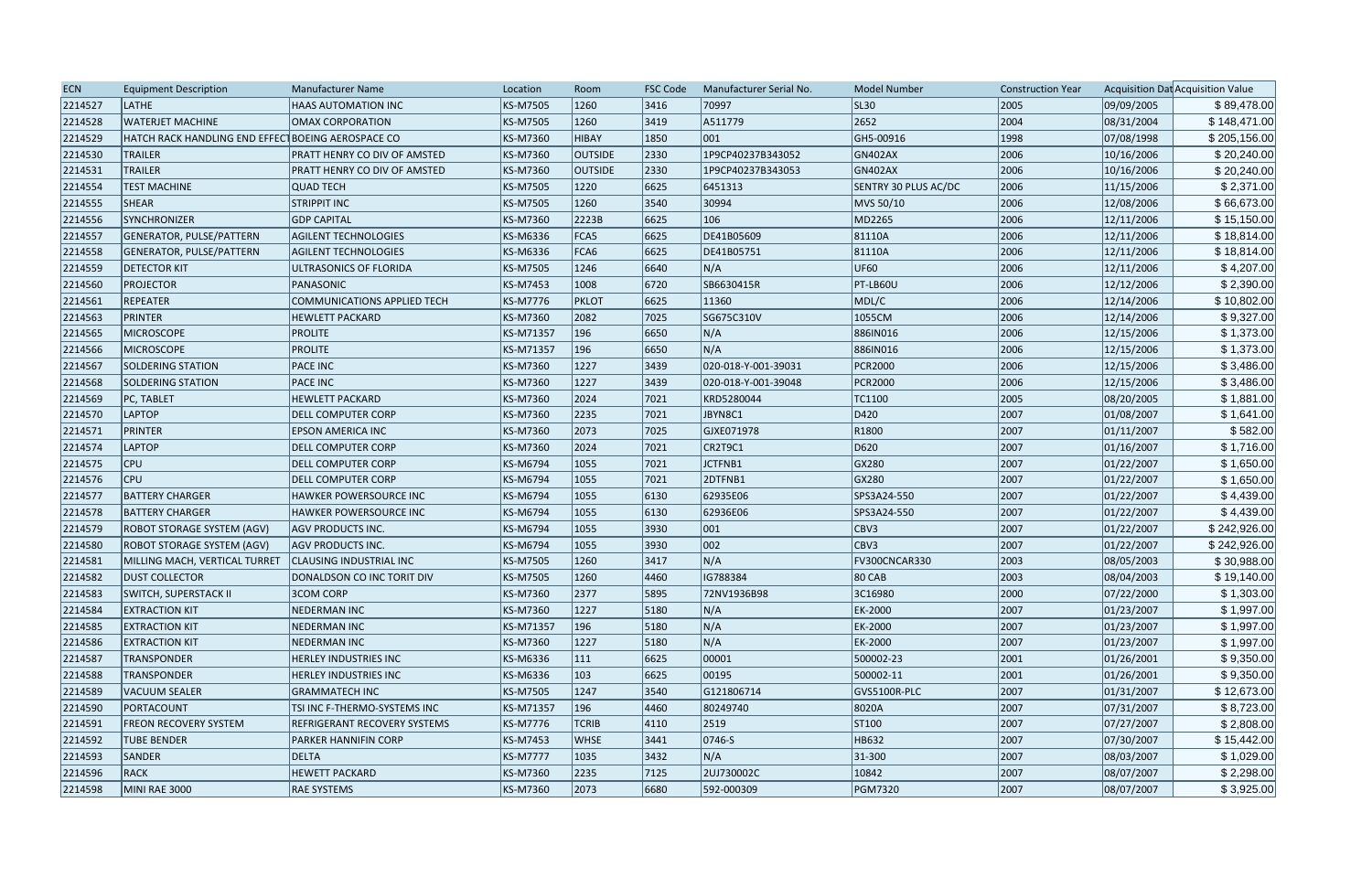| <b>ECN</b> | <b>Equipment Description</b>     | <b>Manufacturer Name</b>              | Location        | Room         | <b>FSC Code</b> | Manufacturer Serial No. | <b>Model Number</b>  | <b>Construction Year</b> |            | Acquisition Dat Acquisition Value |
|------------|----------------------------------|---------------------------------------|-----------------|--------------|-----------------|-------------------------|----------------------|--------------------------|------------|-----------------------------------|
| 2214599    | GENERATOR, GAS                   | PARKER HANNIFIN CORP                  | KS-M7505        | 1040         | 6115            | 7450410498C             | 74-5041NA            | 2007                     | 08/09/2007 | \$8,580.00                        |
| 2214601    | PRINTER                          | <b>EPSON AMERICA USA</b>              | KS-M7360        | 2266         | 6740            | GMSE049167              | <b>B321A</b>         | 2007                     | 08/10/2007 | \$862.00                          |
| 2214602    | PRINTER                          | <b>HEWLETT PACKARD</b>                | KS-M7360        | 2266         | 6740            | JPSC6C0HH               | 5500                 | 2007                     | 08/06/2007 | \$4,609.00                        |
| 2214603    | PRINTER                          | <b>HEWLETT PACKARD</b>                | KS-M7360        | 3264         | 6740            | JPSC7P0S2               | 5500                 | 2007                     | 08/06/2007 | \$4,609.00                        |
| 2214604    | <b>HEAT SEALER</b>               | THERM-O-SEAL                          | KS-M7505        | 2120         | 3540            | 8H04075                 | 8H14004SSH-TI-KY     | 2007                     | 04/25/2007 | \$2,860.00                        |
| 2214605    | <b>HEAT SEALER</b>               | THERM-O-SEAL                          | KS-M7360        | 1296F        | 3540            | 8H05054                 | 8H14004SSH-T1KY      | 2005                     | 05/16/2005 | \$2,943.00                        |
| 2214607    | METER, OXYGEN DISSOLVED          | <b>FISHER SCIENTIFIC CO</b>           | KS-M7505        | 1040         | 6680            | AB92326314              | AB40                 | 2007                     | 08/13/2007 | \$1,818.00                        |
| 2214608    | <b>BINDER MACHINE</b>            | <b>GBC OFFICE PRODUCTS GROUP</b>      | KS-M7360        | 2024         | 7520            | TF00072P                | C800PRO              | 2007                     | 08/15/2007 | \$1,557.00                        |
| 2214609    | <b>ENGRAVING MACHINE</b>         | <b>ROLAND CORPORATION</b>             | KS-M6336        | 106          | 3405            | ZV94431                 | EGX30                | 2007                     | 08/21/2007 | \$4,305.00                        |
| 2214610    | <b>ENGRAVING MACHINE</b>         | NEWING-HALL INC                       | KS-M7453        | <b>WHSE</b>  | 3405            | CX031335-1298           | HP450                | 2007                     | 08/20/2007 | \$18,098.00                       |
| 2214611    | <b>TRIPOD</b>                    | <b>FARO TECHNOLOGIES INC.</b>         | KS-M7360        | <b>IBAY</b>  | 6760            | 00011206                | ACCS0137             | 2007                     | 08/20/2007 | \$5,433.00                        |
| 2214612    | <b>LASER TRACKER</b>             | FARO TECHNOLOGIES INC.                | KS-M7360        | <b>HIBAY</b> | 6675            | X02000702267            | XI                   | 2007                     | 08/20/2007 | \$153,436.00                      |
| 2214613    | <b>BATTERY MONITORING SYSTEM</b> | <b>EATON POWER QUALITY CORP</b>       | KS-M7453        | <b>SHOP</b>  | 7042            | 0707VM-000314           | <b>IBMU</b>          | 2007                     | 08/15/2007 | \$7,068.00                        |
| 2214614    | <b>BATTERY MONITORING SYSTEM</b> | <b>EATON POWER QUALITY CORP</b>       | KS-M7453        | <b>SHOP</b>  | 7042            | 0707VM-000315           | <b>IBMU</b>          | 2007                     | 08/15/2007 | \$7,068.00                        |
| 2214615    | <b>OUTDOOR RACK ENCLOSURE</b>    | <b>DDB UNLIMITED INC</b>              | KS-M6336        | 102          | 7125            | N/A                     | OD50DD               | 2007                     | 08/24/2007 | \$2,316.00                        |
| 2214616    | <b>HEAT SEALER</b>               | THERM-O-SEAL                          | KS-M7505        | 1242         | 3540            | 8H080711                | 8H1/4                | 2007                     | 08/27/2007 | \$2,860.00                        |
| 2214617    | <b>HEAT SEALER</b>               | THERM-O-SEAL                          | KS-M7505        | 1247         | 3540            | 8H080710                | 8H1/4                | 2007                     | 08/27/2007 | \$2,860.00                        |
| 2214618    | <b>LAPTOP</b>                    | <b>DELL COMPUTER</b>                  | KS-M7360        | 2097         | 7021            | HHQMHD1                 | D620                 | 2007                     | 08/28/2007 | \$1,466.00                        |
| 2214619    | <b>STORAGE LOCKER</b>            | <b>JUSTRITE MFG CO</b>                | KS-M7453        | <b>PKLOT</b> | 7125            | N/A                     | 28160                | 2007                     | 08/28/2007 | \$5,559.00                        |
| 2214620    | <b>STORAGE LOCKER</b>            | JUSTRITE MFG CO                       | KS-M7453        | <b>PKLOT</b> | 7125            | N/A                     | 28160                | 2007                     | 08/28/2007 | \$5,559.00                        |
| 2214621    | BALANCE                          | <b>FISHER SCIENTIFIC CO</b>           | KS-M7505        | 1040         | 6670            | 1128111586              | AB265                | 2007                     | 08/28/2007 | \$4,836.00                        |
| 2214622    | <b>CPU</b>                       | <b>DELL COMPUTER CORP</b>             | KS-M7360        | <b>HIBAY</b> | 7021            | 3C99HD1                 | DCSM                 | 2007                     | 08/31/2007 | \$1,197.00                        |
| 2214623    | <b>CPU</b>                       | <b>DELL COMPUTER CORP</b>             | KS-M7360        | <b>HIBAY</b> | 7021            | 4C99HD1                 | DCSM                 | 2007                     | 08/31/2007 | \$1,197.00                        |
| 2214624    | <b>BATTERY CABINET UPS</b>       | <b>EATON POWER QUALITY CORP</b>       | <b>KS-M7777</b> | 1230         | 6125            | EA345CBA07              | 160                  | 2007                     | 09/04/2007 | \$31,757.00                       |
| 2214625    | <b>BATTERY CABINET UPS</b>       | <b>EATON POWER QUALITY CORP</b>       | KS-M7355        | <b>PURM</b>  | 6125            | EA353CBA04              | 160                  | 2007                     | 09/04/2007 | \$31,757.00                       |
| 2214626    | <b>BATTERY CABINET UPS</b>       | <b>EATON POWER QUALITY CORP</b>       | KS-M7355        | <b>PURM</b>  | 6125            | <b>FA346DAA06</b>       | 160                  | 2007                     | 09/04/2007 | \$12,874.00                       |
| 2214627    | <b>BATTERY CABINET UPS</b>       | <b>EATON POWER QUALITY CORP</b>       | <b>KS-M7777</b> | 1230         | 6125            | <b>FA346DAA07</b>       | 160                  | 2007                     | 09/04/2007 | \$12,874.00                       |
| 2214628    | CONTROL STATION                  | <b>FARO TECHNOLOGIES INC.</b>         | KS-M7360        | 2092         | 5210            | P08-05-07-05580         | <b>P08</b>           | 2007                     | 09/05/2007 | \$61,724.00                       |
| 2214629    | <b>CUTTER, VERTICAL</b>          | <b>FLETCHER-TERRY CO THE</b>          | KS-M7360        | 2266         | 3456            | N/A                     | 3100B                | 2007                     | 09/10/2007 | \$2,269.00                        |
| 2214630    | K BASE SYSTEM                    | METTLER TOLEDO INC                    | KS-M7360        | <b>HIBAY</b> | 6640            | 2934273                 | <b>KE 1500SXK-TA</b> | 2007                     | 09/10/2007 | \$26,147.00                       |
| 2214631    | <b>TERMINAL W/DISPLAY</b>        | METTLER TOLEDO INC                    | KS-M7362        | <b>BUTLR</b> | 7042            | 292373                  | ID7SX                | 2007                     | 09/10/2007 | \$2,265.00                        |
| 2214632    | <b>POWER SUPPLY</b>              | METTLER TOLEDO INC                    | KS-M7360        | <b>HIBAY</b> | 6150            | 2931017                 | PSUX120V             | 2007                     | 09/10/2007 | \$1,063.00                        |
| 2214633    | <b>PRESS, VACUUM</b>             | <b>DRYTAC CORPORATION</b>             | KS-M7360        | 2266         | 6740            | HGP3601219              | <b>HGP 360</b>       | 2007                     | 09/10/2007 | \$6,595.00                        |
| 2214634    | <b>MICROSCOPE</b>                | <b>PROLITE</b>                        | KS-M71357       | 196          | 6650            | N/A                     | 886IN016             | 2006                     | 12/15/2006 | \$1,373.00                        |
| 2214635    | SCALE, DIGITAL                   | <b>OHAUS SCALE CORP</b>               | KS-M7360        | 1451         | 6670            | 8028351133              | AV3102C              | 2007                     | 09/11/2007 | \$1,301.00                        |
| 2214636    | SCALE, DIGITAL                   | <b>OHAUS SCALE CORP</b>               | KS-M7360        | 1451         | 6670            | 8028351135              | AV3102C              | 2007                     | 09/13/2007 | \$1,300.00                        |
| 2214637    | <b>HEAT SEALER</b>               | PACKWORLD USA LTD                     | KS-M7360        | 1051         | 3540            | 08757                   | PW7016               | 2007                     | 09/17/2007 | \$5,690.00                        |
| 2214638    | <b>CPU, WORK STATION</b>         | <b>DELL INC</b>                       | KS-M7360        | 2238K        | 7021            | GX2LJD1                 | DCD <sub>0</sub>     | 2007                     | 09/18/2007 | \$6,183.00                        |
| 2214639    | <b>CPU, WORK STATION</b>         | <b>DELL INC</b>                       | KS-M7360        | 2238K        | 7021            | CX2LJD1                 | DCD <sub>0</sub>     | 2007                     | 09/18/2007 | \$6,183.00                        |
| 2214640    | CABINET, BATTERY                 | <b>EATON POWER QUALITY CORP</b>       | KS-M6798        | <b>YARD</b>  | 6125            | <b>FA373DAA50</b>       | 3326525              | 2007                     | 09/18/2007 | \$4,836.00                        |
| 2214641    | <b>ANALYZER</b>                  | <b>DRANETZ TECHNOLOGIES F-DRANETZ</b> | KS-M7360        | 2056         | 6695            | 4400CB024               | 4400                 | 2007                     | 09/18/2007 | \$6,787.00                        |
| 2214642    | LIFT, SCISSOR                    | <b>GENIE INDUSTRIES</b>               | KS-M7777        | 1035         | 3930            | GS3207-88625            | GS2632               | 2007                     | 09/20/2007 | \$15,206.00                       |
| 2214643    | LIFT, SCISSOR                    | <b>GENIE INDUSTRIES</b>               | KS-M7777        | 1230         | 3930            | GS3207-88629            | GS2632               | 2007                     | 09/20/2007 | \$15,206.00                       |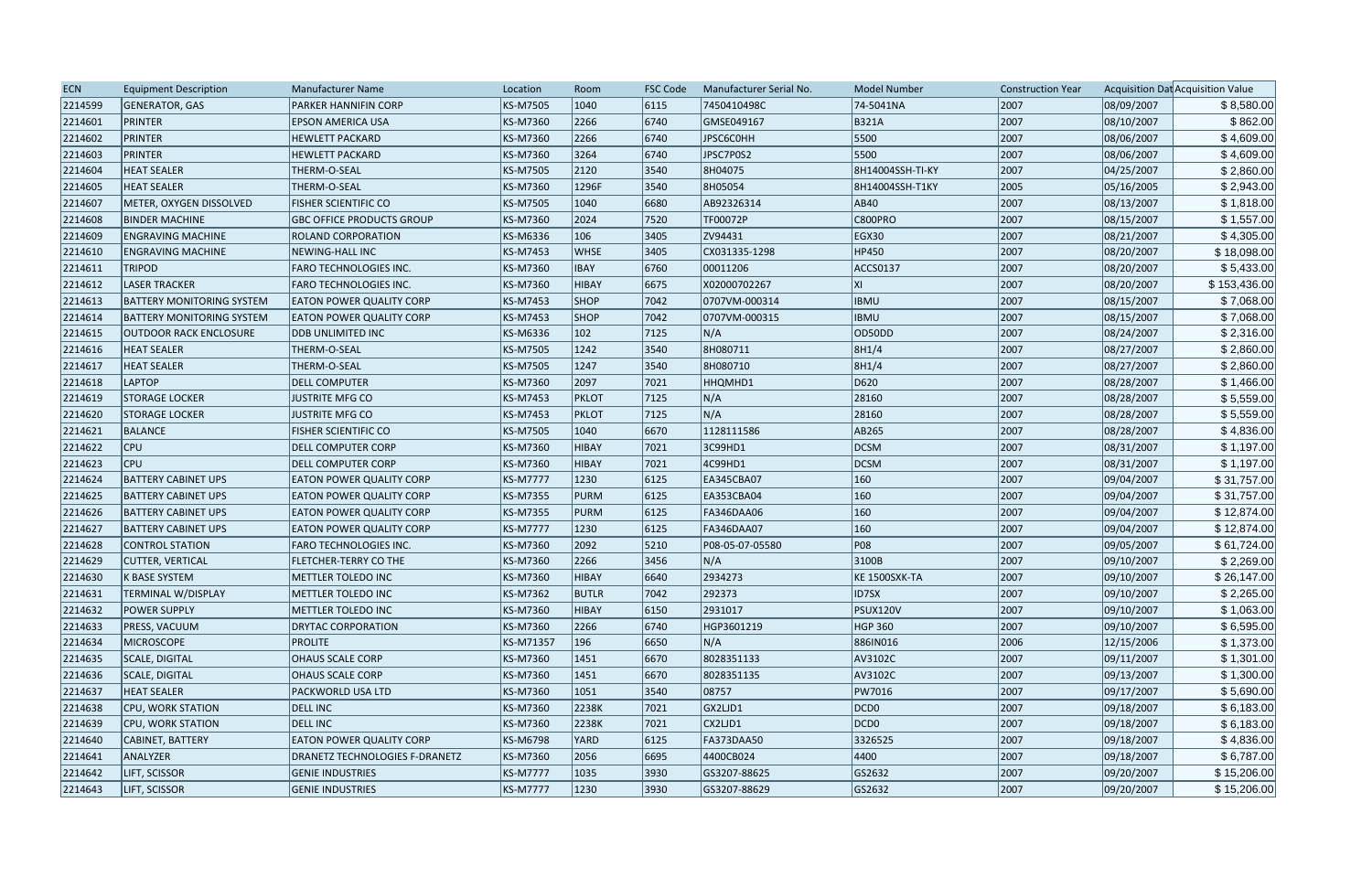| <b>ECN</b> | <b>Equipment Description</b>     | Manufacturer Name                     | Location        | Room         | <b>FSC Code</b> | Manufacturer Serial No. | <b>Model Number</b> | <b>Construction Year</b> |            | Acquisition Dat Acquisition Value |
|------------|----------------------------------|---------------------------------------|-----------------|--------------|-----------------|-------------------------|---------------------|--------------------------|------------|-----------------------------------|
| 2214644    | <b>LIFT, SCISSOR</b>             | <b>GENIE INDUSTRIES</b>               | KS-M71354       | 09           | 3930            | GS3207-88638            | GS2632              | 2007                     | 09/20/2007 | \$15,206.00                       |
| 2214645    | CABINET, BATTERY                 | <b>EATON POWER QUALITY CORP</b>       | KS-M6798        | <b>YARD</b>  | 7125            | <b>FA381DAA50</b>       | 3326661             | 2007                     | 09/24/2007 | \$4,836.00                        |
| 2214646    | PRINTER                          | DIMENSION COMPUTER CO                 | KS-M7360        | 2238H        | 7025            | P06988                  | SST1200             | 2007                     | 09/18/2007 | \$32,890.00                       |
| 2214647    | <b>PRINTER</b>                   | <b>DIMENSION COMPUTER CO</b>          | KS-M7505        | 1260         | 7025            | P06987                  | SST1200             | 2007                     | 09/18/2007 | \$32,890.00                       |
| 2214648    | <b>AIR CONDITIONER, PORTABLE</b> | <b>DENSO SALES CALIFORNIA INC</b>     | KS-M7453        | <b>WHSE</b>  | 4120            | 07070468600             | <b>PRO 60</b>       | 2007                     | 09/24/2007 | \$7,916.00                        |
| 2214649    | <b>AIR CONDITIONER, PORTABLE</b> | <b>DENSO SALES CALIFORNIA INC</b>     | KS-M7453        | <b>WHSE</b>  | 4120            | 07070498600             | <b>PRO 60</b>       | 2007                     | 09/24/2007 | \$7,916.00                        |
| 2214650    | <b>END FINISHING MACHINE</b>     | PHI SEE CAGE CODE 29688               | KS-M7453        | <b>WHSE</b>  | 3426            | 07-09-009               | $ 2$ CPV1           | 2007                     | 09/26/2007 | \$17,097.00                       |
| 2214651    | <b>END FINISHING MACHINE</b>     | PHI SEE CAGE CODE 29688               | KS-M7453        | <b>WHSE</b>  | 3426            | 07-09-008               | $ 2$ CPV1           | 2007                     | 09/26/2007 | \$17,097.00                       |
| 2214652    | <b>HOIST</b>                     | <b>HARRINGTON HOIST INC</b>           | KS-M7453        | <b>TCRIB</b> | 3950            | 7KT01161                | MR010L              | 2007                     | 09/25/2007 | \$5,300.00                        |
| 2214653    | ANALYZER                         | <b>DRANETZ TECHNOLOGIES F-DRANETZ</b> | KS-M7360        | 2397         | 6695            | 4400CB027               | 4400                | 2007                     | 09/24/2007 | \$5,763.00                        |
| 2214654    | NOTEBOOK                         | PANASONIC                             | <b>KS-M7777</b> | 2100L        | 7021            | 7HKSA72487              | CF19                | 2007                     | 07/07/2008 | \$11,917.00                       |
| 2214655    | <b>NOTEBOOK</b>                  | PANASONIC                             | <b>KS-M7777</b> | 2100L        | 7021            | 7HKSA72744              | CF19                | 2007                     | 07/08/2008 | \$11,917.00                       |
| 2214656    | <b>NOTEBOOK</b>                  | PANASONIC                             | <b>KS-M7777</b> | 2100L        | 7021            | 7HKSA72676              | CF19                | 2007                     | 07/08/2008 | \$11,917.00                       |
| 2214657    | <b>CAMERA</b>                    | <b>GEODETIC SERVICES INC</b>          | KS-M7360        | HI-BAY       | 6720            | 0162                    | INCA3               | 2007                     | 09/25/2007 | \$95,874.00                       |
| 2214658    | <b>CAMERA</b>                    | <b>GEODETIC SERVICES INC</b>          | KS-M7360        | <b>IBAY</b>  | 6720            | 0163                    | INC3                | 2007                     | 09/25/2007 | \$95,874.00                       |
| 2214659    | LAPTOP                           | <b>GEODETIC SERVICES INC</b>          | KS-M7360        | 2064         | 7021            | 30L0HD1                 | PP04X               | 2007                     | 09/25/2007 | \$3,850.00                        |
| 2214660    | <b>LAPTOP</b>                    | <b>DELL COMPUTER</b>                  | KS-M7360        | 2064         | 7021            | 8KFMPD                  | <b>PP18L</b>        | 2007                     | 09/27/2007 | \$2,443.00                        |
| 2214661    | <b>LAPTOP</b>                    | <b>DELL COMPUTER</b>                  | KS-M7360        | 2235         | 7021            | 4KFMPD1                 | PP18L               | 2007                     | 09/27/2007 | \$2,443.00                        |
| 2214662    | <b>VIDEO PROBE</b>               | <b>GE INSPECTION TECHNOLOGIES</b>     | KS-M7360        | 2397         | 5836            | 07361558                | VP300LSA            | 2007                     | 09/26/2007 | \$41,184.00                       |
| 2214663    | <b>BOARD, DRY ERASE ELEC</b>     | <b>BENTCO OFFICE SOLUTIONS</b>        | KS-M7505        | 1101         | 7110            | N/A                     | QRT-Q8600           | 2007                     | 10/03/2007 | \$2,799.00                        |
| 2214664    | SIMULATOR, CONTINUOUS WAVE       | <b>ROHDE AND SCHWARZ</b>              | KS-M6336        | 102          | 5860            | V0730102743             | 500E                | 2007                     | 10/04/2007 | \$21,945.00                       |
| 2214665    | <b>TRAILER</b>                   | <b>SPACE COAST INDUSTRIES</b>         | KS-M6798        | <b>YARD</b>  | 2330            | N/A                     | TA8307TG            | 2007                     | 10/04/2007 | \$9,117.00                        |
| 2214666    | <b>SCALE, COUNTING</b>           | <b>WEIGH-TRONIX INC W C DILLION D</b> | KS-M7505        | 1130         | 6670            | S270301                 | PC905               | 2007                     | 10/08/2007 | \$1,188.00                        |
| 2214667    | <b>LOAD BANK</b>                 | <b>AVTRON MANUFACTURING INC</b>       | KS-M6798        | <b>YARD</b>  | 6115            | 1376                    | K675A               | 2007                     | 10/08/2007 | \$25,246.00                       |
| 2214668    | TV, WIDESCREEN LCD               | PHILIPS ELECTRONICS                   | KS-M7360        | 3053         | 5821            | YA1B0737009244          | 32FPL533D37         | 2007                     | 10/10/2007 | \$773.00                          |
| 2214669    | <b>END FINISHING MACHINE</b>     | PHI SEE CAGE CODE 29688               | KS-M7453        | <b>WHSE</b>  | 3426            | 0710003                 | $ 3$ CPV            | 2007                     | 10/15/2007 | \$26,330.00                       |
| 2214670    | <b>PROJECTOR</b>                 | <b>ASK PROXIMA</b>                    | KS-M7360        | 2097         | 6730            | ATPV721A0117            | W340                | 2007                     | 10/15/2007 | \$990.00                          |
| 2214671    | GENERATOR                        | <b>GENERAC POWER SYSTEM INC.</b>      | KS-M7453        | <b>WHSE</b>  | 6115            | 4473098                 | 0G0934              | 2007                     | 10/24/2007 | \$2,641.00                        |
| 2214672    | GENERATOR                        | <b>GENERAC POWER SYSTEM INC.</b>      | KS-M7453        | <b>WHSE</b>  | 6115            | 4473117                 | OG0934              | 2007                     | 10/24/2007 | \$2,641.00                        |
| 2214673    | GENERATOR                        | <b>GENERAC POWER SYSTEM INC.</b>      | KS-M7453        | <b>WHSE</b>  | 6115            | 4469475                 | 0G0934              | 2007                     | 10/24/2007 | \$2,641.00                        |
| 2214674    | GENERATOR                        | <b>GENERAC POWER SYSTEM INC.</b>      | <b>KS-M7453</b> | <b>WHSE</b>  | 6115            | 4470151                 | 0G0934              | 2007                     | 10/24/2007 | \$2,641.00                        |
| 2214675    | <b>LOAD BANK</b>                 | <b>AVTRON MANUFACTURING INC</b>       | KS-M7355        | 4239         | 7010            | 1190                    | LPH 100             | 2007                     | 10/29/2007 | \$7,094.00                        |
| 2214676    | SIMULATOR, CONTINUOUS WAVE       | ROHDE AND SCHWARZ                     | KS-M6336        | 102          | 5860            | V0730102742             | 500E                | 2007                     | 11/01/2007 | \$21,945.00                       |
| 2214677    | <b>CPU</b>                       | <b>DELL COMPUTER CORP</b>             | KS-M7453        | <b>WHSE</b>  | 7021            | B6CKYD1                 | <b>DCSM</b>         | 2007                     | 11/02/2007 | \$1,420.00                        |
| 2214678    | <b>PALLET JACK</b>               | YALE CAROLINAS INC.                   | KS-M7453        | <b>WHSE</b>  | 3920            | B827N28222E             | MPB040EN24T2748     | 2007                     | 11/06/2007 | \$4,587.00                        |
| 2214679    | <b>FORKLIFT, ELECTRIC</b>        | YALE CAROLINAS INC.                   | KS-M7360        | <b>REC</b>   | 3930            | C839N01727E             | ERC120HHN36TE092    | 2007                     | 11/06/2007 | \$62,510.00                       |
| 2214680    | <b>FORKLIFT</b>                  | YALE CAROLINAS INC.                   | KS-M7360        | <b>REC</b>   | 3930            | A908N07359E             | ERC065GHN36TE088    | 2007                     | 11/06/2007 | \$44,979.00                       |
| 2214681    | <b>FORKLIFT</b>                  | YALE CAROLINAS INC.                   | KS-M7453        | <b>WHSE</b>  | 3930            | A908N07350E             | ERC065GHN36TE088    | 2007                     | 11/06/2007 | \$44,979.00                       |
| 2214683    | DISPLAY UNIT, FLAT PANEL         | <b>DELL COMPUTER CORP</b>             | KS-M7360        | 2266         | 7025            | CN0C06464663344E1WNL    | 2001FP              | 2005                     | 06/08/2005 | \$602.00                          |
| 2214684    | TV, LCD HD                       | <b>PHILLIPS</b>                       | KS-M7360        | 3053         | 5820            | YA1B0737008472          | 32PFL5332D/37       | 2007                     | 12/04/2007 | \$1,023.00                        |
| 2214685    | TABLE, WELDING                   | <b>BLUCO CORP</b>                     | KS-M7505        | 1260         | 3436            | <b>NONE</b>             | 1031002             | 2007                     | 11/27/2007 | \$14,717.00                       |
| 2214686    | TABLE, WELDING                   | <b>BLUCO CORP</b>                     | KS-M7505        | 1260         | 3436            | NONE                    | 1031002             | 2007                     | 11/27/2007 | \$14,717.00                       |
| 2214687    | <b>ACCESSORY CART W/TOOLS</b>    | <b>BLUCO CORP</b>                     | KS-M7505        | 1260         | 9999            | <b>NONE</b>             | 11001               | 2007                     | 11/27/2007 | \$41,886.00                       |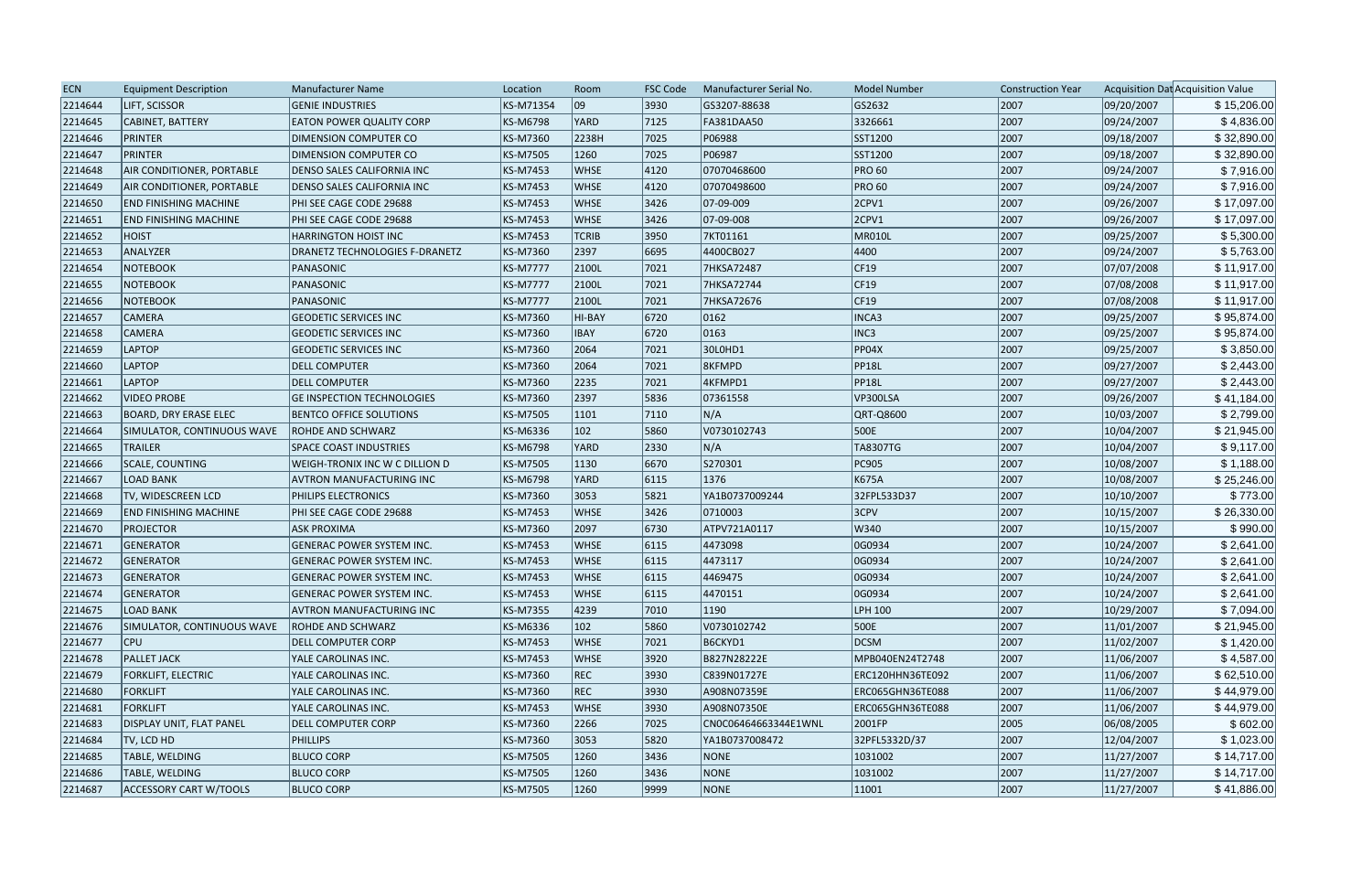| <b>ECN</b> | <b>Equipment Description</b>      | <b>Manufacturer Name</b>                  | Location        | Room          | <b>FSC Code</b> | Manufacturer Serial No. | <b>Model Number</b> | <b>Construction Year</b> |            | Acquisition Dat Acquisition Value |
|------------|-----------------------------------|-------------------------------------------|-----------------|---------------|-----------------|-------------------------|---------------------|--------------------------|------------|-----------------------------------|
| 2214688    | <b>TRAILER</b>                    | AVTRON MANUFACTURING INC                  | <b>KS-M6798</b> | YARD          | 2330            | 386                     | K580                | 2007                     | 12/06/2007 | \$7,396.00                        |
| 2214690    | <b>LEAK DETECTOR</b>              | LEYBOLD VACUUM PRODUCTS INC               | <b>KS-M7360</b> | 1422          | 6635            | 90001071687             | 250002              | 2007                     | 02/13/2007 | \$66,895.00                       |
| 2214691    | ANALYZER, SPECTRUM                | <b>AGILENT TECH INC</b>                   | <b>KS-M6336</b> | 111           | 7010            | US44611012              | E4440A              | 2007                     | 12/18/2007 | \$98,967.00                       |
| 2214692    | ANALYZER, SPECTRUM                | <b>AGILENT TECH INC</b>                   | KS-M6336        | $ 111\rangle$ | 7010            | US44611013              | E4440A              | 2007                     | 12/18/2007 | \$98,967.00                       |
| 2214693    | TV, LCD HD DVD COMBO              | <b>WESTINGHOUSE DIGITAL ELECTRONI</b>     | <b>KS-M7360</b> | 3065          | 7730            | 5040W73803903           | SK26H590D           | 2007                     | 12/21/2007 | \$753.00                          |
| 2214694    | TV, LCD HD DVD COMBO              | <b>WESTINGHOUSE DIGITAL ELECTRONI</b>     | <b>KS-M7505</b> | 1202          | 7730            | 5040W73803803           | SK26H590D           | 2007                     | 12/21/2007 | \$753.00                          |
| 2214695    | <b>CABINET, MODULAR DRAWER</b>    | <b>EQUIPTO ELECTRONICS CORP</b>           | KS-M7360        | 1488          | 7125            | <b>NONE</b>             | 5045T72             | 2006                     | 01/17/2008 | \$2,826.00                        |
| 2214696    | <b>PROJECTOR</b>                  | IN FOCUS INC                              | <b>KS-M7360</b> | 2070          | 6730            | AKMH728R0013            | LP850               | 2008                     | 02/01/2008 | \$3,575.00                        |
| 2214697    | <b>PROJECTOR</b>                  | IN FOCUS INC                              | <b>KS-M7360</b> | 2048          | 6730            | AKMH728R0015            | LP850               | 2008                     | 02/01/2008 | \$3,575.00                        |
| 2214698    | <b>ACCESS TABLE, HORIZONTAL</b>   | <b>EMFINC</b>                             | <b>KS-M7360</b> | HIBAY         | 1850            | 002                     | 82K07465-1          | 2007                     | 11/15/2007 | \$40,398.00                       |
| 2214699    | WATER DEIONIZATION SYSTEM         | <b>BARNSTEAD/THERMOLYNE CORP DIV</b>      | <b>KS-M7505</b> | 1040          | 4610            | 0709683500              | D2770               | 2007                     | 02/06/2008 | \$3,027.00                        |
| 2214701    | SEALER, BAND                      | ADVANCED BUSINESS SERVICES INC            | <b>KS-M7360</b> | 1296F         | 3540            | 01/39126                | MPS LITE            | 2008                     | 02/11/2008 | \$3,599.00                        |
| 2214702    | <b>SPECTROPHOTOMETER</b>          | THERMO ELECTRON CORP                      | <b>KS-M7505</b> | 1040          | 7025            | 2M7K338001              | GENESYS6            | 2008                     | 02/11/2008 | \$6,821.00                        |
| 2214703    | <b>WORKSTATION</b>                | <b>DELL COMPUTER</b>                      | <b>KS-M6336</b> | 129           | 7021            | <b>FCQCKF1</b>          | <b>DCSM</b>         | 2008                     | 02/11/2008 | \$1,187.00                        |
| 2214704    | <b>WORKSTATION</b>                | <b>DELL COMPUTER</b>                      | <b>KS-M6336</b> | 129           | 7021            | CCQCKF1                 | DCSM                | 2008                     | 02/11/2008 | \$1,187.00                        |
| 2214705    | <b>WORKSTATION</b>                | <b>DELL COMPUTER</b>                      | KS-M6336        | $ 129\rangle$ | 7021            | 8CQCKF1                 | DCSM                | 2008                     | 02/11/2008 | \$1,187.00                        |
| 2214708    | SANDER, DISK                      | <b>GE MOTORS &amp; INDUSTRIAL SYSTEMS</b> | <b>KS-M7505</b> | 1260          | 5130            | ORP0073MC03E            | 5KS182SSP205D9      | 1979                     | 02/11/1987 | \$1,140.00                        |
| 2214709    | <b>AIR CONDITIONER, RACK ASSY</b> | <b>ICE QUBE INC</b>                       | <b>KS-M6336</b> | SHED3         | 4120            | 1A527807-4              | 1Q4000VS            | 2007                     | 02/21/2008 | \$5,018.00                        |
| 2214710    | <b>AIR CONDITIONER, RACK ASSY</b> | ICE QUBE INC                              | <b>KS-M6336</b> | PAD41A        | 4120            | 1A552507-4              | 1Q4000VS            | 2007                     | 02/21/2008 | \$5,018.00                        |
| 2214711    | TV, FLATSCREEN LCD HDTV           | <b>WESTINGHOUSE DIGITAL ELECTRONI</b>     | <b>KS-M7360</b> | 2064          | 5820            | 5040J74902704           | SK26H590D           | 2008                     | 02/22/2008 | \$752.00                          |
| 2214712    | TV, FLATSCREEN LCD HDTV           | <b>WESTINGHOUSE DIGITAL ELECTRONI</b>     | <b>KS-M7360</b> | 2036          | 5820            | 5040J74902702           | SK26H590D           | 2008                     | 02/22/2008 | \$752.00                          |
| 2214713    | TV, FLATSCREEN LCD HDTV           | <b>WESTINGHOUSE DIGITAL ELECTRONI</b>     | <b>KS-M7360</b> | 3270          | 5820            | 5040J74902703           | SK26H590D           | 2008                     | 02/22/2008 | \$752.00                          |
| 2214714    | MICROSCOPE, PORTABLE              | BUEHLER EQUIPMENT CO                      | <b>KS-M7505</b> | 1220          | 6650            | 03619                   | 0801-9505           | 1999                     | 03/07/2008 | \$1,000.00                        |
| 2214715    | TV, FLATSCREEN LCD DVD COMBO      | WESTINGHOUSE DIGITAL ELECTRONI            | <b>KS-M7360</b> | 2097          | 7730            | 5040J74902699           | SK26H590D           | 2008                     | 03/07/2008 | \$753.00                          |
| 2214716    | TV, FLATSCREEN LCD DVD COMBO      | <b>WESTINGHOUSE DIGITAL ELECTRONI</b>     | <b>KS-M7360</b> | 2097          | 7730            | 5040J74902688           | SK26H590D           | 2008                     | 03/07/2008 | \$753.00                          |
| 2214717    | TV, FLATSCREEN LCD DVD COMBO      | <b>WESTINGHOUSE DIGITAL ELECTRONI</b>     | <b>KS-M7360</b> | 2097          | 7730            | 5040J74902689           | <b>SK26H590D</b>    | 2008                     | 03/07/2008 | \$753.00                          |
| 2214718    | <b>INTEGRATOR</b>                 | <b>AGILENT TECHNOLOGIES INC</b>           | <b>KS-M7505</b> | 1040          | 7025            | CN00009676              | 3395B               | 2008                     | 02/19/2008 | \$4,870.00                        |
| 2214719    | BRACKET, HUB LWAPA/SAPA           | <b>THE BOEING COMPANY</b>                 | <b>KS-M7360</b> | HIBAY         | 1820            | $ 001\rangle$           | 82K07407-21         | 2007                     | 03/11/2008 | \$4,160.00                        |
| 2214720    | BRACKET, HUB LWAPA/SAPA           | THE BOEING COMPANY                        | <b>KS-M7360</b> | HIBAY         | 1820            | 001                     | 82K07407-22         | 2007                     | 03/11/2008 | \$4,160.00                        |
| 2214723    | <b>HEAT SEALER</b>                | THERM-O-SEAL                              | <b>KS-M7505</b> | 1220          | 3540            | 8H03084                 | 8H14                | 2008                     | 03/14/2008 | \$2,860.00                        |
| 2214724    | <b>HEAT SEALER</b>                | THERM-O-SEAL                              | <b>KS-M7505</b> | 1220          | 3540            | 8H03083                 | 8H14                | 2008                     | 03/14/2008 | \$2,860.00                        |
| 2214725    | <b>HUB BRACKET</b>                | <b>BOEING AEROSPACE CO</b>                | KS-M7360        | HIBAY         | 1820            | 001                     | 82K07407-6          | 2002                     | 08/21/2002 | \$5,099.00                        |
| 2214726    | <b>HUB BRACKET</b>                | <b>BOEING AEROSPACE CO</b>                | <b>KS-M7360</b> | HIBAY         | 1820            | 001                     | 82K07407-16         | 2002                     | 08/21/2002 | \$6,619.00                        |
| 2214727    | <b>HUB BRACKET</b>                | <b>BOEING AEROSPACE CO</b>                | <b>KS-M7360</b> | <b>HIBAY</b>  | 1820            | $ 001\rangle$           | 82K07407-5          | 2002                     | 08/21/2002 | \$5,099.00                        |
| 2214728    | GENERATOR, PULSE/PATTERN          | <b>AGILENT TECHNOLGIES</b>                | KS-M6336        | $ 111\rangle$ | 7025            | DE41B06517              | 81110A              | 2008                     | 03/17/2008 | \$8,814.00                        |
| 2214729    | <b>RF FILTER SECTION</b>          | <b>AGILENT TECHNOLGIES</b>                | KS-M6336        | $ 109\rangle$ | 7025            | SG46520001              | N9039A              | 2008                     | 03/17/2008 | \$38,581.00                       |
| 2214730    | MAINFRAME                         | <b>AGILENT TECHNOLGIES</b>                | KS-M6336        | 129           | 7010            | 119942                  | CT310A              | 2007                     | 03/17/2008 | \$60,831.00                       |
| 2214731    | MAINFRAME                         | <b>AGILENT TECHNOLGIES</b>                | KS-M6336        | $ 103\rangle$ | 7010            | 119943                  | CT310A              | 2007                     | 03/17/2008 | \$60,831.00                       |
| 2214732    | DOLLY, FIFTH WHEEL                | <b>BIRMINGHAM MFG CO</b>                  | <b>KS-M7776</b> | PKLOT         | 3920            | 11302                   | $ D4-S1 $           | 1985                     | 04/02/1987 | \$5,072.00                        |
| 2214733    | <b>PROJECTOR</b>                  | <b>INFOCUS INC</b>                        | KS-M7360        | 3036          | 6730            | AKMH747R0055            | LP850               | 2008                     | 03/25/2008 | \$3,575.00                        |
| 2214734    | COMPUTER, DESKTOP                 | ELO TOUCH SYSTEMS INC                     | <b>KS-M7360</b> | 2348          | 7025            | 728076958C              | ESY17A28UWA1XPG     | 2008                     | 03/27/2008 | \$1,649.00                        |
| 2214735    | COMPUTER, DESKTOP                 | ELO TOUCH SYSTEMS INC                     | <b>KS-M7360</b> | 2348          | 7025            | 728076970C              | ESY17A28UWA1XPG     | 2008                     | 03/27/2008 | \$1,649.00                        |
| 2214736    | TV, LCD HD                        | PHILLIPS INC                              | <b>KS-M7360</b> | <b>HIBAY</b>  | 5820            | YA2D0805017025          | 32PFL5332D37        | 2008                     | 03/31/2008 | \$890.00                          |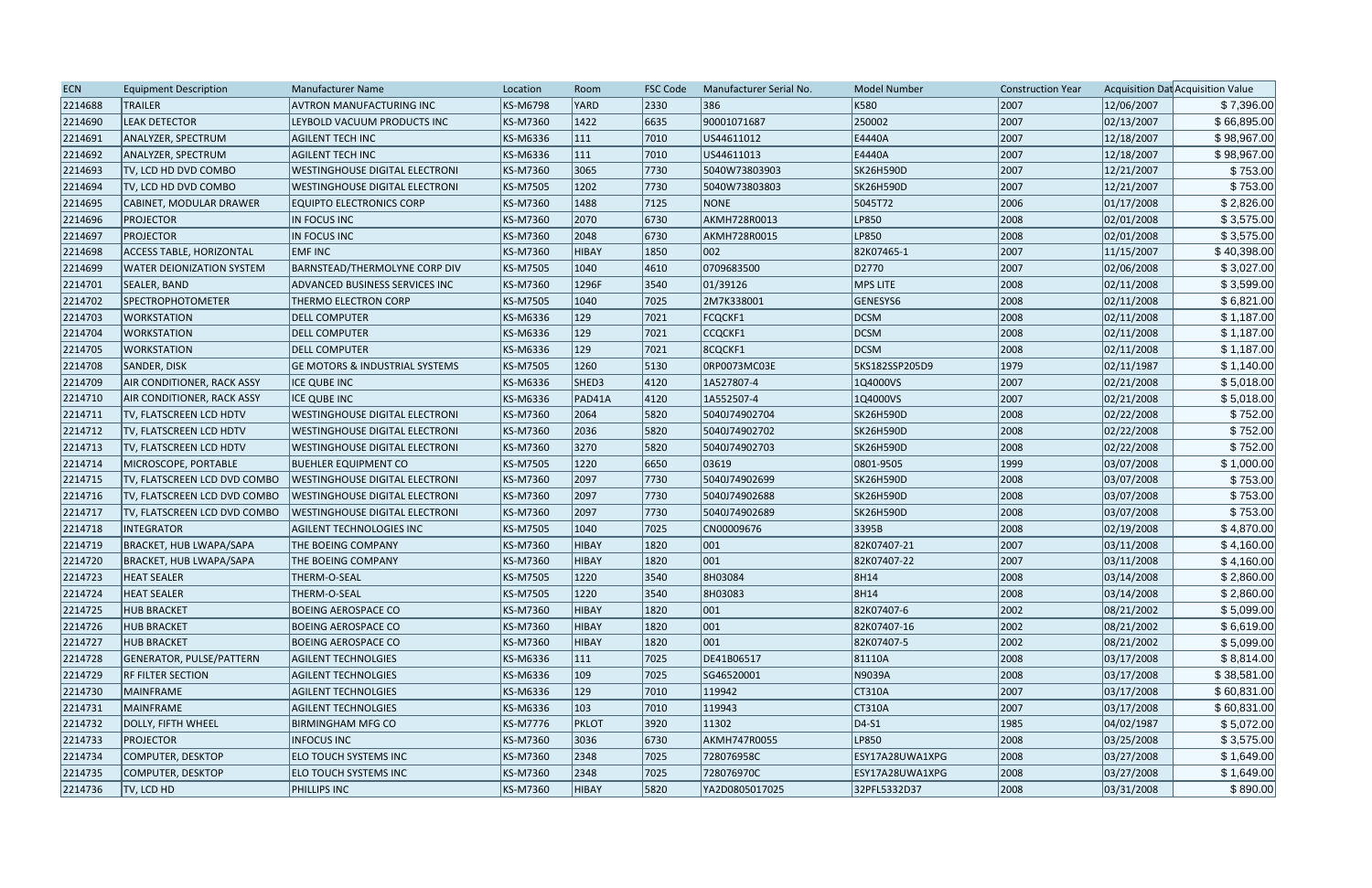| <b>ECN</b> | <b>Equipment Description</b>          | Manufacturer Name                     | Location        | Room         | <b>FSC Code</b> | Manufacturer Serial No. | <b>Model Number</b>  | <b>Construction Year</b> |            | Acquisition Dat Acquisition Value |
|------------|---------------------------------------|---------------------------------------|-----------------|--------------|-----------------|-------------------------|----------------------|--------------------------|------------|-----------------------------------|
| 2214737    | TV, LCD HD DVD COMBO                  | <b>WESTINGHOUSE DIGITAL ELECTRONI</b> | KS-M7360        | 2051         | 7730            | 5040J74902725           | SK26H590D            | 2008                     | 03/28/2008 | \$753.00                          |
| 2214738    | TV, LCD HD DVD COMBO                  | <b>WESTINGHOUSE DIGITAL ELECTRONI</b> | <b>KS-M7505</b> | 1241         | 7730            | 5040J7492884            | SK26H590D            | 2008                     | 03/28/2008 | \$753.00                          |
| 2214739    | <b>PROJECTOR</b>                      | <b>INFOCUS INC</b>                    | <b>KS-M7360</b> | 2289         | 6730            | AKMH804R0280            | LP850                | 2008                     | 04/14/2008 | \$3,515.00                        |
| 2214740    | <b>PROJECTOR</b>                      | <b>INFOCUS INC</b>                    | KS-66330        | 1000         | 6730            | AKMH749R0074            | LP850                | 2008                     | 04/14/2008 | \$3,515.00                        |
| 2214741    | <b>PROJECTOR</b>                      | <b>INFOCUS INC</b>                    | KS-66330        | 1000         | 6730            | AKMH746R0072            | LP850                | 2008                     | 04/14/2008 | \$3,515.00                        |
| 2214742    | <b>DESKTOP, TOUCHCOMPUER LCD</b>      | <b>ELO TOUCHSYSTEMS</b>               | <b>KS-M7360</b> | HIBAY        | 7025            | 728076897C              | ESY17A28UWA1XPG      | 2008                     | 04/15/2008 | \$1,649.00                        |
| 2214743    | <b>DESKTOP, TOUCHCOMPUER LCD</b>      | <b>ELO TOUCHSYSTEMS</b>               | KS-M7360        | <b>IBAY</b>  | 7025            | 728076901C              | ESY17A28UWA1XPG      | 2008                     | 04/15/2008 | \$1,649.00                        |
| 2214744    | DESKTOP, TOUCHCOMPUER LCD             | <b>ELO TOUCHSYSTEMS</b>               | <b>KS-M7360</b> | <b>HIBAY</b> | 7025            | 728076905C              | ESY17A28UWA1XPG      | 2008                     | 04/15/2008 | \$1,649.00                        |
| 2214745    | DESKTOP, TOUCHCOMPUER LCD             | <b>ELO TOUCHSYSTEMS</b>               | <b>KS-M7360</b> | HIBAY        | 7025            | 728077007C              | ESY17A28UWA1XPG      | 2008                     | 04/15/2008 | \$1,649.00                        |
| 2214746    | DESKTOP, TOUCHCOMPUER LCD             | <b>ELO TOUCHSYSTEMS</b>               | <b>KS-M7360</b> | 2348         | 7025            | 728076964C              | ESY17A28UWA1XPG      | 2008                     | 04/15/2008 | \$1,649.00                        |
| 2214747    | <b>LAPTOP</b>                         | <b>DELL COMPUTER</b>                  | <b>KS-M7360</b> | 2024         | 7025            | DHQMZF1                 | <b>PP18L</b>         | 2008                     | 04/15/2008 | \$1,277.00                        |
| 2214748    | <b>LAPTOP</b>                         | <b>DELL COMPUTER</b>                  | KS-M7360        | 2024         | 7025            | 9HQMZF1                 | <b>PP18L</b>         | 2008                     | 04/15/2008 | \$1,277.00                        |
| 2214749    | MONITOR/TV 46 LCD                     | <b>NEC</b>                            | <b>KS-M7360</b> | 2024         | 7010            | 77B05020YA              | L464G7               | 2008                     | 04/15/2008 | \$4,169.00                        |
| 2214750    | <b>HOLDING FIXTURE</b>                | <b>FLOTRON INC</b>                    | <b>KS-M7360</b> | HIBAY        | 3920            | 4430                    | HD641SPBIND15P8056C1 | 2008                     | 04/15/2008 | \$7,087.00                        |
| 2214751    | TV, PLASMA 65 FLAT PANEL              | PANASONIC                             | <b>KS-M7360</b> | 1227         | 5820            | PG73390340              | TH65PF10UK           | 2007                     | 04/18/2008 | \$5,697.00                        |
| 2214752    | TV, PLASMA 65 FLAT PANEL              | PANASONIC                             | KS-M7360        | 2348         | 5820            | PG73390320              | TH65PF10UK           | 2007                     | 04/18/2008 | \$5,697.00                        |
| 2214753    | TV, PLASMA 65 FLAT PANEL              | PANASONIC                             | <b>KS-M7360</b> | 1235         | 5820            | PG73160205              | TH65PF10UK           | 2007                     | 04/18/2008 | \$5,697.00                        |
| 2214754    | TV, PLASMA 65 FLAT PANEL              | PANASONIC                             | <b>KS-M7360</b> | 1239         | 5820            | PG73160205              | TH65PF10UK           | 2007                     | 04/18/2008 | \$5,697.00                        |
| 2214755    | TV, PLASMA 65 FLAT PANEL              | PANASONIC                             | KS-M7360        | 1235         | 5820            | PG73160162              | TH65PF10UK           | 2007                     | 04/18/2008 | \$5,697.00                        |
| 2214756    | TV, PLASMA 65 FLAT PANEL              | PANASONIC                             | KS-M71357       | 196          | 5820            | PG73160200              | TH65PF10UK           | 2007                     | 04/18/2008 | \$5,697.00                        |
| 2214757    | TV, PLASMA 65 FLAT PANEL              | PANASONIC                             | <b>KS-M7360</b> | 1235         | 5820            | PG73160201              | TH65PF10UK           | 2007                     | 04/18/2008 | \$5,697.00                        |
| 2214758    | <b>OVEN, MECHANICAL CONECTION</b>     | <b>FISHER SCIENTIFIC CO</b>           | <b>KS-M7505</b> | 1040         | 4430            | 604260                  | 6528                 | 2008                     | 05/07/2008 | \$1,813.00                        |
| 2214759    | ADAPTER PLATE ASSY, P FRAM            | <b>KENNEDY SPACE CENTER</b>           | <b>KS-M7360</b> | HIBAY        | 3920            | 0005                    | 1J01502002           | 2008                     | 06/24/2008 | \$39,800.00                       |
| 2214760    | ADAPTER PLATE ASSY, P FRAM            | <b>KENNEDY SPACE CENTER</b>           | <b>KS-M7360</b> | HIGHBAY      | 3920            | 0006                    | 1J01502002           | 2008                     | 06/24/2008 | \$39,800.00                       |
| 2214761    | ADAPTER PLATE ASSY. PASS. FRAM        | <b>TELEDYNE BROWN ENGINEERING</b>     | KS-M7360        | 1466         | 3920            | 0002                    | 1J01502-002          | 2002                     | 10/07/2002 | \$53,154.00                       |
| 2214762    | ADAPTER PLATE ASSY. PASS. FRAM        | <b>TELEDYNE BROWN ENGINEERING</b>     | KS-M7360        | HIBAY        | 3920            | 0001                    | 1J01502-002          | 2002                     | 10/07/2002 | \$53,154.00                       |
| 2214763    | TV, LCD HD DVD COMBO                  | <b>WESTINGHOUSE DIGITAL ELECTRONI</b> | KS-M7360        | 2392         | 7730            | 5040W80200972           | SK26H590D            | 2008                     | 05/14/2008 | \$753.00                          |
| 2214764    | TV, LCD HD DVD COMBO                  | <b>WESTINGHOUSE DIGITAL ELECTRONI</b> | <b>KS-M7360</b> | 2092         | 7730            | 5040W80200973           | SK26H590D            | 2008                     | 05/14/2008 | \$753.00                          |
| 2214765    | TV, LCD HD DVD COMBO                  | <b>WESTINGHOUSE DIGITAL ELECTRONI</b> | <b>KS-M7360</b> | 3053         | 7730            | 5040W75200019           | SK26H590D            | 2008                     | 05/14/2008 | \$753.00                          |
| 2214766    | <b>ITV. LCD HD DVD COMBO</b>          | WESTINGHOUSE DIGITAL ELECTRONI        | <b>KS-M7505</b> | 1404A        | 7730            | 5040W80200976           | SK26H590D            | 2008                     | 05/21/2008 | \$753.00                          |
| 2214767    | <b>HOLDING FIXTURE</b>                | <b>FLOTRON INC</b>                    | KS-M7360        | <b>HIBAY</b> | 3950            | NONE                    | <b>SEE LONG TEXT</b> | 2008                     | 05/20/2008 | \$7,087.00                        |
| 2214768    | <b>HOLDING FIXTURE</b>                | <b>FLOTRON INC</b>                    | <b>KS-M7360</b> | HIBAY        | 3950            | <b>NONE</b>             | <b>SEE LONG TEXT</b> | 2008                     | 05/20/2008 | \$7,087.00                        |
| 2214769    | <b>HOLDING FIXTURE</b>                | <b>FLOTRON INC</b>                    | <b>KS-M7360</b> | HIBAY        | 3950            | NONE                    | <b>SEE LONG TEXT</b> | 2008                     | 05/20/2008 | \$7,087.00                        |
| 2230680    | ADAPTER PLATE ASSY, P FRAM            | <b>KENNEDY SPACE CENTER</b>           | <b>KS-M7360</b> | HIBAY        | 3920            | 0004                    | 1J01502002           | 2008                     | 06/24/2008 | \$39,800.00                       |
| 2230681    | SOLDERING-DESOLDERING STATION PACE CO |                                       | KS-M7360        | 2348         | 3439            | 020099A01139526         | MBT301               | 2008                     | 05/22/2008 | \$1,012.00                        |
| 2230682    | FORKLIFT, 5K                          | <b>CLARK MATERIAL HANDLING CO</b>     | <b>KS-M7453</b> | <b>PKLOT</b> | 3930            | P232D10989646           | C30                  | 2007                     | 05/26/2008 | \$29,480.00                       |
| 2230683    | <b>FORKLIFT, 5K</b>                   | <b>CLARK MATERIAL HANDLING CO</b>     | <b>KS-M7505</b> | 1260         | 3930            | P232D04319646           | C30                  | 2007                     | 05/26/2008 | \$29,480.00                       |
| 2230684    | <b>FORKLIFT, 8K</b>                   | <b>CLARK MATERIAL HANDLING CO</b>     | <b>KS-M6794</b> | YARD         | 3930            | CMP450D11889588         | CMP50S               | 2007                     | 05/26/2008 | \$42,240.00                       |
| 2230685    | <b>FORKLIFT, 8K</b>                   | <b>CLARK MATERIAL HANDLING CO</b>     | <b>KS-M7360</b> | RDOC         | 3930            | CMP450D10049588         | CMP50S               | 2007                     | 05/26/2008 | \$42,240.00                       |
| 2230686    | FORKLIFT, 15K                         | <b>CLARK MATERIAL HANDLING CO</b>     | <b>KS-M7453</b> | <b>PKLOT</b> | 3930            | P680D00859654           | C80                  | 2007                     | 05/26/2008 | \$60,940.00                       |
| 2230687    | <b>TANK TOP LIFT</b>                  | <b>BALLYMORE CO</b>                   | <b>KS-M7777</b> | 1230         | 3920            | $ 514\rangle$           | <b>TT913</b>         | 2008                     | 05/23/2008 | \$2,750.00                        |
| 2230688    | CABINET, ROLL (TOOL)                  | <b>SNAP-ON TOOLS CORP</b>             | KS-M7360        | 2348         | 7125            | M216131A                | KRL756BPC            | 2008                     | 06/04/2008 | \$1,703.00                        |
| 2230689    | LIFT, DRUM                            | WESCO INDUSTRIAL PRODUCTS INC         | <b>KS-M7554</b> | POL          | 3930            | 180902                  | DM1100               | 2008                     | 06/02/2008 | \$2,372.00                        |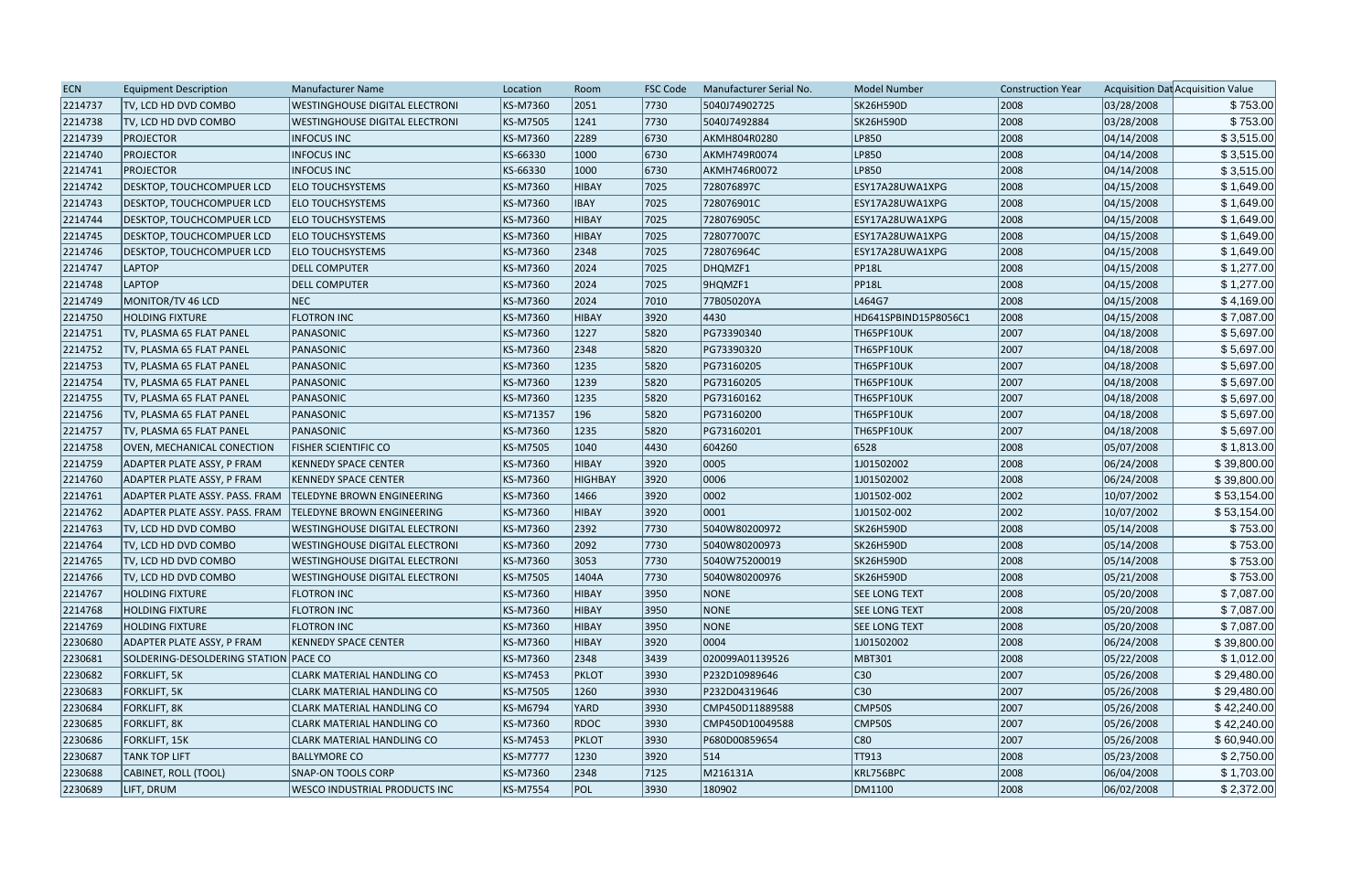| <b>ECN</b> | <b>Equipment Description</b>                       | Manufacturer Name                     | Location        | Room          | <b>FSC Code</b> | Manufacturer Serial No. | <b>Model Number</b>  | <b>Construction Year</b> |            | Acquisition Dat Acquisition Value |
|------------|----------------------------------------------------|---------------------------------------|-----------------|---------------|-----------------|-------------------------|----------------------|--------------------------|------------|-----------------------------------|
| 2230690    | <b>HEAT SEALER</b>                                 | THERM-O-SEAL                          | KS-M7360        | 1296          | 3540            | 8H05053                 | 8H14004SSH-T1KY      | 2005                     | 05/16/2005 | \$2,943.00                        |
| 2230691    | <b>PROCESSOR</b>                                   | MULTISPECTRAL SOLUTIONS INC           | <b>KS-M7360</b> | 2235          | 7021            | 1290                    | H651AHS              | 2008                     | 05/06/2008 | \$9,015.00                        |
| 2230692    | MILLING MACHINE                                    | <b>SHARP INDUSTRIES INC</b>           | <b>KS-M7505</b> | 1260          | 3417            | 2B522                   | VH3                  | 2007                     | 06/10/2008 | \$44,990.00                       |
| 2230693    | REFREGERATOR, EXPLOSION SAFE                       | SO-LOW ENVIRONMENTAL EQUIPMENT        | <b>KS-M7505</b> | 1130          | 4110            | K0708110F               | <b>DHFRFFMS</b>      | 2008                     | 06/17/2008 | \$4,224.00                        |
| 2230694    | JACK, SERVICE                                      | <b>GRAINGER W W INC</b>               | <b>KS-M7453</b> | <b>WHSE</b>   | 3920            | G0710000995             | 5ML70                | 2008                     | 06/17/2008 | \$1,552.00                        |
| 2230695    | TV, LCD HDTV/DVD COMBO                             | SHARP ELECTRONICS CORP - HQ           | KS-M7360        | 2021F         | 7730            | 804820579               | LC26DV24U            | 2008                     | 06/18/2008 | \$862.00                          |
| 2230696    | TV, LCD HDTV/DVD COMBO                             | SHARP ELECTRONICS CORP - HQ           | KS-M7360        | 2258          | 7730            | 804820376               | LC26DV24U            | 2008                     | 06/18/2008 | \$862.00                          |
| 2230697    | TV, LCD HDTV/DVD COMBO                             | SHARP ELECTRONICS CORP - HQ           | <b>KS-M7360</b> | 2024          | 7730            | 804820619               | LC26DV24U            | 2008                     | 06/18/2008 | \$862.00                          |
| 2230698    | COUNTER, PARTICLE                                  | <b>HACH ULTRA ANALYTICS</b>           | <b>KS-M7505</b> | 1006          | 6625            | 080601126               | 3415                 | 2008                     | 06/20/2008 | \$9,651.00                        |
| 2230699    | COUNTER, PARTICLE                                  | <b>HACH ULTRA ANALYTICS</b>           | <b>KS-M7505</b> | 1006          | 6625            | 080601125               | 3415                 | 2008                     | 06/20/2008 | \$9,651.00                        |
| 2230700    | DOLLY, ASSEM W/HORIZONTAL ADA KENNEDY SPACE CENTER |                                       | <b>KS-M7360</b> | HIBAY         | 1850            | 007                     | 82K07153-1           | 2008                     | 06/25/2008 | \$63,791.00                       |
| 2230701    | DOLLY, ASSEM W/HORIZONTAL ADA KENNEDY SPACE CENTER |                                       | KS-M7360        | 1495          | 1850            | 005                     | 82K07153-1           | 2008                     | 06/25/2008 | \$63,791.00                       |
| 2230702    | DOLLY, ASSEM W/HORIZONTAL ADA KENNEDY SPACE CENTER |                                       | <b>KS-M7360</b> | <b>HIBAY</b>  | 1850            | 006                     | 82K07153-1           | 2008                     | 06/25/2008 | \$63,791.00                       |
| 2230703    | DATA ACQUISITION SYSTEM                            | DATAQ INSTRUMENTS INC                 | <b>KS-M7360</b> | 2021R         | 7021            | 4848497E                | <b>DI718U</b>        | 2008                     | 06/26/2008 | \$720.00                          |
| 2230704    | WHITEBOARD, ELECTRONIC                             | PANASONIC COMMUNICATION & SYS         | <b>KS-M7505</b> | 1404A         | 7110            | 71072HD3423             | UB5815               | 2008                     | 06/30/2008 | \$1,638.00                        |
| 2230705    | <b>PROCESSOR, HUB</b>                              | MULTISPECTRAL SOLUTIONS INC           | <b>KS-M7360</b> | HIBAY         | 7021            | 1262                    | <b>H651AHS</b>       | 2008                     | 07/07/2008 | \$9,015.00                        |
| 2230706    | <b>PROCESSOR, HUB</b>                              | MULTISPECTRAL SOLUTIONS INC           | KS-M6794        | 1029          | 7021            | 1255                    | <b>H651AHS</b>       | 2008                     | 07/07/2008 | \$9,015.00                        |
| 2230707    | TV, LCD HD DVD COMBO                               | <b>WESTINGHOUSE DIGITAL ELECTRONI</b> | <b>KS-M7360</b> | 2004A         | 7730            | 5621J82400866           | SK-32H570D           | 2008                     | 07/03/2008 | \$921.00                          |
| 2230708    | TV, LCD HD DVD COMBO                               | <b>WESTINGHOUSE DIGITAL ELECTRONI</b> | <b>KS-M7360</b> | 2004B         | 7730            | 5621J82400863           | SK-32H570D           | 2008                     | 07/03/2008 | \$921.00                          |
| 2230709    | TV, LCD HD DVD COMBO                               | <b>WESTINGHOUSE DIGITAL ELECTRONI</b> | <b>KS-M7360</b> | 2006          | 7730            | 5621J82400864           | SK-32H570D           | 2008                     | 07/03/2008 | \$921.00                          |
| 2230710    | TV, LCD HD DVD COMBO                               | <b>WESTINGHOUSE DIGITAL ELECTRONI</b> | <b>KS-M7360</b> | 2006A         | 7730            | 5621J82400786           | SK-32H570D           | 2008                     | 07/03/2008 | \$921.00                          |
| 2230711    | <b>POWER PUSHER</b>                                | <b>NU-STAR, INC</b>                   | <b>KS-M7360</b> | REC           | 6130            | 466250                  | $ 189\rangle$        | 2008                     | 07/14/2008 | \$5,608.00                        |
| 2230712    | UPS, TOWER SYSTEM (SMART)                          | <b>TRIPP LITE</b>                     | <b>KS-M7360</b> | 2238H         | 6130            | 9719ALCPS548900133      | <b>SU2200XLA</b>     | 2007                     | 07/22/2008 | \$857.00                          |
| 2230713    | UPS, TOWER SYSTEM (SMART)                          | <b>TRIPP LITE</b>                     | <b>KS-M7505</b> | 1260          | 6130            | 9719ALCPS548900021      | <b>SU2200XLA</b>     | 2007                     | 07/22/2008 | \$857.00                          |
| 2230714    | SERVER, CHASSIS                                    | <b>HEWLETT PACKARD</b>                | KS-M7360        | 2235          | 7025            | USE829N4A1              | DL585                | 2008                     | 07/18/2008 | \$11,530.00                       |
| 2230715    | SWITCH, LOCAL TRAFFIC MAINT.                       | <b>F5 NETWORKS INC</b>                | KS-M7360        | 2038          | 7025            | <b>BIP258984S</b>       | F5BIGLTM34002GBRS    | 2008                     | 07/21/2008 | \$29,832.00                       |
| 2230716    | SWITCH, LOCAL TRAFFIC MAINT.                       | F5 NETWORKS INC                       | <b>KS-M7360</b> | 2038          | 7025            | <b>BIP259279S</b>       | F5BIGLTM34002GBRS    | 2008                     | 07/21/2008 | \$29,832.00                       |
| 2230717    | <b>HOLDING FIXTURE</b>                             | <b>FLOTRON INC</b>                    | <b>KS-M7360</b> | HIBAY         | 3950            | NONE                    | HD641SPBIND15PBB0941 | 2008                     | 07/31/2008 | \$7,059.00                        |
| 2230718    | <b>HOLDING FIXTURE</b>                             | <b>FLOTRON INC</b>                    | <b>KS-M7360</b> | HIBAY         | 3950            | NONE                    | HD641SPBIND15PBB0941 | 2008                     | 07/31/2008 | \$7,059.00                        |
| 2230719    | <b>HEAT SEALER</b>                                 | THERM-O-SEAL                          | KS-M7360        | 1296          | 3540            | 8H02058                 | 8H14004SSHT1KY       | 2006                     | 09/30/2008 | \$2,860.00                        |
| 2230720    | <b>HEAT SEALER</b>                                 | THERM-O-SEAL                          | KS-M7360        | 1296          | 3540            | 8H02057                 | 8H14004SSHT1KY       | 2006                     | 09/30/2008 | \$2,860.00                        |
| 2230721    | SPECTRUM ANALYZER                                  | <b>AGILENT TECH INC</b>               | KS-M6336        | $ 111\rangle$ | 7025            | SG48250003              | E4440A               | 2008                     | 07/28/2008 | \$55,091.00                       |
| 2230722    | <b>SPECTRUM ANALYZER</b>                           | <b>AGILENT TECH INC</b>               | KS-M6336        | $ 111\rangle$ | 7025            | US48252190              | E4440A               | 2008                     | 08/29/2008 | \$101,022.00                      |
| 2230723    | <b>OSCILLOSCOPE</b>                                | <b>TEKTRONIX INC</b>                  | KS-M6336        | 111           | 6625            | B017026                 | 2335                 | 1990                     | 05/23/1990 | \$4,607.00                        |
| 2230724    | <b>TRAILER, GOOSENECK</b>                          | <b>DAKOTA MANUFACTURING CO</b>        | <b>KS-M6698</b> | <b>PKLOT</b>  | 2330            | 1DAF3D0989CZ19690       | TE100FGDD52          | 2008                     | 09/26/2008 | \$93,939.00                       |
| 2230727    | <b>ROTATING STAND, ELC</b>                         | <b>EMFINC</b>                         | <b>KS-M7360</b> | HIBAY         | 1850            | 001                     | GH5-01024            | 2008                     | 09/30/2008 | \$4,826,705.00                    |
| 2230728    | <b>CUPOLA ROTATION FIXTURE</b>                     | <b>SAMSON METAL AND MACHINE INC</b>   | KS-66330        | 1001          | 1850            | 001                     | 82E00118-1           | 2008                     | 11/24/2008 | \$43,556.00                       |
| 2230729    | <b>ELC MOCK UP</b>                                 | <b>GODDARD SPACE FLIGHT CENTER</b>    | <b>KS-M7360</b> | HIBAY         | $ 5410\rangle$  | NONE                    | $ 001\rangle$        | 2008                     | 09/24/2008 | \$16,000.00                       |
| 2230730    | TV, HD LCD FLATSCREEN 32"                          | TOSHIBA AMER INC INFO SYSTEMS         | <b>KS-M6698</b> | $ 102\rangle$ | 5820            | 821101136480H           | 32AV500U             | 2008                     | 11/14/2008 | \$714.00                          |
| 2230731    | <b>MONITOR</b>                                     | <b>ELO TOUCH SYSTEMS INC</b>          | <b>KS-M7360</b> | HIBAY         | 7025            | H08C009955              | E991639              | 2008                     | 11/06/2008 | \$627.00                          |
| 2230732    | <b>MONITOR</b>                                     | ELO TOUCH SYSTEMS INC                 | <b>KS-M7360</b> | 2348          | 7025            | H08C010012              | E991639              | 2008                     | 11/06/2008 | \$627.00                          |
| 2230733    | <b>MONITOR</b>                                     | ELO TOUCH SYSTEMS INC                 | <b>KS-M7360</b> | 2348          | 7025            | H08C010011              | E991639              | 2008                     | 11/06/2008 | \$627.00                          |
| 2230734    | MONITOR                                            | ELO TOUCH SYSTEMS INC                 | <b>KS-M7360</b> | 2348          | 7025            | H08C010054              | E991639              | 2008                     | 11/06/2008 | \$627.00                          |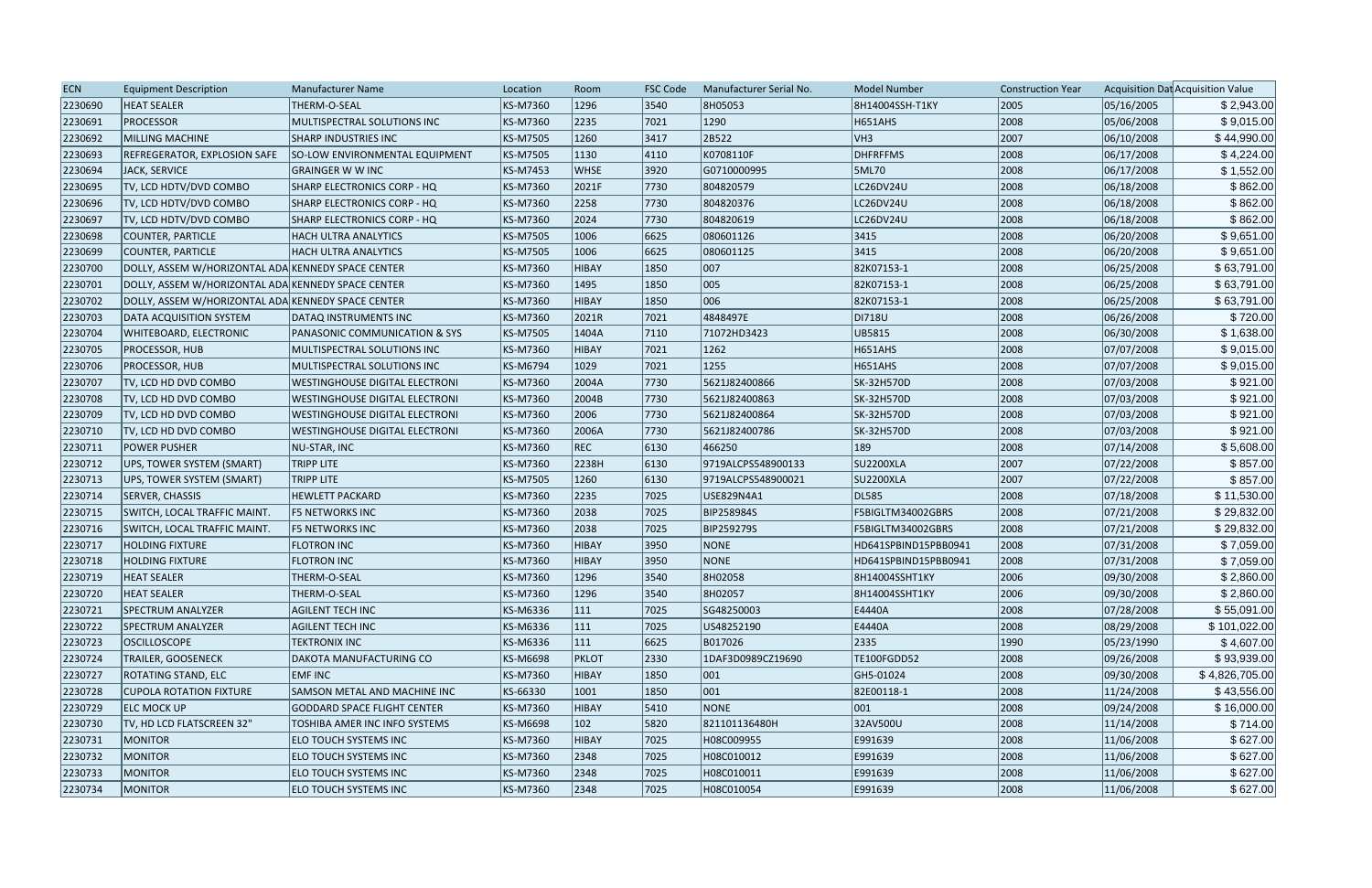| 2230735<br><b>CNV8280B4S</b><br><b>CPU</b><br><b>HEWLETT PACKARD</b><br>KS-M7360<br>2348<br>7021<br>HSTNC-002L-TC<br>2008                            | 11/06/2008 |              |
|------------------------------------------------------------------------------------------------------------------------------------------------------|------------|--------------|
|                                                                                                                                                      |            | \$325.00     |
| 2348<br>2008<br>2230736<br><b>CPU</b><br><b>HEWLETT PACKARD</b><br>KS-M7360<br>7021<br>CNV83301RD<br>HSTNC-002L-TC                                   | 11/06/2008 | \$325.00     |
| 2230737<br><b>CPU</b><br>7021<br>2008<br><b>HEWLETT PACKARD</b><br>KS-M7360<br>2348<br><b>CNV8280B6J</b><br>HSTNC-002L-TC                            | 11/06/2008 | \$325.00     |
| 2230738<br><b>CPU</b><br>2008<br><b>HEWLETT PACKARD</b><br>KS-M7360<br> 7021<br>CNV83301S6<br>HSTNC-002L-TC<br><b>HIBAY</b>                          | 11/06/2008 | \$325.00     |
| <b>CPU</b><br>2008<br>2230739<br><b>HEWLETT PACKARD</b><br>KS-M7360<br>2348<br> 7021<br>CNV83301V5<br>HSTNC-002L-TC                                  | 11/06/2008 | \$325.00     |
| <b>CPU</b><br>2008<br>2230740<br><b>HEWLETT PACKARD</b><br>KS-M7360<br><b>HIBAY</b><br> 7021<br><b>CNV8280B7D</b><br>HSTNC-002L-TC                   | 11/06/2008 | \$325.00     |
| SPECTROREFLECTOMETER<br>KS-M7505<br>6650<br>2008<br>2230741<br>AZ TECHNOLOGY INC<br>1003<br>129<br><b>LPSR 300</b>                                   | 10/01/2008 | \$102,670.00 |
| 2230742<br>6650<br>20834<br><b>TEMP 2000A</b><br>2008<br><b>INFRARED REFLECTOMETER</b><br><b>AZ TECHNOLOGY INC</b><br>KS-M7505<br>1003               | 06/03/2008 | \$40,755.00  |
| KS-M6794<br>1850<br>001<br>1997<br>2230743<br>1032<br>GA5-00754<br>REMOVABLE END ACCESS PLATFORN PRECISION FABRIC CLEANING INC                       | 12/03/2008 | \$296,224.00 |
| 1294<br>2008<br>2230744<br><b>HUB PROCESSOR</b><br>KS-M7360<br><b>HIBAY</b><br> 7010<br>H651A-HS<br>MULTISPECTRAL SOLUTIONS INC                      | 12/04/2008 | \$9,015.00   |
| 2008<br>2230745<br>HYGROMETER, DIGITAL THERMO<br>KS-M7505<br>1214<br>6625<br>A8B615<br>1620A<br><b>HART SCIENTIFIC</b>                               | 12/01/2008 | \$3,056.00   |
| 2073<br>7025<br>2008<br>2230746<br><b>PRINTER</b><br>KS-M7360<br>KBQE020234<br><b>B431A</b><br><b>EPSON AMERICA USA</b>                              | 01/15/2009 | \$561.00     |
| 2715<br>2003<br>2230748<br>KS-M6698<br>102B<br>4460<br>MRT5A<br>COLLECTOR, DUST<br><b>WOLFE MACHINERY CO</b>                                         | 07/15/2003 | \$1,582.00   |
| 2230749<br>6680<br>592-000318<br>2007<br>MINI RAE 3000<br><b>RAE SYSTEMS</b><br>KS-M7360<br>2064T<br>PGM7320                                         | 08/07/2007 | \$3,925.00   |
| 2230750<br><b>PALLET STACKER</b><br>3930<br>6A214372<br>2004<br><b>CROWN INDUSTRIAL PRODUCTS CO</b><br>KS-M7554<br>1001<br>30WRTF                    | 05/17/2004 | \$21,810.00  |
| 2007<br>2230751<br>DEFIBRILLATOR<br>KS-M7505<br> 6515<br>A08F-05333<br>M5066A<br>HEARTSTART TECHNOLOGIES INC<br>1411                                 | 03/06/2007 | \$1,793.00   |
| T7400<br>2009<br>2230752<br><b>WORKSTATION</b><br>KS-M7360<br> 7025 <br>IQSKMJ1<br><b>DELL COMPUTER</b><br>2216H                                     | 04/03/2009 | \$7,610.00   |
| 2009<br>2230753<br><b>WORKSTATION</b><br><b>DELL COMPUTER</b><br>KS-M7360<br>2021S<br> 7025<br>HPSKMJ1<br>T7400                                      | 04/03/2009 | \$7,610.00   |
| 2009<br>KS-M7360<br>2021R<br>7025<br>JPSKMJ1<br>T7400<br>2230754<br><b>WORKSTATION</b><br><b>DELL COMPUTER</b>                                       | 04/03/2009 | \$7,610.00   |
| 2230755<br>KS-M7360<br>6695<br>61286244<br>1001-1078<br>2009<br>VACUUM MOUNT<br><b>FARO TECHNOLOGIES INC.</b><br><b>HIBAY</b>                        | 04/23/2009 | \$1,496.00   |
| 2009<br>2230756<br>KS-M7360<br>2238<br>6625<br>09111958<br><b>SENTRY 30 PLUS</b><br><b>HIPOT TESTER</b><br><b>QUADTECH INC</b>                       | 04/14/2009 | \$2,525.00   |
| KS-M7360<br><b>DM70</b><br>2009<br>2230757<br><b>DEWPOINT METER</b><br><b>VAISALA INC</b><br>2024<br>6685<br>E1730021                                | 05/01/2009 | \$2,683.00   |
| DM70<br>2009<br>2230758<br>KS-M7360<br>2024<br>6685<br>E1650012<br><b>DEWPOINT METER</b><br>VAISALA INC                                              | 05/01/2009 | \$2,683.00   |
| 2009<br>2230759<br><b>LEAK DETECTOR</b><br>KS-M7360<br><b>HIBAY</b><br>6635<br>90001097115<br>250002<br>LEYBOLD VACUUM PRODUCTS INC                  | 04/17/2009 | \$20,664.00  |
| <b>HYSTER CO</b><br>KS-M6698<br> 3930 <br>H155FT<br>2008<br>2230760<br>FORKLIFT<br><b>PKLOT</b><br>J006V02070G                                       | 05/08/2009 | \$65,566.00  |
| 2230761<br>6625<br>2009<br><b>POWER SUPPLY</b><br><b>AGILENT TECH</b><br>KS-M7360<br>2238<br>SG41000324<br>2230761                                   | 05/13/2009 | \$5,471.00   |
| 2230762<br>7021<br>A1286<br>2009<br><b>NOTEBOOK</b><br><b>APPLE COMPUTER INC</b><br>KS-66330<br>1000<br>W891810S8Q2                                  | 05/19/2009 | \$2,305.00   |
| 2009<br>2230763<br><b>BATTERY CHARGER</b><br>KS-M7505<br>1114<br>6130<br>16D620L05-001<br>DS-16BY-BC-620<br><b>DELL COMPUTER</b>                     | 05/07/2009 | \$2,528.00   |
| 2230764<br>SI-300<br>2009<br>INTERFACE, 4 CHANNEL FIELD PROBETDK RF SOLUTIONS<br>KS-M6336<br>111<br>7025<br>41663                                    | 05/05/2009 | \$3,850.00   |
| 111<br>7025<br>SI-300<br>2009<br>2230765<br>INTERFACE, 4 CHANNEL FIELD PROBETDK RF SOLUTIONS<br>KS-M6336<br>41664                                    | 05/05/2009 | \$3,850.00   |
| 7025<br>2009<br>2230768<br>IMPEDANCE STABILIZATION NETWO SOLAR ELECTRONICS CO<br>KS-M6336<br> 111<br>088652<br>9233-50-TS-50N                        | 05/18/2009 | \$1,210.00   |
| 2230769<br>KS-M6336<br>7025<br>088650<br>9233-50-TS-50N<br>2009<br>IMPEDANCE STABILIZATION NETWO SOLAR ELECTRONICS CO<br>111                         | 05/18/2009 | \$1,210.00   |
| 2230770<br>IMPEDANCE STABILIZATION NETWO SOLAR ELECTRONICS CO<br>KS-M6336<br> 7025 <br>088651<br>2009<br>111<br>9233-50-TS-50N                       | 05/18/2009 | \$1,210.00   |
| 2230771<br>IMPEDANCE STABILIZATION NETWO SOLAR ELECTRONICS CO<br>KS-M6336<br>111<br> 7025 <br>088649<br>9233-50-TS-50N<br>2009                       | 05/18/2009 | \$1,210.00   |
| N/A<br> 42HD <br>2230772<br><b>KS-M7777</b><br> 6625 <br>2009<br><b>BATTERY TESTER</b><br><b>SEABREEZE SALES</b><br>2100G                            | 05/18/2009 | \$1,606.00   |
| 2230773<br>HYDRA DATA ACQUISITION UNIT<br>KS-M7360<br>2238<br> 6625 <br>9932005<br>2620A<br>2005<br><b>FLUKE</b>                                     | 06/04/2009 | \$3,718.00   |
| 2230774<br>TEXTRON INC E-Z-GO DIV FORMERL<br>KS-M71357<br><b>MOSB</b><br>$ 2310\rangle$<br>A33270<br>PC4GXI<br>1994<br>VEHICLE, INDUSTRIAL           | 09/19/1994 | \$4,047.00   |
| 2009<br>2230775<br><b>RF FILTER SECTION</b><br><b>AGILENT TECH</b><br>KS-M6336<br> 6625 <br>SG46520004<br>N9039A<br>111                              | 06/01/2009 | \$42,032.00  |
| 2230776<br>KS-M6336<br>E4446A<br>SPECTRUM ANALYZER, PSA<br><b>AGILENT TECH</b><br>111<br> 6625 <br>SG48250010<br>2009                                | 06/01/2009 | \$80,304.00  |
| 2230777<br>INGERSOL-RAND SMALL COMPRESSOR<br>KS-M7355<br><b>SSIDE</b><br>97MDXR6161<br><b>DXR425K</b><br> 1997 <br>DRYER, REFRIGERATED, AIR<br> 4120 | 12/23/1997 | \$5,619.00   |
| 2504272<br>ANALYZER, HYDRAZINE<br>KS-M7360<br>2064<br>820414/50710<br>4187<br>2004<br><b>INTERSCAN CORP</b><br> 6625                                 | 11/15/2004 | \$3,408.00   |
| 2504273<br>KS-M7360<br>2064<br> 6625 <br>4187<br>2004<br>ANALYZER, HYDRAZINE<br><b>INTERSCAN CORP</b><br>820415/50711                                | 11/15/2004 | \$3,408.00   |
| 2504274<br>ANALYZER, HYDRAZINE<br><b>INTERSCAN CORP</b><br>KS-M7360<br>2064<br> 6625 <br>820416/50712<br>4187<br>2004                                | 11/15/2004 | \$3,408.00   |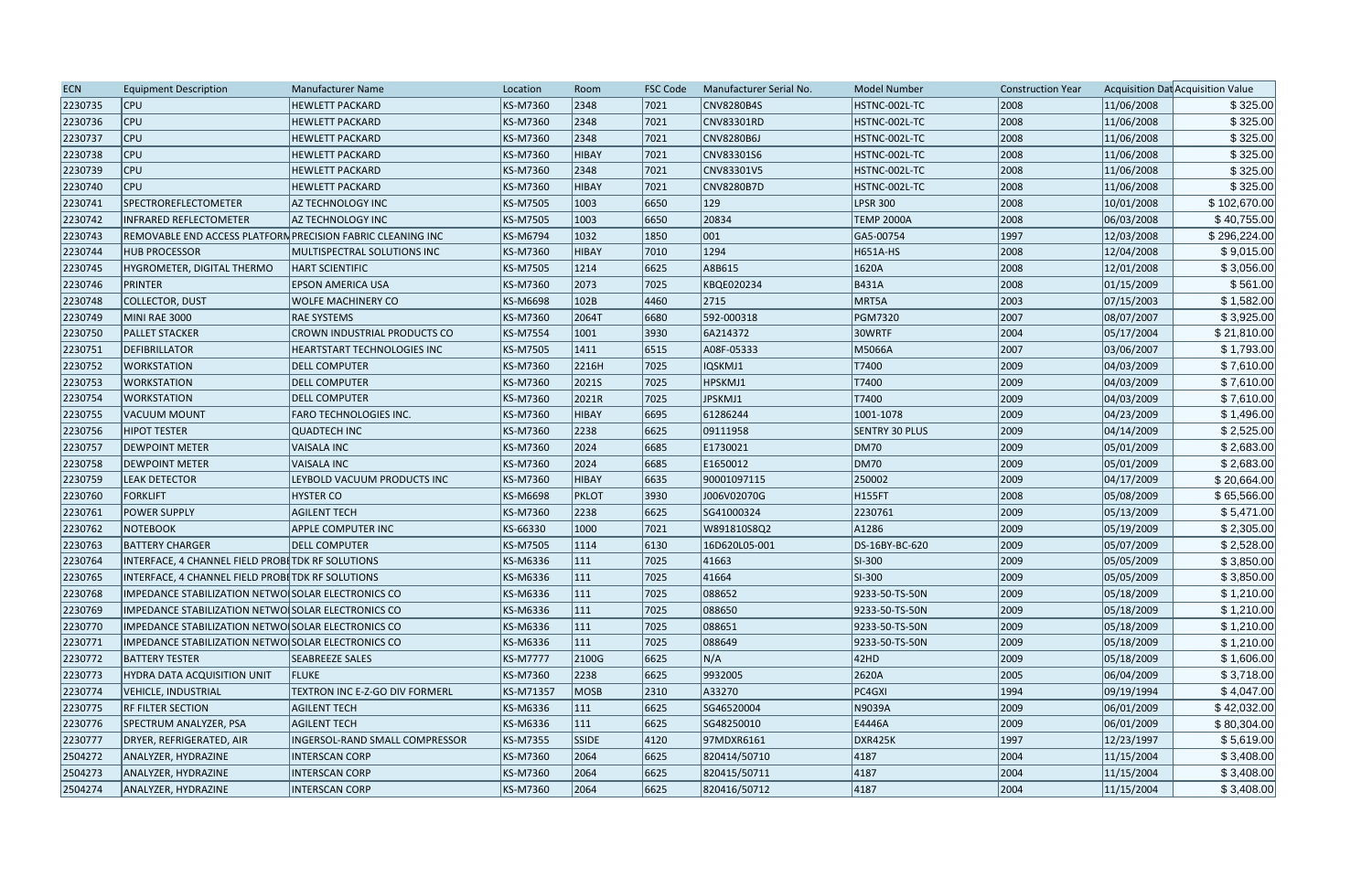| <b>ECN</b> | <b>Equipment Description</b> | Manufacturer Name                     | Location | Room | <b>FSC Code</b> | Manufacturer Serial No. | <b>Model Number</b> | <b>Construction Year</b> |            | Acquisition Dat Acquisition Value |
|------------|------------------------------|---------------------------------------|----------|------|-----------------|-------------------------|---------------------|--------------------------|------------|-----------------------------------|
| 2504275    | ANALYZER, NITROGEN           | <b>INTERSCAN CORP</b>                 | KS-M7360 | 2064 | 6625            | 820417/50713            | 4154                | 2004                     | 11/15/2004 | \$1,920.00                        |
| 2504276    | ANALYZER, NITROGEN           | <b>INTERSCAN CORP</b>                 | KS-M7360 | 2064 | 6625            | 820418/50714            | 4154                | 2004                     | 11/15/2004 | \$1,920.00                        |
| 2504277    | ANALYZER, NITROGEN           | <b>INTERSCAN CORP</b>                 | KS-M7360 | 2064 | 6625            | 820419/50715            | 4154                | 2004                     | 11/15/2004 | \$1,920.00                        |
| 2506513    | <b>CPU</b>                   | <b>NEOWARE SYSTEMS INC</b>            | KS-M7360 | 2372 | 7021            | 505599B28               | E100                | 2005                     | 06/21/2005 | \$668.00                          |
| 2506514    | $ $ CPU                      | <b>NEOWARE SYSTEMS INC</b>            | KS-M7360 | 2372 | 7021            | 505599B68               | E100                | 2005                     | 06/21/2005 | \$668.00                          |
| 2506516    | <b>SERVER</b>                | <b>SUN MICROSYSTEMS INC</b>           | KS-M7360 | 2377 | 7021            | FN52460308              | V240                | 2005                     | 07/06/2005 | \$9,978.00                        |
| 2506517    | SERVER                       | <b>SUN MICROSYSTEMS INC</b>           | KS-M7360 | 2377 | 7021            | FN52470290              | V240                | 2005                     | 07/06/2005 | \$9,978.00                        |
| 2506518    | SERVER                       | <b>SUN MICROSYSTEMS INC</b>           | KS-M7360 | 2377 | 7021            | FN52430164              | V240                | 2005                     | 07/06/2005 | \$9,978.00                        |
| 2506519    | SERVER                       | <b>SUN MICROSYSTEMS INC</b>           | KS-M7360 | 2372 | 7021            | FN52470208              | V240                | 2005                     | 07/06/2005 | \$9,978.00                        |
| 2506520    | <b>SERVER</b>                | <b>SUN MICROSYSTEMS INC</b>           | KS-M7360 | 2372 | 7021            | FN52430048              | V240                | 2005                     | 07/06/2005 | \$9,978.00                        |
| 2506521    | <b>SERVER</b>                | <b>SUN MICROSYSTEMS INC</b>           | KS-M7360 | 2372 | 7021            | FN52460233              | V240                | 2005                     | 07/06/2005 | \$9,978.00                        |
| 2506522    | <b>SERVER</b>                | <b>SUN MICROSYSTEMS INC</b>           | KS-M7360 | 2372 | 7021            | FN52430103              | V240                | 2005                     | 07/06/2005 | \$9,978.00                        |
| 2506523    | SERVER                       | <b>SUN MICROSYSTEMS INC</b>           | KS-M7360 | 2372 | 7021            | FN52470086              | V240                | 2005                     | 07/06/2005 | \$9,978.00                        |
| 2506524    | SERVER                       | <b>SUN MICROSYSTEMS INC</b>           | KS-M7360 | 2372 | 7021            | FN52460396              | V240                | 2005                     | 07/06/2005 | \$9,978.00                        |
| 2506525    | SERVER                       | <b>SUN MICROSYSTEMS INC</b>           | KS-M7360 | 2377 | 7021            | FN52460180              | V240                | 2005                     | 07/06/2005 | \$9,978.00                        |
| 2506527    | <b>SERVER</b>                | <b>HEWLETT PACKARD</b>                | KS-M7360 | 2235 | 7021            | USE528C40X              | DL380               | 2005                     | 07/20/2005 | \$5,961.00                        |
| 2506528    | <b>SERVER</b>                | <b>HEWLETT PACKARD</b>                | KS-M7360 | 2235 | 7021            | USE528C40V              | DL380               | 2005                     | 07/20/2005 | \$5,961.00                        |
| 2506529    | PESERVER                     | <b>HEWLETT PACKARD</b>                | KS-M7360 | 2235 | 7021            | USE528C411              | DL380               | 2005                     | 07/20/2005 | \$5,961.00                        |
| 2506530    | UPS                          | <b>HEWLETT PACKARD</b>                | KS-M7360 | 2223 | 7025            | Y0MVJTJ54C              | R3000XR             | 2005                     | 07/25/2005 | \$1,159.00                        |
| 2506531    | UPS                          | <b>HEWLETT PACKARD</b>                | KS-M7360 | 2223 | 7025            | YOMVJTJ54B              | R3000XR             | 2005                     | 07/25/2005 | \$1,159.00                        |
| 2506532    | <b>RECORDER, DIGITAL</b>     | <b>FOCUS ELECTRONIC CORP</b>          | KS-M7360 | 2073 | 6625            | 005096                  | FS4                 | 2005                     | 08/04/2005 | \$1,418.00                        |
| 2506533    | <b>RECORDER, DIGITAL</b>     | <b>FOCUS ELECTRONIC CORP</b>          | KS-M7360 | 2073 | 6625            | 005097                  | FS4                 | 2005                     | 08/04/2005 | \$1,418.00                        |
| 2506534    | <b>RECORDER, DIGITAL</b>     | <b>FOCUS ELECTRONIC CORP</b>          | KS-M7360 | 2073 | 6625            | 005094                  | FS4                 | 2005                     | 08/04/2005 | \$1,418.00                        |
| 2506535    | <b>RECORDER, DIGITAL</b>     | <b>FOCUS ELECTRONIC CORP</b>          | KS-M7360 | 2073 | 6625            | 005095                  | FS4                 | 2005                     | 08/04/2005 | \$1,418.00                        |
| 2506536    | UPS                          | AMERICAN POWER CONVERSION CORP        | KS-M7360 | 2235 | 7025            | QS0526210694            | 3000VA              | 2005                     | 08/03/2005 | \$1,293.00                        |
| 2506537    | UPS                          | AMERICAN POWER CONVERSION CORP        | KS-M7360 | 2235 | 7025            | QS0526210696            | 3000VA              | 2005                     | 08/03/2005 | \$1,293.00                        |
| 2506538    | UPS                          | AMERICAN POWER CONVERSION CORP        | KS-M7360 | 2235 | 7025            | QS0526210700            | 3000VA              | 2005                     | 08/03/2005 | \$1,293.00                        |
| 2506539    | <b>STORAGE ARRAY</b>         | <b>HEWLETT PACKARD</b>                | KS-M7360 | 2235 | 7025            | M07CLMPX4T              | <b>MSA30</b>        | 2005                     | 08/03/2005 | \$14,606.00                       |
| 2506540    | SERVER                       | <b>HEWLETT PACKARD</b>                | KS-M7360 | 2235 | 7025            | USE532C3ZE              | DL360G4             | 2005                     | 08/18/2005 | \$8,643.00                        |
| 2506541    | SERVER                       | <b>HEWLETT PACKARD</b>                | KS-M7360 | 2235 | 7025            | USE532C3ZD              | DL360G4             | 2005                     | 08/18/2005 | \$8,643.00                        |
| 2506542    | <b>STORAGE CABINET</b>       | <b>COMPAQ</b>                         | KS-M7360 | 2235 | 7025            | FLG00043519169          | $\vert$ CX500       | 2004                     | 11/17/2004 | \$3,960.00                        |
| 2506543    | <b>SERVER</b>                | <b>HEWLETT PACKARD</b>                | KS-M7360 | 2235 | 7025            | <b>USE534C27D</b>       | DL360G4P            | 2005                     | 08/29/2005 | \$6,383.00                        |
| 2506544    | SERVER                       | <b>HEWLETT PACKARD</b>                | KS-M7360 | 2235 | 7021            | USE534C3RF              | DL580               | 2005                     | 08/30/2005 | \$15,859.00                       |
| 2506545    | <b>SERVER</b>                | <b>COMPAQ</b>                         | KS-M7360 | 2235 | 7021            | EAR3KYDZ33              | DL360               | 2004                     | 07/26/2004 | \$4,551.00                        |
| 2506546    | CABINET, DISK DRIVE, 8 PACK  | <b>HEWLETT PACKARD</b>                | KS-M7360 | 2235 | 7025            | MB1NLMPX4T              | 302969B21           | 2005                     | 07/25/2005 | \$2,437.00                        |
| 2506547    | <b>CONTROLLER</b>            | <b>HEWLETT PACKARD</b>                | KS-M7360 | 2235 | 7025            | <b>BGA05200BY</b>       | AD511A              | 2005                     | 07/25/2005 | \$4,686.00                        |
| 2506548    | SWITCH                       | <b>HEWLETT PACKARD</b>                | KS-M7360 | 2235 | 7025            | <b>USB0528A6K</b>       | AA979A              | 2005                     | 07/25/2005 | \$3,944.00                        |
| 2506549    | <b>SWITCH</b>                | <b>HEWLETT PACKARD</b>                | KS-M7360 | 2235 | 7025            | USB0528A49              | AA979A              | 2005                     | 07/25/2005 | \$4,960.00                        |
| 2506550    | UPS                          | AMERICAN POWER CONVERSION CORP        | KS-M7360 | 2235 | 7025            | JS0533026132            | 3000RM2U            | 2005                     | 11/22/2005 | \$1,155.00                        |
| 2506552    | UPS                          | <b>AMERICAN POWER CONVERSION CORP</b> | KS-M7360 | 2235 | 7025            | JS0533026070            | 3000RM2U            | 2005                     | 11/22/2005 | \$1,155.00                        |
| 2506553    | UPS                          | <b>AMERICAN POWER CONVERSION CORP</b> | KS-M7360 | 2235 | 7025            | JS0533026076            | 3000RM2U            | 2005                     | 11/22/2005 | \$1,155.00                        |
| 2506554    | UPS                          | <b>AMERICAN POWER CONVERSION CORP</b> | KS-M7360 | 2235 | 7025            | JS0533026130            | 3000RM2U            | 2005                     | 11/22/2005 | \$1,155.00                        |
| 2506555    | UPS                          | AMERICAN POWER CONVERSION CORP        | KS-M7360 | 2235 | 7025            | JS0533026131            | 3000RM2U            | 2005                     | 11/22/2005 | \$1,155.00                        |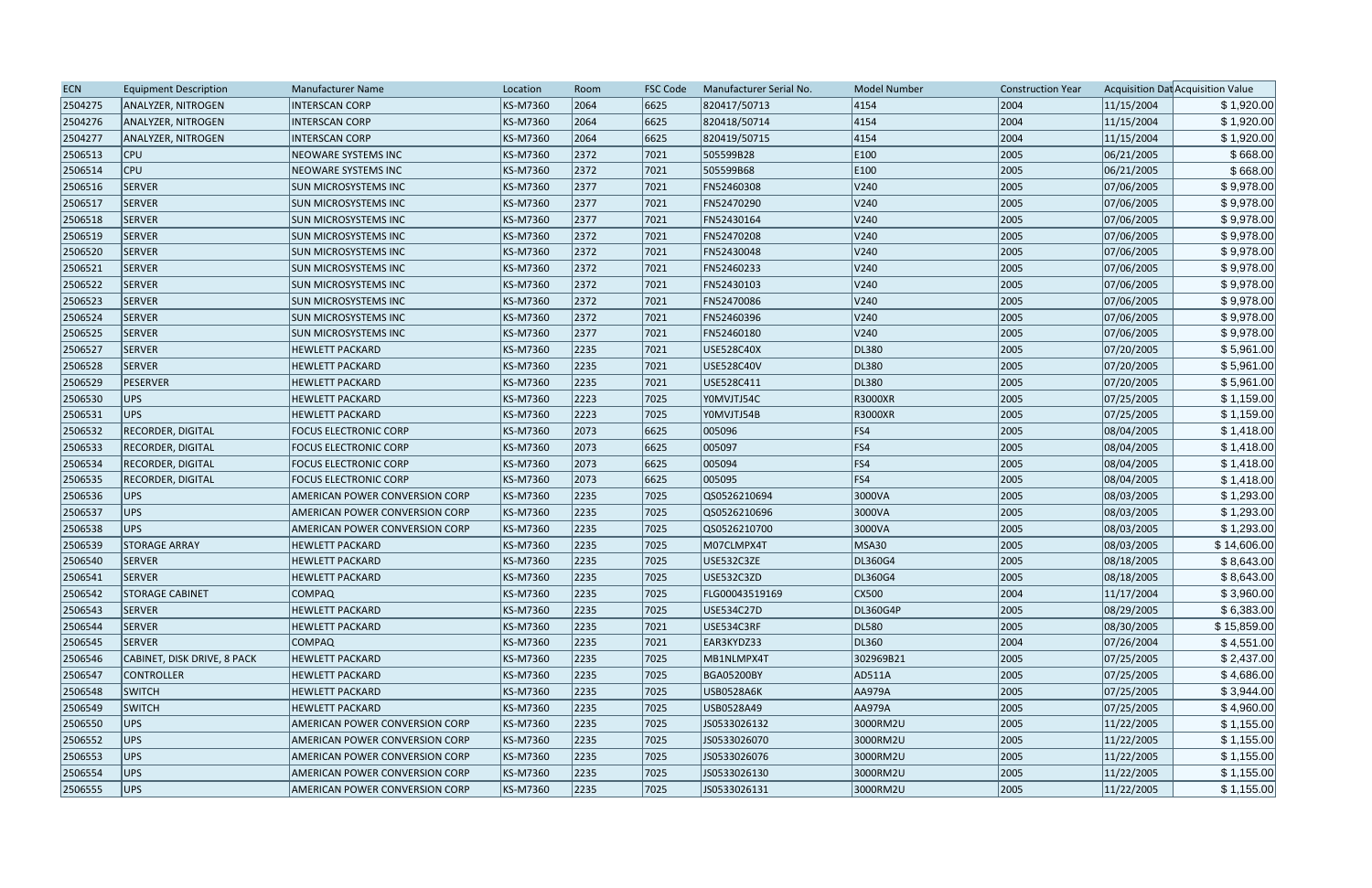| <b>ECN</b> | <b>Equipment Description</b> | <b>Manufacturer Name</b>              | Location | Room          | <b>FSC Code</b> | Manufacturer Serial No. | Model Number       | <b>Construction Year</b> |            | Acquisition Dat Acquisition Value |
|------------|------------------------------|---------------------------------------|----------|---------------|-----------------|-------------------------|--------------------|--------------------------|------------|-----------------------------------|
| 2506556    | <b>UPS</b>                   | AMERICAN POWER CONVERSION CORP        | KS-M7360 | 2235          | 7025            | JS0533026136            | 3000RM2U           | 2005                     | 11/22/2005 | \$1,155.00                        |
| 2506557    | <b>UPS</b>                   | <b>AMERICAN POWER CONVERSION CORP</b> | KS-M7360 | 2235          | 7025            | JS0533026133            | 3000RM2U           | 2005                     | 11/22/2005 | \$1,155.00                        |
| 2506559    | <b>UPS</b>                   | AMERICAN POWER CONVERSION CORP        | KS-M7360 | 2235          | 7025            | JS0531035924            | 3000RM2U           | 2005                     | 11/22/2005 | \$1,155.00                        |
| 2506560    | UPS                          | <b>AMERICAN POWER CONVERSION CORP</b> | KS-M7360 | 2235          | 7025            | JS0531035938            | 3000RM2U           | 2005                     | 11/22/2005 | \$1,155.00                        |
| 2506561    | <b>UPS</b>                   | AMERICAN POWER CONVERSION CORP        | KS-M7360 | 2235          | 7025            | JS0531035793            | 3000RM2U           | 2005                     | 11/22/2005 | \$1,155.00                        |
| 2506562    | <b>UPS</b>                   | AMERICAN POWER CONVERSION CORP        | KS-M7360 | 2235          | 7025            | JS0531035892            | 3000RM2U           | 2005                     | 11/22/2005 | \$1,155.00                        |
| 2506563    | <b>UPS</b>                   | AMERICAN POWER CONVERSION CORP        | KS-M7360 | 2235          | 7025            | JS0531035925            | 3000RM2U           | 2005                     | 11/22/2005 | \$1,155.00                        |
| 2506564    | <b>UPS</b>                   | AMERICAN POWER CONVERSION CORP        | KS-M7360 | 2235          | 7025            | JS0531035931            | 3000RM2U           | 2005                     | 11/22/2005 | \$1,155.00                        |
| 2506565    | <b>UPS</b>                   | <b>AMERICAN POWER CONVERSION CORP</b> | KS-M7360 | 2235          | 7025            | JS0531035929            | 3000RM2U           | 2005                     | 11/22/2005 | \$1,155.00                        |
| 2506566    | CAMERA, DIGITAL              | CANON CAMERA CO INC                   | KS-M7360 | 2073          | 6720            | 1350200576              | <b>EOS 20D</b>     | 2005                     | 12/08/2005 | \$2,415.00                        |
| 2506567    | CAMERA, DIGITAL              | <b>CANON U.S.A</b>                    | KS-M7360 | 2043          | 6720            | 1128720006              | 9883A001           | 2005                     | 12/14/2005 | \$517.00                          |
| 2506568    | CAMERA, DIGITAL              | CANON U.S.A                           | KS-M7360 | 2266          | 6720            | 1226208894              | A410               | 2006                     | 01/03/2006 | \$164.00                          |
| 2506569    | <b>SWITCH</b>                | <b>EMC CORP</b>                       | KS-M7360 | 2235          | 7025            | BRCB060001514           | DDS32B2-0D         | 2004                     | 06/30/2004 | \$23,595.00                       |
| 2506570    | <b>SWITCH</b>                | <b>EMC CORP</b>                       | KS-M7360 | 2235          | 7025            | BRCB060002588           | DDS32B2-0D         | 2004                     | 06/30/2004 | \$23,595.00                       |
| 2506573    | <b>CAMERA</b>                | <b>NIKON CORP</b>                     | KS-M7360 | 1025          | 6720            | 30541579                | 7600               | 2006                     | 02/07/2006 | \$362.00                          |
| 2506574    | SERVER                       | <b>HEWLETT PACKARD</b>                | KS-M7360 | 2235          | 7021            | USE611N6T6              | DL360G4P           | 2006                     | 03/20/2006 | \$7,347.00                        |
| 2506575    | <b>SERVER</b>                | <b>HEWLETT PACKARD</b>                | KS-M7360 | 2235          | 7021            | USE611N6T7              | DL360G4P           | 2006                     | 03/20/2006 | \$7,347.00                        |
| 2506576    | SERVER                       | <b>HEWLETT PACKARD</b>                | KS-M7360 | 2235          | 7021            | USE611N6T9              | DL360G4P           | 2006                     | 03/20/2006 | \$7,347.00                        |
| 2506577    | <b>SERVER</b>                | <b>HEWLETT PACKARD</b>                | KS-M7360 | 2235          | 7021            | <b>USE611N6T8</b>       | DL360G4P           | 2006                     | 03/20/2006 | \$7,347.00                        |
| 2506578    | <b>SERVER</b>                | <b>HEWLETT PACKARD</b>                | KS-M7360 | 2235          | 7021            | USE611N6T3              | DL360G4P           | 2006                     | 03/20/2006 | \$7,347.00                        |
| 2506579    | SERVER                       | <b>HEWLETT PACKARD</b>                | KS-M7360 | 2235          | 7021            | USE611N6TA              | DL360G4P           | 2006                     | 03/20/2006 | \$7,347.00                        |
| 2506580    | SCANNER, HAND-HELD           | HAND HELD PRODUCTS INC                | KS-M7360 | 2247          | 7025            | Y1306178                | UUP4600LENS        | 2006                     | 03/20/2006 | \$2,558.00                        |
| 2506581    | UPS                          | <b>AMERICAN POWER CONVERSION CORP</b> | KS-M7360 | 2235          | 7025            | XS3549000354            | 3000RM2U           | 2005                     | 11/22/2005 | \$1,155.00                        |
| 2506582    | <b>UPS</b>                   | AMERICAN POWER CONVERSION CORP        | KS-M7360 | 2235          | 7025            | JS0531035844            | 3000RM2U           | 2005                     | 11/22/2005 | \$1,155.00                        |
| 2506584    | <b>SWITCH</b>                | <b>HEWLETT PACKARD</b>                | KS-M7360 | 2235          | 7025            | USB0619X6M              | A7985A             | 2006                     | 06/16/2006 | \$6,585.00                        |
| 2506585    | <b>SWITCH</b>                | <b>HEWLETT PACKARD</b>                | KS-M7360 | 2235          | 7025            | USB0619X79              | A7985A             | 2006                     | 06/16/2006 | \$6,585.00                        |
| 2506586    | FIREWALL SECURITY SYSTEM     | <b>CISCO SYSTEMS INC</b>              | KS-M7360 | 2235          | 7021            | N/A                     | WS-C65509 EFWM-K9  | 2006                     | 06/12/2006 | \$84,693.00                       |
| 2506587    | <b>CHASSIS</b>               | <b>HEWLETT PACKARD</b>                | KS-M7360 | 2235          | 7021            | EN55NSHZ6T              | DL585              | 2006                     | 06/26/2006 | \$30,417.00                       |
| 2506588    | <b>UPS</b>                   | AMERICAN POWER CONVERSION CORP        | KS-M7360 | 2235          | 7025            | J50622013753            | 3000RM2U           | 2006                     | 06/30/2006 | \$1,403.00                        |
| 2506589    | UPS                          | <b>AMERICAN POWER CONVERSION CORP</b> | KS-M7360 | 2235          | 7025            | J50622013754            | 3000RM2U           | 2006                     | 06/30/2006 | \$1,403.00                        |
| 2506590    | <b>CAMERA</b>                | CANON CAMERA CO INC                   | KS-M7505 | 1003          | 6720            | 2621401574              | S80                | 2006                     | 07/11/2006 | \$550.00                          |
| 2506591    | <b>CAMERA</b>                | CANON CAMERA CO INC                   | KS-M7505 | 1003          | 6720            | 2621401014              | S80                | 2006                     | 07/11/2006 | \$550.00                          |
| 2506592    | <b>STORAGE ARRAY</b>         | <b>HEWLETT PACKARD</b>                | KS-M7360 | 2235          | 7025            | EN0SMPX71               | MSA30 SB           | 2006                     | 07/12/2006 | \$1,946.00                        |
| 2506593    | <b>STORAGE ARRAY</b>         | <b>HEWLETT PACKARD</b>                | KS-M7360 | 2235          | 7025            | ENOTLMPX71              | MSA30 SB           | 2006                     | 07/18/2006 | \$1,945.00                        |
| 2506594    | <b>STORAGE ARRAY</b>         | <b>HEWLETT PACKARD</b>                | KS-M7360 | 2235          | 7025            | ENOVLMPX71              | MSA30 SB           | 2006                     | 07/18/2006 | \$1,945.00                        |
| 2506595    | CABINET, EXPANSION           | <b>EMC CORP</b>                       | KS-M7360 | 2235          | 7025            | FLG00062867934          | CX2GAE-FD          | 2006                     | 07/27/2006 | \$3,570.00                        |
| 2506596    | CABINET, SAN                 | <b>EMC CORP</b>                       | KS-M7360 | 2235          | 7025            | FLG00051537204          | 005048494          | 2005                     | 07/01/2005 | \$3,751.00                        |
| 2506597    | CAMERA, DIGITAL              | <b>SONY CORP</b>                      | KS-M7360 | 2036          | 6710            | 3618875                 | DSC-H <sub>2</sub> | 2006                     | 08/08/2006 | \$433.00                          |
| 2506598    | <b>CAMCORDER</b>             | <b>SONY CORP</b>                      | KS-M6336 | 123           | 6710            | 1339520                 | HDRHC3             | 2006                     | 08/08/2006 | \$1,384.00                        |
| 2506599    | CAMERA, DIGITAL              | <b>SONY CORP</b>                      | KS-M6336 | 123           | 6710            | 3554110                 | DSCH <sub>5</sub>  | 2006                     | 08/08/2006 | \$515.00                          |
| 2506600    | CAMERA, DIGITAL              | SONY CORP                             | KS-M6336 | $ 123\rangle$ | 6710            | 3554093                 | DSCH <sub>5</sub>  | 2006                     | 08/08/2006 | \$515.00                          |
| 2506601    | <b>SCANNER RADIO</b>         | UNIDEN CORP OF AMERICA                | KS-M6336 | $ 102\rangle$ | 5895            | 335Z64002532            | <b>BCD996T</b>     | 2006                     | 08/11/2006 | \$611.00                          |
| 2506602    | <b>SCANNER RADIO</b>         | UNIDEN CORP OF AMERICA                | KS-M6336 | $ 102\rangle$ | 5895            | 335Z64002504            | <b>BCD996T</b>     | 2006                     | 08/11/2006 | \$611.00                          |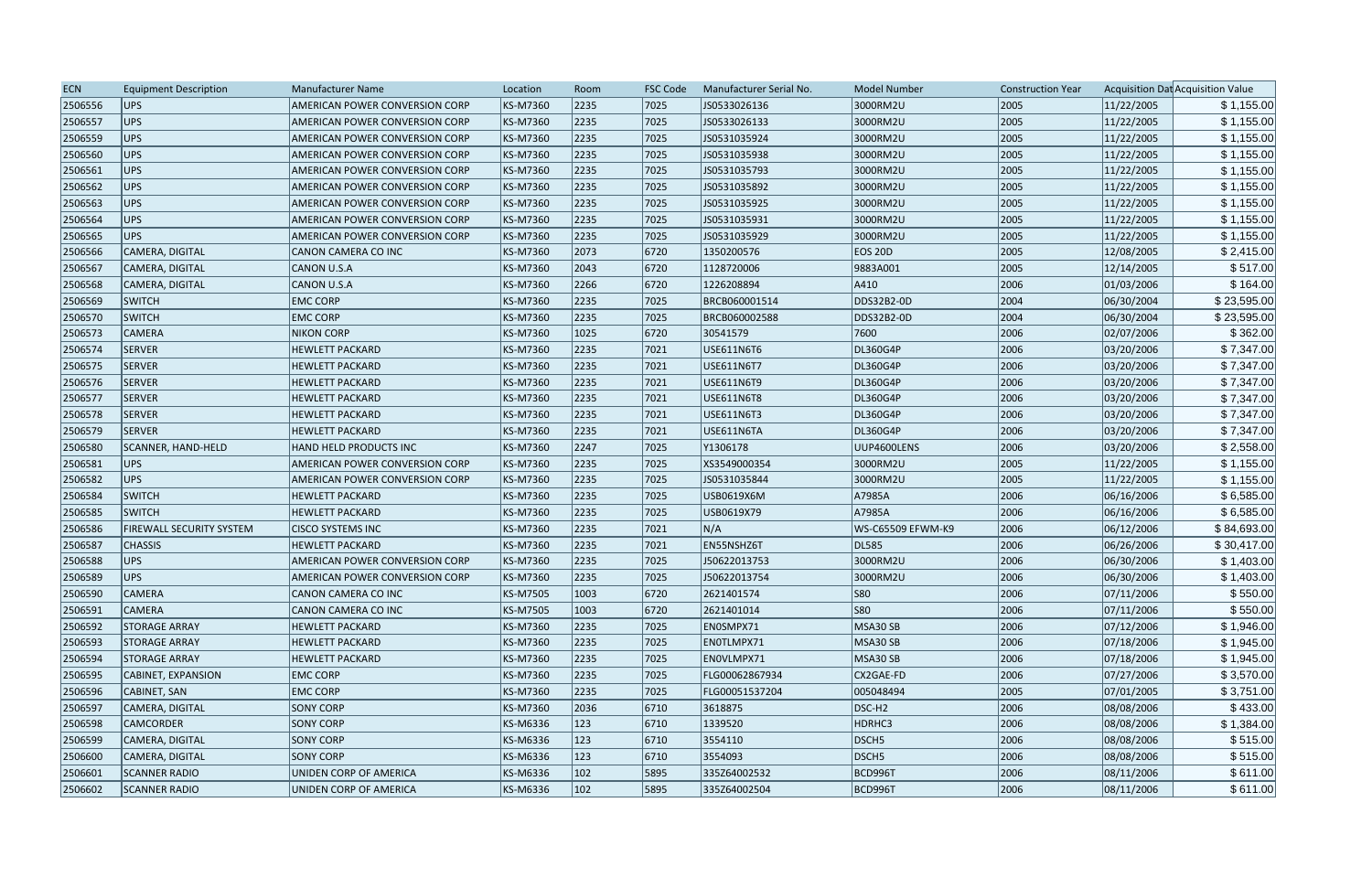| <b>ECN</b> | <b>Equipment Description</b>    | <b>Manufacturer Name</b>           | Location        | Room         | <b>FSC Code</b> | Manufacturer Serial No. | <b>Model Number</b> | <b>Construction Year</b> |            | Acquisition Dat Acquisition Value |
|------------|---------------------------------|------------------------------------|-----------------|--------------|-----------------|-------------------------|---------------------|--------------------------|------------|-----------------------------------|
| 2506603    | <b>SCANNER RADIO</b>            | UNIDEN CORP OF AMERICA             | KS-M6336        | 102          | 5895            | 335Z64002533            | <b>BCD996T</b>      | 2006                     | 08/11/2006 | \$611.00                          |
| 2506604    | CAMERA, DIGITAL                 | CANON CAMERA CO INC                | KS-M7360        | 2073         | 6720            | 115583                  | <b>SLR</b>          | 2003                     | 12/01/2003 | \$7,703.00                        |
| 2506605    | CAMERA, DIGITAL                 | LEICA INC                          | KS-M7505        | 1247         | 6720            | 0333102136              | DC150               | 2006                     | 09/01/2006 | \$2,089.00                        |
| 2506606    | HANDSET                         | <b>EVEREST - VIT</b>               | KS-M7360        | 2223A        | 6650            | 0634B0289               | XLG3                | 2006                     | 09/07/2006 | \$9,350.00                        |
| 2506607    | <b>PROBE</b>                    | <b>EVEREST - VIT</b>               | KS-M7360        | 2223A        | 6650            | 06360A0294              | XLG3P3930           | 2006                     | 09/07/2006 | \$14,300.00                       |
| 2506608    | ANALYZER, ALLOY                 | <b>NITON CORP</b>                  | KS-M7360        | 2223A        | 6625            | 11365                   | XLT898HE            | 2006                     | 08/17/2006 | \$40,909.00                       |
| 2506609    | <b>CAMERA</b>                   | <b>CANON USA</b>                   | KS-M7360        | 2064         | 6730            | 2621103813              | SD600               | 2006                     | 10/10/2006 | \$275.00                          |
| 2506610    | <b>CAMERA</b>                   | <b>CANON USA</b>                   | KS-M7360        | 2064V2       | 6730            | 2621103809              | SD600               | 2006                     | 10/10/2006 | \$275.00                          |
| 2506611    | CAMERA, DIGITAL                 | CANON CAMERA CO INC                | KS-M7360        | 2073         | 6720            | 115387                  | <b>SLR</b>          | 2003                     | 12/01/2003 | \$7,703.00                        |
| 2506612    | <b>CAMERA</b>                   | <b>CANON USA</b>                   | KS-M7360        | 2064         | 6730            | 2923328427              | SD600               | 2006                     | 11/30/2006 | \$303.00                          |
| 2506613    | SERVER                          | <b>HEWLETT PACKARD</b>             | KS-M7360        | 2235         | 7021            | USE702N9ZR              | DL385G2             | 2007                     | 01/18/2007 | \$5,881.00                        |
| 2506614    | SERVER                          | <b>HEWLETT PACKARD</b>             | KS-M7360        | 2235         | 7021            | USE702N9ZT              | DL385G2             | 2007                     | 01/18/2007 | \$5,881.00                        |
| 2506615    | SERVER                          | <b>HEWLETT PACKARD</b>             | KS-M7360        | 2235         | 7021            | USE702N9ZS              | DL385G2             | 2007                     | 01/18/2007 | \$5,881.00                        |
| 2506616    | <b>CAMERA</b>                   | <b>NIKON CORP</b>                  | <b>KS-M7777</b> | 2102         | 6720            | 30577375                | 25550               | 2007                     | 02/13/2007 | \$277.00                          |
| 2506617    | <b>CAMERA</b>                   | <b>SONY CORP</b>                   | KS-M6794        | <b>WHSE</b>  | 6730            | 3668024                 | DSC-H5B             | 2007                     | 02/05/2007 | \$451.00                          |
| 2506618    | <b>CAMERA</b>                   | <b>SONY CORP</b>                   | KS-M7360        | 3053         | 6730            | 3668126                 | DSC-H5B             | 2007                     | 02/05/2007 | \$451.00                          |
| 2506621    | CAMERA, DIGITAL                 | CANON U.S.A., INC                  | KS-M7360        | 2073         | 6720            | 1220800739              | <b>EOS 30D</b>      | 2007                     | 03/08/2007 | \$1,220.00                        |
| 2506622    | <b>DETECTOR, PHOTOIONIATION</b> | DRAGER                             | KS-M7505        | 1003         | 6525            | ARXE0025                | MULTI-PID2          | 2007                     | 03/21/2007 | \$5,335.00                        |
| 2506623    | <b>DETECTOR, PHOTOIONIATION</b> | DRAGER                             | KS-M7505        | 1003         | 6525            | ARXM0007                | MULTI-PID2          | 2007                     | 03/21/2007 | \$5,335.00                        |
| 2506624    | DEFIBRILLATOR                   | <b>HEARTSTART TECHNOLOGIES INC</b> | KS-M6698        | 102          | 6515            | A064-03501              | M5066A              | 2007                     | 03/06/2007 | \$1,793.00                        |
| 2506625    | DEFIBRILLATOR                   | HEARTSTART TECHNOLOGIES INC        | <b>KS-M7777</b> | 1100         | 6515            | A03L-01241              | M5066A              | 2007                     | 03/06/2007 | \$1,793.00                        |
| 2506626    | DEFIBRILLATOR                   | HEARTSTART TECHNOLOGIES INC        | KS-M6794        | 1055         | 6515            | A05L-02071              | M5066A              | 2007                     | 03/06/2007 | \$1,793.00                        |
| 2506628    | DEFIBRILLATOR                   | HEARTSTART TECHNOLOGIES INC        | KS-M7360        | 1239         | 6515            | A05L-02296              | M5066A              | 2007                     | 03/06/2007 | \$1,793.00                        |
| 2506629    | DEFIBRILLATOR                   | <b>HEARTSTART TECHNOLOGIES INC</b> | KS-M7453        | <b>WHSE</b>  | 6515            | A04J-00057              | M5066A              | 2007                     | 03/06/2007 | \$1,793.00                        |
| 2506630    | DEFIBRILLATOR                   | <b>HEARTSTART TECHNOLOGIES INC</b> | KS-M7505        | 1130         | 6515            | A05L-02365              | M5066A              | 2007                     | 03/06/2007 | \$1,793.00                        |
| 2506631    | DEFIBRILLATOR                   | HEARTSTART TECHNOLOGIES INC        | KS-M6336        | 111          | 6515            | A05K-02222              | M5066A              | 2007                     | 03/06/2007 | \$1,793.00                        |
| 2506632    | DEFIBRILLATOR                   | HEARTSTART TECHNOLOGIES INC        | KS-M7360        | 3RDFL        | 6515            | A05L-00065              | M5066A              | 2007                     | 03/06/2007 | \$1,793.00                        |
| 2506633    | DEFIBRILLATOR                   | HEARTSTART TECHNOLOGIES INC        | KS-M7360        | <b>HIBAY</b> | 6515            | A05L-02238              | M5066A              | 2007                     | 03/06/2007 | \$1,793.00                        |
| 2506634    | DEFIBRILLATOR                   | <b>HEARTSTART TECHNOLOGIES INC</b> | KS-M7505        | 1202         | 6515            | A05K-02217              | M5066A              | 2007                     | 03/06/2007 | \$1,793.00                        |
| 2506635    | DEFIBRILLATOR                   | <b>HEARTSTART TECHNOLOGIES INC</b> | KS-M7505        | 1260         | 6515            | A03D-00752              | M5066A              | 2007                     | 03/06/2007 | \$1,793.00                        |
| 2506636    | DEFIBRILLATOR                   | <b>HEARTSTART TECHNOLOGIES INC</b> | KS-M7360        | 2NDFL        | 6515            | A06A-03423              | M5066A              | 2007                     | 03/06/2007 | \$1,793.00                        |
| 2506637    | DEFIBRILLATOR                   | <b>HEARTSTART TECHNOLOGIES INC</b> | KS-M7360        | 1STFL        | 6515            | A06A-00352              | M5066A              | 2007                     | 03/06/2007 | \$1,793.00                        |
| 2506638    | <b>MULTIMETER</b>               | FLUKE                              | KS-M7505        | 1214         | 6625            | 936954228               | 8508A01             | 2007                     | 03/27/2007 | \$16,225.00                       |
| 2506639    | CAMERA, DIGITAL                 | CANON CAMERA CO INC                | KS-M7360        | 2082         | 6720            | 3226212651              | POWERSHOT A640      | 2007                     | 03/28/2007 | \$417.00                          |
| 2506640    | CAMERA, DIGITAL                 | CANON CAMERA CO INC                | KS-M7360        | 2082         | 6720            | 3226212652              | POWERSHOT A640      | 2007                     | 03/28/2007 | \$417.00                          |
| 2506641    | <b>POWER SUPPLY</b>             | <b>HOTTINGER BALDWIN GMBH</b>      | KS-M7505        | 1246         | 6130            | 801086558               | $ 1$ -TG001C        | 2007                     | 05/02/2007 | \$14,627.00                       |
| 2506642    | SERVER                          | <b>HEWLETT PACKARD</b>             | KS-M7360        | 2235         | 7010            | USE720N07V              | DL360G5             | 2007                     | 05/17/2007 | \$5,839.00                        |
| 2506643    | CAMERA, DIGITAL                 | PANASONIC                          | KS-M7453        | <b>OFFIC</b> | 6720            | B7SF10875 R             | DMC 728 (LUMIX)     | 2007                     | 07/13/2007 | \$370.00                          |
| 2506644    | CAMERA, DIGITAL                 | <b>SONY CORP</b>                   | KS-M7360        | 3053K        | 6720            | 3569376                 | DSC-H7              | 2007                     | 07/13/2007 | \$461.00                          |
| 2506646    | CAMERA, DIGITAL                 | <b>CASIO COMPUTER CO LTD</b>       | KS-M7360        | 2097         | 6710            | 5537992A                | EX-S770             | 2007                     | 07/30/2007 | \$305.00                          |
| 2506647    | CAMERA, DIGITAL                 | <b>CASIO COMPUTER CO LTD</b>       | KS-M7360        | 2097F        | 6710            | 5537991A                | EX-S770             | 2007                     | 07/30/2007 | \$305.00                          |
| 2506648    | CAMERA, DIGITAL                 | <b>CASIO COMPUTER CO LTD</b>       | KS-M7360        | 2097         | 6710            | 5537956A                | EX-S770             | 2007                     | 07/30/2007 | \$305.00                          |
| 2506649    | <b>HUMIDITY INDICATOR</b>       | VAISALA INC                        | KS-M7360        | 1296C        | 6685            | C2430020                | HMI41               | 2007                     | 08/08/2007 | \$1,210.00                        |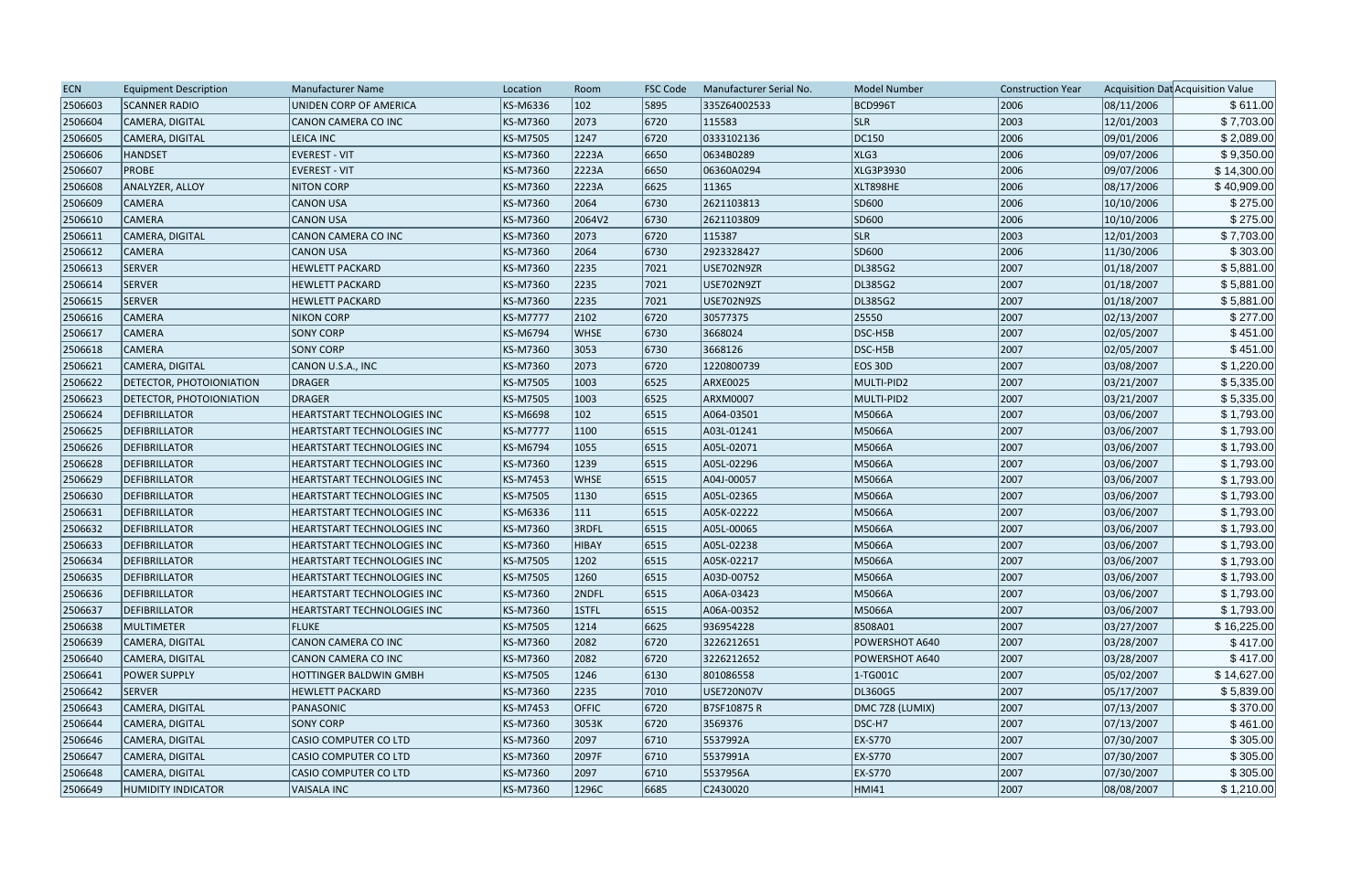| <b>ECN</b> | <b>Equipment Description</b>    | Manufacturer Name                     | Location        | Room          | <b>FSC Code</b> | Manufacturer Serial No. | <b>Model Number</b>  | <b>Construction Year</b> |            | Acquisition Dat Acquisition Value |
|------------|---------------------------------|---------------------------------------|-----------------|---------------|-----------------|-------------------------|----------------------|--------------------------|------------|-----------------------------------|
| 2506650    | <b>HUMIDITY INDICATOR</b>       | <b>VAISALA INC</b>                    | KS-M7360        | 1296C         | 6685            | C2430019                | HMI41                | 2007                     | 08/08/2007 | \$1,210.00                        |
| 2506651    | <b>HUMIDITY INDICATOR</b>       | <b>VAISALA INC</b>                    | <b>KS-M7360</b> | 1296C         | 6685            | C2430018                | HMI41                | 2007                     | 08/08/2007 | \$1,210.00                        |
| 2506652    | <b>HUMIDITY INDICATOR</b>       | <b>VAISALA INC</b>                    | <b>KS-M7360</b> | 1296C         | 6685            | C2430017                | <b>HMI41</b>         | 2007                     | 08/08/2007 | \$1,210.00                        |
| 2506654    | <b>POWER UNIT</b>               | <b>AMERICAN POWER CONVERSION CORP</b> | <b>KS-M7360</b> | 2235          | 7025            | J507070011302           | DLA3000RM2U          | 2007                     | 08/03/2007 | \$1,187.00                        |
| 2506655    | CAMERA, DIGITAL                 | <b>SONY CORP</b>                      | <b>KS-M7360</b> | 2293          | 6720            | 6862136                 | DSCW80               | 2007                     | 08/10/2007 | \$444.00                          |
| 2506656    | CAMERA, DIGITAL                 | <b>SONY CORP</b>                      | KS-M7360        | 2064          | 6720            | 3517755                 | DSC-H9               | 2007                     | 08/20/2007 | \$569.00                          |
| 2506657    | CAMERA, DIGITAL                 | <b>SONY CORP</b>                      | <b>KS-M7360</b> | 2292          | 6720            | 3537282                 | DSC-H9               | 2007                     | 08/20/2007 | \$569.00                          |
| 2506658    | CAMERA, DIGITAL                 | <b>SONY CORP</b>                      | KS-M7360        | 2292          | 6720            | 3516098                 | DSC-H9               | 2007                     | 08/20/2007 | \$569.00                          |
| 2506659    | UPS                             | <b>AMERICAN POWER CONVERSION CORP</b> | <b>KS-M7360</b> | 2235          | 7025            | JS0712007262            | <b>SUA3000RM2U</b>   | 2007                     | 08/16/2007 | \$1,187.00                        |
| 2506660    | UPS                             | AMERICAN POWER CONVERSION CORP        | <b>KS-M7360</b> | 2235          | 7025            | JS0712007262            | SUA3000RM2U          | 2007                     | 08/16/2007 | \$1,187.00                        |
| 2506661    | UPS                             | <b>AMERICAN POWER CONVERSION CORP</b> | KS-M7360        | 2235          | 7025            | JS0712007269            | SUA3000RM2U          | 2007                     | 08/16/2007 | \$1,187.00                        |
| 2506662    | <b>SECURE ACS, APPLIANCE</b>    | <b>CISCO SYSTEMS INC</b>              | <b>KS-M7360</b> | 2235          | 7025            | QNC2131004K             | QR2700               | 2007                     | 08/21/2007 | \$8,762.00                        |
| 2506663    | MAINFRAME                       | <b>DAYTRONIC CORP</b>                 | KS-M7360        | 2064          | 7010            | C03436                  | 10KU-KD              | 2007                     | 08/27/2007 | \$4,802.00                        |
| 2506664    | MAINFRAME                       | <b>DAYTRONIC CORP</b>                 | KS-M7360        | 2064          | 7010            | C03435                  | 10KU-KD              | 2007                     | 08/27/2007 | \$4,802.00                        |
| 2506665    | <b>POWER UNIT</b>               | AMERICAN POWER CONVERSION CORP        | <b>KS-M7360</b> | 2235          | 7025            | J50707011301            | DLA3000RM2U          | 2007                     | 08/03/2007 | \$1,187.00                        |
| 2506668    | <b>INFRACAM, FLIR</b>           | FLIR SYSTEMS BOSTON 16 ESQUIRE        | <b>KS-M7360</b> | 2397          | 6720            | 278009334               | <b>INFRACAM</b>      | 2007                     | 09/18/2007 | \$7,425.00                        |
| 2506669    | UPS                             | AMERICAN POWER CONVERSION CORP        | <b>KS-M7360</b> | 2235          | 7125            | JS0712007419            | SUA3000RM2U          | 2007                     | 09/20/2007 | \$1,187.00                        |
| 2506670    | <b>GUAGE, THICKNESS</b>         | ELECTROMATIC EQUIPMENT CO INC         | KS-M7360        | 2397          | 5210            | 2303                    | TI25M                | 2007                     | 09/24/2007 | \$1,645.00                        |
| 2506671    | CAMERA, DIGITAL                 | CASIO COMPUTER CO LTD                 | <b>KS-M7360</b> | 2397          | 6720            | 5539877A                | <b>EX-S770</b>       | 2007                     | 09/25/2007 | \$305.00                          |
| 2506672    | CAMERA, DIGITAL                 | <b>CASIO COMPUTER CO LTD</b>          | KS-M7360        | 2397          | 6720            | 5539876A                | EX-S770              | 2007                     | 09/25/2007 | \$305.00                          |
| 2506673    | CAMERA, DIGITAL                 | <b>CASIO COMPUTER CO LTD</b>          | <b>KS-M7360</b> | 2097          | 6720            | 5539137A                | EX-S770              | 2007                     | 09/25/2007 | \$305.00                          |
| 2506674    | CAMERA, DIGITAL                 | CASIO COMPUTER CO LTD                 | <b>KS-M7505</b> | 1214          | 6720            | 5539137A                | EX-S770              | 2007                     | 09/25/2007 | \$305.00                          |
| 2506675    | CAMERA, DIGITAL                 | <b>CASIO COMPUTER CO LTD</b>          | <b>KS-M7505</b> | 1214          | 6720            | 5539136A                | EX-S770              | 2007                     | 09/25/2007 | \$305.00                          |
| 2506676    | CAMERA, DIGITAL                 | <b>CASIO COMPUTER CO LTD</b>          | <b>KS-M7360</b> | 2292E         | 6720            | 5539836A                | EX-S770              | 2007                     | 10/15/2007 | \$305.00                          |
| 2506677    | CAMERA, DIGITAL                 | <b>CASIO COMPUTER CO LTD</b>          | <b>KS-M7360</b> | 2097          | 6720            | 5539837A                | EX-S770              | 2007                     | 10/15/2007 | \$305.00                          |
| 2506678    | CAMERA, DIGITAL                 | <b>CASIO COMPUTER CO LTD</b>          | <b>KS-M7360</b> | 2097F         | 6720            | 5539838A                | EX-S770              | 2007                     | 10/15/2007 | \$305.00                          |
| 2506679    | <b>CONVERTER</b>                | <b>AGILENT TECH INC</b>               | <b>KS-M6336</b> | 124           | 6130            | SG47120039              | E5810A               | 2007                     | 10/19/2007 | \$1,014.00                        |
| 2506680    | <b>CONVERTER</b>                | <b>AGILENT TECH INC</b>               | KS-M6336        | $ 124\rangle$ | 6130            | SG47120038              | E5810A               | 2007                     | 10/19/2007 | \$1,014.00                        |
| 2506681    | <b>CONVERTER</b>                | <b>AGILENT TECH INC</b>               | <b>KS-M6336</b> | 124           | 6130            | SG47120027              | E5810A               | 2007                     | 10/19/2007 | \$1,014.00                        |
| 2506682    | <b>CONVERTER</b>                | <b>AGILENT TECH INC</b>               | KS-M6336        | 103           | 6130            | SG47120035              | E5810A               | 2007                     | 10/19/2007 | \$1,014.00                        |
| 2506683    | <b>CONVERTER</b>                | <b>AGILENT TECH INC</b>               | KS-M6336        | $ 124\rangle$ | 6130            | SG47120021              | E5810A               | 2007                     | 10/19/2007 | \$1,014.00                        |
| 2506684    | <b>CONVERTER</b>                | <b>AGILENT TECH INC</b>               | KS-M6336        | 124           | 6130            | SG47110010              | E5810A               | 2007                     | 10/19/2007 | \$1,014.00                        |
| 2506685    | <b>CONVERTER</b>                | <b>AGILENT TECH INC</b>               | <b>KS-M7355</b> | <b>ROOF</b>   | 6130            | SG47120026              | E5810A               | 2007                     | 10/19/2007 | \$1,014.00                        |
| 2506686    | <b>CONVERTER</b>                | <b>AGILENT TECH INC</b>               | KS-M6336        | 124           | 6130            | SG47120036              | E5810A               | 2007                     | 10/19/2007 | \$1,014.00                        |
| 2506687    | CAMERA, DIGITAL                 | <b>CASIO COMPUTER CO LTD</b>          | <b>KS-M7360</b> | 2097          | 6720            | 5540227A                | <b>EXS770</b>        | 2007                     | 12/10/2007 | \$305.00                          |
| 2506688    | CAMERA, DIGITAL                 | <b>CASIO COMPUTER CO LTD</b>          | <b>KS-M7360</b> | 2292          | 6720            | 5540229                 | <b>EXS770</b>        | 2007                     | 12/10/2007 | \$305.00                          |
| 2506691    | <b>RACK MOUNT INDUSTRIAL PC</b> | <b>SUPER LOGICS</b>                   | KS-M6336        | $ 103\rangle$ | 7035            | 205300002               | SL2UCLP35DPBA        | 2008                     | 02/12/2008 | \$2,299.00                        |
| 2506692    | <b>RACK MOUNT INDUSTRIAL PC</b> | <b>SUPER LOGICS</b>                   | <b>KS-M6336</b> | 129           | 7035            | 205300003               | SL2UCLP35DPBA        | 2008                     | 02/12/2008 | \$2,299.00                        |
| 2506693    | CAMERA, DIGITAL                 | <b>CASIO COMPUTER CO LTD</b>          | <b>KS-M7360</b> | 2292          | 6720            | 32048795A               | <b>EXS880</b>        | 2008                     | 02/26/2008 | \$276.00                          |
| 2506694    | <b>POWER SUPPLY</b>             | <b>DELTA ELECTRONICS INC</b>          | <b>KS-M7360</b> | 2235          | 6130            | DIW0731010111           | DPST6000ABA          | 2008                     | 03/03/2008 | \$3,405.00                        |
| 2506696    | <b>HUMIDITY INDICATOR</b>       | <b>VAISALA INC</b>                    | <b>KS-M7505</b> | 1220          | 6685            | D0620056                | HMI41                | 2008                     | 03/20/2008 | \$1,243.00                        |
| 2506697    | <b>HUMIDITY INDICATOR</b>       | <b>VAISALA INC</b>                    | <b>KS-M7505</b> | 1220          | 6685            | D0620057                | <b>HMI41</b>         | 2008                     | 03/20/2008 | \$1,243.00                        |
| 2506698    | SCANNER, RFID                   | MULTISPECTRAL SOLUTIONS INC           | <b>KS-M7777</b> | 2102          | 7010            | HH347027                | JETTXL45EK2GCFPKHSYL | 2007                     | 07/07/2008 | \$4,950.00                        |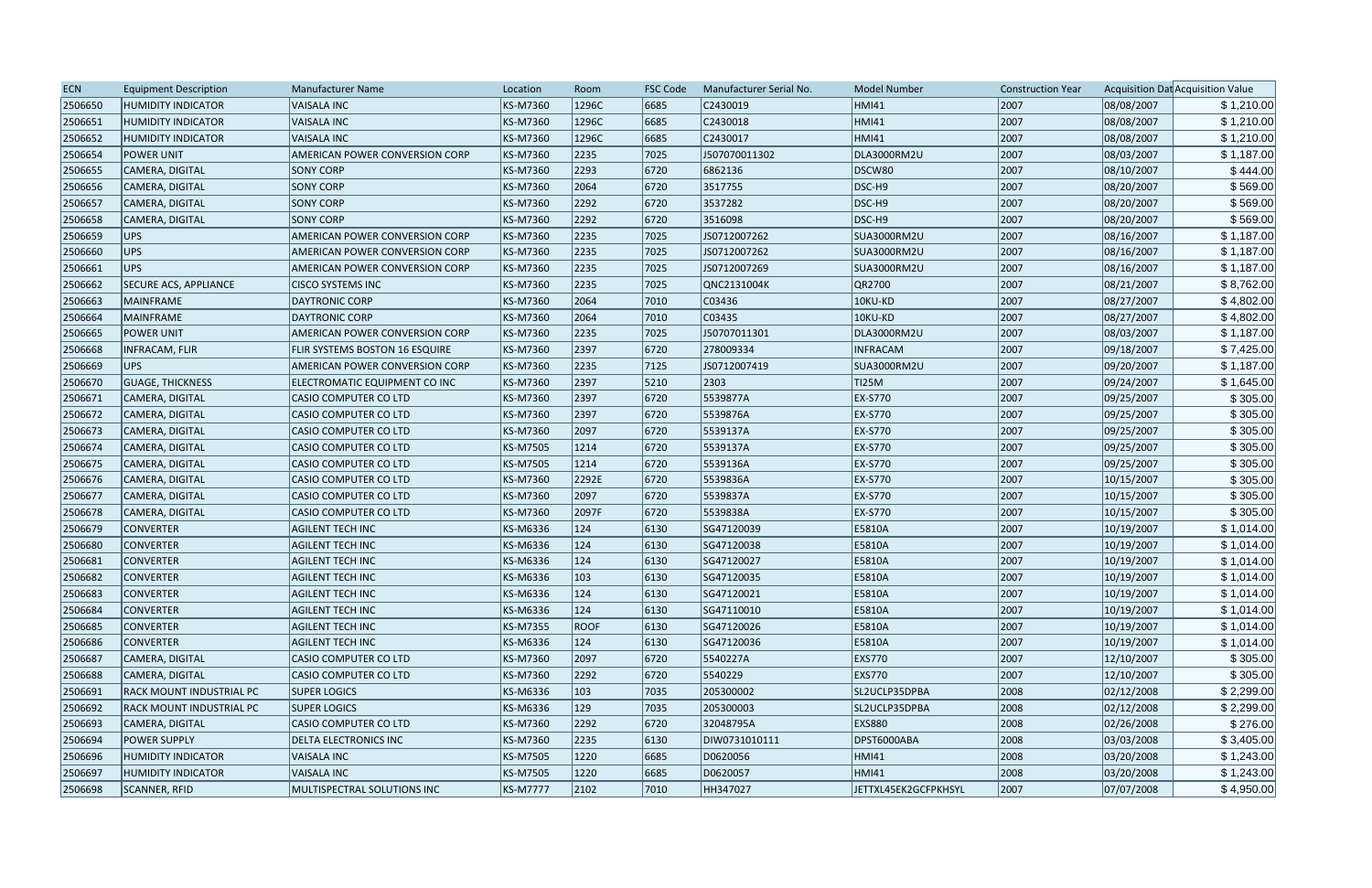| <b>ECN</b> | <b>Equipment Description</b>                             | Manufacturer Name              | Location        | Room          | <b>FSC Code</b> | Manufacturer Serial No. | <b>Model Number</b>  | <b>Construction Year</b> |            | Acquisition Dat Acquisition Value |
|------------|----------------------------------------------------------|--------------------------------|-----------------|---------------|-----------------|-------------------------|----------------------|--------------------------|------------|-----------------------------------|
| 2506699    | SCANNER, RFID                                            | MULTISPECTRAL SOLUTIONS INC    | <b>KS-M7777</b> | 2102          | 7010            | HH347028                | JETTXL45EK2GCFPKHSYL | 2007                     | 07/07/2008 | \$4,950.00                        |
| 2506700    | <b>TAG READER</b>                                        | MULTISPECTRAL SOLUTIONS INC    | <b>KS-M7360</b> | 2043          | 7010            | HH347023                | JETTXL45EK2GCFPKHSYL | 2008                     | 07/07/2008 | \$4,950.00                        |
| 2506701    | CAMERA, THERMAL SYSTEM INFARE SIERRA PACIFIC INNOVATIONS |                                | <b>KS-M7777</b> | 2102          | 6710            | GD86-0228               | RAZIR/SX             | 2008                     | 04/02/2008 | \$6,665.00                        |
| 2506702    | CAMERA, DIGITAL                                          | <b>CANON INC</b>               | <b>KS-M6698</b> | $ 102\rangle$ | 6720            | 63213155416             | G9                   | 2008                     | 04/15/2008 | \$594.00                          |
| 2506703    | MEASUREMENT, TORQUE UNIT                                 | NORBAR TORQUE TOOLS INC        | <b>KS-M7505</b> | 1247          | 6625            | 58784                   | 43218                | 2008                     | 04/23/2008 | \$3,358.00                        |
| 2506704    | MEASUREMENT, TORQUE UNIT                                 | <b>NORBAR TORQUE TOOLS INC</b> | <b>KS-M7505</b> | 1247          | 6625            | 59497                   | 43219                | 2008                     | 04/23/2008 | \$3,489.00                        |
| 2506705    | CAMERA, ALIGNMENT                                        | <b>COBRA ELECTRONICS INC</b>   | KS-M7505        | 1003          | 6720            | 1020                    | 20100020             | 2007                     | 07/10/2007 | \$7,145.00                        |
| 2506706    | CAMERA, DIGITAL                                          | <b>NIKON INC</b>               | KS-M7360        | 2064          | 6780            | 3716184                 | 5400                 | 2003                     | 10/20/2003 | \$743.00                          |
| 2506707    | <b>CHASSIS, RACK CTO</b>                                 | <b>HEWETT PACKARD</b>          | <b>KS-M7360</b> | 2235          | 7021            | USE820NC31              | HSTNS2115            | 2008                     | 05/22/2008 | \$5,093.00                        |
| 2506708    | <b>CHASSIS, RACK CTO</b>                                 | <b>HEWETT PACKARD</b>          | <b>KS-M7360</b> | 2235          | 7021            | USE820NC30              | HSTNS2115            | 2008                     | 05/22/2008 | \$5,093.00                        |
| 2506709    | <b>CHASSIS, RACK CTO</b>                                 | <b>HEWETT PACKARD</b>          | KS-M7360        | 2235          | 7021            | USE820NC32              | HSTNS2115            | 2008                     | 05/22/2008 | \$5,093.00                        |
| 2506710    | <b>CHASSIS, RACK CTO</b>                                 | <b>HEWETT PACKARD</b>          | KS-M7360        | 2235          | 7021            | <b>USE820NC33</b>       | HSTNS2115            | 2008                     | 05/22/2008 | \$5,093.00                        |
| 2506711    | <b>NAVIGATION SYSTEM</b>                                 | <b>GARMIN</b>                  | <b>KS-M6698</b> | 102           | 6605            | 119199287               | C550                 | 2008                     | 05/21/2008 | \$302.00                          |
| 2506712    | CAMERA, DIGITAL                                          | <b>CASIO COMPUTER CO LTD</b>   | <b>KS-M7360</b> | 2097          | 6720            | 30001065A               | EXS10A               | 2008                     | 05/21/2008 | \$284.00                          |
| 2506713    | MAINFRAME, POWER SUPPLY                                  | <b>AGILENT TECHNOLGIES</b>     | KS-M6336        | 124           | 7010            | MY43007716              | N6700B               | 2008                     | 05/27/2008 | \$2,860.00                        |
| 2506714    | MAINFRAME, POWER SUPPLY                                  | <b>AGILENT TECHNOLGIES</b>     | KS-M6336        | 124           | 7010            | MY43007680              | N6700B               | 2008                     | 05/27/2008 | \$2,860.00                        |
| 2506715    | MAINFRAME, POWER SUPPLY                                  | <b>AGILENT TECHNOLGIES</b>     | <b>KS-M6336</b> | 124           | 7010            | MY43007698              | N6700B               | 2008                     | 05/27/2008 | \$2,860.00                        |
| 2506716    | CAMERA, DIGITAL                                          | <b>SONY CORP</b>               | <b>KS-M7360</b> | 2043          | 6710            | 511511                  | DSCH <sub>10</sub>   | 2008                     | 06/18/2008 | \$360.00                          |
| 2506717    | MAINFRAME, POWER SUPPLY                                  | <b>AGILENT TECH INC</b>        | <b>KS-M6336</b> | 124           | 7010            | SG43000363              | N6700B               | 2008                     | 06/30/2008 | \$2,506.00                        |
| 2506718    | MAINFRAME, POWER SUPPLY                                  | <b>AGILENT TECH INC</b>        | KS-M6336        | 124           | 7010            | SG43000364              | N6700B               | 2008                     | 06/30/2008 | \$2,506.00                        |
| 2506721    | SERVER, CHASSIS                                          | <b>HEWLETT PACKARD</b>         | <b>KS-M7360</b> | 2235          | 7025            | USE829N248              | DL365                | 2008                     | 07/18/2008 | \$6,245.00                        |
| 2506722    | SERVER, CHASSIS                                          | <b>HEWLETT PACKARD</b>         | <b>KS-M7360</b> | 2235          | 7025            | USE829N247              | DL365                | 2008                     | 07/18/2008 | \$6,245.00                        |
| 2506723    | <b>SERVER</b>                                            | <b>HEWLETT PACKARD</b>         | <b>KS-M7360</b> | 2238          | 7025            | USE737N3FH              | DL365                | 2007                     | 07/30/2008 | \$5,530.00                        |
| 2506724    | <b>SERVER</b>                                            | <b>HEWLETT PACKARD</b>         | <b>KS-M7360</b> | 2238          | 7025            | USE737N3FG              | DL365                | 2007                     | 07/30/2008 | \$5,530.00                        |
| 2506725    | FLUKE, HYDRA DATA ACAUISITION U FLUKE ELECTRONICS CORP   |                                | <b>KS-M7505</b> | 1247          | 7025            | 9732018                 | 2620A                | 2008                     | 08/01/2008 | \$3,328.00                        |
| 2506726    | RECORDER, PORTABLE DTE                                   | <b>FOCUS ENCHANCEMENTS</b>     | <b>KS-M7360</b> | 2073          | 5836            | 24852                   | DRHD100              | 2008                     | 08/25/2008 | \$1,374.00                        |
| 2506727    | RECORDER, PORTABLE DTE                                   | <b>FOCUS ENCHANCEMENTS</b>     | <b>KS-M7360</b> | 2073          | 5836            | 24852                   | DRHD100              | 2008                     | 08/25/2008 | \$1,374.00                        |
| 2506728    | <b>RECORDER, VIDEO CASSETTE HD</b>                       | <b>JVC</b>                     | KS-M7360        | 2073          | 5836            | 16242491                | <b>BRHD50U</b>       | 2008                     | 08/25/2008 | \$2,694.00                        |
| 2506729    | TERMINAL, HANDHELD                                       | <b>INTERMAC CORP</b>           | <b>KS-M7360</b> | 2397          | 7021            | 23910846318             | CN3                  | 2008                     | 09/26/2008 | \$1,971.00                        |
| 2506730    | <b>TERMINAL, HANDHELD</b>                                | <b>INTERMAC CORP</b>           | KS-M7360        | 2397          | 7021            | 23910846163             | CN3                  | 2008                     | 09/26/2008 | \$1,971.00                        |
| 2506731    | TERMINAL, HANDHELD                                       | <b>INTERMAC CORP</b>           | KS-M7360        | 2397          | 7021            | 23910846278             | CN3                  | 2008                     | 09/26/2008 | \$1,971.00                        |
| 2506732    | TERMINAL, HANDHELD                                       | <b>INTERMAC CORP</b>           | KS-M7360        | 2397          | 7021            | 23910846292             | CN3                  | 2008                     | 09/26/2008 | \$1,971.00                        |
| 2506733    | <b>TERMINAL, HANDHELD</b>                                | <b>INTERMAC CORP</b>           | <b>KS-M7360</b> | 2397          | 7021            | 23910846334             | CN3                  | 2008                     | 09/26/2008 | \$1,971.00                        |
| 2506734    | <b>PC TABLET</b>                                         | <b>COMPSEE INC</b>             | <b>KS-M7360</b> | 2397          | 7021            | 914G001018G830003AAM    | IX104                | 2008                     | 09/25/2008 | \$4,298.00                        |
| 2506735    | <b>PC TABLET</b>                                         | <b>COMPSEE INC</b>             | <b>KS-M7360</b> | 2397          | 7021            | 914G001018G830003ACM    | IX104                | 2008                     | 09/25/2008 | \$4,298.00                        |
| 2506736    | <b>PC TABLET</b>                                         | <b>COMPSEE INC</b>             | <b>KS-M7360</b> | 2397          | 7021            | 914G001018G830003B4M    | IX104                | 2008                     | 09/25/2008 | \$4,298.00                        |
| 2506737    | <b>PC TABLET</b>                                         | <b>COMPSEE INC</b>             | <b>KS-M7360</b> | 2397          | 7021            | 914G001018G8300036FM    | IX104                | 2008                     | 09/25/2008 | \$4,298.00                        |
| 2506738    | <b>PC TABLET</b>                                         | <b>COMPSEE INC</b>             | <b>KS-M7360</b> | 2397          | 7021            | 914G001018G8300039DM    | IX104                | 2008                     | 09/25/2008 | \$4,298.00                        |
| 2506739    | <b>CAMERA</b>                                            | CANON CAMERA CO INC            | <b>KS-M6698</b> | $ 102\rangle$ | 6720            | 0670202370              | DS126191             | 2008                     | 11/14/2008 | \$605.00                          |
| 2506740    | <b>RFID ACTIVE READER, HANDHELD</b>                      | MULTISPECTRAL SOLUTIONS INC    | <b>KS-M7360</b> | 1451          | 7010            | HH367131                | JETT.XL              | 2008                     | 12/04/2008 | \$6,265.00                        |
| 2506741    | <b>SERVER</b>                                            | <b>HEWETT PACKARD</b>          | <b>KS-M7360</b> | 2266          | 7021            | USE848N3R6              | DL360G5              | 2008                     | 12/03/2008 | \$5,188.00                        |
| 2506742    | <b>SERVER</b>                                            | <b>HEWETT PACKARD</b>          | <b>KS-M7360</b> | 2235          | 7021            | USE848N3R5              | DL360G5              | 2008                     | 12/03/2008 | \$5,188.00                        |
| 2506743    | CAMERA, DIGITAL                                          | <b>CASIO</b>                   | KS-M7360        | 30655         | 6710            | 31361089B               | $EX-S10$             | 2009                     | 01/20/2009 | \$237.00                          |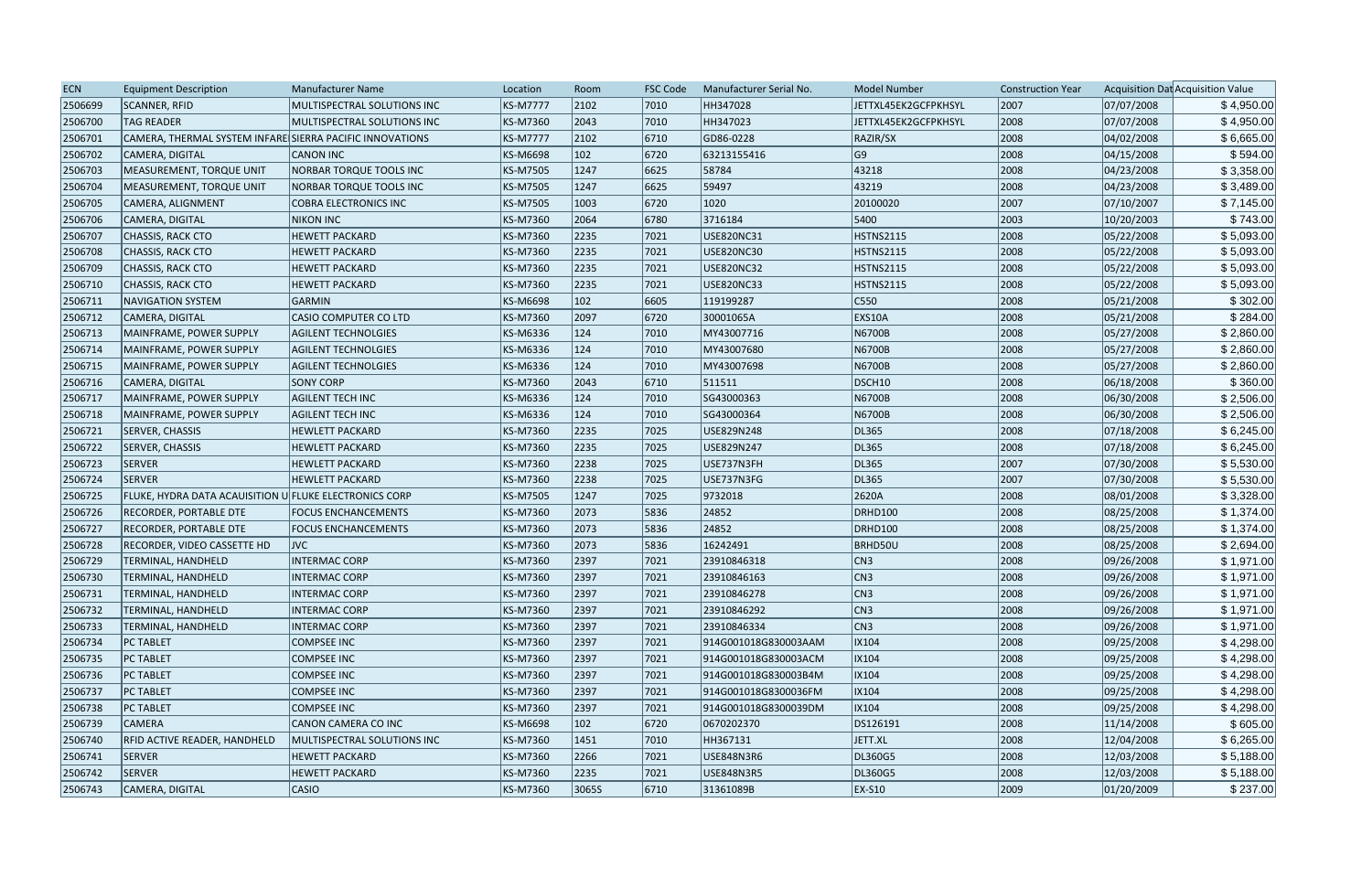| <b>ECN</b> | <b>Equipment Description</b>      | <b>Manufacturer Name</b>      | Location        | Room          | <b>FSC Code</b> | Manufacturer Serial No. | <b>Model Number</b> | <b>Construction Year</b> |            | Acquisition Dat Acquisition Value |
|------------|-----------------------------------|-------------------------------|-----------------|---------------|-----------------|-------------------------|---------------------|--------------------------|------------|-----------------------------------|
| 2506744    | CAMERA, DIGITAL                   | CASIO                         | KS-M7360        | 3065S         | 6710            | 31361089B               | <b>EX-S10</b>       | 2009                     | 01/20/2009 | \$237.00                          |
| 2506745    | CAMERA, DIGITAL                   | CANON CAMERA CO INC           | KS-M7360        | 2073          | 6720            | 115587                  | <b>SLR</b>          | 2003                     | 12/01/2003 | \$7,703.00                        |
| 2506746    | CPU, THIN CLIENT                  | <b>HEWLETT PACKARD</b>        | KS-66330        | 1000          | 7025            | CNV8390622              | FQ799AAXABA         | 2008                     | 02/19/2009 | \$308.00                          |
| 2506747    | CPU, THIN CLIENT                  | <b>HEWLETT PACKARD</b>        | KS-66330        | 1000          | 7025            | <b>CNV83905GP</b>       | FQ799AAXABA         | 2008                     | 02/19/2009 | \$308.00                          |
| 2506748    | CPU, THIN CLIENT                  | <b>HEWLETT PACKARD</b>        | KS-66330        | 1000          | 7025            | <b>CNV83905TK</b>       | FQ799AAXABA         | 2008                     | 02/19/2009 | \$308.00                          |
| 2506749    | CPU, THIN CLIENT                  | <b>HEWLETT PACKARD</b>        | KS-66330        | 1000          | 7025            | CNV839062Z              | FQ799AAXABA         | 2008                     | 02/19/2009 | \$308.00                          |
| 2506750    | CPU, THIN CLIENT                  | <b>HEWLETT PACKARD</b>        | KS-66330        | 1000          | 7025            | <b>CNV83905VH</b>       | FQ799AAXABA         | 2008                     | 02/19/2009 | \$308.00                          |
| 2506751    | CPU, THIN CLIENT                  | <b>HEWLETT PACKARD</b>        | KS-66330        | 1000          | 7025            | CNV83905T1              | FQ799AAXABA         | 2008                     | 02/19/2009 | \$308.00                          |
| 2506752    | CPU, THIN CLIENT                  | <b>HEWLETT PACKARD</b>        | KS-66330        | 1000          | 7025            | <b>CNV83905NM</b>       | FQ799AAXABA         | 2008                     | 02/19/2009 | \$308.00                          |
| 2506753    | CPU, THIN CLIENT                  | <b>HEWLETT PACKARD</b>        | KS-66330        | 1000          | 7025            | CNV83905ND              | FQ799AAXABA         | 2008                     | 02/19/2009 | \$308.00                          |
| 2506754    | <b>CPU, THIN CLIENT</b>           | <b>HEWLETT PACKARD</b>        | KS-66330        | 1000          | 7025            | CNV839063N              | FQ799AAXABA         | 2008                     | 02/19/2009 | \$308.00                          |
| 2506755    | CPU, THIN CLIENT                  | <b>HEWLETT PACKARD</b>        | KS-66330        | 1000          | 7025            | CNV839061X              | FQ799AAXABA         | 2008                     | 02/19/2009 | \$308.00                          |
| 2506756    | CPU, THIN CLIENT                  | <b>HEWLETT PACKARD</b>        | KS-66330        | 1000          | 7025            | <b>CNV83905BK</b>       | FQ799AAXABA         | 2008                     | 02/19/2009 | \$308.00                          |
| 2506757    | CPU, THIN CLIENT                  | <b>HEWLETT PACKARD</b>        | KS-66330        | 1000          | 7025            | <b>CNV83905NH</b>       | FQ799AAXABA         | 2008                     | 02/19/2009 | \$308.00                          |
| 2506758    | CPU, THIN CLIENT                  | <b>HEWLETT PACKARD</b>        | KS-66330        | 1000          | 7025            | <b>CNV83905HT</b>       | FQ799AAXABA         | 2008                     | 02/19/2009 | \$308.00                          |
| 2506759    | <b>CPU, THIN CLIENT</b>           | <b>HEWLETT PACKARD</b>        | KS-66330        | 1000          | 7025            | CNV83905BQ              | FQ799AAXABA         | 2008                     | 02/19/2009 | \$308.00                          |
| 2506760    | <b>CPU, THIN CLIENT</b>           | <b>HEWLETT PACKARD</b>        | KS-66330        | 1000          | 7025            | CNV839064K              | FQ799AAXABA         | 2008                     | 02/19/2009 | \$308.00                          |
| 2506761    | <b>CPU, THIN CLIENT</b>           | <b>HEWLETT PACKARD</b>        | KS-66330        | 1000          | 7025            | CNV83905TX              | FQ799AAXABA         | 2008                     | 02/19/2009 | \$308.00                          |
| 2506762    | CPU, THIN CLIENT                  | <b>HEWLETT PACKARD</b>        | KS-66330        | 1000          | 7025            | CNV8390641              | FQ799AAXABA         | 2008                     | 02/19/2009 | \$308.00                          |
| 2506763    | CPU, THIN CLIENT                  | <b>HEWLETT PACKARD</b>        | KS-66330        | 1000          | 7025            | CNV83905H0              | FQ799AAXABA         | 2008                     | 02/19/2009 | \$308.00                          |
| 2506764    | CPU, THIN CLIENT                  | <b>HEWLETT PACKARD</b>        | KS-66330        | 1000          | 7025            | CNV83905TD              | FQ799AAXABA         | 2008                     | 02/19/2009 | \$308.00                          |
| 2506765    | CPU, THIN CLIENT                  | <b>HEWLETT PACKARD</b>        | KS-66330        | 1000          | 7025            | CNV83905NJ              | FQ799AAXABA         | 2008                     | 02/19/2009 | \$308.00                          |
| 2506766    | CPU, THIN CLIENT                  | <b>HEWLETT PACKARD</b>        | KS-66330        | 1000          | 7025            | CNV83905BY              | FQ799AAXABA         | 2008                     | 02/19/2009 | \$308.00                          |
| 2506767    | <b>CPU, THIN CLIENT</b>           | <b>HEWLETT PACKARD</b>        | KS-66330        | 1000          | 7025            | <b>CNV83905BW</b>       | FQ799AAXABA         | 2008                     | 02/19/2009 | \$308.00                          |
| 2506768    | CPU, THIN CLIENT                  | <b>HEWLETT PACKARD</b>        | KS-66330        | 1000          | 7025            | CNV83905V9              | FQ799AAXABA         | 2008                     | 02/19/2009 | \$308.00                          |
| 2506769    | CPU, THIN CLIENT                  | <b>HEWLETT PACKARD</b>        | KS-66330        | 1000          | 7025            | CNV83905W4              | FQ799AAXABA         | 2008                     | 02/19/2009 | \$308.00                          |
| 2506770    | <b>READER, HANDHELD RFID</b>      | MULTISPECTRAL SOLUTIONS INC   | KS-M6698        | $ 102\rangle$ | 7010            | HH367126                | JETT.XL             | 2009                     | 03/06/2009 | \$6,265.00                        |
| 2506771    | <b>READER, HANDHELD RFID</b>      | MULTISPECTRAL SOLUTIONS INC   | KS-M6698        | $ 102\rangle$ | 7010            | HH355907                | JETT.XL             | 2009                     | 03/04/2009 | \$6,265.00                        |
| 2506772    | SCANNER                           | METROLOGIC INSTRUMENTS INC    | KS-M7505        | 1214A         | 7010            | 6407120186              | SP5500              | 2009                     | 03/25/2009 | \$613.00                          |
| 2506774    | SERVER                            | <b>HEWETT PACKARD</b>         | KS-M7355        | 2235          | 7025            | USE911N3VD              | DL365G5             | 2009                     | 03/17/2009 | \$5,566.00                        |
| 2506775    | <b>RACK MOUNT SERVER</b>          | <b>HEWETT PACKARD</b>         | KS-M7355        | 2235          | 7025            | USE911N586              | DL385G5             | 2009                     | 03/17/2009 | \$7,688.00                        |
| 2506776    | <b>RACK MOUNT SERVER</b>          | <b>HEWETT PACKARD</b>         | KS-M7355        | 2235          | 7025            | USE911N587              | DL385G5             | 2009                     | 03/17/2009 | \$7,688.00                        |
| 2506777    | <b>RACK MOUNT SERVER</b>          | <b>HEWETT PACKARD</b>         | KS-M7355        | 2235          | 7025            | USE911N3PT              | DL585G5             | 2009                     | 03/17/2009 | \$13,653.00                       |
| 2506778    | <b>RACK MOUNT SERVER</b>          | <b>HEWETT PACKARD</b>         | KS-M7355        | 2235          | 7025            | USE911N3PS              | DL585G5             | 2009                     | 03/17/2009 | \$13,653.00                       |
| 2506779    | <b>NETWORK SWITCH</b>             | <b>CISCO SYSTEMS INC</b>      | KS-M7360        | 2235          | 7025            | FOC1314W49C             | 3560G               | 2009                     | 04/28/2009 | \$5,412.00                        |
| 2506780    | <b>SERVER</b>                     | <b>HEWETT PACKARD</b>         | KS-66330        |               | 7025            | USE919N13Z              | DL360               | 2009                     | 05/08/2009 | \$4,365.00                        |
| 2506781    | SERVER                            | <b>HEWETT PACKARD</b>         | KS-66330        |               | 7025            | USE919N140              | DL360               | 2009                     | 05/08/2009 | \$4,365.00                        |
| 2506782    | <b>FIREWALL, NETWORK ETHERNET</b> | SONICWALL INC                 | <b>KS-M7355</b> | 1435          | 7025            | 0006B13F2388            | <b>PRO1260</b>      | 2009                     | 05/01/2009 | \$1,165.00                        |
| 2506952    | COMPUTER, LAPTOP                  | DELL COMPUTER CORP F-PC'S LTD | KS-M7360        | 3288          | 7010            | CN0R712736521557002B    | <b>PP06S</b>        | 2005                     | 07/15/2005 | \$1,898.00                        |
| 3019001    | <b>OSCILLOSCOPE</b>               | <b>TEKTRONIX INC</b>          | KS-M7360        | 2377          | 6625            | B027096                 | TDS3054B            | 2003                     | 08/07/2003 | \$9,641.00                        |
| 3019004    | <b>PULL TESTER</b>                | CHATILLON JOHN AND SONS INC   | KS-M7505        | 1270          | 6635            | 104336                  | <b>LRX PLUS</b>     | 2003                     | 08/12/2003 | \$17,035.00                       |
| 3019005    | METER, FLUKE                      | <b>FLUKE ELECTRONICS CORP</b> | KS-M7360        | 2377          | 6625            | 8435009                 | 1568332             | 2003                     | 08/13/2003 | \$1,683.00                        |
| 3019006    | <b>TAPE RECORDER</b>              | TEAC CORP OF AMERICA          | KS-M7505        | 1247          | 5835            | 931161                  | <b>RD145T</b>       | 2003                     | 08/14/2003 | \$23,897.00                       |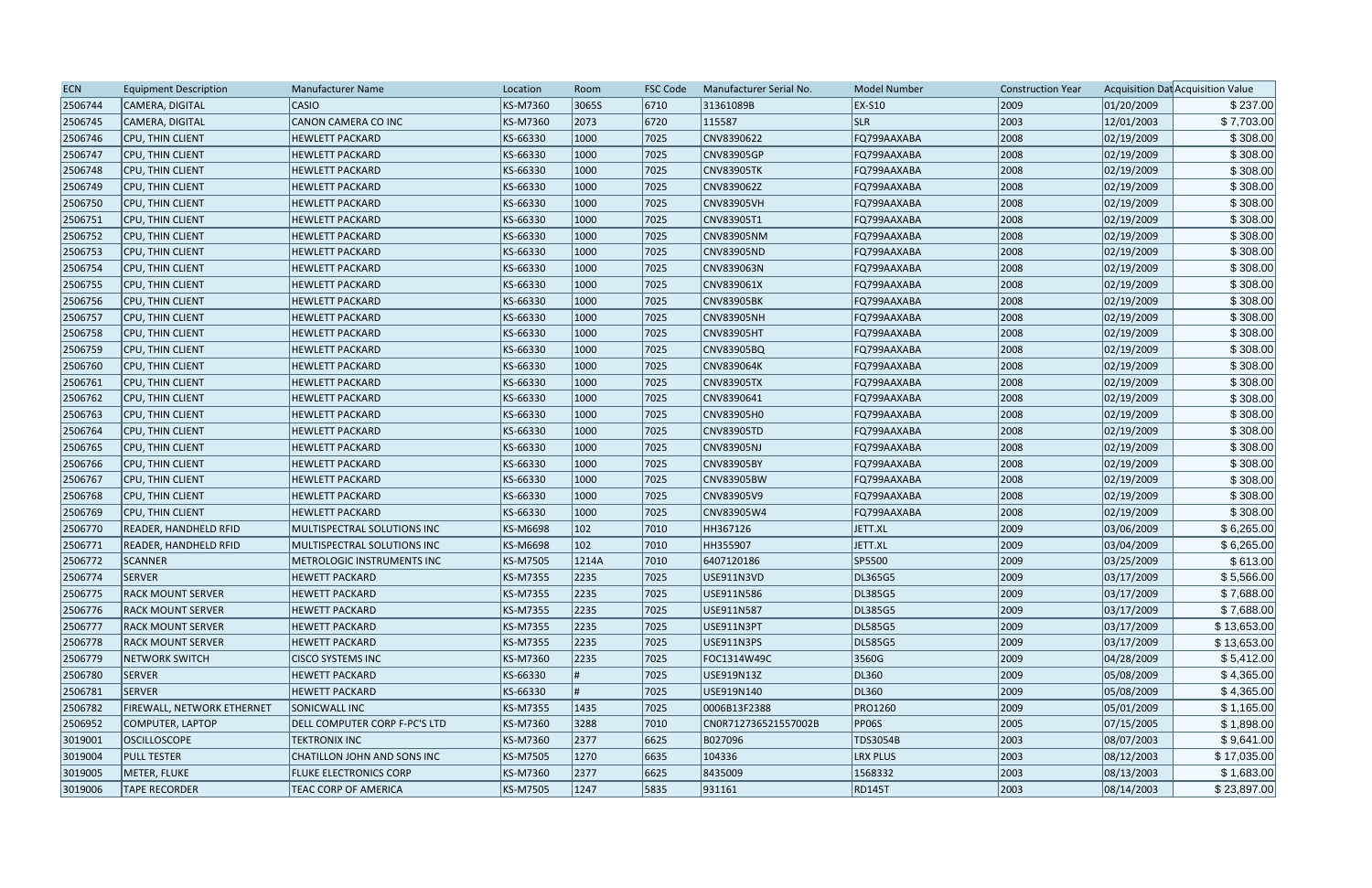| KS-66330<br> 3920 <br>NPN<br>08/13/2003<br>3019007<br><b>PALLET JACK</b><br><b>BLUE GIANT EQUIPMENT CORP</b><br>1001<br>0380135<br>2003<br>\$4,746.00<br>001-831<br>2003<br>3019008<br><b>DUST COLLECTOR</b><br>KS-M7505<br>1260<br>4460<br>AB03038<br>08/13/2003<br>\$2,273.00<br>GLENDO CORP<br>3019009<br>0703-001<br>2003<br>08/14/2003<br>\$4,059.00<br>OVEN, VACUUM<br>COLE-PARMER INSTRUMENT CO<br>KS-M7505<br>1220<br>4430<br>05053-22<br>124<br>7025<br>JPCKF23819<br>4600N<br>2003<br>08/14/2003<br>\$2,350.00<br>3019010<br><b>PRINTER, LASERJET</b><br><b>HEWLETT PACKARD</b><br>KS-M6336<br>3053<br>2003<br>3019011<br><b>PRINTER, LASERJET</b><br><b>HEWLETT PACKARD</b><br>KS-M7360<br>7025<br>JPCKF23905<br>4600N<br>08/14/2003<br>\$2,350.00<br>\$1,303.00<br><b>3COM CORP</b><br>2372<br>3C16980<br>2000<br>07/22/2000<br>3019012<br><b>SWITCH, SUPERSTACK II</b><br>KS-M7360<br>5895<br>7MMV8E9C098<br>KS-M7360<br>2377<br>5895<br>2001<br>10/09/2001<br>\$1,450.00<br>3019013<br><b>SWITCH, NETWORK</b><br><b>3COM CORP</b><br>KMCS5A91F38<br>3C16987A<br>\$1,752.00<br>3019014<br> 5130<br>202027<br>$ 01-1292\rangle$<br>2003<br>08/21/2003<br><b>TUBE SQUARER</b><br>MILWAUKEE ELECTRIC TOOL CORP<br>KS-M7505<br>1260<br>2003<br>575L<br>08/22/2003<br>3019015<br>METER, OPTICAL POWER<br><b>RIFOCS CORP</b><br>KS-M7505<br>1246<br>6650<br>123434<br>\$2,417.00<br>\$2,279.00<br>3019016<br>KS-M7360<br>6266831<br> C610<br>2003<br>08/27/2003<br>COMPUTER, LAPTOP<br><b>DELL COMPUTER CORP</b><br>2024K<br> 7021<br>D9FS831<br>GX260<br>2003<br>\$1,116.00<br>3019017<br><b>CPU</b><br>KS-M7505<br>1247<br> 7021<br>08/26/2003<br><b>DELL COMPUTER CORP</b><br>2372<br>6625<br>2003<br>3019018<br>OSCILLOSCOPE, DIGITAL STORAGE<br>KS-M7360<br>B010013<br>TDS6404<br>08/27/2003<br>\$52,178.00<br><b>TEKTRONIX</b><br>6730<br>2003<br>08/28/2003<br>\$15,625.00<br>3019020<br>KS-M7360<br>1021<br>005136<br>MS400<br><b>SCANNER, MICROFILM</b><br><b>CANON USA INC</b><br>5140<br>N/A<br> CNC <br>2003<br>09/03/2003<br>\$1,315.00<br>3019022<br><b>TOOL BOX</b><br>STANLEY-VIDMAR INC VIDMAR DIV<br>KS-M7505<br>1260<br> FO4<br>\$22,963.00<br>6685<br>F04020301728<br>2003<br>09/04/2003<br>3019024<br>FAROGAGE<br><b>FARO TECHNOLOGIES INC.</b><br>KS-M7505<br>1260<br>N/A<br>112<br> 3920 <br>PMW20<br>2003<br>3019028<br><b>PALLET JACK</b><br>KS-M6698<br>09/10/2003<br>\$5,054.00<br>MITSUBISHI CATERPILLAR FORKLFT<br>3019030<br>2003<br>\$2,686.00<br>FREEZER<br>KS-M6698<br>112<br>$ 4110\rangle$<br>02031143<br>CH45-5<br>09/15/2003<br>SO-LOW ENVIRONMENTAL EQUIPMENT<br>2001<br>\$1,450.00<br>3019031<br><b>SWITCH, NETWORK</b><br>3COM CORP<br>KS-M7360<br>2377<br>5895<br>7MCV533D5F8<br>3C16987A<br>08/08/2001<br>2001<br>3019032<br>4120<br><b>RTAA300</b><br>09/09/2001<br>CHILLER, PORTABLE<br>TRANE CO THE<br>KS-M71104<br>YARD<br>U01K05441<br>\$125,975.00<br>\$3,580.00<br>3019033<br><b>PRINTER, LASERJET</b><br><b>HEWLETT PACKARD</b><br>KS-M7360<br>2024<br>7025<br>USCF030460<br>C4216A<br>2000<br>04/21/2000<br>2001<br>\$125,975.00<br>3019034<br>CHILLER, PORTABLE<br>TRANE CO THE<br>KS-M6798<br>4120<br>U01K05442<br><b>RTAA300</b><br>09/09/2001<br>YARD<br>\$20,790.00<br>3019035<br>6635<br>2003<br>10/02/2003<br><b>VIDEO PROBE</b><br><b>EVEREST - VIT</b><br>KS-M7360<br>2223A<br>03D012341<br><b>XLC660</b><br>102<br>2003<br>3019036<br>ANALYZER, SPECTRUM<br><b>AGILENT TECHNOLOGIES</b><br>KS-M6336<br>6625<br>U542221746<br>E4440A<br>10/02/2003<br>\$49,166.00<br>102<br>2003<br>\$49,166.00<br>3019037<br>KS-M6336<br>6625<br>U54251512106<br>E4440A<br>10/02/2003<br>ANALYZER, SPECTRUM<br><b>AGILENT TECHNOLOGIES</b><br>\$2,187.00<br>3019040<br><b>LAPTOP</b><br>KS-M6336<br>129<br>H7RTH31<br>D600<br>2003<br>10/08/2003<br> 7021<br><b>DELL COMPUTER CORP</b><br>2377<br>7025<br>2003<br>3019041<br>DISPLAY UNIT, FLAT PANEL 18<br><b>DELL COMPUTER CORP</b><br>KS-M7360<br>MX07R4774832338607L9<br>1800FP<br>10/08/2003<br>\$715.00<br>3019042<br><b>VIDEO PROBE</b><br><b>EVEREST - VIT</b><br>6635<br>0340B2255<br>2003<br>10/08/2003<br>KS-M7360<br>2223A<br><b>PXL420A</b><br>\$15,400.00<br>N/A<br>2003<br>\$38,059.00<br>3019043<br>MICROPROCESSOR REWORK SYSTEM ERSA INCORPORATED<br>KS-M7505<br>1247<br> 7435<br><b>OIR550A</b><br>08/27/2003<br>1270<br>97030<br>2003<br>10/20/2003<br>\$10,655.00<br>3019045<br><b>EMBOSSING MACHINE</b><br>KS-M7505<br>3611<br>DC450MD<br>AUTOMARK MARKING MACHINES INC.<br>3053<br>7025<br>JP16007512<br> 9100C<br>2003<br>10/24/2003<br>3019047<br>SCANNER, FLATBED<br><b>HEWLETT PACKARD</b><br>KS-M7360<br>\$3,174.00<br>\$875.00<br>KS-M7360<br>5820<br>N/A<br>TD904<br>2003<br>11/07/2003<br>3019048<br>RADIO (TWO-WAY)<br>MARKERTEX<br>2073<br>N/A<br>\$875.00<br>MARKERTEX<br>KS-M7360<br>2003<br>11/07/2003<br>3019049<br>RADIO (TWO-WAY)<br>2073<br>5820<br>TD904<br>N/A<br>\$875.00<br>2003<br>11/07/2003<br>3019050<br>RADIO (TWO-WAY)<br>MARKERTEX<br>KS-M7360<br>2073<br>5820<br>TD904<br>N/A<br>5820<br>TD904<br>2003<br>11/07/2003<br>\$875.00<br>3019051<br>RADIO (TWO-WAY)<br>MARKERTEX<br>KS-M7360<br>2073<br>8517877<br>RDRGX7<br>2003<br>11/07/2003<br>\$648.00<br>3019052<br>RECORDER, DVD<br><b>SONY ELECTRONICS INC</b><br>KS-M7360<br>2073<br>5836<br>\$648.00<br>11/07/2003<br>3019053<br>RECORDER, DVD<br><b>SONY ELECTRONICS INC</b><br>KS-M7360<br>2073<br>5836<br>589<br>RDRGX7<br>2003<br>3019054<br>7025<br>70681<br>2000FP<br>2003<br>07/31/2003<br>\$1,000.00<br>DISPLAY UNIT, 20 FLAT<br>DELL COMPUTER CORP F-PC'S LTD<br>KS-M7360<br>3238<br>\$3,919.00<br>6625<br>00885658/310<br>650<br>2003<br>11/20/2003<br>3019055<br>METER<br><b>TESCOM CORP</b><br>KS-M7453<br><b>WHSE</b><br>650<br>\$3,919.00<br>3019056<br>METER<br><b>TESCOM CORP</b><br>KS-M7453<br>6625<br>00891959/310<br>2003<br>11/20/2003<br><b>WHSE</b><br>METER<br>650<br>11/20/2003<br>3019057<br><b>TESCOM CORP</b><br>KS-M7453<br><b>WHSE</b><br>6625<br>0085660/310<br>2003<br>650<br>2003<br>\$3,919.00<br>3019058<br>METER<br><b>TESCOM CORP</b><br>KS-M7360<br>2397<br> 6625 <br>00864518/309<br>11/20/2003<br>DL380R03<br>\$6,944.00<br>3019059<br>SERVER<br>COMPAQ COMPUTER CORP<br>KS-M7360<br>2235<br> 7021<br>D34SMFG50493<br>2003<br>11/20/2003 | <b>ECN</b> | <b>Equipment Description</b> | <b>Manufacturer Name</b> | Location | Room | <b>FSC Code</b> | Manufacturer Serial No. | <b>Model Number</b> | <b>Construction Year</b> | Acquisition Dat Acquisition Value |
|----------------------------------------------------------------------------------------------------------------------------------------------------------------------------------------------------------------------------------------------------------------------------------------------------------------------------------------------------------------------------------------------------------------------------------------------------------------------------------------------------------------------------------------------------------------------------------------------------------------------------------------------------------------------------------------------------------------------------------------------------------------------------------------------------------------------------------------------------------------------------------------------------------------------------------------------------------------------------------------------------------------------------------------------------------------------------------------------------------------------------------------------------------------------------------------------------------------------------------------------------------------------------------------------------------------------------------------------------------------------------------------------------------------------------------------------------------------------------------------------------------------------------------------------------------------------------------------------------------------------------------------------------------------------------------------------------------------------------------------------------------------------------------------------------------------------------------------------------------------------------------------------------------------------------------------------------------------------------------------------------------------------------------------------------------------------------------------------------------------------------------------------------------------------------------------------------------------------------------------------------------------------------------------------------------------------------------------------------------------------------------------------------------------------------------------------------------------------------------------------------------------------------------------------------------------------------------------------------------------------------------------------------------------------------------------------------------------------------------------------------------------------------------------------------------------------------------------------------------------------------------------------------------------------------------------------------------------------------------------------------------------------------------------------------------------------------------------------------------------------------------------------------------------------------------------------------------------------------------------------------------------------------------------------------------------------------------------------------------------------------------------------------------------------------------------------------------------------------------------------------------------------------------------------------------------------------------------------------------------------------------------------------------------------------------------------------------------------------------------------------------------------------------------------------------------------------------------------------------------------------------------------------------------------------------------------------------------------------------------------------------------------------------------------------------------------------------------------------------------------------------------------------------------------------------------------------------------------------------------------------------------------------------------------------------------------------------------------------------------------------------------------------------------------------------------------------------------------------------------------------------------------------------------------------------------------------------------------------------------------------------------------------------------------------------------------------------------------------------------------------------------------------------------------------------------------------------------------------------------------------------------------------------------------------------------------------------------------------------------------------------------------------------------------------------------------------------------------------------------------------------------------------------------------------------------------------------------------------------------------------------------------------------------------------------------------------------------------------------------------------------------------------------------------------------------------------------------------------------------------------------------------------------------------------------------------------------------------------------------------------------------------------------------------------------------------------------------------------------------------------------------------------------------------------------------------------------------------------------------------------------------------------------------------------------------------------------------------------------------------------------------------------------------------------------------------------------------------------------------------------------------------------------------------------------------------------------------------------------------------------------------------------------------------|------------|------------------------------|--------------------------|----------|------|-----------------|-------------------------|---------------------|--------------------------|-----------------------------------|
|                                                                                                                                                                                                                                                                                                                                                                                                                                                                                                                                                                                                                                                                                                                                                                                                                                                                                                                                                                                                                                                                                                                                                                                                                                                                                                                                                                                                                                                                                                                                                                                                                                                                                                                                                                                                                                                                                                                                                                                                                                                                                                                                                                                                                                                                                                                                                                                                                                                                                                                                                                                                                                                                                                                                                                                                                                                                                                                                                                                                                                                                                                                                                                                                                                                                                                                                                                                                                                                                                                                                                                                                                                                                                                                                                                                                                                                                                                                                                                                                                                                                                                                                                                                                                                                                                                                                                                                                                                                                                                                                                                                                                                                                                                                                                                                                                                                                                                                                                                                                                                                                                                                                                                                                                                                                                                                                                                                                                                                                                                                                                                                                                                                                                                                                                                                                                                                                                                                                                                                                                                                                                                                                                                                                                                                                                              |            |                              |                          |          |      |                 |                         |                     |                          |                                   |
|                                                                                                                                                                                                                                                                                                                                                                                                                                                                                                                                                                                                                                                                                                                                                                                                                                                                                                                                                                                                                                                                                                                                                                                                                                                                                                                                                                                                                                                                                                                                                                                                                                                                                                                                                                                                                                                                                                                                                                                                                                                                                                                                                                                                                                                                                                                                                                                                                                                                                                                                                                                                                                                                                                                                                                                                                                                                                                                                                                                                                                                                                                                                                                                                                                                                                                                                                                                                                                                                                                                                                                                                                                                                                                                                                                                                                                                                                                                                                                                                                                                                                                                                                                                                                                                                                                                                                                                                                                                                                                                                                                                                                                                                                                                                                                                                                                                                                                                                                                                                                                                                                                                                                                                                                                                                                                                                                                                                                                                                                                                                                                                                                                                                                                                                                                                                                                                                                                                                                                                                                                                                                                                                                                                                                                                                                              |            |                              |                          |          |      |                 |                         |                     |                          |                                   |
|                                                                                                                                                                                                                                                                                                                                                                                                                                                                                                                                                                                                                                                                                                                                                                                                                                                                                                                                                                                                                                                                                                                                                                                                                                                                                                                                                                                                                                                                                                                                                                                                                                                                                                                                                                                                                                                                                                                                                                                                                                                                                                                                                                                                                                                                                                                                                                                                                                                                                                                                                                                                                                                                                                                                                                                                                                                                                                                                                                                                                                                                                                                                                                                                                                                                                                                                                                                                                                                                                                                                                                                                                                                                                                                                                                                                                                                                                                                                                                                                                                                                                                                                                                                                                                                                                                                                                                                                                                                                                                                                                                                                                                                                                                                                                                                                                                                                                                                                                                                                                                                                                                                                                                                                                                                                                                                                                                                                                                                                                                                                                                                                                                                                                                                                                                                                                                                                                                                                                                                                                                                                                                                                                                                                                                                                                              |            |                              |                          |          |      |                 |                         |                     |                          |                                   |
|                                                                                                                                                                                                                                                                                                                                                                                                                                                                                                                                                                                                                                                                                                                                                                                                                                                                                                                                                                                                                                                                                                                                                                                                                                                                                                                                                                                                                                                                                                                                                                                                                                                                                                                                                                                                                                                                                                                                                                                                                                                                                                                                                                                                                                                                                                                                                                                                                                                                                                                                                                                                                                                                                                                                                                                                                                                                                                                                                                                                                                                                                                                                                                                                                                                                                                                                                                                                                                                                                                                                                                                                                                                                                                                                                                                                                                                                                                                                                                                                                                                                                                                                                                                                                                                                                                                                                                                                                                                                                                                                                                                                                                                                                                                                                                                                                                                                                                                                                                                                                                                                                                                                                                                                                                                                                                                                                                                                                                                                                                                                                                                                                                                                                                                                                                                                                                                                                                                                                                                                                                                                                                                                                                                                                                                                                              |            |                              |                          |          |      |                 |                         |                     |                          |                                   |
|                                                                                                                                                                                                                                                                                                                                                                                                                                                                                                                                                                                                                                                                                                                                                                                                                                                                                                                                                                                                                                                                                                                                                                                                                                                                                                                                                                                                                                                                                                                                                                                                                                                                                                                                                                                                                                                                                                                                                                                                                                                                                                                                                                                                                                                                                                                                                                                                                                                                                                                                                                                                                                                                                                                                                                                                                                                                                                                                                                                                                                                                                                                                                                                                                                                                                                                                                                                                                                                                                                                                                                                                                                                                                                                                                                                                                                                                                                                                                                                                                                                                                                                                                                                                                                                                                                                                                                                                                                                                                                                                                                                                                                                                                                                                                                                                                                                                                                                                                                                                                                                                                                                                                                                                                                                                                                                                                                                                                                                                                                                                                                                                                                                                                                                                                                                                                                                                                                                                                                                                                                                                                                                                                                                                                                                                                              |            |                              |                          |          |      |                 |                         |                     |                          |                                   |
|                                                                                                                                                                                                                                                                                                                                                                                                                                                                                                                                                                                                                                                                                                                                                                                                                                                                                                                                                                                                                                                                                                                                                                                                                                                                                                                                                                                                                                                                                                                                                                                                                                                                                                                                                                                                                                                                                                                                                                                                                                                                                                                                                                                                                                                                                                                                                                                                                                                                                                                                                                                                                                                                                                                                                                                                                                                                                                                                                                                                                                                                                                                                                                                                                                                                                                                                                                                                                                                                                                                                                                                                                                                                                                                                                                                                                                                                                                                                                                                                                                                                                                                                                                                                                                                                                                                                                                                                                                                                                                                                                                                                                                                                                                                                                                                                                                                                                                                                                                                                                                                                                                                                                                                                                                                                                                                                                                                                                                                                                                                                                                                                                                                                                                                                                                                                                                                                                                                                                                                                                                                                                                                                                                                                                                                                                              |            |                              |                          |          |      |                 |                         |                     |                          |                                   |
|                                                                                                                                                                                                                                                                                                                                                                                                                                                                                                                                                                                                                                                                                                                                                                                                                                                                                                                                                                                                                                                                                                                                                                                                                                                                                                                                                                                                                                                                                                                                                                                                                                                                                                                                                                                                                                                                                                                                                                                                                                                                                                                                                                                                                                                                                                                                                                                                                                                                                                                                                                                                                                                                                                                                                                                                                                                                                                                                                                                                                                                                                                                                                                                                                                                                                                                                                                                                                                                                                                                                                                                                                                                                                                                                                                                                                                                                                                                                                                                                                                                                                                                                                                                                                                                                                                                                                                                                                                                                                                                                                                                                                                                                                                                                                                                                                                                                                                                                                                                                                                                                                                                                                                                                                                                                                                                                                                                                                                                                                                                                                                                                                                                                                                                                                                                                                                                                                                                                                                                                                                                                                                                                                                                                                                                                                              |            |                              |                          |          |      |                 |                         |                     |                          |                                   |
|                                                                                                                                                                                                                                                                                                                                                                                                                                                                                                                                                                                                                                                                                                                                                                                                                                                                                                                                                                                                                                                                                                                                                                                                                                                                                                                                                                                                                                                                                                                                                                                                                                                                                                                                                                                                                                                                                                                                                                                                                                                                                                                                                                                                                                                                                                                                                                                                                                                                                                                                                                                                                                                                                                                                                                                                                                                                                                                                                                                                                                                                                                                                                                                                                                                                                                                                                                                                                                                                                                                                                                                                                                                                                                                                                                                                                                                                                                                                                                                                                                                                                                                                                                                                                                                                                                                                                                                                                                                                                                                                                                                                                                                                                                                                                                                                                                                                                                                                                                                                                                                                                                                                                                                                                                                                                                                                                                                                                                                                                                                                                                                                                                                                                                                                                                                                                                                                                                                                                                                                                                                                                                                                                                                                                                                                                              |            |                              |                          |          |      |                 |                         |                     |                          |                                   |
|                                                                                                                                                                                                                                                                                                                                                                                                                                                                                                                                                                                                                                                                                                                                                                                                                                                                                                                                                                                                                                                                                                                                                                                                                                                                                                                                                                                                                                                                                                                                                                                                                                                                                                                                                                                                                                                                                                                                                                                                                                                                                                                                                                                                                                                                                                                                                                                                                                                                                                                                                                                                                                                                                                                                                                                                                                                                                                                                                                                                                                                                                                                                                                                                                                                                                                                                                                                                                                                                                                                                                                                                                                                                                                                                                                                                                                                                                                                                                                                                                                                                                                                                                                                                                                                                                                                                                                                                                                                                                                                                                                                                                                                                                                                                                                                                                                                                                                                                                                                                                                                                                                                                                                                                                                                                                                                                                                                                                                                                                                                                                                                                                                                                                                                                                                                                                                                                                                                                                                                                                                                                                                                                                                                                                                                                                              |            |                              |                          |          |      |                 |                         |                     |                          |                                   |
|                                                                                                                                                                                                                                                                                                                                                                                                                                                                                                                                                                                                                                                                                                                                                                                                                                                                                                                                                                                                                                                                                                                                                                                                                                                                                                                                                                                                                                                                                                                                                                                                                                                                                                                                                                                                                                                                                                                                                                                                                                                                                                                                                                                                                                                                                                                                                                                                                                                                                                                                                                                                                                                                                                                                                                                                                                                                                                                                                                                                                                                                                                                                                                                                                                                                                                                                                                                                                                                                                                                                                                                                                                                                                                                                                                                                                                                                                                                                                                                                                                                                                                                                                                                                                                                                                                                                                                                                                                                                                                                                                                                                                                                                                                                                                                                                                                                                                                                                                                                                                                                                                                                                                                                                                                                                                                                                                                                                                                                                                                                                                                                                                                                                                                                                                                                                                                                                                                                                                                                                                                                                                                                                                                                                                                                                                              |            |                              |                          |          |      |                 |                         |                     |                          |                                   |
|                                                                                                                                                                                                                                                                                                                                                                                                                                                                                                                                                                                                                                                                                                                                                                                                                                                                                                                                                                                                                                                                                                                                                                                                                                                                                                                                                                                                                                                                                                                                                                                                                                                                                                                                                                                                                                                                                                                                                                                                                                                                                                                                                                                                                                                                                                                                                                                                                                                                                                                                                                                                                                                                                                                                                                                                                                                                                                                                                                                                                                                                                                                                                                                                                                                                                                                                                                                                                                                                                                                                                                                                                                                                                                                                                                                                                                                                                                                                                                                                                                                                                                                                                                                                                                                                                                                                                                                                                                                                                                                                                                                                                                                                                                                                                                                                                                                                                                                                                                                                                                                                                                                                                                                                                                                                                                                                                                                                                                                                                                                                                                                                                                                                                                                                                                                                                                                                                                                                                                                                                                                                                                                                                                                                                                                                                              |            |                              |                          |          |      |                 |                         |                     |                          |                                   |
|                                                                                                                                                                                                                                                                                                                                                                                                                                                                                                                                                                                                                                                                                                                                                                                                                                                                                                                                                                                                                                                                                                                                                                                                                                                                                                                                                                                                                                                                                                                                                                                                                                                                                                                                                                                                                                                                                                                                                                                                                                                                                                                                                                                                                                                                                                                                                                                                                                                                                                                                                                                                                                                                                                                                                                                                                                                                                                                                                                                                                                                                                                                                                                                                                                                                                                                                                                                                                                                                                                                                                                                                                                                                                                                                                                                                                                                                                                                                                                                                                                                                                                                                                                                                                                                                                                                                                                                                                                                                                                                                                                                                                                                                                                                                                                                                                                                                                                                                                                                                                                                                                                                                                                                                                                                                                                                                                                                                                                                                                                                                                                                                                                                                                                                                                                                                                                                                                                                                                                                                                                                                                                                                                                                                                                                                                              |            |                              |                          |          |      |                 |                         |                     |                          |                                   |
|                                                                                                                                                                                                                                                                                                                                                                                                                                                                                                                                                                                                                                                                                                                                                                                                                                                                                                                                                                                                                                                                                                                                                                                                                                                                                                                                                                                                                                                                                                                                                                                                                                                                                                                                                                                                                                                                                                                                                                                                                                                                                                                                                                                                                                                                                                                                                                                                                                                                                                                                                                                                                                                                                                                                                                                                                                                                                                                                                                                                                                                                                                                                                                                                                                                                                                                                                                                                                                                                                                                                                                                                                                                                                                                                                                                                                                                                                                                                                                                                                                                                                                                                                                                                                                                                                                                                                                                                                                                                                                                                                                                                                                                                                                                                                                                                                                                                                                                                                                                                                                                                                                                                                                                                                                                                                                                                                                                                                                                                                                                                                                                                                                                                                                                                                                                                                                                                                                                                                                                                                                                                                                                                                                                                                                                                                              |            |                              |                          |          |      |                 |                         |                     |                          |                                   |
|                                                                                                                                                                                                                                                                                                                                                                                                                                                                                                                                                                                                                                                                                                                                                                                                                                                                                                                                                                                                                                                                                                                                                                                                                                                                                                                                                                                                                                                                                                                                                                                                                                                                                                                                                                                                                                                                                                                                                                                                                                                                                                                                                                                                                                                                                                                                                                                                                                                                                                                                                                                                                                                                                                                                                                                                                                                                                                                                                                                                                                                                                                                                                                                                                                                                                                                                                                                                                                                                                                                                                                                                                                                                                                                                                                                                                                                                                                                                                                                                                                                                                                                                                                                                                                                                                                                                                                                                                                                                                                                                                                                                                                                                                                                                                                                                                                                                                                                                                                                                                                                                                                                                                                                                                                                                                                                                                                                                                                                                                                                                                                                                                                                                                                                                                                                                                                                                                                                                                                                                                                                                                                                                                                                                                                                                                              |            |                              |                          |          |      |                 |                         |                     |                          |                                   |
|                                                                                                                                                                                                                                                                                                                                                                                                                                                                                                                                                                                                                                                                                                                                                                                                                                                                                                                                                                                                                                                                                                                                                                                                                                                                                                                                                                                                                                                                                                                                                                                                                                                                                                                                                                                                                                                                                                                                                                                                                                                                                                                                                                                                                                                                                                                                                                                                                                                                                                                                                                                                                                                                                                                                                                                                                                                                                                                                                                                                                                                                                                                                                                                                                                                                                                                                                                                                                                                                                                                                                                                                                                                                                                                                                                                                                                                                                                                                                                                                                                                                                                                                                                                                                                                                                                                                                                                                                                                                                                                                                                                                                                                                                                                                                                                                                                                                                                                                                                                                                                                                                                                                                                                                                                                                                                                                                                                                                                                                                                                                                                                                                                                                                                                                                                                                                                                                                                                                                                                                                                                                                                                                                                                                                                                                                              |            |                              |                          |          |      |                 |                         |                     |                          |                                   |
|                                                                                                                                                                                                                                                                                                                                                                                                                                                                                                                                                                                                                                                                                                                                                                                                                                                                                                                                                                                                                                                                                                                                                                                                                                                                                                                                                                                                                                                                                                                                                                                                                                                                                                                                                                                                                                                                                                                                                                                                                                                                                                                                                                                                                                                                                                                                                                                                                                                                                                                                                                                                                                                                                                                                                                                                                                                                                                                                                                                                                                                                                                                                                                                                                                                                                                                                                                                                                                                                                                                                                                                                                                                                                                                                                                                                                                                                                                                                                                                                                                                                                                                                                                                                                                                                                                                                                                                                                                                                                                                                                                                                                                                                                                                                                                                                                                                                                                                                                                                                                                                                                                                                                                                                                                                                                                                                                                                                                                                                                                                                                                                                                                                                                                                                                                                                                                                                                                                                                                                                                                                                                                                                                                                                                                                                                              |            |                              |                          |          |      |                 |                         |                     |                          |                                   |
|                                                                                                                                                                                                                                                                                                                                                                                                                                                                                                                                                                                                                                                                                                                                                                                                                                                                                                                                                                                                                                                                                                                                                                                                                                                                                                                                                                                                                                                                                                                                                                                                                                                                                                                                                                                                                                                                                                                                                                                                                                                                                                                                                                                                                                                                                                                                                                                                                                                                                                                                                                                                                                                                                                                                                                                                                                                                                                                                                                                                                                                                                                                                                                                                                                                                                                                                                                                                                                                                                                                                                                                                                                                                                                                                                                                                                                                                                                                                                                                                                                                                                                                                                                                                                                                                                                                                                                                                                                                                                                                                                                                                                                                                                                                                                                                                                                                                                                                                                                                                                                                                                                                                                                                                                                                                                                                                                                                                                                                                                                                                                                                                                                                                                                                                                                                                                                                                                                                                                                                                                                                                                                                                                                                                                                                                                              |            |                              |                          |          |      |                 |                         |                     |                          |                                   |
|                                                                                                                                                                                                                                                                                                                                                                                                                                                                                                                                                                                                                                                                                                                                                                                                                                                                                                                                                                                                                                                                                                                                                                                                                                                                                                                                                                                                                                                                                                                                                                                                                                                                                                                                                                                                                                                                                                                                                                                                                                                                                                                                                                                                                                                                                                                                                                                                                                                                                                                                                                                                                                                                                                                                                                                                                                                                                                                                                                                                                                                                                                                                                                                                                                                                                                                                                                                                                                                                                                                                                                                                                                                                                                                                                                                                                                                                                                                                                                                                                                                                                                                                                                                                                                                                                                                                                                                                                                                                                                                                                                                                                                                                                                                                                                                                                                                                                                                                                                                                                                                                                                                                                                                                                                                                                                                                                                                                                                                                                                                                                                                                                                                                                                                                                                                                                                                                                                                                                                                                                                                                                                                                                                                                                                                                                              |            |                              |                          |          |      |                 |                         |                     |                          |                                   |
|                                                                                                                                                                                                                                                                                                                                                                                                                                                                                                                                                                                                                                                                                                                                                                                                                                                                                                                                                                                                                                                                                                                                                                                                                                                                                                                                                                                                                                                                                                                                                                                                                                                                                                                                                                                                                                                                                                                                                                                                                                                                                                                                                                                                                                                                                                                                                                                                                                                                                                                                                                                                                                                                                                                                                                                                                                                                                                                                                                                                                                                                                                                                                                                                                                                                                                                                                                                                                                                                                                                                                                                                                                                                                                                                                                                                                                                                                                                                                                                                                                                                                                                                                                                                                                                                                                                                                                                                                                                                                                                                                                                                                                                                                                                                                                                                                                                                                                                                                                                                                                                                                                                                                                                                                                                                                                                                                                                                                                                                                                                                                                                                                                                                                                                                                                                                                                                                                                                                                                                                                                                                                                                                                                                                                                                                                              |            |                              |                          |          |      |                 |                         |                     |                          |                                   |
|                                                                                                                                                                                                                                                                                                                                                                                                                                                                                                                                                                                                                                                                                                                                                                                                                                                                                                                                                                                                                                                                                                                                                                                                                                                                                                                                                                                                                                                                                                                                                                                                                                                                                                                                                                                                                                                                                                                                                                                                                                                                                                                                                                                                                                                                                                                                                                                                                                                                                                                                                                                                                                                                                                                                                                                                                                                                                                                                                                                                                                                                                                                                                                                                                                                                                                                                                                                                                                                                                                                                                                                                                                                                                                                                                                                                                                                                                                                                                                                                                                                                                                                                                                                                                                                                                                                                                                                                                                                                                                                                                                                                                                                                                                                                                                                                                                                                                                                                                                                                                                                                                                                                                                                                                                                                                                                                                                                                                                                                                                                                                                                                                                                                                                                                                                                                                                                                                                                                                                                                                                                                                                                                                                                                                                                                                              |            |                              |                          |          |      |                 |                         |                     |                          |                                   |
|                                                                                                                                                                                                                                                                                                                                                                                                                                                                                                                                                                                                                                                                                                                                                                                                                                                                                                                                                                                                                                                                                                                                                                                                                                                                                                                                                                                                                                                                                                                                                                                                                                                                                                                                                                                                                                                                                                                                                                                                                                                                                                                                                                                                                                                                                                                                                                                                                                                                                                                                                                                                                                                                                                                                                                                                                                                                                                                                                                                                                                                                                                                                                                                                                                                                                                                                                                                                                                                                                                                                                                                                                                                                                                                                                                                                                                                                                                                                                                                                                                                                                                                                                                                                                                                                                                                                                                                                                                                                                                                                                                                                                                                                                                                                                                                                                                                                                                                                                                                                                                                                                                                                                                                                                                                                                                                                                                                                                                                                                                                                                                                                                                                                                                                                                                                                                                                                                                                                                                                                                                                                                                                                                                                                                                                                                              |            |                              |                          |          |      |                 |                         |                     |                          |                                   |
|                                                                                                                                                                                                                                                                                                                                                                                                                                                                                                                                                                                                                                                                                                                                                                                                                                                                                                                                                                                                                                                                                                                                                                                                                                                                                                                                                                                                                                                                                                                                                                                                                                                                                                                                                                                                                                                                                                                                                                                                                                                                                                                                                                                                                                                                                                                                                                                                                                                                                                                                                                                                                                                                                                                                                                                                                                                                                                                                                                                                                                                                                                                                                                                                                                                                                                                                                                                                                                                                                                                                                                                                                                                                                                                                                                                                                                                                                                                                                                                                                                                                                                                                                                                                                                                                                                                                                                                                                                                                                                                                                                                                                                                                                                                                                                                                                                                                                                                                                                                                                                                                                                                                                                                                                                                                                                                                                                                                                                                                                                                                                                                                                                                                                                                                                                                                                                                                                                                                                                                                                                                                                                                                                                                                                                                                                              |            |                              |                          |          |      |                 |                         |                     |                          |                                   |
|                                                                                                                                                                                                                                                                                                                                                                                                                                                                                                                                                                                                                                                                                                                                                                                                                                                                                                                                                                                                                                                                                                                                                                                                                                                                                                                                                                                                                                                                                                                                                                                                                                                                                                                                                                                                                                                                                                                                                                                                                                                                                                                                                                                                                                                                                                                                                                                                                                                                                                                                                                                                                                                                                                                                                                                                                                                                                                                                                                                                                                                                                                                                                                                                                                                                                                                                                                                                                                                                                                                                                                                                                                                                                                                                                                                                                                                                                                                                                                                                                                                                                                                                                                                                                                                                                                                                                                                                                                                                                                                                                                                                                                                                                                                                                                                                                                                                                                                                                                                                                                                                                                                                                                                                                                                                                                                                                                                                                                                                                                                                                                                                                                                                                                                                                                                                                                                                                                                                                                                                                                                                                                                                                                                                                                                                                              |            |                              |                          |          |      |                 |                         |                     |                          |                                   |
|                                                                                                                                                                                                                                                                                                                                                                                                                                                                                                                                                                                                                                                                                                                                                                                                                                                                                                                                                                                                                                                                                                                                                                                                                                                                                                                                                                                                                                                                                                                                                                                                                                                                                                                                                                                                                                                                                                                                                                                                                                                                                                                                                                                                                                                                                                                                                                                                                                                                                                                                                                                                                                                                                                                                                                                                                                                                                                                                                                                                                                                                                                                                                                                                                                                                                                                                                                                                                                                                                                                                                                                                                                                                                                                                                                                                                                                                                                                                                                                                                                                                                                                                                                                                                                                                                                                                                                                                                                                                                                                                                                                                                                                                                                                                                                                                                                                                                                                                                                                                                                                                                                                                                                                                                                                                                                                                                                                                                                                                                                                                                                                                                                                                                                                                                                                                                                                                                                                                                                                                                                                                                                                                                                                                                                                                                              |            |                              |                          |          |      |                 |                         |                     |                          |                                   |
| \$3,919.00                                                                                                                                                                                                                                                                                                                                                                                                                                                                                                                                                                                                                                                                                                                                                                                                                                                                                                                                                                                                                                                                                                                                                                                                                                                                                                                                                                                                                                                                                                                                                                                                                                                                                                                                                                                                                                                                                                                                                                                                                                                                                                                                                                                                                                                                                                                                                                                                                                                                                                                                                                                                                                                                                                                                                                                                                                                                                                                                                                                                                                                                                                                                                                                                                                                                                                                                                                                                                                                                                                                                                                                                                                                                                                                                                                                                                                                                                                                                                                                                                                                                                                                                                                                                                                                                                                                                                                                                                                                                                                                                                                                                                                                                                                                                                                                                                                                                                                                                                                                                                                                                                                                                                                                                                                                                                                                                                                                                                                                                                                                                                                                                                                                                                                                                                                                                                                                                                                                                                                                                                                                                                                                                                                                                                                                                                   |            |                              |                          |          |      |                 |                         |                     |                          |                                   |
|                                                                                                                                                                                                                                                                                                                                                                                                                                                                                                                                                                                                                                                                                                                                                                                                                                                                                                                                                                                                                                                                                                                                                                                                                                                                                                                                                                                                                                                                                                                                                                                                                                                                                                                                                                                                                                                                                                                                                                                                                                                                                                                                                                                                                                                                                                                                                                                                                                                                                                                                                                                                                                                                                                                                                                                                                                                                                                                                                                                                                                                                                                                                                                                                                                                                                                                                                                                                                                                                                                                                                                                                                                                                                                                                                                                                                                                                                                                                                                                                                                                                                                                                                                                                                                                                                                                                                                                                                                                                                                                                                                                                                                                                                                                                                                                                                                                                                                                                                                                                                                                                                                                                                                                                                                                                                                                                                                                                                                                                                                                                                                                                                                                                                                                                                                                                                                                                                                                                                                                                                                                                                                                                                                                                                                                                                              |            |                              |                          |          |      |                 |                         |                     |                          |                                   |
|                                                                                                                                                                                                                                                                                                                                                                                                                                                                                                                                                                                                                                                                                                                                                                                                                                                                                                                                                                                                                                                                                                                                                                                                                                                                                                                                                                                                                                                                                                                                                                                                                                                                                                                                                                                                                                                                                                                                                                                                                                                                                                                                                                                                                                                                                                                                                                                                                                                                                                                                                                                                                                                                                                                                                                                                                                                                                                                                                                                                                                                                                                                                                                                                                                                                                                                                                                                                                                                                                                                                                                                                                                                                                                                                                                                                                                                                                                                                                                                                                                                                                                                                                                                                                                                                                                                                                                                                                                                                                                                                                                                                                                                                                                                                                                                                                                                                                                                                                                                                                                                                                                                                                                                                                                                                                                                                                                                                                                                                                                                                                                                                                                                                                                                                                                                                                                                                                                                                                                                                                                                                                                                                                                                                                                                                                              |            |                              |                          |          |      |                 |                         |                     |                          |                                   |
|                                                                                                                                                                                                                                                                                                                                                                                                                                                                                                                                                                                                                                                                                                                                                                                                                                                                                                                                                                                                                                                                                                                                                                                                                                                                                                                                                                                                                                                                                                                                                                                                                                                                                                                                                                                                                                                                                                                                                                                                                                                                                                                                                                                                                                                                                                                                                                                                                                                                                                                                                                                                                                                                                                                                                                                                                                                                                                                                                                                                                                                                                                                                                                                                                                                                                                                                                                                                                                                                                                                                                                                                                                                                                                                                                                                                                                                                                                                                                                                                                                                                                                                                                                                                                                                                                                                                                                                                                                                                                                                                                                                                                                                                                                                                                                                                                                                                                                                                                                                                                                                                                                                                                                                                                                                                                                                                                                                                                                                                                                                                                                                                                                                                                                                                                                                                                                                                                                                                                                                                                                                                                                                                                                                                                                                                                              |            |                              |                          |          |      |                 |                         |                     |                          |                                   |
|                                                                                                                                                                                                                                                                                                                                                                                                                                                                                                                                                                                                                                                                                                                                                                                                                                                                                                                                                                                                                                                                                                                                                                                                                                                                                                                                                                                                                                                                                                                                                                                                                                                                                                                                                                                                                                                                                                                                                                                                                                                                                                                                                                                                                                                                                                                                                                                                                                                                                                                                                                                                                                                                                                                                                                                                                                                                                                                                                                                                                                                                                                                                                                                                                                                                                                                                                                                                                                                                                                                                                                                                                                                                                                                                                                                                                                                                                                                                                                                                                                                                                                                                                                                                                                                                                                                                                                                                                                                                                                                                                                                                                                                                                                                                                                                                                                                                                                                                                                                                                                                                                                                                                                                                                                                                                                                                                                                                                                                                                                                                                                                                                                                                                                                                                                                                                                                                                                                                                                                                                                                                                                                                                                                                                                                                                              |            |                              |                          |          |      |                 |                         |                     |                          |                                   |
|                                                                                                                                                                                                                                                                                                                                                                                                                                                                                                                                                                                                                                                                                                                                                                                                                                                                                                                                                                                                                                                                                                                                                                                                                                                                                                                                                                                                                                                                                                                                                                                                                                                                                                                                                                                                                                                                                                                                                                                                                                                                                                                                                                                                                                                                                                                                                                                                                                                                                                                                                                                                                                                                                                                                                                                                                                                                                                                                                                                                                                                                                                                                                                                                                                                                                                                                                                                                                                                                                                                                                                                                                                                                                                                                                                                                                                                                                                                                                                                                                                                                                                                                                                                                                                                                                                                                                                                                                                                                                                                                                                                                                                                                                                                                                                                                                                                                                                                                                                                                                                                                                                                                                                                                                                                                                                                                                                                                                                                                                                                                                                                                                                                                                                                                                                                                                                                                                                                                                                                                                                                                                                                                                                                                                                                                                              |            |                              |                          |          |      |                 |                         |                     |                          |                                   |
|                                                                                                                                                                                                                                                                                                                                                                                                                                                                                                                                                                                                                                                                                                                                                                                                                                                                                                                                                                                                                                                                                                                                                                                                                                                                                                                                                                                                                                                                                                                                                                                                                                                                                                                                                                                                                                                                                                                                                                                                                                                                                                                                                                                                                                                                                                                                                                                                                                                                                                                                                                                                                                                                                                                                                                                                                                                                                                                                                                                                                                                                                                                                                                                                                                                                                                                                                                                                                                                                                                                                                                                                                                                                                                                                                                                                                                                                                                                                                                                                                                                                                                                                                                                                                                                                                                                                                                                                                                                                                                                                                                                                                                                                                                                                                                                                                                                                                                                                                                                                                                                                                                                                                                                                                                                                                                                                                                                                                                                                                                                                                                                                                                                                                                                                                                                                                                                                                                                                                                                                                                                                                                                                                                                                                                                                                              |            |                              |                          |          |      |                 |                         |                     |                          |                                   |
|                                                                                                                                                                                                                                                                                                                                                                                                                                                                                                                                                                                                                                                                                                                                                                                                                                                                                                                                                                                                                                                                                                                                                                                                                                                                                                                                                                                                                                                                                                                                                                                                                                                                                                                                                                                                                                                                                                                                                                                                                                                                                                                                                                                                                                                                                                                                                                                                                                                                                                                                                                                                                                                                                                                                                                                                                                                                                                                                                                                                                                                                                                                                                                                                                                                                                                                                                                                                                                                                                                                                                                                                                                                                                                                                                                                                                                                                                                                                                                                                                                                                                                                                                                                                                                                                                                                                                                                                                                                                                                                                                                                                                                                                                                                                                                                                                                                                                                                                                                                                                                                                                                                                                                                                                                                                                                                                                                                                                                                                                                                                                                                                                                                                                                                                                                                                                                                                                                                                                                                                                                                                                                                                                                                                                                                                                              |            |                              |                          |          |      |                 |                         |                     |                          |                                   |
|                                                                                                                                                                                                                                                                                                                                                                                                                                                                                                                                                                                                                                                                                                                                                                                                                                                                                                                                                                                                                                                                                                                                                                                                                                                                                                                                                                                                                                                                                                                                                                                                                                                                                                                                                                                                                                                                                                                                                                                                                                                                                                                                                                                                                                                                                                                                                                                                                                                                                                                                                                                                                                                                                                                                                                                                                                                                                                                                                                                                                                                                                                                                                                                                                                                                                                                                                                                                                                                                                                                                                                                                                                                                                                                                                                                                                                                                                                                                                                                                                                                                                                                                                                                                                                                                                                                                                                                                                                                                                                                                                                                                                                                                                                                                                                                                                                                                                                                                                                                                                                                                                                                                                                                                                                                                                                                                                                                                                                                                                                                                                                                                                                                                                                                                                                                                                                                                                                                                                                                                                                                                                                                                                                                                                                                                                              |            |                              |                          |          |      |                 |                         |                     |                          |                                   |
|                                                                                                                                                                                                                                                                                                                                                                                                                                                                                                                                                                                                                                                                                                                                                                                                                                                                                                                                                                                                                                                                                                                                                                                                                                                                                                                                                                                                                                                                                                                                                                                                                                                                                                                                                                                                                                                                                                                                                                                                                                                                                                                                                                                                                                                                                                                                                                                                                                                                                                                                                                                                                                                                                                                                                                                                                                                                                                                                                                                                                                                                                                                                                                                                                                                                                                                                                                                                                                                                                                                                                                                                                                                                                                                                                                                                                                                                                                                                                                                                                                                                                                                                                                                                                                                                                                                                                                                                                                                                                                                                                                                                                                                                                                                                                                                                                                                                                                                                                                                                                                                                                                                                                                                                                                                                                                                                                                                                                                                                                                                                                                                                                                                                                                                                                                                                                                                                                                                                                                                                                                                                                                                                                                                                                                                                                              |            |                              |                          |          |      |                 |                         |                     |                          |                                   |
|                                                                                                                                                                                                                                                                                                                                                                                                                                                                                                                                                                                                                                                                                                                                                                                                                                                                                                                                                                                                                                                                                                                                                                                                                                                                                                                                                                                                                                                                                                                                                                                                                                                                                                                                                                                                                                                                                                                                                                                                                                                                                                                                                                                                                                                                                                                                                                                                                                                                                                                                                                                                                                                                                                                                                                                                                                                                                                                                                                                                                                                                                                                                                                                                                                                                                                                                                                                                                                                                                                                                                                                                                                                                                                                                                                                                                                                                                                                                                                                                                                                                                                                                                                                                                                                                                                                                                                                                                                                                                                                                                                                                                                                                                                                                                                                                                                                                                                                                                                                                                                                                                                                                                                                                                                                                                                                                                                                                                                                                                                                                                                                                                                                                                                                                                                                                                                                                                                                                                                                                                                                                                                                                                                                                                                                                                              |            |                              |                          |          |      |                 |                         |                     |                          |                                   |
|                                                                                                                                                                                                                                                                                                                                                                                                                                                                                                                                                                                                                                                                                                                                                                                                                                                                                                                                                                                                                                                                                                                                                                                                                                                                                                                                                                                                                                                                                                                                                                                                                                                                                                                                                                                                                                                                                                                                                                                                                                                                                                                                                                                                                                                                                                                                                                                                                                                                                                                                                                                                                                                                                                                                                                                                                                                                                                                                                                                                                                                                                                                                                                                                                                                                                                                                                                                                                                                                                                                                                                                                                                                                                                                                                                                                                                                                                                                                                                                                                                                                                                                                                                                                                                                                                                                                                                                                                                                                                                                                                                                                                                                                                                                                                                                                                                                                                                                                                                                                                                                                                                                                                                                                                                                                                                                                                                                                                                                                                                                                                                                                                                                                                                                                                                                                                                                                                                                                                                                                                                                                                                                                                                                                                                                                                              |            |                              |                          |          |      |                 |                         |                     |                          |                                   |
|                                                                                                                                                                                                                                                                                                                                                                                                                                                                                                                                                                                                                                                                                                                                                                                                                                                                                                                                                                                                                                                                                                                                                                                                                                                                                                                                                                                                                                                                                                                                                                                                                                                                                                                                                                                                                                                                                                                                                                                                                                                                                                                                                                                                                                                                                                                                                                                                                                                                                                                                                                                                                                                                                                                                                                                                                                                                                                                                                                                                                                                                                                                                                                                                                                                                                                                                                                                                                                                                                                                                                                                                                                                                                                                                                                                                                                                                                                                                                                                                                                                                                                                                                                                                                                                                                                                                                                                                                                                                                                                                                                                                                                                                                                                                                                                                                                                                                                                                                                                                                                                                                                                                                                                                                                                                                                                                                                                                                                                                                                                                                                                                                                                                                                                                                                                                                                                                                                                                                                                                                                                                                                                                                                                                                                                                                              |            |                              |                          |          |      |                 |                         |                     |                          |                                   |
|                                                                                                                                                                                                                                                                                                                                                                                                                                                                                                                                                                                                                                                                                                                                                                                                                                                                                                                                                                                                                                                                                                                                                                                                                                                                                                                                                                                                                                                                                                                                                                                                                                                                                                                                                                                                                                                                                                                                                                                                                                                                                                                                                                                                                                                                                                                                                                                                                                                                                                                                                                                                                                                                                                                                                                                                                                                                                                                                                                                                                                                                                                                                                                                                                                                                                                                                                                                                                                                                                                                                                                                                                                                                                                                                                                                                                                                                                                                                                                                                                                                                                                                                                                                                                                                                                                                                                                                                                                                                                                                                                                                                                                                                                                                                                                                                                                                                                                                                                                                                                                                                                                                                                                                                                                                                                                                                                                                                                                                                                                                                                                                                                                                                                                                                                                                                                                                                                                                                                                                                                                                                                                                                                                                                                                                                                              |            |                              |                          |          |      |                 |                         |                     |                          |                                   |
|                                                                                                                                                                                                                                                                                                                                                                                                                                                                                                                                                                                                                                                                                                                                                                                                                                                                                                                                                                                                                                                                                                                                                                                                                                                                                                                                                                                                                                                                                                                                                                                                                                                                                                                                                                                                                                                                                                                                                                                                                                                                                                                                                                                                                                                                                                                                                                                                                                                                                                                                                                                                                                                                                                                                                                                                                                                                                                                                                                                                                                                                                                                                                                                                                                                                                                                                                                                                                                                                                                                                                                                                                                                                                                                                                                                                                                                                                                                                                                                                                                                                                                                                                                                                                                                                                                                                                                                                                                                                                                                                                                                                                                                                                                                                                                                                                                                                                                                                                                                                                                                                                                                                                                                                                                                                                                                                                                                                                                                                                                                                                                                                                                                                                                                                                                                                                                                                                                                                                                                                                                                                                                                                                                                                                                                                                              |            |                              |                          |          |      |                 |                         |                     |                          |                                   |
|                                                                                                                                                                                                                                                                                                                                                                                                                                                                                                                                                                                                                                                                                                                                                                                                                                                                                                                                                                                                                                                                                                                                                                                                                                                                                                                                                                                                                                                                                                                                                                                                                                                                                                                                                                                                                                                                                                                                                                                                                                                                                                                                                                                                                                                                                                                                                                                                                                                                                                                                                                                                                                                                                                                                                                                                                                                                                                                                                                                                                                                                                                                                                                                                                                                                                                                                                                                                                                                                                                                                                                                                                                                                                                                                                                                                                                                                                                                                                                                                                                                                                                                                                                                                                                                                                                                                                                                                                                                                                                                                                                                                                                                                                                                                                                                                                                                                                                                                                                                                                                                                                                                                                                                                                                                                                                                                                                                                                                                                                                                                                                                                                                                                                                                                                                                                                                                                                                                                                                                                                                                                                                                                                                                                                                                                                              |            |                              |                          |          |      |                 |                         |                     |                          |                                   |
|                                                                                                                                                                                                                                                                                                                                                                                                                                                                                                                                                                                                                                                                                                                                                                                                                                                                                                                                                                                                                                                                                                                                                                                                                                                                                                                                                                                                                                                                                                                                                                                                                                                                                                                                                                                                                                                                                                                                                                                                                                                                                                                                                                                                                                                                                                                                                                                                                                                                                                                                                                                                                                                                                                                                                                                                                                                                                                                                                                                                                                                                                                                                                                                                                                                                                                                                                                                                                                                                                                                                                                                                                                                                                                                                                                                                                                                                                                                                                                                                                                                                                                                                                                                                                                                                                                                                                                                                                                                                                                                                                                                                                                                                                                                                                                                                                                                                                                                                                                                                                                                                                                                                                                                                                                                                                                                                                                                                                                                                                                                                                                                                                                                                                                                                                                                                                                                                                                                                                                                                                                                                                                                                                                                                                                                                                              |            |                              |                          |          |      |                 |                         |                     |                          |                                   |
|                                                                                                                                                                                                                                                                                                                                                                                                                                                                                                                                                                                                                                                                                                                                                                                                                                                                                                                                                                                                                                                                                                                                                                                                                                                                                                                                                                                                                                                                                                                                                                                                                                                                                                                                                                                                                                                                                                                                                                                                                                                                                                                                                                                                                                                                                                                                                                                                                                                                                                                                                                                                                                                                                                                                                                                                                                                                                                                                                                                                                                                                                                                                                                                                                                                                                                                                                                                                                                                                                                                                                                                                                                                                                                                                                                                                                                                                                                                                                                                                                                                                                                                                                                                                                                                                                                                                                                                                                                                                                                                                                                                                                                                                                                                                                                                                                                                                                                                                                                                                                                                                                                                                                                                                                                                                                                                                                                                                                                                                                                                                                                                                                                                                                                                                                                                                                                                                                                                                                                                                                                                                                                                                                                                                                                                                                              |            |                              |                          |          |      |                 |                         |                     |                          |                                   |
| \$1,265.00<br>3019060<br> UPS <br><b>COMPAQ</b><br>KS-M7360<br>2235<br> 7025 <br>QS0344110124<br>3000VA<br>2003<br>11/20/2003                                                                                                                                                                                                                                                                                                                                                                                                                                                                                                                                                                                                                                                                                                                                                                                                                                                                                                                                                                                                                                                                                                                                                                                                                                                                                                                                                                                                                                                                                                                                                                                                                                                                                                                                                                                                                                                                                                                                                                                                                                                                                                                                                                                                                                                                                                                                                                                                                                                                                                                                                                                                                                                                                                                                                                                                                                                                                                                                                                                                                                                                                                                                                                                                                                                                                                                                                                                                                                                                                                                                                                                                                                                                                                                                                                                                                                                                                                                                                                                                                                                                                                                                                                                                                                                                                                                                                                                                                                                                                                                                                                                                                                                                                                                                                                                                                                                                                                                                                                                                                                                                                                                                                                                                                                                                                                                                                                                                                                                                                                                                                                                                                                                                                                                                                                                                                                                                                                                                                                                                                                                                                                                                                                |            |                              |                          |          |      |                 |                         |                     |                          |                                   |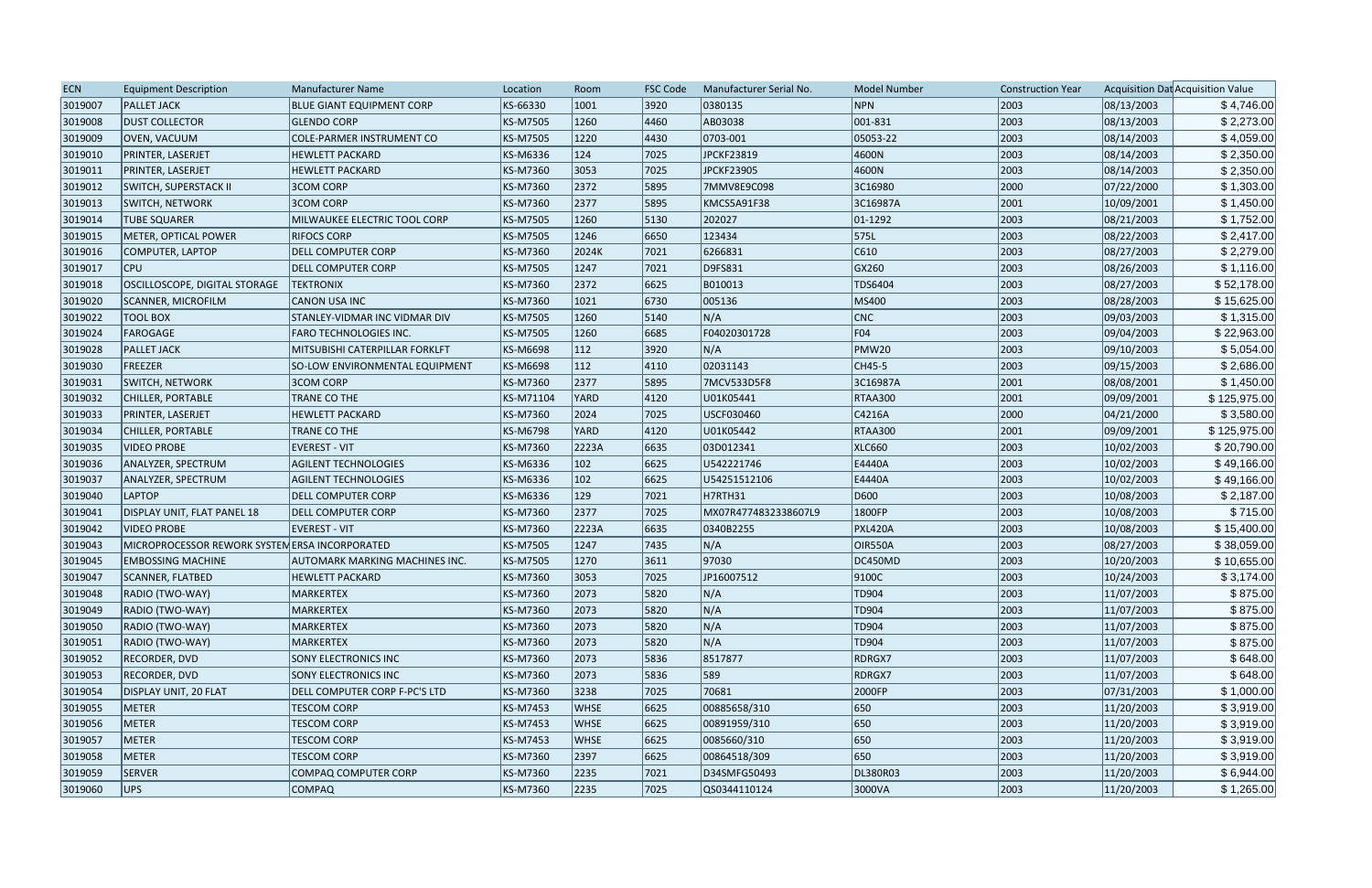| <b>ECN</b> | <b>Equipment Description</b>                 | Manufacturer Name           | Location  | Room          | <b>FSC Code</b> | Manufacturer Serial No. | <b>Model Number</b> | <b>Construction Year</b> |            | Acquisition Dat Acquisition Value |
|------------|----------------------------------------------|-----------------------------|-----------|---------------|-----------------|-------------------------|---------------------|--------------------------|------------|-----------------------------------|
| 3019061    | <b>CPU</b>                                   | <b>DELL COMPUTER CORP</b>   | KS-M7360  | 2377          | 7021            | JSGQQ31                 | GX270               | 2003                     | 11/20/2003 | \$1,205.00                        |
| 3019062    | DISPLAY UNIT, 19 FLAT PANEL                  | <b>DELL COMPUTER CORP</b>   | KS-M7360  | 2377          | 7025            | CN05Y2327161839JABZX    | 1901FP              | 2003                     | 11/20/2003 | \$715.00                          |
| 3019064    | MONITOR, SENSAPHONE                          | <b>SENSAPHONE</b>           | KS-M7360  | 2223B         | 6650            | 346200008109            | 2000                | 2003                     | 12/12/2003 | \$1,521.00                        |
| 3019065    | MONITOR, SENSAPHONE                          | <b>SENSAPHONE</b>           | KS-M7360  | 2092K         | 6650            | 346200008100            | 2000                | 2003                     | 12/12/2003 | \$1,521.00                        |
| 3019066    | <b>CPU</b>                                   | <b>DELL COMPUTER CORP</b>   | KS-M7360  | 2223          | 7021            | 8Y0SQ31                 | 650                 | 2003                     | 11/20/2003 | \$4,454.00                        |
| 3019067    | <b>CPU</b>                                   | <b>DELL COMPUTER CORP</b>   | KS-M7355  | 3229          | 7021            | 4Y0SQ31                 | 650                 | 2003                     | 11/20/2003 | \$4,454.00                        |
| 3019068    | <b>CPU</b>                                   | <b>DELL COMPUTER CORP</b>   | KS-M7360  | 2070          | 7021            | 9Y0SQ31                 | 650                 | 2003                     | 11/20/2003 | \$4,454.00                        |
| 3019069    | CPU                                          | <b>DELL COMPUTER CORP</b>   | KS-M7505  | 1260          | 7021            | 5Y0SQ31                 | 650                 | 2003                     | 11/20/2003 | \$4,454.00                        |
| 3019070    | <b>CPU</b>                                   | <b>DELL COMPUTER CORP</b>   | KS-M7360  | 3287          | 7021            | 6Y0SQ31                 | 650                 | 2003                     | 11/20/2003 | \$4,454.00                        |
| 3019071    | DISPLAY UNIT, 20 FLAT PANEL                  | <b>DELL COMPUTER CORP</b>   | KS-M7355  | 3229          | 7025            | CN09E2494663339529YL    | 320-1524            | 2003                     | 11/20/2003 | \$1,100.00                        |
| 3019072    | DISPLAY UNIT, 20 FLAT PANEL                  | <b>DELL COMPUTER CORP</b>   | KS-M7360  | 3287          | 7025            | CN09E2494663339528YL    | 320-1524            | 2003                     | 11/20/2003 | \$1,100.00                        |
| 3019073    | DISPLAY UNIT, 20 FLAT PANEL                  | DELL COMPUTER CORP          | KS-M7355  | 3233          | 7025            | CN09E249466333952A8L    | 320-1524            | 2003                     | 11/20/2003 | \$1,100.00                        |
| 3019076    | DISPLAY UNIT, FLAT PANEL 20"                 | <b>DELL COMPUTER CORP</b>   | KS-K61096 | 2309          | 7025            | CN09E2494663339529HL    | 320-1524            | 2003                     | 11/20/2003 | \$1,100.00                        |
| 3019077    | DISPLAY UNIT, 20 FLAT PANEL                  | <b>DELL COMPUTER CORP</b>   | KS-M7355  | 3229          | 7025            | CN09E249466333952A7L    | 320-1524            | 2003                     | 11/20/2003 | \$1,100.00                        |
| 3019078    | DISPLAY UNIT, 20 FLAT PANEL                  | <b>DELL COMPUTER CORP</b>   | KS-M7360  | 2070          | 7025            | CN09E249466333952A6L    | 320-1524            | 2003                     | 11/20/2003 | \$1,100.00                        |
| 3019079    | <b>DISPLAY UNIT, 20 FLAT PANEL</b>           | <b>DELL COMPUTER CORP</b>   | KS-M7360  | 2070          | 7025            | CN09E2494663339529TL    | 320-1524            | 2003                     | 11/20/2003 | \$1,100.00                        |
| 3019080    | DISPLAY UNIT, 20 FLAT PANEL                  | DELL COMPUTER CORP          | KS-M7355  | 3233          | 7025            | CN09E2494663339528LL    | 320-1524            | 2003                     | 11/20/2003 | \$1,100.00                        |
| 3019081    | DISPLAY UNIT, 21 LCD FLAT PANEL              | <b>PLANAR SYSTEMS INC</b>   | KS-M7360  | 2073          | 7025            | A616344S0111K0006       | 997268300           | 2003                     | 12/01/2003 | \$1,484.00                        |
| 3019082    | DISPLAY UNIT, 21 LCD FLAT PANEL              | <b>PLANAR SYSTEMS INC</b>   | KS-M7360  | 2073          | 7025            | A616344S0111K0022       | 997268300           | 2003                     | 12/01/2003 | \$1,484.00                        |
| 3019083    | DISPLAY UNIT, 21 LCD FLAT PANEL              | <b>PLANAR SYSTEMS INC</b>   | KS-M7360  | 2073          | 7025            | A616344S0111K0005       | 997268300           | 2003                     | 12/01/2003 | \$1,484.00                        |
| 3019084    | DISPLAY UNIT, 21 LCD FLAT PANEL              | <b>PLANAR SYSTEMS INC</b>   | KS-M7360  | 2216          | 7025            | A616344S0111K0012       | 997268300           | 2003                     | 12/01/2003 | \$1,484.00                        |
| 3019085    | <b>CAMCORDER</b>                             | <b>JVC CO OF AMERICA</b>    | KS-M7360  | 2073          | 6710            | 11830907                | DV5000U             | 2003                     | 12/10/2003 | \$7,766.00                        |
| 3019087    | MONITOR, 9 AC/DC PROFESSIONAL                | <b>JVC CO OF AMERICA</b>    | KS-M7360  | 2073          | 5820            | 15805476                | $ 910S$ U           | 2003                     | 12/10/2003 | \$655.00                          |
| 3019088    | MONITOR,9 AC/DC PROFESSIONAL                 | <b>JVC CO OF AMERICA</b>    | KS-M7360  | 2073          | 5820            | 15805462                | $ 910S$ U           | 2003                     | 12/10/2003 | \$655.00                          |
| 3019089    | <b>TRIPOD</b>                                | <b>BOGEN PHOTO CORP</b>     | KS-M7360  | 2073          | 6760            | N/A                     | 540ART              | 2003                     | 12/10/2003 | \$2,376.00                        |
| 3019090    | <b>TRIPOD</b>                                | <b>BOGEN PHOTO CORP</b>     | KS-M7360  | 2073          | 6760            | N/A                     | 540ART              | 2003                     | 12/10/2003 | \$2,376.00                        |
| 3019091    | ANALYZER, TOTAL ORGANIC CARBONO I ANALYTICAL |                             | KS-M7505  | 1040          | 6630            | 347747432               | 1010 TOC            | 2003                     | 11/24/2003 | \$20,215.00                       |
| 3019092    | <b>BATTERY MONITOR</b>                       | SCAN-DO                     | KS-M7360  | 1009          | 6116            | 1954                    | X180                | 2003                     | 01/07/2004 | \$2,749.00                        |
| 3019093    | METER, WIRE LENGTH                           | <b>ETCON CORP</b>           | KS-M7505  | 1220          | 6695            | N/A                     | <b>WL140</b>        | 2003                     | 01/07/2004 | \$1,291.00                        |
| 3019094    | <b>SWITCH, NETWORK</b>                       | 3COM CORP                   | KS-M7360  | 2377          | 5895            | 7RGV8617780             | 3C17702             | 2001                     | 10/09/2001 | \$5,000.00                        |
| 3019097    | <b>DISPLAY UNIT, 15 LCD</b>                  | <b>HEWLETT PACKARD</b>      | KS-M7360  | 2235          | 7025            | 9X3BJTJ861              | TFT5600KVM          | 2003                     | 01/22/2004 | \$2,075.00                        |
| 3019098    | <b>TAPE LIBRARY, STORAGEWORKS</b>            | <b>HEWLETT PACKARD</b>      | KS-M7360  | 2235          | 7025            | 3G3ALRP4F3RP            | ML6030              | 2003                     | 01/22/2004 | \$18,748.00                       |
| 3019099    | RACK ASSY                                    | <b>HEWLETT PACKARD</b>      | KS-M7360  | 2235          | $ 7110\rangle$  | N/A                     | 42U                 | 2003                     | 01/22/2004 | \$1,852.00                        |
| 3019100    | DOLLY, LOW PROFILE                           | <b>BOEING AEROSPACE CO</b>  | KS-M7360  | HIBAY         | 3920            | 003                     | 82K07153-1          | 2003                     | 01/28/2004 | \$41,069.00                       |
| 3019101    | DOLLY, LOW PROFILE                           | <b>BOEING AEROSPACE CO</b>  | KS-M7360  | HIBAY         | 3920            | $ 004\rangle$           | 82K07153-1          | 2003                     | 01/28/2004 | \$41,069.00                       |
| 3019104    | <b>SWITCH, NETWORK</b>                       | <b>3COM CORP</b>            | KS-M7360  | 2377          | 5895            | 7MCV1F77C4118           | 3C16987A            | 2001                     | 10/09/2001 | \$1,450.00                        |
| 3019105    | <b>BRACKETRY, LMC</b>                        | <b>BOEING AEROSPACE CO</b>  | KS-M7362  | <b>BUTLR</b>  | 2530            | N/A                     | 82K07476-1          | 2003                     | 01/28/2004 | \$7,355.00                        |
| 3019106    | <b>GENERATOR, SIGNAL</b>                     | <b>AGILENT TECH INC</b>     | KS-M6336  | 109           | 6625            | US42340209              | E8267C              | 2003                     | 02/10/2004 | \$66,019.00                       |
| 3019108    | <b>OSCILLATOR</b>                            | <b>HEWLETT-PACKARD CO</b>   | KS-M6336  | 111           | 6625            | 2424A03186              | 8350B               | 1984                     | 04/03/1987 | \$4,565.00                        |
| 3019109    | <b>OSCILLATOR</b>                            | <b>HEWLETT-PACKARD CO</b>   | KS-M6336  | 111           | 6625            | 2252A00768              | 83592A              | 1983                     | 04/03/1987 | \$23,616.00                       |
| 3019110    | <b>MONITOR</b>                               | ELGAR CORP DBA SORENSEN DIV | KS-M6336  | 111           | 5820            | 747                     | 6006                | 1977                     | 04/03/1987 | \$1,571.00                        |
| 3019111    | ANALYZER, SPECTRUM                           | <b>AGILENT TECHNOLOGIES</b> | KS-M6336  | 111           | 6625            | 2648A14470              | 85662A              | 2000                     | 01/11/2006 | \$49,166.00                       |
| 3019112    | <b>DISPLAY UNIT, COLOR</b>                   | <b>HEWLETT-PACKARD CO</b>   | KS-M6336  | $ 103\rangle$ | 7025            | 3135J04488              | A1497A              | 1991                     | 06/12/1996 | \$1,621.00                        |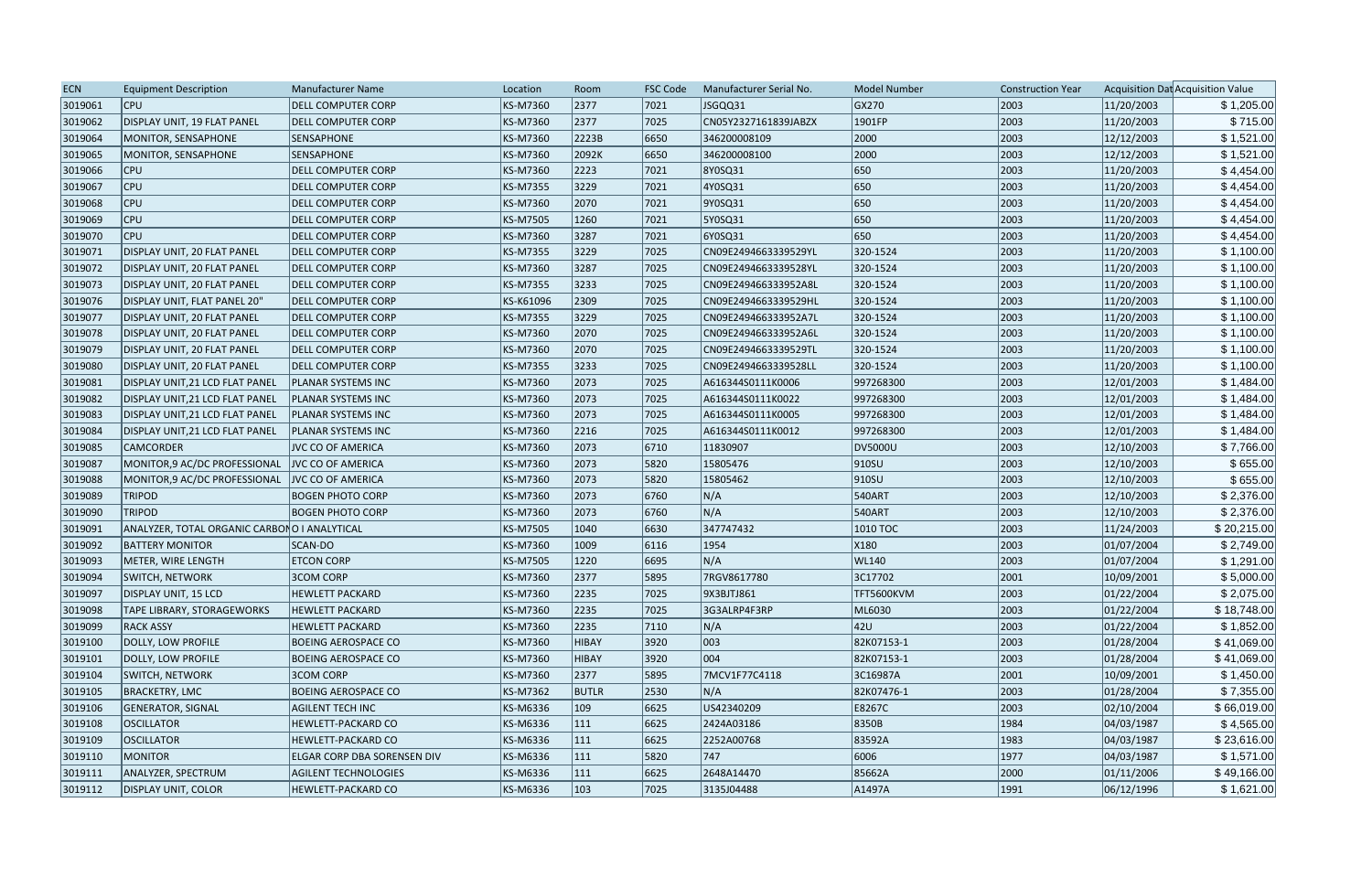| 7025<br>06/12/1996<br>3019113<br><b>DISPLAY UNIT, COLOR</b><br>KS-M6336<br> 111<br>JP01012461<br>A2287<br><b>HEWLETT-PACKARD CO</b><br>1993<br>103<br>6625<br> 900 <br>1986<br>3019115<br>GENERATOR, SIGNAL, MICROWAVE GIGA-TRONICS INC<br>KS-M6336<br>319506<br>03/25/1987<br>KS-M7355<br>4255<br>7025<br>CAT075120VA<br>2004<br>02/06/2004<br>3019116<br>SWITCH, ETHERNET<br><b>CISCO SYSTEMS INC</b><br>WS-C3550-12T<br>2372<br>7025<br>2004<br>02/06/2004<br>3019117<br>KS-M7360<br>CAT0750R0X9<br>WS-C3550-12T<br><b>SWITCH, ETHERNET</b><br><b>CISCO SYSTEMS INC</b><br>2003<br> 111<br>6625<br>02/10/2004<br>3019118<br><b>AGILENT TECH INC</b><br>KS-M6336<br>US42340274<br>E8267C<br><b>GENERATOR, SIGNAL</b><br>$ 109\rangle$<br>2133<br> 3115 <br>1983<br>02/20/2007<br>3019119<br>ANTENNA<br><b>EMC TEST SYSTEM LTD</b><br>KS-M6336<br>5985<br>2073<br>7025<br>CJD330210B<br>2004<br>02/18/2004<br>3019121<br><b>TAPE DRIVE EXTERNAL</b><br><b>QUANTUM DATA</b><br>KS-M7360<br>OV-SDL101002<br>KS-M6336<br>102<br>7025<br>A1307A<br>06/21/1991<br>3019122<br>CONTROLLER, INSTRUMENT<br><b>HEWLETT-PACKARD CO</b><br>3123A02522<br> 1991<br>59<br>2003<br>7025<br>VS60XT20U<br>02/24/2004<br>3019124<br>KS-M7360<br><b>LOBAY</b><br><b>DISPLAY UNIT SYS, LARGE SCREEN</b><br><b>MITSUBISHI ELECTRONICS AMERICA</b><br>2372<br>7LJV583BBC0<br>2004<br>07/18/2005<br>3019125<br><b>3COM CORP</b><br>KS-M7360<br>5895<br>3C16987A<br><b>SWITCH, NETWORK</b><br><b>3COM CORP</b><br>2372<br>3C16987A<br>2004<br>07/18/2005<br>3019126<br>KS-M7360<br>5895<br>7MCV5800488<br><b>SWITCH, NETWORK</b><br>N/A<br>3019128<br>1040<br>6625<br>2004<br>03/02/2004<br>SYSTEM, FT-IR<br>PERKIN ELMER CORP<br>KS-M7505<br>LX307012<br>N/A<br>860<br>3019129<br>KS-M6798<br><b>YARD</b><br>3950<br>2004<br>03/09/2004<br><b>CRANE, WHEEL MOUNTED</b><br><b>VERMETTE MACHINE CO INC</b><br>$ $ FPX1<br>6630<br>7163151<br>2004<br>03/10/2004<br>3019130<br><b>PROCESS MONITOR/TOTALIZER</b><br>KS-M7360<br>3350A1A00DUEZZZ<br><b>MICRO MOTION INC</b><br>2377<br>KS-M7360<br>5895<br>72NV3E729D8<br>3C16980<br>2004<br>07/22/2000<br>3019132<br><b>SWITCH, SUPERSTACK II</b><br><b>3COM CORP</b><br>2003<br>3019133<br><b>RICOH CORP</b><br>KS-M7360<br> 1021<br>7025<br>P1320500086<br><b>IS450DE</b><br>08/11/2003<br>SCANNER, FLATBED<br>2097<br>7025<br>2004<br>3019134<br><b>DELL COMPUTER CORP</b><br>KS-M7360<br>CN0C06464663342FDEYL<br>2001FP<br>04/13/2004<br>DISPLAY UNIT, FLAT PANEL<br>2223<br>2004<br>3019135<br>KS-M7360<br>7025<br>2001FP<br>04/13/2004<br><b>DISPLAY UNIT, FLAT PANEL</b><br><b>DELL COMPUTER CORP</b><br>CN0C06464663342G1RWL<br>2235<br>7025<br>2004<br>04/13/2004<br>3019136<br>DISPLAY UNIT, FLAT PANEL<br><b>DELL COMPUTER CORP</b><br>KS-M7360<br>CN0C06464663342G1T6L<br>2001FP<br>2004<br>3019137<br>KS-M7360<br>2021K<br>7025<br>2001FP<br>04/13/2004<br>DISPLAY UNIT, FLAT PANEL<br><b>DELL COMPUTER CORP</b><br>CN0C06464663342G1T5L<br><b>CPU</b><br>2021K<br>7021<br>650<br>2004<br>04/13/2004<br>3019138<br><b>DELL COMPUTER CORP</b><br>KS-M7360<br>JJBHM41<br>3019139<br><b>CPU</b><br>KS-M7360<br>2293<br>7021<br>650<br>2004<br>04/13/2004<br><b>DELL COMPUTER CORP</b><br>JJBHM41<br><b>CPU</b><br>2235<br>650<br>2004<br>04/13/2004<br>3019140<br><b>DELL COMPUTER CORP</b><br>KS-M7360<br>7021<br>DJBHM41<br>650<br>CPU<br>2293D<br>7021<br>2004<br>04/13/2004<br>3019141<br><b>DELL COMPUTER CORP</b><br>KS-M7360<br>GJBHM41<br>2235<br>2004<br>06/09/2004<br>3019142<br>DISPLAY UNIT, FLAT PANEL<br>KS-M7360<br>7025<br>CN0C06464663342H3A1L<br>2001FP<br><b>DELL COMPUTER CORP</b><br>3237<br>7025<br>2004<br>3019143<br>DISPLAY UNIT, FLAT PANEL<br>KS-M7355<br>CN0C06464663342H0GML<br>2001FP<br>04/15/2004<br>DELL COMPUTER CORP<br>KS-M7355<br>3237<br>7025<br>2004<br>04/15/2004<br>3019144<br>DISPLAY UNIT, FLAT PANEL<br><b>DELL COMPUTER CORP</b><br>CN0C06464663342H0GWL<br>2001FP<br>2004<br><b>CPU</b><br>3229<br>7021<br>898WM41<br>650<br>04/15/2004<br>3019145<br><b>DELL COMPUTER CORP</b><br>KS-M7355<br>1025<br>2004<br>3019146<br>PRINTER, LASER JET<br>KS-M7360<br>7025<br>CNBGG06559<br>2300DN<br>04/15/2004<br><b>HEWLETT PACKARD</b><br>2258<br>2004<br>04/15/2004<br>3019147<br><b>HEWLETT PACKARD</b><br>KS-M7360<br>7025<br><b>CNBGG06547</b><br>2300DN<br><b>PRINTER, LASER JET</b><br>2004<br>KS-M7505<br>1202<br>7025<br>CNBGG06436<br>2300DN<br>04/15/2004<br>3019148<br><b>PRINTER, LASER JET</b><br><b>HEWLETT PACKARD</b><br>04/15/2004<br>\$1,311.00<br>3019149<br>PRINTER, LASER JET<br><b>HEWLETT PACKARD</b><br>KS-M7360<br>2392<br>7025<br><b>CNBGG06438</b><br>2300DN<br>2004<br>\$1,311.00<br>3019150<br><b>PRINTER, LASER JET</b><br>KS-M7360<br>2021D<br>7025<br>CNBGG06553<br>2300DN<br>2004<br>04/15/2004<br><b>HEWLETT PACKARD</b><br>2289<br>2004<br>3019151<br><b>PRINTER, LASERJET</b><br><b>HEWLETT PACKARD</b><br>KS-M7360<br>7025<br>USGNX39821<br>4200DTN<br>04/15/2004<br>\$1,738.00<br>3019152<br><b>PRINTER, LASER JET</b><br>KS-M7360<br>3053<br>7025<br>JPBLM93042<br>8150DN<br>2004<br>04/15/2004<br><b>HEWLETT PACKARD</b><br>\$4,950.00<br>3019153<br><b>POWER SUPPLY</b><br><b>HEWLETT-PACKARD CO</b><br>KS-M6336<br> 111<br>3107A05980<br>6624A<br> 1991<br>09/12/1991<br> 6130 <br>3019155<br>KS-M7360<br>2348<br>7025<br><b>CNBGH35808</b><br>2300DN<br>2004<br>04/21/2004<br>\$1,082.00<br><b>PRINTER, LASER JET</b><br><b>HEWLETT PACKARD</b><br>3019156<br>PRINTER, LASER JET<br><b>HEWLETT PACKARD</b><br>KS-M7360<br>2223<br>7025<br><b>BNBGH35816</b><br>2300DN<br>2004<br>04/21/2004 | <b>ECN</b> | <b>Equipment Description</b> | Manufacturer Name      | Location | Room | <b>FSC Code</b> | Manufacturer Serial No. | <b>Model Number</b> | <b>Construction Year</b> |            | Acquisition Dat Acquisition Value |
|----------------------------------------------------------------------------------------------------------------------------------------------------------------------------------------------------------------------------------------------------------------------------------------------------------------------------------------------------------------------------------------------------------------------------------------------------------------------------------------------------------------------------------------------------------------------------------------------------------------------------------------------------------------------------------------------------------------------------------------------------------------------------------------------------------------------------------------------------------------------------------------------------------------------------------------------------------------------------------------------------------------------------------------------------------------------------------------------------------------------------------------------------------------------------------------------------------------------------------------------------------------------------------------------------------------------------------------------------------------------------------------------------------------------------------------------------------------------------------------------------------------------------------------------------------------------------------------------------------------------------------------------------------------------------------------------------------------------------------------------------------------------------------------------------------------------------------------------------------------------------------------------------------------------------------------------------------------------------------------------------------------------------------------------------------------------------------------------------------------------------------------------------------------------------------------------------------------------------------------------------------------------------------------------------------------------------------------------------------------------------------------------------------------------------------------------------------------------------------------------------------------------------------------------------------------------------------------------------------------------------------------------------------------------------------------------------------------------------------------------------------------------------------------------------------------------------------------------------------------------------------------------------------------------------------------------------------------------------------------------------------------------------------------------------------------------------------------------------------------------------------------------------------------------------------------------------------------------------------------------------------------------------------------------------------------------------------------------------------------------------------------------------------------------------------------------------------------------------------------------------------------------------------------------------------------------------------------------------------------------------------------------------------------------------------------------------------------------------------------------------------------------------------------------------------------------------------------------------------------------------------------------------------------------------------------------------------------------------------------------------------------------------------------------------------------------------------------------------------------------------------------------------------------------------------------------------------------------------------------------------------------------------------------------------------------------------------------------------------------------------------------------------------------------------------------------------------------------------------------------------------------------------------------------------------------------------------------------------------------------------------------------------------------------------------------------------------------------------------------------------------------------------------------------------------------------------------------------------------------------------------------------------------------------------------------------------------------------------------------------------------------------------------------------------------------------------------------------------------------------------------------------------------------------------------------------------------------------------------------------------------------------------------------------------------------------------------------------------------------------------------------------------------------------------------------------------------------------------------------------------------------------------------------------------------------------------------------------------------------|------------|------------------------------|------------------------|----------|------|-----------------|-------------------------|---------------------|--------------------------|------------|-----------------------------------|
|                                                                                                                                                                                                                                                                                                                                                                                                                                                                                                                                                                                                                                                                                                                                                                                                                                                                                                                                                                                                                                                                                                                                                                                                                                                                                                                                                                                                                                                                                                                                                                                                                                                                                                                                                                                                                                                                                                                                                                                                                                                                                                                                                                                                                                                                                                                                                                                                                                                                                                                                                                                                                                                                                                                                                                                                                                                                                                                                                                                                                                                                                                                                                                                                                                                                                                                                                                                                                                                                                                                                                                                                                                                                                                                                                                                                                                                                                                                                                                                                                                                                                                                                                                                                                                                                                                                                                                                                                                                                                                                                                                                                                                                                                                                                                                                                                                                                                                                                                                                                                                                                                                                                                                                                                                                                                                                                                                                                                                                                                                                                                                                                                |            |                              |                        |          |      |                 |                         |                     |                          |            | \$1,285.00                        |
|                                                                                                                                                                                                                                                                                                                                                                                                                                                                                                                                                                                                                                                                                                                                                                                                                                                                                                                                                                                                                                                                                                                                                                                                                                                                                                                                                                                                                                                                                                                                                                                                                                                                                                                                                                                                                                                                                                                                                                                                                                                                                                                                                                                                                                                                                                                                                                                                                                                                                                                                                                                                                                                                                                                                                                                                                                                                                                                                                                                                                                                                                                                                                                                                                                                                                                                                                                                                                                                                                                                                                                                                                                                                                                                                                                                                                                                                                                                                                                                                                                                                                                                                                                                                                                                                                                                                                                                                                                                                                                                                                                                                                                                                                                                                                                                                                                                                                                                                                                                                                                                                                                                                                                                                                                                                                                                                                                                                                                                                                                                                                                                                                |            |                              |                        |          |      |                 |                         |                     |                          |            | \$28,950.00                       |
|                                                                                                                                                                                                                                                                                                                                                                                                                                                                                                                                                                                                                                                                                                                                                                                                                                                                                                                                                                                                                                                                                                                                                                                                                                                                                                                                                                                                                                                                                                                                                                                                                                                                                                                                                                                                                                                                                                                                                                                                                                                                                                                                                                                                                                                                                                                                                                                                                                                                                                                                                                                                                                                                                                                                                                                                                                                                                                                                                                                                                                                                                                                                                                                                                                                                                                                                                                                                                                                                                                                                                                                                                                                                                                                                                                                                                                                                                                                                                                                                                                                                                                                                                                                                                                                                                                                                                                                                                                                                                                                                                                                                                                                                                                                                                                                                                                                                                                                                                                                                                                                                                                                                                                                                                                                                                                                                                                                                                                                                                                                                                                                                                |            |                              |                        |          |      |                 |                         |                     |                          |            | \$7,190.00                        |
|                                                                                                                                                                                                                                                                                                                                                                                                                                                                                                                                                                                                                                                                                                                                                                                                                                                                                                                                                                                                                                                                                                                                                                                                                                                                                                                                                                                                                                                                                                                                                                                                                                                                                                                                                                                                                                                                                                                                                                                                                                                                                                                                                                                                                                                                                                                                                                                                                                                                                                                                                                                                                                                                                                                                                                                                                                                                                                                                                                                                                                                                                                                                                                                                                                                                                                                                                                                                                                                                                                                                                                                                                                                                                                                                                                                                                                                                                                                                                                                                                                                                                                                                                                                                                                                                                                                                                                                                                                                                                                                                                                                                                                                                                                                                                                                                                                                                                                                                                                                                                                                                                                                                                                                                                                                                                                                                                                                                                                                                                                                                                                                                                |            |                              |                        |          |      |                 |                         |                     |                          |            | \$7,190.00                        |
|                                                                                                                                                                                                                                                                                                                                                                                                                                                                                                                                                                                                                                                                                                                                                                                                                                                                                                                                                                                                                                                                                                                                                                                                                                                                                                                                                                                                                                                                                                                                                                                                                                                                                                                                                                                                                                                                                                                                                                                                                                                                                                                                                                                                                                                                                                                                                                                                                                                                                                                                                                                                                                                                                                                                                                                                                                                                                                                                                                                                                                                                                                                                                                                                                                                                                                                                                                                                                                                                                                                                                                                                                                                                                                                                                                                                                                                                                                                                                                                                                                                                                                                                                                                                                                                                                                                                                                                                                                                                                                                                                                                                                                                                                                                                                                                                                                                                                                                                                                                                                                                                                                                                                                                                                                                                                                                                                                                                                                                                                                                                                                                                                |            |                              |                        |          |      |                 |                         |                     |                          |            | \$66,019.00                       |
|                                                                                                                                                                                                                                                                                                                                                                                                                                                                                                                                                                                                                                                                                                                                                                                                                                                                                                                                                                                                                                                                                                                                                                                                                                                                                                                                                                                                                                                                                                                                                                                                                                                                                                                                                                                                                                                                                                                                                                                                                                                                                                                                                                                                                                                                                                                                                                                                                                                                                                                                                                                                                                                                                                                                                                                                                                                                                                                                                                                                                                                                                                                                                                                                                                                                                                                                                                                                                                                                                                                                                                                                                                                                                                                                                                                                                                                                                                                                                                                                                                                                                                                                                                                                                                                                                                                                                                                                                                                                                                                                                                                                                                                                                                                                                                                                                                                                                                                                                                                                                                                                                                                                                                                                                                                                                                                                                                                                                                                                                                                                                                                                                |            |                              |                        |          |      |                 |                         |                     |                          |            | \$1,995.00                        |
|                                                                                                                                                                                                                                                                                                                                                                                                                                                                                                                                                                                                                                                                                                                                                                                                                                                                                                                                                                                                                                                                                                                                                                                                                                                                                                                                                                                                                                                                                                                                                                                                                                                                                                                                                                                                                                                                                                                                                                                                                                                                                                                                                                                                                                                                                                                                                                                                                                                                                                                                                                                                                                                                                                                                                                                                                                                                                                                                                                                                                                                                                                                                                                                                                                                                                                                                                                                                                                                                                                                                                                                                                                                                                                                                                                                                                                                                                                                                                                                                                                                                                                                                                                                                                                                                                                                                                                                                                                                                                                                                                                                                                                                                                                                                                                                                                                                                                                                                                                                                                                                                                                                                                                                                                                                                                                                                                                                                                                                                                                                                                                                                                |            |                              |                        |          |      |                 |                         |                     |                          |            | \$4,109.00                        |
|                                                                                                                                                                                                                                                                                                                                                                                                                                                                                                                                                                                                                                                                                                                                                                                                                                                                                                                                                                                                                                                                                                                                                                                                                                                                                                                                                                                                                                                                                                                                                                                                                                                                                                                                                                                                                                                                                                                                                                                                                                                                                                                                                                                                                                                                                                                                                                                                                                                                                                                                                                                                                                                                                                                                                                                                                                                                                                                                                                                                                                                                                                                                                                                                                                                                                                                                                                                                                                                                                                                                                                                                                                                                                                                                                                                                                                                                                                                                                                                                                                                                                                                                                                                                                                                                                                                                                                                                                                                                                                                                                                                                                                                                                                                                                                                                                                                                                                                                                                                                                                                                                                                                                                                                                                                                                                                                                                                                                                                                                                                                                                                                                |            |                              |                        |          |      |                 |                         |                     |                          |            | \$9,893.00                        |
|                                                                                                                                                                                                                                                                                                                                                                                                                                                                                                                                                                                                                                                                                                                                                                                                                                                                                                                                                                                                                                                                                                                                                                                                                                                                                                                                                                                                                                                                                                                                                                                                                                                                                                                                                                                                                                                                                                                                                                                                                                                                                                                                                                                                                                                                                                                                                                                                                                                                                                                                                                                                                                                                                                                                                                                                                                                                                                                                                                                                                                                                                                                                                                                                                                                                                                                                                                                                                                                                                                                                                                                                                                                                                                                                                                                                                                                                                                                                                                                                                                                                                                                                                                                                                                                                                                                                                                                                                                                                                                                                                                                                                                                                                                                                                                                                                                                                                                                                                                                                                                                                                                                                                                                                                                                                                                                                                                                                                                                                                                                                                                                                                |            |                              |                        |          |      |                 |                         |                     |                          |            | \$85,531.00                       |
|                                                                                                                                                                                                                                                                                                                                                                                                                                                                                                                                                                                                                                                                                                                                                                                                                                                                                                                                                                                                                                                                                                                                                                                                                                                                                                                                                                                                                                                                                                                                                                                                                                                                                                                                                                                                                                                                                                                                                                                                                                                                                                                                                                                                                                                                                                                                                                                                                                                                                                                                                                                                                                                                                                                                                                                                                                                                                                                                                                                                                                                                                                                                                                                                                                                                                                                                                                                                                                                                                                                                                                                                                                                                                                                                                                                                                                                                                                                                                                                                                                                                                                                                                                                                                                                                                                                                                                                                                                                                                                                                                                                                                                                                                                                                                                                                                                                                                                                                                                                                                                                                                                                                                                                                                                                                                                                                                                                                                                                                                                                                                                                                                |            |                              |                        |          |      |                 |                         |                     |                          |            | \$1,045.00                        |
|                                                                                                                                                                                                                                                                                                                                                                                                                                                                                                                                                                                                                                                                                                                                                                                                                                                                                                                                                                                                                                                                                                                                                                                                                                                                                                                                                                                                                                                                                                                                                                                                                                                                                                                                                                                                                                                                                                                                                                                                                                                                                                                                                                                                                                                                                                                                                                                                                                                                                                                                                                                                                                                                                                                                                                                                                                                                                                                                                                                                                                                                                                                                                                                                                                                                                                                                                                                                                                                                                                                                                                                                                                                                                                                                                                                                                                                                                                                                                                                                                                                                                                                                                                                                                                                                                                                                                                                                                                                                                                                                                                                                                                                                                                                                                                                                                                                                                                                                                                                                                                                                                                                                                                                                                                                                                                                                                                                                                                                                                                                                                                                                                |            |                              |                        |          |      |                 |                         |                     |                          |            | \$1,045.00                        |
|                                                                                                                                                                                                                                                                                                                                                                                                                                                                                                                                                                                                                                                                                                                                                                                                                                                                                                                                                                                                                                                                                                                                                                                                                                                                                                                                                                                                                                                                                                                                                                                                                                                                                                                                                                                                                                                                                                                                                                                                                                                                                                                                                                                                                                                                                                                                                                                                                                                                                                                                                                                                                                                                                                                                                                                                                                                                                                                                                                                                                                                                                                                                                                                                                                                                                                                                                                                                                                                                                                                                                                                                                                                                                                                                                                                                                                                                                                                                                                                                                                                                                                                                                                                                                                                                                                                                                                                                                                                                                                                                                                                                                                                                                                                                                                                                                                                                                                                                                                                                                                                                                                                                                                                                                                                                                                                                                                                                                                                                                                                                                                                                                |            |                              |                        |          |      |                 |                         |                     |                          |            | \$39,848.00                       |
|                                                                                                                                                                                                                                                                                                                                                                                                                                                                                                                                                                                                                                                                                                                                                                                                                                                                                                                                                                                                                                                                                                                                                                                                                                                                                                                                                                                                                                                                                                                                                                                                                                                                                                                                                                                                                                                                                                                                                                                                                                                                                                                                                                                                                                                                                                                                                                                                                                                                                                                                                                                                                                                                                                                                                                                                                                                                                                                                                                                                                                                                                                                                                                                                                                                                                                                                                                                                                                                                                                                                                                                                                                                                                                                                                                                                                                                                                                                                                                                                                                                                                                                                                                                                                                                                                                                                                                                                                                                                                                                                                                                                                                                                                                                                                                                                                                                                                                                                                                                                                                                                                                                                                                                                                                                                                                                                                                                                                                                                                                                                                                                                                |            |                              |                        |          |      |                 |                         |                     |                          |            | \$1,694.00                        |
|                                                                                                                                                                                                                                                                                                                                                                                                                                                                                                                                                                                                                                                                                                                                                                                                                                                                                                                                                                                                                                                                                                                                                                                                                                                                                                                                                                                                                                                                                                                                                                                                                                                                                                                                                                                                                                                                                                                                                                                                                                                                                                                                                                                                                                                                                                                                                                                                                                                                                                                                                                                                                                                                                                                                                                                                                                                                                                                                                                                                                                                                                                                                                                                                                                                                                                                                                                                                                                                                                                                                                                                                                                                                                                                                                                                                                                                                                                                                                                                                                                                                                                                                                                                                                                                                                                                                                                                                                                                                                                                                                                                                                                                                                                                                                                                                                                                                                                                                                                                                                                                                                                                                                                                                                                                                                                                                                                                                                                                                                                                                                                                                                |            |                              |                        |          |      |                 |                         |                     |                          |            | \$20,218.00                       |
|                                                                                                                                                                                                                                                                                                                                                                                                                                                                                                                                                                                                                                                                                                                                                                                                                                                                                                                                                                                                                                                                                                                                                                                                                                                                                                                                                                                                                                                                                                                                                                                                                                                                                                                                                                                                                                                                                                                                                                                                                                                                                                                                                                                                                                                                                                                                                                                                                                                                                                                                                                                                                                                                                                                                                                                                                                                                                                                                                                                                                                                                                                                                                                                                                                                                                                                                                                                                                                                                                                                                                                                                                                                                                                                                                                                                                                                                                                                                                                                                                                                                                                                                                                                                                                                                                                                                                                                                                                                                                                                                                                                                                                                                                                                                                                                                                                                                                                                                                                                                                                                                                                                                                                                                                                                                                                                                                                                                                                                                                                                                                                                                                |            |                              |                        |          |      |                 |                         |                     |                          |            | \$1,303.00                        |
|                                                                                                                                                                                                                                                                                                                                                                                                                                                                                                                                                                                                                                                                                                                                                                                                                                                                                                                                                                                                                                                                                                                                                                                                                                                                                                                                                                                                                                                                                                                                                                                                                                                                                                                                                                                                                                                                                                                                                                                                                                                                                                                                                                                                                                                                                                                                                                                                                                                                                                                                                                                                                                                                                                                                                                                                                                                                                                                                                                                                                                                                                                                                                                                                                                                                                                                                                                                                                                                                                                                                                                                                                                                                                                                                                                                                                                                                                                                                                                                                                                                                                                                                                                                                                                                                                                                                                                                                                                                                                                                                                                                                                                                                                                                                                                                                                                                                                                                                                                                                                                                                                                                                                                                                                                                                                                                                                                                                                                                                                                                                                                                                                |            |                              |                        |          |      |                 |                         |                     |                          |            | \$4,472.00                        |
|                                                                                                                                                                                                                                                                                                                                                                                                                                                                                                                                                                                                                                                                                                                                                                                                                                                                                                                                                                                                                                                                                                                                                                                                                                                                                                                                                                                                                                                                                                                                                                                                                                                                                                                                                                                                                                                                                                                                                                                                                                                                                                                                                                                                                                                                                                                                                                                                                                                                                                                                                                                                                                                                                                                                                                                                                                                                                                                                                                                                                                                                                                                                                                                                                                                                                                                                                                                                                                                                                                                                                                                                                                                                                                                                                                                                                                                                                                                                                                                                                                                                                                                                                                                                                                                                                                                                                                                                                                                                                                                                                                                                                                                                                                                                                                                                                                                                                                                                                                                                                                                                                                                                                                                                                                                                                                                                                                                                                                                                                                                                                                                                                |            |                              |                        |          |      |                 |                         |                     |                          |            | \$814.00                          |
|                                                                                                                                                                                                                                                                                                                                                                                                                                                                                                                                                                                                                                                                                                                                                                                                                                                                                                                                                                                                                                                                                                                                                                                                                                                                                                                                                                                                                                                                                                                                                                                                                                                                                                                                                                                                                                                                                                                                                                                                                                                                                                                                                                                                                                                                                                                                                                                                                                                                                                                                                                                                                                                                                                                                                                                                                                                                                                                                                                                                                                                                                                                                                                                                                                                                                                                                                                                                                                                                                                                                                                                                                                                                                                                                                                                                                                                                                                                                                                                                                                                                                                                                                                                                                                                                                                                                                                                                                                                                                                                                                                                                                                                                                                                                                                                                                                                                                                                                                                                                                                                                                                                                                                                                                                                                                                                                                                                                                                                                                                                                                                                                                |            |                              |                        |          |      |                 |                         |                     |                          |            | \$814.00                          |
|                                                                                                                                                                                                                                                                                                                                                                                                                                                                                                                                                                                                                                                                                                                                                                                                                                                                                                                                                                                                                                                                                                                                                                                                                                                                                                                                                                                                                                                                                                                                                                                                                                                                                                                                                                                                                                                                                                                                                                                                                                                                                                                                                                                                                                                                                                                                                                                                                                                                                                                                                                                                                                                                                                                                                                                                                                                                                                                                                                                                                                                                                                                                                                                                                                                                                                                                                                                                                                                                                                                                                                                                                                                                                                                                                                                                                                                                                                                                                                                                                                                                                                                                                                                                                                                                                                                                                                                                                                                                                                                                                                                                                                                                                                                                                                                                                                                                                                                                                                                                                                                                                                                                                                                                                                                                                                                                                                                                                                                                                                                                                                                                                |            |                              |                        |          |      |                 |                         |                     |                          |            | \$814.00                          |
|                                                                                                                                                                                                                                                                                                                                                                                                                                                                                                                                                                                                                                                                                                                                                                                                                                                                                                                                                                                                                                                                                                                                                                                                                                                                                                                                                                                                                                                                                                                                                                                                                                                                                                                                                                                                                                                                                                                                                                                                                                                                                                                                                                                                                                                                                                                                                                                                                                                                                                                                                                                                                                                                                                                                                                                                                                                                                                                                                                                                                                                                                                                                                                                                                                                                                                                                                                                                                                                                                                                                                                                                                                                                                                                                                                                                                                                                                                                                                                                                                                                                                                                                                                                                                                                                                                                                                                                                                                                                                                                                                                                                                                                                                                                                                                                                                                                                                                                                                                                                                                                                                                                                                                                                                                                                                                                                                                                                                                                                                                                                                                                                                |            |                              |                        |          |      |                 |                         |                     |                          |            | \$814.00                          |
|                                                                                                                                                                                                                                                                                                                                                                                                                                                                                                                                                                                                                                                                                                                                                                                                                                                                                                                                                                                                                                                                                                                                                                                                                                                                                                                                                                                                                                                                                                                                                                                                                                                                                                                                                                                                                                                                                                                                                                                                                                                                                                                                                                                                                                                                                                                                                                                                                                                                                                                                                                                                                                                                                                                                                                                                                                                                                                                                                                                                                                                                                                                                                                                                                                                                                                                                                                                                                                                                                                                                                                                                                                                                                                                                                                                                                                                                                                                                                                                                                                                                                                                                                                                                                                                                                                                                                                                                                                                                                                                                                                                                                                                                                                                                                                                                                                                                                                                                                                                                                                                                                                                                                                                                                                                                                                                                                                                                                                                                                                                                                                                                                |            |                              |                        |          |      |                 |                         |                     |                          |            | \$2,320.00                        |
|                                                                                                                                                                                                                                                                                                                                                                                                                                                                                                                                                                                                                                                                                                                                                                                                                                                                                                                                                                                                                                                                                                                                                                                                                                                                                                                                                                                                                                                                                                                                                                                                                                                                                                                                                                                                                                                                                                                                                                                                                                                                                                                                                                                                                                                                                                                                                                                                                                                                                                                                                                                                                                                                                                                                                                                                                                                                                                                                                                                                                                                                                                                                                                                                                                                                                                                                                                                                                                                                                                                                                                                                                                                                                                                                                                                                                                                                                                                                                                                                                                                                                                                                                                                                                                                                                                                                                                                                                                                                                                                                                                                                                                                                                                                                                                                                                                                                                                                                                                                                                                                                                                                                                                                                                                                                                                                                                                                                                                                                                                                                                                                                                |            |                              |                        |          |      |                 |                         |                     |                          |            | \$2,320.00                        |
|                                                                                                                                                                                                                                                                                                                                                                                                                                                                                                                                                                                                                                                                                                                                                                                                                                                                                                                                                                                                                                                                                                                                                                                                                                                                                                                                                                                                                                                                                                                                                                                                                                                                                                                                                                                                                                                                                                                                                                                                                                                                                                                                                                                                                                                                                                                                                                                                                                                                                                                                                                                                                                                                                                                                                                                                                                                                                                                                                                                                                                                                                                                                                                                                                                                                                                                                                                                                                                                                                                                                                                                                                                                                                                                                                                                                                                                                                                                                                                                                                                                                                                                                                                                                                                                                                                                                                                                                                                                                                                                                                                                                                                                                                                                                                                                                                                                                                                                                                                                                                                                                                                                                                                                                                                                                                                                                                                                                                                                                                                                                                                                                                |            |                              |                        |          |      |                 |                         |                     |                          |            | \$2,320.00                        |
|                                                                                                                                                                                                                                                                                                                                                                                                                                                                                                                                                                                                                                                                                                                                                                                                                                                                                                                                                                                                                                                                                                                                                                                                                                                                                                                                                                                                                                                                                                                                                                                                                                                                                                                                                                                                                                                                                                                                                                                                                                                                                                                                                                                                                                                                                                                                                                                                                                                                                                                                                                                                                                                                                                                                                                                                                                                                                                                                                                                                                                                                                                                                                                                                                                                                                                                                                                                                                                                                                                                                                                                                                                                                                                                                                                                                                                                                                                                                                                                                                                                                                                                                                                                                                                                                                                                                                                                                                                                                                                                                                                                                                                                                                                                                                                                                                                                                                                                                                                                                                                                                                                                                                                                                                                                                                                                                                                                                                                                                                                                                                                                                                |            |                              |                        |          |      |                 |                         |                     |                          |            | \$2,320.00                        |
|                                                                                                                                                                                                                                                                                                                                                                                                                                                                                                                                                                                                                                                                                                                                                                                                                                                                                                                                                                                                                                                                                                                                                                                                                                                                                                                                                                                                                                                                                                                                                                                                                                                                                                                                                                                                                                                                                                                                                                                                                                                                                                                                                                                                                                                                                                                                                                                                                                                                                                                                                                                                                                                                                                                                                                                                                                                                                                                                                                                                                                                                                                                                                                                                                                                                                                                                                                                                                                                                                                                                                                                                                                                                                                                                                                                                                                                                                                                                                                                                                                                                                                                                                                                                                                                                                                                                                                                                                                                                                                                                                                                                                                                                                                                                                                                                                                                                                                                                                                                                                                                                                                                                                                                                                                                                                                                                                                                                                                                                                                                                                                                                                |            |                              |                        |          |      |                 |                         |                     |                          |            | \$814.00                          |
|                                                                                                                                                                                                                                                                                                                                                                                                                                                                                                                                                                                                                                                                                                                                                                                                                                                                                                                                                                                                                                                                                                                                                                                                                                                                                                                                                                                                                                                                                                                                                                                                                                                                                                                                                                                                                                                                                                                                                                                                                                                                                                                                                                                                                                                                                                                                                                                                                                                                                                                                                                                                                                                                                                                                                                                                                                                                                                                                                                                                                                                                                                                                                                                                                                                                                                                                                                                                                                                                                                                                                                                                                                                                                                                                                                                                                                                                                                                                                                                                                                                                                                                                                                                                                                                                                                                                                                                                                                                                                                                                                                                                                                                                                                                                                                                                                                                                                                                                                                                                                                                                                                                                                                                                                                                                                                                                                                                                                                                                                                                                                                                                                |            |                              |                        |          |      |                 |                         |                     |                          |            | \$814.00                          |
|                                                                                                                                                                                                                                                                                                                                                                                                                                                                                                                                                                                                                                                                                                                                                                                                                                                                                                                                                                                                                                                                                                                                                                                                                                                                                                                                                                                                                                                                                                                                                                                                                                                                                                                                                                                                                                                                                                                                                                                                                                                                                                                                                                                                                                                                                                                                                                                                                                                                                                                                                                                                                                                                                                                                                                                                                                                                                                                                                                                                                                                                                                                                                                                                                                                                                                                                                                                                                                                                                                                                                                                                                                                                                                                                                                                                                                                                                                                                                                                                                                                                                                                                                                                                                                                                                                                                                                                                                                                                                                                                                                                                                                                                                                                                                                                                                                                                                                                                                                                                                                                                                                                                                                                                                                                                                                                                                                                                                                                                                                                                                                                                                |            |                              |                        |          |      |                 |                         |                     |                          |            | \$814.00                          |
|                                                                                                                                                                                                                                                                                                                                                                                                                                                                                                                                                                                                                                                                                                                                                                                                                                                                                                                                                                                                                                                                                                                                                                                                                                                                                                                                                                                                                                                                                                                                                                                                                                                                                                                                                                                                                                                                                                                                                                                                                                                                                                                                                                                                                                                                                                                                                                                                                                                                                                                                                                                                                                                                                                                                                                                                                                                                                                                                                                                                                                                                                                                                                                                                                                                                                                                                                                                                                                                                                                                                                                                                                                                                                                                                                                                                                                                                                                                                                                                                                                                                                                                                                                                                                                                                                                                                                                                                                                                                                                                                                                                                                                                                                                                                                                                                                                                                                                                                                                                                                                                                                                                                                                                                                                                                                                                                                                                                                                                                                                                                                                                                                |            |                              |                        |          |      |                 |                         |                     |                          |            | \$3,298.00                        |
|                                                                                                                                                                                                                                                                                                                                                                                                                                                                                                                                                                                                                                                                                                                                                                                                                                                                                                                                                                                                                                                                                                                                                                                                                                                                                                                                                                                                                                                                                                                                                                                                                                                                                                                                                                                                                                                                                                                                                                                                                                                                                                                                                                                                                                                                                                                                                                                                                                                                                                                                                                                                                                                                                                                                                                                                                                                                                                                                                                                                                                                                                                                                                                                                                                                                                                                                                                                                                                                                                                                                                                                                                                                                                                                                                                                                                                                                                                                                                                                                                                                                                                                                                                                                                                                                                                                                                                                                                                                                                                                                                                                                                                                                                                                                                                                                                                                                                                                                                                                                                                                                                                                                                                                                                                                                                                                                                                                                                                                                                                                                                                                                                |            |                              |                        |          |      |                 |                         |                     |                          |            | \$1,311.00                        |
|                                                                                                                                                                                                                                                                                                                                                                                                                                                                                                                                                                                                                                                                                                                                                                                                                                                                                                                                                                                                                                                                                                                                                                                                                                                                                                                                                                                                                                                                                                                                                                                                                                                                                                                                                                                                                                                                                                                                                                                                                                                                                                                                                                                                                                                                                                                                                                                                                                                                                                                                                                                                                                                                                                                                                                                                                                                                                                                                                                                                                                                                                                                                                                                                                                                                                                                                                                                                                                                                                                                                                                                                                                                                                                                                                                                                                                                                                                                                                                                                                                                                                                                                                                                                                                                                                                                                                                                                                                                                                                                                                                                                                                                                                                                                                                                                                                                                                                                                                                                                                                                                                                                                                                                                                                                                                                                                                                                                                                                                                                                                                                                                                |            |                              |                        |          |      |                 |                         |                     |                          |            | \$1,311.00                        |
|                                                                                                                                                                                                                                                                                                                                                                                                                                                                                                                                                                                                                                                                                                                                                                                                                                                                                                                                                                                                                                                                                                                                                                                                                                                                                                                                                                                                                                                                                                                                                                                                                                                                                                                                                                                                                                                                                                                                                                                                                                                                                                                                                                                                                                                                                                                                                                                                                                                                                                                                                                                                                                                                                                                                                                                                                                                                                                                                                                                                                                                                                                                                                                                                                                                                                                                                                                                                                                                                                                                                                                                                                                                                                                                                                                                                                                                                                                                                                                                                                                                                                                                                                                                                                                                                                                                                                                                                                                                                                                                                                                                                                                                                                                                                                                                                                                                                                                                                                                                                                                                                                                                                                                                                                                                                                                                                                                                                                                                                                                                                                                                                                |            |                              |                        |          |      |                 |                         |                     |                          |            | \$1,311.00                        |
|                                                                                                                                                                                                                                                                                                                                                                                                                                                                                                                                                                                                                                                                                                                                                                                                                                                                                                                                                                                                                                                                                                                                                                                                                                                                                                                                                                                                                                                                                                                                                                                                                                                                                                                                                                                                                                                                                                                                                                                                                                                                                                                                                                                                                                                                                                                                                                                                                                                                                                                                                                                                                                                                                                                                                                                                                                                                                                                                                                                                                                                                                                                                                                                                                                                                                                                                                                                                                                                                                                                                                                                                                                                                                                                                                                                                                                                                                                                                                                                                                                                                                                                                                                                                                                                                                                                                                                                                                                                                                                                                                                                                                                                                                                                                                                                                                                                                                                                                                                                                                                                                                                                                                                                                                                                                                                                                                                                                                                                                                                                                                                                                                |            |                              |                        |          |      |                 |                         |                     |                          |            |                                   |
|                                                                                                                                                                                                                                                                                                                                                                                                                                                                                                                                                                                                                                                                                                                                                                                                                                                                                                                                                                                                                                                                                                                                                                                                                                                                                                                                                                                                                                                                                                                                                                                                                                                                                                                                                                                                                                                                                                                                                                                                                                                                                                                                                                                                                                                                                                                                                                                                                                                                                                                                                                                                                                                                                                                                                                                                                                                                                                                                                                                                                                                                                                                                                                                                                                                                                                                                                                                                                                                                                                                                                                                                                                                                                                                                                                                                                                                                                                                                                                                                                                                                                                                                                                                                                                                                                                                                                                                                                                                                                                                                                                                                                                                                                                                                                                                                                                                                                                                                                                                                                                                                                                                                                                                                                                                                                                                                                                                                                                                                                                                                                                                                                |            |                              |                        |          |      |                 |                         |                     |                          |            |                                   |
|                                                                                                                                                                                                                                                                                                                                                                                                                                                                                                                                                                                                                                                                                                                                                                                                                                                                                                                                                                                                                                                                                                                                                                                                                                                                                                                                                                                                                                                                                                                                                                                                                                                                                                                                                                                                                                                                                                                                                                                                                                                                                                                                                                                                                                                                                                                                                                                                                                                                                                                                                                                                                                                                                                                                                                                                                                                                                                                                                                                                                                                                                                                                                                                                                                                                                                                                                                                                                                                                                                                                                                                                                                                                                                                                                                                                                                                                                                                                                                                                                                                                                                                                                                                                                                                                                                                                                                                                                                                                                                                                                                                                                                                                                                                                                                                                                                                                                                                                                                                                                                                                                                                                                                                                                                                                                                                                                                                                                                                                                                                                                                                                                |            |                              |                        |          |      |                 |                         |                     |                          |            |                                   |
|                                                                                                                                                                                                                                                                                                                                                                                                                                                                                                                                                                                                                                                                                                                                                                                                                                                                                                                                                                                                                                                                                                                                                                                                                                                                                                                                                                                                                                                                                                                                                                                                                                                                                                                                                                                                                                                                                                                                                                                                                                                                                                                                                                                                                                                                                                                                                                                                                                                                                                                                                                                                                                                                                                                                                                                                                                                                                                                                                                                                                                                                                                                                                                                                                                                                                                                                                                                                                                                                                                                                                                                                                                                                                                                                                                                                                                                                                                                                                                                                                                                                                                                                                                                                                                                                                                                                                                                                                                                                                                                                                                                                                                                                                                                                                                                                                                                                                                                                                                                                                                                                                                                                                                                                                                                                                                                                                                                                                                                                                                                                                                                                                |            |                              |                        |          |      |                 |                         |                     |                          |            | \$2,959.00                        |
|                                                                                                                                                                                                                                                                                                                                                                                                                                                                                                                                                                                                                                                                                                                                                                                                                                                                                                                                                                                                                                                                                                                                                                                                                                                                                                                                                                                                                                                                                                                                                                                                                                                                                                                                                                                                                                                                                                                                                                                                                                                                                                                                                                                                                                                                                                                                                                                                                                                                                                                                                                                                                                                                                                                                                                                                                                                                                                                                                                                                                                                                                                                                                                                                                                                                                                                                                                                                                                                                                                                                                                                                                                                                                                                                                                                                                                                                                                                                                                                                                                                                                                                                                                                                                                                                                                                                                                                                                                                                                                                                                                                                                                                                                                                                                                                                                                                                                                                                                                                                                                                                                                                                                                                                                                                                                                                                                                                                                                                                                                                                                                                                                |            |                              |                        |          |      |                 |                         |                     |                          |            |                                   |
|                                                                                                                                                                                                                                                                                                                                                                                                                                                                                                                                                                                                                                                                                                                                                                                                                                                                                                                                                                                                                                                                                                                                                                                                                                                                                                                                                                                                                                                                                                                                                                                                                                                                                                                                                                                                                                                                                                                                                                                                                                                                                                                                                                                                                                                                                                                                                                                                                                                                                                                                                                                                                                                                                                                                                                                                                                                                                                                                                                                                                                                                                                                                                                                                                                                                                                                                                                                                                                                                                                                                                                                                                                                                                                                                                                                                                                                                                                                                                                                                                                                                                                                                                                                                                                                                                                                                                                                                                                                                                                                                                                                                                                                                                                                                                                                                                                                                                                                                                                                                                                                                                                                                                                                                                                                                                                                                                                                                                                                                                                                                                                                                                |            |                              |                        |          |      |                 |                         |                     |                          |            |                                   |
|                                                                                                                                                                                                                                                                                                                                                                                                                                                                                                                                                                                                                                                                                                                                                                                                                                                                                                                                                                                                                                                                                                                                                                                                                                                                                                                                                                                                                                                                                                                                                                                                                                                                                                                                                                                                                                                                                                                                                                                                                                                                                                                                                                                                                                                                                                                                                                                                                                                                                                                                                                                                                                                                                                                                                                                                                                                                                                                                                                                                                                                                                                                                                                                                                                                                                                                                                                                                                                                                                                                                                                                                                                                                                                                                                                                                                                                                                                                                                                                                                                                                                                                                                                                                                                                                                                                                                                                                                                                                                                                                                                                                                                                                                                                                                                                                                                                                                                                                                                                                                                                                                                                                                                                                                                                                                                                                                                                                                                                                                                                                                                                                                |            |                              |                        |          |      |                 |                         |                     |                          |            | \$1,082.00                        |
|                                                                                                                                                                                                                                                                                                                                                                                                                                                                                                                                                                                                                                                                                                                                                                                                                                                                                                                                                                                                                                                                                                                                                                                                                                                                                                                                                                                                                                                                                                                                                                                                                                                                                                                                                                                                                                                                                                                                                                                                                                                                                                                                                                                                                                                                                                                                                                                                                                                                                                                                                                                                                                                                                                                                                                                                                                                                                                                                                                                                                                                                                                                                                                                                                                                                                                                                                                                                                                                                                                                                                                                                                                                                                                                                                                                                                                                                                                                                                                                                                                                                                                                                                                                                                                                                                                                                                                                                                                                                                                                                                                                                                                                                                                                                                                                                                                                                                                                                                                                                                                                                                                                                                                                                                                                                                                                                                                                                                                                                                                                                                                                                                | 3019157    | PRINTER, LASER JET           | <b>HEWLETT PACKARD</b> | KS-M7360 | 2223 | 7025            | CNBGH35793              | 2300DN              | 2004                     | 04/21/2004 | \$1,082.00                        |
| 2383<br>2004<br><b>PRINTER, LASER JET</b><br>KS-M7360<br>7025<br><b>CNBGH35804</b><br>2300DN<br>04/21/2004<br>3019158<br><b>HEWLETT PACKARD</b>                                                                                                                                                                                                                                                                                                                                                                                                                                                                                                                                                                                                                                                                                                                                                                                                                                                                                                                                                                                                                                                                                                                                                                                                                                                                                                                                                                                                                                                                                                                                                                                                                                                                                                                                                                                                                                                                                                                                                                                                                                                                                                                                                                                                                                                                                                                                                                                                                                                                                                                                                                                                                                                                                                                                                                                                                                                                                                                                                                                                                                                                                                                                                                                                                                                                                                                                                                                                                                                                                                                                                                                                                                                                                                                                                                                                                                                                                                                                                                                                                                                                                                                                                                                                                                                                                                                                                                                                                                                                                                                                                                                                                                                                                                                                                                                                                                                                                                                                                                                                                                                                                                                                                                                                                                                                                                                                                                                                                                                                |            |                              |                        |          |      |                 |                         |                     |                          |            | \$1,082.00                        |
| 3019159<br><b>PRINTER, LASER JET COLOR</b><br><b>HEWLETT PACKARD</b><br>KS-M7360<br> 2043<br>7025<br>JPHR003288<br>5500DTN<br>2004<br>04/21/2004                                                                                                                                                                                                                                                                                                                                                                                                                                                                                                                                                                                                                                                                                                                                                                                                                                                                                                                                                                                                                                                                                                                                                                                                                                                                                                                                                                                                                                                                                                                                                                                                                                                                                                                                                                                                                                                                                                                                                                                                                                                                                                                                                                                                                                                                                                                                                                                                                                                                                                                                                                                                                                                                                                                                                                                                                                                                                                                                                                                                                                                                                                                                                                                                                                                                                                                                                                                                                                                                                                                                                                                                                                                                                                                                                                                                                                                                                                                                                                                                                                                                                                                                                                                                                                                                                                                                                                                                                                                                                                                                                                                                                                                                                                                                                                                                                                                                                                                                                                                                                                                                                                                                                                                                                                                                                                                                                                                                                                                               |            |                              |                        |          |      |                 |                         |                     |                          |            | \$4,883.00                        |
| 01SSC2650<br>08/06/2001<br>3019160<br>SOLUNET INC.<br>KS-M7360<br>2377<br>7025<br>00401013E366<br>2001<br>FIREWALL                                                                                                                                                                                                                                                                                                                                                                                                                                                                                                                                                                                                                                                                                                                                                                                                                                                                                                                                                                                                                                                                                                                                                                                                                                                                                                                                                                                                                                                                                                                                                                                                                                                                                                                                                                                                                                                                                                                                                                                                                                                                                                                                                                                                                                                                                                                                                                                                                                                                                                                                                                                                                                                                                                                                                                                                                                                                                                                                                                                                                                                                                                                                                                                                                                                                                                                                                                                                                                                                                                                                                                                                                                                                                                                                                                                                                                                                                                                                                                                                                                                                                                                                                                                                                                                                                                                                                                                                                                                                                                                                                                                                                                                                                                                                                                                                                                                                                                                                                                                                                                                                                                                                                                                                                                                                                                                                                                                                                                                                                             |            |                              |                        |          |      |                 |                         |                     |                          |            | \$2,029.00                        |
| 3019161<br><b>PRINTER, LASER JET</b><br><b>HEWLETT PACKARD</b><br>KS-M7505<br>$ 1242\rangle$<br>7025<br>CNGGB0226<br>2500TN<br>2004<br>05/04/2004                                                                                                                                                                                                                                                                                                                                                                                                                                                                                                                                                                                                                                                                                                                                                                                                                                                                                                                                                                                                                                                                                                                                                                                                                                                                                                                                                                                                                                                                                                                                                                                                                                                                                                                                                                                                                                                                                                                                                                                                                                                                                                                                                                                                                                                                                                                                                                                                                                                                                                                                                                                                                                                                                                                                                                                                                                                                                                                                                                                                                                                                                                                                                                                                                                                                                                                                                                                                                                                                                                                                                                                                                                                                                                                                                                                                                                                                                                                                                                                                                                                                                                                                                                                                                                                                                                                                                                                                                                                                                                                                                                                                                                                                                                                                                                                                                                                                                                                                                                                                                                                                                                                                                                                                                                                                                                                                                                                                                                                              |            |                              |                        |          |      |                 |                         |                     |                          |            | \$1,639.00                        |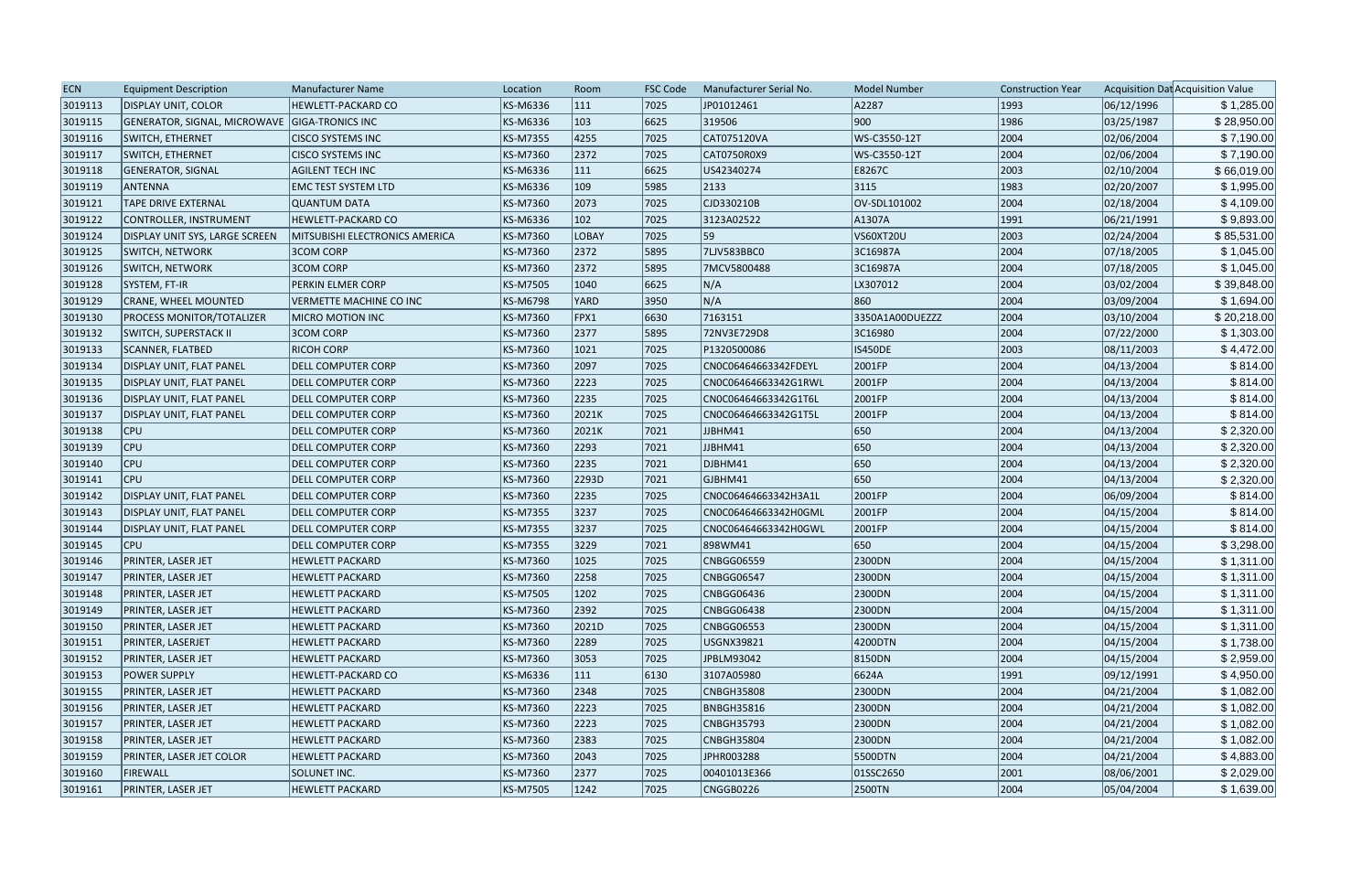| <b>ECN</b> | <b>Equipment Description</b>    | <b>Manufacturer Name</b>              | Location        | Room         | <b>FSC Code</b> | Manufacturer Serial No. | <b>Model Number</b> | <b>Construction Year</b> |            | Acquisition Dat Acquisition Value |
|------------|---------------------------------|---------------------------------------|-----------------|--------------|-----------------|-------------------------|---------------------|--------------------------|------------|-----------------------------------|
| 3019163    | SERVER                          | <b>HEWLETT PACKARD</b>                | KS-M7360        | 2235         | 7021            | E071MFG52M              | DL380R03            | 2004                     | 05/10/2004 | \$8,621.00                        |
| 3019164    | SERVER                          | <b>HEWLETT PACKARD</b>                | KS-M7360        | 2235         | 7021            | E05MMFG52M              | DL380R03            | 2004                     | 05/10/2004 | \$8,621.00                        |
| 3019165    | LAPTOP                          | <b>DELL COMPUTER CORP</b>             | KS-M7505        | 1220         | 7021            | 4DLPR41                 | D600                | 2004                     | 05/11/2004 | \$2,386.00                        |
| 3019167    | RACK                            | <b>COMPAQ</b>                         | KS-M7360        | 2235         | 7125            | N/A                     | 10842               | 2003                     | 04/01/2003 | \$1,817.00                        |
| 3019168    | RACK                            | <b>COMPAQ</b>                         | KS-M7360        | 2235         | 7125            | N/A                     | 10842               | 2003                     | 04/01/2004 | \$1,817.00                        |
| 3019169    | DISPLAY UNIT, 15 LCD            | <b>COMPAQ</b>                         | KS-M7360        | 2235         | 7025            | 9X33JTJ8K265            | TFT5600KVM          | 2003                     | 04/01/2003 | \$1,817.00                        |
| 3019170    | DISPLAY UNIT, 15 LCD            | <b>COMPAQ</b>                         | KS-M7360        | 2235         | 7025            | 9X33JTJ8K260            | TFT5600KVM          | 2003                     | 04/01/2003 | \$1,817.00                        |
| 3019171    | UPS                             | AMERICAN POWER CONVERSION CORP        | KS-M7360        | 2235         | 7025            | TT256A0020              | R3000XR             | 2003                     | 04/01/2003 | \$1,253.00                        |
| 3019174    | SCISSORLIFT, PORTABLE MANUAL    | <b>PRESTO LIFTS INC</b>               | <b>KS-M7777</b> | 1035         | 3920            | N/A                     | WXP36-15XX          | 2004                     | 05/19/2004 | \$2,384.00                        |
| 3019175    | <b>PRINTER, DESIGN JET</b>      | <b>HEWLETT PACKARD</b>                | KS-M7505        | 1101A        | 7025            | SG3AK1806P              | $ 120\rangle$       | 2004                     | 05/20/2004 | \$1,300.00                        |
| 3019176    | ANALYZER, DIAGNOSTIC            | <b>FUJITSU LTD</b>                    | KS-M7360        | 2397         | 6625            | 4901                    | DCX-XRT             | 2004                     | 06/03/2004 | \$26,950.00                       |
| 3019178    | <b>CPU</b>                      | <b>DELL COMPUTER CORP</b>             | KS-M7360        | 2223         | 7021            | 7HVDX41                 | 650                 | 2004                     | 06/03/2004 | \$2,555.00                        |
| 3019179    | <b>CPU</b>                      | <b>DELL COMPUTER CORP</b>             | KS-M7360        | 2293         | 7021            | DHVDX41                 | 650                 | 2004                     | 06/03/2004 | \$2,555.00                        |
| 3019180    | <b>CPU</b>                      | <b>DELL COMPUTER CORP</b>             | KS-M7360        | 2216J1       | 7021            | CHVDX41                 | 650                 | 2004                     | 06/03/2004 | \$2,555.00                        |
| 3019181    | <b>CPU</b>                      | <b>DELL COMPUTER CORP</b>             | KS-M7360        | 2097         | 7021            | 9HVDX41                 | 650                 | 2004                     | 06/03/2004 | \$2,555.00                        |
| 3019182    | <b>CPU</b>                      | <b>DELL COMPUTER CORP</b>             | KS-M7360        | 2216G        | 7021            | BHVDX41                 | 650                 | 2004                     | 06/03/2004 | \$2,555.00                        |
| 3019183    | DISPLAY UNIT, 21 FLAT PANEL     | <b>DELL COMPUTER CORP</b>             | KS-M7360        | 2097         | 7025            | CN0C06464664391V4L      | 2100FP              | 2004                     | 06/03/2004 | \$814.00                          |
| 3019184    | <b>DISPLAY UNIT, FLAT PANEL</b> | <b>DELL COMPUTER CORP</b>             | KS-M7505        | 1260         | 7025            | CN0C06464664391V5L      | 2001FP              | 2004                     | 06/03/2004 | \$814.00                          |
| 3019185    | <b>DISPLAY UNIT, FLAT PANEL</b> | <b>DELL COMPUTER CORP</b>             | KS-M7360        | 2266         | 7025            | CN0C064646642K2E5L      | 2001FP              | 2004                     | 06/03/2004 | \$814.00                          |
| 3019186    | <b>DISPLAY UNIT, FLAT PANEL</b> | <b>DELL COMPUTER CORP</b>             | KS-M7360        | 2021Q        | 7025            | CN0C06464664391VEL      | 2001FP              | 2004                     | 06/03/2004 | \$814.00                          |
| 3019187    | <b>DISPLAY UNIT, FLAT PANEL</b> | <b>DELL COMPUTER CORP</b>             | KS-M7360        | 2293         | 7025            | CN0C064646642K2ELL      | 2001FP              | 2004                     | 06/03/2004 | \$814.00                          |
| 3019188    | <b>GENERATOR, LIGHT TOWER</b>   | TEREX CRANES, INC.                    | KS-M6698        | <b>PKLOT</b> | 6125            | <b>EKFH06963</b>        | LT7000              | 2004                     | 06/03/2004 | \$14,277.00                       |
| 3019189    | <b>CPU</b>                      | <b>DELL COMPUTER CORP</b>             | KS-M7360        | 2097         | 7021            | 9JKNR41                 | 650                 | 2004                     | 06/09/2004 | \$2,251.00                        |
| 3019190    | MIXER, DIGITAL VIDEO            | VIDEO TECHNOLOGY INC.                 | KS-M7360        | 2073         | 5836            | 30501165                | <b>SE800</b>        | 2004                     | 07/19/2004 | \$4,510.00                        |
| 3019191    | SPECTROMETER, INFRARED          | <b>FISHER SCIENTIFIC</b>              | KS-M7505        | 1040         | 6650            | 3V8G147001              | 14-385-438          | 2004                     | 06/15/2004 | \$7,043.00                        |
| 3019192    | OHMMETER, MICRO                 | KEITHLEY INSTRUMENTS INC              | KS-M6336        | 102          | 6625            | 0990836                 | 580                 | 2004                     | 06/22/2004 | \$2,555.00                        |
| 3019193    | <b>PROBE, VIDEO</b>             | <b>EVEREST - VIT</b>                  | KS-M7360        | 1451         | 6635            | 0423B4803               | PXLM732A            | 2004                     | 06/23/2004 | \$51,315.00                       |
| 3019197    | UPS                             | <b>AMERICAN POWER CONVERSION CORP</b> | KS-M7360        | 2235         | 7025            | QS0419310732            | 3000VA              | 2004                     | 07/14/2004 | \$1,315.00                        |
| 3019198    | UPS                             | AMERICAN POWER CONVERSION CORP        | KS-M7360        | 2235         | 7025            | QS0419310738            | 3000VA              | 2004                     | 07/14/2004 | \$1,315.00                        |
| 3019199    | UPS                             | <b>AMERICAN POWER CONVERSION CORP</b> | KS-M7360        | 2235         | 7025            | QS0419210366            | 3000VA              | 2004                     | 07/14/2004 | \$1,315.00                        |
| 3019200    | LABEL/SIGN MAKER                | <b>FLORIDA MARKING PRODUCTS</b>       | KS-M7453        | <b>CRIB</b>  | 7025            | BPMGL2248302342         | 76801               | 2004                     | 07/14/2004 | \$4,797.00                        |
| 3019201    | PROJECTOR                       | PANASONIC                             | KS-M7505        | 1101A        | 6730            | SD4360011               | PT-L735NTU          | 2004                     | 07/14/2004 | \$3,175.00                        |
| 3019202    | VISCOMETER, DIGITAL DISPLAY     | <b>BROOKFIELD ENGINEERING LABS</b>    | KS-M7505        | 1003         | 6625            | AT78287                 | LVTV1+              | 2004                     | 07/14/2004 | \$2,415.00                        |
| 3019203    | <b>POWER SUPPLY</b>             | <b>MKS INSTRUMENTS</b>                | KS-M7505        | <b>NOC</b>   | 7025            | 16836G40                | 4000A52V1N          | 2004                     | 07/14/2004 | \$1,419.00                        |
| 3019204    | $ $ CPU                         | DELL COMPUTER CORP                    | KS-M7360        | 2235         | 7021            | CXDZ251                 | 650                 | 2004                     | 07/14/2004 | \$2,054.00                        |
| 3019205    | $ $ CPU                         | <b>DELL COMPUTER CORP</b>             | KS-M7360        | 2235         | 7021            | FXDZ251                 | 650                 | 2004                     | 07/14/2004 | \$2,054.00                        |
| 3019207    | <b>PRINTER, LASER JET</b>       | <b>HEWLETT PACKARD</b>                | KS-M7360        | 3053         | 7025            | JPDLR31042              | 8150DN              | 2004                     | 07/19/2004 | \$3,130.00                        |
| 3019208    | <b>PROJECTOR</b>                | PROXIMA                               | KS-M7360        | 2085         | 6730            | ALKN41800015            | C180                | 2004                     | 07/19/2004 | \$2,124.00                        |
| 3019209    | <b>PRINTER, LASER JET</b>       | <b>HEWLETT PACKARD</b>                | KS-M7360        | 1025         | 7025            | CNFB807012              | 3700N               | 2004                     | 07/19/2004 | \$1,747.00                        |
| 3019210    | <b>LAPTOP</b>                   | <b>DELL COMPUTER CORP</b>             | KS-M7360        | 2223A        | 7021            | 640R751                 | D505                | 2004                     | 07/26/2004 | \$2,736.00                        |
| 3019211    | LAPTOP                          | <b>DELL COMPUTER CORP</b>             | KS-M7360        | 2223A        | 7021            | D50R751                 | D505                | 2004                     | 07/26/2004 | \$2,736.00                        |
| 3019213    | <b>OVEN, CONVECTION</b>         | YAMATO USA INC                        | KS-M7505        | 1412         | $ 4430\rangle$  | DX301B4600018           | DX300               | 2004                     | 07/26/2004 | \$1,163.00                        |
| 3019216    | <b>OSCILLOSCOPE</b>             | <b>TEKTRONIX</b>                      | KS-M7505        | 1246         | 6625            | <b>TDS3054B</b>         | TD53054B            | 2004                     | 08/02/2004 | \$9,768.00                        |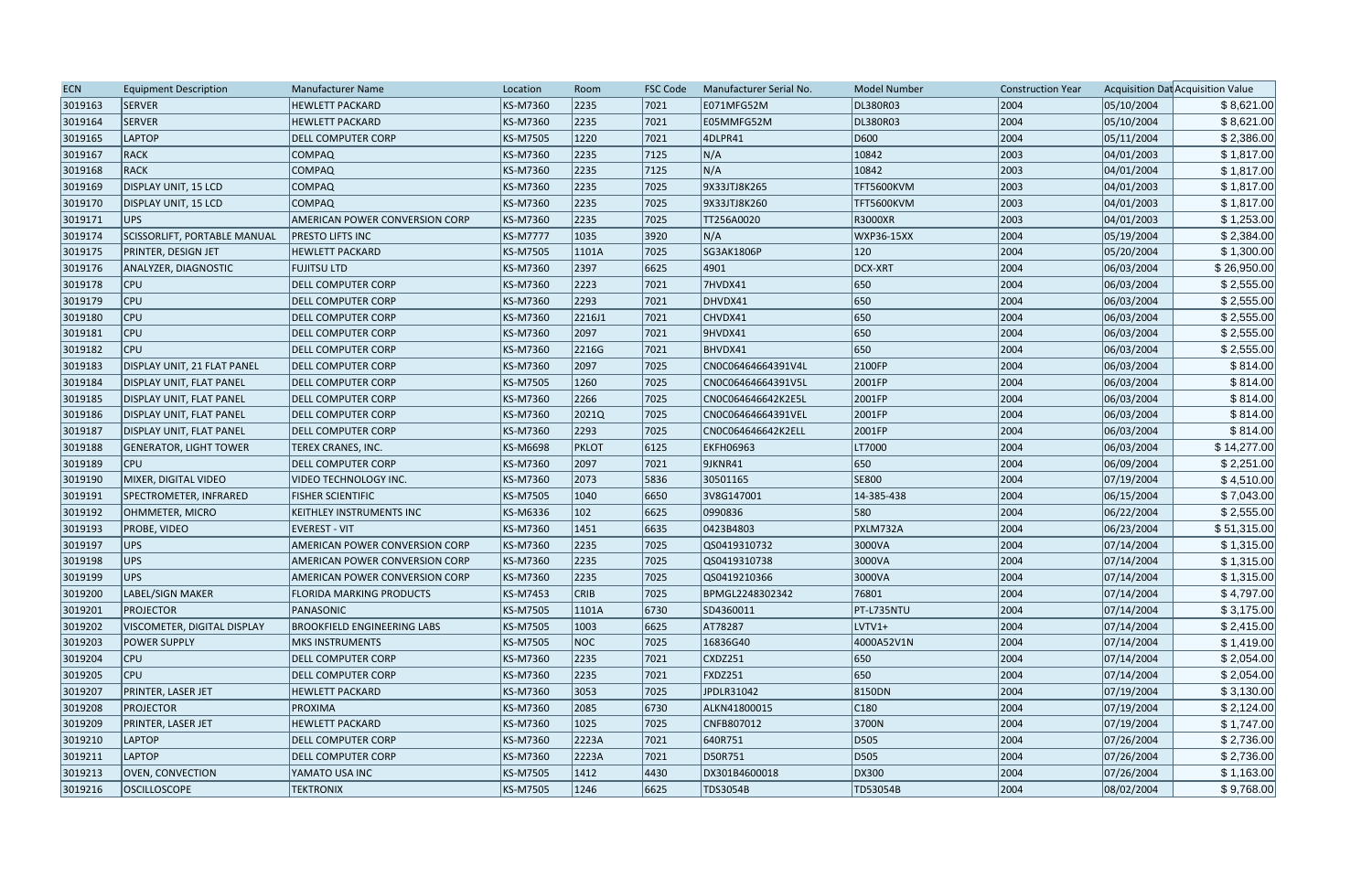| <b>ECN</b> | <b>Equipment Description</b>    | <b>Manufacturer Name</b>      | Location        | Room           | <b>FSC Code</b> | Manufacturer Serial No. | <b>Model Number</b> | <b>Construction Year</b> |            | Acquisition Dat Acquisition Value |
|------------|---------------------------------|-------------------------------|-----------------|----------------|-----------------|-------------------------|---------------------|--------------------------|------------|-----------------------------------|
| 3019217    | ANALYZER, SPECTRUM              | <b>AGILENT TECH INC</b>       | KS-M6336        | FCA6           | 6625            | SG44210287              | E4407B              | 2004                     | 08/03/2004 | \$30,232.00                       |
| 3019218    | <b>ATTENUATOR</b>               | <b>AGILENT TECH INC</b>       | KS-M6336        | 102            | 5985            | US40152222              | 8494B               | 2004                     | 08/02/2004 | \$1,651.00                        |
| 3019219    | <b>AMPLIFIER</b>                | <b>FLUKE ELECTRONICS CORP</b> | KS-M7505        | 1214           | 6625            | 8695020                 | 5725A               | 2004                     | 08/02/2004 | \$13,206.00                       |
| 3019220    | <b>FORKLIFT</b>                 | YALE INDUSTRIAL TRUCKS        | KS-M6698        | 112            | 3930            | C815N04452B             | NDR030AENM36TE095   | 2004                     | 08/03/2004 | \$29,614.00                       |
| 3019221    | $ $ CPU                         | <b>DELL COMPUTER CORP</b>     | KS-M7360        | 3053           | 7021            | 8Q6R851                 | 360                 | 2004                     | 08/06/2004 | \$1,978.00                        |
| 3019222    | <b>CPU</b>                      | <b>DELL COMPUTER CORP</b>     | KS-M7360        | 2223A          | 7021            | 8P6R851                 | 360                 | 2004                     | 08/06/2004 | \$1,978.00                        |
| 3019223    | <b>CPU</b>                      | <b>DELL COMPUTER CORP</b>     | KS-M7360        | 2085           | 7021            | <b>BN6R851</b>          | 360                 | 2004                     | 08/06/2004 | \$1,978.00                        |
| 3019224    | <b>CPU</b>                      | <b>DELL COMPUTER CORP</b>     | KS-M7505        | 1248           | 7021            | 5Q6R851                 | 360                 | 2004                     | 08/06/2004 | \$1,978.00                        |
| 3019225    | <b>CPU</b>                      | <b>DELL COMPUTER CORP</b>     | <b>KS-M7777</b> | 1104           | 7021            | 1P6R851                 | 360                 | 2004                     | 08/06/2004 | \$1,978.00                        |
| 3019226    | <b>CPU</b>                      | <b>DELL COMPUTER CORP</b>     | KS-M7360        | 1500           | 7021            | GP6R851                 | 360                 | 2004                     | 08/06/2004 | \$1,978.00                        |
| 3019227    | $ $ CPU                         | <b>DELL COMPUTER CORP</b>     | KS-M7505        | 1012           | 7021            | 2Q6R851                 | 360                 | 2004                     | 08/06/2004 | \$1,978.00                        |
| 3019228    | <b>CPU</b>                      | <b>DELL COMPUTER CORP</b>     | KS-M7360        | 2073           | 7021            | 4P6R851                 | 360                 | 2004                     | 08/06/2004 | \$1,978.00                        |
| 3019229    | <b>CPU</b>                      | <b>DELL COMPUTER CORP</b>     | KS-M7360        | 2073           | 7021            | 1R6R851                 | 360                 | 2004                     | 08/06/2004 | \$1,978.00                        |
| 3019230    | <b>CPU</b>                      | <b>DELL COMPUTER CORP</b>     | KS-M7360        | 2223           | 7021            | FQ6R851                 | 360                 | 2004                     | 08/06/2004 | \$1,978.00                        |
| 3019231    | <b>DISPLAY UNIT, FLAT PANEL</b> | <b>DELL COMPUTER CORP</b>     | KS-M7360        | 2073           | 7025            | CN0C06464663345J1M0L    | 2001FP              | 2004                     | 08/06/2004 | \$789.00                          |
| 3019232    | <b>DISPLAY UNIT, FLAT PANEL</b> | <b>DELL COMPUTER CORP</b>     | KS-M7360        | 2238A          | 7025            | CN0C06464663345K198L    | 2001FP              | 2004                     | 08/06/2004 | \$789.00                          |
| 3019233    | <b>DISPLAY UNIT, FLAT PANEL</b> | <b>DELL COMPUTER CORP</b>     | KS-M7360        | 2085           | 7025            | CN0C06464663345K19HL    | 2001FP              | 2004                     | 08/06/2004 | \$789.00                          |
| 3019234    | <b>DISPLAY UNIT, FLAT PANEL</b> | <b>DELL COMPUTER CORP</b>     | KS-M7360        | 2216G3         | 7025            | CN0C06464663345K0WFL    | 2001FP              | 2004                     | 08/06/2004 | \$789.00                          |
| 3019235    | <b>DISPLAY UNIT, FLAT PANEL</b> | <b>DELL COMPUTER CORP</b>     | KS-M7360        | 2073           | 7025            | CN0C06464663345K1A5L    | 2001FP              | 2004                     | 08/06/2004 | \$789.00                          |
| 3019236    | <b>DISPLAY UNIT, FLAT PANEL</b> | <b>DELL COMPUTER CORP</b>     | KS-M7360        | 2293           | 7025            | CN0C06464663345J1LVL    | 2001FP              | 2004                     | 08/06/2004 | \$789.00                          |
| 3019237    | <b>DISPLAY UNIT, FLAT PANEL</b> | <b>DELL COMPUTER CORP</b>     | KS-M7360        | 2073           | 7025            | CN0C06464663345J1LFL    | 2001FP              | 2004                     | 08/06/2004 | \$789.00                          |
| 3019238    | <b>DISPLAY UNIT, FLAT PANEL</b> | <b>DELL COMPUTER CORP</b>     | KS-M7360        | 2223           | 7025            | CN0C06464663345J1L3L    | 2001FP              | 2004                     | 08/06/2004 | \$789.00                          |
| 3019239    | <b>DISPLAY UNIT, FLAT PANEL</b> | <b>DELL COMPUTER CORP</b>     | KS-M7360        | 2223           | 7025            | CN0C06464663345J1LGL    | 2001FP              | 2004                     | 08/06/2004 | \$789.00                          |
| 3019240    | DISPLAY UNIT, FLAT PANEL        | <b>DELL COMPUTER CORP</b>     | KS-M7360        | 2085           | 7025            | CN0C06464663345J1LEL    | 2001FP              | 2004                     | 08/06/2004 | \$789.00                          |
| 3019241    | LAPTOP                          | <b>DELL COMPUTER CORP</b>     | KS-M7505        | 1214           | 7021            | FDJFC51                 | D600                | 2004                     | 08/06/2004 | \$1,920.00                        |
| 3019242    | <b>PROJECTOR</b>                | COMPAQ COMPUTER CORP          | KS-M7505        | 1246           | 6730            | TWC4170055              | MP3130              | 2004                     | 07/30/2004 | \$2,767.00                        |
| 3019243    | <b>LAPTOP</b>                   | <b>DELL COMPUTER CORP</b>     | KS-M6794        | 2C06A          | 7021            | 6SYFB51                 | D600                | 2004                     | 08/11/2004 | \$1,912.00                        |
| 3019244    | LAPTOP                          | <b>DELL COMPUTER CORP</b>     | <b>KS-M7777</b> | 1104           | 7021            | GVYFB51                 | D600                | 2004                     | 08/06/2004 | \$1,912.00                        |
| 3019245    | LAPTOP                          | <b>DELL COMPUTER CORP</b>     | KS-M6794        | 2C06A          | 7021            | JQYFB51                 | D600                | 2004                     | 08/06/2004 | \$1,912.00                        |
| 3019246    | LAPTOP                          | <b>DELL COMPUTER CORP</b>     | KS-M7360        | 2388           | 7021            | FTYFB51                 | D600                | 2004                     | 08/06/2004 | \$1,912.00                        |
| 3019247    | LAPTOP                          | <b>DELL COMPUTER CORP</b>     | KS-M7360        | 2348           | $ 7021$         | 1YYFB51                 | D600                | 2004                     | 08/06/2004 | \$1,912.00                        |
| 3019248    | LAPTOP                          | <b>DELL COMPUTER CORP</b>     | KS-M6794        | 2C06A          | 7021            | CFHGB51                 | D600                | 2004                     | 08/06/2004 | \$1,912.00                        |
| 3019249    | LAPTOP                          | <b>DELL COMPUTER CORP</b>     | KS-M6794        | 2C04A          | 7021            | 3ZYFB51                 | D600                | 2004                     | 08/06/2004 | \$1,912.00                        |
| 3019250    | LAPTOP                          | <b>DELL COMPUTER CORP</b>     | KS-M6794        | 2C06A          | 7021            | CQYFB51                 | D600                | 2004                     | 08/06/2004 | \$1,912.00                        |
| 3019251    | LAPTOP                          | <b>DELL COMPUTER CORP</b>     | KS-M7360        | 2024           | 7021            | JWYFB51                 | D600                | 2004                     | 08/06/2004 | \$1,912.00                        |
| 3019252    | LAPTOP                          | <b>DELL COMPUTER CORP</b>     | KS-M7360        | 2024           | 7021            | CRYFB51                 | D600                | 2004                     | 08/06/2004 | \$1,912.00                        |
| 3019253    | LAPTOP                          | <b>DELL COMPUTER CORP</b>     | KS-M7360        | 2348           | 7021            | 3VYFB51                 | D600                | 2004                     | 08/06/2004 | \$1,912.00                        |
| 3019254    | LAPTOP                          | <b>DELL COMPUTER CORP</b>     | KS-M6794        | 2C04A          | 7021            | 3CHGB51                 | D600                | 2004                     | 08/06/2004 | \$1,912.00                        |
| 3019255    | LAPTOP                          | <b>DELL COMPUTER CORP</b>     | KS-M7505        | 1260           | 7021            | 6CHGB51                 | D600                | 2004                     | 08/06/2004 | \$1,912.00                        |
| 3019256    | LAPTOP                          | <b>DELL COMPUTER CORP</b>     | KS-M7505        | 1411           | 7021            | 7PYFB51                 | D600                | 2004                     | 08/06/2004 | \$1,912.00                        |
| 3019257    | LAPTOP                          | <b>DELL COMPUTER CORP</b>     | KS-M7360        | 2397           | 7021            | JPYFB51                 | D600                | 2004                     | 08/06/2004 | \$1,912.00                        |
| 3019258    | <b>PROJECTOR</b>                | <b>TOSHIBA AMERICA INC</b>    | KS-M7360        | 2223           | 6730            | 47550631                | <b>TDP-T90U</b>     | 2004                     | 08/06/2004 | \$1,851.00                        |
| 3019259    | <b>PROJECTOR</b>                | TOSHIBA AMERICA INC           | KS-M7360        | $ 2012\rangle$ | 6730            | 47550644                | <b>TDP-T90U</b>     | 2004                     | 08/06/2004 | \$1,851.00                        |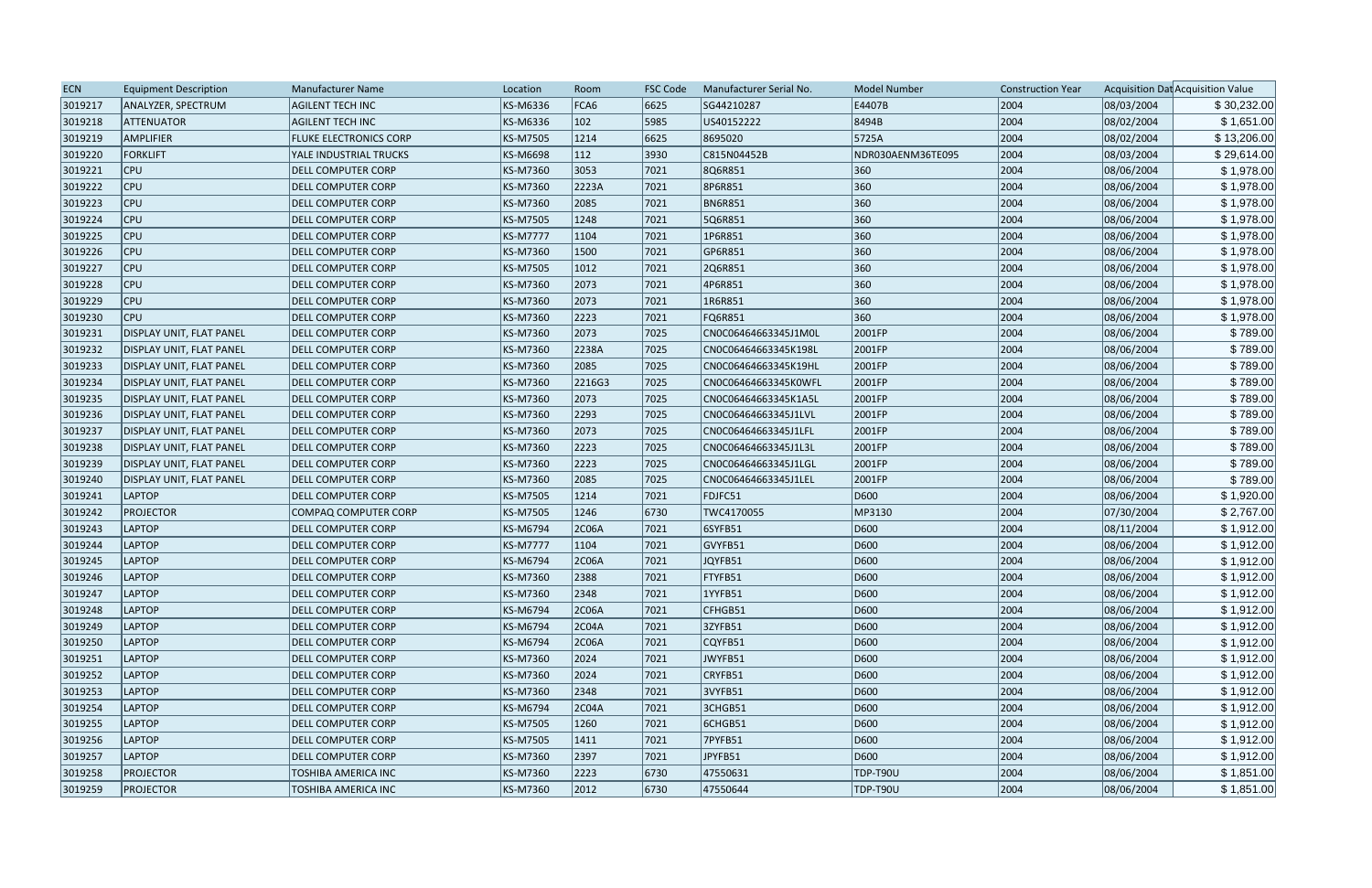| <b>ECN</b> | <b>Equipment Description</b>                    | Manufacturer Name                  | Location        | Room        | <b>FSC Code</b> | Manufacturer Serial No. | <b>Model Number</b> | <b>Construction Year</b> |            | Acquisition Dat Acquisition Value |
|------------|-------------------------------------------------|------------------------------------|-----------------|-------------|-----------------|-------------------------|---------------------|--------------------------|------------|-----------------------------------|
| 3019261    | PROJECTOR                                       | TOSHIBA AMERICA INC                | KS-M7360        | 2348        | 6730            | 47552371                | TDP-T90U            | 2004                     | 08/06/2004 | \$1,851.00                        |
| 3019262    | <b>PROJECTOR</b>                                | TOSHIBA AMERICA INC                | KS-M7360        | 1033        | 6730            | 47550575                | TDP-T90U            | 2004                     | 08/06/2004 | \$1,851.00                        |
| 3019263    | <b>PROJECTOR</b>                                | <b>TOSHIBA AMERICA INC</b>         | KS-M7360        | 2016        | 6730            | 47550499                | TDP-T90U            | 2004                     | 08/06/2004 | \$1,851.00                        |
| 3019264    | <b>PROJECTOR</b>                                | TOSHIBA AMERICA INC                | KS-M7360        | 1035        | 6730            | 47550589                | TDP-T90U            | 2004                     | 08/06/2004 | \$1,851.00                        |
| 3019265    | DISPLAY UNIT, 19 FLAT PANEL                     | <b>DELL COMPUTER CORP</b>          | KS-M7360        | 3264        | 7025            | CN05Y2327161845PBG3X    | 1901FP              | 2004                     | 08/06/2004 | \$747.00                          |
| 3019266    | DISPLAY UNIT, 19 FLAT PANEL                     | <b>DELL COMPUTER CORP</b>          | KS-M7360        | 2223        | 7025            | CN05Y2327161845PBFM6    | 1901FP              | 2004                     | 08/06/2004 | \$747.00                          |
| 3019267    | DISPLAY UNIT, 19 FLAT PANEL                     | <b>DELL COMPUTER CORP</b>          | KS-M7360        | 2216F       | 7025            | CN05Y2327161845PBG3V    | $ 1901$ FP          | 2004                     | 08/06/2004 | \$747.00                          |
| 3019268    | DISPLAY UNIT, 19 FLAT PANEL                     | <b>DELL COMPUTER CORP</b>          | KS-M7360        | 2266F1      | 7025            | CN05Y2327161845KACT8    | 1901FP              | 2004                     | 08/06/2004 | \$747.00                          |
| 3019269    | DISPLAY UNIT, 19 FLAT PANEL                     | <b>DELL COMPUTER CORP</b>          | KS-M7505        | 1040        | 7025            | CN05Y2327161845KADR8    | 1901FP              | 2004                     | 08/06/2004 | \$747.00                          |
| 3019270    | DISPLAY UNIT, 19 FLAT PANEL                     | <b>DELL COMPUTER CORP</b>          | KS-M7360        | 2238E       | 7025            | CN05Y2327161845KADR5    | 1901FP              | 2004                     | 08/06/2004 | \$747.00                          |
| 3019271    | <b>DISPLAY UNIT, 19 FLAT PANEL</b>              | <b>DELL COMPUTER CORP</b>          | KS-M7453        | <b>WHSE</b> | 7025            | CN05Y2327161845KADRY    | 1901FP              | 2004                     | 08/06/2004 | \$747.00                          |
| 3019272    | <b>CPU</b>                                      | <b>DELL COMPUTER CORP</b>          | KS-M7360        | 1490        | 7021            | FNSFC51                 | GX270               | 2004                     | 08/06/2004 | \$925.00                          |
| 3019273    | <b>CPU</b>                                      | <b>DELL COMPUTER CORP</b>          | KS-M7360        | 1490        | 7021            | FPSFC51                 | GX270               | 2004                     | 08/06/2004 | \$925.00                          |
| 3019274    | <b>CPU</b>                                      | <b>DELL COMPUTER CORP</b>          | <b>KS-M7777</b> | 2100        | 7021            | <b>5NSFC51</b>          | GX270               | 2004                     | 08/06/2004 | \$925.00                          |
| 3019275    | <b>CPU</b>                                      | <b>DELL COMPUTER CORP</b>          | KS-M7360        | 2043        | 7021            | <b>8PSFC51</b>          | GX270               | 2004                     | 08/06/2004 | \$925.00                          |
| 3019276    | <b>CPU</b>                                      | <b>DELL COMPUTER CORP</b>          | KS-M7360        | 2397        | 7021            | BNSFC51                 | GX270               | 2004                     | 08/06/2004 | \$925.00                          |
| 3019277    | <b>CPU</b>                                      | <b>DELL COMPUTER CORP</b>          | KS-M7360        | 3065        | 7021            | JMSFC51                 | GX270               | 2004                     | 08/06/2004 | \$925.00                          |
| 3019278    | <b>CPU</b>                                      | <b>DELL COMPUTER CORP</b>          | KS-M7355        | 1253        | 7021            | 3PSFC51                 | GX270               | 2004                     | 08/06/2004 | \$925.00                          |
| 3019279    | GENERATOR, INTERNAL BASEBAND   AGILENT TECH INC |                                    | KS-M6336        | 109         | 5820            | US43320629              | E8267C              | 2004                     | 08/06/2004 | \$14,724.00                       |
| 3019280    | ANALYZER, EMC                                   | <b>AGILENT TECH INC</b>            | KS-M6336        | 102         | 4935            | SG44210374              | E7405A              | 2004                     | 08/06/2004 | \$35,305.00                       |
| 3019281    | <b>POWER METER</b>                              | <b>AGILENT TECH INC</b>            | KS-M6336        | FCA6        | 6625            | GB41292153              | E4416A              | 2003                     | 02/28/2008 | \$3,630.00                        |
| 3019282    | <b>POWER METER</b>                              | <b>AGILENT TECH INC</b>            | KS-M6336        | 111         | 6625            | GB41292154              | E4416A              | 2003                     | 02/28/2008 | \$3,630.00                        |
| 3019283    | <b>POWER METER</b>                              | <b>AGILENT TECH INC</b>            | KS-M6336        | 111         | 6625            | GB41292148              | E4416A              | 2003                     | 02/28/2008 | \$3,630.00                        |
| 3019284    | <b>LIFT, EQUIPMENT</b>                          | <b>GENIE INDUSTRIES</b>            | <b>KS-M7777</b> | 1230        | 3920            | SLA0425376              | SLA <sub>15</sub>   | 2004                     | 08/06/2004 | \$2,101.00                        |
| 3019285    | <b>CPU</b>                                      | <b>DELL COMPUTER CORP</b>          | KS-M6794        | 1029        | 7021            | J35GB51                 | 650                 | 2004                     | 08/06/2004 | \$1,478.00                        |
| 3019286    | <b>CPU</b>                                      | <b>DELL COMPUTER CORP</b>          | KS-M6794        | 1029        | 7021            | 345GB51                 | 650                 | 2004                     | 08/06/2004 | \$1,478.00                        |
| 3019287    | <b>CPU</b>                                      | <b>DELL COMPUTER CORP</b>          | KS-M6336        | 129         | 7021            | 245GB51                 | 650                 | 2004                     | 08/06/2004 | \$1,478.00                        |
| 3019288    | <b>DISPLAY UNIT, FLAT PANEL</b>                 | <b>DELL COMPUTER CORP</b>          | KS-M7355        | 4255        | 7025            | CN0C06464663345U1AUL    | 2001FP              | 2004                     | 08/06/2004 | \$789.00                          |
| 3019290    | DISPLAY UNIT, FLAT PANEL                        | <b>DELL COMPUTER CORP</b>          | KS-M6794        | 1029        | 7025            | CN0C06464663345U1AYL    | 2001FP              | 2004                     | 08/06/2004 | \$789.00                          |
| 3019291    | MICRO-LEVELING SYSTEM SET                       | HAMAR LASER INSTRUMENTS INC        | KS-M7355        | 4255        | 5280            | N/A                     | NPN-SET             | 2004                     | 08/06/2004 | \$15,244.00                       |
| 3019292    | MICRO-LEVELING SYSTEM SET                       | <b>HAMAR LASER INSTRUMENTS INC</b> | KS-M7355        | 4255        | 5280            | N/A                     | NPN-SET             | 2004                     | 08/06/2004 | \$15,244.00                       |
| 3019293    | CONTROLLER, PORTABLE INSTRUME PANASONIC         |                                    | KS-M7505        | 1214        | 6125            | 4FMTA01302              | CF51                | 2004                     | 08/09/2004 | \$2,305.00                        |
| 3019294    | <b>PC, TABLET</b>                               | <b>HEWLETT PACKARD</b>             | KS-M7505        | 1220        | 7021            | KRD428040D              | TC1100              | 2004                     | 08/11/2004 | \$2,449.00                        |
| 3019295    | PC, TABLET                                      | <b>HEWLETT PACKARD</b>             | KS-M7360        | 1051        | 7021            | KRD42901Y5              | TC1100              | 2004                     | 08/11/2004 | \$2,449.00                        |
| 3019296    | PC, TABLET                                      | <b>HEWLETT PACKARD</b>             | KS-M7505        | 1247        | 7021            | KRD42803X5              | TC1100              | 2004                     | 08/11/2004 | \$2,449.00                        |
| 3019297    | PC, TABLET                                      | <b>HEWLETT PACKARD</b>             | KS-M7505        | 1220        | 7021            | KRD4280447              | TC1100              | 2004                     | 08/11/2004 | \$2,449.00                        |
| 3019298    | PC, TABLET                                      | <b>HEWLETT PACKARD</b>             | KS-M7505        | 1246        | 7021            | KRD42803ZD              | TC1100              | 2004                     | 08/11/2004 | \$2,449.00                        |
| 3019299    | PC, TABLET                                      | <b>HEWLETT PACKARD</b>             | KS-M7505        | 1220        | 7021            | KRD4290220              | TC1100              | 2004                     | 08/11/2004 | \$2,449.00                        |
| 3019300    | PC, TABLET                                      | <b>HEWLETT PACKARD</b>             | KS-M7505        | 1220        | 7021            | KRD428041V              | TC1100              | 2004                     | 08/11/2004 | \$2,449.00                        |
| 3019301    | <b>PC, TABLET</b>                               | <b>HEWLETT PACKARD</b>             | KS-M7505        | 1220        | 7021            | KRD42803X3              | TC1100              | 2004                     | 08/11/2004 | \$2,449.00                        |
| 3019303    | PC, TABLET                                      | <b>HEWLETT PACKARD</b>             | KS-M7505        | 1260        | 7021            | KRD4280414              | TC1100              | 2004                     | 08/11/2004 | \$2,449.00                        |
| 3019304    | PC, TABLET                                      | <b>HEWLETT PACKARD</b>             | KS-M7505        | 1245        | 7021            | KRD42803X4              | TC1100              | 2004                     | 08/11/2004 | \$2,449.00                        |
| 3019305    | PC, TABLET                                      | <b>HEWLETT PACKARD</b>             | KS-M7505        | 1260        | 7021            | KRD429023C              | TC1100              | 2004                     | 08/11/2004 | \$2,449.00                        |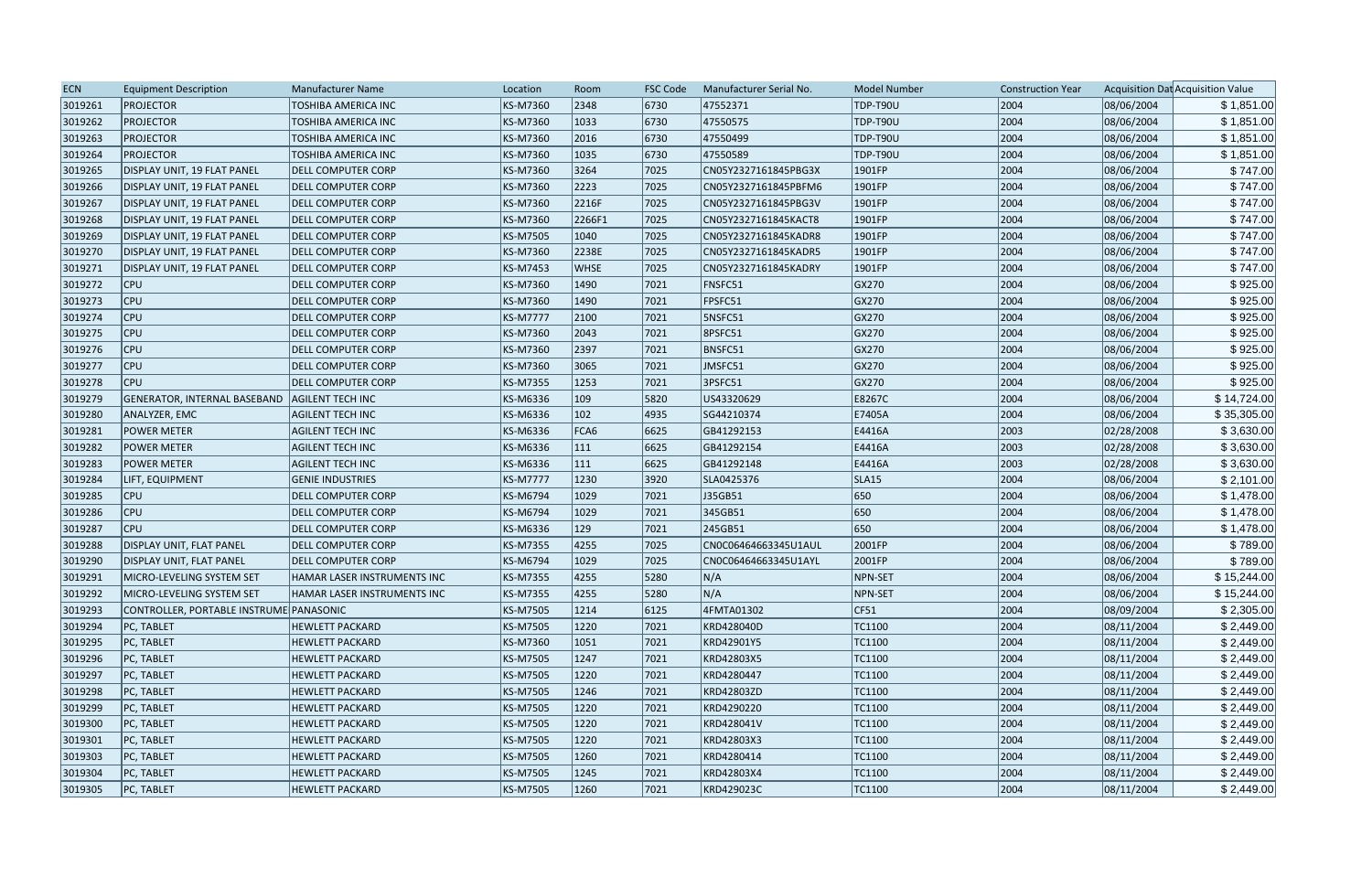| <b>HEWLETT PACKARD</b><br>KS-M7505<br>1245<br> 7021<br>KRD4280310<br>TC1100<br>2004<br>08/11/2004<br>3019306<br><b>PC, TABLET</b><br>KRD428041S<br>TC1100<br>2004<br>3019307<br>PC, TABLET<br><b>HEWLETT PACKARD</b><br>KS-M7505<br>1260<br> 7021<br>08/11/2004<br>2004<br>3019308<br><b>PC, TABLET</b><br>KS-M7505<br>1260<br>7021<br>KRD42803X2<br>TC1100<br>08/11/2004<br><b>HEWLETT PACKARD</b><br>N/A<br>7025<br>2004<br>08/09/2004<br>3019309<br><b>WHITEBOARD, ELECTRONIC</b><br>QUARTET MFG CO<br>KS-M7360<br>3065<br>Q8600<br>8300<br>2004<br>3019311<br>KS-M7360<br>2372<br>7021<br>8593N41<br>08/12/2004<br><b>CPU</b><br><b>DELL COMPUTER CORP</b><br>6593N41<br>8300<br>3019312<br>CPU<br>KS-M7360<br>2372<br>7021<br>2004<br>08/12/2004<br><b>DELL COMPUTER CORP</b><br>P5000<br>2004<br>2397<br>6625<br>3019313<br>SYSTEM LAB TEST EQUIPMENT<br>KS-M7360<br>WO-5965<br>08/12/2004<br><b>PDMA CORP</b><br>2004<br>3019314<br>KS-M7505<br>1245<br>7025<br>SG41000181<br>6010A<br>08/18/2004<br><b>POWER SUPPLY</b><br><b>AGILENT TECH INC</b><br>2004<br>3019315<br><b>FORKLIFT</b><br><b>WIGGINS LIFT CO INC</b><br>KS-M6698<br><b>YARD</b><br> 3930 <br>HWIGGINWLC03-2066<br>W250YH2-10<br>08/23/2004<br>2004<br>3930<br>3019316<br><b>TUG, ELECTRIC</b><br><b>DJ PRODUCTS INC.</b><br>KS-M7360<br><b>HIBAY</b><br>302574<br>82K07443-1<br>08/25/2004<br>2056<br>2004<br>3019317<br><b>DETECTOR, ULTRASONIC</b><br>KS-M7360<br>6625<br>0006469<br><b>UF60</b><br>08/23/2004<br>ULTRASONICS OF FLORIDA<br>N/A<br>3200<br>5985<br>2004<br>08/24/2004<br>3019318<br>ANALYZER, BUS<br>SBS TECHNOLOGIES INC<br>KS-M7505<br>1246<br>7021<br>53Z8G51<br>8400<br>2004<br>3019319<br> CPU<br>KS-M7355<br>4255<br>08/24/2004<br><b>DELL COMPUTER CORP</b><br>2004<br>3019320<br><b>CPU</b><br>KS-M7355<br>4255<br>7021<br>93Z8G51<br>8400<br>08/24/2004<br><b>DELL COMPUTER CORP</b><br>3019322<br>KS-M7355<br>4255<br>7025<br>8400<br>2004<br>08/24/2004<br>DIGITAL MONITOR, FLAT PANEL<br><b>DELL COMPUTER CORP</b><br>CN05Y23271618469ABCB<br>2216<br>2004<br>08/25/2004<br>3019324<br>PC, TABLET<br>KS-M7360<br>7021<br>KRD4290F85<br>TC1100<br><b>HEWLETT PACKARD</b><br>2004<br>2223<br>7021<br>3019325<br>PC, TABLET<br><b>HEWLETT PACKARD</b><br>KS-M7360<br><b>KRD43001PK</b><br>TC1100<br>08/25/2004<br>2004<br>08/25/2004<br>3019326<br>PC, TABLET<br>KS-M7360<br>1263<br> 7021<br>KRD43001JF<br>TC1100<br><b>HEWLETT PACKARD</b><br>2004<br>KS-M7360<br>2388<br>7021<br>TC1100<br>08/25/2004<br>3019330<br>PC, TABLET<br><b>HEWLETT PACKARD</b><br>KRD43001PL<br>2004<br>PC, TABLET<br>KS-M7360<br>2223<br>7021<br>KRD43005DW<br>08/25/2004<br>3019331<br><b>HEWLETT PACKARD</b><br>TC1100<br>2004<br>2024F<br>3019332<br>PC, TABLET<br>KS-M7360<br> 7021<br><b>KRD42903KG</b><br>TC1100<br>08/25/2004<br><b>HEWLETT PACKARD</b><br>2004<br>3019333<br>KS-M7360<br>2223<br> 7021<br>KRD42903L4<br>TC1100<br>08/25/2004<br>PC, TABLET<br><b>HEWLETT PACKARD</b><br>2004<br>3019334<br>KS-M7360<br>2223<br> 7021<br>TC1100<br>08/25/2004<br>PC, TABLET<br><b>HEWLETT PACKARD</b><br>KRD423001CC<br>2004<br>3019335<br>KS-M6794<br>2C06A<br> 7021<br>KRD423001T3<br>TC1100<br>08/25/2004<br>PC, TABLET<br><b>HEWLETT PACKARD</b><br>3019336<br>KS-M7360<br>1296<br>3694<br>N/A<br>NU301-630<br>2004<br>08/26/2004<br>BENCH, HORIZONTAL CLEAN<br>NUAIRE INC<br>2004<br>122<br>N/A<br>3019337<br>KS-M6336<br> 7110<br>SB580PRO<br>08/26/2004<br>BOARD, SMART<br><b>SMART BOARD</b><br>KS-M7360<br>2377<br>7025<br>2004<br>3019338<br>DISPLAY UNIT, 19 FLAT PANEL<br><b>DELL COMPUTER CORP</b><br>CN05Y2327161847NAH3N<br>1901FP<br>08/31/2004<br>2377<br>2004<br>3019339<br>KS-M7360<br> 7025<br>1901FP<br>08/31/2004<br>DISPLAY UNIT, 19 FLAT PANEL<br><b>DELL COMPUTER CORP</b><br>CN05Y2327161847NAH3Q<br>2004<br>3019340<br><b>DELL COMPUTER CORP</b><br>KS-M7360<br>2377<br>7025<br>CN05Y2327161847NAGSG<br>1901FP<br>08/31/2004<br>DISPLAY UNIT, 19 FLAT PANEL<br>2377<br>7025<br>2004<br>08/31/2004<br>3019341<br>KS-M7360<br>1901FP<br>DISPLAY UNIT, 19 FLAT PANEL<br><b>DELL COMPUTER CORP</b><br>CN05Y2327161847NAH3P<br><b>CPU</b><br>KS-M7360<br>2377<br> 7021<br><b>5HV9K51</b><br>GX270<br>2004<br>08/31/2004<br>3019342<br><b>DELL COMPUTER CORP</b><br>2004<br>3019343<br><b>CPU</b><br><b>DELL COMPUTER CORP</b><br>KS-M7360<br>2377<br>7021<br>JGV9K51<br>GX270<br>08/31/2004<br><b>CPU</b><br>2377<br>BHV9K51<br>GX270<br>2004<br>08/31/2004<br>3019344<br><b>DELL COMPUTER CORP</b><br>KS-M7360<br> 7021<br>2004<br>3019345<br><b>CPU</b><br><b>DELL COMPUTER CORP</b><br>KS-M7360<br>2377<br> 7021<br><b>8HV9K51</b><br>GX270<br>08/31/2004<br>08/12/1997<br>3019346<br><b>GAUGE, DIGITAL PRESSURE</b><br>RUSKA INSTRUMENT CORP<br>KS-M7505<br>1214<br>6685<br>50590<br>6232-6KA1KA-A<br>1997<br>KS-M6798<br>2040624140<br>2004<br>3019347<br>INTERNATIONAL<br><b>YARD</b><br>$ 2510\rangle$<br>RM6075<br>09/15/2004<br>HI-RANGER<br>3019348<br><b>POWER SUPPLY</b><br><b>AGILENT TECH INC</b><br>KS-M7505<br>7025<br>SG40015159<br>E3631A<br>2004<br>09/16/2004<br>1246<br>2004<br>3019349<br>OSCILLOSCOPE, DIGITAL<br><b>TEKTRONIX</b><br>KS-M7505<br>1246<br> 6625 <br>B010920<br>TDS5054B<br>09/16/2004<br>3019350<br>7025<br>BPPM3427904241<br>2004<br>09/20/2004<br>LABEL/SIGN MAKER<br><b>BRADY W H CO</b><br>KS-M7360<br>2064W<br>89244<br>X26N<br>2003<br>10/28/2003<br>3019474<br>MANLIFT, SCISSOR, ELECTRIC<br>UP-RIGHT INC<br>KS-M7360<br><b>HIBAY</b><br> 4910 <br>SX20401<br>X26N<br>2003<br>3019475<br>MANLIFT, SCISSOR, ELECTRIC<br>UP-RIGHT INC<br>KS-M7360<br>$ 4910\rangle$<br>SX20408<br>10/28/2003<br><b>HIBAY</b><br>3019586<br>KS-M6336<br>6625<br>US43360283<br>E4446A<br>2003<br>12/02/2003<br>ANALYZER, SPECTRUM<br>AGILENT TECHNOLOGIES INC<br>111 | <b>ECN</b> | <b>Equipment Description</b> | Manufacturer Name | Location | Room | <b>FSC Code</b> | Manufacturer Serial No. | <b>Model Number</b> | <b>Construction Year</b> | Acquisition Dat Acquisition Value |
|----------------------------------------------------------------------------------------------------------------------------------------------------------------------------------------------------------------------------------------------------------------------------------------------------------------------------------------------------------------------------------------------------------------------------------------------------------------------------------------------------------------------------------------------------------------------------------------------------------------------------------------------------------------------------------------------------------------------------------------------------------------------------------------------------------------------------------------------------------------------------------------------------------------------------------------------------------------------------------------------------------------------------------------------------------------------------------------------------------------------------------------------------------------------------------------------------------------------------------------------------------------------------------------------------------------------------------------------------------------------------------------------------------------------------------------------------------------------------------------------------------------------------------------------------------------------------------------------------------------------------------------------------------------------------------------------------------------------------------------------------------------------------------------------------------------------------------------------------------------------------------------------------------------------------------------------------------------------------------------------------------------------------------------------------------------------------------------------------------------------------------------------------------------------------------------------------------------------------------------------------------------------------------------------------------------------------------------------------------------------------------------------------------------------------------------------------------------------------------------------------------------------------------------------------------------------------------------------------------------------------------------------------------------------------------------------------------------------------------------------------------------------------------------------------------------------------------------------------------------------------------------------------------------------------------------------------------------------------------------------------------------------------------------------------------------------------------------------------------------------------------------------------------------------------------------------------------------------------------------------------------------------------------------------------------------------------------------------------------------------------------------------------------------------------------------------------------------------------------------------------------------------------------------------------------------------------------------------------------------------------------------------------------------------------------------------------------------------------------------------------------------------------------------------------------------------------------------------------------------------------------------------------------------------------------------------------------------------------------------------------------------------------------------------------------------------------------------------------------------------------------------------------------------------------------------------------------------------------------------------------------------------------------------------------------------------------------------------------------------------------------------------------------------------------------------------------------------------------------------------------------------------------------------------------------------------------------------------------------------------------------------------------------------------------------------------------------------------------------------------------------------------------------------------------------------------------------------------------------------------------------------------------------------------------------------------------------------------------------------------------------------------------------------------------------------------------------------------------------------------------------------------------------------------------------------------------------------------------------------------------------------------------------------------------------------------------------------------------------------------------------------------------------------------------------------------------------------------------------------------------------------------------------------------------------------------------------------------------------------------------------------------------------------------------------------------------------------------------------------------------------------------------------------------------------------|------------|------------------------------|-------------------|----------|------|-----------------|-------------------------|---------------------|--------------------------|-----------------------------------|
| \$2,449.00<br>\$2,449.00<br>\$2,408.00<br>\$1,857.00<br>\$1,857.00<br>\$49,390.00<br>\$4,497.00<br>\$109,725.00<br>\$8,466.00<br>\$1,639.00<br>\$18,250.00<br>\$1,363.00<br>\$1,363.00<br>\$660.00<br>\$2,449.00<br>\$2,449.00<br>\$2,449.00<br>\$2,449.00<br>\$2,449.00<br>\$2,449.00<br>\$2,449.00<br>\$2,449.00<br>\$2,449.00<br>\$4,219.00<br>\$1,705.00<br>\$660.00<br>\$660.00<br>\$660.00<br>\$1,418.00<br>\$1,418.00<br>\$1,418.00<br>\$1,418.00<br>\$14,600.00<br>\$1,210.00<br>\$9,680.00<br>\$5,500.00<br>\$12,085.00<br>\$12,085.00                                                                                                                                                                                                                                                                                                                                                                                                                                                                                                                                                                                                                                                                                                                                                                                                                                                                                                                                                                                                                                                                                                                                                                                                                                                                                                                                                                                                                                                                                                                                                                                                                                                                                                                                                                                                                                                                                                                                                                                                                                                                                                                                                                                                                                                                                                                                                                                                                                                                                                                                                                                                                                                                                                                                                                                                                                                                                                                                                                                                                                                                                                                                                                                                                                                                                                                                                                                                                                                                                                                                                                                                                                                                                                                                                                                                                                                                                                                                                                                                                                                                                                                                                                                                                                                                                                                                                                                                                                                                                                                                                                                                                                                                                                                                                                                                                                                                                                                                                                                                                                                                                                                                                                                                                                                                |            |                              |                   |          |      |                 |                         |                     |                          | \$2,449.00                        |
| \$660.00<br>\$218,231.00                                                                                                                                                                                                                                                                                                                                                                                                                                                                                                                                                                                                                                                                                                                                                                                                                                                                                                                                                                                                                                                                                                                                                                                                                                                                                                                                                                                                                                                                                                                                                                                                                                                                                                                                                                                                                                                                                                                                                                                                                                                                                                                                                                                                                                                                                                                                                                                                                                                                                                                                                                                                                                                                                                                                                                                                                                                                                                                                                                                                                                                                                                                                                                                                                                                                                                                                                                                                                                                                                                                                                                                                                                                                                                                                                                                                                                                                                                                                                                                                                                                                                                                                                                                                                                                                                                                                                                                                                                                                                                                                                                                                                                                                                                                                                                                                                                                                                                                                                                                                                                                                                                                                                                                                                                                                                                                                                                                                                                                                                                                                                                                                                                                                                                                                                                                       |            |                              |                   |          |      |                 |                         |                     |                          |                                   |
|                                                                                                                                                                                                                                                                                                                                                                                                                                                                                                                                                                                                                                                                                                                                                                                                                                                                                                                                                                                                                                                                                                                                                                                                                                                                                                                                                                                                                                                                                                                                                                                                                                                                                                                                                                                                                                                                                                                                                                                                                                                                                                                                                                                                                                                                                                                                                                                                                                                                                                                                                                                                                                                                                                                                                                                                                                                                                                                                                                                                                                                                                                                                                                                                                                                                                                                                                                                                                                                                                                                                                                                                                                                                                                                                                                                                                                                                                                                                                                                                                                                                                                                                                                                                                                                                                                                                                                                                                                                                                                                                                                                                                                                                                                                                                                                                                                                                                                                                                                                                                                                                                                                                                                                                                                                                                                                                                                                                                                                                                                                                                                                                                                                                                                                                                                                                                |            |                              |                   |          |      |                 |                         |                     |                          |                                   |
|                                                                                                                                                                                                                                                                                                                                                                                                                                                                                                                                                                                                                                                                                                                                                                                                                                                                                                                                                                                                                                                                                                                                                                                                                                                                                                                                                                                                                                                                                                                                                                                                                                                                                                                                                                                                                                                                                                                                                                                                                                                                                                                                                                                                                                                                                                                                                                                                                                                                                                                                                                                                                                                                                                                                                                                                                                                                                                                                                                                                                                                                                                                                                                                                                                                                                                                                                                                                                                                                                                                                                                                                                                                                                                                                                                                                                                                                                                                                                                                                                                                                                                                                                                                                                                                                                                                                                                                                                                                                                                                                                                                                                                                                                                                                                                                                                                                                                                                                                                                                                                                                                                                                                                                                                                                                                                                                                                                                                                                                                                                                                                                                                                                                                                                                                                                                                |            |                              |                   |          |      |                 |                         |                     |                          |                                   |
|                                                                                                                                                                                                                                                                                                                                                                                                                                                                                                                                                                                                                                                                                                                                                                                                                                                                                                                                                                                                                                                                                                                                                                                                                                                                                                                                                                                                                                                                                                                                                                                                                                                                                                                                                                                                                                                                                                                                                                                                                                                                                                                                                                                                                                                                                                                                                                                                                                                                                                                                                                                                                                                                                                                                                                                                                                                                                                                                                                                                                                                                                                                                                                                                                                                                                                                                                                                                                                                                                                                                                                                                                                                                                                                                                                                                                                                                                                                                                                                                                                                                                                                                                                                                                                                                                                                                                                                                                                                                                                                                                                                                                                                                                                                                                                                                                                                                                                                                                                                                                                                                                                                                                                                                                                                                                                                                                                                                                                                                                                                                                                                                                                                                                                                                                                                                                |            |                              |                   |          |      |                 |                         |                     |                          |                                   |
|                                                                                                                                                                                                                                                                                                                                                                                                                                                                                                                                                                                                                                                                                                                                                                                                                                                                                                                                                                                                                                                                                                                                                                                                                                                                                                                                                                                                                                                                                                                                                                                                                                                                                                                                                                                                                                                                                                                                                                                                                                                                                                                                                                                                                                                                                                                                                                                                                                                                                                                                                                                                                                                                                                                                                                                                                                                                                                                                                                                                                                                                                                                                                                                                                                                                                                                                                                                                                                                                                                                                                                                                                                                                                                                                                                                                                                                                                                                                                                                                                                                                                                                                                                                                                                                                                                                                                                                                                                                                                                                                                                                                                                                                                                                                                                                                                                                                                                                                                                                                                                                                                                                                                                                                                                                                                                                                                                                                                                                                                                                                                                                                                                                                                                                                                                                                                |            |                              |                   |          |      |                 |                         |                     |                          |                                   |
|                                                                                                                                                                                                                                                                                                                                                                                                                                                                                                                                                                                                                                                                                                                                                                                                                                                                                                                                                                                                                                                                                                                                                                                                                                                                                                                                                                                                                                                                                                                                                                                                                                                                                                                                                                                                                                                                                                                                                                                                                                                                                                                                                                                                                                                                                                                                                                                                                                                                                                                                                                                                                                                                                                                                                                                                                                                                                                                                                                                                                                                                                                                                                                                                                                                                                                                                                                                                                                                                                                                                                                                                                                                                                                                                                                                                                                                                                                                                                                                                                                                                                                                                                                                                                                                                                                                                                                                                                                                                                                                                                                                                                                                                                                                                                                                                                                                                                                                                                                                                                                                                                                                                                                                                                                                                                                                                                                                                                                                                                                                                                                                                                                                                                                                                                                                                                |            |                              |                   |          |      |                 |                         |                     |                          |                                   |
|                                                                                                                                                                                                                                                                                                                                                                                                                                                                                                                                                                                                                                                                                                                                                                                                                                                                                                                                                                                                                                                                                                                                                                                                                                                                                                                                                                                                                                                                                                                                                                                                                                                                                                                                                                                                                                                                                                                                                                                                                                                                                                                                                                                                                                                                                                                                                                                                                                                                                                                                                                                                                                                                                                                                                                                                                                                                                                                                                                                                                                                                                                                                                                                                                                                                                                                                                                                                                                                                                                                                                                                                                                                                                                                                                                                                                                                                                                                                                                                                                                                                                                                                                                                                                                                                                                                                                                                                                                                                                                                                                                                                                                                                                                                                                                                                                                                                                                                                                                                                                                                                                                                                                                                                                                                                                                                                                                                                                                                                                                                                                                                                                                                                                                                                                                                                                |            |                              |                   |          |      |                 |                         |                     |                          |                                   |
|                                                                                                                                                                                                                                                                                                                                                                                                                                                                                                                                                                                                                                                                                                                                                                                                                                                                                                                                                                                                                                                                                                                                                                                                                                                                                                                                                                                                                                                                                                                                                                                                                                                                                                                                                                                                                                                                                                                                                                                                                                                                                                                                                                                                                                                                                                                                                                                                                                                                                                                                                                                                                                                                                                                                                                                                                                                                                                                                                                                                                                                                                                                                                                                                                                                                                                                                                                                                                                                                                                                                                                                                                                                                                                                                                                                                                                                                                                                                                                                                                                                                                                                                                                                                                                                                                                                                                                                                                                                                                                                                                                                                                                                                                                                                                                                                                                                                                                                                                                                                                                                                                                                                                                                                                                                                                                                                                                                                                                                                                                                                                                                                                                                                                                                                                                                                                |            |                              |                   |          |      |                 |                         |                     |                          |                                   |
|                                                                                                                                                                                                                                                                                                                                                                                                                                                                                                                                                                                                                                                                                                                                                                                                                                                                                                                                                                                                                                                                                                                                                                                                                                                                                                                                                                                                                                                                                                                                                                                                                                                                                                                                                                                                                                                                                                                                                                                                                                                                                                                                                                                                                                                                                                                                                                                                                                                                                                                                                                                                                                                                                                                                                                                                                                                                                                                                                                                                                                                                                                                                                                                                                                                                                                                                                                                                                                                                                                                                                                                                                                                                                                                                                                                                                                                                                                                                                                                                                                                                                                                                                                                                                                                                                                                                                                                                                                                                                                                                                                                                                                                                                                                                                                                                                                                                                                                                                                                                                                                                                                                                                                                                                                                                                                                                                                                                                                                                                                                                                                                                                                                                                                                                                                                                                |            |                              |                   |          |      |                 |                         |                     |                          |                                   |
|                                                                                                                                                                                                                                                                                                                                                                                                                                                                                                                                                                                                                                                                                                                                                                                                                                                                                                                                                                                                                                                                                                                                                                                                                                                                                                                                                                                                                                                                                                                                                                                                                                                                                                                                                                                                                                                                                                                                                                                                                                                                                                                                                                                                                                                                                                                                                                                                                                                                                                                                                                                                                                                                                                                                                                                                                                                                                                                                                                                                                                                                                                                                                                                                                                                                                                                                                                                                                                                                                                                                                                                                                                                                                                                                                                                                                                                                                                                                                                                                                                                                                                                                                                                                                                                                                                                                                                                                                                                                                                                                                                                                                                                                                                                                                                                                                                                                                                                                                                                                                                                                                                                                                                                                                                                                                                                                                                                                                                                                                                                                                                                                                                                                                                                                                                                                                |            |                              |                   |          |      |                 |                         |                     |                          |                                   |
|                                                                                                                                                                                                                                                                                                                                                                                                                                                                                                                                                                                                                                                                                                                                                                                                                                                                                                                                                                                                                                                                                                                                                                                                                                                                                                                                                                                                                                                                                                                                                                                                                                                                                                                                                                                                                                                                                                                                                                                                                                                                                                                                                                                                                                                                                                                                                                                                                                                                                                                                                                                                                                                                                                                                                                                                                                                                                                                                                                                                                                                                                                                                                                                                                                                                                                                                                                                                                                                                                                                                                                                                                                                                                                                                                                                                                                                                                                                                                                                                                                                                                                                                                                                                                                                                                                                                                                                                                                                                                                                                                                                                                                                                                                                                                                                                                                                                                                                                                                                                                                                                                                                                                                                                                                                                                                                                                                                                                                                                                                                                                                                                                                                                                                                                                                                                                |            |                              |                   |          |      |                 |                         |                     |                          |                                   |
|                                                                                                                                                                                                                                                                                                                                                                                                                                                                                                                                                                                                                                                                                                                                                                                                                                                                                                                                                                                                                                                                                                                                                                                                                                                                                                                                                                                                                                                                                                                                                                                                                                                                                                                                                                                                                                                                                                                                                                                                                                                                                                                                                                                                                                                                                                                                                                                                                                                                                                                                                                                                                                                                                                                                                                                                                                                                                                                                                                                                                                                                                                                                                                                                                                                                                                                                                                                                                                                                                                                                                                                                                                                                                                                                                                                                                                                                                                                                                                                                                                                                                                                                                                                                                                                                                                                                                                                                                                                                                                                                                                                                                                                                                                                                                                                                                                                                                                                                                                                                                                                                                                                                                                                                                                                                                                                                                                                                                                                                                                                                                                                                                                                                                                                                                                                                                |            |                              |                   |          |      |                 |                         |                     |                          |                                   |
|                                                                                                                                                                                                                                                                                                                                                                                                                                                                                                                                                                                                                                                                                                                                                                                                                                                                                                                                                                                                                                                                                                                                                                                                                                                                                                                                                                                                                                                                                                                                                                                                                                                                                                                                                                                                                                                                                                                                                                                                                                                                                                                                                                                                                                                                                                                                                                                                                                                                                                                                                                                                                                                                                                                                                                                                                                                                                                                                                                                                                                                                                                                                                                                                                                                                                                                                                                                                                                                                                                                                                                                                                                                                                                                                                                                                                                                                                                                                                                                                                                                                                                                                                                                                                                                                                                                                                                                                                                                                                                                                                                                                                                                                                                                                                                                                                                                                                                                                                                                                                                                                                                                                                                                                                                                                                                                                                                                                                                                                                                                                                                                                                                                                                                                                                                                                                |            |                              |                   |          |      |                 |                         |                     |                          |                                   |
|                                                                                                                                                                                                                                                                                                                                                                                                                                                                                                                                                                                                                                                                                                                                                                                                                                                                                                                                                                                                                                                                                                                                                                                                                                                                                                                                                                                                                                                                                                                                                                                                                                                                                                                                                                                                                                                                                                                                                                                                                                                                                                                                                                                                                                                                                                                                                                                                                                                                                                                                                                                                                                                                                                                                                                                                                                                                                                                                                                                                                                                                                                                                                                                                                                                                                                                                                                                                                                                                                                                                                                                                                                                                                                                                                                                                                                                                                                                                                                                                                                                                                                                                                                                                                                                                                                                                                                                                                                                                                                                                                                                                                                                                                                                                                                                                                                                                                                                                                                                                                                                                                                                                                                                                                                                                                                                                                                                                                                                                                                                                                                                                                                                                                                                                                                                                                |            |                              |                   |          |      |                 |                         |                     |                          |                                   |
|                                                                                                                                                                                                                                                                                                                                                                                                                                                                                                                                                                                                                                                                                                                                                                                                                                                                                                                                                                                                                                                                                                                                                                                                                                                                                                                                                                                                                                                                                                                                                                                                                                                                                                                                                                                                                                                                                                                                                                                                                                                                                                                                                                                                                                                                                                                                                                                                                                                                                                                                                                                                                                                                                                                                                                                                                                                                                                                                                                                                                                                                                                                                                                                                                                                                                                                                                                                                                                                                                                                                                                                                                                                                                                                                                                                                                                                                                                                                                                                                                                                                                                                                                                                                                                                                                                                                                                                                                                                                                                                                                                                                                                                                                                                                                                                                                                                                                                                                                                                                                                                                                                                                                                                                                                                                                                                                                                                                                                                                                                                                                                                                                                                                                                                                                                                                                |            |                              |                   |          |      |                 |                         |                     |                          |                                   |
|                                                                                                                                                                                                                                                                                                                                                                                                                                                                                                                                                                                                                                                                                                                                                                                                                                                                                                                                                                                                                                                                                                                                                                                                                                                                                                                                                                                                                                                                                                                                                                                                                                                                                                                                                                                                                                                                                                                                                                                                                                                                                                                                                                                                                                                                                                                                                                                                                                                                                                                                                                                                                                                                                                                                                                                                                                                                                                                                                                                                                                                                                                                                                                                                                                                                                                                                                                                                                                                                                                                                                                                                                                                                                                                                                                                                                                                                                                                                                                                                                                                                                                                                                                                                                                                                                                                                                                                                                                                                                                                                                                                                                                                                                                                                                                                                                                                                                                                                                                                                                                                                                                                                                                                                                                                                                                                                                                                                                                                                                                                                                                                                                                                                                                                                                                                                                |            |                              |                   |          |      |                 |                         |                     |                          |                                   |
|                                                                                                                                                                                                                                                                                                                                                                                                                                                                                                                                                                                                                                                                                                                                                                                                                                                                                                                                                                                                                                                                                                                                                                                                                                                                                                                                                                                                                                                                                                                                                                                                                                                                                                                                                                                                                                                                                                                                                                                                                                                                                                                                                                                                                                                                                                                                                                                                                                                                                                                                                                                                                                                                                                                                                                                                                                                                                                                                                                                                                                                                                                                                                                                                                                                                                                                                                                                                                                                                                                                                                                                                                                                                                                                                                                                                                                                                                                                                                                                                                                                                                                                                                                                                                                                                                                                                                                                                                                                                                                                                                                                                                                                                                                                                                                                                                                                                                                                                                                                                                                                                                                                                                                                                                                                                                                                                                                                                                                                                                                                                                                                                                                                                                                                                                                                                                |            |                              |                   |          |      |                 |                         |                     |                          |                                   |
|                                                                                                                                                                                                                                                                                                                                                                                                                                                                                                                                                                                                                                                                                                                                                                                                                                                                                                                                                                                                                                                                                                                                                                                                                                                                                                                                                                                                                                                                                                                                                                                                                                                                                                                                                                                                                                                                                                                                                                                                                                                                                                                                                                                                                                                                                                                                                                                                                                                                                                                                                                                                                                                                                                                                                                                                                                                                                                                                                                                                                                                                                                                                                                                                                                                                                                                                                                                                                                                                                                                                                                                                                                                                                                                                                                                                                                                                                                                                                                                                                                                                                                                                                                                                                                                                                                                                                                                                                                                                                                                                                                                                                                                                                                                                                                                                                                                                                                                                                                                                                                                                                                                                                                                                                                                                                                                                                                                                                                                                                                                                                                                                                                                                                                                                                                                                                |            |                              |                   |          |      |                 |                         |                     |                          |                                   |
|                                                                                                                                                                                                                                                                                                                                                                                                                                                                                                                                                                                                                                                                                                                                                                                                                                                                                                                                                                                                                                                                                                                                                                                                                                                                                                                                                                                                                                                                                                                                                                                                                                                                                                                                                                                                                                                                                                                                                                                                                                                                                                                                                                                                                                                                                                                                                                                                                                                                                                                                                                                                                                                                                                                                                                                                                                                                                                                                                                                                                                                                                                                                                                                                                                                                                                                                                                                                                                                                                                                                                                                                                                                                                                                                                                                                                                                                                                                                                                                                                                                                                                                                                                                                                                                                                                                                                                                                                                                                                                                                                                                                                                                                                                                                                                                                                                                                                                                                                                                                                                                                                                                                                                                                                                                                                                                                                                                                                                                                                                                                                                                                                                                                                                                                                                                                                |            |                              |                   |          |      |                 |                         |                     |                          |                                   |
|                                                                                                                                                                                                                                                                                                                                                                                                                                                                                                                                                                                                                                                                                                                                                                                                                                                                                                                                                                                                                                                                                                                                                                                                                                                                                                                                                                                                                                                                                                                                                                                                                                                                                                                                                                                                                                                                                                                                                                                                                                                                                                                                                                                                                                                                                                                                                                                                                                                                                                                                                                                                                                                                                                                                                                                                                                                                                                                                                                                                                                                                                                                                                                                                                                                                                                                                                                                                                                                                                                                                                                                                                                                                                                                                                                                                                                                                                                                                                                                                                                                                                                                                                                                                                                                                                                                                                                                                                                                                                                                                                                                                                                                                                                                                                                                                                                                                                                                                                                                                                                                                                                                                                                                                                                                                                                                                                                                                                                                                                                                                                                                                                                                                                                                                                                                                                |            |                              |                   |          |      |                 |                         |                     |                          |                                   |
|                                                                                                                                                                                                                                                                                                                                                                                                                                                                                                                                                                                                                                                                                                                                                                                                                                                                                                                                                                                                                                                                                                                                                                                                                                                                                                                                                                                                                                                                                                                                                                                                                                                                                                                                                                                                                                                                                                                                                                                                                                                                                                                                                                                                                                                                                                                                                                                                                                                                                                                                                                                                                                                                                                                                                                                                                                                                                                                                                                                                                                                                                                                                                                                                                                                                                                                                                                                                                                                                                                                                                                                                                                                                                                                                                                                                                                                                                                                                                                                                                                                                                                                                                                                                                                                                                                                                                                                                                                                                                                                                                                                                                                                                                                                                                                                                                                                                                                                                                                                                                                                                                                                                                                                                                                                                                                                                                                                                                                                                                                                                                                                                                                                                                                                                                                                                                |            |                              |                   |          |      |                 |                         |                     |                          |                                   |
|                                                                                                                                                                                                                                                                                                                                                                                                                                                                                                                                                                                                                                                                                                                                                                                                                                                                                                                                                                                                                                                                                                                                                                                                                                                                                                                                                                                                                                                                                                                                                                                                                                                                                                                                                                                                                                                                                                                                                                                                                                                                                                                                                                                                                                                                                                                                                                                                                                                                                                                                                                                                                                                                                                                                                                                                                                                                                                                                                                                                                                                                                                                                                                                                                                                                                                                                                                                                                                                                                                                                                                                                                                                                                                                                                                                                                                                                                                                                                                                                                                                                                                                                                                                                                                                                                                                                                                                                                                                                                                                                                                                                                                                                                                                                                                                                                                                                                                                                                                                                                                                                                                                                                                                                                                                                                                                                                                                                                                                                                                                                                                                                                                                                                                                                                                                                                |            |                              |                   |          |      |                 |                         |                     |                          |                                   |
|                                                                                                                                                                                                                                                                                                                                                                                                                                                                                                                                                                                                                                                                                                                                                                                                                                                                                                                                                                                                                                                                                                                                                                                                                                                                                                                                                                                                                                                                                                                                                                                                                                                                                                                                                                                                                                                                                                                                                                                                                                                                                                                                                                                                                                                                                                                                                                                                                                                                                                                                                                                                                                                                                                                                                                                                                                                                                                                                                                                                                                                                                                                                                                                                                                                                                                                                                                                                                                                                                                                                                                                                                                                                                                                                                                                                                                                                                                                                                                                                                                                                                                                                                                                                                                                                                                                                                                                                                                                                                                                                                                                                                                                                                                                                                                                                                                                                                                                                                                                                                                                                                                                                                                                                                                                                                                                                                                                                                                                                                                                                                                                                                                                                                                                                                                                                                |            |                              |                   |          |      |                 |                         |                     |                          |                                   |
|                                                                                                                                                                                                                                                                                                                                                                                                                                                                                                                                                                                                                                                                                                                                                                                                                                                                                                                                                                                                                                                                                                                                                                                                                                                                                                                                                                                                                                                                                                                                                                                                                                                                                                                                                                                                                                                                                                                                                                                                                                                                                                                                                                                                                                                                                                                                                                                                                                                                                                                                                                                                                                                                                                                                                                                                                                                                                                                                                                                                                                                                                                                                                                                                                                                                                                                                                                                                                                                                                                                                                                                                                                                                                                                                                                                                                                                                                                                                                                                                                                                                                                                                                                                                                                                                                                                                                                                                                                                                                                                                                                                                                                                                                                                                                                                                                                                                                                                                                                                                                                                                                                                                                                                                                                                                                                                                                                                                                                                                                                                                                                                                                                                                                                                                                                                                                |            |                              |                   |          |      |                 |                         |                     |                          |                                   |
|                                                                                                                                                                                                                                                                                                                                                                                                                                                                                                                                                                                                                                                                                                                                                                                                                                                                                                                                                                                                                                                                                                                                                                                                                                                                                                                                                                                                                                                                                                                                                                                                                                                                                                                                                                                                                                                                                                                                                                                                                                                                                                                                                                                                                                                                                                                                                                                                                                                                                                                                                                                                                                                                                                                                                                                                                                                                                                                                                                                                                                                                                                                                                                                                                                                                                                                                                                                                                                                                                                                                                                                                                                                                                                                                                                                                                                                                                                                                                                                                                                                                                                                                                                                                                                                                                                                                                                                                                                                                                                                                                                                                                                                                                                                                                                                                                                                                                                                                                                                                                                                                                                                                                                                                                                                                                                                                                                                                                                                                                                                                                                                                                                                                                                                                                                                                                |            |                              |                   |          |      |                 |                         |                     |                          |                                   |
|                                                                                                                                                                                                                                                                                                                                                                                                                                                                                                                                                                                                                                                                                                                                                                                                                                                                                                                                                                                                                                                                                                                                                                                                                                                                                                                                                                                                                                                                                                                                                                                                                                                                                                                                                                                                                                                                                                                                                                                                                                                                                                                                                                                                                                                                                                                                                                                                                                                                                                                                                                                                                                                                                                                                                                                                                                                                                                                                                                                                                                                                                                                                                                                                                                                                                                                                                                                                                                                                                                                                                                                                                                                                                                                                                                                                                                                                                                                                                                                                                                                                                                                                                                                                                                                                                                                                                                                                                                                                                                                                                                                                                                                                                                                                                                                                                                                                                                                                                                                                                                                                                                                                                                                                                                                                                                                                                                                                                                                                                                                                                                                                                                                                                                                                                                                                                |            |                              |                   |          |      |                 |                         |                     |                          |                                   |
|                                                                                                                                                                                                                                                                                                                                                                                                                                                                                                                                                                                                                                                                                                                                                                                                                                                                                                                                                                                                                                                                                                                                                                                                                                                                                                                                                                                                                                                                                                                                                                                                                                                                                                                                                                                                                                                                                                                                                                                                                                                                                                                                                                                                                                                                                                                                                                                                                                                                                                                                                                                                                                                                                                                                                                                                                                                                                                                                                                                                                                                                                                                                                                                                                                                                                                                                                                                                                                                                                                                                                                                                                                                                                                                                                                                                                                                                                                                                                                                                                                                                                                                                                                                                                                                                                                                                                                                                                                                                                                                                                                                                                                                                                                                                                                                                                                                                                                                                                                                                                                                                                                                                                                                                                                                                                                                                                                                                                                                                                                                                                                                                                                                                                                                                                                                                                |            |                              |                   |          |      |                 |                         |                     |                          |                                   |
|                                                                                                                                                                                                                                                                                                                                                                                                                                                                                                                                                                                                                                                                                                                                                                                                                                                                                                                                                                                                                                                                                                                                                                                                                                                                                                                                                                                                                                                                                                                                                                                                                                                                                                                                                                                                                                                                                                                                                                                                                                                                                                                                                                                                                                                                                                                                                                                                                                                                                                                                                                                                                                                                                                                                                                                                                                                                                                                                                                                                                                                                                                                                                                                                                                                                                                                                                                                                                                                                                                                                                                                                                                                                                                                                                                                                                                                                                                                                                                                                                                                                                                                                                                                                                                                                                                                                                                                                                                                                                                                                                                                                                                                                                                                                                                                                                                                                                                                                                                                                                                                                                                                                                                                                                                                                                                                                                                                                                                                                                                                                                                                                                                                                                                                                                                                                                |            |                              |                   |          |      |                 |                         |                     |                          |                                   |
|                                                                                                                                                                                                                                                                                                                                                                                                                                                                                                                                                                                                                                                                                                                                                                                                                                                                                                                                                                                                                                                                                                                                                                                                                                                                                                                                                                                                                                                                                                                                                                                                                                                                                                                                                                                                                                                                                                                                                                                                                                                                                                                                                                                                                                                                                                                                                                                                                                                                                                                                                                                                                                                                                                                                                                                                                                                                                                                                                                                                                                                                                                                                                                                                                                                                                                                                                                                                                                                                                                                                                                                                                                                                                                                                                                                                                                                                                                                                                                                                                                                                                                                                                                                                                                                                                                                                                                                                                                                                                                                                                                                                                                                                                                                                                                                                                                                                                                                                                                                                                                                                                                                                                                                                                                                                                                                                                                                                                                                                                                                                                                                                                                                                                                                                                                                                                |            |                              |                   |          |      |                 |                         |                     |                          |                                   |
|                                                                                                                                                                                                                                                                                                                                                                                                                                                                                                                                                                                                                                                                                                                                                                                                                                                                                                                                                                                                                                                                                                                                                                                                                                                                                                                                                                                                                                                                                                                                                                                                                                                                                                                                                                                                                                                                                                                                                                                                                                                                                                                                                                                                                                                                                                                                                                                                                                                                                                                                                                                                                                                                                                                                                                                                                                                                                                                                                                                                                                                                                                                                                                                                                                                                                                                                                                                                                                                                                                                                                                                                                                                                                                                                                                                                                                                                                                                                                                                                                                                                                                                                                                                                                                                                                                                                                                                                                                                                                                                                                                                                                                                                                                                                                                                                                                                                                                                                                                                                                                                                                                                                                                                                                                                                                                                                                                                                                                                                                                                                                                                                                                                                                                                                                                                                                |            |                              |                   |          |      |                 |                         |                     |                          |                                   |
|                                                                                                                                                                                                                                                                                                                                                                                                                                                                                                                                                                                                                                                                                                                                                                                                                                                                                                                                                                                                                                                                                                                                                                                                                                                                                                                                                                                                                                                                                                                                                                                                                                                                                                                                                                                                                                                                                                                                                                                                                                                                                                                                                                                                                                                                                                                                                                                                                                                                                                                                                                                                                                                                                                                                                                                                                                                                                                                                                                                                                                                                                                                                                                                                                                                                                                                                                                                                                                                                                                                                                                                                                                                                                                                                                                                                                                                                                                                                                                                                                                                                                                                                                                                                                                                                                                                                                                                                                                                                                                                                                                                                                                                                                                                                                                                                                                                                                                                                                                                                                                                                                                                                                                                                                                                                                                                                                                                                                                                                                                                                                                                                                                                                                                                                                                                                                |            |                              |                   |          |      |                 |                         |                     |                          |                                   |
|                                                                                                                                                                                                                                                                                                                                                                                                                                                                                                                                                                                                                                                                                                                                                                                                                                                                                                                                                                                                                                                                                                                                                                                                                                                                                                                                                                                                                                                                                                                                                                                                                                                                                                                                                                                                                                                                                                                                                                                                                                                                                                                                                                                                                                                                                                                                                                                                                                                                                                                                                                                                                                                                                                                                                                                                                                                                                                                                                                                                                                                                                                                                                                                                                                                                                                                                                                                                                                                                                                                                                                                                                                                                                                                                                                                                                                                                                                                                                                                                                                                                                                                                                                                                                                                                                                                                                                                                                                                                                                                                                                                                                                                                                                                                                                                                                                                                                                                                                                                                                                                                                                                                                                                                                                                                                                                                                                                                                                                                                                                                                                                                                                                                                                                                                                                                                |            |                              |                   |          |      |                 |                         |                     |                          |                                   |
|                                                                                                                                                                                                                                                                                                                                                                                                                                                                                                                                                                                                                                                                                                                                                                                                                                                                                                                                                                                                                                                                                                                                                                                                                                                                                                                                                                                                                                                                                                                                                                                                                                                                                                                                                                                                                                                                                                                                                                                                                                                                                                                                                                                                                                                                                                                                                                                                                                                                                                                                                                                                                                                                                                                                                                                                                                                                                                                                                                                                                                                                                                                                                                                                                                                                                                                                                                                                                                                                                                                                                                                                                                                                                                                                                                                                                                                                                                                                                                                                                                                                                                                                                                                                                                                                                                                                                                                                                                                                                                                                                                                                                                                                                                                                                                                                                                                                                                                                                                                                                                                                                                                                                                                                                                                                                                                                                                                                                                                                                                                                                                                                                                                                                                                                                                                                                |            |                              |                   |          |      |                 |                         |                     |                          |                                   |
|                                                                                                                                                                                                                                                                                                                                                                                                                                                                                                                                                                                                                                                                                                                                                                                                                                                                                                                                                                                                                                                                                                                                                                                                                                                                                                                                                                                                                                                                                                                                                                                                                                                                                                                                                                                                                                                                                                                                                                                                                                                                                                                                                                                                                                                                                                                                                                                                                                                                                                                                                                                                                                                                                                                                                                                                                                                                                                                                                                                                                                                                                                                                                                                                                                                                                                                                                                                                                                                                                                                                                                                                                                                                                                                                                                                                                                                                                                                                                                                                                                                                                                                                                                                                                                                                                                                                                                                                                                                                                                                                                                                                                                                                                                                                                                                                                                                                                                                                                                                                                                                                                                                                                                                                                                                                                                                                                                                                                                                                                                                                                                                                                                                                                                                                                                                                                |            |                              |                   |          |      |                 |                         |                     |                          |                                   |
|                                                                                                                                                                                                                                                                                                                                                                                                                                                                                                                                                                                                                                                                                                                                                                                                                                                                                                                                                                                                                                                                                                                                                                                                                                                                                                                                                                                                                                                                                                                                                                                                                                                                                                                                                                                                                                                                                                                                                                                                                                                                                                                                                                                                                                                                                                                                                                                                                                                                                                                                                                                                                                                                                                                                                                                                                                                                                                                                                                                                                                                                                                                                                                                                                                                                                                                                                                                                                                                                                                                                                                                                                                                                                                                                                                                                                                                                                                                                                                                                                                                                                                                                                                                                                                                                                                                                                                                                                                                                                                                                                                                                                                                                                                                                                                                                                                                                                                                                                                                                                                                                                                                                                                                                                                                                                                                                                                                                                                                                                                                                                                                                                                                                                                                                                                                                                |            |                              |                   |          |      |                 |                         |                     |                          |                                   |
| \$63,851.00                                                                                                                                                                                                                                                                                                                                                                                                                                                                                                                                                                                                                                                                                                                                                                                                                                                                                                                                                                                                                                                                                                                                                                                                                                                                                                                                                                                                                                                                                                                                                                                                                                                                                                                                                                                                                                                                                                                                                                                                                                                                                                                                                                                                                                                                                                                                                                                                                                                                                                                                                                                                                                                                                                                                                                                                                                                                                                                                                                                                                                                                                                                                                                                                                                                                                                                                                                                                                                                                                                                                                                                                                                                                                                                                                                                                                                                                                                                                                                                                                                                                                                                                                                                                                                                                                                                                                                                                                                                                                                                                                                                                                                                                                                                                                                                                                                                                                                                                                                                                                                                                                                                                                                                                                                                                                                                                                                                                                                                                                                                                                                                                                                                                                                                                                                                                    |            |                              |                   |          |      |                 |                         |                     |                          |                                   |
|                                                                                                                                                                                                                                                                                                                                                                                                                                                                                                                                                                                                                                                                                                                                                                                                                                                                                                                                                                                                                                                                                                                                                                                                                                                                                                                                                                                                                                                                                                                                                                                                                                                                                                                                                                                                                                                                                                                                                                                                                                                                                                                                                                                                                                                                                                                                                                                                                                                                                                                                                                                                                                                                                                                                                                                                                                                                                                                                                                                                                                                                                                                                                                                                                                                                                                                                                                                                                                                                                                                                                                                                                                                                                                                                                                                                                                                                                                                                                                                                                                                                                                                                                                                                                                                                                                                                                                                                                                                                                                                                                                                                                                                                                                                                                                                                                                                                                                                                                                                                                                                                                                                                                                                                                                                                                                                                                                                                                                                                                                                                                                                                                                                                                                                                                                                                                |            |                              |                   |          |      |                 |                         |                     |                          |                                   |
|                                                                                                                                                                                                                                                                                                                                                                                                                                                                                                                                                                                                                                                                                                                                                                                                                                                                                                                                                                                                                                                                                                                                                                                                                                                                                                                                                                                                                                                                                                                                                                                                                                                                                                                                                                                                                                                                                                                                                                                                                                                                                                                                                                                                                                                                                                                                                                                                                                                                                                                                                                                                                                                                                                                                                                                                                                                                                                                                                                                                                                                                                                                                                                                                                                                                                                                                                                                                                                                                                                                                                                                                                                                                                                                                                                                                                                                                                                                                                                                                                                                                                                                                                                                                                                                                                                                                                                                                                                                                                                                                                                                                                                                                                                                                                                                                                                                                                                                                                                                                                                                                                                                                                                                                                                                                                                                                                                                                                                                                                                                                                                                                                                                                                                                                                                                                                |            |                              |                   |          |      |                 |                         |                     |                          |                                   |
|                                                                                                                                                                                                                                                                                                                                                                                                                                                                                                                                                                                                                                                                                                                                                                                                                                                                                                                                                                                                                                                                                                                                                                                                                                                                                                                                                                                                                                                                                                                                                                                                                                                                                                                                                                                                                                                                                                                                                                                                                                                                                                                                                                                                                                                                                                                                                                                                                                                                                                                                                                                                                                                                                                                                                                                                                                                                                                                                                                                                                                                                                                                                                                                                                                                                                                                                                                                                                                                                                                                                                                                                                                                                                                                                                                                                                                                                                                                                                                                                                                                                                                                                                                                                                                                                                                                                                                                                                                                                                                                                                                                                                                                                                                                                                                                                                                                                                                                                                                                                                                                                                                                                                                                                                                                                                                                                                                                                                                                                                                                                                                                                                                                                                                                                                                                                                |            |                              |                   |          |      |                 |                         |                     |                          |                                   |
|                                                                                                                                                                                                                                                                                                                                                                                                                                                                                                                                                                                                                                                                                                                                                                                                                                                                                                                                                                                                                                                                                                                                                                                                                                                                                                                                                                                                                                                                                                                                                                                                                                                                                                                                                                                                                                                                                                                                                                                                                                                                                                                                                                                                                                                                                                                                                                                                                                                                                                                                                                                                                                                                                                                                                                                                                                                                                                                                                                                                                                                                                                                                                                                                                                                                                                                                                                                                                                                                                                                                                                                                                                                                                                                                                                                                                                                                                                                                                                                                                                                                                                                                                                                                                                                                                                                                                                                                                                                                                                                                                                                                                                                                                                                                                                                                                                                                                                                                                                                                                                                                                                                                                                                                                                                                                                                                                                                                                                                                                                                                                                                                                                                                                                                                                                                                                |            |                              |                   |          |      |                 |                         |                     |                          |                                   |
|                                                                                                                                                                                                                                                                                                                                                                                                                                                                                                                                                                                                                                                                                                                                                                                                                                                                                                                                                                                                                                                                                                                                                                                                                                                                                                                                                                                                                                                                                                                                                                                                                                                                                                                                                                                                                                                                                                                                                                                                                                                                                                                                                                                                                                                                                                                                                                                                                                                                                                                                                                                                                                                                                                                                                                                                                                                                                                                                                                                                                                                                                                                                                                                                                                                                                                                                                                                                                                                                                                                                                                                                                                                                                                                                                                                                                                                                                                                                                                                                                                                                                                                                                                                                                                                                                                                                                                                                                                                                                                                                                                                                                                                                                                                                                                                                                                                                                                                                                                                                                                                                                                                                                                                                                                                                                                                                                                                                                                                                                                                                                                                                                                                                                                                                                                                                                |            |                              |                   |          |      |                 |                         |                     |                          |                                   |
| 3019587<br>6625<br>US43360284<br>2003<br>12/02/2003<br>\$63,851.00<br>ANALYZER, SPECTRUM<br><b>AGILENT TECHNOLOGIES INC</b><br>KS-M6336<br> 111 <br>E4446A                                                                                                                                                                                                                                                                                                                                                                                                                                                                                                                                                                                                                                                                                                                                                                                                                                                                                                                                                                                                                                                                                                                                                                                                                                                                                                                                                                                                                                                                                                                                                                                                                                                                                                                                                                                                                                                                                                                                                                                                                                                                                                                                                                                                                                                                                                                                                                                                                                                                                                                                                                                                                                                                                                                                                                                                                                                                                                                                                                                                                                                                                                                                                                                                                                                                                                                                                                                                                                                                                                                                                                                                                                                                                                                                                                                                                                                                                                                                                                                                                                                                                                                                                                                                                                                                                                                                                                                                                                                                                                                                                                                                                                                                                                                                                                                                                                                                                                                                                                                                                                                                                                                                                                                                                                                                                                                                                                                                                                                                                                                                                                                                                                                     |            |                              |                   |          |      |                 |                         |                     |                          |                                   |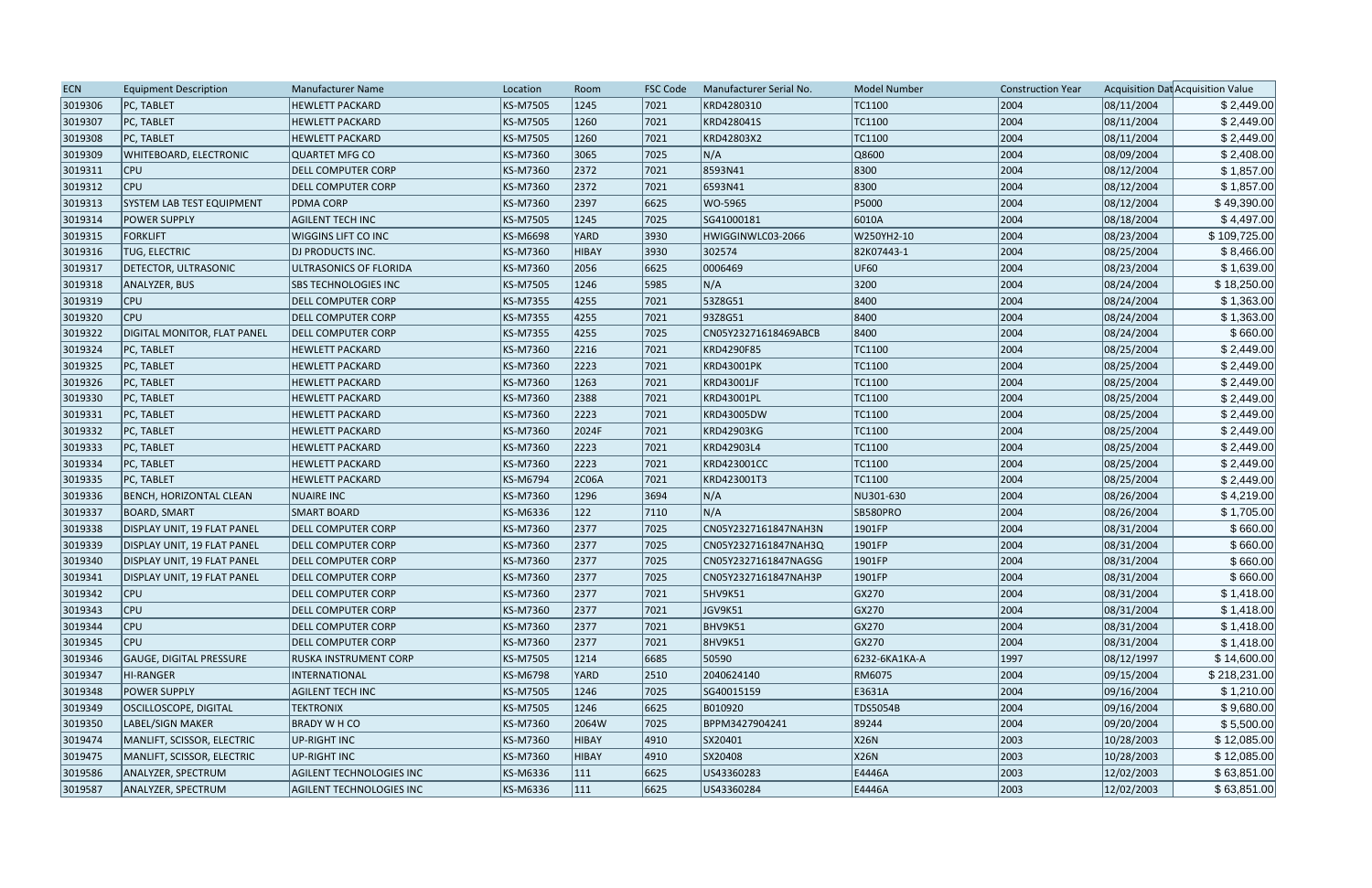| <b>ECN</b> | <b>Equipment Description</b> | <b>Manufacturer Name</b>            | Location        | Room          | <b>FSC Code</b> | Manufacturer Serial No. | <b>Model Number</b> | <b>Construction Year</b> |            | Acquisition Dat Acquisition Value |
|------------|------------------------------|-------------------------------------|-----------------|---------------|-----------------|-------------------------|---------------------|--------------------------|------------|-----------------------------------|
| 3019597    | COMPUTER, DIGITAL SYSTEM     | <b>CEPOINT NETWORKS</b>             | <b>KS-M7355</b> | 4255          | 7021            | 8801759                 | <b>PAC6300</b>      | 2003                     | 12/16/2003 | \$6,125.00                        |
| 3019598    | ANALYZER, SPECTRUM           | AGILENT TECHNOLOGIES INC            | KS-M6336        | $ 102\rangle$ | 6625            | SG43362134              | E4440               | 2003                     | 12/19/2003 | \$47,732.00                       |
| 3019613    | ANALYZER, SPECTRUM           | <b>VENTURA MFG CO</b>               | <b>KS-M6336</b> | $ 111\rangle$ | 6625            | SG43330101              | E7405A              | 2003                     | 01/15/2004 | \$32,203.00                       |
| 3019845    | ANALYZER, OXYGEN             | SERVOMEX CO OF SYBRON CORP          | <b>KS-M6794</b> | 1029          | 6625            | 01800B1GEN3799          | 1800                | 2003                     | 03/30/2004 | \$6,155.00                        |
| 3019846    | ANALYZER, OXYGEN             | SERVOMEX CO OF SYBRON CORP          | <b>KS-M6794</b> | 1029          | 6625            | 01800B1GEN3800          | 1800                | 2003                     | 03/30/2004 | \$6,155.00                        |
| 3019847    | ANALYZER, OXYGEN             | SERVOMEX CO OF SYBRON CORP          | <b>KS-M6794</b> | 1029          | 6625            | 01800B1GEN3801          | 1800                | 2003                     | 03/30/2004 | \$6,155.00                        |
| 3019848    | ANALYZER, OXYGEN             | SERVOMEX CO OF SYBRON CORP          | KS-M6794        | 1029          | 6625            | 01800B1GEN3802          | 1800                | 2003                     | 03/30/2004 | \$6,155.00                        |
| 3019849    | ANALYZER, OXYGEN             | SERVOMEX CO OF SYBRON CORP          | KS-M7361        | VCF           | 6625            | 01800B1GEN3803          | 1800                | 2003                     | 03/30/2004 | \$6,155.00                        |
| 3019850    | ANALYZER, OXYGEN             | SERVOMEX CO OF SYBRON CORP          | <b>KS-M6794</b> | 1029          | 6625            | 01800B1GEN3804          | 1800                | 2003                     | 03/30/2004 | \$6,155.00                        |
| 3019876    | COMPUTER, DIGITAL            | DELL COMPUTER CORP F-PC'S LTD       | KS-66330        | <b>WHSE</b>   | 7021            | 840MB41                 | DHM                 | 2004                     | 03/09/2004 | \$957.00                          |
| 3019877    | <b>DISPLAY UNIT, COLOR</b>   | DELL COMPUTER CORP F-PC'S LTD       | <b>KS-M7360</b> | 3220          | 7025            | CN0C0646466333CP225L    | 2001FP              | 2004                     | 03/09/2004 | \$1,167.00                        |
| 3019878    | <b>DISPLAY UNIT, COLOR</b>   | DELL COMPUTER CORP F-PC'S LTD       | <b>KS-M7360</b> | 3218          | 7025            | CN0C0646466333CP21HL    | 2001FP              | 2004                     | 03/09/2004 | \$1,167.00                        |
| 3019956    | <b>DUPLICATOR, DVD, CD</b>   | PRIMERA TECHNOLOGY INC              | <b>KS-M7360</b> | 2372          | 6740            | 2040402839              | <b>BRAVO II</b>     | 2004                     | 05/13/2004 | \$1,895.00                        |
| 3019961    | COMPUTER, DIGITAL            | <b>HEWLETT-PACKARD CO</b>           | <b>KS-M7360</b> | <b>IBAY</b>   | 7021            | 2UB4090084              | DS061A-ABA          | 2004                     | 05/17/2004 | \$3,336.00                        |
| 3019962    | COMPUTER, DIGITAL            | <b>HEWLETT-PACKARD CO</b>           | KS-M7360        | <b>IBAY</b>   | 7021            | 2UA40904PQ              | DS061A-ABA          | 2004                     | 05/17/2004 | \$3,336.00                        |
| 3019963    | <b>DISPLAY UNIT, COLOR</b>   | <b>VIEWSONIC CORP/ DIV KEYPOINT</b> | <b>KS-M7360</b> | <b>IBAY</b>   | 7025            | A2K041200426            | VLCDS23719-5W       | 2004                     | 05/17/2004 | \$713.00                          |
| 3019964    | <b>DISPLAY UNIT, COLOR</b>   | <b>VIEWSONIC CORP/ DIV KEYPOINT</b> | <b>KS-M7360</b> | <b>IBAY</b>   | 7025            | A1K035051937            | VLCDS23719-5W       | 2004                     | 05/17/2004 | \$713.00                          |
| 3020027    | COMPUTER, DIGITAL            | <b>DELL COMPUTER CORP</b>           | <b>KS-M7360</b> | 2073          | 7021            | 13DW251                 | <b>WHM</b>          | 2004                     | 07/09/2004 | \$1,599.00                        |
| 3020028    | COMPUTER, DIGITAL            | DELL COMPUTER CORP                  | KS-M7355        | 4255          | 7021            | 83DW251                 | <b>WHM</b>          | 2004                     | 07/09/2004 | \$1,911.00                        |
| 3020029    | COMPUTER, DIGITAL            | <b>DELL COMPUTER CORP</b>           | <b>KS-M6794</b> | 1029          | 7021            | <b>B3DW251</b>          | <b>WHM</b>          | 2004                     | 07/09/2004 | \$1,911.00                        |
| 3020030    | COMPUTER, DIGITAL            | DELL COMPUTER CORP                  | <b>KS-M6794</b> | 1029          | 7021            | F3DW251                 | <b>WHM</b>          | 2004                     | 07/09/2004 | \$1,911.00                        |
| 3020031    | COMPUTER, DIGITAL            | <b>DELL COMPUTER CORP</b>           | <b>KS-M6794</b> | 1029          | 7021            | 90PV251                 | <b>WHM</b>          | 2004                     | 07/09/2004 | \$1,599.00                        |
| 3020032    | COMPUTER, DIGITAL            | <b>DELL COMPUTER CORP</b>           | <b>KS-M7355</b> | 4255          | 7021            | F0PV251                 | <b>WHM</b>          | 2004                     | 07/09/2004 | \$1,599.00                        |
| 3020034    | DISPLAY UNIT, 19 FLAT PANEL  | <b>DELL COMPUTER CORP</b>           | <b>KS-M6794</b> | 1029          | 7025            | CN05Y2327161845KAL0G    | $ 1901$ FP          | 2004                     | 07/09/2004 | \$763.00                          |
| 3020035    | DISPLAY UNIT, 19 FLAT PANEL  | <b>DELL COMPUTER CORP</b>           | <b>KS-M7355</b> | 4255          | 7025            | CN05Y2327161845KALXU    | 1901FP              | 2004                     | 07/09/2004 | \$763.00                          |
| 3020036    | DISPLAY UNIT, 19 FLAT PANEL  | <b>DELL COMPUTER CORP</b>           | KS-M6794        | 1029          | 7025            | CN05Y2327161845KAL0T    | 1901FP              | 2004                     | 07/09/2004 | \$763.00                          |
| 3020164    | PRINTER, ADP                 | <b>HEWLETT-PACKARD CO</b>           | <b>KS-M7360</b> | 3235          | 7025            | CNGGC51632              | 1500L               | 2004                     | 07/27/2004 | \$600.00                          |
| 3020165    | <b>PRINTER, ADP</b>          | <b>HEWLETT-PACKARD CO</b>           | <b>KS-M7453</b> | <b>WHSE</b>   | 7025            | CNGGG14180              | 1500L               | 2004                     | 07/27/2004 | \$600.00                          |
| 3020196    | COMPUTER, DIGITAL            | DELL COMPUTER CORP F-PC'S LTD       | <b>KS-M7360</b> | 2377          | 7021            | 4M9GB51                 | DHS                 | 2004                     | 08/06/2004 | \$1,603.00                        |
| 3020197    | COMPUTER, DIGITAL            | DELL COMPUTER CORP F-PC'S LTD       | KS-M7360        | 2377          | 7021            | 5M9GB51                 | DHS                 | 2004                     | 08/06/2004 | \$1,603.00                        |
| 3020198    | COMPUTER, DIGITAL            | DELL COMPUTER CORP F-PC'S LTD       | KS-M7360        | 2377          | 7021            | GY9GB51                 | D <sub>HS</sub>     | 2004                     | 08/06/2004 | \$1,200.00                        |
| 3020199    | COMPUTER, DIGITAL            | DELL COMPUTER CORP F-PC'S LTD       | <b>KS-M7360</b> | 2377          | 7021            | 1Z9GB51                 | DHS                 | 2004                     | 08/06/2004 | \$1,200.00                        |
| 3020200    | COMPUTER, DIGITAL            | DELL COMPUTER CORP F-PC'S LTD       | <b>KS-M7360</b> | 2377          | 7021            | 2Z9GB51                 | DHS                 | 2004                     | 08/06/2004 | \$1,199.00                        |
| 3020245    | <b>FERROGRAPH, READER</b>    | PREDICT TECHNOLOGIES                | <b>KS-M7360</b> | 2397          | 7040            | DR220874                | 720700              | 2004                     | 08/02/2004 | \$9,379.00                        |
| 3020419    | COMPUTER, NOTEBOOK           | DELL COMPUTER CORP F-PC'S LTD       | KS-M7360        | 2097          | 7010            | 88LKR51                 | <b>PP05L</b>        | 2004                     | 11/02/2004 | \$1,844.00                        |
| 3020420    | COMPUTER, NOTEBOOK           | DELL COMPUTER CORP F-PC'S LTD       | KS-M7360        | 2097          | 7010            | B8LKR51                 | <b>PP05L</b>        | 2004                     | 11/02/2004 | \$1,844.00                        |
| 3020426    | COMPUTER, DIGITAL            | DELL COMPUTER CORP F-PC'S LTD       | KS-M7360        | 3235          | 7021            | 5XCHR51                 | DHP                 | 2004                     | 11/05/2004 | \$771.00                          |
| 3020427    | COMPUTER, DIGITAL            | DELL COMPUTER CORP F-PC'S LTD       | <b>KS-M7360</b> | 2292          | 7021            | 3XCHR51                 | DHP                 | 2004                     | 11/05/2004 | \$771.00                          |
| 3020428    | COMPUTER, DIGITAL            | DELL COMPUTER CORP F-PC'S LTD       | <b>KS-M7360</b> | 3235          | 7021            | 2XCHR51                 | DHP                 | 2004                     | 11/05/2004 | \$771.00                          |
| 3020429    | COMPUTER, DIGITAL            | DELL COMPUTER CORP F-PC'S LTD       | <b>KS-M7453</b> | <b>OFFIC</b>  | 7021            | 4XCHR51                 | DHP                 | 2004                     | 11/05/2004 | \$771.00                          |
| 3020430    | <b>DISPLAY UNIT, COLOR</b>   | DELL COMPUTER CORP F-PC'S LTD       | <b>KS-M7360</b> | 3235          | 7025            | CN05Y2327161848JA193    | $ 1901$ FR          | 2004                     | 11/05/2004 | \$672.00                          |
| 3020431    | DISPLAY UNIT, COLOR          | DELL COMPUTER CORP F-PC'S LTD       | KS-M7360        | 2097          | 7025            | CN05Y2327161848JA184    | 1901FR              | 2004                     | 11/05/2004 | \$672.00                          |
| 3020432    | <b>DISPLAY UNIT, COLOR</b>   | DELL COMPUTER CORP F-PC'S LTD       | <b>KS-M7360</b> | 3235          | 7025            | CN05Y2327161848JA198    | 1901FR              | 2004                     | 11/05/2004 | \$672.00                          |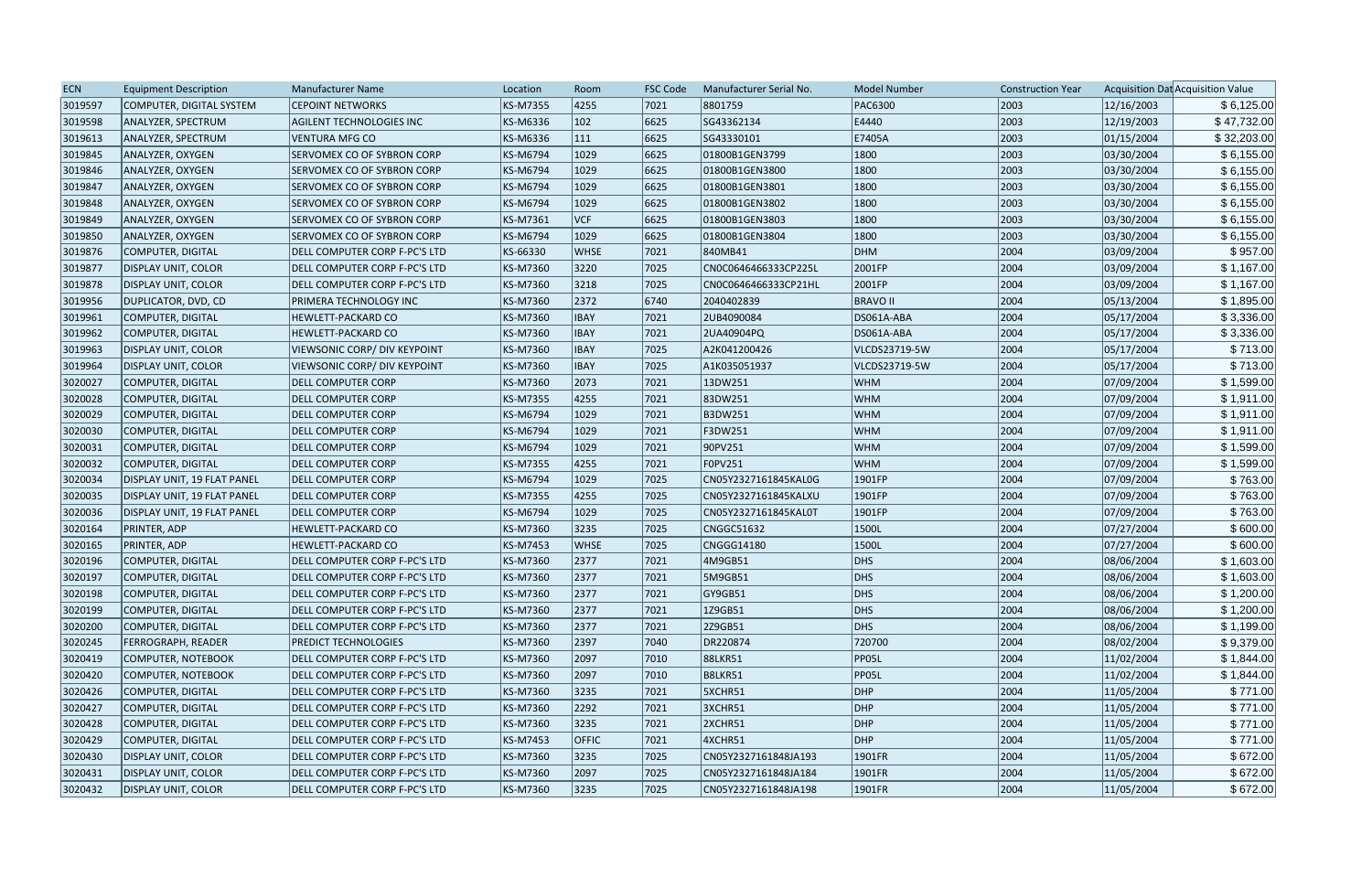| <b>ECN</b> | <b>Equipment Description</b>                          | <b>Manufacturer Name</b>          | Location  | Room           | <b>FSC Code</b> | Manufacturer Serial No. | <b>Model Number</b> | <b>Construction Year</b> |            | Acquisition Dat Acquisition Value |
|------------|-------------------------------------------------------|-----------------------------------|-----------|----------------|-----------------|-------------------------|---------------------|--------------------------|------------|-----------------------------------|
| 3020433    | <b>DISPLAY UNIT, COLOR</b>                            | DELL COMPUTER CORP F-PC'S LTD     | KS-M7453  | <b>WHSE</b>    | 7025            | CN05Y2327161848JA610    | 1901FR              | 2004                     | 11/05/2004 | \$672.00                          |
| 3020434    | <b>COMPUTER, DIGITAL</b>                              | DELL COMPUTER CORP F-PC'S LTD     | KS-M7360  | 3235           | 7021            | 7TMRR51                 | DHM                 | 2004                     | 11/05/2004 | \$2,458.00                        |
| 3020435    | COMPUTER, DIGITAL                                     | DELL COMPUTER CORP F-PC'S LTD     | KS-M7355  | 4255           | 7021            | <b>8TMRR51</b>          | DHM                 | 2004                     | 11/05/2004 | \$2,458.00                        |
| 3020436    | <b>COMPUTER, DIGITAL</b>                              | DELL COMPUTER CORP F-PC'S LTD     | KS-M7360  | 2235           | 7021            | C3DQR51                 | DHM                 | 2004                     | 11/05/2004 | \$2,261.00                        |
| 3052197    | COMPUTER, MICRO, LAPTOP                               | <b>IBM</b>                        | KS-M7360  | 1457           | 7021            | KP-PZXN2                | THINKPAD 2653       | 2003                     | 12/03/2003 | \$2,482.00                        |
| 3059519    | COMPUTER, LAPTOP                                      | <b>GATEWAY COMPANIES INC</b>      | KS-M7360  | 1411           | 7010            | 0035662411              | M460                | 2005                     | 08/10/2005 | \$1,522.00                        |
| 3059520    | COMPUTER, LAPTOP                                      | <b>GATEWAY COMPANIES INC</b>      | KS-M7360  | 2064           | 7010            | 0035662412              | M460                | 2005                     | 08/10/2005 | \$1,522.00                        |
| 3059573    | COMPUTER, LAPTOP                                      | DELL COMPUTER CORP F-PC'S LTD     | KS-M7360  | 3054           | 7010            | 00043653128347          | PP14L               | 2005                     | 08/10/2005 | \$3,693.00                        |
| 3059574    | COMPUTER, LAPTOP                                      | DELL COMPUTER CORP F-PC'S LTD     | KS-M7360  | 1411           | 7010            | 00043653128358          | PP14L               | 2005                     | 08/10/2005 | \$3,693.00                        |
| 3059577    | COMPUTER, LAPTOP                                      | DELL COMPUTER CORP F-PC'S LTD     | KS-M7360  | 1411           | 7010            | 00043653093296          | PP14L               | 2005                     | 08/10/2005 | \$3,693.00                        |
| 3059814    | COMPRESSOR, AIR                                       | SULLIVAN MACHINERY F-JOY MFG      | KS-M6798  | YARD           | 4310            | 24048                   | D185Q11JD           | 2005                     | 10/03/2005 | \$11,135.00                       |
| 3059954    | <b>GENERATOR, TRAILER MOUNTED</b>                     | <b>ONAN CORP</b>                  | KS-M71472 | YARD           | 6640            | K050856592              | 150DSHAA 5661       | 2005                     | 02/09/2006 | \$34,637.00                       |
| 3059955    | <b>GENERATOR, TRAILER MOUNTED</b>                     | <b>ONAN CORP</b>                  | KS-M6336  | <b>YARD</b>    | 6640            | VIN1D9US17266S151010    | 150DSHAA 5661       | 2005                     | 02/09/2006 | \$34,637.00                       |
| 3061951    | DISPLAY UNIT, 19 FLAT PANEL                           | DELL COMPUTER CORP                | KS-M7505  | 1220           | 7025            | CN05Y2327161846IBBCR    | 1901FP              | 2004                     | 09/21/2004 | \$660.00                          |
| 3061952    | <b>CPU</b>                                            | <b>DELL COMPUTER CORP</b>         | KS-M7505  | 1220           | 7021            | 3W4TM51                 | 9400                | 2004                     | 09/21/2004 | \$2,012.00                        |
| 3061953    | VEHICLE, UTILITY                                      | JOHN DEERE TRACTOR WORKS          | KS-M7360  | PKLOT          | 2420            | MOHP4GX017781           | <b>HPX</b>          | 2004                     | 06/16/2004 | \$12,227.00                       |
| 3061954    | <b>VEHICLE, UTILITY</b>                               | JOHN DEERE TRACTOR WORKS          | KS-M7453  | PKLOT          | $ 2420\rangle$  | MOHP4GX017951           | <b>HPX</b>          | 2004                     | 06/16/2004 | \$12,227.00                       |
| 3061955    | <b>VEHICLE, UTILITY</b>                               | JOHN DEERE TRACTOR WORKS          | KS-M7360  | PKLOT          | $ 2420\rangle$  | MOHP4GX017910           | <b>HPX</b>          | 2004                     | 06/16/2004 | \$12,227.00                       |
| 3061956    | VEHICLE, UTILITY                                      | JOHN DEERE TRACTOR WORKS          | KS-M6794  | PKLOT          | 2420            | MOHP4GX018351           | <b>HPX</b>          | 2004                     | 06/16/2004 | \$12,227.00                       |
| 3061957    | <b>VEHICLE, UTILITY</b>                               | JOHN DEERE TRACTOR WORKS          | KS-M7360  | PKLOT          | 2420            | MOHP4GX018491           | <b>HPX</b>          | 2004                     | 06/16/2004 | \$12,227.00                       |
| 3061958    | <b>VEHICLE, UTILITY</b>                               | JOHN DEERE TRACTOR WORKS          | KS-M7360  | PKLOT          | 2420            | MOHP4GX018349           | <b>HPX</b>          | 2004                     | 06/16/2004 | \$12,227.00                       |
| 3061959    | <b>VEHICLE, UTILITY</b>                               | JOHN DEERE TRACTOR WORKS          | KS-M7505  |                | $ 2420\rangle$  | MOHP4GX018359           | <b>HPX</b>          | 2004                     | 06/16/2004 | \$12,227.00                       |
| 3061960    | <b>VEHICLE, UTILITY</b>                               | JOHN DEERE TRACTOR WORKS          | KS-M7360  | PKLOT          | 2420            | MOHP4GX018352           | <b>HPX</b>          | 2004                     | 06/16/2004 | \$12,227.00                       |
| 3061961    | <b>VEHICLE, UTILITY</b>                               | JOHN DEERE TRACTOR WORKS          | KS-M7360  | PKLOT          | $ 2420\rangle$  | MOHP4GX017887           | <b>HPX</b>          | 2004                     | 06/16/2004 | \$12,227.00                       |
| 3061962    | <b>VEHICLE, UTILITY</b>                               | JOHN DEERE TRACTOR WORKS          | KS-M7505  | PKLOT          | 2420            | MOHP4GX017947           | <b>HPX</b>          | 2004                     | 06/16/2004 | \$12,227.00                       |
| 3061963    | CALIBRATOR, PRESSURE, HANDHELD DRESSER INSTRUMENT DIV |                                   | KS-M7453  | <b>TCRIB</b>   | 6625            | <b>PTE-9985</b>         | PTE1                | 2004                     | 10/01/2004 | \$1,061.00                        |
| 3061964    | <b>LAPTOP</b>                                         | <b>DELL COMPUTER CORP</b>         | KS-M7505  | 1246           | 7021            | 1CW2Q51                 | D600                | 2004                     | 08/19/2004 | \$2,606.00                        |
| 3061965    | DISPLAY UNIT, 19 FLAT PANEL                           | <b>DELL COMPUTER CORP</b>         | KS-M7505  | 1247           | 7025            | CN05Y23271618472ABR6    | $ 1901$ FP          | 2004                     | 08/19/2004 | \$660.00                          |
| 3061966    | <b>ACCESS TABLE, HORIZONTAL</b>                       | SAMSON METAL AND MACHINE INC      | KS-M7360  | HIBAY          | 1850            | $ 001\rangle$           | 82K07465-1          | 2004                     | 04/20/2004 | \$31,669.00                       |
| 3061967    | <b>CAMERA SYSTEM</b>                                  | <b>OLYMPUS AMERICA INC</b>        | KS-M7505  | 1220           | 5820            | N/A                     | 1175010             | 2004                     | 10/12/2004 | \$23,860.00                       |
| 3061968    | ANALYZER, OXYGEN                                      | SERVOMEX CO OF SYBRON CORP        | KS-M7360  | <b>HIBAY</b>   | 6630            | 3915                    | 1800                | 2004                     | 10/12/2004 | \$6,771.00                        |
| 3061969    | ANALYZER, OXYGEN                                      | <b>SERVOMEX CO OF SYBRON CORP</b> | KS-M6794  | 1055           | 6630            | 3916                    | 1800                | 2004                     | 10/12/2004 | \$6,771.00                        |
| 3061970    | ANALYZER, OXYGEN                                      | SERVOMEX CO OF SYBRON CORP        | KS-M6794  | 1055           | 6630            | 3917                    | 1800                | 2004                     | 10/12/2004 | \$6,771.00                        |
| 3061971    | ANALYZER, OXYGEN                                      | <b>SERVOMEX CO OF SYBRON CORP</b> | KS-M6794  | 1055           | 6630            | 3918                    | 1800                | 2004                     | 10/12/2004 | \$6,771.00                        |
| 3061972    | ANALYZER, OXYGEN                                      | <b>SERVOMEX CO OF SYBRON CORP</b> | KS-M6794  | $ 1029\rangle$ | 6630            | 3919                    | 1800                | 2004                     | 10/12/2004 | \$6,771.00                        |
| 3061973    | ANALYZER, OXYGEN                                      | SERVOMEX CO OF SYBRON CORP        | KS-M7360  | 1411           | 6630            | 3920                    | 1800                | 2004                     | 10/12/2004 | \$6,771.00                        |
| 3061974    | ANALYZER, OXYGEN                                      | <b>SERVOMEX CO OF SYBRON CORP</b> | KS-M7360  | 1495           | 6630            | 3921                    | 1800                | 2004                     | 10/12/2004 | \$6,771.00                        |
| 3061975    | ANALYZER, OXYGEN                                      | SERVOMEX CO OF SYBRON CORP        | KS-M7360  | 1495           | 6630            | 3922                    | 1800                | 2004                     | 10/12/2004 | \$6,771.00                        |
| 3061976    | ANALYZER, OXYGEN                                      | <b>SERVOMEX CO OF SYBRON CORP</b> | KS-M7360  | 1496           | 6630            | 2923                    | 1800                | 2004                     | 10/12/2004 | \$6,771.00                        |
| 3061977    | ANALYZER, OXYGEN                                      | <b>SERVOMEX CO OF SYBRON CORP</b> | KS-M7360  | 1496           | 6630            | 3924                    | 1800                | 2004                     | 10/12/2004 | \$6,771.00                        |
| 3061978    | ANALYZER, OXYGEN                                      | SERVOMEX CO OF SYBRON CORP        | KS-M7360  | 1411           | 6630            | 3925                    | 1800                | 2004                     | 10/12/2004 | \$6,771.00                        |
| 3061979    | ANALYZER, OXYGEN                                      | <b>SERVOMEX CO OF SYBRON CORP</b> | KS-M7360  | 1411           | 6630            | 3926                    | 1800                | 2004                     | 10/12/2004 | \$6,771.00                        |
| 3061980    | ANALYZER, OXYGEN                                      | SERVOMEX CO OF SYBRON CORP        | KS-M7505  | 1006           | 6630            | 3927                    | 1800                | 2004                     | 10/12/2004 | \$6,771.00                        |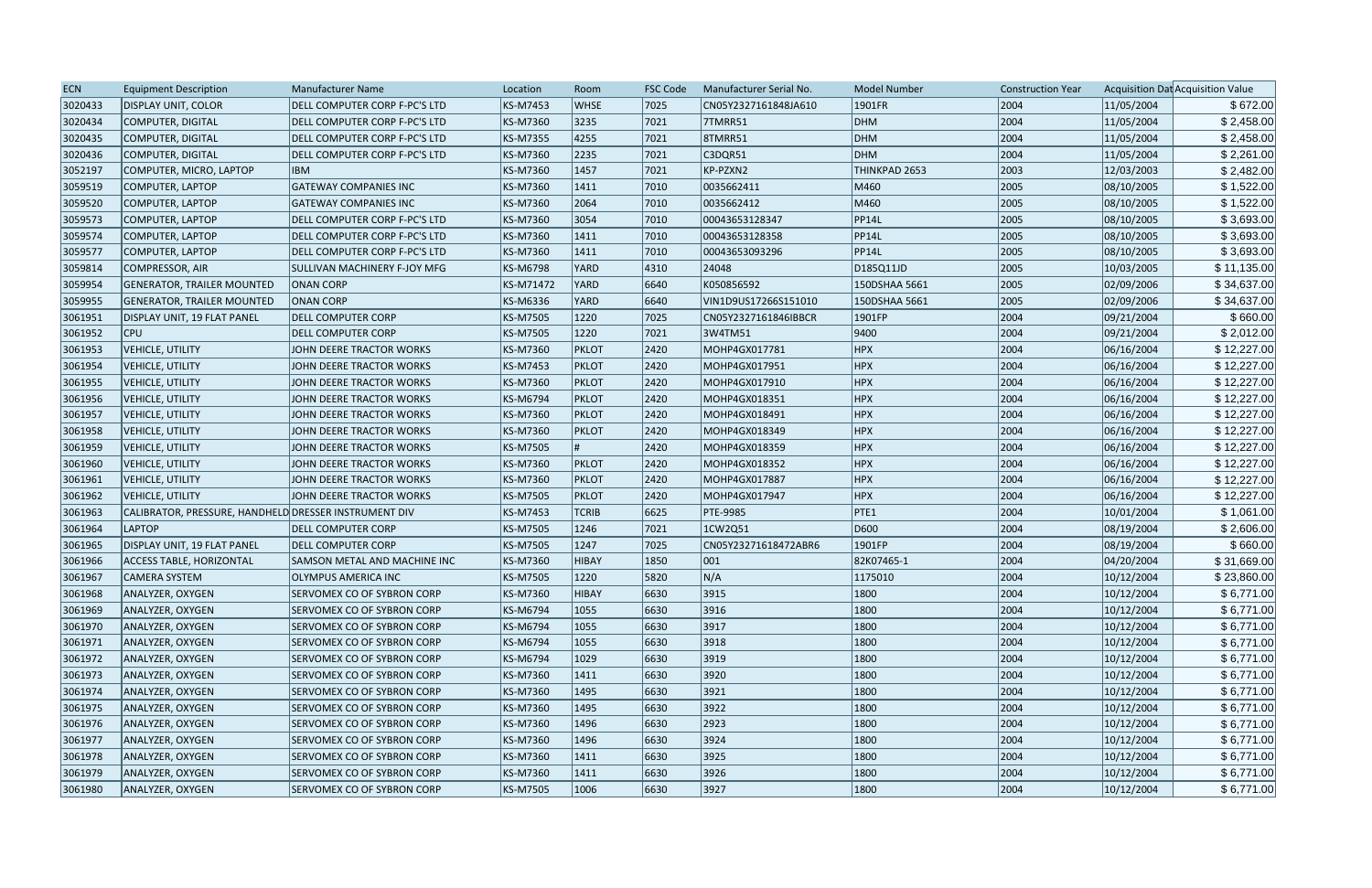| <b>ECN</b> | <b>Equipment Description</b>               | Manufacturer Name                     | Location        | Room           | <b>FSC Code</b> | Manufacturer Serial No. | <b>Model Number</b> | <b>Construction Year</b> |            | Acquisition Dat Acquisition Value |
|------------|--------------------------------------------|---------------------------------------|-----------------|----------------|-----------------|-------------------------|---------------------|--------------------------|------------|-----------------------------------|
| 3061981    | ANALYZER, OXYGEN                           | SERVOMEX CO OF SYBRON CORP            | <b>KS-M7505</b> | 1006           | 6630            | 3928                    | 1800                | 2004                     | 10/12/2004 | \$6,771.00                        |
| 3061982    | ANALYZER, OXYGEN                           | SERVOMEX CO OF SYBRON CORP            | KS-M7360        | 1422           | 6630            | 3929                    | 1800                | 2004                     | 10/12/2004 | \$6,771.00                        |
| 3061983    | ANALYZER, OXYGEN                           | SERVOMEX CO OF SYBRON CORP            | <b>KS-M7360</b> | 1422           | 6630            | 3930                    | 1800                | 2004                     | 10/12/2004 | \$6,771.00                        |
| 3061984    | ANALYZER, OXYGEN                           | SERVOMEX CO OF SYBRON CORP            | <b>KS-M7360</b> | 1422           | 6630            | 3931                    | 1800                | 2004                     | 10/12/2004 | \$6,771.00                        |
| 3061985    | ANALYZER, OXYGEN                           | SERVOMEX CO OF SYBRON CORP            | <b>KS-M7360</b> | $ 1422\rangle$ | 6630            | 3932                    | 1800                | 2004                     | 10/12/2004 | \$6,771.00                        |
| 3061986    | ANALYZER, OXYGEN                           | SERVOMEX CO OF SYBRON CORP            | <b>KS-M7360</b> | 1422           | 6630            | 3933                    | 1800                | 2004                     | 10/12/2004 | \$6,771.00                        |
| 3061987    | ANALYZER, OXYGEN                           | SERVOMEX CO OF SYBRON CORP            | <b>KS-M7360</b> | 1422           | 6630            | 3934                    | 1800                | 2004                     | 10/12/2004 | \$6,771.00                        |
| 3061989    | TRAILER, ROLL-BACK EQUIPMENT               | <b>DAKOTA INDUSTRIES INC</b>          | <b>KS-M6698</b> | <b>PKLOT</b>   | 2330            | 1DA73T0955P017185       | TE1001              | 2004                     | 10/20/2004 | \$60,397.00                       |
| 3061990    | METER, OXYGEN DISSOLVED                    | <b>FISHER SCIENTIFIC CO</b>           | <b>KS-M7505</b> | 1040           | 6625            | AB92318117              | <b>AB40</b>         | 2004                     | 10/21/2004 | \$1,625.00                        |
| 3061991    | <b>FLIGHT ELEMENT, CUPOLA</b>              | ALENIA AERONAUTICA SPA                | <b>KS-M7360</b> | HIBAY          | 1820            | 01                      | 684EA2AF            | 2000                     | 10/21/2004 | \$11,200,000.00                   |
| 3061992    | <b>HOISTING DEVICE</b>                     | <b>APCO ALKMAAR</b>                   | <b>KS-M6794</b> | 1029           | 3950            | 01                      | CUP-DW-AP-0031      | 2000                     | 10/21/2004 | \$7,714.00                        |
| 3061993    | DOLLY, INTERGRATION                        | <b>APCO ALKMAAR</b>                   | <b>KS-M6794</b> | <b>FLOOR</b>   | 1820            | 01                      | CUP-DW-AP-0022-1    | 2000                     | 10/21/2004 | \$38,846.00                       |
| 3061994    | INTERGRATION DEVICE, WINDOW A APCO ALKMAAR |                                       | <b>KS-M6794</b> | <b>WHSE</b>    | 1820            | 01                      | CUP-DW-AP-0048      | 2000                     | 10/21/2004 | \$18,679.00                       |
| 3061995    | INTERGRATION DEVICE, SHUTTER               | <b>APCO ALKMAAR</b>                   | KS-M6794        | 1029           | 1820            | 01                      | CUP-DW-AP-0039      | 2000                     | 10/21/2004 | \$15,251.00                       |
| 3061996    | SPRING BOARD                               | <b>APCO ALKMAAR</b>                   | <b>KS-M6794</b> | 1029           | 1820            | 001                     | ALN-SPZ002          | 2000                     | 10/21/2004 | \$7,500.00                        |
| 3061997    | <b>SPECTRO TEST UNIT</b>                   | <b>SPECTRO ANALYTICAL INSTRUMENTS</b> | <b>KS-M7360</b> | 2223A          | 6625            | 4P0128                  | TXCO1               | 2004                     | 10/20/2004 | \$65,665.00                       |
| 3061998    | <b>TUG, ELECTRIC</b>                       | <b>DJ PRODUCTS INC.</b>               | <b>KS-M7360</b> | HIBAY          | 3930            | 303088                  | 82K07443-1          | 2004                     | 10/06/2004 | \$8,466.00                        |
| 3061999    | <b>TUG, ELECTRIC</b>                       | <b>DJ PRODUCTS INC.</b>               | <b>KS-M7360</b> | HIBAY          | 3930            | 303087                  | 82K07443-1          | 2004                     | 10/06/2004 | \$8,466.00                        |
| 3062000    | <b>WRENCH, TRUNION NUT</b>                 | <b>BOEING AEROSPACE CO</b>            | <b>KS-M7360</b> | 1457           | 5120            | 02                      | GE2067691           | 2004                     | 11/03/2004 | \$5,500.00                        |
| 3062001    | <b>FREQUENCY COUNTER</b>                   | <b>AGILENT TECH INC</b>               | KS-M6336        | $ 111\rangle$  | 6625            | SG40003758              | 53132A              | 2004                     | 11/11/2004 | \$3,501.00                        |
| 3062002    | <b>FREQUENCY COUNTER</b>                   | <b>AGILENT TECH INC</b>               | <b>KS-M6336</b> | $ 111\rangle$  | 6625            | SG40003752              | 53132A              | 2004                     | 11/11/2004 | \$3,501.00                        |
| 3062003    | <b>FREQUENCY COUNTER</b>                   | <b>AGILENT TECH INC</b>               | <b>KS-M6336</b> | $ 111\rangle$  | 6625            | SG40003754              | 53132A              | 2004                     | 11/11/2004 | \$3,501.00                        |
| 3062004    | BELL JAR, HI                               | <b>ERNO RAUMFAHRTTECHNIK GMBH</b>     | <b>KS-M7505</b> | <b>WHSE</b>    | 1850            | 0002                    | 612.076.00.05.00    | 1981                     | 02/05/1987 | \$130,000.00                      |
| 3062005    | <b>SPECTROMETER</b>                        | SURFACE OPTICS CORPORATION            | <b>KS-M7360</b> | 2223A          | 6650            | SOC400-1403-RG          | 0400-0000           | 2004                     | 11/18/2004 | \$82,033.00                       |
| 3062006    | RACK                                       | <b>HEWLETT PACKARD</b>                | <b>KS-M7360</b> | 2235           | 7125            | N/A                     | $ 10842\rangle$     | 2004                     | 11/17/2004 | \$1,535.00                        |
| 3062007    | <b>SERVER</b>                              | <b>COMPAQ</b>                         | KS-M7360        | 2235           | 7025            | EAC7KJNZ34              | DL380R03            | 2004                     | 11/17/2004 | \$4,744.00                        |
| 3062008    | <b>SERVER</b>                              | <b>COMPAQ</b>                         | <b>KS-M7360</b> | 2235           | 7025            | EACBKJNZ34              | <b>DL380R03</b>     | 2004                     | 11/17/2004 | \$4,744.00                        |
| 3062009    | <b>SERVER</b>                              | <b>COMPAQ</b>                         | <b>KS-M7360</b> | 2235           | 7025            | EAC8KJNZ34              | DL380R03            | 2004                     | 11/17/2004 | \$4,744.00                        |
| 3062010    | <b>SERVER</b>                              | <b>COMPAQ</b>                         | <b>KS-M7360</b> | 2235           | 7025            | EAC9KJNZ34              | <b>DL380R03</b>     | 2004                     | 11/17/2004 | \$4,744.00                        |
| 3062011    | UPS                                        | <b>AMERICAN POWER CONVERSION CORP</b> | KS-M7360        | 2235           | 7025            | YV0TJT531               | R3000               | 2004                     | 11/17/2004 | \$1,159.00                        |
| 3062012    | UPS                                        | AMERICAN POWER CONVERSION CORP        | <b>KS-M7360</b> | 2235           | 7025            | YRYWJT52N               | R3000               | 2004                     | 11/17/2004 | \$1,159.00                        |
| 3062013    | SERVER                                     | <b>HEWLETT PACKARD</b>                | KS-M7360        | 2235           | 7025            | EBRLKJNZAW              | DL380R03            | 2004                     | 11/17/2004 | \$2,597.00                        |
| 3062014    | SERVER                                     | <b>HEWLETT PACKARD</b>                | <b>KS-M7360</b> | 2235           | 7025            | EA7CKJNZ33              | DL380R03            | 2004                     | 11/17/2004 | \$2,597.00                        |
| 3062015    | <b>SERVER</b>                              | <b>HEWLETT PACKARD</b>                | <b>KS-M7360</b> | 2235           | 7025            | <b>EBRNKJNZ2W</b>       | DL380R03            | 2004                     | 11/17/2004 | \$2,597.00                        |
| 3062016    | <b>SERVER</b>                              | <b>HEWLETT PACKARD</b>                | KS-M7360        | 2235           | 7025            | EBRJKJNZ2W              | DL380R03            | 2004                     | 11/17/2004 | \$2,597.00                        |
| 3062018    | DISPLAY UNIT, 19 FLAT PANEL                | <b>DELL COMPUTER CORP</b>             | <b>KS-M7360</b> | 1296           | 7025            | CNOT61167161849GACQ7    | 1905FP              | 2004                     | 11/25/2004 | \$581.00                          |
| 3062020    | DISPLAY UNIT, 19 FLAT PANEL                | <b>DELL COMPUTER CORP</b>             | <b>KS-M7360</b> | 3053           | 7025            | CNOT61167161849GAEKW    | 1905FP              | 2004                     | 11/25/2004 | \$581.00                          |
| 3062021    | <b>LAPTOP</b>                              | <b>DELL COMPUTER CORP</b>             | <b>KS-M7360</b> | 1296           | 7021            | 8LZL061                 | D600                | 2004                     | 11/25/2004 | \$2,145.00                        |
| 3062022    | <b>LAPTOP</b>                              | <b>DELL COMPUTER CORP</b>             | <b>KS-M7360</b> | 3053           | 7021            | CLZL061                 | D600                | 2004                     | 11/25/2004 | \$2,145.00                        |
| 3062025    | <b>DISPLAY UNIT, FLAT PANEL</b>            | <b>DELL COMPUTER CORP</b>             | <b>KS-M7360</b> | 2377           | 7025            | CN0C0646466334990E2L    | 2001FP              | 2004                     | 11/29/2004 | \$725.00                          |
| 3062026    | <b>DISPLAY UNIT, FLAT PANEL</b>            | <b>DELL COMPUTER CORP</b>             | <b>KS-M7360</b> | 2372           | 7025            | CN0C0646466334990DPL    | 2001FP              | 2004                     | 11/29/2004 | \$725.00                          |
| 3062027    | DISPLAY UNIT, FLAT PANEL                   | <b>DELL COMPUTER CORP</b>             | KS-M7360        | 2372           | 7025            | CN0C0646466334990KFL    | 2001FP              | 2004                     | 11/29/2004 | \$725.00                          |
| 3062028    | <b>DISPLAY UNIT, FLAT PANEL</b>            | <b>DELL COMPUTER CORP</b>             | KS-M7360        | 2377           | 7025            | CN0C0646466334990KEL    | 2001FP              | 2004                     | 11/29/2004 | \$725.00                          |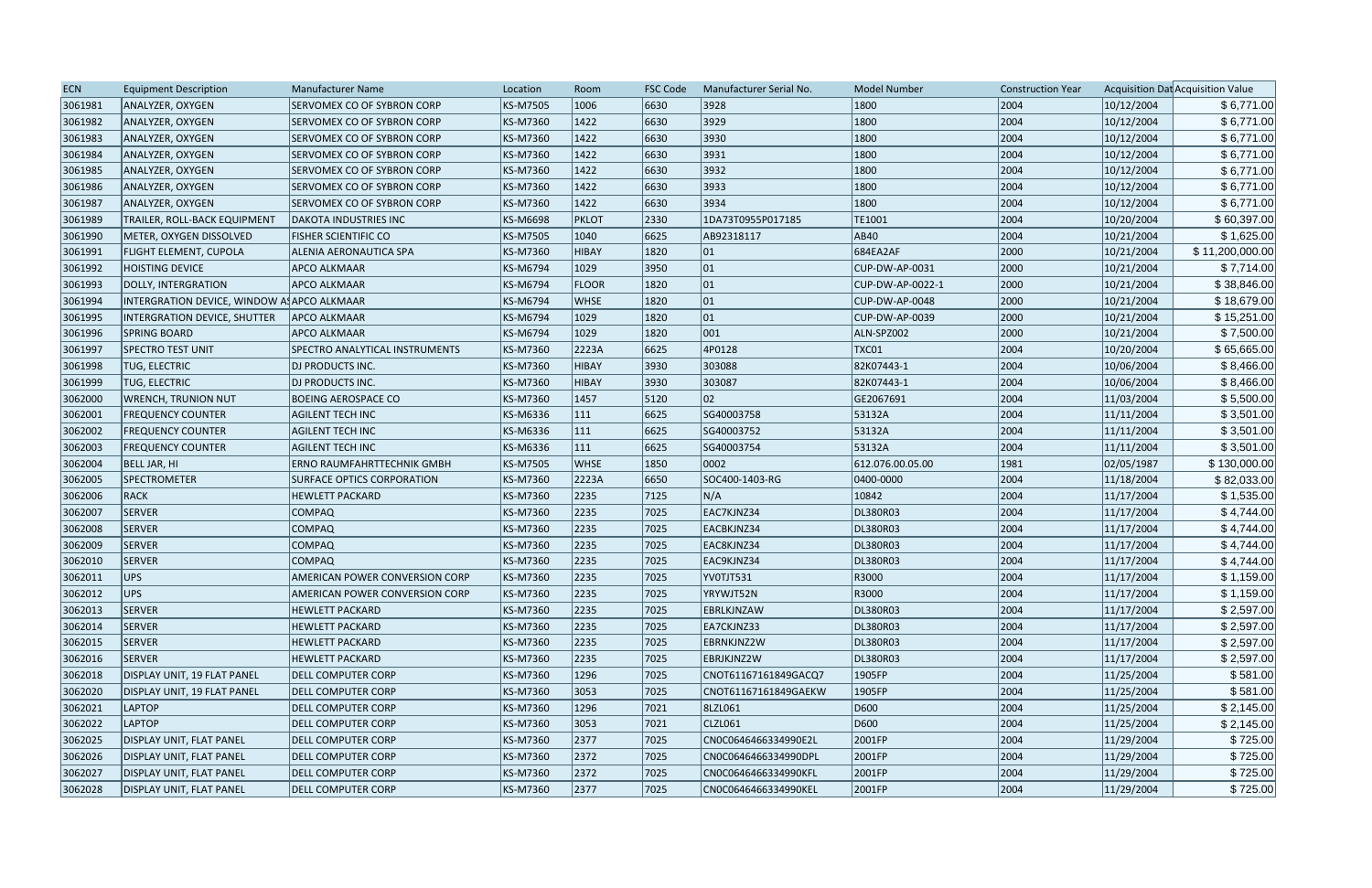| <b>ECN</b> | <b>Equipment Description</b>                             | <b>Manufacturer Name</b>             | Location | Room        | <b>FSC Code</b> | Manufacturer Serial No. | <b>Model Number</b> | <b>Construction Year</b> |            | Acquisition Dat Acquisition Value |
|------------|----------------------------------------------------------|--------------------------------------|----------|-------------|-----------------|-------------------------|---------------------|--------------------------|------------|-----------------------------------|
| 3062029    | <b>DISPLAY UNIT, FLAT PANEL</b>                          | DELL COMPUTER CORP                   | KS-M7360 | HIBAY       | 7025            | CN0C0646466334AB28HL    | 2001FP              | 2004                     | 11/29/2004 | \$725.00                          |
| 3062030    | DISPLAY UNIT, FLAT PANEL                                 | DELL COMPUTER CORP                   | KS-M7360 | HIBAY       | 7025            | CN0C0646466334990K0L    | 2001FP              | 2004                     | 11/29/2004 | \$725.00                          |
| 3062031    | <b>DISPLAY UNIT, FLAT PANEL</b>                          | DELL COMPUTER CORP                   | KS-M7360 | 2387        | 7025            | CN0C0646466334990KAL    | 2001FP              | 2004                     | 11/29/2004 | \$725.00                          |
| 3062032    | <b>DISPLAY UNIT, FLAT PANEL</b>                          | <b>DELL COMPUTER CORP</b>            | KS-M7360 | 2377        | 7025            | CN0C0646466334AB277L    | 2001FP              | 2004                     | 11/29/2004 | \$725.00                          |
| 3062033    | <b>EMBOSSING MACHINE</b>                                 | AUTOMARK MARKING MACHINES INC.       | KS-M7453 | <b>WHSE</b> | 7035            | 97033                   | DC450MD             | 2004                     | 12/07/2004 | \$12,535.00                       |
| 3062036    | <b>TUSRA (TRAILING UMBILICAL SYST</b>                    | <b>BOEING AEROSPACE CO</b>           | KS-M7360 | HIBAY       | 1820            | 001                     | GH5-01006-1         | 2004                     | 12/16/2004 | \$45,735.00                       |
| 3062037    | <b>PROBE, CURRENT INJECTION</b>                          | SOLAR ELECTRONICS CO                 | KS-M6336 | 102         | 6625            | 041512                  | $ 9144 - 1N$        | 2004                     | 12/16/2004 | \$1,100.00                        |
| 3062038    | TRANSMITTER, AMMONIA                                     | <b>DRAEGER</b>                       | KS-M7360 | 2024        | 6665            | ARUK0187                | 8314400             | 2004                     | 01/06/2005 | \$1,188.00                        |
| 3062039    | TRANSMITTER, AMMONIA                                     | <b>DRAEGER</b>                       | KS-M7361 | VCF         | 6665            | ARUK0112                | 8314400             | 2004                     | 01/06/2005 | \$1,188.00                        |
| 3062040    | TRANSMITTER, AMMONIA                                     | <b>DRAEGER</b>                       | KS-M7361 | VCF         | 6665            | ARUK0123                | 8314400             | 2004                     | 01/06/2005 | \$1,188.00                        |
| 3062041    | TRANSMITTER, AMMONIA                                     | <b>DRAEGER</b>                       | KS-M7361 | VCF         | 6665            | ARUK0245                | 8314400             | 2004                     | 01/06/2005 | \$1,188.00                        |
| 3062042    | TRANSMITTER, AMMONIA                                     | <b>DRAEGER</b>                       | KS-M7361 | VCF         | 6665            | ARUK0158                | 8314400             | 2004                     | 01/06/2005 | \$1,188.00                        |
| 3062043    | LOGGER, DATA                                             | <b>FLUKE CORP</b>                    | KS-M7505 | 1247        | 6625            | 8803001                 | 2620A               | 2004                     | 01/06/2005 | \$3,515.00                        |
| 3062044    | <b>PROGRAMMER &amp; TESTER, UNIVERSA BP MICROSYSTEMS</b> |                                      | KS-M7505 | 1247        | 4935            | 3037194                 | BP1600              | 1994                     | 01/10/2005 | \$6,595.00                        |
| 3062047    | <b>CHROMATOGRAPH</b>                                     | <b>SHIMADZU SCIENTIFIC INSTRUMTS</b> | KS-M7505 | 1040        | 6630            | C10734217923            | GC14A-PDF           | 2005                     | 01/21/2005 | \$10,774.00                       |
| 3062048    | DUPLICATOR, DVD                                          | <b>QUEST TECHNOLOGIES CORP</b>       | KS-M7360 | 2073        | 7035            | 35540                   | <b>TCP7400D8</b>    | 2005                     | 01/21/2005 | \$6,908.00                        |
| 3062049    | <b>PRINTER, LASER JET</b>                                | <b>HEWLETT PACKARD</b>               | KS-66330 | WHSE        | 7025            | USBXS13188              | 4250DTN             | 2005                     | 01/20/2005 | \$1,759.00                        |
| 3062050    | <b>PRINTER, LASER JET</b>                                | <b>HEWLETT PACKARD</b>               | KS-M7360 | 2223        | 7025            | USBXN10134              | 4250DTN             | 2005                     | 01/20/2005 | \$1,759.00                        |
| 3062051    | <b>PRINTER, LASER JET</b>                                | <b>HEWLETT PACKARD</b>               | KS-M7360 | 2223        | 7025            | <b>USBXS13177</b>       | 4250DTN             | 2005                     | 01/20/2005 | \$1,759.00                        |
| 3062052    | PRINTER, LASER JET                                       | <b>HEWLETT PACKARD</b>               | KS-M7505 | 1220        | 7025            | USBXN10129              | 4250DTN             | 2005                     | 01/20/2005 | \$1,759.00                        |
| 3062053    | <b>PRINTER, LASER JET</b>                                | <b>HEWLETT PACKARD</b>               | KS-M7360 | 2036        | 7025            | USBXS13316              | 4250DTN             | 2005                     | 01/20/2005 | \$1,759.00                        |
| 3062054    | <b>PRINTER, LASER JET</b>                                | <b>HEWLETT PACKARD</b>               | KS-M7360 | 1263        | 7025            | <b>USBXS13183</b>       | 4250DTN             | 2005                     | 01/20/2005 | \$1,759.00                        |
| 3062055    | <b>PRINTER, LASER JET</b>                                | <b>HEWLETT PACKARD</b>               | KS-M7360 | 2036        | 7025            | USBXC01171              | 4250DTN             | 2005                     | 01/20/2005 | \$1,759.00                        |
| 3062056    | RECORDER, DV                                             | JVC CO OF AMERICA                    | KS-M7360 | 2073        | 5836            | 1783316                 | DV3000U             | 2005                     | 02/04/2005 | \$1,645.00                        |
| 3062057    | RECORDER, DV                                             | <b>JVC CO OF AMERICA</b>             | KS-M7360 | 2073        | 5836            | 08934661                | DV3000U             | 2005                     | 02/04/2005 | \$1,645.00                        |
| 3062058    | <b>PROJECTOR, MULTIMEDIA</b>                             | PANASONIC                            | KS-M7360 | 2073        | 6730            | SE4640018               | PTLB10              | 2005                     | 02/04/2005 | \$1,733.00                        |
| 3062059    | <b>WELDER</b>                                            | MILLER WELDING                       | KS-M7505 | 1260        | 3431            | LF040873                | 350D                | 2005                     | 02/03/2005 | \$9,317.00                        |
| 3062060    | <b>OSCILLOSCOPE</b>                                      | <b>TEKTRONIX</b>                     | KS-M7505 | 1220        | 6625            | B021655                 | <b>TDS505</b>       | 2005                     | 02/04/2005 | \$9,680.00                        |
| 3062061    | <b>OSCILLOSCOPE</b>                                      | <b>TEKTRONIX</b>                     | KS-M7505 | 1246        | 6625            | B021660                 | <b>TDS505</b>       | 2005                     | 02/04/2005 | \$9,680.00                        |
| 3062062    | <b>PRINTER, LASER</b>                                    | <b>PRINTRONIX INC</b>                | KS-M7360 | 1018        | 7025            | 48054214874             | L <sub>1524</sub>   | 2005                     | 02/07/2005 | \$6,212.00                        |
| 3062063    | RECORDER, DV                                             | <b>JVC CO OF AMERICA</b>             | KS-M7360 | 2073        | 5836            | 15833267                | DV3000U             | 2005                     | 02/04/2005 | \$1,645.00                        |
| 3062064    | SERVER                                                   | <b>HEWLETT PACKARD</b>               | KS-M7360 | 2235        | 7021            | EACAKJNZ34              | DL3800R03           | 2004                     | 07/16/2004 | \$7,121.00                        |
| 3062065    | SERVER                                                   | <b>HEWLETT PACKARD</b>               | KS-M7360 | 2235        | 7021            | EACCKJNZ34              | DL3800R03           | 2004                     | 07/16/2004 | \$7,121.00                        |
| 3062066    | SERVER                                                   | <b>HEWLETT PACKARD</b>               | KS-M7360 | 2235        | 7021            | EBRMKJNZ34              | DL3800R03           | 2004                     | 07/16/2004 | \$7,121.00                        |
| 3062067    | SERVER                                                   | <b>COMPAQ</b>                        | KS-M7360 | 2235        | 7021            | EBRKKJN2W               | DL38003             | 2004                     | 11/17/2004 | \$4,744.00                        |
| 3062068    | SERVER                                                   | <b>COMPAQ</b>                        | KS-M7360 | 2235        | 7021            | EBRRKJN2W               | DL38003             | 2004                     | 11/17/2004 | \$4,744.00                        |
| 3062069    | RACK                                                     | <b>COMPAQ</b>                        | KS-M7360 | 2235        | 7125            | N/A                     | 10842               | 2004                     | 08/09/2004 | \$1,601.00                        |
| 3062070    | CPU                                                      | DELL COMPUTER CORP                   | KS-M7505 | 1247        | 7021            | 5VXVR61                 | GX280               | 2005                     | 02/10/2005 | \$793.00                          |
| 3062071    | <b>DISPLAY UNIT, FLAT PANEL</b>                          | <b>DELL COMPUTER CORP</b>            | KS-M7505 | 1247        | 7025            | CN0C0646466334C32KPL    | 2001FP              | 2005                     | 02/10/2005 | \$824.00                          |
| 3062072    | <b>CPU</b>                                               | <b>DELL COMPUTER CORP</b>            | KS-M7360 | 2021Q       | 7021            | CQSFR61                 | 670                 | 2005                     | 02/09/2005 | \$3,922.00                        |
| 3062073    | CPU                                                      | DELL COMPUTER CORP                   | KS-M7360 | 2216G3      | 7021            | DQSFR61                 | 670                 | 2005                     | 02/09/2005 | \$3,922.00                        |
| 3062074    | <b>CPU</b>                                               | <b>DELL COMPUTER CORP</b>            | KS-M7360 | 2021N       | 7021            | GQSFR61                 | 670                 | 2005                     | 02/09/2005 | \$3,922.00                        |
| 3062075    | $ $ CPU                                                  | <b>DELL COMPUTER CORP</b>            | KS-M7360 | 2021E       | 7021            | FQSFR61                 | $ 670\rangle$       | 2005                     | 02/09/2005 | \$3,922.00                        |
|            |                                                          |                                      |          |             |                 |                         |                     |                          |            |                                   |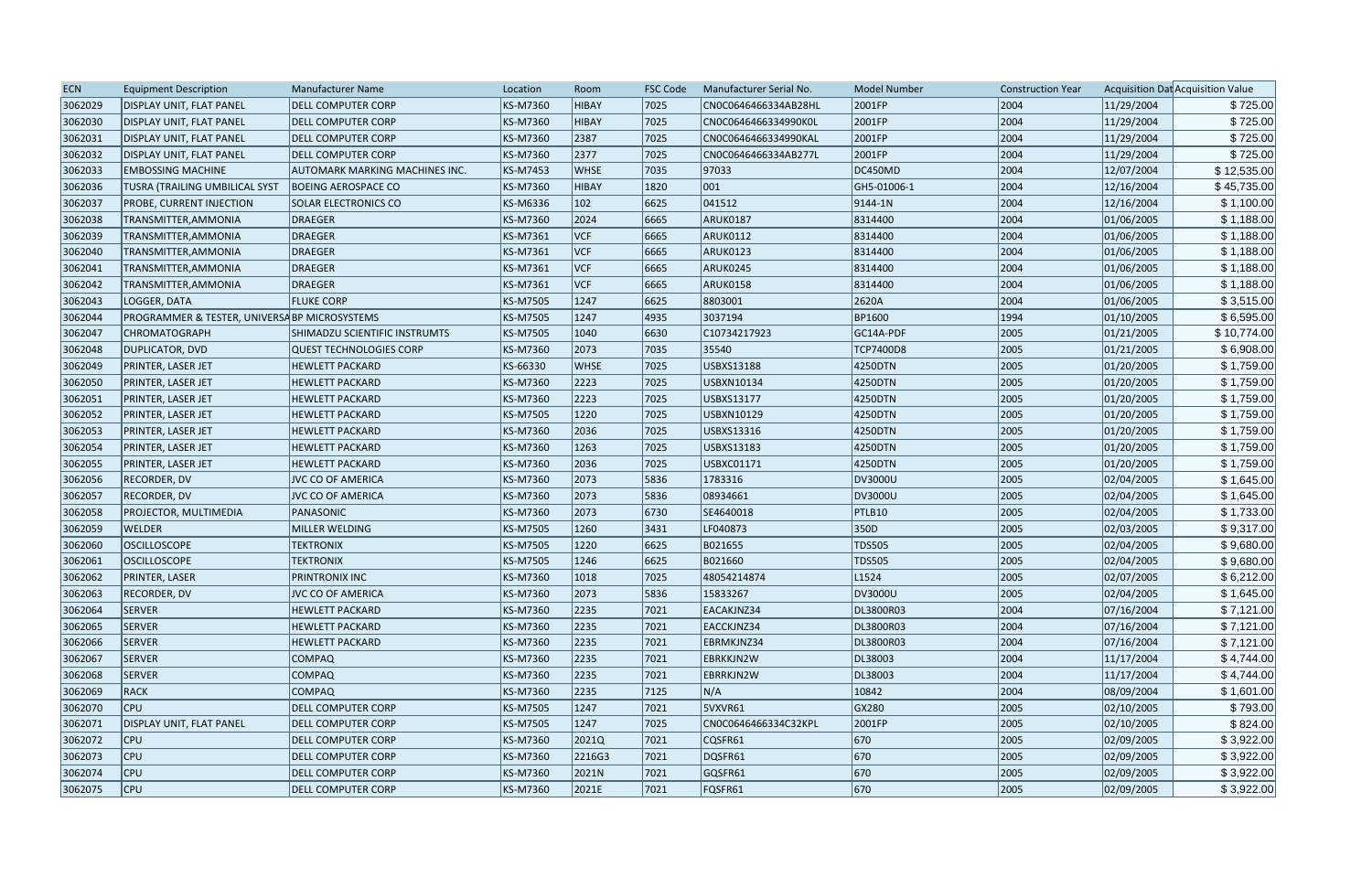| <b>ECN</b> | <b>Equipment Description</b>                         | Manufacturer Name            | Location        | Room          | <b>FSC Code</b> | Manufacturer Serial No. | <b>Model Number</b> | <b>Construction Year</b> |            | Acquisition Dat Acquisition Value |
|------------|------------------------------------------------------|------------------------------|-----------------|---------------|-----------------|-------------------------|---------------------|--------------------------|------------|-----------------------------------|
| 3062076    | <b>CPU</b>                                           | <b>DELL COMPUTER CORP</b>    | KS-M7360        | 2216F4        | 7021            | 6QSFR61                 | 670                 | 2005                     | 02/09/2005 | \$3,922.00                        |
| 3062077    | <b>DISPLAY UNIT, FLAT PANEL</b>                      | <b>DELL COMPUTER CORP</b>    | <b>KS-M7360</b> | 2021N         | 7025            | CN0C0646466334CB0VGL    | 2001FP              | 2005                     | 02/09/2005 | \$835.00                          |
| 3062078    | <b>DISPLAY UNIT, FLAT PANEL</b>                      | <b>DELL COMPUTER CORP</b>    | <b>KS-M6794</b> | 1C03A         | 7025            | CN0C0646466334CB0VFL    | 2001FP              | 2005                     | 02/09/2005 | \$835.00                          |
| 3062079    | DISPLAY UNIT, FLAT PANEL                             | <b>DELL COMPUTER CORP</b>    | <b>KS-M7360</b> | 2021E         | 7025            | CN0C0646466334CB0W7L    | 2001FP              | 2005                     | 02/09/2005 | \$835.00                          |
| 3062082    | <b>PRINTER, LASER</b>                                | <b>HEWLETT PACKARD</b>       | <b>KS-M7360</b> | 2097          | 7025            | JPDC52300Q              | 5550DTN             | 2005                     | 02/21/2005 | \$5,165.00                        |
| 3062084    | <b>ELECTRIC SISSOR LIFT TABLE</b>                    | SOUTHWORTH INC F-SOUTHWORTH  | <b>KS-M6698</b> | 100           | 3910            | N/A                     | 09051673            | 2005                     | 02/11/2005 | \$3,223.00                        |
| 3062085    | <b>ADAPTER, HORIZONTAL</b>                           | <b>BOEING AEROSPACE CO</b>   | <b>KS-M7360</b> | 1465          | 1850            | 004                     | GH5-00995           | 2003                     | 03/30/2007 | \$3,250.00                        |
| 3062086    | <b>ADAPTER, HORIZONTAL</b>                           | <b>BOEING AEROSPACE CO</b>   | <b>KS-M7360</b> | <b>IBAY</b>   | 1820            | 003                     | 82K07153-3          | 2003                     | 06/10/2005 | \$3,250.00                        |
| 3062087    | BRACKETRY                                            | <b>BOEING AEROSPACE CO</b>   | <b>KS-M7360</b> | HIBAY         | 1820            | 001                     | 82K07407-3          | 2003                     | 03/19/2003 | \$5,099.00                        |
| 3062088    | <b>BRACKETRY</b>                                     | <b>BOEING AEROSPACE CO</b>   | <b>KS-M7360</b> | <b>HIBAY</b>  | 1820            | 001                     | 82K07407-4          | 2003                     | 03/19/2003 | \$5,099.00                        |
| 3062089    | <b>PROJECTOR</b>                                     | <b>BENQ DEUTSCHLAND GMBH</b> | <b>KS-M7360</b> | 1411          | 6730            | 99J3577BEU50900021T     | <b>PB8220</b>       | 2005                     | 03/08/2005 | \$1,869.00                        |
| 3062090    | ACAS, SIMULATOR ASSEM. FULL UP   BOEING AEROSPACE CO |                              | <b>KS-M6794</b> | <b>HIBAY</b>  | 1820            | 0001                    | 1J06750-1           | 2004                     | 10/29/2004 | \$2,500,000.00                    |
| 3062091    | ACAS, SIMULATOR ASSEM. FULL UP   BOEING AEROSPACE CO |                              | KS-M7360        | <b>HIBAY</b>  | 1820            | 0002                    | 1J06750-1           | 2004                     | 10/29/2004 | \$2,500,000.00                    |
| 3062092    | CABINET, RACK                                        | <b>AGILENT TECH INC</b>      | <b>KS-M6336</b> | $ 102\rangle$ | 7125            | N/A                     | E7590A              | 2005                     | 03/16/2005 | \$2,885.00                        |
| 3062094    | ORU HANDLING END EFFECTOR                            | <b>BOEING AEROSPACE CO</b>   | <b>KS-M6794</b> | 1032          | 1850            | 001                     | GH5-00917           | 1998                     | 11/01/2006 | \$205,156.00                      |
| 3062099    | VACUUM SEALING MACHINE                               | <b>PACKING AIDS CORP</b>     | <b>KS-M7360</b> | 1296          | 3540            | N/A                     | $PV-G36$            | 2005                     | 03/23/2005 | \$7,689.00                        |
| 3062100    | <b>PROJECTOR</b>                                     | <b>INFOCUS INC</b>           | <b>KS-M7360</b> | 3256T         | 6730            | AJWN44000078            | 3200                | 2005                     | 03/23/2005 | \$2,745.00                        |
| 3062101    | <b>PROJECTOR</b>                                     | <b>INFOCUS INC</b>           | <b>KS-M7355</b> | 4231F         | 6730            | AJWN43700429            | 3200                | 2005                     | 03/23/2005 | \$2,745.00                        |
| 3062102    | <b>PROJECTOR</b>                                     | <b>INFOCUS INC</b>           | <b>KS-M7355</b> | 4217E         | 6730            | AJWN44000003            | 3200                | 2005                     | 03/23/2005 | \$2,745.00                        |
| 3062103    | <b>PROJECTOR</b>                                     | <b>INFOCUS INC</b>           | <b>KS-M7355</b> | 4217K         | 6730            | AJWN44000030            | 3200                | 2005                     | 03/23/2005 | \$2,745.00                        |
| 3062104    | <b>PROJECTOR</b>                                     | <b>INFOCUS INC</b>           | <b>KS-M7355</b> | 4217J         | 6730            | AJWN43700431            | 3200                | 2005                     | 03/23/2005 | \$2,745.00                        |
| 3062105    | <b>PROJECTOR</b>                                     | <b>INFOCUS INC</b>           | <b>KS-M7355</b> | 4217L         | 6730            | AJWN43700412            | 3200                | 2005                     | 03/23/2005 | \$2,745.00                        |
| 3062106    | <b>PROJECTOR</b>                                     | <b>INFOCUS INC</b>           | <b>KS-M7355</b> | 4217N         | 6730            | AJWN44000005            | 3200                | 2005                     | 03/23/2005 | \$2,745.00                        |
| 3062107    | <b>PROJECTOR</b>                                     | <b>INFOCUS INC</b>           | <b>KS-M7355</b> | 4217G         | 6730            | AJWN44000022            | 3200                | 2005                     | 03/23/2005 | \$2,745.00                        |
| 3062108    | <b>CPU</b>                                           | <b>DELL COMPUTER CORP</b>    | <b>KS-M7355</b> | 4255          | 7021            | 43Z9Z61                 | 470                 | 2005                     | 03/23/2005 | \$1,466.00                        |
| 3062109    | <b>SWITCH, SUPERSTACK III</b>                        | <b>3COM CORP</b>             | <b>KS-M7360</b> | 2377          | 5895            | 0905/LRGT3NA7F9000      | 3C1770              | 2001                     | 10/15/2001 | \$3,400.00                        |
| 3062110    | <b>SWITCH, NETWORK</b>                               | <b>3COM CORP</b>             | KS-M7360        | 2377          | 5895            | 07007RGV7224780         | 3C17700             | 2001                     | 08/17/2001 | \$3,155.00                        |
| 3062112    | <b>EXTRACTOR, FUME</b>                               | MICRO AIR MFG INC            | <b>KS-M7505</b> | 1260          | 4140            | 53314                   | TM 1000             | 2005                     | 03/30/2005 | \$5,991.00                        |
| 3062113    | <b>EXTRACTOR, FUME</b>                               | MICRO AIR MFG INC            | <b>KS-M7505</b> | 1260          | 4140            | 53321                   | TM 1000             | 2005                     | 03/30/2005 | \$5,991.00                        |
| 3062114    | MONITOR, PORTABLE                                    | <b>RAE SYSTEMS</b>           | KS-M7360        | 2064          | 6625            | 110-010910              | 2000                | 2005                     | 03/31/2005 | \$4,189.00                        |
| 3062115    | <b>WORKSTATION</b>                                   | LIAN-LI                      | <b>KS-M7360</b> | 2073          | 7021            | N/A                     | <b>ADK5000I</b>     | 2005                     | 04/01/2005 | \$5,943.00                        |
| 3062116    | <b>BOARD, SMART</b>                                  | <b>SMART BOARD</b>           | KS-M7360        | 1022          | 7110            | SB580P-020543           | 580                 | 2005                     | 03/07/2005 | \$1,786.00                        |
| 3062117    | <b>BOARD, SMART</b>                                  | <b>SMART BOARD</b>           | <b>KS-M7505</b> | 1202          | 7110            | SB580P-020544           | 580                 | 2005                     | 03/07/2005 | \$1,786.00                        |
| 3062118    | <b>LAPTOP</b>                                        | <b>IBM DIRECT</b>            | KS-M6336        | $ 109\rangle$ | 7021            | 99V5018                 | G41                 | 2005                     | 04/05/2005 | \$1,709.00                        |
| 3062119    | <b>LAPTOP</b>                                        | <b>IBM DIRECT</b>            | KS-M6336        | $ 129\rangle$ | 7021            | 99V5017                 | G41                 | 2005                     | 04/05/2005 | \$1,709.00                        |
| 3062120    | <b>PROJECTOR</b>                                     | HITACHI AMERICA LTD          | <b>KS-M7355</b> | 3233          | 6730            | G4K001809               | CP-SX5600W          | 2005                     | 04/06/2005 | \$6,121.00                        |
| 3062121    | CABINET, RACK                                        | <b>AGILENT TECH INC</b>      | KS-M6336        | SHED1         | 7125            | N/A                     | E7590A              | 2005                     | 03/16/2005 | \$2,885.00                        |
| 3062122    | HATCH RESTRAINT DEVICE, MPLM                         | <b>BOEING AEROSPACE CO</b>   | <b>KS-M7360</b> | 1470          | 1850            | 002                     | 82K07244-1 & 2      | 2005                     | 04/26/2005 | \$18,629.00                       |
| 3062123    | CONVERTER UNIT, TAXI                                 | <b>MAGMA</b>                 | <b>KS-M6794</b> | 1029          | 7025            | N/A                     | IP-TAXI-CONVERTER   | 2004                     | 04/06/2004 | \$51,293.00                       |
| 3062124    | <b>SERVER</b>                                        | <b>HEWLETT PACKARD</b>       | <b>KS-M7360</b> | 2235          | 7021            | EA0GLFYZ4G              | ML570               | 2005                     | 04/08/2005 | \$16,896.00                       |
| 3062125    | <b>MICROSCOPE</b>                                    | <b>SONY CORP</b>             | <b>KS-M7505</b> | 1012          | 6650            | S01-0200211-Z           | TW-TL10M            | 2005                     | 04/12/2005 | \$8,745.00                        |
| 3062126    | <b>LAPTOP</b>                                        | <b>IBM</b>                   | KS-M6336        | 123           | 7021            | $ 99-Y5019 $            | G41                 | 2005                     | 04/11/2005 | \$1,708.00                        |
| 3062127    | <b>DISPLAY UNIT</b>                                  | <b>HEWLETT PACKARD</b>       | KS-M7360        | 2372          | 7025            | CNP425Y1ZL              | P9614A              | 2005                     | 03/15/2005 | \$692.00                          |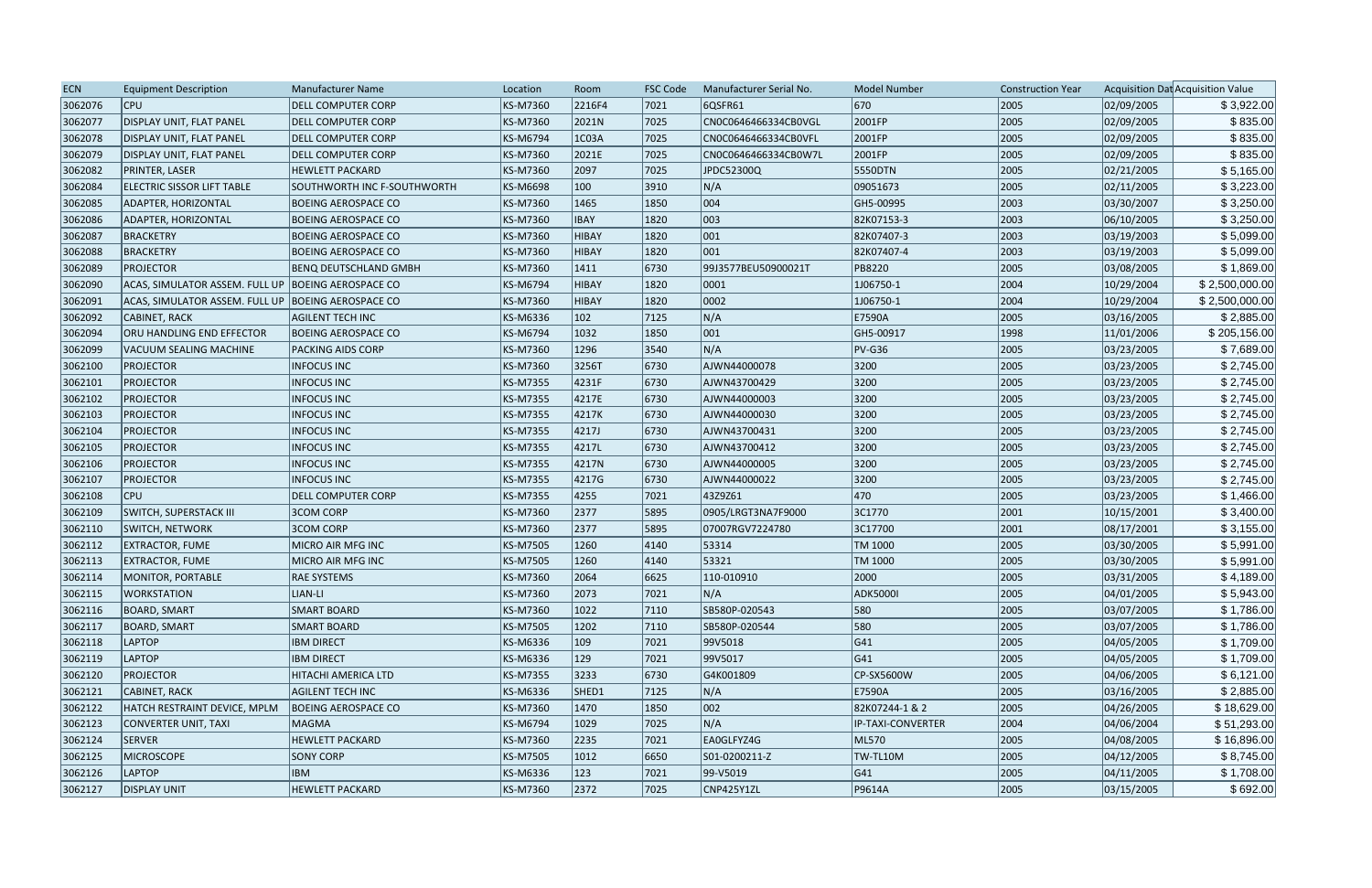| <b>ECN</b> | <b>Equipment Description</b>                           | Manufacturer Name                   | Location        | Room           | <b>FSC Code</b> | Manufacturer Serial No. | <b>Model Number</b> | <b>Construction Year</b> |            | Acquisition Dat Acquisition Value |
|------------|--------------------------------------------------------|-------------------------------------|-----------------|----------------|-----------------|-------------------------|---------------------|--------------------------|------------|-----------------------------------|
| 3062128    | <b>PROBE, VIDEO</b>                                    | <b>EVEREST - VIT</b>                | KS-M7360        | 1451           | 6635            | 0422C4600               | PXLM732A            | 2004                     | 11/24/2004 | \$7,368.00                        |
| 3062129    | <b>PROBE, VIDEO</b>                                    | WELCH ALLYN INC                     | KS-M7360        | 1451           | 6635            | 99C001869               | <b>XLM660B</b>      | 2003                     | 10/01/2003 | \$20,790.00                       |
| 3062130    | <b>VIDEO INSPECTION UNIT</b>                           | WELCH ALLYN INC                     | KS-M7360        | 1451           | 5836            | 97000485                | XL240LSA            | 2004                     | 05/06/2004 | \$3,300.00                        |
| 3062132    | RACK                                                   | <b>HEWLETT PACKARD</b>              | KS-M7360        | 2235           | 7125            | N/A                     | 10842               | 2005                     | 04/21/2005 | \$1,947.00                        |
| 3062133    | RACK MOUNTED KEYBOARD MONIT(HEWLETT PACKARD            |                                     | KS-M7360        | 2235           | 7025            | 9X51JTJ8Z134            | <b>TFT5600</b>      | 2005                     | 04/21/2005 | \$2,075.00                        |
| 3062135    | <b>TABLET PC</b>                                       | <b>FUJITSU AMERICA INC</b>          | KS-M7360        | 2216           | 7021            | R5404457                | T4010               | 2005                     | 04/20/2005 | \$2,451.00                        |
| 3062137    | <b>TABLET PC</b>                                       | <b>FUJITSU AMERICA INC</b>          | KS-M7360        | <b>NOC</b>     | 7021            | R5404455                | T4010               | 2005                     | 04/20/2005 | \$2,451.00                        |
| 3062138    | <b>TABLET PC</b>                                       | <b>FUJITSU AMERICA INC</b>          | KS-M7360        | 2348           | 7021            | R5404454                | T4010               | 2005                     | 04/20/2005 | \$2,451.00                        |
| 3062139    | <b>TABLET PC</b>                                       | <b>FUJITSU AMERICA INC</b>          | KS-M7360        | <b>NOC</b>     | 7021            | R5404458                | T4010               | 2005                     | 04/20/2005 | \$2,451.00                        |
| 3062140    | <b>TABLET PC</b>                                       | <b>FUJITSU AMERICA INC</b>          | KS-M7360        | 2051           | 7021            | R5404452                | T4010               | 2005                     | 04/20/2005 | \$2,451.00                        |
| 3062141    | <b>TABLET PC</b>                                       | <b>FUJITSU AMERICA INC</b>          | KS-M7360        | 2064V2         | 7021            | R5404459                | T4010               | 2005                     | 04/20/2005 | \$2,451.00                        |
| 3062142    | <b>TABLET PC</b>                                       | <b>FUJITSU AMERICA INC</b>          | KS-M7360        | 2065           | 7021            | R5404460                | T4010               | 2005                     | 04/20/2005 | \$2,451.00                        |
| 3062143    | <b>PRESSURE WASHER</b>                                 | <b>HOTSY CORP THE</b>               | <b>KS-M7777</b> | 1035           | 4910            | H040557877              | 1260SSG             | 2005                     | 04/27/2005 | \$7,217.00                        |
| 3062144    | PROBE, VIDEO, 6MM                                      | WELCH ALLYN INC                     | KS-M7360        | 2223A          | 5836            | 97001565                | <b>XL675A</b>       | 1996                     | 03/28/1997 | \$27,590.00                       |
| 3062145    | <b>BAG HANDLER ASSEMBLY</b>                            | <b>EMF INC</b>                      | KS-M7360        | <b>HIGHBAY</b> | 1850            | N/A                     | 82K06481            | 1999                     | 10/03/1999 | \$46,849.00                       |
| 3062146    | INDICATOR, DIGITAL PRESSURE                            | <b>HEISE SEE DRESSER INDUSTRIES</b> | KS-M7505        | <b>NOC</b>     | 6685            | 43552                   | <b>PM 110</b>       | 2003                     | 12/19/2003 | \$2,943.00                        |
| 3062147    | INDICATOR, DIGITAL PRESSURE                            | <b>HEISE SEE DRESSER INDUSTRIES</b> | KS-M7505        | 1214           | 6685            | 43553                   | PM 110              | 2003                     | 12/19/2003 | \$3,058.00                        |
| 3062148    | SOURCE, PRO PNEUMATIC PRESSURICONDEC CP F-CONSOLIDATED |                                     | KS-M7505        | 1214           | 6685            | A22865                  | 3000                | 2004                     | 07/27/2004 | \$3,922.00                        |
| 3062149    | <b>CPU</b>                                             | <b>DELL COMPUTER CORP</b>           | KS-M7360        | 2372           | 7021            | 41TS871                 | GX280               | 2005                     | 04/29/2005 | \$809.00                          |
| 3062150    | <b>CPU</b>                                             | <b>DELL COMPUTER CORP</b>           | KS-M7360        | 2372           | 7021            | F1TS871                 | GX280               | 2005                     | 04/29/2005 | \$809.00                          |
| 3062151    | <b>CPU</b>                                             | <b>DELL COMPUTER CORP</b>           | KS-M7360        | 2372           | 7021            | 81TS871                 | GX280               | 2005                     | 04/29/2005 | \$809.00                          |
| 3062152    | <b>CPU</b>                                             | <b>DELL COMPUTER CORP</b>           | KS-M7360        | 2372           | 7021            | CITS871                 | GX280               | 2005                     | 04/29/2005 | \$809.00                          |
| 3062153    | <b>CPU</b>                                             | <b>DELL COMPUTER CORP</b>           | KS-M6794        | 1A02A          | 7021            | 61TS871                 | GX280               | 2005                     | 04/29/2005 | \$809.00                          |
| 3062154    | <b>CPU</b>                                             | DELL COMPUTER CORP                  | KS-M7360        | 2372           | 7021            | B1TS871                 | GX280               | 2005                     | 04/29/2005 | \$809.00                          |
| 3062155    | <b>CPU</b>                                             | <b>DELL COMPUTER CORP</b>           | KS-M7360        | 2372           | 7021            | 71TS871                 | GX280               | 2005                     | 04/29/2005 | \$809.00                          |
| 3062156    | <b>CPU</b>                                             | <b>DELL COMPUTER CORP</b>           | KS-M7360        | 2372           | 7021            | 31TS871                 | GX280               | 2005                     | 04/29/2005 | \$809.00                          |
| 3062157    | <b>CPU</b>                                             | <b>DELL COMPUTER CORP</b>           | KS-M7360        | 2372           | 7021            | 91TS871                 | GX280               | 2005                     | 04/29/2005 | \$809.00                          |
| 3062158    | <b>CPU</b>                                             | <b>DELL COMPUTER CORP</b>           | KS-M7360        | 2372           | 7021            | 51TS871                 | GX280               | 2005                     | 04/29/2005 | \$809.00                          |
| 3062159    | <b>DISPLAY UNIT, FLAT PANEL</b>                        | <b>DELL COMPUTER CORP</b>           | KS-M7360        | 2372           | 7025            | CN0C06464663353H2KML    | 2001FP              | 2005                     | 04/29/2005 | \$635.00                          |
| 3062160    | <b>DISPLAY UNIT, FLAT PANEL</b>                        | <b>DELL COMPUTER CORP</b>           | KS-M7360        | 2372           | 7025            | CN0C06464663353H2K0L    | 2001FP              | 2005                     | 04/29/2005 | \$635.00                          |
| 3062161    | <b>DISPLAY UNIT, FLAT PANEL</b>                        | <b>DELL COMPUTER CORP</b>           | KS-M7360        | 2372           | 7025            | CN0C0646466335153WML    | 2001FP              | 2005                     | 04/29/2005 | \$635.00                          |
| 3062162    | <b>DISPLAY UNIT, FLAT PANEL</b>                        | <b>DELL COMPUTER CORP</b>           | KS-M7360        | 2372           | 7025            | CN0C06464663353H2L2L    | 2001FP              | 2005                     | 04/29/2005 | \$635.00                          |
| 3062163    | <b>DISPLAY UNIT, FLAT PANEL</b>                        | <b>DELL COMPUTER CORP</b>           | KS-M7360        | 2372           | 7025            | CN0C06464663353H2KPL    | 2001FP              | 2005                     | 04/29/2005 | \$635.00                          |
| 3062164    | <b>DISPLAY UNIT, FLAT PANEL</b>                        | <b>DELL COMPUTER CORP</b>           | KS-M7360        | 2372           | 7025            | CN0C06464663353H2KVL    | 2001FP              | 2005                     | 04/29/2005 | \$635.00                          |
| 3062165    | <b>DISPLAY UNIT, FLAT PANEL</b>                        | <b>DELL COMPUTER CORP</b>           | KS-M7360        | 2372           | 7025            | CN0C06464663353H2K2L    | 2001FP              | 2005                     | 04/29/2005 | \$635.00                          |
| 3062166    | <b>DISPLAY UNIT, FLAT PANEL</b>                        | <b>DELL COMPUTER CORP</b>           | KS-M7360        | 2372           | 7025            | CN0C06464663353H2KUL    | 2001FP              | 2005                     | 04/29/2005 | \$635.00                          |
| 3062167    | <b>DISPLAY UNIT, FLAT PANEL</b>                        | <b>DELL COMPUTER CORP</b>           | KS-M7360        | 2372           | 7025            | CN0C06464663353H2L3L    | 2001FP              | 2005                     | 04/29/2005 | \$635.00                          |
| 3062168    | <b>DISPLAY UNIT, FLAT PANEL</b>                        | <b>DELL COMPUTER CORP</b>           | KS-M7360        | 2372           | 7025            | CN0C06464663353H2L4L    | 2001FP              | 2005                     | 04/29/2005 | \$635.00                          |
| 3062169    | <b>DISPLAY UNIT, FLAT PANEL</b>                        | <b>DELL COMPUTER CORP</b>           | KS-M7360        | 2216F          | 7025            | CN0C0646466335320KML    | 2001FP              | 2005                     | 04/29/2005 | \$635.00                          |
| 3062170    | <b>DISPLAY UNIT, FLAT PANEL</b>                        | <b>DELL COMPUTER CORP</b>           | KS-M7360        | 2238H          | 7025            | CN0C064646633532130L    | 2001FP              | 2005                     | 04/29/2005 | \$635.00                          |
| 3062171    | <b>DISPLAY UNIT, FLAT PANEL</b>                        | <b>DELL COMPUTER CORP</b>           | KS-M7360        | 2372           | 7025            | CN0C0646466335320C5L    | 2001FP              | 2005                     | 04/29/2005 | \$635.00                          |
| 3062172    | <b>DISPLAY UNIT, FLAT PANEL</b>                        | <b>DELL COMPUTER CORP</b>           | KS-M7360        | 2238H          | 7025            | CN0C06464663353212VL    | 2001FP              | 2005                     | 04/29/2005 | \$635.00                          |
| 3062174    | <b>DISPLAY UNIT, FLAT PANEL</b>                        | <b>DELL COMPUTER CORP</b>           | KS-M7360        | 2216F          | 7025            | CN0C06464663352S2NDL    | 2001FP              | 2005                     | 04/29/2005 | \$635.00                          |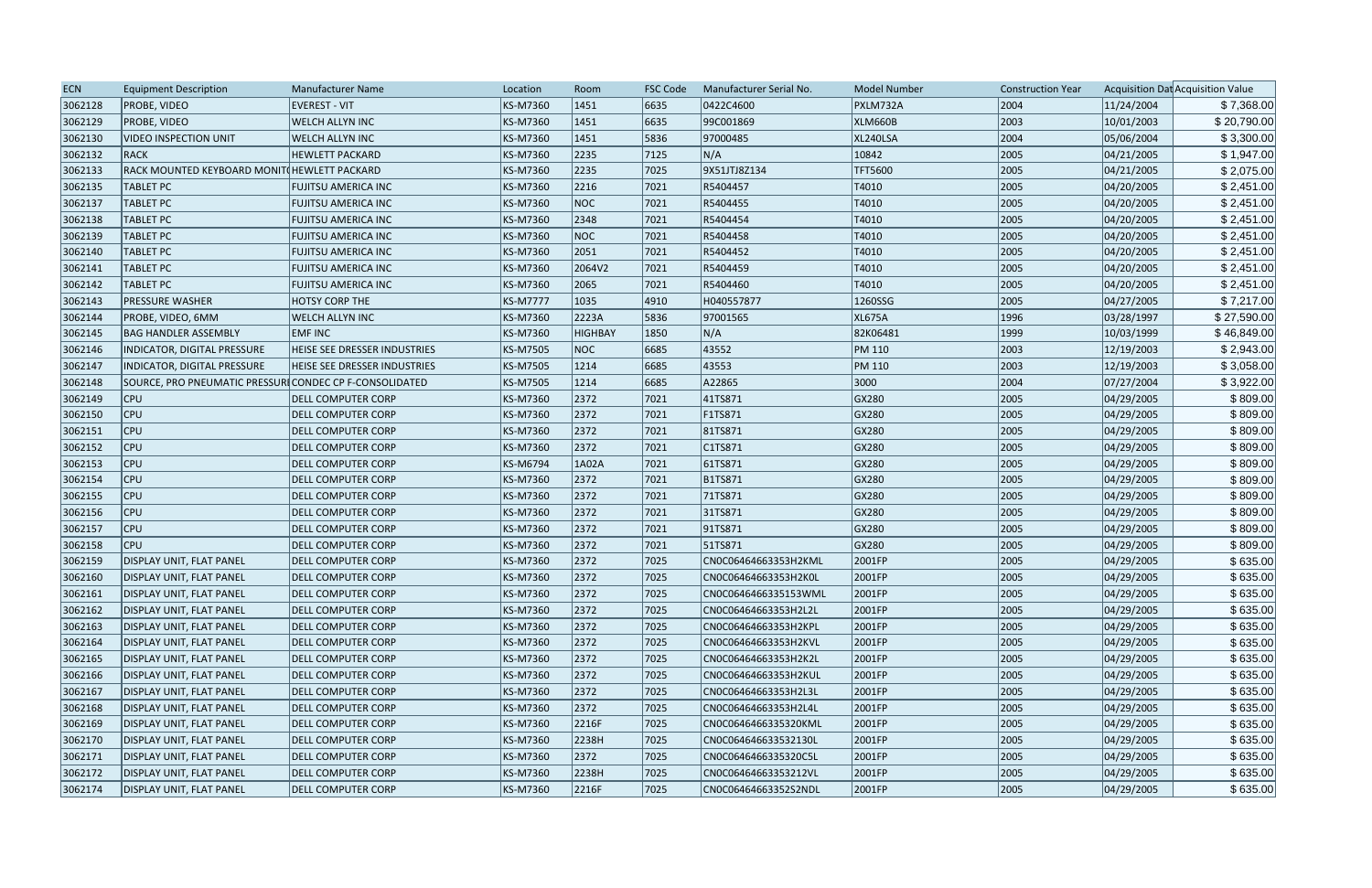| <b>ECN</b> | <b>Equipment Description</b>    | Manufacturer Name          | Location         | Room        | <b>FSC Code</b> | Manufacturer Serial No. | <b>Model Number</b> | <b>Construction Year</b> |            | Acquisition Dat Acquisition Value |
|------------|---------------------------------|----------------------------|------------------|-------------|-----------------|-------------------------|---------------------|--------------------------|------------|-----------------------------------|
| 3062175    | <b>DISPLAY UNIT, FLAT PANEL</b> | <b>DELL COMPUTER CORP</b>  | KS-M7360         | 2216F       | 7025            | CN0C06464663352S34AL    | 2001FP              | 2005                     | 04/29/2005 | \$635.00                          |
| 3062176    | <b>DISPLAY UNIT, FLAT PANEL</b> | DELL COMPUTER CORP         | <b>KS-M7360</b>  | 2372        | 7025            | CN0C06464663352S2NAL    | 2001FP              | 2005                     | 04/29/2005 | \$635.00                          |
| 3062177    | <b>DISPLAY UNIT, FLAT PANEL</b> | <b>DELL COMPUTER CORP</b>  | <b>KS-M7360</b>  | 2372        | 7025            | CN0C0646466335320L6L    | 2001FP              | 2005                     | 04/29/2005 | \$635.00                          |
| 3062178    | <b>DISPLAY UNIT, FLAT PANEL</b> | <b>DELL COMPUTER CORP</b>  | KS-M7360         | 2372        | 7025            | CN0C0646466335320M7L    | 2001FP              | 2005                     | 04/29/2005 | \$635.00                          |
| 3062179    | DISPLAY UNIT, FLAT PANEL        | <b>DELL COMPUTER CORP</b>  | <b>KS-M7360</b>  | 2372        | 7025            | CN0C0646466335320C4L    | 2001FP              | 2005                     | 04/29/2005 | \$635.00                          |
| 3062180    | DISPLAY UNIT, FLAT PANEL        | <b>DELL COMPUTER CORP</b>  | KS-M7360         | 2372        | 7025            | CN0C0646466335320AWL    | 2001FP              | 2005                     | 04/29/2005 | \$635.00                          |
| 3062181    | DISPLAY UNIT, FLAT PANEL        | DELL COMPUTER CORP         | KS-M7360         | 2372        | 7025            | CN0C06464663353212YL    | 2001FP              | 2005                     | 04/29/2005 | \$635.00                          |
| 3062182    | DISPLAY UNIT, FLAT PANEL        | <b>DELL COMPUTER CORP</b>  | <b>KS-M7360</b>  | 2372        | 7025            | CN0C0646466335320AVL    | 2001FP              | 2005                     | 04/29/2005 | \$635.00                          |
| 3062183    | <b>DISPLAY UNIT, FLAT PANEL</b> | <b>DELL COMPUTER CORP</b>  | <b>KS-M7360</b>  | 2043T       | 7025            | CN0C0646466335321AEL    | 2001FP              | 2005                     | 04/29/2005 | \$635.00                          |
| 3062184    | DISPLAY UNIT, FLAT PANEL        | <b>DELL COMPUTER CORP</b>  | <b>KS-M7360</b>  | 2372        | 7025            | CN0C0646466335320L9L    | 2001FP              | 2005                     | 04/29/2005 | \$635.00                          |
| 3062185    | DISPLAY UNIT, FLAT PANEL        | <b>DELL COMPUTER CORP</b>  | <b>KS-M7360</b>  | 2372        | 7025            | CN0C0646466335321A3L    | 2001FP              | 2005                     | 04/29/2005 | \$635.00                          |
| 3062186    | <b>DISPLAY UNIT, FLAT PANEL</b> | <b>DELL COMPUTER CORP</b>  | KS-M7360         | 2021M       | 7025            | CN0C0646466335321C2L    | 2001FP              | 2005                     | 04/29/2005 | \$635.00                          |
| 3062187    | <b>DISPLAY UNIT, FLAT PANEL</b> | <b>DELL COMPUTER CORP</b>  | <b>KS-M7360</b>  | 2372        | 7025            | CN0C0646466335320KRL    | 2001FP              | 2005                     | 04/28/2005 | \$635.00                          |
| 3062188    | DISPLAY UNIT, FLAT PANEL        | <b>DELL COMPUTER CORP</b>  | KS-M7360         | 2372        | 7025            | CN0C0646466335320L5L    | 2001FP              | 2005                     | 04/28/2005 | \$635.00                          |
| 3062189    | <b>DISPLAY UNIT, FLAT PANEL</b> | <b>DELL COMPUTER CORP</b>  | <b>KS-M7360</b>  | 2372        | 7025            | CN0C0646466335321AWL    | 2001FP              | 2005                     | 04/28/2005 | \$635.00                          |
| 3062190    | <b>DISPLAY UNIT, FLAT PANEL</b> | <b>DELL COMPUTER CORP</b>  | <b>KS-M7360</b>  | 2372        | 7025            | CN0C0646466335321C3L    | 2001FP              | 2005                     | 04/28/2005 | \$635.00                          |
| 3062191    | DISPLAY UNIT, FLAT PANEL        | <b>DELL COMPUTER CORP</b>  | <b>KS-M7360</b>  | 2372        | 7025            | CN0C06464663352S2NHL    | 2001FP              | 2005                     | 04/28/2005 | \$635.00                          |
| 3062192    | <b>DISPLAY UNIT, FLAT PANEL</b> | DELL COMPUTER CORP         | <b>KS-M7360</b>  | 2372        | 7025            | CN0C064646633532133L    | 2001FP              | 2005                     | 04/28/2005 | \$635.00                          |
| 3062193    | <b>DISPLAY UNIT, FLAT PANEL</b> | DELL COMPUTER CORP         | KS-M7360         | 2372        | 7025            | CN0C0646466335320C6L    | 2001FP              | 2005                     | 04/28/2005 | \$635.00                          |
| 3062194    | DISPLAY UNIT, FLAT PANEL        | <b>DELL COMPUTER CORP</b>  | <b>KS-M7360</b>  | 3288        | 7025            | CN0C064646633532134L    | 2001FP              | 2005                     | 04/28/2005 | \$635.00                          |
| 3062195    | <b>DISPLAY UNIT, FLAT PANEL</b> | <b>DELL COMPUTER CORP</b>  | <b>KS-M7360</b>  | 3288        | 7025            | CN0C0646466335320R4L    | 2001FP              | 2005                     | 04/28/2005 | \$635.00                          |
| 3062196    | <b>DISPLAY UNIT, FLAT PANEL</b> | <b>DELL COMPUTER CORP</b>  | <b>KS-M7360</b>  | 2372        | 7025            | CN0C0646466335320C9L    | 2001FP              | 2005                     | 04/28/2005 | \$635.00                          |
| 3062197    | <b>DISPLAY UNIT, FLAT PANEL</b> | <b>DELL COMPUTER CORP</b>  | <b>KS-M7360</b>  | 2372        | 7025            | CN0C06464663353212NL    | 2001FP              | 2005                     | 04/28/2005 | \$635.00                          |
| 3062198    | DISPLAY UNIT, FLAT PANEL        | <b>DELL COMPUTER CORP</b>  | <b>KS-M7360</b>  | 2372        | 7025            | CN0C0646466335320C2L    | 2001FP              | 2005                     | 04/28/2005 | \$635.00                          |
| 3062199    | <b>DISPLAY UNIT, FLAT PANEL</b> | <b>DELL COMPUTER CORP</b>  | <b>KS-M7360</b>  | 2372        | 7025            | CN0C064646633532131L    | 2001FP              | 2005                     | 04/28/2005 | \$635.00                          |
| 3062200    | <b>DISPLAY UNIT, FLAT PANEL</b> | <b>DELL COMPUTER CORP</b>  | KS-M7360         | 2372        | 7025            | CN0C06464663353212RL    | 2001FP              | 2005                     | 04/28/2005 | \$635.00                          |
| 3062201    | DISPLAY UNIT, FLAT PANEL        | <b>DELL COMPUTER CORP</b>  | <b>KS-M7360</b>  | 3214        | 7025            | CN0C064646633532128L    | 2001FP              | 2005                     | 04/28/2005 | \$635.00                          |
| 3062202    | DISPLAY UNIT, FLAT PANEL        | <b>DELL COMPUTER CORP</b>  | <b>KS-M7360</b>  | 2372        | 7025            | CN0C06464663353212PL    | 2001FP              | 2005                     | 04/28/2005 | \$635.00                          |
| 3062203    | DISPLAY UNIT, FLAT PANEL        | <b>DELL COMPUTER CORP</b>  | <b>KS-M7360</b>  | 2377        | 7025            | CN0C06464663353212UL    | 2001FP              | 2005                     | 04/28/2005 | \$635.00                          |
| 3062204    | <b>DISPLAY UNIT, FLAT PANEL</b> | <b>DELL COMPUTER CORP</b>  | KS-M7360         | 2383        | 7025            | CN0C0646466335320C8L    | 2001FP              | 2005                     | 04/28/2005 | \$635.00                          |
| 3062205    | DISPLAY UNIT, FLAT PANEL        | <b>DELL COMPUTER CORP</b>  | KS-M7360         | 2372        | 7025            | CN0C06464663353212ML    | 2001FP              | 2005                     | 04/28/2005 | \$635.00                          |
| 3062206    | <b>LAPTOP</b>                   | <b>DELL COMPUTER CORP</b>  | KS-M6336         | 124         | 7021            | DMMZ971                 | D610                | 2005                     | 05/05/2005 | \$1,620.00                        |
| 3062207    | <b>LAPTOP</b>                   | <b>DELL COMPUTER CORP</b>  | <b>KS-M7360</b>  | 2377        | 7021            | 4XMZ971                 | D610                | 2005                     | 05/05/2005 | \$1,620.00                        |
| 3062208    | LAPTOP                          | <b>DELL COMPUTER CORP</b>  | <b>KS-M7360</b>  | 2092        | 7021            | CTMZ971                 | D610                | 2005                     | 05/05/2005 | \$1,620.00                        |
| 3062209    | <b>LAPTOP</b>                   | <b>DELL COMPUTER CORP</b>  | KS-M7360         | 2377        | 7021            | CONZ971                 | D610                | 2005                     | 05/05/2005 | \$1,620.00                        |
| 3062210    | <b>LAPTOP</b>                   | <b>DELL COMPUTER CORP</b>  | KS-M7360         | 2372        | 7021            | HJMZ971                 | D610                | 2005                     | 05/05/2005 | \$1,620.00                        |
| 3062211    | <b>LAPTOP</b>                   | <b>DELL COMPUTER CORP</b>  | <b>KS-M7360</b>  | 2216F       | 7021            | 4PMZ971                 | D610                | 2005                     | 05/05/2005 | \$1,620.00                        |
| 3062212    | LAPTOP                          | <b>DELL COMPUTER CORP</b>  | KS-M7360         | 2372        | 7021            | 32NZ971                 | D610                | 2005                     | 05/05/2005 | \$1,620.00                        |
| 3062213    | <b>LAPTOP</b>                   | <b>DELL COMPUTER CORP</b>  | <b>INTRANSIT</b> |             | 7021            | 5RMZ971                 | D610                | 2005                     | 05/05/2005 | \$1,620.00                        |
| 3062214    | LAPTOP                          | <b>DELL COMPUTER CORP</b>  | KS-M7360         | 2372        | 7021            | 7WNZ971                 | D610                | 2005                     | 05/05/2005 | \$1,620.00                        |
| 3062215    | LAPTOP                          | <b>DELL COMPUTER CORP</b>  | <b>KS-M7360</b>  | 2372        | 7021            | 71NZ971                 | D610                | 2005                     | 05/05/2005 | \$1,620.00                        |
| 3062216    | STOWAGE ADAPTER, AISLE SIDE     | <b>BOEING AEROSPACE CO</b> | KS-M7360         | <b>IBAY</b> | 1820            | 0001                    | GH5-01022           | 2005                     | 05/16/2005 | \$92,261.00                       |
| 3062217    | MAN-LIFT, ARTICULATED BOOM      | JLG INDUSTRIES INC         | KS-M7360         | HIBAY       | 4920            | 0300083666              | E400AN              | 2005                     | 04/11/2005 | \$46,660.00                       |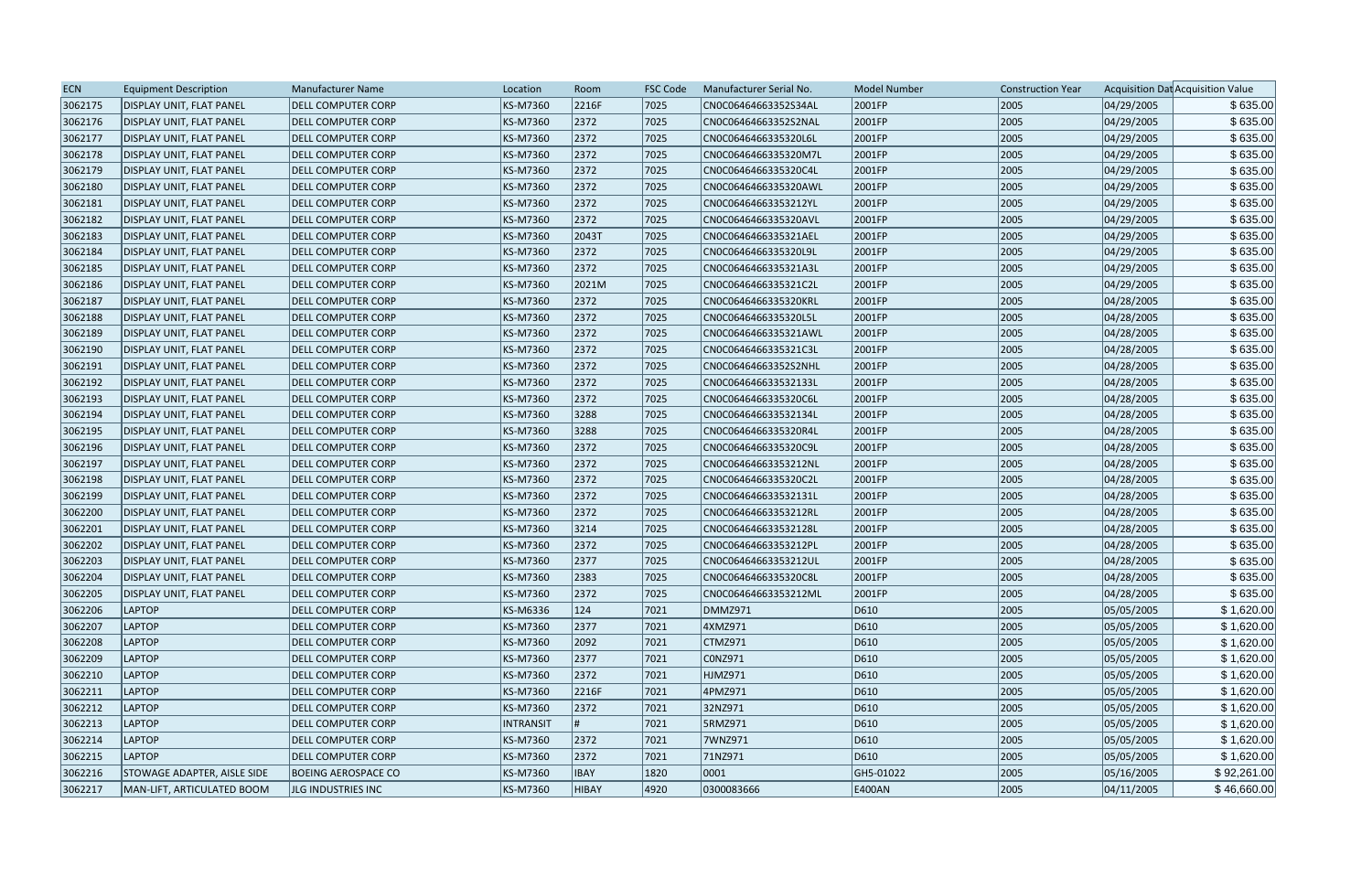| <b>ECN</b> | <b>Equipment Description</b>       | Manufacturer Name              | Location | Room         | <b>FSC Code</b> | Manufacturer Serial No. | <b>Model Number</b> | <b>Construction Year</b> |            | Acquisition Dat Acquisition Value |
|------------|------------------------------------|--------------------------------|----------|--------------|-----------------|-------------------------|---------------------|--------------------------|------------|-----------------------------------|
| 3062218    | <b>SWITCH</b>                      | <b>CISCO SYSTEMS INC</b>       | KS-M7360 | 2372         | 7025            | CATD829Y0HV             | WS-C3550            | 2004                     | 07/28/2004 | \$5,497.00                        |
| 3062221    | <b>SWITCH</b>                      | <b>HEWLETT PACKARD</b>         | KS-M7360 | 2235         | 7025            | MYD501062E              | <b>IP KVM</b>       | 2005                     | 05/16/2005 | \$2,696.00                        |
| 3062222    | <b>PROOFLOAD MACHINE</b>           | TINIUS OLSEN TESTING MACHINE   | KS-M7505 | 1270         | $ 3419\rangle$  | N/A                     | 602                 | 2005                     | 05/20/2005 | \$94,490.00                       |
| 3062223    | <b>SERVER</b>                      | <b>IBM</b>                     | KS-M7355 | 4255         | 7021            | KP-XW251                | EM64T               | 2005                     | 05/19/2005 | \$17,380.00                       |
| 3062224    | <b>SEWING MACHINE</b>              | DURKOPP ADLER AMERICA INC      | KS-M7360 | 1490         | 3416            | N/A                     | 767FA373S           | 2005                     | 05/16/2005 | \$10,544.00                       |
| 3062225    | LAPTOP                             | <b>DELL COMPUTER CORP</b>      | KS-M7355 | 3237         | 7021            | 6845J71                 | M70                 | 2005                     | 05/20/2005 | \$3,564.00                        |
| 3062226    | <b>AMPLIFIER</b>                   | THERMOTRON INDUSTRIES INC      | KS-M7505 | 1247         | 4960            | 13560                   | DS640-919-24A-HV    | 2005                     | 01/24/2005 | \$47,980.00                       |
| 3062228    | <b>ICE MACHINE</b>                 | MANITOWOC CO INC               | KS-M7453 | <b>TCRIB</b> | $ 4110\rangle$  | 050466433               | $ 400\rangle$       | 2005                     | 05/26/2005 | \$2,849.00                        |
| 3062231    | <b>TABLET PC</b>                   | <b>FIJITSU</b>                 | KS-M7360 | 2223         | 7021            | R5500430                | T4010               | 2005                     | 05/17/2005 | \$2,045.00                        |
| 3062232    | <b>TABLET PC</b>                   | <b>FIJITSU</b>                 | KS-M6794 | 2C06A        | 7021            | R5500422                | T4010               | 2005                     | 05/17/2005 | \$2,045.00                        |
| 3062234    | <b>TABLET PC</b>                   | <b>FIJITSU</b>                 | KS-M6794 | 2C06A        | 7021            | R5500424                | T4010               | 2005                     | 05/17/2005 | \$2,045.00                        |
| 3062235    | <b>TABLET PC</b>                   | <b>FIJITSU</b>                 | KS-M7360 | 2258         | 7021            | R5500128                | T4010               | 2005                     | 05/17/2005 | \$2,045.00                        |
| 3062236    | <b>TABLET PC</b>                   | <b>FIJITSU</b>                 | KS-M7360 | <b>NOC</b>   | 7021            | R5500429                | T4010               | 2005                     | 05/17/2005 | \$2,045.00                        |
| 3062237    | <b>TABLET PC</b>                   | <b>FIJITSU</b>                 | KS-M7360 | 2216         | 7021            | R5500425                | T4010               | 2005                     | 05/17/2005 | \$2,045.00                        |
| 3062238    | <b>OSCILLOSCOPE</b>                | <b>TEKTRONIX</b>               | KS-M7355 | 4255         | 6625            | B032872                 | TDS3034B            | 2005                     | 06/02/2005 | \$6,793.00                        |
| 3062241    | <b>TAPE LIBRARY</b>                | <b>HEWLETT PACKARD</b>         | KS-M7360 | 2235         | 7021            | 2U2519002E              | AD609A              | 2005                     | 05/27/2005 | \$21,736.00                       |
| 3062243    | <b>REFRIGERANT RECOVERY SYSTEM</b> | THERMA-FLO CO                  | KS-M7453 | <b>WHSE</b>  | $ 4130\rangle$  | 2051713                 | 4000                | 2005                     | 06/03/2005 | \$1,576.00                        |
| 3062244    | <b>REFRIGERANT RECOVERY SYSTEM</b> | <b>THERMA-FLO CO</b>           | KS-M7453 | <b>WHSE</b>  | 4130            | 2051718                 | 4000                | 2005                     | 06/03/2005 | \$1,576.00                        |
| 3062245    | <b>LAPTOP</b>                      | <b>DELL COMPUTER CORP</b>      | KS-M7360 | 3288         | 7021            | 5GMPL71                 | D610                | 2005                     | 06/07/2005 | \$1,403.00                        |
| 3062246    | LAPTOP                             | <b>DELL COMPUTER CORP</b>      | KS-M7355 | 4255         | 7021            | FDMPL71                 | D610                | 2005                     | 06/07/2005 | \$1,403.00                        |
| 3062247    | <b>SWITCH</b>                      | <b>CISCO SYSTEMS INC</b>       | KS-M7360 | 2235         | 6625            | F0C0917U1YF             | WS-C3560G           | 2005                     | 06/10/2005 | \$6,199.00                        |
| 3062248    | <b>SWITCH</b>                      | <b>CISCO SYSTEMS INC</b>       | KS-M7360 | 2235         | 6625            | F0C0917U1YB             | WS-C3560G           | 2005                     | 06/10/2005 | \$6,199.00                        |
| 3062249    | SWITCH                             | <b>CISCO SYSTEMS INC</b>       | KS-M7360 | 2235         | 6625            | F0C0917U1Z0             | WS-C3560G           | 2005                     | 06/10/2005 | \$6,199.00                        |
| 3062250    | CPU                                | <b>DELL COMPUTER CORP</b>      | KS-M7360 | 2216H        | $ 7021$         | D10CL71                 | 670                 | 2005                     | 06/08/2005 | \$4,258.00                        |
| 3062251    | <b>CPU</b>                         | <b>DELL COMPUTER CORP</b>      | KS-M7360 | 2266         | 7021            | J10CL71                 | 670                 | 2005                     | 06/08/2005 | \$4,258.00                        |
| 3062252    | <b>DISPLAY UNIT, FLAT PANEL</b>    | <b>DELL COMPUTER CORP</b>      | KS-M7360 | 2293D        | 7025            | CN0C06464663354F18HL    | 2001FP              | 2005                     | 06/08/2005 | \$602.00                          |
| 3062254    | <b>DISPLAY UNIT, FLAT PANEL</b>    | <b>DELL COMPUTER CORP</b>      | KS-M7360 | 2021L        | 7025            | CN0C06464663353J187L    | 2001FP              | 2005                     | 05/31/2005 | \$602.00                          |
| 3062255    | <b>DISPLAY UNIT, FLAT PANEL</b>    | <b>DELL COMPUTER CORP</b>      | KS-M7360 | 2238K        | 7025            | CN0C06464663353J170L    | 2001FP              | 2005                     | 05/31/2005 | \$602.00                          |
| 3062256    | DISPLAY UNIT, FLAT PANEL           | <b>DELL COMPUTER CORP</b>      | KS-M7360 | 2021C        | 7025            | CN0C06464663353J17FL    | 2001FP              | 2005                     | 05/31/2005 | \$602.00                          |
| 3062257    | <b>DISPLAY UNIT, FLAT PANEL</b>    | <b>DELL COMPUTER CORP</b>      | KS-M7360 | 2292         | 7025            | CN0C06464663353J17VL    | 2001FP              | 2005                     | 05/31/2005 | \$602.00                          |
| 3062258    | DISPLAY UNIT, FLAT PANEL           | <b>DELL COMPUTER CORP</b>      | KS-M7360 | 2266         | 7025            | CN0C06464663353J17HL    | 2001FP              | 2005                     | 05/31/2005 | \$602.00                          |
| 3062259    | <b>DISPLAY UNIT, FLAT PANEL</b>    | <b>DELL COMPUTER CORP</b>      | KS-M7360 | 2216G        | 7025            | CN0C06464663353J17GL    | 2001FP              | 2005                     | 05/31/2005 | \$602.00                          |
| 3062260    | DISPLAY UNIT, FLAT PANEL           | <b>DELL COMPUTER CORP</b>      | KS-M7360 | 2266         | 7025            | CN0C06464663353D421L    | 2001FP              | 2005                     | 05/31/2005 | \$602.00                          |
| 3062261    | DISPLAY UNIT, FLAT PANEL           | <b>DELL COMPUTER CORP</b>      | KS-M7505 | 1260         | 7025            | CN0C06464663353J186L    | 2001FP              | 2005                     | 05/31/2005 | \$602.00                          |
| 3062262    | <b>DISPLAY UNIT, FLAT PANEL</b>    | DELL COMPUTER CORP             | KS-M7360 | 2043S        | 7025            | CN0C06464663353J184L    | 2001FP              | 2005                     | 05/31/2005 | \$602.00                          |
| 3062263    | DISPLAY UNIT, FLAT PANEL           | <b>DELL COMPUTER CORP</b>      | KS-M7360 | 2216H        | 7025            | CN0C06464663353J183L    | 2001FP              | 2005                     | 05/31/2005 | \$602.00                          |
| 3062264    | <b>DISPLAY UNIT, FLAT PANEL</b>    | <b>DELL COMPUTER CORP</b>      | KS-M7360 | 2021R        | 7025            | CN0C06464663353J182L    | 2001FP              | 2005                     | 05/31/2005 | \$602.00                          |
| 3062265    | <b>SWITCH, CONSOLE</b>             | <b>HEWLETT PACKARD</b>         | KS-M7360 | 2235         | 7025            | 61KCLD842M              | 262586B21           | 2004                     | 12/08/2004 | \$3,574.00                        |
| 3062266    | <b>VIDEO MICROSCOPE KIT</b>        | MICRO ENTERPRISES INC DBA OPTI | KS-M7360 | 1451         | 6650            | 9700104                 | ME9700              | 2005                     | 06/17/2005 | \$5,473.00                        |
| 3062267    | <b>VIDEO MICROSCOPE KIT</b>        | MICRO ENTERPRISES INC DBA OPTI | KS-M7360 | 1451         | 6650            | 9700103                 | ME9700              | 2005                     | 06/17/2005 | \$5,473.00                        |
| 3062268    | VIDEO MICROSCOPE KIT               | MICRO ENTERPRISES INC DBA OPTI | KS-M7505 | 1220         | 6650            | 9700102                 | ME9700              | 2005                     | 06/17/2005 | \$5,473.00                        |
| 3062269    | VIDEO MICROSCOPE KIT               | MICRO ENTERPRISES INC DBA OPTI | KS-M7360 | 1227         | 6650            | 9700105                 | ME9700              | 2005                     | 06/17/2005 | \$5,473.00                        |
| 3062270    | <b>VIDEO MICROSCOPE</b>            | MICRO ENTERPRISES INC DBA OPTI | KS-M7505 | 1220         | 6650            | 9100292                 | ME9100              | 2005                     | 06/17/2005 | \$1,700.00                        |
|            |                                    |                                |          |              |                 |                         |                     |                          |            |                                   |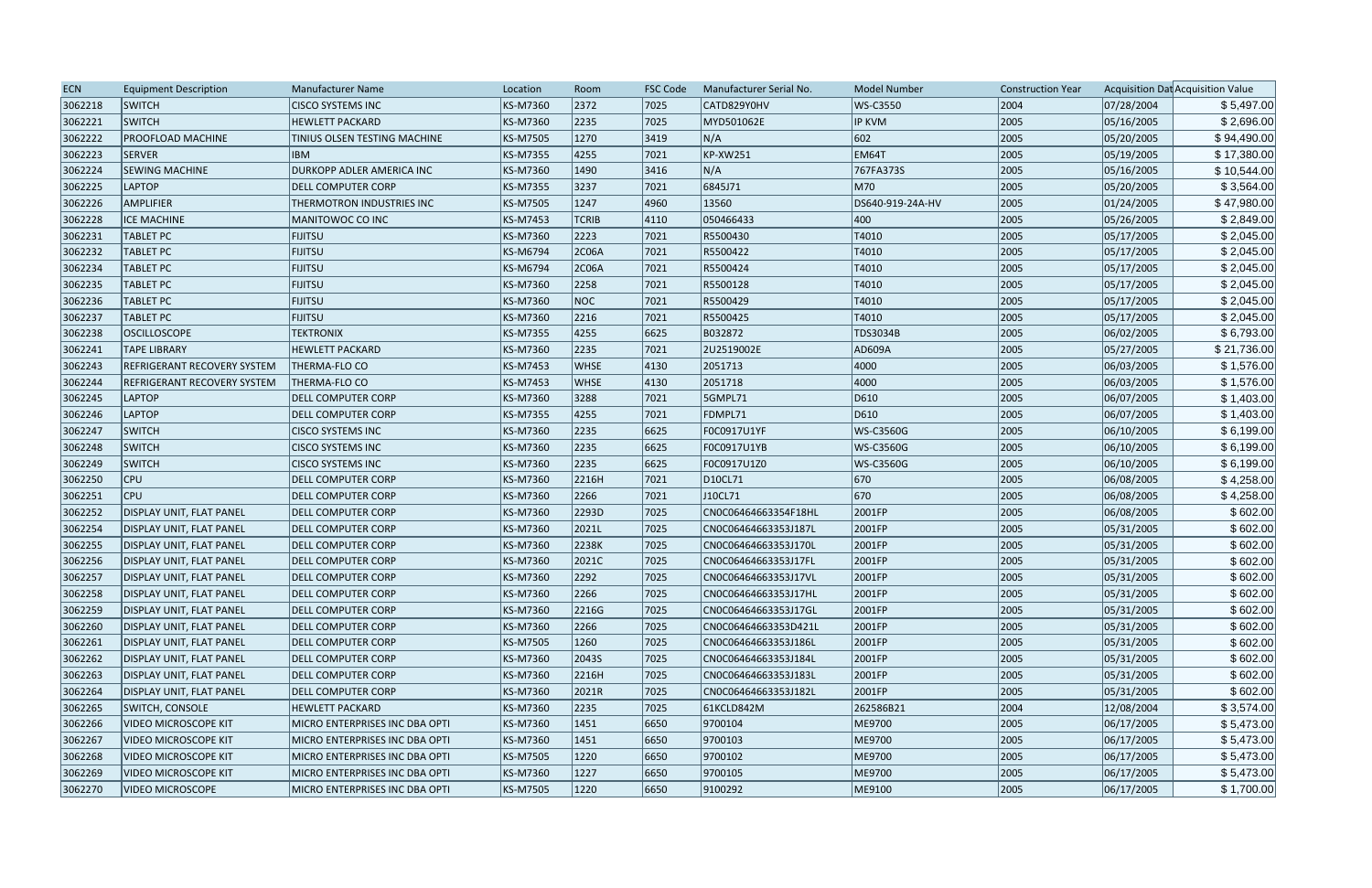| <b>ECN</b> | <b>Equipment Description</b>     | Manufacturer Name           | Location        | Room              | <b>FSC Code</b> | Manufacturer Serial No. | <b>Model Number</b> | <b>Construction Year</b> |            | Acquisition Dat Acquisition Value |
|------------|----------------------------------|-----------------------------|-----------------|-------------------|-----------------|-------------------------|---------------------|--------------------------|------------|-----------------------------------|
| 3062271    | DISPLAY, HEAD-MOUNTED            | MICRO-OPTICAL INC           | KS-M7360        | 2223A             | 7025            | E05059-08               | CV3                 | 2005                     | 06/21/2005 | \$2,585.00                        |
| 3062272    | DISPLAY, HEAD-MOUNTED            | MICRO-OPTICAL INC           | <b>KS-M7360</b> | 2223A             | 7025            | E05059-07               | CV3                 | 2005                     | 06/21/2005 | \$2,585.00                        |
| 3062273    | ANALYZER, SPECTRUM               | <b>ANRITSU AMERICA INC</b>  | KS-M6336        | $ 102\rangle$     | 6625            | 523122                  | MS2721A             | 2005                     | 06/15/2005 | \$13,604.00                       |
| 3062274    | <b>LIFT TABLE</b>                | <b>PRESTO</b>               | <b>KS-M7505</b> | 1260              | 3940            | XP2640-1                | <b>WBP36-15</b>     | 2005                     | 06/10/2005 | \$2,398.00                        |
| 3062275    | <b>BOOM, ADJUSTABLE FORKLIFT</b> | CALDWELL CO THE INC         | <b>KS-M7505</b> | 1260              | 3940            | 5106804                 | <b>PB60</b>         | 2004                     | 07/13/2004 | \$1,442.00                        |
| 3062277    | DISPLAY UNIT, ULTRA SLIM         | <b>VIEWSONICS INC</b>       | KS-M7360        | 2073              | 7025            | P94044600749            | VP2000S             | 2005                     | 07/17/2005 | \$714.00                          |
| 3062278    | DISPLAY UNIT, ULTRA SLIM         | <b>VIEWSONICS INC</b>       | <b>KS-M7360</b> | 2073              | 7025            | P94044600725            | VP2000S             | 2005                     | 07/17/2005 | \$714.00                          |
| 3062279    | <b>CPU</b>                       | <b>DELL COMPUTER CORP</b>   | <b>KS-M7505</b> | 1214              | 7021            | C3LXS71                 | 370                 | 2005                     | 07/11/2005 | \$1,692.00                        |
| 3062280    | <b>CPU</b>                       | <b>DELL COMPUTER CORP</b>   | <b>KS-M7505</b> | 1214              | 7021            | <b>B3LXS71</b>          | 370                 | 2005                     | 07/11/2005 | \$1,692.00                        |
| 3062281    | <b>PALLET JACK, ELECTRIC</b>     | PRIME-MOVER CO THE          | <b>KS-M7505</b> | 1130              | 3920            | SMX4535089003           | <b>5MX45</b>        | 2005                     | 07/17/2005 | \$5,170.00                        |
| 3062282    | <b>CPU</b>                       | <b>DELL COMPUTER CORP</b>   | <b>KS-M7505</b> | 1214              | 7021            | J3LXS71                 | 370                 | 2005                     | 07/11/2005 | \$1,692.00                        |
| 3062283    | <b>CPU</b>                       | DELL COMPUTER CORP          | KS-M7505        | 1214              | 7021            | G3LXS71                 | 370                 | 2005                     | 07/11/2005 | \$1,692.00                        |
| 3062288    | <b>LAPTOP</b>                    | <b>DELL COMPUTER CORP</b>   | <b>KS-M7505</b> | 1270              | 7021            | 4PLKS71                 | D610                | 2005                     | 07/12/2005 | \$2,038.00                        |
| 3062290    | <b>SWITCH</b>                    | <b>CISCO SYSTEMS INC</b>    | <b>KS-M6794</b> | 1032              | 6625            | F0C0926U16Z             | WS-C3560G           | 2005                     | 07/18/2005 | \$2,479.00                        |
| 3062291    | DISPLAY UNIT, FLAT PANEL         | <b>DELL COMPUTER CORP</b>   | KS-M7360        | HIBAY             | 7025            | CN0C06464663355I0P1L    | 201FP               | 2005                     | 07/14/2005 | \$601.00                          |
| 3062292    | DISPLAY UNIT, FLAT PANEL         | <b>DELL COMPUTER CORP</b>   | <b>KS-M7360</b> | HIBAY             | 7025            | CN0C06464663355J093L    | 201FP               | 2005                     | 07/14/2005 | \$601.00                          |
| 3062293    | DISPLAY UNIT, FLAT PANEL         | <b>DELL COMPUTER CORP</b>   | <b>KS-M7360</b> | 2383              | 7025            | CN0C06464663354FIHJL    | 201FP               | 2005                     | 07/14/2005 | \$601.00                          |
| 3062294    | <b>DISPLAY UNIT, FLAT PANEL</b>  | <b>DELL COMPUTER CORP</b>   | KS-M7360        | 2377              | 7025            | CN0C06464663354F10RL    | 201FP               | 2005                     | 07/14/2005 | \$601.00                          |
| 3062295    | DISPLAY UNIT, FLAT PANEL         | <b>DELL COMPUTER CORP</b>   | <b>KS-M7360</b> | 2372              | 7025            | CN0C06464663354S38VL    | 201FP               | 2005                     | 07/14/2005 | \$601.00                          |
| 3062296    | <b>DISPLAY UNIT, FLAT PANEL</b>  | <b>DELL COMPUTER CORP</b>   | KS-M7360        | 2372              | 7025            | CN0C06464663355J09EL    | 201FP               | 2005                     | 07/14/2005 | \$601.00                          |
| 3062297    | DISPLAY UNIT, FLAT PANEL         | <b>DELL COMPUTER CORP</b>   | <b>KS-M7360</b> | 2372              | 7025            | CN0C06464663354S331L    | 201FP               | 2005                     | 07/14/2005 | \$601.00                          |
| 3062298    | DISPLAY UNIT, FLAT PANEL         | <b>DELL COMPUTER CORP</b>   | <b>KS-M7360</b> | 2372              | 7025            | CN0C06464663354S334L    | 201FP               | 2005                     | 07/14/2005 | \$601.00                          |
| 3062299    | DISPLAY UNIT, FLAT PANEL         | <b>DELL COMPUTER CORP</b>   | KS-M7360        | 2372              | 7025            | CN0C06464663355J094L    | 201FP               | 2005                     | 07/14/2005 | \$601.00                          |
| 3062300    | <b>DISPLAY UNIT, FLAT PANEL</b>  | DELL COMPUTER CORP          | <b>KS-M7360</b> | 2372              | 7025            | CN0C06464663355I0F2L    | 201FP               | 2005                     | 07/14/2005 | \$601.00                          |
| 3062301    | <b>SEALER, VACUUM</b>            | PACKAGING AIDS CORP         | <b>KS-M7505</b> | 1220              | 3540            | RA42120G-121            | PVTG-25             | 2005                     | 07/18/2005 | \$4,411.00                        |
| 3062302    | <b>SCANNER</b>                   | <b>RICOH CORP</b>           | <b>KS-M6698</b> | $ 102\rangle$     | 7025            | P1350100067             | 400363              | 2005                     | 07/26/2005 | \$4,343.00                        |
| 3062303    | <b>WHITEBOARD, ELECTRONIC</b>    | <b>QUARTET OVONICS</b>      | <b>KS-M7505</b> | 1220              | 7035            | N/A                     | Q8600               | 2005                     | 07/22/2005 | \$2,659.00                        |
| 3062304    | <b>LAPTOP</b>                    | <b>DELL COMPUTER CORP</b>   | <b>KS-M7505</b> | 1220              | 7021            | GV9HV71                 | D610                | 2005                     | 07/25/2005 | \$2,212.00                        |
| 3062305    | <b>LAPTOP</b>                    | <b>DELL COMPUTER CORP</b>   | <b>KS-M7505</b> | 1220              | 7021            | CV9HV71                 | D610                | 2005                     | 07/25/2005 | \$2,212.00                        |
| 3062306    | <b>LAPTOP</b>                    | <b>DELL COMPUTER CORP</b>   | <b>KS-M7505</b> | 1220              | 7021            | 9W9HV71                 | D610                | 2005                     | 07/25/2005 | \$2,212.00                        |
| 3062307    | RACK                             | <b>HEWLETT PACKARD</b>      | KS-M7360        | 2235              | 7125            | N/A                     | 10842               | 2005                     | 07/25/2005 | \$1,535.00                        |
| 3062308    | <b>TAPE LIBRARY</b>              | <b>HEWLETT PACKARD</b>      | KS-M7360        | 2235              | 7025            | 2U25250070              | MSL6030             | 2005                     | 07/25/2005 | \$21,736.00                       |
| 3062309    | <b>CALIBRATOR</b>                | <b>FLUKE CORP</b>           | <b>KS-M7505</b> | 1214              | 6625            | 8960004                 | 5520A               | 2005                     | 08/05/2005 | \$25,004.00                       |
| 3062310    | <b>PRINTER, LASER JET</b>        | <b>HEWLETT PACKARD</b>      | <b>KS-M7360</b> | 2266              | 7025            | JPDLR65923              | 8150DN              | 2005                     | 08/11/2005 | \$3,290.00                        |
| 3063841    | <b>COUPLER</b>                   | <b>AMPLIFIER RESEARCH</b>   | KS-M6336        | $ 102\rangle$     | 6625            | 321838                  | DC3400A             | 2006                     | 06/28/2006 | \$2,860.00                        |
| 3063842    | <b>COUPLER</b>                   | AMPLIFIER RESEARCH          | KS-M6336        | $ 102\rangle$     | 6625            | 321839                  | DC3400A             | 2006                     | 06/28/2006 | \$2,860.00                        |
| 3063843    | TELEVISION, LCD                  | PANASONIC                   | KS-M7360        | 1022              | 5820            | MX60790189              | TC32LX60            | 2006                     | 06/30/2006 | \$1,722.00                        |
| 3063844    | <b>ETHERSCOPE</b>                | <b>FLUKE</b>                | <b>KS-M7360</b> | 2235              | 6625            | 9181208                 | ES2LAN              | 2006                     | 06/30/2006 | \$6,600.00                        |
| 3063845    | <b>SCANNER</b>                   | <b>CANNON INSTRUMENT CO</b> | KS-M7360        | 3256              | 7025            | <b>BJ30085</b>          | DR3020N             | 2000                     | 01/01/2000 | \$3,295.00                        |
| 3063846    | <b>SCANNER</b>                   | <b>CANNON INSTRUMENT CO</b> | KS-M7360        | 2043              | 7025            | BJ30097                 | DR3020N             | 2000                     | 01/01/2000 | \$3,295.00                        |
| 3063847    | CABLE ANALYZER                   | <b>FLUKE</b>                | <b>KS-M7360</b> | 1234              | 6625            | 9175149                 | DTX1800             | 2006                     | 06/30/2006 | \$6,375.00                        |
| 3063849    | GENERATOR                        | HONDA MOTOR CO LTD          | <b>KS-M6336</b> | SHED <sub>2</sub> | 2920            | EAAJ-1420571            | <b>EU2000I</b>      | 2006                     | 07/06/2006 | \$1,155.00                        |
| 3063850    | GENERATOR                        | HONDA MOTOR CO LTD          | <b>KS-M6336</b> | SHED <sub>2</sub> | 2920            | EAAJ-1455060            | <b>EU2000I</b>      | 2006                     | 07/06/2006 | \$1,155.00                        |
|            |                                  |                             |                 |                   |                 |                         |                     |                          |            |                                   |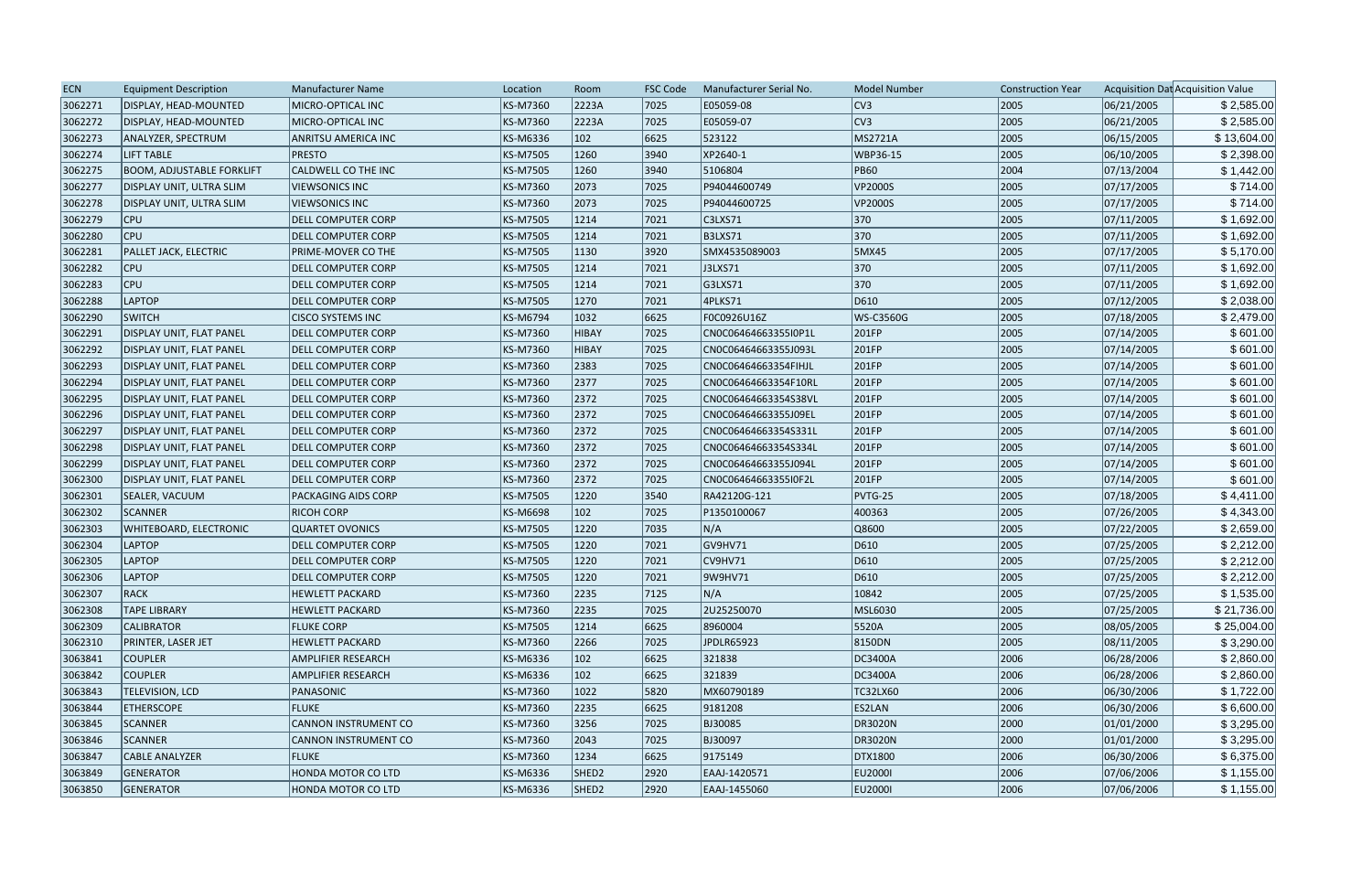| <b>ECN</b> | <b>Equipment Description</b>                               | Manufacturer Name              | Location        | Room         | <b>FSC Code</b> | Manufacturer Serial No. | <b>Model Number</b> | <b>Construction Year</b> |            | Acquisition Dat Acquisition Value |
|------------|------------------------------------------------------------|--------------------------------|-----------------|--------------|-----------------|-------------------------|---------------------|--------------------------|------------|-----------------------------------|
| 3063851    | SCANNER                                                    | <b>HEWLETT PACKARD</b>         | KS-M7505        | 1241         | 7025            | CN64WA0405              | L <sub>1962</sub> A | 2006                     | 07/06/2006 | \$1,418.00                        |
| 3063852    | <b>WELDER</b>                                              | MILLER WELDING                 | KS-M7505        | 1260         | 3431            | LG090422L               | 350 LX              | 2006                     | 07/14/2006 | \$5,161.00                        |
| 3063853    | <b>WELDER</b>                                              | MILLER WELDING                 | KS-M7505        | 1260         | 3431            | LG090425L               | 350 LX              | 2006                     | 07/14/2006 | \$5,161.00                        |
| 3063854    | <b>GENERATOR, FUNCTION</b>                                 | AGILENT TECH INC               | KS-M6336        | 102          | 6625            | SG440000980             | 33220A              | 2006                     | 07/14/2006 | \$1,816.00                        |
| 3063855    | <b>GENERATOR, FUNCTION</b>                                 | <b>AGILENT TECH INC</b>        | KS-M6336        | 102          | 6625            | SG440000985             | 33220A              | 2006                     | 07/14/2006 | \$1,816.00                        |
| 3063856    | <b>CPU</b>                                                 | <b>DELL COMPUTER CORP</b>      | KS-M6698        | 112          | 7021            | 2VKF9B1                 | GX620MT             | 2006                     | 07/17/2006 | \$750.00                          |
| 3063857    | <b>TAPE LIBRARY</b>                                        | <b>HEWLETT PACKARD</b>         | KS-M7360        | 2235         | 7025            | USX624Z045              | MSL6030             | 2006                     | 07/18/2006 | \$16,940.00                       |
| 3063858    | <b>WHITEBOARD, ELECTRONIC</b>                              | PANASONIC                      | KS-M7360        | 1022         | 7110            | 71064HD1496             | UB5815              | 2006                     | 07/17/2006 | \$1,443.00                        |
| 3063859    | <b>LATHE</b>                                               | <b>METABO</b>                  | KS-M7505        | 1260         | 3416            | 01008421                | 21-000-02           | 2006                     | 07/20/2006 | \$4,345.00                        |
| 3063860    | <b>TESTER, HIPOT</b>                                       | <b>QUAD TECH</b>               | KS-M7360        | 1421         | 6625            | 6280594                 | $ 30$ PLUS          | 2006                     | 07/20/2006 | \$2,305.00                        |
| 3063864    | <b>WHITEBOARD, ELECTRONIC</b>                              | PANASONIC                      | KS-M7505        | 1260         | 7110            | 68264HD1479             | UB5315              | 2006                     | 07/21/2006 | \$1,177.00                        |
| 3063865    | <b>WHITEBOARD, ELECTRONIC</b>                              | PANASONIC                      | KS-M7505        | 1260         | 7110            | 68264HD1490             | UB5315              | 2006                     | 07/21/2006 | \$1,177.00                        |
| 3063866    | <b>WHITEBOARD, ELECTRONIC</b>                              | PANASONIC                      | KS-M7505        | 1260         | 7110            | 6826HD1384              | UB5315              | 2006                     | 07/21/2006 | \$1,177.00                        |
| 3063867    | <b>WHITEBOARD, ELECTRONIC</b>                              | PANASONIC                      | KS-M7505        | 1247         | 7110            | 68263HD1249             | UB5315              | 2006                     | 07/21/2006 | \$1,177.00                        |
| 3063868    | <b>WHITEBOARD, ELECTRONIC</b>                              | PANASONIC                      | KS-M7505        | 2202         | 7110            | 68263HD1263             | UB5315              | 2006                     | 07/21/2006 | \$1,177.00                        |
| 3063869    | CAMERA, NETWORK                                            | TOSHIBA AMERICA INC            | KS-M7360        | 2235         | 5836            | A71644038               | IK-WB12A            | 2006                     | 07/24/2006 | \$1,089.00                        |
| 3063870    | CAMERA, NETWORK                                            | TOSHIBA AMERICA INC            | KS-M7360        | 2235         | 5836            | A71644040               | IK-WB12A            | 2006                     | 07/24/2006 | \$1,089.00                        |
| 3063871    | <b>OSCOPE</b>                                              | <b>NEWARK ELECTRONICS</b>      | KS-M6336        | 111          | 6625            | C014018                 | TPS2024             | 2006                     | 07/24/2006 | \$3,836.00                        |
| 3063872    | <b>OSCOPE</b>                                              | <b>NEWARK ELECTRONICS</b>      | KS-M6336        | 111          | 6625            | C013968                 | TPS2024             | 2006                     | 07/24/2006 | \$3,836.00                        |
| 3063873    | MULTIMETER, DIGITAL                                        | <b>AGILENT TECH INC</b>        | KS-M7505        | 1214         | 6625            | MY45001970              | 34410A              | 2006                     | 07/24/2006 | \$1,596.00                        |
| 3063874    | DISPLAY UNIT W/KEYBOARD                                    | COMP USA                       | KS-M7360        | 2377         | 7025            | 468EX070691488          | SNK117-8            | 2006                     | 07/24/2006 | \$2,309.00                        |
| 3063876    | <b>LEAK DETECTOR</b>                                       | LEYBOLD INFICON INC            | KS-M7360        | 1422         | 6635            | 90001049843             | 251000              | 2006                     | 07/24/2006 | \$31,084.00                       |
| 3063877    | <b>SCANNER, COLOR</b>                                      | CANON USA INC                  | KS-M7360        | 1021         | 7025            | DAJ03101                | DR7580              | 2006                     | 07/21/2006 | \$5,264.00                        |
| 3063878    | <b>GAGE, SURFACE ROUGHNESS</b>                             | PELICAN PRODUCTS INC           | KS-M7360        | 2223A        | 6625            | 540N2451W641            | 6212B               | 2006                     | 07/25/2006 | \$5,335.00                        |
| 3063879    | <b>CPU</b>                                                 | <b>INDUSTRIAL COMPUTER INC</b> | KS-M7355        | 4255         | 7021            | 7060502436              | 4UFS979-9P          | 2006                     | 07/25/2006 | \$3,515.00                        |
| 3063880    | <b>CPU</b>                                                 | <b>INDUSTRIAL COMPUTER INC</b> | KS-M7355        | 4255         | 7021            | 7060502437              | 4UFS979-9P          | 2006                     | 07/25/2006 | \$3,515.00                        |
| 3063881    | REFLECTOMETER                                              | THORN E M I INSTR F-EVERSHED & | KS-M7505        | 1220         | 6625            | 036175210079            | CFL535F             | 2006                     | 07/25/2006 | \$4,175.00                        |
| 3063882    | <b>ANALYZER, SPECTRUM</b>                                  | <b>ANRITSU CO</b>              | KS-M6336        | 111          | 6625            | 630049                  | MS2721A             | 2006                     | 07/28/2006 | \$13,105.00                       |
| 3063883    | <b>BATTERY PACK</b>                                        | <b>AGILENT TECH INC</b>        | KS-M6336        | 102          | 6140            | US37462648              | E1779A              | 2006                     | 07/26/2006 | \$1,206.00                        |
| 3063884    | <b>PRESSURE WASHER</b>                                     | <b>SHARK PARTNERS LP</b>       | <b>KS-M7777</b> | 1035         | 4910            | N/A                     | 1260SSG             | 2006                     | 07/27/2006 | \$5,176.00                        |
| 3063885    | AUTOMATED VERTICAL STORAG UNI REM INC                      |                                | KS-M7360        | 1021         | 7125            | 03005128/001            | 120S-20-15          | 2003                     | 10/27/2003 | \$27,877.00                       |
| 3063886    | ANALYZER                                                   | <b>FLUKE CORP</b>              | KS-M7360        | 2235         | 6625            | 9198414                 | OPV52GIG            | 2006                     | 07/26/2006 | \$26,403.00                       |
| 3063887    | <b>CHASSIS</b>                                             | <b>HEWLETT PACKARD</b>         | KS-M7360        | 2235         | 7021            | EN01NSHZ74              | DL585               | 2006                     | 07/31/2006 | \$28,712.00                       |
| 3063888    | <b>TAPE LIBRARY</b>                                        | <b>HEWLETT PACKARD</b>         | KS-M7360        | 2235         | 7025            | USX628800EC             | MSL6030             | 2006                     | 07/31/2006 | \$16,940.00                       |
| 3063889    | <b>AMPLIFIER</b>                                           | <b>FLUKE CORP</b>              | KS-M6336        | 109          | 5996            | K271-0706               | ST191-20            | 2006                     | 07/31/2006 | \$57,970.00                       |
| 3063890    | <b>AMPLIFIER</b>                                           | <b>FLUKE CORP</b>              | KS-M6336        | 109          | 5996            | K272-0706               | ST191-20            | 2006                     | 07/31/2006 | \$57,970.00                       |
| 3063891    | <b>CALIBRATOR</b>                                          | <b>FLUKE CORP</b>              | KS-M7505        | 1214         | 6625            | 9220001                 | 5520A               | 2006                     | 07/31/2006 | \$27,159.00                       |
| 3063892    | AUTOMATED VERTICAL STORAGE UNWHITE STORAGE & RETRIEVAL SYS |                                | KS-M7360        | 1021         | 7125            | N/A                     | PC2F4832-176        | 2006                     | 06/19/2006 | \$40,022.00                       |
| 3063893    | PANEL, HYDRAZINE TRANSFER                                  | <b>BOEING AEROSPACE CO</b>     | KS-M7362        | <b>BUTLR</b> | $ 6110\rangle$  | $ 001\rangle$           | 82K06626            | 1999                     | 08/03/2006 | \$116,719.00                      |
| 3063895    | <b>PANEL, OXIDIZER TRANSFER</b>                            | <b>BOEING CO THE</b>           | KS-M7362        | <b>BUTLR</b> | $ 6110\rangle$  | 001                     | 82K06816            | 1999                     | 08/03/2006 | \$132,991.00                      |
| 3063896    | <b>PROJECTOR</b>                                           | EIKI INTERNATIONAL INC         | KS-M7360        | 1022         | 6730            | E5YA2145                | EIP2500             | 2006                     | 08/03/2006 | \$1,549.00                        |
| 3063897    | <b>ATTENUATOR</b>                                          | <b>AGILENT TECH INC</b>        | KS-M6336        | 111          | 5985            | N/A                     | 8496B003            | 2006                     | 08/03/2006 | \$2,013.00                        |
| 3063898    | <b>PARTICLE COUNTER</b>                                    | <b>CLIMET INSTRUMENTS CO</b>   | KS-M7505        | 1220         | 6635            | 06-10968                | CI500EC             | 2006                     | 08/03/2006 | \$7,299.00                        |